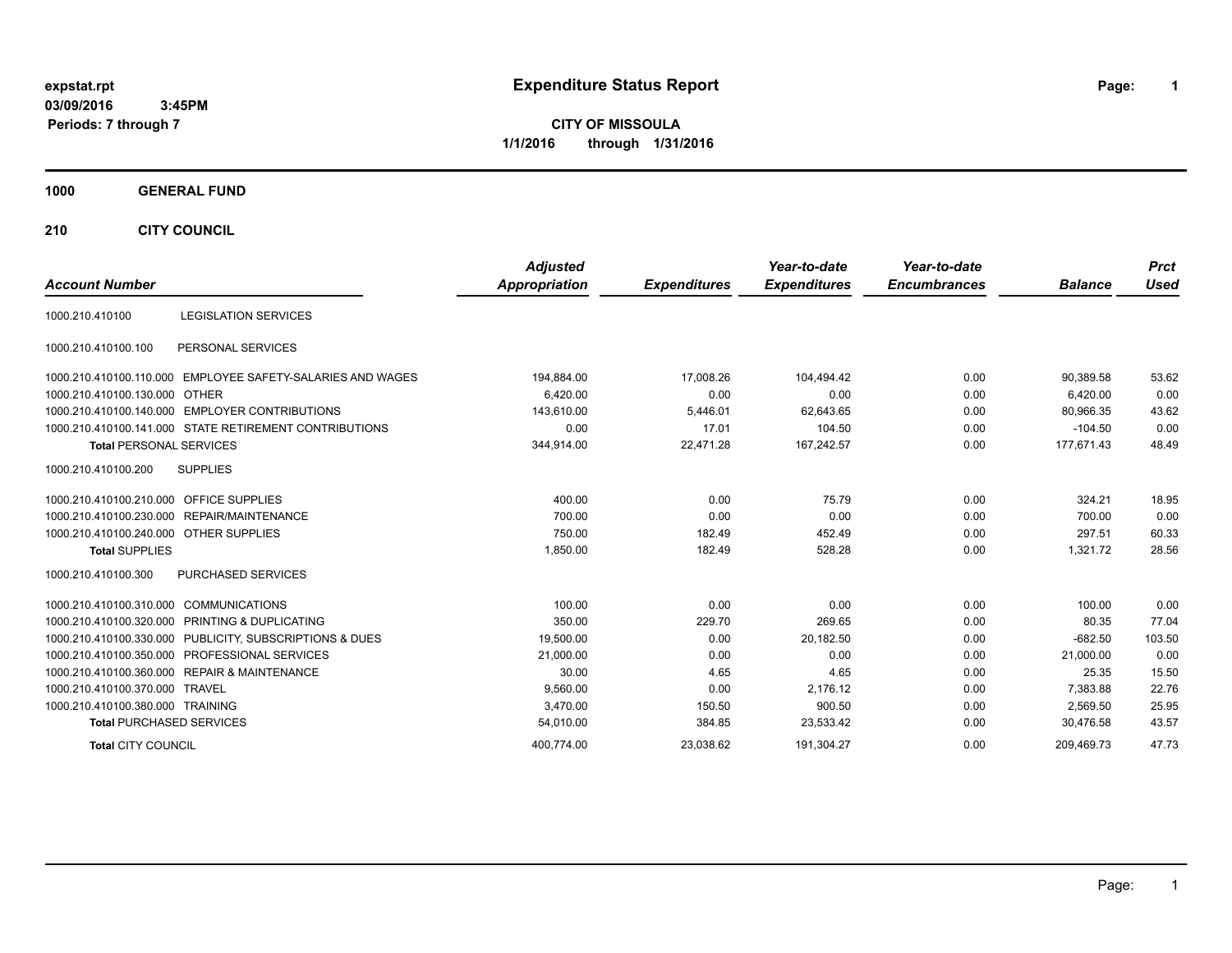**CITY OF MISSOULA 1/1/2016 through 1/31/2016**

**1000 GENERAL FUND**

**220 MAYOR**

| <b>Account Number</b>                   |                                                         | <b>Adjusted</b><br><b>Appropriation</b> | <b>Expenditures</b> | Year-to-date<br><b>Expenditures</b> | Year-to-date<br><b>Encumbrances</b> | <b>Balance</b> | <b>Prct</b><br><b>Used</b> |
|-----------------------------------------|---------------------------------------------------------|-----------------------------------------|---------------------|-------------------------------------|-------------------------------------|----------------|----------------------------|
| 1000.220.410210                         | <b>ADMINISTRATION</b>                                   |                                         |                     |                                     |                                     |                |                            |
| 1000.220.410210.100                     | PERSONAL SERVICES                                       |                                         |                     |                                     |                                     |                |                            |
|                                         | 1000.220.410210.110.000 SALARIES AND WAGES              | 302,628.00                              | 23,790.24           | 176,010.44                          | 0.00                                | 126,617.56     | 58.16                      |
|                                         | 1000.220.410210.120.000 OVERTIME/TERMINATION            | 500.00                                  | 0.00                | 0.00                                | 0.00                                | 500.00         | 0.00                       |
| 1000.220.410210.130.000 OTHER           |                                                         | 6,600.00                                | 0.00                | 0.00                                | 0.00                                | 6,600.00       | 0.00                       |
|                                         | 1000.220.410210.140.000 EMPLOYER CONTRIBUTIONS          | 88,020.00                               | 7,260.26            | 55,367.29                           | 0.00                                | 32,652.71      | 62.90                      |
|                                         | 1000.220.410210.141.000 STATE RETIREMENT CONTRIBUTIONS  | 0.00                                    | 29.74               | 220.04                              | 0.00                                | $-220.04$      | 0.00                       |
| <b>Total PERSONAL SERVICES</b>          |                                                         | 397,748.00                              | 31,080.24           | 231,597.77                          | 0.00                                | 166,150.23     | 58.23                      |
| 1000.220.410210.200                     | <b>SUPPLIES</b>                                         |                                         |                     |                                     |                                     |                |                            |
| 1000.220.410210.210.000 OFFICE SUPPLIES |                                                         | 1,004.00                                | 11.78               | 413.44                              | 0.00                                | 590.56         | 41.18                      |
|                                         | 1000.220.410210.220.000 OPERATING SUPPLIES              | 1,120.00                                | 789.99              | 869.89                              | 0.00                                | 250.11         | 77.67                      |
|                                         | 1000.220.410210.230.000 REPAIR/MAINTENANCE              | 100.00                                  | 0.00                | 0.00                                | 0.00                                | 100.00         | 0.00                       |
| 1000.220.410210.231.000 GASOLINE        |                                                         | 108.00                                  | 0.00                | 50.49                               | 0.00                                | 57.51          | 46.75                      |
| <b>Total SUPPLIES</b>                   |                                                         | 2,332.00                                | 801.77              | 1,333.82                            | 0.00                                | 998.18         | 57.20                      |
| 1000.220.410210.300                     | PURCHASED SERVICES                                      |                                         |                     |                                     |                                     |                |                            |
| 1000.220.410210.310.000 COMMUNICATIONS  |                                                         | 890.00                                  | 37.11               | 459.51                              | 0.00                                | 430.49         | 51.63                      |
|                                         | 1000.220.410210.320.000 PRINTING & DUPLICATING          | 956.00                                  | 0.00                | 34.95                               | 0.00                                | 921.05         | 3.66                       |
|                                         | 1000.220.410210.330.000 PUBLICITY, SUBSCRIPTIONS & DUES | 8,214.00                                | 120.00              | 8,061.50                            | 0.00                                | 152.50         | 98.14                      |
|                                         | 1000.220.410210.344.000 TELEPHONE SERVICE               | 4,124.00                                | 189.67              | 1,141.66                            | 0.00                                | 2,982.34       | 27.68                      |
|                                         | 1000.220.410210.350.000 PROFESSIONAL SERVICES           | 2,072.00                                | 0.00                | 271.08                              | 0.00                                | 1,800.92       | 13.08                      |
|                                         | 1000.220.410210.360.000 REPAIR & MAINTENANCE            | 1,405.00                                | 44.79               | 213.02                              | 0.00                                | 1,191.98       | 15.16                      |
| 1000.220.410210.370.000 TRAVEL          |                                                         | 2,008.00                                | $-28.92$            | 2,085.82                            | 0.00                                | $-77.82$       | 103.88                     |
| 1000.220.410210.380.000 TRAINING        |                                                         | 1,600.00                                | 435.00              | 835.00                              | 0.00                                | 765.00         | 52.19                      |
|                                         | 1000.220.410210.390.000 OTHER PURCHASED SERVICES        | 1,050.00                                | 0.00                | 50.70                               | 0.00                                | 999.30         | 4.83                       |
| <b>Total PURCHASED SERVICES</b>         |                                                         | 22,319.00                               | 797.65              | 13,153.24                           | 0.00                                | 9,165.76       | 58.93                      |
| <b>Total ADMINISTRATION</b>             |                                                         | 422,399.00                              | 32,679.66           | 246,084.83                          | 0.00                                | 176,314.17     | 58.26                      |
| 1000000110005                           | <b>DUDLIO DEL ATIONO</b>                                |                                         |                     |                                     |                                     |                |                            |

1000.220.410225 PUBLIC RELATIONS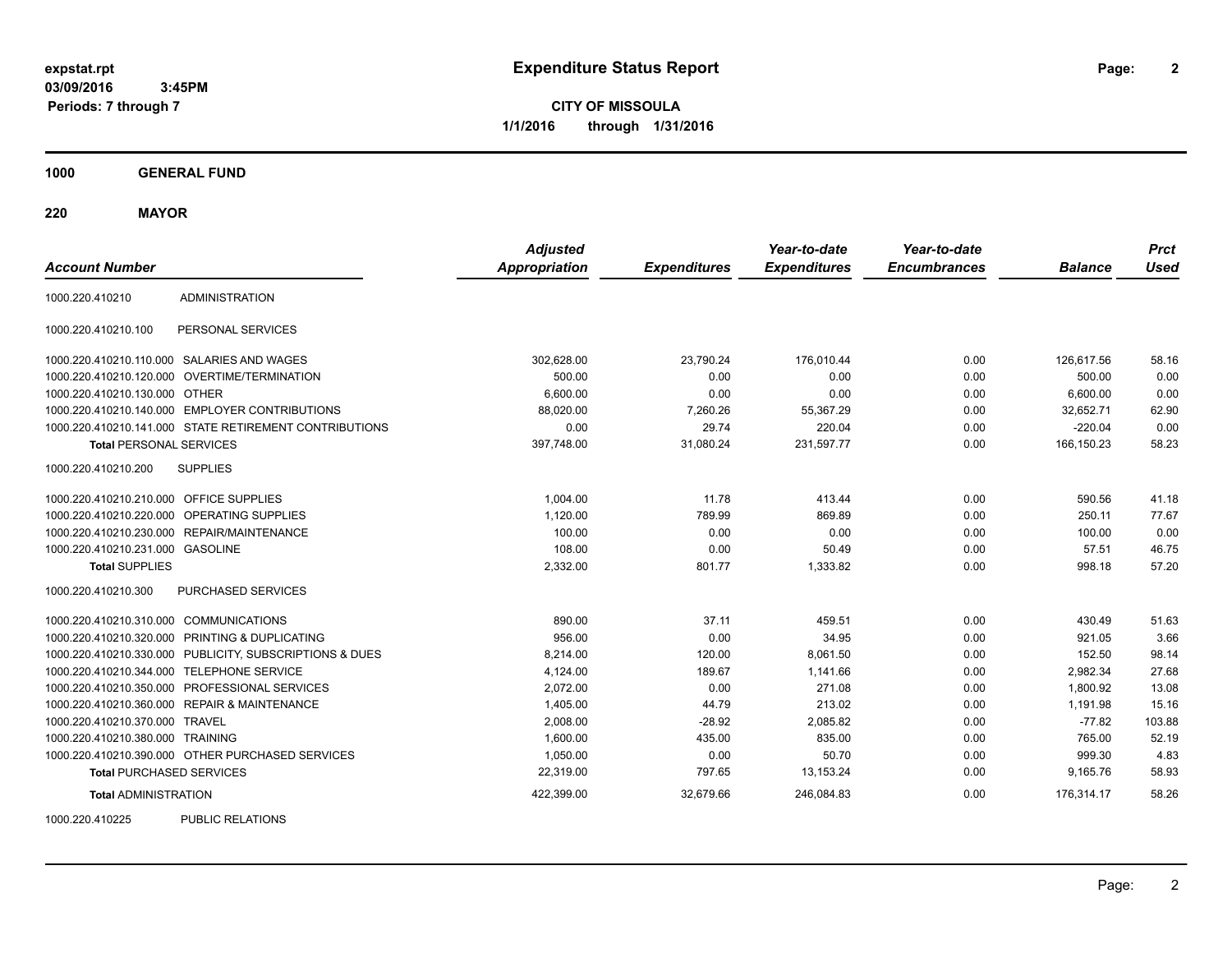**3**

**CITY OF MISSOULA 1/1/2016 through 1/31/2016**

**1000 GENERAL FUND**

**220 MAYOR**

| <b>Account Number</b>                                   | <b>Adjusted</b><br><b>Appropriation</b> | <b>Expenditures</b> | Year-to-date<br><b>Expenditures</b> | Year-to-date<br><b>Encumbrances</b> | <b>Balance</b> | <b>Prct</b><br><b>Used</b> |
|---------------------------------------------------------|-----------------------------------------|---------------------|-------------------------------------|-------------------------------------|----------------|----------------------------|
| PERSONAL SERVICES<br>1000.220.410225.100                |                                         |                     |                                     |                                     |                |                            |
| 1000.220.410225.110.000 SALARIES AND WAGES              | 6.176.00                                | 485.53              | 3,592.19                            | 0.00                                | 2,583.81       | 58.16                      |
| 1000.220.410225.140.000 EMPLOYER CONTRIBUTIONS          | 1,794.00                                | 148.17              | 1,130.21                            | 0.00                                | 663.79         | 63.00                      |
| <b>Total PERSONAL SERVICES</b>                          | 7,970.00                                | 633.70              | 4,722.40                            | 0.00                                | 3,247.60       | 59.25                      |
| 1000.220.410225.200<br><b>SUPPLIES</b>                  |                                         |                     |                                     |                                     |                |                            |
| 1000.220.410225.240.000 OTHER SUPPLIES                  | 400.00                                  | 0.00                | 0.00                                | 0.00                                | 400.00         | 0.00                       |
| <b>Total SUPPLIES</b>                                   | 400.00                                  | 0.00                | 0.00                                | 0.00                                | 400.00         | 0.00                       |
| PURCHASED SERVICES<br>1000.220.410225.300               |                                         |                     |                                     |                                     |                |                            |
| 1000.220.410225.330.000 PUBLICITY, SUBSCRIPTIONS & DUES | 1.982.00                                | 0.00                | 354.00                              | 0.00                                | 1,628.00       | 17.86                      |
| 1000.220.410225.390.000 OTHER PURCHASED SERVICES        | 200.00                                  | 0.00                | 0.00                                | 0.00                                | 200.00         | 0.00                       |
| <b>Total PURCHASED SERVICES</b>                         | 2,182.00                                | 0.00                | 354.00                              | 0.00                                | 1,828.00       | 16.22                      |
| <b>Total PUBLIC RELATIONS</b>                           | 10,552.00                               | 633.70              | 5,076.40                            | 0.00                                | 5,475.60       | 48.11                      |
| 1000.220.410250<br><b>ADMINISTRATION</b>                |                                         |                     |                                     |                                     |                |                            |
| 1000.220.410250.100<br>PERSONAL SERVICES                |                                         |                     |                                     |                                     |                |                            |
| 1000.220.410250.110.000 SALARIES AND WAGES              | 71,663.00                               | 5,467.72            | 40,449.34                           | 0.00                                | 31,213.66      | 56.44                      |
| 1000.220.410250.140.000 EMPLOYER CONTRIBUTIONS          | 21,190.00                               | 1,669.08            | 12,658.28                           | 0.00                                | 8,531.72       | 59.74                      |
| <b>Total PERSONAL SERVICES</b>                          | 92,853.00                               | 7,136.80            | 53,107.62                           | 0.00                                | 39,745.38      | 57.20                      |
| PURCHASED SERVICES<br>1000.220.410250.300               |                                         |                     |                                     |                                     |                |                            |
| 1000.220.410250.320.000 PRINTING & DUPLICATING          | 2,100.00                                | 0.00                | 0.00                                | 0.00                                | 2,100.00       | 0.00                       |
| 1000.220.410250.344.000 TELEPHONE SERVICE               | 1,952.00                                | 118.46              | 708.72                              | 0.00                                | 1,243.28       | 36.31                      |
| 1000.220.410250.350.000 PROFESSIONAL SERVICES           | 1,235.00                                | 0.00                | 0.00                                | 0.00                                | 1,235.00       | 0.00                       |
| 1000.220.410250.380.000 TRAINING                        | 420.00                                  | 0.00                | 150.00                              | 0.00                                | 270.00         | 35.71                      |
| <b>Total PURCHASED SERVICES</b>                         | 5,707.00                                | 118.46              | 858.72                              | 0.00                                | 4,848.28       | 15.05                      |
| <b>Total ADMINISTRATION</b>                             | 98,560.00                               | 7,255.26            | 53,966.34                           | 0.00                                | 44,593.66      | 54.75                      |
| <b>Total MAYOR</b>                                      | 531,511.00                              | 40.568.62           | 305, 127.57                         | 0.00                                | 226,383.43     | 57.41                      |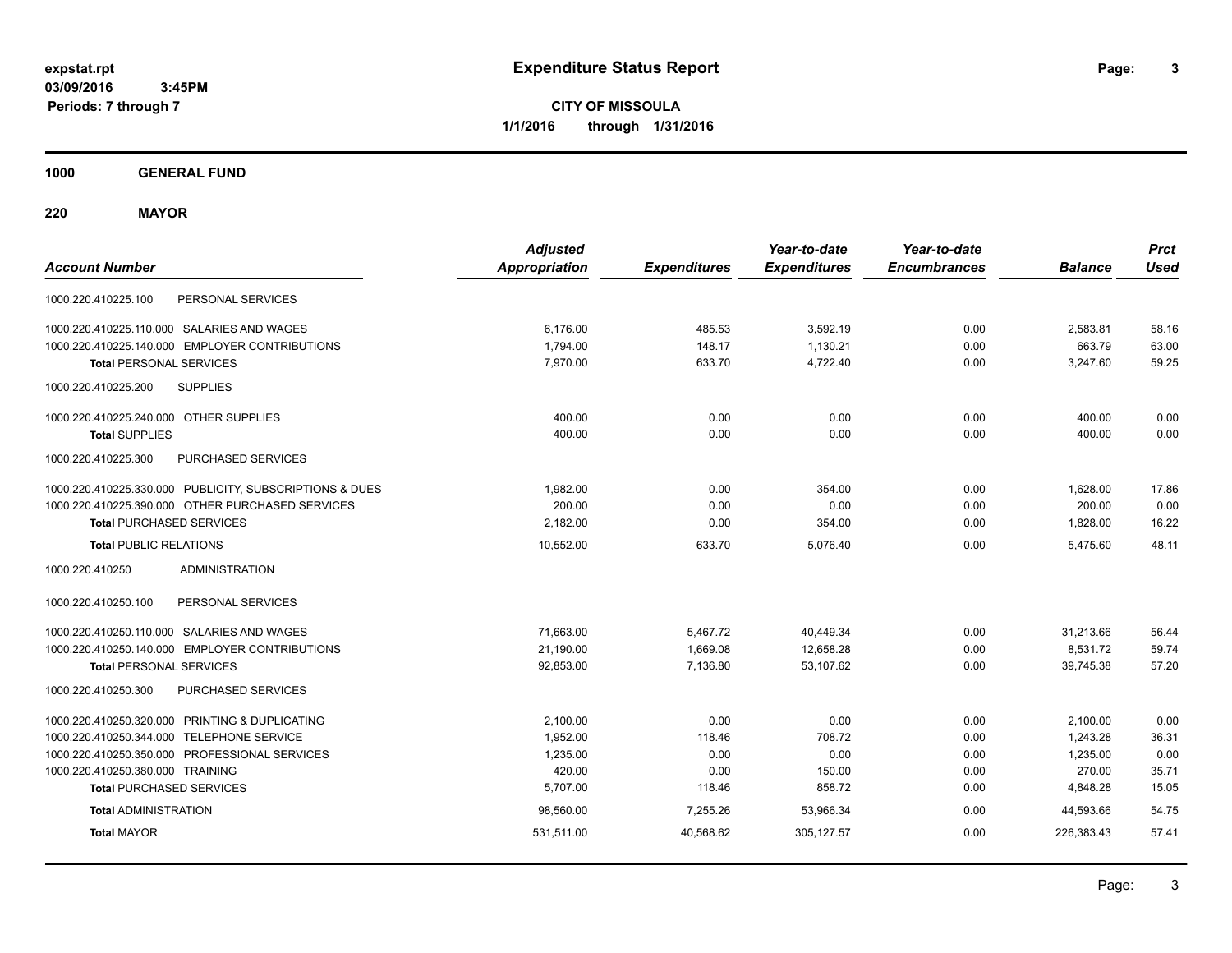**CITY OF MISSOULA 1/1/2016 through 1/31/2016**

**1000 GENERAL FUND**

|                                                         | <b>Adjusted</b>      |                     | Year-to-date        | Year-to-date        |                | <b>Prct</b> |
|---------------------------------------------------------|----------------------|---------------------|---------------------|---------------------|----------------|-------------|
| <b>Account Number</b>                                   | <b>Appropriation</b> | <b>Expenditures</b> | <b>Expenditures</b> | <b>Encumbrances</b> | <b>Balance</b> | <b>Used</b> |
| <b>ADMINISTRATION</b><br>1000.221.410810                |                      |                     |                     |                     |                |             |
| PERSONAL SERVICES<br>1000.221.410810.100                |                      |                     |                     |                     |                |             |
| 1000.221.410810.110.000 SALARIES AND WAGES              | 89,211.00            | 6,476.46            | 47,860.36           | 0.00                | 41,350.64      | 53.65       |
| 1000.221.410810.140.000 EMPLOYER CONTRIBUTIONS          | 30,750.00            | 2,294.23            | 17,051.49           | 0.00                | 13,698.51      | 55.45       |
| 1000.221.410810.141.000 STATE RETIREMENT CONTRIBUTIONS  | 0.00                 | 15.04               | 111.20              | 0.00                | $-111.20$      | 0.00        |
| <b>Total PERSONAL SERVICES</b>                          | 119,961.00           | 8,785.73            | 65,023.05           | 0.00                | 54,937.95      | 54.20       |
| 1000.221.410810.200<br><b>SUPPLIES</b>                  |                      |                     |                     |                     |                |             |
| 1000.221.410810.210.000 OFFICE SUPPLIES                 | 1,000.00             | 23.34               | 318.79              | 0.00                | 681.21         | 31.88       |
| <b>Total SUPPLIES</b>                                   | 1,000.00             | 23.34               | 318.79              | 0.00                | 681.21         | 31.88       |
| 1000.221.410810.300<br><b>PURCHASED SERVICES</b>        |                      |                     |                     |                     |                |             |
| 1000.221.410810.310.000 COMMUNICATIONS                  | 450.00               | 43.66               | 264.60              | 0.00                | 185.40         | 58.80       |
| 1000.221.410810.320.000 PRINTING & DUPLICATING          | 417.00               | 248.64              | 303.64              | 0.00                | 113.36         | 72.82       |
| 1000.221.410810.330.000 PUBLICITY, SUBSCRIPTIONS & DUES | 750.00               | 0.00                | 1,000.00            | 0.00                | $-250.00$      | 133.33      |
| 1000.221.410810.344.000 TELEPHONE SERVICE               | 45.00                | 10.47               | 49.47               | 0.00                | $-4.47$        | 109.93      |
| 1000.221.410810.360.000 REPAIR & MAINTENANCE            | 1,260.00             | 0.00                | 517.47              | 0.00                | 742.53         | 41.07       |
| 1000.221.410810.370.000 TRAVEL                          | 995.00               | 0.00                | 0.00                | 0.00                | 995.00         | 0.00        |
| 1000.221.410810.380.000 TRAINING                        | 1,225.00             | 0.00                | 262.00              | 0.00                | 963.00         | 21.39       |
| <b>Total PURCHASED SERVICES</b>                         | 5,142.00             | 302.77              | 2,397.18            | 0.00                | 2,744.82       | 46.62       |
| <b>Total ADMINISTRATION</b>                             | 126,103.00           | 9,111.84            | 67,739.02           | 0.00                | 58.363.98      | 53.72       |
| 1000.221.410820<br><b>TRAINING</b>                      |                      |                     |                     |                     |                |             |
| 1000.221.410820.100<br>PERSONAL SERVICES                |                      |                     |                     |                     |                |             |
| 1000.221.410820.110.000 SALARIES AND WAGES              | 4,723.00             | 181.02              | 1,338.13            | 0.00                | 3,384.87       | 28.33       |
| 1000.221.410820.140.000 EMPLOYER CONTRIBUTIONS          | 1,710.00             | 67.77               | 516.78              | 0.00                | 1,193.22       | 30.22       |
| <b>Total PERSONAL SERVICES</b>                          | 6,433.00             | 248.79              | 1,854.91            | 0.00                | 4,578.09       | 28.83       |
| <b>SUPPLIES</b><br>1000.221.410820.200                  |                      |                     |                     |                     |                |             |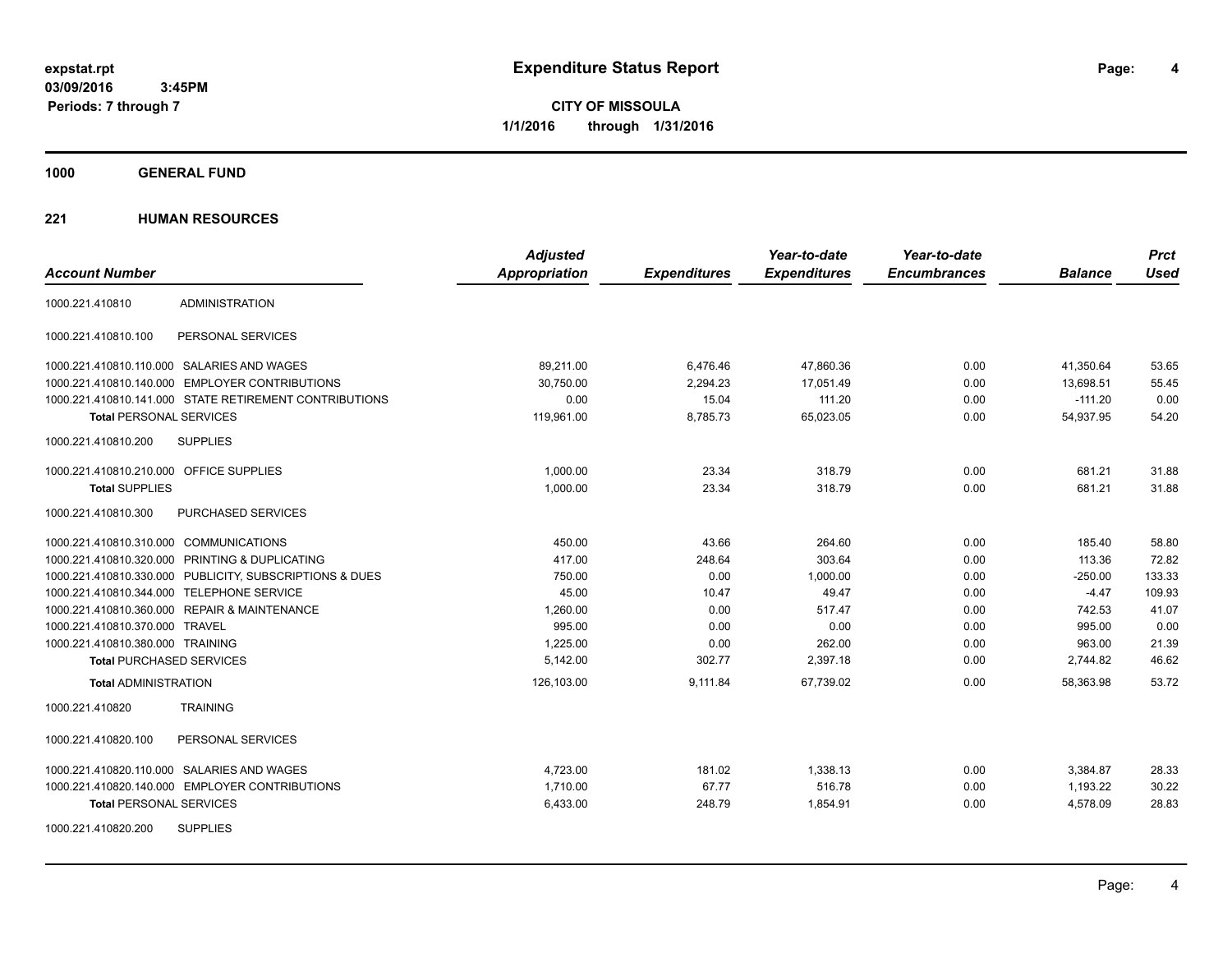**CITY OF MISSOULA 1/1/2016 through 1/31/2016**

### **1000 GENERAL FUND**

|                                                         | <b>Adjusted</b> |                     | Year-to-date        | Year-to-date        |                | <b>Prct</b> |
|---------------------------------------------------------|-----------------|---------------------|---------------------|---------------------|----------------|-------------|
| <b>Account Number</b>                                   | Appropriation   | <b>Expenditures</b> | <b>Expenditures</b> | <b>Encumbrances</b> | <b>Balance</b> | <b>Used</b> |
| 1000.221.410820.210.000 OFFICE SUPPLIES                 | 405.00          | 0.00                | 0.00                | 0.00                | 405.00         | 0.00        |
| <b>Total SUPPLIES</b>                                   | 405.00          | 0.00                | 0.00                | 0.00                | 405.00         | 0.00        |
| 1000.221.410820.300<br>PURCHASED SERVICES               |                 |                     |                     |                     |                |             |
| 1000.221.410820.320.000 PRINTING & DUPLICATING          | 500.00          | 0.00                | 55.00               | 0.00                | 445.00         | 11.00       |
| 1000.221.410820.330.000 PUBLICITY, SUBSCRIPTIONS & DUES | 26.00           | 0.00                | 0.00                | 0.00                | 26.00          | 0.00        |
| 1000.221.410820.344.000 TELEPHONE SERVICE               | 34.00           | 0.00                | 0.00                | 0.00                | 34.00          | 0.00        |
| 1000.221.410820.350.000 PROFESSIONAL SERVICES           | 2,000.00        | 0.00                | 400.00              | 0.00                | 1,600.00       | 20.00       |
| 1000.221.410820.360.000 REPAIR & MAINTENANCE            | 1,556.00        | 0.00                | 0.00                | 0.00                | 1,556.00       | 0.00        |
| 1000.221.410820.370.000 TRAVEL                          | 600.00          | 0.00                | 0.00                | 0.00                | 600.00         | 0.00        |
| 1000.221.410820.380.000 TRAINING                        | 1,250.00        | 0.00                | 0.00                | 0.00                | 1,250.00       | 0.00        |
| <b>Total PURCHASED SERVICES</b>                         | 5,966.00        | 0.00                | 455.00              | 0.00                | 5,511.00       | 7.63        |
| <b>Total TRAINING</b>                                   | 12,804.00       | 248.79              | 2,309.91            | 0.00                | 10,494.09      | 18.04       |
| <b>LABOR RELATIONS</b><br>1000.221.410840               |                 |                     |                     |                     |                |             |
| 1000.221.410840.100<br>PERSONAL SERVICES                |                 |                     |                     |                     |                |             |
| 1000.221.410840.110.000 SALARIES AND WAGES              | 42,990.00       | 3,103.16            | 22,943.35           | 0.00                | 20,046.65      | 53.37       |
| 1000.221.410840.140.000 EMPLOYER CONTRIBUTIONS          | 17,653.00       | 1,323.87            | 10,114.09           | 0.00                | 7,538.91       | 57.29       |
| <b>Total PERSONAL SERVICES</b>                          | 60,643.00       | 4,427.03            | 33,057.44           | 0.00                | 27,585.56      | 54.51       |
| 1000.221.410840.200<br><b>SUPPLIES</b>                  |                 |                     |                     |                     |                |             |
| 1000.221.410840.210.000 OFFICE SUPPLIES                 | 950.00          | 0.00                | 30.54               | 0.00                | 919.46         | 3.21        |
| <b>Total SUPPLIES</b>                                   | 950.00          | 0.00                | 30.54               | 0.00                | 919.46         | 3.21        |
| 1000.221.410840.300<br>PURCHASED SERVICES               |                 |                     |                     |                     |                |             |
| 1000.221.410840.320.000 PRINTING & DUPLICATING          | 350.00          | 0.00                | 55.00               | 0.00                | 295.00         | 15.71       |
| 1000.221.410840.330.000 PUBLICITY, SUBSCRIPTIONS & DUES | 450.00          | 0.00                | 107.00              | 0.00                | 343.00         | 23.78       |
| 1000.221.410840.344.000 TELEPHONE SERVICE               | 24.00           | 0.00                | 0.00                | 0.00                | 24.00          | 0.00        |
| 1000.221.410840.360.000 REPAIR & MAINTENANCE            | 526.00          | 0.00                | 0.00                | 0.00                | 526.00         | 0.00        |
|                                                         |                 |                     |                     |                     |                |             |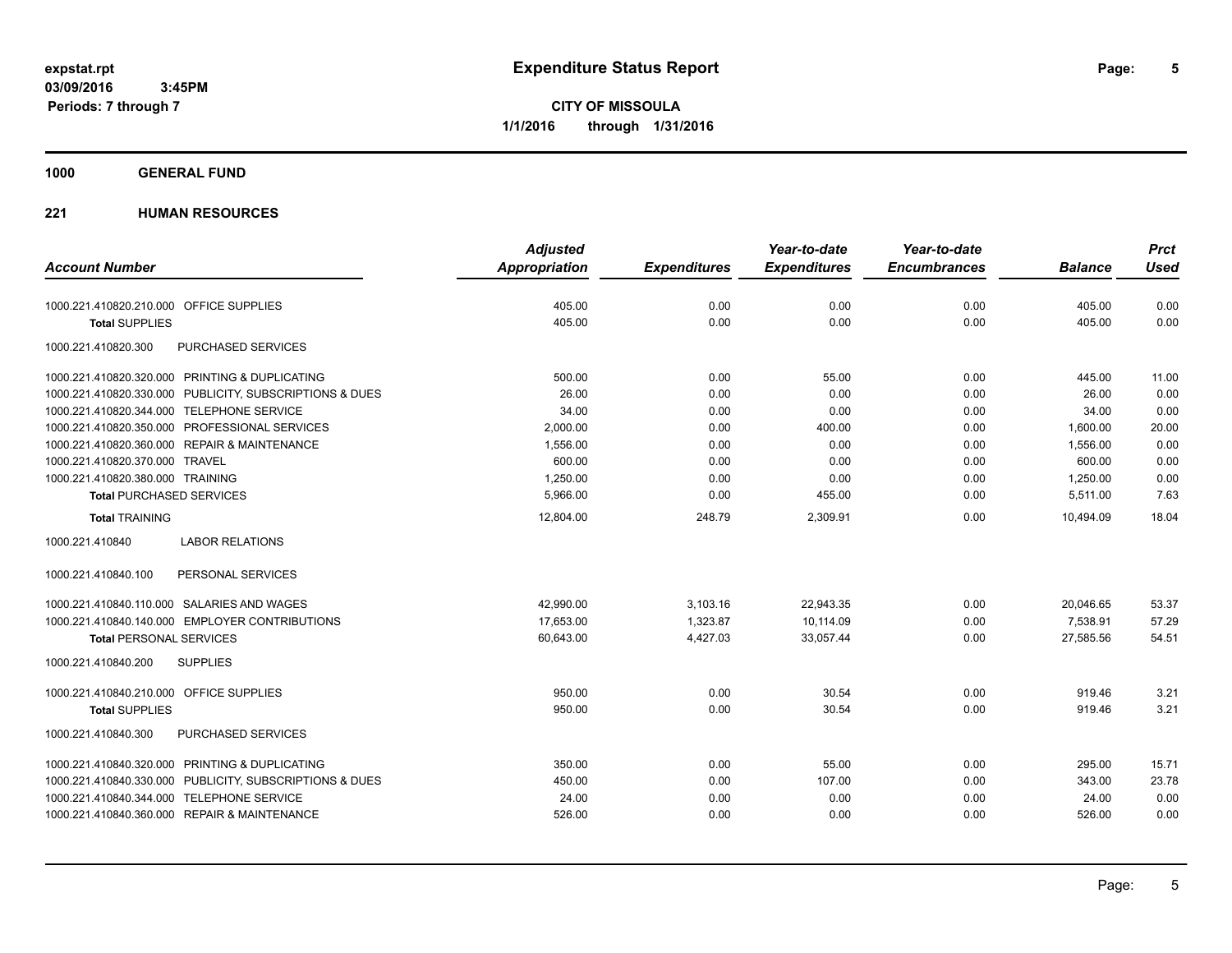### **1000 GENERAL FUND**

| <b>Account Number</b>                          | <b>Adjusted</b><br>Appropriation | <b>Expenditures</b> | Year-to-date<br><b>Expenditures</b> | Year-to-date<br><b>Encumbrances</b> | <b>Balance</b> | <b>Prct</b><br><b>Used</b> |
|------------------------------------------------|----------------------------------|---------------------|-------------------------------------|-------------------------------------|----------------|----------------------------|
| 1000.221.410840.370.000 TRAVEL                 | 815.00                           | 0.00                | 504.08                              | 0.00                                | 310.92         | 61.85                      |
| 1000.221.410840.380.000 TRAINING               | 300.00                           | 0.00                | 275.00                              | 0.00                                | 25.00          | 91.67                      |
| <b>Total PURCHASED SERVICES</b>                | 2,465.00                         | 0.00                | 941.08                              | 0.00                                | 1,523.92       | 38.18                      |
| <b>Total LABOR RELATIONS</b>                   | 64,058.00                        | 4,427.03            | 34,029.06                           | 0.00                                | 30.028.94      | 53.12                      |
| EEO COMPLIANCE<br>1000.221.410850              |                                  |                     |                                     |                                     |                |                            |
| PERSONAL SERVICES<br>1000.221.410850.100       |                                  |                     |                                     |                                     |                |                            |
| 1000.221.410850.110.000 SALARIES AND WAGES     | 35,631.00                        | 2,876.18            | 21,265.72                           | 0.00                                | 14,365.28      | 59.68                      |
| 1000.221.410850.140.000 EMPLOYER CONTRIBUTIONS | 12,125.00                        | 1,015.73            | 7,531.88                            | 0.00                                | 4,593.12       | 62.12                      |
| <b>Total PERSONAL SERVICES</b>                 | 47,756.00                        | 3,891.91            | 28,797.60                           | 0.00                                | 18,958.40      | 60.30                      |
| <b>SUPPLIES</b><br>1000.221.410850.200         |                                  |                     |                                     |                                     |                |                            |
| <b>Total SUPPLIES</b>                          | 0.00                             | 0.00                | 0.00                                | 0.00                                | 0.00           | 0.00                       |
| 1000.221.410850.300<br>PURCHASED SERVICES      |                                  |                     |                                     |                                     |                |                            |
| 1000.221.410850.350.000 PROFESSIONAL SERVICES  | 9,000.00                         | 332.50              | 2,548.25                            | 0.00                                | 6,451.75       | 28.31                      |
| <b>Total PURCHASED SERVICES</b>                | 9,000.00                         | 332.50              | 2,548.25                            | 0.00                                | 6,451.75       | 28.31                      |
| <b>CAPITAL OUTLAY</b><br>1000.221.410850.900   |                                  |                     |                                     |                                     |                |                            |
| <b>Total CAPITAL OUTLAY</b>                    | 0.00                             | 0.00                | 0.00                                | 0.00                                | 0.00           | 0.00                       |
| <b>Total EEO COMPLIANCE</b>                    | 56,756.00                        | 4,224.41            | 31,345.85                           | 0.00                                | 25.410.15      | 55.23                      |
| <b>EMPLOYEE BENEFITS</b><br>1000.221.410860    |                                  |                     |                                     |                                     |                |                            |
| 1000.221.410860.100<br>PERSONAL SERVICES       |                                  |                     |                                     |                                     |                |                            |
| 1000.221.410860.110.000 SALARIES AND WAGES     | 23,350.00                        | 2,405.41            | 17,786.18                           | 0.00                                | 5,563.82       | 76.17                      |
| 1000.221.410860.140.000 EMPLOYER CONTRIBUTIONS | 7,679.00                         | 839.40              | 6,187.57                            | 0.00                                | 1,491.43       | 80.58                      |
| <b>Total PERSONAL SERVICES</b>                 | 31,029.00                        | 3,244.81            | 23,973.75                           | 0.00                                | 7,055.25       | 77.26                      |
| <b>SUPPLIES</b><br>1000.221.410860.200         |                                  |                     |                                     |                                     |                |                            |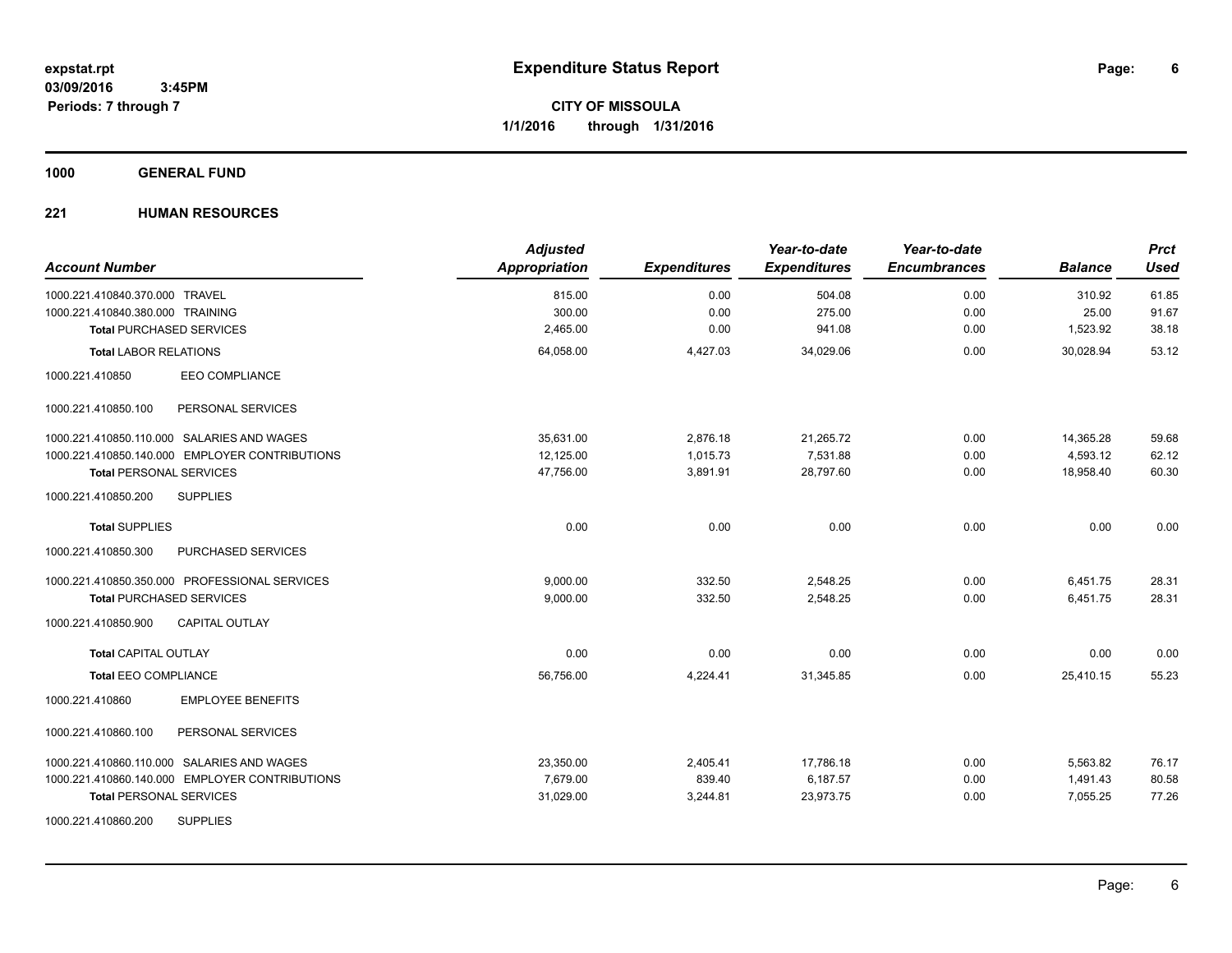**Periods: 7 through 7**

**7**

**CITY OF MISSOULA 1/1/2016 through 1/31/2016**

**1000 GENERAL FUND**

|                                                         | <b>Adjusted</b> |                     | Year-to-date        | Year-to-date        |                | <b>Prct</b> |
|---------------------------------------------------------|-----------------|---------------------|---------------------|---------------------|----------------|-------------|
| <b>Account Number</b>                                   | Appropriation   | <b>Expenditures</b> | <b>Expenditures</b> | <b>Encumbrances</b> | <b>Balance</b> | Used        |
| 1000.221.410860.210.000 OFFICE SUPPLIES                 | 760.00          | 0.00                | 12.59               | 0.00                | 747.41         | 1.66        |
| <b>Total SUPPLIES</b>                                   | 760.00          | 0.00                | 12.59               | 0.00                | 747.41         | 1.66        |
| PURCHASED SERVICES<br>1000.221.410860.300               |                 |                     |                     |                     |                |             |
| 1000.221.410860.320.000 PRINTING & DUPLICATING          | 365.00          | 0.00                | 312.23              | 0.00                | 52.77          | 85.54       |
| 1000.221.410860.330.000 PUBLICITY, SUBSCRIPTIONS & DUES | 865.00          | 0.00                | 389.69              | 0.00                | 475.31         | 45.05       |
| 1000.221.410860.344.000 TELEPHONE SERVICE               | 87.00           | 0.00                | 0.00                | 0.00                | 87.00          | 0.00        |
| 1000.221.410860.360.000 REPAIR & MAINTENANCE            | 650.00          | 0.00                | 0.00                | 0.00                | 650.00         | 0.00        |
| 1000.221.410860.370.000 TRAVEL                          | 678.00          | 0.00                | 0.00                | 0.00                | 678.00         | 0.00        |
| 1000.221.410860.380.000 TRAINING                        | 275.00          | 0.00                | 0.00                | 0.00                | 275.00         | 0.00        |
| 1000.221.410860.390.000 OTHER PURCHASED SERVICES        | 17,490.00       | 7,731.54            | 8,483.77            | 0.00                | 9,006.23       | 48.51       |
| <b>Total PURCHASED SERVICES</b>                         | 20,410.00       | 7,731.54            | 9,185.69            | 0.00                | 11,224.31      | 45.01       |
| <b>Total EMPLOYEE BENEFITS</b>                          | 52,199.00       | 10.976.35           | 33,172.03           | 0.00                | 19.026.97      | 63.55       |
| <b>Total HUMAN RESOURCES</b>                            | 311,920.00      | 28,988.42           | 168,595.87          | 0.00                | 143,324.13     | 54.05       |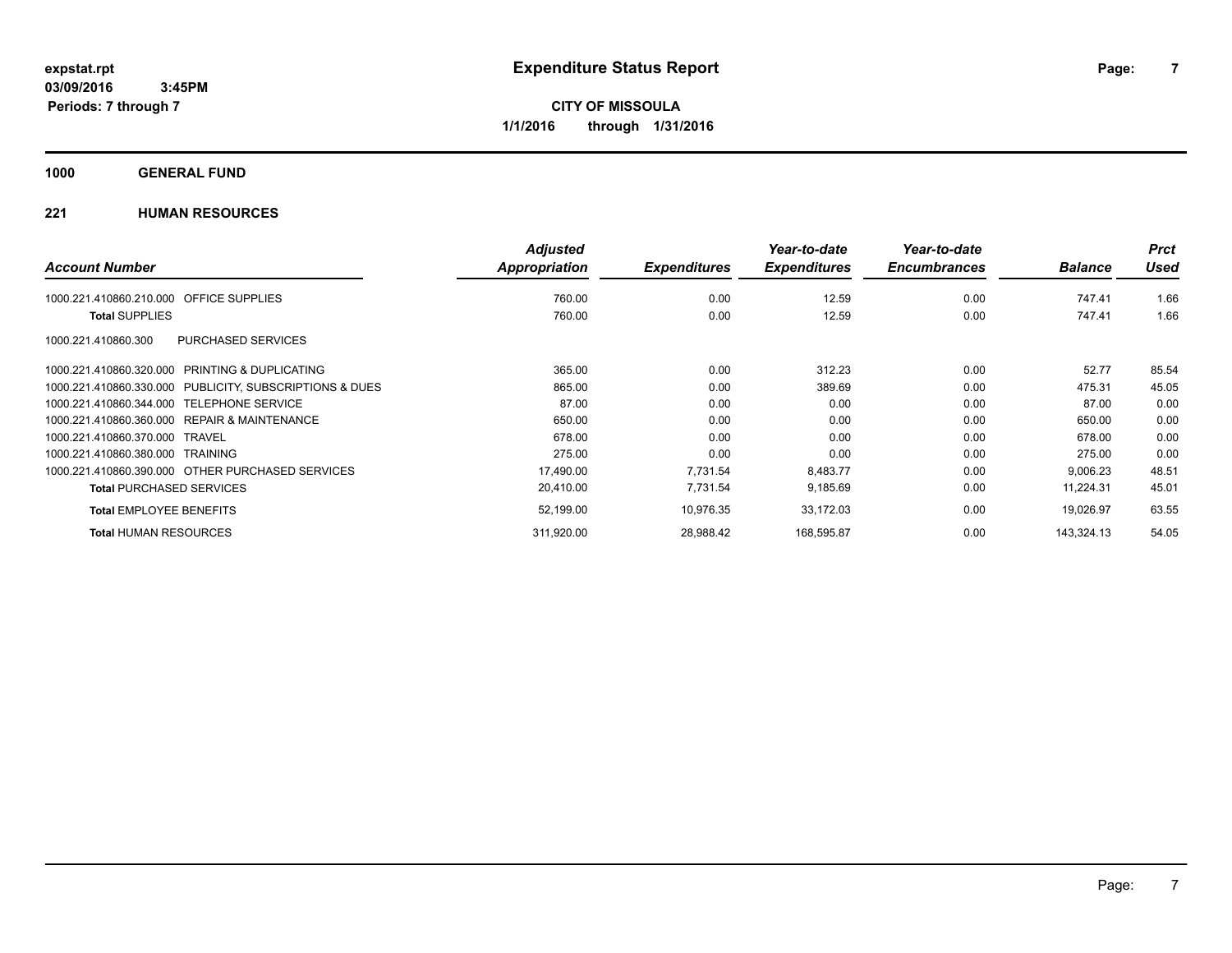**CITY OF MISSOULA 1/1/2016 through 1/31/2016**

**1000 GENERAL FUND**

| <b>Account Number</b>                  |                                                                                             | <b>Adjusted</b><br>Appropriation | <b>Expenditures</b> | Year-to-date<br><b>Expenditures</b> | Year-to-date<br><b>Encumbrances</b> | <b>Balance</b>       | <b>Prct</b><br><b>Used</b> |
|----------------------------------------|---------------------------------------------------------------------------------------------|----------------------------------|---------------------|-------------------------------------|-------------------------------------|----------------------|----------------------------|
| 1000.223.410101                        | <b>NC-GRANT CREEK</b>                                                                       |                                  |                     |                                     |                                     |                      |                            |
| 1000.223.410101.300                    | PURCHASED SERVICES                                                                          |                                  |                     |                                     |                                     |                      |                            |
|                                        | 1000.223.410101.310.000 GRANT CREEK NC/COMMUNICATIONS<br>Total PURCHASED SERVICES           | 324.00<br>324.00                 | 0.00<br>0.00        | 0.00<br>0.00                        | 0.00<br>0.00                        | 324.00<br>324.00     | 0.00<br>0.00               |
| 1000.223.410101.700                    | <b>GRANTS &amp; CONTRIBUTIONS</b>                                                           |                                  |                     |                                     |                                     |                      |                            |
|                                        | 1000.223.410101.700.000 GRANTS & CONTRIBUTIONS<br><b>Total GRANTS &amp; CONTRIBUTIONS</b>   | 800.00<br>800.00                 | 0.00<br>0.00        | 537.88<br>537.88                    | 0.00<br>0.00                        | 262.12<br>262.12     | 67.24<br>67.24             |
| <b>Total NC-GRANT CREEK</b>            |                                                                                             | 1.124.00                         | 0.00                | 537.88                              | 0.00                                | 586.12               | 47.85                      |
| 1000.223.410102                        | NC-UPPER RATTLESNAKE                                                                        |                                  |                     |                                     |                                     |                      |                            |
| 1000.223.410102.300                    | PURCHASED SERVICES                                                                          |                                  |                     |                                     |                                     |                      |                            |
|                                        | 1000.223.410102.310.000 UPPER RATTLESNAKE/COMMUNICATIONS<br><b>Total PURCHASED SERVICES</b> | 742.00<br>742.00                 | 654.45<br>654.45    | 654.45<br>654.45                    | 0.00<br>0.00                        | 87.55<br>87.55       | 88.20<br>88.20             |
| 1000.223.410102.700                    | <b>GRANTS &amp; CONTRIBUTIONS</b>                                                           |                                  |                     |                                     |                                     |                      |                            |
|                                        | 1000.223.410102.700.000 GRANTS & CONTRIBUTIONS<br><b>Total GRANTS &amp; CONTRIBUTIONS</b>   | 800.00<br>800.00                 | 0.00<br>0.00        | 59.00<br>59.00                      | 0.00<br>0.00                        | 741.00<br>741.00     | 7.38<br>7.38               |
|                                        | Total NC-UPPER RATTLESNAKE                                                                  | 1,542.00                         | 654.45              | 713.45                              | 0.00                                | 828.55               | 46.27                      |
| 1000.223.410103                        | <b>NC-LOWER RATTLESNAKE</b>                                                                 |                                  |                     |                                     |                                     |                      |                            |
| 1000.223.410103.300                    | PURCHASED SERVICES                                                                          |                                  |                     |                                     |                                     |                      |                            |
| 1000.223.410103.310.000 COMMUNICATIONS | Total PURCHASED SERVICES                                                                    | 407.00<br>407.00                 | 0.00<br>0.00        | 420.80<br>420.80                    | 0.00<br>0.00                        | $-13.80$<br>$-13.80$ | 103.39<br>103.39           |
| 1000.223.410103.700                    | <b>GRANTS &amp; CONTRIBUTIONS</b>                                                           |                                  |                     |                                     |                                     |                      |                            |
|                                        | 1000.223.410103.700.000 GRANTS & CONTRIBUTIONS                                              | 800.00                           | 0.00                | 59.00                               | 0.00                                | 741.00               | 7.38                       |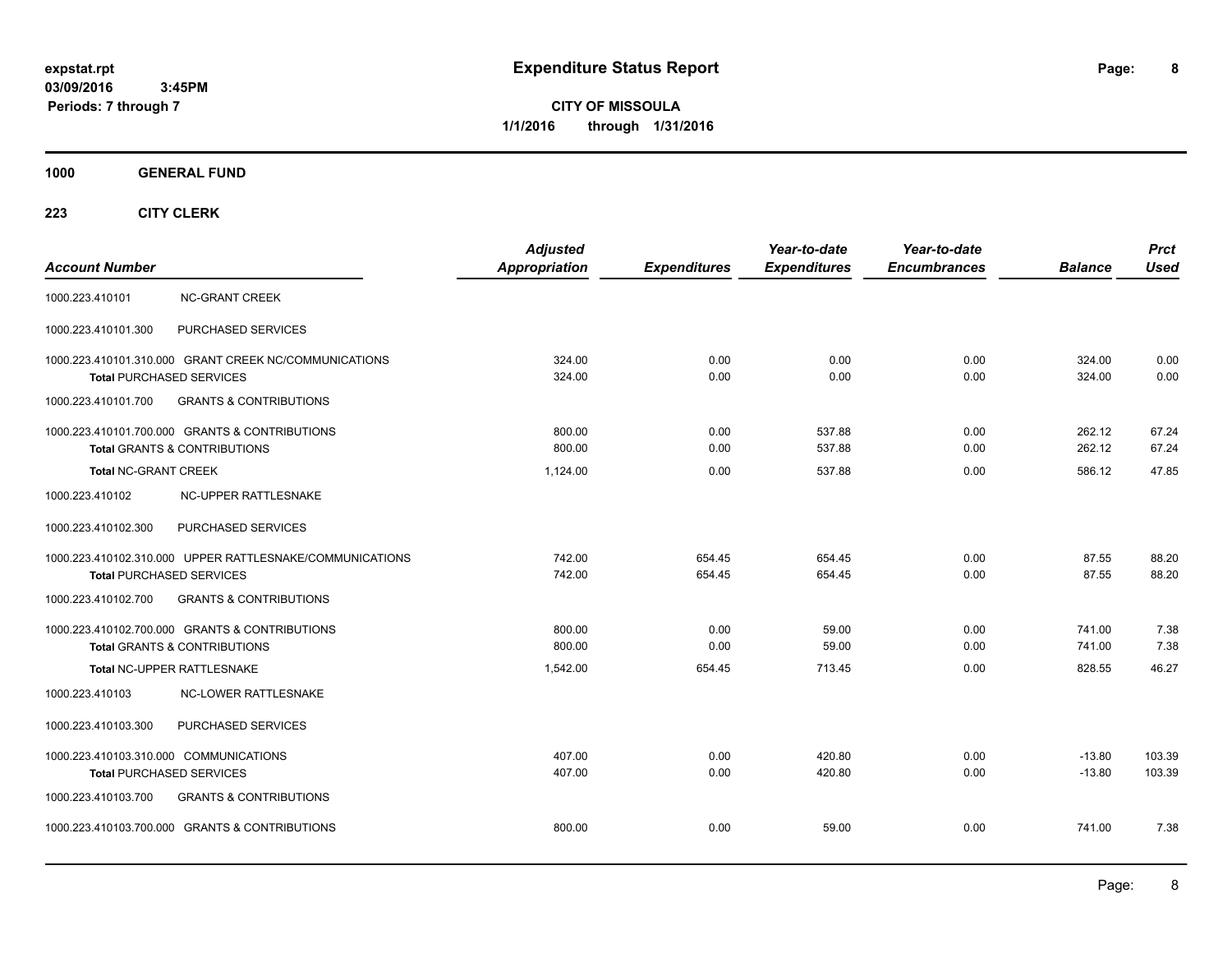**CITY OF MISSOULA 1/1/2016 through 1/31/2016**

**1000 GENERAL FUND**

| <b>Account Number</b>                  |                                                | <b>Adjusted</b><br>Appropriation | <b>Expenditures</b> | Year-to-date<br><b>Expenditures</b> | Year-to-date<br><b>Encumbrances</b> | <b>Balance</b> | <b>Prct</b><br><b>Used</b> |
|----------------------------------------|------------------------------------------------|----------------------------------|---------------------|-------------------------------------|-------------------------------------|----------------|----------------------------|
|                                        | <b>Total GRANTS &amp; CONTRIBUTIONS</b>        | 800.00                           | 0.00                | 59.00                               | 0.00                                | 741.00         | 7.38                       |
|                                        | Total NC-LOWER RATTLESNAKE                     | 1,207.00                         | 0.00                | 479.80                              | 0.00                                | 727.20         | 39.75                      |
| 1000.223.410104                        | <b>NC-NORTHSIDE</b>                            |                                  |                     |                                     |                                     |                |                            |
| 1000.223.410104.300                    | PURCHASED SERVICES                             |                                  |                     |                                     |                                     |                |                            |
| 1000.223.410104.310.000 COMMUNICATIONS |                                                | 618.00                           | 0.00                | 0.00                                | 0.00                                | 618.00         | 0.00                       |
| <b>Total PURCHASED SERVICES</b>        |                                                | 618.00                           | 0.00                | 0.00                                | 0.00                                | 618.00         | 0.00                       |
| 1000.223.410104.700                    | <b>GRANTS &amp; CONTRIBUTIONS</b>              |                                  |                     |                                     |                                     |                |                            |
|                                        | 1000.223.410104.700.000 GRANTS & CONTRIBUTIONS | 800.00                           | 0.00                | 100.85                              | 0.00                                | 699.15         | 12.61                      |
|                                        | <b>Total GRANTS &amp; CONTRIBUTIONS</b>        | 800.00                           | 0.00                | 100.85                              | 0.00                                | 699.15         | 12.61                      |
| Total NC-NORTHSIDE                     |                                                | 1,418.00                         | 0.00                | 100.85                              | 0.00                                | 1.317.15       | 7.11                       |
| 1000.223.410105                        | NC-WESTSIDE                                    |                                  |                     |                                     |                                     |                |                            |
| 1000.223.410105.300                    | PURCHASED SERVICES                             |                                  |                     |                                     |                                     |                |                            |
| 1000.223.410105.310.000 COMMUNICATIONS |                                                | 1,166.00                         | 0.00                | 0.00                                | 0.00                                | 1,166.00       | 0.00                       |
| <b>Total PURCHASED SERVICES</b>        |                                                | 1,166.00                         | 0.00                | 0.00                                | 0.00                                | 1,166.00       | 0.00                       |
| 1000.223.410105.700                    | <b>GRANTS &amp; CONTRIBUTIONS</b>              |                                  |                     |                                     |                                     |                |                            |
|                                        | 1000.223.410105.700.000 GRANTS & CONTRIBUTIONS | 800.00                           | 0.00                | 70.28                               | 0.00                                | 729.72         | 8.79                       |
|                                        | Total GRANTS & CONTRIBUTIONS                   | 800.00                           | 0.00                | 70.28                               | 0.00                                | 729.72         | 8.79                       |
| <b>Total NC-WESTSIDE</b>               |                                                | 1,966.00                         | 0.00                | 70.28                               | 0.00                                | 1,895.72       | 3.57                       |
| 1000.223.410106                        | NC-HEART OF MISSOULA                           |                                  |                     |                                     |                                     |                |                            |
| 1000.223.410106.300                    | PURCHASED SERVICES                             |                                  |                     |                                     |                                     |                |                            |
| 1000.223.410106.310.000 COMMUNICATIONS |                                                | 628.00                           | 0.00                | 0.00                                | 0.00                                | 628.00         | 0.00                       |
| <b>Total PURCHASED SERVICES</b>        |                                                | 628.00                           | 0.00                | 0.00                                | 0.00                                | 628.00         | 0.00                       |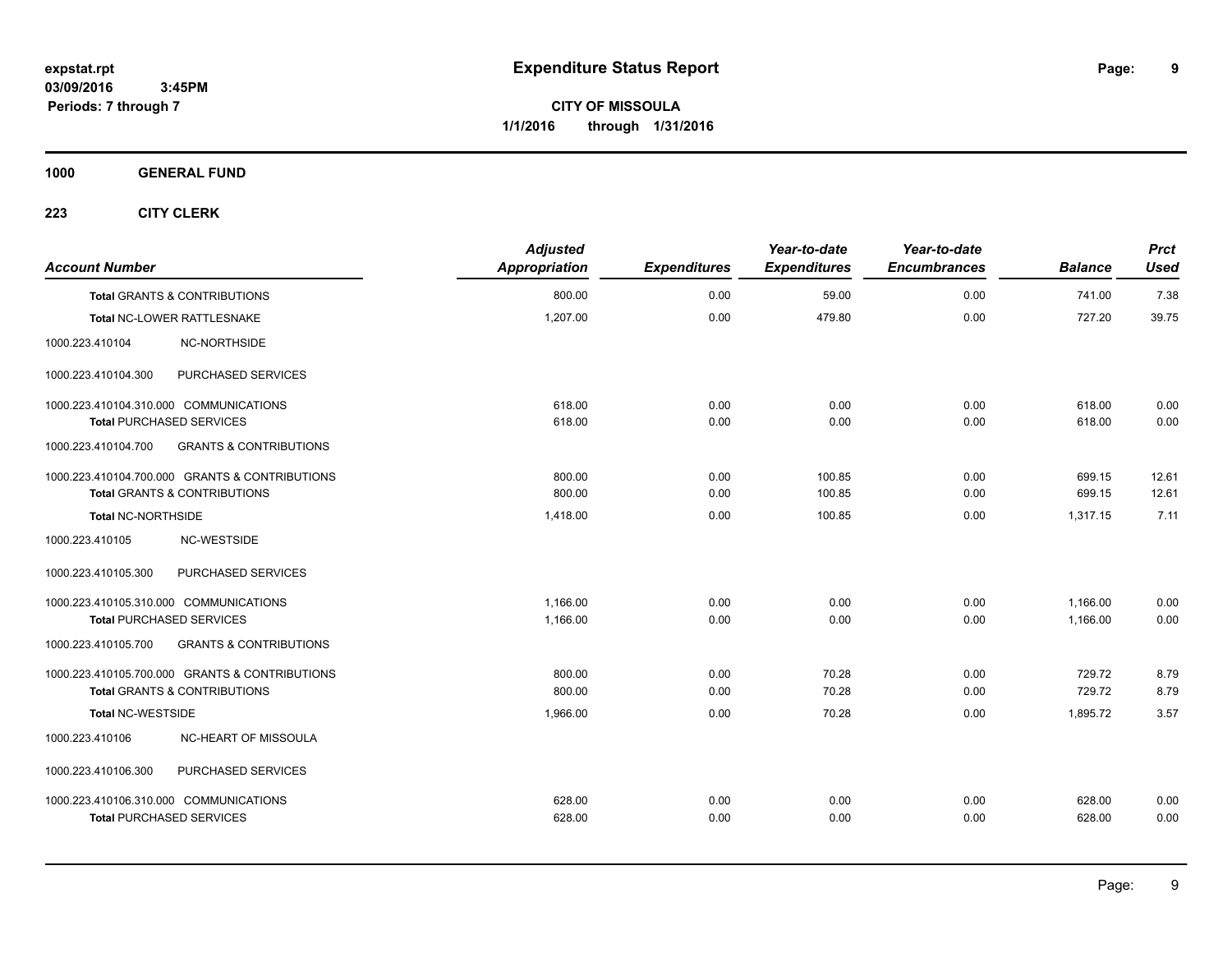**CITY OF MISSOULA 1/1/2016 through 1/31/2016**

**1000 GENERAL FUND**

**223 CITY CLERK**

| <b>Account Number</b>                                                                                                                 | <b>Adjusted</b><br>Appropriation | <b>Expenditures</b> | Year-to-date<br><b>Expenditures</b> | Year-to-date<br><b>Encumbrances</b> | <b>Balance</b>   | <b>Prct</b><br><b>Used</b> |
|---------------------------------------------------------------------------------------------------------------------------------------|----------------------------------|---------------------|-------------------------------------|-------------------------------------|------------------|----------------------------|
| 1000.223.410106.700<br><b>GRANTS &amp; CONTRIBUTIONS</b>                                                                              |                                  |                     |                                     |                                     |                  |                            |
| 1000.223.410106.700.000 GRANTS & CONTRIBUTIONS<br><b>Total GRANTS &amp; CONTRIBUTIONS</b>                                             | 800.00<br>800.00                 | 0.00<br>0.00        | 59.00<br>59.00                      | 0.00<br>0.00                        | 741.00<br>741.00 | 7.38<br>7.38               |
| Total NC-HEART OF MISSOULA                                                                                                            | 1,428.00                         | 0.00                | 59.00                               | 0.00                                | 1,369.00         | 4.13                       |
| NC-UNIVERSITY DISTRICT<br>1000.223.410107                                                                                             |                                  |                     |                                     |                                     |                  |                            |
| PURCHASED SERVICES<br>1000.223.410107.300                                                                                             |                                  |                     |                                     |                                     |                  |                            |
| 1000.223.410107.310.000 COMMUNICATIONS<br><b>Total PURCHASED SERVICES</b><br><b>GRANTS &amp; CONTRIBUTIONS</b><br>1000.223.410107.700 | 1.658.00<br>1,658.00             | 0.00<br>0.00        | 843.70<br>843.70                    | 0.00<br>0.00                        | 814.30<br>814.30 | 50.89<br>50.89             |
| 1000.223.410107.700.000 GRANTS & CONTRIBUTIONS<br><b>Total GRANTS &amp; CONTRIBUTIONS</b>                                             | 800.00<br>800.00                 | 0.00<br>0.00        | 547.84<br>547.84                    | 0.00<br>0.00                        | 252.16<br>252.16 | 68.48<br>68.48             |
| <b>Total NC-UNIVERSITY DISTRICT</b>                                                                                                   | 2,458.00                         | 0.00                | 1,391.54                            | 0.00                                | 1,066.46         | 56.61                      |
| NC-RIVERFRONT<br>1000.223.410108                                                                                                      |                                  |                     |                                     |                                     |                  |                            |
| 1000.223.410108.300<br>PURCHASED SERVICES                                                                                             |                                  |                     |                                     |                                     |                  |                            |
| 1000.223.410108.310.000 COMMUNICATIONS<br><b>Total PURCHASED SERVICES</b>                                                             | 578.00<br>578.00                 | 0.00<br>0.00        | 414.90<br>414.90                    | 0.00<br>0.00                        | 163.10<br>163.10 | 71.78<br>71.78             |
| <b>GRANTS &amp; CONTRIBUTIONS</b><br>1000.223.410108.700                                                                              |                                  |                     |                                     |                                     |                  |                            |
| 1000.223.410108.700.000 GRANTS & CONTRIBUTIONS<br><b>Total GRANTS &amp; CONTRIBUTIONS</b>                                             | 800.00<br>800.00                 | 0.00<br>0.00        | 201.37<br>201.37                    | 0.00<br>0.00                        | 598.63<br>598.63 | 25.17<br>25.17             |
| Total NC-RIVERFRONT                                                                                                                   | 1.378.00                         | 0.00                | 616.27                              | 0.00                                | 761.73           | 44.72                      |
| <b>NC-EMMA DICKENSON &amp; ORCHARD HOMES</b><br>1000.223.410109                                                                       |                                  |                     |                                     |                                     |                  |                            |

1000.223.410109.300 PURCHASED SERVICES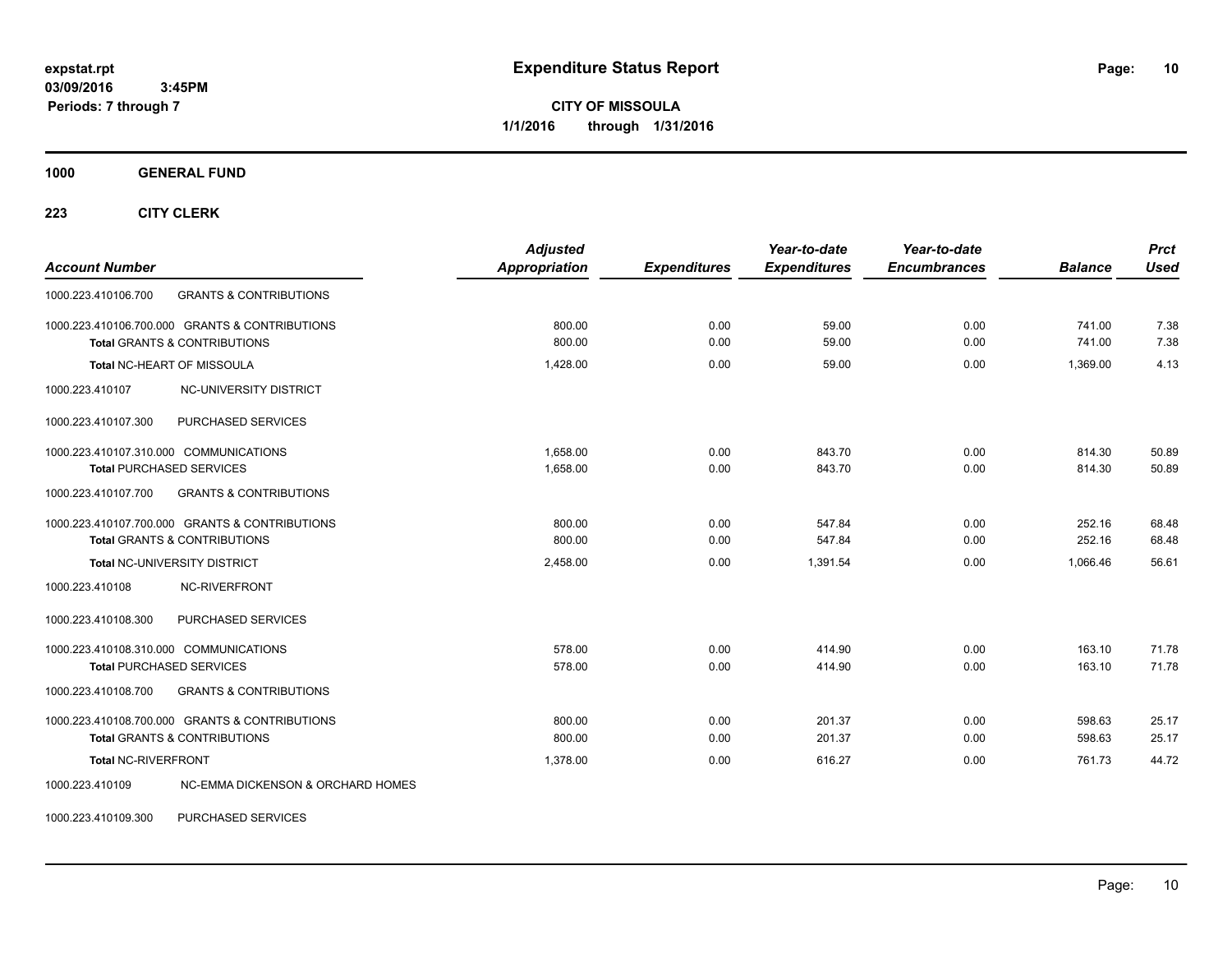### **1000 GENERAL FUND**

| <b>Account Number</b>                  |                                                                                           | <b>Adjusted</b><br><b>Appropriation</b> | <b>Expenditures</b> | Year-to-date<br><b>Expenditures</b> | Year-to-date<br><b>Encumbrances</b> | <b>Balance</b>   | <b>Prct</b><br><b>Used</b> |
|----------------------------------------|-------------------------------------------------------------------------------------------|-----------------------------------------|---------------------|-------------------------------------|-------------------------------------|------------------|----------------------------|
|                                        | 1000.223.410109.310.000 COMMUNICATIONS<br><b>Total PURCHASED SERVICES</b>                 | 713.00<br>713.00                        | 0.00<br>0.00        | 713.00<br>713.00                    | 0.00<br>0.00                        | 0.00<br>0.00     | 100.00<br>100.00           |
| 1000.223.410109.700                    | <b>GRANTS &amp; CONTRIBUTIONS</b>                                                         |                                         |                     |                                     |                                     |                  |                            |
|                                        | 1000.223.410109.700.000 GRANTS & CONTRIBUTIONS<br><b>Total GRANTS &amp; CONTRIBUTIONS</b> | 800.00<br>800.00                        | 0.00<br>0.00        | 192.48<br>192.48                    | 0.00<br>0.00                        | 607.52<br>607.52 | 24.06<br>24.06             |
|                                        | Total NC-EMMA DICKENSON & ORCHARD HOMES                                                   | 1,513.00                                | 0.00                | 905.48                              | 0.00                                | 607.52           | 59.85                      |
| 1000.223.410110                        | <b>NC-FRANKLIN TO FORT</b>                                                                |                                         |                     |                                     |                                     |                  |                            |
| 1000.223.410110.300                    | PURCHASED SERVICES                                                                        |                                         |                     |                                     |                                     |                  |                            |
| 1000.223.410110.310.000 COMMUNICATIONS | <b>Total PURCHASED SERVICES</b>                                                           | 1,710.00<br>1,710.00                    | 0.00<br>0.00        | 1,591.77<br>1.591.77                | 0.00<br>0.00                        | 118.23<br>118.23 | 93.09<br>93.09             |
| 1000.223.410110.700                    | <b>GRANTS &amp; CONTRIBUTIONS</b>                                                         |                                         |                     |                                     |                                     |                  |                            |
|                                        | 1000.223.410110.700.000 GRANTS & CONTRIBUTIONS<br><b>Total GRANTS &amp; CONTRIBUTIONS</b> | 800.00<br>800.00                        | 0.00<br>0.00        | 82.62<br>82.62                      | 0.00<br>0.00                        | 717.38<br>717.38 | 10.33<br>10.33             |
|                                        | Total NC-FRANKLIN TO FORT                                                                 | 2,510.00                                | 0.00                | 1,674.39                            | 0.00                                | 835.61           | 66.71                      |
| 1000.223.410111                        | <b>NC-ROSE PARK</b>                                                                       |                                         |                     |                                     |                                     |                  |                            |
| 1000.223.410111.300                    | PURCHASED SERVICES                                                                        |                                         |                     |                                     |                                     |                  |                            |
| 1000.223.410111.310.000 COMMUNICATIONS | <b>Total PURCHASED SERVICES</b>                                                           | 1,066.00<br>1,066.00                    | 0.00<br>0.00        | 899.65<br>899.65                    | 0.00<br>0.00                        | 166.35<br>166.35 | 84.39<br>84.39             |
| 1000.223.410111.700                    | <b>GRANTS &amp; CONTRIBUTIONS</b>                                                         |                                         |                     |                                     |                                     |                  |                            |
|                                        | 1000.223.410111.700.000 GRANTS & CONTRIBUTIONS<br><b>Total GRANTS &amp; CONTRIBUTIONS</b> | 800.00<br>800.00                        | 0.00<br>0.00        | 127.75<br>127.75                    | 0.00<br>0.00                        | 672.25<br>672.25 | 15.97<br>15.97             |
| <b>Total NC-ROSE PARK</b>              |                                                                                           | 1,866.00                                | 0.00                | 1,027.40                            | 0.00                                | 838.60           | 55.06                      |
| 1000.223.410112                        | NC-FARVIEWS & PATTEE CANYON                                                               |                                         |                     |                                     |                                     |                  |                            |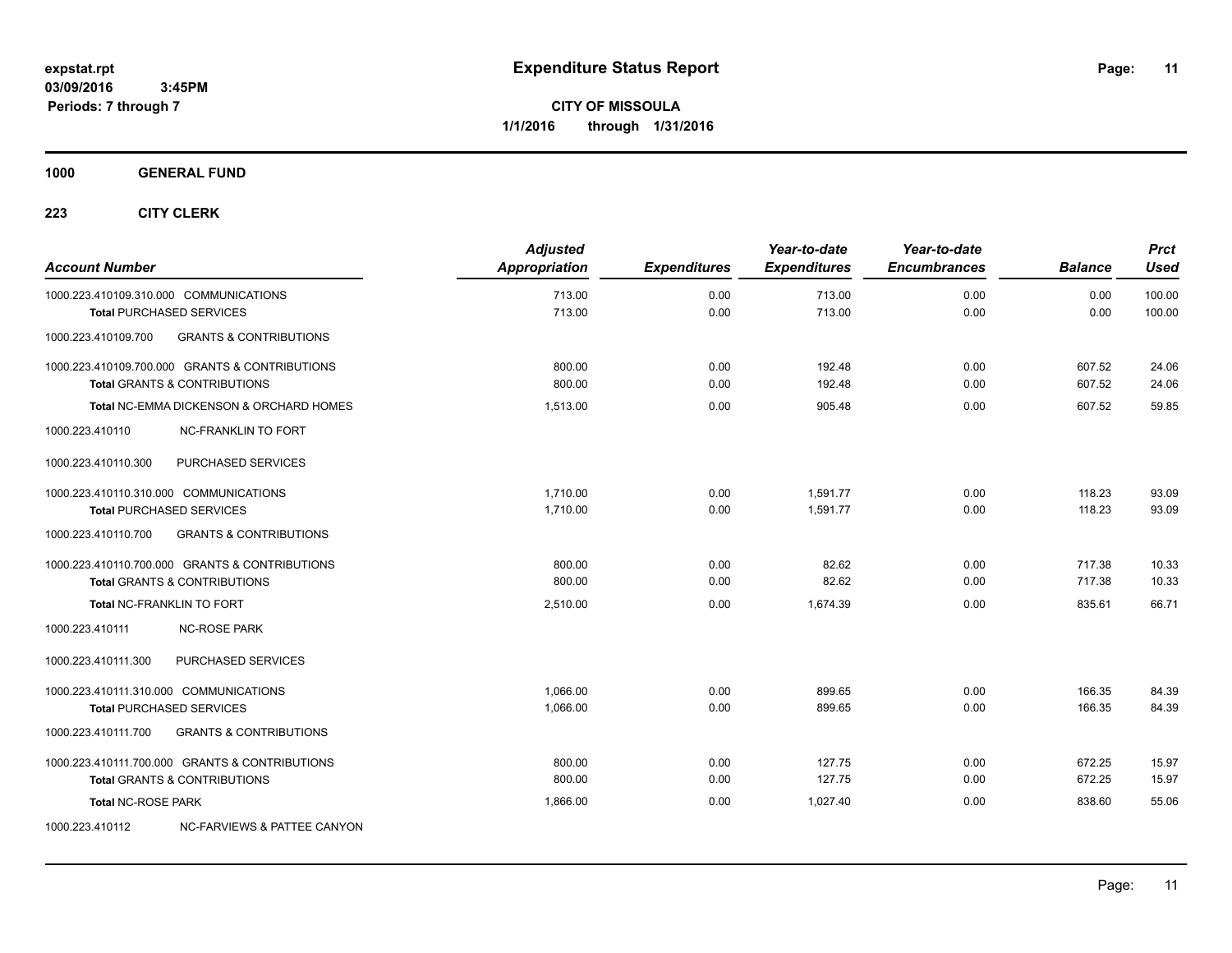**CITY OF MISSOULA 1/1/2016 through 1/31/2016**

### **1000 GENERAL FUND**

|                                                          | <b>Adjusted</b> |                     | Year-to-date        | Year-to-date        |                | <b>Prct</b> |
|----------------------------------------------------------|-----------------|---------------------|---------------------|---------------------|----------------|-------------|
| <b>Account Number</b>                                    | Appropriation   | <b>Expenditures</b> | <b>Expenditures</b> | <b>Encumbrances</b> | <b>Balance</b> | <b>Used</b> |
| PURCHASED SERVICES<br>1000.223.410112.300                |                 |                     |                     |                     |                |             |
| 1000.223.410112.310.000 COMMUNICATIONS                   | 705.00          | 0.00                | 0.00                | 0.00                | 705.00         | 0.00        |
| <b>Total PURCHASED SERVICES</b>                          | 705.00          | 0.00                | 0.00                | 0.00                | 705.00         | 0.00        |
| <b>GRANTS &amp; CONTRIBUTIONS</b><br>1000.223.410112.700 |                 |                     |                     |                     |                |             |
| 1000.223.410112.700.000 GRANTS & CONTRIBUTIONS           | 800.00          | 0.00                | 26.46               | 0.00                | 773.54         | 3.31        |
| <b>Total GRANTS &amp; CONTRIBUTIONS</b>                  | 800.00          | 0.00                | 26.46               | 0.00                | 773.54         | 3.31        |
| Total NC-FARVIEWS & PATTEE CANYON                        | 1,505.00        | 0.00                | 26.46               | 0.00                | 1,478.54       | 1.76        |
| 1000.223.410113<br><b>NC-SOUTHGATE &amp; TRIANGLE</b>    |                 |                     |                     |                     |                |             |
| 1000.223.410113.300<br>PURCHASED SERVICES                |                 |                     |                     |                     |                |             |
| 1000.223.410113.310.000 COMMUNICATIONS                   | 616.00          | 0.00                | 616.00              | 0.00                | 0.00           | 100.00      |
| <b>Total PURCHASED SERVICES</b>                          | 616.00          | 0.00                | 616.00              | 0.00                | 0.00           | 100.00      |
| <b>GRANTS &amp; CONTRIBUTIONS</b><br>1000.223.410113.700 |                 |                     |                     |                     |                |             |
| 1000.223.410113.700.000 GRANTS & CONTRIBUTIONS           | 800.00          | 0.00                | 312.26              | 0.00                | 487.74         | 39.03       |
| <b>Total GRANTS &amp; CONTRIBUTIONS</b>                  | 800.00          | 0.00                | 312.26              | 0.00                | 487.74         | 39.03       |
| Total NC-SOUTHGATE & TRIANGLE                            | 1,416.00        | 0.00                | 928.26              | 0.00                | 487.74         | 65.56       |
| <b>NC-LEWIS &amp; CLARK</b><br>1000.223.410114           |                 |                     |                     |                     |                |             |
| PURCHASED SERVICES<br>1000.223.410114.300                |                 |                     |                     |                     |                |             |
| 1000.223.410114.310.000 COMMUNICATIONS                   | 660.00          | 0.00                | 402.73              | 0.00                | 257.27         | 61.02       |
| <b>Total PURCHASED SERVICES</b>                          | 660.00          | 0.00                | 402.73              | 0.00                | 257.27         | 61.02       |
| 1000.223.410114.700<br><b>GRANTS &amp; CONTRIBUTIONS</b> |                 |                     |                     |                     |                |             |
| 1000.223.410114.700.000 GRANTS & CONTRIBUTIONS           | 800.00          | 0.00                | 449.09              | 0.00                | 350.91         | 56.14       |
| <b>Total GRANTS &amp; CONTRIBUTIONS</b>                  | 800.00          | 0.00                | 449.09              | 0.00                | 350.91         | 56.14       |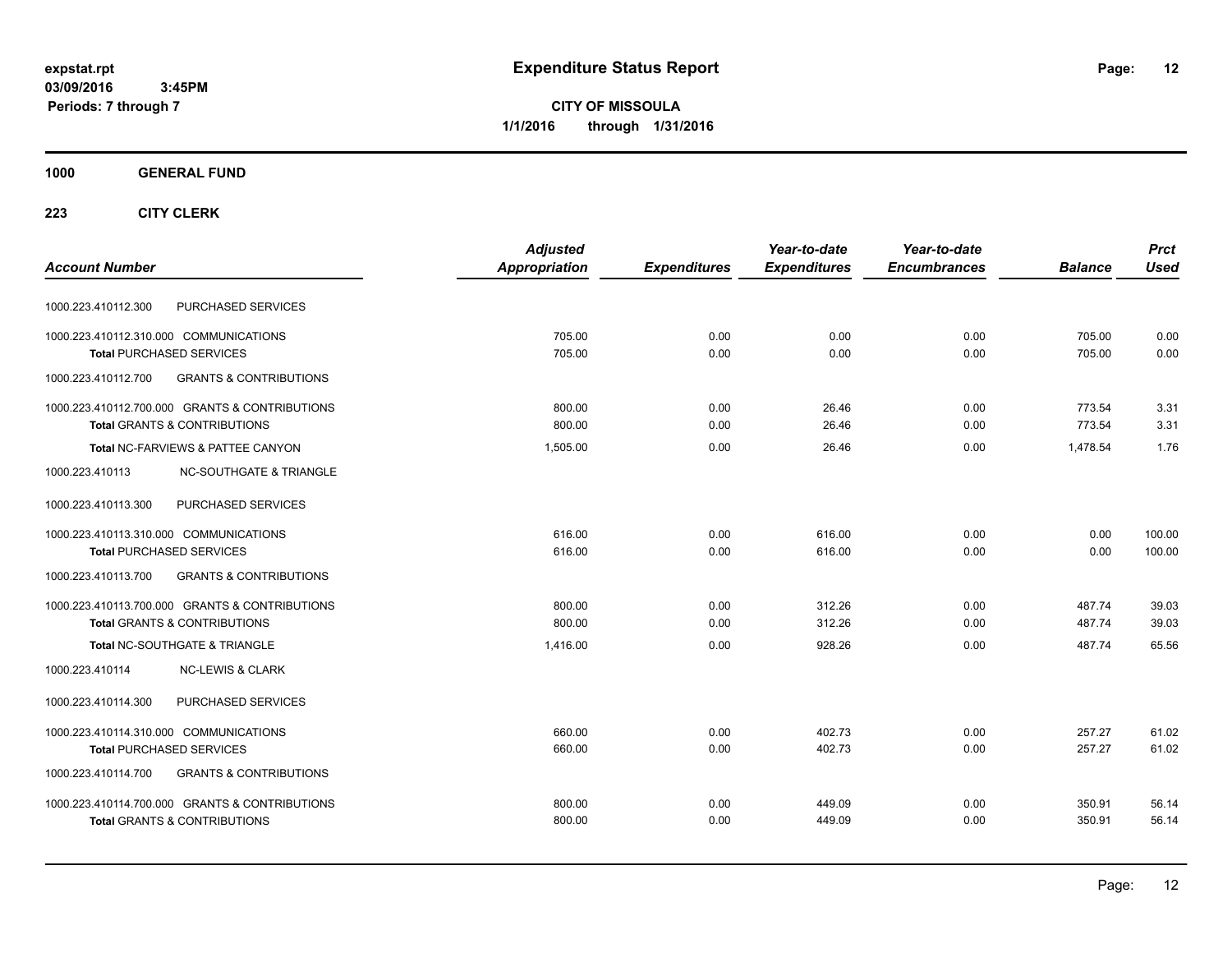**CITY OF MISSOULA 1/1/2016 through 1/31/2016**

**1000 GENERAL FUND**

| <b>Account Number</b>  |                                                                                           | <b>Adjusted</b><br><b>Appropriation</b> | <b>Expenditures</b> | Year-to-date<br><b>Expenditures</b> | Year-to-date<br><b>Encumbrances</b> | <b>Balance</b>   | <b>Prct</b><br><b>Used</b> |
|------------------------|-------------------------------------------------------------------------------------------|-----------------------------------------|---------------------|-------------------------------------|-------------------------------------|------------------|----------------------------|
| Total NC-LEWIS & CLARK |                                                                                           | 1,460.00                                | 0.00                | 851.82                              | 0.00                                | 608.18           | 58.34                      |
| 1000.223.410115        | NC-S 39TH                                                                                 |                                         |                     |                                     |                                     |                  |                            |
| 1000.223.410115.300    | PURCHASED SERVICES                                                                        |                                         |                     |                                     |                                     |                  |                            |
|                        | 1000.223.410115.310.000 COMMUNICATIONS<br><b>Total PURCHASED SERVICES</b>                 | 541.00<br>541.00                        | 358.96<br>358.96    | 358.96<br>358.96                    | 0.00<br>0.00                        | 182.04<br>182.04 | 66.35<br>66.35             |
| 1000.223.410115.700    | <b>GRANTS &amp; CONTRIBUTIONS</b>                                                         |                                         |                     |                                     |                                     |                  |                            |
|                        | 1000.223.410115.700.000 GRANTS & CONTRIBUTIONS<br><b>Total GRANTS &amp; CONTRIBUTIONS</b> | 800.00<br>800.00                        | 74.00<br>74.00      | 85.90<br>85.90                      | 0.00<br>0.00                        | 714.10<br>714.10 | 10.74<br>10.74             |
| Total NC-S 39TH        |                                                                                           | 1,341.00                                | 432.96              | 444.86                              | 0.00                                | 896.14           | 33.17                      |
| 1000.223.410116        | NC-MOOSE CAN GULLY                                                                        |                                         |                     |                                     |                                     |                  |                            |
| 1000.223.410116.300    | PURCHASED SERVICES                                                                        |                                         |                     |                                     |                                     |                  |                            |
|                        | 1000.223.410116.310.000 COMMUNICATIONS<br><b>Total PURCHASED SERVICES</b>                 | 969.00<br>969.00                        | 0.00<br>0.00        | 702.57<br>702.57                    | 0.00<br>0.00                        | 266.43<br>266.43 | 72.50<br>72.50             |
| 1000.223.410116.700    | <b>GRANTS &amp; CONTRIBUTIONS</b>                                                         |                                         |                     |                                     |                                     |                  |                            |
|                        | 1000.223.410116.700.000 GRANTS & CONTRIBUTIONS<br><b>Total GRANTS &amp; CONTRIBUTIONS</b> | 800.00<br>800.00                        | 0.00<br>0.00        | 39.65<br>39.65                      | 0.00<br>0.00                        | 760.35<br>760.35 | 4.96<br>4.96               |
|                        | Total NC-MOOSE CAN GULLY                                                                  | 1,769.00                                | 0.00                | 742.22                              | 0.00                                | 1,026.78         | 41.96                      |
| 1000.223.410117        | <b>NC-MILLER CREEK</b>                                                                    |                                         |                     |                                     |                                     |                  |                            |
| 1000.223.410117.300    | PURCHASED SERVICES                                                                        |                                         |                     |                                     |                                     |                  |                            |
|                        | 1000.223.410117.310.000 COMMUNICATIONS<br><b>Total PURCHASED SERVICES</b>                 | 694.00<br>694.00                        | 0.00<br>0.00        | 454.40<br>454.40                    | 0.00<br>0.00                        | 239.60<br>239.60 | 65.48<br>65.48             |
| 1000.223.410117.700    | <b>GRANTS &amp; CONTRIBUTIONS</b>                                                         |                                         |                     |                                     |                                     |                  |                            |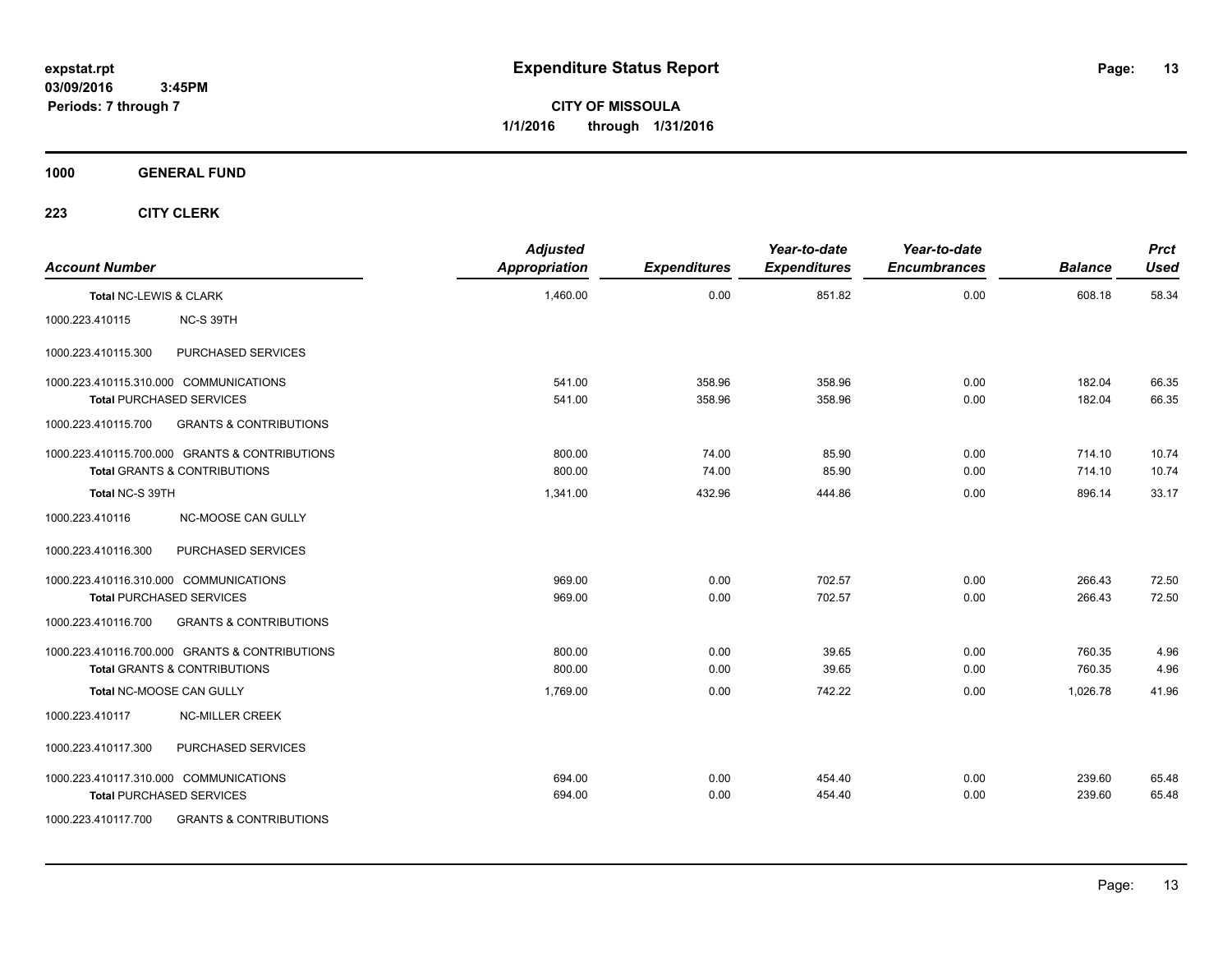**CITY OF MISSOULA 1/1/2016 through 1/31/2016**

### **1000 GENERAL FUND**

| <b>Account Number</b>                                                                                 | <b>Adjusted</b><br><b>Appropriation</b> | <b>Expenditures</b> | Year-to-date<br><b>Expenditures</b> | Year-to-date<br><b>Encumbrances</b> | <b>Balance</b>   | <b>Prct</b><br><b>Used</b> |
|-------------------------------------------------------------------------------------------------------|-----------------------------------------|---------------------|-------------------------------------|-------------------------------------|------------------|----------------------------|
| 1000.223.410117.700.000 GRANTS & CONTRIBUTIONS<br><b>Total GRANTS &amp; CONTRIBUTIONS</b>             | 800.00<br>800.00                        | 0.00<br>0.00        | 325.34<br>325.34                    | 0.00<br>0.00                        | 474.66<br>474.66 | 40.67<br>40.67             |
| <b>Total NC-MILLER CREEK</b>                                                                          | 1,494.00                                | 0.00                | 779.74                              | 0.00                                | 714.26           | 52.19                      |
| MULLAN ROAD NC<br>1000.223.410118                                                                     |                                         |                     |                                     |                                     |                  |                            |
| PURCHASED SERVICES<br>1000.223.410118.300                                                             |                                         |                     |                                     |                                     |                  |                            |
| 1000.223.410118.310.000 COMMUNICATIONS<br><b>Total PURCHASED SERVICES</b>                             | 714.00<br>714.00                        | 0.00<br>0.00        | 714.00<br>714.00                    | 0.00<br>0.00                        | 0.00<br>0.00     | 100.00<br>100.00           |
| <b>GRANTS &amp; CONTRIBUTIONS</b><br>1000.223.410118.700                                              |                                         |                     |                                     |                                     |                  |                            |
| 1000.223.410118.700.000 GRANTS & CONTRIBUTIONS<br><b>Total GRANTS &amp; CONTRIBUTIONS</b>             | 800.00<br>800.00                        | 0.00<br>0.00        | 470.67<br>470.67                    | 0.00<br>0.00                        | 329.33<br>329.33 | 58.83<br>58.83             |
| <b>Total MULLAN ROAD NC</b>                                                                           | 1,514.00                                | 0.00                | 1,184.67                            | 0.00                                | 329.33           | 78.25                      |
| <b>EAST MISSOULA NC</b><br>1000.223.410119                                                            |                                         |                     |                                     |                                     |                  |                            |
| PURCHASED SERVICES<br>1000.223.410119.300                                                             |                                         |                     |                                     |                                     |                  |                            |
| 1000.223.410119.310.000 COMMUNICATIONS<br><b>Total PURCHASED SERVICES</b>                             | 12.00<br>12.00                          | 0.00<br>0.00        | 0.00<br>0.00                        | 0.00<br>0.00                        | 12.00<br>12.00   | 0.00<br>0.00               |
| 1000.223.410119.700<br><b>GRANTS &amp; CONTRIBUTIONS</b>                                              |                                         |                     |                                     |                                     |                  |                            |
| 1000.223.410119.700.000 EAST MISSOULA NEIGHBORHOOD COUNCIL<br><b>Total GRANTS &amp; CONTRIBUTIONS</b> | 800.00<br>800.00                        | 0.00<br>0.00        | 0.00<br>0.00                        | 0.00<br>0.00                        | 800.00<br>800.00 | 0.00<br>0.00               |
| <b>Total EAST MISSOULA NC</b>                                                                         | 812.00                                  | 0.00                | 0.00                                | 0.00                                | 812.00           | 0.00                       |
| <b>COMMUNITY FORUM/NC LIAISON</b><br>1000.223.410120                                                  |                                         |                     |                                     |                                     |                  |                            |
| PURCHASED SERVICES<br>1000.223.410120.300                                                             |                                         |                     |                                     |                                     |                  |                            |
| 1000.223.410120.320.000 PRINTING & DUPLICATING                                                        | 500.00                                  | 0.00                | 0.00                                | 0.00                                | 500.00           | 0.00                       |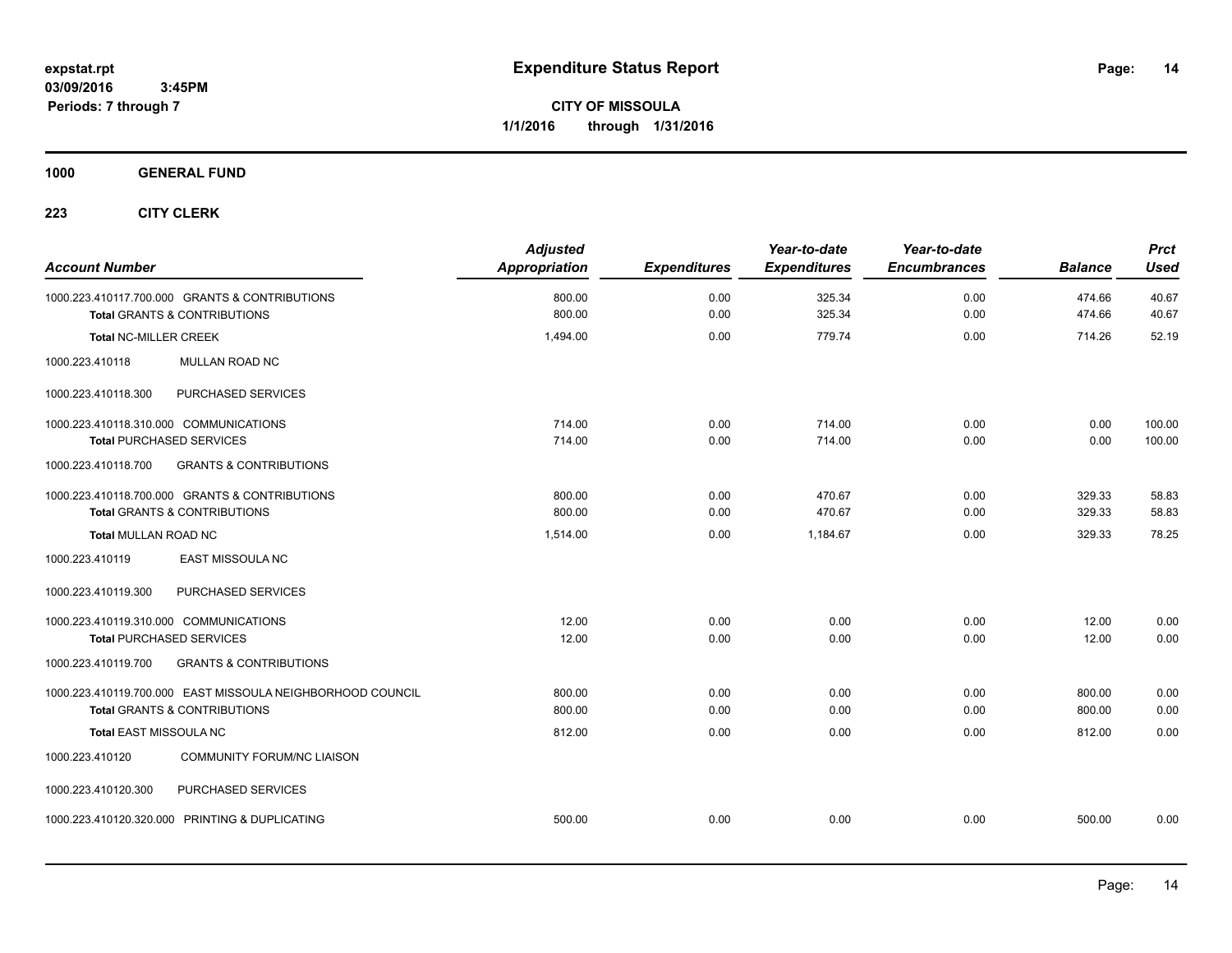**CITY OF MISSOULA 1/1/2016 through 1/31/2016**

### **1000 GENERAL FUND**

| <b>Account Number</b>                                        | <b>Adjusted</b><br><b>Appropriation</b> | <b>Expenditures</b> | Year-to-date<br><b>Expenditures</b> | Year-to-date<br><b>Encumbrances</b> | <b>Balance</b> | <b>Prct</b><br><b>Used</b> |
|--------------------------------------------------------------|-----------------------------------------|---------------------|-------------------------------------|-------------------------------------|----------------|----------------------------|
| 1000.223.410120.380.000 TRAINING                             | 1,700.00                                | 0.00                | 0.00                                | 0.00                                | 1,700.00       | 0.00                       |
| <b>Total PURCHASED SERVICES</b>                              | 2,200.00                                | 0.00                | 0.00                                | 0.00                                | 2,200.00       | 0.00                       |
| <b>GRANTS &amp; CONTRIBUTIONS</b><br>1000.223.410120.700     |                                         |                     |                                     |                                     |                |                            |
| 1000.223.410120.700.000 GRANTS & CONTRIBUTIONS               | 0.00                                    | 0.00                | 1,184.91                            | 0.00                                | $-1,184.91$    | 0.00                       |
| 1000.223.410120.700.799 GRANTS & CONTRIBUTIONS               | 0.00                                    | 16.00               | 573.19                              | 0.00                                | $-573.19$      | 0.00                       |
| <b>Total GRANTS &amp; CONTRIBUTIONS</b>                      | 0.00                                    | 16.00               | 1,758.10                            | 0.00                                | $-1,758.10$    | 0.00                       |
| <b>Total COMMUNITY FORUM/NC LIAISON</b>                      | 2,200.00                                | 16.00               | 1,758.10                            | 0.00                                | 441.90         | 79.91                      |
| NEIGHBORHOOD PROJECT<br>1000.223.410121                      |                                         |                     |                                     |                                     |                |                            |
| <b>GRANTS &amp; CONTRIBUTIONS</b><br>1000.223.410121.700     |                                         |                     |                                     |                                     |                |                            |
| 1000.223.410121.700.000 NEIGHBORHOOD PROJECT                 | 51,939.06                               | 0.00                | 0.00                                | 0.00                                | 51,939.06      | 0.00                       |
| 1000.223.410121.700.833 FY14 UNIVERSITY DISTRICT TSB         | 0.00                                    | 3,000.00            | 3,000.00                            | 0.00                                | $-3,000.00$    | 0.00                       |
| 1000.223.410121.700.834 FY14 RESERVE ST/GRANT CK TBS         | 0.00                                    | 3,000.00            | 3,000.00                            | 0.00                                | $-3,000.00$    | 0.00                       |
| 1000.223.410121.700.840 FY15 RIVERFRONT NC MURAL             | 0.00                                    | 0.00                | 1,975.00                            | 0.00                                | $-1,975.00$    | 0.00                       |
| 1000.223.410121.700.841 CLARK FORK SCHOOL SOLAR PANELS       | 0.00                                    | 0.00                | 500.00                              | 0.00                                | $-500.00$      | 0.00                       |
| 1000.223.410121.700.843 TRAFFIC SIGNAL BOX 39TH AND HILLVIEW | 0.00                                    | 0.00                | 500.00                              | 0.00                                | $-500.00$      | 0.00                       |
| 1000.223.410121.700.844 TRAIL SIGNS SOUTH HILLS              | 0.00                                    | 0.00                | 489.02                              | 0.00                                | $-489.02$      | 0.00                       |
| 1000.223.410121.700.845 IVY STREET COMMUNITY GARDEN          | 0.00                                    | 0.00                | 3,000.00                            | 0.00                                | $-3,000.00$    | 0.00                       |
| 1000.223.410121.700.846 FY15 TRAFFIC BOXES-FRANKLIN TO FO    | 0.00                                    | 3,000.00            | 3,000.00                            | 0.00                                | $-3,000.00$    | 0.00                       |
| Total NEIGHBORHOOD PROJECT                                   | 51,939.06                               | 9,000.00            | 15,464.02                           | 0.00                                | 36,475.04      | 29.77                      |
| ORCHARD HOMES NEIGHBORHOOD COUNCIL<br>1000.223.410122        |                                         |                     |                                     |                                     |                |                            |
| PURCHASED SERVICES<br>1000.223.410122.300                    |                                         |                     |                                     |                                     |                |                            |
| 1000.223.410122.310.000 COMMUNICATIONS                       | 238.00                                  | 0.00                | 0.00                                | 0.00                                | 238.00         | 0.00                       |
| <b>Total PURCHASED SERVICES</b>                              | 238.00                                  | 0.00                | 0.00                                | 0.00                                | 238.00         | 0.00                       |
| 1000.223.410122.700<br><b>GRANTS &amp; CONTRIBUTIONS</b>     |                                         |                     |                                     |                                     |                |                            |
| 1000.223.410122.700.000 ORCHARD HOMES NEIGHBORHOOD COUNCIL   | 800.00                                  | 0.00                | 0.00                                | 0.00                                | 800.00         | 0.00                       |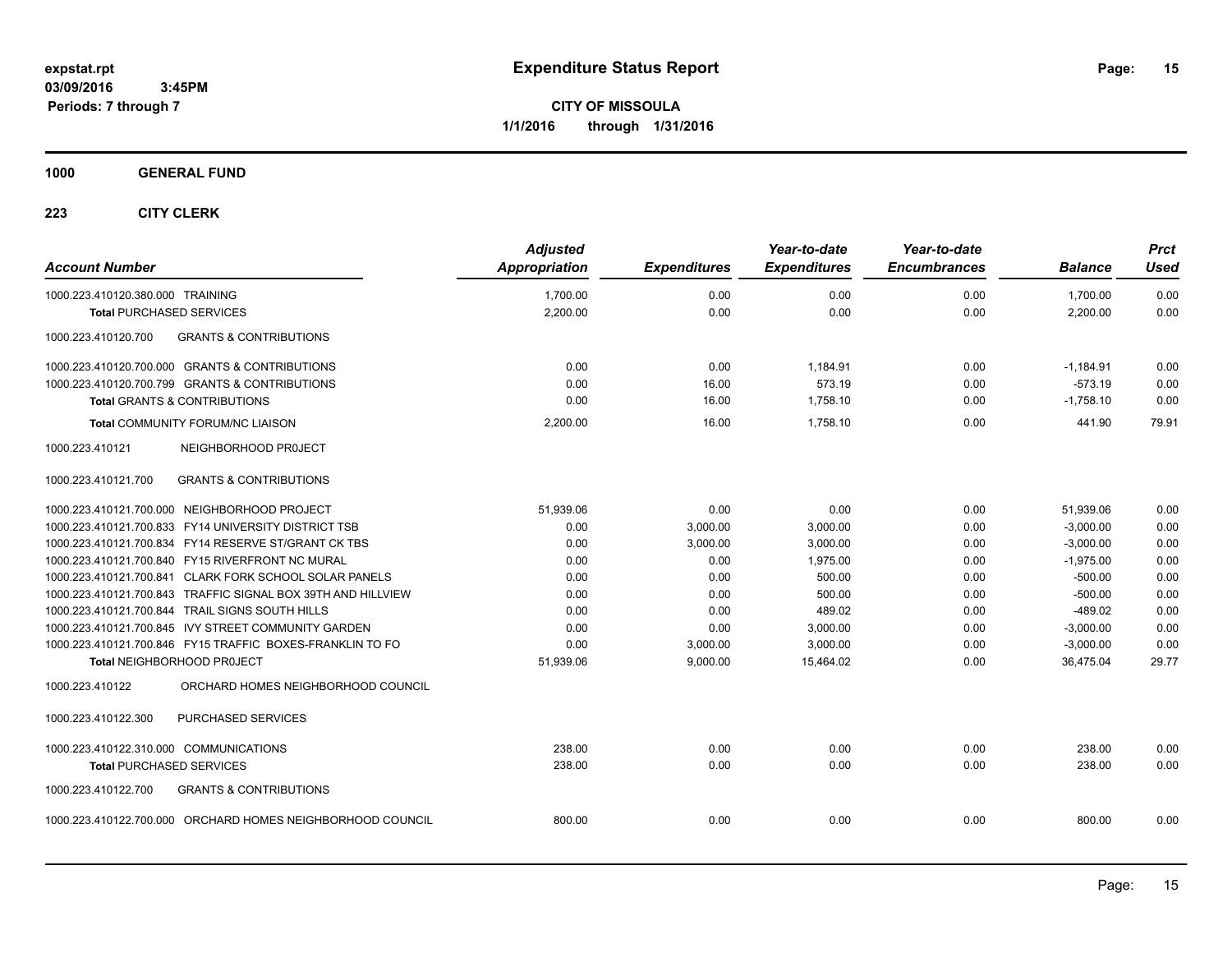**CITY OF MISSOULA 1/1/2016 through 1/31/2016**

**1000 GENERAL FUND**

| <b>Account Number</b>                                   | <b>Adjusted</b><br><b>Appropriation</b> | <b>Expenditures</b> | Year-to-date<br><b>Expenditures</b> | Year-to-date<br><b>Encumbrances</b> | <b>Balance</b> | <b>Prct</b><br><b>Used</b> |
|---------------------------------------------------------|-----------------------------------------|---------------------|-------------------------------------|-------------------------------------|----------------|----------------------------|
| <b>Total GRANTS &amp; CONTRIBUTIONS</b>                 | 800.00                                  | 0.00                | 0.00                                | 0.00                                | 800.00         | 0.00                       |
| Total ORCHARD HOMES NEIGHBORHOOD COUNCIL                | 1,038.00                                | 0.00                | 0.00                                | 0.00                                | 1,038.00       | 0.00                       |
| 1000.223.410125<br>NEIGHBORHOOD OFFICE                  |                                         |                     |                                     |                                     |                |                            |
| 1000.223.410125.100<br>PERSONAL SERVICES                |                                         |                     |                                     |                                     |                |                            |
| 1000.223.410125.110.000 SALARIES AND WAGES              | 75,093.00                               | 5,729.49            | 42,370.15                           | 0.00                                | 32,722.85      | 56.42                      |
| 1000.223.410125.140.000 EMPLOYER CONTRIBUTIONS          | 31,632.00                               | 2,512.92            | 19,235.34                           | 0.00                                | 12,396.66      | 60.81                      |
| <b>Total PERSONAL SERVICES</b>                          | 106,725.00                              | 8,242.41            | 61,605.49                           | 0.00                                | 45,119.51      | 57.72                      |
| 1000.223.410125.200<br><b>SUPPLIES</b>                  |                                         |                     |                                     |                                     |                |                            |
| 1000.223.410125.210.000 OFFICE SUPPLIES                 | 200.00                                  | 0.00                | 173.81                              | 0.00                                | 26.19          | 86.91                      |
| 1000.223.410125.220.000 OPERATING SUPPLIES              | 150.00                                  | 0.00                | 35.24                               | 0.00                                | 114.76         | 23.49                      |
| 1000.223.410125.231.000 GASOLINE                        | 100.00                                  | 0.00                | 77.36                               | 0.00                                | 22.64          | 77.36                      |
| 1000.223.410125.240.000 OTHER SUPPLIES                  | 65.00                                   | 0.00                | 0.00                                | 0.00                                | 65.00          | 0.00                       |
| <b>Total SUPPLIES</b>                                   | 515.00                                  | 0.00                | 286.41                              | 0.00                                | 228.59         | 55.61                      |
| 1000.223.410125.300<br><b>PURCHASED SERVICES</b>        |                                         |                     |                                     |                                     |                |                            |
| 1000.223.410125.310.000 COMMUNICATIONS                  | 134.00                                  | 12.34               | 90.82                               | 0.00                                | 43.18          | 67.78                      |
| 1000.223.410125.320.000 PRINTING & DUPLICATING          | 100.00                                  | 0.00                | 39.95                               | 0.00                                | 60.05          | 39.95                      |
| 1000.223.410125.330.000 PUBLICITY, SUBSCRIPTIONS & DUES | 200.00                                  | 0.00                | 0.00                                | 0.00                                | 200.00         | 0.00                       |
| 1000.223.410125.344.000 TELEPHONE SERVICE               | 100.00                                  | 0.00                | 0.00                                | 0.00                                | 100.00         | 0.00                       |
| 1000.223.410125.350.000 PROFESSIONAL SERVICES           | 3,000.00                                | 0.00                | 423.57                              | 0.00                                | 2,576.43       | 14.12                      |
| 1000.223.410125.370.000 TRAVEL                          | 1,460.00                                | 1,213.40            | 1,998.60                            | 0.00                                | $-538.60$      | 136.89                     |
| 1000.223.410125.380.000 TRAINING                        | 1,550.00                                | 1,351.00            | 1,550.00                            | 0.00                                | 0.00           | 100.00                     |
| <b>Total PURCHASED SERVICES</b>                         | 6,544.00                                | 2,576.74            | 4,102.94                            | 0.00                                | 2,441.06       | 62.70                      |
| <b>CAPITAL OUTLAY</b><br>1000.223.410125.900            |                                         |                     |                                     |                                     |                |                            |
| <b>Total CAPITAL OUTLAY</b>                             | 0.00                                    | 0.00                | 0.00                                | 0.00                                | 0.00           | 0.00                       |
| Total NEIGHBORHOOD OFFICE                               | 113,784.00                              | 10,819.15           | 65,994.84                           | 0.00                                | 47,789.16      | 58.00                      |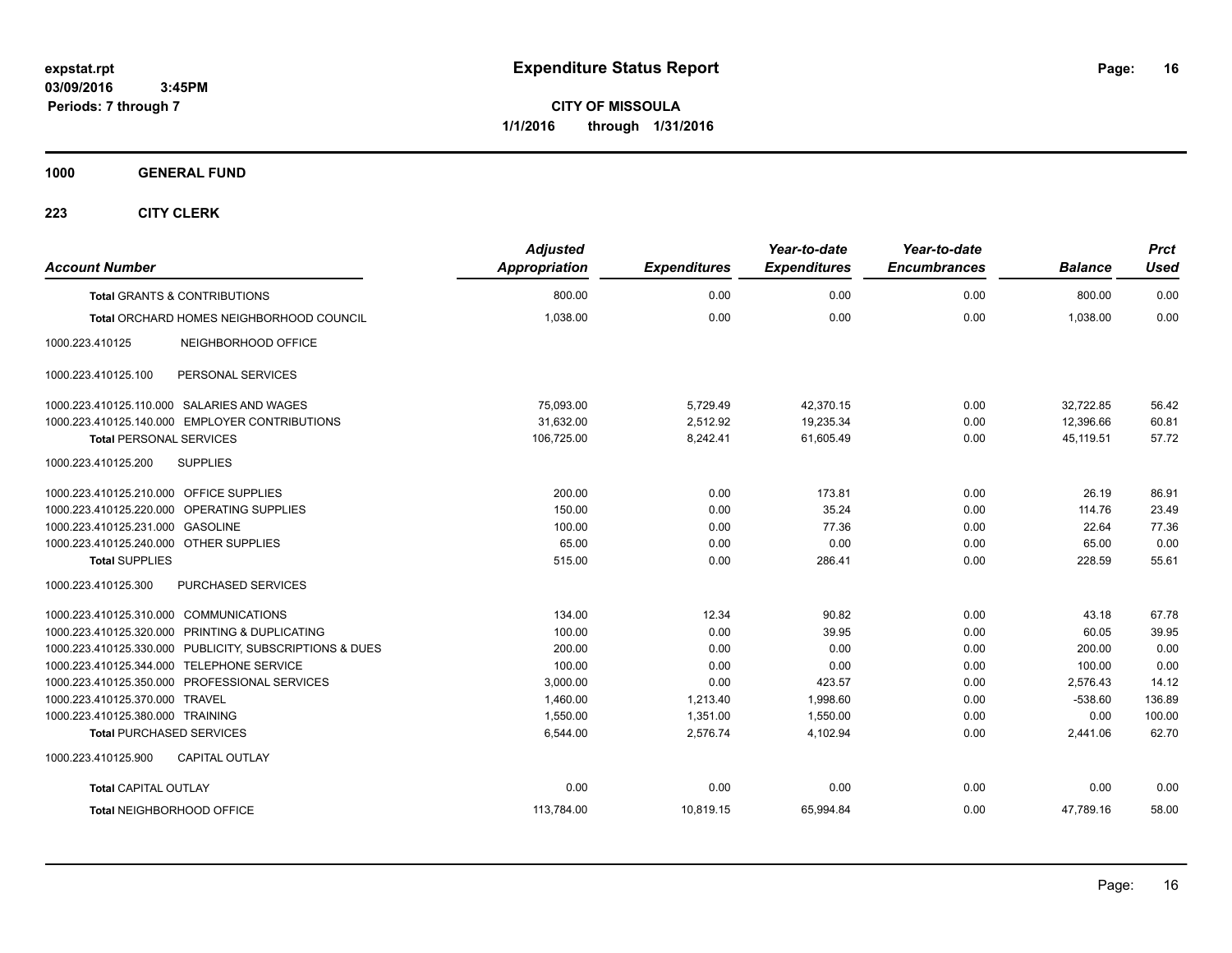**CITY OF MISSOULA 1/1/2016 through 1/31/2016**

**1000 GENERAL FUND**

| <b>Account Number</b>                                                                                                                                                                        |                                                                                                           | <b>Adjusted</b><br><b>Appropriation</b>            | <b>Expenditures</b>                    | Year-to-date<br><b>Expenditures</b>         | Year-to-date<br><b>Encumbrances</b>  | <b>Balance</b>                                    | <b>Prct</b><br><b>Used</b>              |
|----------------------------------------------------------------------------------------------------------------------------------------------------------------------------------------------|-----------------------------------------------------------------------------------------------------------|----------------------------------------------------|----------------------------------------|---------------------------------------------|--------------------------------------|---------------------------------------------------|-----------------------------------------|
| 1000.223.410600                                                                                                                                                                              | <b>ELECTIONS</b>                                                                                          |                                                    |                                        |                                             |                                      |                                                   |                                         |
| 1000.223.410600.300                                                                                                                                                                          | PURCHASED SERVICES                                                                                        |                                                    |                                        |                                             |                                      |                                                   |                                         |
| <b>Total ELECTIONS</b>                                                                                                                                                                       | 1000.223.410600.350.000 PROFESSIONAL SERVICES                                                             | 42,000.00<br>42,000.00                             | 0.00<br>0.00                           | 8,113.38<br>8,113.38                        | 0.00<br>0.00                         | 33,886.62<br>33,886.62                            | 19.32<br>19.32                          |
| 1000.223.410900                                                                                                                                                                              | <b>RECORDS ADMINISTRATION</b>                                                                             |                                                    |                                        |                                             |                                      |                                                   |                                         |
| 1000.223.410900.100                                                                                                                                                                          | PERSONAL SERVICES                                                                                         |                                                    |                                        |                                             |                                      |                                                   |                                         |
|                                                                                                                                                                                              | 1000.223.410900.141.000 STATE RETIREMENT CONTRIBUTIONS<br><b>Total RECORDS ADMINISTRATION</b>             | 0.00<br>0.00                                       | 16.54<br>16.54                         | 122.33<br>122.33                            | 0.00<br>0.00                         | $-122.33$<br>$-122.33$                            | 0.00<br>0.00                            |
| 1000.223.410910                                                                                                                                                                              | <b>ADMINISTRATION</b>                                                                                     |                                                    |                                        |                                             |                                      |                                                   |                                         |
| 1000.223.410910.100                                                                                                                                                                          | PERSONAL SERVICES                                                                                         |                                                    |                                        |                                             |                                      |                                                   |                                         |
| 1000.223.410910.110.000 SALARIES AND WAGES<br><b>Total PERSONAL SERVICES</b><br>1000.223.410910.200                                                                                          | 1000.223.410910.140.000 EMPLOYER CONTRIBUTIONS<br><b>SUPPLIES</b>                                         | 141,646.00<br>51,934.00<br>193,580.00              | 10.814.39<br>4,137.98<br>14,952.37     | 79,971.00<br>31,529.76<br>111,500.76        | 0.00<br>0.00<br>0.00                 | 61,675.00<br>20,404.24<br>82,079.24               | 56.46<br>60.71<br>57.60                 |
|                                                                                                                                                                                              |                                                                                                           |                                                    |                                        |                                             |                                      |                                                   |                                         |
| 1000.223.410910.210.000 OFFICE SUPPLIES<br>1000.223.410910.220.000 OPERATING SUPPLIES<br>1000.223.410910.231.000 GASOLINE<br>1000.223.410910.240.000 OTHER SUPPLIES<br><b>Total SUPPLIES</b> |                                                                                                           | 2.500.00<br>100.00<br>150.00<br>160.00<br>2,910.00 | 10.80<br>0.00<br>0.00<br>0.00<br>10.80 | 985.42<br>0.00<br>61.11<br>0.00<br>1,046.53 | 0.00<br>0.00<br>0.00<br>0.00<br>0.00 | 1.514.58<br>100.00<br>88.89<br>160.00<br>1,863.47 | 39.42<br>0.00<br>40.74<br>0.00<br>35.96 |
| 1000.223.410910.300                                                                                                                                                                          | <b>PURCHASED SERVICES</b>                                                                                 |                                                    |                                        |                                             |                                      |                                                   |                                         |
| 1000.223.410910.310.000 COMMUNICATIONS<br>1000.223.410910.344.000 TELEPHONE SERVICE                                                                                                          | 1000.223.410910.320.000 PRINTING & DUPLICATING<br>1000.223.410910.330.000 PUBLICITY, SUBSCRIPTIONS & DUES | 4,445.00<br>100.00<br>1,725.00<br>100.00           | $-4,436.09$<br>0.00<br>328.00<br>2.64  | $-4,019.71$<br>0.00<br>1,121.00<br>36.37    | 0.00<br>0.00<br>0.00<br>0.00         | 8,464.71<br>100.00<br>604.00<br>63.63             | 90.43<br>0.00<br>64.99<br>36.37         |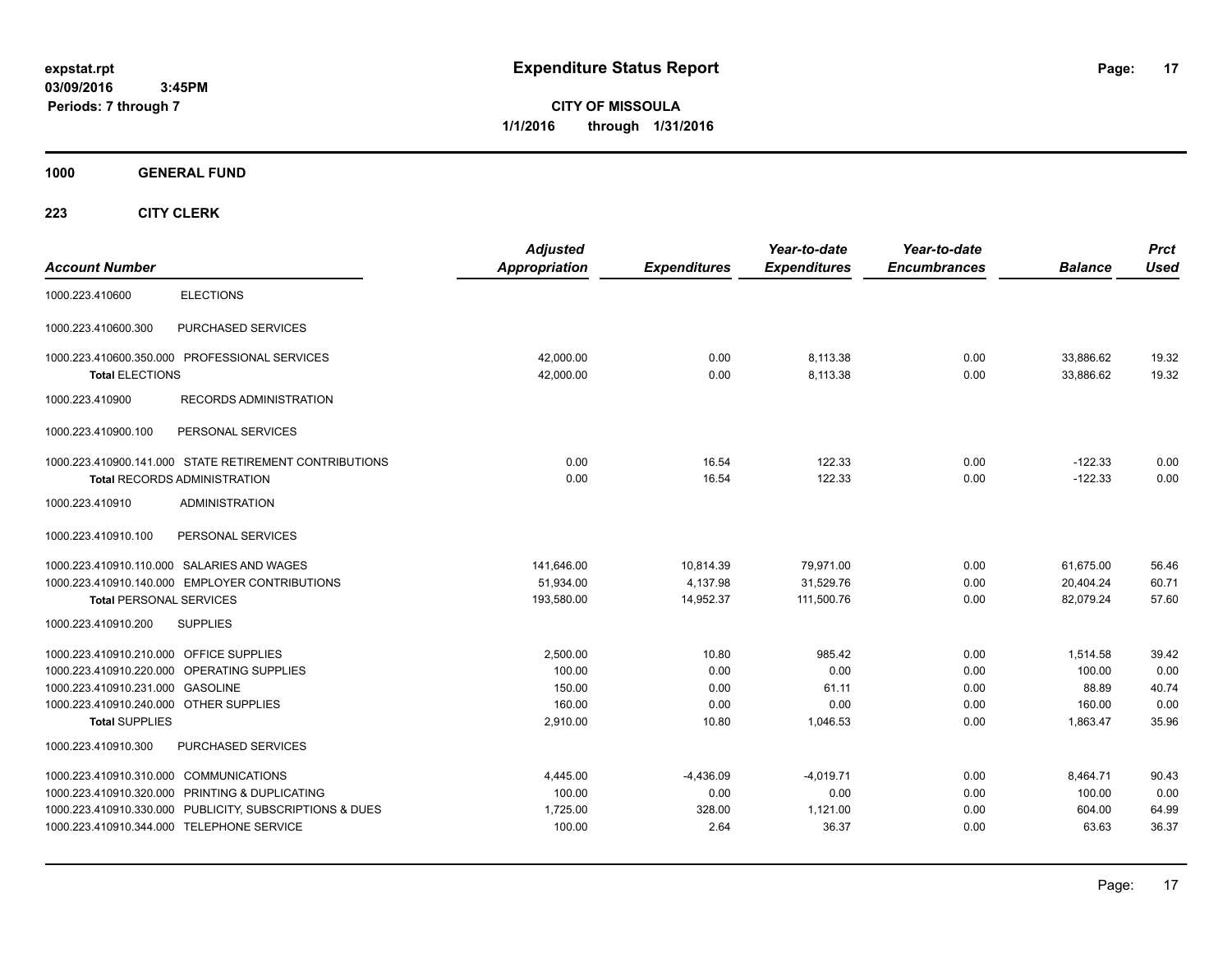**CITY OF MISSOULA 1/1/2016 through 1/31/2016**

### **1000 GENERAL FUND**

| <b>Account Number</b>                                   | <b>Adjusted</b><br><b>Appropriation</b> | <b>Expenditures</b> | Year-to-date<br><b>Expenditures</b> | Year-to-date<br><b>Encumbrances</b> | <b>Balance</b> | <b>Prct</b><br><b>Used</b> |
|---------------------------------------------------------|-----------------------------------------|---------------------|-------------------------------------|-------------------------------------|----------------|----------------------------|
| <b>PROFESSIONAL SERVICES</b><br>1000.223.410910.350.000 | 17,300.00                               | 717.75              | 3,871.25                            | 0.00                                | 13,428.75      | 22.38                      |
| 1000.223.410910.360.000 REPAIR & MAINTENANCE            | 1,100.00                                | 79.24               | 372.17                              | 0.00                                | 727.83         | 33.83                      |
| 1000.223.410910.370.000 TRAVEL                          | 3,690.00                                | 0.00                | 443.32                              | 0.00                                | 3,246.68       | 12.01                      |
| 1000.223.410910.380.000 TRAINING                        | 3,070.00                                | 0.00                | 449.00                              | 0.00                                | 2,621.00       | 14.63                      |
| 1000.223.410910.390.000 OTHER PURCHASED SERVICES        | 3,500.00                                | 294.00              | 1,146.50                            | 0.00                                | 2,353.50       | 32.76                      |
| <b>Total PURCHASED SERVICES</b>                         | 35,030.00                               | $-3,014.46$         | 3,419.90                            | 0.00                                | 31,610.10      | 9.76                       |
| <b>FIXED CHARGES</b><br>1000.223.410910.500             |                                         |                     |                                     |                                     |                |                            |
| <b>Total FIXED CHARGES</b>                              | 0.00                                    | 0.00                | 0.00                                | 0.00                                | 0.00           | 0.00                       |
| OTHER OBJECTS<br>1000.223.410910.800                    |                                         |                     |                                     |                                     |                |                            |
| Total OTHER OBJECTS                                     | 0.00                                    | 0.00                | 0.00                                | 0.00                                | 0.00           | 0.00                       |
| <b>CAPITAL OUTLAY</b><br>1000.223.410910.900            |                                         |                     |                                     |                                     |                |                            |
| 1000.223.410910.940.000 MACHINERY & EQUIPMENT           | 0.00                                    | 0.00                | 17,931.00                           | 0.00                                | $-17,931.00$   | 0.00                       |
| <b>Total CAPITAL OUTLAY</b>                             | 0.00                                    | 0.00                | 17,931.00                           | 0.00                                | $-17,931.00$   | 0.00                       |
| <b>Total ADMINISTRATION</b>                             | 231,520.00                              | 11,948.71           | 133,898.19                          | 0.00                                | 97,621.81      | 57.83                      |
| <b>Total CITY CLERK</b>                                 | 472,202.06                              | 32,887.81           | 237,885.23                          | 0.00                                | 234,316.83     | 50.38                      |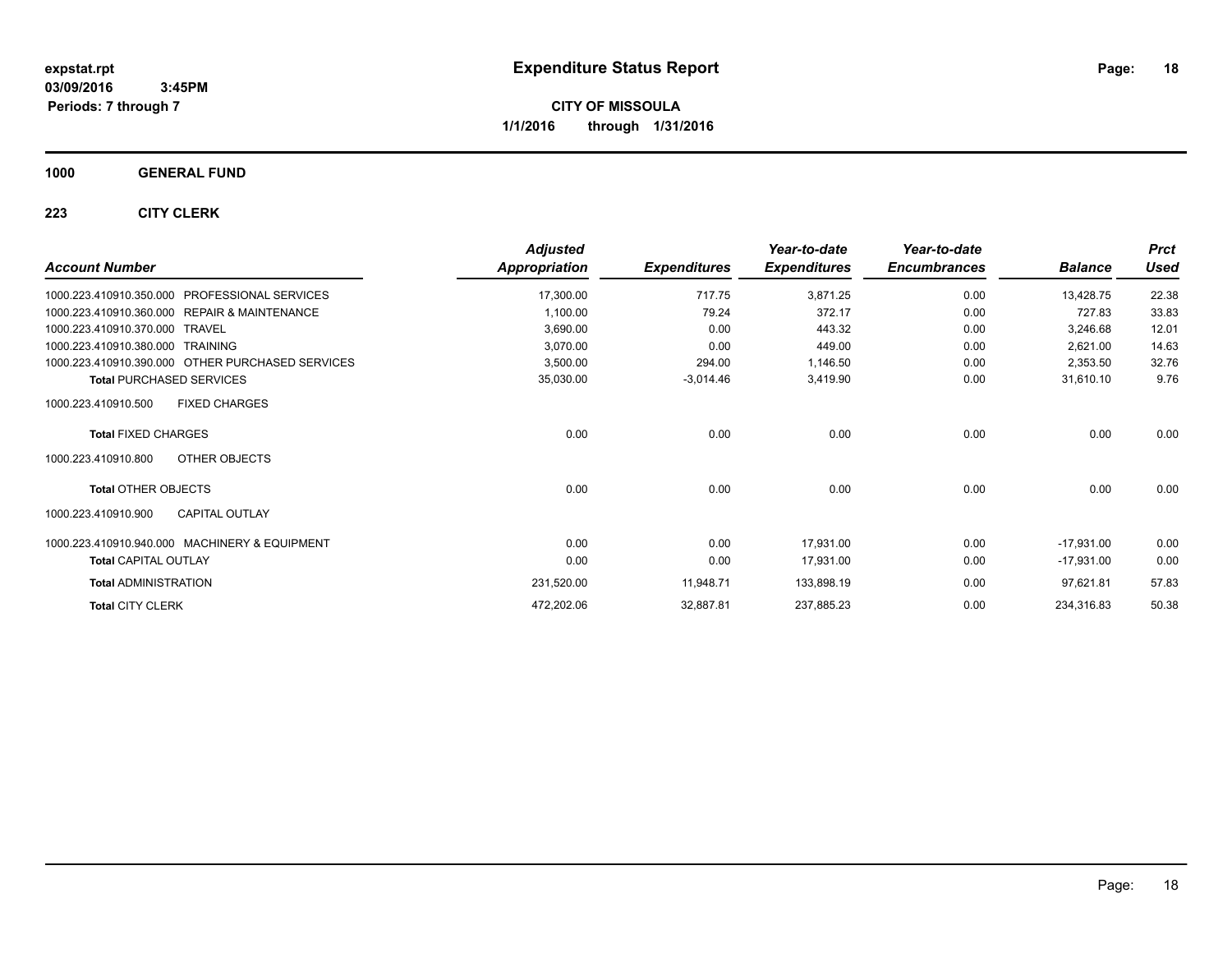**CITY OF MISSOULA 1/1/2016 through 1/31/2016**

**1000 GENERAL FUND**

### **224 INFORMATION SERVICES**

| <b>Account Number</b>                   |                                                        | <b>Adjusted</b><br>Appropriation | <b>Expenditures</b> | Year-to-date<br><b>Expenditures</b> | Year-to-date<br><b>Encumbrances</b> | <b>Balance</b> | <b>Prct</b><br><b>Used</b> |
|-----------------------------------------|--------------------------------------------------------|----------------------------------|---------------------|-------------------------------------|-------------------------------------|----------------|----------------------------|
| 1000.224.410580                         | <b>INFORMATION TECHNOLOGIES</b>                        |                                  |                     |                                     |                                     |                |                            |
| 1000.224.410580.100                     | PERSONAL SERVICES                                      |                                  |                     |                                     |                                     |                |                            |
|                                         | 1000.224.410580.110.000 SALARIES AND WAGES             | 335,042.00                       | 26,069.01           | 193,111.55                          | 0.00                                | 141,930.45     | 57.64                      |
| 1000.224.410580.130.000 OTHER           |                                                        | 5.400.00                         | 0.00                | 0.00                                | 0.00                                | 5,400.00       | 0.00                       |
|                                         | 1000.224.410580.140.000 EMPLOYER CONTRIBUTIONS         | 112,513.00                       | 9,103.88            | 69,224.14                           | 0.00                                | 43,288.86      | 61.53                      |
|                                         | 1000.224.410580.141.000 STATE RETIREMENT CONTRIBUTIONS | 0.00                             | 33.82               | 250.43                              | 0.00                                | $-250.43$      | 0.00                       |
| Total PERSONAL SERVICES                 |                                                        | 452,955.00                       | 35,206.71           | 262,586.12                          | 0.00                                | 190,368.88     | 57.97                      |
| 1000.224.410580.200                     | <b>SUPPLIES</b>                                        |                                  |                     |                                     |                                     |                |                            |
| 1000.224.410580.210.000 OFFICE SUPPLIES |                                                        | 1,200.00                         | 186.99              | 753.74                              | 0.00                                | 446.26         | 62.81                      |
| 1000.224.410580.220.000                 | OPERATING SUPPLIES                                     | 10,025.00                        | 35.90               | 3,331.20                            | 0.00                                | 6,693.80       | 33.23                      |
|                                         | 1000.224.410580.230.000 REPAIR/MAINTENANCE             | 2,000.00                         | 279.99              | 316.86                              | 0.00                                | 1,683.14       | 15.84                      |
| 1000.224.410580.231.000 GASOLINE        |                                                        | 250.00                           | 0.00                | 70.25                               | 0.00                                | 179.75         | 28.10                      |
| 1000.224.410580.240.000 OTHER SUPPLIES  |                                                        | 1,900.00                         | 0.00                | 0.00                                | 0.00                                | 1,900.00       | 0.00                       |
| <b>Total SUPPLIES</b>                   |                                                        | 15,375.00                        | 502.88              | 4,472.05                            | 0.00                                | 10,902.95      | 29.09                      |
| 1000.224.410580.300                     | PURCHASED SERVICES                                     |                                  |                     |                                     |                                     |                |                            |
| 1000.224.410580.310.000 COMMUNICATIONS  |                                                        | 100.00                           | 4.31                | 14.08                               | 0.00                                | 85.92          | 14.08                      |
| 1000.224.410580.320.000                 | PRINTING & DUPLICATING                                 | 350.00                           | 11.05               | 11.05                               | 0.00                                | 338.95         | 3.16                       |
| 1000.224.410580.344.000                 | <b>TELEPHONE SERVICE</b>                               | 136,330.00                       | 5,790.70            | 61,536.85                           | 0.00                                | 74,793.15      | 45.14                      |
| 1000.224.410580.350.000                 | PROFESSIONAL SERVICES                                  | 4,000.00                         | 0.00                | 145.80                              | 0.00                                | 3,854.20       | 3.65                       |
|                                         | 1000.224.410580.360.000 REPAIR & MAINTENANCE           | 241,649.00                       | 1,628.64            | 220,966.05                          | 0.00                                | 20,682.95      | 91.44                      |
| 1000.224.410580.370.000 TRAVEL          |                                                        | 6,055.00                         | 1,680.00            | 4,823.90                            | 0.00                                | 1,231.10       | 79.67                      |
| 1000.224.410580.380.000 TRAINING        |                                                        | 11.981.00                        | 6,135.00            | 9.964.18                            | 0.00                                | 2.016.82       | 83.17                      |
|                                         | 1000.224.410580.390.000 OTHER PURCHASED SERVICES       | 2,150.00                         | 0.00                | 0.00                                | 0.00                                | 2,150.00       | 0.00                       |
| <b>Total PURCHASED SERVICES</b>         |                                                        | 402,615.00                       | 15,249.70           | 297,461.91                          | 0.00                                | 105.153.09     | 73.88                      |
| 1000.224.410580.500                     | <b>FIXED CHARGES</b>                                   |                                  |                     |                                     |                                     |                |                            |
| <b>Total FIXED CHARGES</b>              |                                                        | 0.00                             | 0.00                | 0.00                                | 0.00                                | 0.00           | 0.00                       |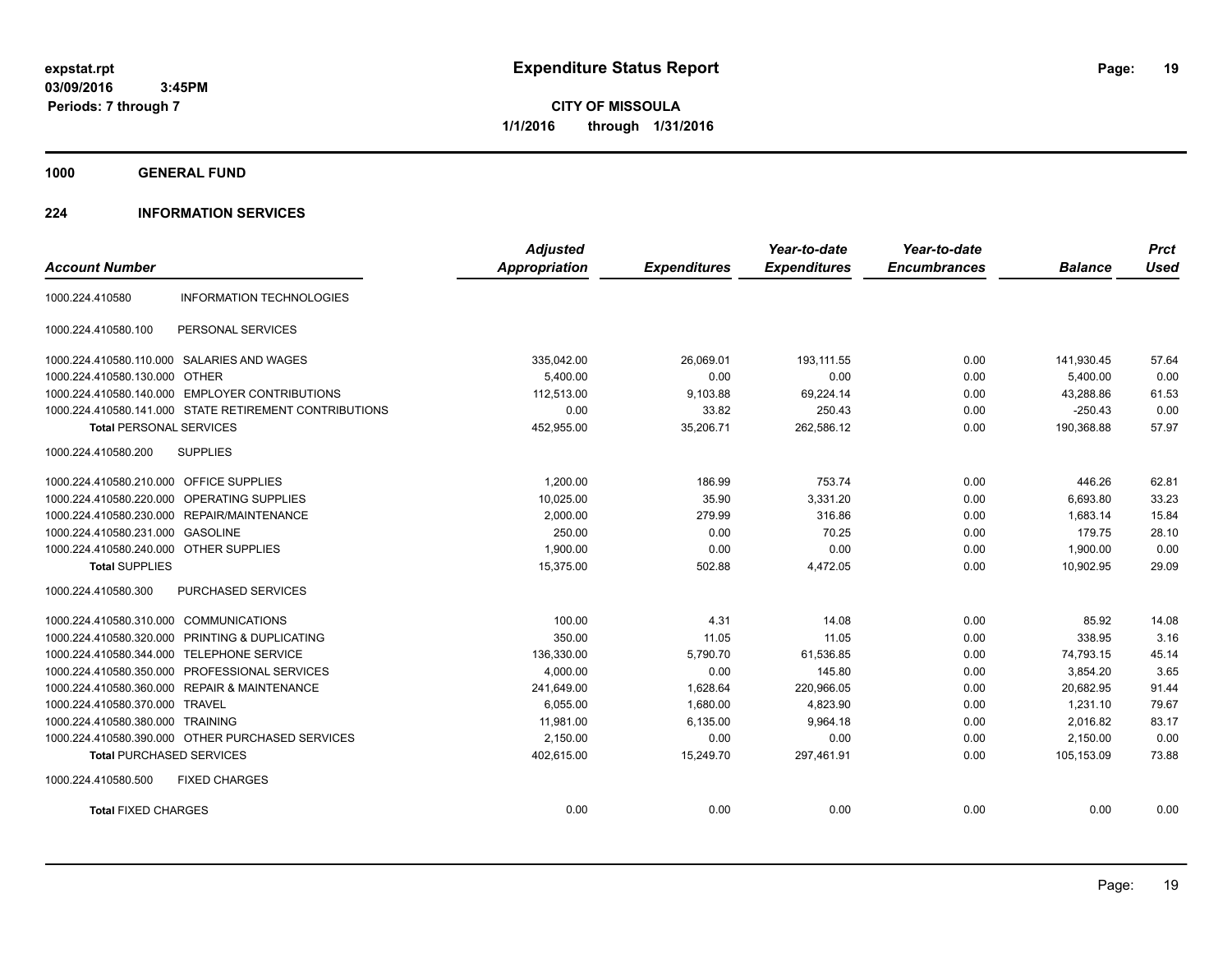**CITY OF MISSOULA 1/1/2016 through 1/31/2016**

**1000 GENERAL FUND**

### **224 INFORMATION SERVICES**

| <b>Account Number</b>                                  | <b>Adjusted</b><br><b>Appropriation</b> | <b>Expenditures</b> | Year-to-date<br><b>Expenditures</b> | Year-to-date<br><b>Encumbrances</b> | <b>Balance</b> | <b>Prct</b><br><b>Used</b> |
|--------------------------------------------------------|-----------------------------------------|---------------------|-------------------------------------|-------------------------------------|----------------|----------------------------|
| <b>CAPITAL OUTLAY</b><br>1000.224.410580.900           |                                         |                     |                                     |                                     |                |                            |
| <b>Total CAPITAL OUTLAY</b>                            | 0.00                                    | 0.00                | 0.00                                | 0.00                                | 0.00           | 0.00                       |
| <b>Total INFORMATION TECHNOLOGIES</b>                  | 870,945.00                              | 50,959.29           | 564,520.08                          | 0.00                                | 306,424.92     | 64.82                      |
| <b>GIS</b><br>1000.224.411060                          |                                         |                     |                                     |                                     |                |                            |
| 1000.224.411060.100<br>PERSONAL SERVICES               |                                         |                     |                                     |                                     |                |                            |
| 1000.224.411060.110.000 SALARIES AND WAGES             | 101,580.00                              | 7,754.26            | 57,320.31                           | 0.00                                | 44,259.69      | 56.43                      |
| 1000.224.411060.140.000 GIS-EMPLOYER CONTRIBUTIONS     | 38,073.00                               | 3,020.44            | 22,956.66                           | 0.00                                | 15,116.34      | 60.30                      |
| 1000.224.411060.141.000 STATE RETIREMENT CONTRIBUTIONS | 0.00                                    | 0.00                | 14.62                               | 0.00                                | $-14.62$       | 0.00                       |
| <b>Total PERSONAL SERVICES</b>                         | 139,653.00                              | 10,774.70           | 80,291.59                           | 0.00                                | 59,361.41      | 57.49                      |
| <b>SUPPLIES</b><br>1000.224.411060.200                 |                                         |                     |                                     |                                     |                |                            |
| 1000.224.411060.210.000 OFFICE SUPPLIES                | 3,000.00                                | 83.86               | 195.35                              | 0.00                                | 2,804.65       | 6.51                       |
| 1000.224.411060.220.000 OPERATING SUPPLIES             | 684.00                                  | 0.00                | 0.00                                | 0.00                                | 684.00         | 0.00                       |
| 1000.224.411060.230.000 REPAIR/MAINTENANCE             | 2,140.00                                | 0.00                | 0.00                                | 0.00                                | 2,140.00       | 0.00                       |
| 1000.224.411060.231.000 GASOLINE                       | 500.00                                  | 0.00                | 0.00                                | 0.00                                | 500.00         | 0.00                       |
| 1000.224.411060.240.000 OTHER SUPPLIES                 | 1,000.00                                | 0.00                | 77.92                               | 0.00                                | 922.08         | 7.79                       |
| <b>Total SUPPLIES</b>                                  | 7,324.00                                | 83.86               | 273.27                              | 0.00                                | 7,050.73       | 3.73                       |
| 1000.224.411060.300<br><b>PURCHASED SERVICES</b>       |                                         |                     |                                     |                                     |                |                            |
| <b>COMMUNICATIONS</b><br>1000.224.411060.310.000       | 500.00                                  | 0.00                | 0.00                                | 0.00                                | 500.00         | 0.00                       |
| <b>TELEPHONE SERVICE</b><br>1000.224.411060.344.000    | 1,370.00                                | 0.23                | 4.71                                | 0.00                                | 1,365.29       | 0.34                       |
| PROFESSIONAL SERVICES<br>1000.224.411060.350.000       | 380.00                                  | 0.00                | 0.00                                | 0.00                                | 380.00         | 0.00                       |
| 1000.224.411060.360.000 REPAIR & MAINTENANCE           | 172,800.00                              | 0.00                | 139,116.70                          | 0.00                                | 33,683.30      | 80.51                      |
| 1000.224.411060.370.000<br><b>TRAVEL</b>               | 1,025.00                                | 0.00                | 0.00                                | 0.00                                | 1,025.00       | 0.00                       |
| 1000.224.411060.380.000 TRAINING                       | 2,425.00                                | 0.00                | 0.00                                | 0.00                                | 2,425.00       | 0.00                       |
| 1000.224.411060.390.000 OTHER PURCHASED SERVICES       | 1,550.00                                | 0.00                | 149.47                              | 0.00                                | 1,400.53       | 9.64                       |
| <b>Total PURCHASED SERVICES</b>                        | 180,050.00                              | 0.23                | 139,270.88                          | 0.00                                | 40,779.12      | 77.35                      |
| <b>Total GIS</b>                                       | 327,027.00                              | 10,858.79           | 219,835.74                          | 0.00                                | 107,191.26     | 67.22                      |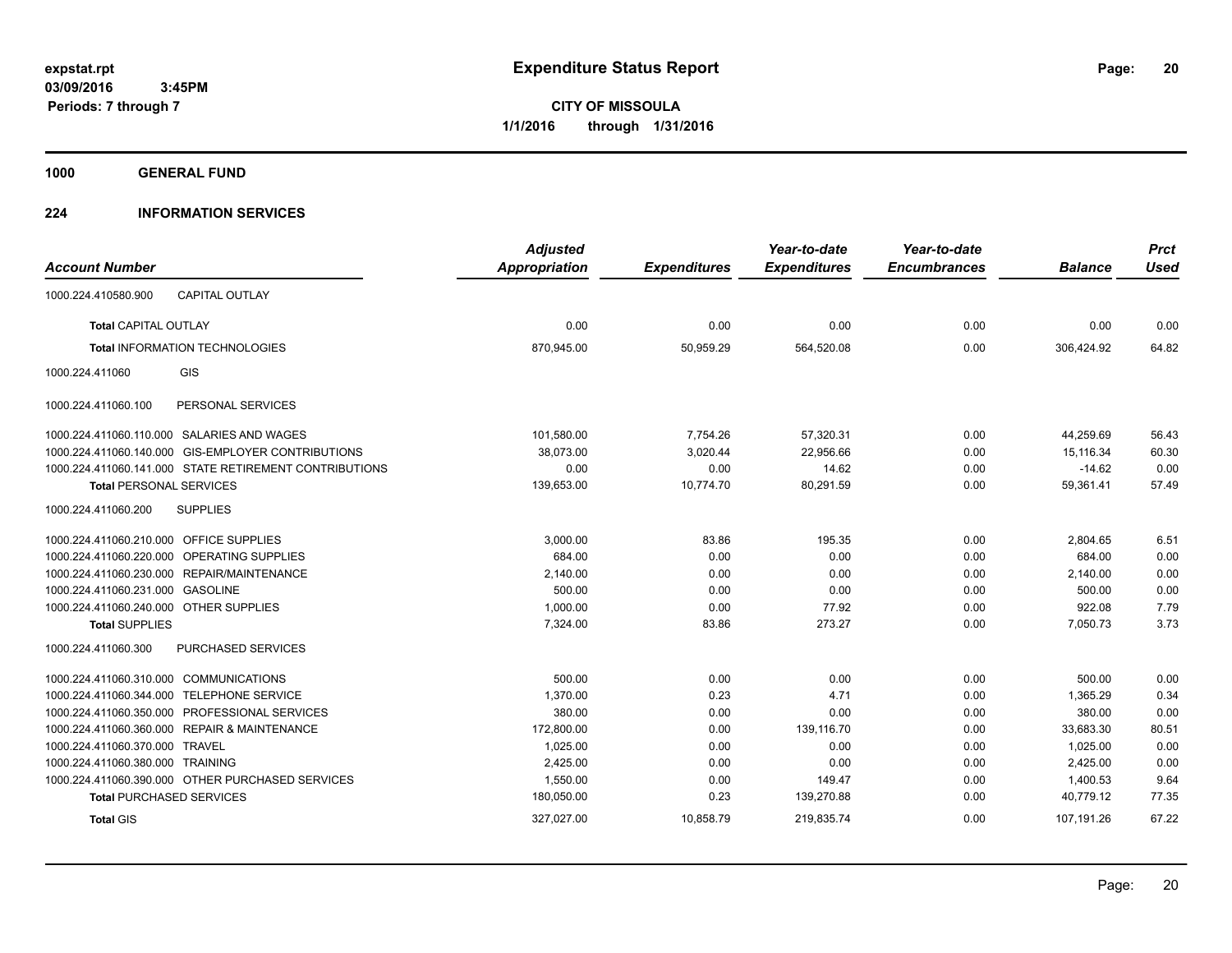**21**

**CITY OF MISSOULA 1/1/2016 through 1/31/2016**

| 1000 | <b>GENERAL FUND</b>               |                 |           |              |              |            |             |
|------|-----------------------------------|-----------------|-----------|--------------|--------------|------------|-------------|
|      | <b>Total INFORMATION SERVICES</b> | 1,197,972.00    | 61,818.08 | 784,355.82   | 0.00         | 413,616.18 | 65.47       |
| 230  | <b>MUNICIPAL COURT</b>            |                 |           |              |              |            |             |
|      |                                   | <b>Adjusted</b> |           | Year-to-date | Year-to-date |            | <b>Prct</b> |

| <b>Account Number</b>                                   | <b>Appropriation</b> | <b>Expenditures</b> | <b>Expenditures</b> | <b>Encumbrances</b> | <b>Balance</b> | <b>Used</b> |
|---------------------------------------------------------|----------------------|---------------------|---------------------|---------------------|----------------|-------------|
| CITY/MUNICIPAL COURT<br>1000.230.410360                 |                      |                     |                     |                     |                |             |
| 1000.230.410360.100<br>PERSONAL SERVICES                |                      |                     |                     |                     |                |             |
| 1000.230.410360.110.000<br>SALARIES AND WAGES           | 787,986.00           | 53,582.72           | 396,240.97          | 0.00                | 391,745.03     | 50.29       |
| OVERTIME/TERMINATION<br>1000.230.410360.120.000         | 5,000.00             | 308.75              | 3,470.65            | 0.00                | 1,529.35       | 69.41       |
| 1000.230.410360.140.000 EMPLOYER CONTRIBUTIONS          | 306,300.00           | 19,835.69           | 162,339.57          | 0.00                | 143,960.43     | 53.00       |
| 1000.230.410360.141.000 STATE RETIREMENT CONTRIBUTIONS  | 0.00                 | 53.58               | 396.24              | 0.00                | $-396.24$      | 0.00        |
| <b>Total PERSONAL SERVICES</b>                          | 1,099,286.00         | 73,780.74           | 562,447.43          | 0.00                | 536,838.57     | 51.16       |
| <b>SUPPLIES</b><br>1000.230.410360.200                  |                      |                     |                     |                     |                |             |
| 1000.230.410360.210.000 OFFICE SUPPLIES                 | 4,756.00             | 240.34              | 2,360.37            | 0.00                | 2,395.63       | 49.63       |
| 1000.230.410360.220.000 OPERATING SUPPLIES              | 4,973.00             | 518.18              | 1,307.62            | 0.00                | 3,665.38       | 26.29       |
| 1000.230.410360.240.000 OTHER SUPPLIES                  | 3.540.00             | 0.00                | 180.00              | 0.00                | 3.360.00       | 5.08        |
| <b>Total SUPPLIES</b>                                   | 13,269.00            | 758.52              | 3,847.99            | 0.00                | 9,421.01       | 29.00       |
| <b>PURCHASED SERVICES</b><br>1000.230.410360.300        |                      |                     |                     |                     |                |             |
| 1000.230.410360.310.000 COMMUNICATIONS                  | 11,500.00            | 1,482.23            | 8,141.02            | 0.00                | 3.358.98       | 70.79       |
| 1000.230.410360.320.000 PRINTING & DUPLICATING          | 1,187.00             | 0.00                | 0.00                | 0.00                | 1,187.00       | 0.00        |
| 1000.230.410360.330.000 PUBLICITY, SUBSCRIPTIONS & DUES | 10,196.00            | 533.10              | 4,502.10            | 0.00                | 5,693.90       | 44.16       |
| 1000.230.410360.344.000<br><b>TELEPHONE SERVICE</b>     | 1,584.00             | 126.77              | 754.60              | 0.00                | 829.40         | 47.64       |
| 1000.230.410360.350.000 PROFESSIONAL SERVICES           | 217,662.00           | 0.00                | 44,905.81           | 0.00                | 172,756.19     | 20.63       |
| PROFESSIONAL SERVICES<br>1000.230.410360.350.004        | 0.00                 | 598.68              | 6,251.90            | 0.00                | $-6,251.90$    | 0.00        |
| PROFESSIONAL SERVICES<br>1000.230.410360.350.005        | 0.00                 | 68.42               | 5,721.65            | 0.00                | $-5,721.65$    | 0.00        |
| 1000.230.410360.350.006 PROFESSIONAL SERVICES           | 0.00                 | 402.00              | 816.00              | 0.00                | $-816.00$      | 0.00        |
| 1000.230.410360.360.000 REPAIR & MAINTENANCE            | 3,790.00             | 0.00                | 2,372.75            | 0.00                | 1.417.25       | 62.61       |
| 1000.230.410360.370.000 TRAVEL                          | 5,174.00             | 0.00                | 4,705.62            | 0.00                | 468.38         | 90.95       |
| 1000.230.410360.380.000 TRAINING                        | 9,000.00             | 0.00                | 3,629.00            | 0.00                | 5,371.00       | 40.32       |
| 1000.230.410360.390.000 OTHER PURCHASED SERVICES        | 6,262.00             | 715.14              | 2,899.34            | 0.00                | 3,362.66       | 46.30       |
| <b>Total PURCHASED SERVICES</b>                         | 266,355.00           | 3,926.34            | 84,699.79           | 0.00                | 181,655.21     | 31.80       |
|                                                         |                      |                     |                     |                     |                |             |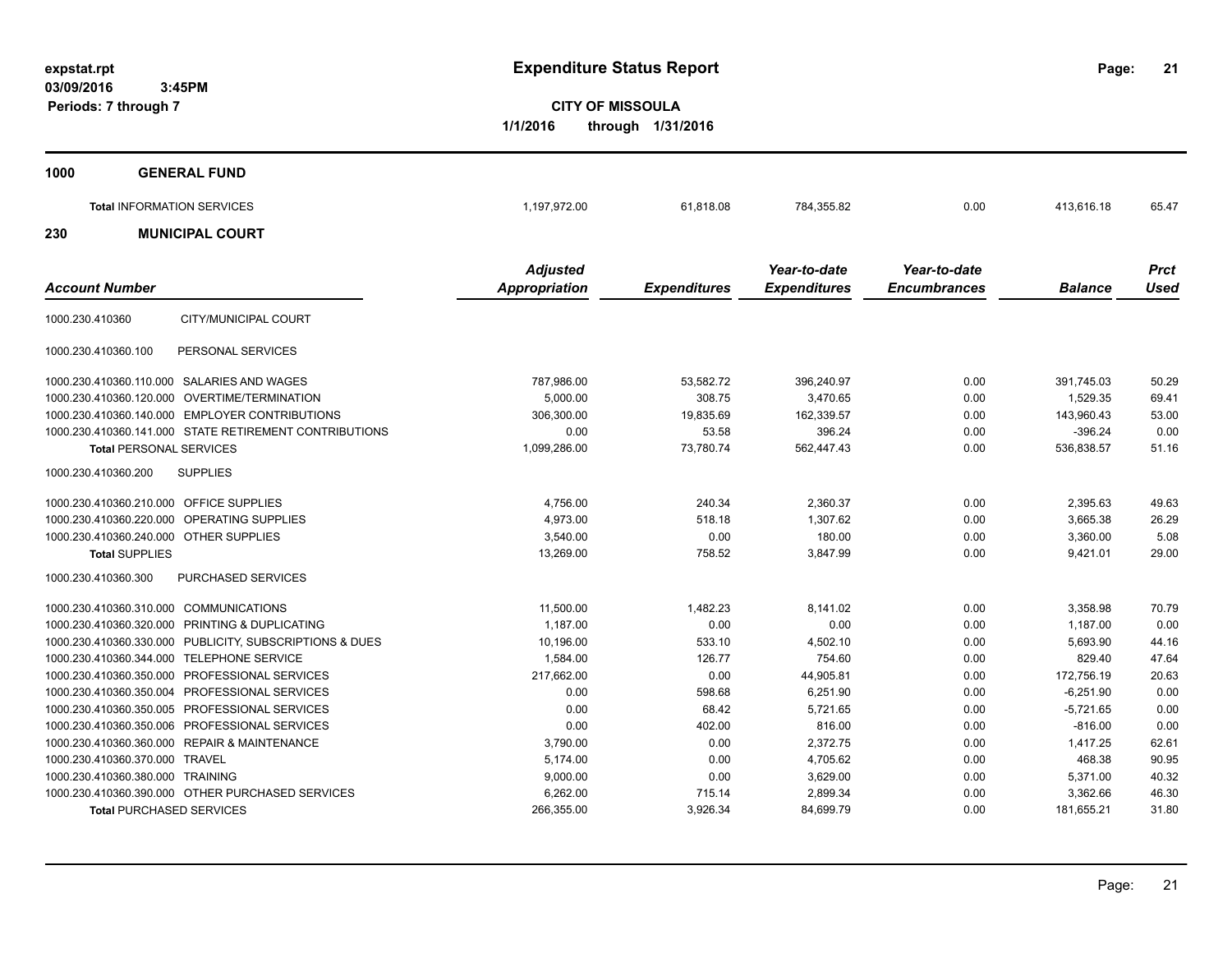**CITY OF MISSOULA 1/1/2016 through 1/31/2016**

**1000 GENERAL FUND**

**230 MUNICIPAL COURT**

| <b>Account Number</b>             |                                                      | <b>Adjusted</b><br><b>Appropriation</b> | <b>Expenditures</b> | Year-to-date<br><b>Expenditures</b> | Year-to-date<br><b>Encumbrances</b> | <b>Balance</b> | <b>Prct</b><br><b>Used</b> |
|-----------------------------------|------------------------------------------------------|-----------------------------------------|---------------------|-------------------------------------|-------------------------------------|----------------|----------------------------|
| 1000.230.410360.500               | <b>FIXED CHARGES</b>                                 |                                         |                     |                                     |                                     |                |                            |
| <b>Total FIXED CHARGES</b>        |                                                      | 0.00                                    | 0.00                | 0.00                                | 0.00                                | 0.00           | 0.00                       |
| 1000.230.410360.900               | <b>CAPITAL OUTLAY</b>                                |                                         |                     |                                     |                                     |                |                            |
| <b>Total CAPITAL OUTLAY</b>       |                                                      | 0.00                                    | 0.00                | 0.00                                | 0.00                                | 0.00           | 0.00                       |
| <b>Total CITY/MUNICIPAL COURT</b> |                                                      | 1,378,910.00                            | 78,465.60           | 650,995.21                          | 0.00                                | 727,914.79     | 47.21                      |
| 1000.230.411853                   | <b>MCS</b>                                           |                                         |                     |                                     |                                     |                |                            |
| 1000.230.411853.300               | PURCHASED SERVICES                                   |                                         |                     |                                     |                                     |                |                            |
|                                   | 1000.230.411853.390.000 MCS-OTHER PURCHASED SERVICES | 68,401.00                               | 0.00                | 17,100.19                           | 0.00                                | 51,300.81      | 25.00                      |
| <b>Total MCS</b>                  |                                                      | 68,401.00                               | 0.00                | 17,100.19                           | 0.00                                | 51,300.81      | 25.00                      |
| <b>Total MUNICIPAL COURT</b>      |                                                      | 1,447,311.00                            | 78,465.60           | 668,095.40                          | 0.00                                | 779,215.60     | 46.16                      |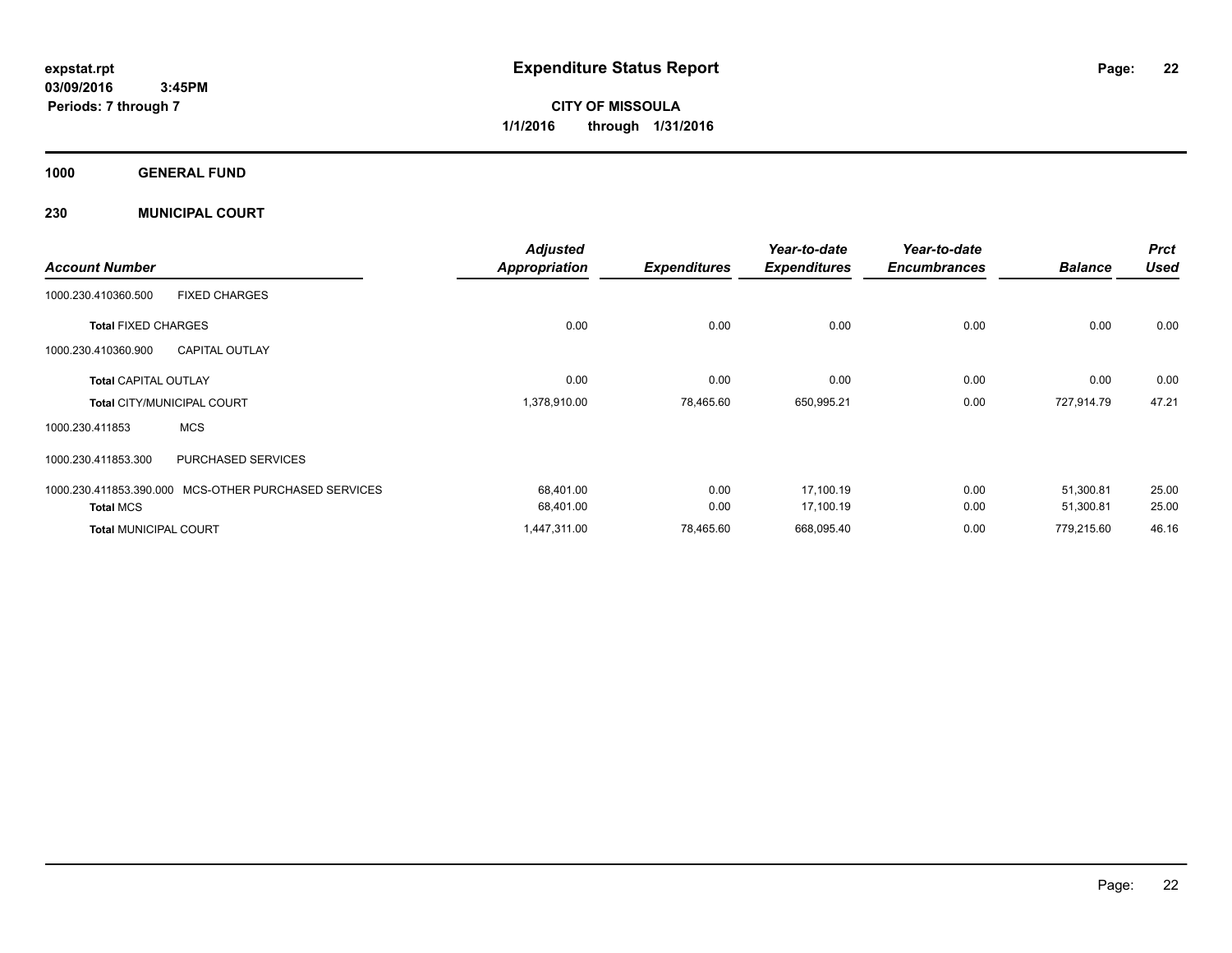**CITY OF MISSOULA 1/1/2016 through 1/31/2016**

**1000 GENERAL FUND**

| <b>Account Number</b>                                | <b>Adjusted</b><br><b>Appropriation</b> | <b>Expenditures</b> | Year-to-date<br><b>Expenditures</b> | Year-to-date<br><b>Encumbrances</b> | <b>Balance</b> | <b>Prct</b><br><b>Used</b> |
|------------------------------------------------------|-----------------------------------------|---------------------|-------------------------------------|-------------------------------------|----------------|----------------------------|
| <b>BUDGETING</b><br>1000.240.410520                  |                                         |                     |                                     |                                     |                |                            |
| 1000.240.410520.100<br>PERSONAL SERVICES             |                                         |                     |                                     |                                     |                |                            |
| 1000.240.410520.110.000 SALARIES AND WAGES           | 80,804.00                               | 4,042.37            | 28,774.79                           | 0.00                                | 52,029.21      | 35.61                      |
| 1000.240.410520.140.000 EMPLOYER CONTRIBUTIONS       | 26,628.00                               | 1,431.73            | 10,362.57                           | 0.00                                | 16,265.43      | 38.92                      |
| <b>Total PERSONAL SERVICES</b>                       | 107,432.00                              | 5,474.10            | 39,137.36                           | 0.00                                | 68,294.64      | 36.43                      |
| 1000.240.410520.200<br><b>SUPPLIES</b>               |                                         |                     |                                     |                                     |                |                            |
| 1000.240.410520.210.000 OFFICE SUPPLIES              | 160.00                                  | 0.00                | 0.00                                | 0.00                                | 160.00         | 0.00                       |
| 1000.240.410520.220.000<br><b>OPERATING SUPPLIES</b> | 285.00                                  | 0.00                | 0.00                                | 0.00                                | 285.00         | 0.00                       |
| <b>Total SUPPLIES</b>                                | 445.00                                  | 0.00                | 0.00                                | 0.00                                | 445.00         | 0.00                       |
| 1000.240.410520.300<br>PURCHASED SERVICES            |                                         |                     |                                     |                                     |                |                            |
| 1000.240.410520.320.000 PRINTING & DUPLICATING       | 823.00                                  | 72.63               | 169.27                              | 0.00                                | 653.73         | 20.57                      |
| 1000.240.410520.350.000 PROFESSIONAL SERVICES        | 9,289.00                                | 0.00                | 0.00                                | 0.00                                | 9,289.00       | 0.00                       |
| <b>Total PURCHASED SERVICES</b>                      | 10,112.00                               | 72.63               | 169.27                              | 0.00                                | 9,942.73       | 1.67                       |
| <b>Total BUDGETING</b>                               | 117,989.00                              | 5,546.73            | 39,306.63                           | 0.00                                | 78,682.37      | 33.31                      |
| <b>TREASURY</b><br>1000.240.410540                   |                                         |                     |                                     |                                     |                |                            |
| 1000.240.410540.100<br>PERSONAL SERVICES             |                                         |                     |                                     |                                     |                |                            |
| 1000.240.410540.110.000 SALARIES AND WAGES           | 203,954.00                              | 10,941.65           | 81,141.33                           | 0.00                                | 122,812.67     | 39.78                      |
| 1000.240.410540.140.000 EMPLOYER CONTRIBUTIONS       | 77,829.00                               | 3,039.19            | 32,625.37                           | 0.00                                | 45,203.63      | 41.92                      |
| <b>Total PERSONAL SERVICES</b>                       | 281,783.00                              | 13,980.84           | 113,766.70                          | 0.00                                | 168,016.30     | 40.37                      |
| <b>SUPPLIES</b><br>1000.240.410540.200               |                                         |                     |                                     |                                     |                |                            |
| <b>OFFICE SUPPLIES</b><br>1000.240.410540.210.000    | 1,402.00                                | 54.34               | 1,462.04                            | 0.00                                | $-60.04$       | 104.28                     |
| 1000.240.410540.220.000<br>OPERATING SUPPLIES        | 303.00                                  | 50.51               | 97.82                               | 0.00                                | 205.18         | 32.28                      |
| <b>Total SUPPLIES</b>                                | 1,705.00                                | 104.85              | 1,559.86                            | 0.00                                | 145.14         | 91.49                      |
| PURCHASED SERVICES<br>1000.240.410540.300            |                                         |                     |                                     |                                     |                |                            |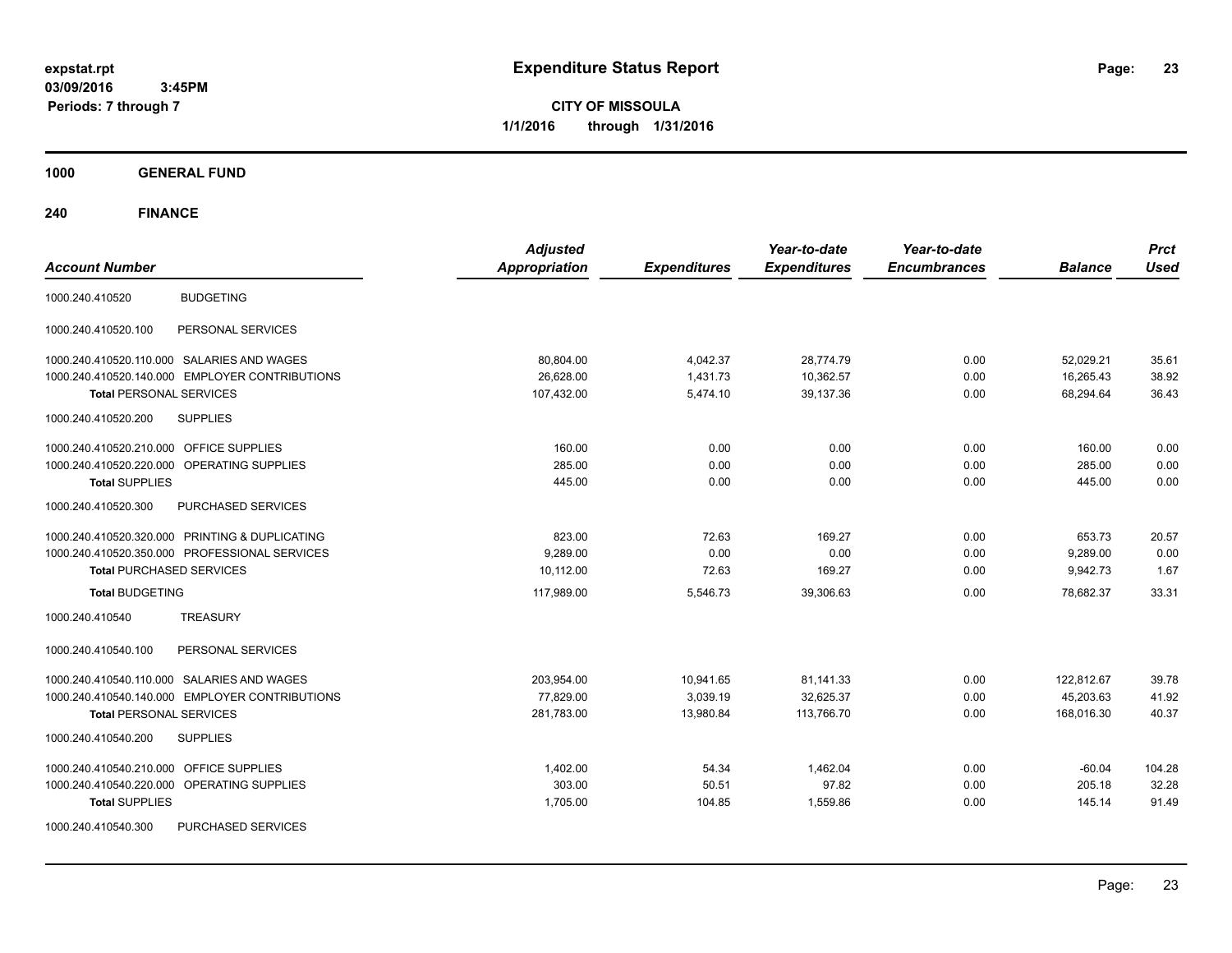**CITY OF MISSOULA 1/1/2016 through 1/31/2016**

**1000 GENERAL FUND**

| <b>Account Number</b>                                   | <b>Adjusted</b><br><b>Appropriation</b> | <b>Expenditures</b> | Year-to-date<br><b>Expenditures</b> | Year-to-date<br><b>Encumbrances</b> | <b>Balance</b> | <b>Prct</b><br><b>Used</b> |
|---------------------------------------------------------|-----------------------------------------|---------------------|-------------------------------------|-------------------------------------|----------------|----------------------------|
|                                                         |                                         |                     |                                     |                                     |                |                            |
| 1000.240.410540.310.000 COMMUNICATIONS                  | 5,518.00                                | 398.44              | 3,097.91                            | 0.00                                | 2,420.09       | 56.14                      |
| 1000.240.410540.320.000 PRINTING & DUPLICATING          | 448.00                                  | 0.00                | 1,391.11                            | 0.00                                | $-943.11$      | 310.52                     |
| 1000.240.410540.330.000 PUBLICITY, SUBSCRIPTIONS & DUES | 10.00                                   | 0.00                | 0.00                                | 0.00                                | 10.00          | 0.00                       |
| 1000.240.410540.344.000 TELEPHONE SERVICE               | 25.00                                   | 0.00                | 0.00                                | 0.00                                | 25.00          | 0.00                       |
| 1000.240.410540.350.000 PROFESSIONAL SERVICES           | 11,911.00                               | 3,097.40            | 6,647.73                            | 0.00                                | 5,263.27       | 55.81                      |
| 1000.240.410540.360.000 REPAIR & MAINTENANCE            | 26.00                                   | 0.00                | 0.00                                | 0.00                                | 26.00          | 0.00                       |
| 1000.240.410540.370.000 TRAVEL                          | 4,125.00                                | 0.00                | 0.00                                | 0.00                                | 4,125.00       | 0.00                       |
| 1000.240.410540.380.000 TRAINING                        | 2,000.00                                | 298.00              | 332.00                              | 0.00                                | 1,668.00       | 16.60                      |
| <b>Total PURCHASED SERVICES</b>                         | 24,063.00                               | 3,793.84            | 11,468.75                           | 0.00                                | 12,594.25      | 47.66                      |
| 1000.240.410540.500<br><b>FIXED CHARGES</b>             |                                         |                     |                                     |                                     |                |                            |
| 1000.240.410540.500.000 FIXED CHARGES                   | 500.00                                  | 0.00                | 0.00                                | 0.00                                | 500.00         | 0.00                       |
| <b>Total FIXED CHARGES</b>                              | 500.00                                  | 0.00                | 0.00                                | 0.00                                | 500.00         | 0.00                       |
| <b>CAPITAL OUTLAY</b><br>1000.240.410540.900            |                                         |                     |                                     |                                     |                |                            |
| <b>Total CAPITAL OUTLAY</b>                             | 0.00                                    | 0.00                | 0.00                                | 0.00                                | 0.00           | 0.00                       |
| <b>Total TREASURY</b>                                   | 308,051.00                              | 17,879.53           | 126,795.31                          | 0.00                                | 181,255.69     | 41.16                      |
| 1000.240.410550<br><b>ACCOUNTING</b>                    |                                         |                     |                                     |                                     |                |                            |
| PERSONAL SERVICES<br>1000.240.410550.100                |                                         |                     |                                     |                                     |                |                            |
| 1000.240.410550.110.000 SALARIES AND WAGES              | 331,668.00                              | 29,466.64           | 208,363.99                          | 0.00                                | 123,304.01     | 62.82                      |
| 1000.240.410550.120.000 OVERTIME/TERMINATION            | 1,000.00                                | 0.00                | 1,338.66                            | 0.00                                | $-338.66$      | 133.87                     |
| 1000.240.410550.140.000 EMPLOYER CONTRIBUTIONS          | 123,069.00                              | 11,642.85           | 82,115.93                           | 0.00                                | 40,953.07      | 66.72                      |
| 1000.240.410550.141.000 STATE RETIREMENT CONTRIBUTIONS  | 0.00                                    | 47.93               | 343.47                              | 0.00                                | $-343.47$      | 0.00                       |
| <b>Total PERSONAL SERVICES</b>                          | 455,737.00                              | 41,157.42           | 292,162.05                          | 0.00                                | 163,574.95     | 64.11                      |
| 1000.240.410550.200<br><b>SUPPLIES</b>                  |                                         |                     |                                     |                                     |                |                            |
| 1000.240.410550.210.000 OFFICE SUPPLIES                 | 2,274.00                                | 81.51               | 2,183.04                            | 0.00                                | 90.96          | 96.00                      |
| 1000.240.410550.220.000 OPERATING SUPPLIES              | 926.00                                  | 75.76               | 451.87                              | 0.00                                | 474.13         | 48.80                      |
| 1000.240.410550.230.000 REPAIR/MAINTENANCE              | 300.00                                  | 0.00                | 0.00                                | 0.00                                | 300.00         | 0.00                       |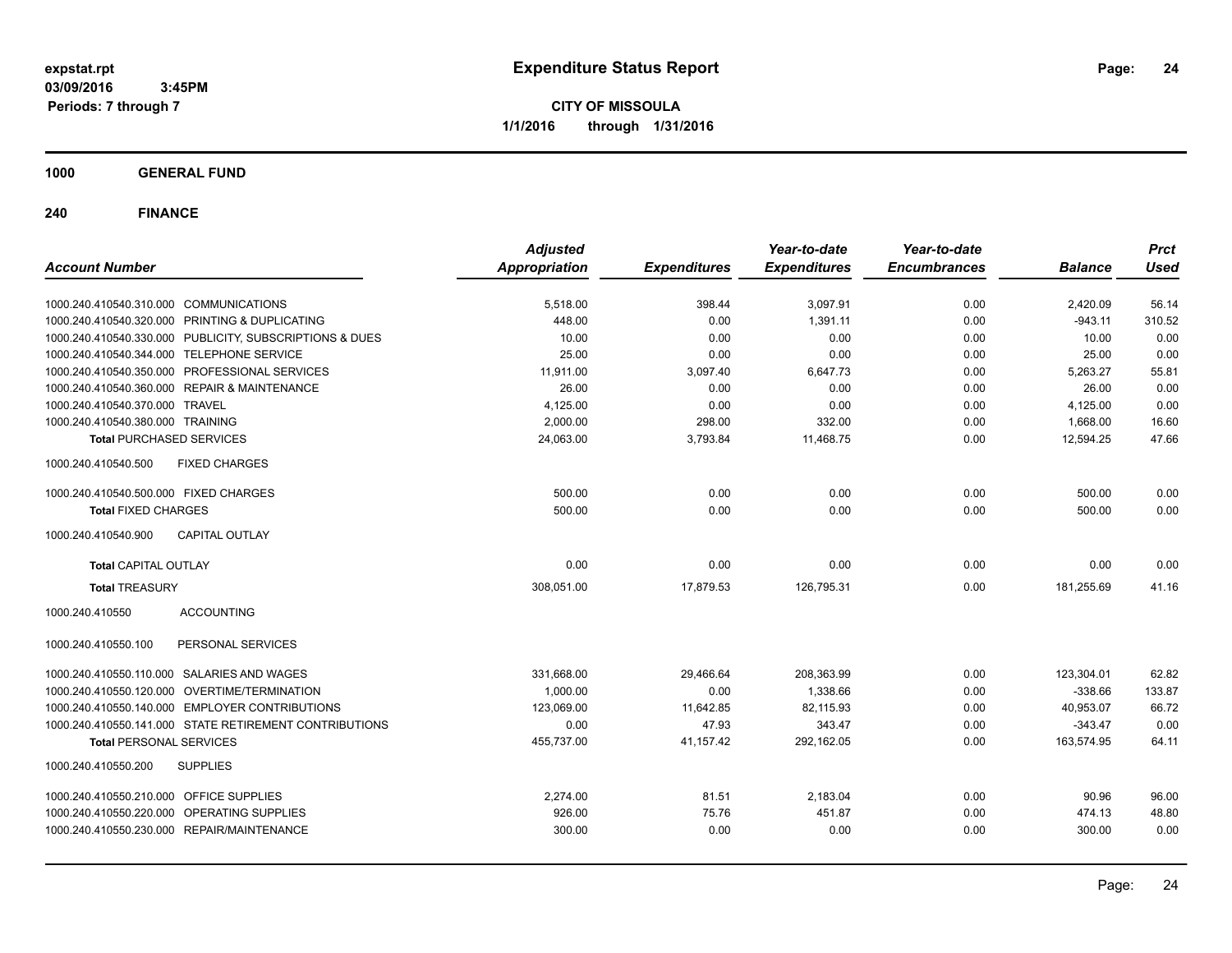**CITY OF MISSOULA 1/1/2016 through 1/31/2016**

**1000 GENERAL FUND**

| <b>Account Number</b>                                   | <b>Adjusted</b><br><b>Appropriation</b> | <b>Expenditures</b> | Year-to-date<br><b>Expenditures</b> | Year-to-date<br><b>Encumbrances</b> | <b>Balance</b> | <b>Prct</b><br><b>Used</b> |
|---------------------------------------------------------|-----------------------------------------|---------------------|-------------------------------------|-------------------------------------|----------------|----------------------------|
| 1000.240.410550.231.000 GASOLINE                        | 91.00                                   | 0.00                | 0.00                                | 0.00                                | 91.00          | 0.00                       |
| 1000.240.410550.240.000 OTHER SUPPLIES                  | 500.00                                  | 0.00                | 0.00                                | 0.00                                | 500.00         | 0.00                       |
| <b>Total SUPPLIES</b>                                   | 4,091.00                                | 157.27              | 2,634.91                            | 0.00                                | 1,456.09       | 64.41                      |
| 1000.240.410550.300<br>PURCHASED SERVICES               |                                         |                     |                                     |                                     |                |                            |
| 1000.240.410550.310.000 COMMUNICATIONS                  | 36,270.00                               | 16,895.39           | 48,931.41                           | 0.00                                | $-12,661.41$   | 134.91                     |
| 1000.240.410550.320.000 PRINTING & DUPLICATING          | 2,014.00                                | 0.00                | 643.60                              | 0.00                                | 1,370.40       | 31.96                      |
| 1000.240.410550.330.000 PUBLICITY, SUBSCRIPTIONS & DUES | 3,400.00                                | 0.00                | 497.48                              | 0.00                                | 2,902.52       | 14.63                      |
| 1000.240.410550.344.000 TELEPHONE SERVICE               | 1,200.00                                | 10.29               | 108.45                              | 0.00                                | 1,091.55       | 9.04                       |
| 1000.240.410550.350.000 PROFESSIONAL SERVICES           | 126,624.00                              | 13,400.00           | 133,259.44                          | 0.00                                | $-6,635.44$    | 105.24                     |
| 1000.240.410550.360.000 REPAIR & MAINTENANCE            | 174.00                                  | 0.00                | 0.00                                | 0.00                                | 174.00         | 0.00                       |
| 1000.240.410550.370.000 TRAVEL                          | 3,520.00                                | 0.00                | 381.74                              | 0.00                                | 3,138.26       | 10.84                      |
| 1000.240.410550.380.000 TRAINING                        | 3,805.00                                | 79.00               | 620.00                              | 0.00                                | 3,185.00       | 16.29                      |
| <b>Total PURCHASED SERVICES</b>                         | 177,007.00                              | 30,384.68           | 184,442.12                          | 0.00                                | $-7,435.12$    | 104.20                     |
| 1000.240.410550.500<br><b>FIXED CHARGES</b>             |                                         |                     |                                     |                                     |                |                            |
| <b>Total FIXED CHARGES</b>                              | 0.00                                    | 0.00                | 0.00                                | 0.00                                | 0.00           | 0.00                       |
| <b>CAPITAL OUTLAY</b><br>1000.240.410550.900            |                                         |                     |                                     |                                     |                |                            |
| <b>Total CAPITAL OUTLAY</b>                             | 0.00                                    | 0.00                | 0.00                                | 0.00                                | 0.00           | 0.00                       |
| <b>Total ACCOUNTING</b>                                 | 636,835.00                              | 71,699.37           | 479,239.08                          | 0.00                                | 157.595.92     | 75.25                      |
| <b>FINANCIAL REPORTING</b><br>1000.240.410552           |                                         |                     |                                     |                                     |                |                            |
| PERSONAL SERVICES<br>1000.240.410552.100                |                                         |                     |                                     |                                     |                |                            |
| 1000.240.410552.110.000 SALARIES AND WAGES              | 51,834.00                               | 3,461.46            | 25,155.64                           | 0.00                                | 26,678.36      | 48.53                      |
| 1000.240.410552.140.000 EMPLOYER CONTRIBUTIONS          | 17,082.00                               | 1,181.80            | 8,643.17                            | 0.00                                | 8,438.83       | 50.60                      |
| <b>Total PERSONAL SERVICES</b>                          | 68,916.00                               | 4,643.26            | 33,798.81                           | 0.00                                | 35,117.19      | 49.04                      |
| 1000.240.410552.200<br><b>SUPPLIES</b>                  |                                         |                     |                                     |                                     |                |                            |
| 1000.240.410552.210.000 OFFICE SUPPLIES                 | 129.00                                  | 0.00                | 160.43                              | 0.00                                | $-31.43$       | 124.36                     |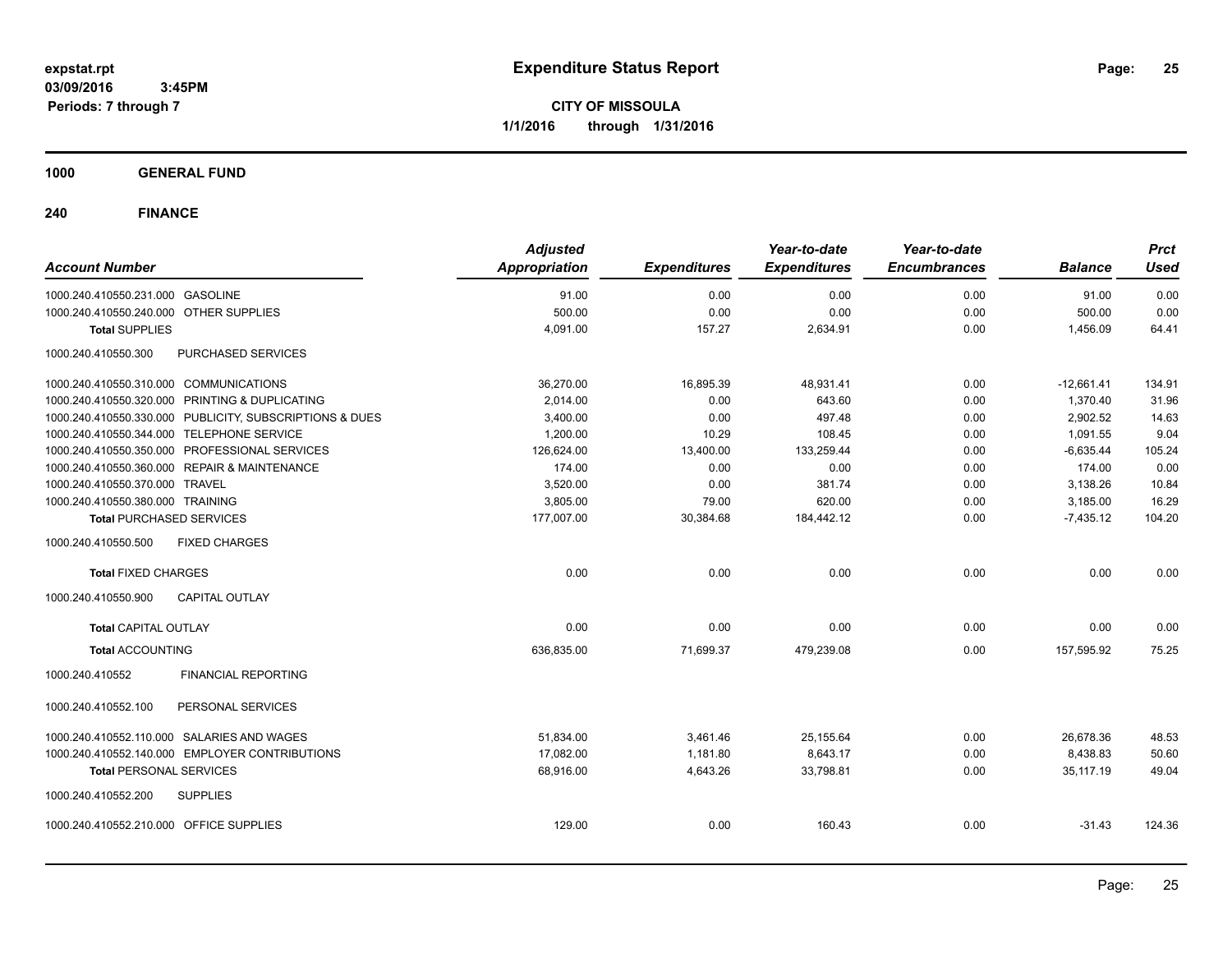**CITY OF MISSOULA 1/1/2016 through 1/31/2016**

**1000 GENERAL FUND**

| <b>Account Number</b>                  |                                               | <b>Adjusted</b><br>Appropriation | <b>Expenditures</b> | Year-to-date<br><b>Expenditures</b> | Year-to-date<br><b>Encumbrances</b> | <b>Balance</b> | <b>Prct</b><br><b>Used</b> |
|----------------------------------------|-----------------------------------------------|----------------------------------|---------------------|-------------------------------------|-------------------------------------|----------------|----------------------------|
| 1000.240.410552.220.000                | <b>OPERATING SUPPLIES</b>                     | 390.00                           | 0.00                | 0.00                                | 0.00                                | 390.00         | 0.00                       |
| <b>Total SUPPLIES</b>                  |                                               | 519.00                           | 0.00                | 160.43                              | 0.00                                | 358.57         | 30.91                      |
| 1000.240.410552.300                    | PURCHASED SERVICES                            |                                  |                     |                                     |                                     |                |                            |
| 1000.240.410552.310.000 COMMUNICATIONS |                                               | 321.00                           | 0.00                | 0.00                                | 0.00                                | 321.00         | 0.00                       |
| 1000.240.410552.320.000                | PRINTING & DUPLICATING                        | 2,195.00                         | 0.00                | 13.36                               | 0.00                                | 2,181.64       | 0.61                       |
|                                        | 1000.240.410552.350.000 PROFESSIONAL SERVICES | 10,530.00                        | 0.00                | 0.00                                | 0.00                                | 10,530.00      | 0.00                       |
| 1000.240.410552.370.000 TRAVEL         |                                               | 600.00                           | 0.00                | 0.00                                | 0.00                                | 600.00         | 0.00                       |
| 1000.240.410552.380.000 TRAINING       |                                               | 1,525.00                         | 0.00                | 0.00                                | 0.00                                | 1,525.00       | 0.00                       |
|                                        | <b>Total PURCHASED SERVICES</b>               | 15.171.00                        | 0.00                | 13.36                               | 0.00                                | 15.157.64      | 0.09                       |
| 1000.240.410552.900                    | <b>CAPITAL OUTLAY</b>                         |                                  |                     |                                     |                                     |                |                            |
| <b>Total CAPITAL OUTLAY</b>            |                                               | 0.00                             | 0.00                | 0.00                                | 0.00                                | 0.00           | 0.00                       |
| <b>Total FINANCIAL REPORTING</b>       |                                               | 84,606.00                        | 4,643.26            | 33,972.60                           | 0.00                                | 50,633.40      | 40.15                      |
| 1000.240.410553                        | FINANCIAL SOFTWARE                            |                                  |                     |                                     |                                     |                |                            |
| 1000.240.410553.100                    | PERSONAL SERVICES                             |                                  |                     |                                     |                                     |                |                            |
| <b>Total FINANCIAL SOFTWARE</b>        |                                               | 0.00                             | 0.00                | 0.00                                | 0.00                                | 0.00           | 0.00                       |
| <b>Total FINANCE</b>                   |                                               | 1,147,481.00                     | 99,768.89           | 679,313.62                          | 0.00                                | 468,167.38     | 59.20                      |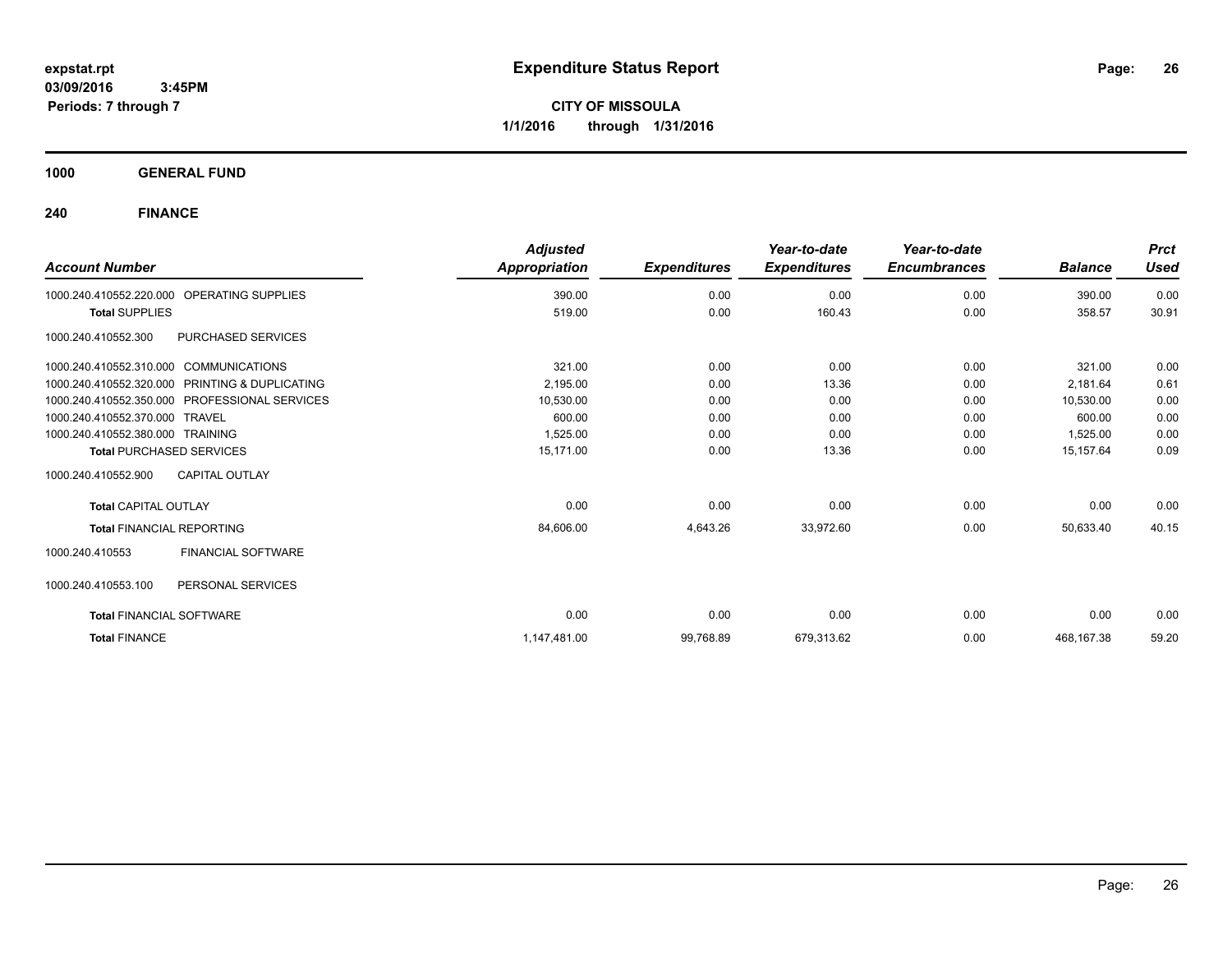**CITY OF MISSOULA 1/1/2016 through 1/31/2016**

**1000 GENERAL FUND**

### **245 CENTRALIZED SERVICES**

| <b>Account Number</b>                   |                                                        | <b>Adjusted</b><br><b>Appropriation</b> | <b>Expenditures</b> | Year-to-date<br><b>Expenditures</b> | Year-to-date<br><b>Encumbrances</b> | <b>Balance</b> | <b>Prct</b><br><b>Used</b> |
|-----------------------------------------|--------------------------------------------------------|-----------------------------------------|---------------------|-------------------------------------|-------------------------------------|----------------|----------------------------|
|                                         |                                                        |                                         |                     |                                     |                                     |                |                            |
| 1000.245.410810                         | <b>ADMINISTRATION</b>                                  |                                         |                     |                                     |                                     |                |                            |
| 1000.245.410810.100                     | PERSONAL SERVICES                                      |                                         |                     |                                     |                                     |                |                            |
| 1000.245.410810.110.000                 | CENTRALIZED SERVICES/SALARIES AND WAGES                | 121,797.00                              | 9,297.46            | 68,781.32                           | 0.00                                | 53,015.68      | 56.47                      |
|                                         | 1000.245.410810.140.000 EMPLOYER CONTRIBUTIONS         | 32,477.00                               | 2,624.36            | 17,883.71                           | 0.00                                | 14,593.29      | 55.07                      |
|                                         | 1000.245.410810.141.000 STATE RETIREMENT CONTRIBUTIONS | 0.00                                    | 19.79               | 146.37                              | 0.00                                | $-146.37$      | 0.00                       |
| <b>Total PERSONAL SERVICES</b>          |                                                        | 154,274.00                              | 11,941.61           | 86,811.40                           | 0.00                                | 67,462.60      | 56.27                      |
| 1000.245.410810.200                     | <b>SUPPLIES</b>                                        |                                         |                     |                                     |                                     |                |                            |
| 1000.245.410810.210.000 OFFICE SUPPLIES |                                                        | 500.00                                  | 0.00                | 110.10                              | 0.00                                | 389.90         | 22.02                      |
| 1000.245.410810.220.000                 | OPERATING SUPPLIES                                     | 350.00                                  | 0.00                | 0.00                                | 0.00                                | 350.00         | 0.00                       |
| 1000.245.410810.231.000 GASOLINE        |                                                        | 175.00                                  | 0.00                | 0.00                                | 0.00                                | 175.00         | 0.00                       |
| <b>Total SUPPLIES</b>                   |                                                        | 1,025.00                                | 0.00                | 110.10                              | 0.00                                | 914.90         | 10.74                      |
| 1000.245.410810.300                     | <b>PURCHASED SERVICES</b>                              |                                         |                     |                                     |                                     |                |                            |
| 1000.245.410810.310.000                 | <b>COMMUNICATIONS</b>                                  | 100.00                                  | 0.00                | 0.00                                | 0.00                                | 100.00         | 0.00                       |
| 1000.245.410810.320.000                 | PRINTING & DUPLICATING                                 | 200.00                                  | 11.37               | 11.37                               | 0.00                                | 188.63         | 5.69                       |
| 1000.245.410810.330.000                 | PUBLICITY, SUBSCRIPTIONS & DUES                        | 200.00                                  | 0.00                | 0.00                                | 0.00                                | 200.00         | 0.00                       |
| 1000.245.410810.344.000                 | <b>TELEPHONE SERVICE</b>                               | 500.00                                  | 1.88                | 40.95                               | 0.00                                | 459.05         | 8.19                       |
| 1000.245.410810.370.000                 | <b>TRAVEL</b>                                          | 1,000.00                                | 0.00                | 0.00                                | 0.00                                | 1.000.00       | 0.00                       |
| 1000.245.410810.380.000 TRAINING        |                                                        | 1,500.00                                | 0.00                | 0.00                                | 0.00                                | 1,500.00       | 0.00                       |
| <b>Total PURCHASED SERVICES</b>         |                                                        | 3,500.00                                | 13.25               | 52.32                               | 0.00                                | 3,447.68       | 1.49                       |
| 1000.245.410810.700                     | <b>GRANTS &amp; CONTRIBUTIONS</b>                      |                                         |                     |                                     |                                     |                |                            |
|                                         | 1000.245.410810.700.000 GRANTS & CONTRIBUTIONS         | 5.000.00                                | 0.00                | 0.00                                | 0.00                                | 5,000.00       | 0.00                       |
|                                         | <b>Total GRANTS &amp; CONTRIBUTIONS</b>                | 5,000.00                                | 0.00                | 0.00                                | 0.00                                | 5,000.00       | 0.00                       |
| <b>Total ADMINISTRATION</b>             |                                                        | 163,799.00                              | 11,954.86           | 86,973.82                           | 0.00                                | 76,825.18      | 53.10                      |
| 1000.245.410835                         | *** Title Not Found ***                                |                                         |                     |                                     |                                     |                |                            |

1000.245.410835.100 PERSONAL SERVICES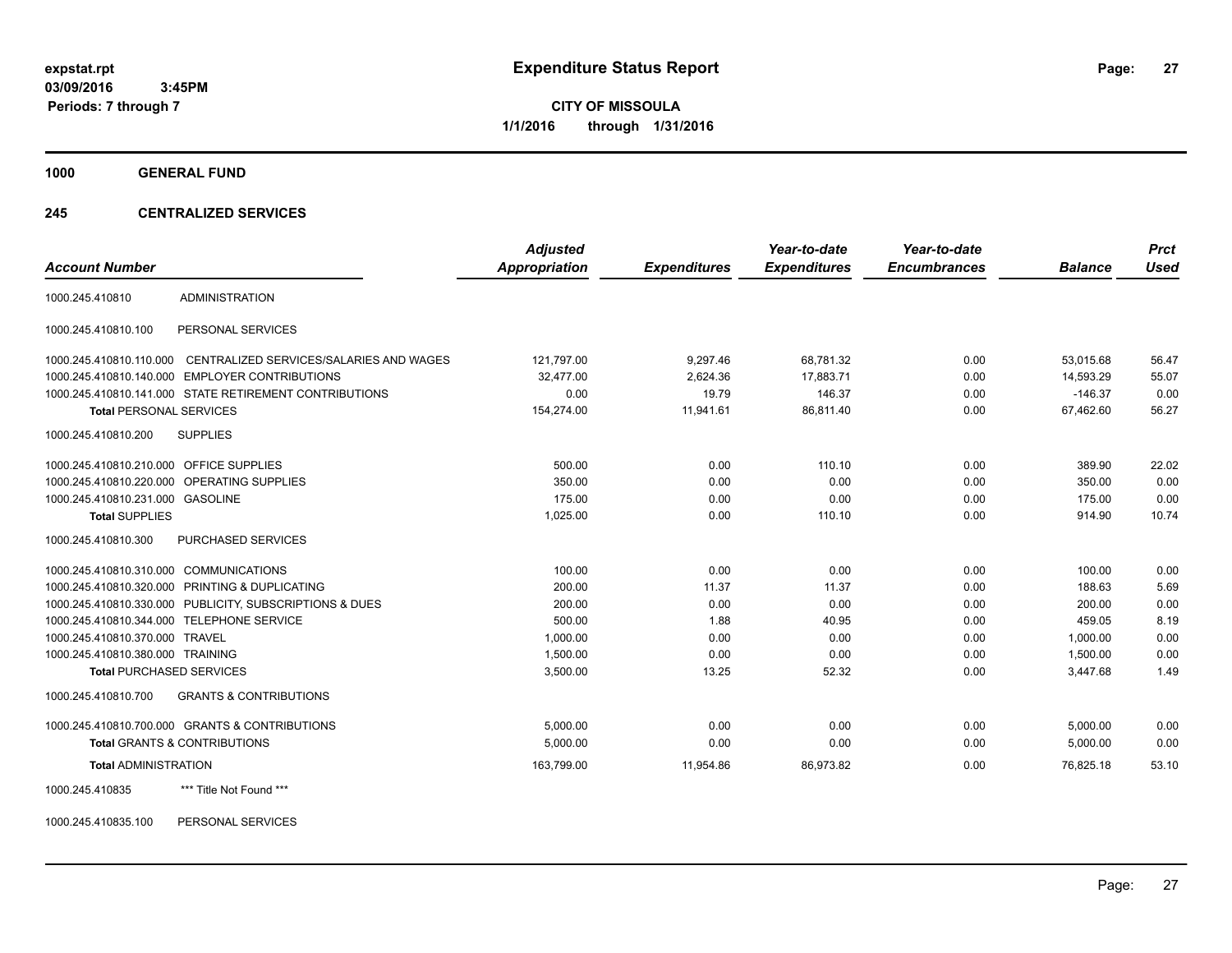**1000 GENERAL FUND**

### **245 CENTRALIZED SERVICES**

| <b>Account Number</b>                                         | <b>Adjusted</b><br><b>Appropriation</b> | <b>Expenditures</b> | Year-to-date<br><b>Expenditures</b> | Year-to-date<br><b>Encumbrances</b> | <b>Balance</b> | <b>Prct</b><br><b>Used</b> |
|---------------------------------------------------------------|-----------------------------------------|---------------------|-------------------------------------|-------------------------------------|----------------|----------------------------|
| 1000.245.410835.110.000 SALARIES AND WAGES                    | 85,866.00                               | 6,555.54            | 48,462.98                           | 0.00                                | 37,403.02      | 56.44                      |
| 1000.245.410835.140.000 EMPLOYER CONTRIBUTIONS                | 23,564.00                               | 2,081.00            | 15,913.00                           | 0.00                                | 7,651.00       | 67.53                      |
| <b>Total PERSONAL SERVICES</b>                                | 109,430.00                              | 8,636.54            | 64,375.98                           | 0.00                                | 45,054.02      | 58.83                      |
| <b>SUPPLIES</b><br>1000.245.410835.200                        |                                         |                     |                                     |                                     |                |                            |
| 1000.245.410835.210.000 OFFICE SUPPLIES                       | 200.00                                  | 0.00                | 0.00                                | 0.00                                | 200.00         | 0.00                       |
| 1000.245.410835.220.000 OPERATING SUPPLIES                    | 300.00                                  | 0.00                | 0.00                                | 0.00                                | 300.00         | 0.00                       |
| 1000.245.410835.231.000 GASOLINE                              | 172.00                                  | 0.00                | 0.00                                | 0.00                                | 172.00         | 0.00                       |
| <b>Total SUPPLIES</b>                                         | 672.00                                  | 0.00                | 0.00                                | 0.00                                | 672.00         | 0.00                       |
| PURCHASED SERVICES<br>1000.245.410835.300                     |                                         |                     |                                     |                                     |                |                            |
| 1000.245.410835.310.000 COMMUNICATIONS                        | 100.00                                  | 0.00                | 0.00                                | 0.00                                | 100.00         | 0.00                       |
| 1000.245.410835.320.000 PRINTING & DUPLICATING                | 100.00                                  | 0.00                | 0.00                                | 0.00                                | 100.00         | 0.00                       |
| 1000.245.410835.330.000 PUBLICITY, SUBSCRIPTIONS & DUES       | 150.00                                  | 0.00                | 0.00                                | 0.00                                | 150.00         | 0.00                       |
| 1000.245.410835.344.000 TELEPHONE SERVICE                     | 145.00                                  | 62.16               | 372.36                              | 0.00                                | $-227.36$      | 256.80                     |
| <b>Total PURCHASED SERVICES</b>                               | 495.00                                  | 62.16               | 372.36                              | 0.00                                | 122.64         | 75.22                      |
| Total *** Title Not Found ***                                 | 110,597.00                              | 8,698.70            | 64,748.34                           | 0.00                                | 45,848.66      | 58.54                      |
| 1000.245.411010<br>*** Title Not Found ***                    |                                         |                     |                                     |                                     |                |                            |
| 1000.245.411010.100<br>PERSONAL SERVICES                      |                                         |                     |                                     |                                     |                |                            |
| Total *** Title Not Found ***                                 | 0.00                                    | 0.00                | 0.00                                | 0.00                                | 0.00           | 0.00                       |
| 1000.245.411231<br><b>ENERGY CONSERVATION</b>                 |                                         |                     |                                     |                                     |                |                            |
| 1000.245.411231.100<br>PERSONAL SERVICES                      |                                         |                     |                                     |                                     |                |                            |
| 1000.245.411231.110.000 ENERGY COORDINATOR/SALARIES AND WAGES | 51,690.00                               | 3,935.01            | 29,126.61                           | 0.00                                | 22,563.39      | 56.35                      |
| 1000.245.411231.140.000 EMPLOYER CONTRIBUTIONS                | 20,757.00                               | 1,594.25            | 15,611.29                           | 0.00                                | 5,145.71       | 75.21                      |
| <b>Total PERSONAL SERVICES</b>                                | 72,447.00                               | 5,529.26            | 44,737.90                           | 0.00                                | 27,709.10      | 61.75                      |
| <b>SUPPLIES</b><br>1000.245.411231.200                        |                                         |                     |                                     |                                     |                |                            |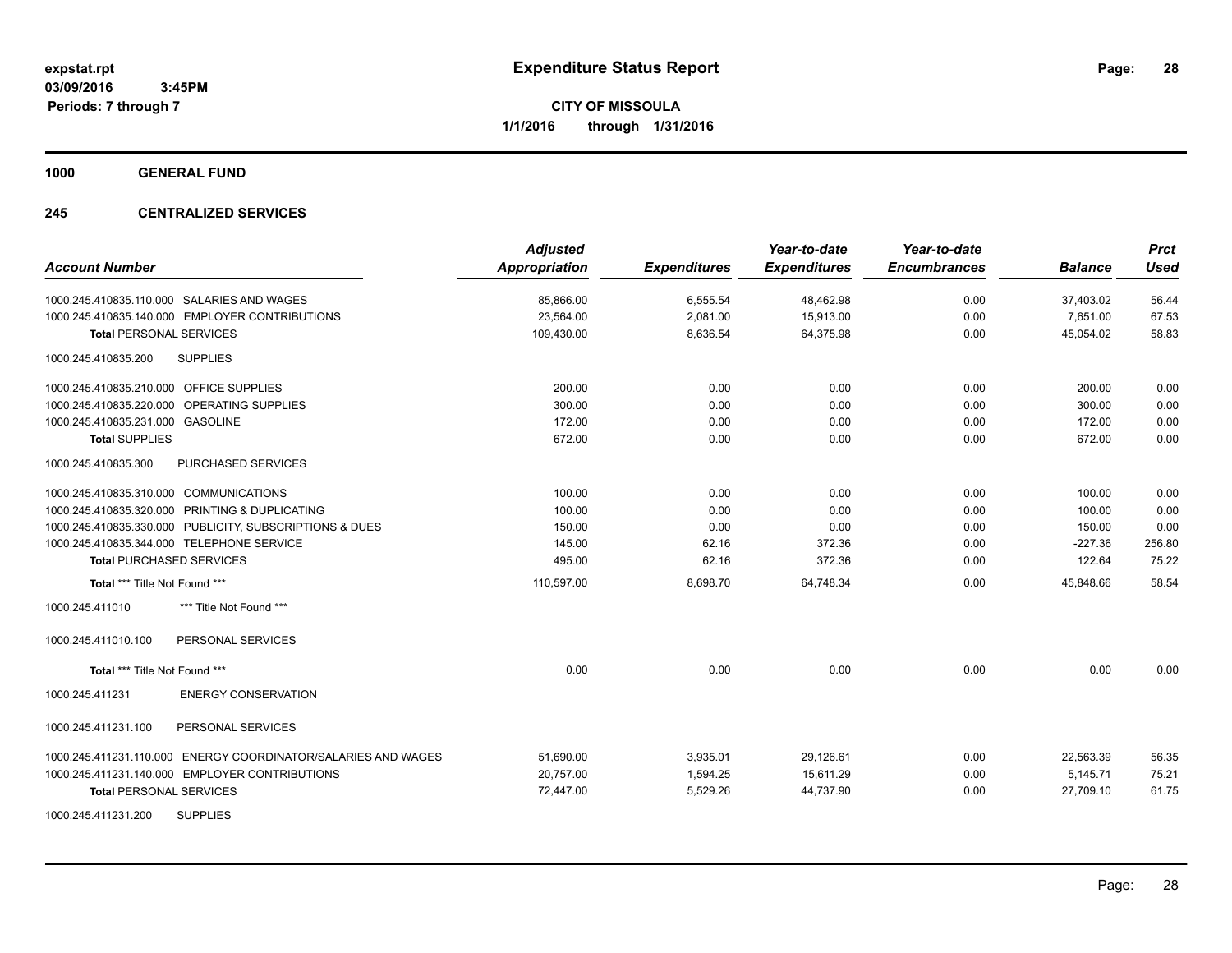**CITY OF MISSOULA 1/1/2016 through 1/31/2016**

**1000 GENERAL FUND**

### **245 CENTRALIZED SERVICES**

| <b>Account Number</b>                                   | <b>Adjusted</b><br>Appropriation | <b>Expenditures</b> | Year-to-date<br><b>Expenditures</b> | Year-to-date<br><b>Encumbrances</b> | <b>Balance</b> | <b>Prct</b><br><b>Used</b> |
|---------------------------------------------------------|----------------------------------|---------------------|-------------------------------------|-------------------------------------|----------------|----------------------------|
| 1000.245.411231.210.000 OFFICE SUPPLIES                 | 500.00                           | 0.00                | 0.00                                | 0.00                                | 500.00         | 0.00                       |
| 1000.245.411231.220.000 OPERATING SUPPLIES              | 350.00                           | 0.00                | 0.00                                | 0.00                                | 350.00         | 0.00                       |
| 1000.245.411231.231.000 GASOLINE                        | 175.00                           | 0.00                | 0.00                                | 0.00                                | 175.00         | 0.00                       |
| <b>Total SUPPLIES</b>                                   | 1,025.00                         | 0.00                | 0.00                                | 0.00                                | 1,025.00       | 0.00                       |
| <b>PURCHASED SERVICES</b><br>1000.245.411231.300        |                                  |                     |                                     |                                     |                |                            |
| 1000.245.411231.310.000 COMMUNICATIONS                  | 200.00                           | 0.00                | 0.00                                | 0.00                                | 200.00         | 0.00                       |
| 1000.245.411231.320.000 PRINTING & DUPLICATING          | 250.00                           | 0.00                | 3.42                                | 0.00                                | 246.58         | 1.37                       |
| 1000.245.411231.330.000 PUBLICITY, SUBSCRIPTIONS & DUES | 200.00                           | 850.00              | 1,700.00                            | 0.00                                | $-1,500.00$    | 850.00                     |
| 1000.245.411231.344.000 TELEPHONE SERVICE               | 200.00                           | 0.00                | 0.00                                | 0.00                                | 200.00         | 0.00                       |
| 1000.245.411231.350.000 PROFESSIONAL SERVICES           | 0.00                             | 5,750.00            | 5,750.00                            | 0.00                                | $-5,750.00$    | 0.00                       |
| 1000.245.411231.370.000 TRAVEL                          | 1,000.00                         | 0.00                | 93.50                               | 0.00                                | 906.50         | 9.35                       |
| 1000.245.411231.380.000 TRAINING                        | 1,500.00                         | 0.00                | 0.00                                | 0.00                                | 1,500.00       | 0.00                       |
| <b>Total PURCHASED SERVICES</b>                         | 3,350.00                         | 6,600.00            | 7,546.92                            | 0.00                                | $-4,196.92$    | 225.28                     |
| <b>Total ENERGY CONSERVATION</b>                        | 76,822.00                        | 12,129.26           | 52,284.82                           | 0.00                                | 24,537.18      | 68.06                      |
| <b>Total CENTRALIZED SERVICES</b>                       | 351,218.00                       | 32,782.82           | 204,006.98                          | 0.00                                | 147,211.02     | 58.09                      |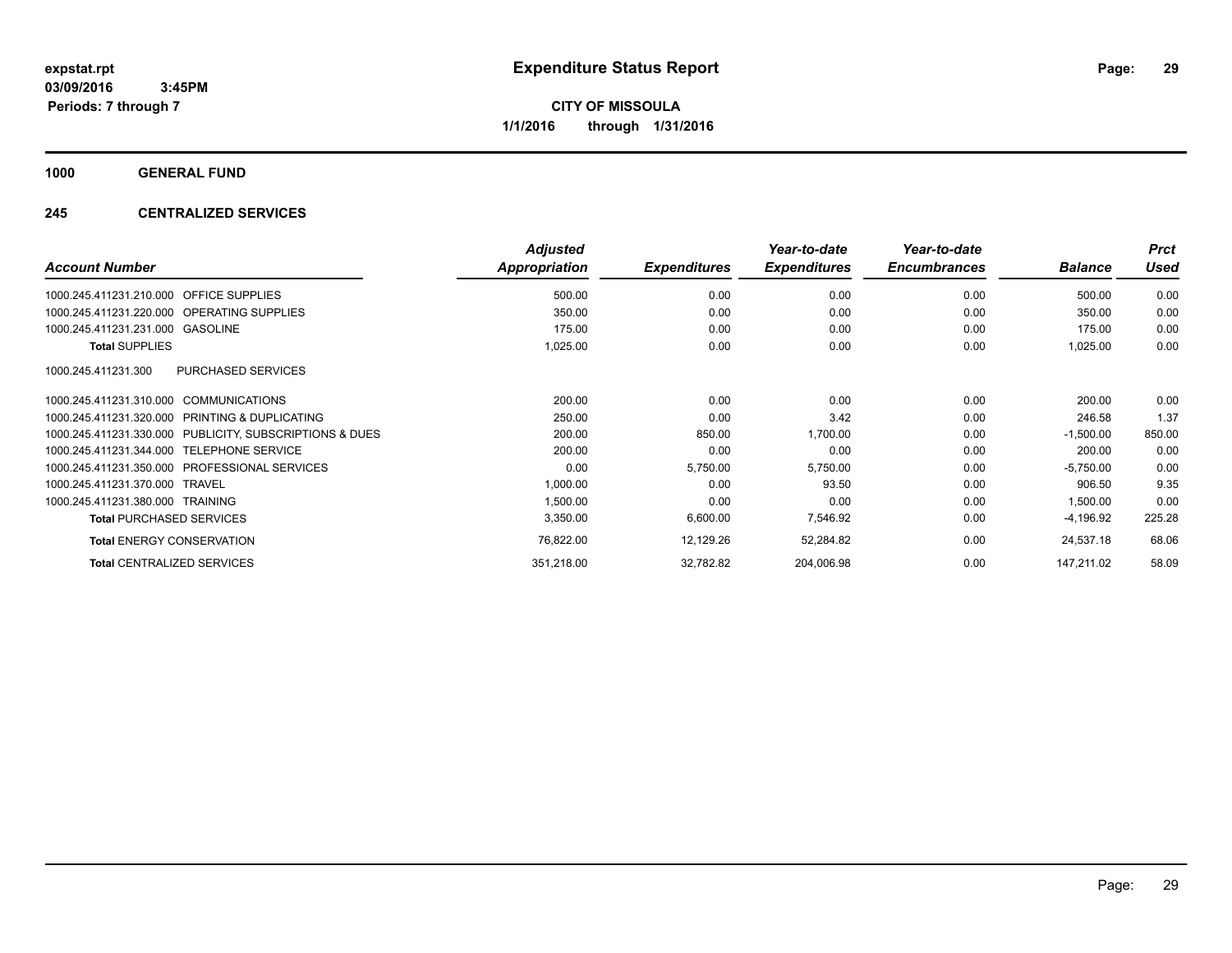**1000 GENERAL FUND**

|                                                              | <b>Adjusted</b>      |                     | Year-to-date        | Year-to-date        |                | <b>Prct</b> |
|--------------------------------------------------------------|----------------------|---------------------|---------------------|---------------------|----------------|-------------|
| <b>Account Number</b>                                        | <b>Appropriation</b> | <b>Expenditures</b> | <b>Expenditures</b> | <b>Encumbrances</b> | <b>Balance</b> | <b>Used</b> |
| *** Title Not Found ***<br>1000.250.411000                   |                      |                     |                     |                     |                |             |
| <b>GRANTS &amp; CONTRIBUTIONS</b><br>1000.250.411000.700     |                      |                     |                     |                     |                |             |
| 1000.250.411000.700.000 MISSOULA RAVALI TMA                  | 10,780.00            | 0.00                | 10,780.00           | 0.00                | 0.00           | 100.00      |
| Total *** Title Not Found ***                                | 10,780.00            | 0.00                | 10,780.00           | 0.00                | 0.00           | 100.00      |
| 1000.250.411010<br><b>ADMINISTRATION</b>                     |                      |                     |                     |                     |                |             |
| PERSONAL SERVICES<br>1000.250.411010.100                     |                      |                     |                     |                     |                |             |
| 1000.250.411010.110.000 ADMIN/SALARIES AND WAGES             | 127,657.00           | 15,567.97           | 110,765.19          | 0.00                | 16,891.81      | 86.77       |
| 1000.250.411010.120.000 ADMIN-OVERTIME/TERMINATION           | 1,155.00             | 0.00                | 0.00                | 0.00                | 1,155.00       | 0.00        |
| 1000.250.411010.140.000 ADMIN/EMPLOYER CONTRIBUTIONS         | 46,417.00            | 6,356.23            | 41,250.25           | 0.00                | 5,166.75       | 88.87       |
| 1000.250.411010.141.000 ADMIN-STATE RETIREMENT CONTRIBUTIONS | 0.00                 | 109.64              | 766.23              | 0.00                | $-766.23$      | 0.00        |
| <b>Total PERSONAL SERVICES</b>                               | 175,229.00           | 22,033.84           | 152,781.67          | 0.00                | 22,447.33      | 87.19       |
| 1000.250.411010.200<br><b>SUPPLIES</b>                       |                      |                     |                     |                     |                |             |
| 1000.250.411010.210.000 OFFICE SUPPLIES                      | 7,100.00             | 407.47              | 4,249.58            | 0.00                | 2,850.42       | 59.85       |
| 1000.250.411010.210.301 OFFICE SUPPLIES                      | 0.00                 | 279.80              | 687.21              | 0.00                | $-687.21$      | 0.00        |
| 1000.250.411010.220.000 ADMIN-OPERATING SUPPLIES             | 181.00               | 0.00                | 116.25              | 0.00                | 64.75          | 64.23       |
| 1000.250.411010.230.000 REPAIR/MAINTENANCE                   | 50.00                | 0.00                | 0.00                | 0.00                | 50.00          | 0.00        |
| 1000.250.411010.231.000 GASOLINE                             | 500.00               | 0.00                | 0.00                | 0.00                | 500.00         | 0.00        |
| 1000.250.411010.240.000 OTHER SUPPLIES                       | 100.00               | 0.00                | 0.00                | 0.00                | 100.00         | 0.00        |
| <b>Total SUPPLIES</b>                                        | 7,931.00             | 687.27              | 5,053.04            | 0.00                | 2,877.96       | 63.71       |
| 1000.250.411010.300<br>PURCHASED SERVICES                    |                      |                     |                     |                     |                |             |
| 1000.250.411010.310.000 COMMUNICATIONS                       | 2,000.00             | 0.00                | 4.25                | 0.00                | 1,995.75       | 0.21        |
| 1000.250.411010.310.351 COMMUNICATIONS                       | 0.00                 | 1.45                | 146.53              | 0.00                | $-146.53$      | 0.00        |
| 1000.250.411010.320.000 PRINTING & DUPLICATING               | 1,365.00             | 33.40               | 33.40               | 0.00                | 1,331.60       | 2.45        |
| 1000.250.411010.330.000 PUBLICITY, SUBSCRIPTIONS & DUES      | 1,370.00             | 1,081.74            | 1,330.48            | 0.00                | 39.52          | 97.12       |
| 1000.250.411010.344.000 TELEPHONE SERVICE                    | 655.00               | 52.44               | 619.23              | 0.00                | 35.77          | 94.54       |
| 1000.250.411010.350.000 PROFESSIONAL SERVICES                | 500.00               | 0.00                | 2,904.87            | 0.00                | $-2,404.87$    | 580.97      |
|                                                              |                      |                     |                     |                     |                |             |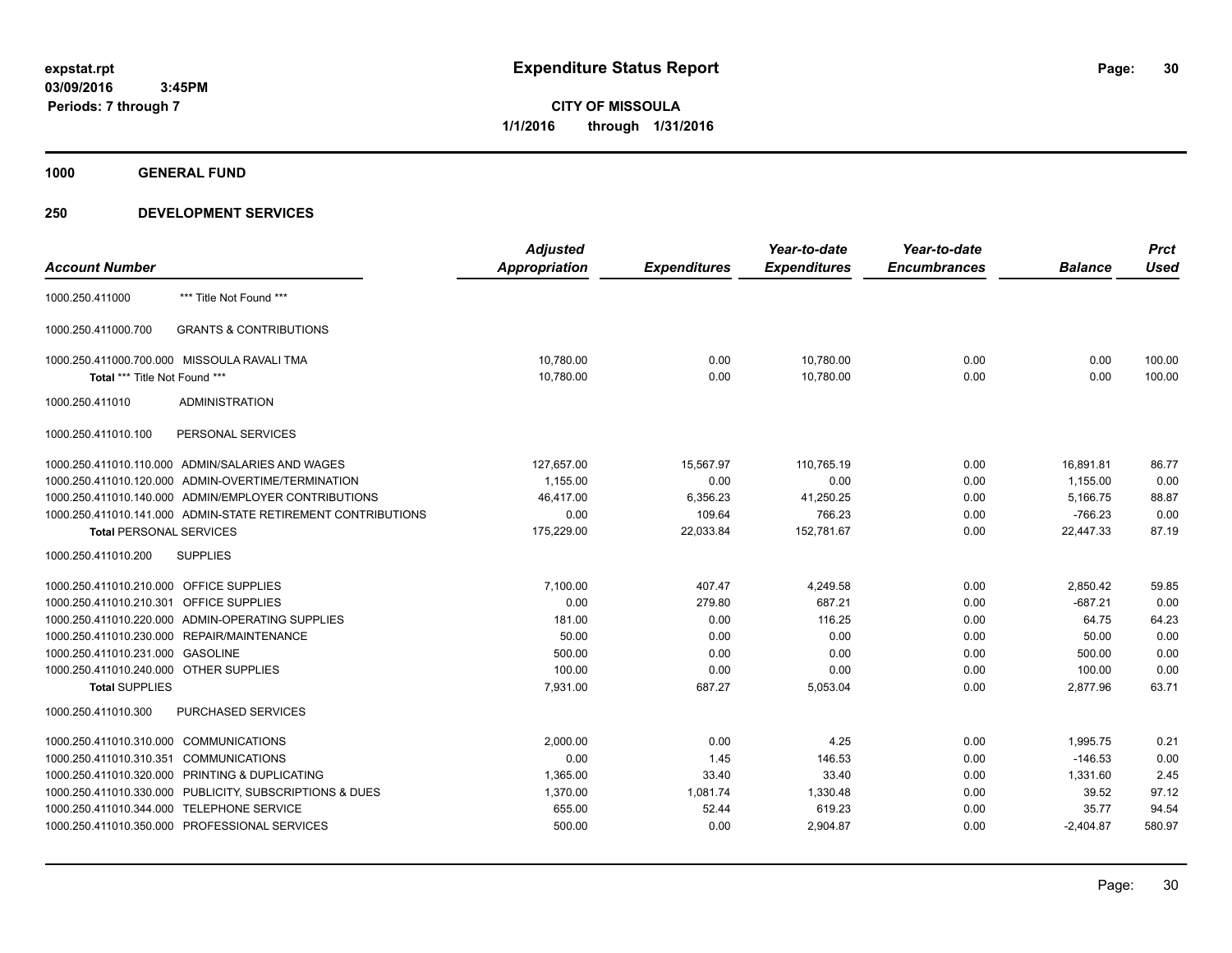**1000 GENERAL FUND**

| <b>Account Number</b>                                              |                                                                                                                          | <b>Adjusted</b><br><b>Appropriation</b> | <b>Expenditures</b>                   | Year-to-date<br><b>Expenditures</b>   | Year-to-date<br><b>Encumbrances</b> | <b>Balance</b>                   | <b>Prct</b><br><b>Used</b> |
|--------------------------------------------------------------------|--------------------------------------------------------------------------------------------------------------------------|-----------------------------------------|---------------------------------------|---------------------------------------|-------------------------------------|----------------------------------|----------------------------|
| 1000.250.411010.370.000 TRAVEL<br>1000.250.411010.380.000 TRAINING | 1000.250.411010.360.000 REPAIR & MAINTENANCE                                                                             | 650.00<br>1,500.00<br>1,300.00          | 0.00<br>0.00<br>0.00                  | 0.00<br>0.00<br>500.00                | 0.00<br>0.00<br>0.00                | 650.00<br>1,500.00<br>800.00     | 0.00<br>0.00<br>38.46      |
|                                                                    | <b>Total PURCHASED SERVICES</b>                                                                                          | 9,340.00                                | 1,169.03                              | 5,538.76                              | 0.00                                | 3,801.24                         | 59.30                      |
| <b>Total ADMINISTRATION</b>                                        |                                                                                                                          | 192,500.00                              | 23,890.14                             | 163,373.47                            | 0.00                                | 29,126.53                        | 84.87                      |
| 1000.250.411030                                                    | <b>GRANTS &amp; COMMUNITY PROGRAM CONTRIBUTIONS</b>                                                                      |                                         |                                       |                                       |                                     |                                  |                            |
| 1000.250.411030.100                                                | PERSONAL SERVICES                                                                                                        |                                         |                                       |                                       |                                     |                                  |                            |
| <b>Total PERSONAL SERVICES</b>                                     |                                                                                                                          | 0.00                                    | 0.00                                  | 0.00                                  | 0.00                                | 0.00                             | 0.00                       |
| 1000.250.411030.200                                                | <b>SUPPLIES</b>                                                                                                          |                                         |                                       |                                       |                                     |                                  |                            |
| <b>Total SUPPLIES</b>                                              |                                                                                                                          | 0.00                                    | 0.00                                  | 0.00                                  | 0.00                                | 0.00                             | 0.00                       |
| 1000.250.411030.300                                                | PURCHASED SERVICES                                                                                                       |                                         |                                       |                                       |                                     |                                  |                            |
|                                                                    | 1000.250.411030.380.000 PLANNING-TRAINING<br>1000.250.411030.390.000 GCP CONTRIBUTION<br><b>Total PURCHASED SERVICES</b> | 0.00<br>165,204.00<br>165,204.00        | $-150.00$<br>101,110.68<br>100,960.68 | $-150.00$<br>101,110.68<br>100,960.68 | 0.00<br>0.00<br>0.00                | 150.00<br>64,093.32<br>64,243.32 | 0.00<br>61.20<br>61.11     |
| 1000.250.411030.800                                                | <b>OTHER OBJECTS</b>                                                                                                     |                                         |                                       |                                       |                                     |                                  |                            |
| <b>Total OTHER OBJECTS</b>                                         |                                                                                                                          | 0.00                                    | 0.00                                  | 0.00                                  | 0.00                                | 0.00                             | 0.00                       |
| 1000.250.411030.900                                                | <b>CAPITAL OUTLAY</b>                                                                                                    |                                         |                                       |                                       |                                     |                                  |                            |
| <b>Total CAPITAL OUTLAY</b>                                        |                                                                                                                          | 0.00                                    | 0.00                                  | 0.00                                  | 0.00                                | 0.00                             | 0.00                       |
|                                                                    | Total GRANTS & COMMUNITY PROGRAM CONTRIBUTIONS                                                                           | 165,204.00                              | 100,960.68                            | 100,960.68                            | 0.00                                | 64,243.32                        | 61.11                      |
| 1000.250.411031                                                    | PLANNING SUBSIDY                                                                                                         |                                         |                                       |                                       |                                     |                                  |                            |
| 1000.250.411031.800                                                | OTHER OBJECTS                                                                                                            |                                         |                                       |                                       |                                     |                                  |                            |
|                                                                    | 1000.250.411031.820.000 PLANNING SUBSIDY                                                                                 | 18,900.00                               | 0.00                                  | 0.00                                  | 0.00                                | 18,900.00                        | 0.00                       |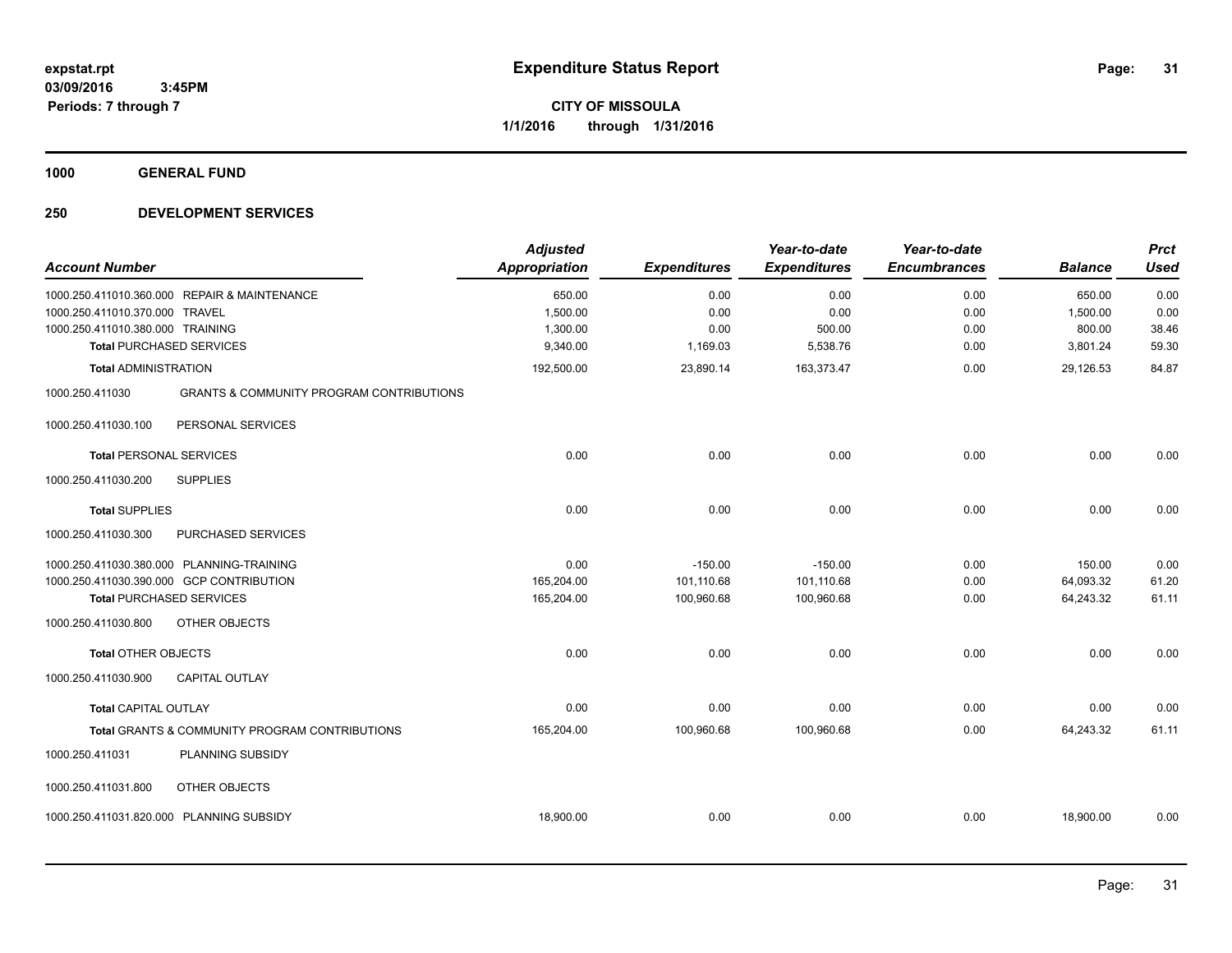**CITY OF MISSOULA 1/1/2016 through 1/31/2016**

**1000 GENERAL FUND**

### **250 DEVELOPMENT SERVICES**

| <b>Account Number</b>                  |                                                                | <b>Adjusted</b><br>Appropriation | <b>Expenditures</b> | Year-to-date<br><b>Expenditures</b> | Year-to-date<br><b>Encumbrances</b> | <b>Balance</b> | <b>Prct</b><br><b>Used</b> |
|----------------------------------------|----------------------------------------------------------------|----------------------------------|---------------------|-------------------------------------|-------------------------------------|----------------|----------------------------|
| <b>Total PLANNING SUBSIDY</b>          |                                                                | 18,900.00                        | 0.00                | 0.00                                | 0.00                                | 18,900.00      | 0.00                       |
| 1000.250.411050                        | <b>DEVELOPMENT &amp; PERMIT REVIEWS</b>                        |                                  |                     |                                     |                                     |                |                            |
| 1000.250.411050.100                    | PERSONAL SERVICES                                              |                                  |                     |                                     |                                     |                |                            |
|                                        | 1000.250.411050.110.000 DEV & PERMIT REVIEW/SALARIES AND WAGES | 479,466.00                       | 52,175.15           | 332,594.20                          | 0.00                                | 146.871.80     | 69.37                      |
|                                        | 1000.250.411050.120.000 OVERTIME/TERMINATION                   | 684.00                           | 0.00                | 0.00                                | 0.00                                | 684.00         | 0.00                       |
|                                        | 1000.250.411050.140.000 EMPLOYER CONTRIBUTIONS                 | 154,396.00                       | 19.048.83           | 125.170.07                          | 0.00                                | 29,225.93      | 81.07                      |
| <b>Total PERSONAL SERVICES</b>         |                                                                | 634,546.00                       | 71,223.98           | 457,764.27                          | 0.00                                | 176,781.73     | 72.14                      |
| 1000.250.411050.200                    | <b>SUPPLIES</b>                                                |                                  |                     |                                     |                                     |                |                            |
|                                        | 1000.250.411050.210.000 DEV & PERMIT REVIEW-OFFICE SUPPLIES    | 4,550.00                         | 97.41               | 2,126.62                            | 0.00                                | 2,423.38       | 46.74                      |
| 1000.250.411050.210.301                | <b>OFFICE SUPPLIES</b>                                         | 0.00                             | 97.81               | 250.91                              | 0.00                                | $-250.91$      | 0.00                       |
|                                        | 1000.250.411050.220.000 OPERATING SUPPLIES                     | 600.00                           | 0.00                | 291.59                              | 0.00                                | 308.41         | 48.60                      |
| 1000.250.411050.230.000                | <b>REPAIR/MAINTENANCE</b>                                      | 700.00                           | 0.00                | 33.14                               | 0.00                                | 666.86         | 4.73                       |
| 1000.250.411050.231.000                | DEV & PERMIT REVIEW-GASOLINE                                   | 1,800.00                         | 0.00                | 647.33                              | 0.00                                | 1,152.67       | 35.96                      |
| 1000.250.411050.240.000 OTHER SUPPLIES |                                                                | 255.00                           | 0.00                | 170.10                              | 0.00                                | 84.90          | 66.71                      |
| <b>Total SUPPLIES</b>                  |                                                                | 7.905.00                         | 195.22              | 3.519.69                            | 0.00                                | 4,385.31       | 44.52                      |
| 1000.250.411050.300                    | <b>PURCHASED SERVICES</b>                                      |                                  |                     |                                     |                                     |                |                            |
| 1000.250.411050.310.000                | <b>COMMUNICATIONS</b>                                          | 5.000.00                         | 0.00                | 506.62                              | 0.00                                | 4,493.38       | 10.13                      |
| 1000.250.411050.310.351                | <b>COMMUNICATIONS</b>                                          | 0.00                             | 402.57              | 2.079.26                            | 0.00                                | $-2.079.26$    | 0.00                       |
| 1000.250.411050.320.000                | <b>PRINTING &amp; DUPLICATING</b>                              | 5,019.00                         | 0.00                | 278.61                              | 0.00                                | 4,740.39       | 5.55                       |
|                                        | 1000.250.411050.330.000 PUBLICITY, SUBSCRIPTIONS & DUES        | 3,680.00                         | 234.00              | 1,014.50                            | 0.00                                | 2,665.50       | 27.57                      |
| 1000.250.411050.344.000                | <b>TELEPHONE SERVICE</b>                                       | 3.015.00                         | 326.25              | 2.055.60                            | 0.00                                | 959.40         | 68.18                      |
| 1000.250.411050.350.000                | PROFESSIONAL SERVICES                                          | 24,606.00                        | 416.00              | 2.418.52                            | 0.00                                | 22,187.48      | 9.83                       |
|                                        | 1000.250.411050.360.000 REPAIR & MAINTENANCE                   | 945.00                           | 0.00                | 0.00                                | 0.00                                | 945.00         | 0.00                       |
|                                        | 1000.250.411050.370.000 DEV & PERMIT REVIEW-TRAVEL             | 8,373.00                         | 0.00                | 2,415.77                            | 0.00                                | 5,957.23       | 28.85                      |
| 1000.250.411050.380.000 TRAINING       |                                                                | 6,589.00                         | 0.00                | 305.00                              | 0.00                                | 6,284.00       | 4.63                       |
| <b>Total PURCHASED SERVICES</b>        |                                                                | 57,227.00                        | 1,378.82            | 11,073.88                           | 0.00                                | 46,153.12      | 19.35                      |

1000.250.411050.900 CAPITAL OUTLAY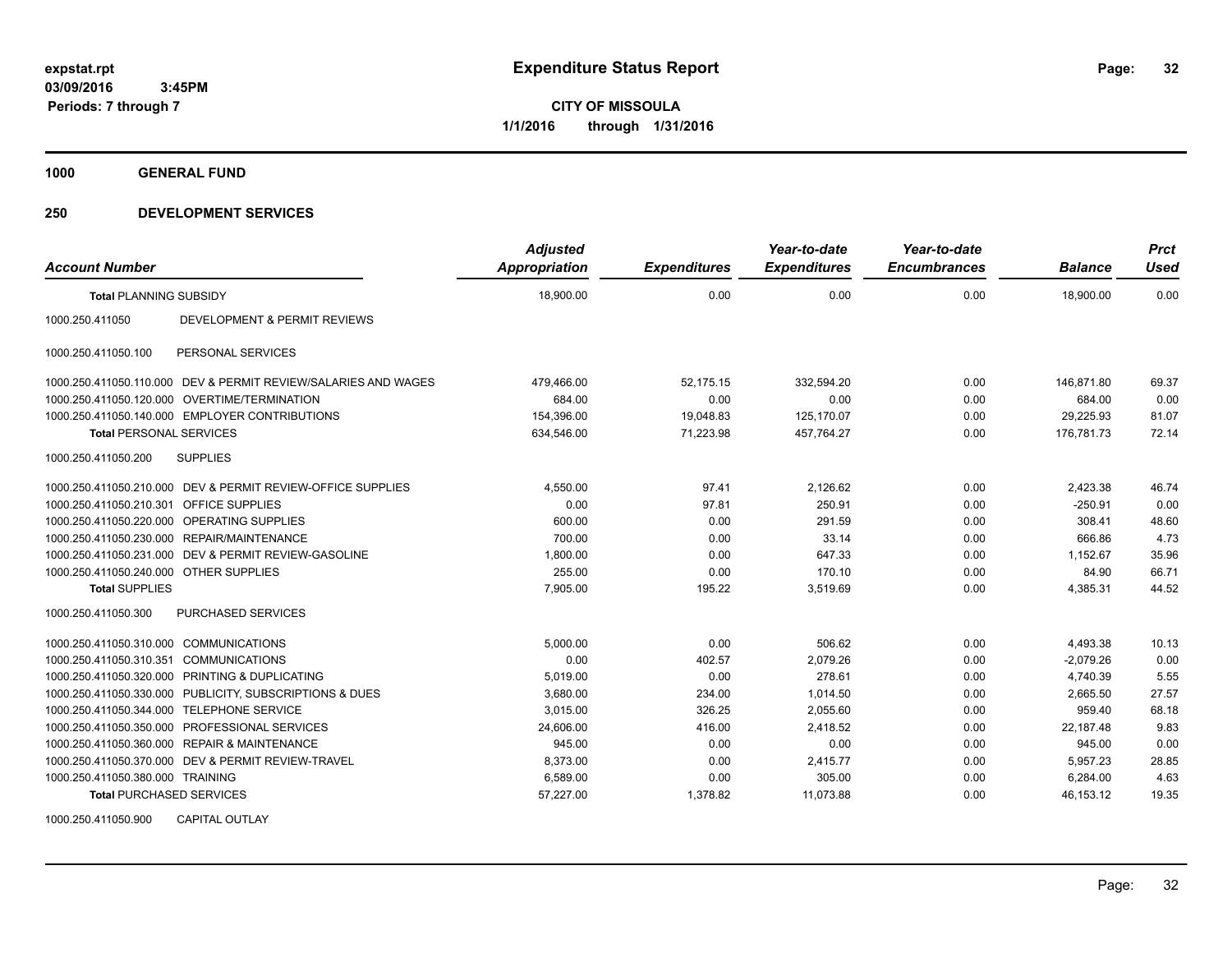**1000 GENERAL FUND**

| <b>Account Number</b>                   |                                                         | <b>Adjusted</b><br><b>Appropriation</b> | <b>Expenditures</b> | Year-to-date<br><b>Expenditures</b> | Year-to-date<br><b>Encumbrances</b> | <b>Balance</b> | <b>Prct</b><br><b>Used</b> |
|-----------------------------------------|---------------------------------------------------------|-----------------------------------------|---------------------|-------------------------------------|-------------------------------------|----------------|----------------------------|
| <b>Total CAPITAL OUTLAY</b>             |                                                         | 0.00                                    | 0.00                | 0.00                                | 0.00                                | 0.00           | 0.00                       |
|                                         |                                                         |                                         |                     |                                     |                                     |                |                            |
|                                         | <b>Total DEVELOPMENT &amp; PERMIT REVIEWS</b>           | 699,678.00                              | 72,798.02           | 472,357.84                          | 0.00                                | 227,320.16     | 67.51                      |
| 1000.250.411055                         | CODE COMPLIANCE                                         |                                         |                     |                                     |                                     |                |                            |
| 1000.250.411055.100                     | PERSONAL SERVICES                                       |                                         |                     |                                     |                                     |                |                            |
|                                         | 1000.250.411055.110.000 SALARIES AND WAGES              | 297,580.00                              | 16,277.35           | 133,364.42                          | 0.00                                | 164,215.58     | 44.82                      |
|                                         | 1000.250.411055.140.000 EMPLOYER CONTRIBUTIONS          | 113,997.00                              | 7,082.60            | 56,134.39                           | 0.00                                | 57,862.61      | 49.24                      |
| <b>Total PERSONAL SERVICES</b>          |                                                         | 411,577.00                              | 23,359.95           | 189,498.81                          | 0.00                                | 222,078.19     | 46.04                      |
| 1000.250.411055.200                     | <b>SUPPLIES</b>                                         |                                         |                     |                                     |                                     |                |                            |
| 1000.250.411055.210.000 OFFICE SUPPLIES |                                                         | 1.096.00                                | 0.00                | 941.17                              | 0.00                                | 154.83         | 85.87                      |
|                                         | 1000.250.411055.220.000 OPERATING SUPPLIES              | 200.00                                  | 77.98               | 268.35                              | 0.00                                | $-68.35$       | 134.18                     |
|                                         | 1000.250.411055.230.000 REPAIR/MAINTENANCE              | 1,200.00                                | 0.00                | 48.29                               | 0.00                                | 1,151.71       | 4.02                       |
| 1000.250.411055.231.000                 | <b>GASOLINE</b>                                         | 6,600.00                                | 0.00                | 2,071.20                            | 0.00                                | 4,528.80       | 31.38                      |
| 1000.250.411055.240.000 OTHER SUPPLIES  |                                                         | 500.00                                  | 0.00                | 198.06                              | 0.00                                | 301.94         | 39.61                      |
| <b>Total SUPPLIES</b>                   |                                                         | 9,596.00                                | 77.98               | 3,527.07                            | 0.00                                | 6,068.93       | 36.76                      |
| 1000.250.411055.300                     | PURCHASED SERVICES                                      |                                         |                     |                                     |                                     |                |                            |
| 1000.250.411055.310.000 COMMUNICATIONS  |                                                         | 800.00                                  | 0.00                | 16.12                               | 0.00                                | 783.88         | 2.02                       |
| 1000.250.411055.310.351 COMMUNICATIONS  |                                                         | 0.00                                    | 60.00               | 300.81                              | 0.00                                | $-300.81$      | 0.00                       |
|                                         | 1000.250.411055.320.000 PRINTING & DUPLICATING          | 1,000.00                                | 139.81              | 139.81                              | 0.00                                | 860.19         | 13.98                      |
|                                         | 1000.250.411055.330.000 PUBLICITY, SUBSCRIPTIONS & DUES | 600.00                                  | 0.00                | 466.80                              | 0.00                                | 133.20         | 77.80                      |
|                                         | 1000.250.411055.344.000 TELEPHONE SERVICE               | 3,400.00                                | 361.56              | 2,364.50                            | 0.00                                | 1,035.50       | 69.54                      |
| 1000.250.411055.350.000                 | PROFESSIONAL SERVICES                                   | 500.00                                  | 0.00                | 1,155.67                            | 0.00                                | $-655.67$      | 231.13                     |
|                                         | 1000.250.411055.360.000 REPAIR & MAINTENANCE            | 660.00                                  | 0.00                | 84.11                               | 0.00                                | 575.89         | 12.74                      |
| 1000.250.411055.370.000                 | <b>TRAVEL</b>                                           | 2,000.00                                | 0.00                | 514.99                              | 0.00                                | 1,485.01       | 25.75                      |
| 1000.250.411055.380.000 TRAINING        |                                                         | 2,500.00                                | 0.00                | 55.00                               | 0.00                                | 2,445.00       | 2.20                       |
|                                         | 1000.250.411055.390.000 OTHER PURCHASED SERVICES        | 1,200.00                                | 0.00                | 0.00                                | 0.00                                | 1,200.00       | 0.00                       |
| <b>Total PURCHASED SERVICES</b>         |                                                         | 12,660.00                               | 561.37              | 5,097.81                            | 0.00                                | 7,562.19       | 40.27                      |
| <b>Total CODE COMPLIANCE</b>            |                                                         | 433,833.00                              | 23,999.30           | 198,123.69                          | 0.00                                | 235,709.31     | 45.67                      |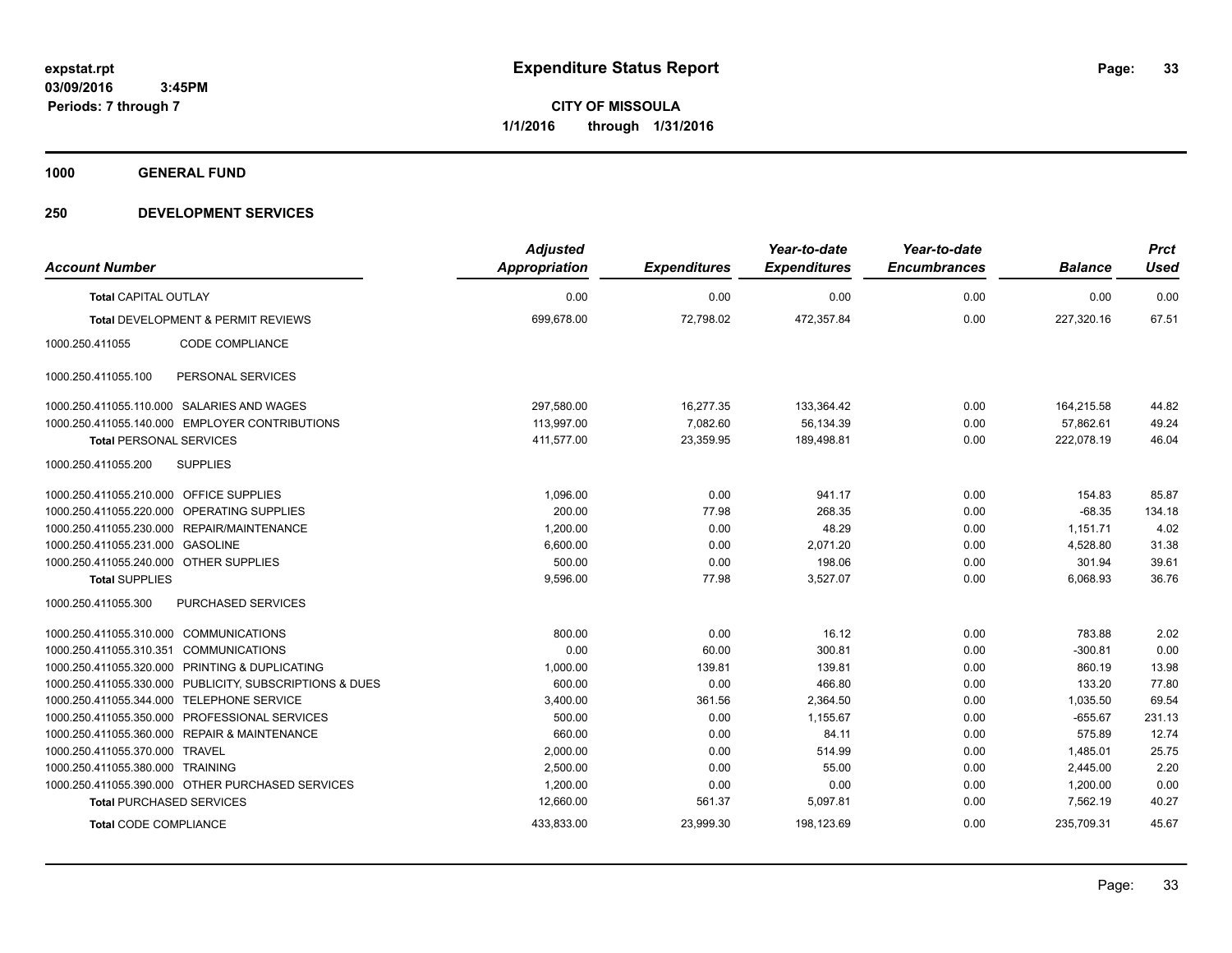**1000 GENERAL FUND**

| <b>Account Number</b>          |                                         | <b>Adjusted</b><br><b>Appropriation</b> | <b>Expenditures</b> | Year-to-date<br><b>Expenditures</b> | Year-to-date<br><b>Encumbrances</b> | <b>Balance</b> | <b>Prct</b><br><b>Used</b> |
|--------------------------------|-----------------------------------------|-----------------------------------------|---------------------|-------------------------------------|-------------------------------------|----------------|----------------------------|
| 1000.250.411070                | <b>TRANSPORTATION</b>                   |                                         |                     |                                     |                                     |                |                            |
| 1000.250.411070.100            | PERSONAL SERVICES                       |                                         |                     |                                     |                                     |                |                            |
| <b>Total PERSONAL SERVICES</b> |                                         | 0.00                                    | 0.00                | 0.00                                | 0.00                                | 0.00           | 0.00                       |
| 1000.250.411070.200            | <b>SUPPLIES</b>                         |                                         |                     |                                     |                                     |                |                            |
| <b>Total SUPPLIES</b>          |                                         | 0.00                                    | 0.00                | 0.00                                | 0.00                                | 0.00           | 0.00                       |
| 1000.250.411070.300            | PURCHASED SERVICES                      |                                         |                     |                                     |                                     |                |                            |
|                                | <b>Total PURCHASED SERVICES</b>         | 0.00                                    | 0.00                | 0.00                                | 0.00                                | 0.00           | 0.00                       |
| 1000.250.411070.500            | <b>FIXED CHARGES</b>                    |                                         |                     |                                     |                                     |                |                            |
| <b>Total FIXED CHARGES</b>     |                                         | 0.00                                    | 0.00                | 0.00                                | 0.00                                | 0.00           | 0.00                       |
| 1000.250.411070.700            | <b>GRANTS &amp; CONTRIBUTIONS</b>       |                                         |                     |                                     |                                     |                |                            |
|                                | <b>Total GRANTS &amp; CONTRIBUTIONS</b> | 0.00                                    | 0.00                | 0.00                                | 0.00                                | 0.00           | 0.00                       |
| 1000.250.411070.800            | OTHER OBJECTS                           |                                         |                     |                                     |                                     |                |                            |
| <b>Total TRANSPORTATION</b>    |                                         | 0.00                                    | 0.00                | 0.00                                | 0.00                                | 0.00           | 0.00                       |
| 1000.250.411080                | <b>MIM MDT</b>                          |                                         |                     |                                     |                                     |                |                            |
| 1000.250.411080.100            | PERSONAL SERVICES                       |                                         |                     |                                     |                                     |                |                            |
| <b>Total PERSONAL SERVICES</b> |                                         | 0.00                                    | 0.00                | 0.00                                | 0.00                                | 0.00           | 0.00                       |
| 1000.250.411080.200            | <b>SUPPLIES</b>                         |                                         |                     |                                     |                                     |                |                            |
| <b>Total SUPPLIES</b>          |                                         | 0.00                                    | 0.00                | 0.00                                | 0.00                                | 0.00           | 0.00                       |
| 1000.250.411080.300            | PURCHASED SERVICES                      |                                         |                     |                                     |                                     |                |                            |
|                                | <b>Total PURCHASED SERVICES</b>         | 0.00                                    | 0.00                | 0.00                                | 0.00                                | 0.00           | 0.00                       |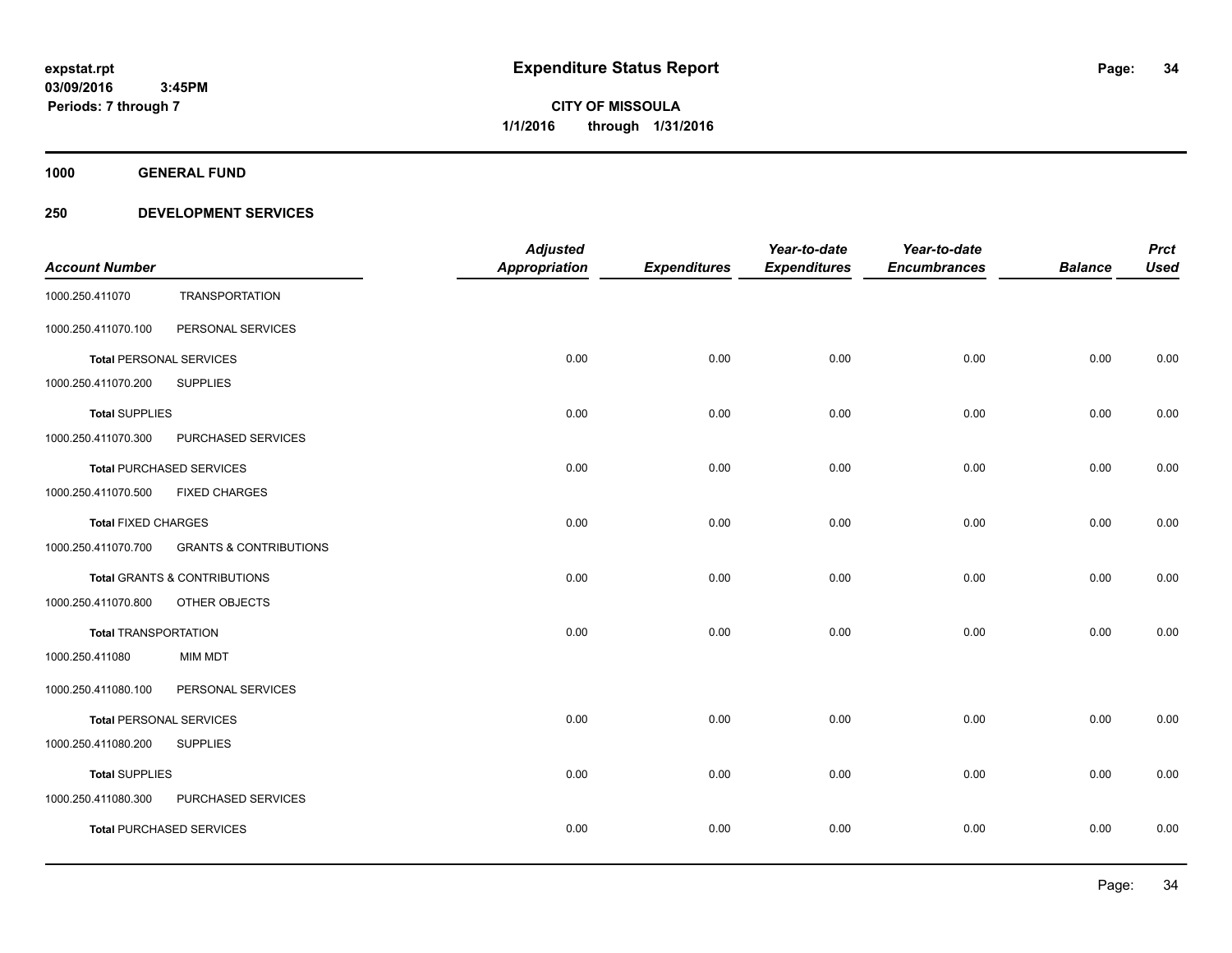**1000 GENERAL FUND**

|                                |                                                  | <b>Adjusted</b> |                     | Year-to-date        | Year-to-date        |                | <b>Prct</b> |
|--------------------------------|--------------------------------------------------|-----------------|---------------------|---------------------|---------------------|----------------|-------------|
| <b>Account Number</b>          |                                                  | Appropriation   | <b>Expenditures</b> | <b>Expenditures</b> | <b>Encumbrances</b> | <b>Balance</b> | <b>Used</b> |
| 1000.250.411080.500            | <b>FIXED CHARGES</b>                             |                 |                     |                     |                     |                |             |
| <b>Total FIXED CHARGES</b>     |                                                  | 0.00            | 0.00                | 0.00                | 0.00                | 0.00           | 0.00        |
| 1000.250.411080.700            | <b>GRANTS &amp; CONTRIBUTIONS</b>                |                 |                     |                     |                     |                |             |
|                                | 1000.250.411080.700.000 MIM AND BIKE PED SUBSIDY | 9,900.00        | 0.00                | 0.00                | 0.00                | 9,900.00       | 0.00        |
|                                | Total GRANTS & CONTRIBUTIONS                     | 9,900.00        | 0.00                | 0.00                | 0.00                | 9,900.00       | 0.00        |
| 1000.250.411080.800            | OTHER OBJECTS                                    |                 |                     |                     |                     |                |             |
|                                | 1000.250.411080.820.000 MIM & BIKE PED SUBSIDY   | 82,086.00       | 0.00                | 9,900.00            | 0.00                | 72,186.00      | 12.06       |
| <b>Total OTHER OBJECTS</b>     |                                                  | 82,086.00       | 0.00                | 9,900.00            | 0.00                | 72,186.00      | 12.06       |
| <b>Total MIM MDT</b>           |                                                  | 91,986.00       | 0.00                | 9,900.00            | 0.00                | 82,086.00      | 10.76       |
| 1000.250.411081                | <b>MIM-TRANSIT</b>                               |                 |                     |                     |                     |                |             |
| 1000.250.411081.100            | PERSONAL SERVICES                                |                 |                     |                     |                     |                |             |
| <b>Total PERSONAL SERVICES</b> |                                                  | 0.00            | 0.00                | 0.00                | 0.00                | 0.00           | 0.00        |
| 1000.250.411081.200            | <b>SUPPLIES</b>                                  |                 |                     |                     |                     |                |             |
| <b>Total SUPPLIES</b>          |                                                  | 0.00            | 0.00                | 0.00                | 0.00                | 0.00           | 0.00        |
| 1000.250.411081.300            | PURCHASED SERVICES                               |                 |                     |                     |                     |                |             |
|                                | <b>Total PURCHASED SERVICES</b>                  | 0.00            | 0.00                | 0.00                | 0.00                | 0.00           | 0.00        |
| 1000.250.411081.500            | <b>FIXED CHARGES</b>                             |                 |                     |                     |                     |                |             |
| <b>Total FIXED CHARGES</b>     |                                                  | 0.00            | 0.00                | 0.00                | 0.00                | 0.00           | 0.00        |
| 1000.250.411081.700            | <b>GRANTS &amp; CONTRIBUTIONS</b>                |                 |                     |                     |                     |                |             |
|                                | Total GRANTS & CONTRIBUTIONS                     | 0.00            | 0.00                | 0.00                | 0.00                | 0.00           | 0.00        |
| 1000.250.411081.900            | CAPITAL OUTLAY                                   |                 |                     |                     |                     |                |             |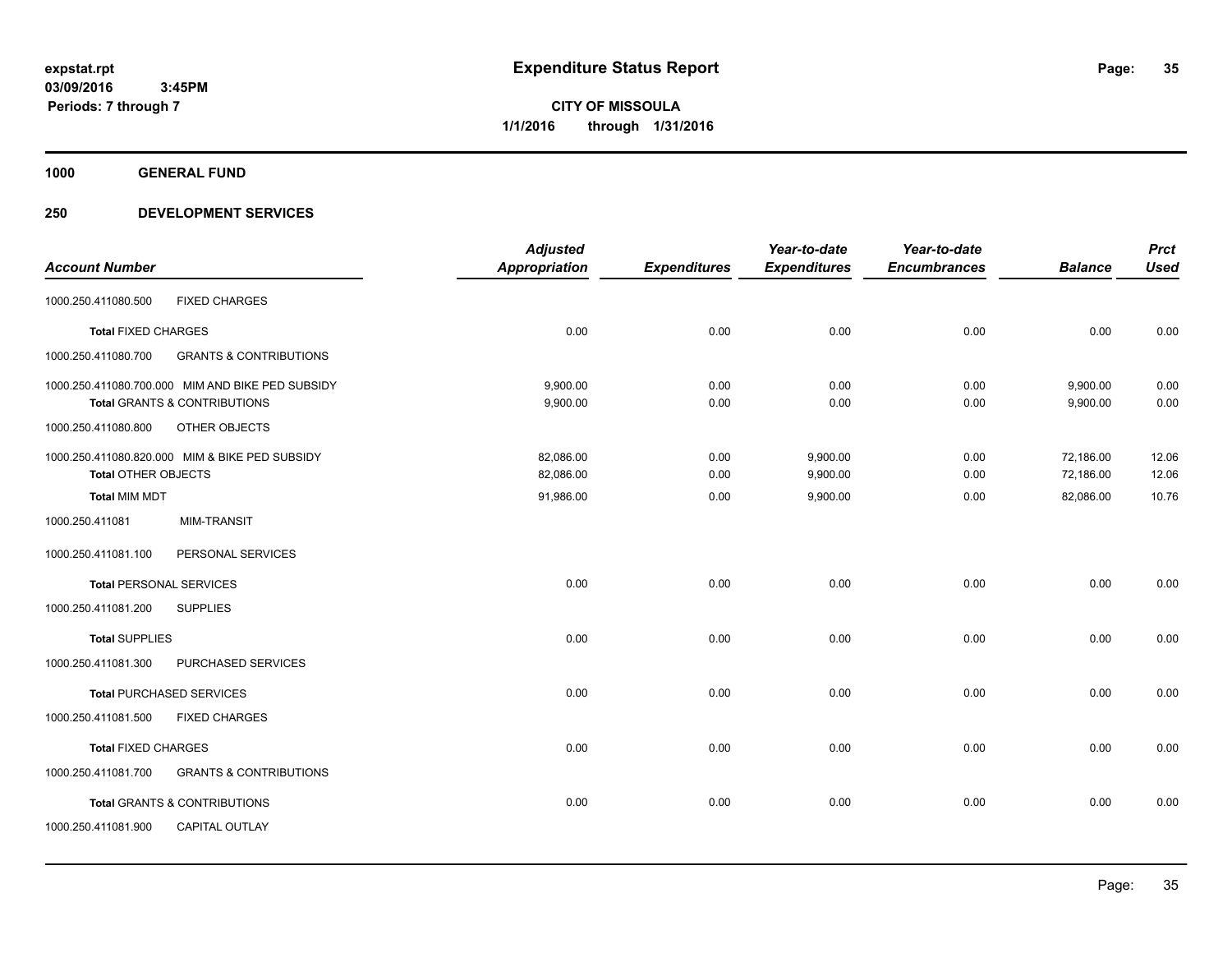**1000 GENERAL FUND**

| <b>Account Number</b>          |                         | <b>Adjusted</b><br>Appropriation | <b>Expenditures</b> | Year-to-date<br><b>Expenditures</b> | Year-to-date<br><b>Encumbrances</b> | <b>Balance</b> | <b>Prct</b><br><b>Used</b> |
|--------------------------------|-------------------------|----------------------------------|---------------------|-------------------------------------|-------------------------------------|----------------|----------------------------|
| <b>Total MIM-TRANSIT</b>       |                         | 0.00                             | 0.00                | 0.00                                | 0.00                                | 0.00           | 0.00                       |
| 1000.250.430255                | <b>BIKE-PED PROGRAM</b> |                                  |                     |                                     |                                     |                |                            |
| 1000.250.430255.100            | PERSONAL SERVICES       |                                  |                     |                                     |                                     |                |                            |
| <b>Total PERSONAL SERVICES</b> |                         | 0.00                             | 0.00                | 0.00                                | 0.00                                | 0.00           | 0.00                       |
| 1000.250.430255.200            | <b>SUPPLIES</b>         |                                  |                     |                                     |                                     |                |                            |
| Total BIKE-PED PROGRAM         |                         | 0.00                             | 0.00                | 0.00                                | 0.00                                | 0.00           | 0.00                       |
| 1000.250.430256                | SAFE ROUTES TO SCHOOLS  |                                  |                     |                                     |                                     |                |                            |
| 1000.250.430256.100            | PERSONAL SERVICES       |                                  |                     |                                     |                                     |                |                            |
| <b>Total PERSONAL SERVICES</b> |                         | 0.00                             | 0.00                | 0.00                                | 0.00                                | 0.00           | 0.00                       |
| 1000.250.430256.300            | PURCHASED SERVICES      |                                  |                     |                                     |                                     |                |                            |
| Total SAFE ROUTES TO SCHOOLS   |                         | 0.00                             | 0.00                | 0.00                                | 0.00                                | 0.00           | 0.00                       |
| 1000.250.430262                | <b>SIDEWALKS</b>        |                                  |                     |                                     |                                     |                |                            |
| 1000.250.430262.300            | PURCHASED SERVICES      |                                  |                     |                                     |                                     |                |                            |
| <b>Total SIDEWALKS</b>         |                         | 0.00                             | 0.00                | 0.00                                | 0.00                                | 0.00           | 0.00                       |
| 1000.250.430267                | CMAQ GRANT              |                                  |                     |                                     |                                     |                |                            |
| 1000.250.430267.100            | PERSONAL SERVICES       |                                  |                     |                                     |                                     |                |                            |
| <b>Total PERSONAL SERVICES</b> |                         | 0.00                             | 0.00                | 0.00                                | 0.00                                | 0.00           | 0.00                       |
| 1000.250.430267.200            | <b>SUPPLIES</b>         |                                  |                     |                                     |                                     |                |                            |
| <b>Total SUPPLIES</b>          |                         | 0.00                             | 0.00                | 0.00                                | 0.00                                | 0.00           | 0.00                       |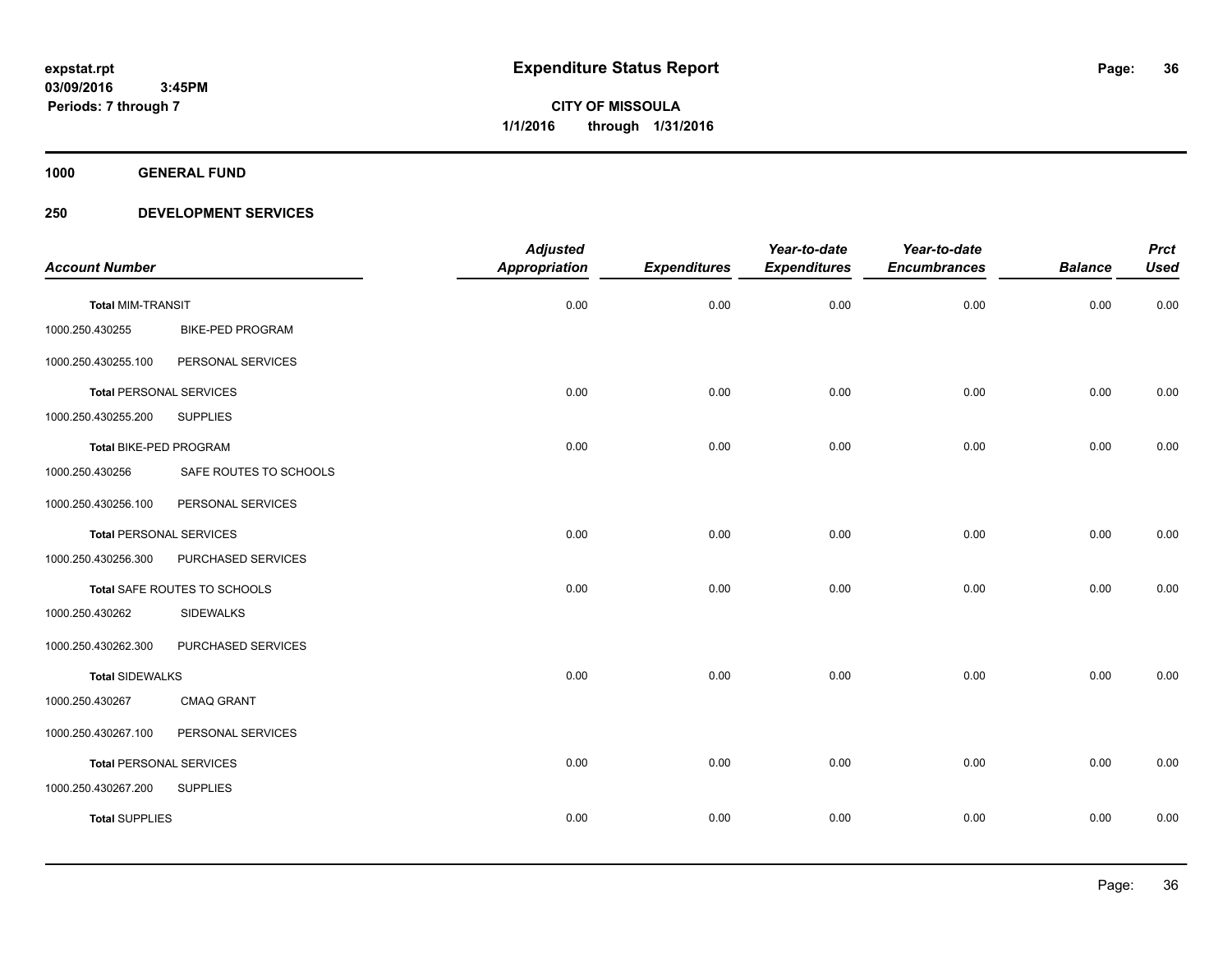**CITY OF MISSOULA 1/1/2016 through 1/31/2016**

**1000 GENERAL FUND**

# **250 DEVELOPMENT SERVICES**

|                                        |                                                          | <b>Adjusted</b>      |                     | Year-to-date        | Year-to-date        |                | <b>Prct</b> |
|----------------------------------------|----------------------------------------------------------|----------------------|---------------------|---------------------|---------------------|----------------|-------------|
| <b>Account Number</b>                  |                                                          | <b>Appropriation</b> | <b>Expenditures</b> | <b>Expenditures</b> | <b>Encumbrances</b> | <b>Balance</b> | <b>Used</b> |
| 1000.250.430267.300                    | PURCHASED SERVICES                                       |                      |                     |                     |                     |                |             |
|                                        | <b>Total PURCHASED SERVICES</b>                          | 0.00                 | 0.00                | 0.00                | 0.00                | 0.00           | 0.00        |
| 1000.250.430267.500                    | <b>FIXED CHARGES</b>                                     |                      |                     |                     |                     |                |             |
| <b>Total CMAQ GRANT</b>                |                                                          | 0.00                 | 0.00                | 0.00                | 0.00                | 0.00           | 0.00        |
| 1000.250.431400                        | <b>ENGINEERING</b>                                       |                      |                     |                     |                     |                |             |
| 1000.250.431400.100                    | PERSONAL SERVICES                                        |                      |                     |                     |                     |                |             |
|                                        | 1000.250.431400.110.000 ENGINEERING/SALARIES AND WAGES   | 347,931.00           | 25,621.84           | 189,513.76          | 0.00                | 158,417.24     | 54.47       |
|                                        | 1000.250.431400.120.000 OVERTIME/TERMINATION             | 2,437.00             | 0.00                | 0.00                | 0.00                | 2,437.00       | 0.00        |
|                                        | 1000.250.431400.140.000 EMPLOYER CONTRIBUTIONS           | 109,699.00           | 8,338.11            | 63,412.38           | 0.00                | 46,286.62      | 57.81       |
| <b>Total PERSONAL SERVICES</b>         |                                                          | 460,067.00           | 33,959.95           | 252,926.14          | 0.00                | 207,140.86     | 54.98       |
| 1000.250.431400.200                    | <b>SUPPLIES</b>                                          |                      |                     |                     |                     |                |             |
|                                        | 1000.250.431400.210.000 ENGINEERING-OFFICE SUPPLIES      | 875.00               | $-34.78$            | 1,305.29            | 0.00                | $-430.29$      | 149.18      |
| 1000.250.431400.210.301                | <b>OFFICE SUPPLIES</b>                                   | 0.00                 | 191.79              | 516.00              | 0.00                | $-516.00$      | 0.00        |
|                                        | 1000.250.431400.220.000 OPERATING SUPPLIES               | 425.00               | 0.00                | 280.36              | 0.00                | 144.64         | 65.97       |
|                                        | 1000.250.431400.230.000 REPAIR/MAINTENANCE               | 1,050.00             | 0.00                | 925.70              | 0.00                | 124.30         | 88.16       |
|                                        | 1000.250.431400.231.000 ENGINEERING-GASOLINE             | 2,000.00             | 0.00                | 1,050.25            | 0.00                | 949.75         | 52.51       |
| 1000.250.431400.240.000 OTHER SUPPLIES |                                                          | 400.00               | 0.00                | 190.24              | 0.00                | 209.76         | 47.56       |
| <b>Total SUPPLIES</b>                  |                                                          | 4,750.00             | 157.01              | 4,267.84            | 0.00                | 482.16         | 89.85       |
| 1000.250.431400.300                    | PURCHASED SERVICES                                       |                      |                     |                     |                     |                |             |
| 1000.250.431400.310.000 COMMUNICATIONS |                                                          | 2,000.00             | 0.00                | 72.13               | 0.00                | 1,927.87       | 3.61        |
| 1000.250.431400.310.351                | <b>COMMUNICATIONS</b>                                    | 0.00                 | 60.14               | 228.07              | 0.00                | $-228.07$      | 0.00        |
|                                        | 1000.250.431400.320.000 PRINTING & DUPLICATING           | 520.00               | 0.00                | 34.95               | 0.00                | 485.05         | 6.72        |
|                                        | 1000.250.431400.330.000 PUBLICITY, SUBSCRIPTIONS & DUES  | 5,367.00             | 0.00                | 0.00                | 0.00                | 5,367.00       | 0.00        |
|                                        | 1000.250.431400.344.000 TELEPHONE SERVICE                | 1,975.00             | 488.11              | 2,932.87            | 0.00                | $-957.87$      | 148.50      |
|                                        | 1000.250.431400.350.000 PROFESSIONAL SERVICES            | 63,330.00            | 0.00                | 22,933.28           | 0.00                | 40,396.72      | 36.21       |
|                                        | 1000.250.431400.360.000 ENGINEERING-REPAIR & MAINTENANCE | 400.00               | 0.00                | 0.00                | 0.00                | 400.00         | 0.00        |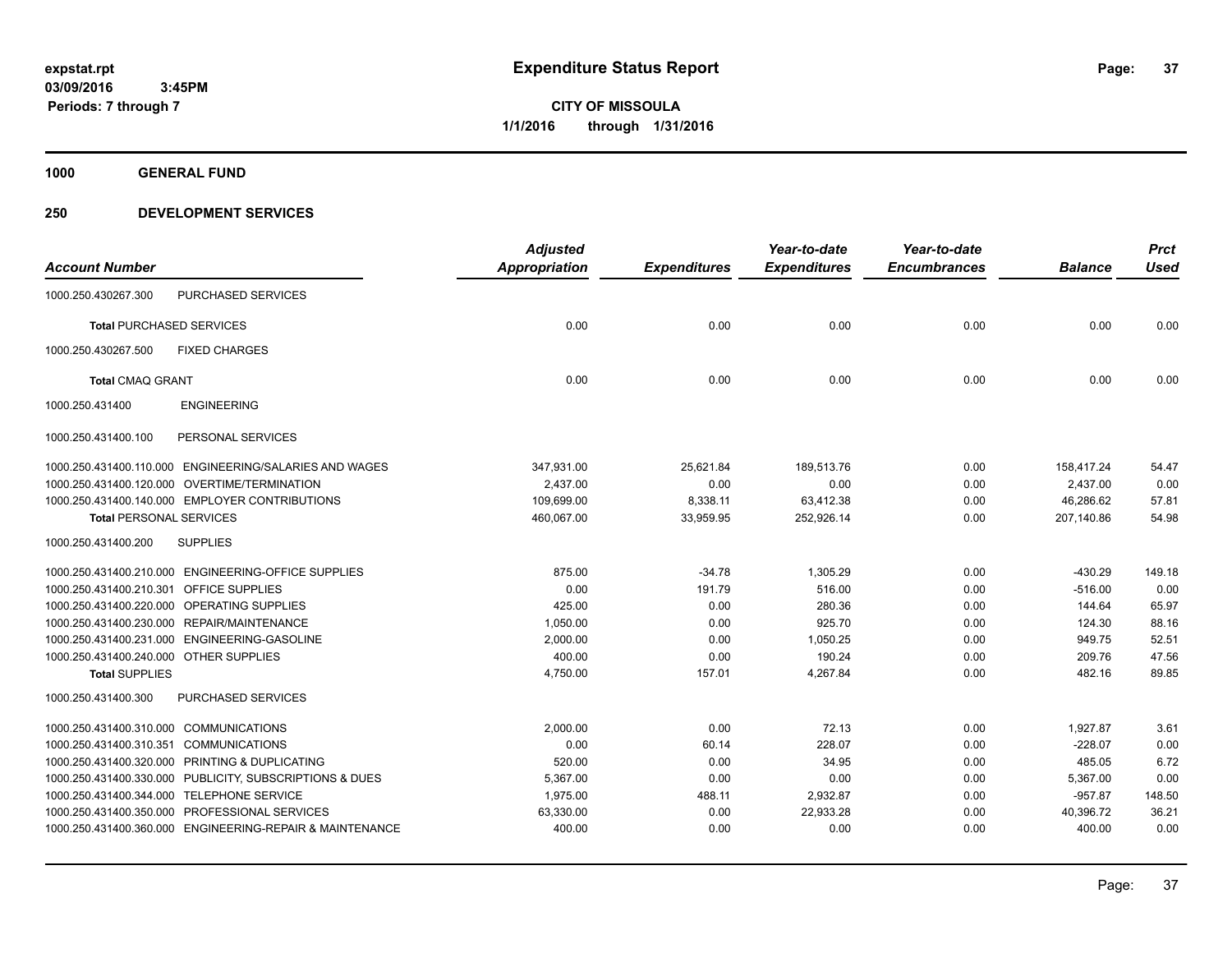**1000 GENERAL FUND**

# **250 DEVELOPMENT SERVICES**

| <b>Account Number</b>                                 | <b>Adjusted</b><br><b>Appropriation</b> | <b>Expenditures</b> | Year-to-date<br><b>Expenditures</b> | Year-to-date<br><b>Encumbrances</b> | <b>Balance</b> | <b>Prct</b><br><b>Used</b> |
|-------------------------------------------------------|-----------------------------------------|---------------------|-------------------------------------|-------------------------------------|----------------|----------------------------|
| 1000.250.431400.370.000    ENGINEERING-TRAVEL         | 1,850.00                                | 0.00                | 1,048.78                            | 0.00                                | 801.22         | 56.69                      |
| 1000.250.431400.380.000 TRAINING                      | 1.850.00                                | 0.00                | 840.00                              | 0.00                                | 1.010.00       | 45.41                      |
| 1000.250.431400.390.000 OTHER PURCHASED SERVICES      | 100.00                                  | 0.00                | 0.00                                | 0.00                                | 100.00         | 0.00                       |
| <b>Total PURCHASED SERVICES</b>                       | 77,392.00                               | 548.25              | 28,090.08                           | 0.00                                | 49,301.92      | 36.30                      |
| <b>CAPITAL OUTLAY</b><br>1000.250.431400.900          |                                         |                     |                                     |                                     |                |                            |
| <b>Total CAPITAL OUTLAY</b>                           | 0.00                                    | 0.00                | 0.00                                | 0.00                                | 0.00           | 0.00                       |
| <b>Total ENGINEERING</b>                              | 542,209.00                              | 34,665.21           | 285,284.06                          | 0.00                                | 256,924.94     | 52.62                      |
| <b>HISTORIC PRESERVATION</b><br>1000.250.460460       |                                         |                     |                                     |                                     |                |                            |
| OTHER OBJECTS<br>1000.250.460460.800                  |                                         |                     |                                     |                                     |                |                            |
| 1000.250.460460.820.000 HISTORIC PRESERVATION SUBSIDY | 64,834.00                               | 0.00                | 0.00                                | 0.00                                | 64,834.00      | 0.00                       |
| <b>Total HISTORIC PRESERVATION</b>                    | 64,834.00                               | 0.00                | 0.00                                | 0.00                                | 64,834.00      | 0.00                       |
| <b>MERCHANT SERVICES</b><br>1000.250.510110           |                                         |                     |                                     |                                     |                |                            |
| 1000.250.510110.500<br><b>FIXED CHARGES</b>           |                                         |                     |                                     |                                     |                |                            |
| 1000.250.510110.550.000 MERCHANT SERVICE FEES         | 0.00                                    | 0.00                | 5,232.39                            | 0.00                                | $-5,232.39$    | 0.00                       |
| <b>Total MERCHANT SERVICES</b>                        | 0.00                                    | 0.00                | 5,232.39                            | 0.00                                | $-5,232.39$    | 0.00                       |
| <b>Total DEVELOPMENT SERVICES</b>                     | 2.219.924.00                            | 256,313.35          | 1,246,012.13                        | 0.00                                | 973.911.87     | 56.13                      |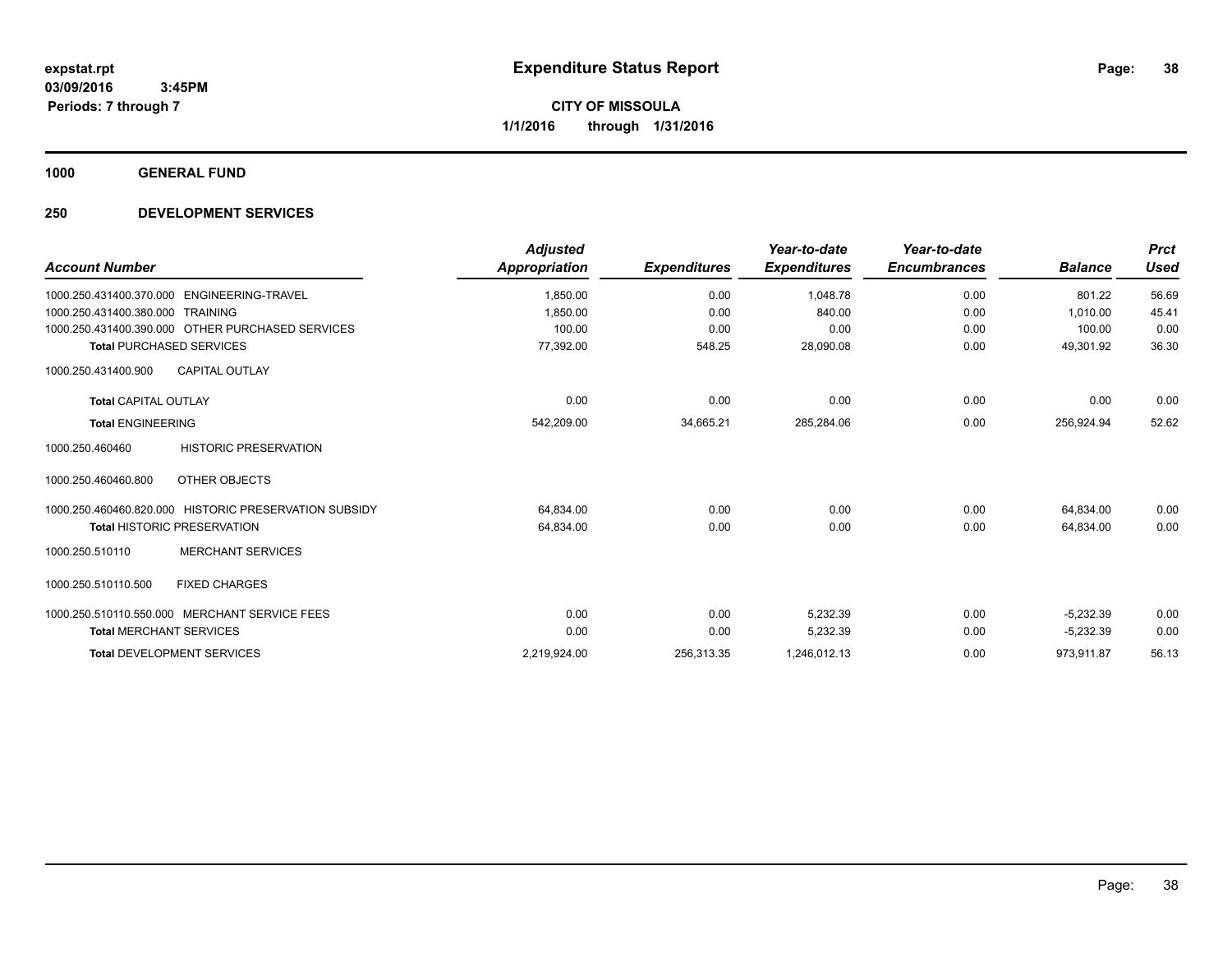**CITY OF MISSOULA 1/1/2016 through 1/31/2016**

**1000 GENERAL FUND**

**270 CITY ATTORNEY**

|                                |                                                           | <b>Adjusted</b>      |                     | Year-to-date        | Year-to-date        |                | <b>Prct</b>      |
|--------------------------------|-----------------------------------------------------------|----------------------|---------------------|---------------------|---------------------|----------------|------------------|
| <b>Account Number</b>          |                                                           | <b>Appropriation</b> | <b>Expenditures</b> | <b>Expenditures</b> | <b>Encumbrances</b> | <b>Balance</b> | Used             |
| 1000.270.410360                | ALTERNATIVE DISPUTE RESOLUTION                            |                      |                     |                     |                     |                |                  |
| 1000.270.410360.700            | <b>GRANTS &amp; CONTRIBUTIONS</b>                         |                      |                     |                     |                     |                |                  |
|                                | 1000.270.410360.700.000 ALTERNATIVE DISPUTE RESOLUTION    | 7.200.00             | 0.00                | 7,200.00            | 0.00                | 0.00<br>0.00   | 100.00<br>100.00 |
|                                | <b>Total ALTERNATIVE DISPUTE RESOLUTION</b>               | 7,200.00             | 0.00                | 7,200.00            | 0.00                |                |                  |
| 1000.270.410371                | SEXUAL ASSUALT PREVENTION CAMPAIGN                        |                      |                     |                     |                     |                |                  |
| 1000.270.410371.700            | <b>GRANTS &amp; CONTRIBUTIONS</b>                         |                      |                     |                     |                     |                |                  |
|                                | 1000.270.410371.700.000 SEXUAL ASSUAL PREVENTION CAMPAIGN | 56,675.00            | 28,337.50           | 28,337.50           | 0.00                | 28,337.50      | 50.00            |
|                                | <b>Total SEXUAL ASSUALT PREVENTION CAMPAIGN</b>           | 56,675.00            | 28,337.50           | 28,337.50           | 0.00                | 28,337.50      | 50.00            |
| 1000.270.411115                | <b>VICTIM SERVICES</b>                                    |                      |                     |                     |                     |                |                  |
| 1000.270.411115.100            | PERSONAL SERVICES                                         |                      |                     |                     |                     |                |                  |
|                                | 1000.270.411115.110.000 SALARIES AND WAGES                | 17.470.00            | 0.00                | 0.00                | 0.00                | 17.470.00      | 0.00             |
|                                | 1000.270.411115.140.000 EMPLOYER CONTRIBUTIONS            | 5,743.00             | 0.00                | 0.00                | 0.00                | 5,743.00       | 0.00             |
|                                | 1000.270.411115.141.000 STATE RETIREMENT CONTRIBUTIONS    | 0.00                 | 68.56               | 517.19              | 0.00                | $-517.19$      | 0.00             |
| <b>Total PERSONAL SERVICES</b> |                                                           | 23,213.00            | 68.56               | 517.19              | 0.00                | 22,695.81      | 2.23             |
| 1000.270.411115.300            | <b>PURCHASED SERVICES</b>                                 |                      |                     |                     |                     |                |                  |
|                                | 1000.270.411115.350.000 PROFESSIONAL SERVICES             | 9,665.00             | 0.00                | 0.00                | 0.00                | 9,665.00       | 0.00             |
|                                | <b>Total PURCHASED SERVICES</b>                           | 9,665.00             | 0.00                | 0.00                | 0.00                | 9,665.00       | 0.00             |
| 1000.270.411115.900            | <b>CAPITAL OUTLAY</b>                                     |                      |                     |                     |                     |                |                  |
| <b>Total CAPITAL OUTLAY</b>    |                                                           | 0.00                 | 0.00                | 0.00                | 0.00                | 0.00           | 0.00             |
| <b>Total VICTIM SERVICES</b>   |                                                           | 32,878.00            | 68.56               | 517.19              | 0.00                | 32,360.81      | 1.57             |
| 1000.270.411120                | ADMINISTRATION & CIVIL LAW                                |                      |                     |                     |                     |                |                  |

1000.270.411120.100 PERSONAL SERVICES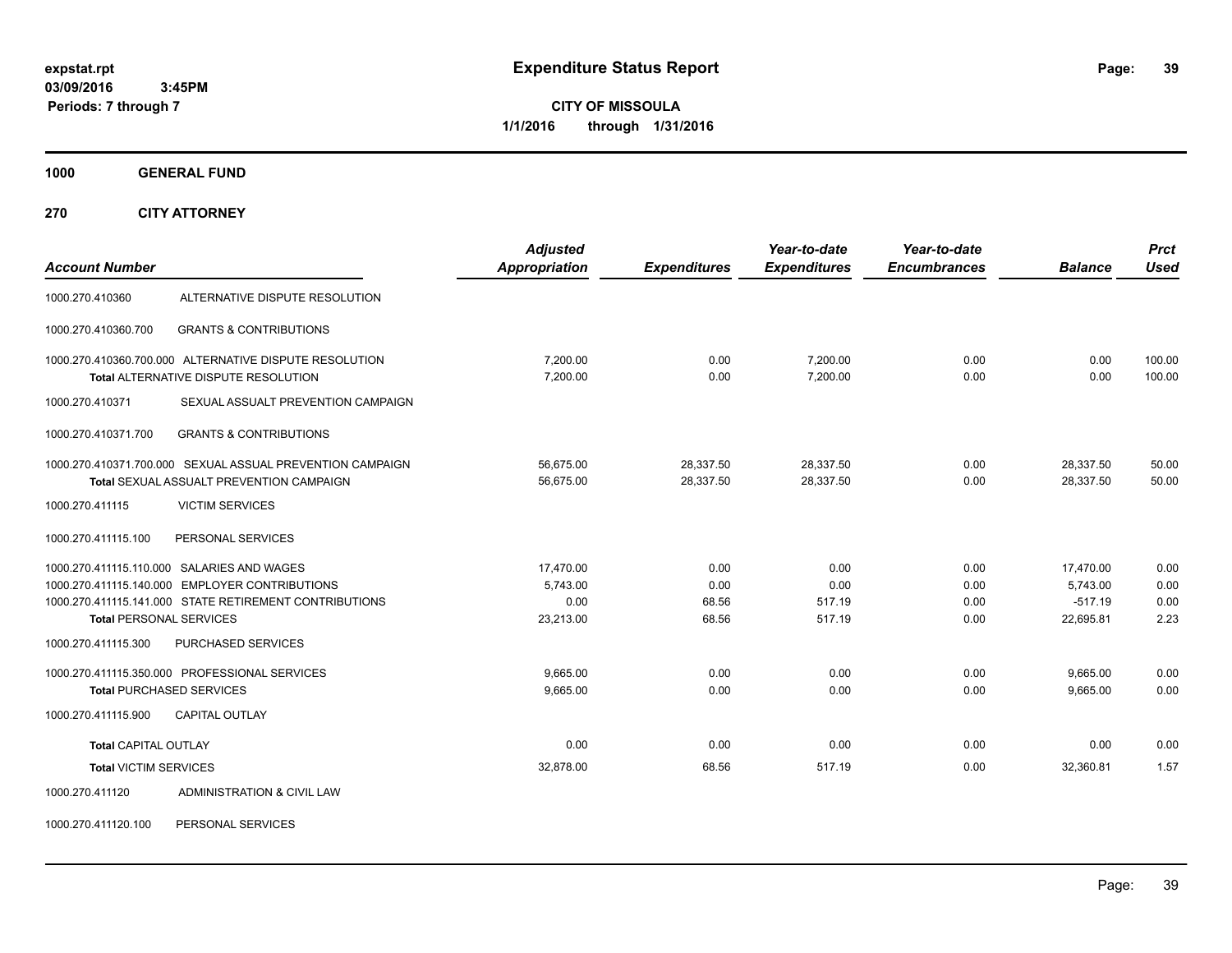**CITY OF MISSOULA 1/1/2016 through 1/31/2016**

**1000 GENERAL FUND**

**270 CITY ATTORNEY**

| <b>Account Number</b>                   |                                                         | <b>Adjusted</b><br><b>Appropriation</b> | <b>Expenditures</b> | Year-to-date<br><b>Expenditures</b> | Year-to-date<br><b>Encumbrances</b> | <b>Balance</b> | <b>Prct</b><br><b>Used</b> |
|-----------------------------------------|---------------------------------------------------------|-----------------------------------------|---------------------|-------------------------------------|-------------------------------------|----------------|----------------------------|
|                                         | 1000.270.411120.110.000 SALARIES AND WAGES              | 328,783.00                              | 38,292.45           | 283,169.88                          | 0.00                                | 45,613.12      | 86.13                      |
|                                         | 1000.270.411120.120.000 OVERTIME/TERMINATION            | 2.270.00                                | 0.00                | 1.897.18                            | 0.00                                | 372.82         | 83.58                      |
|                                         | 1000.270.411120.140.000 EMPLOYER CONTRIBUTIONS          | 97,921.00                               | 11,815.62           | 90,036.28                           | 0.00                                | 7,884.72       | 91.95                      |
| <b>Total PERSONAL SERVICES</b>          |                                                         | 428,974.00                              | 50,108.07           | 375,103.34                          | 0.00                                | 53,870.66      | 87.44                      |
| 1000.270.411120.200                     | <b>SUPPLIES</b>                                         |                                         |                     |                                     |                                     |                |                            |
| 1000.270.411120.210.000 OFFICE SUPPLIES |                                                         | 2,709.00                                | 38.86               | 283.91                              | 0.00                                | 2,425.09       | 10.48                      |
|                                         | 1000.270.411120.220.000 OPERATING SUPPLIES              | 550.00                                  | 15.00               | 715.00                              | 0.00                                | $-165.00$      | 130.00                     |
| 1000.270.411120.231.000 GASOLINE        |                                                         | 163.00                                  | 0.00                | 89.53                               | 0.00                                | 73.47          | 54.93                      |
| <b>Total SUPPLIES</b>                   |                                                         | 3,422.00                                | 53.86               | 1,088.44                            | 0.00                                | 2,333.56       | 31.81                      |
| 1000.270.411120.300                     | PURCHASED SERVICES                                      |                                         |                     |                                     |                                     |                |                            |
| 1000.270.411120.310.000 COMMUNICATIONS  |                                                         | 500.00                                  | 0.00                | 7.00                                | 0.00                                | 493.00         | 1.40                       |
|                                         | 1000.270.411120.320.000 PRINTING & DUPLICATING          | 275.00                                  | 0.00                | 238.00                              | 0.00                                | 37.00          | 86.55                      |
|                                         | 1000.270.411120.330.000 PUBLICITY, SUBSCRIPTIONS & DUES | 9,355.00                                | 0.00                | 2,340.34                            | 0.00                                | 7,014.66       | 25.02                      |
|                                         | 1000.270.411120.344.000 TELEPHONE SERVICE               | 132.00                                  | 11.84               | 59.12                               | 0.00                                | 72.88          | 44.79                      |
|                                         | 1000.270.411120.350.000 PROFESSIONAL SERVICES           | 900.00                                  | 0.00                | 0.00                                | 0.00                                | 900.00         | 0.00                       |
|                                         | 1000.270.411120.360.000 REPAIR & MAINTENANCE            | 1,258.00                                | 0.00                | 1,852.35                            | 0.00                                | $-594.35$      | 147.25                     |
| 1000.270.411120.370.000 TRAVEL          |                                                         | 1,700.00                                | 0.00                | 1,516.09                            | 0.00                                | 183.91         | 89.18                      |
| 1000.270.411120.380.000 TRAINING        |                                                         | 3,511.00                                | 0.00                | 2,304.00                            | 0.00                                | 1,207.00       | 65.62                      |
|                                         | <b>Total PURCHASED SERVICES</b>                         | 17,631.00                               | 11.84               | 8,316.90                            | 0.00                                | 9,314.10       | 47.17                      |
| 1000.270.411120.800                     | <b>OTHER OBJECTS</b>                                    |                                         |                     |                                     |                                     |                |                            |
| <b>Total OTHER OBJECTS</b>              |                                                         | 0.00                                    | 0.00                | 0.00                                | 0.00                                | 0.00           | 0.00                       |
| 1000.270.411120.900                     | <b>CAPITAL OUTLAY</b>                                   |                                         |                     |                                     |                                     |                |                            |
| <b>Total CAPITAL OUTLAY</b>             |                                                         | 0.00                                    | 0.00                | 0.00                                | 0.00                                | 0.00           | 0.00                       |
|                                         | <b>Total ADMINISTRATION &amp; CIVIL LAW</b>             | 450,027.00                              | 50,173.77           | 384,508.68                          | 0.00                                | 65,518.32      | 85.44                      |
| 1000.270.411125                         | <b>CRIMINAL LAW</b>                                     |                                         |                     |                                     |                                     |                |                            |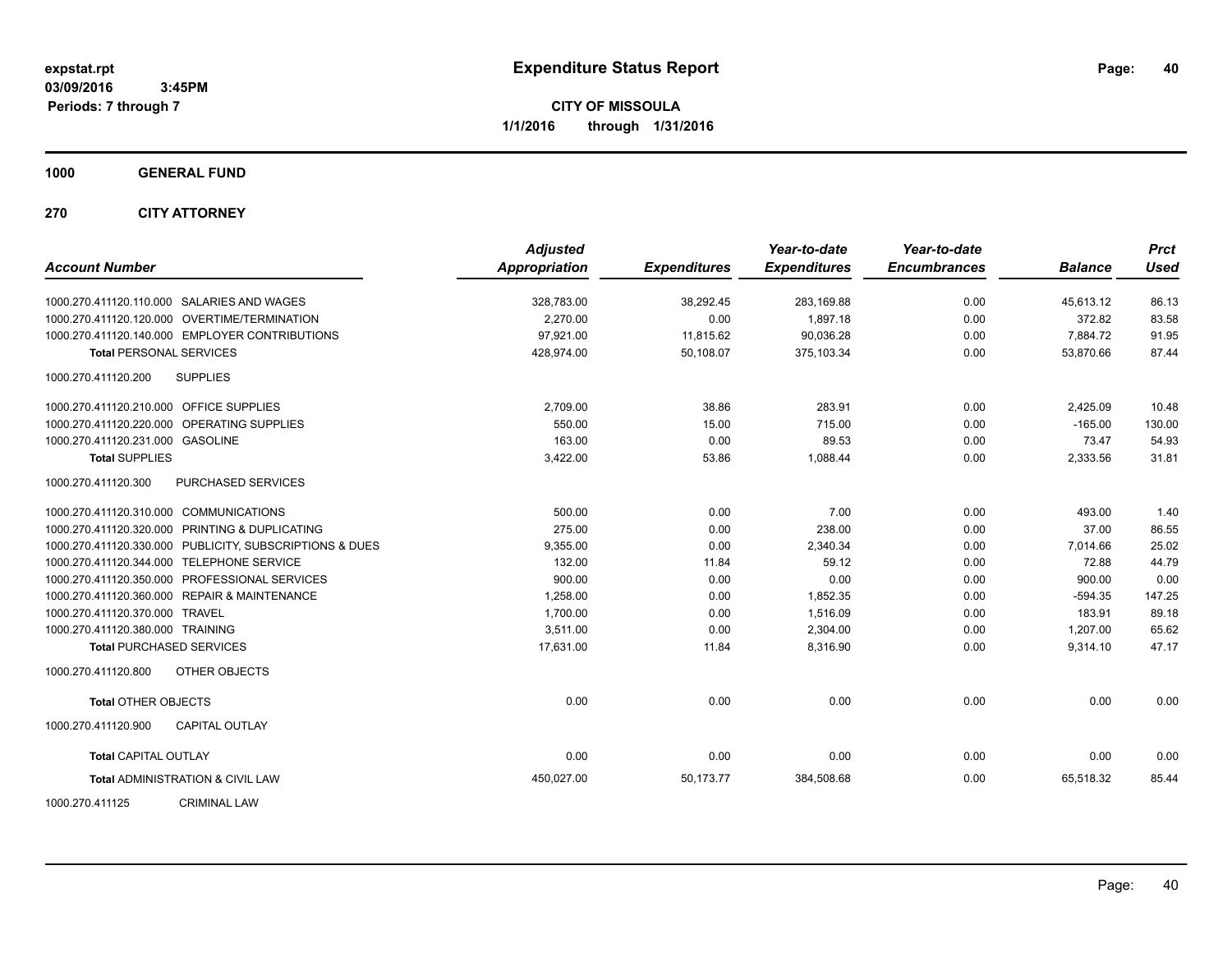**CITY OF MISSOULA 1/1/2016 through 1/31/2016**

**1000 GENERAL FUND**

**270 CITY ATTORNEY**

| <b>Account Number</b>                                   | <b>Adjusted</b><br><b>Appropriation</b> | <b>Expenditures</b> | Year-to-date<br><b>Expenditures</b> | Year-to-date<br><b>Encumbrances</b> | <b>Balance</b> | <b>Prct</b><br><b>Used</b> |
|---------------------------------------------------------|-----------------------------------------|---------------------|-------------------------------------|-------------------------------------|----------------|----------------------------|
| PERSONAL SERVICES<br>1000.270.411125.100                |                                         |                     |                                     |                                     |                |                            |
| 1000.270.411125.110.000 SALARIES AND WAGES              | 609,790.00                              | 30.270.64           | 234,028.72                          | 0.00                                | 375,761.28     | 38.38                      |
| 1000.270.411125.120.000 OVERTIME/TERMINATION            | 0.00                                    | 0.00                | 364.63                              | 0.00                                | $-364.63$      | 0.00                       |
| 1000.270.411125.140.000 EMPLOYER CONTRIBUTIONS          | 210,622.00                              | 10,266.84           | 89,558.27                           | 0.00                                | 121,063.73     | 42.52                      |
| <b>Total PERSONAL SERVICES</b>                          | 820,412.00                              | 40,537.48           | 323,951.62                          | 0.00                                | 496,460.38     | 39.49                      |
| 1000.270.411125.200<br><b>SUPPLIES</b>                  |                                         |                     |                                     |                                     |                |                            |
| 1000.270.411125.210.000 OFFICE SUPPLIES                 | 2,909.00                                | 17.95               | 1.208.49                            | 0.00                                | 1,700.51       | 41.54                      |
| 1000.270.411125.220.000 OPERATING SUPPLIES              | 700.00                                  | 0.00                | 1,359.98                            | 0.00                                | $-659.98$      | 194.28                     |
| 1000.270.411125.231.000 GASOLINE                        | 100.00                                  | 0.00                | 0.00                                | 0.00                                | 100.00         | 0.00                       |
| <b>Total SUPPLIES</b>                                   | 3,709.00                                | 17.95               | 2,568.47                            | 0.00                                | 1,140.53       | 69.25                      |
| 1000.270.411125.300<br>PURCHASED SERVICES               |                                         |                     |                                     |                                     |                |                            |
| 1000.270.411125.310.000 COMMUNICATIONS                  | 850.00                                  | 182.10              | 619.89                              | 0.00                                | 230.11         | 72.93                      |
| 1000.270.411125.320.000 PRINTING & DUPLICATING          | 275.00                                  | 0.00                | 0.00                                | 0.00                                | 275.00         | 0.00                       |
| 1000.270.411125.330.000 PUBLICITY, SUBSCRIPTIONS & DUES | 6,645.00                                | 229.46              | 229.46                              | 0.00                                | 6.415.54       | 3.45                       |
| 1000.270.411125.344.000 TELEPHONE SERVICE               | 132.00                                  | 0.00                | 0.00                                | 0.00                                | 132.00         | 0.00                       |
| 1000.270.411125.350.000 PROFESSIONAL SERVICES           | 2,350.00                                | 0.00                | 340.30                              | 0.00                                | 2,009.70       | 14.48                      |
| 1000.270.411125.360.000 REPAIR & MAINTENANCE            | 18,189.00                               | 78.99               | 8,120.17                            | 0.00                                | 10,068.83      | 44.64                      |
| 1000.270.411125.370.000 TRAVEL                          | 2.800.00                                | 0.00                | 806.96                              | 0.00                                | 1.993.04       | 28.82                      |
| 1000.270.411125.380.000 TRAINING                        | 4,489.00                                | 0.00                | 880.00                              | 0.00                                | 3,609.00       | 19.60                      |
| <b>Total PURCHASED SERVICES</b>                         | 35,730.00                               | 490.55              | 10,996.78                           | 0.00                                | 24,733.22      | 30.78                      |
| 1000.270.411125.500<br><b>FIXED CHARGES</b>             |                                         |                     |                                     |                                     |                |                            |
| <b>Total FIXED CHARGES</b>                              | 0.00                                    | 0.00                | 0.00                                | 0.00                                | 0.00           | 0.00                       |
| 1000.270.411125.900<br><b>CAPITAL OUTLAY</b>            |                                         |                     |                                     |                                     |                |                            |
| <b>Total CAPITAL OUTLAY</b>                             | 0.00                                    | 0.00                | 0.00                                | 0.00                                | 0.00           | 0.00                       |
| <b>Total CRIMINAL LAW</b>                               | 859,851.00                              | 41,045.98           | 337,516.87                          | 0.00                                | 522,334.13     | 39.25                      |
| <b>Total CITY ATTORNEY</b>                              | 1,406,631.00                            | 119,625.81          | 758,080.24                          | 0.00                                | 648,550.76     | 53.89                      |
|                                                         |                                         |                     |                                     |                                     |                |                            |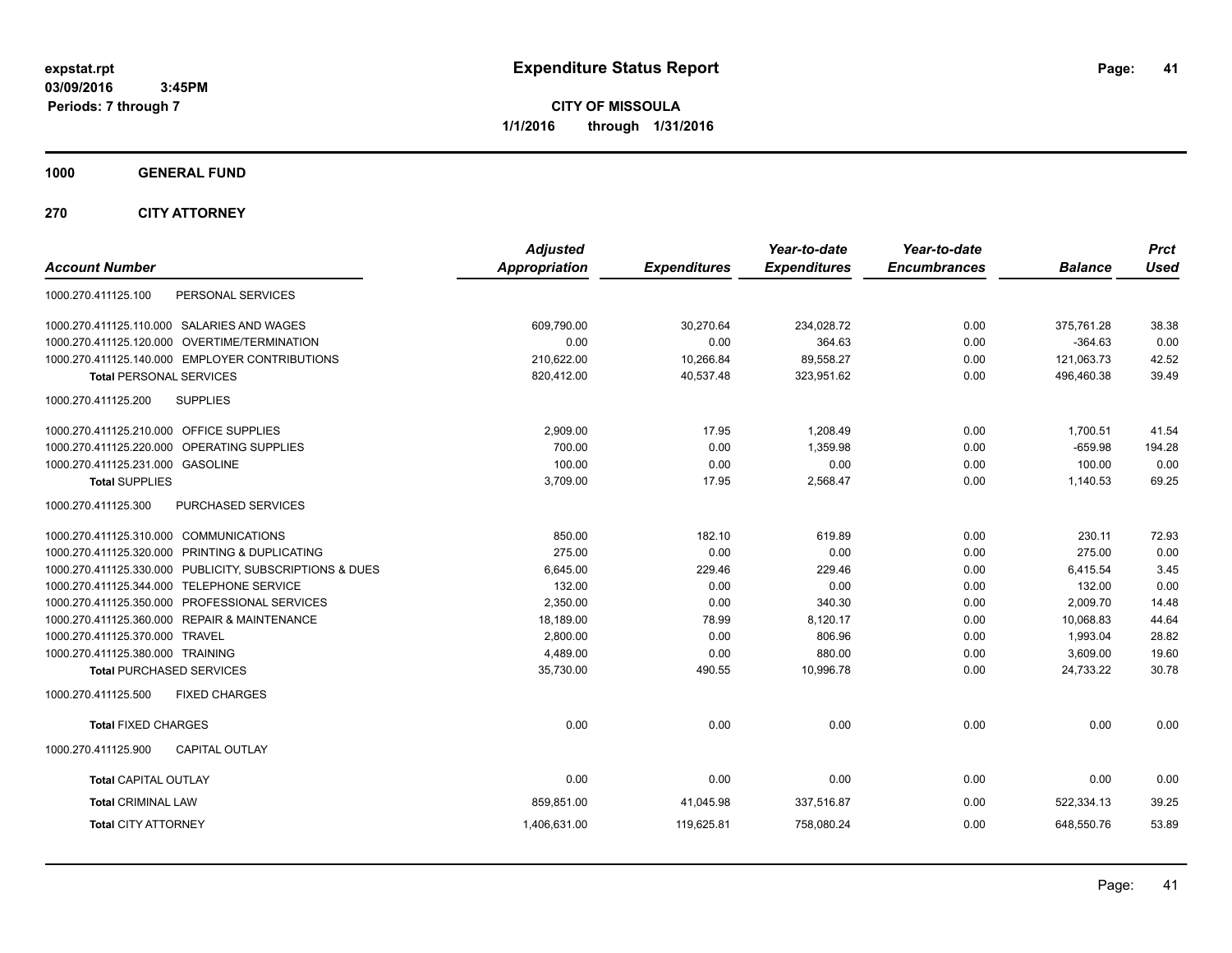**CITY OF MISSOULA 1/1/2016 through 1/31/2016**

**1000 GENERAL FUND**

|                                         |                                                         | <b>Adjusted</b>      |                     | Year-to-date        | Year-to-date        |                | <b>Prct</b> |
|-----------------------------------------|---------------------------------------------------------|----------------------|---------------------|---------------------|---------------------|----------------|-------------|
| <b>Account Number</b>                   |                                                         | <b>Appropriation</b> | <b>Expenditures</b> | <b>Expenditures</b> | <b>Encumbrances</b> | <b>Balance</b> | <b>Used</b> |
| 1000.280.430100                         | PUBLIC WORKS ADMINISTRATION                             |                      |                     |                     |                     |                |             |
| 1000.280.430100.100                     | PERSONAL SERVICES                                       |                      |                     |                     |                     |                |             |
|                                         | 1000.280.430100.110.000 SALARIES AND WAGES              | 125.111.00           | 12.439.55           | 88.673.55           | 0.00                | 36.437.45      | 70.88       |
|                                         | 1000.280.430100.120.000 OVERTIME/TERMINATION            | 291.00               | 0.00                | 0.00                | 0.00                | 291.00         | 0.00        |
|                                         | 1000.280.430100.140.000 EMPLOYER CONTRIBUTIONS          | 32,497.00            | 2,817.56            | 20,610.94           | 0.00                | 11,886.06      | 63.42       |
|                                         | 1000.280.430100.141.000 STATE RETIREMENT CONTRIBUTIONS  | 0.00                 | 38.58               | 288.77              | 0.00                | $-288.77$      | 0.00        |
| <b>Total PERSONAL SERVICES</b>          |                                                         | 157,899.00           | 15,295.69           | 109,573.26          | 0.00                | 48,325.74      | 69.39       |
| 1000.280.430100.200                     | <b>SUPPLIES</b>                                         |                      |                     |                     |                     |                |             |
| 1000.280.430100.210.000 OFFICE SUPPLIES |                                                         | 250.00               | 0.00                | 261.25              | 0.00                | $-11.25$       | 104.50      |
|                                         | 1000.280.430100.230.000 REPAIR/MAINTENANCE              | 50.00                | 0.00                | 0.00                | 0.00                | 50.00          | 0.00        |
| 1000.280.430100.231.000 GASOLINE        |                                                         | 249.00               | 0.00                | 98.28               | 0.00                | 150.72         | 39.47       |
| <b>Total SUPPLIES</b>                   |                                                         | 549.00               | 0.00                | 359.53              | 0.00                | 189.47         | 65.49       |
| 1000.280.430100.300                     | PURCHASED SERVICES                                      |                      |                     |                     |                     |                |             |
| 1000.280.430100.310.000 COMMUNICATIONS  |                                                         | 500.00               | 0.00                | 0.00                | 0.00                | 500.00         | 0.00        |
| 1000.280.430100.310.351                 | COMMUNICATIONS~POSTAGE                                  | 0.00                 | 4.66                | 14.71               | 0.00                | $-14.71$       | 0.00        |
|                                         | 1000.280.430100.320.000 PRINTING & DUPLICATING          | 200.00               | 0.00                | 0.00                | 0.00                | 200.00         | 0.00        |
|                                         | 1000.280.430100.330.000 PUBLICITY, SUBSCRIPTIONS & DUES | 920.00               | 0.00                | 474.92              | 0.00                | 445.08         | 51.62       |
|                                         | 1000.280.430100.344.000 TELEPHONE SERVICE               | 733.00               | 115.65              | 693.41              | 0.00                | 39.59          | 94.60       |
|                                         | 1000.280.430100.344.391 TELEPHONE SERVICE               | 0.00                 | 1.69                | 18.11               | 0.00                | $-18.11$       | 0.00        |
|                                         | 1000.280.430100.360.000 REPAIR & MAINTENANCE            | 100.00               | 0.00                | 0.00                | 0.00                | 100.00         | 0.00        |
| 1000.280.430100.370.000 TRAVEL          |                                                         | 700.00               | 0.00                | 0.00                | 0.00                | 700.00         | 0.00        |
| 1000.280.430100.380.000 TRAINING        |                                                         | 800.00               | 0.00                | 0.00                | 0.00                | 800.00         | 0.00        |
| <b>Total PURCHASED SERVICES</b>         |                                                         | 3,953.00             | 122.00              | 1,201.15            | 0.00                | 2,751.85       | 30.39       |
| 1000.280.430100.500                     | <b>FIXED CHARGES</b>                                    |                      |                     |                     |                     |                |             |
| <b>Total FIXED CHARGES</b>              |                                                         | 0.00                 | 0.00                | 0.00                | 0.00                | 0.00           | 0.00        |
| 1000.280.430100.800                     | <b>OTHER OBJECTS</b>                                    |                      |                     |                     |                     |                |             |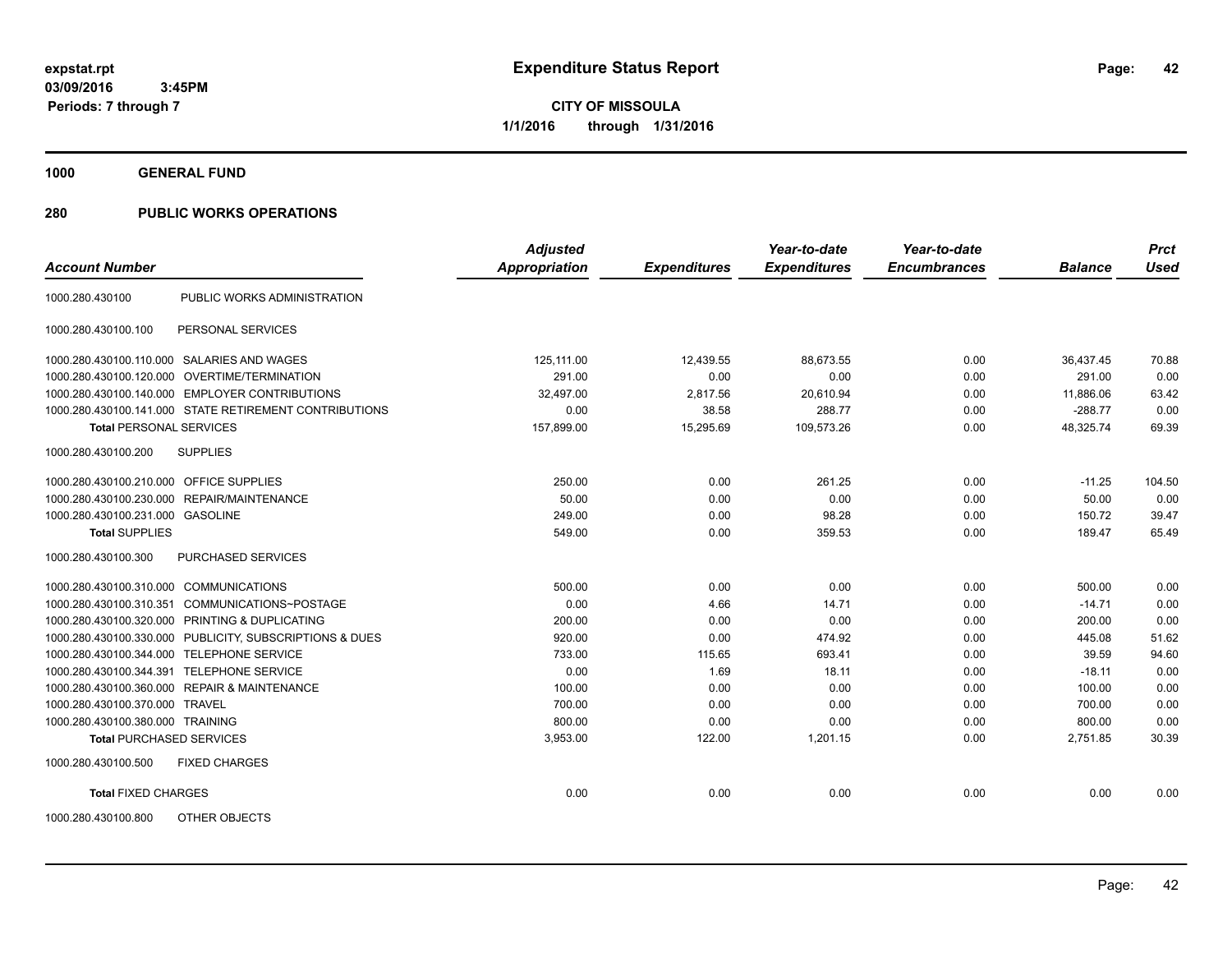**1000 GENERAL FUND**

| <b>Account Number</b>                                                | <b>Adjusted</b><br><b>Appropriation</b> | <b>Expenditures</b> | Year-to-date<br><b>Expenditures</b> | Year-to-date<br><b>Encumbrances</b> | <b>Balance</b>             | <b>Prct</b><br><b>Used</b> |
|----------------------------------------------------------------------|-----------------------------------------|---------------------|-------------------------------------|-------------------------------------|----------------------------|----------------------------|
| 1000.280.430100.850.000 SALARY SAVINGS<br><b>Total OTHER OBJECTS</b> | $-5,411.00$<br>$-5,411.00$              | 0.00<br>0.00        | 0.00<br>0.00                        | 0.00<br>0.00                        | $-5,411.00$<br>$-5,411.00$ | 0.00<br>0.00               |
| <b>Total PUBLIC WORKS ADMINISTRATION</b>                             | 156,990.00                              | 15.417.69           | 111.133.94                          | 0.00                                | 45.856.06                  | 70.79                      |
| <b>REIMBURSABLE SERVICES</b><br>1000.280.430250                      |                                         |                     |                                     |                                     |                            |                            |
| <b>SUPPLIES</b><br>1000.280.430250.200                               |                                         |                     |                                     |                                     |                            |                            |
| 1000.280.430250.230.000 REPAIR/MAINTENANCE                           | 10,000.00                               | 0.00                | 2,213.00                            | 0.00                                | 7,787.00                   | 22.13                      |
| <b>Total SUPPLIES</b>                                                | 10,000.00                               | 0.00                | 2,213.00                            | 0.00                                | 7,787.00                   | 22.13                      |
| 1000.280.430250.300<br>PURCHASED SERVICES                            |                                         |                     |                                     |                                     |                            |                            |
| 1000.280.430250.360.000 REPAIR & MAINTENANCE                         | 10,000.00                               | 0.00                | 0.00                                | 0.00                                | 10,000.00                  | 0.00                       |
| 1000.280.430250.360.300 REPAIR & MAINTENANCE                         | 0.00                                    | 94.13               | 26,318.21                           | 0.00                                | $-26,318.21$               | 0.00                       |
| <b>Total PURCHASED SERVICES</b>                                      | 10,000.00                               | 94.13               | 26,318.21                           | 0.00                                | $-16,318.21$               | 263.18                     |
| <b>Total REIMBURSABLE SERVICES</b>                                   | 20,000.00                               | 94.13               | 28,531.21                           | 0.00                                | $-8.531.21$                | 142.66                     |
| <b>STREET LIGHTING</b><br>1000.280.430263                            |                                         |                     |                                     |                                     |                            |                            |
| PERSONAL SERVICES<br>1000.280.430263.100                             |                                         |                     |                                     |                                     |                            |                            |
| 1000.280.430263.110.000 SALARIES AND WAGES                           | 3,653.00                                | 244.41              | 1,856.56                            | 0.00                                | 1,796.44                   | 50.82                      |
| 1000.280.430263.120.000 OVERTIME/TERMINATION                         | 380.00                                  | 0.00                | 0.33                                | 0.00                                | 379.67                     | 0.09                       |
| 1000.280.430263.130.000 OTHER                                        | 320.00                                  | 0.00                | 0.00                                | 0.00                                | 320.00                     | 0.00                       |
| 1000.280.430263.140.000 EMPLOYER CONTRIBUTIONS                       | 1,982.00                                | 81.30               | 730.49                              | 0.00                                | 1,251.51                   | 36.86                      |
| <b>Total PERSONAL SERVICES</b>                                       | 6,335.00                                | 325.71              | 2,587.38                            | 0.00                                | 3,747.62                   | 40.84                      |
| 1000.280.430263.300<br>PURCHASED SERVICES                            |                                         |                     |                                     |                                     |                            |                            |
| 1000.280.430263.341.000 ELECTRICITY & NATURAL GAS                    | 118.654.00                              | 444.78              | 60,118.21                           | 0.00                                | 58,535.79                  | 50.67                      |
| <b>Total PURCHASED SERVICES</b>                                      | 118,654.00                              | 444.78              | 60,118.21                           | 0.00                                | 58,535.79                  | 50.67                      |
| <b>Total STREET LIGHTING</b>                                         | 124,989.00                              | 770.49              | 62,705.59                           | 0.00                                | 62,283.41                  | 50.17                      |
| 1000.280.430264<br>TRAFFIC SIGNAL MAINTENANCE                        |                                         |                     |                                     |                                     |                            |                            |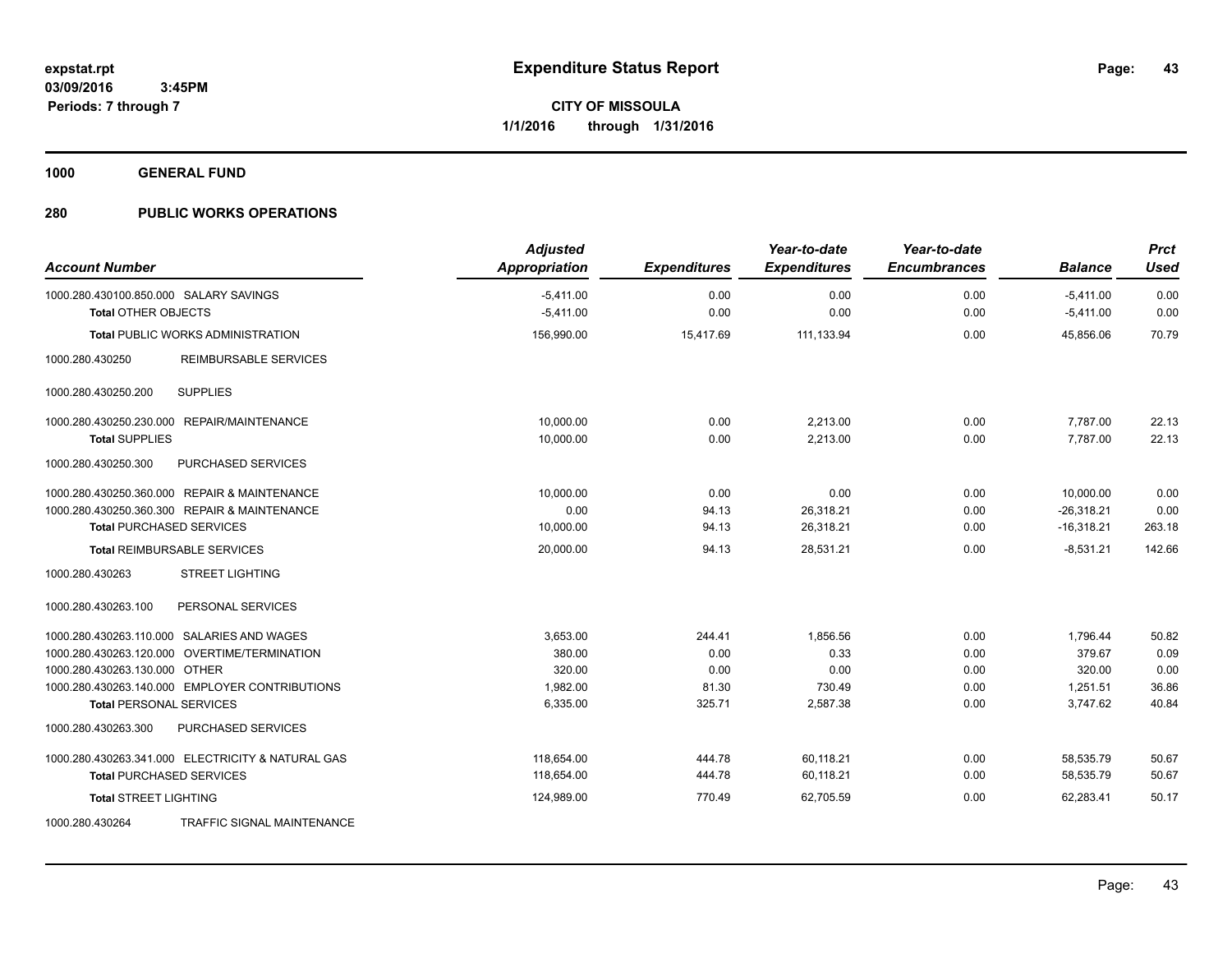**CITY OF MISSOULA 1/1/2016 through 1/31/2016**

**1000 GENERAL FUND**

# **280 PUBLIC WORKS OPERATIONS**

|                                                             | <b>Adjusted</b>      |                     | Year-to-date        | Year-to-date        |                | <b>Prct</b> |
|-------------------------------------------------------------|----------------------|---------------------|---------------------|---------------------|----------------|-------------|
| <b>Account Number</b>                                       | <b>Appropriation</b> | <b>Expenditures</b> | <b>Expenditures</b> | <b>Encumbrances</b> | <b>Balance</b> | <b>Used</b> |
| 1000.280.430264.100<br>PERSONAL SERVICES                    |                      |                     |                     |                     |                |             |
| 1000.280.430264.110.000<br>SALARIES AND WAGES               | 82,198.00            | 5,499.41            | 41,772.17           | 0.00                | 40,425.83      | 50.82       |
| 1000.280.430264.120.000 OVERTIME/TERMINATION                | 1,229.00             | 0.00                | 7.46                | 0.00                | 1.221.54       | 0.61        |
| 1000.280.430264.130.000 OTHER                               | 7,200.00             | 0.00                | 0.00                | 0.00                | 7,200.00       | 0.00        |
| 1000.280.430264.140.000 EMPLOYER CONTRIBUTIONS              | 41,939.00            | 1,826.73            | 16,425.17           | 0.00                | 25,513.83      | 39.16       |
| <b>Total PERSONAL SERVICES</b>                              | 132,566.00           | 7,326.14            | 58,204.80           | 0.00                | 74,361.20      | 43.91       |
| 1000.280.430264.200<br><b>SUPPLIES</b>                      |                      |                     |                     |                     |                |             |
| 1000.280.430264.210.000 OFFICE SUPPLIES                     | 350.00               | 0.00                | 109.23              | 0.00                | 240.77         | 31.21       |
| OPERATING SUPPLIES<br>1000.280.430264.220.000               | 235.00               | 0.00                | 0.00                | 0.00                | 235.00         | 0.00        |
| 1000.280.430264.220.311<br><b>OPERATING SUPPLIES</b>        | 0.00                 | 0.00                | 75.00               | 0.00                | $-75.00$       | 0.00        |
| 1000.280.430264.230.000<br>REPAIR/MAINTENANCE               | 1.060.00             | 0.00                | 0.00                | 0.00                | 1.060.00       | 0.00        |
| 1000.280.430264.230.321<br>REPAIR/MAINTENANCE~VEHICLE PARTS | 0.00                 | 133.77              | 133.77              | 0.00                | $-133.77$      | 0.00        |
| 1000.280.430264.231.000<br><b>GASOLINE</b>                  | 2,799.00             | 0.00                | 83.66               | 0.00                | 2,715.34       | 2.99        |
| 1000.280.430264.240.000<br><b>OTHER SUPPLIES</b>            | 9,880.00             | 0.00                | 5,958.67            | 0.00                | 3,921.33       | 60.31       |
| 1000.280.430264.240.336 OTHER SUPPLIES~LIGHT PARTS          | 0.00                 | 0.00                | 6,900.49            | 0.00                | $-6,900.49$    | 0.00        |
| <b>Total SUPPLIES</b>                                       | 14,324.00            | 133.77              | 13,260.82           | 0.00                | 1,063.18       | 92.58       |
| 1000.280.430264.300<br>PURCHASED SERVICES                   |                      |                     |                     |                     |                |             |
| 1000.280.430264.341.000 ELECTRICITY & NATURAL GAS           | 14,650.00            | 696.61              | 5,358.22            | 0.00                | 9,291.78       | 36.57       |
| 1000.280.430264.350.000 PROFESSIONAL SERVICES               | 200.00               | 70.00               | 70.00               | 0.00                | 130.00         | 35.00       |
| 1000.280.430264.360.000 REPAIR & MAINTENANCE                | 1,100.00             | 0.00                | 0.00                | 0.00                | 1,100.00       | 0.00        |
| 1000.280.430264.370.000<br><b>TRAVEL</b>                    | 150.00               | 0.00                | 0.00                | 0.00                | 150.00         | 0.00        |
| 1000.280.430264.380.000 TRAINING                            | 450.00               | 0.00                | 0.00                | 0.00                | 450.00         | 0.00        |
| <b>Total PURCHASED SERVICES</b>                             | 16,550.00            | 766.61              | 5,428.22            | 0.00                | 11,121.78      | 32.80       |
| <b>Total TRAFFIC SIGNAL MAINTENANCE</b>                     | 163,440.00           | 8,226.52            | 76,893.84           | 0.00                | 86,546.16      | 47.05       |
| 1000.280.430265<br><b>SIGNING &amp; STRIPING</b>            |                      |                     |                     |                     |                |             |

1000.280.430265.100 PERSONAL SERVICES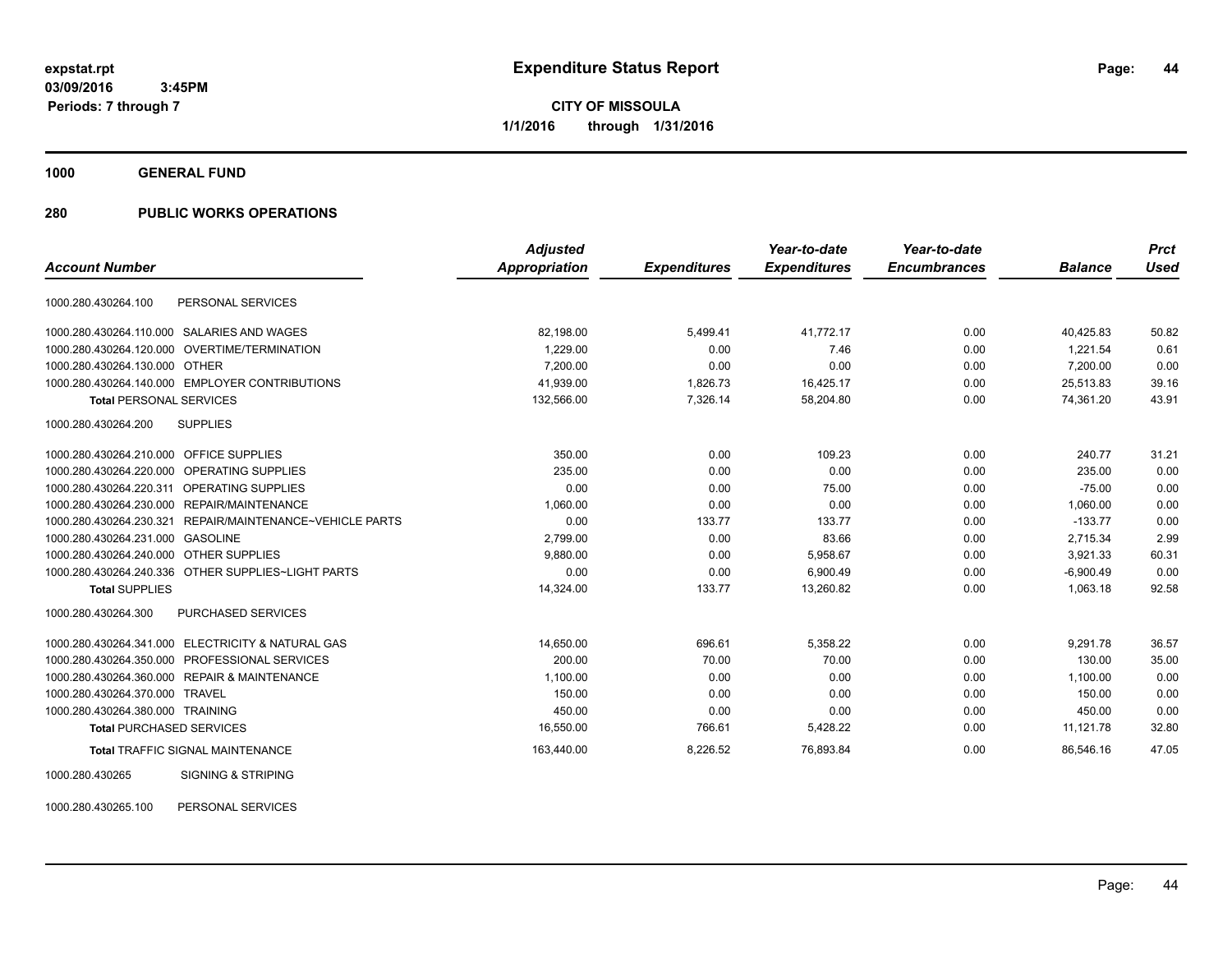**1000 GENERAL FUND**

| <b>Account Number</b>                   |                                                           | <b>Adjusted</b><br><b>Appropriation</b> | <b>Expenditures</b> | Year-to-date<br><b>Expenditures</b> | Year-to-date<br><b>Encumbrances</b> | <b>Balance</b> | <b>Prct</b><br><b>Used</b> |
|-----------------------------------------|-----------------------------------------------------------|-----------------------------------------|---------------------|-------------------------------------|-------------------------------------|----------------|----------------------------|
|                                         |                                                           |                                         |                     |                                     |                                     |                |                            |
|                                         | 1000.280.430265.110.000 SALARIES AND WAGES                | 178,839.00                              | 13,921.64           | 107,265.55                          | 0.00                                | 71,573.45      | 59.98                      |
|                                         | 1000.280.430265.120.000 OVERTIME/TERMINATION              | 67.00                                   | 232.72              | 750.62                              | 0.00                                | $-683.62$      | 1,120.33                   |
| 1000.280.430265.130.000 OTHER           |                                                           | 1,900.00                                | 0.00                | 0.00                                | 0.00                                | 1,900.00       | 0.00                       |
|                                         | 1000.280.430265.140.000 EMPLOYER CONTRIBUTIONS            | 93,550.00                               | 8,320.39            | 64,613.60                           | 0.00                                | 28,936.40      | 69.07                      |
| <b>Total PERSONAL SERVICES</b>          |                                                           | 274,356.00                              | 22,474.75           | 172.629.77                          | 0.00                                | 101.726.23     | 62.92                      |
| 1000.280.430265.200                     | <b>SUPPLIES</b>                                           |                                         |                     |                                     |                                     |                |                            |
| 1000.280.430265.210.000 OFFICE SUPPLIES |                                                           | 350.00                                  | 0.00                | 0.00                                | 0.00                                | 350.00         | 0.00                       |
|                                         | 1000.280.430265.220.000 OPERATING SUPPLIES                | 1,700.00                                | 0.00                | 268.68                              | 0.00                                | 1,431.32       | 15.80                      |
|                                         | 1000.280.430265.220.311 OPERATING SUPPLIES~CLOTHING ALLOW | 0.00                                    | 0.00                | 606.77                              | 0.00                                | $-606.77$      | 0.00                       |
|                                         | 1000.280.430265.230.000 REPAIR/MAINTENANCE                | 40,700.00                               | 895.68              | 1,063.40                            | 0.00                                | 39,636.60      | 2.61                       |
|                                         | 1000.280.430265.230.321 REPAIR/MAINTENANCE~VEHICLE PARTS  | 0.00                                    | 304.65              | 1,459.67                            | 0.00                                | $-1,459.67$    | 0.00                       |
| 1000.280.430265.231.000 GASOLINE        |                                                           | 3,739.00                                | 0.00                | 2,139.37                            | 0.00                                | 1,599.63       | 57.22                      |
| 1000.280.430265.240.000 OTHER SUPPLIES  |                                                           | 21,210.00                               | 448.27              | 3,355.12                            | 0.00                                | 17,854.88      | 15.82                      |
| 1000.280.430265.240.300 OTHER SUPPLIES  |                                                           | 0.00                                    | 0.00                | 17.59                               | 0.00                                | $-17.59$       | 0.00                       |
| <b>Total SUPPLIES</b>                   |                                                           | 67,699.00                               | 1,648.60            | 8,910.60                            | 0.00                                | 58,788.40      | 13.16                      |
| 1000.280.430265.300                     | <b>PURCHASED SERVICES</b>                                 |                                         |                     |                                     |                                     |                |                            |
|                                         | 1000.280.430265.344.000 TELEPHONE SERVICE                 | 558.00                                  | 0.61                | 4.28                                | 0.00                                | 553.72         | 0.77                       |
|                                         | 1000.280.430265.344.399 TELEPHONE SERVICE                 | 0.00                                    | 69.80               | 419.11                              | 0.00                                | $-419.11$      | 0.00                       |
| 1000.280.430265.345.000 GARBAGE         |                                                           | 457.00                                  | 15.60               | 109.20                              | 0.00                                | 347.80         | 23.89                      |
|                                         | 1000.280.430265.350.000 PROFESSIONAL SERVICES             | 570.00                                  | 1.687.49            | 8.048.69                            | 0.00                                | $-7.478.69$    | 1,412.05                   |
|                                         | 1000.280.430265.360.000 REPAIR & MAINTENANCE              | 1,700.00                                | 0.00                | 0.00                                | 0.00                                | 1,700.00       | 0.00                       |
| 1000.280.430265.370.000 TRAVEL          |                                                           | 700.00                                  | 0.00                | 0.00                                | 0.00                                | 700.00         | 0.00                       |
| 1000.280.430265.380.000 TRAINING        |                                                           | 950.00                                  | 0.00                | 0.00                                | 0.00                                | 950.00         | 0.00                       |
| <b>Total PURCHASED SERVICES</b>         |                                                           | 4,935.00                                | 1,773.50            | 8,581.28                            | 0.00                                | $-3,646.28$    | 173.89                     |
| 1000.280.430265.900                     | <b>CAPITAL OUTLAY</b>                                     |                                         |                     |                                     |                                     |                |                            |
| <b>Total CAPITAL OUTLAY</b>             |                                                           | 0.00                                    | 0.00                | 0.00                                | 0.00                                | 0.00           | 0.00                       |
| <b>Total SIGNING &amp; STRIPING</b>     |                                                           | 346,990.00                              | 25,896.85           | 190,121.65                          | 0.00                                | 156,868.35     | 54.79                      |
| 1000.280.430267                         | <b>CMAQ GRANT</b>                                         |                                         |                     |                                     |                                     |                |                            |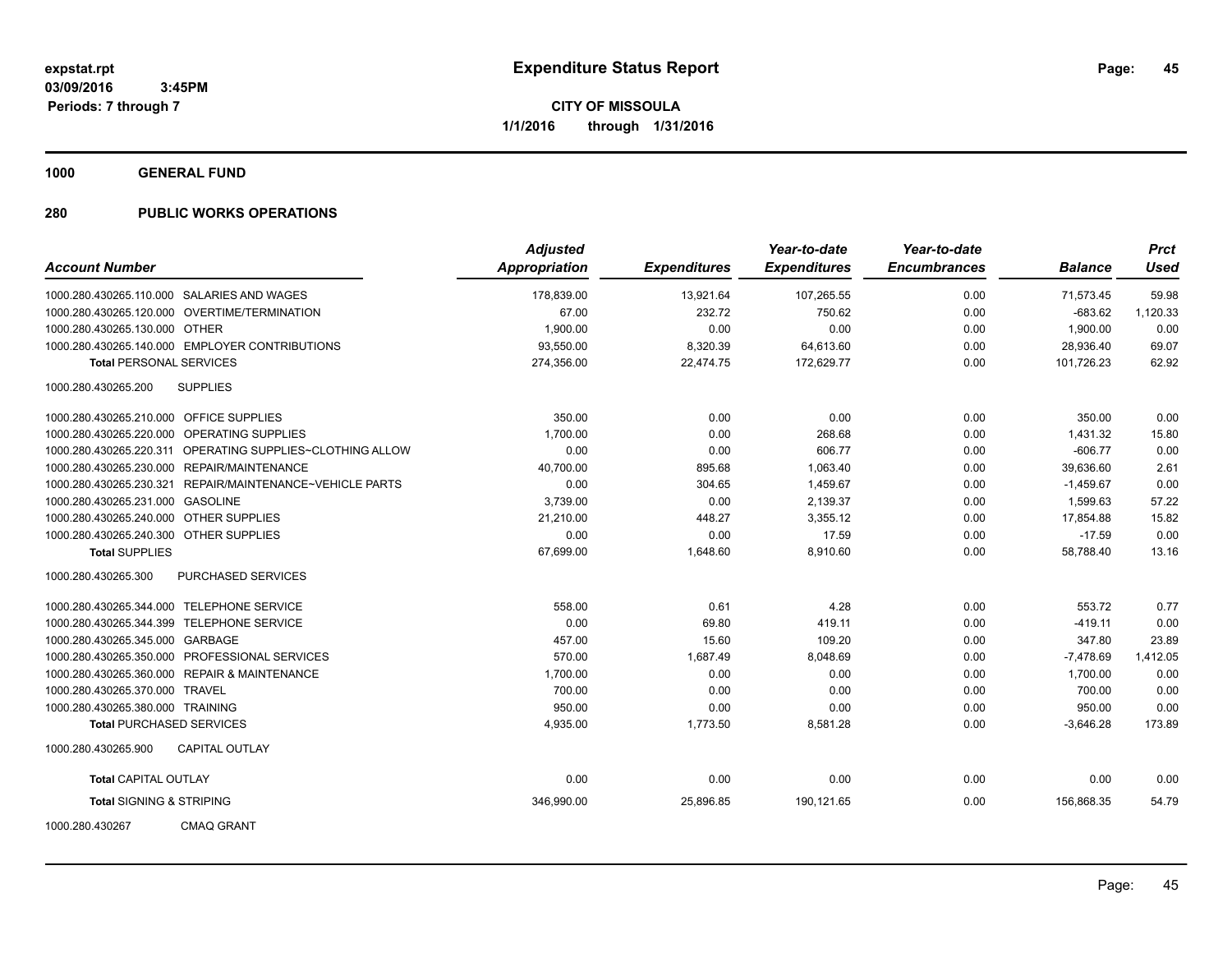**1000 GENERAL FUND**

| <b>Account Number</b>                                   | <b>Adjusted</b><br><b>Appropriation</b> | <b>Expenditures</b> | Year-to-date<br><b>Expenditures</b> | Year-to-date<br><b>Encumbrances</b> | <b>Balance</b> | <b>Prct</b><br><b>Used</b> |
|---------------------------------------------------------|-----------------------------------------|---------------------|-------------------------------------|-------------------------------------|----------------|----------------------------|
|                                                         |                                         |                     |                                     |                                     |                |                            |
| PERSONAL SERVICES<br>1000.280.430267.100                |                                         |                     |                                     |                                     |                |                            |
| <b>Total CMAQ GRANT</b>                                 | 0.00                                    | 0.00                | 0.00                                | 0.00                                | 0.00           | 0.00                       |
| <b>COMMUNICATIONS</b><br>1000.280.430270                |                                         |                     |                                     |                                     |                |                            |
| PERSONAL SERVICES<br>1000.280.430270.100                |                                         |                     |                                     |                                     |                |                            |
| 1000.280.430270.110.000 SALARIES AND WAGES              | 96,811.00                               | 6,477.01            | 49,198.07                           | 0.00                                | 47,612.93      | 50.82                      |
| 1000.280.430270.120.000 OVERTIME/TERMINATION            | 268.00                                  | 0.00                | 8.79                                | 0.00                                | 259.21         | 3.28                       |
| 1000.280.430270.130.000 OTHER                           | 8,480.00                                | 0.00                | 0.00                                | 0.00                                | 8,480.00       | 0.00                       |
| 1000.280.430270.140.000 EMPLOYER CONTRIBUTIONS          | 48,967.00                               | 2,918.73            | 20,113.55                           | 0.00                                | 28,853.45      | 41.08                      |
| <b>Total PERSONAL SERVICES</b>                          | 154,526.00                              | 9,395.74            | 69,320.41                           | 0.00                                | 85,205.59      | 44.86                      |
| 1000.280.430270.200<br><b>SUPPLIES</b>                  |                                         |                     |                                     |                                     |                |                            |
| 1000.280.430270.230.000 REPAIR/MAINTENANCE              | 8,050.00                                | 289.91              | 1.669.03                            | 0.00                                | 6,380.97       | 20.73                      |
| 1000.280.430270.230.324 REPAIR/MAINTENANCE~COMM PARTS   | 0.00                                    | 0.00                | 163.55                              | 0.00                                | $-163.55$      | 0.00                       |
| 1000.280.430270.231.000 GASOLINE                        | 2,493.00                                | 0.00                | 655.42                              | 0.00                                | 1,837.58       | 26.29                      |
| <b>Total SUPPLIES</b>                                   | 10,543.00                               | 289.91              | 2,488.00                            | 0.00                                | 8,055.00       | 23.60                      |
| 1000.280.430270.300<br><b>PURCHASED SERVICES</b>        |                                         |                     |                                     |                                     |                |                            |
| 1000.280.430270.330.000 PUBLICITY, SUBSCRIPTIONS & DUES | 180.00                                  | 150.00              | 150.00                              | 0.00                                | 30.00          | 83.33                      |
| 1000.280.430270.341.000 ELECTRICITY & NATURAL GAS       | 2.474.00                                | 116.44              | 1.620.10                            | 0.00                                | 853.90         | 65.49                      |
| 1000.280.430270.344.000 TELEPHONE SERVICE               | 513.00                                  | 1.60                | 23.46                               | 0.00                                | 489.54         | 4.57                       |
| 1000.280.430270.344.400 TELEPHONE SERVICE               | 0.00                                    | 60.09               | 360.48                              | 0.00                                | $-360.48$      | 0.00                       |
| 1000.280.430270.350.000 PROFESSIONAL SERVICES           | 100.00                                  | 0.00                | 0.00                                | 0.00                                | 100.00         | 0.00                       |
| 1000.280.430270.360.000 REPAIR & MAINTENANCE            | 3.000.00                                | 0.00                | 0.00                                | 0.00                                | 3.000.00       | 0.00                       |
| <b>Total PURCHASED SERVICES</b>                         | 6,267.00                                | 328.13              | 2,154.04                            | 0.00                                | 4,112.96       | 34.37                      |
| <b>Total COMMUNICATIONS</b>                             | 171,336.00                              | 10,013.78           | 73,962.45                           | 0.00                                | 97,373.55      | 43.17                      |
| <b>WEED PROGRAM</b><br>1000.280.431120                  |                                         |                     |                                     |                                     |                |                            |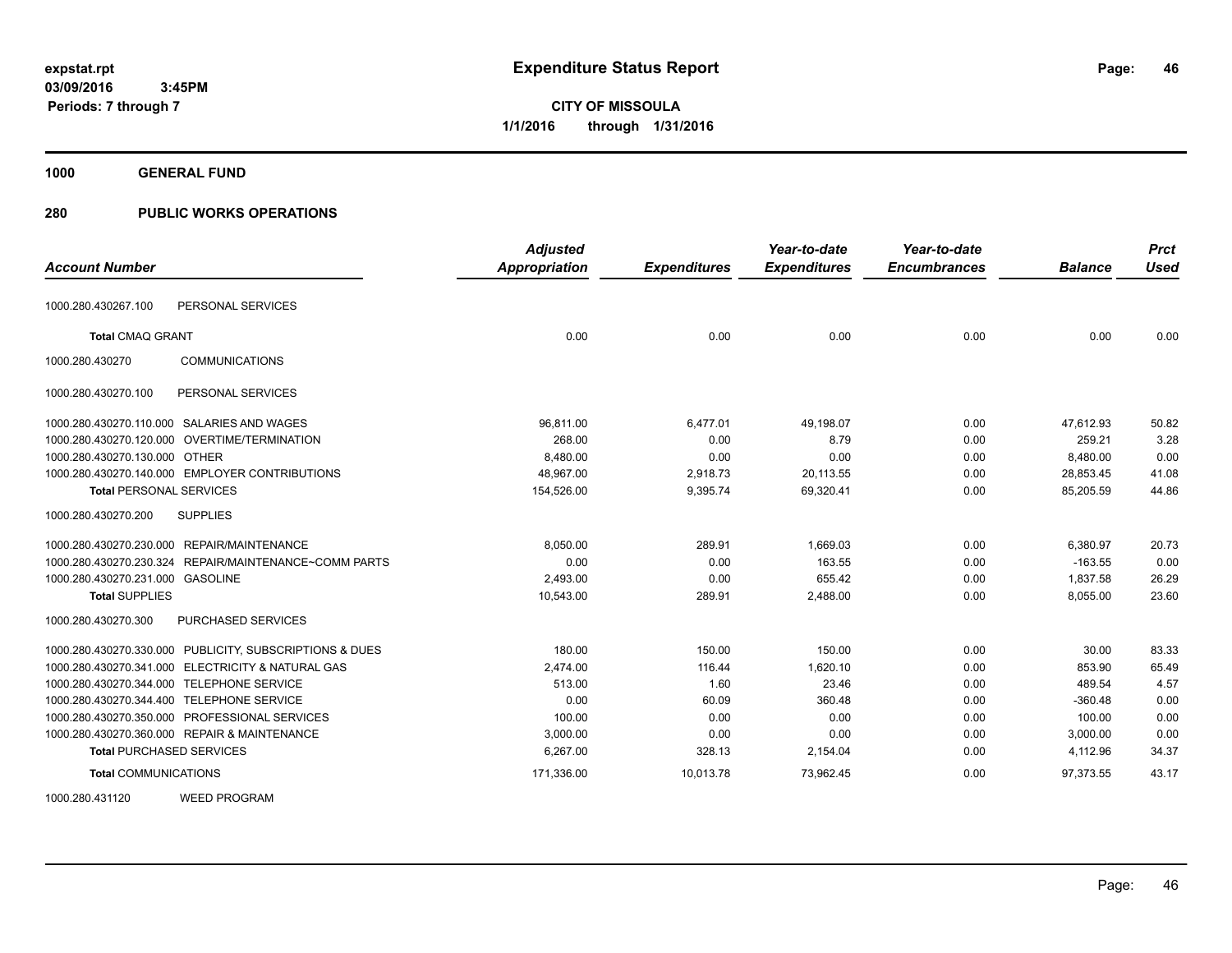**1000 GENERAL FUND**

|                                        |                                           | <b>Adjusted</b>      |                     | Year-to-date        | Year-to-date        |                | <b>Prct</b> |
|----------------------------------------|-------------------------------------------|----------------------|---------------------|---------------------|---------------------|----------------|-------------|
| <b>Account Number</b>                  |                                           | <b>Appropriation</b> | <b>Expenditures</b> | <b>Expenditures</b> | <b>Encumbrances</b> | <b>Balance</b> | <b>Used</b> |
| 1000.280.431120.100                    | PERSONAL SERVICES                         |                      |                     |                     |                     |                |             |
| <b>Total WEED PROGRAM</b>              |                                           | 0.00                 | 0.00                | 0.00                | 0.00                | 0.00           | 0.00        |
| 1000.280.431400                        | <b>ENGINEERING</b>                        |                      |                     |                     |                     |                |             |
| 1000.280.431400.100                    | PERSONAL SERVICES                         |                      |                     |                     |                     |                |             |
| <b>Total PERSONAL SERVICES</b>         |                                           | 0.00                 | 0.00                | 0.00                | 0.00                | 0.00           | 0.00        |
| 1000.280.431400.300                    | <b>PURCHASED SERVICES</b>                 |                      |                     |                     |                     |                |             |
| 1000.280.431400.310.000 COMMUNICATIONS |                                           | 0.00                 | 0.00                | 12.82               | 0.00                | $-12.82$       | 0.00        |
|                                        | 1000.280.431400.344.000 TELEPHONE SERVICE | 0.00                 | 1.14                | 17.39               | 0.00                | $-17.39$       | 0.00        |
| <b>Total ENGINEERING</b>               |                                           | 0.00                 | 1.14                | 30.21               | 0.00                | $-30.21$       | 0.00        |
|                                        | <b>Total PUBLIC WORKS OPERATIONS</b>      | 983,745.00           | 60,420.60           | 543,378.89          | 0.00                | 440,366.11     | 55.24       |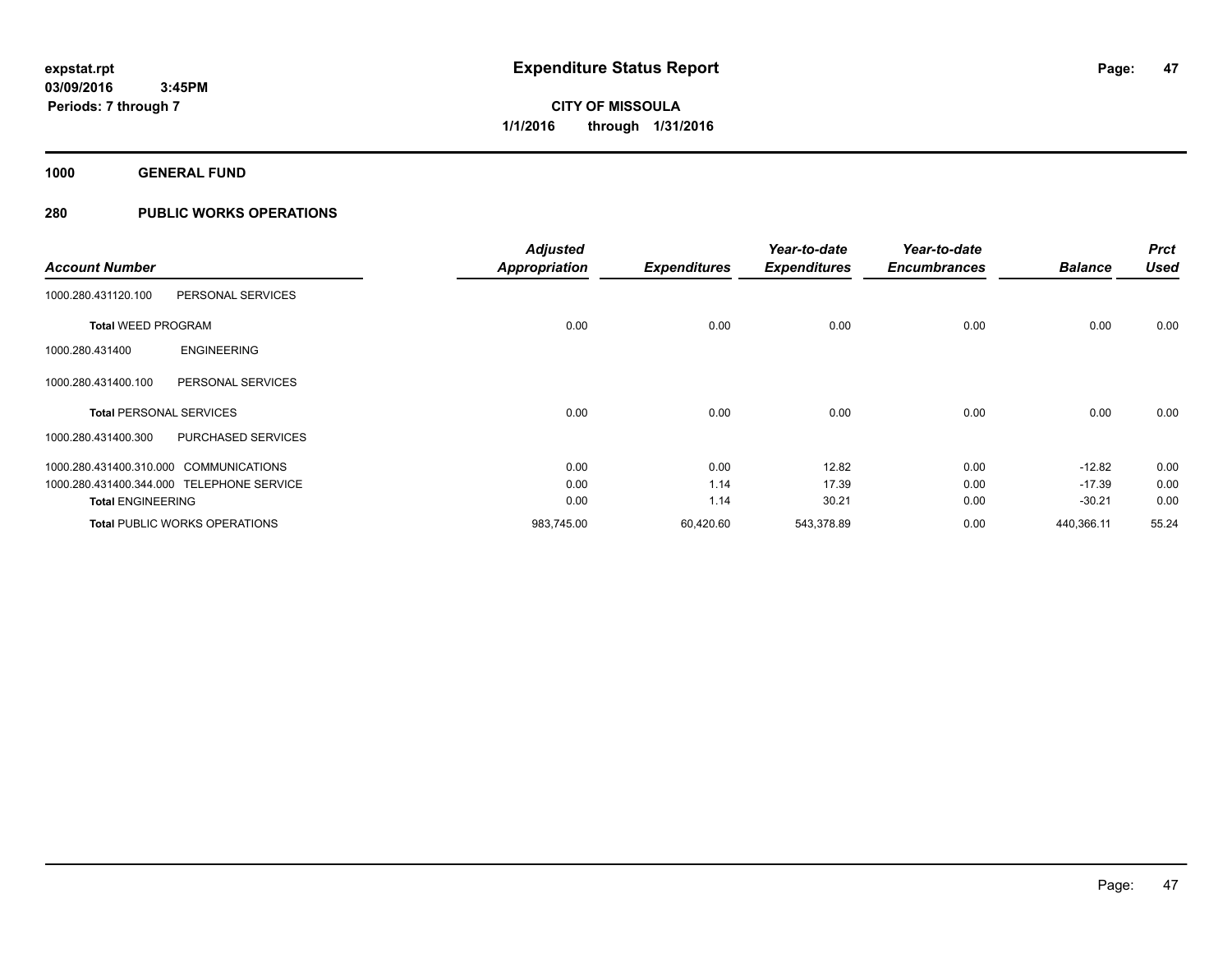**CITY OF MISSOULA 1/1/2016 through 1/31/2016**

**1000 GENERAL FUND**

| <b>Account Number</b>                   |                                                           | <b>Adjusted</b><br><b>Appropriation</b> | <b>Expenditures</b> | Year-to-date<br><b>Expenditures</b> | Year-to-date<br><b>Encumbrances</b> | <b>Balance</b> | <b>Prct</b><br><b>Used</b> |
|-----------------------------------------|-----------------------------------------------------------|-----------------------------------------|---------------------|-------------------------------------|-------------------------------------|----------------|----------------------------|
| 1000.290.420110                         | <b>ADMINISTRATION</b>                                     |                                         |                     |                                     |                                     |                |                            |
| 1000.290.420110.100                     | PERSONAL SERVICES                                         |                                         |                     |                                     |                                     |                |                            |
|                                         | 1000.290.420110.110.000 SALARIES AND WAGES                | 704,074.00                              | 54,049.73           | 379,159.16                          | 0.00                                | 324,914.84     | 53.85                      |
|                                         | 1000.290.420110.115.000 SALARIES/HEALTH INSURANCE BENEFIT | 0.00                                    | 3.180.00            | 18,735.00                           | 0.00                                | $-18.735.00$   | 0.00                       |
|                                         | 1000.290.420110.120.000 OVERTIME/TERMINATION              | 8,471.00                                | 135.42              | 1,225.28                            | 0.00                                | 7,245.72       | 14.46                      |
|                                         | 1000.290.420110.121.000 OUTSIDE HIRE OVERTIME             | 75,000.00                               | 2,277.47            | 81,780.16                           | 0.00                                | $-6,780.16$    | 109.04                     |
| 1000.290.420110.130.000 OTHER           |                                                           | 3.365.00                                | 0.00                | 3.399.27                            | 0.00                                | $-34.27$       | 101.02                     |
| 1000.290.420110.133.000                 | <b>EDUCATION COMPENSATION</b>                             | 0.00                                    | 50.00               | 210.00                              | 0.00                                | $-210.00$      | 0.00                       |
|                                         | 1000.290.420110.140.000 EMPLOYER CONTRIBUTIONS            | 385,292.00                              | 16.412.77           | 122.610.92                          | 0.00                                | 262.681.08     | 31.82                      |
|                                         | 1000.290.420110.141.000 STATE RETIREMENT CONTRIBUTIONS    | 0.00                                    | 12,644.90           | 83,630.34                           | 0.00                                | $-83,630.34$   | 0.00                       |
| <b>Total PERSONAL SERVICES</b>          |                                                           | 1,176,202.00                            | 88,750.29           | 690,750.13                          | 0.00                                | 485,451.87     | 58.73                      |
| 1000.290.420110.200                     | <b>SUPPLIES</b>                                           |                                         |                     |                                     |                                     |                |                            |
| 1000.290.420110.210.000 OFFICE SUPPLIES |                                                           | 11.650.00                               | 380.41              | 2.848.38                            | 0.00                                | 8.801.62       | 24.45                      |
| 1000.290.420110.220.000                 | <b>OPERATING SUPPLIES</b>                                 | 19,550.00                               | 2,231.25            | 17,827.44                           | 0.00                                | 1,722.56       | 91.19                      |
| 1000.290.420110.230.000                 | <b>REPAIR/MAINTENANCE</b>                                 | 900.00                                  | 0.00                | 359.54                              | 0.00                                | 540.46         | 39.95                      |
| 1000.290.420110.231.000 GASOLINE        |                                                           | 3,515.00                                | 0.00                | 2,236.81                            | 0.00                                | 1,278.19       | 63.64                      |
| <b>Total SUPPLIES</b>                   |                                                           | 35,615.00                               | 2,611.66            | 23,272.17                           | 0.00                                | 12,342.83      | 65.34                      |
| 1000.290.420110.300                     | PURCHASED SERVICES                                        |                                         |                     |                                     |                                     |                |                            |
| 1000.290.420110.310.000 COMMUNICATIONS  |                                                           | 4.712.00                                | 653.92              | 3.417.83                            | 0.00                                | 1.294.17       | 72.53                      |
|                                         | 1000.290.420110.320.000 PRINTING & DUPLICATING            | 500.00                                  | 179.13              | 278.16                              | 0.00                                | 221.84         | 55.63                      |
|                                         | 1000.290.420110.330.000 PUBLICITY, SUBSCRIPTIONS & DUES   | 12,538.00                               | 305.00              | 10,695.55                           | 0.00                                | 1.842.45       | 85.31                      |
| 1000.290.420110.344.000                 | <b>TELEPHONE SERVICE</b>                                  | 47,693.00                               | 4,103.08            | 23,190.92                           | 0.00                                | 24,502.08      | 48.63                      |
|                                         | 1000.290.420110.350.000 PROFESSIONAL SERVICES             | 7,920.00                                | 54.20               | 4,295.80                            | 0.00                                | 3,624.20       | 54.24                      |
|                                         | 1000.290.420110.360.000 REPAIR & MAINTENANCE              | 10,600.00                               | 0.00                | 6,822.39                            | 0.00                                | 3,777.61       | 64.36                      |
| <b>Total PURCHASED SERVICES</b>         |                                                           | 83,963.00                               | 5,295.33            | 48,700.65                           | 0.00                                | 35,262.35      | 58.00                      |
| 1000.290.420110.500                     | <b>FIXED CHARGES</b>                                      |                                         |                     |                                     |                                     |                |                            |
| 1000.290.420110.500.000 FIXED CHARGES   |                                                           | 90,812.00                               | 5,732.98            | 46,437.14                           | 0.00                                | 44,374.86      | 51.14                      |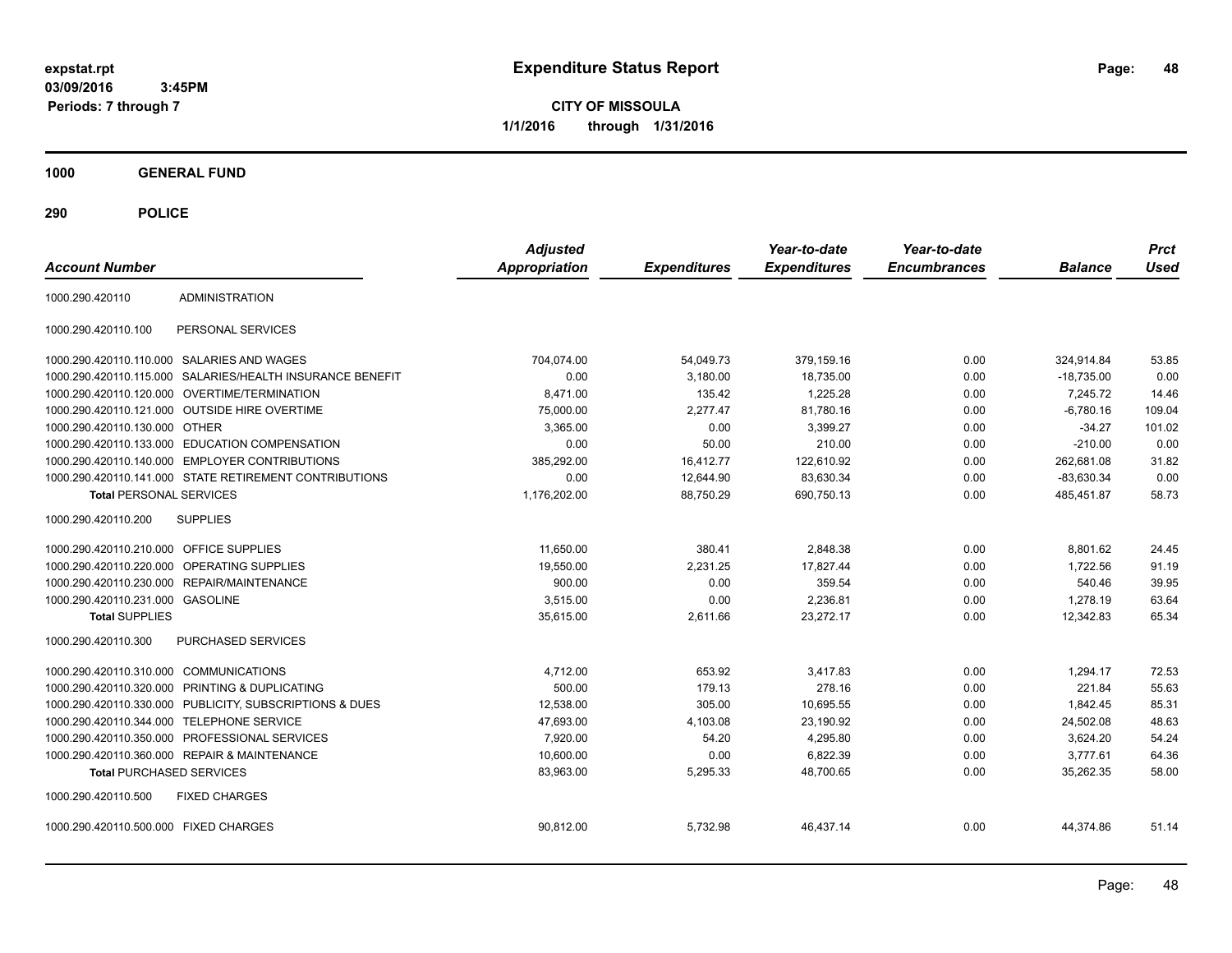**CITY OF MISSOULA 1/1/2016 through 1/31/2016**

**1000 GENERAL FUND**

| <b>Account Number</b>                                                                     | <b>Adjusted</b><br><b>Appropriation</b> | <b>Expenditures</b> | Year-to-date<br><b>Expenditures</b> | Year-to-date<br><b>Encumbrances</b> | <b>Balance</b>               | <b>Prct</b><br><b>Used</b> |
|-------------------------------------------------------------------------------------------|-----------------------------------------|---------------------|-------------------------------------|-------------------------------------|------------------------------|----------------------------|
| <b>Total FIXED CHARGES</b>                                                                | 90,812.00                               | 5,732.98            | 46,437.14                           | 0.00                                | 44,374.86                    | 51.14                      |
| <b>GRANTS &amp; CONTRIBUTIONS</b><br>1000.290.420110.700                                  |                                         |                     |                                     |                                     |                              |                            |
| 1000.290.420110.700.000 GRANTS & CONTRIBUTIONS<br><b>Total GRANTS &amp; CONTRIBUTIONS</b> | 4,000.00<br>4,000.00                    | 0.00<br>0.00        | 0.00<br>0.00                        | 0.00<br>0.00                        | 4,000.00<br>4,000.00         | 0.00<br>0.00               |
| OTHER OBJECTS<br>1000.290.420110.800                                                      |                                         |                     |                                     |                                     |                              |                            |
| 1000.290.420110.850.000 SALARY SAVINGS<br><b>Total OTHER OBJECTS</b>                      | $-79.245.00$<br>$-79,245.00$            | 0.00<br>0.00        | 0.00<br>0.00                        | 0.00<br>0.00                        | $-79.245.00$<br>$-79,245.00$ | 0.00<br>0.00               |
| 1000.290.420110.900<br><b>CAPITAL OUTLAY</b>                                              |                                         |                     |                                     |                                     |                              |                            |
| <b>Total CAPITAL OUTLAY</b>                                                               | 0.00                                    | 0.00                | 0.00                                | 0.00                                | 0.00                         | 0.00                       |
| <b>Total ADMINISTRATION</b>                                                               | 1,311,347.00                            | 102,390.26          | 809,160.09                          | 0.00                                | 502,186.91                   | 61.70                      |
| PERSONNEL TRAINING<br>1000.290.420130                                                     |                                         |                     |                                     |                                     |                              |                            |
| PERSONAL SERVICES<br>1000.290.420130.100                                                  |                                         |                     |                                     |                                     |                              |                            |
| 1000.290.420130.110.000 SALARIES AND WAGES                                                | 61.810.00                               | 5,167.54            | 38.060.34                           | 0.00                                | 23.749.66                    | 61.58                      |
| 1000.290.420130.115.000 SALARIES/HEALTH INSURANCE BENEFIT                                 | 0.00                                    | 636.00              | 3,747.00                            | 0.00                                | $-3,747.00$                  | 0.00                       |
| 1000.290.420130.120.000 OVERTIME/TERMINATION                                              | 1,070.00                                | 0.00                | 828.04                              | 0.00                                | 241.96                       | 77.39                      |
| 1000.290.420130.130.000 OTHER<br>1000.290.420130.133.000 EDUCATION COMPENSATION           | 673.00<br>0.00                          | 0.00                | 690.00<br>150.00                    | 0.00                                | $-17.00$<br>$-150.00$        | 102.53<br>0.00             |
| 1000.290.420130.140.000 EMPLOYER CONTRIBUTIONS                                            | 34,098.00                               | 20.00<br>1,352.72   | 10,308.68                           | 0.00<br>0.00                        | 23.789.32                    | 30.23                      |
| 1000.290.420130.141.000 STATE RETIREMENT CONTRIBUTIONS                                    | 0.00                                    | 1,704.50            | 12.278.82                           | 0.00                                | $-12.278.82$                 | 0.00                       |
| <b>Total PERSONAL SERVICES</b>                                                            | 97,651.00                               | 8,880.76            | 66.062.88                           | 0.00                                | 31,588.12                    | 67.65                      |
| 1000.290.420130.200<br><b>SUPPLIES</b>                                                    |                                         |                     |                                     |                                     |                              |                            |
| 1000.290.420130.210.000 OFFICE SUPPLIES                                                   | 200.00                                  | 0.00                | 36.94                               | 0.00                                | 163.06                       | 18.47                      |
| OPERATING SUPPLIES<br>1000.290.420130.220.000                                             | 25,020.00                               | 5,073.99            | 15,288.48                           | 0.00                                | 9,731.52                     | 61.11                      |
| <b>Total SUPPLIES</b>                                                                     | 25,220.00                               | 5,073.99            | 15,325.42                           | 0.00                                | 9,894.58                     | 60.77                      |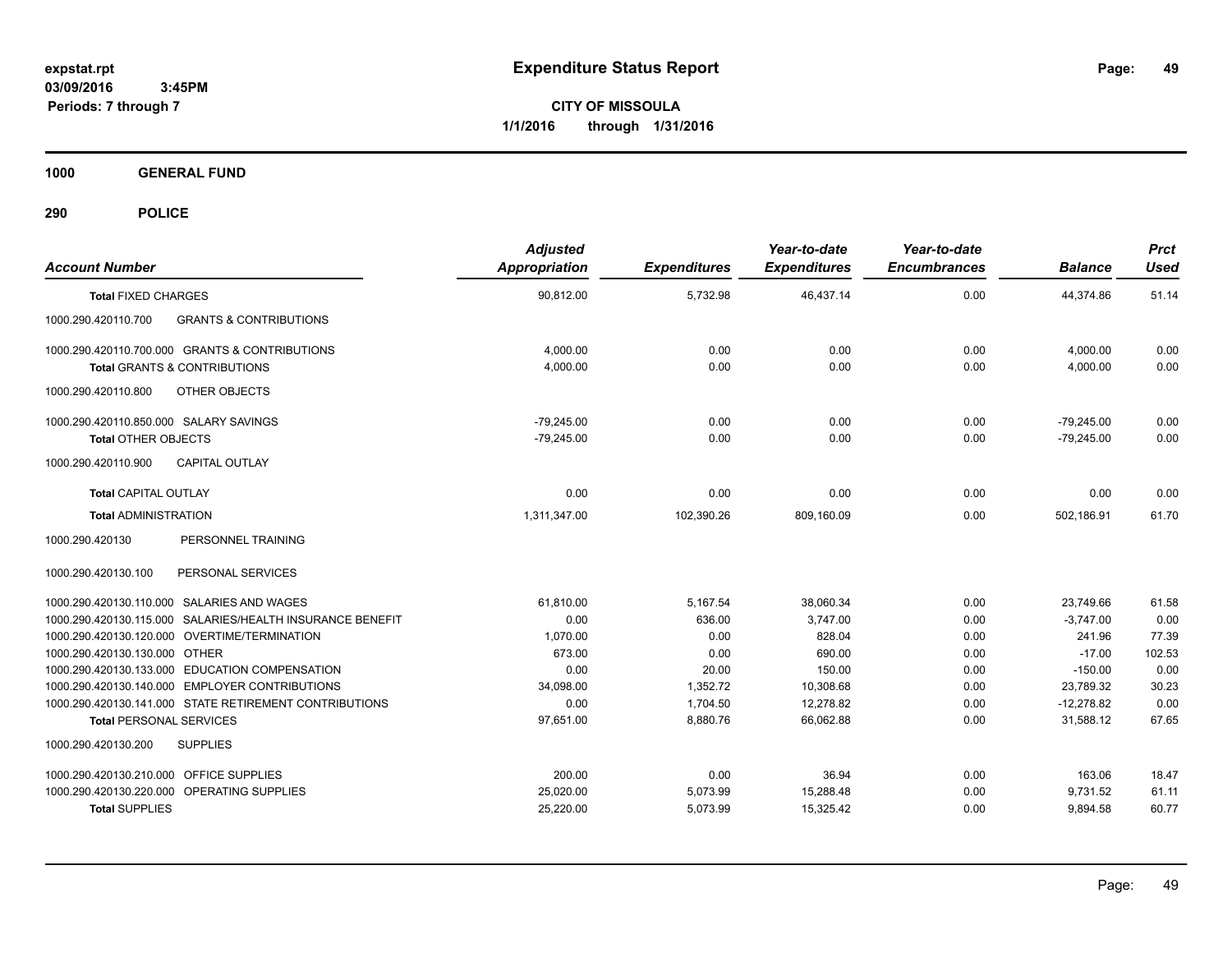**CITY OF MISSOULA 1/1/2016 through 1/31/2016**

**1000 GENERAL FUND**

| <b>Account Number</b>                   |                                                        | <b>Adjusted</b><br>Appropriation | <b>Expenditures</b> | Year-to-date<br><b>Expenditures</b> | Year-to-date<br><b>Encumbrances</b> | <b>Balance</b> | <b>Prct</b><br><b>Used</b> |
|-----------------------------------------|--------------------------------------------------------|----------------------------------|---------------------|-------------------------------------|-------------------------------------|----------------|----------------------------|
| 1000.290.420130.300                     | PURCHASED SERVICES                                     |                                  |                     |                                     |                                     |                |                            |
|                                         | 1000.290.420130.320.000 PRINTING & DUPLICATING         | 350.00                           | 0.00                | 0.00                                | 0.00                                | 350.00         | 0.00                       |
|                                         | 1000.290.420130.360.000 REPAIR & MAINTENANCE           | 100.00                           | 0.00                | 0.00                                | 0.00                                | 100.00         | 0.00                       |
| 1000.290.420130.370.000 TRAVEL          |                                                        | 26,000.00                        | 3,971.46            | 32,726.75                           | 0.00                                | $-6,726.75$    | 125.87                     |
| 1000.290.420130.380.000 TRAINING        |                                                        | 31,300.00                        | 3,150.00            | 23,919.55                           | 0.00                                | 7,380.45       | 76.42                      |
|                                         | 1000.290.420130.390.000 OTHER PURCHASED SERVICES       | 25,000.00                        | 0.00                | 0.00                                | 0.00                                | 25,000.00      | 0.00                       |
| 1000.290.420130.390.021 PD TRAINING 1   |                                                        | 0.00                             | 0.00                | 382.22                              | 0.00                                | $-382.22$      | 0.00                       |
| 1000.290.420130.390.022 PD TRAINING 2   |                                                        | 0.00                             | 0.00                | 8,475.01                            | 0.00                                | $-8,475.01$    | 0.00                       |
| 1000.290.420130.390.031                 | MISC TRAINING/TRAVEL EXPENSES                          | 0.00                             | 263.00              | 3,216.22                            | 0.00                                | $-3,216.22$    | 0.00                       |
| <b>Total PURCHASED SERVICES</b>         |                                                        | 82,750.00                        | 7,384.46            | 68.719.75                           | 0.00                                | 14,030.25      | 83.05                      |
| <b>Total PERSONNEL TRAINING</b>         |                                                        | 205,621.00                       | 21,339.21           | 150.108.05                          | 0.00                                | 55.512.95      | 73.00                      |
| 1000.290.420141                         | <b>CRIMINAL INVESTIGATION</b>                          |                                  |                     |                                     |                                     |                |                            |
| 1000.290.420141.100                     | PERSONAL SERVICES                                      |                                  |                     |                                     |                                     |                |                            |
|                                         | 1000.290.420141.110.000 SALARIES AND WAGES             | 1,460,892.00                     | 97,481.90           | 698,218.44                          | 0.00                                | 762,673.56     | 47.79                      |
| 1000.290.420141.115.000                 | SALARIES/HEALTH INSURANCE BENEFIT                      | 0.00                             | 10,176.00           | 59,952.00                           | 0.00                                | $-59,952.00$   | 0.00                       |
|                                         | 1000.290.420141.120.000 OVERTIME/TERMINATION           | 46,370.00                        | 6,219.61            | 38,496.58                           | 0.00                                | 7,873.42       | 83.02                      |
| 1000.290.420141.130.000 OTHER           |                                                        | 10,096.00                        | 0.00                | 11,023.09                           | 0.00                                | $-927.09$      | 109.18                     |
|                                         | 1000.290.420141.133.000 EDUCATION COMPENSATION         | 0.00                             | 200.00              | 1,425.00                            | 0.00                                | $-1,425.00$    | 0.00                       |
|                                         | 1000.290.420141.140.000 EMPLOYER CONTRIBUTIONS         | 797,295.00                       | 26,299.41           | 198,359.32                          | 0.00                                | 598,935.68     | 24.88                      |
|                                         | 1000.290.420141.141.000 STATE RETIREMENT CONTRIBUTIONS | 0.00                             | 29.818.44           | 208,295.42                          | 0.00                                | $-208,295.42$  | 0.00                       |
| <b>Total PERSONAL SERVICES</b>          |                                                        | 2,314,653.00                     | 170.195.36          | 1.215.769.85                        | 0.00                                | 1.098.883.15   | 52.52                      |
| 1000.290.420141.200                     | <b>SUPPLIES</b>                                        |                                  |                     |                                     |                                     |                |                            |
| 1000.290.420141.210.000 OFFICE SUPPLIES |                                                        | 2,500.00                         | 0.00                | 1,135.84                            | 0.00                                | 1,364.16       | 45.43                      |
|                                         | 1000.290.420141.220.000 OPERATING SUPPLIES             | 3,500.00                         | 2,628.00            | 3,313.23                            | 0.00                                | 186.77         | 94.66                      |
|                                         | 1000.290.420141.230.000 REPAIR/MAINTENANCE             | 3,900.00                         | 0.00                | 1,433.24                            | 0.00                                | 2,466.76       | 36.75                      |
| 1000.290.420141.231.000 GASOLINE        |                                                        | 7,744.00                         | 0.00                | 4,492.16                            | 0.00                                | 3,251.84       | 58.01                      |
| <b>Total SUPPLIES</b>                   |                                                        | 17,644.00                        | 2,628.00            | 10,374.47                           | 0.00                                | 7,269.53       | 58.80                      |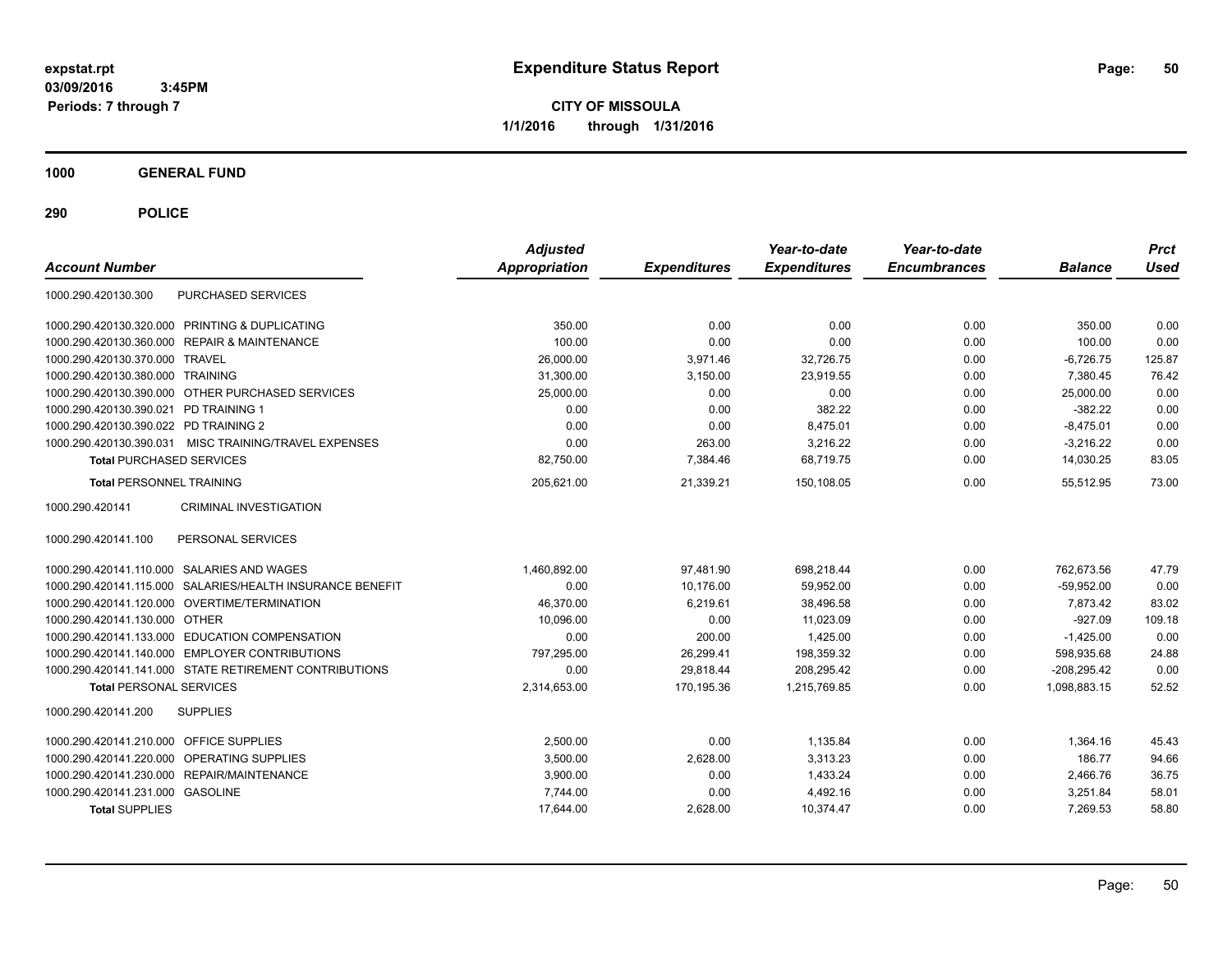**CITY OF MISSOULA 1/1/2016 through 1/31/2016**

**1000 GENERAL FUND**

| <b>Account Number</b>                                     | <b>Adjusted</b><br><b>Appropriation</b> | <b>Expenditures</b> | Year-to-date<br><b>Expenditures</b> | Year-to-date<br><b>Encumbrances</b> | <b>Balance</b> | <b>Prct</b><br><b>Used</b> |
|-----------------------------------------------------------|-----------------------------------------|---------------------|-------------------------------------|-------------------------------------|----------------|----------------------------|
| PURCHASED SERVICES<br>1000.290.420141.300                 |                                         |                     |                                     |                                     |                |                            |
| 1000.290.420141.310.000 COMMUNICATIONS                    | 200.00                                  | 0.00                | 0.00                                | 0.00                                | 200.00         | 0.00                       |
| 1000.290.420141.320.000 PRINTING & DUPLICATING            | 1,300.00                                | 0.00                | 395.64                              | 0.00                                | 904.36         | 30.43                      |
| 1000.290.420141.350.000 PROFESSIONAL SERVICES             | 2.500.00                                | 106.90              | 336.90                              | 0.00                                | 2.163.10       | 13.48                      |
| 1000.290.420141.360.000 REPAIR & MAINTENANCE              | 1.500.00                                | 0.00                | 189.00                              | 0.00                                | 1.311.00       | 12.60                      |
| <b>Total PURCHASED SERVICES</b>                           | 5,500.00                                | 106.90              | 921.54                              | 0.00                                | 4,578.46       | 16.76                      |
| <b>CAPITAL OUTLAY</b><br>1000.290.420141.900              |                                         |                     |                                     |                                     |                |                            |
| <b>Total CAPITAL OUTLAY</b>                               | 0.00                                    | 0.00                | 0.00                                | 0.00                                | 0.00           | 0.00                       |
| <b>Total CRIMINAL INVESTIGATION</b>                       | 2,337,797.00                            | 172,930.26          | 1,227,065.86                        | 0.00                                | 1,110,731.14   | 52.49                      |
| <b>NARCOTICS</b><br>1000.290.420142                       |                                         |                     |                                     |                                     |                |                            |
| 1000.290.420142.100<br>PERSONAL SERVICES                  |                                         |                     |                                     |                                     |                |                            |
| 1000.290.420142.110.000 SALARIES AND WAGES                | 151.411.00                              | 15.913.01           | 117.841.69                          | 0.00                                | 33.569.31      | 77.83                      |
| 1000.290.420142.115.000 SALARIES/HEALTH INSURANCE BENEFIT | 0.00                                    | 1.908.00            | 11.241.00                           | 0.00                                | $-11,241.00$   | 0.00                       |
| 1000.290.420142.120.000 OVERTIME/TERMINATION              | 4.637.00                                | 84.22               | 3.587.24                            | 0.00                                | 1.049.76       | 77.36                      |
| 1000.290.420142.130.000 OTHER                             | 2,019.00                                | 0.00                | 2,070.00                            | 0.00                                | $-51.00$       | 102.53                     |
| 1000.290.420142.133.000 EDUCATION COMPENSATION            | 0.00                                    | 20.00               | 150.00                              | 0.00                                | $-150.00$      | 0.00                       |
| 1000.290.420142.140.000 EMPLOYER CONTRIBUTIONS            | 82,607.00                               | 4,112.78            | 31,520.07                           | 0.00                                | 51,086.93      | 38.16                      |
| 1000.290.420142.141.000 STATE RETIREMENT CONTRIBUTIONS    | 0.00                                    | 5,234.03            | 37,911.58                           | 0.00                                | $-37,911.58$   | 0.00                       |
| <b>Total PERSONAL SERVICES</b>                            | 240,674.00                              | 27,272.04           | 204,321.58                          | 0.00                                | 36.352.42      | 84.90                      |
| <b>SUPPLIES</b><br>1000.290.420142.200                    |                                         |                     |                                     |                                     |                |                            |
| 1000.290.420142.210.000 OFFICE SUPPLIES                   | 100.00                                  | 0.00                | 11.94                               | 0.00                                | 88.06          | 11.94                      |
| OPERATING SUPPLIES<br>1000.290.420142.220.000             | 200.00                                  | 0.00                | 80.47                               | 0.00                                | 119.53         | 40.24                      |
| <b>REPAIR/MAINTENANCE</b><br>1000.290.420142.230.000      | 700.00                                  | 0.00                | 310.72                              | 0.00                                | 389.28         | 44.39                      |
| 1000.290.420142.231.000 GASOLINE                          | 2,675.00                                | 0.00                | 553.32                              | 0.00                                | 2,121.68       | 20.68                      |
| <b>Total SUPPLIES</b>                                     | 3,675.00                                | 0.00                | 956.45                              | 0.00                                | 2,718.55       | 26.03                      |
| 1000.290.420142.300<br>PURCHASED SERVICES                 |                                         |                     |                                     |                                     |                |                            |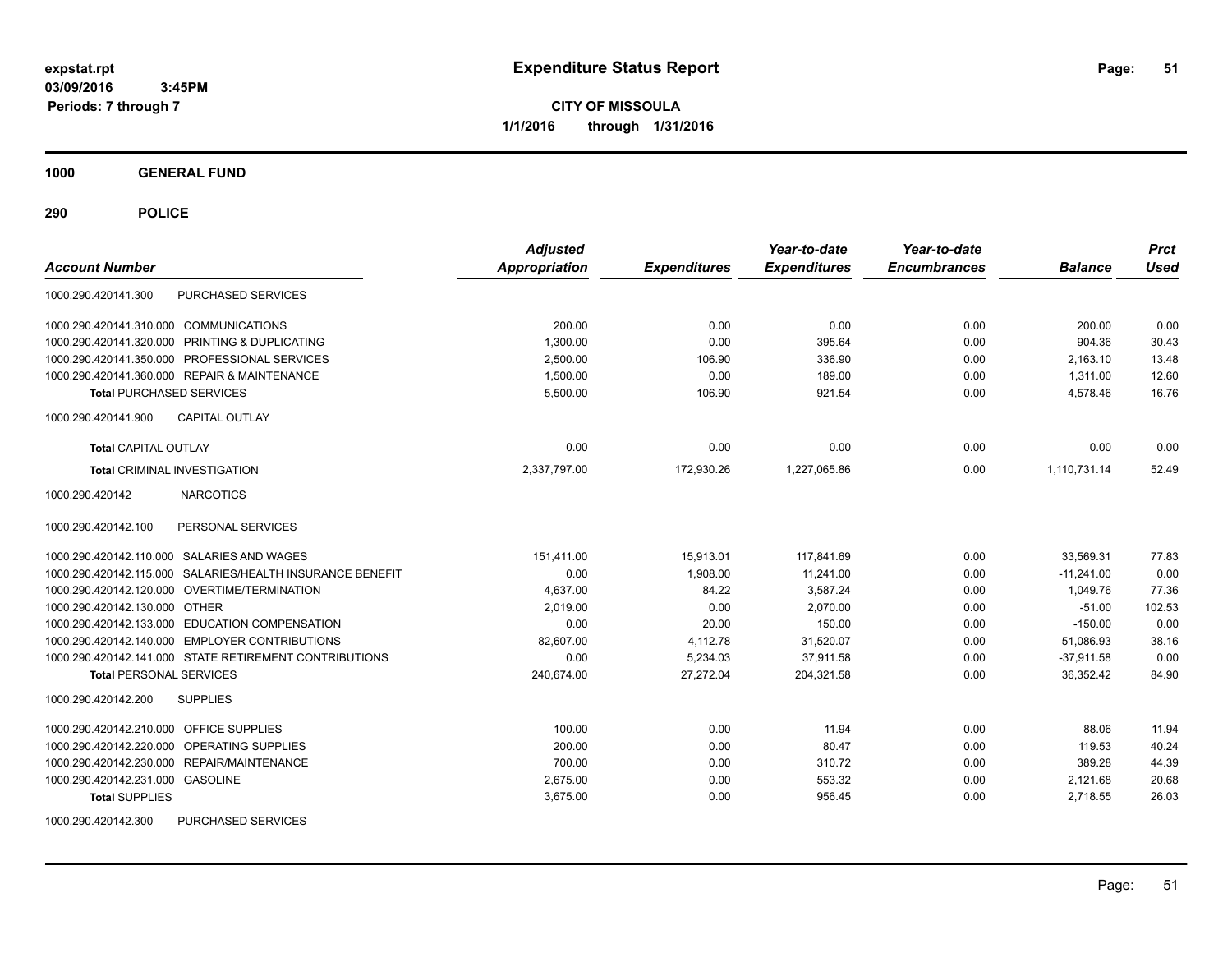**CITY OF MISSOULA 1/1/2016 through 1/31/2016**

**1000 GENERAL FUND**

| <b>Account Number</b>                                      | <b>Adjusted</b><br>Appropriation | <b>Expenditures</b> | Year-to-date<br><b>Expenditures</b> | Year-to-date<br><b>Encumbrances</b> | <b>Balance</b> | <b>Prct</b><br><b>Used</b> |
|------------------------------------------------------------|----------------------------------|---------------------|-------------------------------------|-------------------------------------|----------------|----------------------------|
| 1000.290.420142.320.000 PRINTING & DUPLICATING             | 100.00                           | 0.00                | 0.00                                | 0.00                                | 100.00         | 0.00                       |
| 1000.290.420142.350.000 PROFESSIONAL SERVICES              | 300.00                           | 0.00                | 15.00                               | 0.00                                | 285.00         | 5.00                       |
| 1000.290.420142.360.000 REPAIR & MAINTENANCE               | 300.00                           | 0.00                | 67.99                               | 0.00                                | 232.01         | 22.66                      |
| <b>Total PURCHASED SERVICES</b>                            | 700.00                           | 0.00                | 82.99                               | 0.00                                | 617.01         | 11.86                      |
| <b>Total NARCOTICS</b>                                     | 245,049.00                       | 27,272.04           | 205,361.02                          | 0.00                                | 39,687.98      | 83.80                      |
| 1000.290.420143<br>REIMBURSABLE SERVICES/COMPLIANCE CHECKS |                                  |                     |                                     |                                     |                |                            |
| 1000.290.420143.100<br>PERSONAL SERVICES                   |                                  |                     |                                     |                                     |                |                            |
| <b>Total PERSONAL SERVICES</b>                             | 0.00                             | 0.00                | 0.00                                | 0.00                                | 0.00           | 0.00                       |
| PURCHASED SERVICES<br>1000.290.420143.300                  |                                  |                     |                                     |                                     |                |                            |
| Total REIMBURSABLE SERVICES/COMPLIANCE CHECKS              | 0.00                             | 0.00                | 0.00                                | 0.00                                | 0.00           | 0.00                       |
| 1000.290.420150<br>TRAFFIC POLICING-UNIFORM                |                                  |                     |                                     |                                     |                |                            |
| 1000.290.420150.100<br>PERSONAL SERVICES                   |                                  |                     |                                     |                                     |                |                            |
| 1000.290.420150.110.000 SALARIES AND WAGES                 | 4,527,204.00                     | 311,970.86          | 2,216,759.92                        | 0.00                                | 2,310,444.08   | 48.97                      |
| 1000.290.420150.115.000 SALARIES/HEALTH INSURANCE BENEFIT  | 0.00                             | 38,796.00           | 223,347.00                          | 0.00                                | $-223,347.00$  | 0.00                       |
| 1000.290.420150.120.000 OVERTIME/TERMINATION               | 154,166.00                       | 8,550.70            | 100,411.49                          | 0.00                                | 53,754.51      | 65.13                      |
| 1000.290.420150.122.000 COURT OVERTIME                     | 0.00                             | 2.107.40            | 13.174.97                           | 0.00                                | $-13.174.97$   | 0.00                       |
| 1000.290.420150.130.000 OTHER                              | 44,424.00                        | 0.00                | 38,745.98                           | 0.00                                | 5,678.02       | 87.22                      |
| 1000.290.420150.133.000 EDUCATION COMPENSATION             | 0.00                             | 980.00              | 6,215.00                            | 0.00                                | $-6,215.00$    | 0.00                       |
| 1000.290.420150.140.000 EMPLOYER CONTRIBUTIONS             | 2,481,639.00                     | 81,617.17           | 603,555.57                          | 0.00                                | 1,878,083.43   | 24.32                      |
| 1000.290.420150.141.000 STATE RETIREMENT CONTRIBUTIONS     | 0.00                             | 103,020.23          | 716,659.41                          | 0.00                                | $-716,659.41$  | 0.00                       |
| <b>Total PERSONAL SERVICES</b>                             | 7,207,433.00                     | 547,042.36          | 3,918,869.34                        | 0.00                                | 3,288,563.66   | 54.37                      |
| 1000.290.420150.200<br><b>SUPPLIES</b>                     |                                  |                     |                                     |                                     |                |                            |
| 1000.290.420150.210.000 OFFICE SUPPLIES                    | 1,444.00                         | 31.41               | 296.95                              | 0.00                                | 1,147.05       | 20.56                      |
| 1000.290.420150.220.000 OPERATING SUPPLIES                 | 9,384.00                         | 1,715.48            | 8,072.49                            | 0.00                                | 1,311.51       | 86.02                      |
| 1000.290.420150.230.000 REPAIR/MAINTENANCE                 | 34,284.00                        | $-252.96$           | 18,991.72                           | 0.00                                | 15,292.28      | 55.40                      |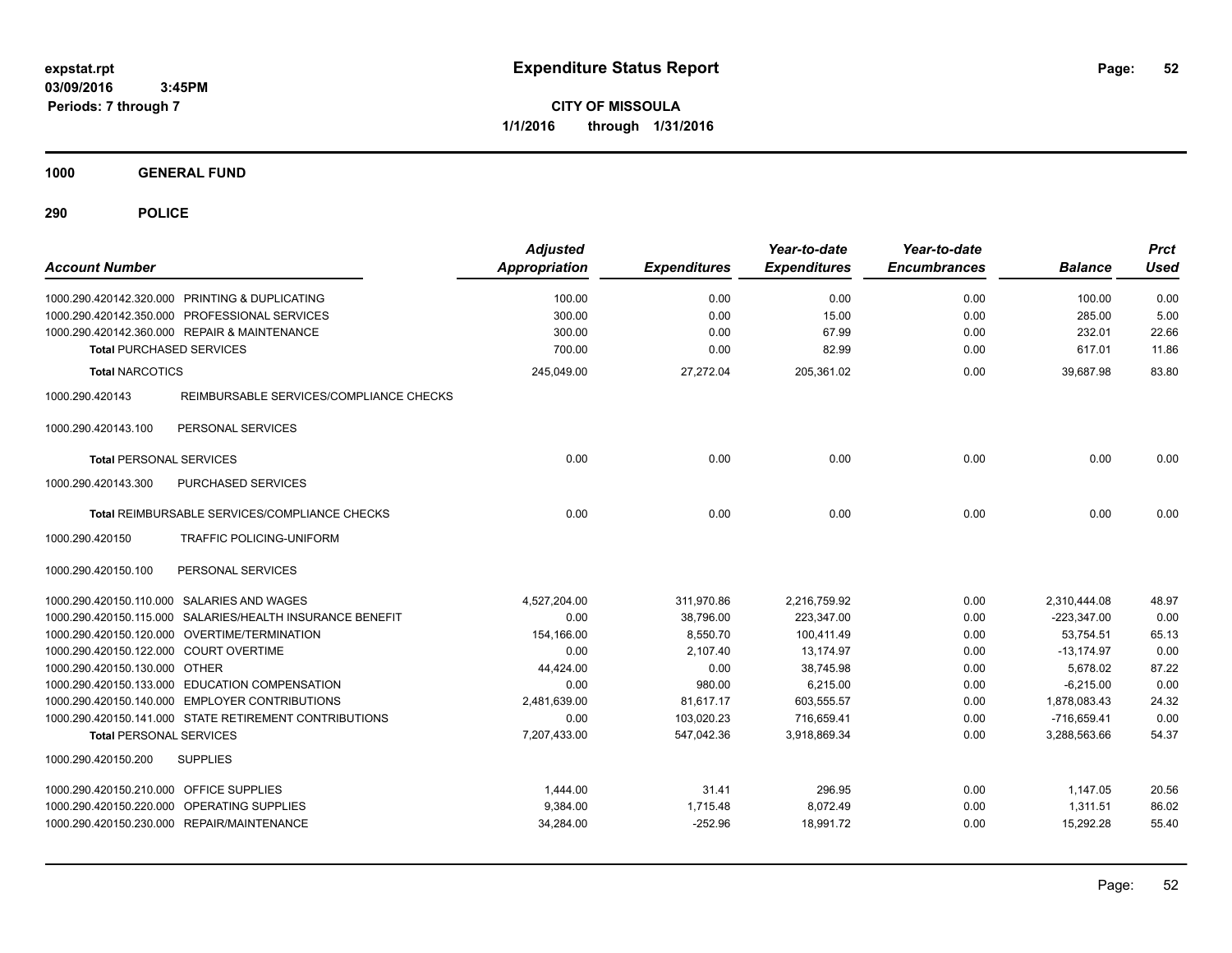**CITY OF MISSOULA 1/1/2016 through 1/31/2016**

**1000 GENERAL FUND**

| <b>Account Number</b>                                     | <b>Adjusted</b><br><b>Appropriation</b> | <b>Expenditures</b> | Year-to-date<br><b>Expenditures</b> | Year-to-date<br><b>Encumbrances</b> | <b>Balance</b> | <b>Prct</b><br><b>Used</b> |
|-----------------------------------------------------------|-----------------------------------------|---------------------|-------------------------------------|-------------------------------------|----------------|----------------------------|
| 1000.290.420150.231.000 GASOLINE                          | 141,236.00                              | 0.00                | 47,465.01                           | 0.00                                | 93.770.99      | 33.61                      |
| <b>Total SUPPLIES</b>                                     | 186.348.00                              | 1,493.93            | 74,826.17                           | 0.00                                | 111,521.83     | 40.15                      |
| 1000.290.420150.300<br>PURCHASED SERVICES                 |                                         |                     |                                     |                                     |                |                            |
| 1000.290.420150.320.000 PRINTING & DUPLICATING            | 5,669.00                                | 76.08               | 1.301.78                            | 0.00                                | 4.367.22       | 22.96                      |
| 1000.290.420150.350.000 PROFESSIONAL SERVICES             | 4,425.00                                | 190.00              | 1.092.50                            | 0.00                                | 3,332.50       | 24.69                      |
| 1000.290.420150.360.000 REPAIR & MAINTENANCE              | 13,630.00                               | 0.00                | 10,908.85                           | 0.00                                | 2,721.15       | 80.04                      |
| <b>Total PURCHASED SERVICES</b>                           | 23,724.00                               | 266.08              | 13,303.13                           | 0.00                                | 10,420.87      | 56.07                      |
| CAPITAL OUTLAY<br>1000.290.420150.900                     |                                         |                     |                                     |                                     |                |                            |
| <b>Total CAPITAL OUTLAY</b>                               | 0.00                                    | 0.00                | 0.00                                | 0.00                                | 0.00           | 0.00                       |
| Total TRAFFIC POLICING-UNIFORM                            | 7,417,505.00                            | 548,802.37          | 4,006,998.64                        | 0.00                                | 3,410,506.36   | 54.02                      |
| <b>ACCIDENT INVESTIGATION</b><br>1000.290.420151          |                                         |                     |                                     |                                     |                |                            |
| PERSONAL SERVICES<br>1000.290.420151.100                  |                                         |                     |                                     |                                     |                |                            |
| 1000.290.420151.110.000 SALARIES AND WAGES                | 458,017.00                              | 38,031.53           | 294,961.06                          | 0.00                                | 163,055.94     | 64.40                      |
| 1000.290.420151.115.000 SALARIES/HEALTH INSURANCE BENEFIT | 0.00                                    | 3,816.00            | 22,482.00                           | 0.00                                | $-22,482.00$   | 0.00                       |
| 1000.290.420151.120.000 OVERTIME/TERMINATION              | 13,376.00                               | 677.09              | 6,744.55                            | 0.00                                | 6,631.45       | 50.42                      |
| 1000.290.420151.130.000 OTHER                             | 3,365.00                                | 0.00                | 4,140.00                            | 0.00                                | $-775.00$      | 123.03                     |
| 1000.290.420151.133.000 EDUCATION COMPENSATION            | 0.00                                    | 40.00               | 300.00                              | 0.00                                | $-300.00$      | 0.00                       |
| 1000.290.420151.140.000 EMPLOYER CONTRIBUTIONS            | 242.922.00                              | 12.059.75           | 93.676.99                           | 0.00                                | 149,245.01     | 38.56                      |
| 1000.290.420151.141.000 STATE RETIREMENT CONTRIBUTIONS    | 0.00                                    | 12,290.62           | 93,233.03                           | 0.00                                | $-93,233.03$   | 0.00                       |
| <b>Total PERSONAL SERVICES</b>                            | 717,680.00                              | 66.914.99           | 515,537.63                          | 0.00                                | 202,142.37     | 71.83                      |
| 1000.290.420151.200<br><b>SUPPLIES</b>                    |                                         |                     |                                     |                                     |                |                            |
| 1000.290.420151.210.000 OFFICE SUPPLIES                   | 200.00                                  | 3.89                | 123.65                              | 0.00                                | 76.35          | 61.83                      |
| 1000.290.420151.220.000 OPERATING SUPPLIES                | 2.967.00                                | 22.47               | 2.675.77                            | 0.00                                | 291.23         | 90.18                      |
| 1000.290.420151.230.000 REPAIR/MAINTENANCE                | 4,151.00                                | 0.00                | 973.38                              | 0.00                                | 3,177.62       | 23.45                      |
| 1000.290.420151.231.000 GASOLINE                          | 13,423.00                               | 0.00                | 8,147.17                            | 0.00                                | 5,275.83       | 60.70                      |
| <b>Total SUPPLIES</b>                                     | 20,741.00                               | 26.36               | 11,919.97                           | 0.00                                | 8,821.03       | 57.47                      |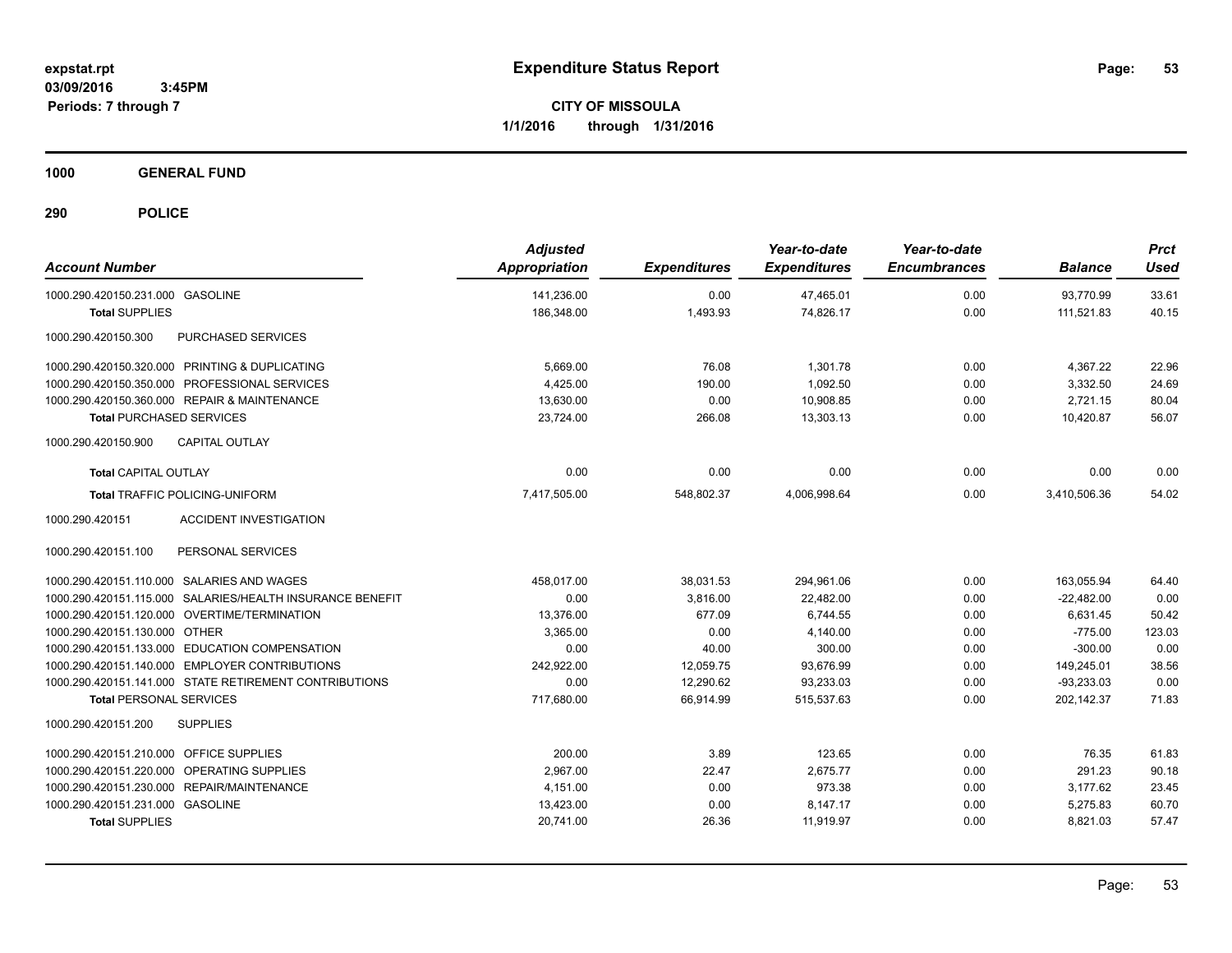**CITY OF MISSOULA 1/1/2016 through 1/31/2016**

**1000 GENERAL FUND**

| <b>Account Number</b>                      |                                                        | <b>Adjusted</b><br>Appropriation | <b>Expenditures</b> | Year-to-date<br><b>Expenditures</b> | Year-to-date<br><b>Encumbrances</b> | <b>Balance</b> | <b>Prct</b><br><b>Used</b> |
|--------------------------------------------|--------------------------------------------------------|----------------------------------|---------------------|-------------------------------------|-------------------------------------|----------------|----------------------------|
| 1000.290.420151.300                        | PURCHASED SERVICES                                     |                                  |                     |                                     |                                     |                |                            |
|                                            | 1000.290.420151.320.000 PRINTING & DUPLICATING         | 207.00                           | 0.00                | 302.05                              | 0.00                                | $-95.05$       | 145.92                     |
|                                            | 1000.290.420151.350.000 PROFESSIONAL SERVICES          | 300.00                           | 0.00                | 0.00                                | 0.00                                | 300.00         | 0.00                       |
|                                            | 1000.290.420151.360.000 REPAIR & MAINTENANCE           | 5.615.00                         | 0.00                | 4,073.25                            | 0.00                                | 1,541.75       | 72.54                      |
| <b>Total PURCHASED SERVICES</b>            |                                                        | 6,122.00                         | 0.00                | 4,375.30                            | 0.00                                | 1.746.70       | 71.47                      |
| 1000.290.420151.900                        | <b>CAPITAL OUTLAY</b>                                  |                                  |                     |                                     |                                     |                |                            |
| Total CAPITAL OUTLAY                       |                                                        | 0.00                             | 0.00                | 0.00                                | 0.00                                | 0.00           | 0.00                       |
| <b>Total ACCIDENT INVESTIGATION</b>        |                                                        | 744,543.00                       | 66,941.35           | 531,832.90                          | 0.00                                | 212,710.10     | 71.43                      |
| 1000.290.420152                            | <b>PLANS UNIT</b>                                      |                                  |                     |                                     |                                     |                |                            |
| 1000.290.420152.100                        | PERSONAL SERVICES                                      |                                  |                     |                                     |                                     |                |                            |
| 1000.290.420152.110.000 SALARIES AND WAGES |                                                        | 157,302.00                       | 17,495.02           | 129,049.42                          | 0.00                                | 28,252.58      | 82.04                      |
| 1000.290.420152.115.000                    | SALARIES/HEALTH INSURANCE BENEFIT                      | 0.00                             | 1,908.00            | 11,241.00                           | 0.00                                | $-11,241.00$   | 0.00                       |
|                                            | 1000.290.420152.120.000 OVERTIME/TERMINATION           | 0.00                             | 270.22              | 1,464.97                            | 0.00                                | $-1,464.97$    | 0.00                       |
| 1000.290.420152.122.000 COURT OVERTIME     |                                                        | 2,675.00                         | 0.00                | 0.00                                | 0.00                                | 2,675.00       | 0.00                       |
| 1000.290.420152.130.000 OTHER              |                                                        | 0.00                             | 0.00                | 2,070.00                            | 0.00                                | $-2,070.00$    | 0.00                       |
|                                            | 1000.290.420152.133.000 EDUCATION COMPENSATION         | 0.00                             | 20.00               | 150.00                              | 0.00                                | $-150.00$      | 0.00                       |
|                                            | 1000.290.420152.140.000 EMPLOYER CONTRIBUTIONS         | 2.019.00                         | 4,423.62            | 33,455.30                           | 0.00                                | $-31,436.30$   | 1,657.02                   |
|                                            | 1000.290.420152.141.000 STATE RETIREMENT CONTRIBUTIONS | 85,477.00                        | 5,698.67            | 41,203.30                           | 0.00                                | 44,273.70      | 48.20                      |
| <b>Total PERSONAL SERVICES</b>             |                                                        | 247.473.00                       | 29.815.53           | 218,633.99                          | 0.00                                | 28.839.01      | 88.35                      |
| 1000.290.420152.200                        | <b>SUPPLIES</b>                                        |                                  |                     |                                     |                                     |                |                            |
| 1000.290.420152.210.000 OFFICE SUPPLIES    |                                                        | 200.00                           | 0.00                | 0.00                                | 0.00                                | 200.00         | 0.00                       |
| 1000.290.420152.220.000 OPERATING SUPPLIES |                                                        | 2.000.00                         | 0.00                | 0.00                                | 0.00                                | 2,000.00       | 0.00                       |
| <b>Total SUPPLIES</b>                      |                                                        | 2,200.00                         | 0.00                | 0.00                                | 0.00                                | 2,200.00       | 0.00                       |
| 1000.290.420152.300                        | PURCHASED SERVICES                                     |                                  |                     |                                     |                                     |                |                            |
|                                            | 1000.290.420152.320.000 PRINTING & DUPLICATING         | 200.00                           | 0.00                | 0.00                                | 0.00                                | 200.00         | 0.00                       |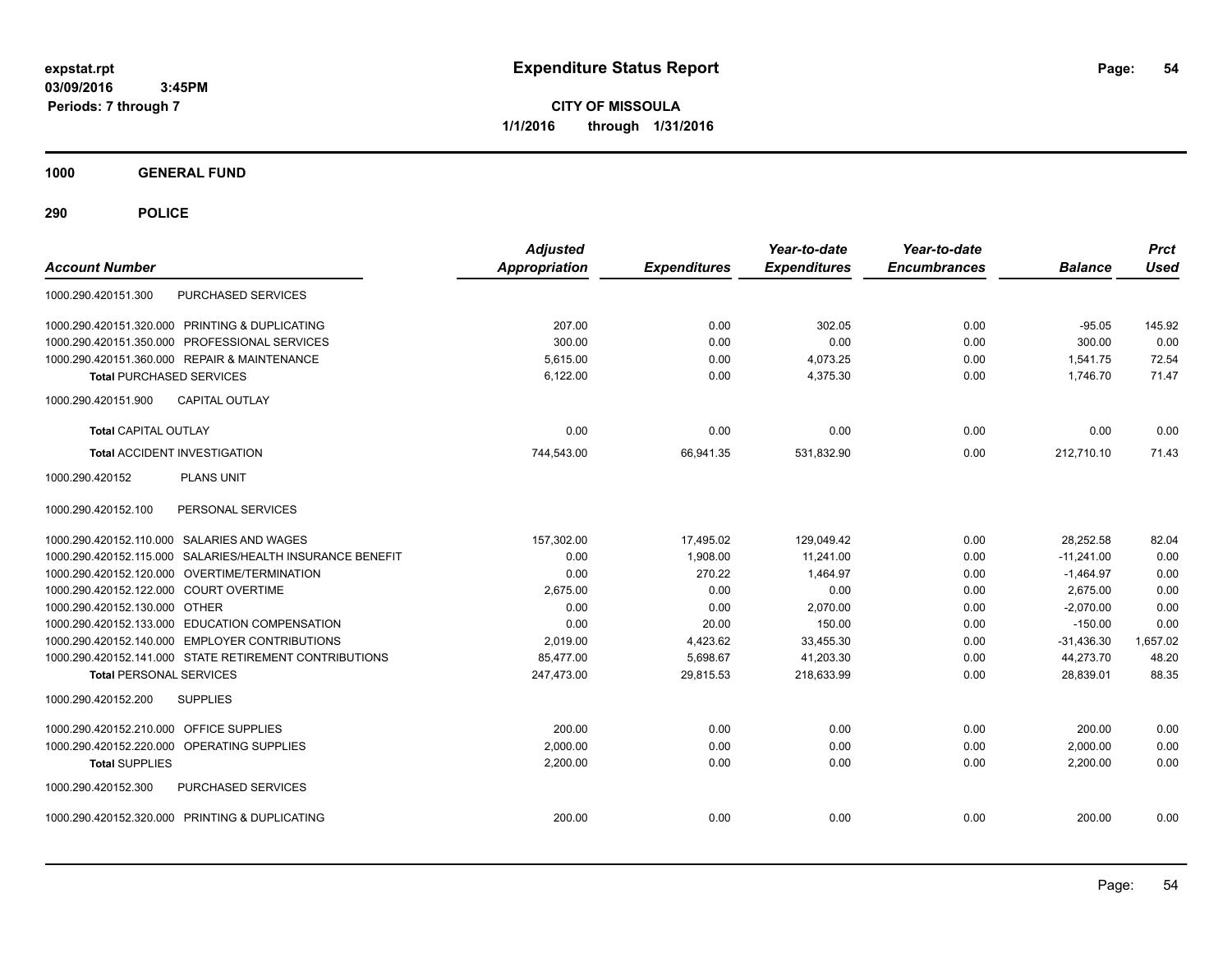**CITY OF MISSOULA 1/1/2016 through 1/31/2016**

**1000 GENERAL FUND**

| <b>Account Number</b>                                     | <b>Adjusted</b><br><b>Appropriation</b> | <b>Expenditures</b> | Year-to-date<br><b>Expenditures</b> | Year-to-date<br><b>Encumbrances</b> | <b>Balance</b> | <b>Prct</b><br><b>Used</b> |
|-----------------------------------------------------------|-----------------------------------------|---------------------|-------------------------------------|-------------------------------------|----------------|----------------------------|
| 1000.290.420152.350.000 PROFESSIONAL SERVICES             | 150.00                                  | 0.00                | 0.00                                | 0.00                                | 150.00         | 0.00                       |
| 1000.290.420152.360.000 REPAIR & MAINTENANCE              | 500.00                                  | 0.00                | 0.00                                | 0.00                                | 500.00         | 0.00                       |
| <b>Total PURCHASED SERVICES</b>                           | 850.00                                  | 0.00                | 0.00                                | 0.00                                | 850.00         | 0.00                       |
| <b>Total PLANS UNIT</b>                                   | 250,523.00                              | 29,815.53           | 218,633.99                          | 0.00                                | 31,889.01      | 87.27                      |
| 1000.290.420153<br><b>COMMUNITY RESOURCE</b>              |                                         |                     |                                     |                                     |                |                            |
| PERSONAL SERVICES<br>1000.290.420153.100                  |                                         |                     |                                     |                                     |                |                            |
| 1000.290.420153.110.000 CRO/SALARIES AND WAGES            | 681,961.00                              | 40,544.15           | 297,293.93                          | 0.00                                | 384,667.07     | 43.59                      |
| 1000.290.420153.115.000 SALARIES/HEALTH INSURANCE BENEFIT | 0.00                                    | 4,452.00            | 25,716.00                           | 0.00                                | $-25,716.00$   | 0.00                       |
| 1000.290.420153.120.000 OVERTIME/TERMINATION              | 3,567.00                                | 228.96              | 4,054.15                            | 0.00                                | $-487.15$      | 113.66                     |
| 1000.290.420153.130.000 OTHER                             | 3,365.00                                | 0.00                | 4,830.00                            | 0.00                                | $-1,465.00$    | 143.54                     |
| 1000.290.420153.133.000 EDUCATION COMPENSATION            | 0.00                                    | 50.00               | 375.00                              | 0.00                                | $-375.00$      | 0.00                       |
| 1000.290.420153.140.000 EMPLOYER CONTRIBUTIONS            | 365,997.00                              | 11,225.06           | 86,511.91                           | 0.00                                | 279,485.09     | 23.64                      |
| 1000.290.420153.141.000 STATE RETIREMENT CONTRIBUTIONS    | 0.00                                    | 13,060.17           | 91,421.65                           | 0.00                                | $-91,421.65$   | 0.00                       |
| <b>Total PERSONAL SERVICES</b>                            | 1,054,890.00                            | 69,560.34           | 510,202.64                          | 0.00                                | 544,687.36     | 48.37                      |
| 1000.290.420153.200<br><b>SUPPLIES</b>                    |                                         |                     |                                     |                                     |                |                            |
| 1000.290.420153.210.000 OFFICE SUPPLIES                   | 1,340.00                                | 0.00                | 3.98                                | 0.00                                | 1,336.02       | 0.30                       |
| 1000.290.420153.220.000 OPERATING SUPPLIES                | 3,500.00                                | 0.00                | 317.15                              | 0.00                                | 3,182.85       | 9.06                       |
| 1000.290.420153.230.000 REPAIR/MAINTENANCE                | 1,100.00                                | 0.00                | 0.00                                | 0.00                                | 1,100.00       | 0.00                       |
| 1000.290.420153.231.000 GASOLINE                          | 3,561.00                                | 0.00                | 0.00                                | 0.00                                | 3,561.00       | 0.00                       |
| <b>Total SUPPLIES</b>                                     | 9,501.00                                | 0.00                | 321.13                              | 0.00                                | 9.179.87       | 3.38                       |
| 1000.290.420153.300<br>PURCHASED SERVICES                 |                                         |                     |                                     |                                     |                |                            |
| 1000.290.420153.320.000 PRINTING & DUPLICATING            | 580.00                                  | 0.00                | 0.00                                | 0.00                                | 580.00         | 0.00                       |
| 1000.290.420153.360.000 REPAIR & MAINTENANCE              | 500.00                                  | 0.00                | 0.00                                | 0.00                                | 500.00         | 0.00                       |
| <b>Total PURCHASED SERVICES</b>                           | 1,080.00                                | 0.00                | 0.00                                | 0.00                                | 1,080.00       | 0.00                       |
| CAPITAL OUTLAY<br>1000.290.420153.900                     |                                         |                     |                                     |                                     |                |                            |
| <b>Total CAPITAL OUTLAY</b>                               | 0.00                                    | 0.00                | 0.00                                | 0.00                                | 0.00           | 0.00                       |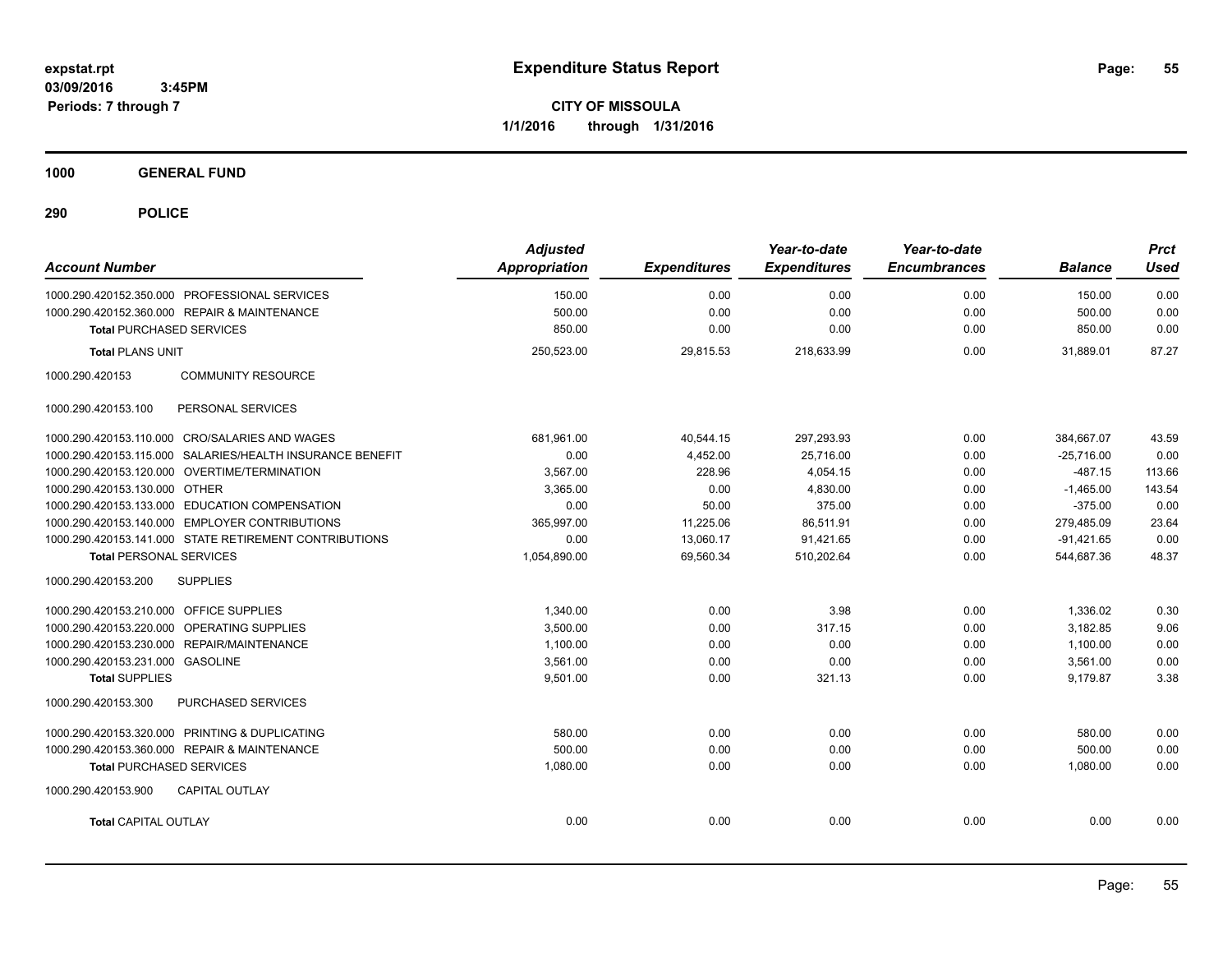**CITY OF MISSOULA 1/1/2016 through 1/31/2016**

**1000 GENERAL FUND**

| <b>Account Number</b>                   |                                                         | <b>Adjusted</b><br><b>Appropriation</b> | <b>Expenditures</b> | Year-to-date<br><b>Expenditures</b> | Year-to-date<br><b>Encumbrances</b> | <b>Balance</b> | <b>Prct</b><br><b>Used</b> |
|-----------------------------------------|---------------------------------------------------------|-----------------------------------------|---------------------|-------------------------------------|-------------------------------------|----------------|----------------------------|
|                                         | <b>Total COMMUNITY RESOURCE</b>                         | 1,065,471.00                            | 69,560.34           | 510,523.77                          | 0.00                                | 554,947.23     | 47.92                      |
| 1000.290.420154                         | ABANDONED VEHICLE PROGRAM                               |                                         |                     |                                     |                                     |                |                            |
| 1000.290.420154.100                     | PERSONAL SERVICES                                       |                                         |                     |                                     |                                     |                |                            |
|                                         | 1000.290.420154.110.000 SALARIES AND WAGES              | 37,276.00                               | 2,885.34            | 21,255.46                           | 0.00                                | 16,020.54      | 57.02                      |
|                                         | 1000.290.420154.120.000 OVERTIME/TERMINATION            | 892.00                                  | 0.00                | 15.58                               | 0.00                                | 876.42         | 1.75                       |
|                                         | 1000.290.420154.140.000 EMPLOYER CONTRIBUTIONS          | 15,830.00                               | 1,270.54            | 9,700.43                            | 0.00                                | 6,129.57       | 61.28                      |
| <b>Total PERSONAL SERVICES</b>          |                                                         | 53,998.00                               | 4,155.88            | 30,971.47                           | 0.00                                | 23,026.53      | 57.36                      |
| 1000.290.420154.200                     | <b>SUPPLIES</b>                                         |                                         |                     |                                     |                                     |                |                            |
| 1000.290.420154.210.000 OFFICE SUPPLIES |                                                         | 240.00                                  | 0.00                | 9.29                                | 0.00                                | 230.71         | 3.87                       |
|                                         | 1000.290.420154.220.000 OPERATING SUPPLIES              | 400.00                                  | 0.00                | 149.18                              | 0.00                                | 250.82         | 37.30                      |
| <b>Total SUPPLIES</b>                   |                                                         | 640.00                                  | 0.00                | 158.47                              | 0.00                                | 481.53         | 24.76                      |
| 1000.290.420154.300                     | <b>PURCHASED SERVICES</b>                               |                                         |                     |                                     |                                     |                |                            |
| 1000.290.420154.310.000 COMMUNICATIONS  |                                                         | 2,484.00                                | 0.00                | 382.32                              | 0.00                                | 2,101.68       | 15.39                      |
|                                         | 1000.290.420154.320.000 PRINTING & DUPLICATING          | 768.00                                  | 0.00                | 335.91                              | 0.00                                | 432.09         | 43.74                      |
|                                         | 1000.290.420154.330.000 PUBLICITY, SUBSCRIPTIONS & DUES | 2,400.00                                | 0.00                | 141.00                              | 0.00                                | 2,259.00       | 5.88                       |
|                                         | 1000.290.420154.350.000 PROFESSIONAL SERVICES           | 12,429.00                               | 27.00               | 118.84                              | 0.00                                | 12,310.16      | 0.96                       |
|                                         | 1000.290.420154.350.011 PROFESSIONAL SERVICES           | 0.00                                    | 130.00              | 1,612.50                            | 0.00                                | $-1,612.50$    | 0.00                       |
|                                         | 1000.290.420154.350.012 PROFESSIONAL SERVICES           | 0.00                                    | 500.00              | 3,000.00                            | 0.00                                | $-3,000.00$    | 0.00                       |
| <b>Total PURCHASED SERVICES</b>         |                                                         | 18,081.00                               | 657.00              | 5,590.57                            | 0.00                                | 12,490.43      | 30.92                      |
|                                         | <b>Total ABANDONED VEHICLE PROGRAM</b>                  | 72,719.00                               | 4,812.88            | 36,720.51                           | 0.00                                | 35,998.49      | 50.50                      |
| 1000.290.420160                         | <b>COMMUNICATIONS</b>                                   |                                         |                     |                                     |                                     |                |                            |
| 1000.290.420160.100                     | PERSONAL SERVICES                                       |                                         |                     |                                     |                                     |                |                            |
|                                         | 1000.290.420160.110.000 SALARIES AND WAGES              | 306.001.00                              | 17,682.55           | 150,819.24                          | 0.00                                | 155, 181. 76   | 49.29                      |
|                                         | 1000.290.420160.120.000 OVERTIME/TERMINATION            | 8.917.00                                | 99.83               | 4,263.69                            | 0.00                                | 4.653.31       | 47.82                      |
|                                         | 1000.290.420160.140.000 EMPLOYER CONTRIBUTIONS          | 118,937.00                              | 6,054.72            | 57,369.58                           | 0.00                                | 61,567.42      | 48.24                      |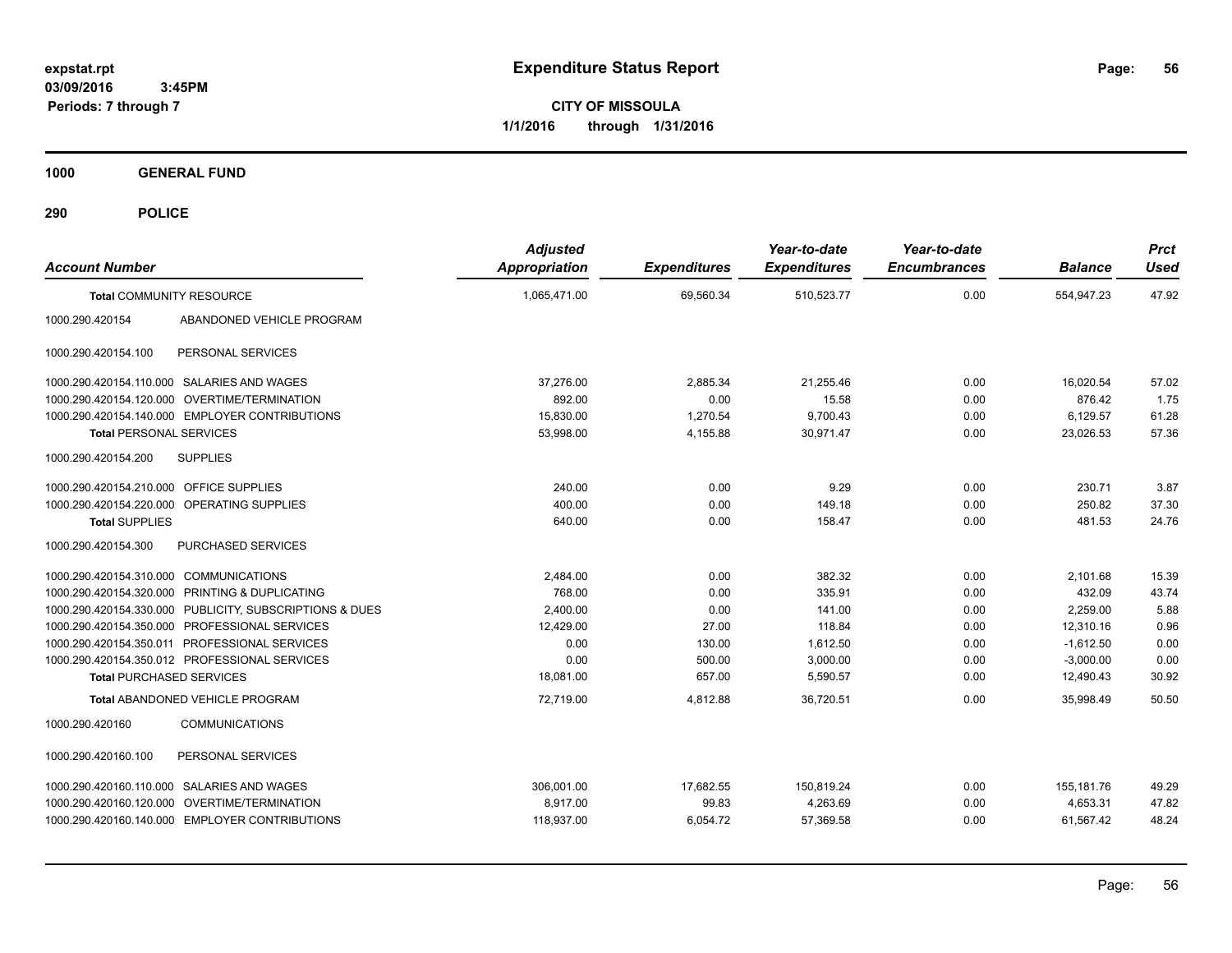**CITY OF MISSOULA 1/1/2016 through 1/31/2016**

**1000 GENERAL FUND**

| <b>Account Number</b>                          |                           | <b>Adjusted</b><br><b>Appropriation</b> | <b>Expenditures</b> | Year-to-date<br><b>Expenditures</b> | Year-to-date<br><b>Encumbrances</b> | <b>Balance</b> | <b>Prct</b><br><b>Used</b> |
|------------------------------------------------|---------------------------|-----------------------------------------|---------------------|-------------------------------------|-------------------------------------|----------------|----------------------------|
| <b>Total PERSONAL SERVICES</b>                 |                           | 433,855.00                              | 23,837.10           | 212,452.51                          | 0.00                                | 221,402.49     | 48.97                      |
| 1000.290.420160.200<br><b>SUPPLIES</b>         |                           |                                         |                     |                                     |                                     |                |                            |
| 1000.290.420160.210.000 OFFICE SUPPLIES        |                           | 400.00                                  | 0.00                | 39.89                               | 0.00                                | 360.11         | 9.97                       |
| 1000.290.420160.220.000 OPERATING SUPPLIES     |                           | 800.00                                  | 0.00                | 810.99                              | 0.00                                | $-10.99$       | 101.37                     |
| <b>Total SUPPLIES</b>                          |                           | 1,200.00                                | 0.00                | 850.88                              | 0.00                                | 349.12         | 70.91                      |
| 1000.290.420160.300                            | <b>PURCHASED SERVICES</b> |                                         |                     |                                     |                                     |                |                            |
| 1000.290.420160.310.000 COMMUNICATIONS         |                           | 6,700.00                                | 0.00                | 11,942.75                           | 0.00                                | $-5,242.75$    | 178.25                     |
| 1000.290.420160.320.000 PRINTING & DUPLICATING |                           | 150.00                                  | 0.00                | 62.67                               | 0.00                                | 87.33          | 41.78                      |
| <b>Total PURCHASED SERVICES</b>                |                           | 6,850.00                                | 0.00                | 12,005.42                           | 0.00                                | $-5,155.42$    | 175.26                     |
| <b>Total COMMUNICATIONS</b>                    |                           | 441,905.00                              | 23,837.10           | 225,308.81                          | 0.00                                | 216,596.19     | 50.99                      |
| 1000.290.420170                                | <b>RECORDS</b>            |                                         |                     |                                     |                                     |                |                            |
| 1000.290.420170.100                            | PERSONAL SERVICES         |                                         |                     |                                     |                                     |                |                            |
| 1000.290.420170.110.000 SALARIES AND WAGES     |                           | 158,592.00                              | 7,636.73            | 56,473.86                           | 0.00                                | 102,118.14     | 35.61                      |
| 1000.290.420170.120.000 OVERTIME/TERMINATION   |                           | 713.00                                  | 11.60               | 1,586.30                            | 0.00                                | $-873.30$      | 222.48                     |
| 1000.290.420170.140.000 EMPLOYER CONTRIBUTIONS |                           | 64,315.00                               | 3,615.09            | 27,996.64                           | 0.00                                | 36,318.36      | 43.53                      |
| <b>Total PERSONAL SERVICES</b>                 |                           | 223,620.00                              | 11,263.42           | 86,056.80                           | 0.00                                | 137,563.20     | 38.48                      |
| 1000.290.420170.200<br><b>SUPPLIES</b>         |                           |                                         |                     |                                     |                                     |                |                            |
| 1000.290.420170.210.000 OFFICE SUPPLIES        |                           | 800.00                                  | 61.90               | 213.91                              | 0.00                                | 586.09         | 26.74                      |
| 1000.290.420170.220.000 OPERATING SUPPLIES     |                           | 850.00                                  | 43.00               | 142.75                              | 0.00                                | 707.25         | 16.79                      |
| <b>Total SUPPLIES</b>                          |                           | 1,650.00                                | 104.90              | 356.66                              | 0.00                                | 1,293.34       | 21.62                      |
| 1000.290.420170.300                            | PURCHASED SERVICES        |                                         |                     |                                     |                                     |                |                            |
| <b>Total PURCHASED SERVICES</b>                |                           | 0.00                                    | 0.00                | 0.00                                | 0.00                                | 0.00           | 0.00                       |
| 1000.290.420170.500                            | <b>FIXED CHARGES</b>      |                                         |                     |                                     |                                     |                |                            |
| <b>Total FIXED CHARGES</b>                     |                           | 0.00                                    | 0.00                | 0.00                                | 0.00                                | 0.00           | 0.00                       |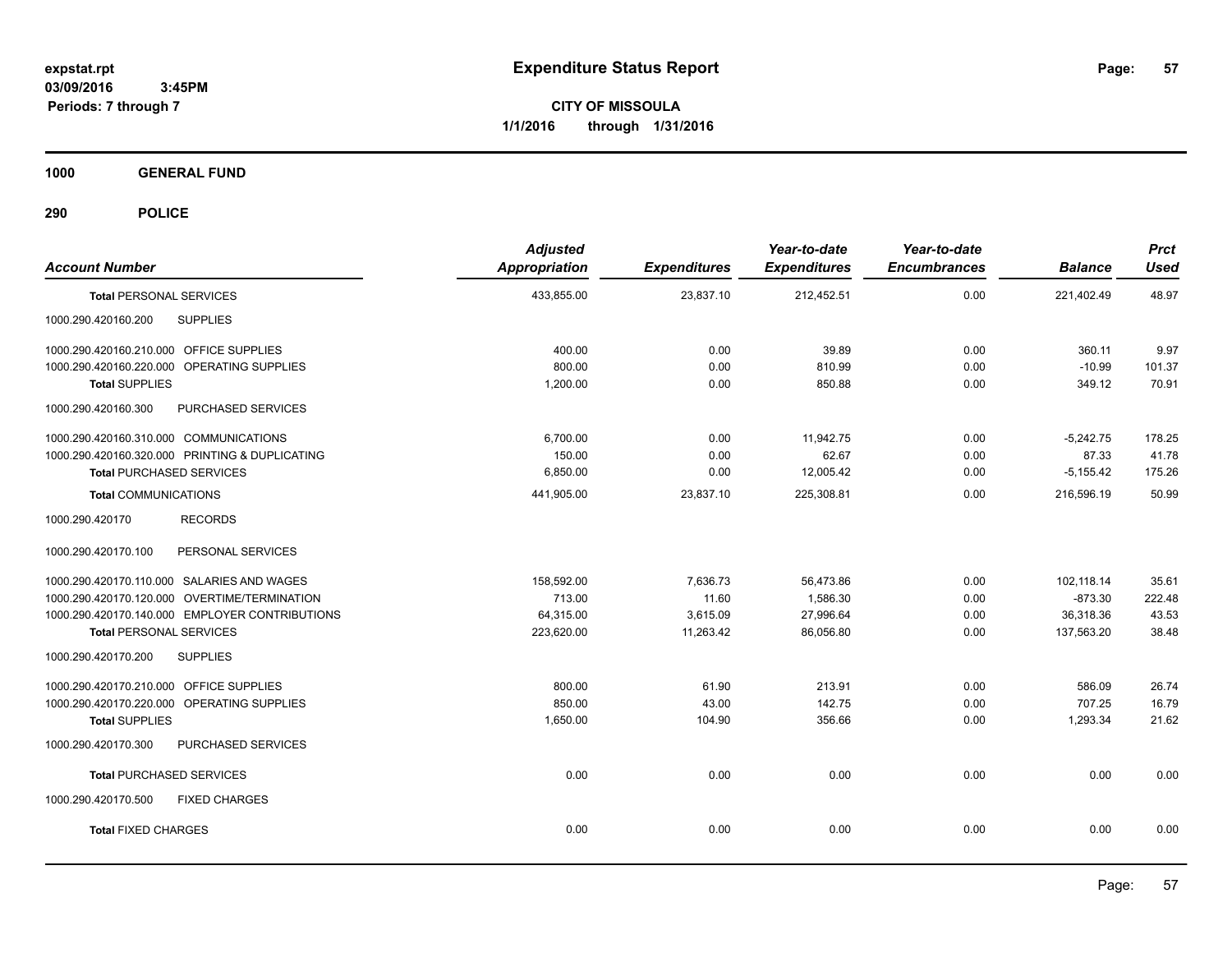**CITY OF MISSOULA 1/1/2016 through 1/31/2016**

**1000 GENERAL FUND**

| <b>Account Number</b>                            | <b>Adjusted</b><br><b>Appropriation</b> | <b>Expenditures</b> | Year-to-date<br><b>Expenditures</b> | Year-to-date<br><b>Encumbrances</b> | <b>Balance</b> | <b>Prct</b><br><b>Used</b> |
|--------------------------------------------------|-----------------------------------------|---------------------|-------------------------------------|-------------------------------------|----------------|----------------------------|
| <b>CAPITAL OUTLAY</b><br>1000.290.420170.900     |                                         |                     |                                     |                                     |                |                            |
| <b>Total CAPITAL OUTLAY</b>                      | 0.00                                    | 0.00                | 0.00                                | 0.00                                | 0.00           | 0.00                       |
| <b>Total RECORDS</b>                             | 225,270.00                              | 11,368.32           | 86,413.46                           | 0.00                                | 138,856.54     | 38.36                      |
| <b>EVIDENCE</b><br>1000.290.420182               |                                         |                     |                                     |                                     |                |                            |
| PERSONAL SERVICES<br>1000.290.420182.100         |                                         |                     |                                     |                                     |                |                            |
| 1000.290.420182.110.000 SALARIES AND WAGES       | 72,905.00                               | 8,711.05            | 64,397.59                           | 0.00                                | 8,507.41       | 88.33                      |
| 1000.290.420182.120.000 OVERTIME/TERMINATION     | 2,229.00                                | 129.00              | 2,088.24                            | 0.00                                | 140.76         | 93.69                      |
| 1000.290.420182.140.000 EMPLOYER CONTRIBUTIONS   | 31,402.00                               | 3,828.74            | 28,700.71                           | 0.00                                | 2,701.29       | 91.40                      |
| <b>Total PERSONAL SERVICES</b>                   | 106,536.00                              | 12,668.79           | 95,186.54                           | 0.00                                | 11,349.46      | 89.35                      |
| <b>SUPPLIES</b><br>1000.290.420182.200           |                                         |                     |                                     |                                     |                |                            |
| 1000.290.420182.210.000 OFFICE SUPPLIES          | 800.00                                  | 0.00                | 29.96                               | 0.00                                | 770.04         | 3.75                       |
| OPERATING SUPPLIES<br>1000.290.420182.220.000    | 5,800.00                                | 111.34              | 6,524.89                            | 0.00                                | $-724.89$      | 112.50                     |
| 1000.290.420182.230.000 REPAIR/MAINTENANCE       | 500.00                                  | 0.00                | 51.64                               | 0.00                                | 448.36         | 10.33                      |
| 1000.290.420182.231.000 GASOLINE                 | 479.00                                  | 0.00                | 329.01                              | 0.00                                | 149.99         | 68.69                      |
| <b>Total SUPPLIES</b>                            | 7,579.00                                | 111.34              | 6,935.50                            | 0.00                                | 643.50         | 91.51                      |
| <b>PURCHASED SERVICES</b><br>1000.290.420182.300 |                                         |                     |                                     |                                     |                |                            |
| 1000.290.420182.310.000 COMMUNICATIONS           | 300.00                                  | 0.00                | 0.00                                | 0.00                                | 300.00         | 0.00                       |
| 1000.290.420182.320.000 PRINTING & DUPLICATING   | 1.000.00                                | 0.00                | 673.97                              | 0.00                                | 326.03         | 67.40                      |
| 1000.290.420182.350.000 PROFESSIONAL SERVICES    | 34,700.00                               | 908.00              | 13,880.01                           | 0.00                                | 20,819.99      | 40.00                      |
| 1000.290.420182.360.000 REPAIR & MAINTENANCE     | 150.00                                  | 0.00                | 0.00                                | 0.00                                | 150.00         | 0.00                       |
| <b>Total PURCHASED SERVICES</b>                  | 36,150.00                               | 908.00              | 14,553.98                           | 0.00                                | 21,596.02      | 40.26                      |
| 1000.290.420182.500<br><b>FIXED CHARGES</b>      |                                         |                     |                                     |                                     |                |                            |
| 1000.290.420182.500.000 FIXED CHARGES            | 650.00                                  | 0.00                | 0.00                                | 0.00                                | 650.00         | 0.00                       |
| <b>Total FIXED CHARGES</b>                       | 650.00                                  | 0.00                | 0.00                                | 0.00                                | 650.00         | 0.00                       |
| <b>Total EVIDENCE</b>                            | 150,915.00                              | 13,688.13           | 116,676.02                          | 0.00                                | 34,238.98      | 77.31                      |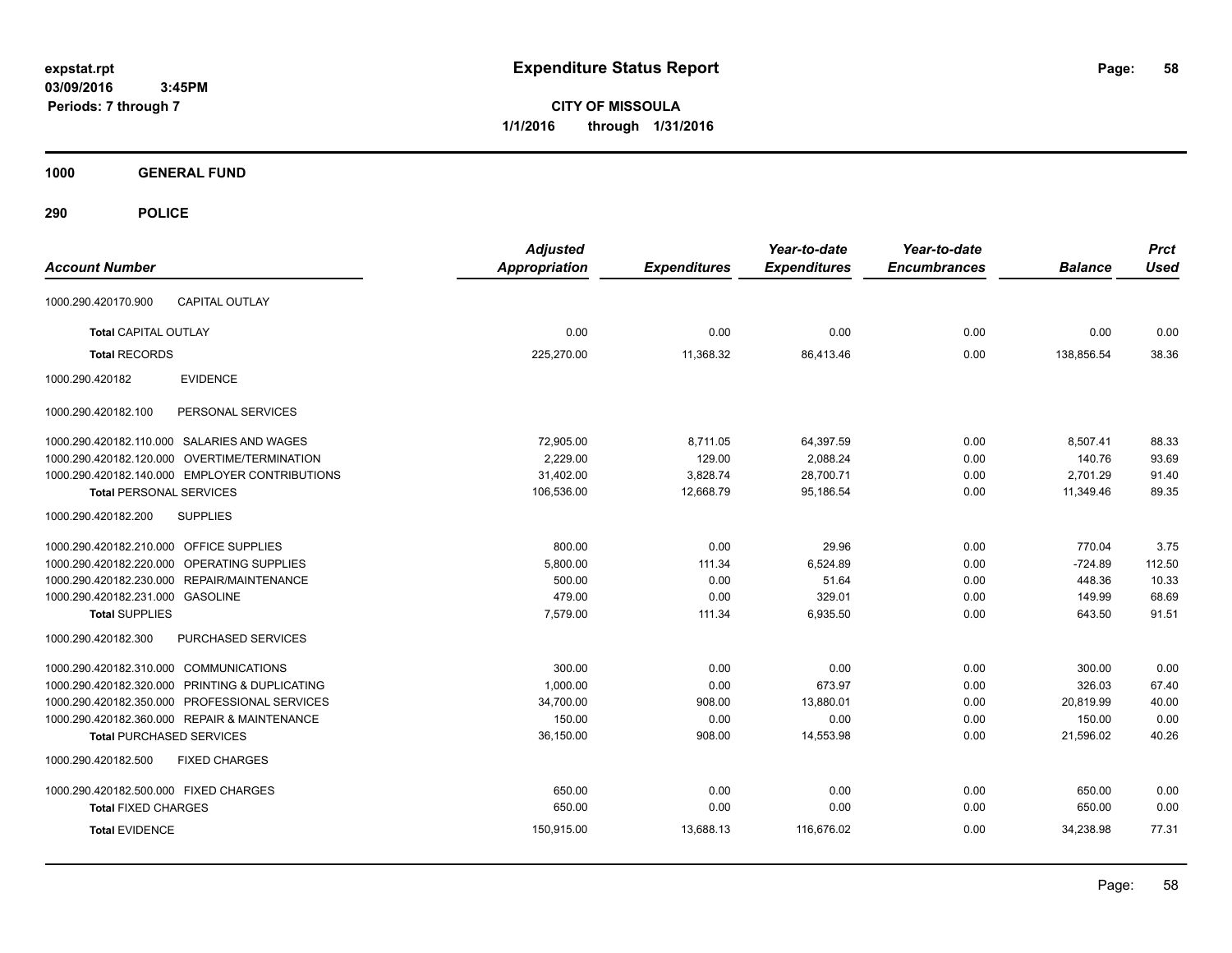**CITY OF MISSOULA 1/1/2016 through 1/31/2016**

**1000 GENERAL FUND**

| <b>Account Number</b>                            | <b>Adjusted</b><br><b>Appropriation</b> | <b>Expenditures</b> | Year-to-date<br><b>Expenditures</b> | Year-to-date<br><b>Encumbrances</b> | <b>Balance</b> | <b>Prct</b><br><b>Used</b> |
|--------------------------------------------------|-----------------------------------------|---------------------|-------------------------------------|-------------------------------------|----------------|----------------------------|
| <b>SPECIAL TEAMS</b><br>1000.290.420185          |                                         |                     |                                     |                                     |                |                            |
| 1000.290.420185.100<br>PERSONAL SERVICES         |                                         |                     |                                     |                                     |                |                            |
| <b>Total PERSONAL SERVICES</b>                   | 0.00                                    | 0.00                | 0.00                                | 0.00                                | 0.00           | 0.00                       |
| 1000.290.420185.200<br><b>SUPPLIES</b>           |                                         |                     |                                     |                                     |                |                            |
| 1000.290.420185.220.000 OPERATING SUPPLIES       | 6,325.00                                | 0.00                | 1,623.93                            | 0.00                                | 4,701.07       | 25.67                      |
| 1000.290.420185.230.000 REPAIR/MAINTENANCE       | 200.00                                  | 0.00                | 31.68                               | 0.00                                | 168.32         | 15.84                      |
| 1000.290.420185.231.000 GASOLINE                 | 239.00                                  | 0.00                | 135.83                              | 0.00                                | 103.17         | 56.83                      |
| <b>Total SUPPLIES</b>                            | 6,764.00                                | 0.00                | 1,791.44                            | 0.00                                | 4,972.56       | 26.48                      |
| PURCHASED SERVICES<br>1000.290.420185.300        |                                         |                     |                                     |                                     |                |                            |
| 1000.290.420185.350.000 PROFESSIONAL SERVICES    | 175.00                                  | 0.00                | 0.00                                | 0.00                                | 175.00         | 0.00                       |
| 1000.290.420185.360.000 REPAIR & MAINTENANCE     | 350.00                                  | 0.00                | 0.00                                | 0.00                                | 350.00         | 0.00                       |
| <b>Total PURCHASED SERVICES</b>                  | 525.00                                  | 0.00                | 0.00                                | 0.00                                | 525.00         | 0.00                       |
| <b>Total SPECIAL TEAMS</b>                       | 7,289.00                                | 0.00                | 1,791.44                            | 0.00                                | 5,497.56       | 24.58                      |
| 1000.290.420199<br>CONTINGENCY-NEW AWARD FUNDING |                                         |                     |                                     |                                     |                |                            |
| PERSONAL SERVICES<br>1000.290.420199.100         |                                         |                     |                                     |                                     |                |                            |
| <b>Total PERSONAL SERVICES</b>                   | 0.00                                    | 0.00                | 0.00                                | 0.00                                | 0.00           | 0.00                       |
| <b>SUPPLIES</b><br>1000.290.420199.200           |                                         |                     |                                     |                                     |                |                            |
| <b>Total SUPPLIES</b>                            | 0.00                                    | 0.00                | 0.00                                | 0.00                                | 0.00           | 0.00                       |
| PURCHASED SERVICES<br>1000.290.420199.300        |                                         |                     |                                     |                                     |                |                            |
| <b>Total PURCHASED SERVICES</b>                  | 0.00                                    | 0.00                | 0.00                                | 0.00                                | 0.00           | 0.00                       |
| 1000.290.420199.900<br><b>CAPITAL OUTLAY</b>     |                                         |                     |                                     |                                     |                |                            |
| Total CONTINGENCY-NEW AWARD FUNDING              | 0.00                                    | 0.00                | 0.00                                | 0.00                                | 0.00           | 0.00                       |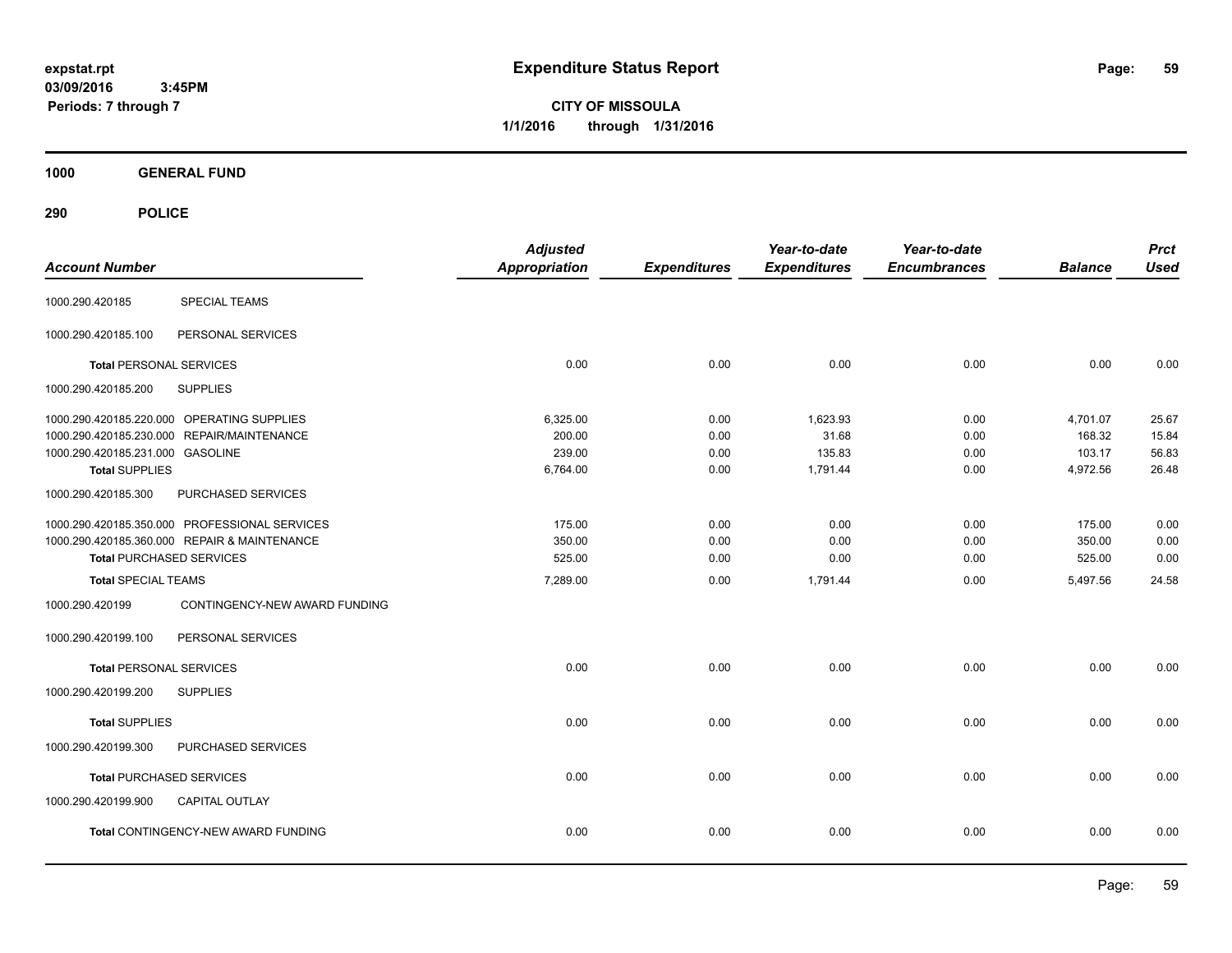**CITY OF MISSOULA 1/1/2016 through 1/31/2016**

**1000 GENERAL FUND**

| <b>Account Number</b>                |                         | <b>Adjusted</b><br><b>Appropriation</b> | <b>Expenditures</b> | Year-to-date<br><b>Expenditures</b> | Year-to-date<br><b>Encumbrances</b> | <b>Balance</b> | <b>Prct</b><br>Used |
|--------------------------------------|-------------------------|-----------------------------------------|---------------------|-------------------------------------|-------------------------------------|----------------|---------------------|
| 1000.290.420256                      | *** Title Not Found *** |                                         |                     |                                     |                                     |                |                     |
| 1000.290.420256.100                  | PERSONAL SERVICES       |                                         |                     |                                     |                                     |                |                     |
| <b>Total *** Title Not Found ***</b> |                         | 0.00                                    | 0.00                | 0.00                                | 0.00                                | 0.00           | 0.00                |
| <b>Total POLICE</b>                  |                         | 14,475,954.00                           | 1.092.757.79        | 8,126,594.56                        | 0.00                                | 6,349,359.44   | 56.14               |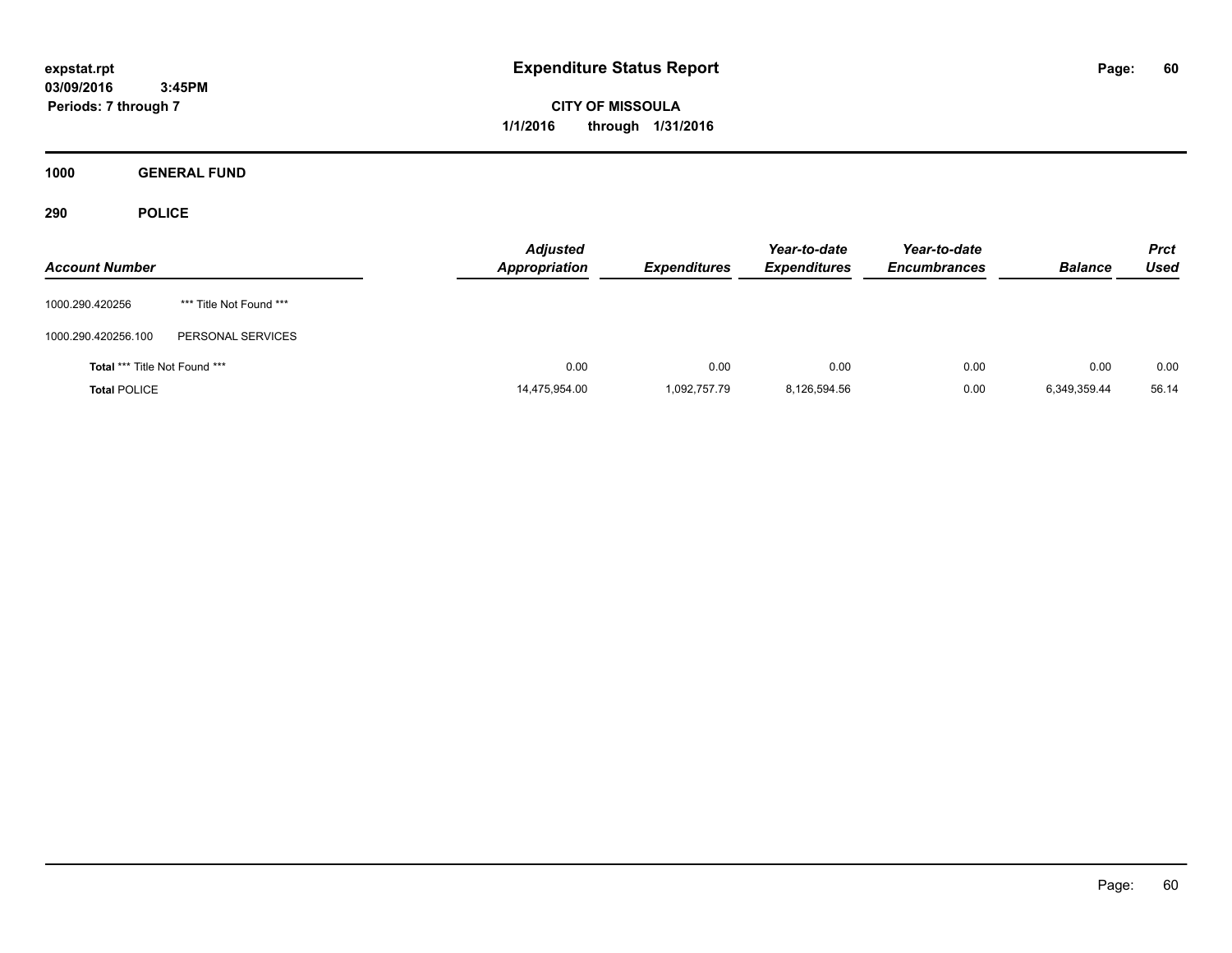**CITY OF MISSOULA 1/1/2016 through 1/31/2016**

**1000 GENERAL FUND**

| <b>Account Number</b>                   |                                                         | <b>Adjusted</b><br><b>Appropriation</b> | <b>Expenditures</b> | Year-to-date<br><b>Expenditures</b> | Year-to-date<br><b>Encumbrances</b> | <b>Balance</b> | <b>Prct</b><br><b>Used</b> |
|-----------------------------------------|---------------------------------------------------------|-----------------------------------------|---------------------|-------------------------------------|-------------------------------------|----------------|----------------------------|
| 1000.300.420410                         | <b>ADMINISTRATION</b>                                   |                                         |                     |                                     |                                     |                |                            |
| 1000.300.420410.100                     | PERSONAL SERVICES                                       |                                         |                     |                                     |                                     |                |                            |
|                                         | 1000.300.420410.110.000 SALARIES AND WAGES              | 441,354.00                              | 24,631.66           | 230,170.05                          | 0.00                                | 211,183.95     | 52.15                      |
| 1000.300.420410.115.000                 | SALARIES/HEALTH INSURANCE BENEFIT                       | 0.00                                    | 1,206.00            | 10,440.00                           | 0.00                                | $-10,440.00$   | 0.00                       |
|                                         | 1000.300.420410.140.000 EMPLOYER CONTRIBUTIONS          | 105,401.00                              | 7,430.40            | 67.911.84                           | 0.00                                | 37,489.16      | 64.43                      |
|                                         | 1000.300.420410.141.000 STATE RETIREMENT CONTRIBUTIONS  | 120,013.00                              | 8,434.71            | 57,944.69                           | 0.00                                | 62,068.31      | 48.28                      |
| <b>Total PERSONAL SERVICES</b>          |                                                         | 666,768.00                              | 41,702.77           | 366,466.58                          | 0.00                                | 300,301.42     | 54.96                      |
| 1000.300.420410.200                     | <b>SUPPLIES</b>                                         |                                         |                     |                                     |                                     |                |                            |
| 1000.300.420410.210.000 OFFICE SUPPLIES |                                                         | 8.471.00                                | 0.00                | 3,140.59                            | 0.00                                | 5.330.41       | 37.07                      |
|                                         | 1000.300.420410.220.000 OPERATING SUPPLIES              | 2,822.00                                | 0.00                | 237.48                              | 0.00                                | 2,584.52       | 8.42                       |
|                                         | 1000.300.420410.230.000 REPAIR/MAINTENANCE              | 300.00                                  | 0.00                | 0.00                                | 0.00                                | 300.00         | 0.00                       |
| 1000.300.420410.240.000 OTHER SUPPLIES  |                                                         | 2.848.00                                | 0.00                | 0.00                                | 0.00                                | 2.848.00       | 0.00                       |
| <b>Total SUPPLIES</b>                   |                                                         | 14,441.00                               | 0.00                | 3,378.07                            | 0.00                                | 11,062.93      | 23.39                      |
| 1000.300.420410.300                     | PURCHASED SERVICES                                      |                                         |                     |                                     |                                     |                |                            |
| 1000.300.420410.310.000                 | <b>COMMUNICATIONS</b>                                   | 577.00                                  | 76.07               | 222.93                              | 0.00                                | 354.07         | 38.64                      |
|                                         | 1000.300.420410.320.000 PRINTING & DUPLICATING          | 240.00                                  | 0.00                | 0.00                                | 0.00                                | 240.00         | 0.00                       |
|                                         | 1000.300.420410.330.000 PUBLICITY, SUBSCRIPTIONS & DUES | 1,238.00                                | 0.00                | 404.00                              | 0.00                                | 834.00         | 32.63                      |
| 1000.300.420410.350.000                 | PROFESSIONAL SERVICES                                   | 192.00                                  | 0.00                | 192.00                              | 0.00                                | 0.00           | 100.00                     |
| 1000.300.420410.370.000                 | <b>TRAVEL</b>                                           | 4,240.00                                | 0.00                | 0.00                                | 0.00                                | 4,240.00       | 0.00                       |
| 1000.300.420410.380.000 TRAINING        |                                                         | 1,054.00                                | 0.00                | 0.00                                | 0.00                                | 1,054.00       | 0.00                       |
| <b>Total PURCHASED SERVICES</b>         |                                                         | 7,541.00                                | 76.07               | 818.93                              | 0.00                                | 6,722.07       | 10.86                      |
| 1000.300.420410.700                     | <b>GRANTS &amp; CONTRIBUTIONS</b>                       |                                         |                     |                                     |                                     |                |                            |
|                                         | 1000.300.420410.700.000 GRANTS & CONTRIBUTIONS          | 2,700.00                                | 0.00                | 0.00                                | 0.00                                | 2,700.00       | 0.00                       |
|                                         | Total GRANTS & CONTRIBUTIONS                            | 2,700.00                                | 0.00                | 0.00                                | 0.00                                | 2,700.00       | 0.00                       |
| 1000.300.420410.800                     | OTHER OBJECTS                                           |                                         |                     |                                     |                                     |                |                            |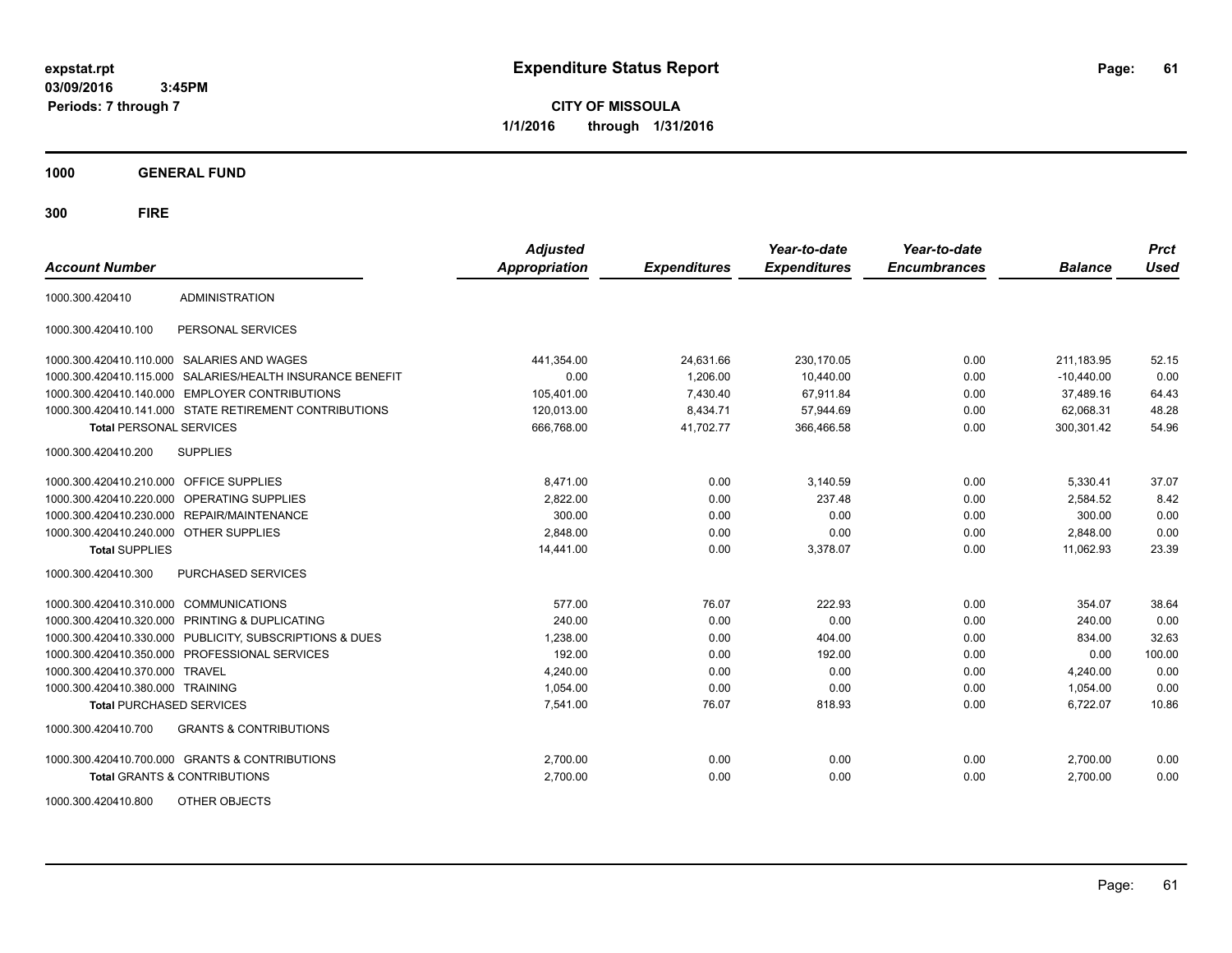**CITY OF MISSOULA 1/1/2016 through 1/31/2016**

**1000 GENERAL FUND**

| <b>Account Number</b>                             | <b>Adjusted</b><br><b>Appropriation</b> | <b>Expenditures</b> | Year-to-date<br><b>Expenditures</b> | Year-to-date<br><b>Encumbrances</b> | <b>Balance</b> | <b>Prct</b><br><b>Used</b> |
|---------------------------------------------------|-----------------------------------------|---------------------|-------------------------------------|-------------------------------------|----------------|----------------------------|
| 1000.300.420410.820.000 TRANSFERS TO OTHER FUNDS  | 0.00                                    | 0.00                | 2,700.00                            | 0.00                                | $-2,700.00$    | 0.00                       |
| 1000.300.420410.850.000 SALARY SAVINGS            | $-65,888.00$                            | 0.00                | 0.00                                | 0.00                                | $-65,888.00$   | 0.00                       |
| <b>Total OTHER OBJECTS</b>                        | $-65,888.00$                            | 0.00                | 2,700.00                            | 0.00                                | $-68,588.00$   | 0.00                       |
| <b>Total ADMINISTRATION</b>                       | 625,562.00                              | 41,778.84           | 373,363.58                          | 0.00                                | 252,198.42     | 59.68                      |
| <b>FACILITY</b><br>1000.300.420420                |                                         |                     |                                     |                                     |                |                            |
| 1000.300.420420.100<br>PERSONAL SERVICES          |                                         |                     |                                     |                                     |                |                            |
| <b>Total PERSONAL SERVICES</b>                    | 0.00                                    | 0.00                | 0.00                                | 0.00                                | 0.00           | 0.00                       |
| 1000.300.420420.200<br><b>SUPPLIES</b>            |                                         |                     |                                     |                                     |                |                            |
| 1000.300.420420.210.000 OFFICE SUPPLIES           | 7.245.00                                | 179.98              | 3,332.93                            | 0.00                                | 3,912.07       | 46.00                      |
| 1000.300.420420.220.000<br>OPERATING SUPPLIES     | 6,448.00                                | 0.00                | 4,012.70                            | 0.00                                | 2,435.30       | 62.23                      |
| 1000.300.420420.230.000 REPAIR/MAINTENANCE        | 14,000.00                               | 539.34              | 4,665.27                            | 0.00                                | 9,334.73       | 33.32                      |
| <b>Total SUPPLIES</b>                             | 27,693.00                               | 719.32              | 12,010.90                           | 0.00                                | 15,682.10      | 43.37                      |
| 1000.300.420420.300<br><b>PURCHASED SERVICES</b>  |                                         |                     |                                     |                                     |                |                            |
| 1000.300.420420.340.000 SEWER                     | 1,394.00                                | 543.20              | 1,094.78                            | 0.00                                | 299.22         | 78.54                      |
| 1000.300.420420.341.000 ELECTRICITY & NATURAL GAS | 66,891.00                               | 8,122.54            | 33,191.84                           | 0.00                                | 33,699.16      | 49.62                      |
| 1000.300.420420.343.000 WATER CHARGES             | 14,677.00                               | 609.69              | 7,405.56                            | 0.00                                | 7.271.44       | 50.46                      |
| 1000.300.420420.344.000 TELEPHONE SERVICE         | 20,484.00                               | 964.98              | 7,680.64                            | 0.00                                | 12,803.36      | 37.50                      |
| 1000.300.420420.345.000 GARBAGE                   | 5,462.00                                | 441.35              | 3,089.45                            | 0.00                                | 2,372.55       | 56.56                      |
| 1000.300.420420.360.000 REPAIR & MAINTENANCE      | 25,258.00                               | 3,386.48            | 13,208.10                           | 0.00                                | 12,049.90      | 52.29                      |
| <b>Total PURCHASED SERVICES</b>                   | 134,166.00                              | 14,068.24           | 65,670.37                           | 0.00                                | 68,495.63      | 48.95                      |
| <b>FIXED CHARGES</b><br>1000.300.420420.500       |                                         |                     |                                     |                                     |                |                            |
| 1000.300.420420.530.000 PROPANE TANK RENTAL       | 226.00                                  | 0.00                | 0.00                                | 0.00                                | 226.00         | 0.00                       |
| <b>Total FIXED CHARGES</b>                        | 226.00                                  | 0.00                | 0.00                                | 0.00                                | 226.00         | 0.00                       |
| <b>Total FACILITY</b>                             | 162,085.00                              | 14,787.56           | 77,681.27                           | 0.00                                | 84.403.73      | 47.93                      |
| 1000.300.420430<br>PERSONNEL TRAINING             |                                         |                     |                                     |                                     |                |                            |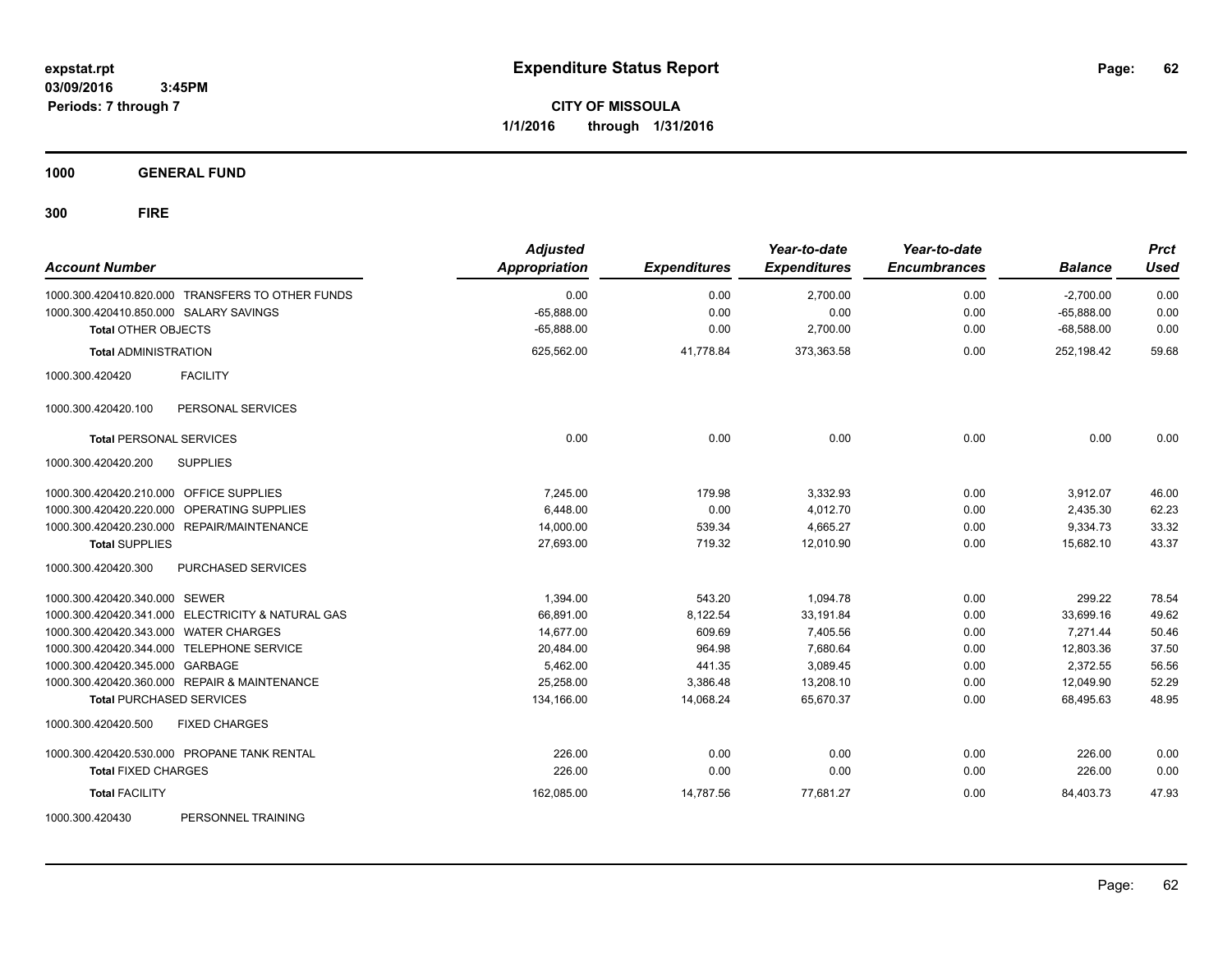**CITY OF MISSOULA 1/1/2016 through 1/31/2016**

**1000 GENERAL FUND**

| <b>Account Number</b>                                     | <b>Adjusted</b><br><b>Appropriation</b> | <b>Expenditures</b> | Year-to-date<br><b>Expenditures</b> | Year-to-date<br><b>Encumbrances</b> | <b>Balance</b> | <b>Prct</b><br><b>Used</b> |
|-----------------------------------------------------------|-----------------------------------------|---------------------|-------------------------------------|-------------------------------------|----------------|----------------------------|
| PERSONAL SERVICES<br>1000.300.420430.100                  |                                         |                     |                                     |                                     |                |                            |
| 1000.300.420430.110.000 SALARIES AND WAGES                | 85,034.00                               | 6.667.19            | 48.271.92                           | 0.00                                | 36.762.08      | 56.77                      |
| 1000.300.420430.115.000 SALARIES/HEALTH INSURANCE BENEFIT | 6.840.00                                | 603.00              | 3.738.00                            | 0.00                                | 3,102.00       | 54.65                      |
| 1000.300.420430.120.000 OVERTIME/TERMINATION              | 2,223.00                                | 0.00                | 0.00                                | 0.00                                | 2,223.00       | 0.00                       |
| 1000.300.420430.140.000 EMPLOYER CONTRIBUTIONS            | 29,960.00                               | 1,579.19            | 11,272.46                           | 0.00                                | 18,687.54      | 37.63                      |
| 1000.300.420430.141.000 STATE RETIREMENT CONTRIBUTIONS    | 20,870.00                               | 2,370.81            | 16,957.02                           | 0.00                                | 3,912.98       | 81.25                      |
| <b>Total PERSONAL SERVICES</b>                            | 144.927.00                              | 11.220.19           | 80.239.40                           | 0.00                                | 64.687.60      | 55.37                      |
| 1000.300.420430.200<br><b>SUPPLIES</b>                    |                                         |                     |                                     |                                     |                |                            |
| 1000.300.420430.210.000 OFFICE SUPPLIES                   | 96.00                                   | 0.00                | 0.00                                | 0.00                                | 96.00          | 0.00                       |
| 1000.300.420430.220.000 OPERATING SUPPLIES                | 3.701.00                                | 22.20               | 1.087.18                            | 0.00                                | 2.613.82       | 29.38                      |
| 1000.300.420430.230.000 REPAIR/MAINTENANCE                | 320.00                                  | $-21.01$            | 879.36                              | 0.00                                | $-559.36$      | 274.80                     |
| <b>Total SUPPLIES</b>                                     | 4,117.00                                | 1.19                | 1,966.54                            | 0.00                                | 2,150.46       | 47.77                      |
| PURCHASED SERVICES<br>1000.300.420430.300                 |                                         |                     |                                     |                                     |                |                            |
| 1000.300.420430.320.000 PRINTING & DUPLICATING            | 192.00                                  | 0.00                | 0.00                                | 0.00                                | 192.00         | 0.00                       |
| 1000.300.420430.330.000 PUBLICITY, SUBSCRIPTIONS & DUES   | 322.00                                  | 0.00                | 21.00                               | 0.00                                | 301.00         | 6.52                       |
| 1000.300.420430.370.000 TRAVEL                            | 1,148.00                                | 0.00                | 0.00                                | 0.00                                | 1,148.00       | 0.00                       |
| 1000.300.420430.380.000 TRAINING                          | 480.00                                  | 0.00                | 0.00                                | 0.00                                | 480.00         | 0.00                       |
| <b>Total PURCHASED SERVICES</b>                           | 2,142.00                                | 0.00                | 21.00                               | 0.00                                | 2,121.00       | 0.98                       |
| <b>Total PERSONNEL TRAINING</b>                           | 151,186.00                              | 11,221.38           | 82,226.94                           | 0.00                                | 68,959.06      | 54.39                      |
| 1000.300.420440<br><b>FIRE PREVENTION</b>                 |                                         |                     |                                     |                                     |                |                            |
| PERSONAL SERVICES<br>1000.300.420440.100                  |                                         |                     |                                     |                                     |                |                            |
| 1000.300.420440.110.000 SALARIES AND WAGES                | 393,104.00                              | 24,755.23           | 210,686.27                          | 0.00                                | 182.417.73     | 53.60                      |
| 1000.300.420440.115.000 SALARIES/HEALTH INSURANCE BENEFIT | 34,200.00                               | 2,412.00            | 17,802.00                           | 0.00                                | 16,398.00      | 52.05                      |
| 1000.300.420440.120.000 OVERTIME/TERMINATION              | 9,590.00                                | 865.49              | 6,414.36                            | 0.00                                | 3,175.64       | 66.89                      |
| 1000.300.420440.140.000 EMPLOYER CONTRIBUTIONS            | 139,344.00                              | 5,979.82            | 51,602.92                           | 0.00                                | 87,741.08      | 37.03                      |
| 1000.300.420440.141.000 STATE RETIREMENT CONTRIBUTIONS    | 97,889.00                               | 8,859.23            | 74,480.41                           | 0.00                                | 23,408.59      | 76.09                      |
| <b>Total PERSONAL SERVICES</b>                            | 674,127.00                              | 42,871.77           | 360,985.96                          | 0.00                                | 313,141.04     | 53.55                      |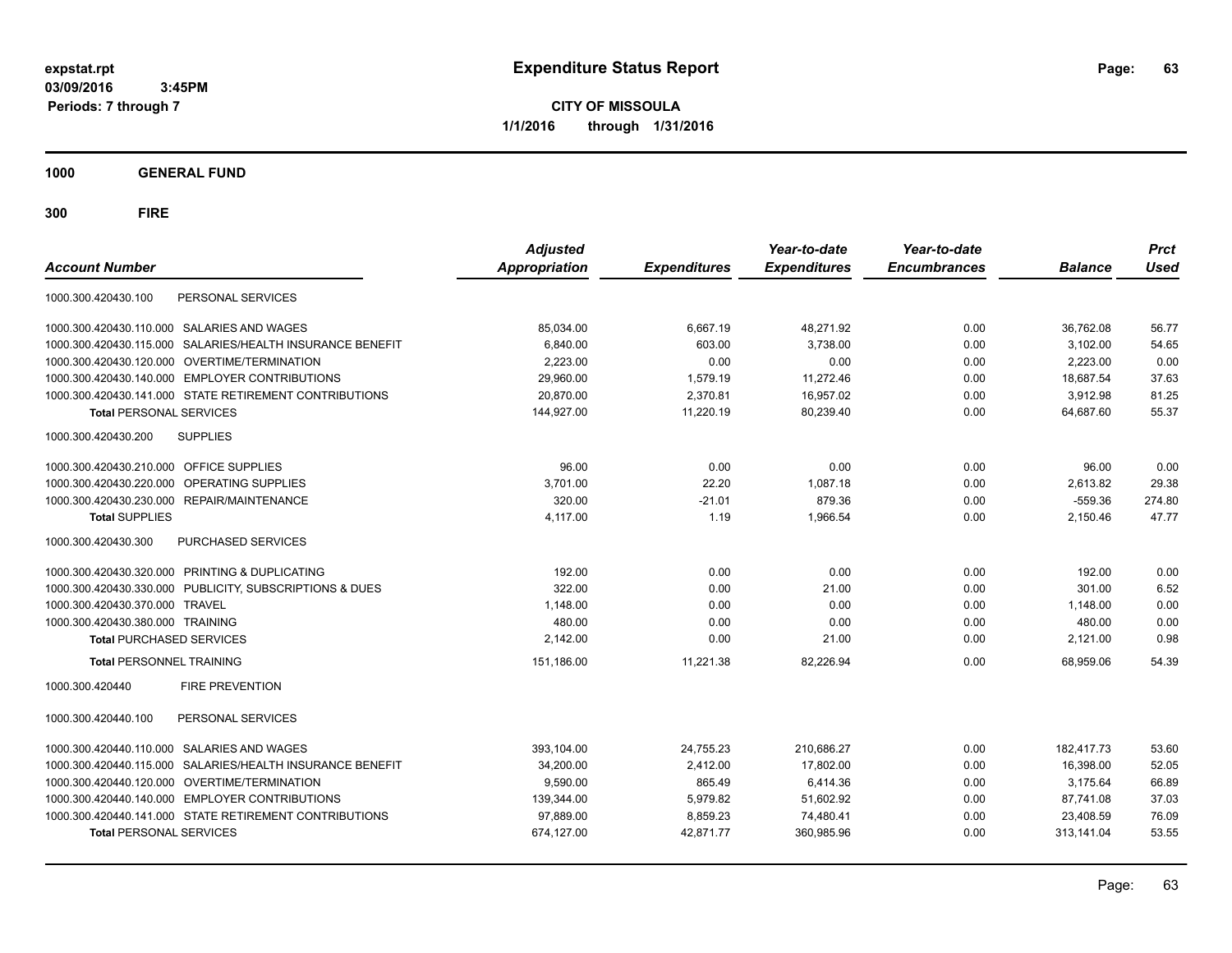**CITY OF MISSOULA 1/1/2016 through 1/31/2016**

**1000 GENERAL FUND**

**300 FIRE**

| <b>Account Number</b>                                        | <b>Adjusted</b><br>Appropriation | <b>Expenditures</b> | Year-to-date<br><b>Expenditures</b> | Year-to-date<br><b>Encumbrances</b> | <b>Balance</b> | <b>Prct</b><br><b>Used</b> |
|--------------------------------------------------------------|----------------------------------|---------------------|-------------------------------------|-------------------------------------|----------------|----------------------------|
|                                                              |                                  |                     |                                     |                                     |                |                            |
| <b>SUPPLIES</b><br>1000.300.420440.200                       |                                  |                     |                                     |                                     |                |                            |
| 1000.300.420440.210.000 OFFICE SUPPLIES                      | 144.00                           | 0.00                | 0.00                                | 0.00                                | 144.00         | 0.00                       |
| OPERATING SUPPLIES<br>1000.300.420440.220.000                | 4,956.00                         | 0.00                | 948.47                              | 0.00                                | 4,007.53       | 19.14                      |
| 1000.300.420440.230.000 REPAIR/MAINTENANCE                   | 1,540.00                         | 41.40               | 547.15                              | 0.00                                | 992.85         | 35.53                      |
| <b>Total SUPPLIES</b>                                        | 6,640.00                         | 41.40               | 1,495.62                            | 0.00                                | 5,144.38       | 22.52                      |
| 1000.300.420440.300<br>PURCHASED SERVICES                    |                                  |                     |                                     |                                     |                |                            |
| 1000.300.420440.320.000 PRINTING & DUPLICATING               | 192.00                           | 0.00                | 136.22                              | 0.00                                | 55.78          | 70.95                      |
| 1000.300.420440.330.000 PUBLICITY, SUBSCRIPTIONS & DUES      | 3.916.00                         | 0.00                | 3.035.50                            | 0.00                                | 880.50         | 77.52                      |
| 1000.300.420440.370.000<br><b>TRAVEL</b>                     | 5,448.00                         | 0.00                | 0.00                                | 0.00                                | 5,448.00       | 0.00                       |
| 1000.300.420440.380.000 TRAINING                             | 2,506.00                         | 0.00                | 0.00                                | 0.00                                | 2,506.00       | 0.00                       |
| <b>Total PURCHASED SERVICES</b>                              | 12,062.00                        | 0.00                | 3,171.72                            | 0.00                                | 8,890.28       | 26.30                      |
| <b>Total FIRE PREVENTION</b>                                 | 692,829.00                       | 42,913.17           | 365,653.30                          | 0.00                                | 327, 175.70    | 52.78                      |
| 1000.300.420450<br><b>FIRE GRANTS</b>                        |                                  |                     |                                     |                                     |                |                            |
| 1000.300.420450.300<br>PURCHASED SERVICES                    |                                  |                     |                                     |                                     |                |                            |
| <b>Total FIRE GRANTS</b>                                     | 0.00                             | 0.00                | 0.00                                | 0.00                                | 0.00           | 0.00                       |
| <b>EMS</b><br>1000.300.420455                                |                                  |                     |                                     |                                     |                |                            |
| PERSONAL SERVICES<br>1000.300.420455.100                     |                                  |                     |                                     |                                     |                |                            |
| 1000.300.420455.110.000 SALARIES AND WAGES                   | 55,243.00                        | 6,398.06            | 46,573.35                           | 0.00                                | 8,669.65       | 84.31                      |
| SALARIES/HEALTH INSURANCE BENEFIT<br>1000.300.420455.115.000 | 6,840.00                         | 603.00              | 3,738.00                            | 0.00                                | 3,102.00       | 54.65                      |
| 1000.300.420455.120.000 OVERTIME/TERMINATION                 | 2,158.00                         | 0.00                | 0.00                                | 0.00                                | 2,158.00       | 0.00                       |
| 1000.300.420455.140.000 EMPLOYER CONTRIBUTIONS               | 20,245.00                        | 1,497.13            | 10,673.33                           | 0.00                                | 9,571.67       | 52.72                      |
| 1000.300.420455.141.000 STATE RETIREMENT CONTRIBUTIONS       | 14,869.00                        | 2,283.05            | 16,402.58                           | 0.00                                | $-1,533.58$    | 110.31                     |
| <b>Total PERSONAL SERVICES</b>                               | 99,355.00                        | 10,781.24           | 77,387.26                           | 0.00                                | 21,967.74      | 77.89                      |
| 4000.300.4904FF.300 CUPBUEC                                  |                                  |                     |                                     |                                     |                |                            |

1000.300.420455.200 SUPPLIES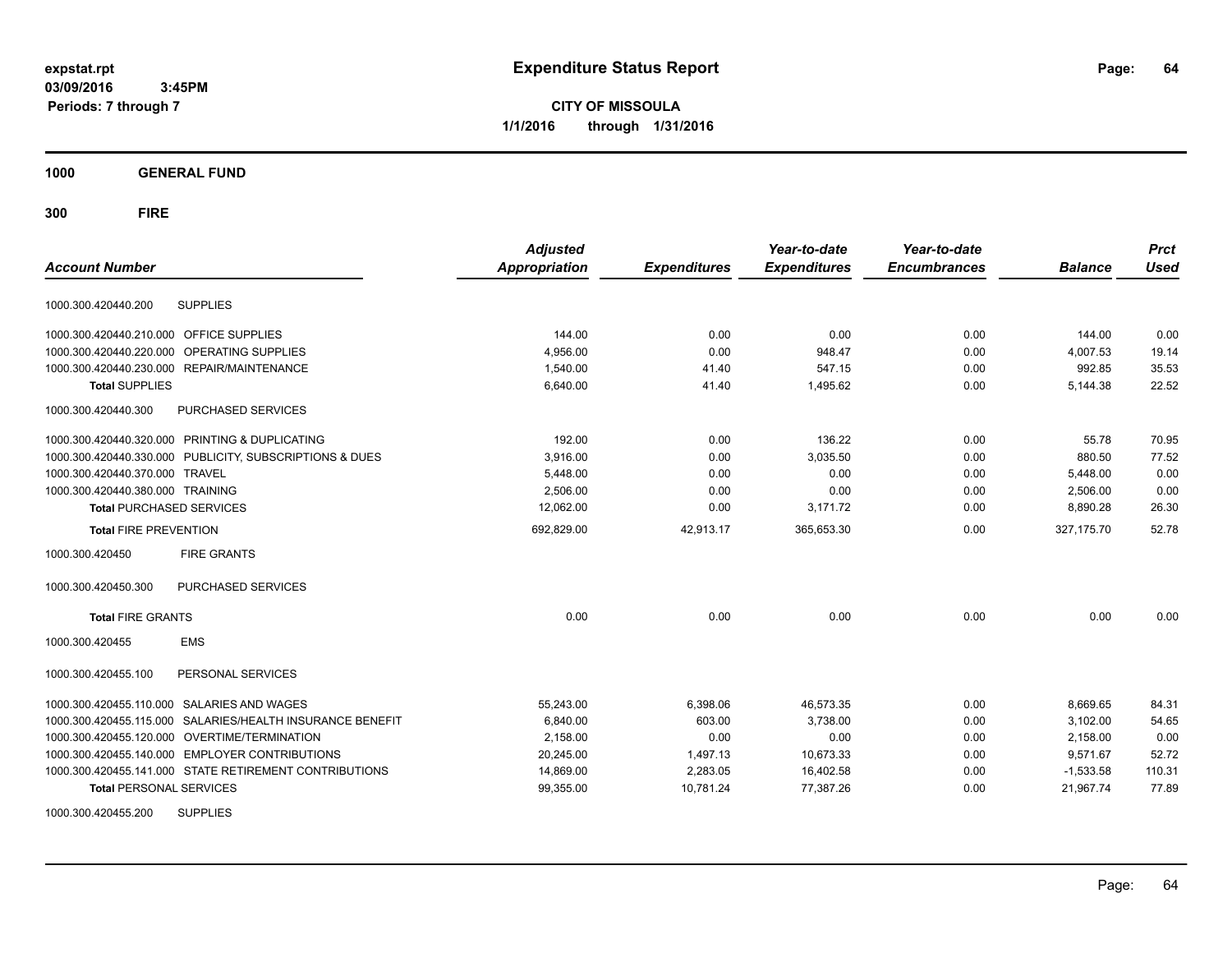**CITY OF MISSOULA 1/1/2016 through 1/31/2016**

**1000 GENERAL FUND**

| <b>Account Number</b>                                     | <b>Adjusted</b><br>Appropriation | <b>Expenditures</b> | Year-to-date<br><b>Expenditures</b> | Year-to-date<br><b>Encumbrances</b> | <b>Balance</b> | <b>Prct</b><br><b>Used</b> |
|-----------------------------------------------------------|----------------------------------|---------------------|-------------------------------------|-------------------------------------|----------------|----------------------------|
| 1000.300.420455.220.000 OPERATING SUPPLIES                | 18.581.00                        | 362.26              | 11.473.70                           | 0.00                                | 7,107.30       | 61.75                      |
| 1000.300.420455.230.000 REPAIR/MAINTENANCE                | 320.00                           | 0.00                | 493.87                              | 0.00                                | $-173.87$      | 154.33                     |
| <b>Total SUPPLIES</b>                                     | 18.901.00                        | 362.26              | 11.967.57                           | 0.00                                | 6,933.43       | 63.32                      |
| PURCHASED SERVICES<br>1000.300.420455.300                 |                                  |                     |                                     |                                     |                |                            |
| 1000.300.420455.330.000 PUBLICITY, SUBSCRIPTIONS & DUES   | 3.984.00                         | 0.00                | 225.00                              | 0.00                                | 3,759.00       | 5.65                       |
| 1000.300.420455.350.000 PROFESSIONAL SERVICES             | 5,000.00                         | 0.00                | 0.00                                | 0.00                                | 5,000.00       | 0.00                       |
| 1000.300.420455.360.000 REPAIR & MAINTENANCE              | 4,500.00                         | 0.00                | 1,900.00                            | 0.00                                | 2,600.00       | 42.22                      |
| 1000.300.420455.370.000 TRAVEL                            | 1,023.00                         | 0.00                | 1.296.51                            | 0.00                                | $-273.51$      | 126.74                     |
| 1000.300.420455.380.000 TRAINING                          | 1,920.00                         | 0.00                | 250.50                              | 0.00                                | 1,669.50       | 13.05                      |
| 1000.300.420455.390.000 OTHER PURCHASED SERVICES          | 10,080.00                        | 21.97               | 1,531.80                            | 0.00                                | 8,548.20       | 15.20                      |
| <b>Total PURCHASED SERVICES</b>                           | 26,507.00                        | 21.97               | 5,203.81                            | 0.00                                | 21,303.19      | 19.63                      |
| <b>Total EMS</b>                                          | 144,763.00                       | 11,165.47           | 94,558.64                           | 0.00                                | 50.204.36      | 65.32                      |
| <b>OPERATIONS</b><br>1000.300.420460                      |                                  |                     |                                     |                                     |                |                            |
| 1000.300.420460.100<br>PERSONAL SERVICES                  |                                  |                     |                                     |                                     |                |                            |
| 1000.300.420460.110.000 SALARIES AND WAGES                | 5,463,100.00                     | 443,720.26          | 3,053,560.39                        | 0.00                                | 2,409,539.61   | 55.89                      |
| 1000.300.420460.115.000 SALARIES/HEALTH INSURANCE BENEFIT | 547,200.00                       | 48,240.00           | 291,915.00                          | 0.00                                | 255.285.00     | 53.35                      |
| 1000.300.420460.120.000 OVERTIME/TERMINATION              | 302,147.00                       | 8,273.02            | 587,372.84                          | 0.00                                | $-285,225.84$  | 194.40                     |
| 1000.300.420460.130.000 OTHER                             | 81,324.00                        | 0.00                | 53,361.10                           | 0.00                                | 27,962.90      | 65.62                      |
| 1000.300.420460.140.000 EMPLOYER CONTRIBUTIONS            | 1,920,696.00                     | 110,055.96          | 822.521.78                          | 0.00                                | 1,098,174.22   | 42.82                      |
| 1000.300.420460.141.000 STATE RETIREMENT CONTRIBUTIONS    | 1,398,725.00                     | 160,428.24          | 1,090,490.37                        | 0.00                                | 308,234.63     | 77.96                      |
| <b>Total PERSONAL SERVICES</b>                            | 9,713,192.00                     | 770,717.48          | 5,899,221.48                        | 0.00                                | 3,813,970.52   | 60.73                      |
| 1000.300.420460.200<br><b>SUPPLIES</b>                    |                                  |                     |                                     |                                     |                |                            |
| 1000.300.420460.220.000 OPERATING SUPPLIES                | 76,236.00                        | 5,602.16            | 67,030.17                           | 0.00                                | 9,205.83       | 87.92                      |
| <b>REPAIR/MAINTENANCE</b><br>1000.300.420460.230.000      | 41,420.00                        | 4,354.70            | 30,218.74                           | 0.00                                | 11,201.26      | 72.96                      |
| 1000.300.420460.231.000 GASOLINE                          | 61,827.00                        | 2,130.81            | 20,803.82                           | 0.00                                | 41,023.18      | 33.65                      |
| <b>Total SUPPLIES</b>                                     | 179,483.00                       | 12,087.67           | 118,052.73                          | 0.00                                | 61,430.27      | 65.77                      |
| 1000.300.420460.300<br>PURCHASED SERVICES                 |                                  |                     |                                     |                                     |                |                            |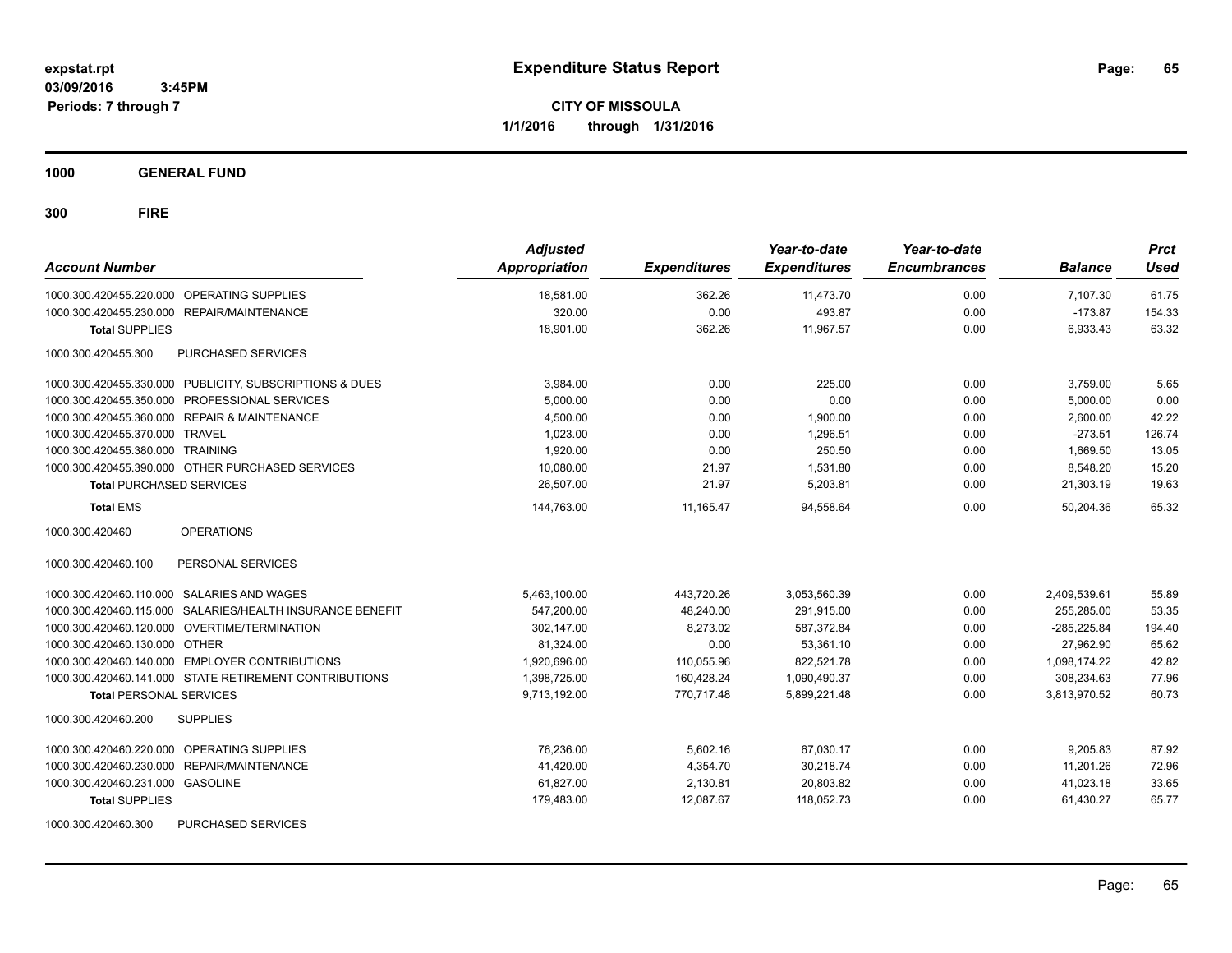**CITY OF MISSOULA 1/1/2016 through 1/31/2016**

**1000 GENERAL FUND**

| <b>Account Number</b>                                        | <b>Adjusted</b><br><b>Appropriation</b> | <b>Expenditures</b> | Year-to-date<br><b>Expenditures</b> | Year-to-date<br><b>Encumbrances</b> | <b>Balance</b> | <b>Prct</b><br><b>Used</b> |
|--------------------------------------------------------------|-----------------------------------------|---------------------|-------------------------------------|-------------------------------------|----------------|----------------------------|
| 1000.300.420460.320.000 PRINTING & DUPLICATING               | 864.00                                  | 0.00                | 277.44                              | 0.00                                | 586.56         | 32.11                      |
| 1000.300.420460.330.000 PUBLICITY, SUBSCRIPTIONS & DUES      | 312.00                                  | 0.00                | 0.00                                | 0.00                                | 312.00         | 0.00                       |
| 1000.300.420460.350.000 PROFESSIONAL SERVICES                | 19,080.00                               | 1,233.00            | 2,533.00                            | 0.00                                | 16,547.00      | 13.28                      |
| 1000.300.420460.360.000 REPAIR & MAINTENANCE                 | 22,225.00                               | 2,362.27            | 22,720.55                           | 0.00                                | $-495.55$      | 102.23                     |
| 1000.300.420460.370.000 TRAVEL                               | 6,158.00                                | 0.00                | 654.80                              | 0.00                                | 5,503.20       | 10.63                      |
| 1000.300.420460.380.000 TRAINING                             | 5,956.00                                | 0.00                | 25.00                               | 0.00                                | 5,931.00       | 0.42                       |
| 1000.300.420460.390.000 OTHER PURCHASED SERVICES             | 1,500.00                                | 0.00                | 0.00                                | 0.00                                | 1,500.00       | 0.00                       |
| <b>Total PURCHASED SERVICES</b>                              | 56,095.00                               | 3,595.27            | 26,210.79                           | 0.00                                | 29,884.21      | 46.73                      |
| <b>CAPITAL OUTLAY</b><br>1000.300.420460.900                 |                                         |                     |                                     |                                     |                |                            |
| <b>Total CAPITAL OUTLAY</b>                                  | 0.00                                    | 0.00                | 0.00                                | 0.00                                | 0.00           | 0.00                       |
| <b>Total OPERATIONS</b>                                      | 9,948,770.00                            | 786,400.42          | 6,043,485.00                        | 0.00                                | 3,905,285.00   | 60.75                      |
| <b>MAINTENANCE</b><br>1000.300.420490                        |                                         |                     |                                     |                                     |                |                            |
| PERSONAL SERVICES<br>1000.300.420490.100                     |                                         |                     |                                     |                                     |                |                            |
| 1000.300.420490.110.000 SALARIES AND WAGES                   | 143,974.00                              | 12,083.87           | 88,753.90                           | 0.00                                | 55,220.10      | 61.65                      |
| SALARIES/HEALTH INSURANCE BENEFIT<br>1000.300.420490.115.000 | 13,680.00                               | 1.206.00            | 7,476.00                            | 0.00                                | 6,204.00       | 54.65                      |
| 1000.300.420490.120.000 OVERTIME/TERMINATION                 | 4,426.00                                | 1,132.97            | 4,484.90                            | 0.00                                | $-58.90$       | 101.33                     |
| 1000.300.420490.140.000 EMPLOYER CONTRIBUTIONS               | 51,411.00                               | 2,966.58            | 22,212.07                           | 0.00                                | 29,198.93      | 43.20                      |
| 1000.300.420490.141.000 STATE RETIREMENT CONTRIBUTIONS       | 36,483.00                               | 4,333.83            | 31,222.63                           | 0.00                                | 5,260.37       | 85.58                      |
| <b>Total PERSONAL SERVICES</b>                               | 249,974.00                              | 21,723.25           | 154,149.50                          | 0.00                                | 95,824.50      | 61.67                      |
| 1000.300.420490.200<br><b>SUPPLIES</b>                       |                                         |                     |                                     |                                     |                |                            |
| OFFICE SUPPLIES<br>1000.300.420490.210.000                   | 48.00                                   | 0.00                | 0.00                                | 0.00                                | 48.00          | 0.00                       |
| 1000.300.420490.230.000<br>REPAIR/MAINTENANCE                | 3,600.00                                | 36.96               | 2,699.76                            | 0.00                                | 900.24         | 74.99                      |
| <b>Total SUPPLIES</b>                                        | 3,648.00                                | 36.96               | 2,699.76                            | 0.00                                | 948.24         | 74.01                      |
| PURCHASED SERVICES<br>1000.300.420490.300                    |                                         |                     |                                     |                                     |                |                            |
| 1000.300.420490.330.000 PUBLICITY, SUBSCRIPTIONS & DUES      | 91.00                                   | 0.00                | 0.00                                | 0.00                                | 91.00          | 0.00                       |
| 1000.300.420490.370.000 TRAVEL                               | 2,000.00                                | 0.00                | 0.00                                | 0.00                                | 2,000.00       | 0.00                       |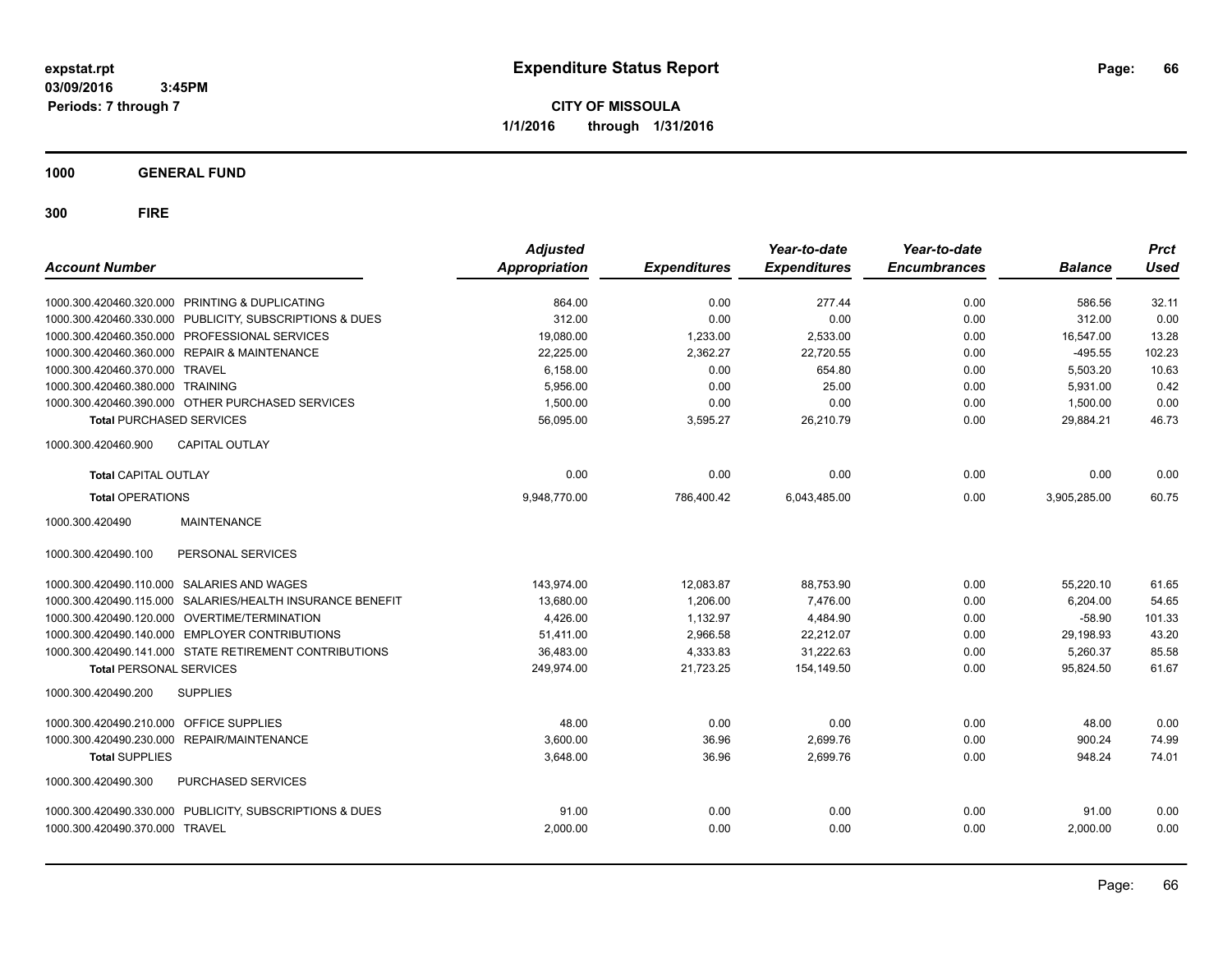**CITY OF MISSOULA 1/1/2016 through 1/31/2016**

**1000 GENERAL FUND**

|                                                                     | <b>Adjusted</b>      |                     | Year-to-date        | Year-to-date        |                      | Prct         |
|---------------------------------------------------------------------|----------------------|---------------------|---------------------|---------------------|----------------------|--------------|
| <b>Account Number</b>                                               | Appropriation        | <b>Expenditures</b> | <b>Expenditures</b> | <b>Encumbrances</b> | <b>Balance</b>       | Used         |
| 1000.300.420490.380.000 TRAINING<br><b>Total PURCHASED SERVICES</b> | 1.500.00<br>3,591.00 | 0.00<br>0.00        | 0.00<br>0.00        | 0.00<br>0.00        | 1,500.00<br>3,591.00 | 0.00<br>0.00 |
| <b>Total MAINTENANCE</b>                                            | 257,213.00           | 21,760.21           | 156.849.26          | 0.00                | 100,363.74           | 60.98        |
| <b>Total FIRE</b>                                                   | 11,982,408.00        | 930,027.05          | 7,193,817.99        | 0.00                | 4,788,590.01         | 60.04        |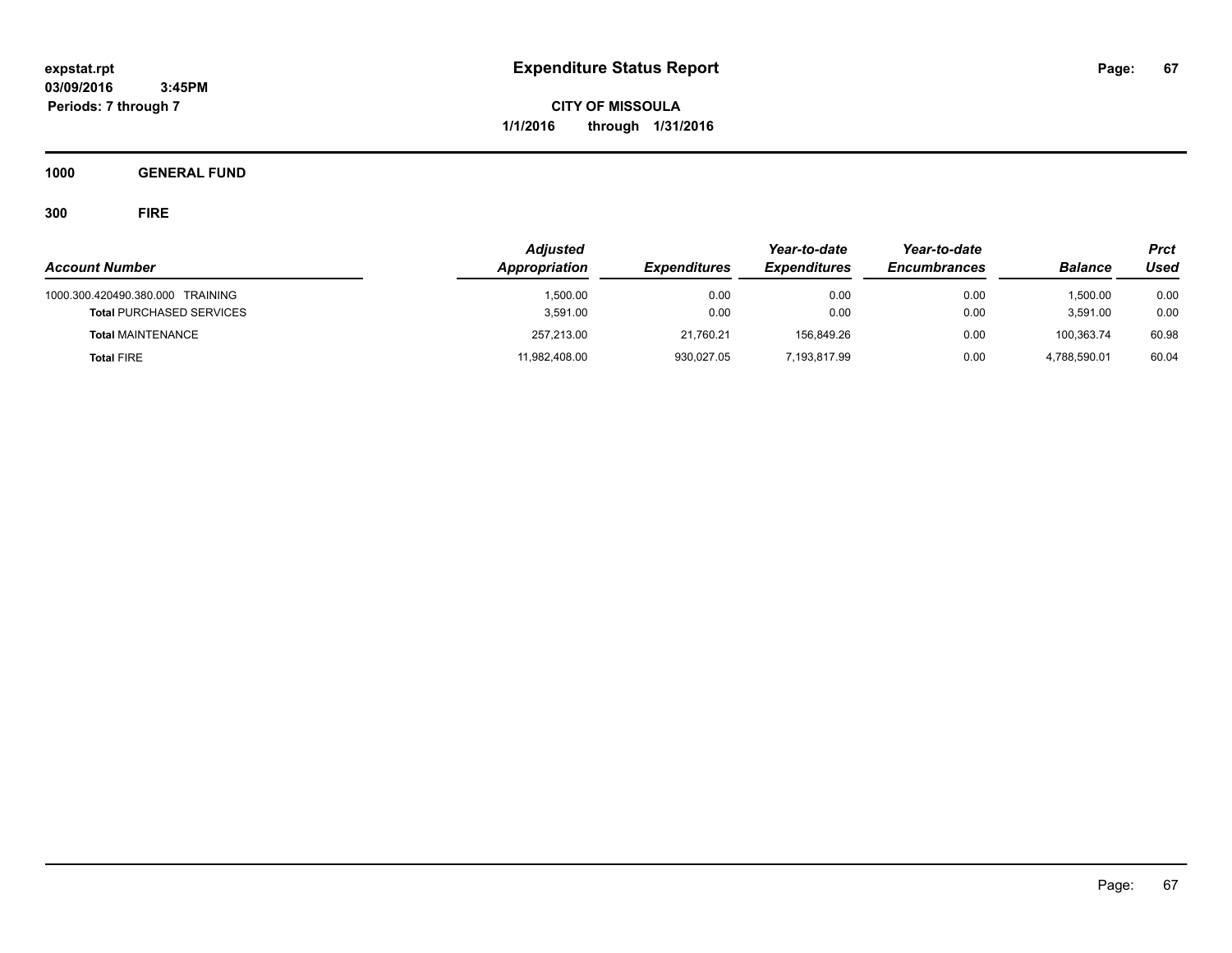**CITY OF MISSOULA 1/1/2016 through 1/31/2016**

**1000 GENERAL FUND**

|                                         |                                                         | <b>Adjusted</b>      |                     | Year-to-date        | Year-to-date        |                | <b>Prct</b> |
|-----------------------------------------|---------------------------------------------------------|----------------------|---------------------|---------------------|---------------------|----------------|-------------|
| <b>Account Number</b>                   |                                                         | <b>Appropriation</b> | <b>Expenditures</b> | <b>Expenditures</b> | <b>Encumbrances</b> | <b>Balance</b> | <b>Used</b> |
| 1000.320.430210                         | <b>ADMINISTRATION</b>                                   |                      |                     |                     |                     |                |             |
| 1000.320.430210.100                     | PERSONAL SERVICES                                       |                      |                     |                     |                     |                |             |
|                                         | 1000.320.430210.110.000 SALARIES AND WAGES              | 101,300.00           | 7,716.61            | 58,063.40           | 0.00                | 43,236.60      | 57.32       |
| 1000.320.430210.120.000                 | OVERTIME/TERMINATION                                    | 0.00                 | 276.92              | 1,514.73            | 0.00                | $-1,514.73$    | 0.00        |
|                                         | 1000.320.430210.140.000 EMPLOYER CONTRIBUTIONS          | 54,286.00            | 4,429.57            | 33,228.40           | 0.00                | 21,057.60      | 61.21       |
|                                         | 1000.320.430210.141.000 STATE RETIREMENT CONTRIBUTIONS  | 0.00                 | 104.14              | 783.60              | 0.00                | $-783.60$      | 0.00        |
| <b>Total PERSONAL SERVICES</b>          |                                                         | 155,586.00           | 12,527.24           | 93,590.13           | 0.00                | 61.995.87      | 60.15       |
| 1000.320.430210.200                     | <b>SUPPLIES</b>                                         |                      |                     |                     |                     |                |             |
| 1000.320.430210.210.000 OFFICE SUPPLIES |                                                         | 1,600.00             | 0.00                | 95.21               | 0.00                | 1,504.79       | 5.95        |
|                                         | 1000.320.430210.220.000 OPERATING SUPPLIES              | 8,440.00             | 127.47              | 2,768.07            | 0.00                | 5,671.93       | 32.80       |
| <b>Total SUPPLIES</b>                   |                                                         | 10,040.00            | 127.47              | 2,863.28            | 0.00                | 7,176.72       | 28.52       |
| 1000.320.430210.300                     | PURCHASED SERVICES                                      |                      |                     |                     |                     |                |             |
|                                         | 1000.320.430210.320.000 PRINTING & DUPLICATING          | 7,000.00             | 0.00                | 2,508.12            | 0.00                | 4,491.88       | 35.83       |
|                                         | 1000.320.430210.330.000 PUBLICITY, SUBSCRIPTIONS & DUES | 3,000.00             | 0.00                | 2,923.22            | 0.00                | 76.78          | 97.44       |
| 1000.320.430210.370.000 TRAVEL          |                                                         | 2,300.00             | 0.00                | 800.41              | 0.00                | 1,499.59       | 34.80       |
| 1000.320.430210.380.000 TRAINING        |                                                         | 1,500.00             | 0.00                | 500.00              | 0.00                | 1,000.00       | 33.33       |
| <b>Total PURCHASED SERVICES</b>         |                                                         | 13,800.00            | 0.00                | 6,731.75            | 0.00                | 7,068.25       | 48.78       |
| 1000.320.430210.900                     | <b>CAPITAL OUTLAY</b>                                   |                      |                     |                     |                     |                |             |
| <b>Total CAPITAL OUTLAY</b>             |                                                         | 0.00                 | 0.00                | 0.00                | 0.00                | 0.00           | 0.00        |
| <b>Total ADMINISTRATION</b>             |                                                         | 179,426.00           | 12,654.71           | 103,185.16          | 0.00                | 76,240.84      | 57.51       |
| 1000.320.430220                         | <b>FACILITY</b>                                         |                      |                     |                     |                     |                |             |
| 1000.320.430220.100                     | PERSONAL SERVICES                                       |                      |                     |                     |                     |                |             |
|                                         | 1000.320.430220.110.000 SALARIES AND WAGES              | 46.647.00            | 3,551.53            | 26,721.88           | 0.00                | 19,925.12      | 57.29       |
|                                         | 1000.320.430220.120.000 OVERTIME/TERMINATION            | 0.00                 | 127.50              | 697.22              | 0.00                | $-697.22$      | 0.00        |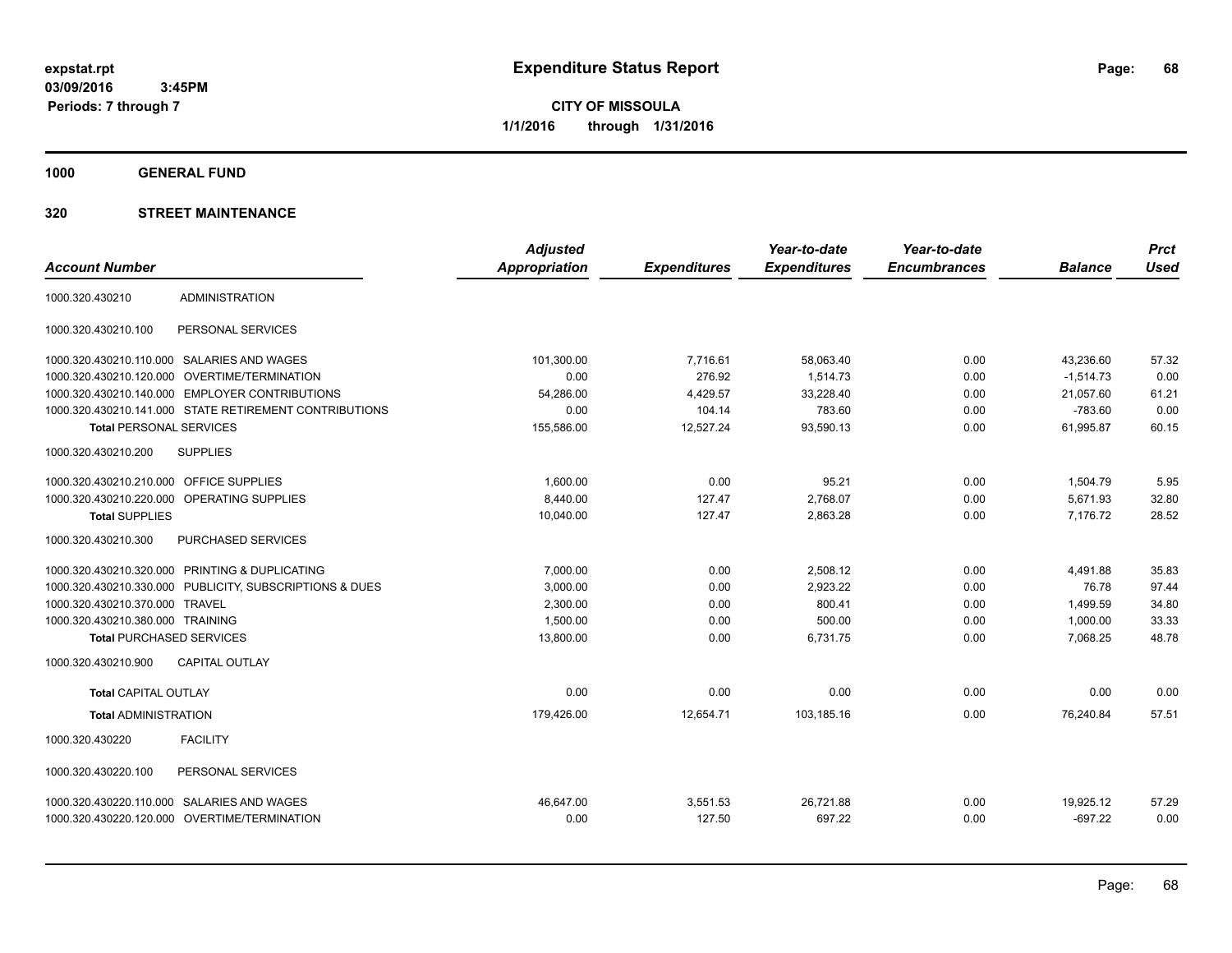**1000 GENERAL FUND**

| <b>Account Number</b>                          | <b>Adjusted</b><br><b>Appropriation</b> | <b>Expenditures</b> | Year-to-date<br><b>Expenditures</b> | Year-to-date<br><b>Encumbrances</b> | <b>Balance</b> | <b>Prct</b><br><b>Used</b> |
|------------------------------------------------|-----------------------------------------|---------------------|-------------------------------------|-------------------------------------|----------------|----------------------------|
| 1000.320.430220.140.000 EMPLOYER CONTRIBUTIONS | 24,998.00                               | 2,038.96            | 15,293.91                           | 0.00                                | 9,704.09       | 61.18                      |
| <b>Total PERSONAL SERVICES</b>                 | 71,645.00                               | 5,717.99            | 42,713.01                           | 0.00                                | 28,931.99      | 59.62                      |
| 1000.320.430220.200<br><b>SUPPLIES</b>         |                                         |                     |                                     |                                     |                |                            |
| 1000.320.430220.220.000 OPERATING SUPPLIES     | 8,000.00                                | 1,032.49            | 1,633.51                            | 0.00                                | 6,366.49       | 20.42                      |
| <b>Total SUPPLIES</b>                          | 8,000.00                                | 1,032.49            | 1,633.51                            | 0.00                                | 6,366.49       | 20.42                      |
| 1000.320.430220.300<br>PURCHASED SERVICES      |                                         |                     |                                     |                                     |                |                            |
| 1000.320.430220.343.000 WATER CHARGES          | 7.000.00                                | 720.02              | 8.053.18                            | 0.00                                | $-1,053.18$    | 115.05                     |
| 1000.320.430220.344.000 TELEPHONE SERVICE      | 1,822.00                                | 168.55              | 1,162.38                            | 0.00                                | 659.62         | 63.80                      |
| 1000.320.430220.345.000 GARBAGE                | 0.00                                    | 283.25              | 395.00                              | 0.00                                | $-395.00$      | 0.00                       |
| 1000.320.430220.350.000 PROFESSIONAL SERVICES  | 1,650.00                                | 365.00              | 1,326.75                            | 0.00                                | 323.25         | 80.41                      |
| <b>Total PURCHASED SERVICES</b>                | 10,472.00                               | 1,536.82            | 10,937.31                           | 0.00                                | $-465.31$      | 104.44                     |
| 1000.320.430220.500<br><b>FIXED CHARGES</b>    |                                         |                     |                                     |                                     |                |                            |
| 1000.320.430220.500.000 FIXED CHARGES          | 9,000.00                                | 0.00                | 200.00                              | 0.00                                | 8,800.00       | 2.22                       |
| <b>Total FIXED CHARGES</b>                     | 9,000.00                                | 0.00                | 200.00                              | 0.00                                | 8,800.00       | 2.22                       |
| <b>Total FACILITY</b>                          | 99,117.00                               | 8,287.30            | 55,483.83                           | 0.00                                | 43,633.17      | 55.98                      |
| <b>STREET RESTORATION</b><br>1000.320.430230   |                                         |                     |                                     |                                     |                |                            |
| PERSONAL SERVICES<br>1000.320.430230.100       |                                         |                     |                                     |                                     |                |                            |
| 1000.320.430230.110.000 SALARIES AND WAGES     | 303,251.00                              | 23,338.11           | 175,606.13                          | 0.00                                | 127,644.87     | 57.91                      |
| 1000.320.430230.120.000 OVERTIME/TERMINATION   | 3.000.00                                | 837.79              | 4,581.54                            | 0.00                                | $-1,581.54$    | 152.72                     |
| 1000.320.430230.140.000 EMPLOYER CONTRIBUTIONS | 164,119.00                              | 13,395.30           | 100,485.12                          | 0.00                                | 63,633.88      | 61.23                      |
| <b>Total PERSONAL SERVICES</b>                 | 470,370.00                              | 37,571.20           | 280,672.79                          | 0.00                                | 189,697.21     | 59.67                      |
| 1000.320.430230.200<br><b>SUPPLIES</b>         |                                         |                     |                                     |                                     |                |                            |
| 1000.320.430230.220.000 OPERATING SUPPLIES     | 1,599.00                                | 0.00                | 0.00                                | 0.00                                | 1,599.00       | 0.00                       |
| 1000.320.430230.230.000 REPAIR/MAINTENANCE     | 25,009.00                               | 1,142.89            | 3,301.37                            | 0.00                                | 21,707.63      | 13.20                      |
| 1000.320.430230.231.000 GASOLINE               | 74,487.00                               | 0.00                | 62,359.88                           | 0.00                                | 12,127.12      | 83.72                      |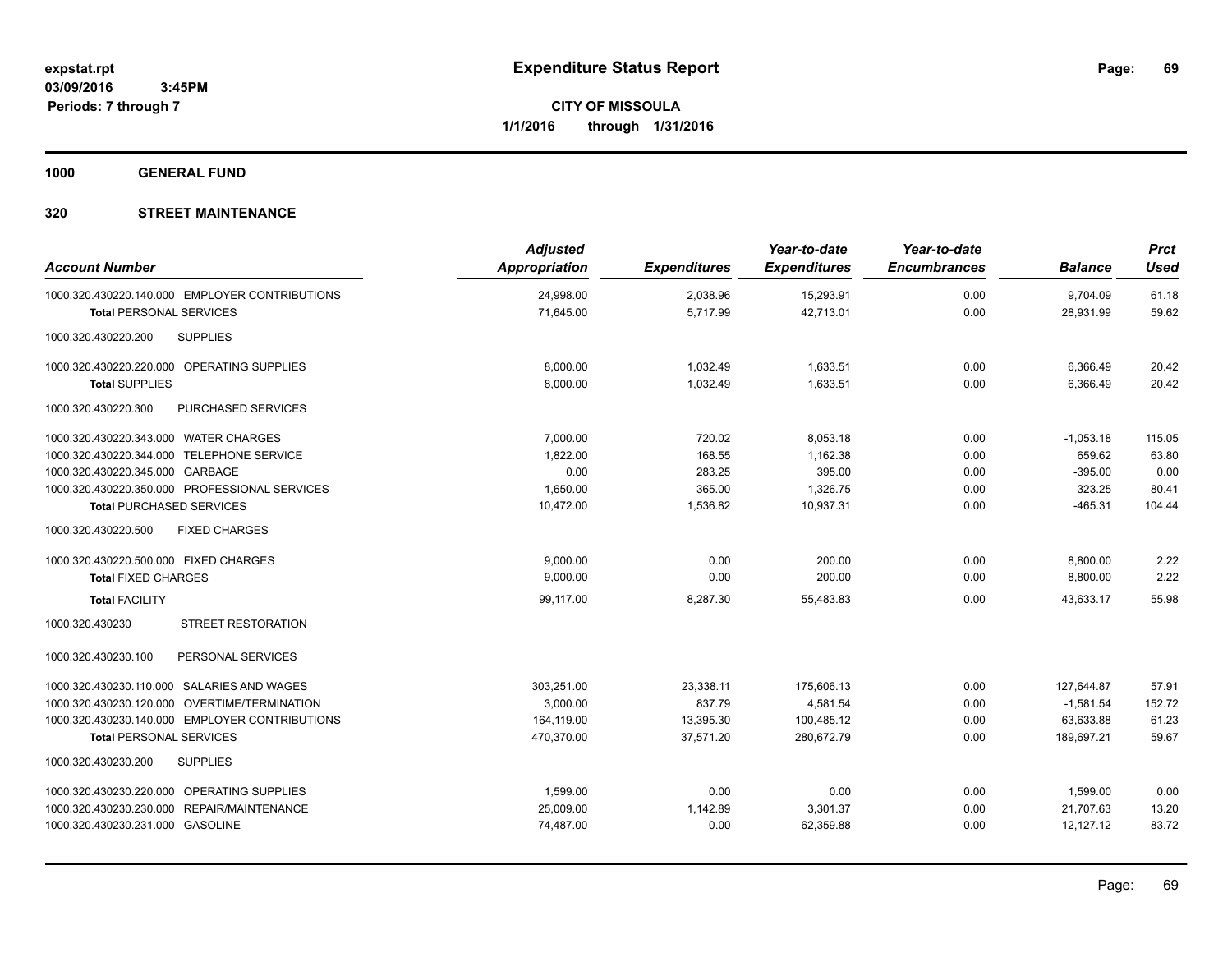**1000 GENERAL FUND**

| <b>Account Number</b>                            | <b>Adjusted</b><br>Appropriation | <b>Expenditures</b> | Year-to-date<br><b>Expenditures</b> | Year-to-date<br><b>Encumbrances</b> | <b>Balance</b> | <b>Prct</b><br><b>Used</b> |
|--------------------------------------------------|----------------------------------|---------------------|-------------------------------------|-------------------------------------|----------------|----------------------------|
| <b>Total SUPPLIES</b>                            | 101,095.00                       | 1,142.89            | 65,661.25                           | 0.00                                | 35,433.75      | 64.95                      |
| PURCHASED SERVICES<br>1000.320.430230.300        |                                  |                     |                                     |                                     |                |                            |
| 1000.320.430230.345.000 GARBAGE                  | 5,200.00                         | 0.00                | 954.16                              | 0.00                                | 4,245.84       | 18.35                      |
| 1000.320.430230.350.000 PROFESSIONAL SERVICES    | 1,000.00                         | 0.00                | 0.00                                | 0.00                                | 1,000.00       | 0.00                       |
| 1000.320.430230.360.000 REPAIR & MAINTENANCE     | 2,000.00                         | 0.00                | 608.80                              | 0.00                                | 1,391.20       | 30.44                      |
| <b>Total PURCHASED SERVICES</b>                  | 8,200.00                         | 0.00                | 1,562.96                            | 0.00                                | 6,637.04       | 19.06                      |
| 1000.320.430230.400<br><b>BUILDING MATERIALS</b> |                                  |                     |                                     |                                     |                |                            |
| 1000.320.430230.400.000 BUILDING MATERIALS       | 17.598.00                        | 0.00                | 0.00                                | 0.00                                | 17,598.00      | 0.00                       |
| <b>Total BUILDING MATERIALS</b>                  | 17,598.00                        | 0.00                | 0.00                                | 0.00                                | 17,598.00      | 0.00                       |
| <b>FIXED CHARGES</b><br>1000.320.430230.500      |                                  |                     |                                     |                                     |                |                            |
| 1000.320.430230.500.000 FIXED CHARGES            | 5,500.00                         | 0.00                | 6,395.00                            | 0.00                                | $-895.00$      | 116.27                     |
| <b>Total FIXED CHARGES</b>                       | 5,500.00                         | 0.00                | 6,395.00                            | 0.00                                | $-895.00$      | 116.27                     |
| 1000.320.430230.900<br><b>CAPITAL OUTLAY</b>     |                                  |                     |                                     |                                     |                |                            |
| <b>Total CAPITAL OUTLAY</b>                      | 0.00                             | 0.00                | 0.00                                | 0.00                                | 0.00           | 0.00                       |
| <b>Total STREET RESTORATION</b>                  | 602.763.00                       | 38.714.09           | 354.292.00                          | 0.00                                | 248.471.00     | 58.78                      |
| 1000.320.430240<br><b>STREET MAINTENANCE</b>     |                                  |                     |                                     |                                     |                |                            |
| PERSONAL SERVICES<br>1000.320.430240.100         |                                  |                     |                                     |                                     |                |                            |
| 1000.320.430240.110.000 SALARIES AND WAGES       | 410,458.00                       | 31,680.16           | 238,374.15                          | 0.00                                | 172,083.85     | 58.08                      |
| 1000.320.430240.120.000 OVERTIME/TERMINATION     | 2,100.00                         | 1,137.23            | 6,219.08                            | 0.00                                | $-4,119.08$    | 296.15                     |
| 1000.320.430240.130.000 OTHER                    | 3,000.00                         | 0.00                | 0.00                                | 0.00                                | 3,000.00       | 0.00                       |
| 1000.320.430240.140.000 EMPLOYER CONTRIBUTIONS   | 222,697.00                       | 18,183.34           | 136,354.32                          | 0.00                                | 86,342.68      | 61.23                      |
| <b>Total PERSONAL SERVICES</b>                   | 638,255.00                       | 51,000.73           | 380,947.55                          | 0.00                                | 257,307.45     | 59.69                      |
| 1000.320.430240.200<br><b>SUPPLIES</b>           |                                  |                     |                                     |                                     |                |                            |
| 1000.320.430240.220.000 OPERATING SUPPLIES       | 1,599.00                         | 0.00                | 0.00                                | 0.00                                | 1,599.00       | 0.00                       |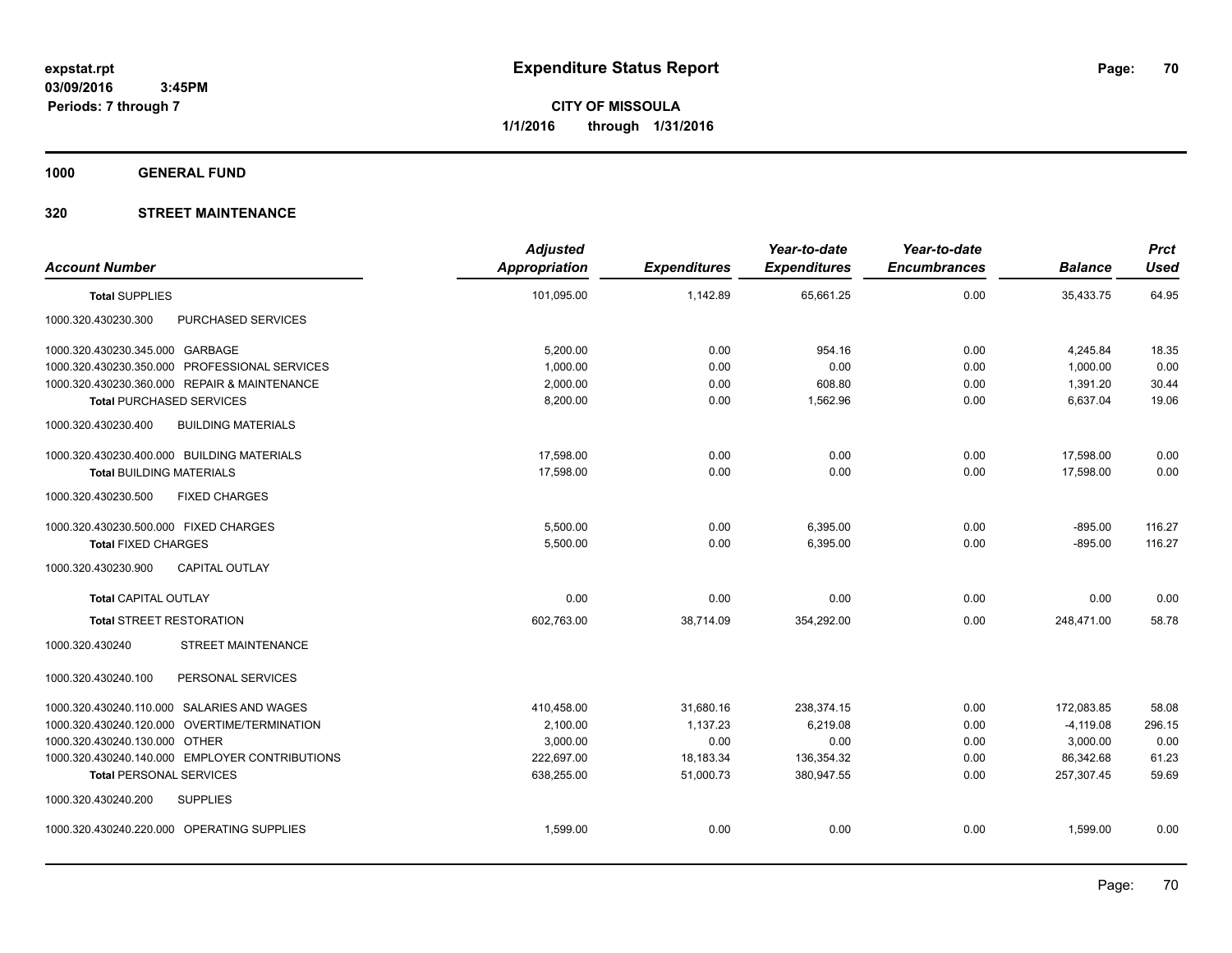**1000 GENERAL FUND**

| <b>Account Number</b>                 |                                                | <b>Adjusted</b><br><b>Appropriation</b> | <b>Expenditures</b> | Year-to-date<br><b>Expenditures</b> | Year-to-date<br><b>Encumbrances</b> | <b>Balance</b> | <b>Prct</b><br><b>Used</b> |
|---------------------------------------|------------------------------------------------|-----------------------------------------|---------------------|-------------------------------------|-------------------------------------|----------------|----------------------------|
|                                       | 1000.320.430240.230.000 REPAIR/MAINTENANCE     | 19,455.00                               | 0.00                | $-25.24$                            | 0.00                                | 19,480.24      | 0.13                       |
| 1000.320.430240.231.000 GASOLINE      |                                                | 14,133.00                               | 277.36              | 924.72                              | 0.00                                | 13,208.28      | 6.54                       |
| <b>Total SUPPLIES</b>                 |                                                | 35,187.00                               | 277.36              | 899.48                              | 0.00                                | 34,287.52      | 2.56                       |
| 1000.320.430240.300                   | <b>PURCHASED SERVICES</b>                      |                                         |                     |                                     |                                     |                |                            |
| 1000.320.430240.345.000 GARBAGE       |                                                | 2,080.00                                | 0.00                | 0.00                                | 0.00                                | 2,080.00       | 0.00                       |
|                                       | 1000.320.430240.350.000 PROFESSIONAL SERVICES  | 2,000.00                                | 0.00                | 0.00                                | 0.00                                | 2,000.00       | 0.00                       |
| <b>Total PURCHASED SERVICES</b>       |                                                | 4,080.00                                | 0.00                | 0.00                                | 0.00                                | 4,080.00       | 0.00                       |
| 1000.320.430240.400                   | <b>BUILDING MATERIALS</b>                      |                                         |                     |                                     |                                     |                |                            |
|                                       | 1000.320.430240.400.000 BUILDING MATERIALS     | 28,687.00                               | 0.00                | 0.00                                | 0.00                                | 28,687.00      | 0.00                       |
| <b>Total BUILDING MATERIALS</b>       |                                                | 28,687.00                               | 0.00                | 0.00                                | 0.00                                | 28,687.00      | 0.00                       |
| 1000.320.430240.500                   | <b>FIXED CHARGES</b>                           |                                         |                     |                                     |                                     |                |                            |
| 1000.320.430240.500.000 FIXED CHARGES |                                                | 5,000.00                                | 0.00                | 315.00                              | 0.00                                | 4,685.00       | 6.30                       |
| <b>Total FIXED CHARGES</b>            |                                                | 5,000.00                                | 0.00                | 315.00                              | 0.00                                | 4,685.00       | 6.30                       |
| 1000.320.430240.900                   | <b>CAPITAL OUTLAY</b>                          |                                         |                     |                                     |                                     |                |                            |
| <b>Total CAPITAL OUTLAY</b>           |                                                | 0.00                                    | 0.00                | 0.00                                | 0.00                                | 0.00           | 0.00                       |
| <b>Total STREET MAINTENANCE</b>       |                                                | 711,209.00                              | 51,278.09           | 382,162.03                          | 0.00                                | 329,046.97     | 53.73                      |
| 1000.320.430251                       | ICE & SNOW REMOVAL                             |                                         |                     |                                     |                                     |                |                            |
| 1000.320.430251.100                   | PERSONAL SERVICES                              |                                         |                     |                                     |                                     |                |                            |
|                                       | 1000.320.430251.110.000 SALARIES AND WAGES     | 137,340.00                              | 10,851.51           | 81,651.50                           | 0.00                                | 55.688.50      | 59.45                      |
|                                       | 1000.320.430251.120.000 OVERTIME/TERMINATION   | 4,950.00                                | 389.53              | 2,130.17                            | 0.00                                | 2,819.83       | 43.03                      |
|                                       | 1000.320.430251.140.000 EMPLOYER CONTRIBUTIONS | 76,253.00                               | 6,226.57            | 46,709.46                           | 0.00                                | 29,543.54      | 61.26                      |
| <b>Total PERSONAL SERVICES</b>        |                                                | 218,543.00                              | 17,467.61           | 130,491.13                          | 0.00                                | 88,051.87      | 59.71                      |
| 1000.320.430251.200                   | <b>SUPPLIES</b>                                |                                         |                     |                                     |                                     |                |                            |
|                                       | 1000.320.430251.220.000 OPERATING SUPPLIES     | 148,548.00                              | 121,758.82          | 121,758.82                          | 0.00                                | 26,789.18      | 81.97                      |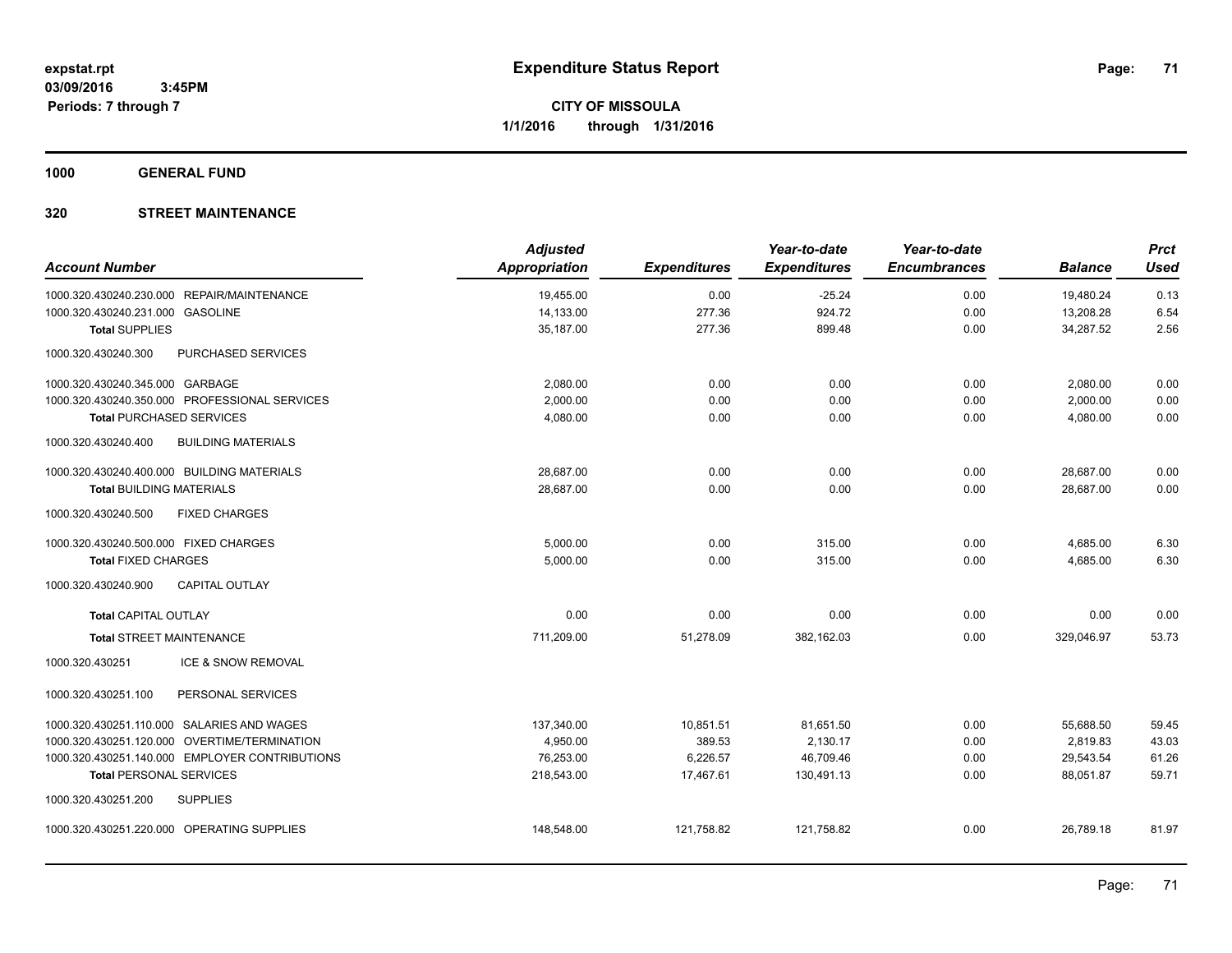**1000 GENERAL FUND**

| <b>Account Number</b>                            | <b>Adjusted</b><br>Appropriation | <b>Expenditures</b> | Year-to-date<br><b>Expenditures</b> | Year-to-date<br><b>Encumbrances</b> | <b>Balance</b> | <b>Prct</b><br><b>Used</b> |
|--------------------------------------------------|----------------------------------|---------------------|-------------------------------------|-------------------------------------|----------------|----------------------------|
| 1000.320.430251.230.000 REPAIR/MAINTENANCE       | 14,316.00                        | 4,738.24            | 4,855.41                            | 0.00                                | 9,460.59       | 33.92                      |
| 1000.320.430251.231.000 GASOLINE                 | 86,170.00                        | 0.00                | 0.00                                | 0.00                                | 86,170.00      | 0.00                       |
| <b>Total SUPPLIES</b>                            | 249,034.00                       | 126,497.06          | 126,614.23                          | 0.00                                | 122,419.77     | 50.84                      |
| 1000.320.430251.300<br><b>PURCHASED SERVICES</b> |                                  |                     |                                     |                                     |                |                            |
| 1000.320.430251.360.000 REPAIR & MAINTENANCE     | 5,000.00                         | 0.00                | 40.00                               | 0.00                                | 4,960.00       | 0.80                       |
| <b>Total PURCHASED SERVICES</b>                  | 5,000.00                         | 0.00                | 40.00                               | 0.00                                | 4,960.00       | 0.80                       |
| <b>FIXED CHARGES</b><br>1000.320.430251.500      |                                  |                     |                                     |                                     |                |                            |
| 1000.320.430251.500.000 FIXED CHARGES            | 2,000.00                         | 0.00                | 0.00                                | 0.00                                | 2,000.00       | 0.00                       |
| <b>Total FIXED CHARGES</b>                       | 2.000.00                         | 0.00                | 0.00                                | 0.00                                | 2,000.00       | 0.00                       |
| 1000.320.430251.900<br><b>CAPITAL OUTLAY</b>     |                                  |                     |                                     |                                     |                |                            |
| <b>Total CAPITAL OUTLAY</b>                      | 0.00                             | 0.00                | 0.00                                | 0.00                                | 0.00           | 0.00                       |
| Total ICE & SNOW REMOVAL                         | 474,577.00                       | 143,964.67          | 257,145.36                          | 0.00                                | 217.431.64     | 54.18                      |
| <b>STREET CLEANING</b><br>1000.320.430252        |                                  |                     |                                     |                                     |                |                            |
| 1000.320.430252.100<br>PERSONAL SERVICES         |                                  |                     |                                     |                                     |                |                            |
| 1000.320.430252.110.000 SALARIES AND WAGES       | 346,341.00                       | 27,003.26           | 203.185.92                          | 0.00                                | 143,155.08     | 58.67                      |
| 1000.320.430252.120.000 OVERTIME/TERMINATION     | 4,950.00                         | 969.33              | 5,301.06                            | 0.00                                | $-351.06$      | 107.09                     |
| 1000.320.430252.130.000 OTHER                    | 3,000.00                         | 0.00                | 0.00                                | 0.00                                | 3,000.00       | 0.00                       |
| 1000.320.430252.140.000 EMPLOYER CONTRIBUTIONS   | 189,864.00                       | 15,497.70           | 118,554.35                          | 0.00                                | 71,309.65      | 62.44                      |
| <b>Total PERSONAL SERVICES</b>                   | 544,155.00                       | 43,470.29           | 327,041.33                          | 0.00                                | 217, 113.67    | 60.10                      |
| 1000.320.430252.200<br><b>SUPPLIES</b>           |                                  |                     |                                     |                                     |                |                            |
| 1000.320.430252.220.000 OPERATING SUPPLIES       | 2,132.00                         | 0.00                | 0.00                                | 0.00                                | 2,132.00       | 0.00                       |
| 1000.320.430252.230.000 REPAIR/MAINTENANCE       | 25,435.00                        | 628.79              | 13,668.49                           | 0.00                                | 11,766.51      | 53.74                      |
| 1000.320.430252.231.000 GASOLINE                 | 43,814.00                        | 0.00                | 0.00                                | 0.00                                | 43,814.00      | 0.00                       |
| <b>Total SUPPLIES</b>                            | 71,381.00                        | 628.79              | 13,668.49                           | 0.00                                | 57,712.51      | 19.15                      |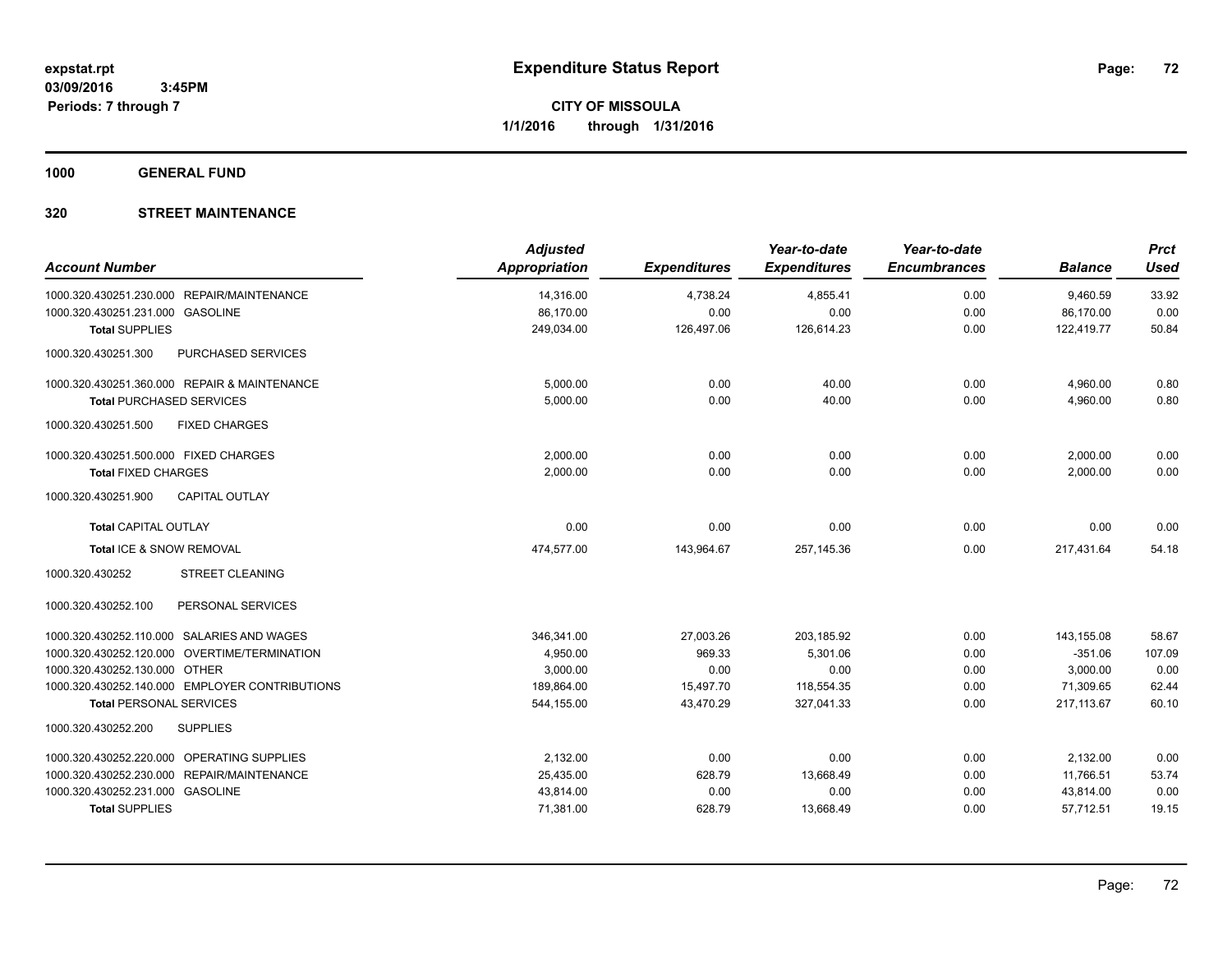**1000 GENERAL FUND**

# **320 STREET MAINTENANCE**

|                                                      | <b>Adjusted</b> |                     | Year-to-date        | Year-to-date        |                | <b>Prct</b> |
|------------------------------------------------------|-----------------|---------------------|---------------------|---------------------|----------------|-------------|
| <b>Account Number</b>                                | Appropriation   | <b>Expenditures</b> | <b>Expenditures</b> | <b>Encumbrances</b> | <b>Balance</b> | <b>Used</b> |
| PURCHASED SERVICES<br>1000.320.430252.300            |                 |                     |                     |                     |                |             |
| 1000.320.430252.350.000 PROFESSIONAL SERVICES        | 500.00          | 0.00                | 0.00                | 0.00                | 500.00         | 0.00        |
| 1000.320.430252.360.000 REPAIR & MAINTENANCE         | 14,000.00       | 0.00                | 0.00                | 0.00                | 14,000.00      | 0.00        |
| <b>Total PURCHASED SERVICES</b>                      | 14,500.00       | 0.00                | 0.00                | 0.00                | 14,500.00      | 0.00        |
| 1000.320.430252.400<br><b>BUILDING MATERIALS</b>     |                 |                     |                     |                     |                |             |
| <b>Total BUILDING MATERIALS</b>                      | 0.00            | 0.00                | 0.00                | 0.00                | 0.00           | 0.00        |
| 1000.320.430252.500<br><b>FIXED CHARGES</b>          |                 |                     |                     |                     |                |             |
| 1000.320.430252.500.000 FIXED CHARGES                | 9,000.00        | 0.00                | 3,250.00            | 0.00                | 5,750.00       | 36.11       |
| <b>Total FIXED CHARGES</b>                           | 9,000.00        | 0.00                | 3,250.00            | 0.00                | 5,750.00       | 36.11       |
| <b>Total STREET CLEANING</b>                         | 639,036.00      | 44,099.08           | 343,959.82          | 0.00                | 295,076.18     | 53.82       |
| 1000.320.430270<br><b>COMMUNICATIONS MAINTENANCE</b> |                 |                     |                     |                     |                |             |
| PERSONAL SERVICES<br>1000.320.430270.100             |                 |                     |                     |                     |                |             |
| <b>Total PERSONAL SERVICES</b>                       | 0.00            | 0.00                | 0.00                | 0.00                | 0.00           | 0.00        |
| 1000.320.430270.200<br><b>SUPPLIES</b>               |                 |                     |                     |                     |                |             |
| <b>Total SUPPLIES</b>                                | 0.00            | 0.00                | 0.00                | 0.00                | 0.00           | 0.00        |
| 1000.320.430270.900<br><b>CAPITAL OUTLAY</b>         |                 |                     |                     |                     |                |             |
| 1000.320.430270.930.000 IMPROVEMENTS                 | 197,705.00      | 0.00                | 38,386.93           | 0.00                | 159,318.07     | 19.42       |
| <b>Total COMMUNICATIONS MAINTENANCE</b>              | 197,705.00      | 0.00                | 38,386.93           | 0.00                | 159,318.07     | 19.42       |
| <b>DEBT SERVICE</b><br>1000.320.490504               |                 |                     |                     |                     |                |             |
| 1000.320.490504.600<br><b>DEBT SERVICE</b>           |                 |                     |                     |                     |                |             |
| <b>Total DEBT SERVICE</b>                            | 0.00            | 0.00                | 0.00                | 0.00                | 0.00           | 0.00        |
| <b>Total STREET MAINTENANCE</b>                      | 2,903,833.00    | 298,997.94          | 1,534,615.13        | 0.00                | 1,369,217.87   | 52.85       |
|                                                      |                 |                     |                     |                     |                |             |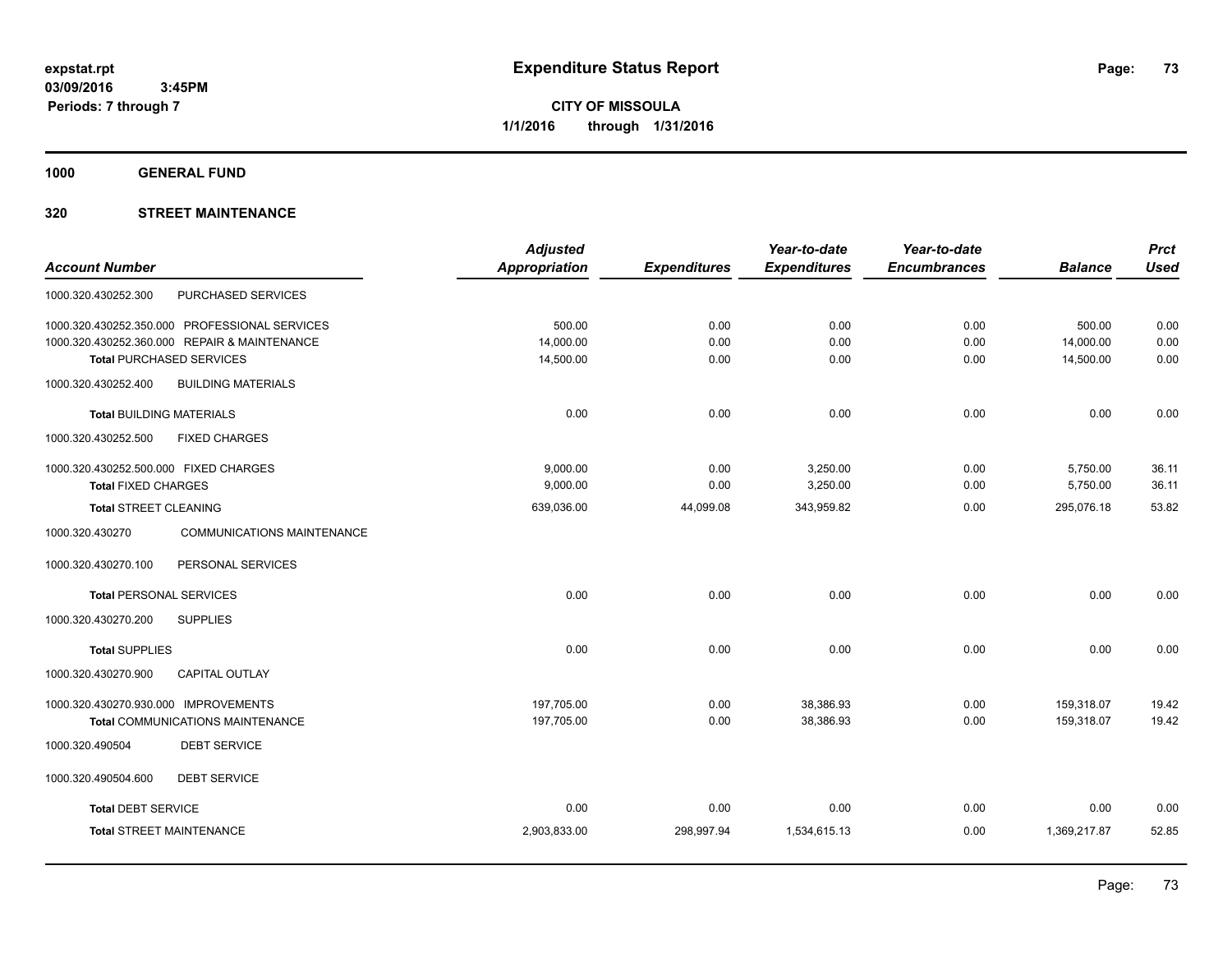**1000 GENERAL FUND**

|                                        |                                                   | <b>Adjusted</b>      |                     | Year-to-date        | Year-to-date        |                | <b>Prct</b> |
|----------------------------------------|---------------------------------------------------|----------------------|---------------------|---------------------|---------------------|----------------|-------------|
| <b>Account Number</b>                  |                                                   | <b>Appropriation</b> | <b>Expenditures</b> | <b>Expenditures</b> | <b>Encumbrances</b> | <b>Balance</b> | <b>Used</b> |
| 1000.321.411231                        | <b>ENERGY CONSERVATION</b>                        |                      |                     |                     |                     |                |             |
| 1000.321.411231.100                    | PERSONAL SERVICES                                 |                      |                     |                     |                     |                |             |
| <b>Total PERSONAL SERVICES</b>         |                                                   | 0.00                 | 0.00                | 0.00                | 0.00                | 0.00           | 0.00        |
| 1000.321.411231.200                    | <b>SUPPLIES</b>                                   |                      |                     |                     |                     |                |             |
| <b>Total SUPPLIES</b>                  |                                                   | 0.00                 | 0.00                | 0.00                | 0.00                | 0.00           | 0.00        |
| 1000.321.411231.300                    | <b>PURCHASED SERVICES</b>                         |                      |                     |                     |                     |                |             |
|                                        | <b>Total ENERGY CONSERVATION</b>                  | 0.00                 | 0.00                | 0.00                | 0.00                | 0.00           | 0.00        |
| 1000.321.411810                        | <b>FACILITY MAINTENANCE</b>                       |                      |                     |                     |                     |                |             |
| 1000.321.411810.100                    | PERSONAL SERVICES                                 |                      |                     |                     |                     |                |             |
|                                        | 1000.321.411810.110.000 SALARIES AND WAGES        | 47,882.00            | 3,203.23            | 23,255.72           | 0.00                | 24,626.28      | 48.57       |
|                                        | 1000.321.411810.120.000 OVERTIME/TERMINATION      | 0.00                 | 0.00                | 21.32               | 0.00                | $-21.32$       | 0.00        |
|                                        | 1000.321.411810.140.000 EMPLOYER CONTRIBUTIONS    | 19,906.00            | 1,382.31            | 10,128.98           | 0.00                | 9,777.02       | 50.88       |
| <b>Total PERSONAL SERVICES</b>         |                                                   | 67,788.00            | 4,585.54            | 33,406.02           | 0.00                | 34,381.98      | 49.28       |
| 1000.321.411810.200                    | <b>SUPPLIES</b>                                   |                      |                     |                     |                     |                |             |
|                                        | 1000.321.411810.220.000 OPERATING SUPPLIES        | 450.00               | 0.00                | 0.00                | 0.00                | 450.00         | 0.00        |
| 1000.321.411810.231.000 GASOLINE       |                                                   | 198.00               | 0.00                | 0.00                | 0.00                | 198.00         | 0.00        |
| 1000.321.411810.240.000 OTHER SUPPLIES |                                                   | 6,070.00             | 0.00                | 0.00                | 0.00                | 6,070.00       | 0.00        |
| <b>Total SUPPLIES</b>                  |                                                   | 6,718.00             | 0.00                | 0.00                | 0.00                | 6,718.00       | 0.00        |
| 1000.321.411810.300                    | PURCHASED SERVICES                                |                      |                     |                     |                     |                |             |
| 1000.321.411810.340.000 SEWER          |                                                   | 748.00               | 0.00                | 0.00                | 0.00                | 748.00         | 0.00        |
|                                        | 1000.321.411810.341.000 ELECTRICITY & NATURAL GAS | 25,420.00            | 1,659.60            | 4,322.23            | 0.00                | 21,097.77      | 17.00       |
| 1000.321.411810.343.000 WATER CHARGES  |                                                   | 957.00               | 0.00                | 0.00                | 0.00                | 957.00         | 0.00        |
|                                        | 1000.321.411810.360.000 REPAIR & MAINTENANCE      | 10,020.00            | 0.00                | 0.00                | 0.00                | 10,020.00      | 0.00        |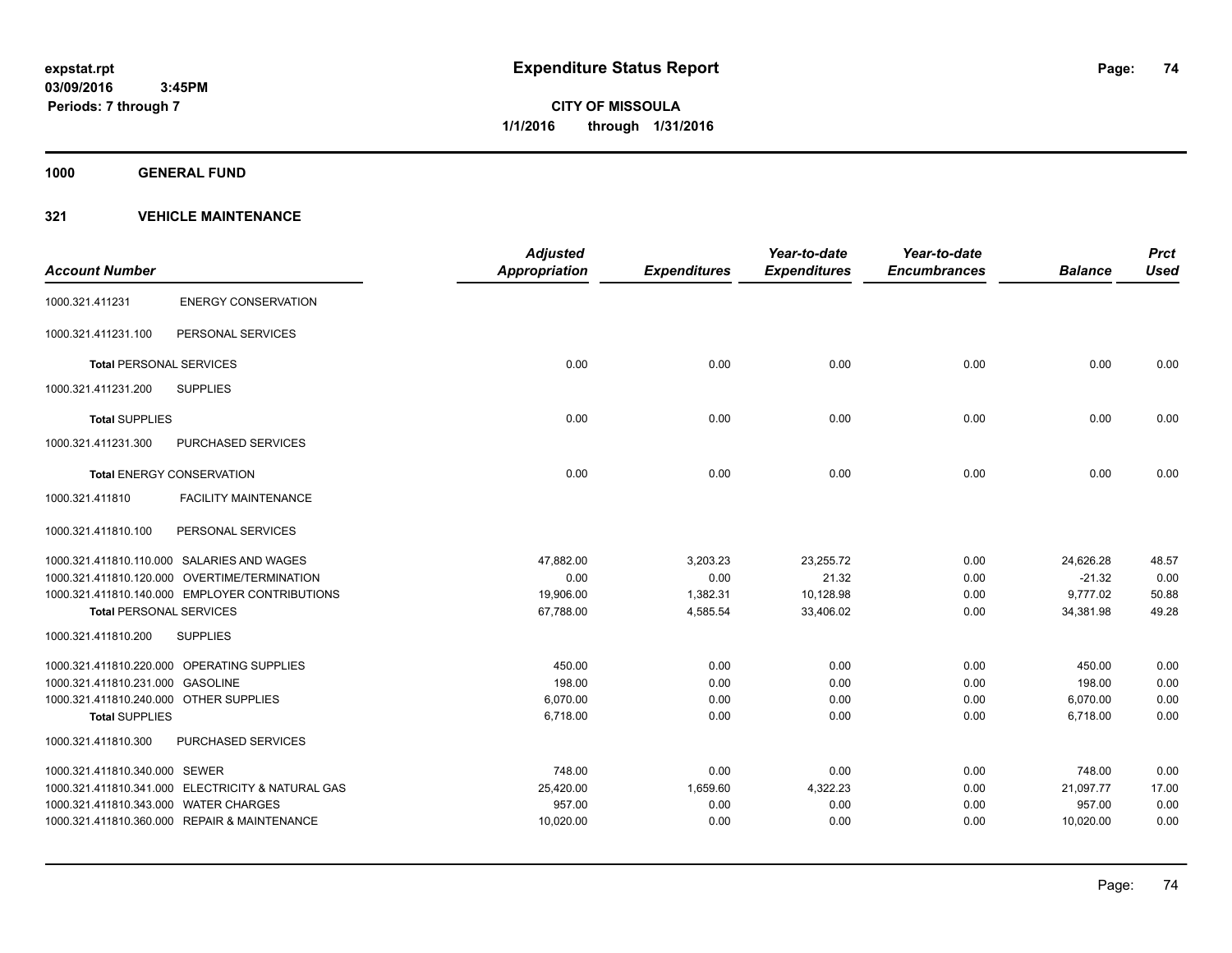**1000 GENERAL FUND**

| <b>Account Number</b>                     |                                                            | <b>Adjusted</b><br>Appropriation | <b>Expenditures</b> | Year-to-date<br><b>Expenditures</b> | Year-to-date<br><b>Encumbrances</b> | <b>Balance</b> | <b>Prct</b><br><b>Used</b> |
|-------------------------------------------|------------------------------------------------------------|----------------------------------|---------------------|-------------------------------------|-------------------------------------|----------------|----------------------------|
| 1000.321.411810.370.000 TRAVEL            |                                                            | 150.00                           | 0.00                | 0.00                                | 0.00                                | 150.00         | 0.00                       |
| <b>Total PURCHASED SERVICES</b>           |                                                            | 37,295.00                        | 1,659.60            | 4,322.23                            | 0.00                                | 32,972.77      | 11.59                      |
| 1000.321.411810.900                       | <b>CAPITAL OUTLAY</b>                                      |                                  |                     |                                     |                                     |                |                            |
| <b>Total CAPITAL OUTLAY</b>               |                                                            | 0.00                             | 0.00                | 0.00                                | 0.00                                | 0.00           | 0.00                       |
| <b>Total FACILITY MAINTENANCE</b>         |                                                            | 111,801.00                       | 6,245.14            | 37,728.25                           | 0.00                                | 74,072.75      | 33.75                      |
| 1000.321.430220                           | <b>CITY HALL UTILITIES</b>                                 |                                  |                     |                                     |                                     |                |                            |
| 1000.321.430220.200                       | <b>SUPPLIES</b>                                            |                                  |                     |                                     |                                     |                |                            |
|                                           | 1000.321.430220.240.000 CITY HALL UTILITIES/OTHER SUPPLIES | 2,340.00                         | 0.00                | 1,932.52                            | 0.00                                | 407.48         | 82.59                      |
| <b>Total SUPPLIES</b>                     |                                                            | 2,340.00                         | 0.00                | 1.932.52                            | 0.00                                | 407.48         | 82.59                      |
| 1000.321.430220.300                       | PURCHASED SERVICES                                         |                                  |                     |                                     |                                     |                |                            |
| 1000.321.430220.340.000 CITY HALL/SEWER   |                                                            | 1,233.00                         | 0.00                | 519.71                              | 0.00                                | 713.29         | 42.15                      |
|                                           | 1000.321.430220.341.000 CITYHALL/ELECTRICITY & NATURAL GAS | 78,950.00                        | 9,245.42            | 64,328.58                           | 0.00                                | 14,621.42      | 81.48                      |
|                                           | 1000.321.430220.343.000 CITYHALL/WATER CHARGES             | 7,677.00                         | 452.45              | 3,040.37                            | 0.00                                | 4,636.63       | 39.60                      |
|                                           | 1000.321.430220.344.000 CITYHALL/TELEPHONE SERVICE         | 637.00                           | 0.00                | 0.00                                | 0.00                                | 637.00         | 0.00                       |
| 1000.321.430220.345.000 CITY HALL/GARBAGE |                                                            | 6,375.00                         | 411.52              | 3,141.51                            | 0.00                                | 3,233.49       | 49.28                      |
|                                           | 1000.321.430220.350.000 PROFESSIONAL SERVICES              | 1,720.00                         | 0.00                | 1,771.00                            | 0.00                                | $-51.00$       | 102.97                     |
|                                           | 1000.321.430220.360.000 CITY HALL/REPAIR & MAINTENANCE     | 170,086.00                       | 239.81              | 65,231.81                           | 0.00                                | 104,854.19     | 38.35                      |
| <b>Total PURCHASED SERVICES</b>           |                                                            | 266,678.00                       | 10,349.20           | 138,032.98                          | 0.00                                | 128,645.02     | 51.76                      |
| 1000.321.430220.900                       | <b>CAPITAL OUTLAY</b>                                      |                                  |                     |                                     |                                     |                |                            |
| <b>Total CAPITAL OUTLAY</b>               |                                                            | 0.00                             | 0.00                | 0.00                                | 0.00                                | 0.00           | 0.00                       |
| <b>Total CITY HALL UTILITIES</b>          |                                                            | 269,018.00                       | 10,349.20           | 139,965.50                          | 0.00                                | 129,052.50     | 52.03                      |
| 1000.321.431310                           | <b>ADMINISTRATION</b>                                      |                                  |                     |                                     |                                     |                |                            |
| 1000.321.431310.100                       | PERSONAL SERVICES                                          |                                  |                     |                                     |                                     |                |                            |
|                                           | 1000.321.431310.110.000 SALARIES AND WAGES                 | 87,284.00                        | 7,321.81            | 53,156.36                           | 0.00                                | 34,127.64      | 60.90                      |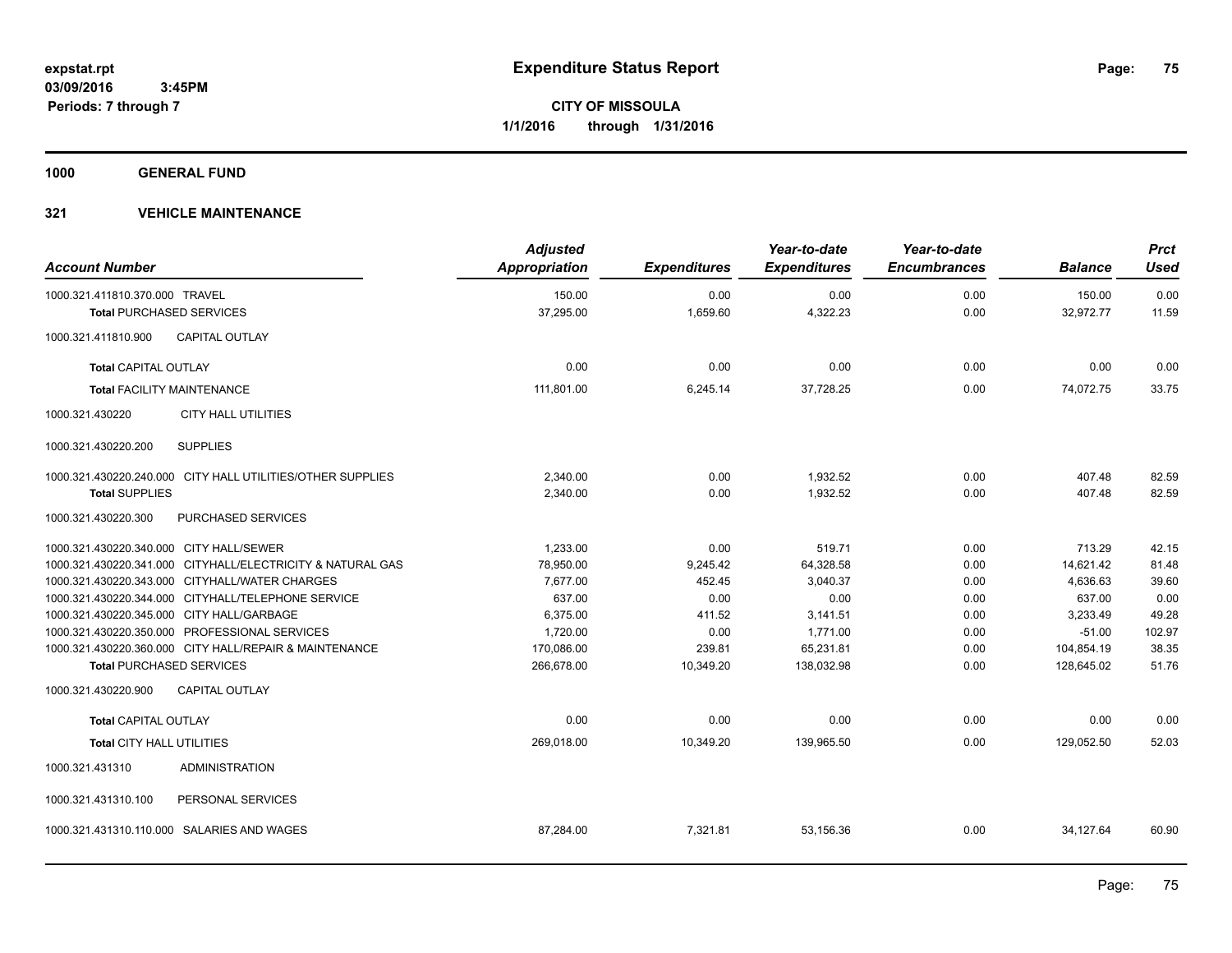**1000 GENERAL FUND**

| <b>Account Number</b>                                   | <b>Adjusted</b><br><b>Appropriation</b> | <b>Expenditures</b> | Year-to-date<br><b>Expenditures</b> | Year-to-date<br><b>Encumbrances</b> | <b>Balance</b> | <b>Prct</b><br><b>Used</b> |
|---------------------------------------------------------|-----------------------------------------|---------------------|-------------------------------------|-------------------------------------|----------------|----------------------------|
| 1000.321.431310.120.000 OVERTIME/TERMINATION            | 0.00                                    | 0.00                | 48.75                               | 0.00                                | $-48.75$       | 0.00                       |
| 1000.321.431310.140.000 EMPLOYER CONTRIBUTIONS          | 33,881.00                               | 3,160.81            | 23, 164. 22                         | 0.00                                | 10,716.78      | 68.37                      |
| <b>Total PERSONAL SERVICES</b>                          | 121,165.00                              | 10,482.62           | 76,369.33                           | 0.00                                | 44,795.67      | 63.03                      |
|                                                         |                                         |                     |                                     |                                     |                |                            |
| <b>SUPPLIES</b><br>1000.321.431310.200                  |                                         |                     |                                     |                                     |                |                            |
| 1000.321.431310.210.000 OFFICE SUPPLIES                 | 1.000.00                                | 0.00                | 44.25                               | 0.00                                | 955.75         | 4.43                       |
| 1000.321.431310.220.000 OPERATING SUPPLIES              | 150.00                                  | 0.00                | 0.00                                | 0.00                                | 150.00         | 0.00                       |
| <b>Total SUPPLIES</b>                                   | 1,150.00                                | 0.00                | 44.25                               | 0.00                                | 1,105.75       | 3.85                       |
| <b>PURCHASED SERVICES</b><br>1000.321.431310.300        |                                         |                     |                                     |                                     |                |                            |
| 1000.321.431310.310.000 COMMUNICATIONS                  | 150.00                                  | 0.00                | 0.00                                | 0.00                                | 150.00         | 0.00                       |
| 1000.321.431310.320.000 PRINTING & DUPLICATING          | 100.00                                  | 0.00                | 0.00                                | 0.00                                | 100.00         | 0.00                       |
| 1000.321.431310.330.000 PUBLICITY, SUBSCRIPTIONS & DUES | 230.00                                  | 0.00                | 0.00                                | 0.00                                | 230.00         | 0.00                       |
| <b>Total PURCHASED SERVICES</b>                         | 480.00                                  | 0.00                | 0.00                                | 0.00                                | 480.00         | 0.00                       |
| OTHER OBJECTS<br>1000.321.431310.800                    |                                         |                     |                                     |                                     |                |                            |
| <b>Total OTHER OBJECTS</b>                              | 0.00                                    | 0.00                | 0.00                                | 0.00                                | 0.00           | 0.00                       |
| <b>Total ADMINISTRATION</b>                             | 122,795.00                              | 10,482.62           | 76,413.58                           | 0.00                                | 46,381.42      | 62.23                      |
| <b>EQUIPMENT MAINTENANCE</b><br>1000.321.431330         |                                         |                     |                                     |                                     |                |                            |
| PERSONAL SERVICES<br>1000.321.431330.100                |                                         |                     |                                     |                                     |                |                            |
| 1000.321.431330.110.000 SALARIES AND WAGES              | 399,968.00                              | 35,235.67           | 255,812.86                          | 0.00                                | 144, 155. 14   | 63.96                      |
| 1000.321.431330.120.000 OVERTIME/TERMINATION            | 2,000.00                                | 0.00                | 234.60                              | 0.00                                | 1,765.40       | 11.73                      |
| 1000.321.431330.130.000 OTHER                           | 81.744.00                               | 0.00                | 0.00                                | 0.00                                | 81,744.00      | 0.00                       |
| 1000.321.431330.140.000 EMPLOYER CONTRIBUTIONS          | 191,565.00                              | 15,210.64           | 109,939.32                          | 0.00                                | 81,625.68      | 57.39                      |
| 1000.321.431330.141.000 STATE RETIREMENT CONTRIBUTIONS  | 0.00                                    | 45.76               | 332.22                              | 0.00                                | $-332.22$      | 0.00                       |
| <b>Total PERSONAL SERVICES</b>                          | 675,277.00                              | 50,492.07           | 366,319.00                          | 0.00                                | 308,958.00     | 54.25                      |
| 1000.321.431330.200<br><b>SUPPLIES</b>                  |                                         |                     |                                     |                                     |                |                            |
| 1000.321.431330.220.000 OPERATING SUPPLIES              | 17.600.00                               | 308.00              | 4.808.26                            | 0.00                                | 12.791.74      | 27.32                      |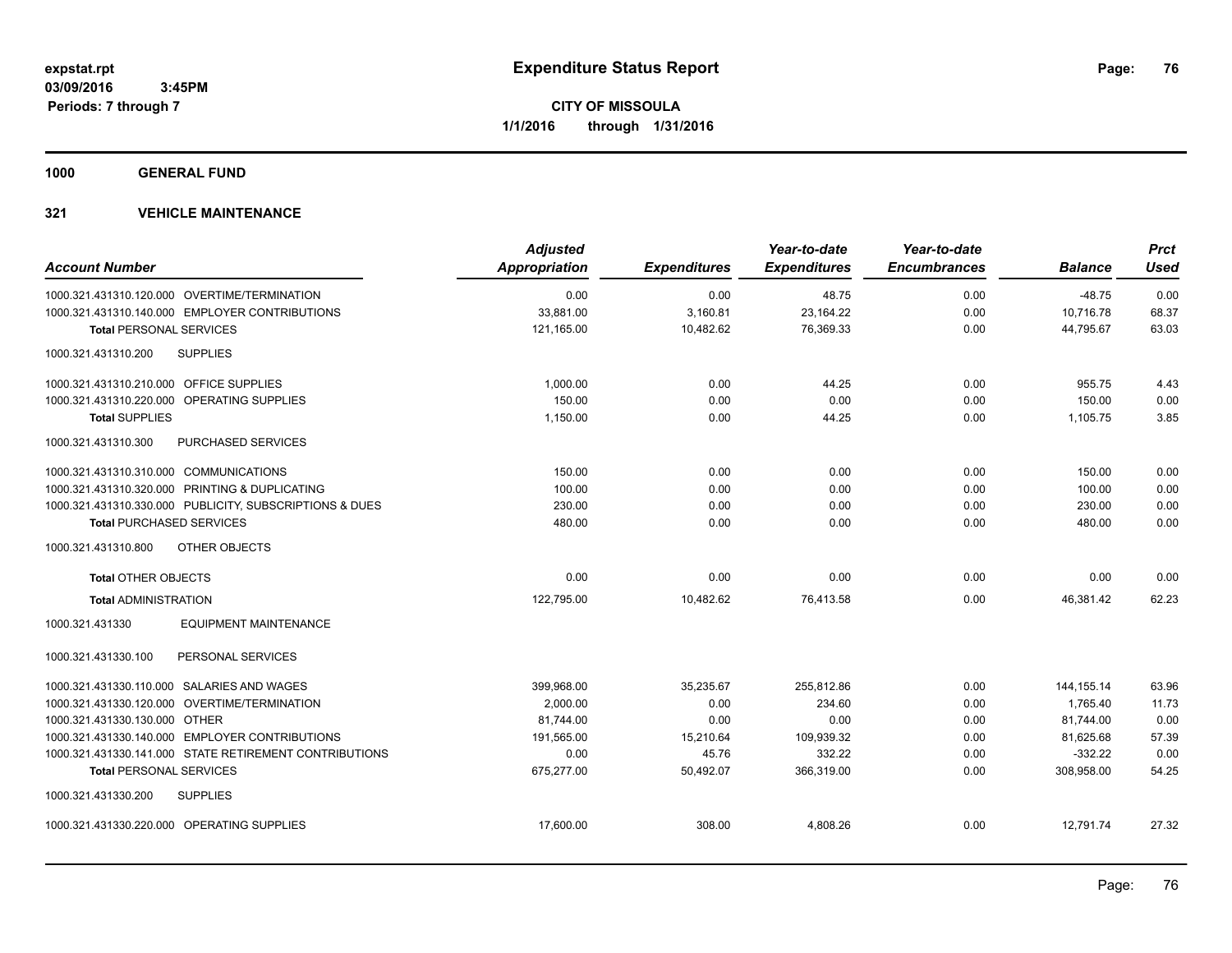**1000 GENERAL FUND**

|                                                   | <b>Adjusted</b>      |                     | Year-to-date        | Year-to-date        |                | <b>Prct</b> |
|---------------------------------------------------|----------------------|---------------------|---------------------|---------------------|----------------|-------------|
| <b>Account Number</b>                             | <b>Appropriation</b> | <b>Expenditures</b> | <b>Expenditures</b> | <b>Encumbrances</b> | <b>Balance</b> | <b>Used</b> |
| 1000.321.431330.230.000 REPAIR/MAINTENANCE        | 37,355.00            | 3,761.01            | 23,181.94           | 0.00                | 14,173.06      | 62.06       |
| 1000.321.431330.231.000 GASOLINE                  | 4,615.00             | 222.13              | 1,140.95            | 0.00                | 3,474.05       | 24.72       |
| 1000.321.431330.240.000 OTHER SUPPLIES            | 2,600.00             | 0.00                | 407.63              | 0.00                | 2,192.37       | 15.68       |
| <b>Total SUPPLIES</b>                             | 62,170.00            | 4,291.14            | 29,538.78           | 0.00                | 32,631.22      | 47.51       |
| 1000.321.431330.300<br>PURCHASED SERVICES         |                      |                     |                     |                     |                |             |
| 1000.321.431330.320.000 PRINTING & DUPLICATING    | 250.00               | 0.00                | 0.00                | 0.00                | 250.00         | 0.00        |
| 1000.321.431330.350.000 PROFESSIONAL SERVICES     | 7,480.00             | 0.00                | 1,500.00            | 0.00                | 5,980.00       | 20.05       |
| 1000.321.431330.360.000 REPAIR & MAINTENANCE      | 15,735.00            | 441.36              | 3,489.07            | 0.00                | 12,245.93      | 22.17       |
| 1000.321.431330.370.000 TRAVEL                    | 900.00               | 0.00                | 0.00                | 0.00                | 900.00         | 0.00        |
| 1000.321.431330.380.000 TRAINING                  | 850.00               | 0.00                | 0.00                | 0.00                | 850.00         | 0.00        |
| <b>Total PURCHASED SERVICES</b>                   | 25,215.00            | 441.36              | 4,989.07            | 0.00                | 20,225.93      | 19.79       |
| <b>CAPITAL OUTLAY</b><br>1000.321.431330.900      |                      |                     |                     |                     |                |             |
| <b>Total CAPITAL OUTLAY</b>                       | 0.00                 | 0.00                | 0.00                | 0.00                | 0.00           | 0.00        |
| <b>Total EQUIPMENT MAINTENANCE</b>                | 762,662.00           | 55,224.57           | 400,846.85          | 0.00                | 361,815.15     | 52.56       |
| <b>VEHICLE FACILITY</b><br>1000.321.431350        |                      |                     |                     |                     |                |             |
| <b>SUPPLIES</b><br>1000.321.431350.200            |                      |                     |                     |                     |                |             |
| 1000.321.431350.210.000 OFFICE SUPPLIES           | 0.00                 | 119.24              | 208.45              | 0.00                | $-208.45$      | 0.00        |
| 1000.321.431350.220.000<br>OPERATING SUPPLIES     | 10,151.00            | 0.00                | 0.00                | 0.00                | 10,151.00      | 0.00        |
| 1000.321.431350.230.000 REPAIR/MAINTENANCE        | 0.00                 | 0.00                | 307.08              | 0.00                | $-307.08$      | 0.00        |
| <b>Total SUPPLIES</b>                             | 10,151.00            | 119.24              | 515.53              | 0.00                | 9,635.47       | 5.08        |
| 1000.321.431350.300<br>PURCHASED SERVICES         |                      |                     |                     |                     |                |             |
| 1000.321.431350.340.000 SEWER                     | 748.00               | 0.00                | 154.50              | 0.00                | 593.50         | 20.66       |
| 1000.321.431350.341.000 ELECTRICITY & NATURAL GAS | 96,573.00            | 4,245.94            | 13,726.37           | 0.00                | 82,846.63      | 14.21       |
| 1000.321.431350.343.000 WATER CHARGES             | 3,722.00             | 107.89              | 1,006.56            | 0.00                | 2,715.44       | 27.04       |
| 1000.321.431350.344.000 TELEPHONE SERVICE         | 1,952.00             | 149.39              | 943.41              | 0.00                | 1,008.59       | 48.33       |
| 1000.321.431350.345.000 GARBAGE                   | 4,068.00             | 181.80              | 1,122.35            | 0.00                | 2,945.65       | 27.59       |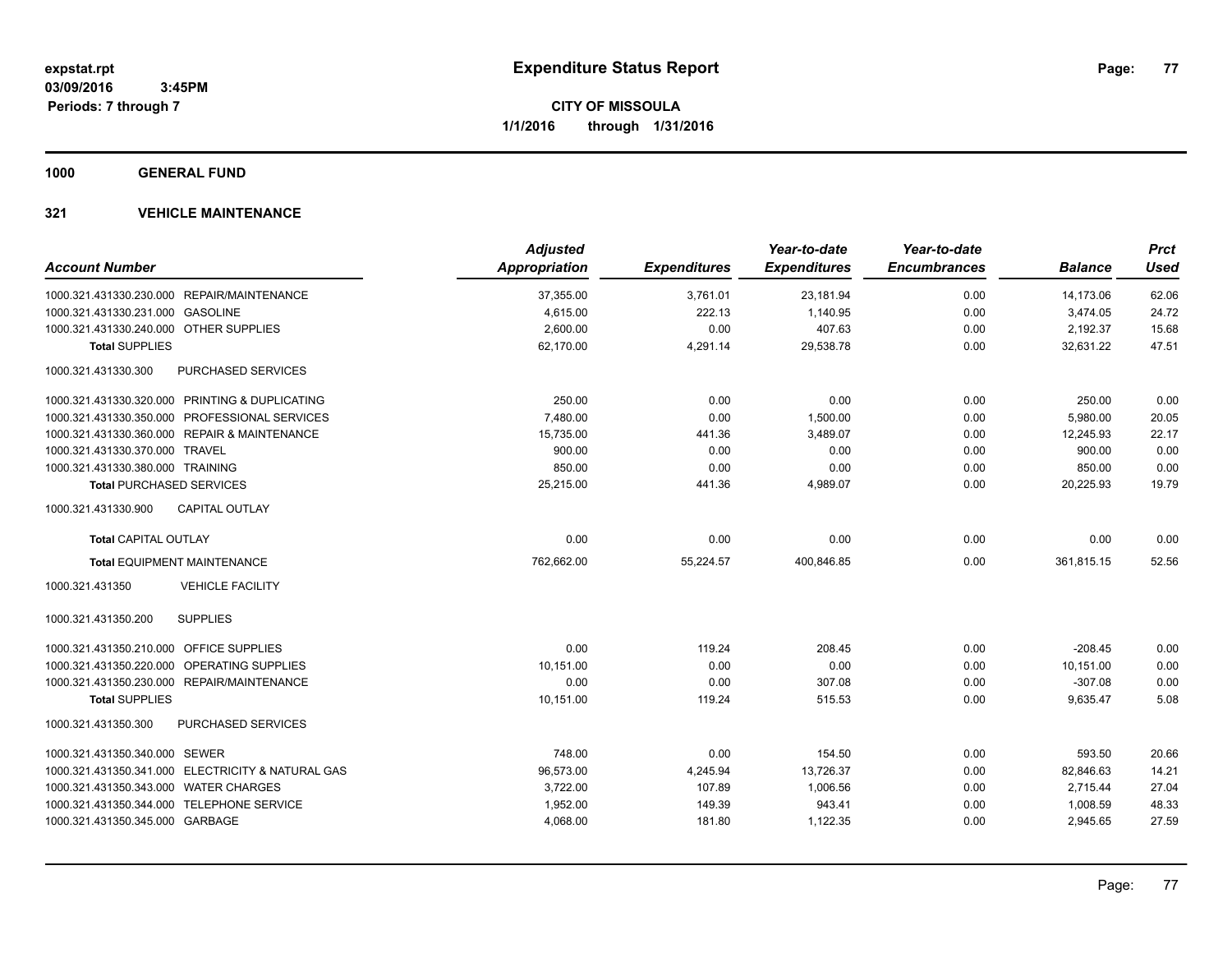**1000 GENERAL FUND**

| <b>Account Number</b>                                   | <b>Adjusted</b><br>Appropriation | <b>Expenditures</b> | Year-to-date<br><b>Expenditures</b> | Year-to-date<br><b>Encumbrances</b> | <b>Balance</b> | <b>Prct</b><br><b>Used</b> |
|---------------------------------------------------------|----------------------------------|---------------------|-------------------------------------|-------------------------------------|----------------|----------------------------|
| PROFESSIONAL SERVICES<br>1000.321.431350.350.000        | 5,195.00                         | 160.00              | 1,041.25                            | 0.00                                | 4,153.75       | 20.04                      |
| 1000.321.431350.360.000 REPAIR & MAINTENANCE            | 36,160.00                        | 1,056.66            | 10,391.94                           | 0.00                                | 25,768.06      | 28.74                      |
| <b>Total PURCHASED SERVICES</b>                         | 148.418.00                       | 5,901.68            | 28,386.38                           | 0.00                                | 120,031.62     | 19.13                      |
| <b>CAPITAL OUTLAY</b><br>1000.321.431350.900            |                                  |                     |                                     |                                     |                |                            |
| <b>Total CAPITAL OUTLAY</b>                             | 0.00                             | 0.00                | 0.00                                | 0.00                                | 0.00           | 0.00                       |
| <b>Total VEHICLE FACILITY</b>                           | 158,569.00                       | 6,020.92            | 28,901.91                           | 0.00                                | 129,667.09     | 18.23                      |
| <b>ART MUSEUM</b><br>1000.321.460452                    |                                  |                     |                                     |                                     |                |                            |
| <b>SUPPLIES</b><br>1000.321.460452.200                  |                                  |                     |                                     |                                     |                |                            |
| 1000.321.460452.240.000<br><b>OTHER SUPPLIES</b>        | 0.00                             | 0.00                | 107.39                              | 0.00                                | $-107.39$      | 0.00                       |
| <b>Total SUPPLIES</b>                                   | 0.00                             | 0.00                | 107.39                              | 0.00                                | $-107.39$      | 0.00                       |
| PURCHASED SERVICES<br>1000.321.460452.300               |                                  |                     |                                     |                                     |                |                            |
| 1000.321.460452.360.000 ART MUSEUM-REPAIR & MAINTENANCE | 44,526.00                        | 0.00                | 282.00                              | 0.00                                | 44.244.00      | 0.63                       |
| <b>Total PURCHASED SERVICES</b>                         | 44,526.00                        | 0.00                | 282.00                              | 0.00                                | 44,244.00      | 0.63                       |
| <b>Total ART MUSEUM</b>                                 | 44,526.00                        | 0.00                | 389.39                              | 0.00                                | 44,136.61      | 0.87                       |
| <b>Total VEHICLE MAINTENANCE</b>                        | 1,469,371.00                     | 88,322.45           | 684,245.48                          | 0.00                                | 785,125.52     | 46.57                      |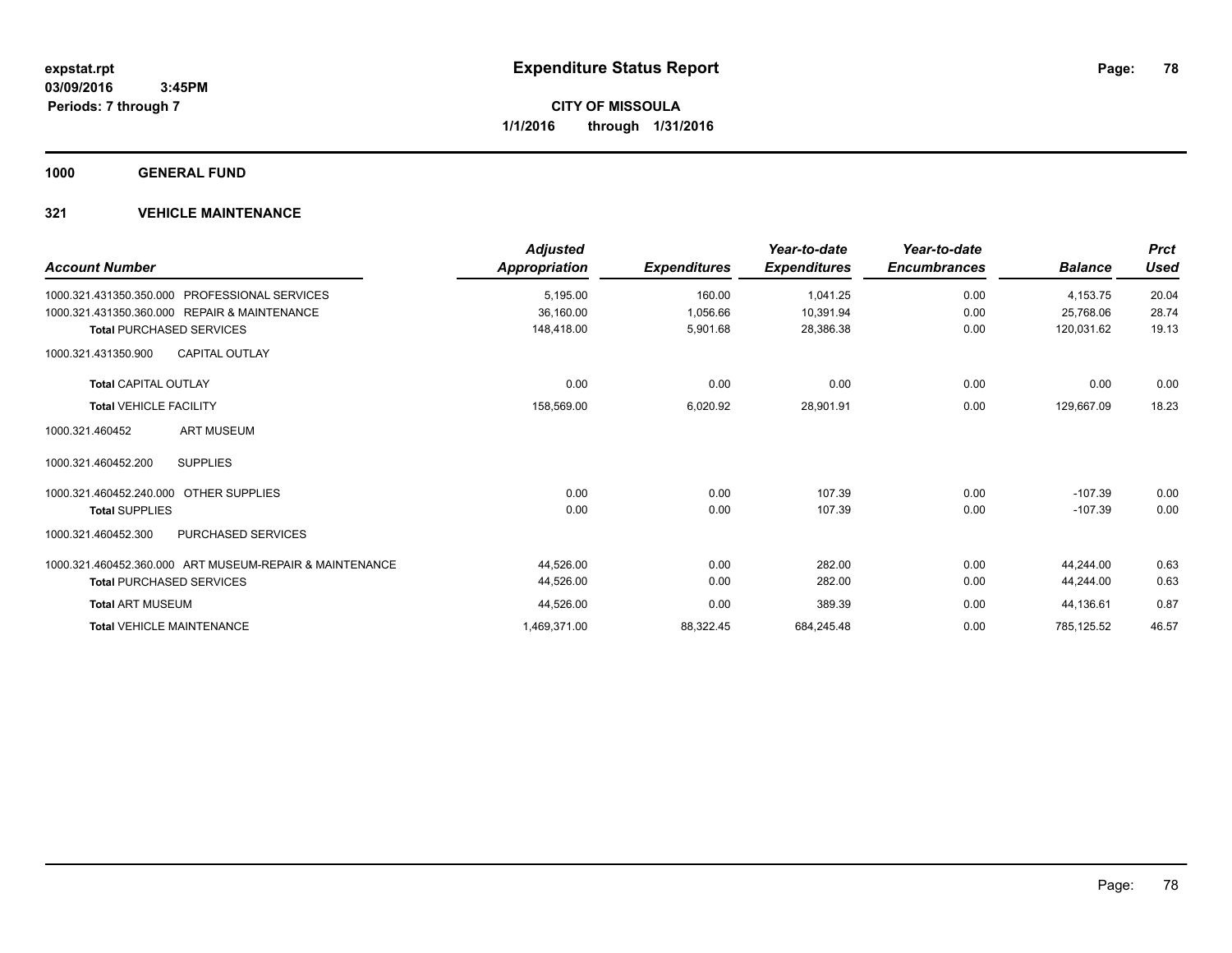**CITY OF MISSOULA 1/1/2016 through 1/31/2016**

**1000 GENERAL FUND**

| <b>Account Number</b>                                   | <b>Adjusted</b><br><b>Appropriation</b> | <b>Expenditures</b> | Year-to-date<br><b>Expenditures</b> | Year-to-date<br><b>Encumbrances</b> | <b>Balance</b> | <b>Prct</b><br><b>Used</b> |
|---------------------------------------------------------|-----------------------------------------|---------------------|-------------------------------------|-------------------------------------|----------------|----------------------------|
|                                                         |                                         |                     |                                     |                                     |                |                            |
| <b>ADMINISTRATION</b><br>1000.340.430910                |                                         |                     |                                     |                                     |                |                            |
| 1000.340.430910.100<br>PERSONAL SERVICES                |                                         |                     |                                     |                                     |                |                            |
| 1000.340.430910.110.000 SALARIES AND WAGES              | 88,025.00                               | 5,943.98            | 43,961.19                           | 0.00                                | 44,063.81      | 49.94                      |
| 1000.340.430910.120.000 OVERTIME/TERMINATION            | 5.000.00                                | 0.35                | 644.91                              | 0.00                                | 4,355.09       | 12.90                      |
| 1000.340.430910.140.000 EMPLOYER CONTRIBUTIONS          | 35.158.00                               | 2,317.29            | 17,818.98                           | 0.00                                | 17.339.02      | 50.68                      |
| 1000.340.430910.141.000 STATE RETIREMENT CONTRIBUTIONS  | 0.00                                    | 22.85               | 202.92                              | 0.00                                | $-202.92$      | 0.00                       |
| <b>Total PERSONAL SERVICES</b>                          | 128,183.00                              | 8,284.47            | 62,628.00                           | 0.00                                | 65,555.00      | 48.86                      |
| <b>SUPPLIES</b><br>1000.340.430910.200                  |                                         |                     |                                     |                                     |                |                            |
| 1000.340.430910.210.000 OFFICE SUPPLIES                 | 2,770.00                                | 135.12              | 1,037.56                            | 0.00                                | 1,732.44       | 37.46                      |
| <b>Total SUPPLIES</b>                                   | 2,770.00                                | 135.12              | 1,037.56                            | 0.00                                | 1,732.44       | 37.46                      |
| 1000.340.430910.300<br>PURCHASED SERVICES               |                                         |                     |                                     |                                     |                |                            |
| 1000.340.430910.310.000 COMMUNICATIONS                  | 1.933.00                                | 118.95              | 533.26                              | 0.00                                | 1.399.74       | 27.59                      |
| 1000.340.430910.320.000 PRINTING & DUPLICATING          | 775.00                                  | 0.00                | 0.00                                | 0.00                                | 775.00         | 0.00                       |
| 1000.340.430910.330.000 PUBLICITY, SUBSCRIPTIONS & DUES | 813.00                                  | 33.00               | 281.74                              | 0.00                                | 531.26         | 34.65                      |
| 1000.340.430910.344.000 TELEPHONE SERVICE               | 2,100.00                                | 97.54               | 585.79                              | 0.00                                | 1,514.21       | 27.89                      |
| 1000.340.430910.350.000 PROFESSIONAL SERVICES           | 600.00                                  | 0.00                | 0.00                                | 0.00                                | 600.00         | 0.00                       |
| 1000.340.430910.360.000 REPAIR & MAINTENANCE            | 600.00                                  | 19.05               | 733.40                              | 0.00                                | $-133.40$      | 122.23                     |
| 1000.340.430910.370.000 TRAVEL                          | 500.00                                  | 0.00                | 0.00                                | 0.00                                | 500.00         | 0.00                       |
| 1000.340.430910.380.000 TRAINING                        | 1,006.00                                | 0.00                | 318.33                              | 0.00                                | 687.67         | 31.64                      |
| <b>Total PURCHASED SERVICES</b>                         | 8,327.00                                | 268.54              | 2,452.52                            | 0.00                                | 5,874.48       | 29.45                      |
| 1000.340.430910.800<br>OTHER OBJECTS                    |                                         |                     |                                     |                                     |                |                            |
| 1000.340.430910.850.000 SALARY SAVINGS                  | $-3.479.00$                             | 0.00                | 0.00                                | 0.00                                | $-3,479.00$    | 0.00                       |
| <b>Total OTHER OBJECTS</b>                              | $-3,479.00$                             | 0.00                | 0.00                                | 0.00                                | $-3,479.00$    | 0.00                       |
| <b>CAPITAL OUTLAY</b><br>1000.340.430910.900            |                                         |                     |                                     |                                     |                |                            |
| <b>Total CAPITAL OUTLAY</b>                             | 0.00                                    | 0.00                | 0.00                                | 0.00                                | 0.00           | 0.00                       |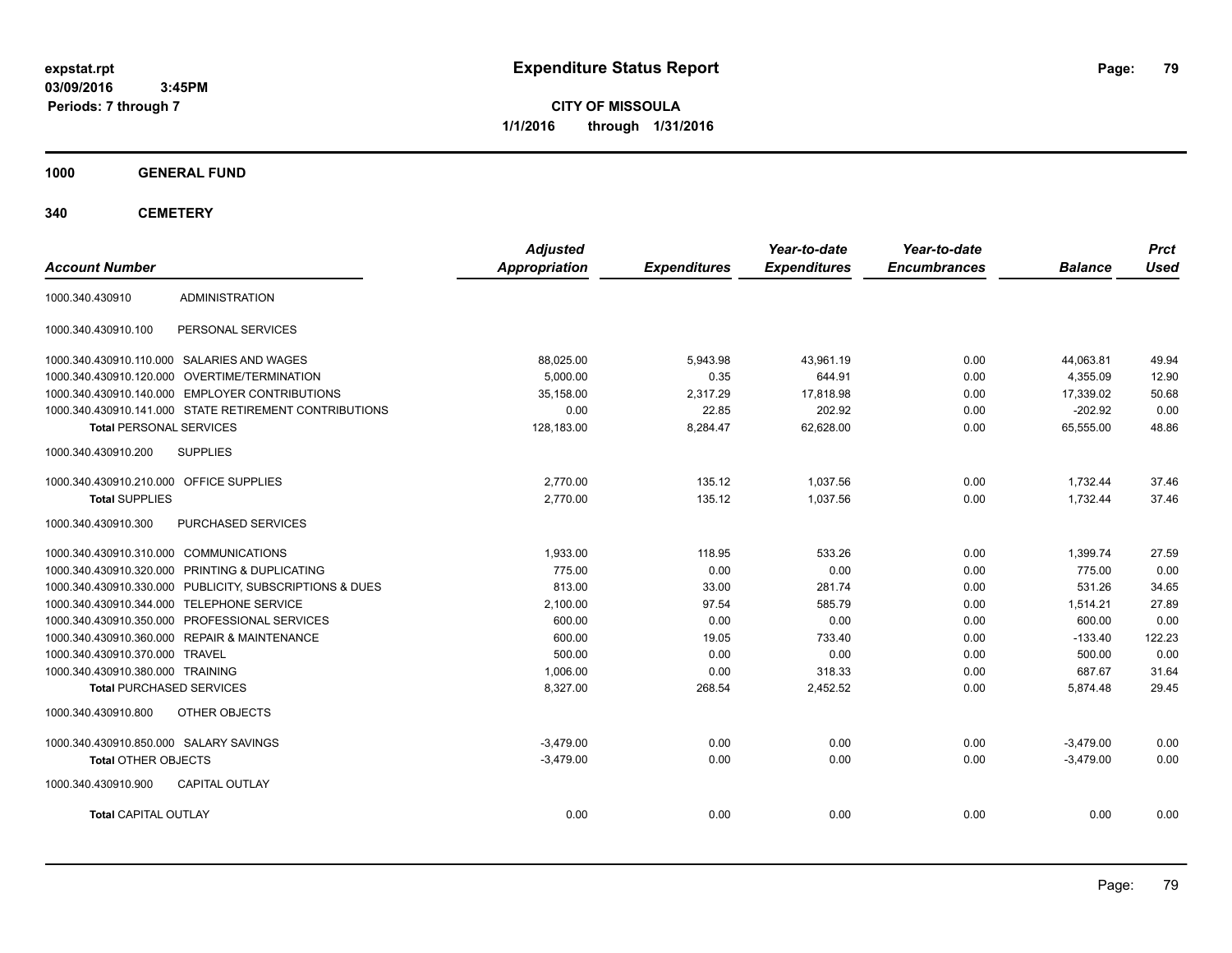**CITY OF MISSOULA 1/1/2016 through 1/31/2016**

**1000 GENERAL FUND**

| <b>Account Number</b>                             | <b>Adjusted</b><br><b>Appropriation</b> | <b>Expenditures</b> | Year-to-date<br><b>Expenditures</b> | Year-to-date<br><b>Encumbrances</b> | <b>Balance</b> | <b>Prct</b><br><b>Used</b> |
|---------------------------------------------------|-----------------------------------------|---------------------|-------------------------------------|-------------------------------------|----------------|----------------------------|
| <b>Total ADMINISTRATION</b>                       | 135,801.00                              | 8,688.13            | 66,118.08                           | 0.00                                | 69,682.92      | 48.69                      |
| 1000.340.430920<br><b>FACILITIES</b>              |                                         |                     |                                     |                                     |                |                            |
| PERSONAL SERVICES<br>1000.340.430920.100          |                                         |                     |                                     |                                     |                |                            |
| 1000.340.430920.110.000 SALARIES AND WAGES        | 6,501.00                                | 664.48              | 5,592.46                            | 0.00                                | 908.54         | 86.02                      |
| 1000.340.430920.120.000 OVERTIME/TERMINATION      | 0.00                                    | 0.36                | 115.40                              | 0.00                                | $-115.40$      | 0.00                       |
| 1000.340.430920.140.000 EMPLOYER CONTRIBUTIONS    | 2,928.00                                | 289.14              | 2,523.39                            | 0.00                                | 404.61         | 86.18                      |
| <b>Total PERSONAL SERVICES</b>                    | 9,429.00                                | 953.98              | 8,231.25                            | 0.00                                | 1,197.75       | 87.30                      |
| <b>SUPPLIES</b><br>1000.340.430920.200            |                                         |                     |                                     |                                     |                |                            |
| 1000.340.430920.220.000 OPERATING SUPPLIES        | 2,050.00                                | 0.00                | 616.01                              | 0.00                                | 1,433.99       | 30.05                      |
| 1000.340.430920.230.000 REPAIR/MAINTENANCE        | 500.00                                  | 0.00                | 170.20                              | 0.00                                | 329.80         | 34.04                      |
| <b>Total SUPPLIES</b>                             | 2,550.00                                | 0.00                | 786.21                              | 0.00                                | 1,763.79       | 30.83                      |
| 1000.340.430920.300<br>PURCHASED SERVICES         |                                         |                     |                                     |                                     |                |                            |
| 1000.340.430920.341.000 ELECTRICITY & NATURAL GAS | 10,208.00                               | 867.03              | 2,060.21                            | 0.00                                | 8,147.79       | 20.18                      |
| 1000.340.430920.343.000 WATER CHARGES             | 1,082.00                                | 67.36               | 457.88                              | 0.00                                | 624.12         | 42.32                      |
| 1000.340.430920.345.000 GARBAGE                   | 780.00                                  | 78.80               | 551.60                              | 0.00                                | 228.40         | 70.72                      |
| 1000.340.430920.350.000 PROFESSIONAL SERVICES     | 400.00                                  | 42.00               | 42.00                               | 0.00                                | 358.00         | 10.50                      |
| 1000.340.430920.360.000 REPAIR & MAINTENANCE      | 2,145.00                                | 0.00                | 240.00                              | 0.00                                | 1,905.00       | 11.19                      |
| <b>Total PURCHASED SERVICES</b>                   | 14,615.00                               | 1,055.19            | 3,351.69                            | 0.00                                | 11,263.31      | 22.93                      |
| <b>BUILDING MATERIALS</b><br>1000.340.430920.400  |                                         |                     |                                     |                                     |                |                            |
| <b>Total BUILDING MATERIALS</b>                   | 0.00                                    | 0.00                | 0.00                                | 0.00                                | 0.00           | 0.00                       |
| 1000.340.430920.900<br>CAPITAL OUTLAY             |                                         |                     |                                     |                                     |                |                            |
| <b>Total CAPITAL OUTLAY</b>                       | 0.00                                    | 0.00                | 0.00                                | 0.00                                | 0.00           | 0.00                       |
| <b>Total FACILITIES</b>                           | 26,594.00                               | 2,009.17            | 12,369.15                           | 0.00                                | 14,224.85      | 46.51                      |
| <b>GROUNDS MAINTENANCE</b><br>1000.340.430930     |                                         |                     |                                     |                                     |                |                            |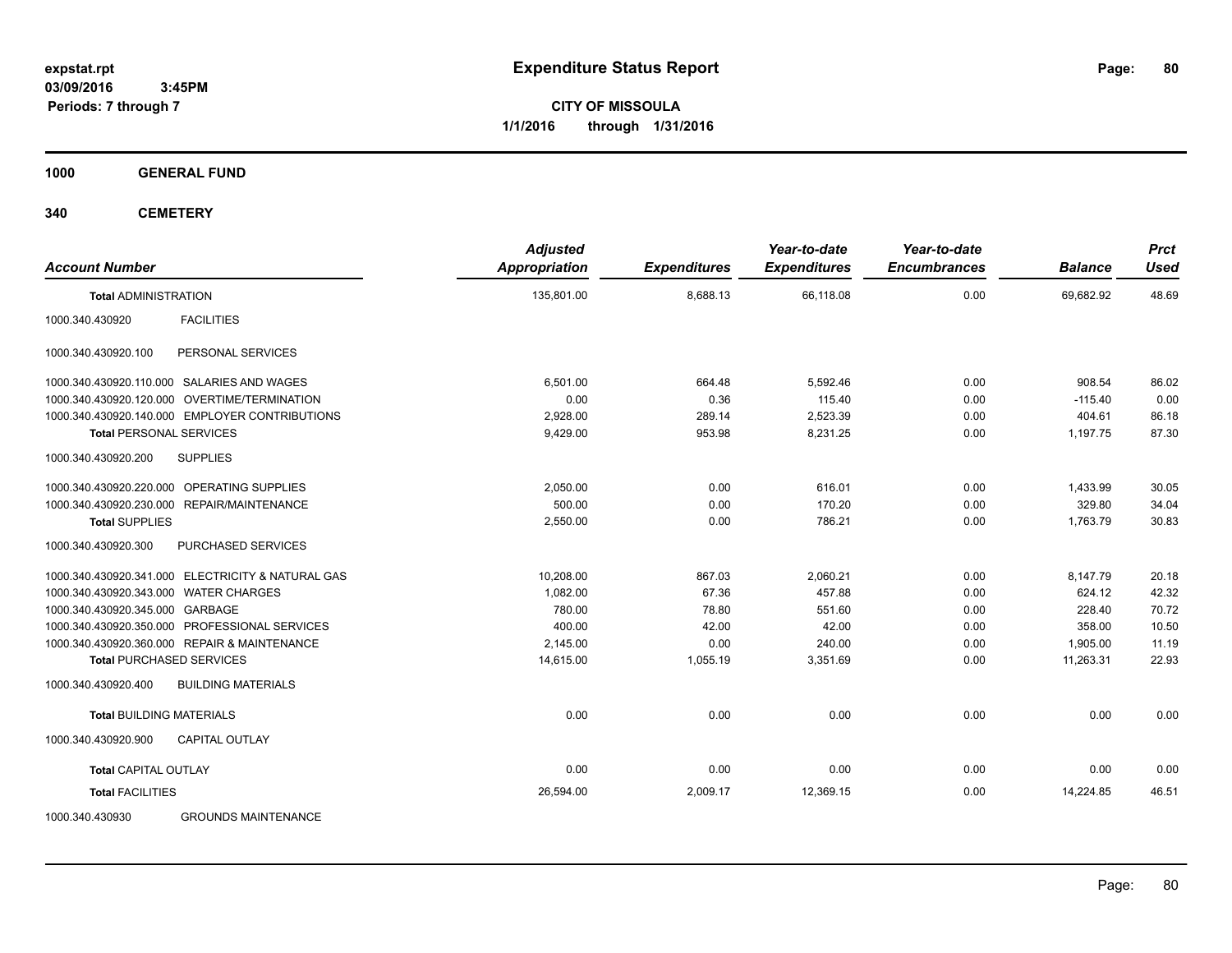**CITY OF MISSOULA 1/1/2016 through 1/31/2016**

**1000 GENERAL FUND**

| <b>Account Number</b>                             | <b>Adjusted</b><br><b>Appropriation</b> | <b>Expenditures</b> | Year-to-date<br><b>Expenditures</b> | Year-to-date<br><b>Encumbrances</b> | <b>Balance</b> | <b>Prct</b><br><b>Used</b> |
|---------------------------------------------------|-----------------------------------------|---------------------|-------------------------------------|-------------------------------------|----------------|----------------------------|
| PERSONAL SERVICES<br>1000.340.430930.100          |                                         |                     |                                     |                                     |                |                            |
| 1000.340.430930.110.000 SALARIES AND WAGES        | 190,438.00                              | 11,287.18           | 108,932.99                          | 0.00                                | 81,505.01      | 57.20                      |
| 1000.340.430930.120.000 OVERTIME/TERMINATION      | 0.00                                    | 1.40                | 1.175.12                            | 0.00                                | $-1,175.12$    | 0.00                       |
| 1000.340.430930.140.000 EMPLOYER CONTRIBUTIONS    | 88,887.00                               | 5,326.54            | 52,167.23                           | 0.00                                | 36,719.77      | 58.69                      |
| <b>Total PERSONAL SERVICES</b>                    | 279.325.00                              | 16.615.12           | 162.275.34                          | 0.00                                | 117.049.66     | 58.10                      |
| 1000.340.430930.200<br><b>SUPPLIES</b>            |                                         |                     |                                     |                                     |                |                            |
| 1000.340.430930.220.000 OPERATING SUPPLIES        | 32,252.00                               | 310.21              | 4,343.56                            | 0.00                                | 27,908.44      | 13.47                      |
| 1000.340.430930.230.000 REPAIR/MAINTENANCE        | 19,620.00                               | 1,064.10            | 13,649.16                           | 0.00                                | 5,970.84       | 69.57                      |
| 1000.340.430930.231.000 GASOLINE                  | 14,398.00                               | 0.00                | 5,009.91                            | 0.00                                | 9,388.09       | 34.80                      |
| <b>Total SUPPLIES</b>                             | 66,270.00                               | 1,374.31            | 23,002.63                           | 0.00                                | 43,267.37      | 34.71                      |
| PURCHASED SERVICES<br>1000.340.430930.300         |                                         |                     |                                     |                                     |                |                            |
| 1000.340.430930.341.000 ELECTRICITY & NATURAL GAS | 7,657.00                                | 0.00                | 5,553.42                            | 0.00                                | 2,103.58       | 72.53                      |
| 1000.340.430930.344.000 TELEPHONE SERVICE         | 300.00                                  | 54.35               | 319.52                              | 0.00                                | $-19.52$       | 106.51                     |
| 1000.340.430930.345.000 GARBAGE                   | 290.00                                  | 0.00                | 86.62                               | 0.00                                | 203.38         | 29.87                      |
| 1000.340.430930.360.000 REPAIR & MAINTENANCE      | 955.00                                  | 135.00              | 890.16                              | 0.00                                | 64.84          | 93.21                      |
| 1000.340.430930.390.000 OTHER PURCHASED SERVICES  | 3,342.00                                | 303.75              | 1,766.96                            | 0.00                                | 1,575.04       | 52.87                      |
| <b>Total PURCHASED SERVICES</b>                   | 12,544.00                               | 493.10              | 8,616.68                            | 0.00                                | 3,927.32       | 68.69                      |
| 1000.340.430930.400<br><b>BUILDING MATERIALS</b>  |                                         |                     |                                     |                                     |                |                            |
| <b>Total BUILDING MATERIALS</b>                   | 0.00                                    | 0.00                | 0.00                                | 0.00                                | 0.00           | 0.00                       |
| 1000.340.430930.500<br><b>FIXED CHARGES</b>       |                                         |                     |                                     |                                     |                |                            |
| 1000.340.430930.530.000 EQUIPMENT RENTAL          | 500.00                                  | 10.50               | 298.00                              | 0.00                                | 202.00         | 59.60                      |
| <b>Total FIXED CHARGES</b>                        | 500.00                                  | 10.50               | 298.00                              | 0.00                                | 202.00         | 59.60                      |
| 1000.340.430930.900<br><b>CAPITAL OUTLAY</b>      |                                         |                     |                                     |                                     |                |                            |
| <b>Total CAPITAL OUTLAY</b>                       | 0.00                                    | 0.00                | 0.00                                | 0.00                                | 0.00           | 0.00                       |
| <b>Total GROUNDS MAINTENANCE</b>                  | 358,639.00                              | 18,493.03           | 194,192.65                          | 0.00                                | 164,446.35     | 54.15                      |
|                                                   |                                         |                     |                                     |                                     |                |                            |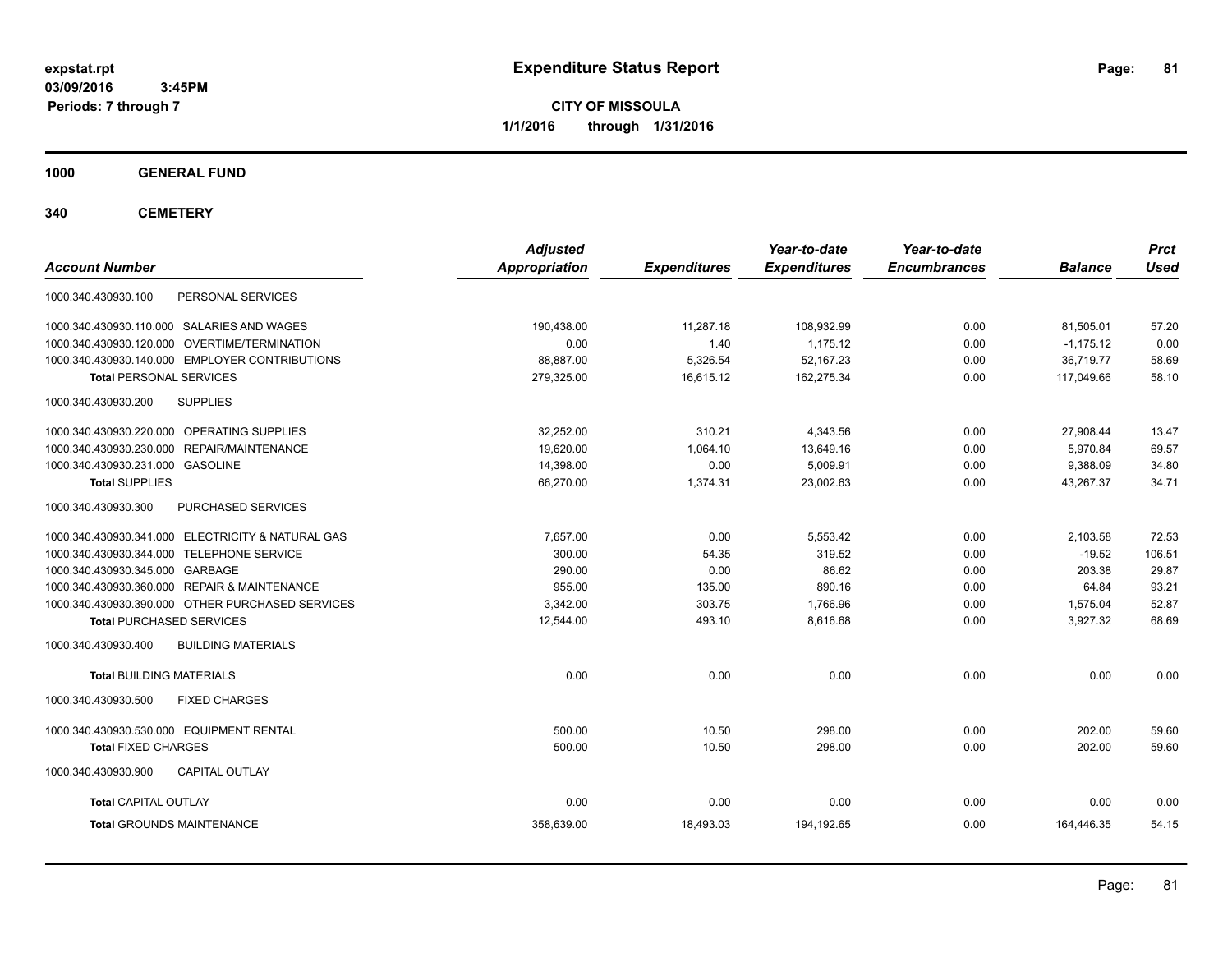**CITY OF MISSOULA 1/1/2016 through 1/31/2016**

**1000 GENERAL FUND**

| <b>Account Number</b>               |                                                | <b>Adjusted</b><br><b>Appropriation</b> | <b>Expenditures</b> | Year-to-date<br><b>Expenditures</b> | Year-to-date<br><b>Encumbrances</b> | <b>Balance</b> | <b>Prct</b><br><b>Used</b> |
|-------------------------------------|------------------------------------------------|-----------------------------------------|---------------------|-------------------------------------|-------------------------------------|----------------|----------------------------|
| 1000.340.430940                     | <b>BURIALS</b>                                 |                                         |                     |                                     |                                     |                |                            |
| 1000.340.430940.100                 | PERSONAL SERVICES                              |                                         |                     |                                     |                                     |                |                            |
|                                     | 1000.340.430940.110.000 SALARIES AND WAGES     | 71,067.00                               | 4,951.60            | 44,425.30                           | 0.00                                | 26,641.70      | 62.51                      |
|                                     | 1000.340.430940.120.000 OVERTIME/TERMINATION   | 0.00                                    | 1.40                | 621.36                              | 0.00                                | $-621.36$      | 0.00                       |
|                                     | 1000.340.430940.140.000 EMPLOYER CONTRIBUTIONS | 31,825.00                               | 3,717.19            | 23,292.17                           | 0.00                                | 8,532.83       | 73.19                      |
| <b>Total PERSONAL SERVICES</b>      |                                                | 102,892.00                              | 8,670.19            | 68,338.83                           | 0.00                                | 34,553.17      | 66.42                      |
| 1000.340.430940.200                 | <b>SUPPLIES</b>                                |                                         |                     |                                     |                                     |                |                            |
|                                     | 1000.340.430940.220.000 OPERATING SUPPLIES     | 1,500.00                                | 0.00                | 0.00                                | 0.00                                | 1,500.00       | 0.00                       |
| <b>Total SUPPLIES</b>               |                                                | 1,500.00                                | 0.00                | 0.00                                | 0.00                                | 1,500.00       | 0.00                       |
| 1000.340.430940.300                 | PURCHASED SERVICES                             |                                         |                     |                                     |                                     |                |                            |
|                                     | <b>Total PURCHASED SERVICES</b>                | 0.00                                    | 0.00                | 0.00                                | 0.00                                | 0.00           | 0.00                       |
| 1000.340.430940.400                 | <b>BUILDING MATERIALS</b>                      |                                         |                     |                                     |                                     |                |                            |
| <b>Total BUILDING MATERIALS</b>     |                                                | 0.00                                    | 0.00                | 0.00                                | 0.00                                | 0.00           | 0.00                       |
| 1000.340.430940.800                 | OTHER OBJECTS                                  |                                         |                     |                                     |                                     |                |                            |
| 1000.340.430940.845.000 CONTINGENCY |                                                | 8,185.00                                | 0.00                | 2,576.00                            | 0.00                                | 5,609.00       | 31.47                      |
| <b>Total OTHER OBJECTS</b>          |                                                | 8,185.00                                | 0.00                | 2,576.00                            | 0.00                                | 5,609.00       | 31.47                      |
| 1000.340.430940.900                 | <b>CAPITAL OUTLAY</b>                          |                                         |                     |                                     |                                     |                |                            |
| <b>Total CAPITAL OUTLAY</b>         |                                                | 0.00                                    | 0.00                | 0.00                                | 0.00                                | 0.00           | 0.00                       |
| <b>Total BURIALS</b>                |                                                | 112,577.00                              | 8,670.19            | 70,914.83                           | 0.00                                | 41,662.17      | 62.99                      |
| <b>Total CEMETERY</b>               |                                                | 633,611.00                              | 37,860.52           | 343,594.71                          | 0.00                                | 290,016.29     | 54.23                      |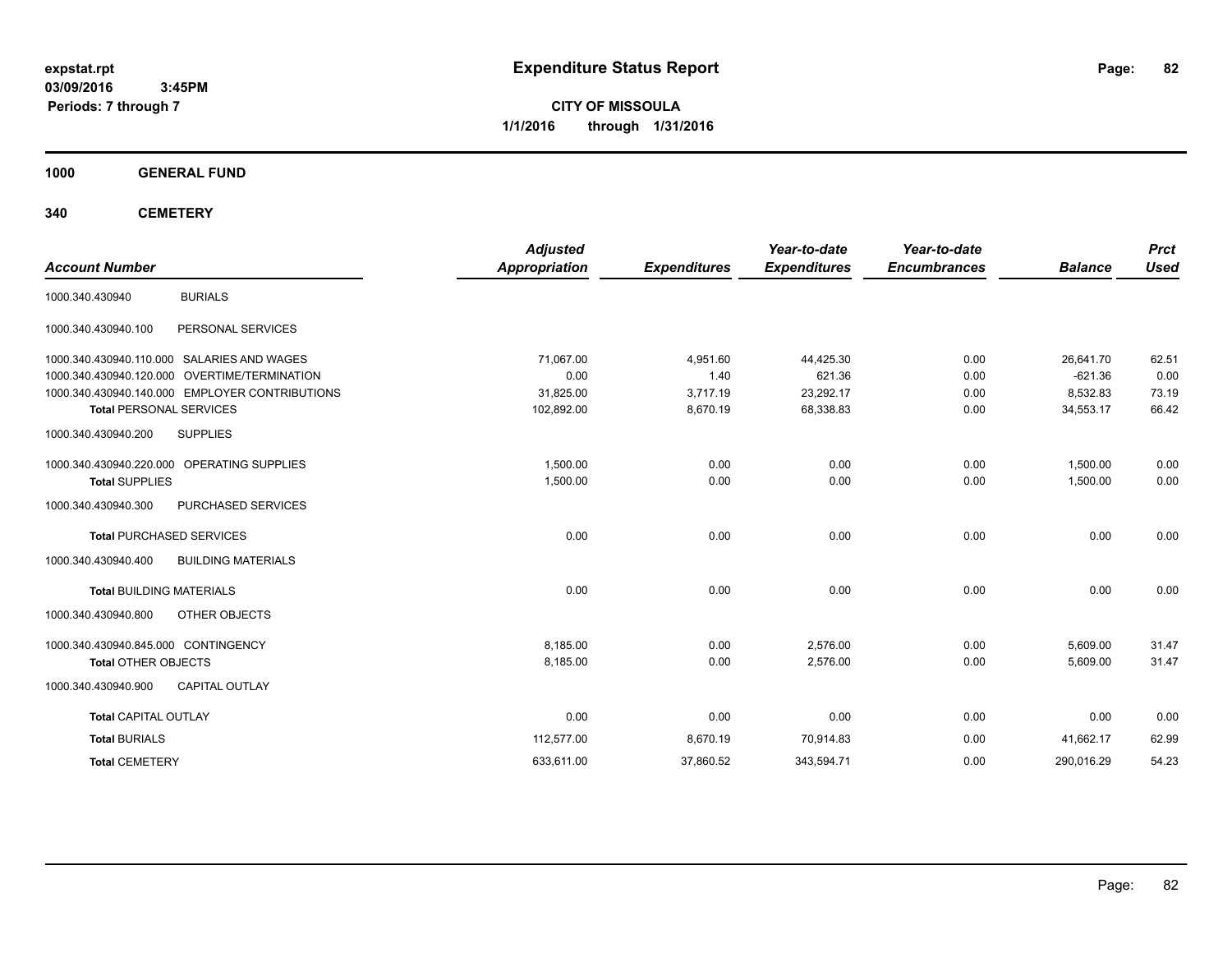**CITY OF MISSOULA 1/1/2016 through 1/31/2016**

**1000 GENERAL FUND**

#### **370 PARKS & RECREATION**

| <b>Account Number</b>            |                                                        | <b>Adjusted</b><br>Appropriation | <b>Expenditures</b> | Year-to-date<br><b>Expenditures</b> | Year-to-date<br><b>Encumbrances</b> | <b>Balance</b> | <b>Prct</b><br><b>Used</b> |
|----------------------------------|--------------------------------------------------------|----------------------------------|---------------------|-------------------------------------|-------------------------------------|----------------|----------------------------|
| 1000.370.460410                  | PARKS & RECREATION ADMINISTRATION                      |                                  |                     |                                     |                                     |                |                            |
| 1000.370.460410.100              | PERSONAL SERVICES                                      |                                  |                     |                                     |                                     |                |                            |
| 1000.370.460410.110.000          | <b>SALARIES AND WAGES</b>                              | 263,389.00                       | 20,162.84           | 148,483.58                          | 0.00                                | 114.905.42     | 56.37                      |
| 1000.370.460410.120.000          | <b>OVERTIME/TERMINATION</b>                            | 700.00                           | 0.00                | 0.00                                | 0.00                                | 700.00         | 0.00                       |
| 1000.370.460410.140.000          | <b>EMPLOYER CONTRIBUTIONS</b>                          | 85,672.00                        | 6,689.89            | 50,878.96                           | 0.00                                | 34,793.04      | 59.39                      |
|                                  | 1000.370.460410.141.000 STATE RETIREMENT CONTRIBUTIONS | 0.00                             | 133.03              | 1,211.96                            | 0.00                                | $-1,211.96$    | 0.00                       |
| <b>Total PERSONAL SERVICES</b>   |                                                        | 349,761.00                       | 26,985.76           | 200,574.50                          | 0.00                                | 149,186.50     | 57.35                      |
| 1000.370.460410.200              | <b>SUPPLIES</b>                                        |                                  |                     |                                     |                                     |                |                            |
| 1000.370.460410.210.000          | <b>OFFICE SUPPLIES</b>                                 | 2,095.00                         | 0.00                | 653.56                              | 0.00                                | 1.441.44       | 31.20                      |
| 1000.370.460410.220.000          | OPERATING SUPPLIES                                     | 1,500.00                         | 155.22              | 546.32                              | 0.00                                | 953.68         | 36.42                      |
| <b>Total SUPPLIES</b>            |                                                        | 3,595.00                         | 155.22              | 1,199.88                            | 0.00                                | 2,395.12       | 33.38                      |
| 1000.370.460410.300              | PURCHASED SERVICES                                     |                                  |                     |                                     |                                     |                |                            |
| 1000.370.460410.310.000          | <b>COMMUNICATIONS</b>                                  | 3,463.00                         | 360.90              | 1,647.28                            | 0.00                                | 1,815.72       | 47.57                      |
|                                  | 1000.370.460410.320.000 PRINTING & DUPLICATING         | 900.00                           | 47.00               | 47.00                               | 0.00                                | 853.00         | 5.22                       |
| 1000.370.460410.330.000          | PUBLICITY, SUBSCRIPTIONS & DUES                        | 550.00                           | 0.00                | 168.03                              | 0.00                                | 381.97         | 30.55                      |
| 1000.370.460410.341.000          | ELECTRICITY & NATURAL GAS                              | 15,225.00                        | 10,273.86           | 10,273.86                           | 0.00                                | 4.951.14       | 67.48                      |
| 1000.370.460410.343.000          | <b>WATER CHARGES</b>                                   | 3,396.00                         | 899.70              | 1,935.81                            | 0.00                                | 1,460.19       | 57.00                      |
| 1000.370.460410.344.000          | <b>TELEPHONE SERVICE</b>                               | 1,319.00                         | 86.25               | 493.03                              | 0.00                                | 825.97         | 37.38                      |
| 1000.370.460410.350.000          | PROFESSIONAL SERVICES                                  | 15,980.00                        | 21.00               | 2,947.73                            | 0.00                                | 13,032.27      | 18.45                      |
| 1000.370.460410.360.000          | <b>REPAIR &amp; MAINTENANCE</b>                        | 4,867.00                         | 250.00              | 1.521.21                            | 0.00                                | 3.345.79       | 31.26                      |
| 1000.370.460410.370.000          | <b>TRAVEL</b>                                          | 350.00                           | 0.00                | 731.57                              | 0.00                                | $-381.57$      | 209.02                     |
| 1000.370.460410.380.000 TRAINING |                                                        | 800.00                           | 0.00                | 708.45                              | 0.00                                | 91.55          | 88.56                      |
| <b>Total PURCHASED SERVICES</b>  |                                                        | 46,850.00                        | 11,938.71           | 20,473.97                           | 0.00                                | 26,376.03      | 43.70                      |
|                                  | <b>Total PARKS &amp; RECREATION ADMINISTRATION</b>     | 400,206.00                       | 39.079.69           | 222,248.35                          | 0.00                                | 177,957.65     | 55.53                      |

1000.370.460411 NMT ADMIN

1000.370.460411.100 PERSONAL SERVICES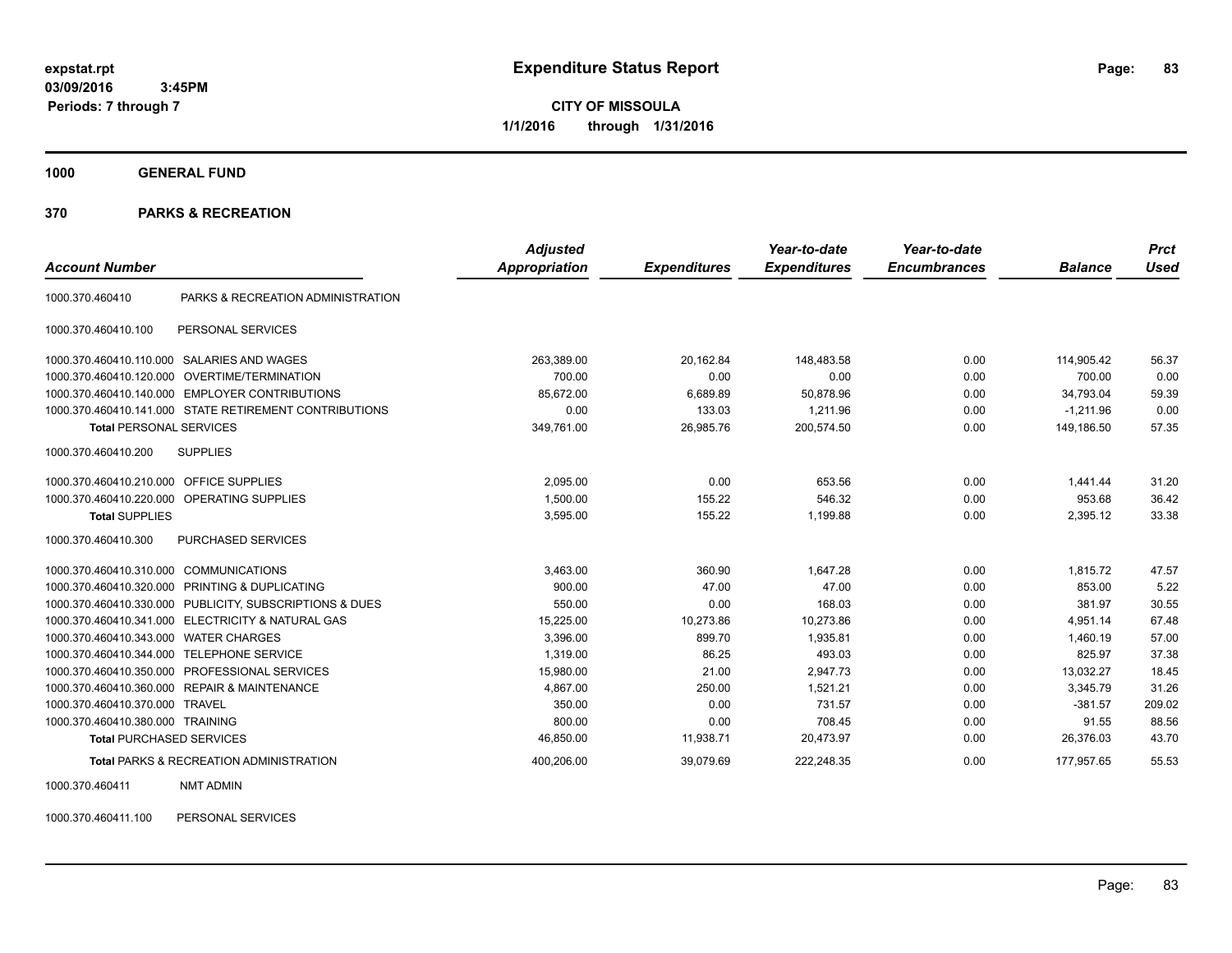**1000 GENERAL FUND**

|                                                         | <b>Adjusted</b> |                     | Year-to-date        | Year-to-date        |                | <b>Prct</b> |
|---------------------------------------------------------|-----------------|---------------------|---------------------|---------------------|----------------|-------------|
| <b>Account Number</b>                                   | Appropriation   | <b>Expenditures</b> | <b>Expenditures</b> | <b>Encumbrances</b> | <b>Balance</b> | <b>Used</b> |
| 1000.370.460411.110.000 SALARIES AND WAGES              | 50,368.00       | 3,843.00            | 28,600.95           | 0.00                | 21,767.05      | 56.78       |
| 1000.370.460411.140.000 EMPLOYER CONTRIBUTIONS          | 17,627.00       | 1,392.48            | 10,643.85           | 0.00                | 6,983.15       | 60.38       |
| <b>Total PERSONAL SERVICES</b>                          | 67,995.00       | 5,235.48            | 39,244.80           | 0.00                | 28,750.20      | 57.72       |
| 1000.370.460411.200<br><b>SUPPLIES</b>                  |                 |                     |                     |                     |                |             |
| 1000.370.460411.210.000 OFFICE SUPPLIES                 | 300.00          | 19.75               | 40.53               | 0.00                | 259.47         | 13.51       |
| 1000.370.460411.220.000 OPERATING SUPPLIES              | 400.00          | 0.00                | 0.00                | 0.00                | 400.00         | 0.00        |
| <b>Total SUPPLIES</b>                                   | 700.00          | 19.75               | 40.53               | 0.00                | 659.47         | 5.79        |
| 1000.370.460411.300<br><b>PURCHASED SERVICES</b>        |                 |                     |                     |                     |                |             |
| 1000.370.460411.310.000 COMMUNICATIONS                  | 150.00          | 0.00                | 0.00                | 0.00                | 150.00         | 0.00        |
| 1000.370.460411.320.000 PRINTING & DUPLICATING          | 350.00          | 0.00                | 111.30              | 0.00                | 238.70         | 31.80       |
| 1000.370.460411.330.000 PUBLICITY, SUBSCRIPTIONS & DUES | 1,150.00        | 0.00                | 0.00                | 0.00                | 1,150.00       | 0.00        |
| 1000.370.460411.344.000 TELEPHONE SERVICE               | 795.00          | 42.63               | 255.75              | 0.00                | 539.25         | 32.17       |
| 1000.370.460411.350.000 PROFESSIONAL SERVICES           | 1,436.00        | 0.00                | 0.00                | 0.00                | 1,436.00       | 0.00        |
| 1000.370.460411.360.000 REPAIR & MAINTENANCE            | 1,346.00        | 0.00                | 0.00                | 0.00                | 1,346.00       | 0.00        |
| 1000.370.460411.370.000 TRAVEL                          | 300.00          | 0.00                | 50.54               | 0.00                | 249.46         | 16.85       |
| 1000.370.460411.380.000 TRAINING                        | 200.00          | 0.00                | 175.00              | 0.00                | 25.00          | 87.50       |
| 1000.370.460411.390.000 OTHER PURCHASED SERVICES        | 7,497.00        | 0.00                | 675.00              | 0.00                | 6,822.00       | 9.00        |
| <b>Total PURCHASED SERVICES</b>                         | 13,224.00       | 42.63               | 1,267.59            | 0.00                | 11,956.41      | 9.59        |
| <b>Total NMT ADMIN</b>                                  | 81,919.00       | 5,297.86            | 40,552.92           | 0.00                | 41.366.08      | 49.50       |
| <b>PARKS PROJECTS</b><br>1000.370.460413                |                 |                     |                     |                     |                |             |
| PERSONAL SERVICES<br>1000.370.460413.100                |                 |                     |                     |                     |                |             |
| 1000.370.460413.110.000 SALARIES AND WAGES              | 56,680.00       | 4,324.01            | 31,986.23           | 0.00                | 24,693.77      | 56.43       |
| 1000.370.460413.140.000 EMPLOYER CONTRIBUTIONS          | 18.683.00       | 1.469.16            | 11.178.33           | 0.00                | 7.504.67       | 59.83       |
| <b>Total PERSONAL SERVICES</b>                          | 75,363.00       | 5,793.17            | 43,164.56           | 0.00                | 32,198.44      | 57.28       |
| 1000.370.460413.200<br><b>SUPPLIES</b>                  |                 |                     |                     |                     |                |             |
| 1000.370.460413.210.000 OFFICE SUPPLIES                 | 100.00          | 0.00                | 0.00                | 0.00                | 100.00         | 0.00        |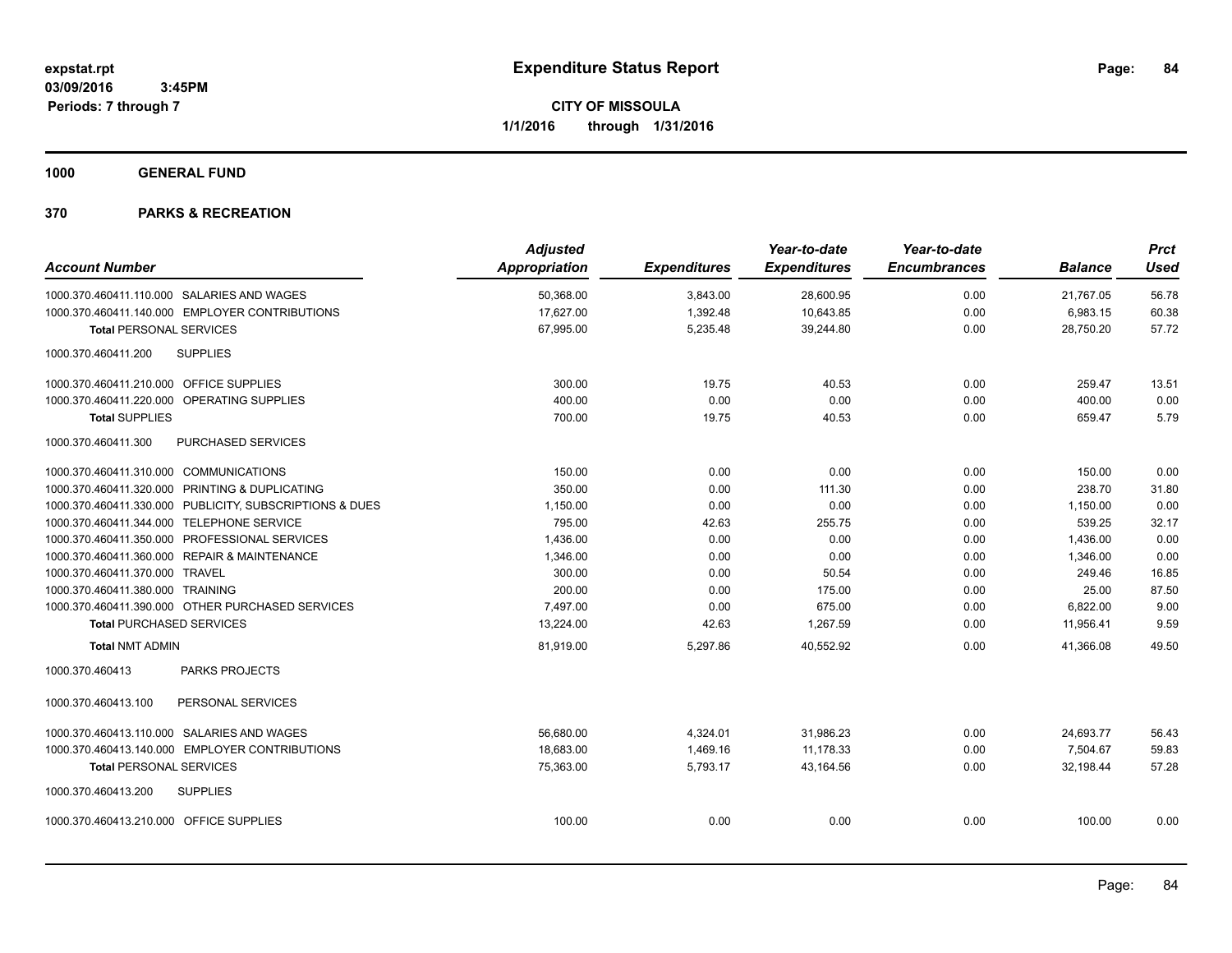**1000 GENERAL FUND**

|                                                         | <b>Adjusted</b>      |                     | Year-to-date        | Year-to-date        |                | <b>Prct</b> |
|---------------------------------------------------------|----------------------|---------------------|---------------------|---------------------|----------------|-------------|
| <b>Account Number</b>                                   | <b>Appropriation</b> | <b>Expenditures</b> | <b>Expenditures</b> | <b>Encumbrances</b> | <b>Balance</b> | <b>Used</b> |
| 1000.370.460413.220.000 OPERATING SUPPLIES              | 550.00               | 0.00                | 0.00                | 0.00                | 550.00         | 0.00        |
| <b>Total SUPPLIES</b>                                   | 650.00               | 0.00                | 0.00                | 0.00                | 650.00         | 0.00        |
| 1000.370.460413.300<br>PURCHASED SERVICES               |                      |                     |                     |                     |                |             |
| 1000.370.460413.320.000 PRINTING & DUPLICATING          | 150.00               | 77.00               | 77.00               | 0.00                | 73.00          | 51.33       |
| 1000.370.460413.344.000 TELEPHONE SERVICE               | 700.00               | 58.71               | 351.61              | 0.00                | 348.39         | 50.23       |
| 1000.370.460413.350.000 PROFESSIONAL SERVICES           | 150.00               | 0.00                | 368.75              | 0.00                | $-218.75$      | 245.83      |
| 1000.370.460413.360.000 REPAIR & MAINTENANCE            | 1,000.00             | 0.00                | 0.00                | 0.00                | 1,000.00       | 0.00        |
| 1000.370.460413.370.000 TRAVEL                          | 300.00               | 0.00                | 0.00                | 0.00                | 300.00         | 0.00        |
| 1000.370.460413.380.000 TRAINING                        | 200.00               | 0.00                | 0.00                | 0.00                | 200.00         | 0.00        |
| 1000.370.460413.390.000 OTHER PURCHASED SERVICES        | 137.00               | 0.00                | 0.00                | 0.00                | 137.00         | 0.00        |
| <b>Total PURCHASED SERVICES</b>                         | 2,637.00             | 135.71              | 797.36              | 0.00                | 1,839.64       | 30.24       |
| <b>Total PARKS PROJECTS</b>                             | 78,650.00            | 5,928.88            | 43,961.92           | 0.00                | 34,688.08      | 55.90       |
| 1000.370.460431<br><b>OPEN SPACE</b>                    |                      |                     |                     |                     |                |             |
| PERSONAL SERVICES<br>1000.370.460431.100                |                      |                     |                     |                     |                |             |
| 1000.370.460431.110.000 SALARIES AND WAGES              | 57,280.00            | 4,372.50            | 32,373.69           | 0.00                | 24,906.31      | 56.52       |
| 1000.370.460431.140.000 EMPLOYER CONTRIBUTIONS          | 18,783.00            | 1,445.15            | 11, 114. 15         | 0.00                | 7,668.85       | 59.17       |
| <b>Total PERSONAL SERVICES</b>                          | 76,063.00            | 5,817.65            | 43,487.84           | 0.00                | 32,575.16      | 57.17       |
| 1000.370.460431.200<br><b>SUPPLIES</b>                  |                      |                     |                     |                     |                |             |
| 1000.370.460431.210.000 OFFICE SUPPLIES                 | 200.00               | 0.00                | 9.10                | 0.00                | 190.90         | 4.55        |
| 1000.370.460431.220.000 OPERATING SUPPLIES              | 300.00               | 0.00                | 419.95              | 0.00                | $-119.95$      | 139.98      |
| <b>Total SUPPLIES</b>                                   | 500.00               | 0.00                | 429.05              | 0.00                | 70.95          | 85.81       |
| PURCHASED SERVICES<br>1000.370.460431.300               |                      |                     |                     |                     |                |             |
| 1000.370.460431.320.000 PRINTING & DUPLICATING          | 300.00               | 47.00               | 47.00               | 0.00                | 253.00         | 15.67       |
| 1000.370.460431.330.000 PUBLICITY, SUBSCRIPTIONS & DUES | 400.00               | 0.00                | 0.00                | 0.00                | 400.00         | 0.00        |
| 1000.370.460431.344.000 TELEPHONE SERVICE               | 425.00               | 37.45               | 224.67              | 0.00                | 200.33         | 52.86       |
| 1000.370.460431.350.000 PROFESSIONAL SERVICES           | 200.00               | 57.12               | 57.12               | 0.00                | 142.88         | 28.56       |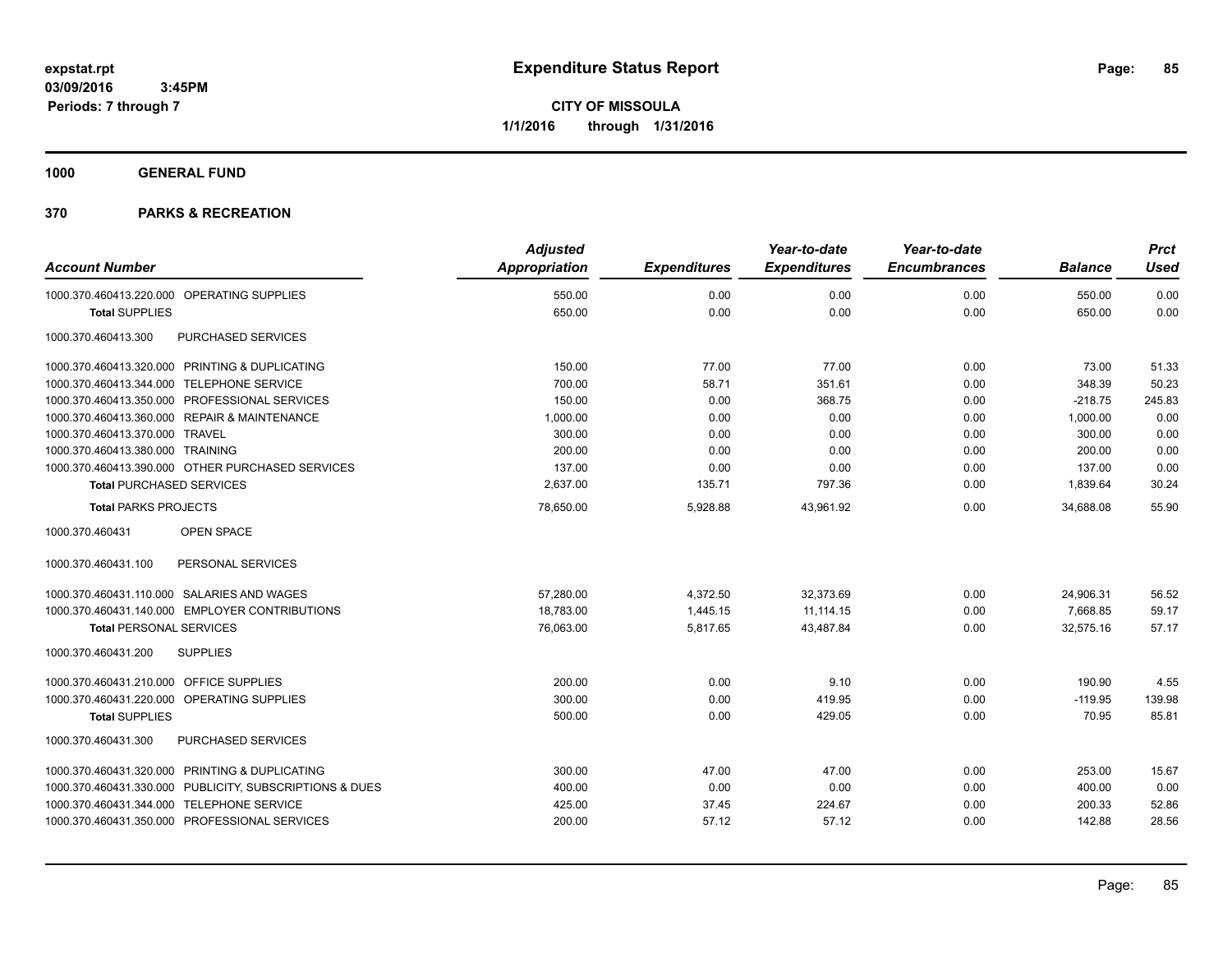**1000 GENERAL FUND**

|                                                         | <b>Adjusted</b> |                     | Year-to-date        | Year-to-date        |                | <b>Prct</b> |
|---------------------------------------------------------|-----------------|---------------------|---------------------|---------------------|----------------|-------------|
| <b>Account Number</b>                                   | Appropriation   | <b>Expenditures</b> | <b>Expenditures</b> | <b>Encumbrances</b> | <b>Balance</b> | <b>Used</b> |
| 1000.370.460431.370.000 TRAVEL                          | 300.00          | 0.00                | 0.00                | 0.00                | 300.00         | 0.00        |
| 1000.370.460431.380.000 TRAINING                        | 200.00          | 0.00                | 525.00              | 0.00                | $-325.00$      | 262.50      |
| <b>Total PURCHASED SERVICES</b>                         | 1,825.00        | 141.57              | 853.79              | 0.00                | 971.21         | 46.78       |
| <b>Total OPEN SPACE</b>                                 | 78,388.00       | 5,959.22            | 44,770.68           | 0.00                | 33,617.32      | 57.11       |
| 1000.370.460432<br>PARK ADMIN                           |                 |                     |                     |                     |                |             |
| 1000.370.460432.100<br>PERSONAL SERVICES                |                 |                     |                     |                     |                |             |
| 1000.370.460432.110.000 SALARIES AND WAGES              | 95,064.00       | 7,322.73            | 44,795.07           | 0.00                | 50,268.93      | 47.12       |
| 1000.370.460432.130.000 OTHER                           | 7.880.00        | 0.00                | 0.00                | 0.00                | 7,880.00       | 0.00        |
| 1000.370.460432.140.000 EMPLOYER CONTRIBUTIONS          | 46,113.00       | 3,640.03            | 20,567.84           | 0.00                | 25,545.16      | 44.60       |
| <b>Total PERSONAL SERVICES</b>                          | 149,057.00      | 10,962.76           | 65,362.91           | 0.00                | 83,694.09      | 43.85       |
| 1000.370.460432.200<br><b>SUPPLIES</b>                  |                 |                     |                     |                     |                |             |
| 1000.370.460432.210.000 OFFICE SUPPLIES                 | 1,520.00        | 121.18              | 577.79              | 0.00                | 942.21         | 38.01       |
| 1000.370.460432.220.000 OPERATING SUPPLIES              | 6,650.00        | 0.00                | 4,422.08            | 0.00                | 2,227.92       | 66.50       |
| <b>Total SUPPLIES</b>                                   | 8,170.00        | 121.18              | 4,999.87            | 0.00                | 3,170.13       | 61.20       |
| 1000.370.460432.300<br>PURCHASED SERVICES               |                 |                     |                     |                     |                |             |
| 1000.370.460432.310.000 COMMUNICATIONS                  | 100.00          | 0.00                | 84.90               | 0.00                | 15.10          | 84.90       |
| 1000.370.460432.320.000 PRINTING & DUPLICATING          | 150.00          | 0.00                | 39.71               | 0.00                | 110.29         | 26.47       |
| 1000.370.460432.330.000 PUBLICITY, SUBSCRIPTIONS & DUES | 500.00          | 0.00                | 0.00                | 0.00                | 500.00         | 0.00        |
| 1000.370.460432.340.000 SEWER                           | 2,154.00        | 1,013.45            | 1,996.95            | 0.00                | 157.05         | 92.71       |
| 1000.370.460432.344.000 TELEPHONE SERVICE               | 14,429.00       | 565.35              | 5,707.12            | 0.00                | 8,721.88       | 39.55       |
| 1000.370.460432.350.000 PROFESSIONAL SERVICES           | 20,112.00       | 0.00                | 0.00                | 0.00                | 20,112.00      | 0.00        |
| 1000.370.460432.390.000 OTHER PURCHASED SERVICES        | 2,345.00        | 0.00                | 0.00                | 0.00                | 2,345.00       | 0.00        |
| <b>Total PURCHASED SERVICES</b>                         | 39,790.00       | 1,578.80            | 7,828.68            | 0.00                | 31,961.32      | 19.67       |
| 1000.370.460432.900<br><b>CAPITAL OUTLAY</b>            |                 |                     |                     |                     |                |             |
| <b>Total CAPITAL OUTLAY</b>                             | 0.00            | 0.00                | 0.00                | 0.00                | 0.00           | 0.00        |
| <b>Total PARK ADMIN</b>                                 | 197,017.00      | 12,662.74           | 78,191.46           | 0.00                | 118,825.54     | 39.69       |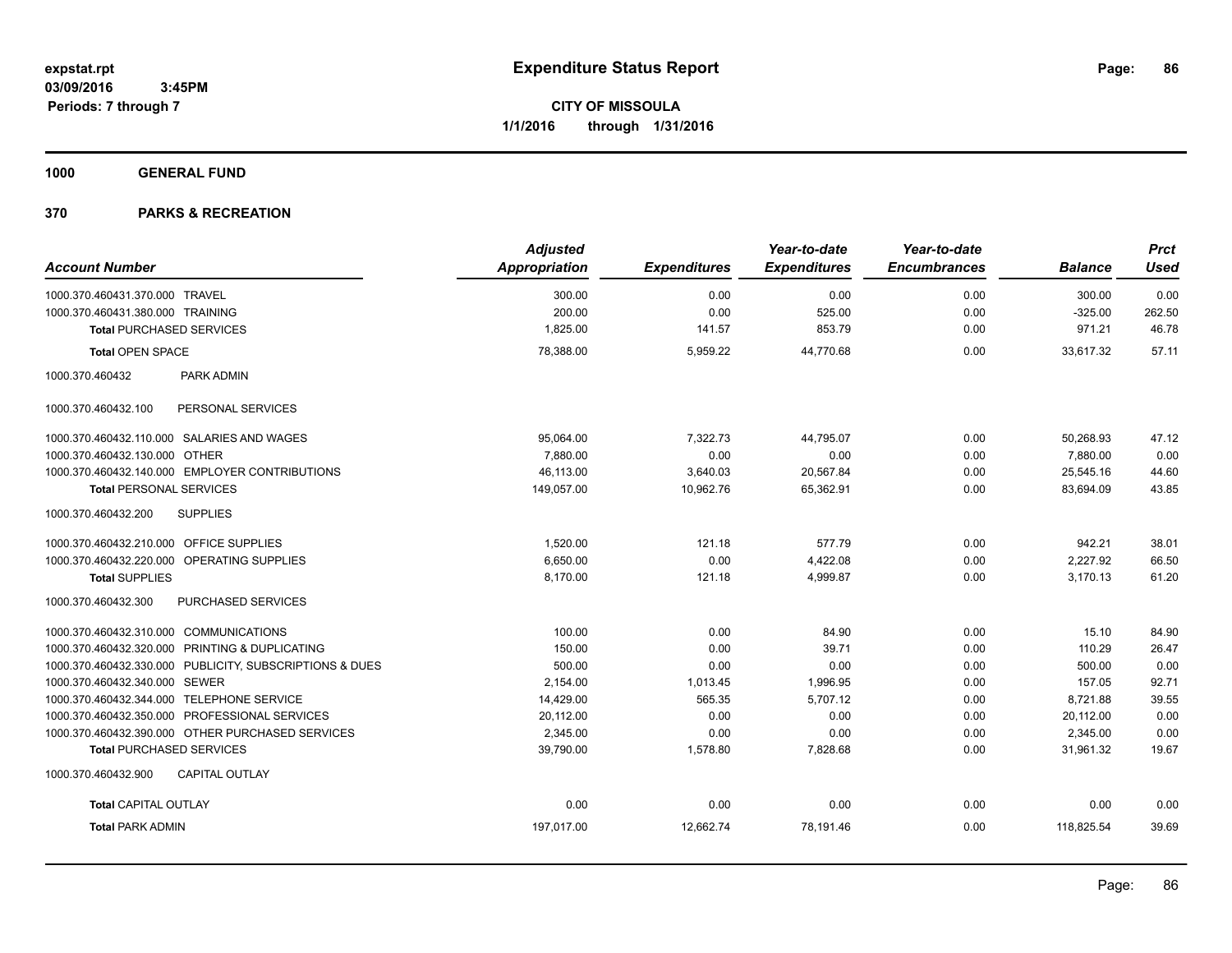**CITY OF MISSOULA 1/1/2016 through 1/31/2016**

**1000 GENERAL FUND**

| <b>Account Number</b>                                   | <b>Adjusted</b><br><b>Appropriation</b> | <b>Expenditures</b> | Year-to-date<br><b>Expenditures</b> | Year-to-date<br><b>Encumbrances</b> | <b>Balance</b> | <b>Prct</b><br><b>Used</b> |
|---------------------------------------------------------|-----------------------------------------|---------------------|-------------------------------------|-------------------------------------|----------------|----------------------------|
| <b>GREENWAYS &amp; HORTICULTURE</b><br>1000.370.460434  |                                         |                     |                                     |                                     |                |                            |
| PERSONAL SERVICES<br>1000.370.460434.100                |                                         |                     |                                     |                                     |                |                            |
| 1000.370.460434.110.000 SALARIES AND WAGES              | 113.604.00                              | 4,335.19            | 58.715.96                           | 0.00                                | 54,888.04      | 51.68                      |
| 1000.370.460434.120.000<br><b>OVERTIME/TERMINATION</b>  | 0.00                                    | 104.71              | 525.84                              | 0.00                                | $-525.84$      | 0.00                       |
| 1000.370.460434.140.000 EMPLOYER CONTRIBUTIONS          | 43,055.00                               | 2,513.30            | 24,831.85                           | 0.00                                | 18,223.15      | 57.67                      |
| <b>Total GREENWAYS &amp; HORTICULTURE</b>               | 156,659.00                              | 6,953.20            | 84,073.65                           | 0.00                                | 72,585.35      | 53.67                      |
| 1000.370.460439<br><b>URBAN FORESTRY</b>                |                                         |                     |                                     |                                     |                |                            |
| PERSONAL SERVICES<br>1000.370.460439.100                |                                         |                     |                                     |                                     |                |                            |
| 1000.370.460439.110.000 SALARIES AND WAGES              | 168,497.00                              | 10,546.05           | 88,723.28                           | 0.00                                | 79,773.72      | 52.66                      |
| 1000.370.460439.120.000 OVERTIME/TERMINATION            | 1,750.00                                | 103.47              | 9,181.52                            | 0.00                                | $-7,431.52$    | 524.66                     |
| 1000.370.460439.140.000 EMPLOYER CONTRIBUTIONS          | 74,123.00                               | 5,415.69            | 42,544.09                           | 0.00                                | 31,578.91      | 57.40                      |
| <b>Total PERSONAL SERVICES</b>                          | 244,370.00                              | 16,065.21           | 140,448.89                          | 0.00                                | 103,921.11     | 57.47                      |
| <b>SUPPLIES</b><br>1000.370.460439.200                  |                                         |                     |                                     |                                     |                |                            |
| <b>OPERATING SUPPLIES</b><br>1000.370.460439.220.000    | 2,132.00                                | 0.00                | 0.00                                | 0.00                                | 2,132.00       | 0.00                       |
| 1000.370.460439.230.000 REPAIR/MAINTENANCE              | 581.00                                  | 0.00                | 0.00                                | 0.00                                | 581.00         | 0.00                       |
| <b>Total SUPPLIES</b>                                   | 2,713.00                                | 0.00                | 0.00                                | 0.00                                | 2,713.00       | 0.00                       |
| PURCHASED SERVICES<br>1000.370.460439.300               |                                         |                     |                                     |                                     |                |                            |
| 1000.370.460439.310.000 COMMUNICATIONS                  | 145.00                                  | 0.00                | 0.00                                | 0.00                                | 145.00         | 0.00                       |
| 1000.370.460439.320.000 PRINTING & DUPLICATING          | 100.00                                  | 0.00                | 0.00                                | 0.00                                | 100.00         | 0.00                       |
| 1000.370.460439.330.000 PUBLICITY, SUBSCRIPTIONS & DUES | 700.00                                  | 0.00                | 0.00                                | 0.00                                | 700.00         | 0.00                       |
| 1000.370.460439.350.000 PROFESSIONAL SERVICES           | 525.00                                  | 0.00                | 280.00                              | 0.00                                | 245.00         | 53.33                      |
| 1000.370.460439.360.000 REPAIR & MAINTENANCE            | 18,642.00                               | 0.00                | 0.00                                | 0.00                                | 18.642.00      | 0.00                       |
| <b>Total PURCHASED SERVICES</b>                         | 20,112.00                               | 0.00                | 280.00                              | 0.00                                | 19,832.00      | 1.39                       |
| <b>Total URBAN FORESTRY</b>                             | 267,195.00                              | 16,065.21           | 140,728.89                          | 0.00                                | 126,466.11     | 52.67                      |
| CITY LIFE GYM LEASE<br>1000.370.460440                  |                                         |                     |                                     |                                     |                |                            |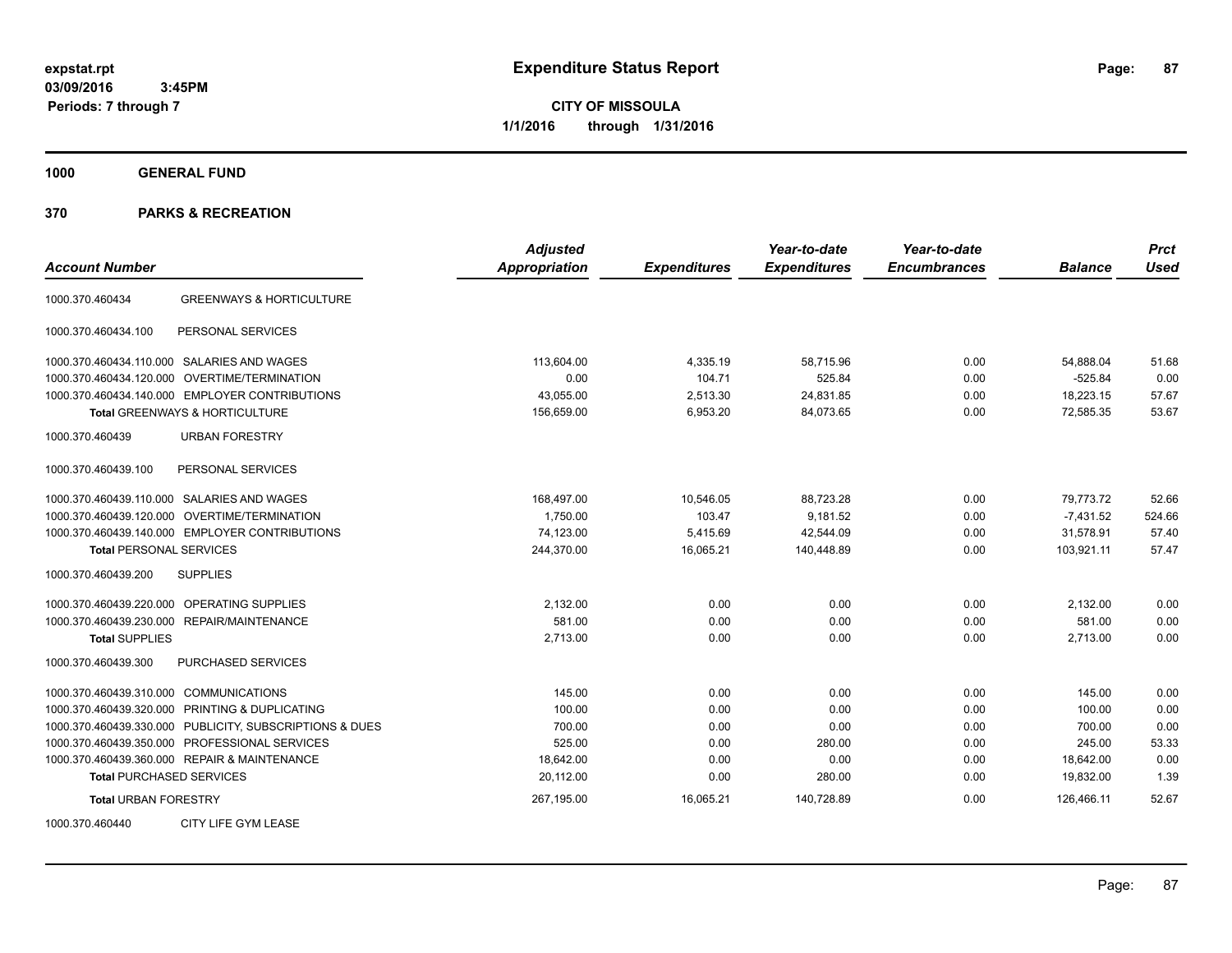**CITY OF MISSOULA 1/1/2016 through 1/31/2016**

# **1000 GENERAL FUND**

|                                         |                                                         | <b>Adjusted</b>      |                     | Year-to-date        | Year-to-date        |                | <b>Prct</b> |
|-----------------------------------------|---------------------------------------------------------|----------------------|---------------------|---------------------|---------------------|----------------|-------------|
| <b>Account Number</b>                   |                                                         | <b>Appropriation</b> | <b>Expenditures</b> | <b>Expenditures</b> | <b>Encumbrances</b> | <b>Balance</b> | <b>Used</b> |
| 1000.370.460440.200                     | <b>SUPPLIES</b>                                         |                      |                     |                     |                     |                |             |
|                                         |                                                         |                      |                     |                     |                     |                |             |
| Total CITY LIFE GYM LEASE               |                                                         | 0.00                 | 0.00                | 0.00                | 0.00                | 0.00           | 0.00        |
| 1000.370.460441                         | <b>RECREATION</b>                                       |                      |                     |                     |                     |                |             |
| 1000.370.460441.100                     | PERSONAL SERVICES                                       |                      |                     |                     |                     |                |             |
|                                         | 1000.370.460441.110.000 SALARIES AND WAGES              | 133,865.00           | 10,421.53           | 81,177.60           | 0.00                | 52,687.40      | 60.64       |
|                                         | 1000.370.460441.120.000 OVERTIME/TERMINATION            | 700.00               | 0.00                | 0.00                | 0.00                | 700.00         | 0.00        |
| 1000.370.460441.130.000 OTHER           |                                                         | 4.880.00             | 0.00                | 0.00                | 0.00                | 4,880.00       | 0.00        |
|                                         | 1000.370.460441.140.000 EMPLOYER CONTRIBUTIONS          | 55,602.00            | 4,347.81            | 34,036.76           | 0.00                | 21,565.24      | 61.21       |
| <b>Total PERSONAL SERVICES</b>          |                                                         | 195,047.00           | 14,769.34           | 115,214.36          | 0.00                | 79,832.64      | 59.07       |
| 1000.370.460441.200                     | <b>SUPPLIES</b>                                         |                      |                     |                     |                     |                |             |
| 1000.370.460441.210.000 OFFICE SUPPLIES |                                                         | 300.00               | 0.00                | 154.84              | 0.00                | 145.16         | 51.61       |
| <b>Total SUPPLIES</b>                   |                                                         | 300.00               | 0.00                | 154.84              | 0.00                | 145.16         | 51.61       |
| 1000.370.460441.300                     | PURCHASED SERVICES                                      |                      |                     |                     |                     |                |             |
|                                         | 1000.370.460441.320.000 PRINTING & DUPLICATING          | 2.150.00             | 0.00                | 325.00              | 0.00                | 1,825.00       | 15.12       |
|                                         | 1000.370.460441.330.000 PUBLICITY, SUBSCRIPTIONS & DUES | 1,490.00             | 1,000.13            | 1,000.13            | 0.00                | 489.87         | 67.12       |
|                                         | 1000.370.460441.344.000 TELEPHONE SERVICE               | 696.00               | 40.56               | 244.16              | 0.00                | 451.84         | 35.08       |
|                                         | 1000.370.460441.350.000 PROFESSIONAL SERVICES           | 1.360.00             | 0.00                | 603.74              | 0.00                | 756.26         | 44.39       |
|                                         | 1000.370.460441.360.000 REPAIR & MAINTENANCE            | 1,200.00             | 87.00               | 167.00              | 0.00                | 1,033.00       | 13.92       |
| 1000.370.460441.370.000 TRAVEL          |                                                         | 1,200.00             | 0.00                | 573.57              | 0.00                | 626.43         | 47.80       |
| 1000.370.460441.380.000 TRAINING        |                                                         | 900.00               | 0.00                | 870.00              | 0.00                | 30.00          | 96.67       |
| <b>Total PURCHASED SERVICES</b>         |                                                         | 8,996.00             | 1,127.69            | 3,783.60            | 0.00                | 5,212.40       | 42.06       |
| 1000.370.460441.800                     | OTHER OBJECTS                                           |                      |                     |                     |                     |                |             |
|                                         | 1000.370.460441.820.000 TRANSFERS TO OTHER FUNDS        | 10,000.00            | 0.00                | 0.00                | 0.00                | 10,000.00      | 0.00        |
| <b>Total OTHER OBJECTS</b>              |                                                         | 10,000.00            | 0.00                | 0.00                | 0.00                | 10,000.00      | 0.00        |
| <b>Total RECREATION</b>                 |                                                         | 214,343.00           | 15,897.03           | 119,152.80          | 0.00                | 95.190.20      | 55.59       |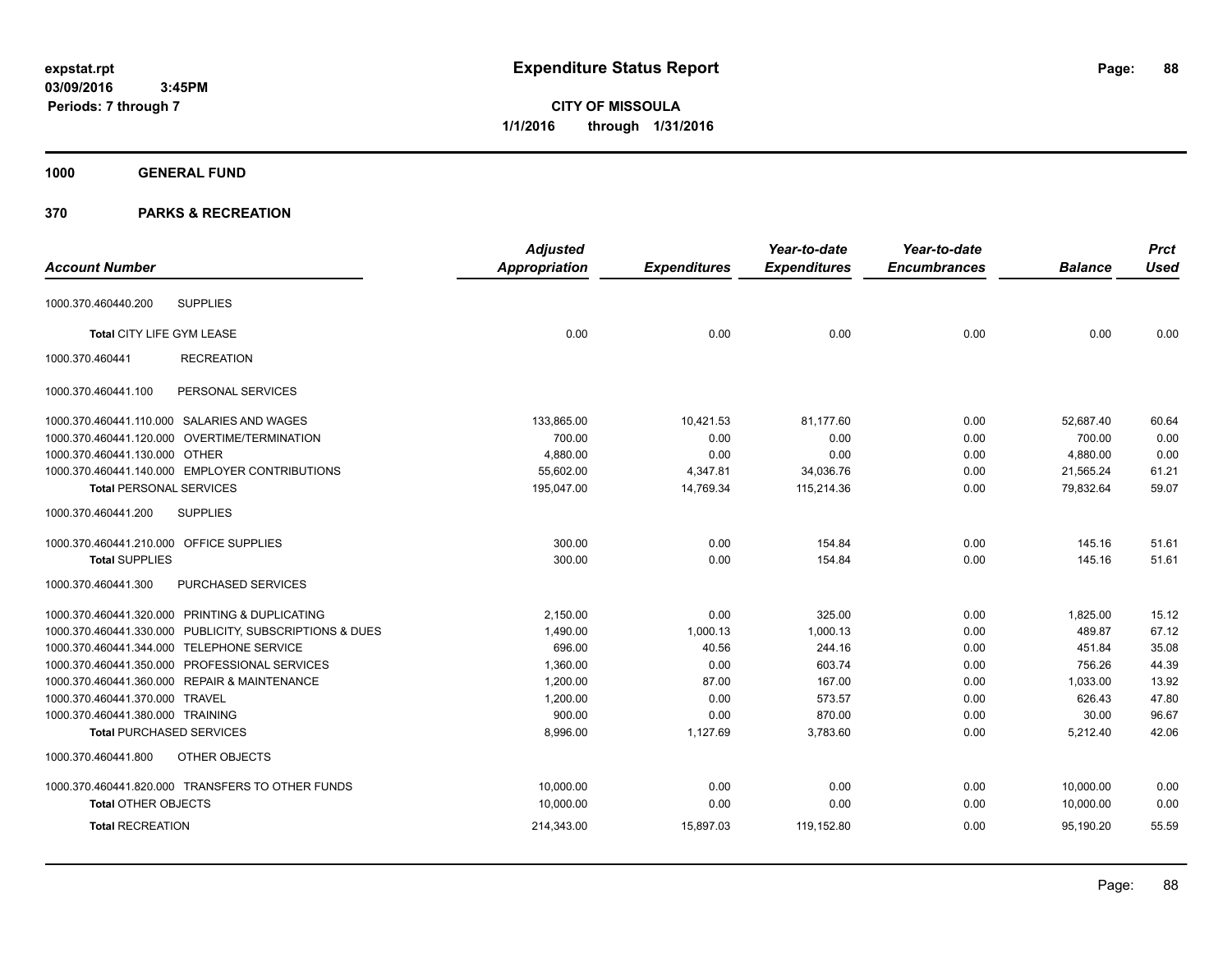**CITY OF MISSOULA 1/1/2016 through 1/31/2016**

**1000 GENERAL FUND**

| <b>Account Number</b>                   |                                                         | <b>Adjusted</b><br>Appropriation | <b>Expenditures</b> | Year-to-date<br><b>Expenditures</b> | Year-to-date<br><b>Encumbrances</b> | <b>Balance</b> | <b>Prct</b><br><b>Used</b> |
|-----------------------------------------|---------------------------------------------------------|----------------------------------|---------------------|-------------------------------------|-------------------------------------|----------------|----------------------------|
| 1000.370.460470                         | <b>RECREATION MORE</b>                                  |                                  |                     |                                     |                                     |                |                            |
| 1000.370.460470.100                     | PERSONAL SERVICES                                       |                                  |                     |                                     |                                     |                |                            |
|                                         | 1000.370.460470.110.000 SALARIES AND WAGES              | 104,482.00                       | 7,596.19            | 81,310.49                           | 0.00                                | 23,171.51      | 77.82                      |
|                                         | 1000.370.460470.120.000 OVERTIME/TERMINATION            | 0.00                             | 0.00                | 417.94                              | 0.00                                | $-417.94$      | 0.00                       |
|                                         | 1000.370.460470.140.000 EMPLOYER CONTRIBUTIONS          | 38,290.00                        | 3,145.54            | 27,504.52                           | 0.00                                | 10,785.48      | 71.83                      |
| <b>Total PERSONAL SERVICES</b>          |                                                         | 142,772.00                       | 10,741.73           | 109,232.95                          | 0.00                                | 33,539.05      | 76.51                      |
| 1000.370.460470.200                     | <b>SUPPLIES</b>                                         |                                  |                     |                                     |                                     |                |                            |
| 1000.370.460470.210.000 OFFICE SUPPLIES |                                                         | 100.00                           | 0.00                | 16.08                               | 0.00                                | 83.92          | 16.08                      |
|                                         | 1000.370.460470.220.000 OPERATING SUPPLIES              | 1,512.00                         | 538.25              | 6,952.42                            | 0.00                                | $-5,440.42$    | 459.82                     |
| <b>Total SUPPLIES</b>                   |                                                         | 1,612.00                         | 538.25              | 6,968.50                            | 0.00                                | $-5,356.50$    | 432.29                     |
| 1000.370.460470.300                     | PURCHASED SERVICES                                      |                                  |                     |                                     |                                     |                |                            |
|                                         | 1000.370.460470.320.000 PRINTING & DUPLICATING          | 1.200.00                         | 136.75              | 517.77                              | 0.00                                | 682.23         | 43.15                      |
|                                         | 1000.370.460470.330.000 PUBLICITY, SUBSCRIPTIONS & DUES | 780.00                           | 144.53              | 591.48                              | 0.00                                | 188.52         | 75.83                      |
|                                         | 1000.370.460470.344.000 TELEPHONE SERVICE               | 428.00                           | 64.11               | 385.94                              | 0.00                                | 42.06          | 90.17                      |
|                                         | 1000.370.460470.390.000 OTHER PURCHASED SERVICES        | 2,500.00                         | 229.50              | 9,342.02                            | 0.00                                | $-6,842.02$    | 373.68                     |
| <b>Total PURCHASED SERVICES</b>         |                                                         | 4,908.00                         | 574.89              | 10,837.21                           | 0.00                                | $-5,929.21$    | 220.81                     |
| <b>Total RECREATION MORE</b>            |                                                         | 149.292.00                       | 11.854.87           | 127.038.66                          | 0.00                                | 22.253.34      | 85.09                      |
| 1000.370.460471                         | <b>RECREATION ADULTS</b>                                |                                  |                     |                                     |                                     |                |                            |
| 1000.370.460471.100                     | PERSONAL SERVICES                                       |                                  |                     |                                     |                                     |                |                            |
|                                         | 1000.370.460471.110.000 SALARIES AND WAGES              | 111,162.00                       | 6,878.45            | 55,276.04                           | 0.00                                | 55.885.96      | 49.73                      |
|                                         | 1000.370.460471.140.000 EMPLOYER CONTRIBUTIONS          | 29.479.00                        | 2,114.50            | 16.553.09                           | 0.00                                | 12.925.91      | 56.15                      |
| <b>Total PERSONAL SERVICES</b>          |                                                         | 140,641.00                       | 8,992.95            | 71,829.13                           | 0.00                                | 68,811.87      | 51.07                      |
| 1000.370.460471.200                     | <b>SUPPLIES</b>                                         |                                  |                     |                                     |                                     |                |                            |
| 1000.370.460471.210.000 OFFICE SUPPLIES |                                                         | 600.00                           | 0.00                | 153.36                              | 0.00                                | 446.64         | 25.56                      |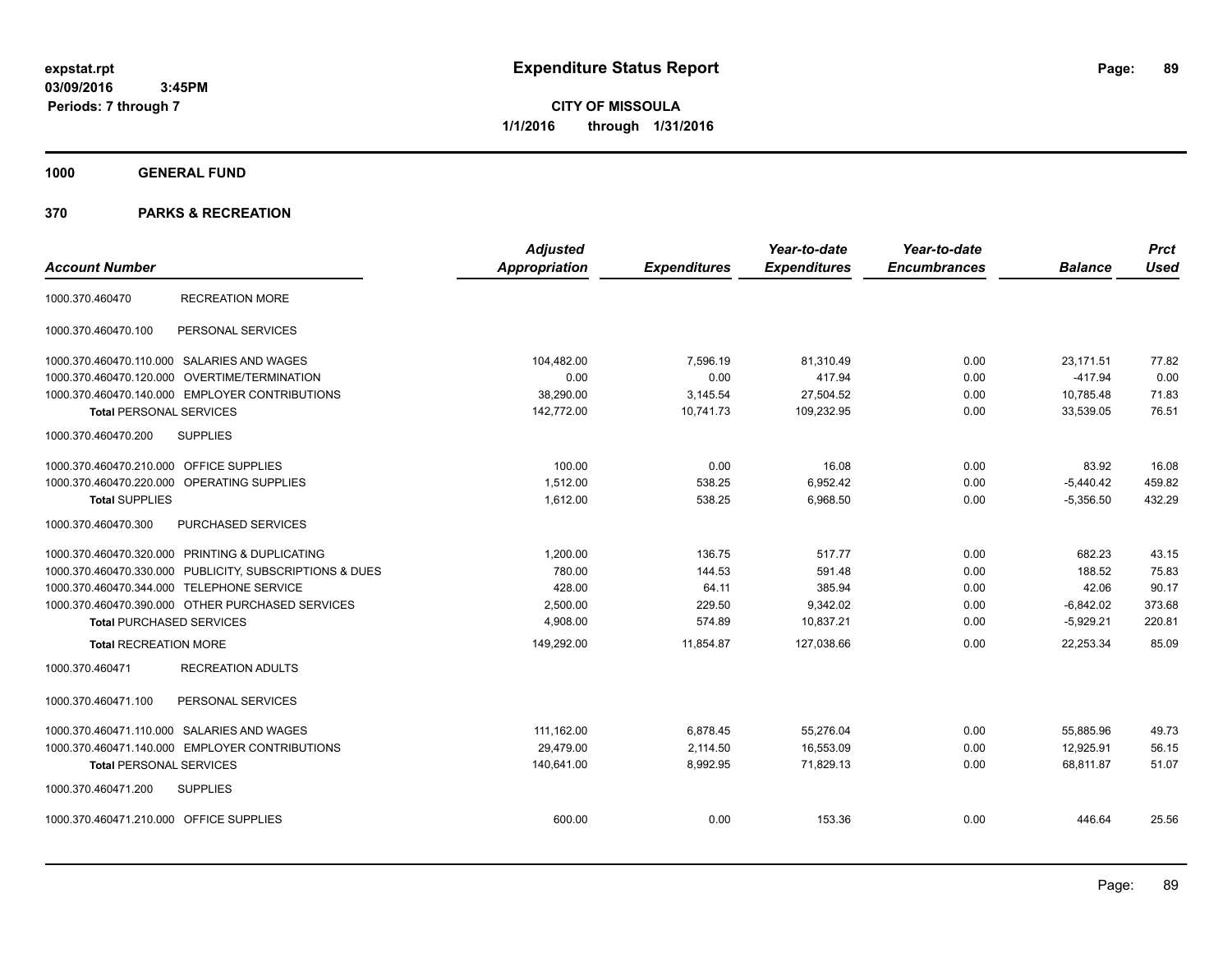**1000 GENERAL FUND**

|                                                         |                         | <b>Adjusted</b>      |                     | Year-to-date        | Year-to-date        |                | <b>Prct</b> |
|---------------------------------------------------------|-------------------------|----------------------|---------------------|---------------------|---------------------|----------------|-------------|
| <b>Account Number</b>                                   |                         | <b>Appropriation</b> | <b>Expenditures</b> | <b>Expenditures</b> | <b>Encumbrances</b> | <b>Balance</b> | <b>Used</b> |
| 1000.370.460471.210.147 OFFICE SUPPLIES                 |                         | 0.00                 | 0.00                | 257.47              | 0.00                | $-257.47$      | 0.00        |
| 1000.370.460471.220.000 OPERATING SUPPLIES              |                         | 6,892.00             | 19.00               | 509.40              | 0.00                | 6,382.60       | 7.39        |
| 1000.370.460471.220.143 OPERATING SUPPLIES              |                         | 0.00                 | 0.00                | 1,384.28            | 0.00                | $-1,384.28$    | 0.00        |
| 1000.370.460471.220.144 OPERATING SUPPLIES              |                         | 0.00                 | 0.00                | 1,248.22            | 0.00                | $-1,248.22$    | 0.00        |
| 1000.370.460471.220.146 OPERATING SUPPLIES              |                         | 0.00                 | 0.00                | 328.48              | 0.00                | $-328.48$      | 0.00        |
| 1000.370.460471.220.147 OPERATING SUPPLIES              |                         | 0.00                 | 0.00                | 3.929.40            | 0.00                | $-3,929.40$    | 0.00        |
| 1000.370.460471.220.191 OPERATING SUPPLIES              |                         | 0.00                 | 0.00                | 41.34               | 0.00                | $-41.34$       | 0.00        |
| <b>Total SUPPLIES</b>                                   |                         | 7,492.00             | 19.00               | 7,851.95            | 0.00                | $-359.95$      | 104.80      |
| 1000.370.460471.300                                     | PURCHASED SERVICES      |                      |                     |                     |                     |                |             |
| 1000.370.460471.310.000 COMMUNICATIONS                  |                         | 460.00               | 0.00                | 0.00                | 0.00                | 460.00         | 0.00        |
| 1000.370.460471.320.000 PRINTING & DUPLICATING          |                         | 1,800.00             | 136.76              | 396.76              | 0.00                | 1,403.24       | 22.04       |
| 1000.370.460471.320.147 PRINTING & DUPLICATING          |                         | 0.00                 | 0.00                | 174.00              | 0.00                | $-174.00$      | 0.00        |
| 1000.370.460471.330.000 PUBLICITY, SUBSCRIPTIONS & DUES |                         | 1,220.00             | 281.00              | 281.00              | 0.00                | 939.00         | 23.03       |
| 1000.370.460471.344.000 TELEPHONE SERVICE               |                         | 567.00               | 50.17               | 338.28              | 0.00                | 228.72         | 59.66       |
| 1000.370.460471.390.000 OTHER PURCHASED SERVICES        |                         | 10,000.00            | 0.00                | 0.00                | 0.00                | 10,000.00      | 0.00        |
| 1000.370.460471.390.143 OTHER PURCHASED SERVICES        |                         | 0.00                 | 600.00              | 1,575.00            | 0.00                | $-1,575.00$    | 0.00        |
| 1000.370.460471.390.147 OTHER PURCHASED SERVICES        |                         | 0.00                 | 0.00                | 815.00              | 0.00                | $-815.00$      | 0.00        |
| <b>Total PURCHASED SERVICES</b>                         |                         | 14,047.00            | 1,067.93            | 3,580.04            | 0.00                | 10.466.96      | 25.49       |
| <b>Total RECREATION ADULTS</b>                          |                         | 162,180.00           | 10,079.88           | 83,261.12           | 0.00                | 78,918.88      | 51.34       |
| 1000.370.460472                                         | <b>RECREATION YOUTH</b> |                      |                     |                     |                     |                |             |
| 1000.370.460472.100                                     | PERSONAL SERVICES       |                      |                     |                     |                     |                |             |
| 1000.370.460472.110.000 SALARIES AND WAGES              |                         | 100.766.00           | 4,168.30            | 53.896.38           | 0.00                | 46.869.62      | 53.49       |
| 1000.370.460472.120.000 OVERTIME/TERMINATION            |                         | 0.00                 | 0.00                | 4.21                | 0.00                | $-4.21$        | 0.00        |
| 1000.370.460472.140.000 EMPLOYER CONTRIBUTIONS          |                         | 24,139.00            | 1,519.43            | 14,570.90           | 0.00                | 9,568.10       | 60.36       |
| <b>Total PERSONAL SERVICES</b>                          |                         | 124,905.00           | 5,687.73            | 68,471.49           | 0.00                | 56,433.51      | 54.82       |
| 1000.370.460472.200<br><b>SUPPLIES</b>                  |                         |                      |                     |                     |                     |                |             |
| 1000.370.460472.210.000 OFFICE SUPPLIES                 |                         | 100.00               | 0.00                | 51.89               | 0.00                | 48.11          | 51.89       |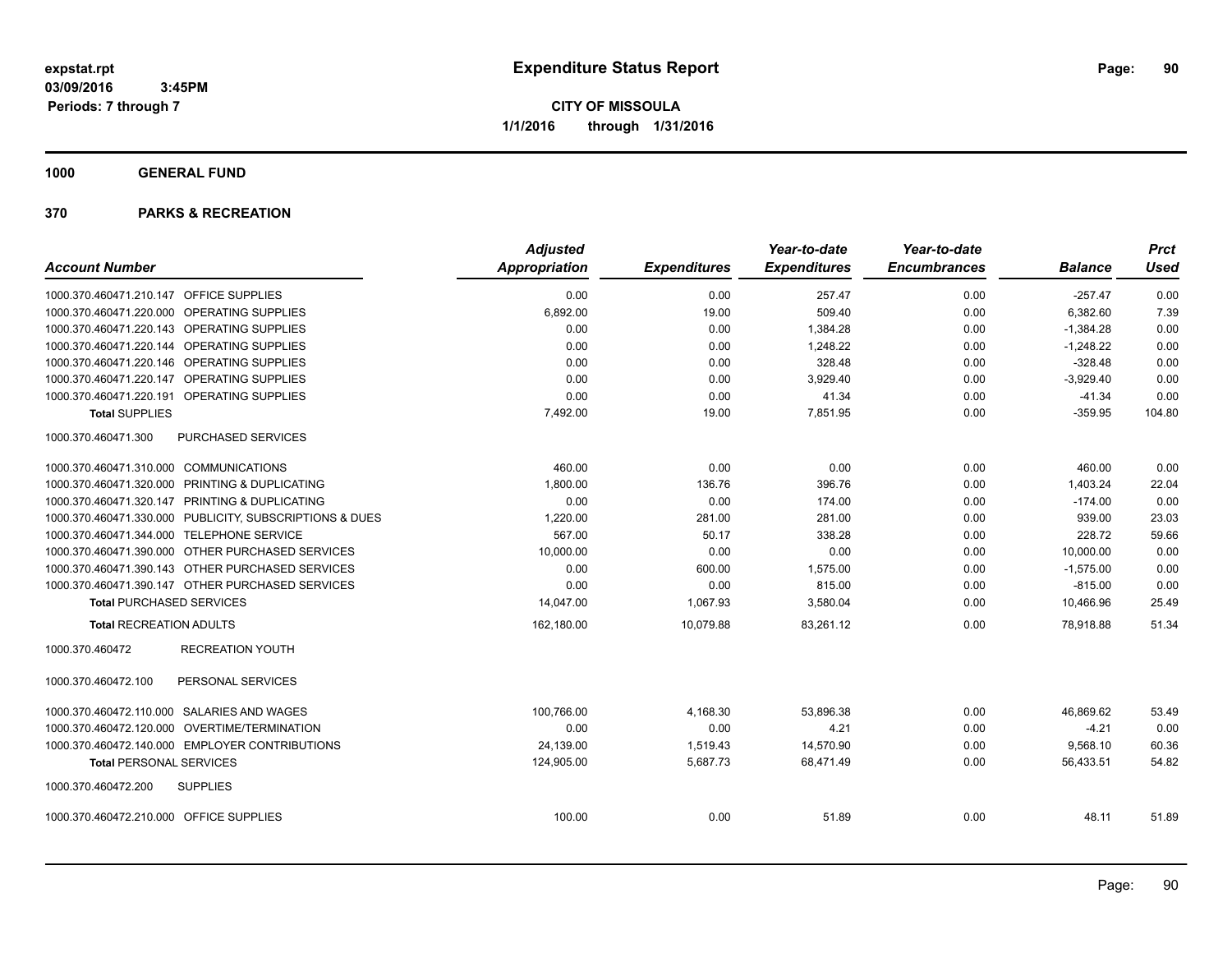**CITY OF MISSOULA 1/1/2016 through 1/31/2016**

**1000 GENERAL FUND**

|                                                         | <b>Adjusted</b>      |                     | Year-to-date        | Year-to-date        |                | <b>Prct</b> |
|---------------------------------------------------------|----------------------|---------------------|---------------------|---------------------|----------------|-------------|
| <b>Account Number</b>                                   | <b>Appropriation</b> | <b>Expenditures</b> | <b>Expenditures</b> | <b>Encumbrances</b> | <b>Balance</b> | <b>Used</b> |
| 1000.370.460472.210.193 OFFICE SUPPLIES                 | 0.00                 | 0.00                | 26.47               | 0.00                | $-26.47$       | 0.00        |
| 1000.370.460472.220.000 OPERATING SUPPLIES              | 16,006.00            | 0.00                | 1,217.52            | 0.00                | 14,788.48      | 7.61        |
| 1000.370.460472.220.147 OPERATING SUPPLIES              | 0.00                 | 0.00                | 10.21               | 0.00                | $-10.21$       | 0.00        |
| 1000.370.460472.220.190 OPERATING SUPPLIES              | 0.00                 | 0.00                | 1,062.50            | 0.00                | $-1,062.50$    | 0.00        |
| 1000.370.460472.220.191 OPERATING SUPPLIES              | 0.00                 | 96.00               | 7,139.60            | 0.00                | $-7,139.60$    | 0.00        |
| 1000.370.460472.220.192 OPERATING SUPPLIES              | 0.00                 | 0.00                | 330.41              | 0.00                | $-330.41$      | 0.00        |
| 1000.370.460472.220.193 OPERATING SUPPLIES              | 0.00                 | 0.00                | 909.88              | 0.00                | $-909.88$      | 0.00        |
| <b>Total SUPPLIES</b>                                   | 16,106.00            | 96.00               | 10,748.48           | 0.00                | 5,357.52       | 66.74       |
| 1000.370.460472.300<br>PURCHASED SERVICES               |                      |                     |                     |                     |                |             |
| 1000.370.460472.320.000 PRINTING & DUPLICATING          | 1,300.00             | 0.00                | 186.02              | 0.00                | 1,113.98       | 14.31       |
| 1000.370.460472.320.193 PRINTING & DUPLICATING          | 0.00                 | 138.99              | 587.99              | 0.00                | $-587.99$      | 0.00        |
| 1000.370.460472.330.000 PUBLICITY, SUBSCRIPTIONS & DUES | 1,500.00             | 613.52              | 1,127.12            | 0.00                | 372.88         | 75.14       |
| 1000.370.460472.341.000 ELECTRICITY & NATURAL GAS       | 1,225.00             | 0.00                | 0.00                | 0.00                | 1,225.00       | 0.00        |
| 1000.370.460472.343.000 WATER CHARGES                   | 601.00               | 0.00                | 0.00                | 0.00                | 601.00         | 0.00        |
| 1000.370.460472.344.000 TELEPHONE SERVICE               | 662.00               | 20.56               | 123.15              | 0.00                | 538.85         | 18.60       |
| 1000.370.460472.345.000 GARBAGE                         | 450.00               | 0.00                | 450.01              | 0.00                | $-0.01$        | 100.00      |
| 1000.370.460472.350.000 PROFESSIONAL SERVICES           | 2,487.00             | 0.00                | 0.00                | 0.00                | 2,487.00       | 0.00        |
| 1000.370.460472.350.190 PROFESSIONAL SERVICES           | 0.00                 | 0.00                | 1,419.23            | 0.00                | $-1,419.23$    | 0.00        |
| 1000.370.460472.390.000 OTHER PURCHASED SERVICES        | 500.00               | 0.00                | 0.00                | 0.00                | 500.00         | 0.00        |
| 1000.370.460472.390.191 OTHER PURCHASED SERVICES        | 0.00                 | 2,287.50            | 3,322.50            | 0.00                | $-3,322.50$    | 0.00        |
| <b>Total PURCHASED SERVICES</b>                         | 8,725.00             | 3,060.57            | 7,216.02            | 0.00                | 1,508.98       | 82.71       |
| <b>Total RECREATION YOUTH</b>                           | 149,736.00           | 8.844.30            | 86.435.99           | 0.00                | 63.300.01      | 57.73       |
| RECREATION SPECIAL EVENTS<br>1000.370.460473            |                      |                     |                     |                     |                |             |
| 1000.370.460473.200<br><b>SUPPLIES</b>                  |                      |                     |                     |                     |                |             |
| 1000.370.460473.220.000<br><b>OPERATING SUPPLIES</b>    | 2,328.00             | 35.49               | 1,054.34            | 0.00                | 1,273.66       | 45.29       |
| 1000.370.460473.220.193 OPERATING SUPPLIES              | 0.00                 | 0.00                | 172.57              | 0.00                | $-172.57$      | 0.00        |
| <b>Total SUPPLIES</b>                                   | 2,328.00             | 35.49               | 1,226.91            | 0.00                | 1,101.09       | 52.70       |
| 1000.370.460473.300<br>PURCHASED SERVICES               |                      |                     |                     |                     |                |             |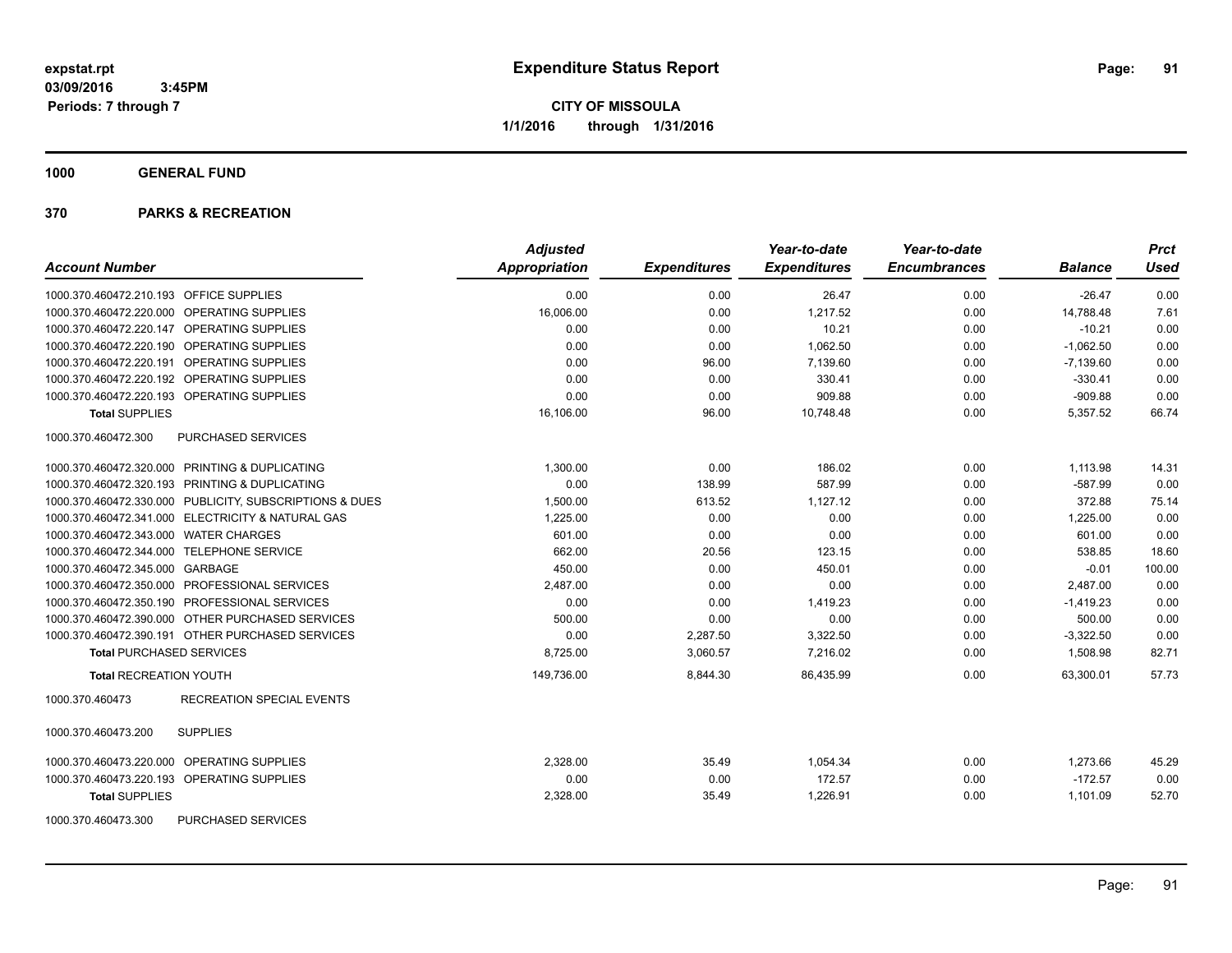**1000 GENERAL FUND**

|                                                         | <b>Adjusted</b>      |                     | Year-to-date        | Year-to-date        |                | <b>Prct</b> |
|---------------------------------------------------------|----------------------|---------------------|---------------------|---------------------|----------------|-------------|
| <b>Account Number</b>                                   | <b>Appropriation</b> | <b>Expenditures</b> | <b>Expenditures</b> | <b>Encumbrances</b> | <b>Balance</b> | <b>Used</b> |
| <b>Total PURCHASED SERVICES</b>                         | 0.00                 | 0.00                | 0.00                | 0.00                | 0.00           | 0.00        |
| Total RECREATION SPECIAL EVENTS                         | 2,328.00             | 35.49               | 1,226.91            | 0.00                | 1,101.09       | 52.70       |
| 1000.370.460474<br><b>SPRAY DECKS</b>                   |                      |                     |                     |                     |                |             |
| 1000.370.460474.100<br>PERSONAL SERVICES                |                      |                     |                     |                     |                |             |
| 1000.370.460474.110.000 SALARIES AND WAGES              | 8,216.00             | 0.00                | 0.00                | 0.00                | 8,216.00       | 0.00        |
| 1000.370.460474.140.000 EMPLOYER CONTRIBUTIONS          | 1,149.00             | 0.00                | 0.00                | 0.00                | 1,149.00       | 0.00        |
| <b>Total PERSONAL SERVICES</b>                          | 9,365.00             | 0.00                | 0.00                | 0.00                | 9,365.00       | 0.00        |
| 1000.370.460474.200<br><b>SUPPLIES</b>                  |                      |                     |                     |                     |                |             |
| 1000.370.460474.220.000 OPERATING SUPPLIES              | 1,535.00             | 0.00                | 0.00                | 0.00                | 1,535.00       | 0.00        |
| 1000.370.460474.230.000 REPAIR/MAINTENANCE              | 5.424.00             | 0.00                | 1,283.17            | 0.00                | 4,140.83       | 23.66       |
| <b>Total SUPPLIES</b>                                   | 6,959.00             | 0.00                | 1,283.17            | 0.00                | 5,675.83       | 18.44       |
| 1000.370.460474.300<br>PURCHASED SERVICES               |                      |                     |                     |                     |                |             |
| 1000.370.460474.330.000 PUBLICITY, SUBSCRIPTIONS & DUES | 750.00               | 0.00                | 450.00              | 0.00                | 300.00         | 60.00       |
| 1000.370.460474.360.000 REPAIR & MAINTENANCE            | 2,050.00             | 0.00                | 0.00                | 0.00                | 2,050.00       | 0.00        |
| <b>Total PURCHASED SERVICES</b>                         | 2,800.00             | 0.00                | 450.00              | 0.00                | 2,350.00       | 16.07       |
| 1000.370.460474.900<br><b>CAPITAL OUTLAY</b>            |                      |                     |                     |                     |                |             |
| Total CAPITAL OUTLAY                                    | 0.00                 | 0.00                | 0.00                | 0.00                | 0.00           | 0.00        |
| <b>Total SPRAY DECKS</b>                                | 19,124.00            | 0.00                | 1,733.17            | 0.00                | 17.390.83      | 9.06        |
| YOUTH DRUG<br>1000.370.460476                           |                      |                     |                     |                     |                |             |
| 1000.370.460476.100<br>PERSONAL SERVICES                |                      |                     |                     |                     |                |             |
| 1000.370.460476.110.000 SALARIES AND WAGES              | 9,145.00             | 0.00                | 668.60              | 0.00                | 8,476.40       | 7.31        |
| 1000.370.460476.140.000 EMPLOYER CONTRIBUTIONS          | 1.279.00             | 0.00                | 93.48               | 0.00                | 1,185.52       | 7.31        |
| <b>Total PERSONAL SERVICES</b>                          | 10,424.00            | 0.00                | 762.08              | 0.00                | 9,661.92       | 7.31        |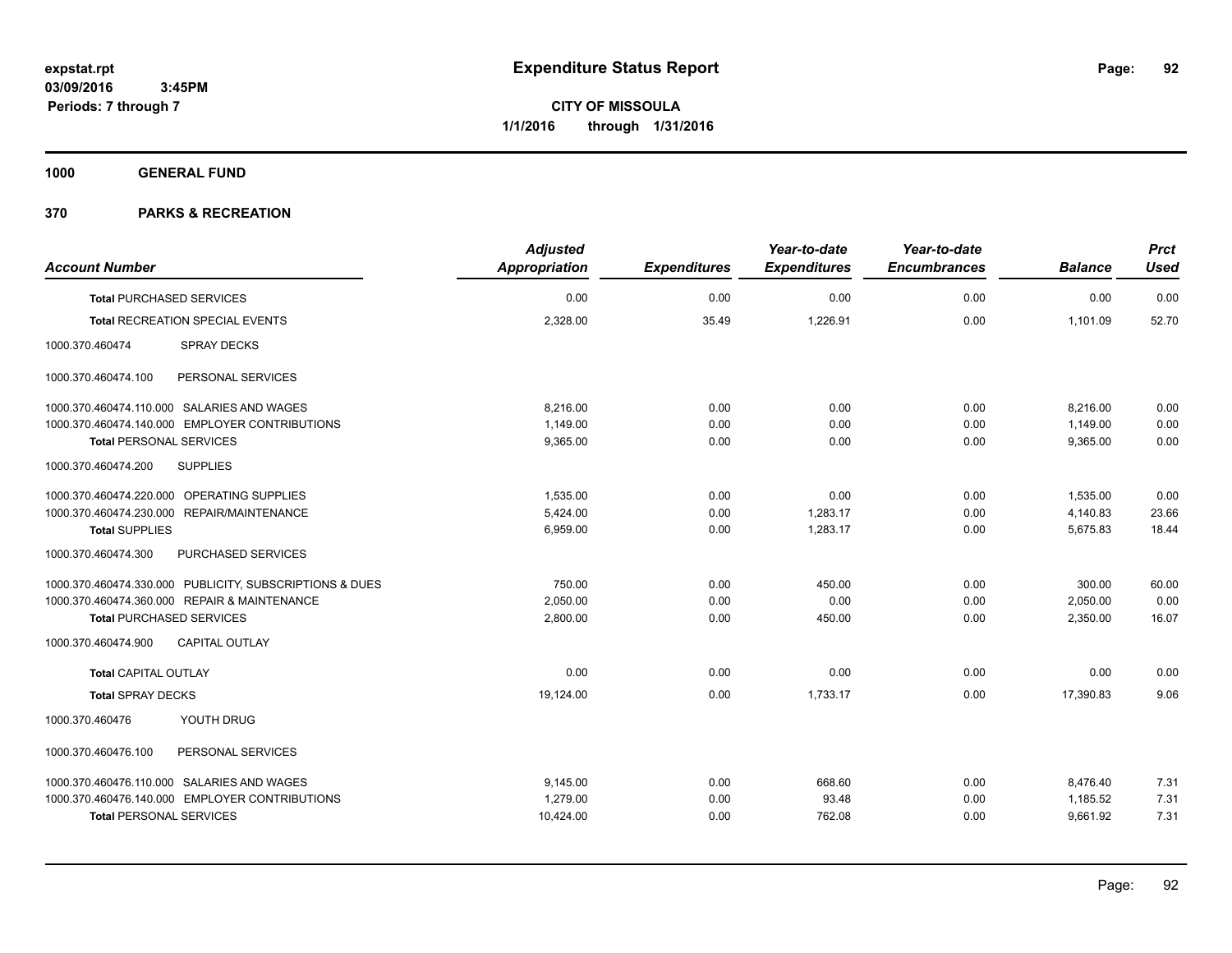**CITY OF MISSOULA 1/1/2016 through 1/31/2016**

**1000 GENERAL FUND**

|                                                         | <b>Adjusted</b>      |                     | Year-to-date        | Year-to-date        |                | <b>Prct</b> |
|---------------------------------------------------------|----------------------|---------------------|---------------------|---------------------|----------------|-------------|
| <b>Account Number</b>                                   | <b>Appropriation</b> | <b>Expenditures</b> | <b>Expenditures</b> | <b>Encumbrances</b> | <b>Balance</b> | <b>Used</b> |
| <b>SUPPLIES</b><br>1000.370.460476.200                  |                      |                     |                     |                     |                |             |
| 1000.370.460476.210.000 OFFICE SUPPLIES                 | 150.00               | 0.00                | 0.00                | 0.00                | 150.00         | 0.00        |
| OPERATING SUPPLIES<br>1000.370.460476.220.000           | 2,200.00             | 0.00                | 14.95               | 0.00                | 2,185.05       | 0.68        |
| <b>Total SUPPLIES</b>                                   | 2,350.00             | 0.00                | 14.95               | 0.00                | 2,335.05       | 0.64        |
| 1000.370.460476.300<br>PURCHASED SERVICES               |                      |                     |                     |                     |                |             |
| 1000.370.460476.320.000 PRINTING & DUPLICATING          | 250.00               | 0.00                | 0.00                | 0.00                | 250.00         | 0.00        |
| 1000.370.460476.330.000 PUBLICITY, SUBSCRIPTIONS & DUES | 100.00               | 100.00              | 100.00              | 0.00                | 0.00           | 100.00      |
| 1000.370.460476.350.000 PROFESSIONAL SERVICES           | 1,200.00             | 0.00                | 0.00                | 0.00                | 1,200.00       | 0.00        |
| <b>Total PURCHASED SERVICES</b>                         | 1,550.00             | 100.00              | 100.00              | 0.00                | 1,450.00       | 6.45        |
| <b>Total YOUTH DRUG</b>                                 | 14,324.00            | 100.00              | 877.03              | 0.00                | 13,446.97      | 6.12        |
| <b>GRILL VAN</b><br>1000.370.460477                     |                      |                     |                     |                     |                |             |
| <b>SUPPLIES</b><br>1000.370.460477.200                  |                      |                     |                     |                     |                |             |
| 1000.370.460477.220.000 OPERATING SUPPLIES              | 12,754.00            | 0.00                | 4,327.88            | 0.00                | 8,426.12       | 33.93       |
| 1000.370.460477.230.000 REPAIR/MAINTENANCE              | 29,102.00            | $-114.06$           | 20,012.63           | 0.00                | 9,089.37       | 68.77       |
| <b>Total SUPPLIES</b>                                   | 41,856.00            | $-114.06$           | 24,340.51           | 0.00                | 17,515.49      | 58.15       |
| PURCHASED SERVICES<br>1000.370.460477.300               |                      |                     |                     |                     |                |             |
| 1000.370.460477.350.000 PROFESSIONAL SERVICES           | 900.00               | 0.00                | 0.00                | 0.00                | 900.00         | 0.00        |
| 1000.370.460477.360.000 REPAIR & MAINTENANCE            | 5,228.00             | 350.00              | 5,045.83            | 0.00                | 182.17         | 96.52       |
| <b>Total PURCHASED SERVICES</b>                         | 6,128.00             | 350.00              | 5,045.83            | 0.00                | 1,082.17       | 82.34       |
| <b>Total GRILL VAN</b>                                  | 47.984.00            | 235.94              | 29.386.34           | 0.00                | 18.597.66      | 61.24       |
| <b>CONSERVATION LANDS MGMT</b><br>1000.370.460484       |                      |                     |                     |                     |                |             |
| 1000.370.460484.100<br>PERSONAL SERVICES                |                      |                     |                     |                     |                |             |
| 1000.370.460484.110.000 SALARIES AND WAGES              | 172,491.00           | 19,199.62           | 112,073.61          | 0.00                | 60,417.39      | 64.97       |
| 1000.370.460484.120.000 OVERTIME/TERMINATION            | 1,750.00             | 76.48               | 1,684.69            | 0.00                | 65.31          | 96.27       |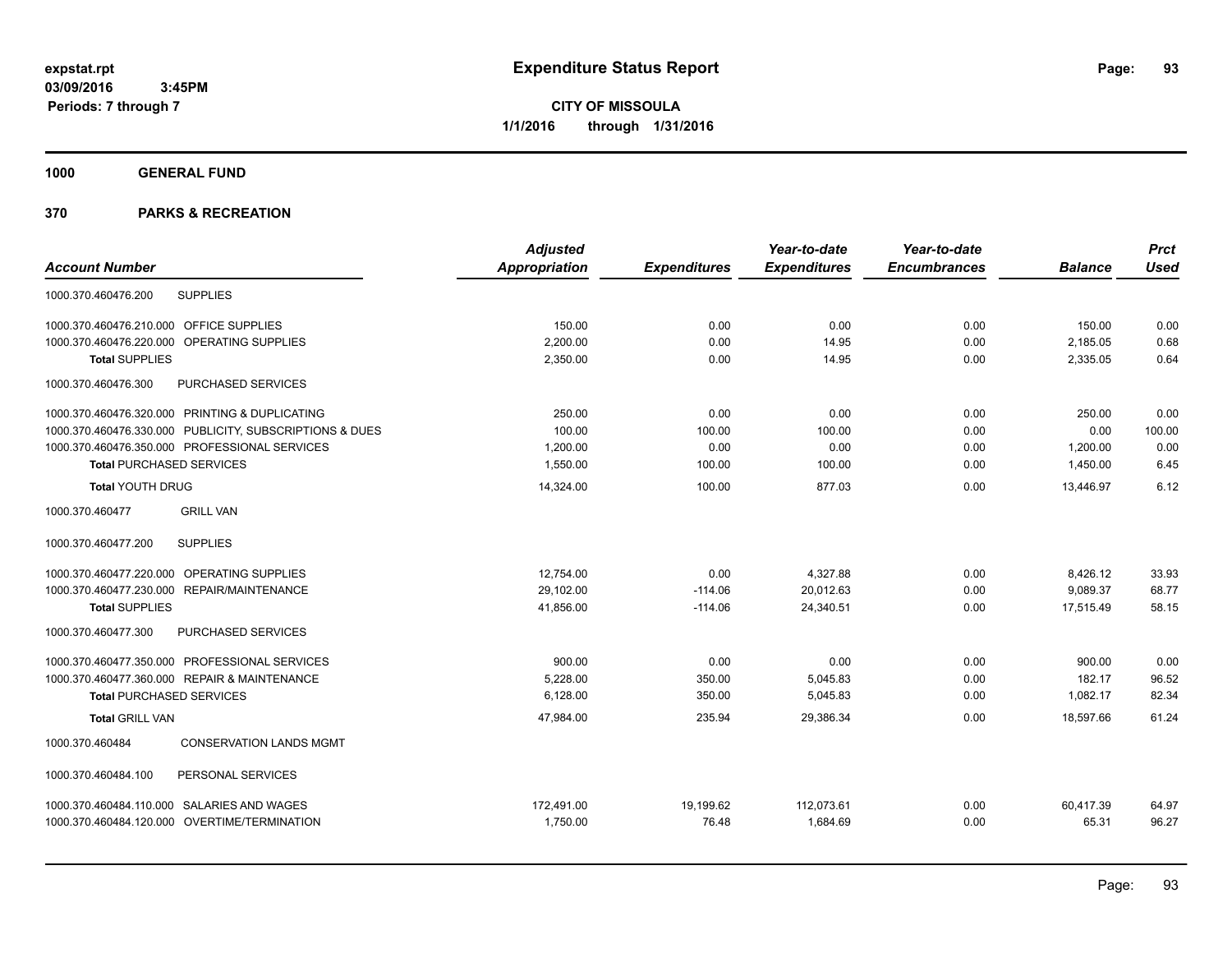**1000 GENERAL FUND**

# **370 PARKS & RECREATION**

| <b>Account Number</b>                            | <b>Adjusted</b><br><b>Appropriation</b> | <b>Expenditures</b> | Year-to-date<br><b>Expenditures</b> | Year-to-date<br><b>Encumbrances</b> | <b>Balance</b> | <b>Prct</b><br><b>Used</b> |
|--------------------------------------------------|-----------------------------------------|---------------------|-------------------------------------|-------------------------------------|----------------|----------------------------|
| 1000.370.460484.140.000 EMPLOYER CONTRIBUTIONS   | 65,462.00                               | 6,315.01            | 45,855.90                           | 0.00                                | 19,606.10      | 70.05                      |
| <b>Total PERSONAL SERVICES</b>                   | 239,703.00                              | 25,591.11           | 159,614.20                          | 0.00                                | 80,088.80      | 66.59                      |
| <b>SUPPLIES</b><br>1000.370.460484.200           |                                         |                     |                                     |                                     |                |                            |
| 1000.370.460484.220.000 OPERATING SUPPLIES       | 4,837.00                                | 21.99               | 1,134.46                            | 0.00                                | 3,702.54       | 23.45                      |
| 1000.370.460484.230.000 REPAIR/MAINTENANCE       | 10,364.00                               | 14.95               | 1,451.40                            | 0.00                                | 8,912.60       | 14.00                      |
| <b>Total SUPPLIES</b>                            | 15,201.00                               | 36.94               | 2,585.86                            | 0.00                                | 12,615.14      | 17.01                      |
| 1000.370.460484.300<br>PURCHASED SERVICES        |                                         |                     |                                     |                                     |                |                            |
| 1000.370.460484.350.000 PROFESSIONAL SERVICES    | 3.984.00                                | 139.95              | 223.95                              | 0.00                                | 3,760.05       | 5.62                       |
| 1000.370.460484.390.000 OTHER PURCHASED SERVICES | 520.00                                  | 0.00                | 0.00                                | 0.00                                | 520.00         | 0.00                       |
| <b>Total PURCHASED SERVICES</b>                  | 4,504.00                                | 139.95              | 223.95                              | 0.00                                | 4,280.05       | 4.97                       |
| <b>Total CONSERVATION LANDS MGMT</b>             | 259,408.00                              | 25,768.00           | 162,424.01                          | 0.00                                | 96.983.99      | 62.61                      |
| SAFETY & TRAINING<br>1000.370.460485             |                                         |                     |                                     |                                     |                |                            |
| <b>SUPPLIES</b><br>1000.370.460485.200           |                                         |                     |                                     |                                     |                |                            |
| 1000.370.460485.220.000 OPERATING SUPPLIES       | 5,980.00                                | 154.81              | 2,094.64                            | 0.00                                | 3,885.36       | 35.03                      |
| <b>Total SUPPLIES</b>                            | 5,980.00                                | 154.81              | 2,094.64                            | 0.00                                | 3,885.36       | 35.03                      |
| 1000.370.460485.300<br>PURCHASED SERVICES        |                                         |                     |                                     |                                     |                |                            |
| 1000.370.460485.310.000 COMMUNICATIONS           | 50.00                                   | 0.00                | 0.00                                | 0.00                                | 50.00          | 0.00                       |
| 1000.370.460485.320.000 PRINTING & DUPLICATING   | 50.00                                   | 0.00                | 0.00                                | 0.00                                | 50.00          | 0.00                       |
| 1000.370.460485.370.000 TRAVEL                   | 3,744.00                                | 0.00                | 124.50                              | 0.00                                | 3,619.50       | 3.33                       |
| 1000.370.460485.380.000 TRAINING                 | 2,936.00                                | 258.00              | 3,078.00                            | 0.00                                | $-142.00$      | 104.84                     |
| <b>Total PURCHASED SERVICES</b>                  | 6,780.00                                | 258.00              | 3,202.50                            | 0.00                                | 3,577.50       | 47.23                      |
| <b>Total SAFETY &amp; TRAINING</b>               | 12,760.00                               | 412.81              | 5,297.14                            | 0.00                                | 7,462.86       | 41.51                      |
| 1000.370.460490<br><b>CURRENTS POOL EXPENSES</b> |                                         |                     |                                     |                                     |                |                            |

1000.370.460490.200 SUPPLIES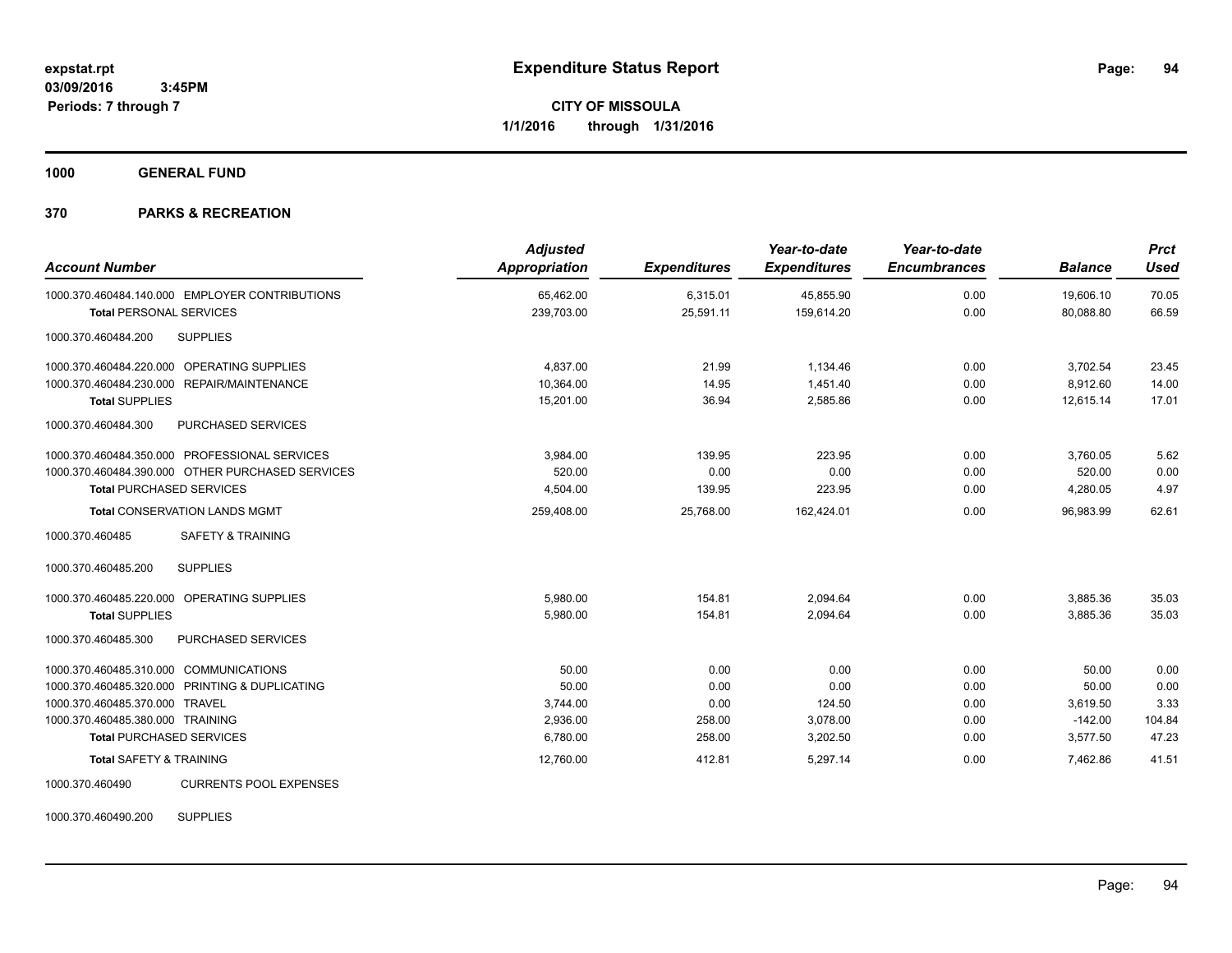**1000 GENERAL FUND**

| <b>Account Number</b>                 |                                                   | <b>Adjusted</b><br>Appropriation | <b>Expenditures</b> | Year-to-date<br><b>Expenditures</b> | Year-to-date<br><b>Encumbrances</b> | <b>Balance</b> | <b>Prct</b><br><b>Used</b> |
|---------------------------------------|---------------------------------------------------|----------------------------------|---------------------|-------------------------------------|-------------------------------------|----------------|----------------------------|
|                                       |                                                   |                                  |                     |                                     |                                     |                |                            |
|                                       | <b>Total CURRENTS POOL EXPENSES</b>               | 0.00                             | 0.00                | 0.00                                | 0.00                                | 0.00           | 0.00                       |
| 1000.370.460500                       | PARK MAINTENANCE CONTRACTS                        |                                  |                     |                                     |                                     |                |                            |
| 1000.370.460500.200                   | <b>SUPPLIES</b>                                   |                                  |                     |                                     |                                     |                |                            |
|                                       | 1000.370.460500.220.000 OPERATING SUPPLIES        | 6,540.00                         | 0.00                | 0.00                                | 0.00                                | 6,540.00       | 0.00                       |
|                                       | 1000.370.460500.230.000 REPAIR/MAINTENANCE        | 3,939.00                         | 0.00                | 1,010.80                            | 0.00                                | 2,928.20       | 25.66                      |
| <b>Total SUPPLIES</b>                 |                                                   | 10,479.00                        | 0.00                | 1,010.80                            | 0.00                                | 9,468.20       | 9.65                       |
| 1000.370.460500.300                   | PURCHASED SERVICES                                |                                  |                     |                                     |                                     |                |                            |
|                                       | <b>Total PURCHASED SERVICES</b>                   | 0.00                             | 0.00                | 0.00                                | 0.00                                | 0.00           | 0.00                       |
|                                       | <b>Total PARK MAINTENANCE CONTRACTS</b>           | 10.479.00                        | 0.00                | 1.010.80                            | 0.00                                | 9,468.20       | 9.65                       |
| 1000.370.460501                       | PARK MAINTENANCE ROUTINE                          |                                  |                     |                                     |                                     |                |                            |
| 1000.370.460501.100                   | PERSONAL SERVICES                                 |                                  |                     |                                     |                                     |                |                            |
|                                       | 1000.370.460501.110.000 SALARIES AND WAGES        | 639,476.00                       | 26,288.58           | 348,515.70                          | 0.00                                | 290,960.30     | 54.50                      |
|                                       | 1000.370.460501.120.000 OVERTIME/TERMINATION      | 2,100.00                         | 0.00                | 2,077.94                            | 0.00                                | 22.06          | 98.95                      |
|                                       | 1000.370.460501.140.000 EMPLOYER CONTRIBUTIONS    | 236,261.00                       | 14,219.85           | 143,307.81                          | 0.00                                | 92,953.19      | 60.66                      |
| <b>Total PERSONAL SERVICES</b>        |                                                   | 877,837.00                       | 40,508.43           | 493,901.45                          | 0.00                                | 383,935.55     | 56.26                      |
| 1000.370.460501.200                   | <b>SUPPLIES</b>                                   |                                  |                     |                                     |                                     |                |                            |
|                                       | 1000.370.460501.220.000 OPERATING SUPPLIES        | 1,579.00                         | 0.00                | 0.00                                | 0.00                                | 1,579.00       | 0.00                       |
|                                       | 1000.370.460501.230.000 REPAIR/MAINTENANCE        | 5,275.00                         | 0.00                | $-18.56$                            | 0.00                                | 5,293.56       | 0.35                       |
| 1000.370.460501.231.000 GASOLINE      |                                                   | 79,836.00                        | 0.00                | 27,307.25                           | 0.00                                | 52,528.75      | 34.20                      |
| <b>Total SUPPLIES</b>                 |                                                   | 86,690.00                        | 0.00                | 27,288.69                           | 0.00                                | 59,401.31      | 31.48                      |
| 1000.370.460501.300                   | PURCHASED SERVICES                                |                                  |                     |                                     |                                     |                |                            |
|                                       | 1000.370.460501.341.000 ELECTRICITY & NATURAL GAS | 89,012.00                        | 6,392.82            | 27,829.64                           | 0.00                                | 61,182.36      | 31.27                      |
| 1000.370.460501.343.000 WATER CHARGES |                                                   | 152,803.00                       | 51.07               | 143,570.81                          | 0.00                                | 9,232.19       | 93.96                      |
| 1000.370.460501.345.000 GARBAGE       |                                                   | 27,833.00                        | 940.05              | 22,590.63                           | 0.00                                | 5,242.37       | 81.16                      |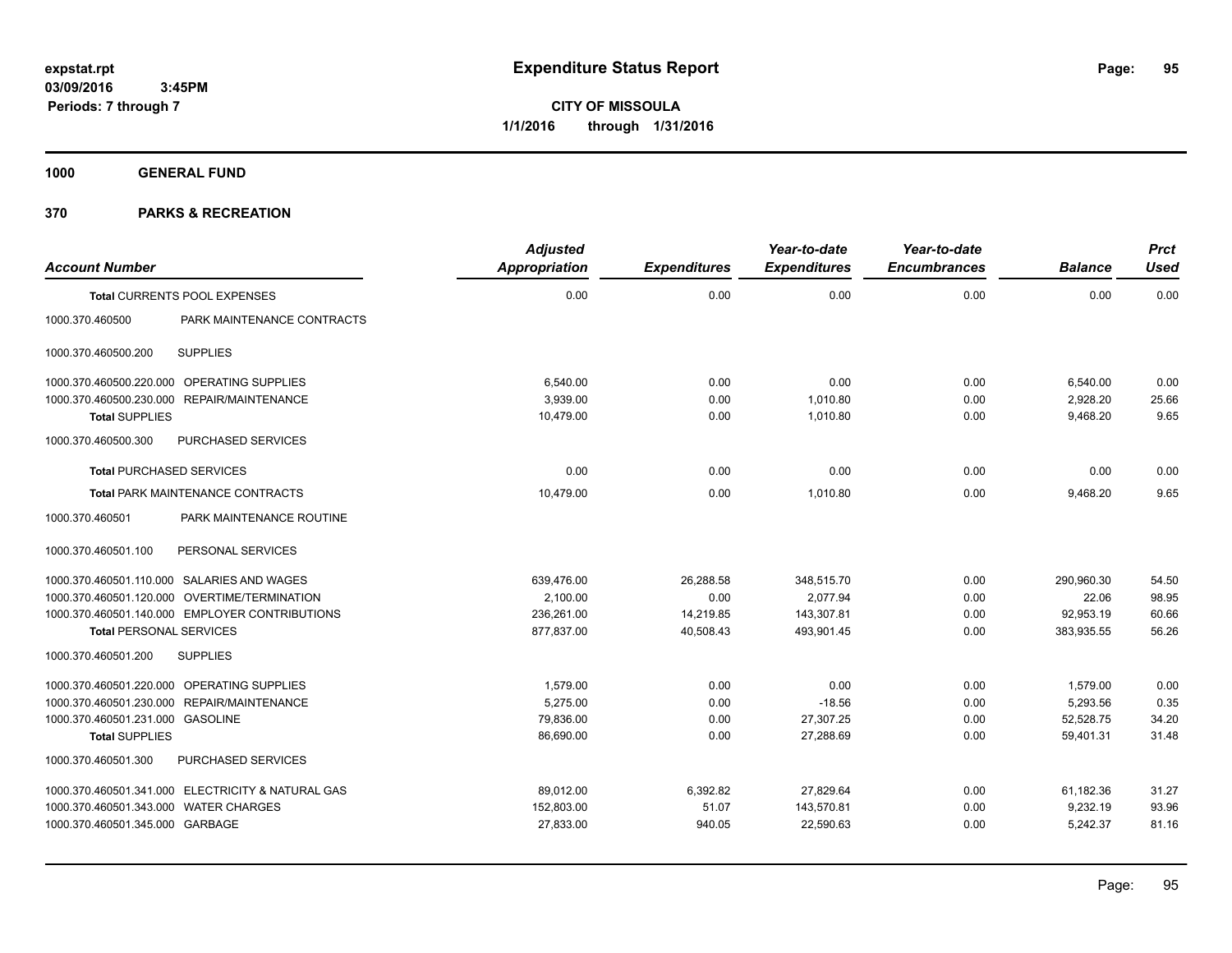**1000 GENERAL FUND**

| <b>Account Number</b>                                                                         | <b>Adjusted</b><br><b>Appropriation</b> | <b>Expenditures</b> | Year-to-date<br><b>Expenditures</b> | Year-to-date<br><b>Encumbrances</b> | <b>Balance</b>        | <b>Prct</b><br><b>Used</b> |
|-----------------------------------------------------------------------------------------------|-----------------------------------------|---------------------|-------------------------------------|-------------------------------------|-----------------------|----------------------------|
|                                                                                               |                                         |                     |                                     |                                     |                       |                            |
| 1000.370.460501.350.000 PROFESSIONAL SERVICES<br>1000.370.460501.360.000 REPAIR & MAINTENANCE | 2,347.00<br>3,183.00                    | 872.00<br>0.00      | 2,985.92<br>817.00                  | 0.00<br>0.00                        | $-638.92$<br>2,366.00 | 127.22<br>25.67            |
| <b>Total PURCHASED SERVICES</b>                                                               | 275,178.00                              | 8,255.94            | 197,794.00                          | 0.00                                | 77,384.00             | 71.88                      |
|                                                                                               |                                         |                     |                                     |                                     |                       |                            |
| OTHER OBJECTS<br>1000.370.460501.800                                                          |                                         |                     |                                     |                                     |                       |                            |
| <b>Total OTHER OBJECTS</b>                                                                    | 0.00                                    | 0.00                | 0.00                                | 0.00                                | 0.00                  | 0.00                       |
| Total PARK MAINTENANCE ROUTINE                                                                | 1,239,705.00                            | 48,764.37           | 718,984.14                          | 0.00                                | 520,720.86            | 58.00                      |
| 1000.370.460502<br><b>HICKORY FACILITY MAINTENANCE</b>                                        |                                         |                     |                                     |                                     |                       |                            |
| 1000.370.460502.100<br>PERSONAL SERVICES                                                      |                                         |                     |                                     |                                     |                       |                            |
| <b>Total PERSONAL SERVICES</b>                                                                | 0.00                                    | 0.00                | 0.00                                | 0.00                                | 0.00                  | 0.00                       |
| <b>SUPPLIES</b><br>1000.370.460502.200                                                        |                                         |                     |                                     |                                     |                       |                            |
| 1000.370.460502.220.000 OPERATING SUPPLIES                                                    | 3,200.00                                | 0.00                | 1,132.08                            | 0.00                                | 2,067.92              | 35.38                      |
| 1000.370.460502.230.000 REPAIR/MAINTENANCE                                                    | 1,500.00                                | 0.00                | 0.00                                | 0.00                                | 1,500.00              | 0.00                       |
| <b>Total SUPPLIES</b>                                                                         | 4,700.00                                | 0.00                | 1,132.08                            | 0.00                                | 3,567.92              | 24.09                      |
| PURCHASED SERVICES<br>1000.370.460502.300                                                     |                                         |                     |                                     |                                     |                       |                            |
| 1000.370.460502.350.000 PROFESSIONAL SERVICES                                                 | 2,080.00                                | 0.00                | 2,482.00                            | 0.00                                | $-402.00$             | 119.33                     |
| 1000.370.460502.360.000 REPAIR & MAINTENANCE                                                  | 6,000.00                                | 129.00              | 1,454.46                            | 0.00                                | 4,545.54              | 24.24                      |
| <b>Total PURCHASED SERVICES</b>                                                               | 8,080.00                                | 129.00              | 3,936.46                            | 0.00                                | 4,143.54              | 48.72                      |
| <b>Total HICKORY FACILITY MAINTENANCE</b>                                                     | 12,780.00                               | 129.00              | 5,068.54                            | 0.00                                | 7,711.46              | 39.66                      |
| SPORTS FACILITIES MAINTENANCE<br>1000.370.460503                                              |                                         |                     |                                     |                                     |                       |                            |
| 1000.370.460503.100<br>PERSONAL SERVICES                                                      |                                         |                     |                                     |                                     |                       |                            |
| 1000.370.460503.110.000 SALARIES AND WAGES                                                    | 66.067.00                               | 3,569.04            | 45,363.65                           | 0.00                                | 20.703.35             | 68.66                      |
| 1000.370.460503.120.000 OVERTIME/TERMINATION                                                  | 0.00                                    | 0.00                | 194.17                              | 0.00                                | $-194.17$             | 0.00                       |
| 1000.370.460503.140.000 EMPLOYER CONTRIBUTIONS                                                | 23,970.00                               | 1,537.90            | 16,083.42                           | 0.00                                | 7,886.58              | 67.10                      |
| <b>Total PERSONAL SERVICES</b>                                                                | 90,037.00                               | 5,106.94            | 61,641.24                           | 0.00                                | 28,395.76             | 68.46                      |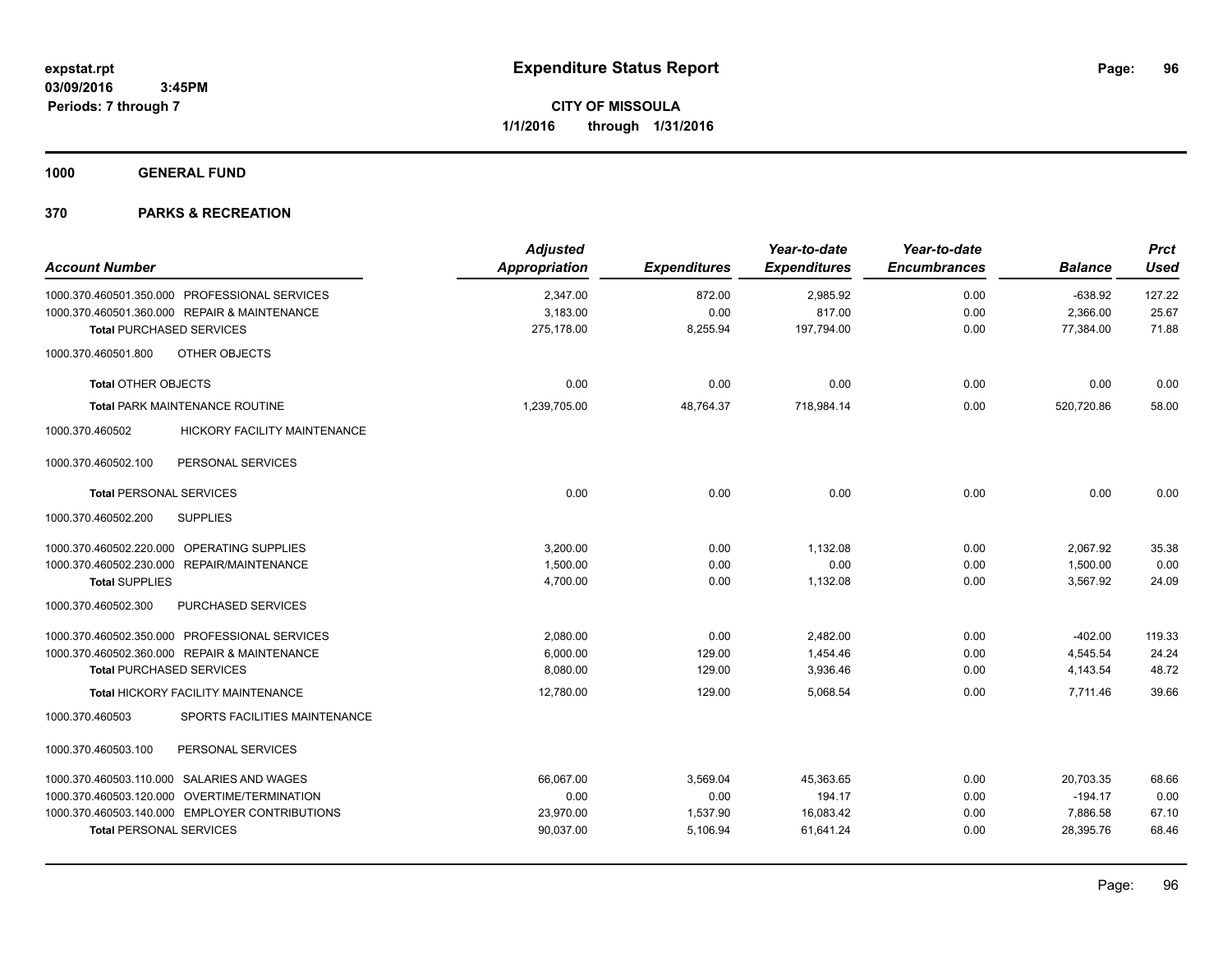**CITY OF MISSOULA 1/1/2016 through 1/31/2016**

**1000 GENERAL FUND**

|                                |                                            | <b>Adjusted</b> |                     | Year-to-date        | Year-to-date        |                | <b>Prct</b> |
|--------------------------------|--------------------------------------------|-----------------|---------------------|---------------------|---------------------|----------------|-------------|
| <b>Account Number</b>          |                                            | Appropriation   | <b>Expenditures</b> | <b>Expenditures</b> | <b>Encumbrances</b> | <b>Balance</b> | <b>Used</b> |
| 1000.370.460503.200            | <b>SUPPLIES</b>                            |                 |                     |                     |                     |                |             |
| 1000.370.460503.220.000        | OPERATING SUPPLIES                         | 10,211.00       | 0.00                | 13,131.81           | 0.00                | $-2,920.81$    | 128.60      |
|                                | 1000.370.460503.230.000 REPAIR/MAINTENANCE | 12,464.00       | 0.00                | 492.00              | 0.00                | 11,972.00      | 3.95        |
| <b>Total SUPPLIES</b>          |                                            | 22,675.00       | 0.00                | 13,623.81           | 0.00                | 9,051.19       | 60.08       |
| 1000.370.460503.300            | PURCHASED SERVICES                         |                 |                     |                     |                     |                |             |
|                                | <b>Total PURCHASED SERVICES</b>            | 0.00            | 0.00                | 0.00                | 0.00                | 0.00           | 0.00        |
|                                | <b>Total SPORTS FACILITIES MAINTENANCE</b> | 112,712.00      | 5,106.94            | 75,265.05           | 0.00                | 37,446.95      | 66.78       |
| 1000.370.460504                | <b>PARK SPECIAL DISTRICTS</b>              |                 |                     |                     |                     |                |             |
| 1000.370.460504.100            | PERSONAL SERVICES                          |                 |                     |                     |                     |                |             |
| <b>Total PERSONAL SERVICES</b> |                                            | 0.00            | 0.00                | 0.00                | 0.00                | 0.00           | 0.00        |
| 1000.370.460504.200            | <b>SUPPLIES</b>                            |                 |                     |                     |                     |                |             |
| <b>Total SUPPLIES</b>          |                                            | 0.00            | 0.00                | 0.00                | 0.00                | 0.00           | 0.00        |
| 1000.370.460504.300            | PURCHASED SERVICES                         |                 |                     |                     |                     |                |             |
|                                | <b>Total PARK SPECIAL DISTRICTS</b>        | 0.00            | 0.00                | 0.00                | 0.00                | 0.00           | 0.00        |
|                                | <b>Total PARKS &amp; RECREATION</b>        | 3,667,189.00    | 219,175.43          | 2,071,689.57        | 0.00                | 1,595,499.43   | 56.49       |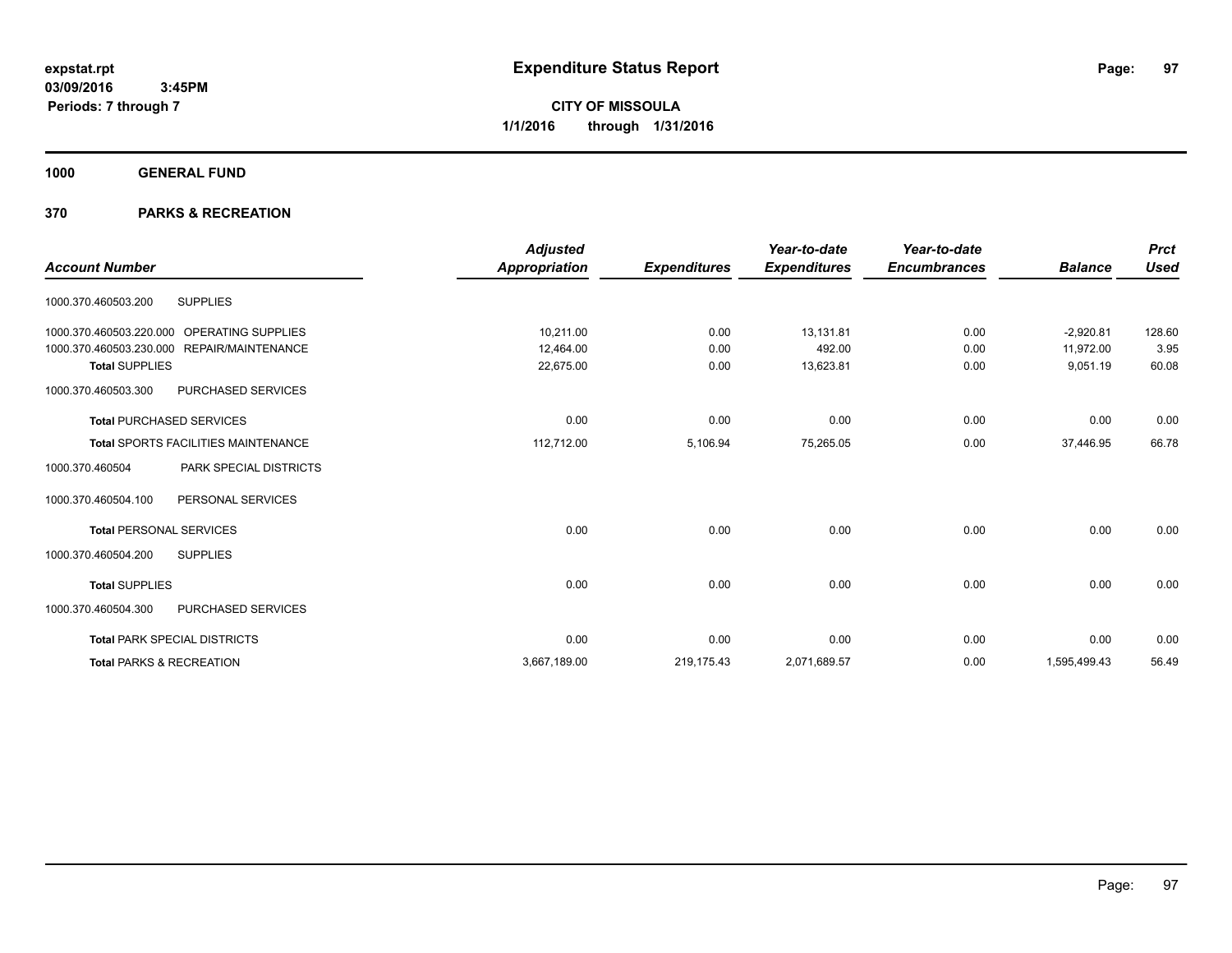**1000 GENERAL FUND**

| <b>Account Number</b>          |                                          | <b>Adjusted</b><br><b>Appropriation</b> | <b>Expenditures</b> | Year-to-date<br><b>Expenditures</b> | Year-to-date<br><b>Encumbrances</b> | <b>Balance</b> | <b>Prct</b><br><b>Used</b> |
|--------------------------------|------------------------------------------|-----------------------------------------|---------------------|-------------------------------------|-------------------------------------|----------------|----------------------------|
| 1000.390.410000                | <b>GENERAL GOVERNMENT</b>                |                                         |                     |                                     |                                     |                |                            |
| 1000.390.410000.200            | <b>SUPPLIES</b>                          |                                         |                     |                                     |                                     |                |                            |
|                                | <b>Total GENERAL GOVERNMENT</b>          | 0.00                                    | 0.00                | 0.00                                | 0.00                                | 0.00           | 0.00                       |
| 1000.390.410123                | <b>LEGISLATIVE PROGRAM</b>               |                                         |                     |                                     |                                     |                |                            |
| 1000.390.410123.300            | PURCHASED SERVICES                       |                                         |                     |                                     |                                     |                |                            |
|                                | <b>Total LEGISLATIVE PROGRAM</b>         | 0.00                                    | 0.00                | 0.00                                | 0.00                                | 0.00           | 0.00                       |
| 1000.390.410230                | WORK COMP CONSULTANT                     |                                         |                     |                                     |                                     |                |                            |
| 1000.390.410230.100            | PERSONAL SERVICES                        |                                         |                     |                                     |                                     |                |                            |
| <b>Total PERSONAL SERVICES</b> |                                          | 0.00                                    | 0.00                | 0.00                                | 0.00                                | 0.00           | 0.00                       |
| 1000.390.410230.300            | PURCHASED SERVICES                       |                                         |                     |                                     |                                     |                |                            |
|                                | <b>Total WORK COMP CONSULTANT</b>        | 0.00                                    | 0.00                | 0.00                                | 0.00                                | 0.00           | 0.00                       |
| 1000.390.410360                | COMMUNITY DISPUTE RESOLUTION             |                                         |                     |                                     |                                     |                |                            |
| 1000.390.410360.700            | <b>GRANTS &amp; CONTRIBUTIONS</b>        |                                         |                     |                                     |                                     |                |                            |
|                                | Total COMMUNITY DISPUTE RESOLUTION       | 0.00                                    | 0.00                | 0.00                                | 0.00                                | 0.00           | 0.00                       |
| 1000.390.410371                | SEXUAL ASSUALT PREVENTION CAMPAIGN       |                                         |                     |                                     |                                     |                |                            |
| 1000.390.410371.300            | PURCHASED SERVICES                       |                                         |                     |                                     |                                     |                |                            |
|                                | Total SEXUAL ASSUALT PREVENTION CAMPAIGN | 0.00                                    | 0.00                | 0.00                                | 0.00                                | 0.00           | 0.00                       |
| 1000.390.410550                | <b>ACCOUNTING</b>                        |                                         |                     |                                     |                                     |                |                            |
| 1000.390.410550.500            | <b>FIXED CHARGES</b>                     |                                         |                     |                                     |                                     |                |                            |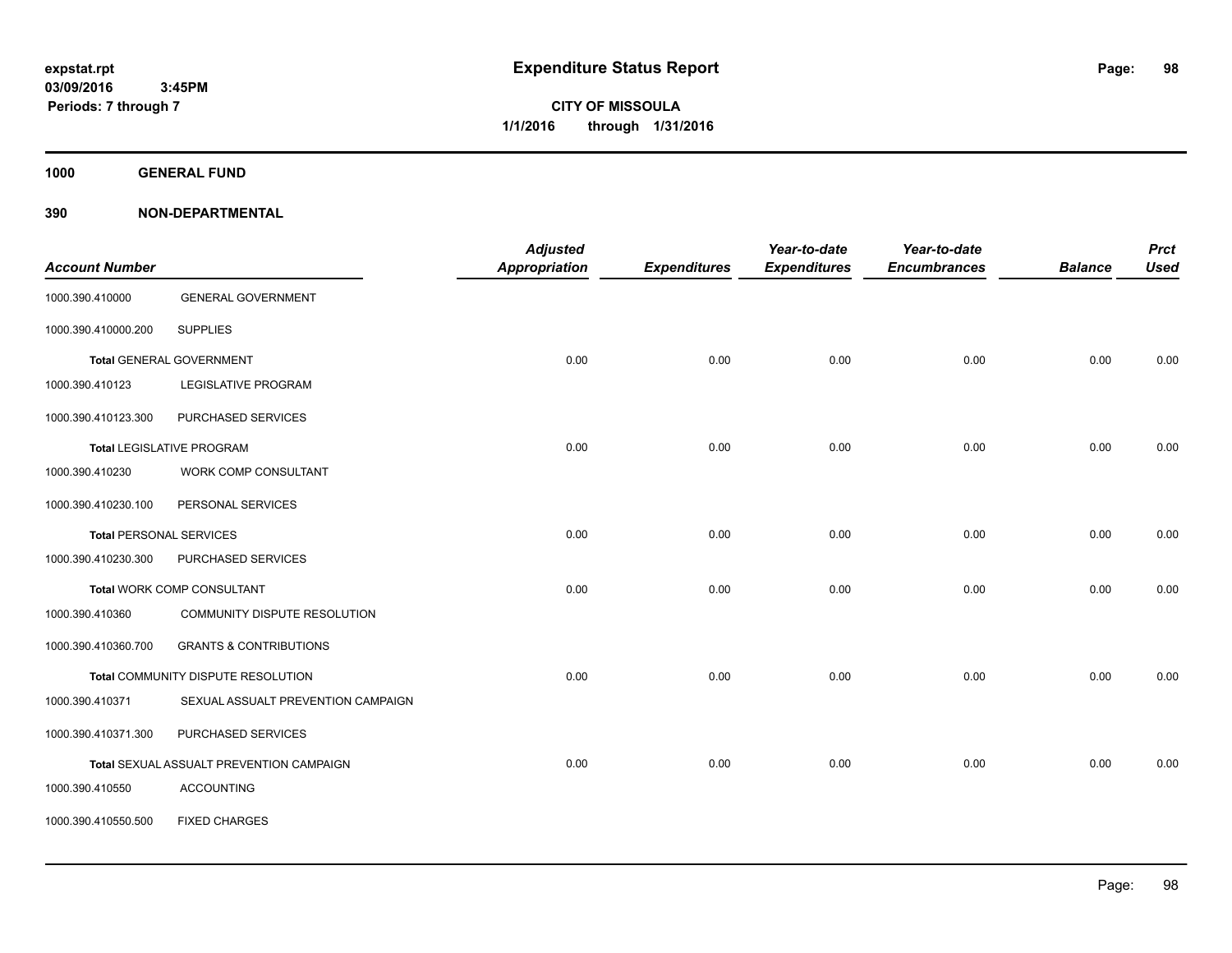**1000 GENERAL FUND**

| <b>Account Number</b>                                                   |                                                                                      | <b>Adjusted</b><br><b>Appropriation</b>                | <b>Expenditures</b>                | Year-to-date<br><b>Expenditures</b>  | Year-to-date<br><b>Encumbrances</b> | <b>Balance</b>                                          | <b>Prct</b><br><b>Used</b>   |
|-------------------------------------------------------------------------|--------------------------------------------------------------------------------------|--------------------------------------------------------|------------------------------------|--------------------------------------|-------------------------------------|---------------------------------------------------------|------------------------------|
| <b>Total ACCOUNTING</b>                                                 | 1000.390.410550.500.000 FIXED CHARGES-MISC                                           | 0.00<br>0.00                                           | 0.00<br>0.00                       | $-16,049.36$<br>$-16,049.36$         | 0.00<br>0.00                        | 16,049.36<br>16,049.36                                  | 0.00<br>0.00                 |
| 1000.390.410551                                                         | RESERVE FOR SALARY INCREASES                                                         |                                                        |                                    |                                      |                                     |                                                         |                              |
| 1000.390.410551.100                                                     | PERSONAL SERVICES                                                                    |                                                        |                                    |                                      |                                     |                                                         |                              |
| 1000.390.410551.110.000 SALARY RESERVE<br>1000.390.410551.130.000 OTHER | 1000.390.410551.140.000 EMPLOYER CONTRIBUTIONS<br>Total RESERVE FOR SALARY INCREASES | 337,171.00<br>12,000.00<br>$-104,213.00$<br>244,958.00 | 0.00<br>0.00<br>$-1.80$<br>$-1.80$ | 0.00<br>0.00<br>$-16.60$<br>$-16.60$ | 0.00<br>0.00<br>0.00<br>0.00        | 337,171.00<br>12,000.00<br>$-104, 196.40$<br>244,974.60 | 0.00<br>0.00<br>0.02<br>0.00 |
| 1000.390.411000                                                         | <b>MRTMA</b>                                                                         |                                                        |                                    |                                      |                                     |                                                         |                              |
| 1000.390.411000.700                                                     | <b>GRANTS &amp; CONTRIBUTIONS</b>                                                    |                                                        |                                    |                                      |                                     |                                                         |                              |
| <b>Total MRTMA</b>                                                      |                                                                                      | 0.00                                                   | 0.00                               | 0.00                                 | 0.00                                | 0.00                                                    | 0.00                         |
| 1000.390.411030                                                         | <b>PLANNING</b>                                                                      |                                                        |                                    |                                      |                                     |                                                         |                              |
| 1000.390.411030.300                                                     | PURCHASED SERVICES                                                                   |                                                        |                                    |                                      |                                     |                                                         |                              |
| <b>Total PLANNING</b>                                                   | 1000.390.411030.390.000 OTHER PURCHASED SERVICES                                     | 0.00<br>0.00                                           | 1,318.03<br>1,318.03               | 5,170.38<br>5,170.38                 | 0.00<br>0.00                        | $-5,170.38$<br>$-5,170.38$                              | 0.00<br>0.00                 |
| 1000.390.411031                                                         | PLANNING SUBSIDY                                                                     |                                                        |                                    |                                      |                                     |                                                         |                              |
| 1000.390.411031.800                                                     | OTHER OBJECTS                                                                        |                                                        |                                    |                                      |                                     |                                                         |                              |
| <b>Total PLANNING SUBSIDY</b>                                           |                                                                                      | 0.00                                                   | 0.00                               | 0.00                                 | 0.00                                | 0.00                                                    | 0.00                         |
| 1000.390.411071                                                         | MOUNTAIN LINE SUBSIDY                                                                |                                                        |                                    |                                      |                                     |                                                         |                              |
| 1000.390.411071.700                                                     | <b>GRANTS &amp; CONTRIBUTIONS</b>                                                    |                                                        |                                    |                                      |                                     |                                                         |                              |
|                                                                         | 1000.390.411071.700.000 MOUNTAIN LINE FARE SUBSIDY                                   | 100,000.00                                             | 0.00                               | 0.00                                 | 0.00                                | 100,000.00                                              | 0.00                         |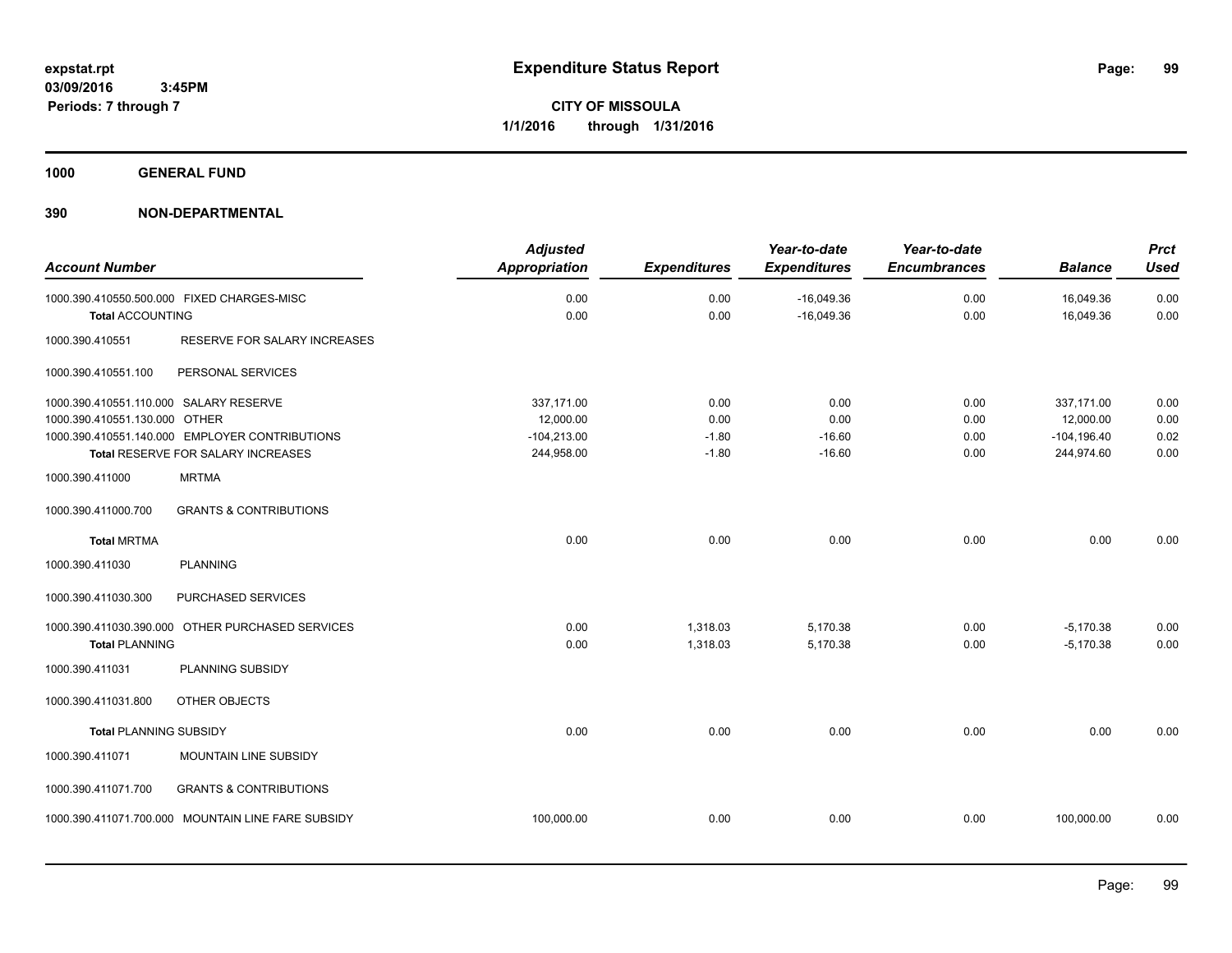**1000 GENERAL FUND**

| <b>Account Number</b>          |                                              | <b>Adjusted</b><br><b>Appropriation</b> | <b>Expenditures</b> | Year-to-date<br><b>Expenditures</b> | Year-to-date<br><b>Encumbrances</b> | <b>Balance</b> | <b>Prct</b><br><b>Used</b> |
|--------------------------------|----------------------------------------------|-----------------------------------------|---------------------|-------------------------------------|-------------------------------------|----------------|----------------------------|
|                                | <b>Total MOUNTAIN LINE SUBSIDY</b>           | 100,000.00                              | 0.00                | 0.00                                | 0.00                                | 100,000.00     | 0.00                       |
| 1000.390.411080                | MIM MDT                                      |                                         |                     |                                     |                                     |                |                            |
| 1000.390.411080.700            | <b>GRANTS &amp; CONTRIBUTIONS</b>            |                                         |                     |                                     |                                     |                |                            |
|                                | <b>Total GRANTS &amp; CONTRIBUTIONS</b>      | 0.00                                    | 0.00                | 0.00                                | 0.00                                | 0.00           | 0.00                       |
| 1000.390.411080.800            | OTHER OBJECTS                                |                                         |                     |                                     |                                     |                |                            |
| <b>Total MIM MDT</b>           |                                              | 0.00                                    | 0.00                | 0.00                                | 0.00                                | 0.00           | 0.00                       |
| 1000.390.411240                | CITY HALL POLICE RESTROOMS                   |                                         |                     |                                     |                                     |                |                            |
| 1000.390.411240.400            | <b>BUILDING MATERIALS</b>                    |                                         |                     |                                     |                                     |                |                            |
|                                | Total CITY HALL POLICE RESTROOMS             | 0.00                                    | 0.00                | 0.00                                | 0.00                                | 0.00           | 0.00                       |
| 1000.390.411802                | VOLUNTEER MISSOULA                           |                                         |                     |                                     |                                     |                |                            |
| 1000.390.411802.700            | <b>GRANTS &amp; CONTRIBUTIONS</b>            |                                         |                     |                                     |                                     |                |                            |
|                                | 1000.390.411802.700.000 VOLUNTEER MISSOULA   | 10,000.00                               | 0.00                | 10,000.00                           | 0.00                                | 0.00           | 100.00                     |
|                                | Total VOLUNTEER MISSOULA                     | 10,000.00                               | 0.00                | 10,000.00                           | 0.00                                | 0.00           | 100.00                     |
| 1000.390.411810                | <b>TERMINATION PAY</b>                       |                                         |                     |                                     |                                     |                |                            |
| 1000.390.411810.100            | PERSONAL SERVICES                            |                                         |                     |                                     |                                     |                |                            |
|                                | 1000.390.411810.120.000 OVERTIME/TERMINATION | 25,000.00                               | 0.00                | 0.00                                | 0.00                                | 25,000.00      | 0.00                       |
| <b>Total PERSONAL SERVICES</b> |                                              | 25,000.00                               | 0.00                | 0.00                                | 0.00                                | 25,000.00      | 0.00                       |
| 1000.390.411810.300            | PURCHASED SERVICES                           |                                         |                     |                                     |                                     |                |                            |
|                                | <b>Total PURCHASED SERVICES</b>              | 0.00                                    | 0.00                | 0.00                                | 0.00                                | 0.00           | 0.00                       |
| <b>Total TERMINATION PAY</b>   |                                              | 25,000.00                               | 0.00                | 0.00                                | 0.00                                | 25,000.00      | 0.00                       |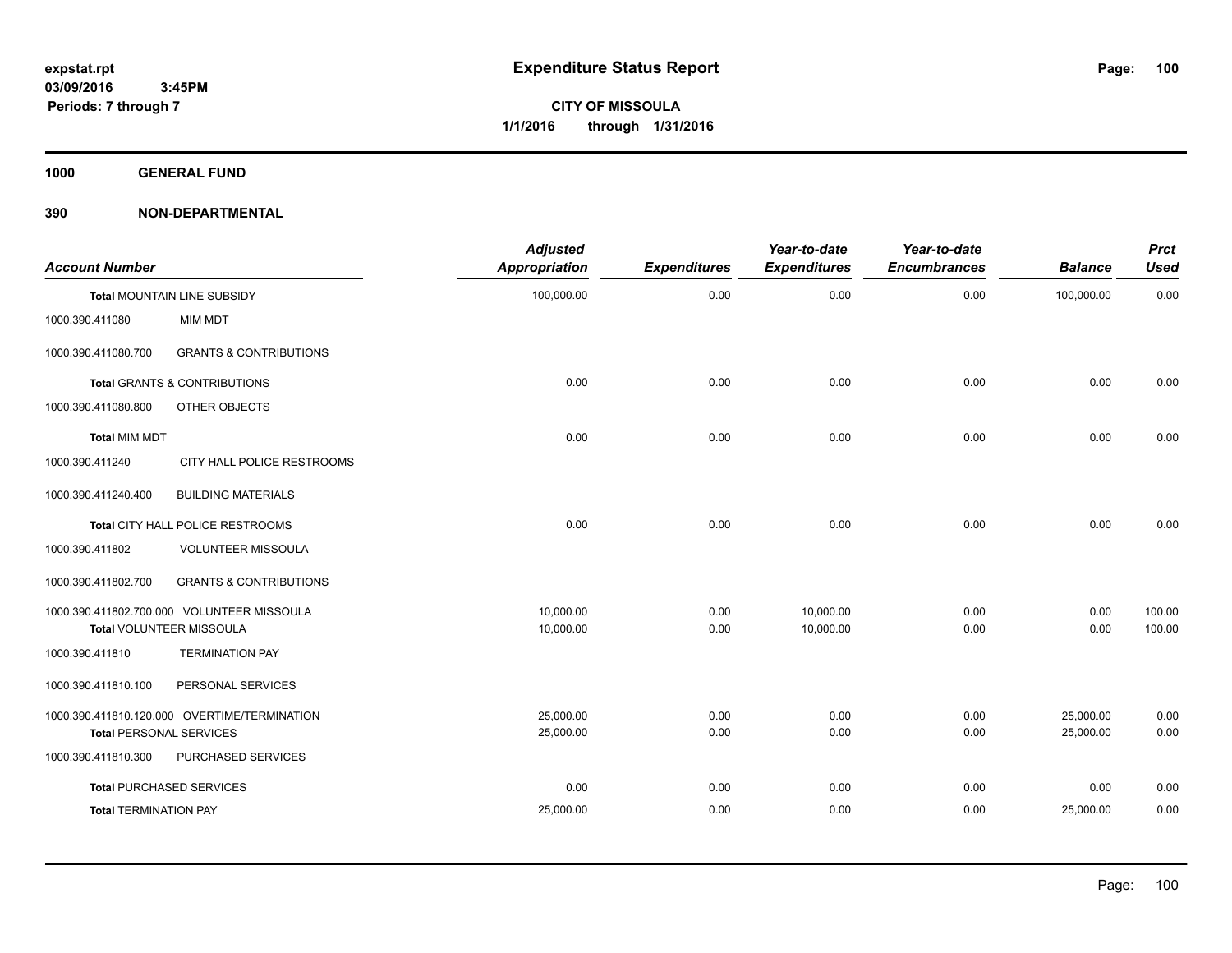**CITY OF MISSOULA 1/1/2016 through 1/31/2016**

**1000 GENERAL FUND**

| <b>Account Number</b>                  |                                                                                                | <b>Adjusted</b><br><b>Appropriation</b> | <b>Expenditures</b>    | Year-to-date<br><b>Expenditures</b> | Year-to-date<br><b>Encumbrances</b> | <b>Balance</b>         | <b>Prct</b><br><b>Used</b> |
|----------------------------------------|------------------------------------------------------------------------------------------------|-----------------------------------------|------------------------|-------------------------------------|-------------------------------------|------------------------|----------------------------|
| 1000.390.411850                        | ECONOMIC DEVELOPMENT                                                                           |                                         |                        |                                     |                                     |                        |                            |
| 1000.390.411850.300                    | PURCHASED SERVICES                                                                             |                                         |                        |                                     |                                     |                        |                            |
|                                        | <b>Total PURCHASED SERVICES</b>                                                                | 0.00                                    | 0.00                   | 0.00                                | 0.00                                | 0.00                   | 0.00                       |
| 1000.390.411850.700                    | <b>GRANTS &amp; CONTRIBUTIONS</b>                                                              |                                         |                        |                                     |                                     |                        |                            |
|                                        | 1000.390.411850.700.000 ECONOMIC PARTNERSHIP<br>Total ECONOMIC DEVELOPMENT                     | 100,000.00<br>100,000.00                | 0.00<br>0.00           | 100,000.00<br>100,000.00            | 0.00<br>0.00                        | 0.00<br>0.00           | 100.00<br>100.00           |
| 1000.390.411853                        | <b>MCS</b>                                                                                     |                                         |                        |                                     |                                     |                        |                            |
| 1000.390.411853.300                    | PURCHASED SERVICES                                                                             |                                         |                        |                                     |                                     |                        |                            |
| <b>Total MCS</b>                       |                                                                                                | 0.00                                    | 0.00                   | 0.00                                | 0.00                                | 0.00                   | 0.00                       |
| 1000.390.411854                        | NEIGHBORHOOD AMBASSADOR                                                                        |                                         |                        |                                     |                                     |                        |                            |
| 1000.390.411854.700                    | <b>GRANTS &amp; CONTRIBUTIONS</b>                                                              |                                         |                        |                                     |                                     |                        |                            |
|                                        | 1000.390.411854.700.000 NEIGHBORHOOD AMBASSADOR<br>Total NEIGHBORHOOD AMBASSADOR               | 10,000.00<br>10,000.00                  | 10,000.00<br>10,000.00 | 10,000.00<br>10,000.00              | 0.00<br>0.00                        | 0.00<br>0.00           | 100.00<br>100.00           |
| 1000.390.411860                        | SPECIAL IMPROVEMENT ASSESSMENTS                                                                |                                         |                        |                                     |                                     |                        |                            |
| 1000.390.411860.500                    | <b>FIXED CHARGES</b>                                                                           |                                         |                        |                                     |                                     |                        |                            |
|                                        | 1000.390.411860.500.000 SID ASSESSMENTS-FIXED CHARGES<br>Total SPECIAL IMPROVEMENT ASSESSMENTS | 116,000.00<br>116,000.00                | 0.00<br>0.00           | 51,953.92<br>51,953.92              | 0.00<br>0.00                        | 64,046.08<br>64,046.08 | 44.79<br>44.79             |
| 1000.390.420183                        | CELL PHONE EDUCATION CAMPAIGN                                                                  |                                         |                        |                                     |                                     |                        |                            |
| 1000.390.420183.200                    | <b>SUPPLIES</b>                                                                                |                                         |                        |                                     |                                     |                        |                            |
| 1000.390.420183.240.000 OTHER SUPPLIES | Total CELL PHONE EDUCATION CAMPAIGN                                                            | 37,625.00<br>37,625.00                  | 0.00<br>0.00           | 5,600.75<br>5,600.75                | 0.00<br>0.00                        | 32,024.25<br>32,024.25 | 14.89<br>14.89             |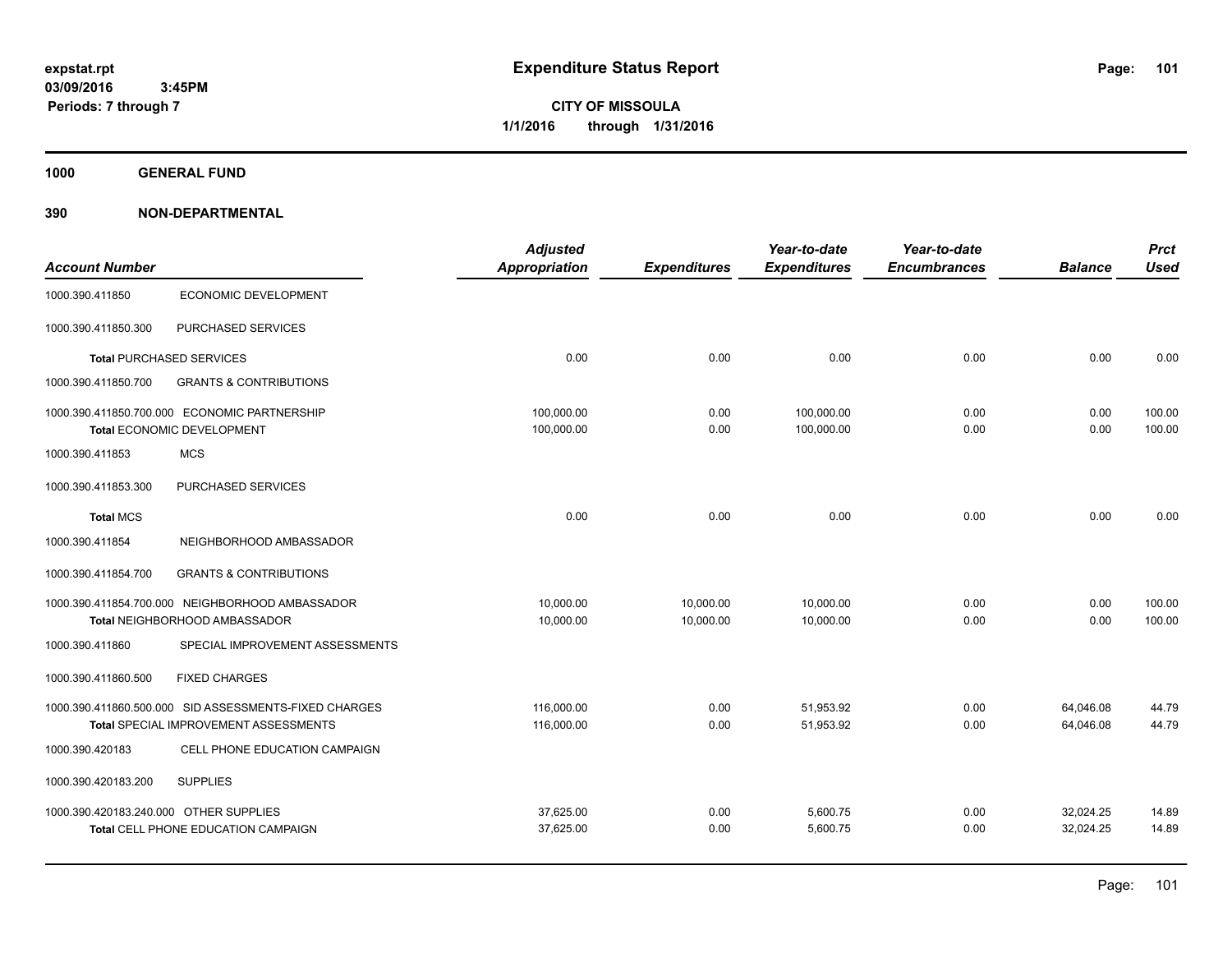**CITY OF MISSOULA 1/1/2016 through 1/31/2016**

**1000 GENERAL FUND**

| <b>Account Number</b>         |                                                                                               | <b>Adjusted</b><br><b>Appropriation</b> | <b>Expenditures</b> | Year-to-date<br><b>Expenditures</b> | Year-to-date<br><b>Encumbrances</b> | <b>Balance</b>           | <b>Prct</b><br><b>Used</b> |
|-------------------------------|-----------------------------------------------------------------------------------------------|-----------------------------------------|---------------------|-------------------------------------|-------------------------------------|--------------------------|----------------------------|
| 1000.390.420500               | PROTECTIVE INSPECTIONS                                                                        |                                         |                     |                                     |                                     |                          |                            |
| 1000.390.420500.500           | <b>FIXED CHARGES</b>                                                                          |                                         |                     |                                     |                                     |                          |                            |
|                               | 1000.390.420500.500.000 BLDG DEPT REIMB FOR GENERAL FUND TIME<br>Total PROTECTIVE INSPECTIONS | 5,000.00<br>5,000.00                    | 0.00<br>0.00        | 0.00<br>0.00                        | 0.00<br>0.00                        | 5,000.00<br>5,000.00     | 0.00<br>0.00               |
| 1000.390.430255               | <b>BIKE-PED PROGRAM</b>                                                                       |                                         |                     |                                     |                                     |                          |                            |
| 1000.390.430255.800           | OTHER OBJECTS                                                                                 |                                         |                     |                                     |                                     |                          |                            |
| <b>Total BIKE-PED PROGRAM</b> |                                                                                               | 0.00                                    | 0.00                | 0.00                                | 0.00                                | 0.00                     | 0.00                       |
| 1000.390.440190               | HEALTH DEPT CONTRIBUTIONS                                                                     |                                         |                     |                                     |                                     |                          |                            |
| 1000.390.440190.700           | <b>GRANTS &amp; CONTRIBUTIONS</b>                                                             |                                         |                     |                                     |                                     |                          |                            |
|                               | 1000.390.440190.700.000 HEALTH DEPT CONTRIBUTIONS<br>Total HEALTH DEPT CONTRIBUTIONS          | 1,355,693.00<br>1,355,693.00            | 0.00<br>0.00        | 677,846.50<br>677,846.50            | 0.00<br>0.00                        | 677,846.50<br>677,846.50 | 50.00<br>50.00             |
| 1000.390.440191               | PARTNERSHIP HEALTH                                                                            |                                         |                     |                                     |                                     |                          |                            |
| 1000.390.440191.700           | <b>GRANTS &amp; CONTRIBUTIONS</b>                                                             |                                         |                     |                                     |                                     |                          |                            |
|                               | 1000.390.440191.700.000 PARTNERSHIP HEALTH - CONTRIBUTIONS<br><b>Total PARTNERSHIP HEALTH</b> | 42,532.00<br>42,532.00                  | 0.00<br>0.00        | 42,532.00<br>42,532.00              | 0.00<br>0.00                        | 0.00<br>0.00             | 100.00<br>100.00           |
| 1000.390.440600               | ANIMAL CONTROL SERVICES                                                                       |                                         |                     |                                     |                                     |                          |                            |
| 1000.390.440600.700           | <b>GRANTS &amp; CONTRIBUTIONS</b>                                                             |                                         |                     |                                     |                                     |                          |                            |
|                               | 1000.390.440600.700.000 ANIMAL CONTROL TRANSFER<br><b>Total ANIMAL CONTROL SERVICES</b>       | 308,720.00<br>308,720.00                | 0.00<br>0.00        | 154,360.00<br>154,360.00            | 0.00<br>0.00                        | 154,360.00<br>154,360.00 | 50.00<br>50.00             |
| 1000.390.440700               | PEST MANAGEMENT CONTROL                                                                       |                                         |                     |                                     |                                     |                          |                            |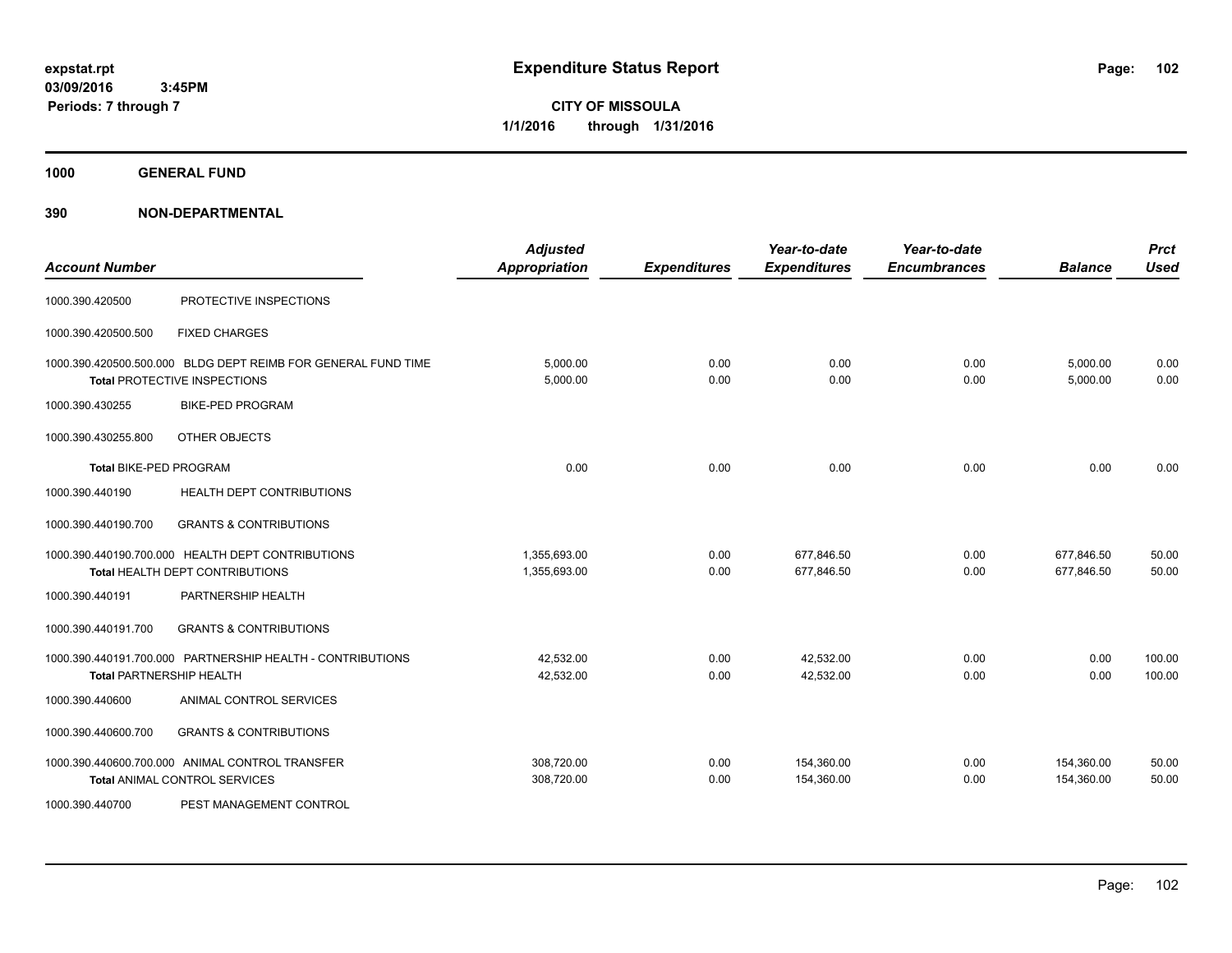**CITY OF MISSOULA 1/1/2016 through 1/31/2016**

**1000 GENERAL FUND**

| <b>Account Number</b>           |                                                                                                 | <b>Adjusted</b><br><b>Appropriation</b> | <b>Expenditures</b>      | Year-to-date<br><b>Expenditures</b> | Year-to-date<br><b>Encumbrances</b> | <b>Balance</b>           | <b>Prct</b><br><b>Used</b> |
|---------------------------------|-------------------------------------------------------------------------------------------------|-----------------------------------------|--------------------------|-------------------------------------|-------------------------------------|--------------------------|----------------------------|
| 1000.390.440700.700             | <b>GRANTS &amp; CONTRIBUTIONS</b>                                                               |                                         |                          |                                     |                                     |                          |                            |
|                                 | Total PEST MANAGEMENT CONTROL                                                                   | 0.00                                    | 0.00                     | 0.00                                | 0.00                                | 0.00                     | 0.00                       |
| 1000.390.450000                 | <b>AGING SERVICES</b>                                                                           |                                         |                          |                                     |                                     |                          |                            |
| 1000.390.450000.700             | <b>GRANTS &amp; CONTRIBUTIONS</b>                                                               |                                         |                          |                                     |                                     |                          |                            |
| <b>Total AGING SERVICES</b>     | 1000.390.450000.700.000 AGING SERVICES - GRANTS & CONTRIBUTIONS                                 | 175,000.00<br>175,000.00                | 175,000.00<br>175,000.00 | 175,000.00<br>175,000.00            | 0.00<br>0.00                        | 0.00<br>0.00             | 100.00<br>100.00           |
| 1000.390.450131                 | <b>GENERAL ASSISTANCE</b>                                                                       |                                         |                          |                                     |                                     |                          |                            |
| 1000.390.450131.700             | <b>GRANTS &amp; CONTRIBUTIONS</b>                                                               |                                         |                          |                                     |                                     |                          |                            |
| <b>Total GENERAL ASSISTANCE</b> | 1000.390.450131.700.000 10 YR PLAN TO END HOMELESSNESS                                          | 35,000.00<br>35,000.00                  | 0.00<br>0.00             | 0.00<br>0.00                        | 0.00<br>0.00                        | 35,000.00<br>35,000.00   | 0.00<br>0.00               |
| 1000.390.460300                 | OTHER COMMUNITY EVENTS                                                                          |                                         |                          |                                     |                                     |                          |                            |
| 1000.390.460300.700             | <b>GRANTS &amp; CONTRIBUTIONS</b>                                                               |                                         |                          |                                     |                                     |                          |                            |
|                                 | 1000.390.460300.700.000 CULTURAL COUNCIL-GRANTS & CONTRIBUTIONS<br>Total OTHER COMMUNITY EVENTS | 90,750.00<br>90,750.00                  | 54,500.00<br>54,500.00   | 90,750.00<br>90,750.00              | 0.00<br>0.00                        | 0.00<br>0.00             | 100.00<br>100.00           |
| 1000.390.460433                 | <b>AQUATICS SUBSIDY</b>                                                                         |                                         |                          |                                     |                                     |                          |                            |
| 1000.390.460433.800             | OTHER OBJECTS                                                                                   |                                         |                          |                                     |                                     |                          |                            |
| <b>Total AQUATICS SUBSIDY</b>   | 1000.390.460433.820.000 AQUATICS SUBSIDY/TRANS TO OTHER FUNDS                                   | 203,000.00<br>203,000.00                | 0.00<br>0.00             | 0.00<br>0.00                        | 0.00<br>0.00                        | 203,000.00<br>203,000.00 | 0.00<br>0.00               |
| 1000.390.460451                 | <b>CITY BAND</b>                                                                                |                                         |                          |                                     |                                     |                          |                            |
| 1000.390.460451.700             | <b>GRANTS &amp; CONTRIBUTIONS</b>                                                               |                                         |                          |                                     |                                     |                          |                            |
|                                 | 1000.390.460451.700.000 CITY BAND-GRANTS & CONTRIBUTIONS                                        | 5.880.00                                | 0.00                     | 5,880.00                            | 0.00                                | 0.00                     | 100.00                     |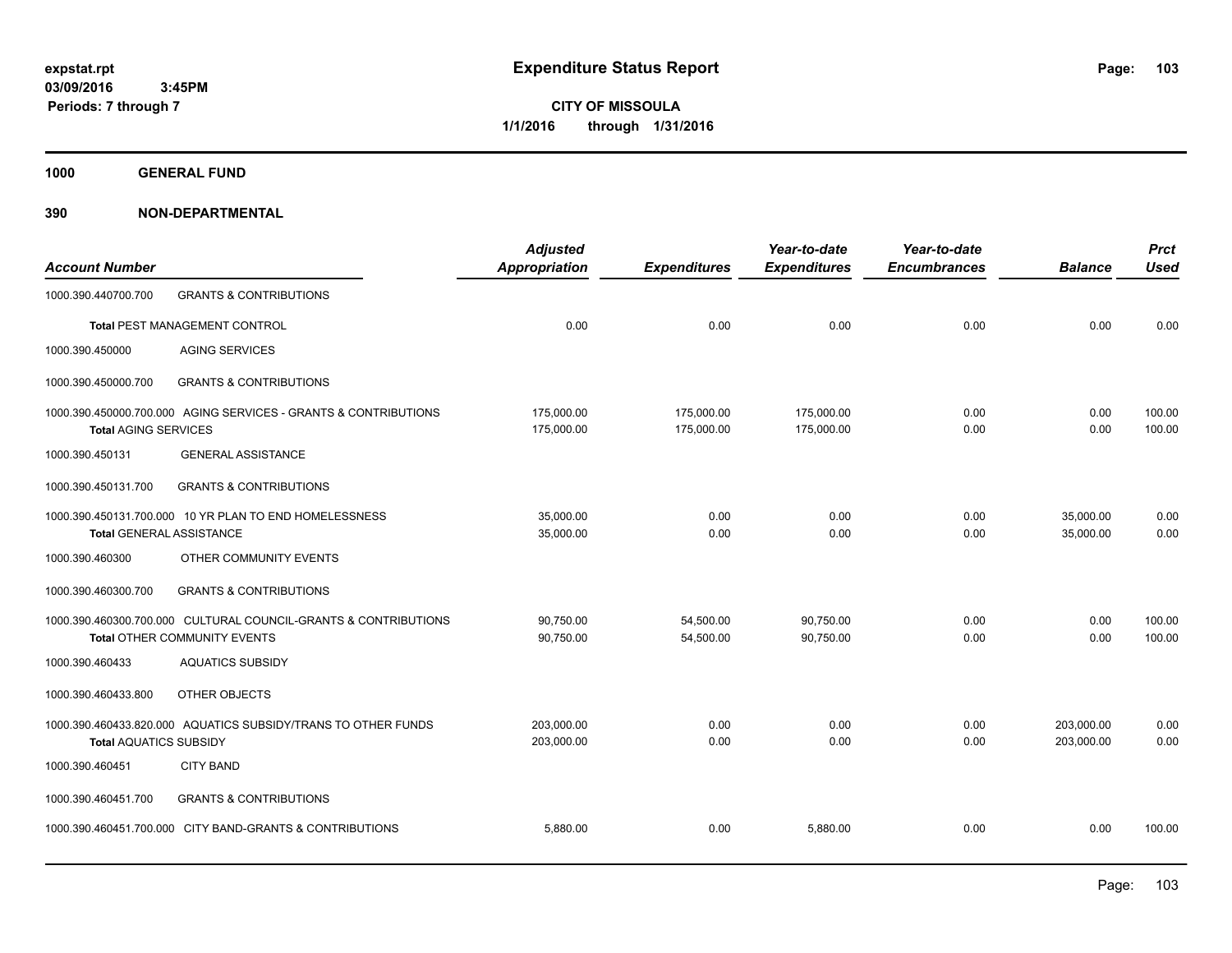**1000 GENERAL FUND**

| <b>Account Number</b>     |                                                                                        | <b>Adjusted</b><br>Appropriation | <b>Expenditures</b>  | Year-to-date<br><b>Expenditures</b> | Year-to-date<br><b>Encumbrances</b> | <b>Balance</b>               | <b>Prct</b><br><b>Used</b> |
|---------------------------|----------------------------------------------------------------------------------------|----------------------------------|----------------------|-------------------------------------|-------------------------------------|------------------------------|----------------------------|
| <b>Total CITY BAND</b>    |                                                                                        | 5,880.00                         | 0.00                 | 5,880.00                            | 0.00                                | 0.00                         | 100.00                     |
| 1000.390.460452           | <b>ART MUSEUM</b>                                                                      |                                  |                      |                                     |                                     |                              |                            |
| 1000.390.460452.700       | <b>GRANTS &amp; CONTRIBUTIONS</b>                                                      |                                  |                      |                                     |                                     |                              |                            |
| <b>Total ART MUSEUM</b>   | 1000.390.460452.700.000 GRANTS & CONTRIBUTIONS                                         | 0.00<br>0.00                     | 4,547.54<br>4,547.54 | 21,935.24<br>21,935.24              | 0.00<br>0.00                        | $-21,935.24$<br>$-21,935.24$ | 0.00<br>0.00               |
| 1000.390.460453           | INTL CHORAL FESTIVAL                                                                   |                                  |                      |                                     |                                     |                              |                            |
| 1000.390.460453.700       | <b>GRANTS &amp; CONTRIBUTIONS</b>                                                      |                                  |                      |                                     |                                     |                              |                            |
|                           | 1000.390.460453.700.000 INT'L CHORAL FESTIVAL<br><b>Total INTL CHORAL FESTIVAL</b>     | 12,000.00<br>12,000.00           | 0.00<br>0.00         | 6,000.00<br>6,000.00                | 0.00<br>0.00                        | 6,000.00<br>6,000.00         | 50.00<br>50.00             |
| 1000.390.460455           | <b>MUSIC RIGHTS</b>                                                                    |                                  |                      |                                     |                                     |                              |                            |
| 1000.390.460455.500       | <b>FIXED CHARGES</b>                                                                   |                                  |                      |                                     |                                     |                              |                            |
| <b>Total MUSIC RIGHTS</b> | 1000.390.460455.500.000 MUSIC RIGHTS/MUSICAL VENUES                                    | 1,300.00<br>1,300.00             | 602.10<br>602.10     | 1,275.60<br>1,275.60                | 0.00<br>0.00                        | 24.40<br>24.40               | 98.12<br>98.12             |
| 1000.390.460460           | <b>HISTORIC PRESERVATION</b>                                                           |                                  |                      |                                     |                                     |                              |                            |
| 1000.390.460460.800       | OTHER OBJECTS                                                                          |                                  |                      |                                     |                                     |                              |                            |
|                           | <b>Total HISTORIC PRESERVATION</b>                                                     | 0.00                             | 0.00                 | 0.00                                | 0.00                                | 0.00                         | 0.00                       |
| 1000.390.470324           | BIG SKY TRUST FUND SUPPORT                                                             |                                  |                      |                                     |                                     |                              |                            |
| 1000.390.470324.700       | <b>GRANTS &amp; CONTRIBUTIONS</b>                                                      |                                  |                      |                                     |                                     |                              |                            |
|                           | 1000.390.470324.700.000 BIG SKY TRUST FUND SUPPORT<br>Total BIG SKY TRUST FUND SUPPORT | 30,000.00<br>30,000.00           | 0.00<br>0.00         | 0.00<br>0.00                        | 0.00<br>0.00                        | 30,000.00<br>30,000.00       | 0.00<br>0.00               |
| 1000.390.480400           | REC/GREEN TAG PROGRAM                                                                  |                                  |                      |                                     |                                     |                              |                            |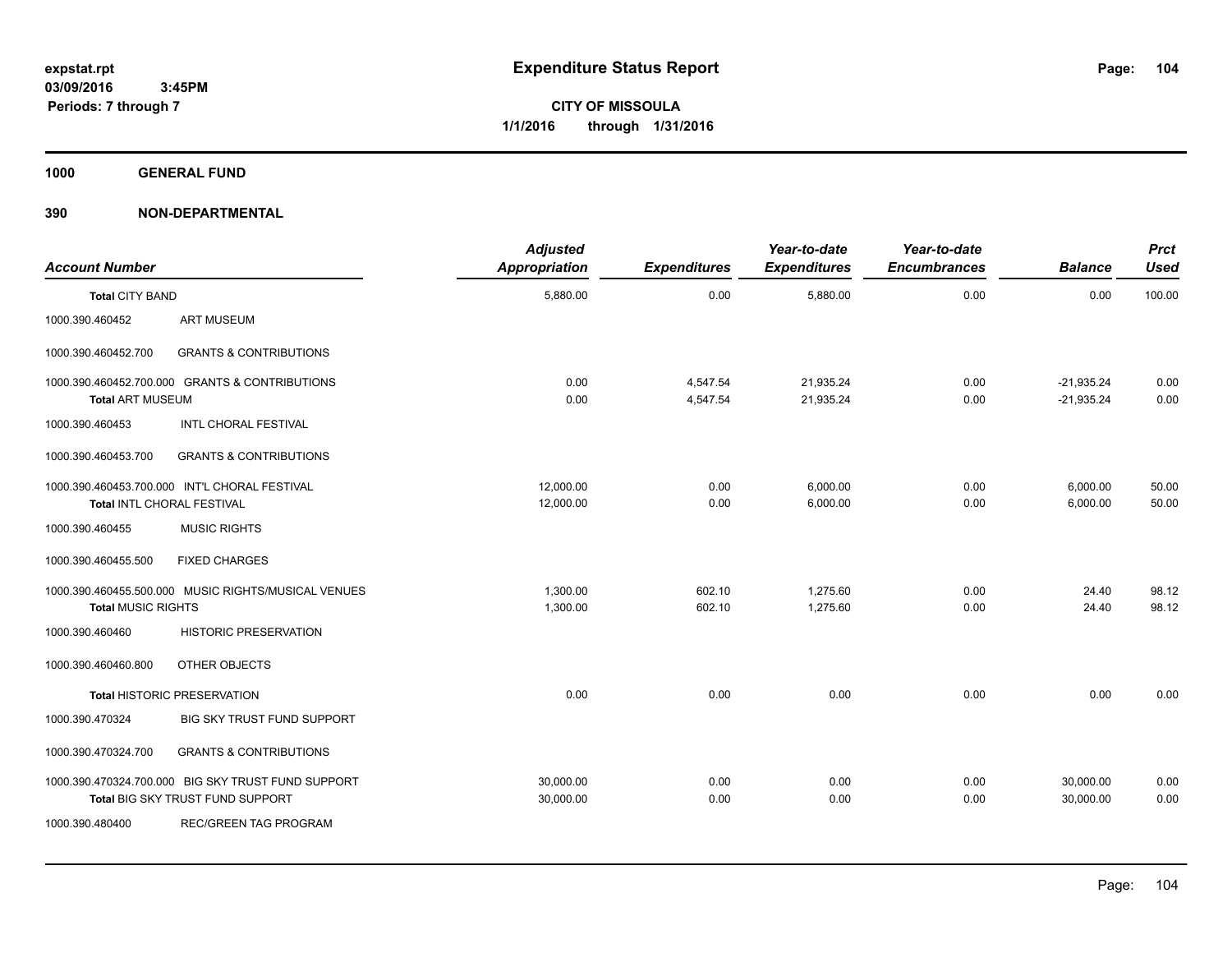**CITY OF MISSOULA 1/1/2016 through 1/31/2016**

**1000 GENERAL FUND**

| <b>Account Number</b>                    |                                                            | <b>Adjusted</b><br><b>Appropriation</b> | <b>Expenditures</b> | Year-to-date<br><b>Expenditures</b> | Year-to-date<br><b>Encumbrances</b> | <b>Balance</b> | <b>Prct</b><br><b>Used</b> |
|------------------------------------------|------------------------------------------------------------|-----------------------------------------|---------------------|-------------------------------------|-------------------------------------|----------------|----------------------------|
| 1000.390.480400.300                      | PURCHASED SERVICES                                         |                                         |                     |                                     |                                     |                |                            |
|                                          | Total REC/GREEN TAG PROGRAM                                | 0.00                                    | 0.00                | 0.00                                | 0.00                                | 0.00           | 0.00                       |
| 1000.390.490504                          | OPERATING EQUIPMENT DEBT SERVICE                           |                                         |                     |                                     |                                     |                |                            |
| 1000.390.490504.600                      | <b>DEBT SERVICE</b>                                        |                                         |                     |                                     |                                     |                |                            |
|                                          | 1000.390.490504.610.000 OPERATING EQUIP DEBT SVS-PRINCIPAL | 425,005.00                              | 0.00                | 425,005.25                          | 0.00                                | $-0.25$        | 100.00                     |
|                                          | 1000.390.490504.620.000 OPERATING EQUIP DEBT SVS-INTEREST  | 9,143.00                                | 0.00                | 7,479.28                            | 0.00                                | 1,663.72       | 81.80                      |
|                                          | Total OPERATING EQUIPMENT DEBT SERVICE                     | 434,148.00                              | 0.00                | 432,484.53                          | 0.00                                | 1,663.47       | 99.62                      |
| 1000.390.490505                          | ACCELA LOAN DEBT SERVICE                                   |                                         |                     |                                     |                                     |                |                            |
| 1000.390.490505.600                      | <b>DEBT SERVICE</b>                                        |                                         |                     |                                     |                                     |                |                            |
| 1000.390.490505.610.000 ACCELA/PRINCIPAL |                                                            | 91,322.00                               | 0.00                | 91,322.42                           | 0.00                                | $-0.42$        | 100.00                     |
|                                          | 1000.390.490505.620.000 INTEREST / SERVICE FEES            | 9,104.00                                | 0.00                | 9,103.60                            | 0.00                                | 0.40           | 100.00                     |
|                                          | Total ACCELA LOAN DEBT SERVICE                             | 100,426.00                              | 0.00                | 100,426.02                          | 0.00                                | $-0.02$        | 100.00                     |
| 1000.390.510000                          | <b>MISCELLANEOUS</b>                                       |                                         |                     |                                     |                                     |                |                            |
| 1000.390.510000.800                      | OTHER OBJECTS                                              |                                         |                     |                                     |                                     |                |                            |
| <b>Total MISCELLANEOUS</b>               |                                                            | 0.00                                    | 0.00                | 0.00                                | 0.00                                | 0.00           | 0.00                       |
| 1000.390.510110                          | <b>MERCHANT SERVICES</b>                                   |                                         |                     |                                     |                                     |                |                            |
| 1000.390.510110.500                      | <b>FIXED CHARGES</b>                                       |                                         |                     |                                     |                                     |                |                            |
|                                          | 1000.390.510110.550.000 MERCHANT SERVICE FEES              | 29,700.00                               | 0.00                | 0.00                                | 0.00                                | 29,700.00      | 0.00                       |
| <b>Total MERCHANT SERVICES</b>           |                                                            | 29,700.00                               | 0.00                | 0.00                                | 0.00                                | 29,700.00      | 0.00                       |
| 1000.390.510250                          | <b>REIMBURSABLE LOSSES</b>                                 |                                         |                     |                                     |                                     |                |                            |
| 1000.390.510250.200                      | <b>SUPPLIES</b>                                            |                                         |                     |                                     |                                     |                |                            |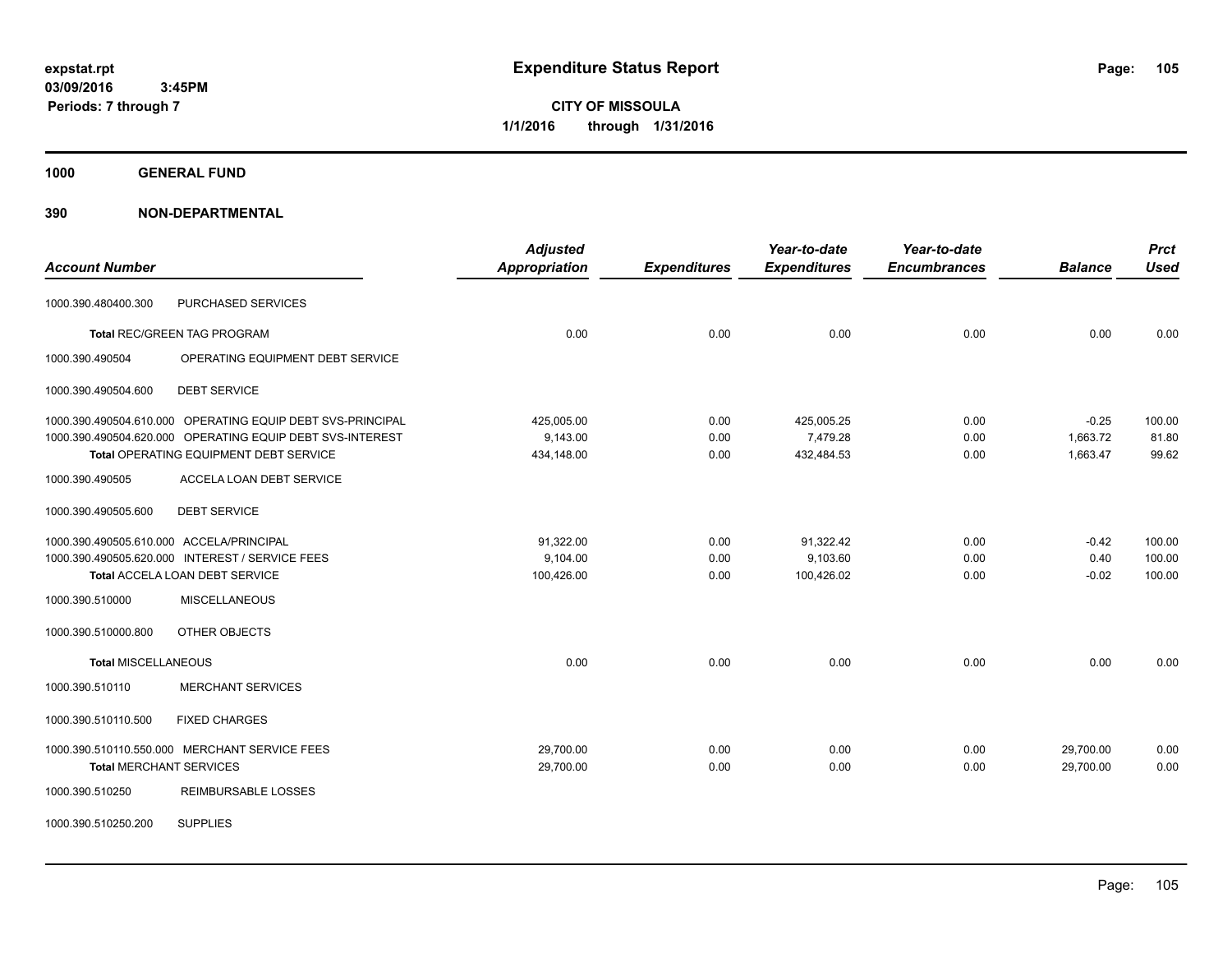**1000 GENERAL FUND**

| <b>Account Number</b>               |                                                                                 | <b>Adjusted</b><br><b>Appropriation</b> | <b>Expenditures</b> | Year-to-date<br><b>Expenditures</b> | Year-to-date<br><b>Encumbrances</b> | <b>Balance</b>         | <b>Prct</b><br><b>Used</b> |
|-------------------------------------|---------------------------------------------------------------------------------|-----------------------------------------|---------------------|-------------------------------------|-------------------------------------|------------------------|----------------------------|
| <b>Total SUPPLIES</b>               | 1000.390.510250.230.000 REIMBURSEABLE LOSSES-REPAIR/MAINTENANCE                 | 50,000.00<br>50,000.00                  | 0.00<br>0.00        | 0.00<br>0.00                        | 0.00<br>0.00                        | 50,000.00<br>50,000.00 | 0.00<br>0.00               |
| 1000.390.510250.300                 | PURCHASED SERVICES                                                              |                                         |                     |                                     |                                     |                        |                            |
|                                     | 1000.390.510250.360.000 REPAIR & MAINTENANCE<br><b>Total PURCHASED SERVICES</b> | 0.00<br>0.00                            | 0.00<br>0.00        | 99.95<br>99.95                      | 0.00<br>0.00                        | $-99.95$<br>$-99.95$   | 0.00<br>0.00               |
|                                     | <b>Total REIMBURSABLE LOSSES</b>                                                | 50,000.00                               | 0.00                | 99.95                               | 0.00                                | 49,900.05              | 0.20                       |
| 1000.390.510300                     | CONTINGENCY                                                                     |                                         |                     |                                     |                                     |                        |                            |
| 1000.390.510300.800                 | OTHER OBJECTS                                                                   |                                         |                     |                                     |                                     |                        |                            |
| 1000.390.510300.845.000 CONTINGENCY |                                                                                 | 61,113.00                               | 0.00                | 0.00                                | 0.00                                | 61,113.00              | 0.00                       |
| <b>Total CONTINGENCY</b>            |                                                                                 | 61,113.00                               | 0.00                | 0.00                                | 0.00                                | 61,113.00              | 0.00                       |
| 1000.390.510301                     | <b>EMERGENCY RESPONSE OVERTIME</b>                                              |                                         |                     |                                     |                                     |                        |                            |
| 1000.390.510301.800                 | OTHER OBJECTS                                                                   |                                         |                     |                                     |                                     |                        |                            |
|                                     | 1000.390.510301.845.000 EMERGENCY RESPONSE                                      | 50,000.00                               | 0.00                | 0.00                                | 0.00                                | 50,000.00              | 0.00                       |
|                                     | Total EMERGENCY RESPONSE OVERTIME                                               | 50,000.00                               | 0.00                | 0.00                                | 0.00                                | 50,000.00              | 0.00                       |
| 1000.390.510303                     | <b>VEHICLE TRANSFERS</b>                                                        |                                         |                     |                                     |                                     |                        |                            |
| 1000.390.510303.900                 | CAPITAL OUTLAY                                                                  |                                         |                     |                                     |                                     |                        |                            |
| <b>Total VEHICLE TRANSFERS</b>      |                                                                                 | 0.00                                    | 0.00                | 0.00                                | 0.00                                | 0.00                   | 0.00                       |
| 1000.390.510304                     | RESERVE-INSURANCE PREMIUM SAVINGS                                               |                                         |                     |                                     |                                     |                        |                            |
| 1000.390.510304.500                 | <b>FIXED CHARGES</b>                                                            |                                         |                     |                                     |                                     |                        |                            |
|                                     | Total RESERVE-INSURANCE PREMIUM SAVINGS                                         | 0.00                                    | 0.00                | 0.00                                | 0.00                                | 0.00                   | 0.00                       |
| 1000.390.510305                     | <b>BASELINE CUTS/CONTINGENCY</b>                                                |                                         |                     |                                     |                                     |                        |                            |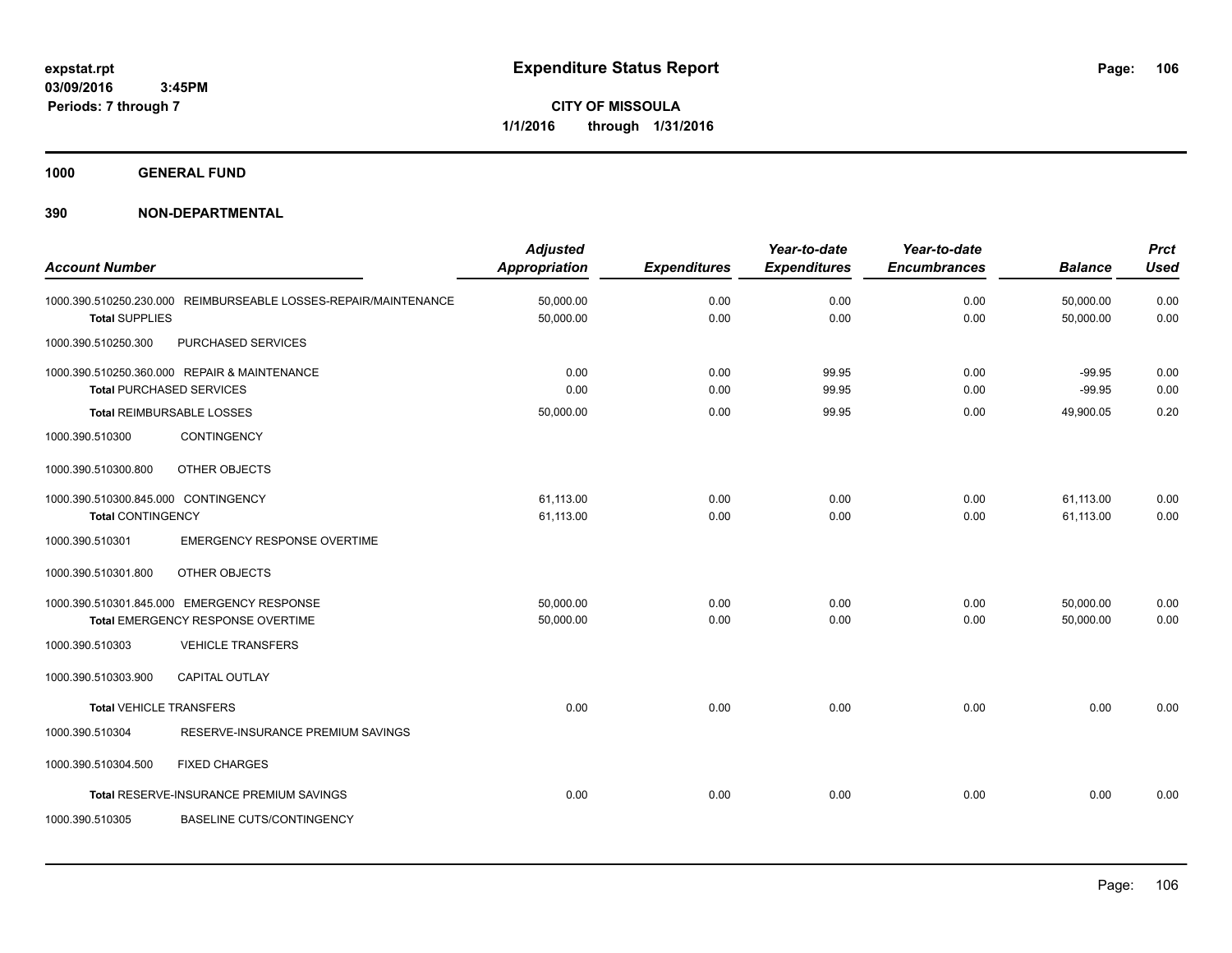**1000 GENERAL FUND**

| <b>Account Number</b>                                                                            | <b>Adjusted</b><br><b>Appropriation</b> | <b>Expenditures</b>    | Year-to-date<br><b>Expenditures</b> | Year-to-date<br><b>Encumbrances</b> | <b>Balance</b>               | <b>Prct</b><br><b>Used</b> |
|--------------------------------------------------------------------------------------------------|-----------------------------------------|------------------------|-------------------------------------|-------------------------------------|------------------------------|----------------------------|
| <b>SUPPLIES</b><br>1000.390.510305.200                                                           |                                         |                        |                                     |                                     |                              |                            |
| <b>Total SUPPLIES</b>                                                                            | 0.00                                    | 0.00                   | 0.00                                | 0.00                                | 0.00                         | 0.00                       |
| 1000.390.510305.300<br>PURCHASED SERVICES                                                        |                                         |                        |                                     |                                     |                              |                            |
| <b>Total PURCHASED SERVICES</b>                                                                  | 0.00                                    | 0.00                   | 0.00                                | 0.00                                | 0.00                         | 0.00                       |
| 1000.390.510305.800<br>OTHER OBJECTS                                                             |                                         |                        |                                     |                                     |                              |                            |
| Total BASELINE CUTS/CONTINGENCY                                                                  | 0.00                                    | 0.00                   | 0.00                                | 0.00                                | 0.00                         | 0.00                       |
| 1000.390.510330<br>COMPREHENSIVE LIABILITY INSURANCE                                             |                                         |                        |                                     |                                     |                              |                            |
| 1000.390.510330.500<br><b>FIXED CHARGES</b>                                                      |                                         |                        |                                     |                                     |                              |                            |
| 1000.390.510330.500.000 COMPREHENSIVE INSURANCE-FIXED<br>Total COMPREHENSIVE LIABILITY INSURANCE | 907,563.00<br>907,563.00                | 13,645.42<br>13,645.42 | 693,799.84<br>693,799.84            | 0.00<br>0.00                        | 213,763.16<br>213,763.16     | 76.45<br>76.45             |
| <b>INTERFUND OPERATING TRANSFERS</b><br>1000.390.521000                                          |                                         |                        |                                     |                                     |                              |                            |
| 1000.390.521000.800<br>OTHER OBJECTS                                                             |                                         |                        |                                     |                                     |                              |                            |
| 1000.390.521000.820.000 TRANSFERS TO OTHER FUNDS<br><b>Total INTERFUND OPERATING TRANSFERS</b>   | 6.000.00<br>6,000.00                    | 0.00<br>0.00           | 6,000.00<br>6,000.00                | 0.00<br>0.00                        | 0.00<br>0.00                 | 100.00<br>100.00           |
| TRANSFER TO CIP<br>1000.390.521001                                                               |                                         |                        |                                     |                                     |                              |                            |
| OTHER OBJECTS<br>1000.390.521001.800                                                             |                                         |                        |                                     |                                     |                              |                            |
| 1000.390.521001.820.000 TRANSFERS TO CIP<br>Total TRANSFER TO CIP                                | 1,084,565.00<br>1,084,565.00            | 0.00<br>0.00           | 0.00<br>0.00                        | 0.00<br>0.00                        | 1,084,565.00<br>1,084,565.00 | 0.00<br>0.00               |
| HEALTH INSURANCE TRANSFER<br>1000.390.521006                                                     |                                         |                        |                                     |                                     |                              |                            |
| <b>OTHER OBJECTS</b><br>1000.390.521006.800                                                      |                                         |                        |                                     |                                     |                              |                            |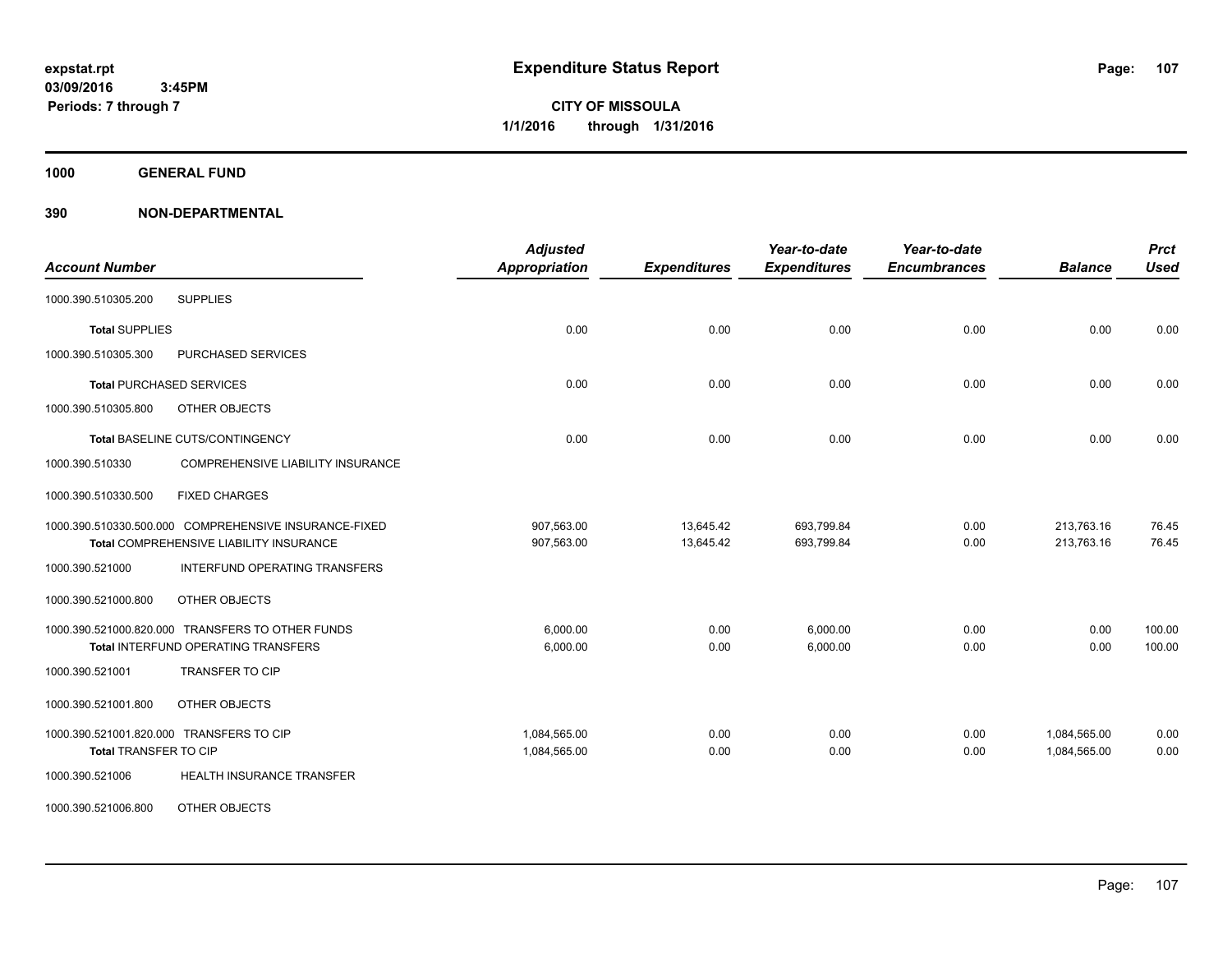**1000 GENERAL FUND**

|                                                   | <b>Adiusted</b> |                        | Year-to-date        | Year-to-date        |                          | Prct  |
|---------------------------------------------------|-----------------|------------------------|---------------------|---------------------|--------------------------|-------|
| <b>Account Number</b>                             | Appropriation   | <b>Expenditures</b>    | <b>Expenditures</b> | <b>Encumbrances</b> | <b>Balance</b>           | Used  |
| 1000.390.521006.820.000 HEALTH INSURANCE TRANSFER | 442,000.00      | 43.559.22<br>43.559.22 | 309.482.71          | 0.00<br>0.00        | 132.517.29<br>132.517.29 | 70.02 |
| <b>Total HEALTH INSURANCE TRANSFER</b>            | 442,000.00      |                        | 309.482.71          |                     |                          | 70.02 |
| <b>Total NON-DEPARTMENTAL</b>                     | 6.073.973.00    | 303.170.51             | 2.884.531.48        | 0.00                | 3.189.441.52             | 47.49 |
| <b>Total GENERAL FUND</b>                         | 51,677,028.06   | 3,804,990.31           | 28,625,244.94       | 0.00                | 23.051.783.12            | 55.39 |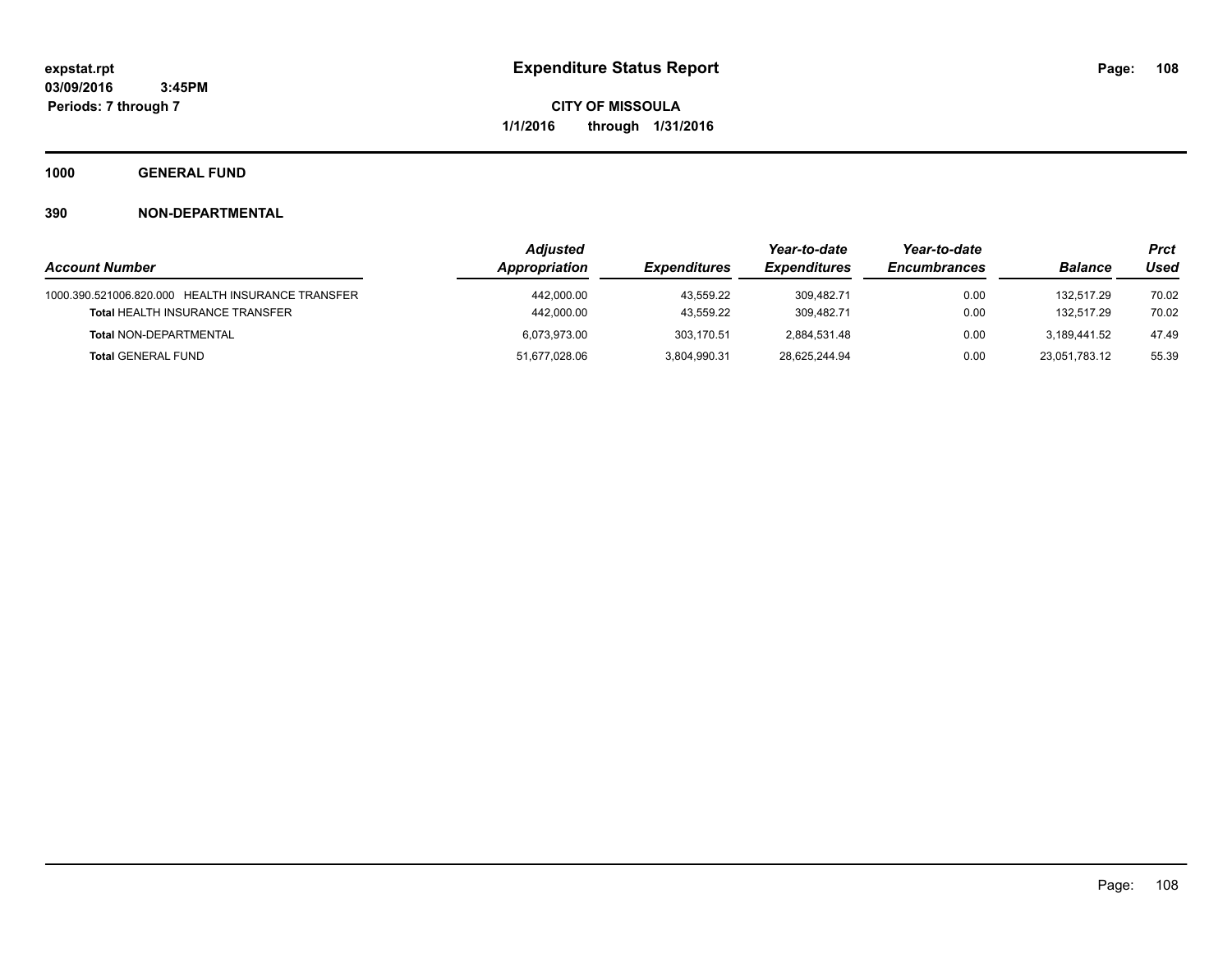#### **1211 PARK ACQUISITION & DEVELOPMENT**

|                                                  | <b>Adjusted</b>      |                     | Year-to-date        | Year-to-date        |                | <b>Prct</b> |
|--------------------------------------------------|----------------------|---------------------|---------------------|---------------------|----------------|-------------|
| <b>Account Number</b>                            | <b>Appropriation</b> | <b>Expenditures</b> | <b>Expenditures</b> | <b>Encumbrances</b> | <b>Balance</b> | <b>Used</b> |
| *** Title Not Found ***<br>1211.370.460433       |                      |                     |                     |                     |                |             |
| <b>SUPPLIES</b><br>1211.370.460433.200           |                      |                     |                     |                     |                |             |
| <b>Total SUPPLIES</b>                            | 0.00                 | 0.00                | 0.00                | 0.00                | 0.00           | 0.00        |
| 1211.370.460433.300<br>PURCHASED SERVICES        |                      |                     |                     |                     |                |             |
| Total *** Title Not Found ***                    | 0.00                 | 0.00                | 0.00                | 0.00                | 0.00           | 0.00        |
| 1211.370.460510<br>PARK ACQUISITION & DEV        |                      |                     |                     |                     |                |             |
| <b>SUPPLIES</b><br>1211.370.460510.200           |                      |                     |                     |                     |                |             |
| 1211.370.460510.220.000 OPERATING SUPPLIES       | 10,000.00            | 0.00                | 0.00                | 0.00                | 10,000.00      | 0.00        |
| <b>Total SUPPLIES</b>                            | 10,000.00            | 0.00                | 0.00                | 0.00                | 10,000.00      | 0.00        |
| PURCHASED SERVICES<br>1211.370.460510.300        |                      |                     |                     |                     |                |             |
| 1211.370.460510.350.000 PROFESSIONAL SERVICES    | 25,000.00            | 0.00                | 0.00                | 0.00                | 25,000.00      | 0.00        |
| 1211.370.460510.390.000 OTHER PURCHASED SERVICES | 10,000.00            | 0.00                | 0.00                | 0.00                | 10,000.00      | 0.00        |
| <b>Total PURCHASED SERVICES</b>                  | 35,000.00            | 0.00                | 0.00                | 0.00                | 35,000.00      | 0.00        |
| OTHER OBJECTS<br>1211.370.460510.800             |                      |                     |                     |                     |                |             |
| <b>Total OTHER OBJECTS</b>                       | 0.00                 | 0.00                | 0.00                | 0.00                | 0.00           | 0.00        |
| 1211.370.460510.900<br><b>CAPITAL OUTLAY</b>     |                      |                     |                     |                     |                |             |
| 1211.370.460510.930.000 IMPROVEMENTS             | 168,578.00           | 0.00                | 0.00                | 0.00                | 168,578.00     | 0.00        |
| <b>Total CAPITAL OUTLAY</b>                      | 168,578.00           | 0.00                | 0.00                | 0.00                | 168,578.00     | 0.00        |
| Total PARK ACQUISITION & DEV                     | 213,578.00           | 0.00                | 0.00                | 0.00                | 213,578.00     | 0.00        |
| PARK ENTERPRISE<br>1211.370.460511               |                      |                     |                     |                     |                |             |
| 1211.370.460511.900<br><b>CAPITAL OUTLAY</b>     |                      |                     |                     |                     |                |             |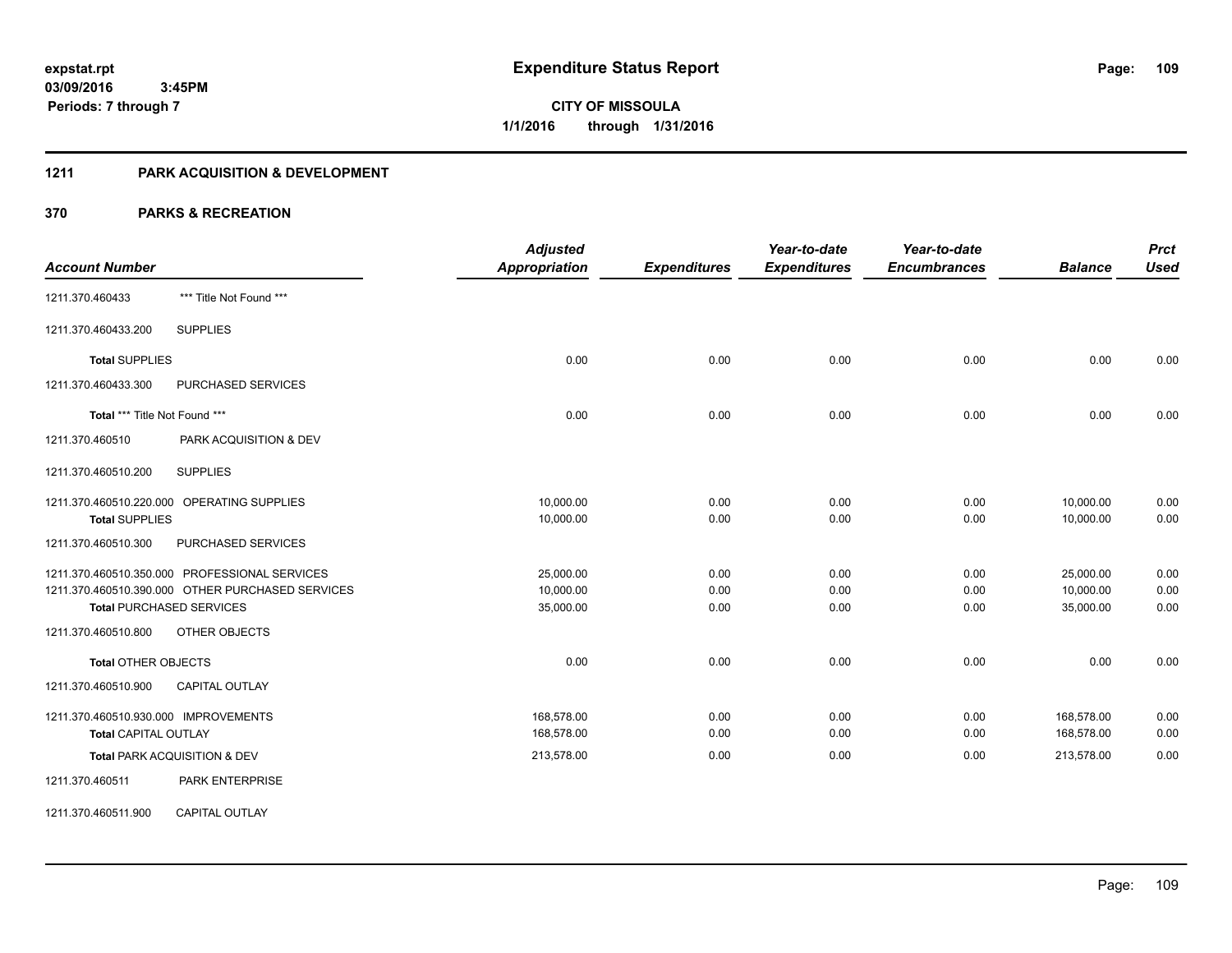#### **1211 PARK ACQUISITION & DEVELOPMENT**

| <b>Account Number</b>        |                                                 | <b>Adjusted</b><br>Appropriation | <b>Expenditures</b> | Year-to-date<br><b>Expenditures</b> | Year-to-date<br><b>Encumbrances</b> | <b>Balance</b> | <b>Prct</b><br>Used |
|------------------------------|-------------------------------------------------|----------------------------------|---------------------|-------------------------------------|-------------------------------------|----------------|---------------------|
| <b>Total PARK ENTERPRISE</b> |                                                 | 0.00                             | 0.00                | 0.00                                | 0.00                                | 0.00           | 0.00                |
| 1211.370.510110              | <b>MERCHANT SERVICES</b>                        |                                  |                     |                                     |                                     |                |                     |
| 1211.370.510110.500          | <b>FIXED CHARGES</b>                            |                                  |                     |                                     |                                     |                |                     |
|                              | <b>Total MERCHANT SERVICES</b>                  | 0.00                             | 0.00                | 0.00                                | 0.00                                | 0.00           | 0.00                |
|                              | <b>Total PARK ACQUISITION &amp; DEVELOPMENT</b> | 213.578.00                       | 0.00                | 0.00                                | 0.00                                | 213.578.00     | 0.00                |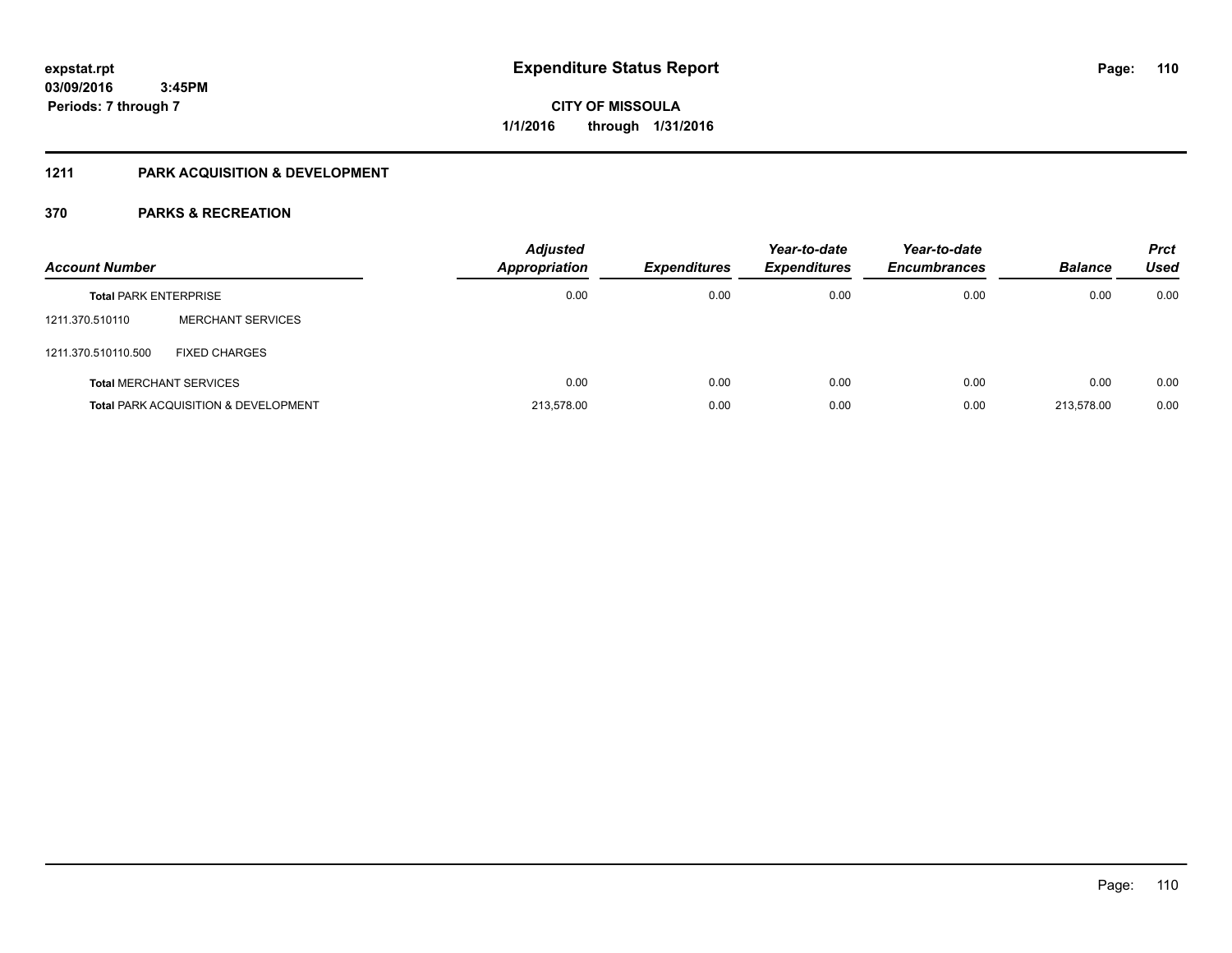#### **1212 PARK ENTERPRISE FUND**

|                         |                                            | <b>Adjusted</b>        |                     | Year-to-date        | Year-to-date        |                        | <b>Prct</b>  |
|-------------------------|--------------------------------------------|------------------------|---------------------|---------------------|---------------------|------------------------|--------------|
| <b>Account Number</b>   |                                            | <b>Appropriation</b>   | <b>Expenditures</b> | <b>Expenditures</b> | <b>Encumbrances</b> | <b>Balance</b>         | <b>Used</b>  |
| 1212.370.460433         | SILVER SUMMIT PICNIC AREA                  |                        |                     |                     |                     |                        |              |
| 1212.370.460433.200     | <b>SUPPLIES</b>                            |                        |                     |                     |                     |                        |              |
| <b>Total SUPPLIES</b>   |                                            | 0.00                   | 0.00                | 0.00                | 0.00                | 0.00                   | 0.00         |
| 1212.370.460433.300     | PURCHASED SERVICES                         |                        |                     |                     |                     |                        |              |
|                         | Total SILVER SUMMIT PICNIC AREA            | 0.00                   | 0.00                | 0.00                | 0.00                | 0.00                   | 0.00         |
| 1212.370.460443         | <b>TRAINING</b>                            |                        |                     |                     |                     |                        |              |
| 1212.370.460443.200     | <b>SUPPLIES</b>                            |                        |                     |                     |                     |                        |              |
| <b>Total TRAINING</b>   |                                            | 0.00                   | 0.00                | 0.00                | 0.00                | 0.00                   | 0.00         |
| 1212.370.460510         | PARK ACQUISITION & DEV                     |                        |                     |                     |                     |                        |              |
| 1212.370.460510.200     | <b>SUPPLIES</b>                            |                        |                     |                     |                     |                        |              |
| <b>Total SUPPLIES</b>   |                                            | 0.00                   | 0.00                | 0.00                | 0.00                | 0.00                   | 0.00         |
| 1212.370.460510.300     | PURCHASED SERVICES                         |                        |                     |                     |                     |                        |              |
|                         | Total PARK ACQUISITION & DEV               | 0.00                   | 0.00                | 0.00                | 0.00                | 0.00                   | 0.00         |
| 1212.370.460511         | PARK ENTERPRISE                            |                        |                     |                     |                     |                        |              |
| 1212.370.460511.200     | <b>SUPPLIES</b>                            |                        |                     |                     |                     |                        |              |
|                         | 1212.370.460511.220.000 OPERATING SUPPLIES | 20,000.00              | 0.00                | 0.00                | 0.00                | 20,000.00              | 0.00         |
| <b>Total SUPPLIES</b>   | 1212.370.460511.220.300 OPERATING SUPPLIES | 15,000.00<br>35,000.00 | 0.00<br>0.00        | 0.00<br>0.00        | 0.00<br>0.00        | 15,000.00<br>35,000.00 | 0.00<br>0.00 |
| 1212.370.460511.300     | PURCHASED SERVICES                         |                        |                     |                     |                     |                        |              |
| 1212.370.460511.350.000 | PROFESSIONAL SERVICES                      | 10,000.00              | 0.00                | 332.50              | 0.00                | 9,667.50               | 3.33         |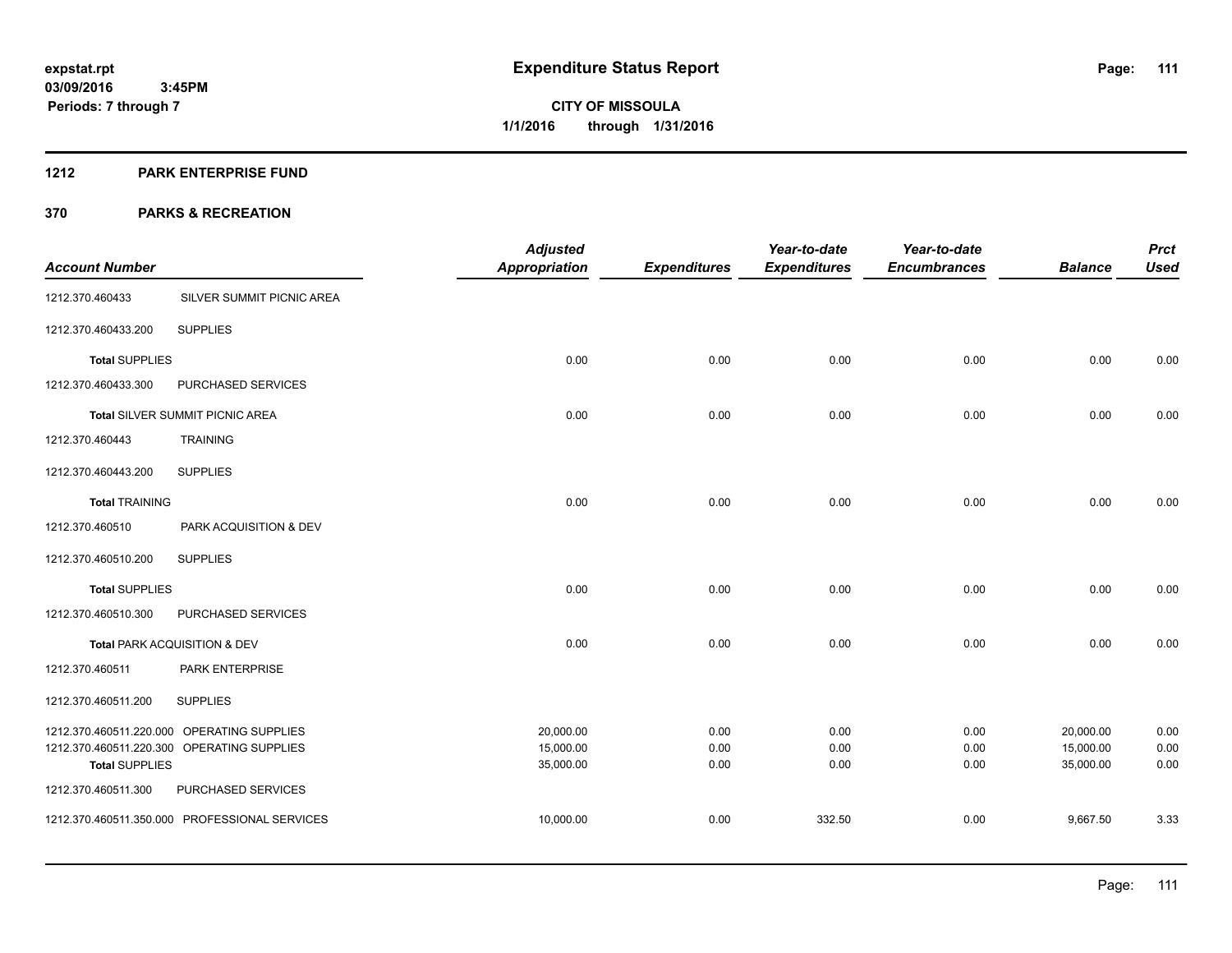#### **1212 PARK ENTERPRISE FUND**

| <b>Account Number</b>                            | <b>Adjusted</b><br>Appropriation | <b>Expenditures</b> | Year-to-date<br><b>Expenditures</b> | Year-to-date<br><b>Encumbrances</b> | <b>Balance</b> | <b>Prct</b><br><b>Used</b> |
|--------------------------------------------------|----------------------------------|---------------------|-------------------------------------|-------------------------------------|----------------|----------------------------|
| 1212.370.460511.390.000 OTHER PURCHASED SERVICES | 20,000.00                        | 0.00                | 1,900.00                            | 0.00                                | 18,100.00      | 9.50                       |
| <b>Total PURCHASED SERVICES</b>                  | 30,000.00                        | 0.00                | 2,232.50                            | 0.00                                | 27,767.50      | 7.44                       |
| OTHER OBJECTS<br>1212.370.460511.800             |                                  |                     |                                     |                                     |                |                            |
| <b>Total OTHER OBJECTS</b>                       | 0.00                             | 0.00                | 0.00                                | 0.00                                | 0.00           | 0.00                       |
| <b>CAPITAL OUTLAY</b><br>1212.370.460511.900     |                                  |                     |                                     |                                     |                |                            |
| 1212.370.460511.930.000 IMPROVEMENTS             | 180,150.00                       | 0.00                | 0.00                                | 0.00                                | 180,150.00     | 0.00                       |
| 1212.370.460511.940.000 MACHINERY & EQUIPMENT    | 30,000.00                        | 0.00                | 0.00                                | 0.00                                | 30,000.00      | 0.00                       |
| <b>Total CAPITAL OUTLAY</b>                      | 210,150.00                       | 0.00                | 0.00                                | 0.00                                | 210,150.00     | 0.00                       |
| <b>Total PARK ENTERPRISE</b>                     | 275,150.00                       | 0.00                | 2,232.50                            | 0.00                                | 272,917.50     | 0.81                       |
| <b>MERCHANT SERVICES</b><br>1212.370.510110      |                                  |                     |                                     |                                     |                |                            |
| 1212.370.510110.500<br><b>FIXED CHARGES</b>      |                                  |                     |                                     |                                     |                |                            |
| <b>Total MERCHANT SERVICES</b>                   | 0.00                             | 0.00                | 0.00                                | 0.00                                | 0.00           | 0.00                       |
| <b>Total PARK ENTERPRISE FUND</b>                | 275,150.00                       | 0.00                | 2,232.50                            | 0.00                                | 272,917.50     | 0.81                       |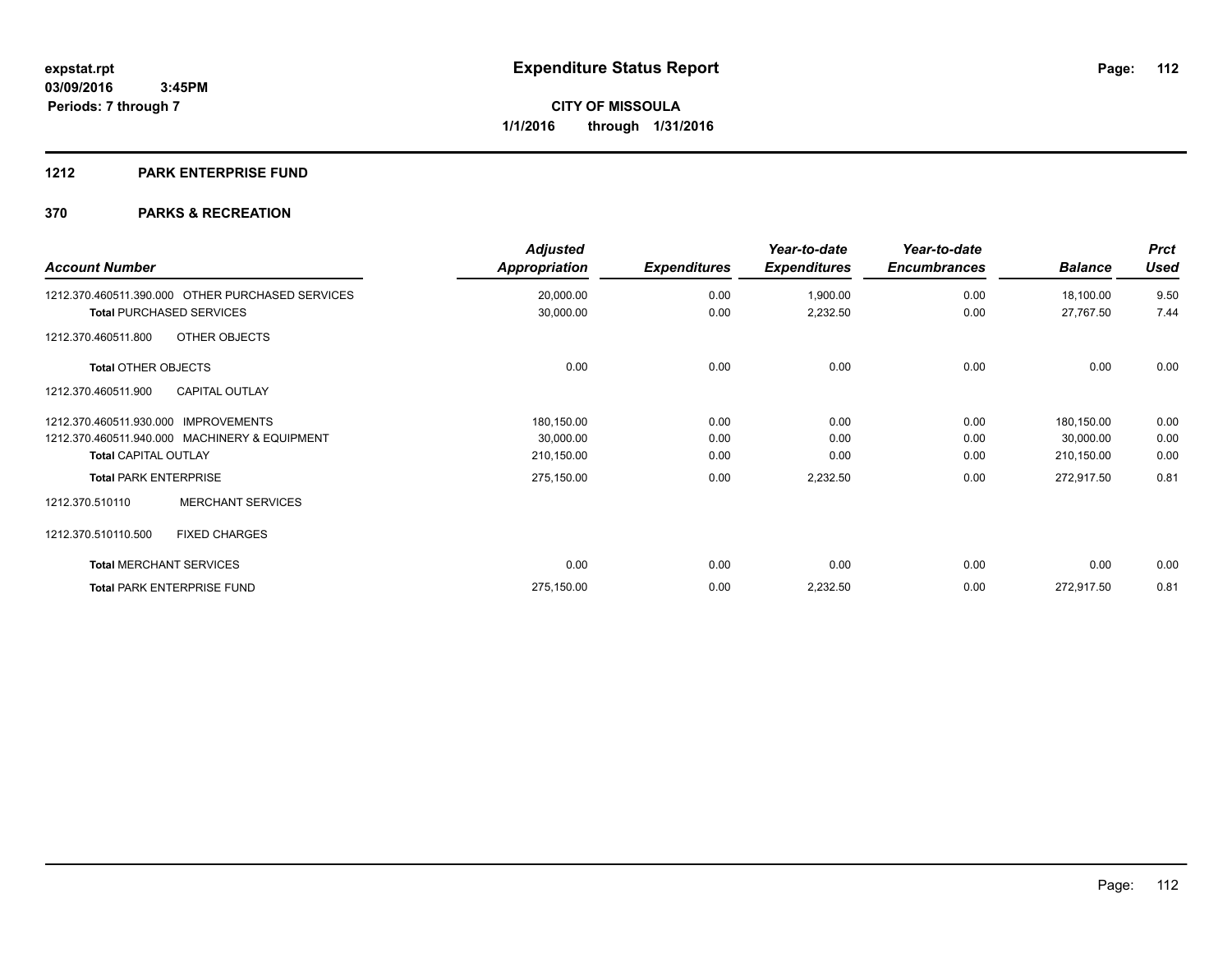## **1216 PARKS & REC TRAILS, DEV**

| <b>Account Number</b>          |                                                        | <b>Adjusted</b><br><b>Appropriation</b> | <b>Expenditures</b> | Year-to-date<br><b>Expenditures</b> | Year-to-date<br><b>Encumbrances</b> | <b>Balance</b> | <b>Prct</b><br><b>Used</b> |
|--------------------------------|--------------------------------------------------------|-----------------------------------------|---------------------|-------------------------------------|-------------------------------------|----------------|----------------------------|
| 1216.370.460403                | PARK DEVELOPMENT & EXPANSION                           |                                         |                     |                                     |                                     |                |                            |
| 1216.370.460403.900            | <b>CAPITAL OUTLAY</b>                                  |                                         |                     |                                     |                                     |                |                            |
|                                | Total PARK DEVELOPMENT & EXPANSION                     | 0.00                                    | 0.00                | 0.00                                | 0.00                                | 0.00           | 0.00                       |
| 1216.370.460433                | TRAILHEAD MAPS FOR WAYFINDING                          |                                         |                     |                                     |                                     |                |                            |
| 1216.370.460433.100            | PERSONAL SERVICES                                      |                                         |                     |                                     |                                     |                |                            |
| <b>Total PERSONAL SERVICES</b> |                                                        | 0.00                                    | 0.00                | 0.00                                | 0.00                                | 0.00           | 0.00                       |
| 1216.370.460433.200            | <b>SUPPLIES</b>                                        |                                         |                     |                                     |                                     |                |                            |
| <b>Total SUPPLIES</b>          |                                                        | 0.00                                    | 0.00                | 0.00                                | 0.00                                | 0.00           | 0.00                       |
| 1216.370.460433.300            | PURCHASED SERVICES                                     |                                         |                     |                                     |                                     |                |                            |
|                                | Total TRAILHEAD MAPS FOR WAYFINDING                    | 0.00                                    | 0.00                | 0.00                                | 0.00                                | 0.00           | 0.00                       |
| 1216.370.460434                | <b>GREENWAYS &amp; HORTICULTURE</b>                    |                                         |                     |                                     |                                     |                |                            |
| 1216.370.460434.200            | <b>SUPPLIES</b>                                        |                                         |                     |                                     |                                     |                |                            |
|                                | 1216.370.460434.220.000 OPERATING SUPPLIES             | 7,000.00                                | 0.00                | 0.00                                | 0.00                                | 7,000.00       | 0.00                       |
| <b>Total SUPPLIES</b>          |                                                        | 7,000.00                                | 0.00                | 0.00                                | 0.00                                | 7,000.00       | 0.00                       |
| 1216.370.460434.300            | PURCHASED SERVICES                                     |                                         |                     |                                     |                                     |                |                            |
|                                | 1216.370.460434.350.000 RECREATION TRAIL PROGRAM GRANT | 18.000.00                               | 0.00                | 0.00                                | 0.00                                | 18,000.00      | 0.00                       |
|                                | <b>Total PURCHASED SERVICES</b>                        | 18,000.00                               | 0.00                | 0.00                                | 0.00                                | 18,000.00      | 0.00                       |
| 1216.370.460434.800            | OTHER OBJECTS                                          |                                         |                     |                                     |                                     |                |                            |
| Total OTHER OBJECTS            |                                                        | 0.00                                    | 0.00                | 0.00                                | 0.00                                | 0.00           | 0.00                       |
| 1216.370.460434.900            | <b>CAPITAL OUTLAY</b>                                  |                                         |                     |                                     |                                     |                |                            |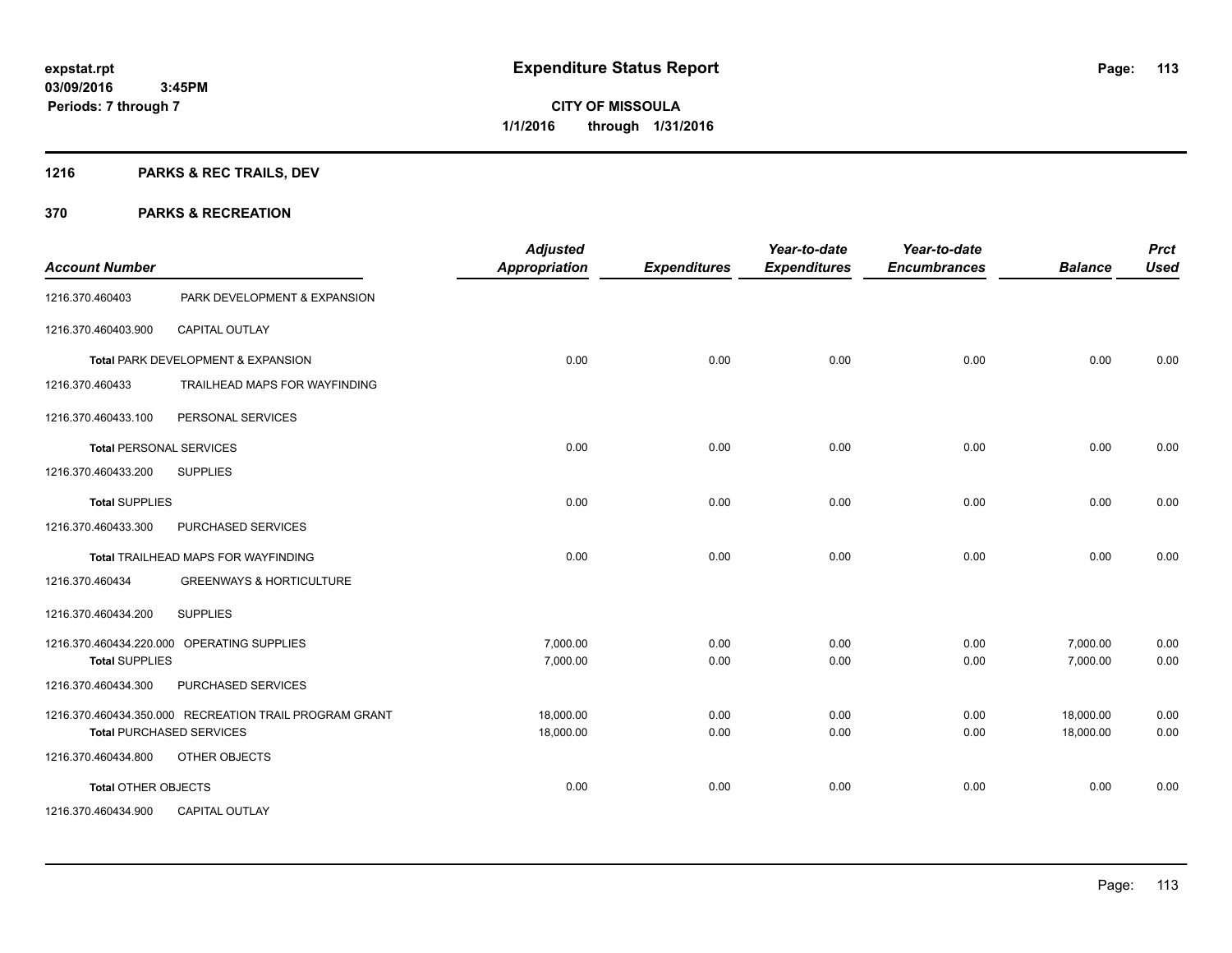## **1216 PARKS & REC TRAILS, DEV**

| <b>Account Number</b>          |                                                           | <b>Adjusted</b><br>Appropriation | <b>Expenditures</b> | Year-to-date<br><b>Expenditures</b> | Year-to-date<br><b>Encumbrances</b> | <b>Balance</b>         | <b>Prct</b><br><b>Used</b> |
|--------------------------------|-----------------------------------------------------------|----------------------------------|---------------------|-------------------------------------|-------------------------------------|------------------------|----------------------------|
| <b>Total CAPITAL OUTLAY</b>    | 1216.370.460434.930.000 RECREATION TRAILS PROGRAM GRANT   | 65,000.00<br>65,000.00           | 0.00<br>0.00        | 0.00<br>0.00                        | 0.00<br>0.00                        | 65,000.00<br>65,000.00 | 0.00<br>0.00               |
|                                | Total GREENWAYS & HORTICULTURE                            | 90,000.00                        | 0.00                | 0.00                                | 0.00                                | 90,000.00              | 0.00                       |
| 1216.370.460437                | TREE INVENTORY DNRC GRANT                                 |                                  |                     |                                     |                                     |                        |                            |
| 1216.370.460437.100            | PERSONAL SERVICES                                         |                                  |                     |                                     |                                     |                        |                            |
| <b>Total PERSONAL SERVICES</b> |                                                           | 0.00                             | 0.00                | 0.00                                | 0.00                                | 0.00                   | 0.00                       |
| 1216.370.460437.200            | <b>SUPPLIES</b>                                           |                                  |                     |                                     |                                     |                        |                            |
|                                | Total TREE INVENTORY DNRC GRANT                           | 0.00                             | 0.00                | 0.00                                | 0.00                                | 0.00                   | 0.00                       |
| 1216.370.460438                | MCCORMICK PARK SITE PLAN                                  |                                  |                     |                                     |                                     |                        |                            |
| 1216.370.460438.200            | <b>SUPPLIES</b>                                           |                                  |                     |                                     |                                     |                        |                            |
| <b>Total SUPPLIES</b>          |                                                           | 0.00                             | 0.00                | 0.00                                | 0.00                                | 0.00                   | 0.00                       |
| 1216.370.460438.300            | PURCHASED SERVICES                                        |                                  |                     |                                     |                                     |                        |                            |
|                                | 1216.370.460438.350.000 AGO PROJECT/FT MSLA REGIONAL PARK | 0.00                             | 0.00                | 4,125.00                            | 0.00                                | $-4,125.00$            | 0.00                       |
|                                | <b>Total MCCORMICK PARK SITE PLAN</b>                     | 0.00                             | 0.00                | 4,125.00                            | 0.00                                | $-4.125.00$            | 0.00                       |
| 1216.370.460443                | <b>TRAINING</b>                                           |                                  |                     |                                     |                                     |                        |                            |
| 1216.370.460443.200            | <b>SUPPLIES</b>                                           |                                  |                     |                                     |                                     |                        |                            |
|                                | 1216.370.460443.220.000 OPERATING SUPPLIES                | 0.00                             | 0.00                | 1,222.10                            | 0.00                                | $-1,222.10$            | 0.00                       |
| <b>Total SUPPLIES</b>          |                                                           | 0.00                             | 0.00                | 1,222.10                            | 0.00                                | $-1,222.10$            | 0.00                       |
| 1216.370.460443.300            | PURCHASED SERVICES                                        |                                  |                     |                                     |                                     |                        |                            |
|                                | 1216.370.460443.350.000 PLAYGROUND SAFETY TRAINING        | 0.00                             | 0.00                | 11,311.26                           | 0.00                                | $-11,311.26$           | 0.00                       |
|                                | <b>Total PURCHASED SERVICES</b>                           | 0.00                             | 0.00                | 11,311.26                           | 0.00                                | $-11,311.26$           | 0.00                       |
| <b>Total TRAINING</b>          |                                                           | 0.00                             | 0.00                | 12,533.36                           | 0.00                                | $-12,533.36$           | 0.00                       |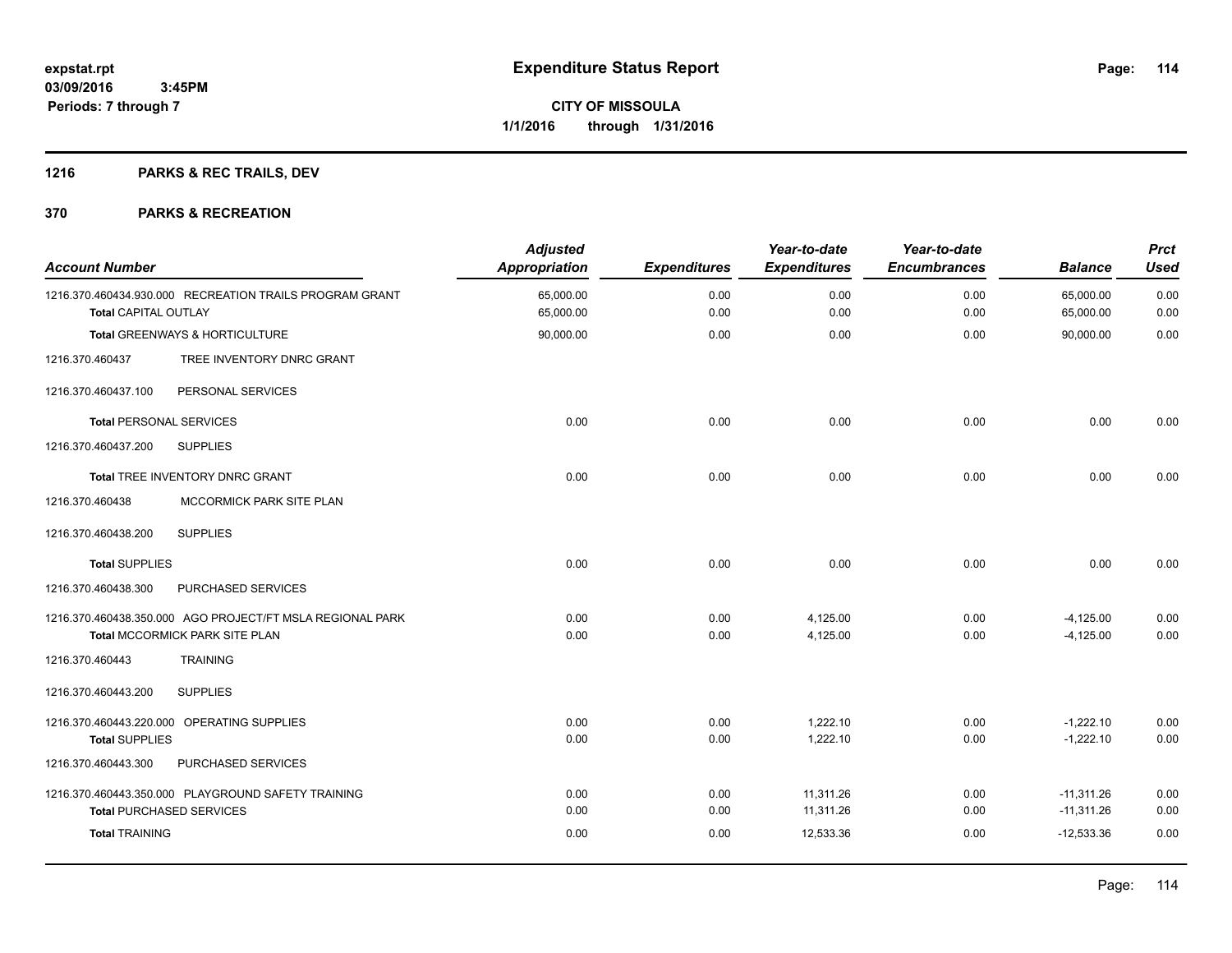**03/09/2016 3:45PM Periods: 7 through 7**

**CITY OF MISSOULA 1/1/2016 through 1/31/2016**

## **1216 PARKS & REC TRAILS, DEV**

#### **370 PARKS & RECREATION**

| <b>Account Number</b>        |                                                                                                                                           | <b>Adjusted</b><br><b>Appropriation</b> | <b>Expenditures</b>      | Year-to-date<br><b>Expenditures</b> | Year-to-date<br><b>Encumbrances</b> | <b>Balance</b>                      | <b>Prct</b><br><b>Used</b> |
|------------------------------|-------------------------------------------------------------------------------------------------------------------------------------------|-----------------------------------------|--------------------------|-------------------------------------|-------------------------------------|-------------------------------------|----------------------------|
| 1216.370.460444              | <b>PLAYGROUNDS</b>                                                                                                                        |                                         |                          |                                     |                                     |                                     |                            |
| 1216.370.460444.300          | PURCHASED SERVICES                                                                                                                        |                                         |                          |                                     |                                     |                                     |                            |
|                              | 1216.370.460444.350.000 PROFESSIONAL SERVICES<br><b>Total PURCHASED SERVICES</b>                                                          | 0.00<br>0.00                            | 0.00<br>0.00             | 280.00<br>280.00                    | 0.00<br>0.00                        | $-280.00$<br>$-280.00$              | 0.00<br>0.00               |
| 1216.370.460444.900          | <b>CAPITAL OUTLAY</b>                                                                                                                     |                                         |                          |                                     |                                     |                                     |                            |
| <b>Total CAPITAL OUTLAY</b>  | 1216.370.460444.930.000 LITTLE MCCORMICK PLAYGROUND/MPROVEMENTS                                                                           | 0.00<br>0.00                            | 0.00<br>0.00             | 2,592.74<br>2,592.74                | 0.00<br>0.00                        | $-2,592.74$<br>$-2,592.74$          | 0.00<br>0.00               |
| <b>Total PLAYGROUNDS</b>     |                                                                                                                                           | 0.00                                    | 0.00                     | 2,872.74                            | 0.00                                | $-2.872.74$                         | 0.00                       |
| 1216.370.460470              | <b>RECREATION MORE</b>                                                                                                                    |                                         |                          |                                     |                                     |                                     |                            |
| 1216.370.460470.200          | <b>SUPPLIES</b>                                                                                                                           |                                         |                          |                                     |                                     |                                     |                            |
| <b>Total SUPPLIES</b>        | 1216.370.460470.220.000 MORE/OPERATING SUPPLIES<br>1216.370.460470.230.000 MORE/REPAI & MAINTENANCE                                       | 5,000.00<br>5,000.00<br>10,000.00       | 559.00<br>0.00<br>559.00 | 10,005.57<br>0.00<br>10,005.57      | 0.00<br>0.00<br>0.00                | $-5,005.57$<br>5,000.00<br>$-5.57$  | 200.11<br>0.00<br>100.06   |
| 1216.370.460470.300          | PURCHASED SERVICES                                                                                                                        |                                         |                          |                                     |                                     |                                     |                            |
|                              | 1216.370.460470.350.000 MORE/PROFESSIONAL SERVICES<br>1216.370.460470.390.000 OTHER PURCHASED SERVICES<br><b>Total PURCHASED SERVICES</b> | 10,000.00<br>10,000.00<br>20,000.00     | 0.00<br>0.00<br>0.00     | 0.00<br>0.00<br>0.00                | 0.00<br>0.00<br>0.00                | 10,000.00<br>10,000.00<br>20,000.00 | 0.00<br>0.00<br>0.00       |
| 1216.370.460470.900          | <b>CAPITAL OUTLAY</b>                                                                                                                     |                                         |                          |                                     |                                     |                                     |                            |
| <b>Total CAPITAL OUTLAY</b>  |                                                                                                                                           | 0.00                                    | 0.00                     | 0.00                                | 0.00                                | 0.00                                | 0.00                       |
| <b>Total RECREATION MORE</b> |                                                                                                                                           | 30,000.00                               | 559.00                   | 10,005.57                           | 0.00                                | 19.994.43                           | 33.35                      |
| 1216.370.460471              | <b>RECREATION ADULTS</b>                                                                                                                  |                                         |                          |                                     |                                     |                                     |                            |

1216.370.460471.200 SUPPLIES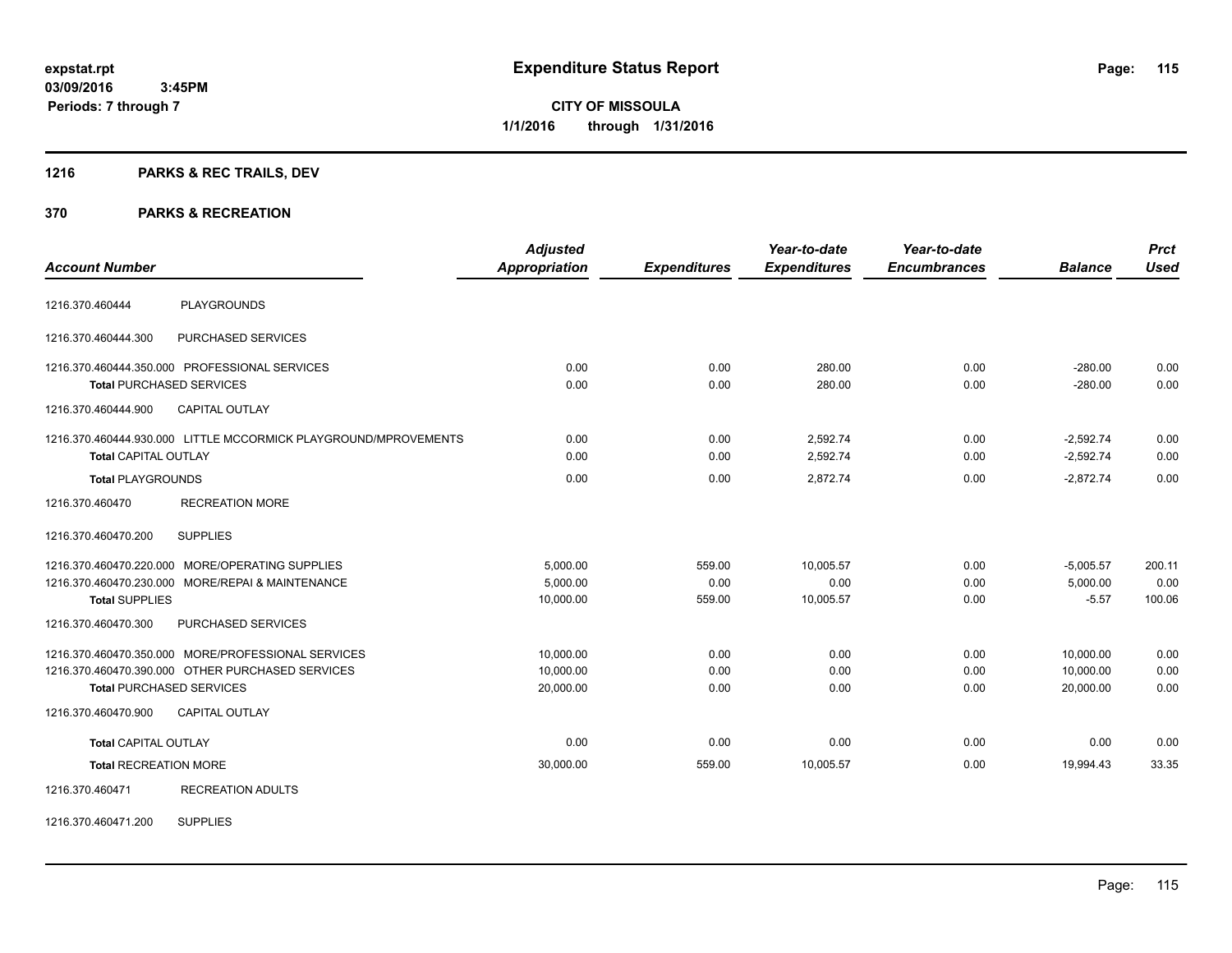## **1216 PARKS & REC TRAILS, DEV**

|                                                          | <b>Adjusted</b>      |                     | Year-to-date        | Year-to-date        |                | <b>Prct</b> |
|----------------------------------------------------------|----------------------|---------------------|---------------------|---------------------|----------------|-------------|
| <b>Account Number</b>                                    | <b>Appropriation</b> | <b>Expenditures</b> | <b>Expenditures</b> | <b>Encumbrances</b> | <b>Balance</b> | <b>Used</b> |
| 1216.370.460471.220.000 REC ADULT/OPERATING SUPPLIES     | 5,000.00             | 0.00                | 0.00                | 0.00                | 5,000.00       | 0.00        |
| <b>Total SUPPLIES</b>                                    | 5,000.00             | 0.00                | 0.00                | 0.00                | 5,000.00       | 0.00        |
| 1216.370.460471.300<br>PURCHASED SERVICES                |                      |                     |                     |                     |                |             |
| <b>Total PURCHASED SERVICES</b>                          | 0.00                 | 0.00                | 0.00                | 0.00                | 0.00           | 0.00        |
| 1216.370.460471.800<br>OTHER OBJECTS                     |                      |                     |                     |                     |                |             |
| 1216.370.460471.820.000 TRANSFERS TO OTHER FUNDS         | 20,000.00            | 0.00                | 0.00                | 0.00                | 20,000.00      | 0.00        |
| <b>Total OTHER OBJECTS</b>                               | 20,000.00            | 0.00                | 0.00                | 0.00                | 20,000.00      | 0.00        |
| 1216.370.460471.900<br>CAPITAL OUTLAY                    |                      |                     |                     |                     |                |             |
| <b>Total CAPITAL OUTLAY</b>                              | 0.00                 | 0.00                | 0.00                | 0.00                | 0.00           | 0.00        |
| <b>Total RECREATION ADULTS</b>                           | 25,000.00            | 0.00                | 0.00                | 0.00                | 25,000.00      | 0.00        |
| <b>RECREATION YOUTH</b><br>1216.370.460472               |                      |                     |                     |                     |                |             |
| 1216.370.460472.200<br><b>SUPPLIES</b>                   |                      |                     |                     |                     |                |             |
| 1216.370.460472.220.000 REC YOUTH/OPERATING SUPPLIES     | 5.000.00             | 0.00                | 0.00                | 0.00                | 5,000.00       | 0.00        |
| <b>Total SUPPLIES</b>                                    | 5,000.00             | 0.00                | 0.00                | 0.00                | 5,000.00       | 0.00        |
| PURCHASED SERVICES<br>1216.370.460472.300                |                      |                     |                     |                     |                |             |
| <b>Total PURCHASED SERVICES</b>                          | 0.00                 | 0.00                | 0.00                | 0.00                | 0.00           | 0.00        |
| 1216.370.460472.700<br><b>GRANTS &amp; CONTRIBUTIONS</b> |                      |                     |                     |                     |                |             |
| <b>Total GRANTS &amp; CONTRIBUTIONS</b>                  | 0.00                 | 0.00                | 0.00                | 0.00                | 0.00           | 0.00        |
| 1216.370.460472.800<br>OTHER OBJECTS                     |                      |                     |                     |                     |                |             |
| 1216.370.460472.820.000 TRANSFERS TO OTHER FUNDS         | 30,000.00            | 0.00                | 0.00                | 0.00                | 30,000.00      | 0.00        |
| <b>Total OTHER OBJECTS</b>                               | 30,000.00            | 0.00                | 0.00                | 0.00                | 30,000.00      | 0.00        |
| 1216.370.460472.900<br><b>CAPITAL OUTLAY</b>             |                      |                     |                     |                     |                |             |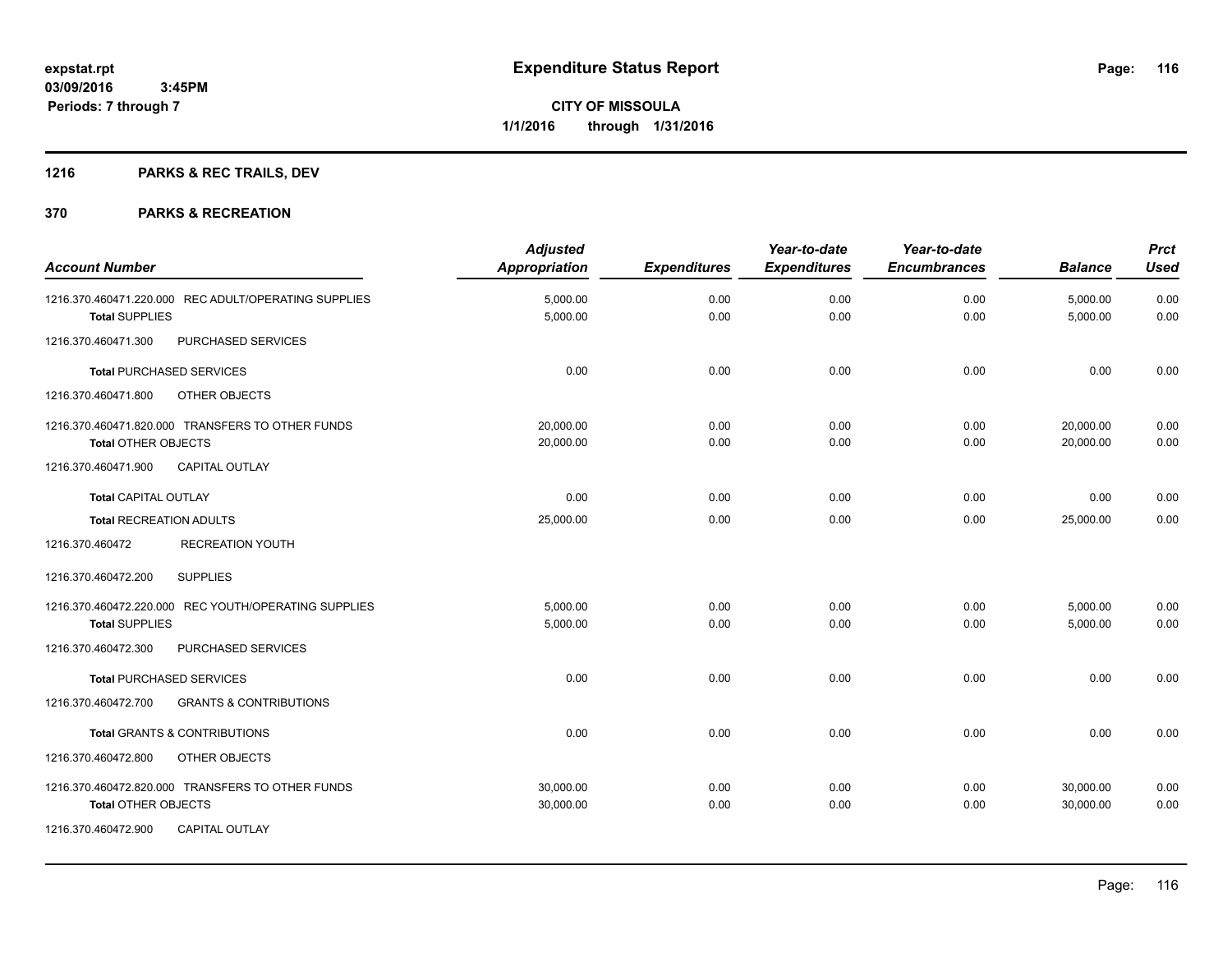## **1216 PARKS & REC TRAILS, DEV**

|                                        |                                                              | <b>Adjusted</b>      |                     | Year-to-date        | Year-to-date        |                | <b>Prct</b> |
|----------------------------------------|--------------------------------------------------------------|----------------------|---------------------|---------------------|---------------------|----------------|-------------|
| <b>Account Number</b>                  |                                                              | <b>Appropriation</b> | <b>Expenditures</b> | <b>Expenditures</b> | <b>Encumbrances</b> | <b>Balance</b> | <b>Used</b> |
| <b>Total CAPITAL OUTLAY</b>            |                                                              | 0.00                 | 0.00                | 0.00                | 0.00                | 0.00           | 0.00        |
| <b>Total RECREATION YOUTH</b>          |                                                              | 35,000.00            | 0.00                | 0.00                | 0.00                | 35,000.00      | 0.00        |
| 1216.370.460506                        | <b>CARAS PARK</b>                                            |                      |                     |                     |                     |                |             |
| 1216.370.460506.200                    | <b>SUPPLIES</b>                                              |                      |                     |                     |                     |                |             |
| <b>Total SUPPLIES</b>                  |                                                              | 0.00                 | 0.00                | 0.00                | 0.00                | 0.00           | 0.00        |
| 1216.370.460506.300                    | PURCHASED SERVICES                                           |                      |                     |                     |                     |                |             |
|                                        | <b>Total PURCHASED SERVICES</b>                              | 0.00                 | 0.00                | 0.00                | 0.00                | 0.00           | 0.00        |
| 1216.370.460506.900                    | <b>CAPITAL OUTLAY</b>                                        |                      |                     |                     |                     |                |             |
| <b>Total CARAS PARK</b>                |                                                              | 0.00                 | 0.00                | 0.00                | 0.00                | 0.00           | 0.00        |
| 1216.370.460507                        | <b>COMMUNITY TRAILS</b>                                      |                      |                     |                     |                     |                |             |
| 1216.370.460507.200                    | <b>SUPPLIES</b>                                              |                      |                     |                     |                     |                |             |
|                                        | 1216.370.460507.220.000 COMM TRAILS/OPERATING SUPPLIES       | 5,000.00             | 0.00                | 0.00                | 0.00                | 5,000.00       | 0.00        |
|                                        | 1216.370.460507.230.000 COMM TRAILS/REPAIR/MAINTENANCE       | 5.000.00             | 0.00                | 0.00                | 0.00                | 5,000.00       | 0.00        |
| 1216.370.460507.240.000 OTHER SUPPLIES |                                                              | 1,100.00             | 0.00                | 0.00                | 0.00                | 1,100.00       | 0.00        |
| <b>Total SUPPLIES</b>                  |                                                              | 11,100.00            | 0.00                | 0.00                | 0.00                | 11,100.00      | 0.00        |
| 1216.370.460507.300                    | PURCHASED SERVICES                                           |                      |                     |                     |                     |                |             |
|                                        | 1216.370.460507.350.000 COMM TRAILS/PROFESSIONAL SERVICES    | 10,000.00            | 0.00                | 0.00                | 0.00                | 10,000.00      | 0.00        |
|                                        | 1216.370.460507.360.000 COMM TRAILS/REPAIR & MAINTENANCE     | 10,000.00            | 0.00                | 0.00                | 0.00                | 10,000.00      | 0.00        |
|                                        | 1216.370.460507.390.000 COMM TRAILS/OTHER PURCHASED SERVICES | 40,000.00            | 0.00                | 0.00                | 0.00                | 40,000.00      | 0.00        |
|                                        | <b>Total PURCHASED SERVICES</b>                              | 60,000.00            | 0.00                | 0.00                | 0.00                | 60,000.00      | 0.00        |
| 1216.370.460507.900                    | <b>CAPITAL OUTLAY</b>                                        |                      |                     |                     |                     |                |             |
|                                        | 1216.370.460507.930.000 COMM TRAILS/IMPROVEMENTS             | 50,000.00            | 0.00                | 0.00                | 0.00                | 50,000.00      | 0.00        |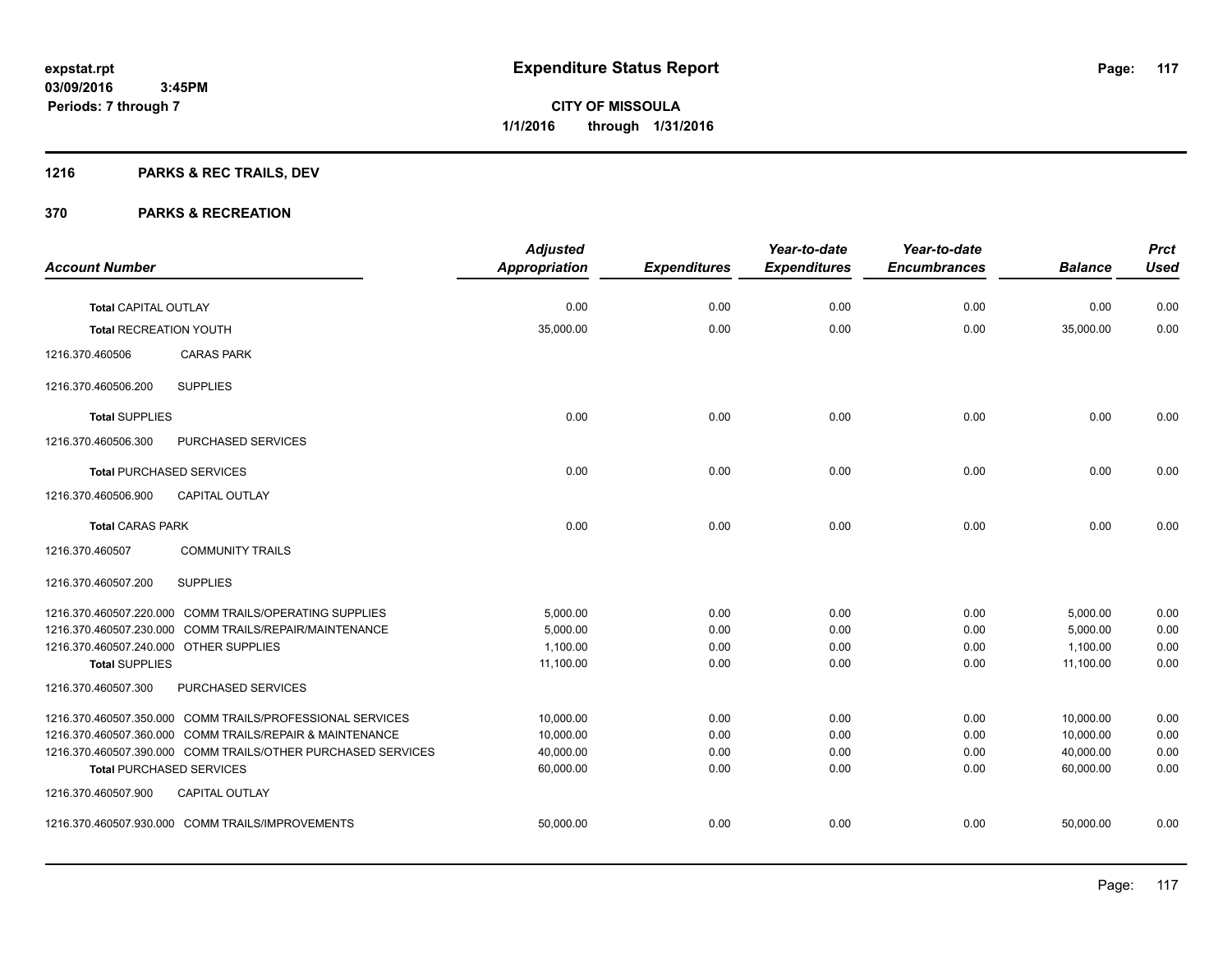## **1216 PARKS & REC TRAILS, DEV**

| <b>Account Number</b>           |                                                                                                                                                                       | <b>Adjusted</b><br><b>Appropriation</b> | <b>Expenditures</b>              | Year-to-date<br><b>Expenditures</b>   | Year-to-date<br><b>Encumbrances</b> | <b>Balance</b>                                    | <b>Prct</b><br><b>Used</b>   |
|---------------------------------|-----------------------------------------------------------------------------------------------------------------------------------------------------------------------|-----------------------------------------|----------------------------------|---------------------------------------|-------------------------------------|---------------------------------------------------|------------------------------|
| <b>Total CAPITAL OUTLAY</b>     |                                                                                                                                                                       | 50,000.00                               | 0.00                             | 0.00                                  | 0.00                                | 50,000.00                                         | 0.00                         |
| <b>Total COMMUNITY TRAILS</b>   |                                                                                                                                                                       | 121,100.00                              | 0.00                             | 0.00                                  | 0.00                                | 121,100.00                                        | 0.00                         |
| 1216.370.460508                 | <b>KIWANIS PARK</b>                                                                                                                                                   |                                         |                                  |                                       |                                     |                                                   |                              |
| 1216.370.460508.900             | <b>CAPITAL OUTLAY</b>                                                                                                                                                 |                                         |                                  |                                       |                                     |                                                   |                              |
| <b>Total KIWANIS PARK</b>       | 1216.370.460508.930.000 KIWANIS PARK IMPROVEMENTS                                                                                                                     | 158,650.00<br>158,650.00                | 0.00<br>0.00                     | 0.00<br>0.00                          | 0.00<br>0.00                        | 158,650.00<br>158,650.00                          | 0.00<br>0.00                 |
| 1216.370.460509                 | <b>KIM WILLIAMS TRAIL</b>                                                                                                                                             |                                         |                                  |                                       |                                     |                                                   |                              |
| 1216.370.460509.900             | <b>CAPITAL OUTLAY</b>                                                                                                                                                 |                                         |                                  |                                       |                                     |                                                   |                              |
| <b>Total KIM WILLIAMS TRAIL</b> | 1216.370.460509.930.000 KIM WILLIAMS/IMPROVEMENTS                                                                                                                     | 36,170.00<br>36,170.00                  | 0.00<br>0.00                     | 0.00<br>0.00                          | 0.00<br>0.00                        | 36,170.00<br>36,170.00                            | 0.00<br>0.00                 |
| 1216.370.460511                 | PARK ENTERPRISE                                                                                                                                                       |                                         |                                  |                                       |                                     |                                                   |                              |
| 1216.370.460511.200             | <b>SUPPLIES</b>                                                                                                                                                       |                                         |                                  |                                       |                                     |                                                   |                              |
| <b>Total SUPPLIES</b>           |                                                                                                                                                                       | 0.00                                    | 0.00                             | 0.00                                  | 0.00                                | 0.00                                              | 0.00                         |
| 1216.370.460511.300             | PURCHASED SERVICES                                                                                                                                                    |                                         |                                  |                                       |                                     |                                                   |                              |
| <b>Total PARK ENTERPRISE</b>    |                                                                                                                                                                       | 0.00                                    | 0.00                             | 0.00                                  | 0.00                                | 0.00                                              | 0.00                         |
| 1216.370.460512                 | PARK MEMORIALS                                                                                                                                                        |                                         |                                  |                                       |                                     |                                                   |                              |
| 1216.370.460512.200             | <b>SUPPLIES</b>                                                                                                                                                       |                                         |                                  |                                       |                                     |                                                   |                              |
| <b>Total SUPPLIES</b>           | 1216.370.460512.220.000 PARK MEMORIALS/OPERATING SUPPLIES<br>1216.370.460512.220.094 RESTITUTION/DAMAGED TREES/SUPPLIES<br>1216.370.460512.220.155 OPERATING SUPPLIES | 0.00<br>0.00<br>0.00<br>0.00            | 453.72<br>0.00<br>0.00<br>453.72 | 626.52<br>725.00<br>43.90<br>1,395.42 | 0.00<br>0.00<br>0.00<br>0.00        | $-626.52$<br>$-725.00$<br>$-43.90$<br>$-1,395.42$ | 0.00<br>0.00<br>0.00<br>0.00 |
| 1216.370.460512.300             | PURCHASED SERVICES                                                                                                                                                    |                                         |                                  |                                       |                                     |                                                   |                              |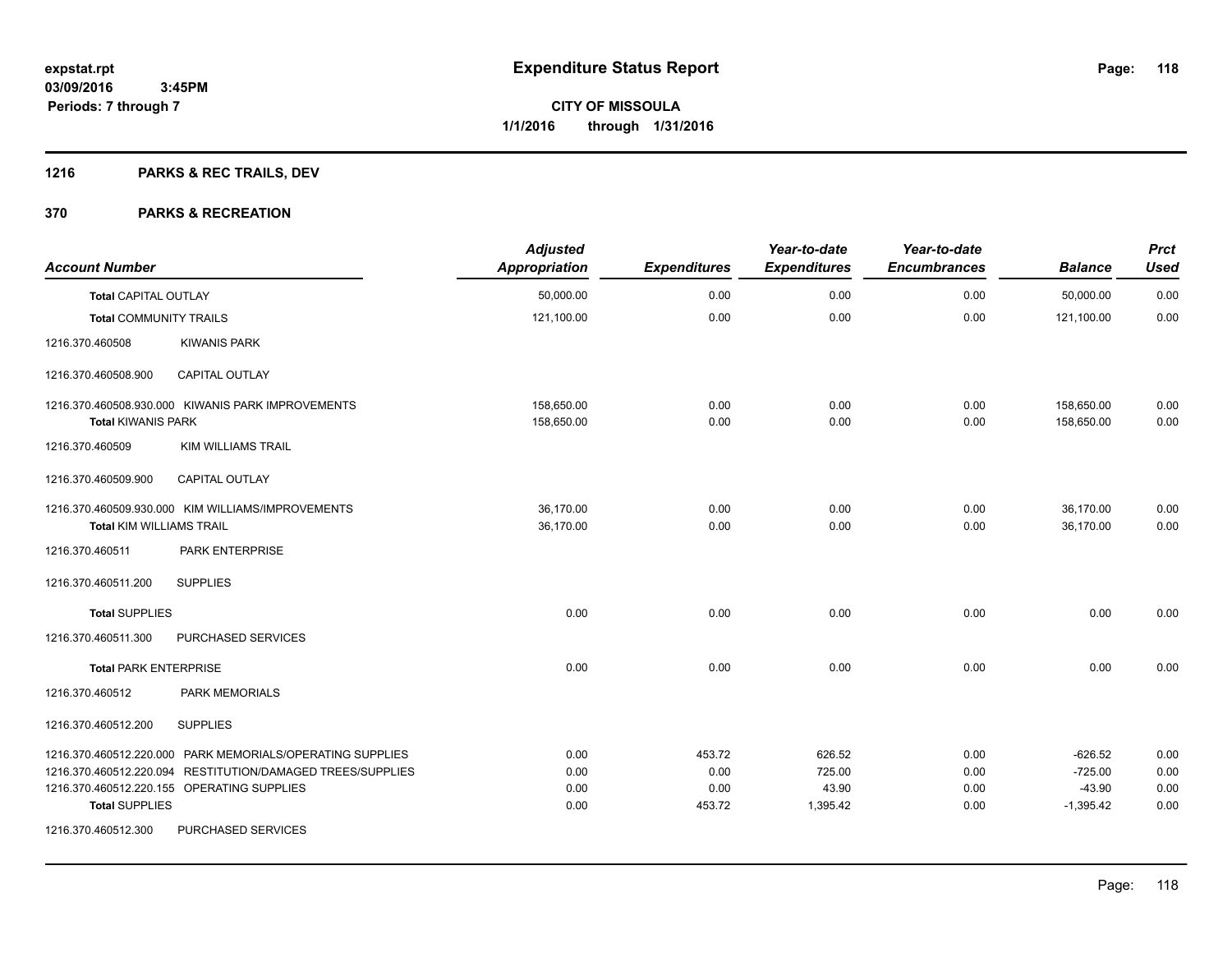**Periods: 7 through 7**

**CITY OF MISSOULA 1/1/2016 through 1/31/2016**

## **1216 PARKS & REC TRAILS, DEV**

|                                                                                             | <b>Adjusted</b>         |                     | Year-to-date        | Year-to-date        |                         | <b>Prct</b>  |
|---------------------------------------------------------------------------------------------|-------------------------|---------------------|---------------------|---------------------|-------------------------|--------------|
| <b>Account Number</b>                                                                       | <b>Appropriation</b>    | <b>Expenditures</b> | <b>Expenditures</b> | <b>Encumbrances</b> | <b>Balance</b>          | <b>Used</b>  |
| <b>Total PURCHASED SERVICES</b>                                                             | 0.00                    | 0.00                | 0.00                | 0.00                | 0.00                    | 0.00         |
| 1216.370.460512.800<br>OTHER OBJECTS                                                        |                         |                     |                     |                     |                         |              |
| <b>Total OTHER OBJECTS</b>                                                                  | 0.00                    | 0.00                | 0.00                | 0.00                | 0.00                    | 0.00         |
| <b>CAPITAL OUTLAY</b><br>1216.370.460512.900                                                |                         |                     |                     |                     |                         |              |
| 1216.370.460512.920.000 PARK MEMORIALS/BUILDINGS                                            | 100,000.00              | 0.00                | 0.00                | 0.00                | 100,000.00              | 0.00         |
| 1216.370.460512.940.000 PARK MEMORIALS-MACHINERY & EQUIPMENT<br><b>Total CAPITAL OUTLAY</b> | 50,000.00<br>150,000.00 | 0.00<br>0.00        | 0.00<br>0.00        | 0.00<br>0.00        | 50,000.00<br>150.000.00 | 0.00<br>0.00 |
| <b>Total PARK MEMORIALS</b>                                                                 | 150,000.00              | 453.72              | 1,395.42            | 0.00                | 148,604.58              | 0.93         |
| 1216.370.460513<br>RECREATIONAL DONATIONS SPEC EVENTS                                       |                         |                     |                     |                     |                         |              |
| <b>SUPPLIES</b><br>1216.370.460513.200                                                      |                         |                     |                     |                     |                         |              |
| 1216.370.460513.220.000 REC DONATIONS/OPERATING SUPPLIES                                    | 20,000.00               | 0.00                | 400.00              | 0.00                | 19,600.00               | 2.00         |
| 1216.370.460513.220.090 REC DONATIONS/OPERATING SUPPLIES                                    | 0.00                    | 942.97              | 942.97              | 0.00                | $-942.97$               | 0.00         |
| 1216.370.460513.230.000 REC DONATIONS-REPAIR/MAINTENANCE                                    | 5,000.00                | 0.00                | 0.00                | 0.00                | 5,000.00                | 0.00         |
| <b>Total SUPPLIES</b>                                                                       | 25,000.00               | 942.97              | 1,342.97            | 0.00                | 23,657.03               | 5.37         |
| 1216.370.460513.300<br><b>PURCHASED SERVICES</b>                                            |                         |                     |                     |                     |                         |              |
| 1216.370.460513.350.000 REC DONATIONS/PROFESSIONAL SERVICES                                 | 5,000.00                | 0.00                | 0.00                | 0.00                | 5,000.00                | 0.00         |
| 1216.370.460513.390.000 REC DONATIONS/OTHER PURCHASED SERVICES                              | 40,000.00               | 0.00                | 0.00                | 0.00                | 40,000.00               | 0.00         |
| <b>Total PURCHASED SERVICES</b>                                                             | 45,000.00               | 0.00                | 0.00                | 0.00                | 45,000.00               | 0.00         |
| 1216.370.460513.800<br>OTHER OBJECTS                                                        |                         |                     |                     |                     |                         |              |
| <b>Total OTHER OBJECTS</b>                                                                  | 0.00                    | 0.00                | 0.00                | 0.00                | 0.00                    | 0.00         |
| <b>CAPITAL OUTLAY</b><br>1216.370.460513.900                                                |                         |                     |                     |                     |                         |              |
| <b>Total CAPITAL OUTLAY</b>                                                                 | 0.00                    | 0.00                | 0.00                | 0.00                | 0.00                    | 0.00         |
| <b>Total RECREATIONAL DONATIONS SPEC EVENTS</b>                                             | 70,000.00               | 942.97              | 1,342.97            | 0.00                | 68,657.03               | 1.92         |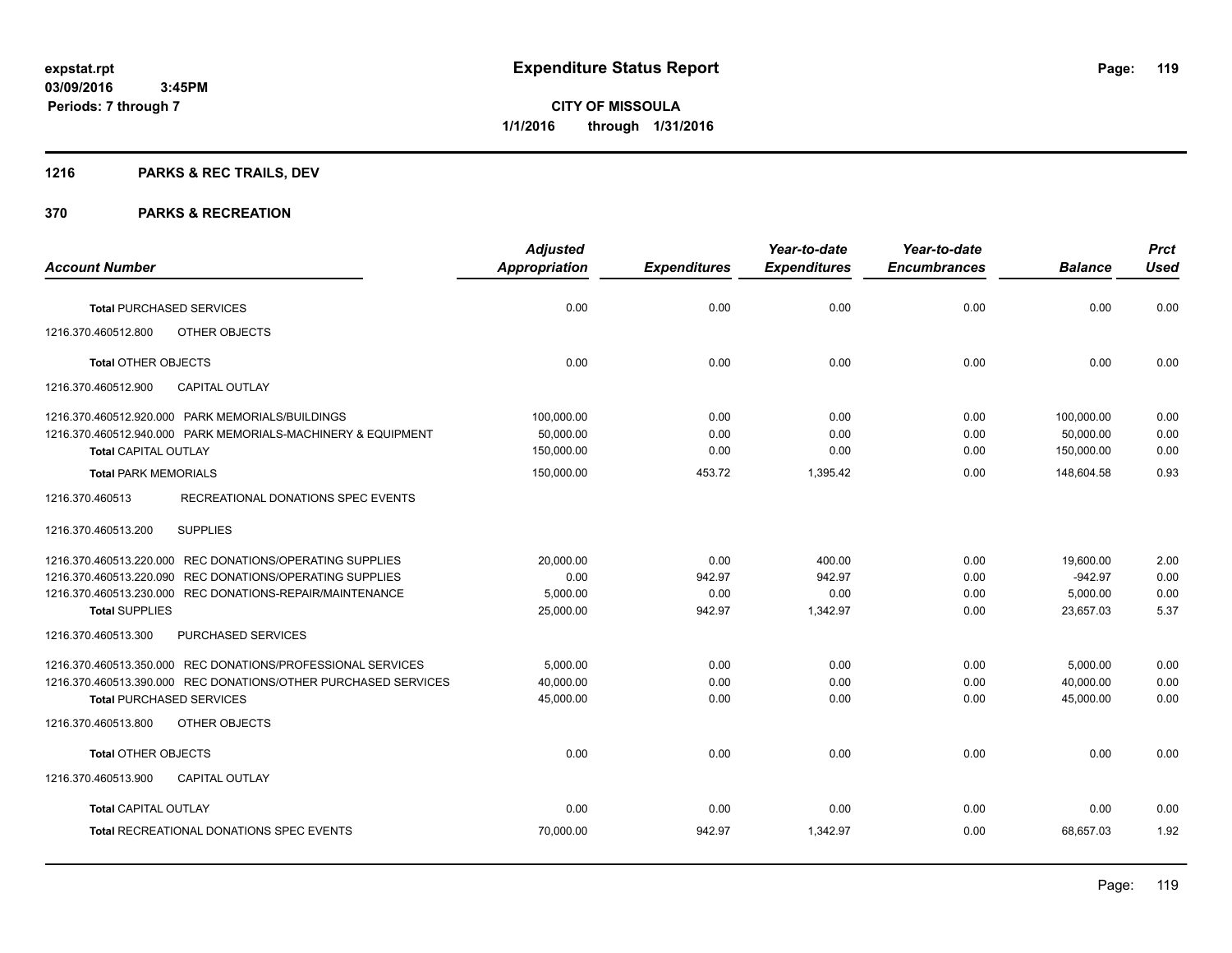## **1216 PARKS & REC TRAILS, DEV**

#### **370 PARKS & RECREATION**

| <b>Account Number</b>                |                                                              | <b>Adjusted</b><br>Appropriation | <b>Expenditures</b> | Year-to-date<br><b>Expenditures</b> | Year-to-date<br><b>Encumbrances</b> | <b>Balance</b> | <b>Prct</b><br><b>Used</b> |
|--------------------------------------|--------------------------------------------------------------|----------------------------------|---------------------|-------------------------------------|-------------------------------------|----------------|----------------------------|
| 1216.370.460514                      | <b>URBAN FORESTRY</b>                                        |                                  |                     |                                     |                                     |                |                            |
|                                      |                                                              |                                  |                     |                                     |                                     |                |                            |
| 1216.370.460514.100                  | PERSONAL SERVICES                                            |                                  |                     |                                     |                                     |                |                            |
| <b>Total PERSONAL SERVICES</b>       |                                                              | 0.00                             | 0.00                | 0.00                                | 0.00                                | 0.00           | 0.00                       |
| 1216.370.460514.200                  | <b>SUPPLIES</b>                                              |                                  |                     |                                     |                                     |                |                            |
|                                      | 1216.370.460514.220.000 URBAN FORESTRY/OPERATING SUPPLIES    | 10,000.00                        | 0.00                | 0.00                                | 0.00                                | 10,000.00      | 0.00                       |
|                                      | 1216.370.460514.220.192 OPERATING SUPPLIES                   | 0.00                             | 0.00                | 60.00                               | 0.00                                | $-60.00$       | 0.00                       |
|                                      | 1216.370.460514.230.000 URBAN FORESTRY-REPAIR/MAINTENANCE    | 5,000.00                         | 0.00                | 0.00                                | 0.00                                | 5,000.00       | 0.00                       |
| <b>Total SUPPLIES</b>                |                                                              | 15,000.00                        | 0.00                | 60.00                               | 0.00                                | 14,940.00      | 0.40                       |
| 1216.370.460514.300                  | PURCHASED SERVICES                                           |                                  |                     |                                     |                                     |                |                            |
|                                      | 1216.370.460514.350.000 URBAN FORESTRY/PROFESSIONAL SERVICES | 20,000.00                        | 0.00                | 0.00                                | 0.00                                | 20,000.00      | 0.00                       |
|                                      | 1216.370.460514.350.085 FOREST HEALTH GRANT                  | 59,000.00                        | 0.00                | 0.00                                | 0.00                                | 59,000.00      | 0.00                       |
| <b>Total PURCHASED SERVICES</b>      |                                                              | 79,000.00                        | 0.00                | 0.00                                | 0.00                                | 79,000.00      | 0.00                       |
| 1216.370.460514.900                  | <b>CAPITAL OUTLAY</b>                                        |                                  |                     |                                     |                                     |                |                            |
| 1216.370.460514.930.000 IMPROVEMENTS |                                                              | 20,000.00                        | 0.00                | 0.00                                | 0.00                                | 20.000.00      | 0.00                       |
|                                      | 1216.370.460514.940.000 MACHINERY & EQUIPMENT                | 0.00                             | 0.00                | 9,450.00                            | 0.00                                | $-9,450.00$    | 0.00                       |
| <b>Total CAPITAL OUTLAY</b>          |                                                              | 20,000.00                        | 0.00                | 9,450.00                            | 0.00                                | 10,550.00      | 47.25                      |
| <b>Total URBAN FORESTRY</b>          |                                                              | 114,000.00                       | 0.00                | 9,510.00                            | 0.00                                | 104,490.00     | 8.34                       |
| 1216.370.460516                      | PARK REVOLVING                                               |                                  |                     |                                     |                                     |                |                            |
| 1216.370.460516.800                  | OTHER OBJECTS                                                |                                  |                     |                                     |                                     |                |                            |
| 1216.370.460516.845.000 CONTINGENCY  |                                                              | 25,000.00                        | 0.00                | 0.00                                | 0.00                                | 25,000.00      | 0.00                       |
| <b>Total PARK REVOLVING</b>          |                                                              | 25,000.00                        | 0.00                | 0.00                                | 0.00                                | 25,000.00      | 0.00                       |
|                                      |                                                              |                                  |                     |                                     |                                     |                |                            |

1216.370.460517 OPEN SPACE PURCHASE & DONATIONS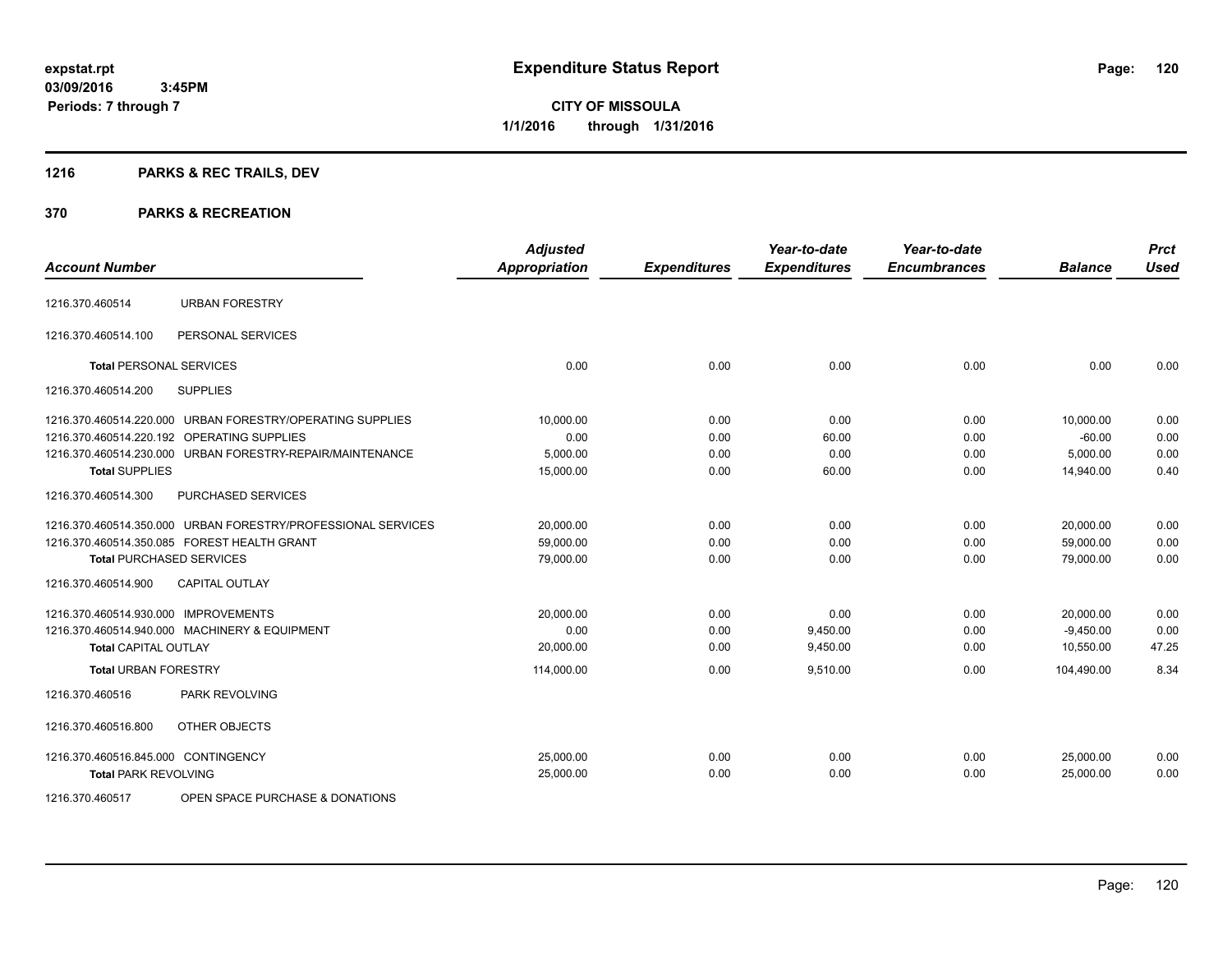## **1216 PARKS & REC TRAILS, DEV**

| <b>Account Number</b>         |                                                  | <b>Adjusted</b><br><b>Appropriation</b> | <b>Expenditures</b> | Year-to-date<br><b>Expenditures</b> | Year-to-date<br><b>Encumbrances</b> | <b>Balance</b> | <b>Prct</b><br><b>Used</b> |
|-------------------------------|--------------------------------------------------|-----------------------------------------|---------------------|-------------------------------------|-------------------------------------|----------------|----------------------------|
| 1216.370.460517.200           | <b>SUPPLIES</b>                                  |                                         |                     |                                     |                                     |                |                            |
|                               |                                                  |                                         |                     |                                     |                                     |                |                            |
| <b>Total SUPPLIES</b>         |                                                  | 0.00                                    | 0.00                | 0.00                                | 0.00                                | 0.00           | 0.00                       |
| 1216.370.460517.300           | PURCHASED SERVICES                               |                                         |                     |                                     |                                     |                |                            |
|                               | 1216.370.460517.390.000 OTHER PURCHASED SERVICES | 10,000.00                               | 0.00                | 0.00                                | 0.00                                | 10,000.00      | 0.00                       |
|                               | <b>Total PURCHASED SERVICES</b>                  | 10,000.00                               | 0.00                | 0.00                                | 0.00                                | 10,000.00      | 0.00                       |
| 1216.370.460517.900           | CAPITAL OUTLAY                                   |                                         |                     |                                     |                                     |                |                            |
| <b>Total CAPITAL OUTLAY</b>   |                                                  | 0.00                                    | 0.00                | 0.00                                | 0.00                                | 0.00           | 0.00                       |
|                               | Total OPEN SPACE PURCHASE & DONATIONS            | 10,000.00                               | 0.00                | 0.00                                | 0.00                                | 10,000.00      | 0.00                       |
| 1216.370.460518               | <b>SILVERS LAGOON</b>                            |                                         |                     |                                     |                                     |                |                            |
| 1216.370.460518.900           | <b>CAPITAL OUTLAY</b>                            |                                         |                     |                                     |                                     |                |                            |
| <b>Total SILVERS LAGOON</b>   |                                                  | 0.00                                    | 0.00                | 0.00                                | 0.00                                | 0.00           | 0.00                       |
| 1216.370.460519               | <b>AQUATICS CAPITAL</b>                          |                                         |                     |                                     |                                     |                |                            |
| 1216.370.460519.200           | <b>SUPPLIES</b>                                  |                                         |                     |                                     |                                     |                |                            |
| <b>Total SUPPLIES</b>         |                                                  | 0.00                                    | 0.00                | 0.00                                | 0.00                                | 0.00           | 0.00                       |
| 1216.370.460519.300           | PURCHASED SERVICES                               |                                         |                     |                                     |                                     |                |                            |
|                               | <b>Total PURCHASED SERVICES</b>                  | 0.00                                    | 0.00                | 0.00                                | 0.00                                | 0.00           | 0.00                       |
| 1216.370.460519.900           | <b>CAPITAL OUTLAY</b>                            |                                         |                     |                                     |                                     |                |                            |
| <b>Total AQUATICS CAPITAL</b> |                                                  | 0.00                                    | 0.00                | 0.00                                | 0.00                                | 0.00           | 0.00                       |
| 1216.370.460520               | *** Title Not Found ***                          |                                         |                     |                                     |                                     |                |                            |
| 1216.370.460520.200           | <b>SUPPLIES</b>                                  |                                         |                     |                                     |                                     |                |                            |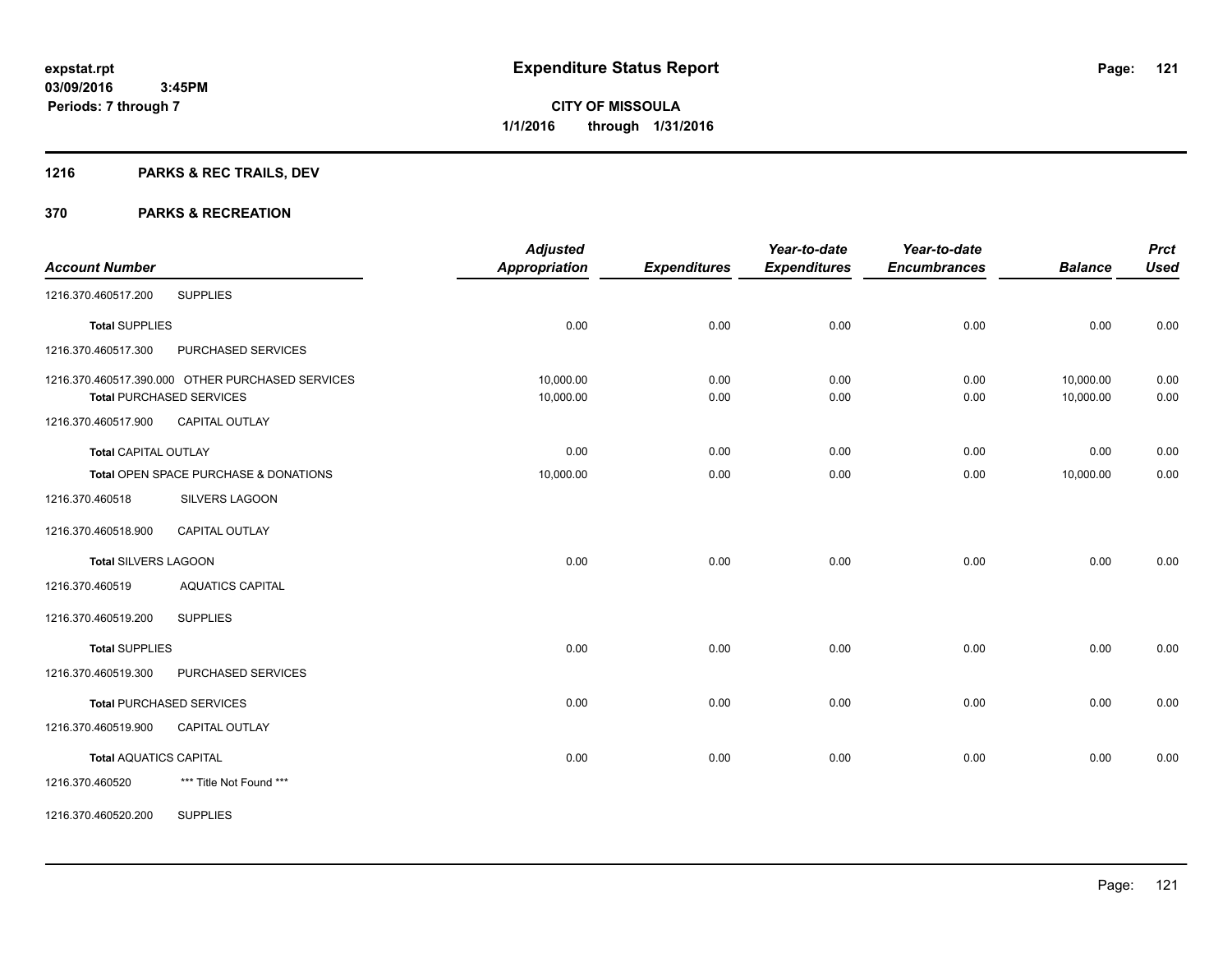## **1216 PARKS & REC TRAILS, DEV**

| <b>Account Number</b>                                           | <b>Adjusted</b><br><b>Appropriation</b> | <b>Expenditures</b> | Year-to-date<br><b>Expenditures</b> | Year-to-date<br><b>Encumbrances</b> | <b>Balance</b> | <b>Prct</b><br><b>Used</b> |
|-----------------------------------------------------------------|-----------------------------------------|---------------------|-------------------------------------|-------------------------------------|----------------|----------------------------|
| <b>Total SUPPLIES</b>                                           | 0.00                                    | 0.00                | 0.00                                | 0.00                                | 0.00           | 0.00                       |
| 1216.370.460520.300<br>PURCHASED SERVICES                       |                                         |                     |                                     |                                     |                |                            |
| <b>Total PURCHASED SERVICES</b>                                 | 0.00                                    | 0.00                | 0.00                                | 0.00                                | 0.00           | 0.00                       |
| <b>CAPITAL OUTLAY</b><br>1216.370.460520.900                    |                                         |                     |                                     |                                     |                |                            |
| Total *** Title Not Found ***                                   | 0.00                                    | 0.00                | 0.00                                | 0.00                                | 0.00           | 0.00                       |
| 1216.370.460521<br><b>CONSERVATION LANDS DONATIONS</b>          |                                         |                     |                                     |                                     |                |                            |
| 1216.370.460521.100<br>PERSONAL SERVICES                        |                                         |                     |                                     |                                     |                |                            |
| 1216.370.460521.110.000 CONSV LANDS MGMT GRANTS                 | 11,291.00                               | $-36.49$            | 227.07                              | 0.00                                | 11,063.93      | 2.01                       |
| 1216.370.460521.110.106 SALARIES AND WAGES                      | 0.00                                    | 275.73              | 5,182.03                            | 0.00                                | $-5,182.03$    | 0.00                       |
| 1216.370.460521.140.000 CONSERVATION LAND MGMT GRANT/EMP CONTRI | 1,909.00                                | 53.03               | 1.077.67                            | 0.00                                | 831.33         | 56.45                      |
| 1216.370.460521.141.000 STATE RETIREMENT CONTRIBUTIONS          | 0.00                                    | 0.24                | 4.69                                | 0.00                                | $-4.69$        | 0.00                       |
| <b>Total PERSONAL SERVICES</b>                                  | 13,200.00                               | 292.51              | 6,491.46                            | 0.00                                | 6.708.54       | 49.18                      |
| <b>SUPPLIES</b><br>1216.370.460521.200                          |                                         |                     |                                     |                                     |                |                            |
| 1216.370.460521.220.000 CONSVERVATION LANDS GRANT/OPER SUPPLIES | 10,000.00                               | 0.00                | 0.00                                | 0.00                                | 10.000.00      | 0.00                       |
| 1216.370.460521.220.086 OPERATING SUPPLIES~WEED PROGRAM         | 0.00                                    | 0.00                | 710.17                              | 0.00                                | $-710.17$      | 0.00                       |
| 1216.370.460521.230.000 CONSERVATION LANDS MGMT GRANT           | 5,000.00                                | 110.21              | 181.31                              | 0.00                                | 4,818.69       | 3.63                       |
| <b>Total SUPPLIES</b>                                           | 15,000.00                               | 110.21              | 891.48                              | 0.00                                | 14.108.52      | 5.94                       |
| 1216.370.460521.300<br>PURCHASED SERVICES                       |                                         |                     |                                     |                                     |                |                            |
| 1216.370.460521.350.000 CONSERVATION LANDS                      | 9,700.00                                | 0.00                | 0.00                                | 0.00                                | 9,700.00       | 0.00                       |
| 1216.370.460521.350.086 PROFESSIONAL SERVICES~WEED PROGRAM      | 15,000.00                               | 0.00                | 0.00                                | 0.00                                | 15,000.00      | 0.00                       |
| 1216.370.460521.370.000 TRAVEL                                  | 150.00                                  | 0.00                | 0.00                                | 0.00                                | 150.00         | 0.00                       |
| 1216.370.460521.380.000 TRAINING                                | 150.00                                  | 0.00                | 0.00                                | 0.00                                | 150.00         | 0.00                       |
| <b>Total PURCHASED SERVICES</b>                                 | 25,000.00                               | 0.00                | 0.00                                | 0.00                                | 25,000.00      | 0.00                       |
| <b>CAPITAL OUTLAY</b><br>1216.370.460521.900                    |                                         |                     |                                     |                                     |                |                            |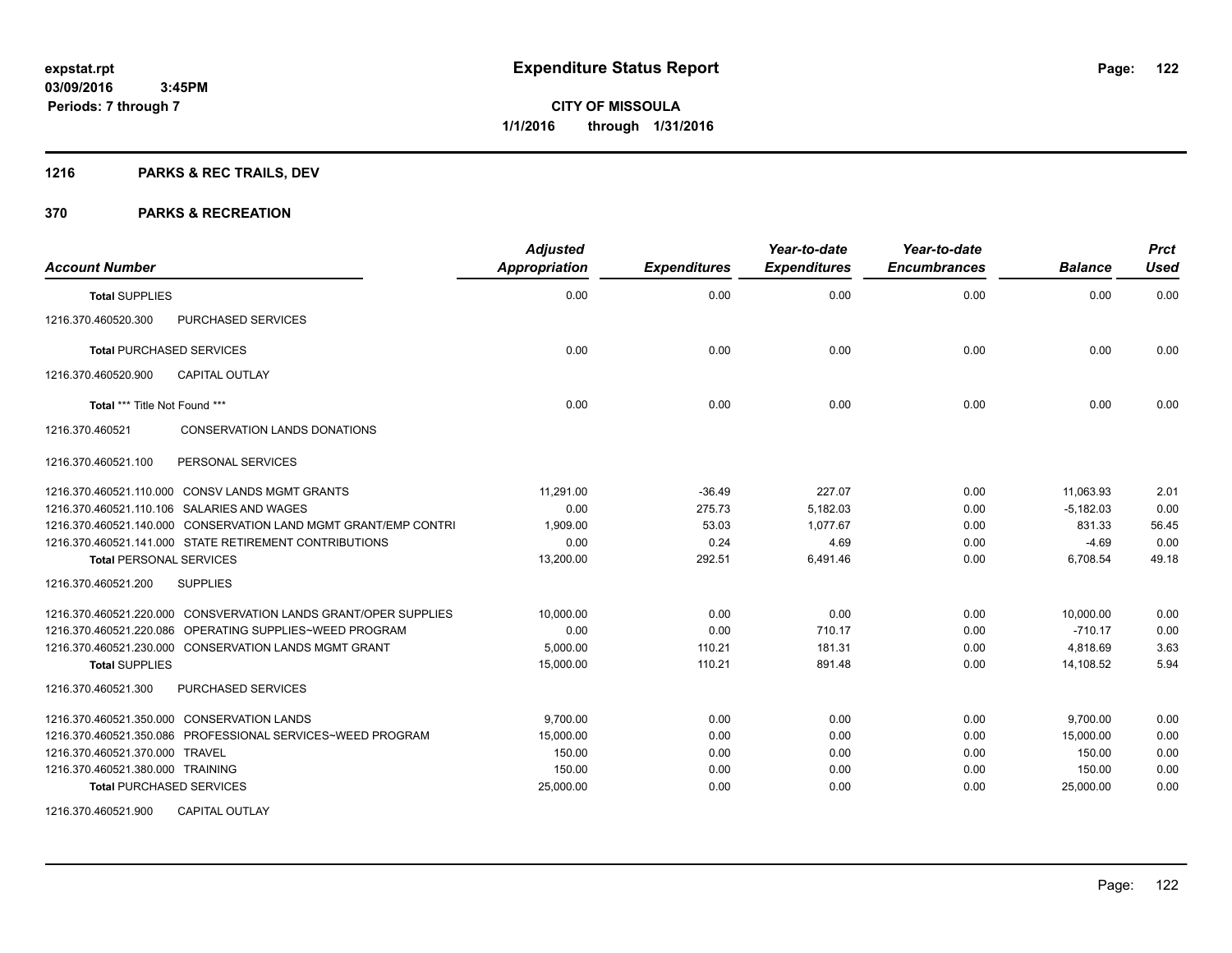## **1216 PARKS & REC TRAILS, DEV**

| <b>Account Number</b>                                        |                                            | <b>Adjusted</b><br><b>Appropriation</b> | <b>Expenditures</b> | Year-to-date<br><b>Expenditures</b> | Year-to-date<br><b>Encumbrances</b> | <b>Balance</b>         | <b>Prct</b><br><b>Used</b> |
|--------------------------------------------------------------|--------------------------------------------|-----------------------------------------|---------------------|-------------------------------------|-------------------------------------|------------------------|----------------------------|
| 1216.370.460521.930.000 IMPROVEMENTS<br>Total CAPITAL OUTLAY |                                            | 6,800.00<br>6,800.00                    | 0.00<br>0.00        | 0.00<br>0.00                        | 0.00<br>0.00                        | 6,800.00<br>6,800.00   | 0.00<br>0.00               |
|                                                              | Total CONSERVATION LANDS DONATIONS         | 60,000.00                               | 402.72              | 7,382.94                            | 0.00                                | 52,617.06              | 12.30                      |
| 1216.370.460522                                              | CONVERSATION LAND DONATIONS                |                                         |                     |                                     |                                     |                        |                            |
| 1216.370.460522.200                                          | <b>SUPPLIES</b>                            |                                         |                     |                                     |                                     |                        |                            |
| <b>Total SUPPLIES</b>                                        | 1216.370.460522.230.000 REPAIR/MAINTENANCE | 10.000.00<br>10,000.00                  | 0.00<br>0.00        | 0.00<br>0.00                        | 0.00<br>0.00                        | 10.000.00<br>10,000.00 | 0.00<br>0.00               |
| 1216.370.460522.900                                          | CAPITAL OUTLAY                             |                                         |                     |                                     |                                     |                        |                            |
| 1216.370.460522.930.000 IMPROVEMENTS<br>Total CAPITAL OUTLAY |                                            | 10,000.00<br>10,000.00                  | 0.00<br>0.00        | 0.00<br>0.00                        | 0.00<br>0.00                        | 10,000.00<br>10,000.00 | 0.00<br>0.00               |
|                                                              | Total CONVERSATION LAND DONATIONS          | 20,000.00                               | 0.00                | 0.00                                | 0.00                                | 20,000.00              | 0.00                       |
| 1216.370.460523                                              | *** Title Not Found ***                    |                                         |                     |                                     |                                     |                        |                            |
| 1216.370.460523.100                                          | PERSONAL SERVICES                          |                                         |                     |                                     |                                     |                        |                            |
| <b>Total PERSONAL SERVICES</b>                               |                                            | 0.00                                    | 0.00                | 0.00                                | 0.00                                | 0.00                   | 0.00                       |
| 1216.370.460523.300                                          | PURCHASED SERVICES                         |                                         |                     |                                     |                                     |                        |                            |
|                                                              | <b>Total PURCHASED SERVICES</b>            | 0.00                                    | 0.00                | 0.00                                | 0.00                                | 0.00                   | 0.00                       |
| 1216.370.460523.900                                          | <b>CAPITAL OUTLAY</b>                      |                                         |                     |                                     |                                     |                        |                            |
| Total *** Title Not Found ***                                |                                            | 0.00                                    | 0.00                | 0.00                                | 0.00                                | 0.00                   | 0.00                       |
| 1216.370.460524                                              | *** Title Not Found ***                    |                                         |                     |                                     |                                     |                        |                            |
| 1216.370.460524.100                                          | PERSONAL SERVICES                          |                                         |                     |                                     |                                     |                        |                            |
| <b>Total PERSONAL SERVICES</b>                               |                                            | 0.00                                    | 0.00                | 0.00                                | 0.00                                | 0.00                   | 0.00                       |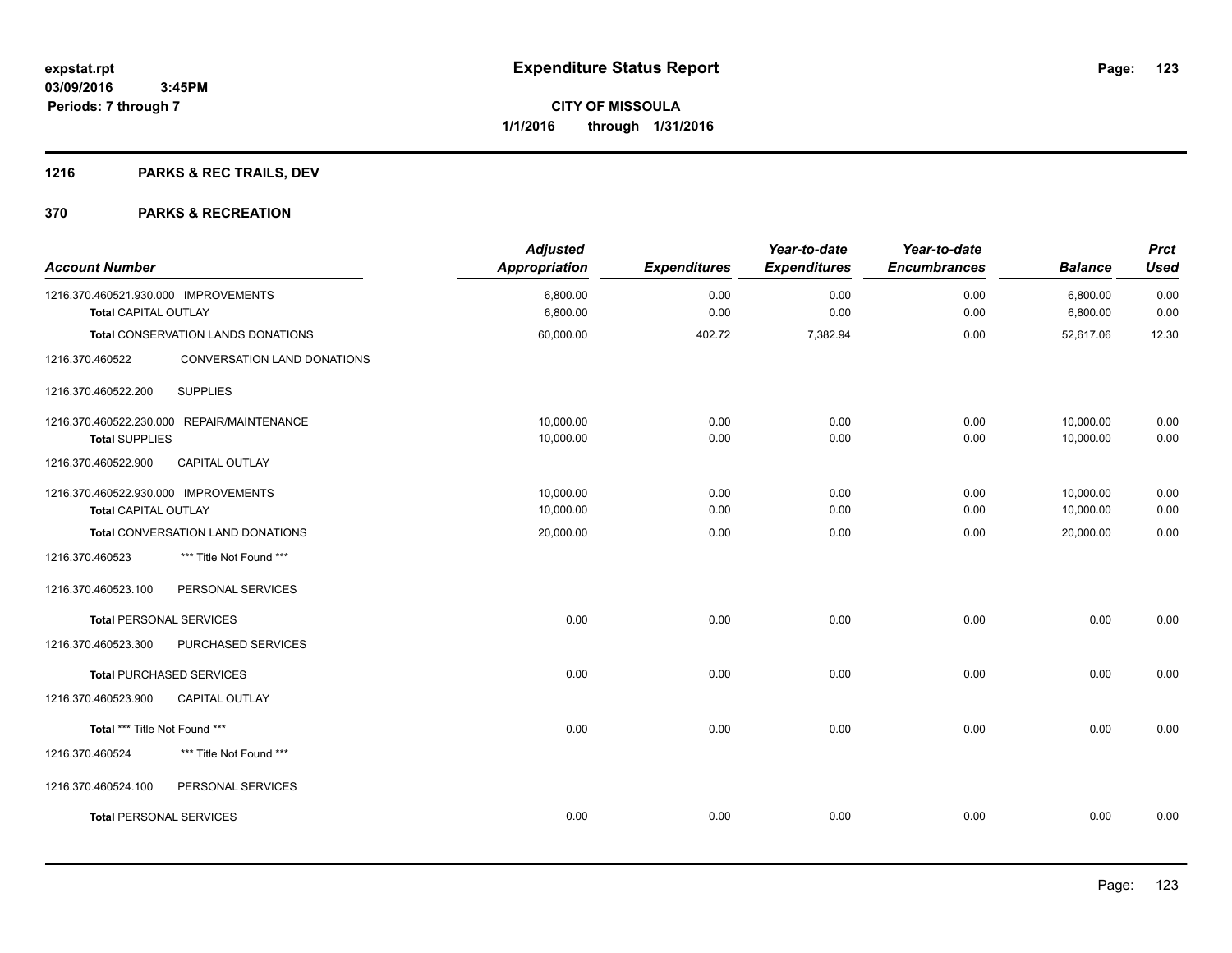## **1216 PARKS & REC TRAILS, DEV**

| <b>Account Number</b>         |                                | <b>Adjusted</b><br><b>Appropriation</b> | <b>Expenditures</b> | Year-to-date<br><b>Expenditures</b> | Year-to-date<br><b>Encumbrances</b> | <b>Balance</b> | <b>Prct</b><br><b>Used</b> |
|-------------------------------|--------------------------------|-----------------------------------------|---------------------|-------------------------------------|-------------------------------------|----------------|----------------------------|
| 1216.370.460524.200           | <b>SUPPLIES</b>                |                                         |                     |                                     |                                     |                |                            |
| <b>Total SUPPLIES</b>         |                                | 0.00                                    | 0.00                | 0.00                                | 0.00                                | 0.00           | 0.00                       |
| 1216.370.460524.300           | PURCHASED SERVICES             |                                         |                     |                                     |                                     |                |                            |
| Total *** Title Not Found *** |                                | 0.00                                    | 0.00                | 0.00                                | 0.00                                | 0.00           | 0.00                       |
| 1216.370.510110               | <b>MERCHANT SERVICES</b>       |                                         |                     |                                     |                                     |                |                            |
| 1216.370.510110.500           | <b>FIXED CHARGES</b>           |                                         |                     |                                     |                                     |                |                            |
|                               | <b>Total MERCHANT SERVICES</b> | 0.00                                    | 0.00                | 0.00                                | 0.00                                | 0.00           | 0.00                       |
|                               | Total PARKS & REC TRAILS, DEV  | 944,920.00                              | 2,358.41            | 49,168.00                           | 0.00                                | 895,752.00     | 5.20                       |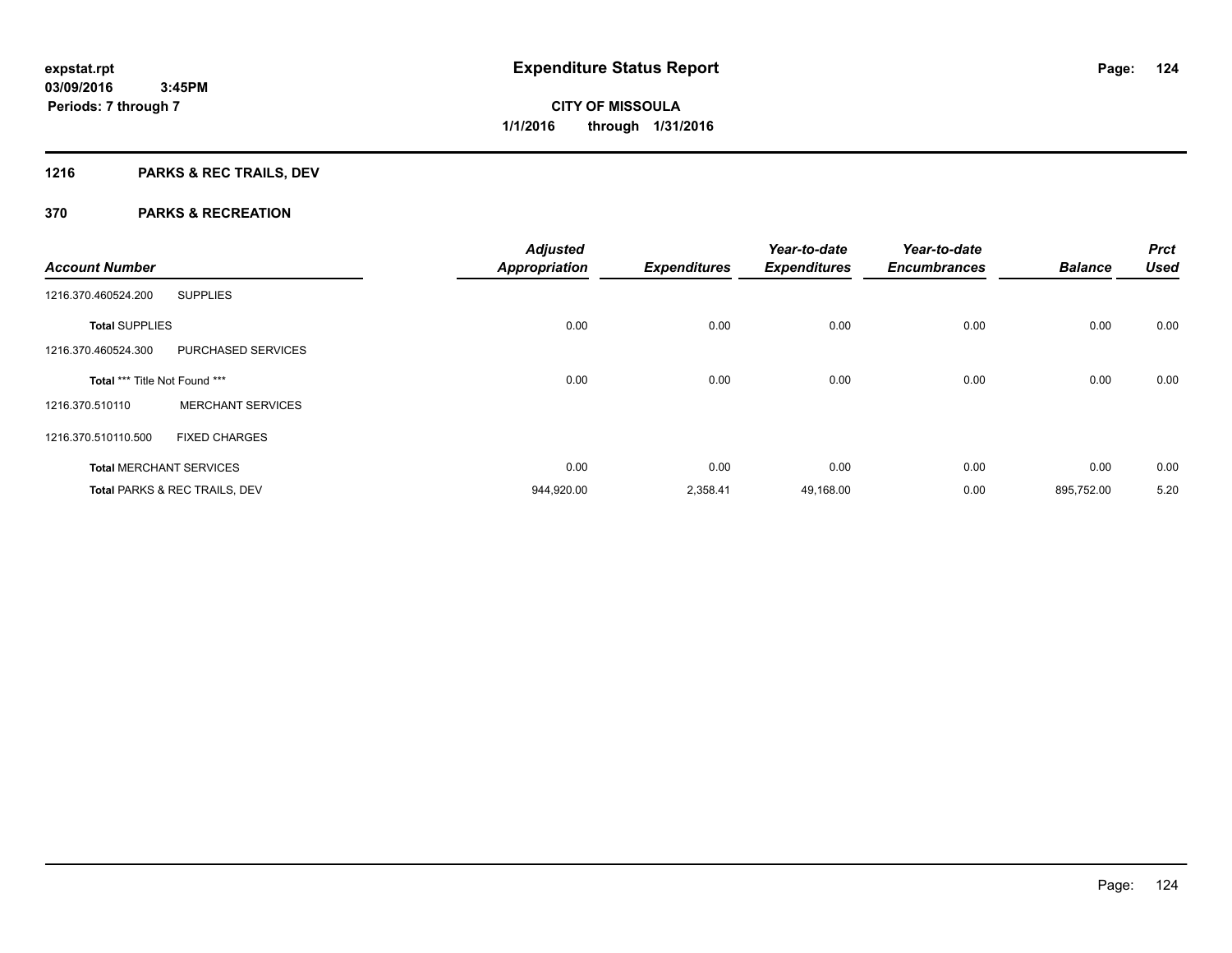#### **1217 PARKS CITY LIFE GYM LEASE**

|                                  |                                                         | <b>Adjusted</b>      |                     | Year-to-date        | Year-to-date        |                | <b>Prct</b> |
|----------------------------------|---------------------------------------------------------|----------------------|---------------------|---------------------|---------------------|----------------|-------------|
| <b>Account Number</b>            |                                                         | <b>Appropriation</b> | <b>Expenditures</b> | <b>Expenditures</b> | <b>Encumbrances</b> | <b>Balance</b> | <b>Used</b> |
| 1217.370.460440                  | CITY LIFE GYM LEASE                                     |                      |                     |                     |                     |                |             |
| 1217.370.460440.100              | PERSONAL SERVICES                                       |                      |                     |                     |                     |                |             |
|                                  | 1217.370.460440.110.000 SALARIES AND WAGES              | 12.000.00            | 0.00                | 0.00                | 0.00                | 12,000.00      | 0.00        |
| <b>Total PERSONAL SERVICES</b>   |                                                         | 12,000.00            | 0.00                | 0.00                | 0.00                | 12.000.00      | 0.00        |
| 1217.370.460440.200              | <b>SUPPLIES</b>                                         |                      |                     |                     |                     |                |             |
|                                  | 1217.370.460440.220.000 OPERATING SUPPLIES              | 2,500.00             | 0.00                | 70.95               | 0.00                | 2,429.05       | 2.84        |
|                                  | 1217.370.460440.220.146 OPERATING SUPPLIES              | 0.00                 | 0.00                | 127.49              | 0.00                | $-127.49$      | 0.00        |
|                                  | 1217.370.460440.220.147 OPERATING SUPPLIES              | 0.00                 | 0.00                | 30.66               | 0.00                | $-30.66$       | 0.00        |
|                                  | 1217.370.460440.220.191 OPERATING SUPPLIES              | 0.00                 | 0.00                | 880.00              | 0.00                | $-880.00$      | 0.00        |
|                                  | 1217.370.460440.230.000 REPAIR/MAINTENANCE              | 2.500.00             | 0.00                | 1.936.00            | 0.00                | 564.00         | 77.44       |
| <b>Total SUPPLIES</b>            |                                                         | 5,000.00             | 0.00                | 3,045.10            | 0.00                | 1,954.90       | 60.90       |
| 1217.370.460440.300              | PURCHASED SERVICES                                      |                      |                     |                     |                     |                |             |
|                                  | 1217.370.460440.320.000 PRINTING & DUPLICATING          | 1,000.00             | 0.00                | 0.00                | 0.00                | 1,000.00       | 0.00        |
|                                  | 1217.370.460440.330.000 PUBLICITY, SUBSCRIPTIONS & DUES | 1,000.00             | 0.00                | 0.00                | 0.00                | 1,000.00       | 0.00        |
|                                  | <b>Total PURCHASED SERVICES</b>                         | 2,000.00             | 0.00                | 0.00                | 0.00                | 2,000.00       | 0.00        |
| 1217.370.460440.500              | <b>FIXED CHARGES</b>                                    |                      |                     |                     |                     |                |             |
|                                  | 1217.370.460440.500.000 LEASE/FIXED CHARGES             | 24,000.00            | 2,000.00            | 16,000.00           | 0.00                | 8,000.00       | 66.67       |
| <b>Total FIXED CHARGES</b>       |                                                         | 24,000.00            | 2,000.00            | 16.000.00           | 0.00                | 8,000.00       | 66.67       |
| <b>Total CITY LIFE GYM LEASE</b> |                                                         | 43,000.00            | 2,000.00            | 19,045.10           | 0.00                | 23,954.90      | 44.29       |
| 1217.370.460471                  | <b>RECREATION ADULTS</b>                                |                      |                     |                     |                     |                |             |
| 1217.370.460471.200              | <b>SUPPLIES</b>                                         |                      |                     |                     |                     |                |             |
| <b>Total RECREATION ADULTS</b>   |                                                         | 0.00                 | 0.00                | 0.00                | 0.00                | 0.00           | 0.00        |
| 1217.370.510110                  | <b>MERCHANT SERVICES</b>                                |                      |                     |                     |                     |                |             |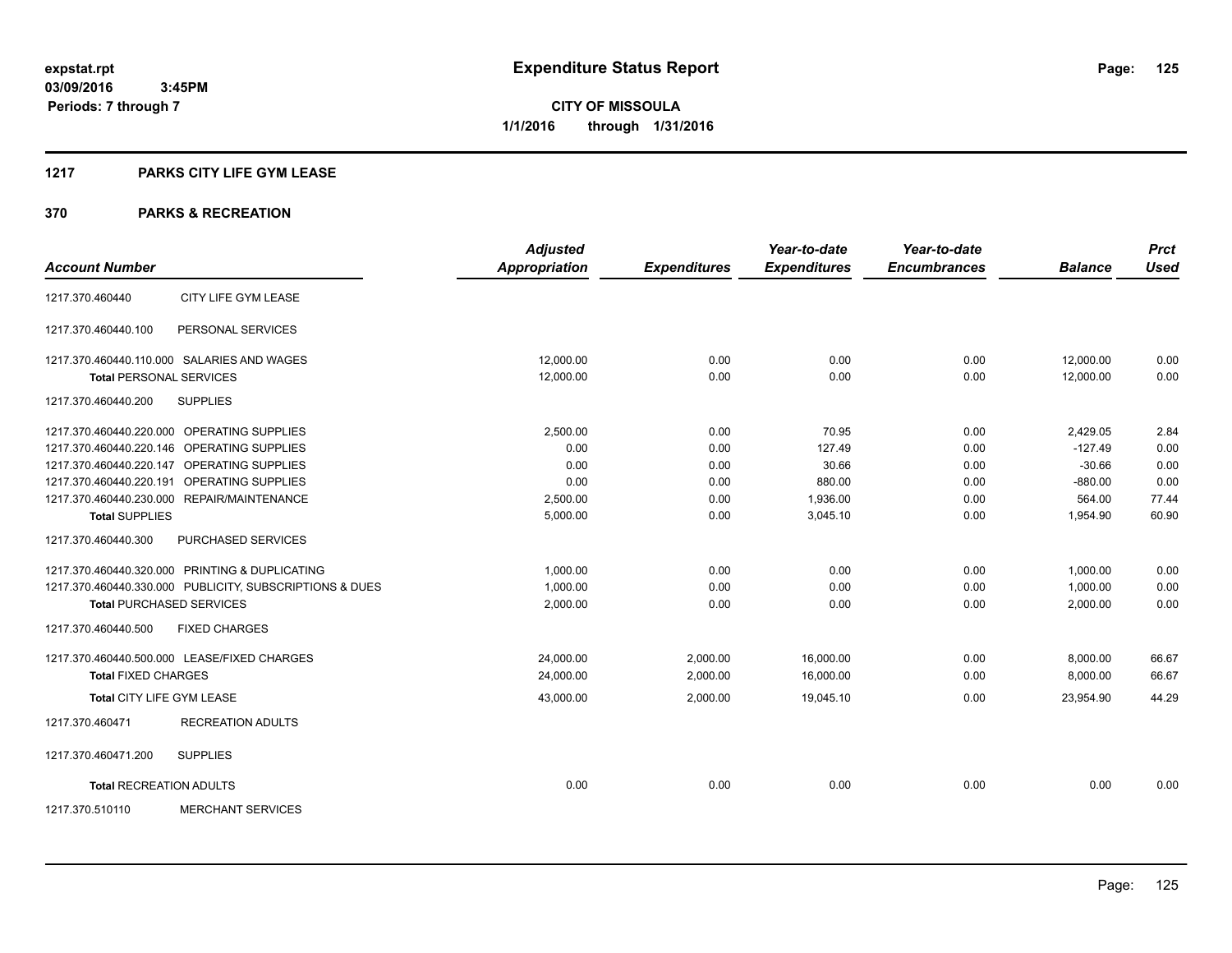### **1217 PARKS CITY LIFE GYM LEASE**

| <b>Account Number</b>                  | <b>Adjusted</b><br>Appropriation | <b>Expenditures</b> | Year-to-date<br><b>Expenditures</b> | Year-to-date<br><b>Encumbrances</b> | <b>Balance</b> | <b>Prct</b><br>Used |
|----------------------------------------|----------------------------------|---------------------|-------------------------------------|-------------------------------------|----------------|---------------------|
| FIXED CHARGES<br>1217.370.510110.500   |                                  |                     |                                     |                                     |                |                     |
| <b>Total MERCHANT SERVICES</b>         | 0.00                             | 0.00                | 0.00                                | 0.00                                | 0.00           | 0.00                |
| <b>Total PARKS CITY LIFE GYM LEASE</b> | 43,000.00                        | 2.000.00            | 19.045.10                           | 0.00                                | 23.954.90      | 44.29               |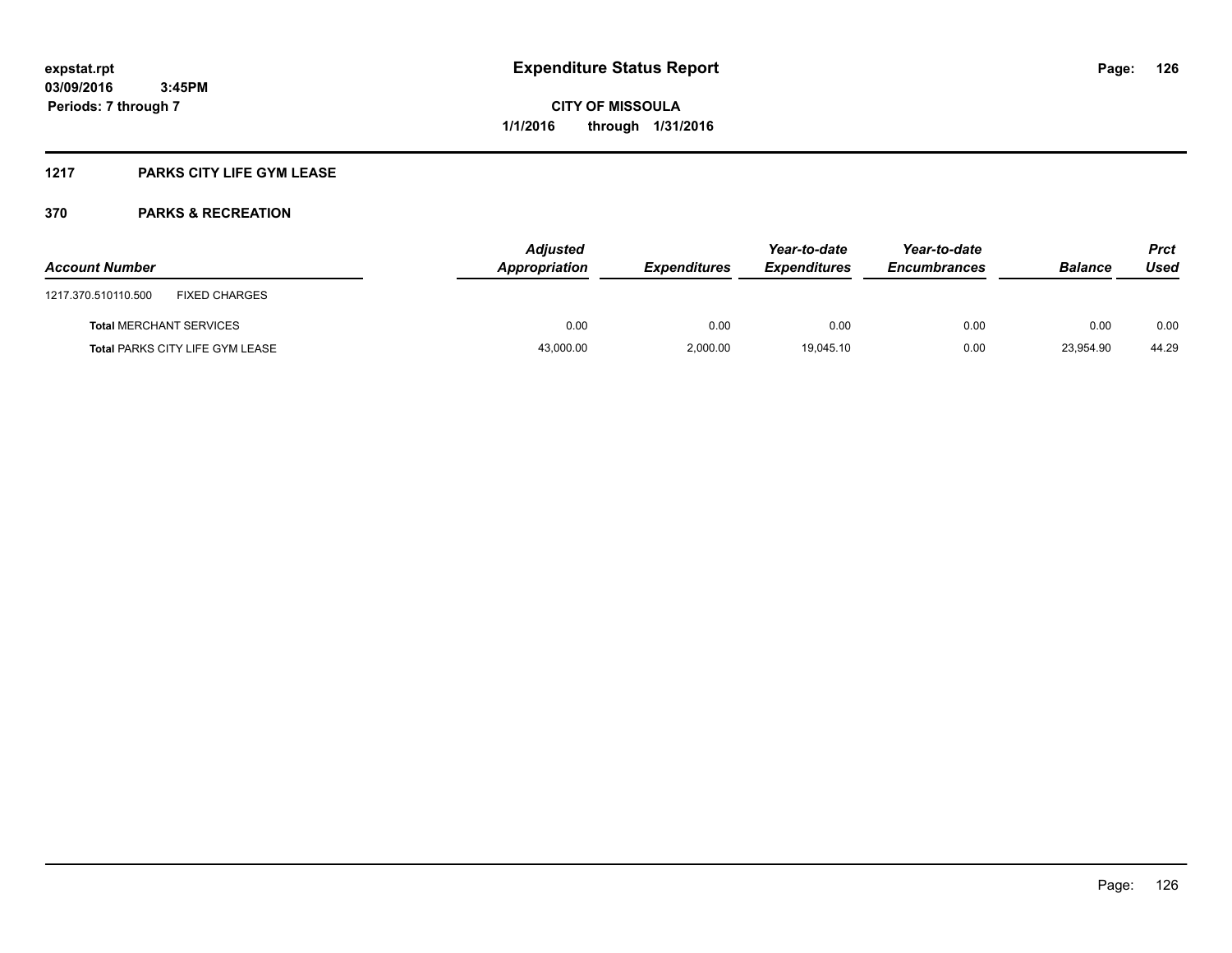#### **1218 ALL ABILITIES PLAYGROUND**

|                                      |                                               | <b>Adjusted</b>      |                     | Year-to-date        | Year-to-date        |                | <b>Prct</b> |
|--------------------------------------|-----------------------------------------------|----------------------|---------------------|---------------------|---------------------|----------------|-------------|
| <b>Account Number</b>                |                                               | <b>Appropriation</b> | <b>Expenditures</b> | <b>Expenditures</b> | <b>Encumbrances</b> | <b>Balance</b> | <b>Used</b> |
| 1218.370.460444                      | PLAYGROUNDS                                   |                      |                     |                     |                     |                |             |
| 1218.370.460444.300                  | PURCHASED SERVICES                            |                      |                     |                     |                     |                |             |
|                                      | 1218.370.460444.350.000 PROFESSIONAL SERVICES | 50,000.00            | 0.00                | 438.10              | 0.00                | 49,561.90      | 0.88        |
|                                      | <b>Total PURCHASED SERVICES</b>               | 50,000.00            | 0.00                | 438.10              | 0.00                | 49,561.90      | 0.88        |
| 1218.370.460444.900                  | <b>CAPITAL OUTLAY</b>                         |                      |                     |                     |                     |                |             |
| 1218.370.460444.930.000 IMPROVEMENTS |                                               | 478,000.00           | 0.00                | 0.00                | 0.00                | 478,000.00     | 0.00        |
| <b>Total CAPITAL OUTLAY</b>          |                                               | 478,000.00           | 0.00                | 0.00                | 0.00                | 478,000.00     | 0.00        |
| <b>Total PLAYGROUNDS</b>             |                                               | 528,000.00           | 0.00                | 438.10              | 0.00                | 527,561.90     | 0.08        |
| 1218.370.510110                      | <b>MERCHANT SERVICES</b>                      |                      |                     |                     |                     |                |             |
| 1218.370.510110.500                  | <b>FIXED CHARGES</b>                          |                      |                     |                     |                     |                |             |
|                                      | <b>Total MERCHANT SERVICES</b>                | 0.00                 | 0.00                | 0.00                | 0.00                | 0.00           | 0.00        |
|                                      | Total ALL ABILITIES PLAYGROUND                | 528,000.00           | 0.00                | 438.10              | 0.00                | 527,561.90     | 0.08        |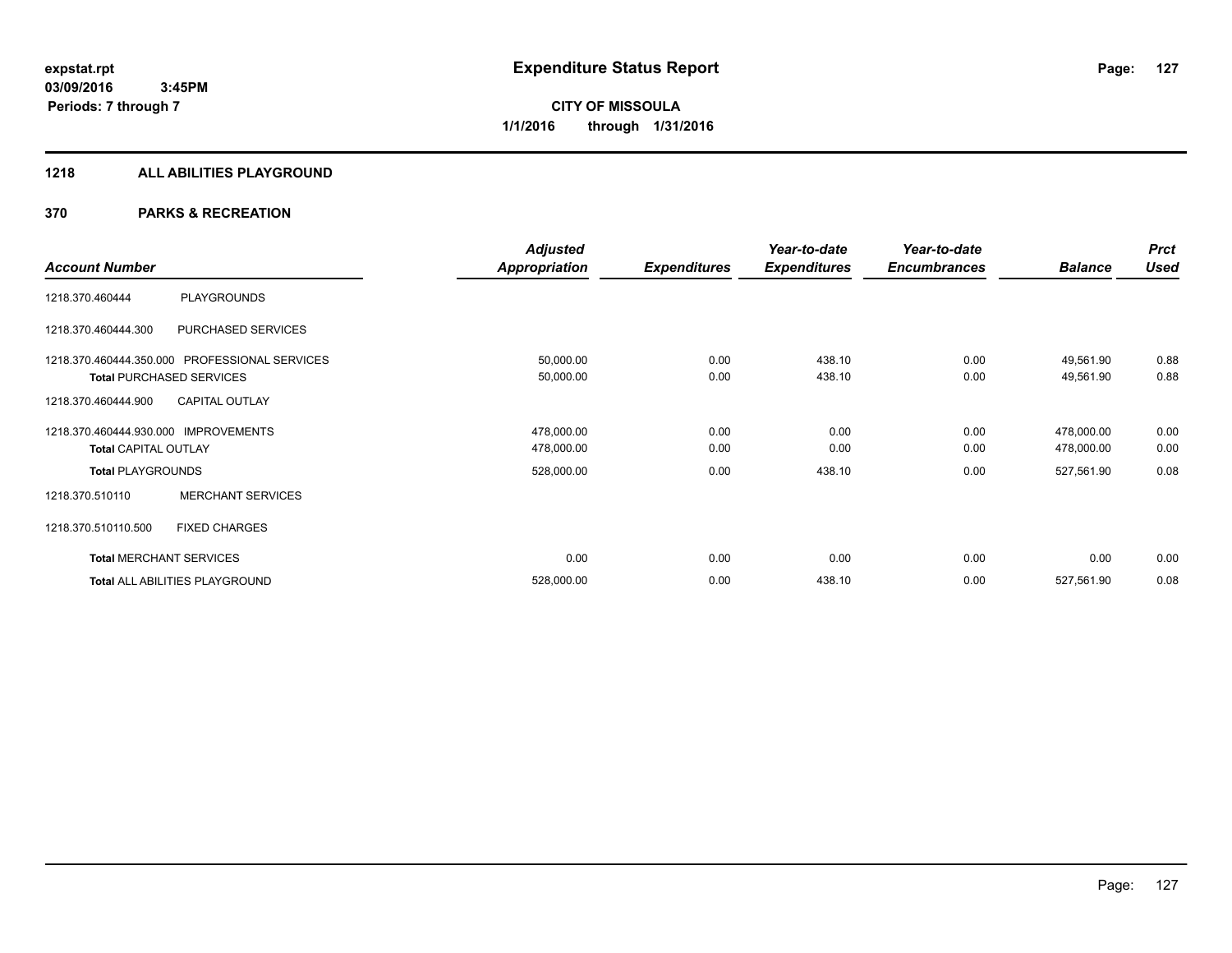#### **1219 FY14 PARK & TRAIL BOND**

|                                |                                               | <b>Adjusted</b>      |                     | Year-to-date        | Year-to-date        |                | <b>Prct</b> |
|--------------------------------|-----------------------------------------------|----------------------|---------------------|---------------------|---------------------|----------------|-------------|
| <b>Account Number</b>          |                                               | <b>Appropriation</b> | <b>Expenditures</b> | <b>Expenditures</b> | <b>Encumbrances</b> | <b>Balance</b> | <b>Used</b> |
| 1219.370.460401                | FORT MSLA REGIONAL PARK                       |                      |                     |                     |                     |                |             |
| 1219.370.460401.200            | <b>SUPPLIES</b>                               |                      |                     |                     |                     |                |             |
| <b>Total SUPPLIES</b>          |                                               | 0.00                 | 0.00                | 0.00                | 0.00                | 0.00           | 0.00        |
| 1219.370.460401.300            | PURCHASED SERVICES                            |                      |                     |                     |                     |                |             |
|                                | <b>Total PURCHASED SERVICES</b>               | 0.00                 | 0.00                | 0.00                | 0.00                | 0.00           | 0.00        |
| 1219.370.460401.900            | <b>CAPITAL OUTLAY</b>                         |                      |                     |                     |                     |                |             |
|                                | Total FORT MSLA REGIONAL PARK                 | 0.00                 | 0.00                | 0.00                | 0.00                | 0.00           | 0.00        |
| 1219.370.460444                | <b>PLAYGROUNDS</b>                            |                      |                     |                     |                     |                |             |
| 1219.370.460444.300            | PURCHASED SERVICES                            |                      |                     |                     |                     |                |             |
|                                | 1219.370.460444.350.000 PROFESSIONAL SERVICES | 0.00                 | 0.00                | 4,458.76            | 0.00                | $-4,458.76$    | 0.00        |
|                                | <b>Total PURCHASED SERVICES</b>               | 0.00                 | 0.00                | 4,458.76            | 0.00                | $-4,458.76$    | 0.00        |
| 1219.370.460444.900            | <b>CAPITAL OUTLAY</b>                         |                      |                     |                     |                     |                |             |
|                                | 1219.370.460444.940.000 MACHINERY & EQUIPMENT | 0.00                 | 0.00                | $-15,941.64$        | 0.00                | 15.941.64      | 0.00        |
| <b>Total CAPITAL OUTLAY</b>    |                                               | 0.00                 | 0.00                | $-15,941.64$        | 0.00                | 15,941.64      | 0.00        |
| <b>Total PLAYGROUNDS</b>       |                                               | 0.00                 | 0.00                | $-11,482.88$        | 0.00                | 11,482.88      | 0.00        |
| 1219.370.510110                | <b>MERCHANT SERVICES</b>                      |                      |                     |                     |                     |                |             |
| 1219.370.510110.500            | <b>FIXED CHARGES</b>                          |                      |                     |                     |                     |                |             |
| <b>Total MERCHANT SERVICES</b> |                                               | 0.00                 | 0.00                | 0.00                | 0.00                | 0.00           | 0.00        |
|                                | <b>Total FY14 PARK &amp; TRAIL BOND</b>       | 0.00                 | 0.00                | $-11,482.88$        | 0.00                | 11,482.88      | 0.00        |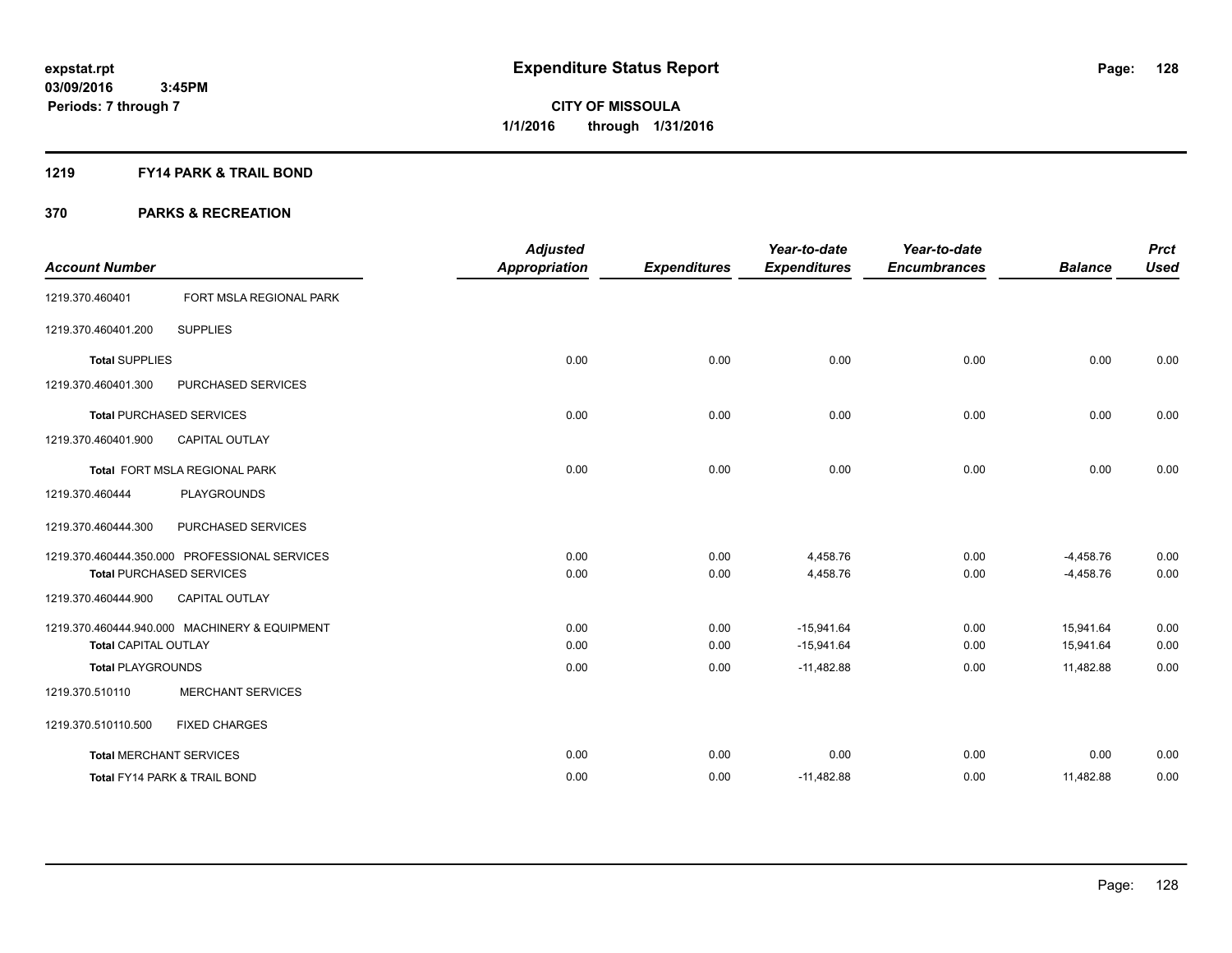**03/09/2016 3:45PM Periods: 7 through 7**

**CITY OF MISSOULA 1/1/2016 through 1/31/2016**

#### **1241 CREMAIN WALL & CEMETERY DONATIONS FUND**

**340 CEMETERY**

| <b>Account Number</b>                              |                                              | <b>Adjusted</b><br><b>Appropriation</b> | <b>Expenditures</b> | Year-to-date<br><b>Expenditures</b> | Year-to-date<br><b>Encumbrances</b> | <b>Balance</b>       | <b>Prct</b><br><b>Used</b> |
|----------------------------------------------------|----------------------------------------------|-----------------------------------------|---------------------|-------------------------------------|-------------------------------------|----------------------|----------------------------|
| 1241.340.430920                                    | <b>FACILITIES</b>                            |                                         |                     |                                     |                                     |                      |                            |
| 1241.340.430920.900                                | CAPITAL OUTLAY                               |                                         |                     |                                     |                                     |                      |                            |
| 1241.340.430920.930.000<br><b>Total FACILITIES</b> | <b>IMPROVEMENTS</b>                          | 2,500.00<br>2,500.00                    | 0.00<br>0.00        | 0.00<br>0.00                        | 0.00<br>0.00                        | 2,500.00<br>2,500.00 | 0.00<br>0.00               |
| 1241.340.430921                                    | <b>CEMETERY MEMORIAL</b>                     |                                         |                     |                                     |                                     |                      |                            |
| 1241.340.430921.900                                | <b>CAPITAL OUTLAY</b>                        |                                         |                     |                                     |                                     |                      |                            |
| <b>Total CEMETERY MEMORIAL</b>                     |                                              | 0.00                                    | 0.00                | 0.00                                | 0.00                                | 0.00                 | 0.00                       |
| 1241.340.430930                                    | <b>GROUNDS MAINTENANCE</b>                   |                                         |                     |                                     |                                     |                      |                            |
| 1241.340.430930.900                                | <b>CAPITAL OUTLAY</b>                        |                                         |                     |                                     |                                     |                      |                            |
| 1241.340.430930.930.000 IMPROVEMENTS               |                                              | 0.00                                    | 100.00              | 773.00                              | 0.00                                | $-773.00$            | 0.00                       |
|                                                    | <b>Total GROUNDS MAINTENANCE</b>             | 0.00                                    | 100.00              | 773.00                              | 0.00                                | $-773.00$            | 0.00                       |
| 1241.340.510110                                    | <b>MERCHANT SERVICES</b>                     |                                         |                     |                                     |                                     |                      |                            |
| 1241.340.510110.500                                | <b>FIXED CHARGES</b>                         |                                         |                     |                                     |                                     |                      |                            |
| <b>Total MERCHANT SERVICES</b>                     |                                              | 0.00                                    | 0.00                | 0.00                                | 0.00                                | 0.00                 | 0.00                       |
|                                                    | Total CREMAIN WALL & CEMETERY DONATIONS FUND | 2,500.00                                | 100.00              | 773.00                              | 0.00                                | 1,727.00             | 30.92                      |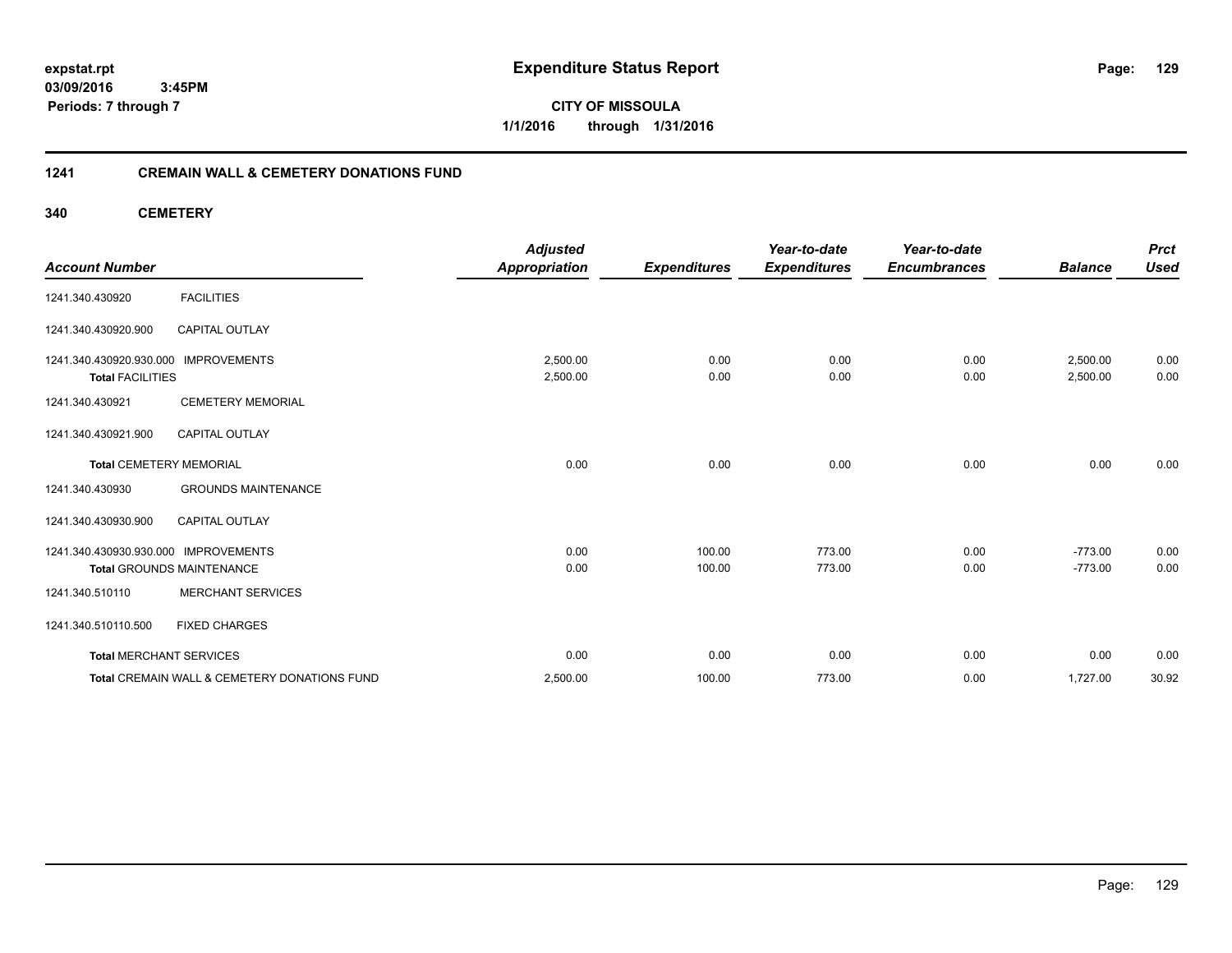#### **1242 CEMETERY CARE FUND**

#### **340 CEMETERY**

|                                      |                                                  | <b>Adjusted</b>      |                     | Year-to-date        | Year-to-date        |                | <b>Prct</b> |
|--------------------------------------|--------------------------------------------------|----------------------|---------------------|---------------------|---------------------|----------------|-------------|
| <b>Account Number</b>                |                                                  | <b>Appropriation</b> | <b>Expenditures</b> | <b>Expenditures</b> | <b>Encumbrances</b> | <b>Balance</b> | <b>Used</b> |
| 1242.340.430920                      | <b>FACILITIES</b>                                |                      |                     |                     |                     |                |             |
| 1242.340.430920.800                  | OTHER OBJECTS                                    |                      |                     |                     |                     |                |             |
|                                      | 1242.340.430920.820.000 TRANSFERS TO OTHER FUNDS | 9,545.00             | 0.00                | 0.00                | 0.00                | 9,545.00       | 0.00        |
| 1242.340.430920.845.000 CONTINGENCY  |                                                  | 10,000.00            | 0.00                | 0.00                | 0.00                | 10,000.00      | 0.00        |
| <b>Total OTHER OBJECTS</b>           |                                                  | 19,545.00            | 0.00                | 0.00                | 0.00                | 19,545.00      | 0.00        |
| 1242.340.430920.900                  | <b>CAPITAL OUTLAY</b>                            |                      |                     |                     |                     |                |             |
|                                      | 1242.340.430920.940.000 MACHINERY & EQUIPMENT    | 153,500.00           | 0.00                | 0.00                | 0.00                | 153,500.00     | 0.00        |
| <b>Total CAPITAL OUTLAY</b>          |                                                  | 153,500.00           | 0.00                | 0.00                | 0.00                | 153,500.00     | 0.00        |
| <b>Total FACILITIES</b>              |                                                  | 173,045.00           | 0.00                | 0.00                | 0.00                | 173,045.00     | 0.00        |
| 1242.340.430930                      | <b>GROUNDS MAINTENANCE</b>                       |                      |                     |                     |                     |                |             |
| 1242.340.430930.900                  | <b>CAPITAL OUTLAY</b>                            |                      |                     |                     |                     |                |             |
| 1242.340.430930.930.000 IMPROVEMENTS |                                                  | 0.00                 | 0.00                | 5,895.00            | 0.00                | $-5,895.00$    | 0.00        |
|                                      | <b>Total GROUNDS MAINTENANCE</b>                 | 0.00                 | 0.00                | 5,895.00            | 0.00                | $-5,895.00$    | 0.00        |
| 1242.340.510110                      | <b>MERCHANT SERVICES</b>                         |                      |                     |                     |                     |                |             |
| 1242.340.510110.500                  | <b>FIXED CHARGES</b>                             |                      |                     |                     |                     |                |             |
| <b>Total MERCHANT SERVICES</b>       |                                                  | 0.00                 | 0.00                | 0.00                | 0.00                | 0.00           | 0.00        |
| <b>Total CEMETERY CARE FUND</b>      |                                                  | 173,045.00           | 0.00                | 5,895.00            | 0.00                | 167,150.00     | 3.41        |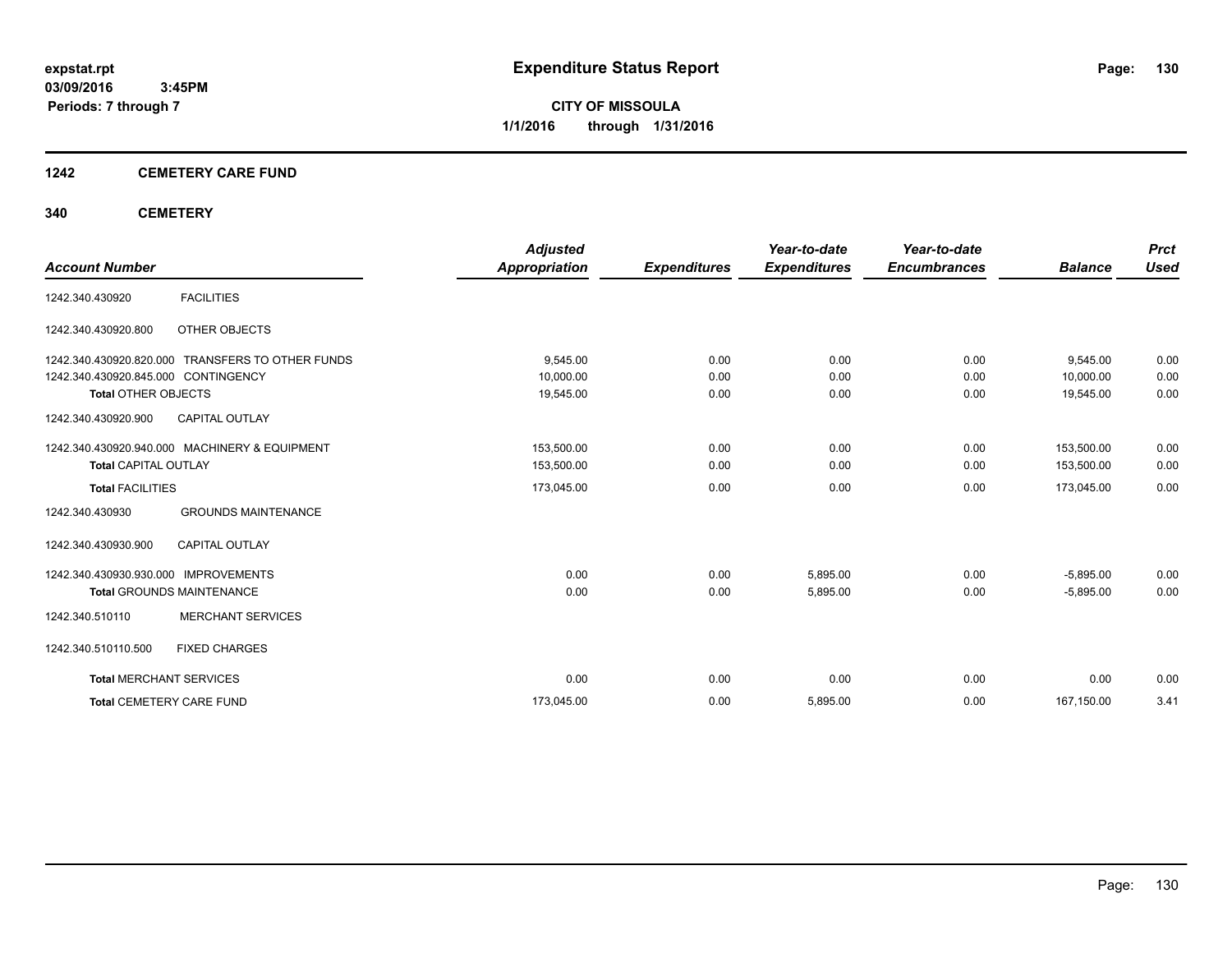#### **1243 CEMETERY MEMORIAL FUND**

#### **340 CEMETERY**

|                                      |                                     | <b>Adjusted</b>      |                     | Year-to-date        | Year-to-date        |                | <b>Prct</b> |
|--------------------------------------|-------------------------------------|----------------------|---------------------|---------------------|---------------------|----------------|-------------|
| <b>Account Number</b>                |                                     | <b>Appropriation</b> | <b>Expenditures</b> | <b>Expenditures</b> | <b>Encumbrances</b> | <b>Balance</b> | <b>Used</b> |
| 1243.340.430921                      | <b>CEMETERY MEMORIAL</b>            |                      |                     |                     |                     |                |             |
| 1243.340.430921.900                  | <b>CAPITAL OUTLAY</b>               |                      |                     |                     |                     |                |             |
|                                      | <b>Total CEMETERY MEMORIAL</b>      | 0.00                 | 0.00                | 0.00                | 0.00                | 0.00           | 0.00        |
| 1243.340.430930                      | <b>GROUNDS MAINTENANCE</b>          |                      |                     |                     |                     |                |             |
| 1243.340.430930.900                  | <b>CAPITAL OUTLAY</b>               |                      |                     |                     |                     |                |             |
| 1243.340.430930.930.000 IMPROVEMENTS |                                     | 500.00               | 0.00                | 2,998.11            | 0.00                | $-2,498.11$    | 599.62      |
|                                      | <b>Total GROUNDS MAINTENANCE</b>    | 500.00               | 0.00                | 2,998.11            | 0.00                | $-2,498.11$    | 599.62      |
| 1243.340.510110                      | <b>MERCHANT SERVICES</b>            |                      |                     |                     |                     |                |             |
| 1243.340.510110.500                  | <b>FIXED CHARGES</b>                |                      |                     |                     |                     |                |             |
|                                      | <b>Total MERCHANT SERVICES</b>      | 0.00                 | 0.00                | 0.00                | 0.00                | 0.00           | 0.00        |
|                                      | <b>Total CEMETERY MEMORIAL FUND</b> | 500.00               | 0.00                | 2,998.11            | 0.00                | $-2,498.11$    | 599.62      |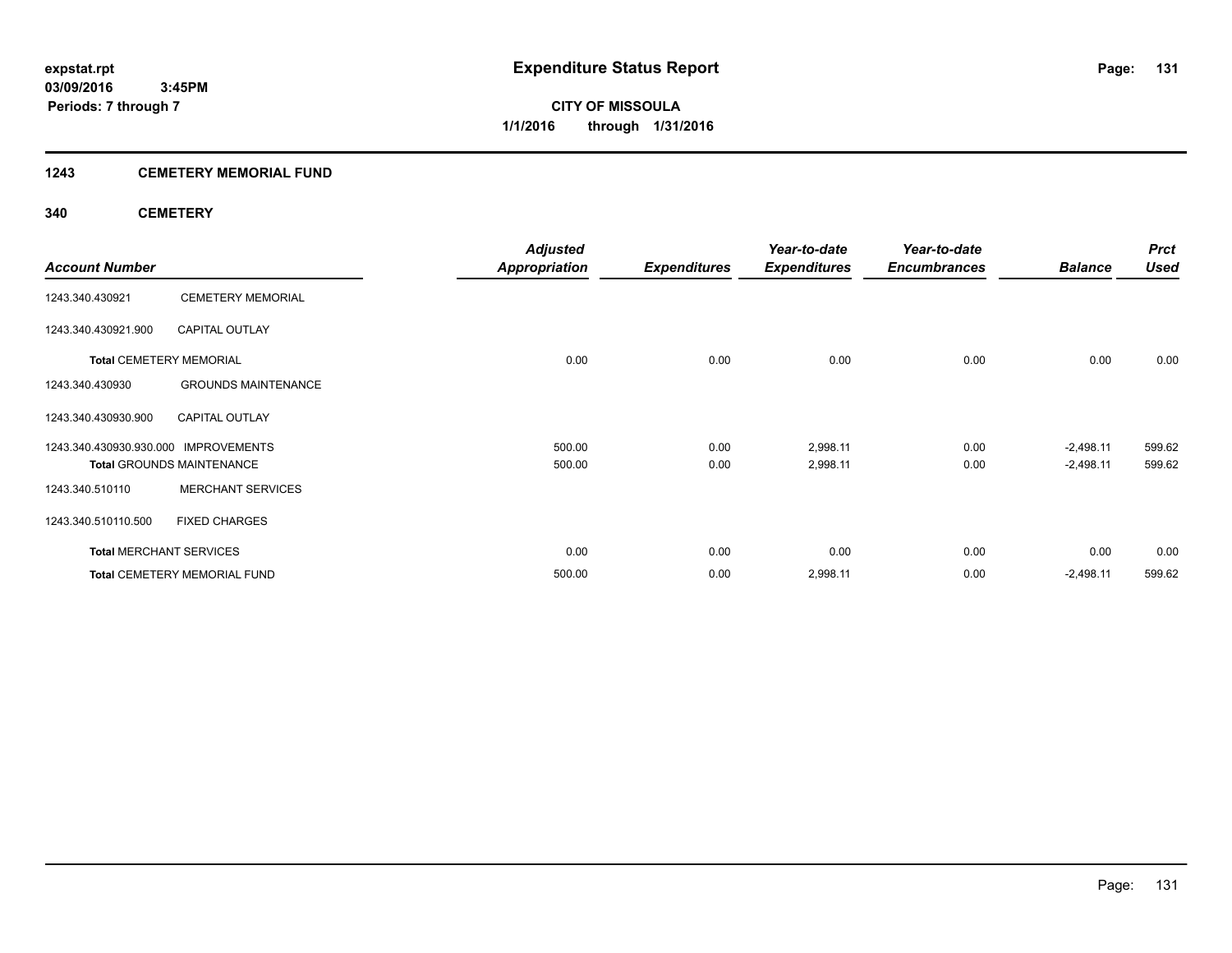#### **1265 TITLE 1 PROJECTS FUND**

## **240 FINANCE**

| <b>Account Number</b>                                               |                                                                                           | <b>Adjusted</b><br><b>Appropriation</b> | <b>Expenditures</b>  | Year-to-date<br><b>Expenditures</b> | Year-to-date<br><b>Encumbrances</b> | <b>Balance</b>             | <b>Prct</b><br><b>Used</b> |
|---------------------------------------------------------------------|-------------------------------------------------------------------------------------------|-----------------------------------------|----------------------|-------------------------------------|-------------------------------------|----------------------------|----------------------------|
| 1265.240.411850                                                     | <b>ECONOMIC DEVELOPMENT</b>                                                               |                                         |                      |                                     |                                     |                            |                            |
| 1265.240.411850.500                                                 | <b>FIXED CHARGES</b>                                                                      |                                         |                      |                                     |                                     |                            |                            |
| 1265.240.411850.500.000 FIXED CHARGES<br><b>Total FIXED CHARGES</b> |                                                                                           | 0.00<br>0.00                            | 1,309.50<br>1,309.50 | 5,015.50<br>5,015.50                | 0.00<br>0.00                        | $-5,015.50$<br>$-5,015.50$ | 0.00<br>0.00               |
| 1265.240.411850.700                                                 | <b>GRANTS &amp; CONTRIBUTIONS</b>                                                         |                                         |                      |                                     |                                     |                            |                            |
|                                                                     | 1265.240.411850.700.000 GRANTS & CONTRIBUTIONS<br><b>Total GRANTS &amp; CONTRIBUTIONS</b> | 136,000.00<br>136,000.00                | 0.00<br>0.00         | 0.00<br>0.00                        | 0.00<br>0.00                        | 136,000.00<br>136,000.00   | 0.00<br>0.00               |
| 1265.240.411850.800                                                 | OTHER OBJECTS                                                                             |                                         |                      |                                     |                                     |                            |                            |
| <b>Total OTHER OBJECTS</b>                                          |                                                                                           | 0.00                                    | 0.00                 | 0.00                                | 0.00                                | 0.00                       | 0.00                       |
|                                                                     | Total ECONOMIC DEVELOPMENT                                                                | 136,000.00                              | 1,309.50             | 5,015.50                            | 0.00                                | 130,984.50                 | 3.69                       |
| 1265.240.440150                                                     | *** Title Not Found ***                                                                   |                                         |                      |                                     |                                     |                            |                            |
| 1265.240.440150.800                                                 | OTHER OBJECTS                                                                             |                                         |                      |                                     |                                     |                            |                            |
| Total *** Title Not Found ***                                       |                                                                                           | 0.00                                    | 0.00                 | 0.00                                | 0.00                                | 0.00                       | 0.00                       |
| 1265.240.470343                                                     | MISSOULA HOUSING CORPORATION                                                              |                                         |                      |                                     |                                     |                            |                            |
| 1265.240.470343.700                                                 | <b>GRANTS &amp; CONTRIBUTIONS</b>                                                         |                                         |                      |                                     |                                     |                            |                            |
|                                                                     | Total MISSOULA HOUSING CORPORATION                                                        | 0.00                                    | 0.00                 | 0.00                                | 0.00                                | 0.00                       | 0.00                       |
| 1265.240.510110                                                     | <b>MERCHANT SERVICES</b>                                                                  |                                         |                      |                                     |                                     |                            |                            |
| 1265.240.510110.500                                                 | <b>FIXED CHARGES</b>                                                                      |                                         |                      |                                     |                                     |                            |                            |
| <b>Total MERCHANT SERVICES</b>                                      |                                                                                           | 0.00                                    | 0.00                 | 0.00                                | 0.00                                | 0.00                       | 0.00                       |
|                                                                     | Total TITLE 1 PROJECTS FUND                                                               | 136,000.00                              | 1,309.50             | 5,015.50                            | 0.00                                | 130,984.50                 | 3.69                       |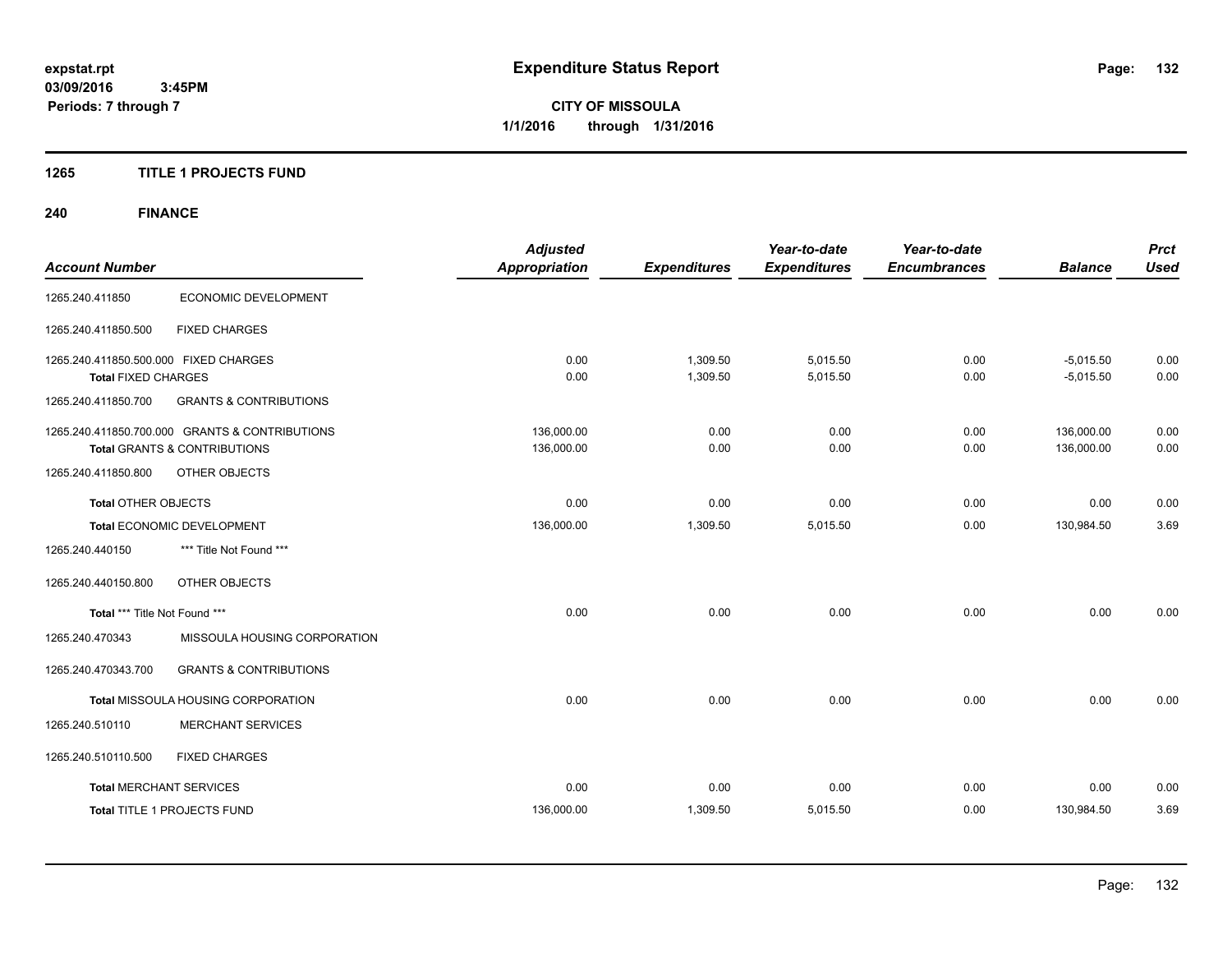**133**

**03/09/2016 3:45PM Periods: 7 through 7**

**CITY OF MISSOULA 1/1/2016 through 1/31/2016**

# **1396 PROGRAM INCOME REVOLVING LOAN PROGRAM**

|                                                                                                                                                                                                           |                                             | <b>Adjusted</b>      |                     | Year-to-date        | Year-to-date        |                | <b>Prct</b> |
|-----------------------------------------------------------------------------------------------------------------------------------------------------------------------------------------------------------|---------------------------------------------|----------------------|---------------------|---------------------|---------------------|----------------|-------------|
| <b>Account Number</b><br><b>HOUSING REHAB</b><br>1396.390.470200<br>1396.390.470200.700<br><b>GRANTS &amp; CONTRIBUTIONS</b><br>1396.390.470200.700.000 RENTAL REHAB GRANTS<br><b>Total HOUSING REHAB</b> |                                             | <b>Appropriation</b> | <b>Expenditures</b> | <b>Expenditures</b> | <b>Encumbrances</b> | <b>Balance</b> | <b>Used</b> |
|                                                                                                                                                                                                           |                                             |                      |                     |                     |                     |                |             |
|                                                                                                                                                                                                           |                                             |                      |                     |                     |                     |                |             |
|                                                                                                                                                                                                           |                                             | 38,472.00            | 0.00                | 0.00                | 0.00                | 38,472.00      | 0.00        |
|                                                                                                                                                                                                           |                                             | 38,472.00            | 0.00                | 0.00                | 0.00                | 38,472.00      | 0.00        |
| 1396.390.470401                                                                                                                                                                                           | <b>WORD GRANT</b>                           |                      |                     |                     |                     |                |             |
| 1396.390.470401.300                                                                                                                                                                                       | PURCHASED SERVICES                          |                      |                     |                     |                     |                |             |
| <b>Total WORD GRANT</b>                                                                                                                                                                                   |                                             | 0.00                 | 0.00                | 0.00                | 0.00                | 0.00           | 0.00        |
| 1396.390.510110                                                                                                                                                                                           | <b>MERCHANT SERVICES</b>                    |                      |                     |                     |                     |                |             |
| 1396.390.510110.500                                                                                                                                                                                       | <b>FIXED CHARGES</b>                        |                      |                     |                     |                     |                |             |
|                                                                                                                                                                                                           | <b>Total MERCHANT SERVICES</b>              | 0.00                 | 0.00                | 0.00                | 0.00                | 0.00           | 0.00        |
|                                                                                                                                                                                                           | Total PROGRAM INCOME REVOLVING LOAN PROGRAM | 38,472.00            | 0.00                | 0.00                | 0.00                | 38,472.00      | 0.00        |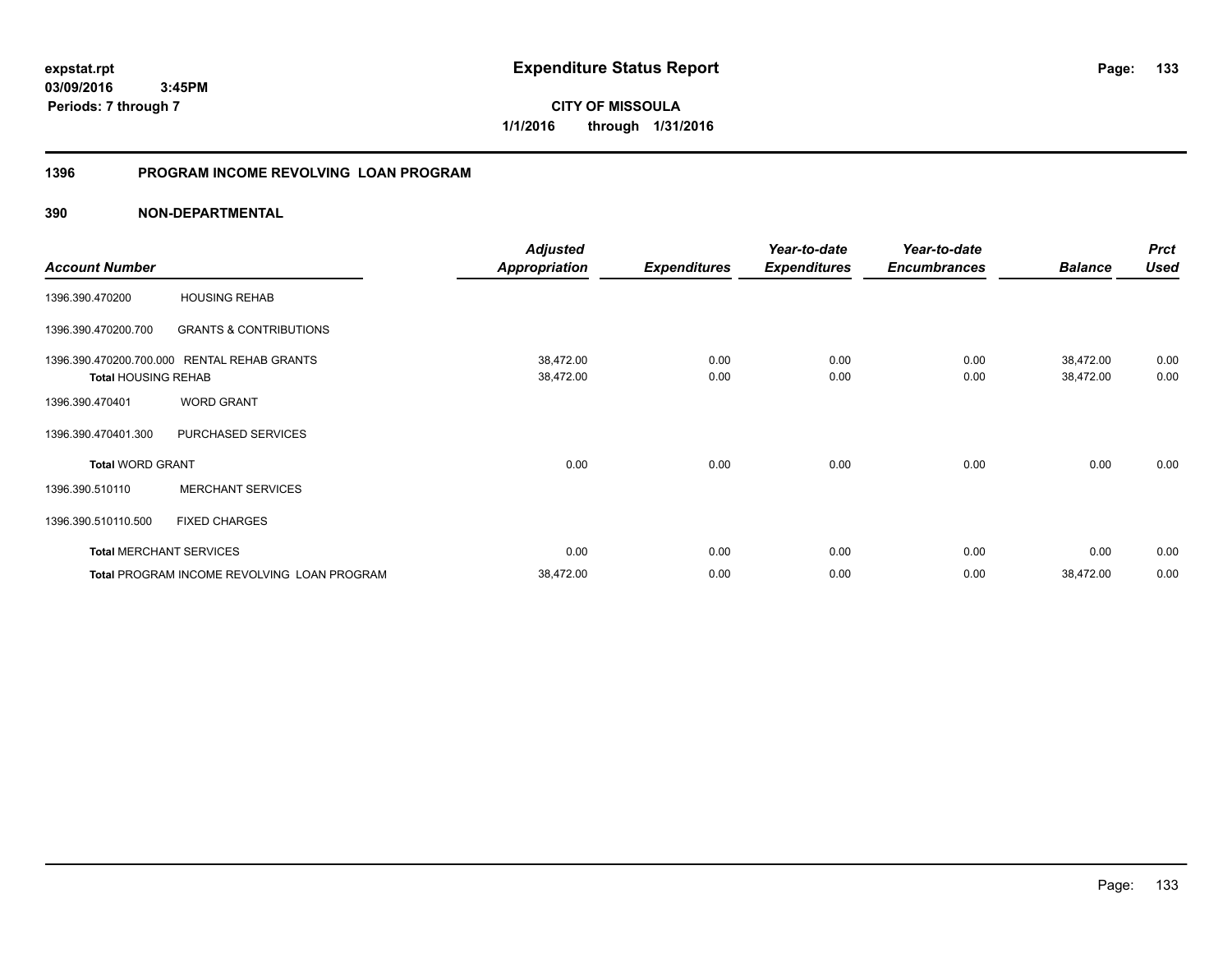#### **1397 STATE HOME PROGRAM INCOME**

| <b>Account Number</b>          |                                                                | <b>Adjusted</b><br><b>Appropriation</b> | <b>Expenditures</b> | Year-to-date<br><b>Expenditures</b> | Year-to-date<br><b>Encumbrances</b> | <b>Balance</b>           | <b>Prct</b><br><b>Used</b> |
|--------------------------------|----------------------------------------------------------------|-----------------------------------------|---------------------|-------------------------------------|-------------------------------------|--------------------------|----------------------------|
| 1397.390.470200                | <b>HOUSING REHAB</b>                                           |                                         |                     |                                     |                                     |                          |                            |
| 1397.390.470200.300            | <b>PURCHASED SERVICES</b>                                      |                                         |                     |                                     |                                     |                          |                            |
| <b>Total HOUSING REHAB</b>     | 1397.390.470200.350.000 STATE HOME PROGRAM INCOME/CONTRACT SVS | 600,000.00<br>600,000.00                | 0.00<br>0.00        | 0.00<br>0.00                        | 0.00<br>0.00                        | 600,000.00<br>600,000.00 | 0.00<br>0.00               |
| 1397.390.510110                | <b>MERCHANT SERVICES</b>                                       |                                         |                     |                                     |                                     |                          |                            |
| 1397.390.510110.500            | <b>FIXED CHARGES</b>                                           |                                         |                     |                                     |                                     |                          |                            |
| <b>Total MERCHANT SERVICES</b> |                                                                | 0.00                                    | 0.00                | 0.00                                | 0.00                                | 0.00                     | 0.00                       |
|                                | <b>Total STATE HOME PROGRAM INCOME</b>                         | 600,000.00                              | 0.00                | 0.00                                | 0.00                                | 600.000.00               | 0.00                       |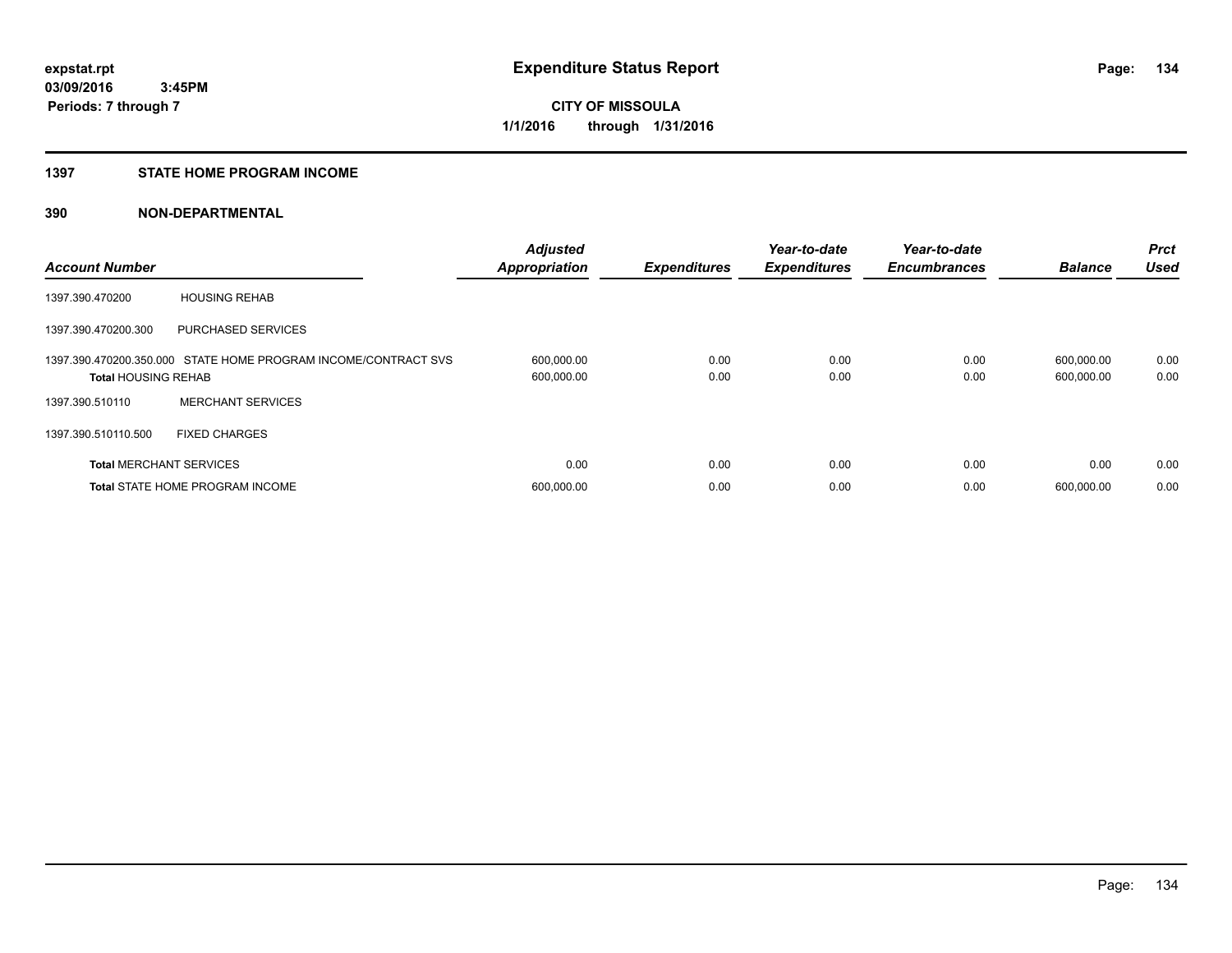**03/09/2016 3:45PM Periods: 7 through 7**

**CITY OF MISSOULA 1/1/2016 through 1/31/2016**

#### **2250 PLANNING FUND**

#### **250 DEVELOPMENT SERVICES**

|                                                            | <b>Adjusted</b> |                     | Year-to-date        | Year-to-date        |                | <b>Prct</b> |
|------------------------------------------------------------|-----------------|---------------------|---------------------|---------------------|----------------|-------------|
| <b>Account Number</b>                                      | Appropriation   | <b>Expenditures</b> | <b>Expenditures</b> | <b>Encumbrances</b> | <b>Balance</b> | <b>Used</b> |
| <b>PLANNING</b><br>2250.250.411030                         |                 |                     |                     |                     |                |             |
| PERSONAL SERVICES<br>2250.250.411030.100                   |                 |                     |                     |                     |                |             |
| 2250.250.411030.110.000 SALARIES AND WAGES                 | 262.841.00      | 19,519.65           | 142,538.00          | 0.00                | 120,303.00     | 54.23       |
| <b>EMPLOYER CONTRIBUTIONS</b><br>2250.250.411030.140.000   | 83,643.00       | 7,212.81            | 52,373.94           | 0.00                | 31,269.06      | 62.62       |
| 2250.250.411030.141.000 STATE RETIREMENT CONTRIBUTIONS     | 0.00            | 19.52               | 142.54              | 0.00                | $-142.54$      | 0.00        |
| <b>Total PERSONAL SERVICES</b>                             | 346,484.00      | 26,751.98           | 195,054.48          | 0.00                | 151,429.52     | 56.30       |
| 2250.250.411030.200<br><b>SUPPLIES</b>                     |                 |                     |                     |                     |                |             |
| 2250.250.411030.210.000 OFFICE SUPPLIES                    | 2,550.00        | 10.74               | 408.21              | 0.00                | 2,141.79       | 16.01       |
| 2250.250.411030.210.301<br><b>OFFICE SUPPLIES</b>          | 0.00            | 295.74              | 725.18              | 0.00                | $-725.18$      | 0.00        |
| OPERATING SUPPLIES<br>2250.250.411030.220.000              | 900.00          | 0.00                | 84.96               | 0.00                | 815.04         | 9.44        |
| 2250.250.411030.231.000<br><b>GASOLINE</b>                 | 0.00            | 0.00                | 33.55               | 0.00                | $-33.55$       | 0.00        |
| 2250.250.411030.240.000 OTHER SUPPLIES                     | 400.00          | 0.00                | 64.44               | 0.00                | 335.56         | 16.11       |
| <b>Total SUPPLIES</b>                                      | 3,850.00        | 306.48              | 1,316.34            | 0.00                | 2,533.66       | 34.19       |
| 2250.250.411030.300<br><b>PURCHASED SERVICES</b>           |                 |                     |                     |                     |                |             |
| 2250.250.411030.310.000 COMMUNICATIONS                     | 1,100.00        | 0.00                | 27.75               | 0.00                | 1,072.25       | 2.52        |
| 2250.250.411030.310.351 COMMUNICATIONS                     | 0.00            | 16.91               | 22.01               | 0.00                | $-22.01$       | 0.00        |
| 2250.250.411030.320.000 PRINTING & DUPLICATING             | 8,000.00        | $-1,325.39$         | 1,492.20            | 0.00                | 6,507.80       | 18.65       |
| 2250.250.411030.330.000 PUBLICITY, SUBSCRIPTIONS & DUES    | 4,005.00        | 40.00               | 1,917.87            | 0.00                | 2,087.13       | 47.89       |
| 2250.250.411030.344.000 TELEPHONE SERVICE                  | 125.00          | 0.77                | 18.24               | 0.00                | 106.76         | 14.59       |
| PROFESSIONAL SERVICES<br>2250.250.411030.350.000           | 50,000.00       | 0.00                | 1,159.00            | 0.00                | 48,841.00      | 2.32        |
| <b>REPAIR &amp; MAINTENANCE</b><br>2250.250.411030.360.000 | 1,540.00        | 0.00                | 0.00                | 0.00                | 1,540.00       | 0.00        |
| 2250.250.411030.370.000 TRAVEL                             | 5,185.00        | 0.00                | 218.95              | 0.00                | 4,966.05       | 4.22        |
| 2250.250.411030.380.000 TRAINING                           | 4,595.00        | 0.00                | 2,134.00            | 0.00                | 2,461.00       | 46.44       |
| 2250.250.411030.390.000 OTHER PURCHASED SERVICES           | 3,750.00        | 0.00                | 0.00                | 0.00                | 3,750.00       | 0.00        |
| <b>Total PURCHASED SERVICES</b>                            | 78,300.00       | $-1,267.71$         | 6,990.02            | 0.00                | 71,309.98      | 8.93        |
| 2250.250.411030.500<br><b>FIXED CHARGES</b>                |                 |                     |                     |                     |                |             |
| 2250.250.411030.500.000 FIXED CHARGES                      | 24,000.00       | 0.00                | 12,000.00           | 0.00                | 12,000.00      | 50.00       |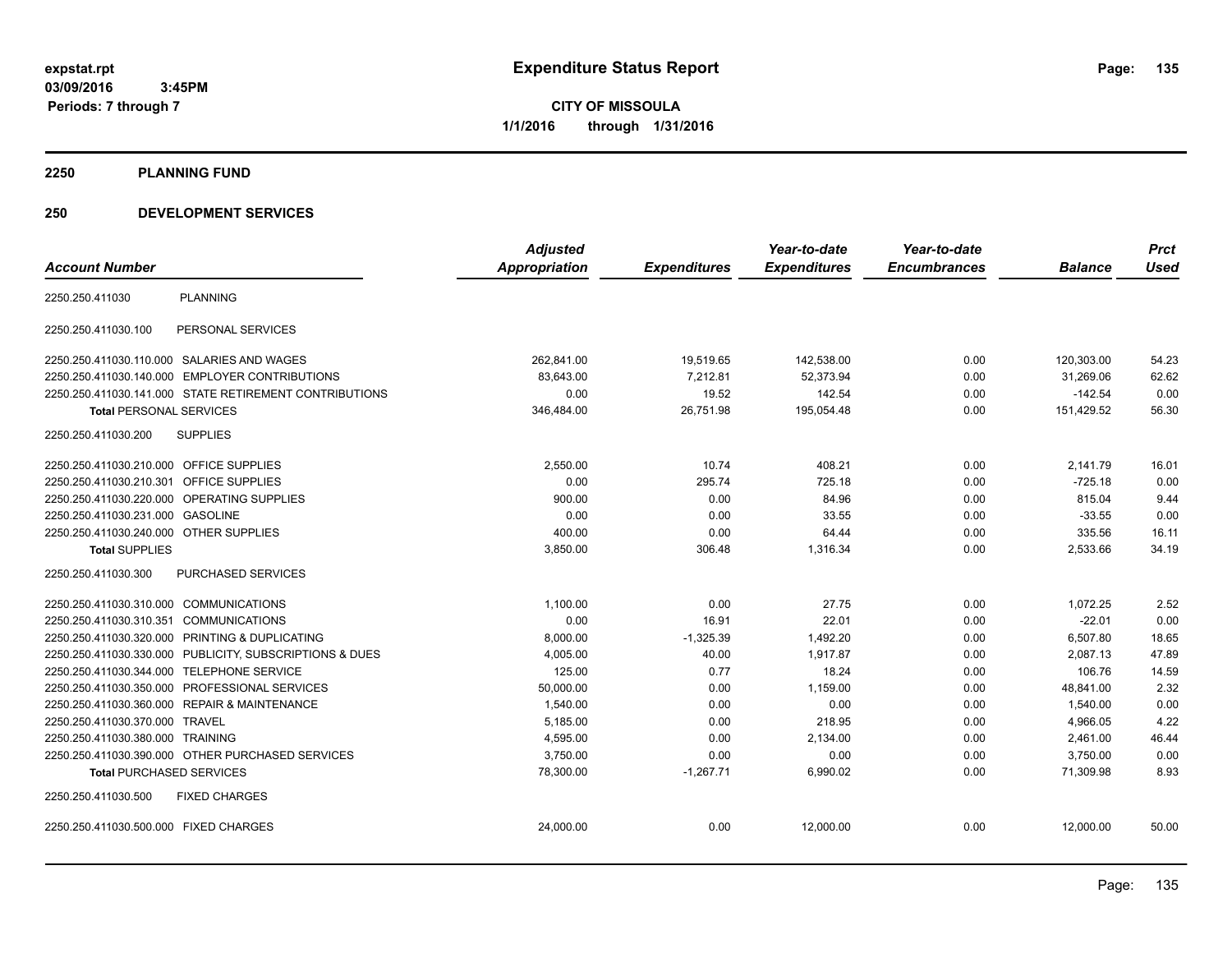**2250 PLANNING FUND**

#### **250 DEVELOPMENT SERVICES**

| <b>Account Number</b>       |                                     | <b>Adjusted</b><br>Appropriation | <b>Expenditures</b> | Year-to-date<br><b>Expenditures</b> | Year-to-date<br><b>Encumbrances</b> | <b>Balance</b> | <b>Prct</b><br><b>Used</b> |
|-----------------------------|-------------------------------------|----------------------------------|---------------------|-------------------------------------|-------------------------------------|----------------|----------------------------|
| <b>Total FIXED CHARGES</b>  |                                     | 24,000.00                        | 0.00                | 12,000.00                           | 0.00                                | 12,000.00      | 50.00                      |
| 2250.250.411030.800         | OTHER OBJECTS                       |                                  |                     |                                     |                                     |                |                            |
| <b>Total OTHER OBJECTS</b>  |                                     | 0.00                             | 0.00                | 0.00                                | 0.00                                | 0.00           | 0.00                       |
| <b>Total PLANNING</b>       |                                     | 452,634.00                       | 25,790.75           | 215,360.84                          | 0.00                                | 237,273.16     | 47.58                      |
| 2250.250.411050             | DEVELOPMENT & PERMIT REVIEWS        |                                  |                     |                                     |                                     |                |                            |
| 2250.250.411050.200         | <b>SUPPLIES</b>                     |                                  |                     |                                     |                                     |                |                            |
|                             | Total DEVELOPMENT & PERMIT REVIEWS  | 0.00                             | 0.00                | 0.00                                | 0.00                                | 0.00           | 0.00                       |
| 2250.250.411070             | <b>TRANSPORTATION</b>               |                                  |                     |                                     |                                     |                |                            |
| 2250.250.411070.100         | PERSONAL SERVICES                   |                                  |                     |                                     |                                     |                |                            |
| <b>Total TRANSPORTATION</b> |                                     | 0.00                             | 0.00                | 0.00                                | 0.00                                | 0.00           | 0.00                       |
| 2250.250.430255             | <b>BIKE-PED PROGRAM</b>             |                                  |                     |                                     |                                     |                |                            |
| 2250.250.430255.300         | PURCHASED SERVICES                  |                                  |                     |                                     |                                     |                |                            |
| Total BIKE-PED PROGRAM      |                                     | 0.00                             | 0.00                | 0.00                                | 0.00                                | 0.00           | 0.00                       |
| 2250.250.510110             | <b>MERCHANT SERVICES</b>            |                                  |                     |                                     |                                     |                |                            |
| 2250.250.510110.500         | <b>FIXED CHARGES</b>                |                                  |                     |                                     |                                     |                |                            |
|                             | <b>Total MERCHANT SERVICES</b>      | 0.00                             | 0.00                | 0.00                                | 0.00                                | 0.00           | 0.00                       |
| 2250.250.521000             | INTERFUND OPERATING TRANSFERS       |                                  |                     |                                     |                                     |                |                            |
| 2250.250.521000.800         | OTHER OBJECTS                       |                                  |                     |                                     |                                     |                |                            |
|                             | Total INTERFUND OPERATING TRANSFERS | 0.00                             | 0.00                | 0.00                                | 0.00                                | 0.00           | 0.00                       |
| <b>Total PLANNING FUND</b>  |                                     | 452,634.00                       | 25,790.75           | 215,360.84                          | 0.00                                | 237,273.16     | 47.58                      |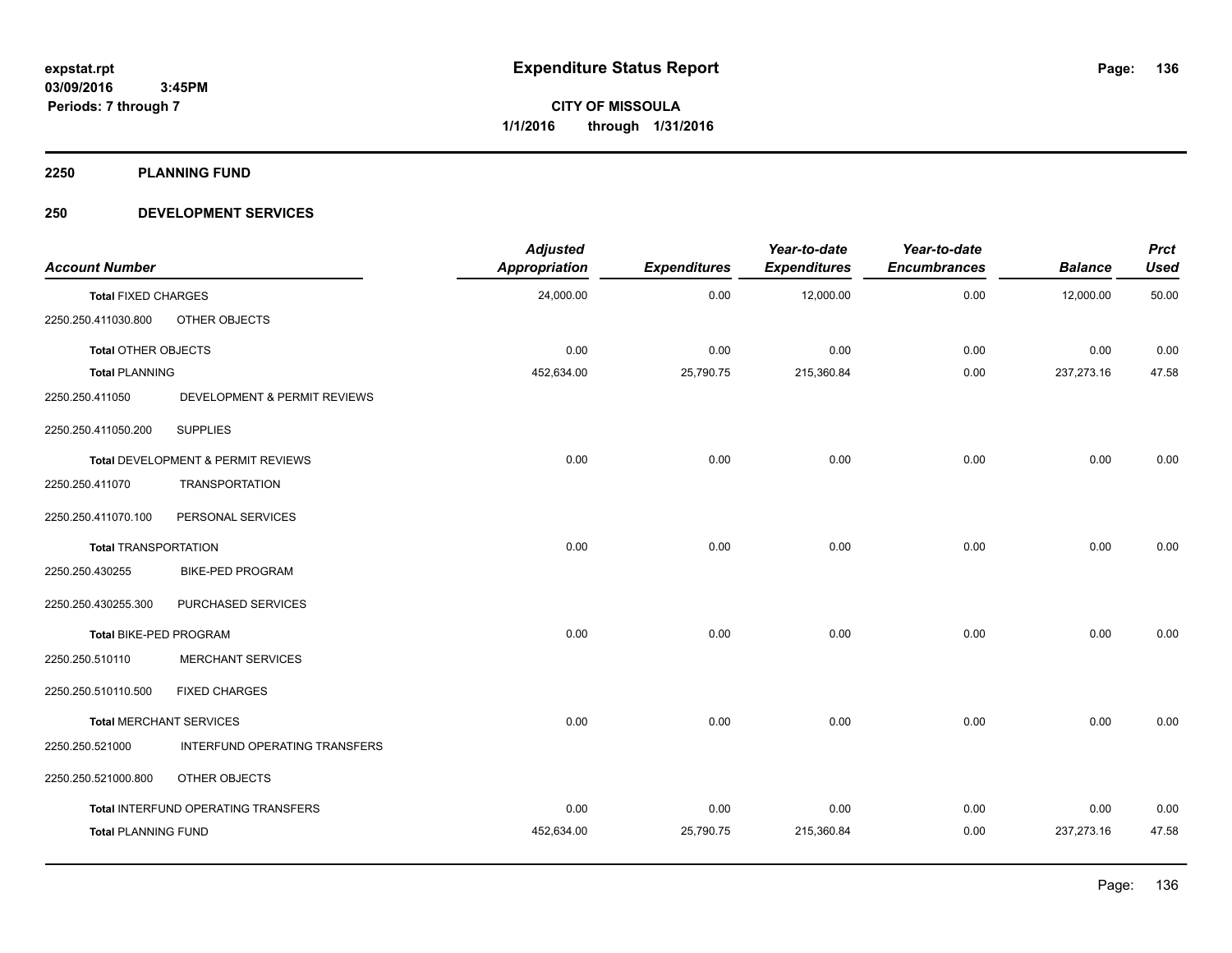## **2310 PUBLIC SAFETY INFORMATION SYSTEMS**

## **310 BUILDING INSPECTION**

| <b>Account Number</b>       |                                                | <b>Adjusted</b><br><b>Appropriation</b> | <b>Expenditures</b> | Year-to-date<br><b>Expenditures</b> | Year-to-date<br><b>Encumbrances</b> | <b>Balance</b> | <b>Prct</b><br><b>Used</b> |
|-----------------------------|------------------------------------------------|-----------------------------------------|---------------------|-------------------------------------|-------------------------------------|----------------|----------------------------|
| 2310.310.420510             | ADMINISTRATION                                 |                                         |                     |                                     |                                     |                |                            |
| 2310.310.420510.800         | OTHER OBJECTS                                  |                                         |                     |                                     |                                     |                |                            |
| <b>Total ADMINISTRATION</b> |                                                | 0.00                                    | 0.00                | 0.00                                | 0.00                                | 0.00           | 0.00                       |
| 2310.310.510110             | <b>MERCHANT SERVICES</b>                       |                                         |                     |                                     |                                     |                |                            |
| 2310.310.510110.500         | <b>FIXED CHARGES</b>                           |                                         |                     |                                     |                                     |                |                            |
|                             | <b>Total PUBLIC SAFETY INFORMATION SYSTEMS</b> | 0.00                                    | 0.00                | 0.00                                | 0.00                                | 0.00           | 0.00                       |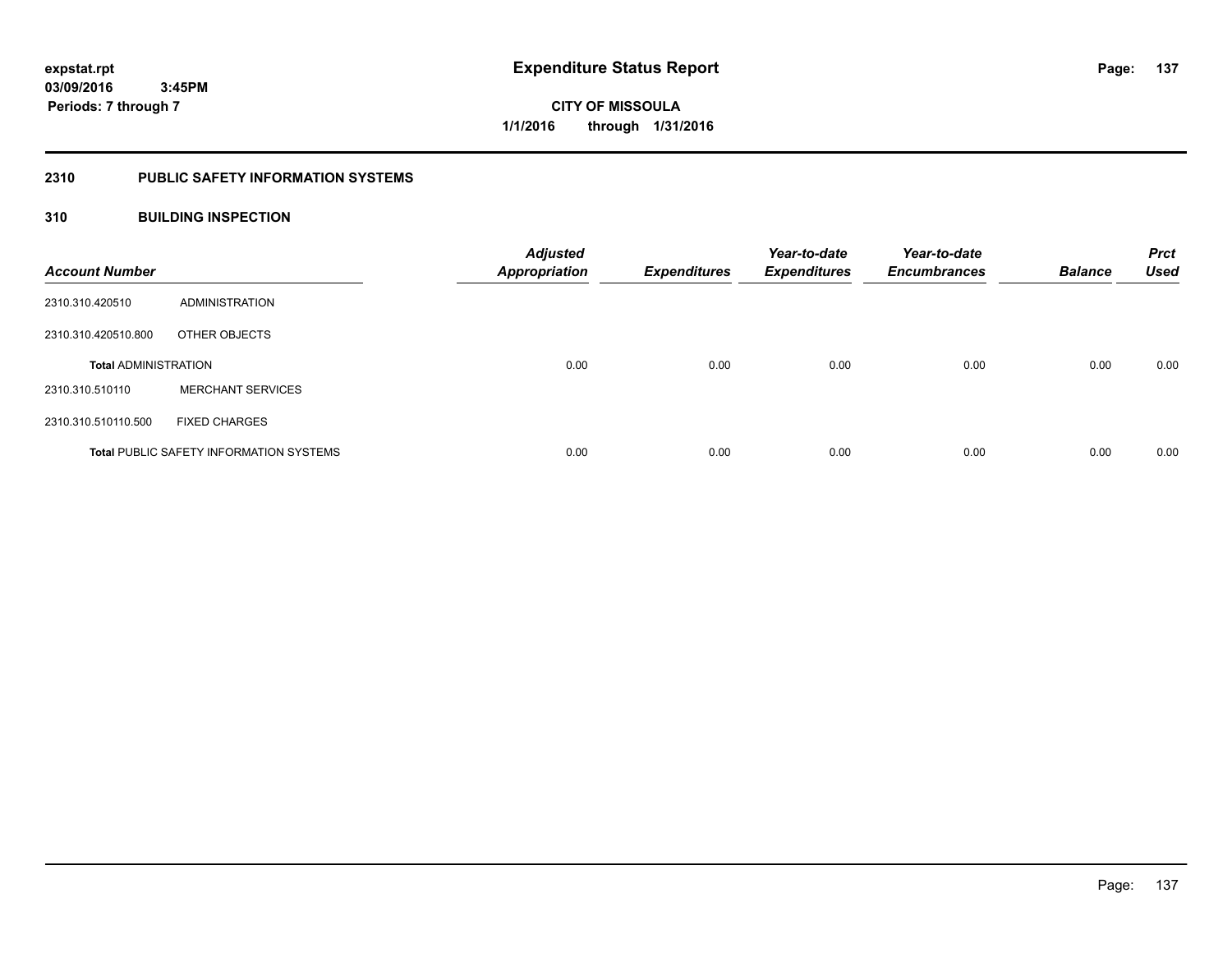#### **2321 IMPACT FEE FUND**

| <b>Account Number</b> |                                                                                                    | <b>Adjusted</b><br><b>Appropriation</b> | <b>Expenditures</b> | Year-to-date<br><b>Expenditures</b> | Year-to-date<br><b>Encumbrances</b> | <b>Balance</b>               | <b>Prct</b><br><b>Used</b> |
|-----------------------|----------------------------------------------------------------------------------------------------|-----------------------------------------|---------------------|-------------------------------------|-------------------------------------|------------------------------|----------------------------|
| 2321.390.411240       | CITY HALL POLICE RESTROOMS                                                                         |                                         |                     |                                     |                                     |                              |                            |
| 2321.390.411240.900   | <b>CAPITAL OUTLAY</b>                                                                              |                                         |                     |                                     |                                     |                              |                            |
|                       | 2321.390.411240.930.000 CITY HALL POLICE RESTROOMS<br>Total CITY HALL POLICE RESTROOMS             | 74,500.00<br>74,500.00                  | 0.00<br>0.00        | 0.00<br>0.00                        | 0.00<br>0.00                        | 74,500.00<br>74,500.00       | 0.00<br>0.00               |
| 2321.390.430230       | <b>GRANT CREEK I-90 IMPROVEMENTS</b>                                                               |                                         |                     |                                     |                                     |                              |                            |
| 2321.390.430230.900   | <b>CAPITAL OUTLAY</b>                                                                              |                                         |                     |                                     |                                     |                              |                            |
|                       | 2321.390.430230.930.000 GRANT CREEK I-90 MPROVEMENTS<br>Total GRANT CREEK I-90 IMPROVEMENTS        | 200,000.00<br>200,000.00                | 0.00<br>0.00        | 0.00<br>0.00                        | 0.00<br>0.00                        | 200,000.00<br>200,000.00     | 0.00<br>0.00               |
| 2321.390.430247       | HILLVIEW WAY STREET IMPROVEMENTS                                                                   |                                         |                     |                                     |                                     |                              |                            |
| 2321.390.430247.900   | <b>CAPITAL OUTLAY</b>                                                                              |                                         |                     |                                     |                                     |                              |                            |
|                       | 2321.390.430247.930.000 HILLVIEW WAY STREET IMPROVEMENTS<br>Total HILLVIEW WAY STREET IMPROVEMENTS | 1,069,122.00<br>1,069,122.00            | 0.00<br>0.00        | 0.00<br>0.00                        | 0.00<br>0.00                        | 1,069,122.00<br>1,069,122.00 | 0.00<br>0.00               |
| 2321.390.430248       | <b>CREGG LN IMPROVEMENTS</b>                                                                       |                                         |                     |                                     |                                     |                              |                            |
| 2321.390.430248.900   | <b>CAPITAL OUTLAY</b>                                                                              |                                         |                     |                                     |                                     |                              |                            |
|                       | 2321.390.430248.930.000 CREGG LN IMPROVEMENTS<br><b>Total CREGG LN IMPROVEMENTS</b>                | 0.00<br>0.00                            | 0.00<br>0.00        | 1,249.00<br>1,249.00                | 0.00<br>0.00                        | $-1,249.00$<br>$-1,249.00$   | 0.00<br>0.00               |
| 2321.390.430249       | OLD US HWY 93 IMPROVEMENTS                                                                         |                                         |                     |                                     |                                     |                              |                            |
| 2321.390.430249.900   | CAPITAL OUTLAY                                                                                     |                                         |                     |                                     |                                     |                              |                            |
|                       | Total OLD US HWY 93 IMPROVEMENTS                                                                   | 0.00                                    | 0.00                | 0.00                                | 0.00                                | 0.00                         | 0.00                       |
| 2321.390.430255       | <b>GRANT CREEK CABLE RAIL</b>                                                                      |                                         |                     |                                     |                                     |                              |                            |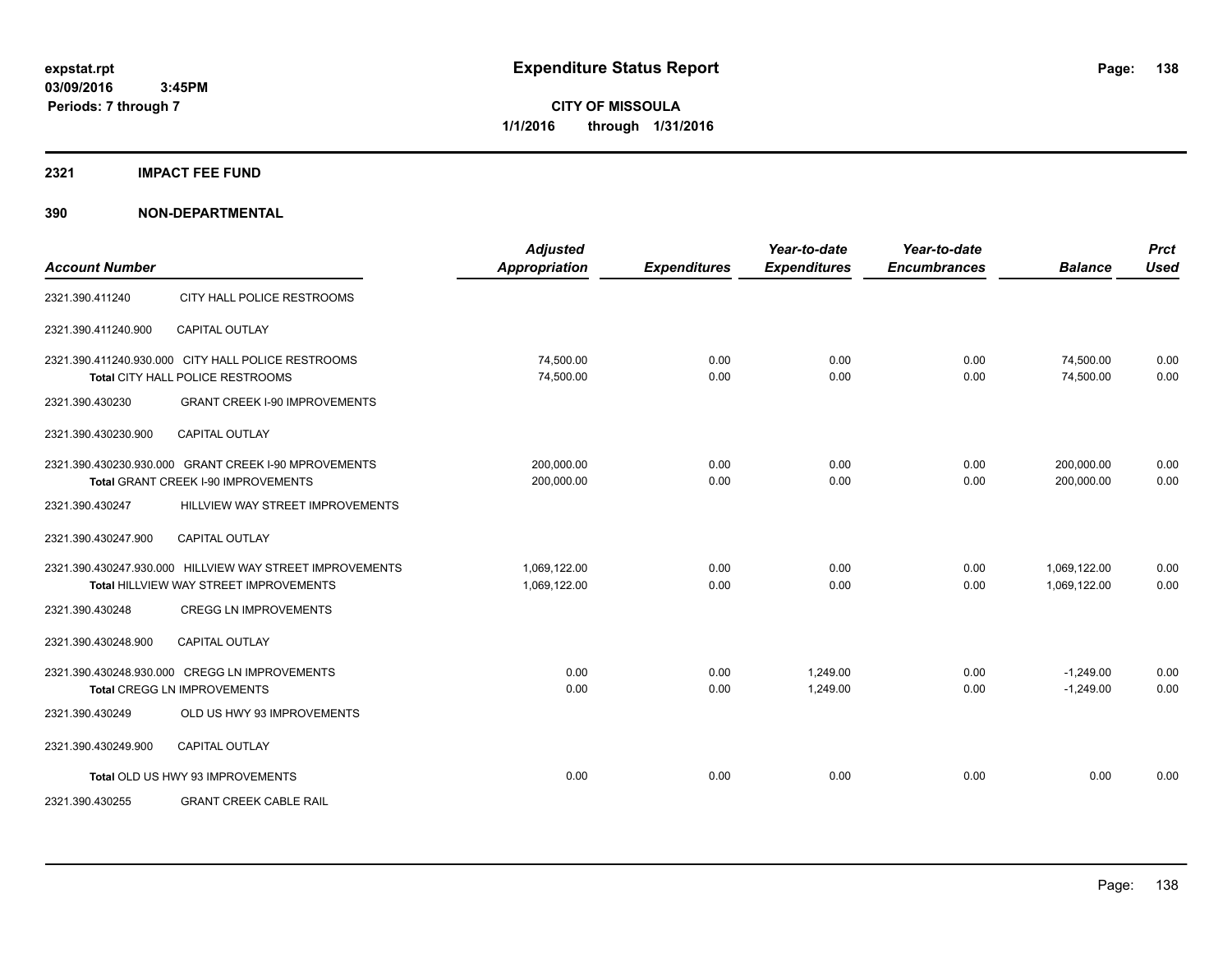#### **2321 IMPACT FEE FUND**

|                               |                                                | <b>Adjusted</b>      |                     | Year-to-date        | Year-to-date        |                | <b>Prct</b> |
|-------------------------------|------------------------------------------------|----------------------|---------------------|---------------------|---------------------|----------------|-------------|
| <b>Account Number</b>         |                                                | <b>Appropriation</b> | <b>Expenditures</b> | <b>Expenditures</b> | <b>Encumbrances</b> | <b>Balance</b> | <b>Used</b> |
| 2321.390.430255.900           | CAPITAL OUTLAY                                 |                      |                     |                     |                     |                |             |
|                               | 2321.390.430255.930.000 GRANT CREEK CABLE RAIL | 45,000.00            | 0.00                | 24,971.25           | 0.00                | 20,028.75      | 55.49       |
|                               | Total GRANT CREEK CABLE RAIL                   | 45,000.00            | 0.00                | 24,971.25           | 0.00                | 20,028.75      | 55.49       |
| 2321.390.430260               | TRAFFIC & PEDESTRIAN SERVICES                  |                      |                     |                     |                     |                |             |
| 2321.390.430260.300           | PURCHASED SERVICES                             |                      |                     |                     |                     |                |             |
|                               | <b>Total PURCHASED SERVICES</b>                | 0.00                 | 0.00                | 0.00                | 0.00                | 0.00           | 0.00        |
| 2321.390.430260.900           | CAPITAL OUTLAY                                 |                      |                     |                     |                     |                |             |
|                               | Total TRAFFIC & PEDESTRIAN SERVICES            | 0.00                 | 0.00                | 0.00                | 0.00                | 0.00           | 0.00        |
| 2321.390.430261               | *** Title Not Found ***                        |                      |                     |                     |                     |                |             |
| 2321.390.430261.300           | PURCHASED SERVICES                             |                      |                     |                     |                     |                |             |
|                               | <b>Total PURCHASED SERVICES</b>                | 0.00                 | 0.00                | 0.00                | 0.00                | 0.00           | 0.00        |
| 2321.390.430261.800           | OTHER OBJECTS                                  |                      |                     |                     |                     |                |             |
| <b>Total OTHER OBJECTS</b>    |                                                | 0.00                 | 0.00                | 0.00                | 0.00                | 0.00           | 0.00        |
| 2321.390.430261.900           | CAPITAL OUTLAY                                 |                      |                     |                     |                     |                |             |
| Total *** Title Not Found *** |                                                | 0.00                 | 0.00                | 0.00                | 0.00                | 0.00           | 0.00        |
| 2321.390.430280               | MILLER CR: BRIGGS TO MOCKINGBIRD               |                      |                     |                     |                     |                |             |
| 2321.390.430280.900           | CAPITAL OUTLAY                                 |                      |                     |                     |                     |                |             |
|                               | Total MILLER CR: BRIGGS TO MOCKINGBIRD         | 0.00                 | 0.00                | 0.00                | 0.00                | 0.00           | 0.00        |
| 2321.390.430281               | SOUTH 3RD STREET PROJECT                       |                      |                     |                     |                     |                |             |
| 2321.390.430281.300           | PURCHASED SERVICES                             |                      |                     |                     |                     |                |             |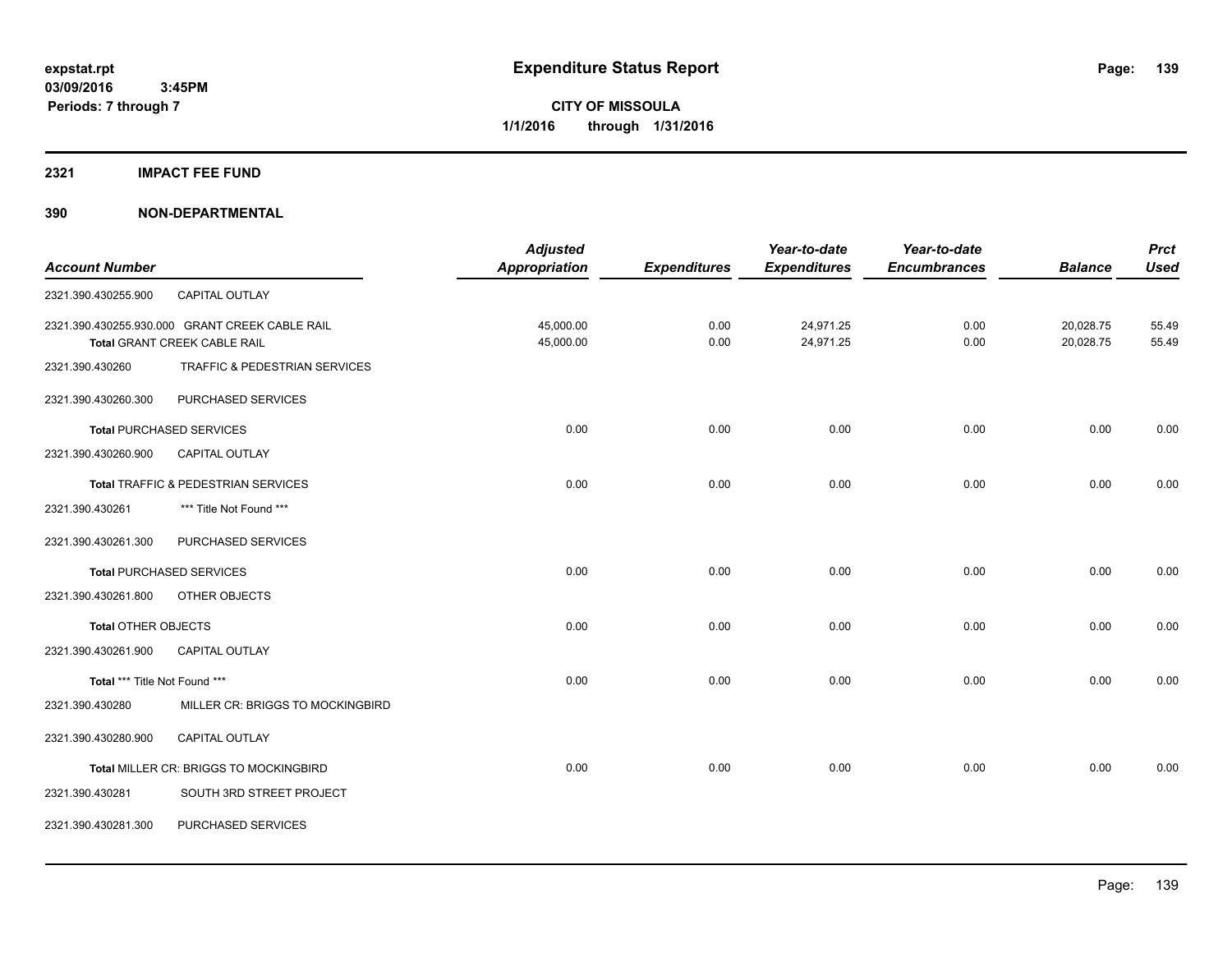#### **2321 IMPACT FEE FUND**

|                                                                                  |                         | <b>Adjusted</b>          |                     | Year-to-date             | Year-to-date        |                              | <b>Prct</b>    |
|----------------------------------------------------------------------------------|-------------------------|--------------------------|---------------------|--------------------------|---------------------|------------------------------|----------------|
| <b>Account Number</b>                                                            |                         | Appropriation            | <b>Expenditures</b> | <b>Expenditures</b>      | <b>Encumbrances</b> | <b>Balance</b>               | <b>Used</b>    |
| <b>Total PURCHASED SERVICES</b>                                                  |                         | 0.00                     | 0.00                | 0.00                     | 0.00                | 0.00                         | 0.00           |
| 2321.390.430281.900                                                              | CAPITAL OUTLAY          |                          |                     |                          |                     |                              |                |
| 2321.390.430281.930.000 SO 3RD ST/IMPROVEMENTS<br>Total SOUTH 3RD STREET PROJECT |                         | 572,000.00<br>572,000.00 | 0.00<br>0.00        | 256,669.19<br>256,669.19 | 0.00<br>0.00        | 315,330.81<br>315,330.81     | 44.87<br>44.87 |
| 2321.390.460401                                                                  | FORT MSLA REGIONAL PARK |                          |                     |                          |                     |                              |                |
| 2321.390.460401.900                                                              | CAPITAL OUTLAY          |                          |                     |                          |                     |                              |                |
| 2321.390.460401.930.000 FORT MISSOULA<br>Total FORT MSLA REGIONAL PARK           |                         | 0.00<br>0.00             | 499.88<br>499.88    | 11,461.90<br>11,461.90   | 0.00<br>0.00        | $-11,461.90$<br>$-11,461.90$ | 0.00<br>0.00   |
| 2321.390.460404                                                                  | <b>EATON TRAIL</b>      |                          |                     |                          |                     |                              |                |
| 2321.390.460404.100                                                              | PERSONAL SERVICES       |                          |                     |                          |                     |                              |                |
| <b>Total PERSONAL SERVICES</b>                                                   |                         | 0.00                     | 0.00                | 0.00                     | 0.00                | 0.00                         | 0.00           |
| 2321.390.460404.300                                                              | PURCHASED SERVICES      |                          |                     |                          |                     |                              |                |
| <b>Total PURCHASED SERVICES</b>                                                  |                         | 0.00                     | 0.00                | 0.00                     | 0.00                | 0.00                         | 0.00           |
| 2321.390.460404.900                                                              | <b>CAPITAL OUTLAY</b>   |                          |                     |                          |                     |                              |                |
| <b>Total EATON TRAIL</b>                                                         |                         | 0.00                     | 0.00                | 0.00                     | 0.00                | 0.00                         | 0.00           |
| 2321.390.460406                                                                  | WHITE PINE PARK         |                          |                     |                          |                     |                              |                |
| 2321.390.460406.100                                                              | PERSONAL SERVICES       |                          |                     |                          |                     |                              |                |
| <b>Total PERSONAL SERVICES</b>                                                   |                         | 0.00                     | 0.00                | 0.00                     | 0.00                | 0.00                         | 0.00           |
| 2321.390.460406.300                                                              | PURCHASED SERVICES      |                          |                     |                          |                     |                              |                |
| <b>Total WHITE PINE PARK</b>                                                     |                         | 0.00                     | 0.00                | 0.00                     | 0.00                | 0.00                         | 0.00           |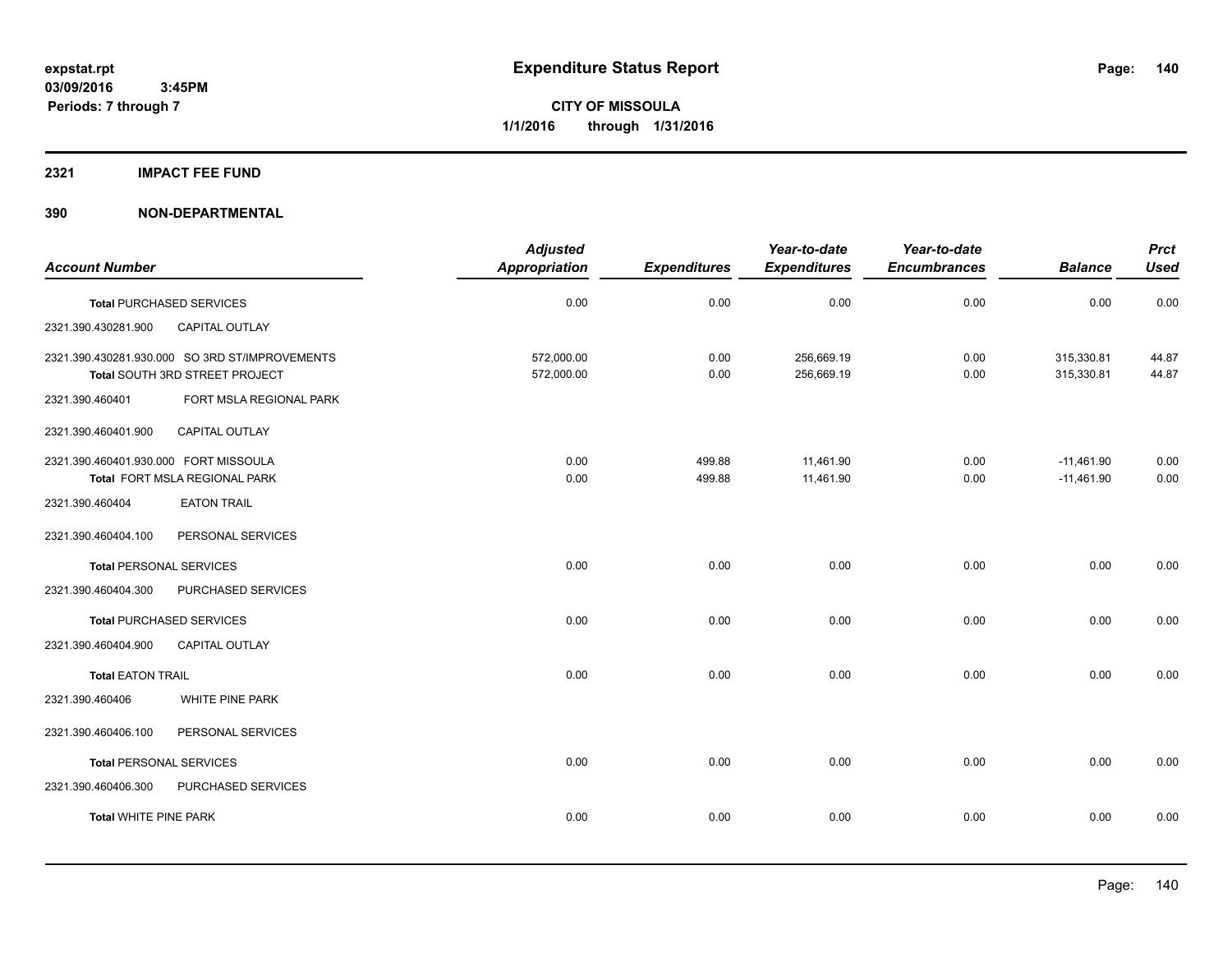**2321 IMPACT FEE FUND**

| <b>Account Number</b>           |                                                                                | <b>Adjusted</b><br><b>Appropriation</b> | <b>Expenditures</b>    | Year-to-date<br><b>Expenditures</b> | Year-to-date<br><b>Encumbrances</b> | <b>Balance</b>           | <b>Prct</b><br><b>Used</b> |
|---------------------------------|--------------------------------------------------------------------------------|-----------------------------------------|------------------------|-------------------------------------|-------------------------------------|--------------------------|----------------------------|
| 2321.390.460408                 | CONSERVATION LAND MANAGEMENT PLAN                                              |                                         |                        |                                     |                                     |                          |                            |
| 2321.390.460408.900             | <b>CAPITAL OUTLAY</b>                                                          |                                         |                        |                                     |                                     |                          |                            |
|                                 | Total CONSERVATION LAND MANAGEMENT PLAN                                        | 0.00                                    | 0.00                   | 0.00                                | 0.00                                | 0.00                     | 0.00                       |
| 2321.390.460409                 | MISSOULA TO LOLO TRAIL                                                         |                                         |                        |                                     |                                     |                          |                            |
| 2321.390.460409.800             | OTHER OBJECTS                                                                  |                                         |                        |                                     |                                     |                          |                            |
| <b>Total OTHER OBJECTS</b>      |                                                                                | 0.00                                    | 0.00                   | 0.00                                | 0.00                                | 0.00                     | 0.00                       |
| 2321.390.460409.900             | <b>CAPITAL OUTLAY</b>                                                          |                                         |                        |                                     |                                     |                          |                            |
|                                 | 2321.390.460409.930.000 MISSOULA TO LOLO TRAIL<br>Total MISSOULA TO LOLO TRAIL | 156,000.00<br>156,000.00                | 12,120.00<br>12,120.00 | 12,120.00<br>12,120.00              | 0.00<br>0.00                        | 143,880.00<br>143,880.00 | 7.77<br>7.77               |
| 2321.390.460411                 | MISSOULA TO LOLO TRAIL                                                         |                                         |                        |                                     |                                     |                          |                            |
| 2321.390.460411.900             | CAPITAL OUTLAY                                                                 |                                         |                        |                                     |                                     |                          |                            |
|                                 | Total MISSOULA TO LOLO TRAIL                                                   | 0.00                                    | 0.00                   | 0.00                                | 0.00                                | 0.00                     | 0.00                       |
| 2321.390.460412                 | PLEASANT VIEW PARK                                                             |                                         |                        |                                     |                                     |                          |                            |
| 2321.390.460412.900             | CAPITAL OUTLAY                                                                 |                                         |                        |                                     |                                     |                          |                            |
| <b>Total PLEASANT VIEW PARK</b> |                                                                                | 0.00                                    | 0.00                   | 0.00                                | 0.00                                | 0.00                     | 0.00                       |
| 2321.390.460444                 | PLAYGROUNDS                                                                    |                                         |                        |                                     |                                     |                          |                            |
| 2321.390.460444.900             | CAPITAL OUTLAY                                                                 |                                         |                        |                                     |                                     |                          |                            |
| <b>Total PLAYGROUNDS</b>        | 2321.390.460444.930.000 PARK TRAIL BOND PLAYGROUNDS                            | 30,000.00<br>30,000.00                  | 0.00<br>0.00           | 0.00<br>0.00                        | 0.00<br>0.00                        | 30,000.00<br>30,000.00   | 0.00<br>0.00               |
| 2321.390.510000                 | UNALLOCATED IMPACT FEES                                                        |                                         |                        |                                     |                                     |                          |                            |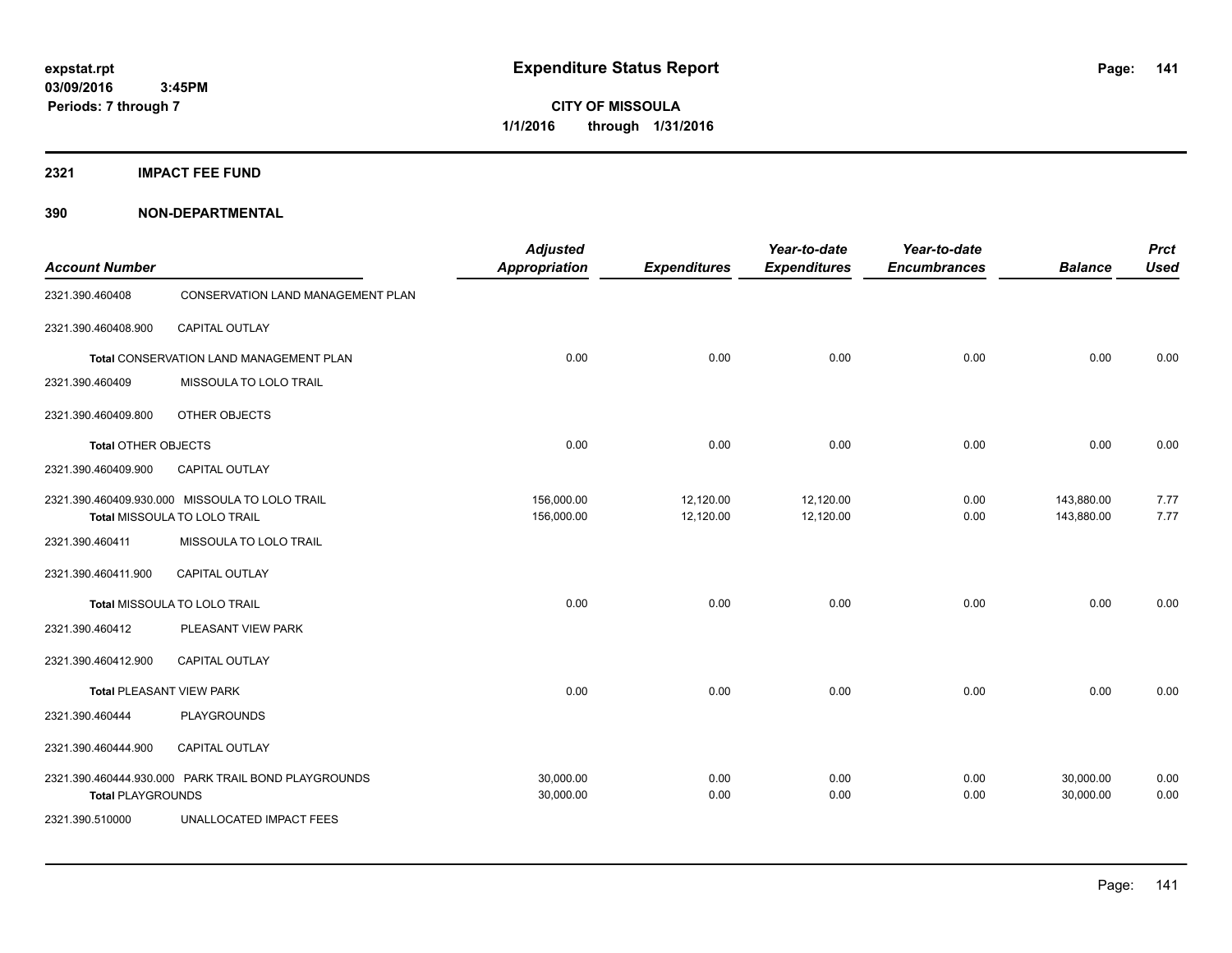#### **2321 IMPACT FEE FUND**

|                                                | <b>Adjusted</b>      |                     | Year-to-date        | Year-to-date        |                | <b>Prct</b> |
|------------------------------------------------|----------------------|---------------------|---------------------|---------------------|----------------|-------------|
| <b>Account Number</b>                          | <b>Appropriation</b> | <b>Expenditures</b> | <b>Expenditures</b> | <b>Encumbrances</b> | <b>Balance</b> | <b>Used</b> |
| 2321.390.510000.800<br>OTHER OBJECTS           |                      |                     |                     |                     |                |             |
| <b>Total OTHER OBJECTS</b>                     | 0.00                 | 0.00                | 0.00                | 0.00                | 0.00           | 0.00        |
| <b>CAPITAL OUTLAY</b><br>2321.390.510000.900   |                      |                     |                     |                     |                |             |
| 2321.390.510000.930.000<br><b>IMPROVEMENTS</b> | 253,378.00           | 0.00                | 0.00                | 0.00                | 253,378.00     | 0.00        |
| <b>Total UNALLOCATED IMPACT FEES</b>           | 253,378.00           | 0.00                | 0.00                | 0.00                | 253,378.00     | 0.00        |
| <b>MERCHANT SERVICES</b><br>2321.390.510110    |                      |                     |                     |                     |                |             |
| 2321.390.510110.500<br><b>FIXED CHARGES</b>    |                      |                     |                     |                     |                |             |
| <b>Total MERCHANT SERVICES</b>                 | 0.00                 | 0.00                | 0.00                | 0.00                | 0.00           | 0.00        |
| <b>Total IMPACT FEE FUND</b>                   | 2,400,000.00         | 12,619.88           | 306,471.34          | 0.00                | 2,093,528.66   | 12.77       |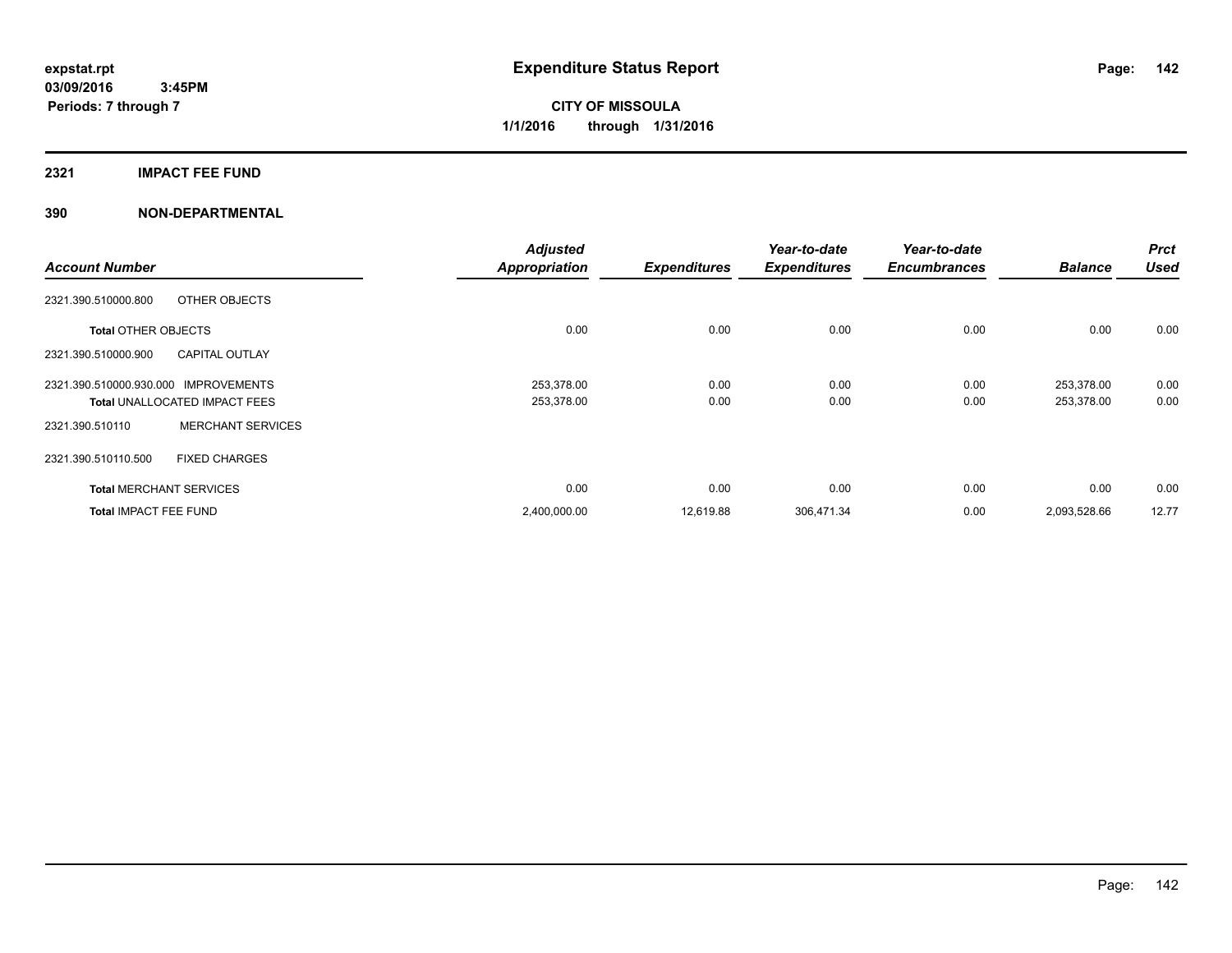**143**

**03/09/2016 3:45PM Periods: 7 through 7**

**CITY OF MISSOULA 1/1/2016 through 1/31/2016**

#### **2322 GEORGE ELMER/CATTLE DR INTERSECTION**

| <b>Account Number</b>       |                                                  | <b>Adjusted</b><br><b>Appropriation</b> | <b>Expenditures</b> | Year-to-date<br><b>Expenditures</b> | Year-to-date<br><b>Encumbrances</b> | <b>Balance</b>         | <b>Prct</b><br><b>Used</b> |
|-----------------------------|--------------------------------------------------|-----------------------------------------|---------------------|-------------------------------------|-------------------------------------|------------------------|----------------------------|
| 2322.390.510100             | SPECIAL ASSESSMENTS                              |                                         |                     |                                     |                                     |                        |                            |
| 2322.390.510100.300         | PURCHASED SERVICES                               |                                         |                     |                                     |                                     |                        |                            |
|                             | 2322.390.510100.350.000 PROFESSIONAL SERVICES    | 15,000.00                               | 0.00<br>0.00        | 0.00<br>0.00                        | 0.00<br>0.00                        | 15,000.00<br>15,000.00 | 0.00<br>0.00               |
| 2322.390.510100.800         | <b>Total PURCHASED SERVICES</b><br>OTHER OBJECTS | 15,000.00                               |                     |                                     |                                     |                        |                            |
| <b>Total OTHER OBJECTS</b>  |                                                  | 0.00                                    | 0.00                | 0.00                                | 0.00                                | 0.00                   | 0.00                       |
| 2322.390.510100.900         | <b>CAPITAL OUTLAY</b>                            |                                         |                     |                                     |                                     |                        |                            |
| <b>Total CAPITAL OUTLAY</b> |                                                  | 0.00                                    | 0.00                | 0.00                                | 0.00                                | 0.00                   | 0.00                       |
|                             | <b>Total SPECIAL ASSESSMENTS</b>                 | 15,000.00                               | 0.00                | 0.00                                | 0.00                                | 15,000.00              | 0.00                       |
| 2322.390.510110             | <b>MERCHANT SERVICES</b>                         |                                         |                     |                                     |                                     |                        |                            |
| 2322.390.510110.500         | <b>FIXED CHARGES</b>                             |                                         |                     |                                     |                                     |                        |                            |
|                             | <b>Total MERCHANT SERVICES</b>                   | 0.00                                    | 0.00                | 0.00                                | 0.00                                | 0.00                   | 0.00                       |
|                             | Total GEORGE ELMER/CATTLE DR INTERSECTION        | 15,000.00                               | 0.00                | 0.00                                | 0.00                                | 15,000.00              | 0.00                       |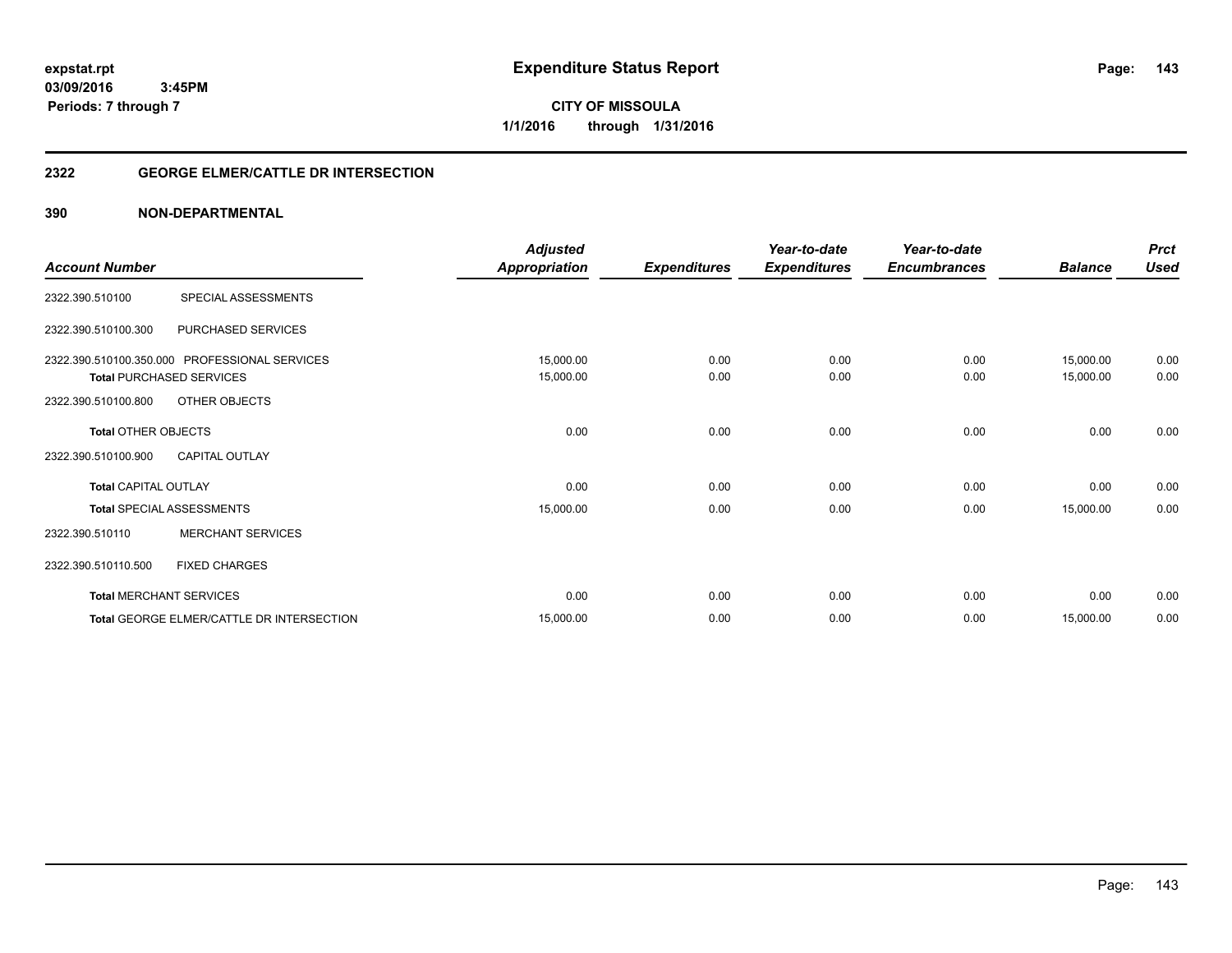**03/09/2016 3:45PM Periods: 7 through 7**

**CITY OF MISSOULA 1/1/2016 through 1/31/2016**

#### **2365 PUBLIC ART FUND**

#### **220 MAYOR**

| <b>Account Number</b>                                                                                                    | <b>Adjusted</b><br><b>Appropriation</b> | <b>Expenditures</b> | Year-to-date<br><b>Expenditures</b> | Year-to-date<br><b>Encumbrances</b> | <b>Balance</b>               | <b>Prct</b><br><b>Used</b> |
|--------------------------------------------------------------------------------------------------------------------------|-----------------------------------------|---------------------|-------------------------------------|-------------------------------------|------------------------------|----------------------------|
| PUBLIC ART PROJECTS<br>2365.220.460518                                                                                   |                                         |                     |                                     |                                     |                              |                            |
| 2365.220.460518.300<br>PURCHASED SERVICES                                                                                |                                         |                     |                                     |                                     |                              |                            |
| 2365.220.460518.350.000 PROFESSIONAL SERVICES<br><b>Total PURCHASED SERVICES</b><br>OTHER OBJECTS<br>2365.220.460518.800 | 7,350.00<br>7,350.00                    | 0.00<br>0.00        | 6,603.09<br>6,603.09                | 0.00<br>0.00                        | 746.91<br>746.91             | 89.84<br>89.84             |
| <b>Total OTHER OBJECTS</b><br>2365.220.460518.900<br><b>CAPITAL OUTLAY</b>                                               | 0.00                                    | 0.00                | 0.00                                | 0.00                                | 0.00                         | 0.00                       |
| 2365.220.460518.930.000 IMPROVEMENTS<br><b>Total CAPITAL OUTLAY</b>                                                      | 5,615.00<br>5,615.00                    | 0.00<br>0.00        | 20,400.00<br>20,400.00              | 0.00<br>0.00                        | $-14,785.00$<br>$-14,785.00$ | 363.31<br>363.31           |
| <b>Total PUBLIC ART PROJECTS</b>                                                                                         | 12,965.00                               | 0.00                | 27,003.09                           | 0.00                                | $-14.038.09$                 | 208.28                     |
| <b>MERCHANT SERVICES</b><br>2365.220.510110                                                                              |                                         |                     |                                     |                                     |                              |                            |
| <b>FIXED CHARGES</b><br>2365.220.510110.500                                                                              |                                         |                     |                                     |                                     |                              |                            |
| <b>Total FIXED CHARGES</b>                                                                                               | 0.00                                    | 0.00                | 0.00                                | 0.00                                | 0.00                         | 0.00                       |
| <b>Total MERCHANT SERVICES</b>                                                                                           | 0.00                                    | 0.00                | 0.00                                | 0.00                                | 0.00                         | 0.00                       |
| <b>Total PUBLIC ART FUND</b>                                                                                             | 12,965.00                               | 0.00                | 27,003.09                           | 0.00                                | $-14,038.09$                 | 208.28                     |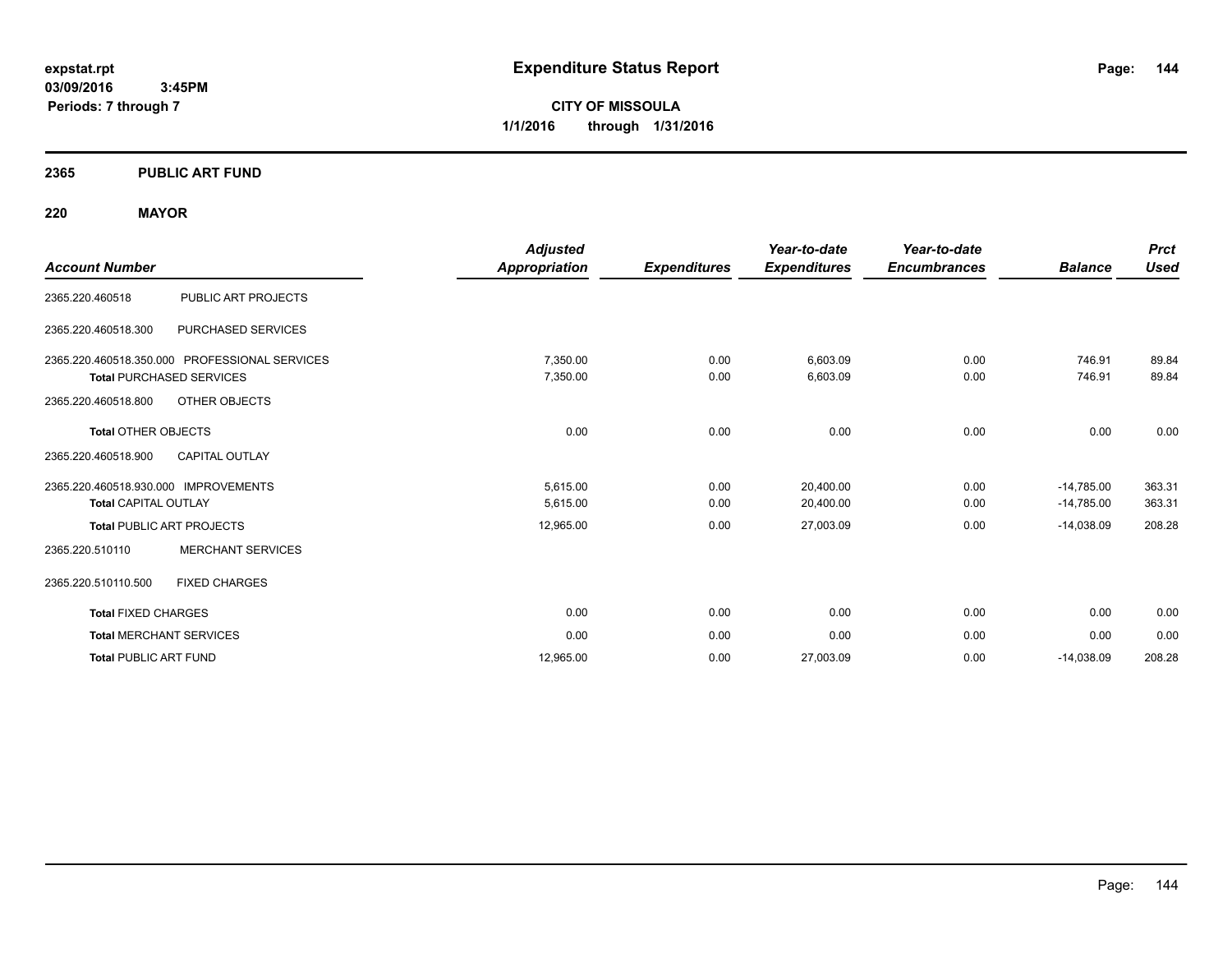#### **2371 EMPLOYEE HEALTH INSURANCE LEVY FUND**

| <b>Account Number</b>          |                                                  | <b>Adjusted</b><br><b>Appropriation</b> | <b>Expenditures</b> | Year-to-date<br><b>Expenditures</b> | Year-to-date<br><b>Encumbrances</b> | <b>Balance</b> | <b>Prct</b><br><b>Used</b> |
|--------------------------------|--------------------------------------------------|-----------------------------------------|---------------------|-------------------------------------|-------------------------------------|----------------|----------------------------|
| 2371.390.510110                | <b>MERCHANT SERVICES</b>                         |                                         |                     |                                     |                                     |                |                            |
| 2371.390.510110.500            | <b>FIXED CHARGES</b>                             |                                         |                     |                                     |                                     |                |                            |
| <b>Total MERCHANT SERVICES</b> |                                                  | 0.00                                    | 0.00                | 0.00                                | 0.00                                | 0.00           | 0.00                       |
| 2371.390.521000                | INTERFUND OPERATING TRANSFERS                    |                                         |                     |                                     |                                     |                |                            |
| 2371.390.521000.800            | OTHER OBJECTS                                    |                                         |                     |                                     |                                     |                |                            |
|                                | 2371.390.521000.820.000 TRANSFERS TO OTHER FUNDS | 4,462.00                                | 0.00                | 2,231.00                            | 0.00                                | 2,231.00       | 50.00                      |
|                                | <b>Total INTERFUND OPERATING TRANSFERS</b>       | 4,462.00                                | 0.00                | 2,231.00                            | 0.00                                | 2,231.00       | 50.00                      |
|                                | Total EMPLOYEE HEALTH INSURANCE LEVY FUND        | 4,462.00                                | 0.00                | 2,231.00                            | 0.00                                | 2,231.00       | 50.00                      |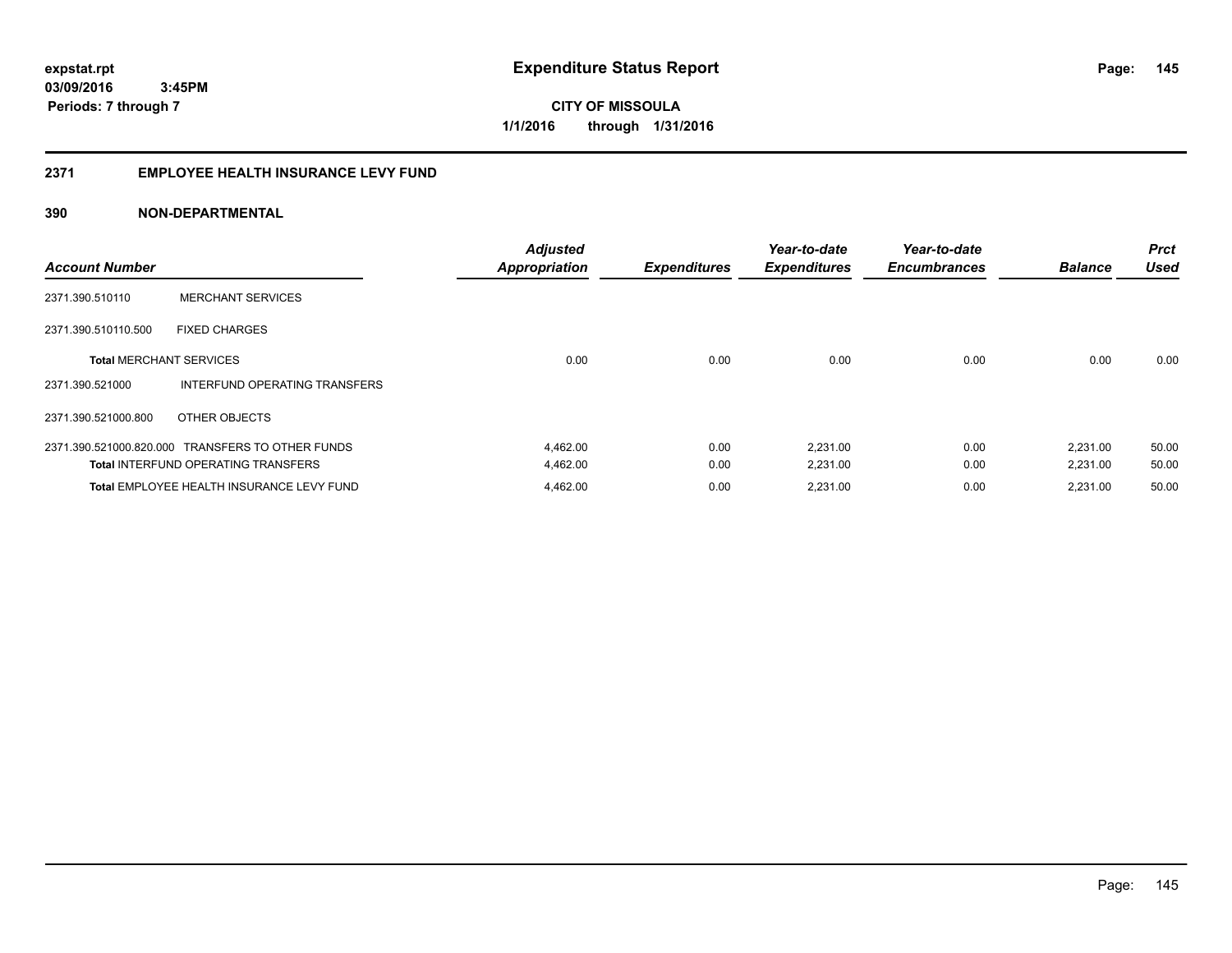#### **2372 PERMISSIVE MEDICAL LEVY**

| <b>Account Number</b>          |                                                  | <b>Adjusted</b><br><b>Appropriation</b> | <b>Expenditures</b> | Year-to-date<br><b>Expenditures</b> | Year-to-date<br><b>Encumbrances</b> | <b>Balance</b> | <b>Prct</b><br><b>Used</b> |
|--------------------------------|--------------------------------------------------|-----------------------------------------|---------------------|-------------------------------------|-------------------------------------|----------------|----------------------------|
| 2372.390.510110                | <b>MERCHANT SERVICES</b>                         |                                         |                     |                                     |                                     |                |                            |
| 2372.390.510110.500            | <b>FIXED CHARGES</b>                             |                                         |                     |                                     |                                     |                |                            |
| <b>Total MERCHANT SERVICES</b> |                                                  | 0.00                                    | 0.00                | 0.00                                | 0.00                                | 0.00           | 0.00                       |
| 2372.390.521000                | INTERFUND OPERATING TRANSFERS                    |                                         |                     |                                     |                                     |                |                            |
| 2372.390.521000.800            | OTHER OBJECTS                                    |                                         |                     |                                     |                                     |                |                            |
|                                | 2372.390.521000.820.000 TRANSFERS TO OTHER FUNDS | 4,405,445.00                            | 0.00                | 2,202,723.00                        | 0.00                                | 2,202,722.00   | 50.00                      |
|                                | <b>Total INTERFUND OPERATING TRANSFERS</b>       | 4,405,445.00                            | 0.00                | 2,202,723.00                        | 0.00                                | 2,202,722.00   | 50.00                      |
|                                | <b>Total PERMISSIVE MEDICAL LEVY</b>             | 4,405,445.00                            | 0.00                | 2,202,723.00                        | 0.00                                | 2.202.722.00   | 50.00                      |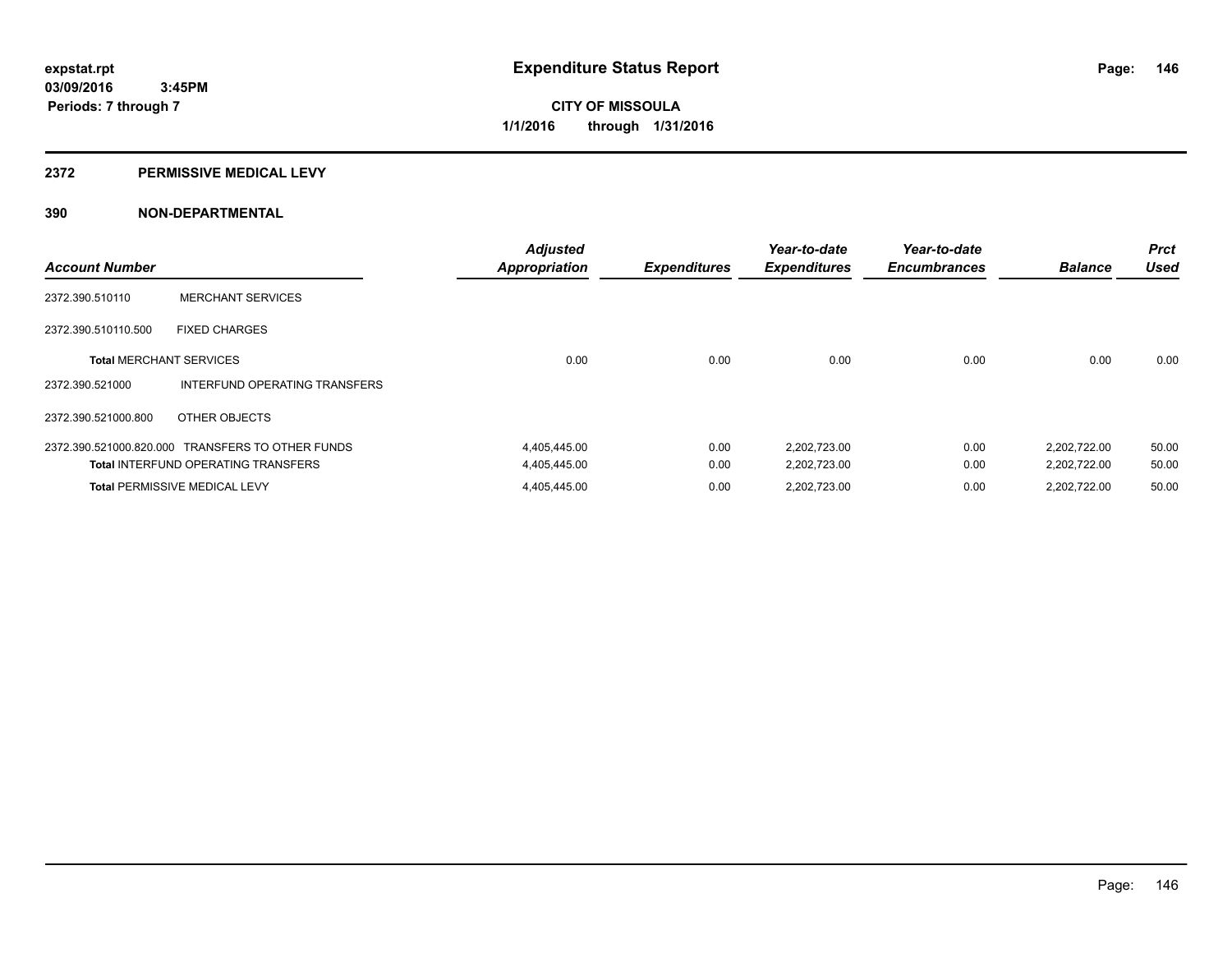**CITY OF MISSOULA 1/1/2016 through 1/31/2016**

#### **2389 CABLE TELEVISION FRANCHISE FUND**

| <b>Account Number</b>            |                                                  | <b>Adjusted</b><br>Appropriation | <b>Expenditures</b> | Year-to-date<br><b>Expenditures</b> | Year-to-date<br><b>Encumbrances</b> | <b>Balance</b> | <b>Prct</b><br><b>Used</b> |
|----------------------------------|--------------------------------------------------|----------------------------------|---------------------|-------------------------------------|-------------------------------------|----------------|----------------------------|
|                                  |                                                  |                                  |                     |                                     |                                     |                |                            |
| 2389.390.411810                  | <b>CABLE TV FRANCHISE</b>                        |                                  |                     |                                     |                                     |                |                            |
| 2389.390.411810.300              | PURCHASED SERVICES                               |                                  |                     |                                     |                                     |                |                            |
|                                  | 2389.390.411810.350.000 PROFESSIONAL SERVICES    | 5,000.00                         | 0.00                | 11.409.90                           | 0.00                                | $-6,409.90$    | 228.20                     |
| 2389.390.411810.370.000 TRAVEL   |                                                  | 1.000.00                         | 0.00                | 0.00                                | 0.00                                | 1,000.00       | 0.00                       |
| 2389.390.411810.380.000 TRAINING |                                                  | 1,000.00                         | 0.00                | 0.00                                | 0.00                                | 1,000.00       | 0.00                       |
|                                  | <b>Total PURCHASED SERVICES</b>                  | 7,000.00                         | 0.00                | 11,409.90                           | 0.00                                | $-4,409.90$    | 163.00                     |
| 2389.390.411810.700              | <b>GRANTS &amp; CONTRIBUTIONS</b>                |                                  |                     |                                     |                                     |                |                            |
|                                  | 2389.390.411810.700.000 GRANTS & CONTRIBUTIONS   | 440,000.00                       | 110,000.00          | 245,274.26                          | 0.00                                | 194,725.74     | 55.74                      |
|                                  | <b>Total GRANTS &amp; CONTRIBUTIONS</b>          | 440,000.00                       | 110,000.00          | 245,274.26                          | 0.00                                | 194,725.74     | 55.74                      |
| 2389.390.411810.800              | OTHER OBJECTS                                    |                                  |                     |                                     |                                     |                |                            |
|                                  | 2389.390.411810.820.000 TRANSFERS TO OTHER FUNDS | 251,433.00                       | 0.00                | 125,717.00                          | 0.00                                | 125,716.00     | 50.00                      |
| <b>Total OTHER OBJECTS</b>       |                                                  | 251,433.00                       | 0.00                | 125,717.00                          | 0.00                                | 125,716.00     | 50.00                      |
| 2389.390.411810.900              | <b>CAPITAL OUTLAY</b>                            |                                  |                     |                                     |                                     |                |                            |
|                                  | 2389.390.411810.940.000 MACHINERY & EQUIPMENT    | 37,567.00                        | 2,263.00            | 13,610.77                           | 0.00                                | 23,956.23      | 36.23                      |
| <b>Total CAPITAL OUTLAY</b>      |                                                  | 37.567.00                        | 2,263.00            | 13.610.77                           | 0.00                                | 23.956.23      | 36.23                      |
| <b>Total CABLE TV FRANCHISE</b>  |                                                  | 736,000.00                       | 112,263.00          | 396,011.93                          | 0.00                                | 339,988.07     | 53.81                      |
| 2389.390.510110                  | <b>MERCHANT SERVICES</b>                         |                                  |                     |                                     |                                     |                |                            |
| 2389.390.510110.500              | <b>FIXED CHARGES</b>                             |                                  |                     |                                     |                                     |                |                            |
| <b>Total MERCHANT SERVICES</b>   |                                                  | 0.00                             | 0.00                | 0.00                                | 0.00                                | 0.00           | 0.00                       |
|                                  | <b>Total CABLE TELEVISION FRANCHISE FUND</b>     | 736.000.00                       | 112,263.00          | 396,011.93                          | 0.00                                | 339.988.07     | 53.81                      |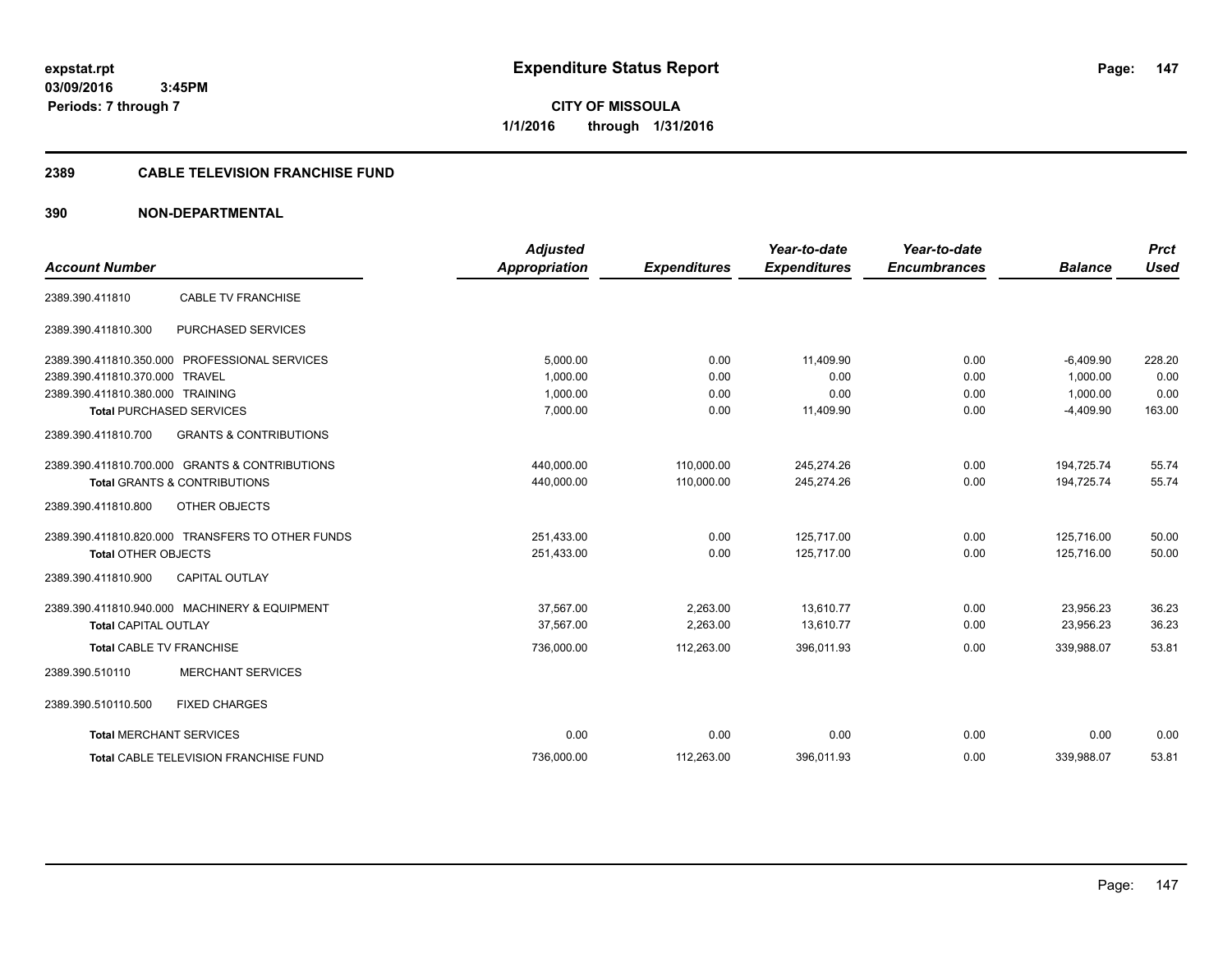**CITY OF MISSOULA 1/1/2016 through 1/31/2016**

### **2390 DRUG FORFEITURE FUND**

|                                                  |                                   | <b>Adjusted</b> |                     | Year-to-date        | Year-to-date        |                | <b>Prct</b> |
|--------------------------------------------------|-----------------------------------|-----------------|---------------------|---------------------|---------------------|----------------|-------------|
| <b>Account Number</b>                            |                                   | Appropriation   | <b>Expenditures</b> | <b>Expenditures</b> | <b>Encumbrances</b> | <b>Balance</b> | <b>Used</b> |
| <b>NARCOTICS</b><br>2390.290.420142              |                                   |                 |                     |                     |                     |                |             |
| 2390.290.420142.100                              | PERSONAL SERVICES                 |                 |                     |                     |                     |                |             |
| <b>Total PERSONAL SERVICES</b>                   |                                   | 0.00            | 0.00                | 0.00                | 0.00                | 0.00           | 0.00        |
| <b>SUPPLIES</b><br>2390.290.420142.200           |                                   |                 |                     |                     |                     |                |             |
| 2390.290.420142.220.000 OPERATING SUPPLIES       |                                   | 3,000.00        | 356.18              | 7,702.13            | 0.00                | $-4,702.13$    | 256.74      |
| 2390.290.420142.230.000 REPAIR/MAINTENANCE       |                                   | 3,000.00        | 0.00                | 0.00                | 0.00                | 3,000.00       | 0.00        |
| 2390.290.420142.231.000 GASOLINE                 |                                   | 500.00          | 0.00                | 0.00                | 0.00                | 500.00         | 0.00        |
| <b>Total SUPPLIES</b>                            |                                   | 6,500.00        | 356.18              | 7,702.13            | 0.00                | $-1,202.13$    | 118.49      |
| 2390.290.420142.300                              | PURCHASED SERVICES                |                 |                     |                     |                     |                |             |
| 2390.290.420142.310.000 COMMUNICATIONS           |                                   | 500.00          | 0.00                | 0.00                | 0.00                | 500.00         | 0.00        |
| 2390.290.420142.320.000 PRINTING & DUPLICATING   |                                   | 300.00          | 0.00                | 0.00                | 0.00                | 300.00         | 0.00        |
| 2390.290.420142.360.000 REPAIR & MAINTENANCE     |                                   | 1,000.00        | 0.00                | 392.00              | 0.00                | 608.00         | 39.20       |
| 2390.290.420142.370.000 TRAVEL                   |                                   | 4,000.00        | 0.00                | 325.21              | 0.00                | 3,674.79       | 8.13        |
| 2390.290.420142.380.000 TRAINING                 |                                   | 2,000.00        | 0.00                | 0.00                | 0.00                | 2,000.00       | 0.00        |
| 2390.290.420142.390.000 OTHER PURCHASED SERVICES |                                   | 500.00          | 0.00                | 0.00                | 0.00                | 500.00         | 0.00        |
| <b>Total PURCHASED SERVICES</b>                  |                                   | 8,300.00        | 0.00                | 717.21              | 0.00                | 7,582.79       | 8.64        |
| 2390.290.420142.500<br><b>FIXED CHARGES</b>      |                                   |                 |                     |                     |                     |                |             |
| 2390.290.420142.500.000 FIXED CHARGES            |                                   | 1,000.00        | 0.00                | 0.00                | 0.00                | 1,000.00       | 0.00        |
| <b>Total FIXED CHARGES</b>                       |                                   | 1,000.00        | 0.00                | 0.00                | 0.00                | 1,000.00       | 0.00        |
| 2390.290.420142.700                              | <b>GRANTS &amp; CONTRIBUTIONS</b> |                 |                     |                     |                     |                |             |
| <b>Total GRANTS &amp; CONTRIBUTIONS</b>          |                                   | 0.00            | 0.00                | 0.00                | 0.00                | 0.00           | 0.00        |
| 2390.290.420142.800<br>OTHER OBJECTS             |                                   |                 |                     |                     |                     |                |             |
| <b>Total OTHER OBJECTS</b>                       |                                   | 0.00            | 0.00                | 0.00                | 0.00                | 0.00           | 0.00        |
| <b>CAPITAL OUTLAY</b><br>2390.290.420142.900     |                                   |                 |                     |                     |                     |                |             |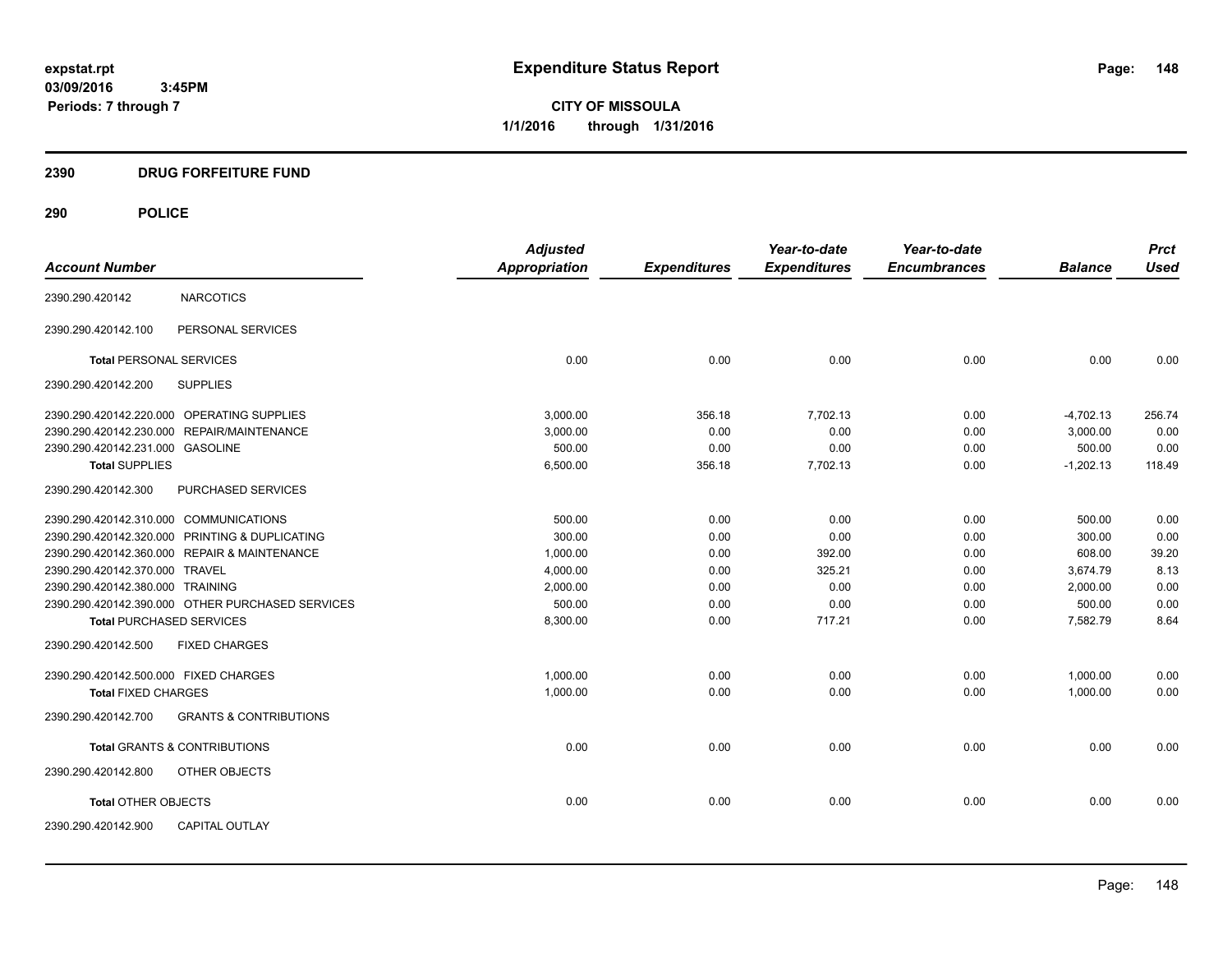**CITY OF MISSOULA 1/1/2016 through 1/31/2016**

### **2390 DRUG FORFEITURE FUND**

| <b>Account Number</b>                         | <b>Adjusted</b><br><b>Appropriation</b> | <b>Expenditures</b> | Year-to-date<br><b>Expenditures</b> | Year-to-date<br><b>Encumbrances</b> | <b>Balance</b> | <b>Prct</b><br><b>Used</b> |
|-----------------------------------------------|-----------------------------------------|---------------------|-------------------------------------|-------------------------------------|----------------|----------------------------|
| 2390.290.420142.940.000 MACHINERY & EQUIPMENT | 12.000.00                               | 0.00                | 0.00                                | 0.00                                | 12.000.00      | 0.00                       |
| <b>Total CAPITAL OUTLAY</b>                   | 12.000.00                               | 0.00                | 0.00                                | 0.00                                | 12.000.00      | 0.00                       |
| <b>Total NARCOTICS</b>                        | 27,800.00                               | 356.18              | 8,419.34                            | 0.00                                | 19,380.66      | 30.29                      |
| <b>MERCHANT SERVICES</b><br>2390.290.510110   |                                         |                     |                                     |                                     |                |                            |
| 2390.290.510110.500<br><b>FIXED CHARGES</b>   |                                         |                     |                                     |                                     |                |                            |
| <b>Total MERCHANT SERVICES</b>                | 0.00                                    | 0.00                | 0.00                                | 0.00                                | 0.00           | 0.00                       |
| <b>Total DRUG FORFEITURE FUND</b>             | 27,800.00                               | 356.18              | 8,419.34                            | 0.00                                | 19.380.66      | 30.29                      |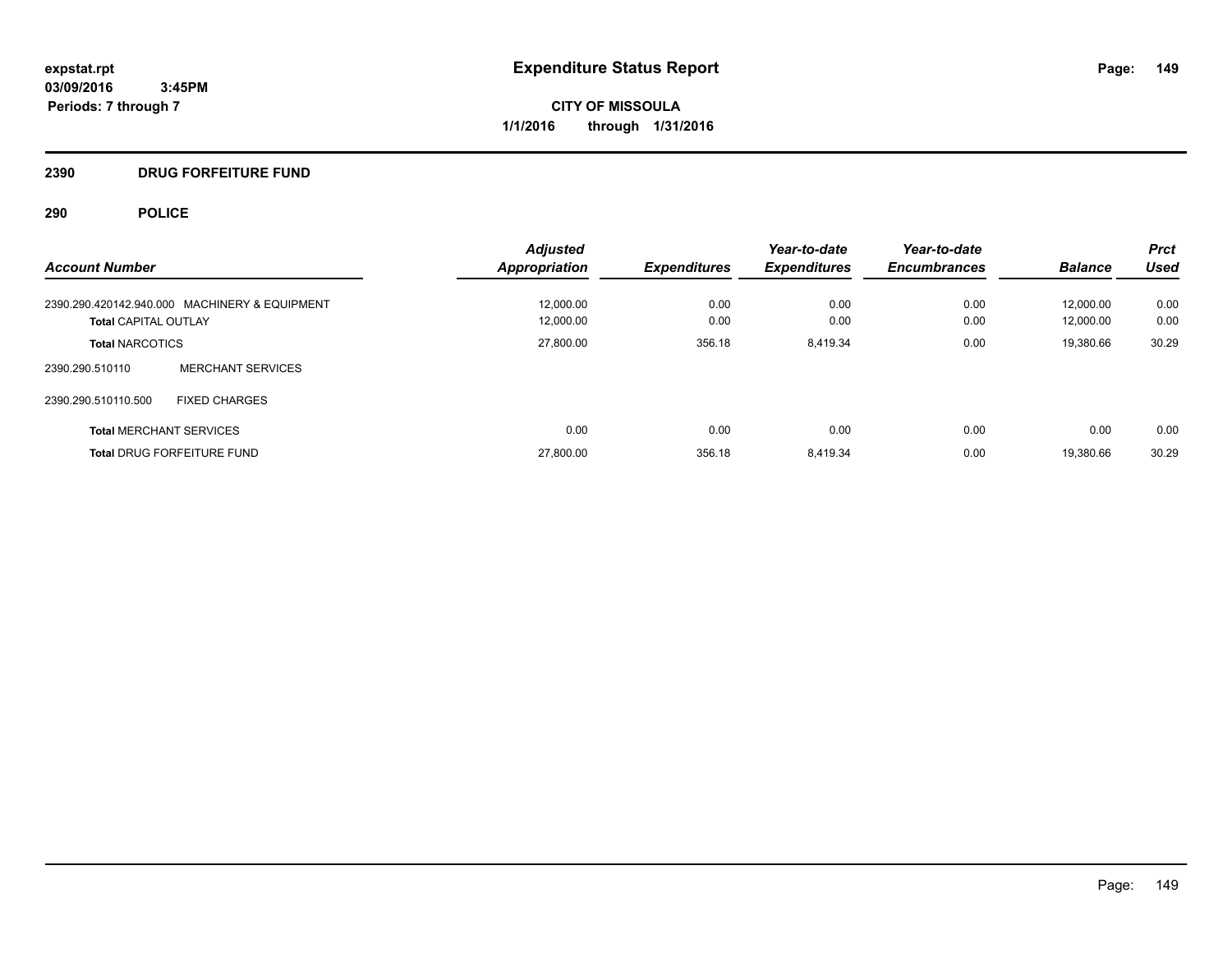**CITY OF MISSOULA 1/1/2016 through 1/31/2016**

#### **2394 BUILDING INSPECTION FUND**

### **310 BUILDING INSPECTION**

| <b>Account Number</b>                                      | <b>Adjusted</b><br><b>Appropriation</b> | <b>Expenditures</b> | Year-to-date<br><b>Expenditures</b> | Year-to-date<br><b>Encumbrances</b> | <b>Balance</b> | <b>Prct</b><br><b>Used</b> |
|------------------------------------------------------------|-----------------------------------------|---------------------|-------------------------------------|-------------------------------------|----------------|----------------------------|
|                                                            |                                         |                     |                                     |                                     |                |                            |
| PROTECTIVE INSPECTIONS<br>2394.310.420500                  |                                         |                     |                                     |                                     |                |                            |
| 2394.310.420500.100<br>PERSONAL SERVICES                   |                                         |                     |                                     |                                     |                |                            |
| 2394.310.420500.110.000 SALARIES AND WAGES                 | 628,525.00                              | 37,391.94           | 315,803.14                          | 0.00                                | 312,721.86     | 50.25                      |
| OVERTIME/TERMINATION<br>2394.310.420500.120.000            | 500.00                                  | 0.00                | 0.00                                | 0.00                                | 500.00         | 0.00                       |
| 2394.310.420500.130.000 OTHER                              | 19,912.00                               | 0.00                | 0.00                                | 0.00                                | 19,912.00      | 0.00                       |
| 2394.310.420500.140.000 EMPLOYER CONTRIBUTIONS             | 214,330.00                              | 13,528.09           | 117,162.95                          | 0.00                                | 97,167.05      | 54.66                      |
| 2394.310.420500.141.000 STATE RETIREMENT CONTRIBUTIONS     | 0.00                                    | 37.39               | 315.80                              | 0.00                                | $-315.80$      | 0.00                       |
| <b>Total PERSONAL SERVICES</b>                             | 863,267.00                              | 50.957.42           | 433.281.89                          | 0.00                                | 429,985.11     | 50.19                      |
| <b>SUPPLIES</b><br>2394.310.420500.200                     |                                         |                     |                                     |                                     |                |                            |
| <b>OFFICE SUPPLIES</b><br>2394.310.420500.210.000          | 2,200.00                                | 163.36              | 12,430.61                           | 0.00                                | $-10,230.61$   | 565.03                     |
| 2394.310.420500.220.000<br>OPERATING SUPPLIES              | 5,500.00                                | 450.45              | 4,926.96                            | 0.00                                | 573.04         | 89.58                      |
| 2394.310.420500.230.000 REPAIR/MAINTENANCE                 | 3,000.00                                | 25.76               | 198.35                              | 0.00                                | 2,801.65       | 6.61                       |
| 2394.310.420500.231.000 GASOLINE                           | 11,475.00                               | 0.00                | 2,845.21                            | 0.00                                | 8,629.79       | 24.79                      |
| 2394.310.420500.250.000 SUPPLIES FOR RESALE                | 500.00                                  | 0.00                | 0.00                                | 0.00                                | 500.00         | 0.00                       |
| <b>Total SUPPLIES</b>                                      | 22,675.00                               | 639.57              | 20,401.13                           | 0.00                                | 2,273.87       | 89.97                      |
| 2394.310.420500.300<br><b>PURCHASED SERVICES</b>           |                                         |                     |                                     |                                     |                |                            |
| 2394.310.420500.310.000 COMMUNICATIONS                     | 1,000.00                                | 10.66               | 45.08                               | 0.00                                | 954.92         | 4.51                       |
| PRINTING & DUPLICATING<br>2394.310.420500.320.000          | 7,600.00                                | 460.51              | 1,303.14                            | 0.00                                | 6,296.86       | 17.15                      |
| 2394.310.420500.330.000<br>PUBLICITY, SUBSCRIPTIONS & DUES | 2,100.00                                | 372.00              | 23,204.45                           | 0.00                                | $-21,104.45$   | 1,104.97                   |
| <b>TELEPHONE SERVICE</b><br>2394.310.420500.344.000        | 13,549.00                               | 790.68              | 6,830.24                            | 0.00                                | 6,718.76       | 50.41                      |
| PROFESSIONAL SERVICES<br>2394.310.420500.350.000           | 14,600.00                               | 3,450.00            | 22,925.04                           | 0.00                                | $-8,325.04$    | 157.02                     |
| <b>REPAIR &amp; MAINTENANCE</b><br>2394.310.420500.360.000 | 33,378.00                               | 0.00                | 2,349.00                            | 0.00                                | 31,029.00      | 7.04                       |
| 2394.310.420500.370.000<br><b>TRAVEL</b>                   | 5,025.00                                | 0.00                | 4,832.13                            | 0.00                                | 192.87         | 96.16                      |
| 2394.310.420500.380.000 TRAINING                           | 6,500.00                                | 196.00              | 4,092.00                            | 0.00                                | 2,408.00       | 62.95                      |
| <b>Total PURCHASED SERVICES</b>                            | 83,752.00                               | 5,279.85            | 65,581.08                           | 0.00                                | 18,170.92      | 78.30                      |
| 2394.310.420500.500<br><b>FIXED CHARGES</b>                |                                         |                     |                                     |                                     |                |                            |
| 2394.310.420500.500.000 FIXED CHARGES                      | 310,310.00                              | 2,756.82            | 161,110.61                          | 0.00                                | 149,199.39     | 51.92                      |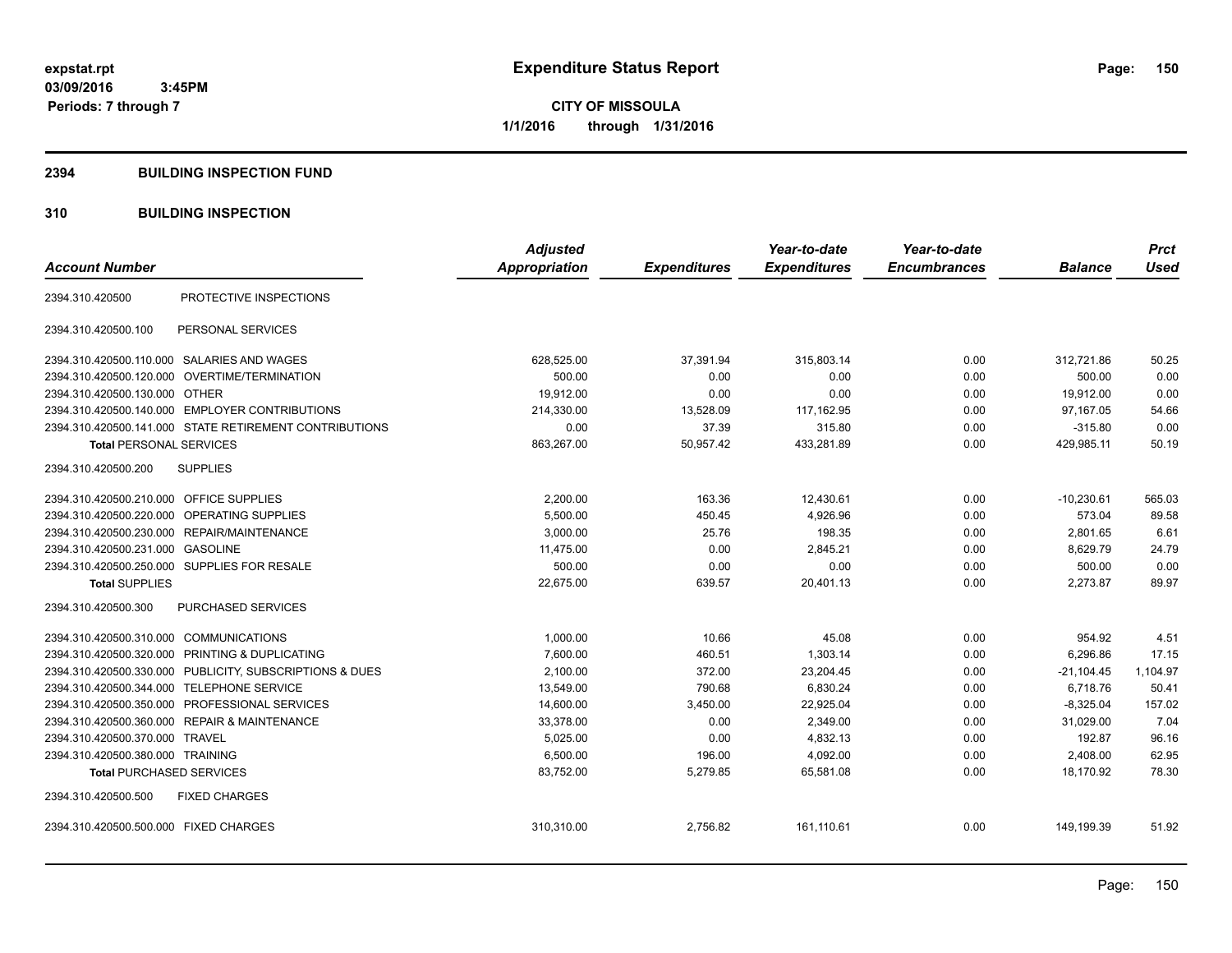#### **2394 BUILDING INSPECTION FUND**

### **310 BUILDING INSPECTION**

| <b>Account Number</b>          |                                               | <b>Adjusted</b><br><b>Appropriation</b> | <b>Expenditures</b> | Year-to-date<br><b>Expenditures</b> | Year-to-date<br><b>Encumbrances</b> | <b>Balance</b> | <b>Prct</b><br><b>Used</b> |
|--------------------------------|-----------------------------------------------|-----------------------------------------|---------------------|-------------------------------------|-------------------------------------|----------------|----------------------------|
| <b>Total FIXED CHARGES</b>     |                                               | 310,310.00                              | 2,756.82            | 161,110.61                          | 0.00                                | 149,199.39     | 51.92                      |
| 2394.310.420500.600            | <b>DEBT SERVICE</b>                           |                                         |                     |                                     |                                     |                |                            |
| <b>Total DEBT SERVICE</b>      |                                               | 0.00                                    | 0.00                | 0.00                                | 0.00                                | 0.00           | 0.00                       |
| 2394.310.420500.900            | <b>CAPITAL OUTLAY</b>                         |                                         |                     |                                     |                                     |                |                            |
| <b>Total CAPITAL OUTLAY</b>    |                                               | 0.00                                    | 0.00                | 0.00                                | 0.00                                | 0.00           | 0.00                       |
|                                | <b>Total PROTECTIVE INSPECTIONS</b>           | 1,280,004.00                            | 59,633.66           | 680,374.71                          | 0.00                                | 599,629.29     | 53.15                      |
| 2394.310.510110                | <b>MERCHANT SERVICES</b>                      |                                         |                     |                                     |                                     |                |                            |
| 2394.310.510110.500            | <b>FIXED CHARGES</b>                          |                                         |                     |                                     |                                     |                |                            |
|                                | 2394.310.510110.550.000 MERCHANT SERVICE FEES | 15,400.00                               | 0.00                | 6,697.71                            | 0.00                                | 8,702.29       | 43.49                      |
| <b>Total MERCHANT SERVICES</b> |                                               | 15,400.00                               | 0.00                | 6,697.71                            | 0.00                                | 8,702.29       | 43.49                      |
|                                | <b>Total BUILDING INSPECTION FUND</b>         | 1,295,404.00                            | 59,633.66           | 687,072.42                          | 0.00                                | 608,331.58     | 53.04                      |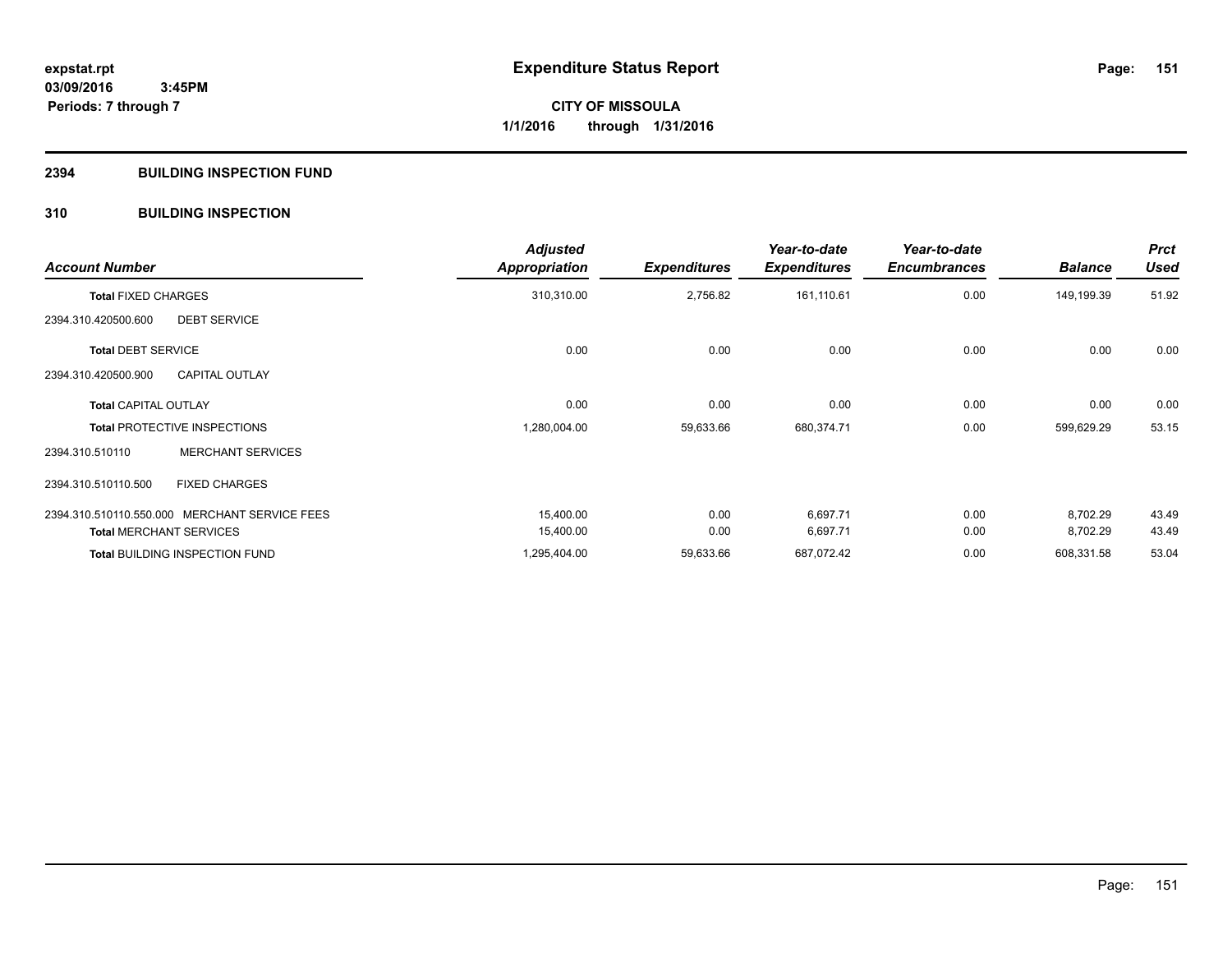**CITY OF MISSOULA 1/1/2016 through 1/31/2016**

#### **2395 CITY GRANTS & PROGRAM INCOME FUND**

|                             |                                               | <b>Adjusted</b>      |                     | Year-to-date        | Year-to-date        |                | <b>Prct</b> |
|-----------------------------|-----------------------------------------------|----------------------|---------------------|---------------------|---------------------|----------------|-------------|
| <b>Account Number</b>       |                                               | <b>Appropriation</b> | <b>Expenditures</b> | <b>Expenditures</b> | <b>Encumbrances</b> | <b>Balance</b> | <b>Used</b> |
| 2395.390.470200             | <b>HOUSING REHAB</b>                          |                      |                     |                     |                     |                |             |
| 2395.390.470200.700         | <b>GRANTS &amp; CONTRIBUTIONS</b>             |                      |                     |                     |                     |                |             |
|                             | <b>Total GRANTS &amp; CONTRIBUTIONS</b>       | 0.00                 | 0.00                | 0.00                | 0.00                | 0.00           | 0.00        |
| 2395.390.470200.800         | OTHER OBJECTS                                 |                      |                     |                     |                     |                |             |
| <b>Total HOUSING REHAB</b>  |                                               | 0.00                 | 0.00                | 0.00                | 0.00                | 0.00           | 0.00        |
| 2395.390.470210             | <b>ADMINISTRATION</b>                         |                      |                     |                     |                     |                |             |
| 2395.390.470210.300         | PURCHASED SERVICES                            |                      |                     |                     |                     |                |             |
|                             | 2395.390.470210.350.000 PROFESSIONAL SERVICES | 250.00               | 0.00                | 0.00                | 0.00                | 250.00         | 0.00        |
|                             | <b>Total PURCHASED SERVICES</b>               | 250.00               | 0.00                | 0.00                | 0.00                | 250.00         | 0.00        |
| 2395.390.470210.800         | OTHER OBJECTS                                 |                      |                     |                     |                     |                |             |
| <b>Total OTHER OBJECTS</b>  |                                               | 0.00                 | 0.00                | 0.00                | 0.00                | 0.00           | 0.00        |
| <b>Total ADMINISTRATION</b> |                                               | 250.00               | 0.00                | 0.00                | 0.00                | 250.00         | 0.00        |
| 2395.390.470220             | PROPERTY ACQUISITION                          |                      |                     |                     |                     |                |             |
| 2395.390.470220.300         | PURCHASED SERVICES                            |                      |                     |                     |                     |                |             |
|                             | <b>Total PROPERTY ACQUISITION</b>             | 0.00                 | 0.00                | 0.00                | 0.00                | 0.00           | 0.00        |
| 2395.390.470300             | ECONOMIC DEVELOPMENT                          |                      |                     |                     |                     |                |             |
| 2395.390.470300.700         | <b>GRANTS &amp; CONTRIBUTIONS</b>             |                      |                     |                     |                     |                |             |
|                             | Total ECONOMIC DEVELOPMENT                    | 0.00                 | 0.00                | 0.00                | 0.00                | 0.00           | 0.00        |
| 2395.390.510110             | <b>MERCHANT SERVICES</b>                      |                      |                     |                     |                     |                |             |
| 2395.390.510110.500         | <b>FIXED CHARGES</b>                          |                      |                     |                     |                     |                |             |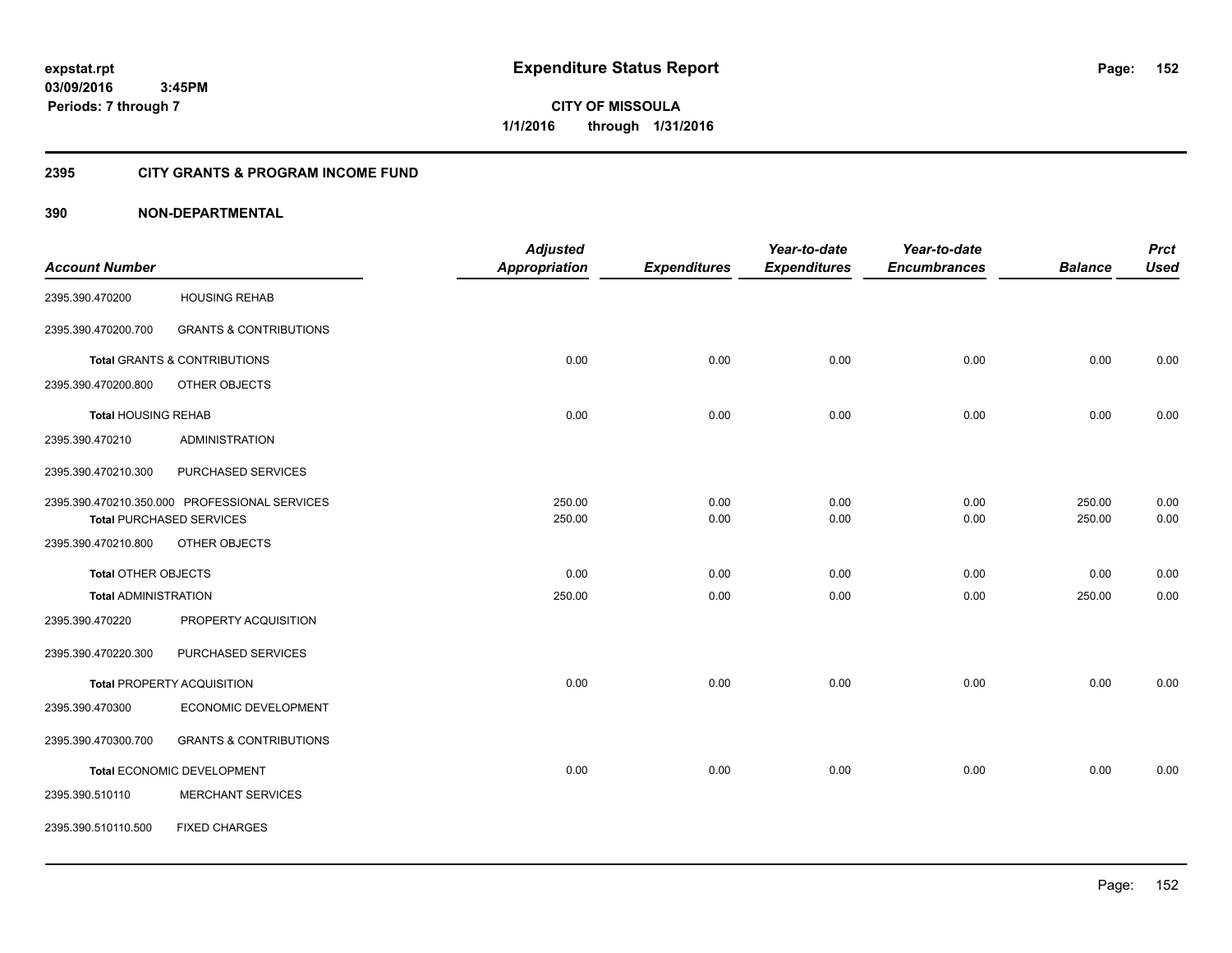**CITY OF MISSOULA 1/1/2016 through 1/31/2016**

### **2395 CITY GRANTS & PROGRAM INCOME FUND**

| <b>Account Number</b>                   | <b>Adjusted</b><br>Appropriation | <b>Expenditures</b> | Year-to-date<br><b>Expenditures</b> | Year-to-date<br><i><b>Encumbrances</b></i> | <b>Balance</b> | Prct<br>Used |
|-----------------------------------------|----------------------------------|---------------------|-------------------------------------|--------------------------------------------|----------------|--------------|
| <b>Total MERCHANT SERVICES</b>          | 0.00                             | 0.00                | 0.00                                | 0.00                                       | 0.00           | 0.00         |
| Total CITY GRANTS & PROGRAM INCOME FUND | 250.00                           | 0.00                | 0.00                                | 0.00                                       | 250.00         | 0.00         |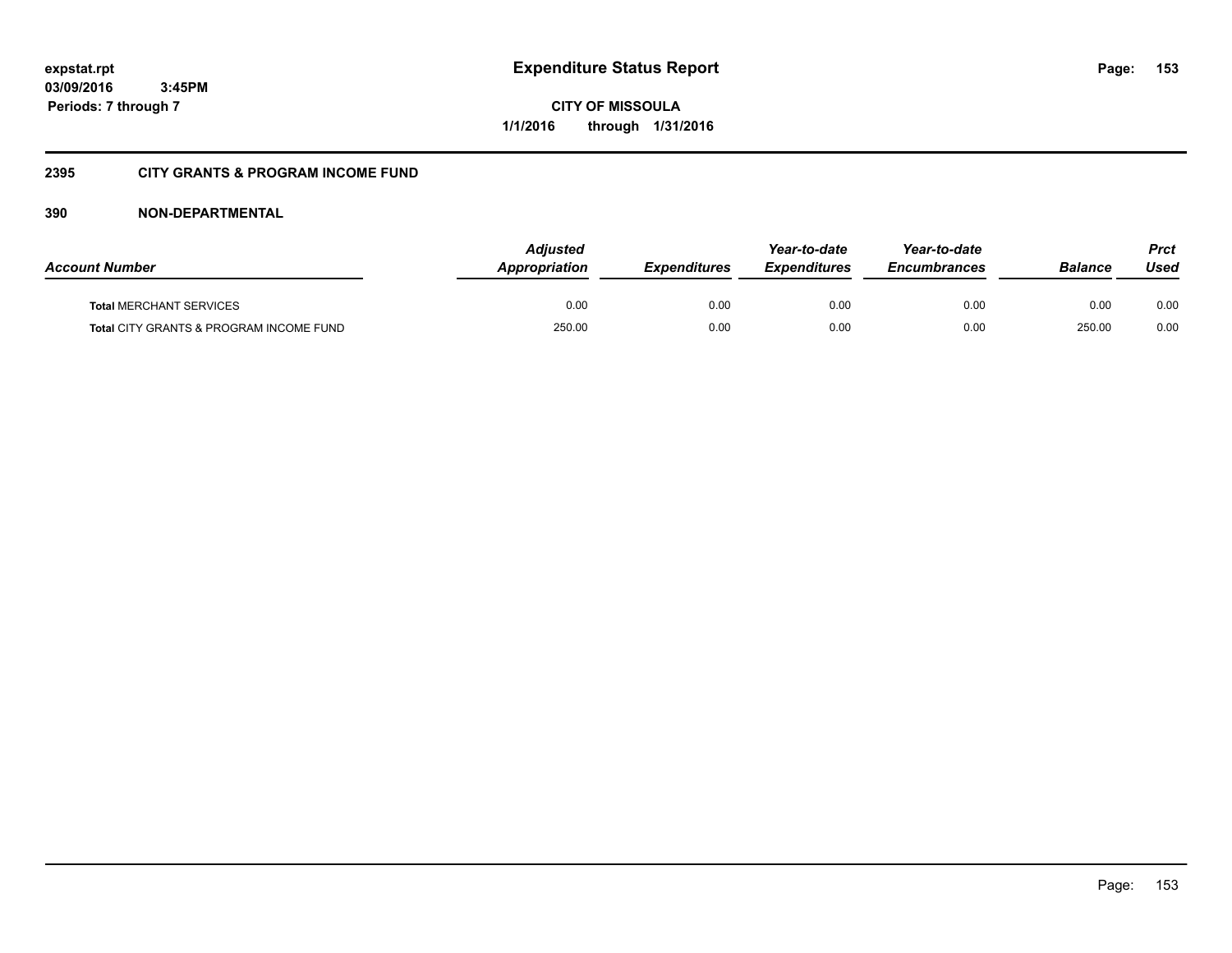**CITY OF MISSOULA 1/1/2016 through 1/31/2016**

### **2396 ENERGY EFFICIENCY REVOLVING LOAN FUND**

| <b>Account Number</b> |                                                    | <b>Adjusted</b><br>Appropriation | <i><b>Expenditures</b></i> | Year-to-date<br><i><b>Expenditures</b></i> | Year-to-date<br><b>Encumbrances</b> | <b>Balance</b> | <b>Prct</b><br>Used |
|-----------------------|----------------------------------------------------|----------------------------------|----------------------------|--------------------------------------------|-------------------------------------|----------------|---------------------|
| 2396.390.510001       | EECBG REVOLVING LOAN FUND                          |                                  |                            |                                            |                                     |                |                     |
| 2396.390.510001.700   | <b>GRANTS &amp; CONTRIBUTIONS</b>                  |                                  |                            |                                            |                                     |                |                     |
|                       | <b>Total ENERGY EFFICIENCY REVOLVING LOAN FUND</b> | 0.00                             | 0.00                       | 0.00                                       | 0.00                                | 0.00           | 0.00                |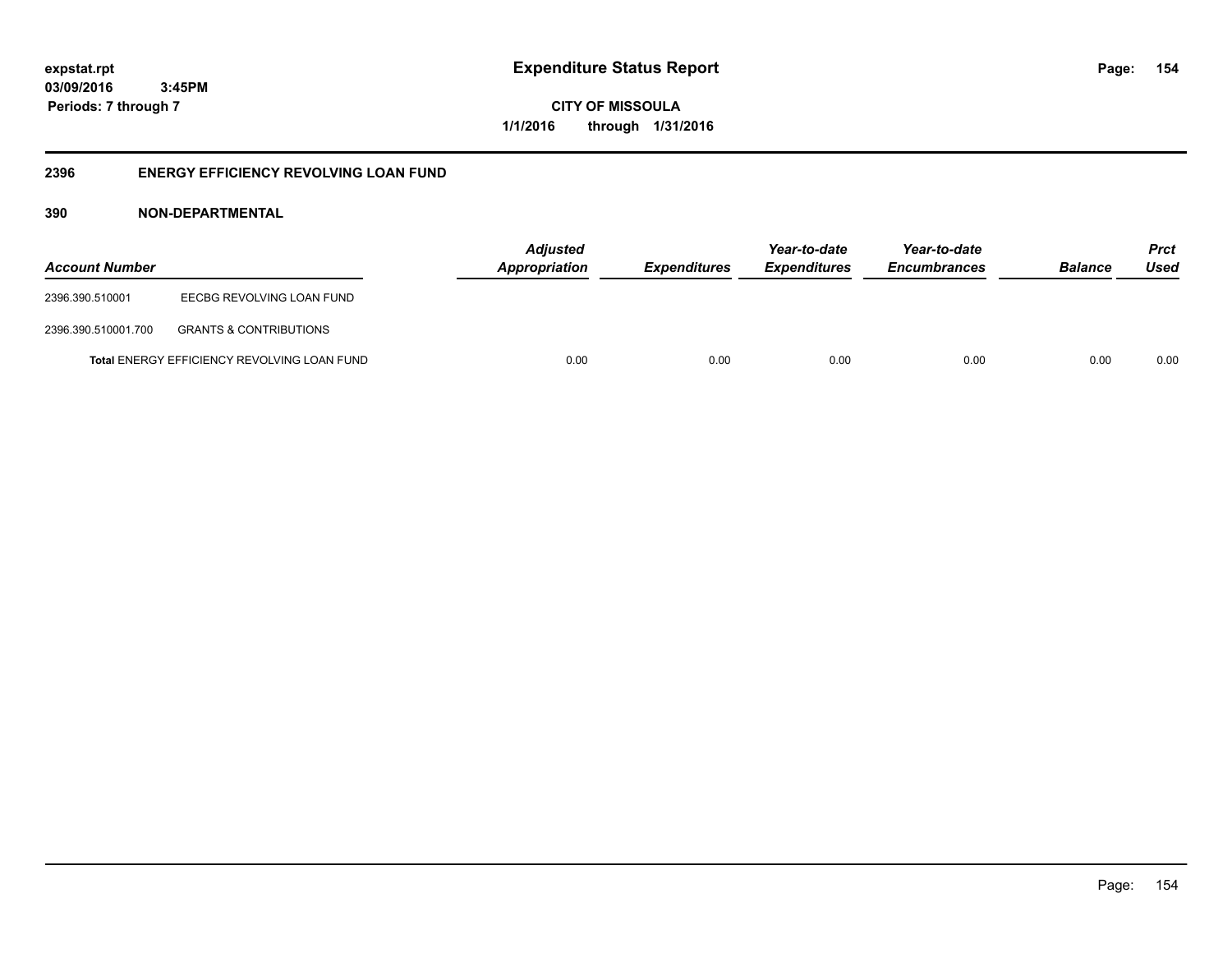**CITY OF MISSOULA 1/1/2016 through 1/31/2016**

### **2399 DANGEROUS BUILDING DEMOLITION & REPAIR F**

### **310 BUILDING INSPECTION**

| <b>Account Number</b>                                              |                                                           | <b>Adjusted</b><br><b>Appropriation</b> | <b>Expenditures</b> | Year-to-date<br><b>Expenditures</b> | Year-to-date<br><b>Encumbrances</b> | <b>Balance</b>         | <b>Prct</b><br><b>Used</b> |
|--------------------------------------------------------------------|-----------------------------------------------------------|-----------------------------------------|---------------------|-------------------------------------|-------------------------------------|------------------------|----------------------------|
| 2399.310.420510                                                    | ADMINISTRATION                                            |                                         |                     |                                     |                                     |                        |                            |
| 2399.310.420510.800                                                | OTHER OBJECTS                                             |                                         |                     |                                     |                                     |                        |                            |
| 2399.310.420510.845.000 CONTINGENCY<br><b>Total ADMINISTRATION</b> |                                                           | 15,000.00<br>15,000.00                  | 0.00<br>0.00        | 0.00<br>0.00                        | 0.00<br>0.00                        | 15,000.00<br>15,000.00 | 0.00<br>0.00               |
| 2399.310.510110                                                    | <b>MERCHANT SERVICES</b>                                  |                                         |                     |                                     |                                     |                        |                            |
| 2399.310.510110.500                                                | <b>FIXED CHARGES</b>                                      |                                         |                     |                                     |                                     |                        |                            |
| <b>Total MERCHANT SERVICES</b>                                     |                                                           | 0.00                                    | 0.00                | 0.00                                | 0.00                                | 0.00                   | 0.00                       |
|                                                                    | <b>Total DANGEROUS BUILDING DEMOLITION &amp; REPAIR F</b> | 15,000.00                               | 0.00                | 0.00                                | 0.00                                | 15,000.00              | 0.00                       |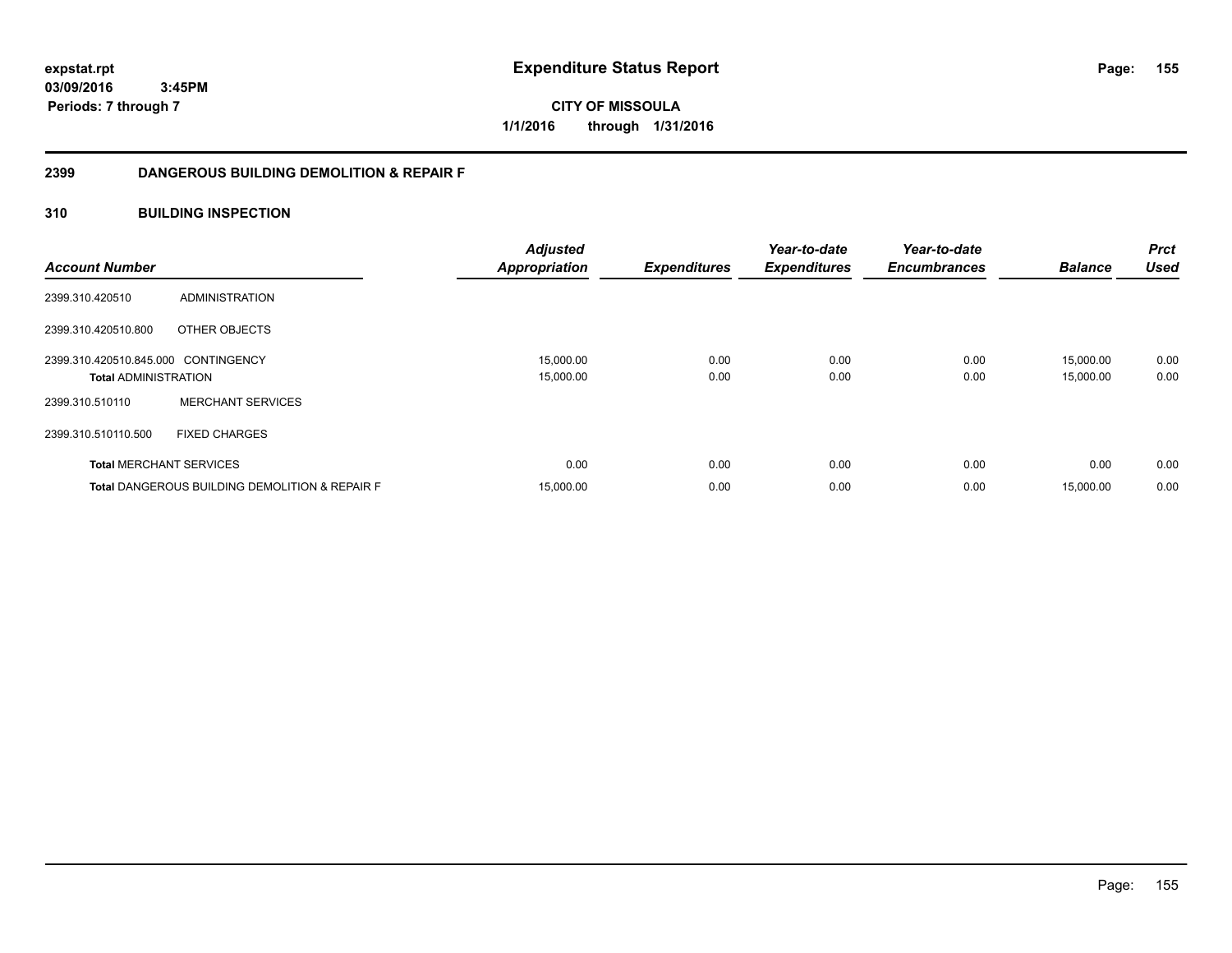**CITY OF MISSOULA 1/1/2016 through 1/31/2016**

#### **2400 STREET LIGHTING ASSESSMENTS FUND**

### **280 PUBLIC WORKS OPERATIONS**

| <b>Account Number</b>          |                                                   | <b>Adjusted</b><br>Appropriation | <b>Expenditures</b> | Year-to-date<br><b>Expenditures</b> | Year-to-date<br><b>Encumbrances</b> | <b>Balance</b> | <b>Prct</b><br><b>Used</b> |
|--------------------------------|---------------------------------------------------|----------------------------------|---------------------|-------------------------------------|-------------------------------------|----------------|----------------------------|
| 2400.280.430263                | <b>STREET LIGHTING</b>                            |                                  |                     |                                     |                                     |                |                            |
| 2400.280.430263.300            | PURCHASED SERVICES                                |                                  |                     |                                     |                                     |                |                            |
|                                | 2400.280.430263.341.000 ELECTRICITY & NATURAL GAS | 327,174.00                       | 0.00                | 162,004.77                          | 0.00                                | 165.169.23     | 49.52                      |
|                                | 2400.280.430263.350.000 PROFESSIONAL SERVICES     | 22,902.00                        | 0.00                | 7,726.00                            | 0.00                                | 15,176.00      | 33.74                      |
| <b>Total STREET LIGHTING</b>   |                                                   | 350,076.00                       | 0.00                | 169,730.77                          | 0.00                                | 180,345.23     | 48.48                      |
| 2400.280.510110                | <b>MERCHANT SERVICES</b>                          |                                  |                     |                                     |                                     |                |                            |
| 2400.280.510110.500            | <b>FIXED CHARGES</b>                              |                                  |                     |                                     |                                     |                |                            |
| <b>Total FIXED CHARGES</b>     |                                                   | 0.00                             | 0.00                | 0.00                                | 0.00                                | 0.00           | 0.00                       |
| <b>Total MERCHANT SERVICES</b> |                                                   | 0.00                             | 0.00                | 0.00                                | 0.00                                | 0.00           | 0.00                       |
|                                | <b>Total STREET LIGHTING ASSESSMENTS FUND</b>     | 350,076.00                       | 0.00                | 169,730.77                          | 0.00                                | 180.345.23     | 48.48                      |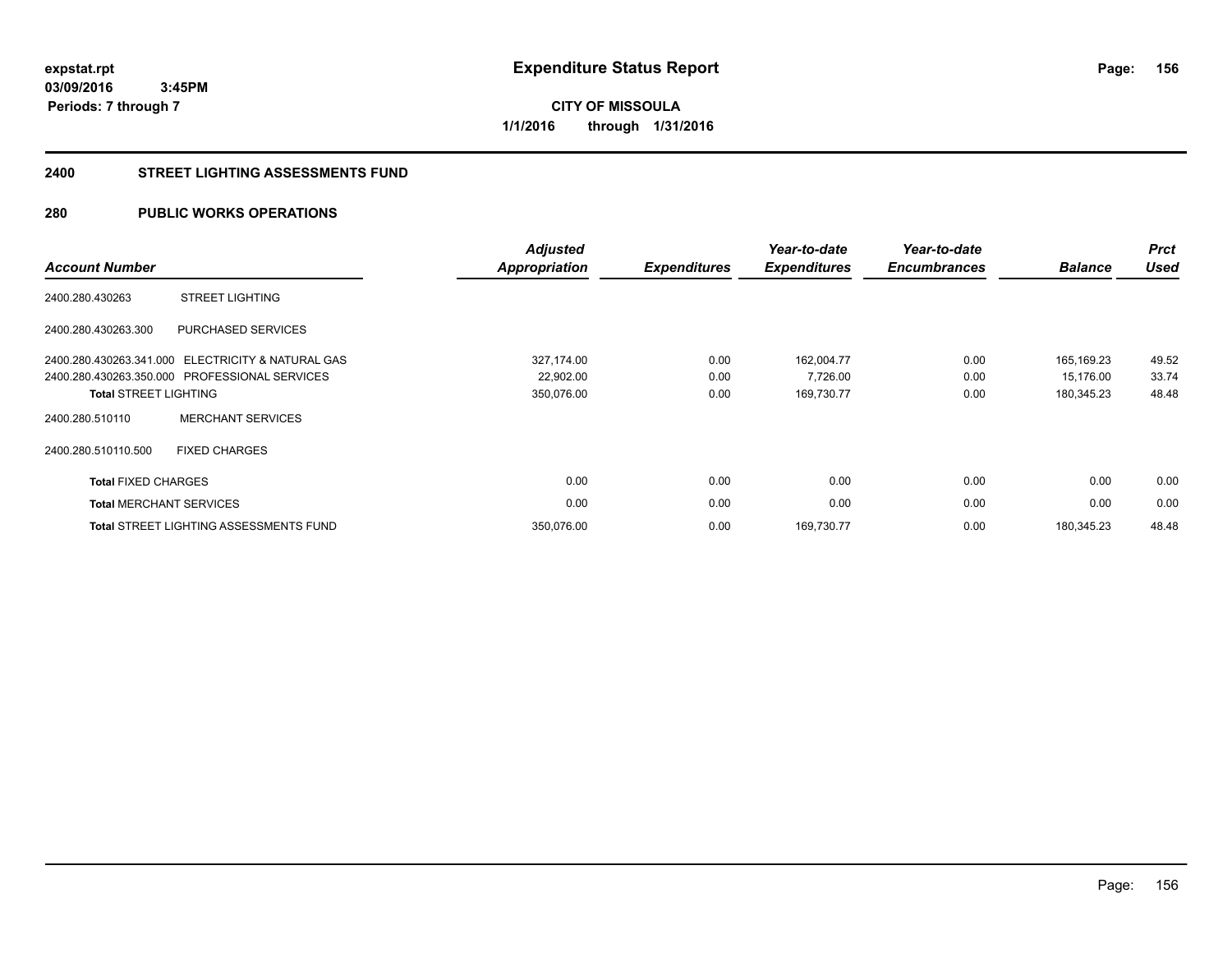**CITY OF MISSOULA 1/1/2016 through 1/31/2016**

#### **2500 STREET MAINTENANCE ASSESSMENT FUND**

| <b>Account Number</b>           |                                                  | <b>Adjusted</b><br>Appropriation | <b>Expenditures</b> | Year-to-date<br><b>Expenditures</b> | Year-to-date<br><b>Encumbrances</b> | <b>Balance</b> | <b>Prct</b><br><b>Used</b> |
|---------------------------------|--------------------------------------------------|----------------------------------|---------------------|-------------------------------------|-------------------------------------|----------------|----------------------------|
| 2500.390.510110                 | <b>MERCHANT SERVICES</b>                         |                                  |                     |                                     |                                     |                |                            |
| 2500.390.510110.500             | <b>FIXED CHARGES</b>                             |                                  |                     |                                     |                                     |                |                            |
| <b>Total MERCHANT SERVICES</b>  |                                                  | 0.00                             | 0.00                | 0.00                                | 0.00                                | 0.00           | 0.00                       |
| 2500.390.521000                 | INTERFUND OPERATING TRANSFERS                    |                                  |                     |                                     |                                     |                |                            |
| 2500.390.521000.300             | PURCHASED SERVICES                               |                                  |                     |                                     |                                     |                |                            |
| 2500.390.521000.345.000 GARBAGE |                                                  | 32,014.00                        | 1,332.59            | 12,044.85                           | 0.00                                | 19,969.15      | 37.62                      |
|                                 | <b>Total PURCHASED SERVICES</b>                  | 32,014.00                        | 1,332.59            | 12,044.85                           | 0.00                                | 19,969.15      | 37.62                      |
| 2500.390.521000.800             | OTHER OBJECTS                                    |                                  |                     |                                     |                                     |                |                            |
|                                 | 2500.390.521000.820.000 TRANSFERS TO OTHER FUNDS | 27,281.00                        | 0.00                | 13,641.00                           | 0.00                                | 13,640.00      | 50.00                      |
| <b>Total OTHER OBJECTS</b>      |                                                  | 27,281.00                        | 0.00                | 13,641.00                           | 0.00                                | 13,640.00      | 50.00                      |
|                                 | <b>Total STREET MAINTENANCE ASSESSMENT FUND</b>  | 59,295.00                        | 1,332.59            | 25,685.85                           | 0.00                                | 33,609.15      | 43.32                      |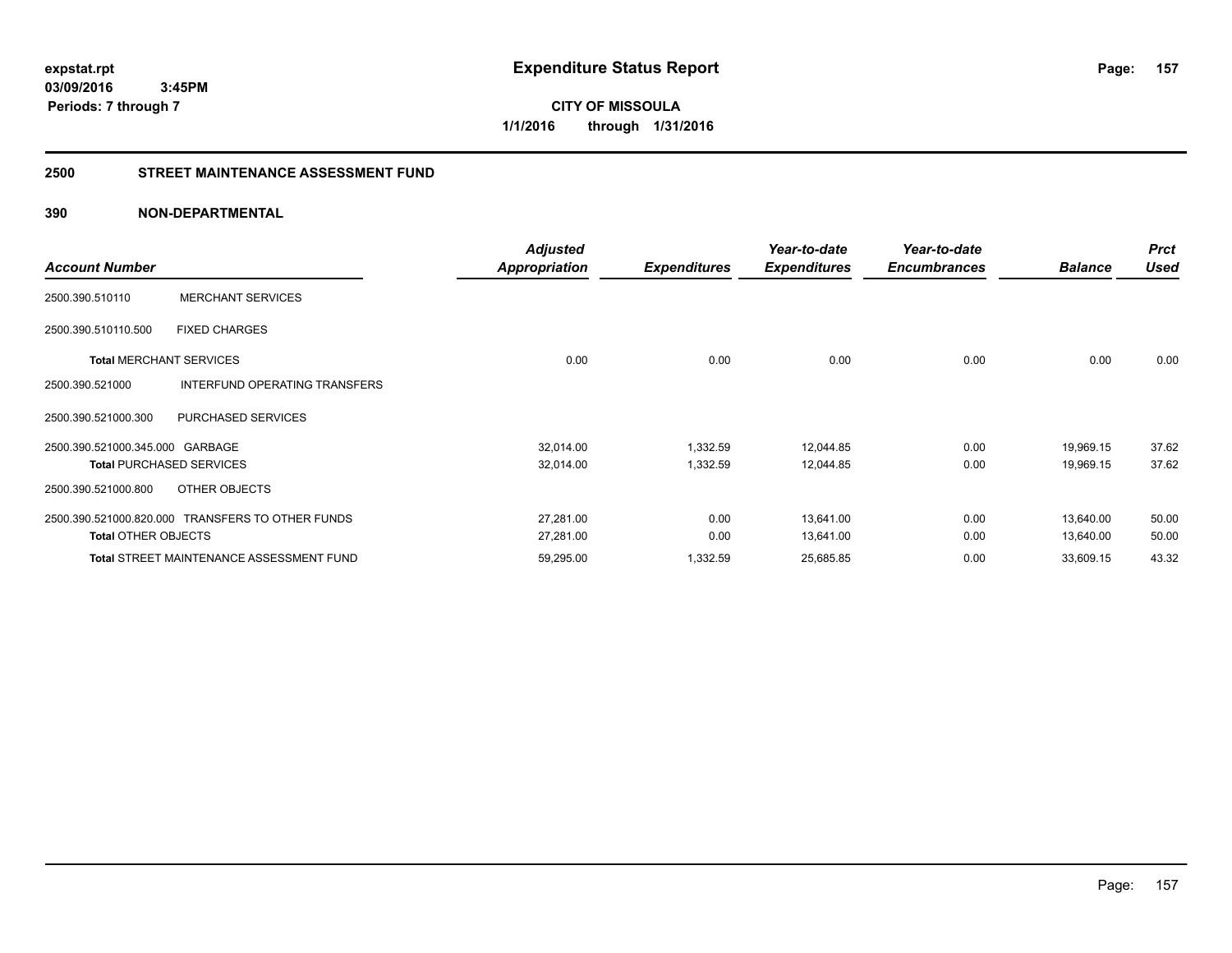**CITY OF MISSOULA 1/1/2016 through 1/31/2016**

### **2510 RUSSELL PARK MAINTENANCE ASSESSMENT FUND**

| <b>Account Number</b> |                                                       | <b>Adjusted</b><br>Appropriation | <b>Expenditures</b> | Year-to-date<br><b>Expenditures</b> | Year-to-date<br><b>Encumbrances</b> | <b>Balance</b> | <b>Prct</b><br><b>Used</b> |
|-----------------------|-------------------------------------------------------|----------------------------------|---------------------|-------------------------------------|-------------------------------------|----------------|----------------------------|
| 2510.370.460430       | <b>PARKS</b>                                          |                                  |                     |                                     |                                     |                |                            |
| 2510.370.460430.800   | OTHER OBJECTS                                         |                                  |                     |                                     |                                     |                |                            |
| <b>Total PARKS</b>    |                                                       | 0.00                             | 0.00                | 0.00                                | 0.00                                | 0.00           | 0.00                       |
| 2510.370.510110       | <b>MERCHANT SERVICES</b>                              |                                  |                     |                                     |                                     |                |                            |
| 2510.370.510110.500   | <b>FIXED CHARGES</b>                                  |                                  |                     |                                     |                                     |                |                            |
|                       | <b>Total MERCHANT SERVICES</b>                        | 0.00                             | 0.00                | 0.00                                | 0.00                                | 0.00           | 0.00                       |
|                       | <b>Total RUSSELL PARK MAINTENANCE ASSESSMENT FUND</b> | 0.00                             | 0.00                | 0.00                                | 0.00                                | 0.00           | 0.00                       |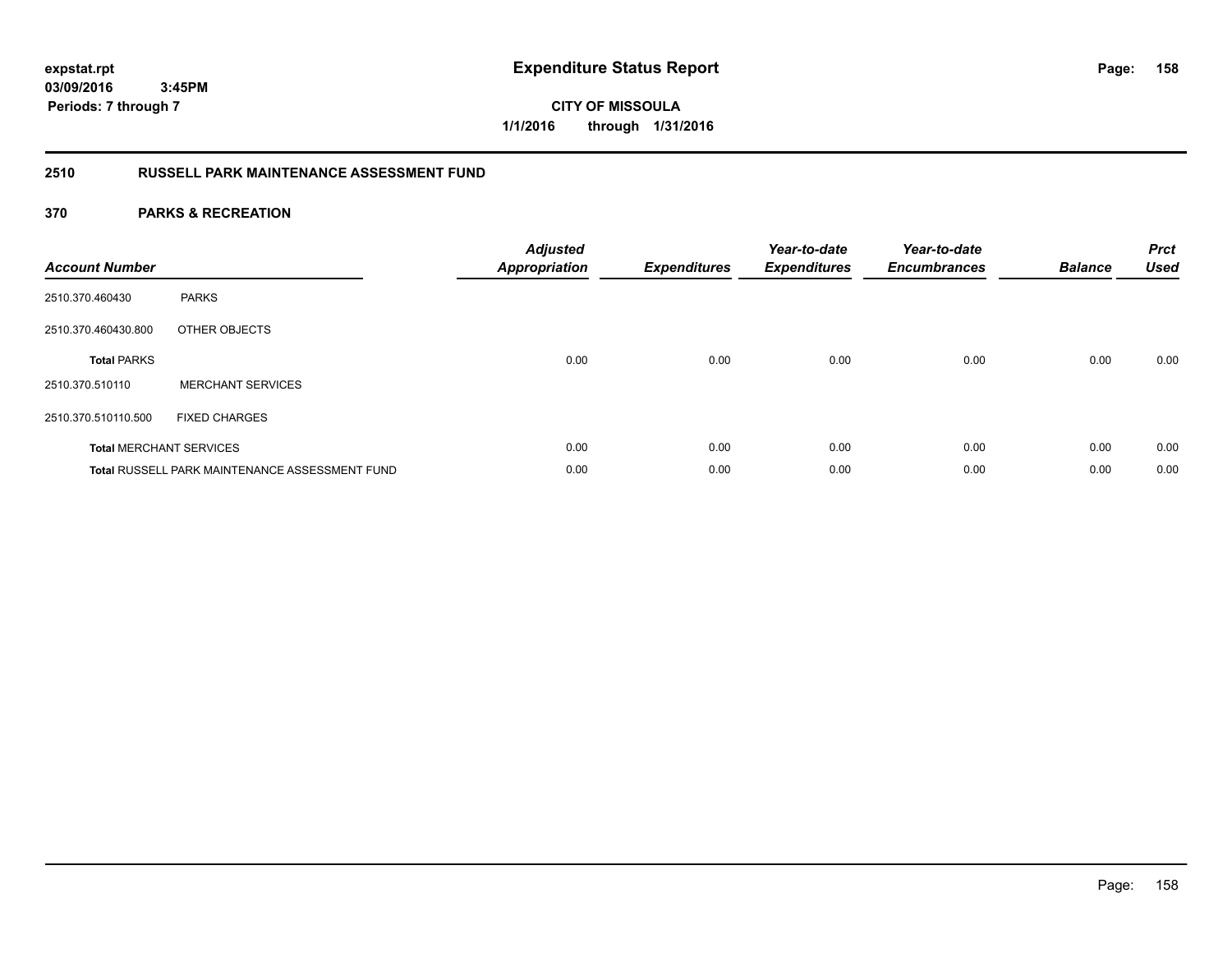**159**

**03/09/2016 3:45PM Periods: 7 through 7**

**CITY OF MISSOULA 1/1/2016 through 1/31/2016**

### **2511 WILLOWWOOD PARK MAINTENANCE ASSESSMENT F**

| <b>Account Number</b>     |                                                | <b>Adjusted</b><br><b>Appropriation</b> | <b>Expenditures</b> | Year-to-date<br><b>Expenditures</b> | Year-to-date<br><b>Encumbrances</b> | <b>Balance</b> | <b>Prct</b><br><b>Used</b> |
|---------------------------|------------------------------------------------|-----------------------------------------|---------------------|-------------------------------------|-------------------------------------|----------------|----------------------------|
| 2511.370.460430           | <b>PARKS</b>                                   |                                         |                     |                                     |                                     |                |                            |
| 2511.370.460430.600       | <b>DEBT SERVICE</b>                            |                                         |                     |                                     |                                     |                |                            |
| <b>Total DEBT SERVICE</b> |                                                | 0.00                                    | 0.00                | 0.00                                | 0.00                                | 0.00           | 0.00                       |
| 2511.370.460430.800       | OTHER OBJECTS                                  |                                         |                     |                                     |                                     |                |                            |
| <b>Total PARKS</b>        |                                                | 0.00                                    | 0.00                | 0.00                                | 0.00                                | 0.00           | 0.00                       |
| 2511.370.510110           | <b>MERCHANT SERVICES</b>                       |                                         |                     |                                     |                                     |                |                            |
| 2511.370.510110.500       | <b>FIXED CHARGES</b>                           |                                         |                     |                                     |                                     |                |                            |
|                           | Total WILLOWWOOD PARK MAINTENANCE ASSESSMENT F | 0.00                                    | 0.00                | 0.00                                | 0.00                                | 0.00           | 0.00                       |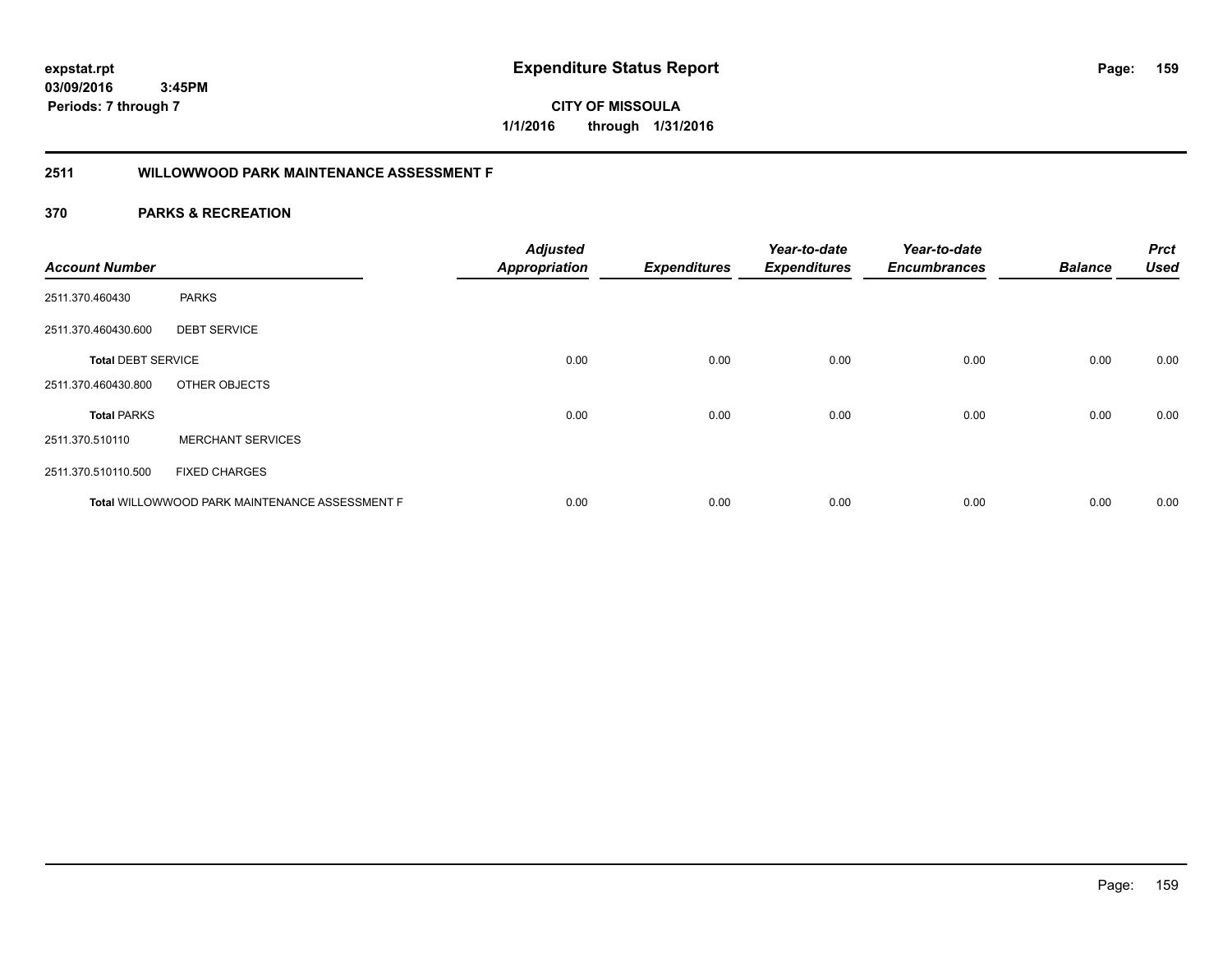#### **2512 ROAD DISTRICT #1**

| <b>Account Number</b>                   |                                                        | <b>Adjusted</b><br><b>Appropriation</b> | <b>Expenditures</b> | Year-to-date<br><b>Expenditures</b> | Year-to-date<br><b>Encumbrances</b> | <b>Balance</b> | <b>Prct</b><br><b>Used</b> |
|-----------------------------------------|--------------------------------------------------------|-----------------------------------------|---------------------|-------------------------------------|-------------------------------------|----------------|----------------------------|
|                                         |                                                        |                                         |                     |                                     |                                     |                |                            |
| 2512.320.430100                         | PUBLIC WORKS ADMINISTRATION                            |                                         |                     |                                     |                                     |                |                            |
| 2512.320.430100.100                     | PERSONAL SERVICES                                      |                                         |                     |                                     |                                     |                |                            |
|                                         | 2512.320.430100.110.000 SALARIES AND WAGES             | 31,353.00                               | 1,243.26            | 2,611.62                            | 0.00                                | 28,741.38      | 8.33                       |
|                                         | 2512.320.430100.140.000 EMPLOYER CONTRIBUTIONS         | 9,855.00                                | 217.70              | 457.25                              | 0.00                                | 9.397.75       | 4.64                       |
|                                         | 2512.320.430100.141.000 STATE RETIREMENT CONTRIBUTIONS | 0.00                                    | 1.24                | 2.61                                | 0.00                                | $-2.61$        | 0.00                       |
| <b>Total PERSONAL SERVICES</b>          |                                                        | 41,208.00                               | 1,462.20            | 3,071.48                            | 0.00                                | 38,136.52      | 7.45                       |
| 2512.320.430100.200                     | <b>SUPPLIES</b>                                        |                                         |                     |                                     |                                     |                |                            |
| 2512.320.430100.210.000 OFFICE SUPPLIES |                                                        | 6,185.00                                | 0.00                | 4,883.76                            | 0.00                                | 1,301.24       | 78.96                      |
| <b>Total SUPPLIES</b>                   |                                                        | 6,185.00                                | 0.00                | 4,883.76                            | 0.00                                | 1,301.24       | 78.96                      |
| 2512.320.430100.300                     | <b>PURCHASED SERVICES</b>                              |                                         |                     |                                     |                                     |                |                            |
|                                         | 2512.320.430100.350.000 PROFESSIONAL SERVICES          | 19,500.00                               | 0.00                | 0.00                                | 0.00                                | 19,500.00      | 0.00                       |
| 2512.320.430100.370.000 TRAVEL          |                                                        | 1,450.00                                | 188.18              | 384.96                              | 0.00                                | 1,065.04       | 26.55                      |
| 2512.320.430100.380.000 TRAINING        |                                                        | 350.00                                  | 0.00                | 0.00                                | 0.00                                | 350.00         | 0.00                       |
| <b>Total PURCHASED SERVICES</b>         |                                                        | 21,300.00                               | 188.18              | 384.96                              | 0.00                                | 20,915.04      | 1.81                       |
| 2512.320.430100.800                     | OTHER OBJECTS                                          |                                         |                     |                                     |                                     |                |                            |
| 2512.320.430100.845.000 CONTINGENCY     |                                                        | 37,295.00                               | 0.00                | 24,856.33                           | 0.00                                | 12,438.67      | 66.65                      |
| <b>Total OTHER OBJECTS</b>              |                                                        | 37.295.00                               | 0.00                | 24,856.33                           | 0.00                                | 12.438.67      | 66.65                      |
|                                         | <b>Total PUBLIC WORKS ADMINISTRATION</b>               | 105,988.00                              | 1,650.38            | 33,196.53                           | 0.00                                | 72,791.47      | 31.32                      |
| 2512.320.430220                         | <b>FACILITY</b>                                        |                                         |                     |                                     |                                     |                |                            |
| 2512.320.430220.200                     | <b>SUPPLIES</b>                                        |                                         |                     |                                     |                                     |                |                            |
|                                         | 2512.320.430220.230.000 REPAIR/MAINTENANCE             | 0.00                                    | 0.00                | 179.99                              | 0.00                                | $-179.99$      | 0.00                       |
| <b>Total SUPPLIES</b>                   |                                                        | 0.00                                    | 0.00                | 179.99                              | 0.00                                | $-179.99$      | 0.00                       |
| 2512.320.430220.300                     | <b>PURCHASED SERVICES</b>                              |                                         |                     |                                     |                                     |                |                            |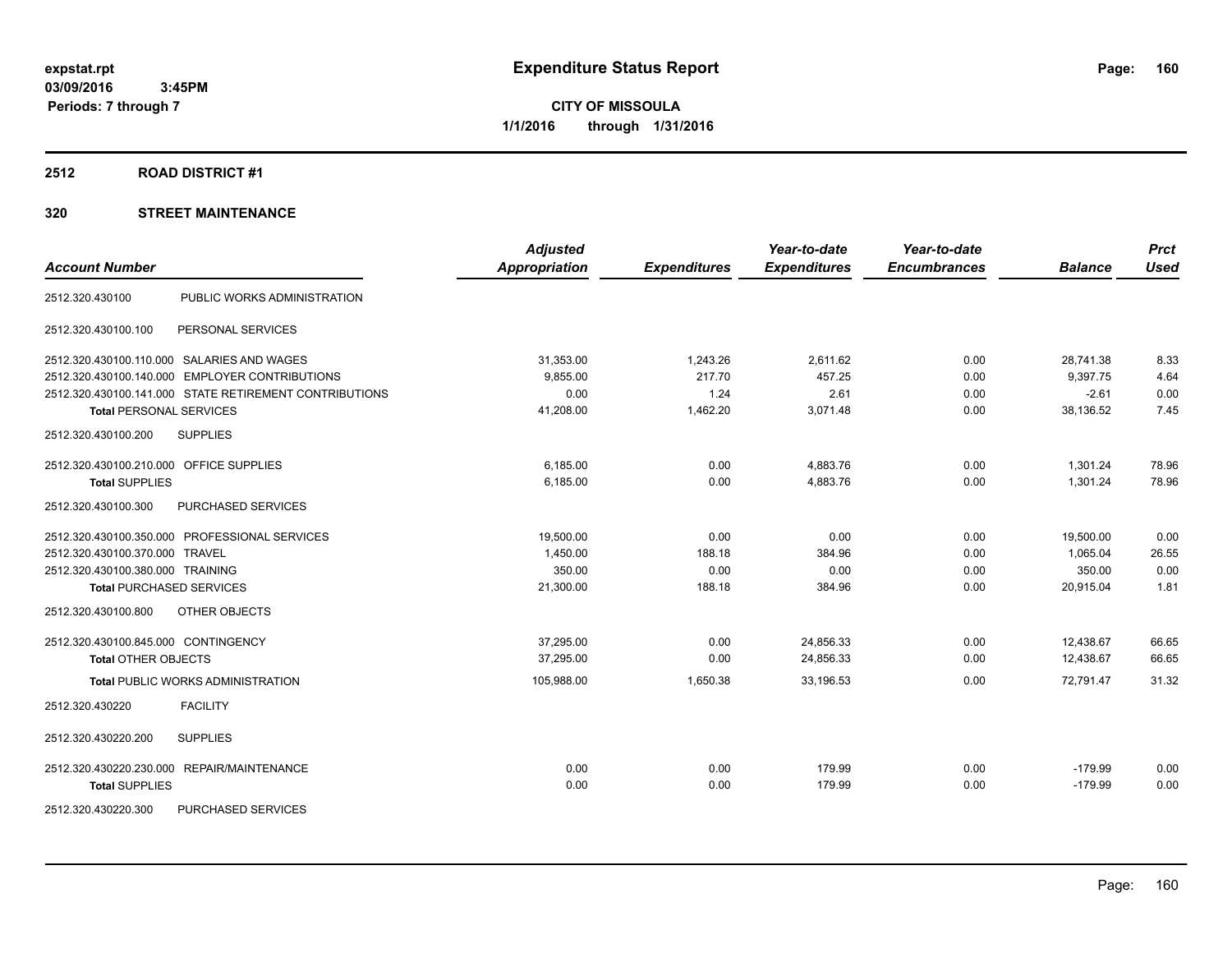### **2512 ROAD DISTRICT #1**

| <b>Account Number</b>                                     | <b>Adjusted</b><br><b>Appropriation</b> | <b>Expenditures</b> | Year-to-date<br><b>Expenditures</b> | Year-to-date<br><b>Encumbrances</b> | <b>Balance</b> | <b>Prct</b><br><b>Used</b> |
|-----------------------------------------------------------|-----------------------------------------|---------------------|-------------------------------------|-------------------------------------|----------------|----------------------------|
| <b>Total PURCHASED SERVICES</b>                           | 0.00                                    | 0.00                | 0.00                                | 0.00                                | 0.00           | 0.00                       |
| <b>Total FACILITY</b>                                     | 0.00                                    | 0.00                | 179.99                              | 0.00                                | $-179.99$      | 0.00                       |
| STREET RESTORATION<br>2512.320.430230                     |                                         |                     |                                     |                                     |                |                            |
| <b>SUPPLIES</b><br>2512.320.430230.200                    |                                         |                     |                                     |                                     |                |                            |
| 2512.320.430230.220.000 STREET RESTORATION/OPERATING SUPP | 1,401.00                                | 126.10              | 12,884.92                           | 0.00                                | $-11,483.92$   | 919.69                     |
| 2512.320.430230.230.000 STREET RESTORATION/MAINT & REPAIR | 31,739.00                               | 0.00                | 38,434.66                           | 0.00                                | $-6,695.66$    | 121.10                     |
| <b>Total SUPPLIES</b>                                     | 33,140.00                               | 126.10              | 51,319.58                           | 0.00                                | $-18,179.58$   | 154.86                     |
| 2512.320.430230.400<br><b>BUILDING MATERIALS</b>          |                                         |                     |                                     |                                     |                |                            |
| 2512.320.430230.400.000 BUILDING MATERIALS                | 215,418.00                              | 587.00              | 79,550.23                           | 0.00                                | 135,867.77     | 36.93                      |
| <b>Total BUILDING MATERIALS</b>                           | 215,418.00                              | 587.00              | 79,550.23                           | 0.00                                | 135,867.77     | 36.93                      |
| 2512.320.430230.800<br>OTHER OBJECTS                      |                                         |                     |                                     |                                     |                |                            |
| <b>Total OTHER OBJECTS</b>                                | 0.00                                    | 0.00                | 0.00                                | 0.00                                | 0.00           | 0.00                       |
| 2512.320.430230.900<br><b>CAPITAL OUTLAY</b>              |                                         |                     |                                     |                                     |                |                            |
| <b>Total CAPITAL OUTLAY</b>                               | 0.00                                    | 0.00                | 0.00                                | 0.00                                | 0.00           | 0.00                       |
| <b>Total STREET RESTORATION</b>                           | 248,558.00                              | 713.10              | 130,869.81                          | 0.00                                | 117,688.19     | 52.65                      |
| 2512.320.430234<br><b>CURB &amp; GUTTERS</b>              |                                         |                     |                                     |                                     |                |                            |
| 2512.320.430234.900<br><b>CAPITAL OUTLAY</b>              |                                         |                     |                                     |                                     |                |                            |
| 2512.320.430234.930.000 ADA SIDEWALK ASSISTANCE           | 60,000.00                               | 21,750.00           | 45,383.67                           | 0.00                                | 14,616.33      | 75.64                      |
| <b>Total CURB &amp; GUTTERS</b>                           | 60,000.00                               | 21,750.00           | 45,383.67                           | 0.00                                | 14,616.33      | 75.64                      |
| <b>STREET MAINTENANCE</b><br>2512.320.430240              |                                         |                     |                                     |                                     |                |                            |
| 2512.320.430240.100<br>PERSONAL SERVICES                  |                                         |                     |                                     |                                     |                |                            |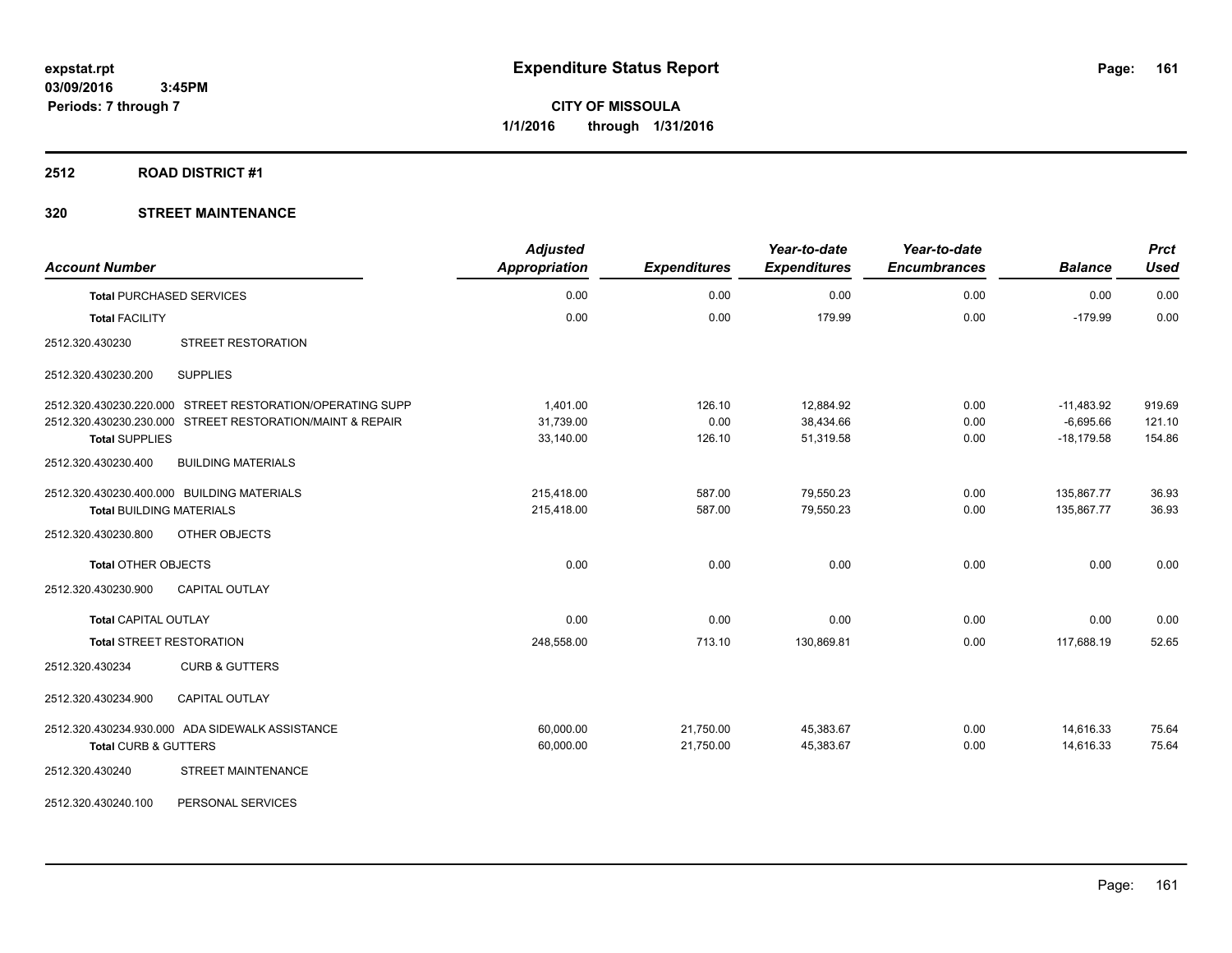### **2512 ROAD DISTRICT #1**

|                                                      | <b>Adjusted</b>      |                     | Year-to-date        | Year-to-date        |                | <b>Prct</b> |
|------------------------------------------------------|----------------------|---------------------|---------------------|---------------------|----------------|-------------|
| <b>Account Number</b>                                | <b>Appropriation</b> | <b>Expenditures</b> | <b>Expenditures</b> | <b>Encumbrances</b> | <b>Balance</b> | <b>Used</b> |
| 2512.320.430240.110.000 SALARIES AND WAGES           | 50,492.00            | 0.00                | 0.00                | 0.00                | 50,492.00      | 0.00        |
| 2512.320.430240.140.000 EMPLOYER CONTRIBUTIONS       | 12,556.00            | 0.00                | 0.00                | 0.00                | 12,556.00      | 0.00        |
| <b>Total PERSONAL SERVICES</b>                       | 63,048.00            | 0.00                | 0.00                | 0.00                | 63,048.00      | 0.00        |
| <b>SUPPLIES</b><br>2512.320.430240.200               |                      |                     |                     |                     |                |             |
| 2512.320.430240.220.000 STREET MAINT/OPER SUPPLIES   | 1.401.00             | 0.00                | 2.640.55            | 0.00                | $-1,239.55$    | 188.48      |
| 2512.320.430240.230.000 STREET MAINT/REPAIR & MAINT  | 17,045.00            | 0.00                | 22,410.75           | 0.00                | $-5,365.75$    | 131.48      |
| 2512.320.430240.240.000 OTHER SUPPLIES               | 400.00               | 0.00                | 0.00                | 0.00                | 400.00         | 0.00        |
| <b>Total SUPPLIES</b>                                | 18,846.00            | 0.00                | 25,051.30           | 0.00                | $-6,205.30$    | 132.93      |
| 2512.320.430240.400<br><b>BUILDING MATERIALS</b>     |                      |                     |                     |                     |                |             |
| 2512.320.430240.400.000 BUILDING MATERIALS           | 59,783.00            | 96.00               | 23,354.56           | 0.00                | 36,428.44      | 39.07       |
| <b>Total BUILDING MATERIALS</b>                      | 59,783.00            | 96.00               | 23,354.56           | 0.00                | 36,428.44      | 39.07       |
| <b>Total STREET MAINTENANCE</b>                      | 141,677.00           | 96.00               | 48,405.86           | 0.00                | 93,271.14      | 34.17       |
| TRANSFER CENTER IMPROVEMENTS<br>2512.320.430247      |                      |                     |                     |                     |                |             |
| 2512.320.430247.900<br><b>CAPITAL OUTLAY</b>         |                      |                     |                     |                     |                |             |
| <b>Total TRANSFER CENTER IMPROVEMENTS</b>            | 0.00                 | 0.00                | 0.00                | 0.00                | 0.00           | 0.00        |
| ICE & SNOW REMOVAL<br>2512.320.430251                |                      |                     |                     |                     |                |             |
| 2512.320.430251.100<br>PERSONAL SERVICES             |                      |                     |                     |                     |                |             |
| 2512.320.430251.110.000 SALARIES AND WAGES           | 10.721.00            | 0.00                | 0.00                | 0.00                | 10,721.00      | 0.00        |
| 2512.320.430251.140.000 EMPLOYER CONTRIBUTIONS       | 3.939.00             | 0.00                | 767.00              | 0.00                | 3.172.00       | 19.47       |
| <b>Total PERSONAL SERVICES</b>                       | 14,660.00            | 0.00                | 767.00              | 0.00                | 13,893.00      | 5.23        |
| 2512.320.430251.200<br><b>SUPPLIES</b>               |                      |                     |                     |                     |                |             |
| 2512.320.430251.220.000 OPERATING SUPPLIES           | 86,343.00            | 0.00                | 77,171.52           | 0.00                | 9,171.48       | 89.38       |
| 2512.320.430251.230.000 SNOW/ICE CTRL REPAIR & MAINT | 12,544.00            | 0.00                | 9,851.91            | 0.00                | 2,692.09       | 78.54       |
| <b>Total SUPPLIES</b>                                | 98,887.00            | 0.00                | 87,023.43           | 0.00                | 11,863.57      | 88.00       |
|                                                      |                      |                     |                     |                     |                |             |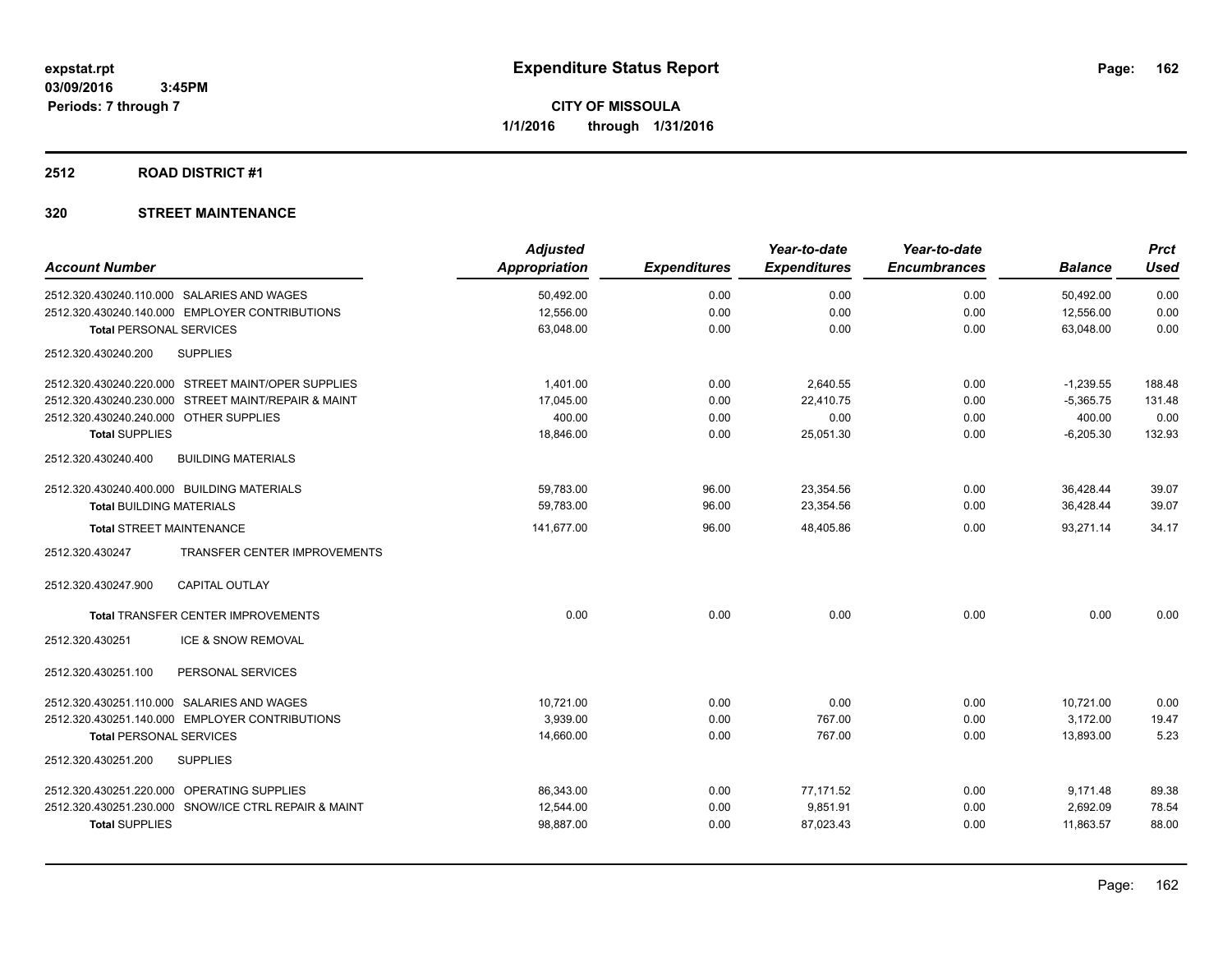### **2512 ROAD DISTRICT #1**

| <b>Account Number</b>                 |                                                               | <b>Adjusted</b><br><b>Appropriation</b> | <b>Expenditures</b> | Year-to-date<br><b>Expenditures</b> | Year-to-date<br><b>Encumbrances</b> | <b>Balance</b> | <b>Prct</b><br><b>Used</b> |
|---------------------------------------|---------------------------------------------------------------|-----------------------------------------|---------------------|-------------------------------------|-------------------------------------|----------------|----------------------------|
| Total ICE & SNOW REMOVAL              |                                                               | 113,547.00                              | 0.00                | 87,790.43                           | 0.00                                | 25,756.57      | 77.32                      |
| 2512.320.430252                       | <b>STREET CLEANING</b>                                        |                                         |                     |                                     |                                     |                |                            |
| 2512.320.430252.200                   | <b>SUPPLIES</b>                                               |                                         |                     |                                     |                                     |                |                            |
|                                       | 2512.320.430252.220.000 STREET CLEANING/OPERATING SUPPLIES    | 1,869.00                                | 0.00                | 307.00                              | 0.00                                | 1,562.00       | 16.43                      |
|                                       | 2512.320.430252.230.000 STREET CLEANING/REPAIR & MAINT        | 22.285.00                               | 0.00                | 14.382.93                           | 0.00                                | 7.902.07       | 64.54                      |
| <b>Total SUPPLIES</b>                 |                                                               | 24,154.00                               | 0.00                | 14.689.93                           | 0.00                                | 9,464.07       | 60.82                      |
| 2512.320.430252.500                   | <b>FIXED CHARGES</b>                                          |                                         |                     |                                     |                                     |                |                            |
| 2512.320.430252.500.000 FIXED CHARGES |                                                               | 10,000.00                               | 0.00                | 10,000.00                           | 0.00                                | 0.00           | 100.00                     |
| <b>Total FIXED CHARGES</b>            |                                                               | 10.000.00                               | 0.00                | 10,000.00                           | 0.00                                | 0.00           | 100.00                     |
| <b>Total STREET CLEANING</b>          |                                                               | 34,154.00                               | 0.00                | 24,689.93                           | 0.00                                | 9,464.07       | 72.29                      |
| 2512.320.430262                       | <b>SIDEWALKS</b>                                              |                                         |                     |                                     |                                     |                |                            |
| 2512.320.430262.300                   | PURCHASED SERVICES                                            |                                         |                     |                                     |                                     |                |                            |
|                                       | 2512.320.430262.350.000 SIDEWALK & CURB-PROFESSIONAL SERVICES | 20,000.00                               | 0.00                | 0.00                                | 0.00                                | 20,000.00      | 0.00                       |
| <b>Total PURCHASED SERVICES</b>       |                                                               | 20,000.00                               | 0.00                | 0.00                                | 0.00                                | 20.000.00      | 0.00                       |
| 2512.320.430262.900                   | <b>CAPITAL OUTLAY</b>                                         |                                         |                     |                                     |                                     |                |                            |
|                                       | 2512.320.430262.930.000 SIDEWALK & CURB-MPROVEMENTS           | 408,000.00                              | 465,479.51          | 465,479.51                          | 0.00                                | $-57,479.51$   | 114.09                     |
| <b>Total CAPITAL OUTLAY</b>           |                                                               | 408,000.00                              | 465,479.51          | 465,479.51                          | 0.00                                | $-57,479.51$   | 114.09                     |
| <b>Total SIDEWALKS</b>                |                                                               | 428,000.00                              | 465,479.51          | 465,479.51                          | 0.00                                | $-37.479.51$   | 108.76                     |
| 2512.320.430265                       | <b>SIGNING &amp; STRIPING</b>                                 |                                         |                     |                                     |                                     |                |                            |
| 2512.320.430265.200                   | <b>SUPPLIES</b>                                               |                                         |                     |                                     |                                     |                |                            |
|                                       | 2512.320.430265.230.000 SIGNING & STRIPING-REPAIR/MAINTENANCE | 8.865.00                                | 0.00                | 8.865.00                            | 0.00                                | 0.00           | 100.00                     |
|                                       | 2512.320.430265.231.000 SIGNING & STRIPING/GASOLINE           | 1,135.00                                | 0.00                | 1,135.00                            | 0.00                                | 0.00           | 100.00                     |
| <b>Total SIGNING &amp; STRIPING</b>   |                                                               | 10,000.00                               | 0.00                | 10,000.00                           | 0.00                                | 0.00           | 100.00                     |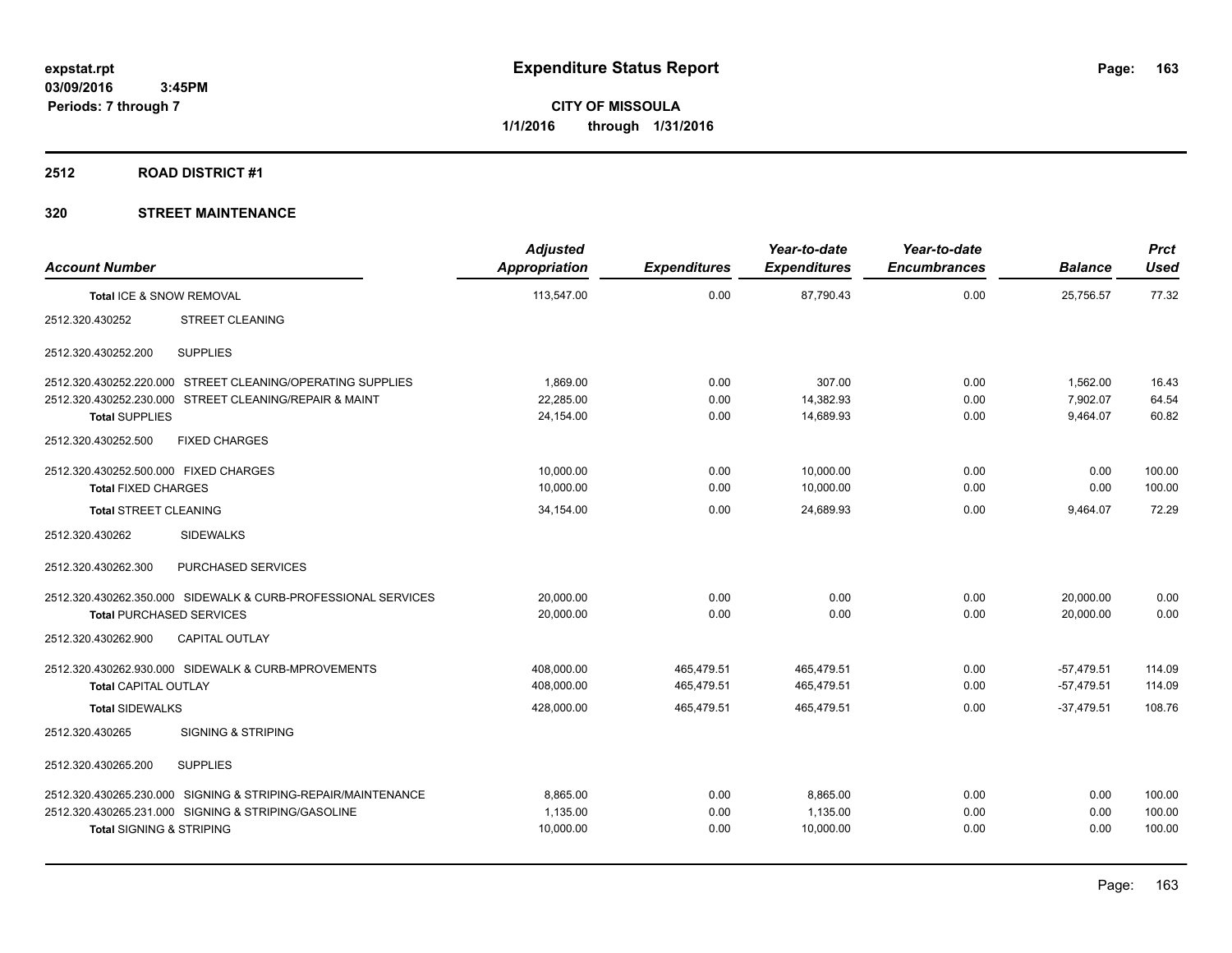#### **2512 ROAD DISTRICT #1**

### **320 STREET MAINTENANCE**

| <b>Account Number</b>                                                           | <b>Adjusted</b><br><b>Appropriation</b> | <b>Expenditures</b> | Year-to-date<br><b>Expenditures</b> | Year-to-date<br><b>Encumbrances</b> | <b>Balance</b>         | <b>Prct</b><br><b>Used</b> |
|---------------------------------------------------------------------------------|-----------------------------------------|---------------------|-------------------------------------|-------------------------------------|------------------------|----------------------------|
| <b>COMMUNICATIONS MAINTENANCE</b><br>2512.320.430270                            |                                         |                     |                                     |                                     |                        |                            |
| PERSONAL SERVICES<br>2512.320.430270.100                                        |                                         |                     |                                     |                                     |                        |                            |
| 2512.320.430270.130.000 OTHER<br><b>Total PERSONAL SERVICES</b>                 | 4,176.00<br>4,176.00                    | 0.00<br>0.00        | 0.00<br>0.00                        | 0.00<br>0.00                        | 4,176.00<br>4,176.00   | 0.00<br>0.00               |
| 2512.320.430270.900<br><b>CAPITAL OUTLAY</b>                                    |                                         |                     |                                     |                                     |                        |                            |
| <b>Total CAPITAL OUTLAY</b>                                                     | 0.00                                    | 0.00                | 0.00                                | 0.00                                | 0.00                   | 0.00                       |
| Total COMMUNICATIONS MAINTENANCE                                                | 4,176.00                                | 0.00                | 0.00                                | 0.00                                | 4,176.00               | 0.00                       |
| 2512.320.431200<br>FLOOD CONTROL                                                |                                         |                     |                                     |                                     |                        |                            |
| 2512.320.431200.100<br>PERSONAL SERVICES                                        |                                         |                     |                                     |                                     |                        |                            |
| 2512.320.431200.110.000 SALARIES AND WAGES<br>2512.320.431200.130.000 OTHER     | 22.374.00<br>2,881.00                   | 0.00<br>0.00        | 0.00<br>0.00                        | 0.00<br>0.00                        | 22,374.00<br>2,881.00  | 0.00<br>0.00               |
| 2512.320.431200.140.000 EMPLOYER CONTRIBUTIONS                                  | 11,440.00                               | 0.00                | 0.00                                | 0.00                                | 11,440.00              | 0.00                       |
| <b>Total PERSONAL SERVICES</b>                                                  | 36,695.00                               | 0.00                | 0.00                                | 0.00                                | 36,695.00              | 0.00                       |
| 2512.320.431200.200<br><b>SUPPLIES</b>                                          |                                         |                     |                                     |                                     |                        |                            |
| 2512.320.431200.210.000 OFFICE SUPPLIES                                         | 2,318.00                                | 0.00                | 3,169.55                            | 0.00                                | $-851.55$              | 136.74                     |
| <b>Total SUPPLIES</b>                                                           | 2,318.00                                | 0.00                | 3,169.55                            | 0.00                                | $-851.55$              | 136.74                     |
| 2512.320.431200.300<br>PURCHASED SERVICES                                       |                                         |                     |                                     |                                     |                        |                            |
| 2512.320.431200.310.000 COMMUNICATIONS                                          | 1,000.00                                | 0.00                | 0.00                                | 0.00                                | 1,000.00               | 0.00                       |
| 2512.320.431200.330.000 PUBLICITY, SUBSCRIPTIONS & DUES                         | 7,000.00                                | 0.00                | 6,450.00                            | 0.00                                | 550.00                 | 92.14                      |
| 2512.320.431200.350.000 PROFESSIONAL SERVICES<br>2512.320.431200.370.000 TRAVEL | 50,000.00<br>0.00                       | 949.41<br>0.00      | 6,030.75<br>293.45                  | 0.00<br>0.00                        | 43,969.25<br>$-293.45$ | 12.06<br>0.00              |
| <b>Total PURCHASED SERVICES</b>                                                 | 58,000.00                               | 949.41              | 12,774.20                           | 0.00                                | 45,225.80              | 22.02                      |
| 2512.320.431200.900<br><b>CAPITAL OUTLAY</b>                                    |                                         |                     |                                     |                                     |                        |                            |

Page: 164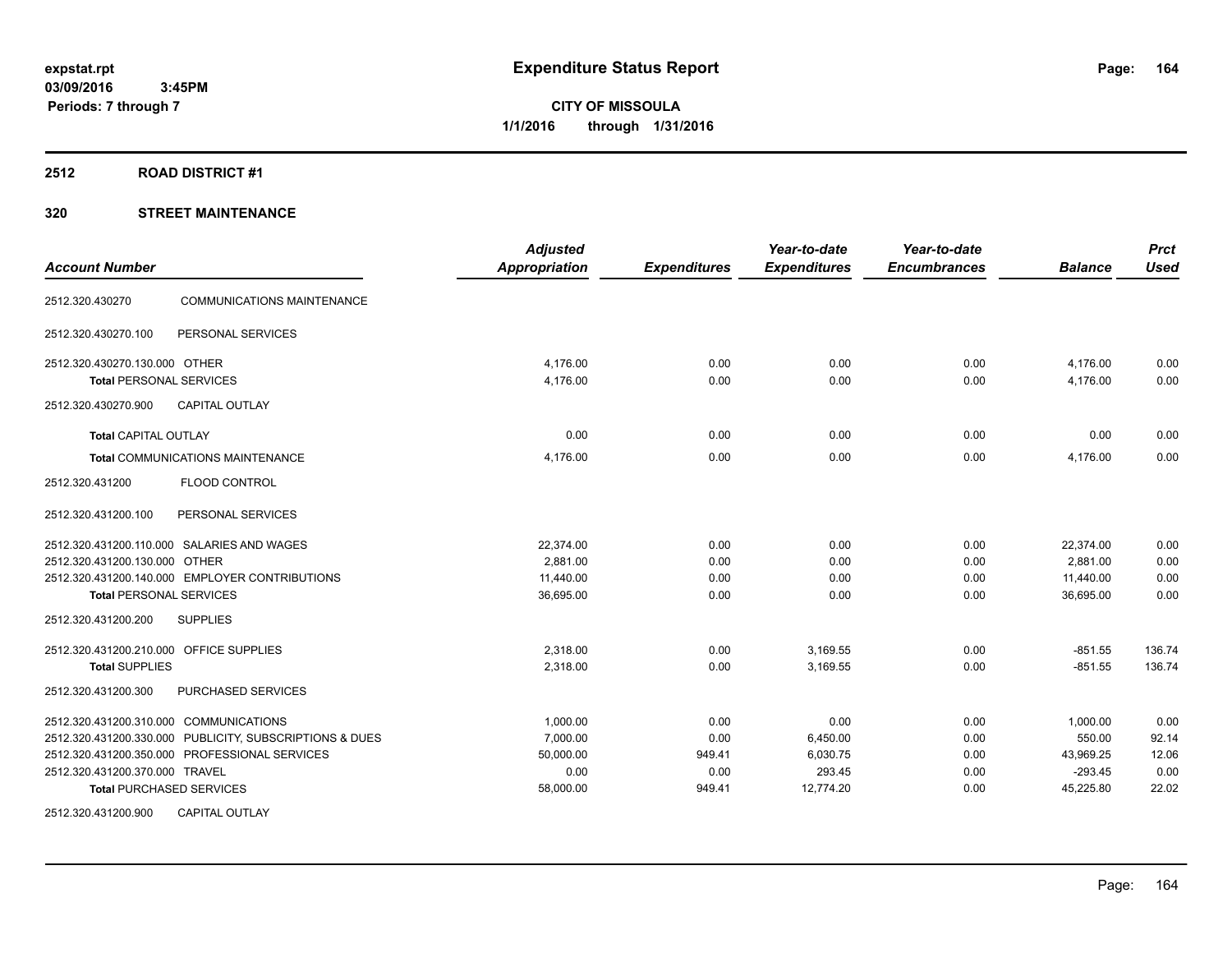### **2512 ROAD DISTRICT #1**

| <b>Account Number</b>             |                                                                                  | <b>Adjusted</b><br><b>Appropriation</b> | <b>Expenditures</b> | Year-to-date<br><b>Expenditures</b> | Year-to-date<br><b>Encumbrances</b> | <b>Balance</b>       | <b>Prct</b><br><b>Used</b> |
|-----------------------------------|----------------------------------------------------------------------------------|-----------------------------------------|---------------------|-------------------------------------|-------------------------------------|----------------------|----------------------------|
| <b>Total CAPITAL OUTLAY</b>       | 2512.320.431200.930.000 FLOOD CONTROL MAINT/MPROVEMENTS                          | 10,000.00<br>10,000.00                  | 0.00<br>0.00        | 1,649.73<br>1,649.73                | 0.00<br>0.00                        | 8,350.27<br>8,350.27 | 16.50<br>16.50             |
| Total FLOOD CONTROL               |                                                                                  | 107,013.00                              | 949.41              | 17,593.48                           | 0.00                                | 89,419.52            | 16.44                      |
| 2512.320.460434                   | <b>GREENWAYS &amp; HORTICULTURE</b>                                              |                                         |                     |                                     |                                     |                      |                            |
| 2512.320.460434.200               | <b>SUPPLIES</b>                                                                  |                                         |                     |                                     |                                     |                      |                            |
|                                   | 2512.320.460434.230.000 ADOPT A TRAFFIC CIRCLE<br>Total GREENWAYS & HORTICULTURE | 2,500.00<br>2,500.00                    | 0.00<br>0.00        | 633.71<br>633.71                    | 0.00<br>0.00                        | 1,866.29<br>1,866.29 | 25.35<br>25.35             |
| 2512.320.490504                   | <b>DEBT SERVICE</b>                                                              |                                         |                     |                                     |                                     |                      |                            |
| 2512.320.490504.600               | <b>DEBT SERVICE</b>                                                              |                                         |                     |                                     |                                     |                      |                            |
| 2512.320.490504.610.000 PRINCIPAL |                                                                                  | 418,252.00                              | 0.00                | 305,820.65                          | 0.00                                | 112,431.35           | 73.12                      |
|                                   | 2512.320.490504.620.000 INTEREST / SERVICE FEES                                  | 48,753.00                               | 0.00                | 51,255.79                           | 0.00                                | $-2,502.79$          | 105.13                     |
| <b>Total DEBT SERVICE</b>         |                                                                                  | 467,005.00                              | 0.00                | 357,076.44                          | 0.00                                | 109,928.56           | 76.46                      |
| 2512.320.510110                   | <b>MERCHANT SERVICES</b>                                                         |                                         |                     |                                     |                                     |                      |                            |
| 2512.320.510110.500               | <b>FIXED CHARGES</b>                                                             |                                         |                     |                                     |                                     |                      |                            |
| <b>Total MERCHANT SERVICES</b>    |                                                                                  | 0.00                                    | 0.00                | 0.00                                | 0.00                                | 0.00                 | 0.00                       |
| <b>Total ROAD DISTRICT#1</b>      |                                                                                  | 1,722,618.00                            | 490,638.40          | 1,221,299.36                        | 0.00                                | 501.318.64           | 70.90                      |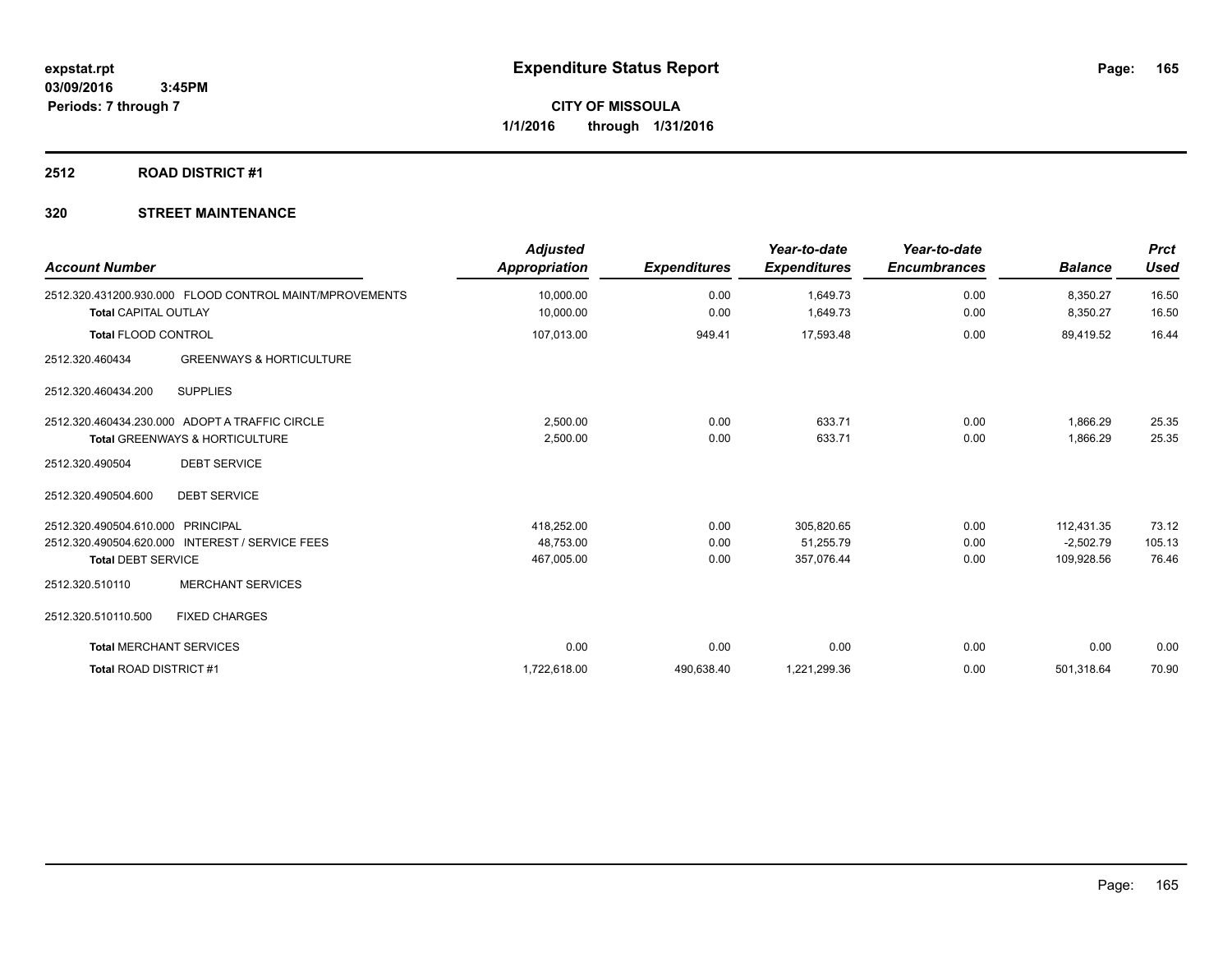### **2513 PARK DISTRICT #1**

|                                                         | <b>Adjusted</b>      |                     | Year-to-date        | Year-to-date        |                | <b>Prct</b> |
|---------------------------------------------------------|----------------------|---------------------|---------------------|---------------------|----------------|-------------|
| <b>Account Number</b>                                   | <b>Appropriation</b> | <b>Expenditures</b> | <b>Expenditures</b> | <b>Encumbrances</b> | <b>Balance</b> | <b>Used</b> |
| RENOVATE REPLACE IMPROV<br>2513.370.460400              |                      |                     |                     |                     |                |             |
| PURCHASED SERVICES<br>2513.370.460400.300               |                      |                     |                     |                     |                |             |
| 2513.370.460400.350.000 RENOVATE REPLACE IMPROVE        | 96,870.00            | 77.00               | 77.00               | 0.00                | 96,793.00      | 0.08        |
| <b>Total PURCHASED SERVICES</b>                         | 96,870.00            | 77.00               | 77.00               | 0.00                | 96,793.00      | 0.08        |
| <b>CAPITAL OUTLAY</b><br>2513.370.460400.900            |                      |                     |                     |                     |                |             |
| 2513.370.460400.930.000 RENOVATE REPLACE IMPROVE        | 62,720.00            | 0.00                | 13,224.87           | 0.00                | 49,495.13      | 21.09       |
| Total CAPITAL OUTLAY                                    | 62,720.00            | 0.00                | 13,224.87           | 0.00                | 49,495.13      | 21.09       |
| Total RENOVATE REPLACE IMPROV                           | 159,590.00           | 77.00               | 13,301.87           | 0.00                | 146,288.13     | 8.34        |
| 2513.370.460432<br>PARK ADMIN                           |                      |                     |                     |                     |                |             |
| PERSONAL SERVICES<br>2513.370.460432.100                |                      |                     |                     |                     |                |             |
| 2513.370.460432.110.000 SALARIES AND WAGES              | 10,200.00            | 0.00                | 0.00                | 0.00                | 10,200.00      | 0.00        |
| 2513.370.460432.140.00 EMPLOYER CONTRIBUTIONS           | 1,909.00             | 0.00                | 0.00                | 0.00                | 1,909.00       | 0.00        |
| 2513.370.460432.141.000 STATE RETIREMENT CONTRIBUTIONS  | 0.00                 | 1.24                | 41.55               | 0.00                | $-41.55$       | 0.00        |
| <b>Total PERSONAL SERVICES</b>                          | 12,109.00            | 1.24                | 41.55               | 0.00                | 12,067.45      | 0.34        |
| 2513.370.460432.200<br><b>SUPPLIES</b>                  |                      |                     |                     |                     |                |             |
| 2513.370.460432.220.000 OPERATING SUPPLIES              | 900.00               | 0.00                | 0.00                | 0.00                | 900.00         | 0.00        |
| <b>Total SUPPLIES</b>                                   | 900.00               | 0.00                | 0.00                | 0.00                | 900.00         | 0.00        |
| 2513.370.460432.300<br>PURCHASED SERVICES               |                      |                     |                     |                     |                |             |
| 2513.370.460432.330.000 PUBLICITY, SUBSCRIPTIONS & DUES | 2,500.00             | 0.00                | 0.00                | 0.00                | 2,500.00       | 0.00        |
| 2513.370.460432.344.000 TELEPHONE SERVICE               | 360.00               | 0.00                | 0.00                | 0.00                | 360.00         | 0.00        |
| 2513.370.460432.350.000 PROFESSIONAL SERVICES           | 14,000.00            | 504.58              | 9,048.06            | 0.00                | 4,951.94       | 64.63       |
| 2513.370.460432.360.000 REPAIR & MAINTENANCE            | 3,000.00             | 0.00                | 0.00                | 0.00                | 3,000.00       | 0.00        |
| 2513.370.460432.380.000 TRAINING                        | 200.00               | 0.00                | 0.00                | 0.00                | 200.00         | 0.00        |
| <b>Total PURCHASED SERVICES</b>                         | 20,060.00            | 504.58              | 9,048.06            | 0.00                | 11,011.94      | 45.10       |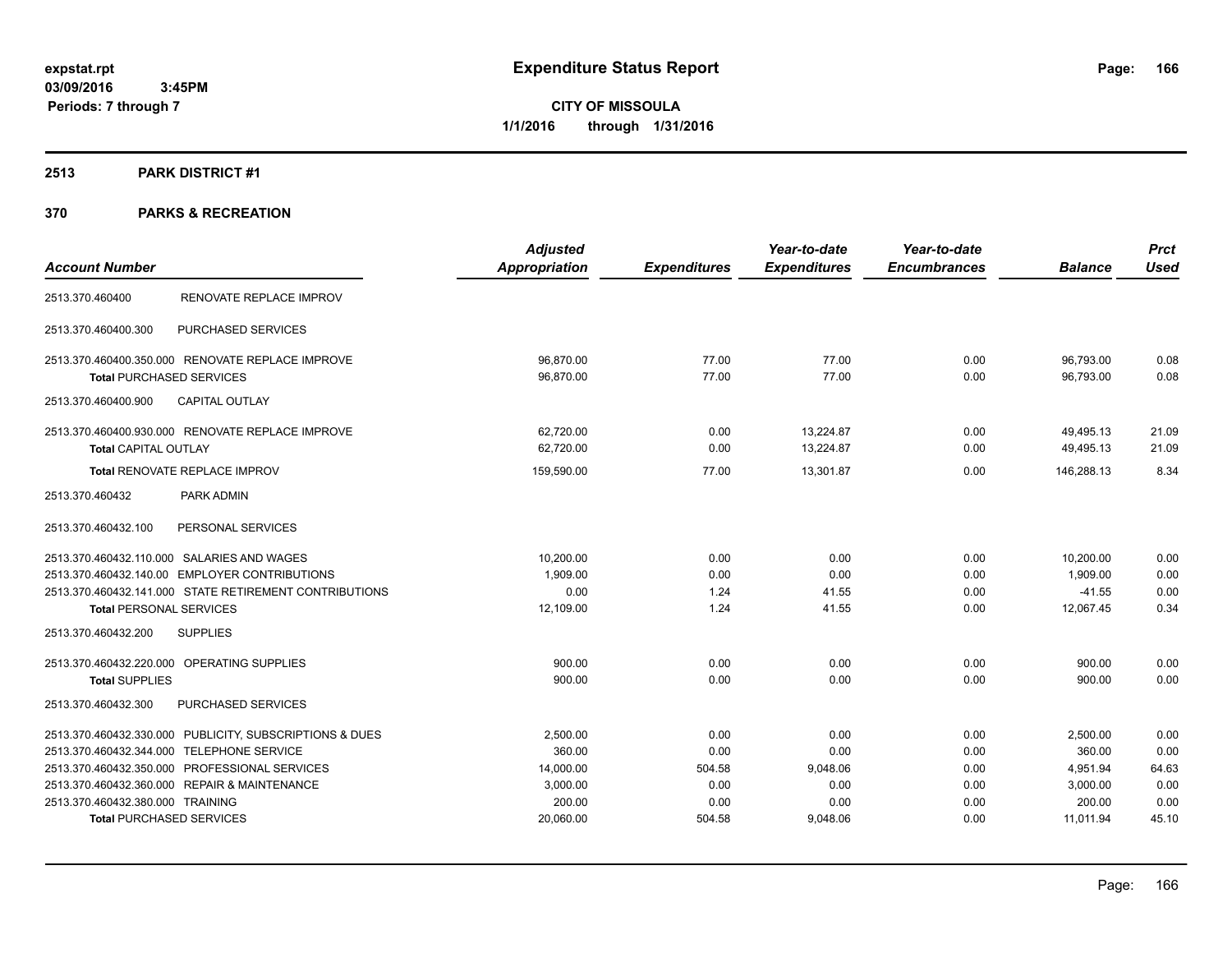#### **2513 PARK DISTRICT #1**

| <b>Account Number</b>                 |                                                             | <b>Adjusted</b><br>Appropriation | <b>Expenditures</b> | Year-to-date<br><b>Expenditures</b> | Year-to-date<br><b>Encumbrances</b> | <b>Balance</b> | <b>Prct</b><br><b>Used</b> |
|---------------------------------------|-------------------------------------------------------------|----------------------------------|---------------------|-------------------------------------|-------------------------------------|----------------|----------------------------|
|                                       |                                                             |                                  |                     |                                     |                                     |                |                            |
| 2513.370.460432.600                   | <b>DEBT SERVICE</b>                                         |                                  |                     |                                     |                                     |                |                            |
| <b>Total DEBT SERVICE</b>             |                                                             | 0.00                             | 0.00                | 0.00                                | 0.00                                | 0.00           | 0.00                       |
| <b>Total PARK ADMIN</b>               |                                                             | 33,069.00                        | 505.82              | 9,089.61                            | 0.00                                | 23,979.39      | 27.49                      |
| 2513.370.460434                       | <b>GREENWAYS &amp; HORTICULTURE</b>                         |                                  |                     |                                     |                                     |                |                            |
| 2513.370.460434.100                   | PERSONAL SERVICES                                           |                                  |                     |                                     |                                     |                |                            |
|                                       | 2513.370.460434.110.000 GREENWAYS & HORTCULTURE             | 25.069.00                        | 0.00                | 9.637.38                            | 0.00                                | 15,431.62      | 38.44                      |
|                                       | 2513.370.460434.120.000 OVERTIME/TERMINATION                | 0.00                             | 0.00                | 165.17                              | 0.00                                | $-165.17$      | 0.00                       |
|                                       | 2513.370.460434.140.000 GREENWAYS & HORTICLTURE-EMPL CONTRI | 8,028.00                         | 767.00              | 3,272.38                            | 0.00                                | 4,755.62       | 40.76                      |
| <b>Total PERSONAL SERVICES</b>        |                                                             | 33,097.00                        | 767.00              | 13,074.93                           | 0.00                                | 20,022.07      | 39.50                      |
| 2513.370.460434.200                   | <b>SUPPLIES</b>                                             |                                  |                     |                                     |                                     |                |                            |
|                                       | 2513.370.460434.220.000 OPERATING SUPPLIES                  | 3.373.00                         | 846.75              | 3,459.54                            | 0.00                                | $-86.54$       | 102.57                     |
|                                       | 2513.370.460434.230.000 REPAIR/MAINTENANCE                  | 7,135.00                         | 0.00                | 351.25                              | 0.00                                | 6,783.75       | 4.92                       |
| 2513.370.460434.231.000 GASOLINE      |                                                             | 2,000.00                         | 0.00                | 2,000.00                            | 0.00                                | 0.00           | 100.00                     |
| <b>Total SUPPLIES</b>                 |                                                             | 12,508.00                        | 846.75              | 5,810.79                            | 0.00                                | 6,697.21       | 46.46                      |
| 2513.370.460434.300                   | <b>PURCHASED SERVICES</b>                                   |                                  |                     |                                     |                                     |                |                            |
|                                       | 2513.370.460434.330.000 PUBLICITY, SUBSCRIPTIONS & DUES     | 0.00                             | 61.82               | 61.82                               | 0.00                                | $-61.82$       | 0.00                       |
|                                       | 2513.370.460434.341.000 ELECTRICITY & NATURAL GAS           | 310.00                           | 0.00                | 303.59                              | 0.00                                | 6.41           | 97.93                      |
| 2513.370.460434.343.000 WATER CHARGES |                                                             | 310.00                           | 0.00                | 130.28                              | 0.00                                | 179.72         | 42.03                      |
| 2513.370.460434.345.000 GARBAGE       |                                                             | 136.00                           | 0.00                | 96.75                               | 0.00                                | 39.25          | 71.14                      |
|                                       | 2513.370.460434.350.000 PROFESSIONAL SERVICES               | 5,000.00                         | 0.00                | 1,015.56                            | 0.00                                | 3,984.44       | 20.31                      |
|                                       | 2513.370.460434.360.000 REPAIR & MAINTENANCE                | 2.589.00                         | 0.00                | 0.00                                | 0.00                                | 2,589.00       | 0.00                       |
| 2513.370.460434.380.000 TRAINING      |                                                             | 95.00                            | 0.00                | 0.00                                | 0.00                                | 95.00          | 0.00                       |
| <b>Total PURCHASED SERVICES</b>       |                                                             | 8,440.00                         | 61.82               | 1,608.00                            | 0.00                                | 6,832.00       | 19.05                      |
|                                       | <b>Total GREENWAYS &amp; HORTICULTURE</b>                   | 54,045.00                        | 1,675.57            | 20,493.72                           | 0.00                                | 33,551.28      | 37.92                      |
| 2513.370.460439                       | <b>URBAN FORESTRY</b>                                       |                                  |                     |                                     |                                     |                |                            |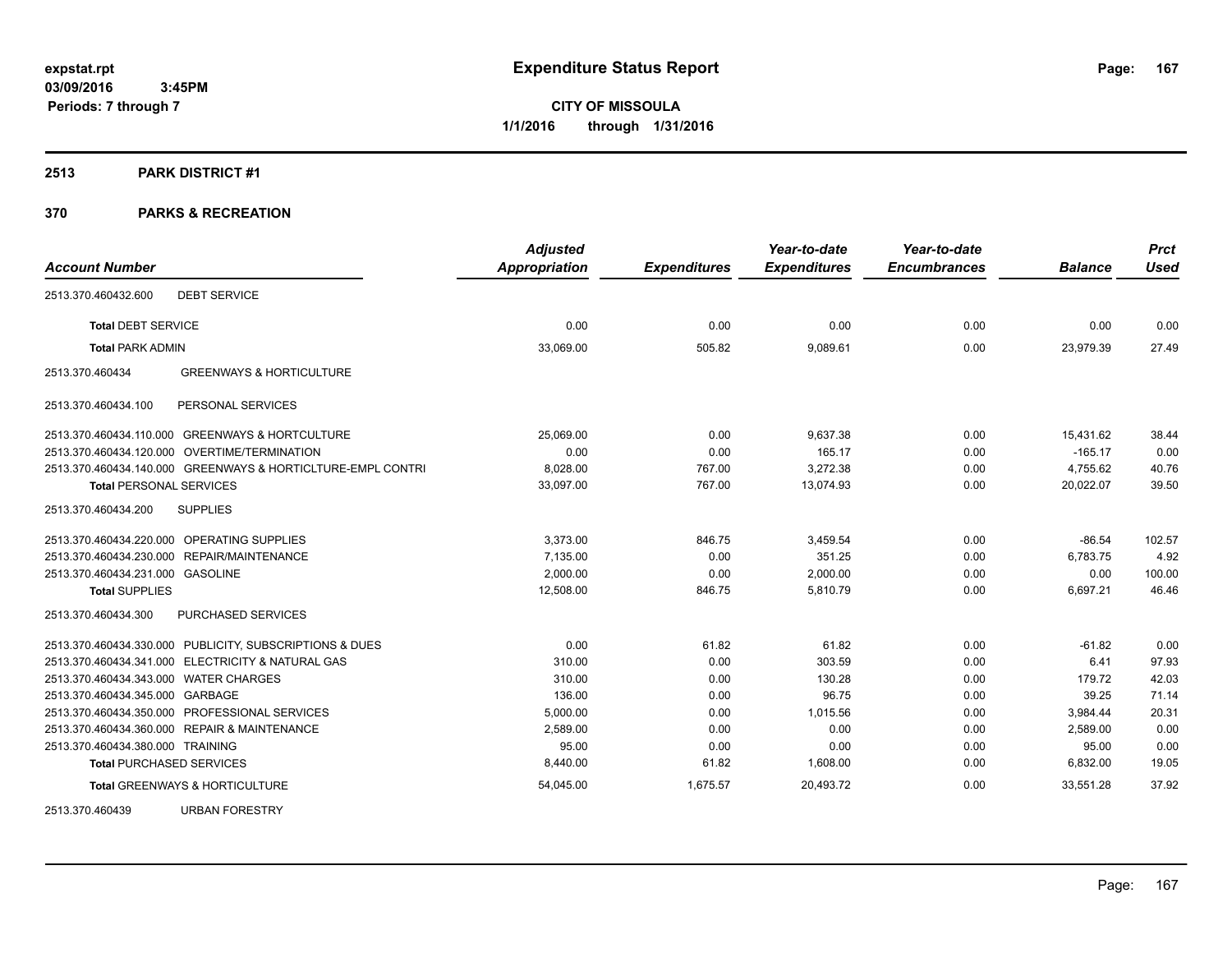### **2513 PARK DISTRICT #1**

|                                                         | <b>Adjusted</b>      |                     | Year-to-date        | Year-to-date        |                | <b>Prct</b> |
|---------------------------------------------------------|----------------------|---------------------|---------------------|---------------------|----------------|-------------|
| <b>Account Number</b>                                   | <b>Appropriation</b> | <b>Expenditures</b> | <b>Expenditures</b> | <b>Encumbrances</b> | <b>Balance</b> | <b>Used</b> |
| 2513.370.460439.100<br>PERSONAL SERVICES                |                      |                     |                     |                     |                |             |
| 2513.370.460439.110.000 SALARIES AND WAGES              | 48,682.00            | 2,612.60            | 14,754.72           | 0.00                | 33,927.28      | 30.31       |
| 2513.370.460439.140.000 EMPLOYER CONTRIBUTIONS          | 22,061.00            | 2,103.31            | 7,840.77            | 0.00                | 14,220.23      | 35.54       |
| <b>Total PERSONAL SERVICES</b>                          | 70,743.00            | 4,715.91            | 22,595.49           | 0.00                | 48,147.51      | 31.94       |
| 2513.370.460439.200<br><b>SUPPLIES</b>                  |                      |                     |                     |                     |                |             |
| 2513.370.460439.220.000 OPERATING SUPPLIES              | 24,352.00            | 53.76               | 9,108.66            | 0.00                | 15,243.34      | 37.40       |
| <b>REPAIR/MAINTENANCE</b><br>2513.370.460439.230.000    | 3,952.00             | 0.00                | 205.62              | 0.00                | 3,746.38       | 5.20        |
| <b>Total SUPPLIES</b>                                   | 28,304.00            | 53.76               | 9,314.28            | 0.00                | 18.989.72      | 32.91       |
| 2513.370.460439.300<br>PURCHASED SERVICES               |                      |                     |                     |                     |                |             |
| 2513.370.460439.330.000 PUBLICITY, SUBSCRIPTIONS & DUES | 0.00                 | 61.82               | 61.82               | 0.00                | $-61.82$       | 0.00        |
| 2513.370.460439.350.000 PROFESSIONAL SERVICES           | 2,660.00             | 237.50              | 24,038.21           | 0.00                | $-21,378.21$   | 903.69      |
| 2513.370.460439.360.000 REPAIR & MAINTENANCE            | 79,450.00            | 0.00                | 40,579.20           | 0.00                | 38,870.80      | 51.08       |
| 2513.370.460439.370.000 TRAVEL                          | 0.00                 | 0.00                | 99.51               | 0.00                | $-99.51$       | 0.00        |
| 2513.370.460439.380.000 TRAINING                        | 0.00                 | 0.00                | 489.50              | 0.00                | $-489.50$      | 0.00        |
| <b>Total PURCHASED SERVICES</b>                         | 82,110.00            | 299.32              | 65,268.24           | 0.00                | 16,841.76      | 79.49       |
| <b>Total URBAN FORESTRY</b>                             | 181,157.00           | 5,068.99            | 97,178.01           | 0.00                | 83.978.99      | 53.64       |
| <b>RECREATION MORE</b><br>2513.370.460470               |                      |                     |                     |                     |                |             |
| 2513.370.460470.100<br>PERSONAL SERVICES                |                      |                     |                     |                     |                |             |
| 2513.370.460470.110.000 SALARIES AND WAGES              | 4,124.00             | 0.00                | 0.00                | 0.00                | 4,124.00       | 0.00        |
| 2513.370.460470.140.000 EMPLOYER CONTRIBUTIONS          | 847.00               | 0.00                | 0.00                | 0.00                | 847.00         | 0.00        |
| <b>Total PERSONAL SERVICES</b>                          | 4,971.00             | 0.00                | 0.00                | 0.00                | 4,971.00       | 0.00        |
| 2513.370.460470.300<br>PURCHASED SERVICES               |                      |                     |                     |                     |                |             |
| 2513.370.460470.360.000 REPAIR & MAINTENANCE            | 3.000.00             | 0.00                | 0.00                | 0.00                | 3,000.00       | 0.00        |
| <b>Total PURCHASED SERVICES</b>                         | 3,000.00             | 0.00                | 0.00                | 0.00                | 3,000.00       | 0.00        |
| <b>Total RECREATION MORE</b>                            | 7.971.00             | 0.00                | 0.00                | 0.00                | 7.971.00       | 0.00        |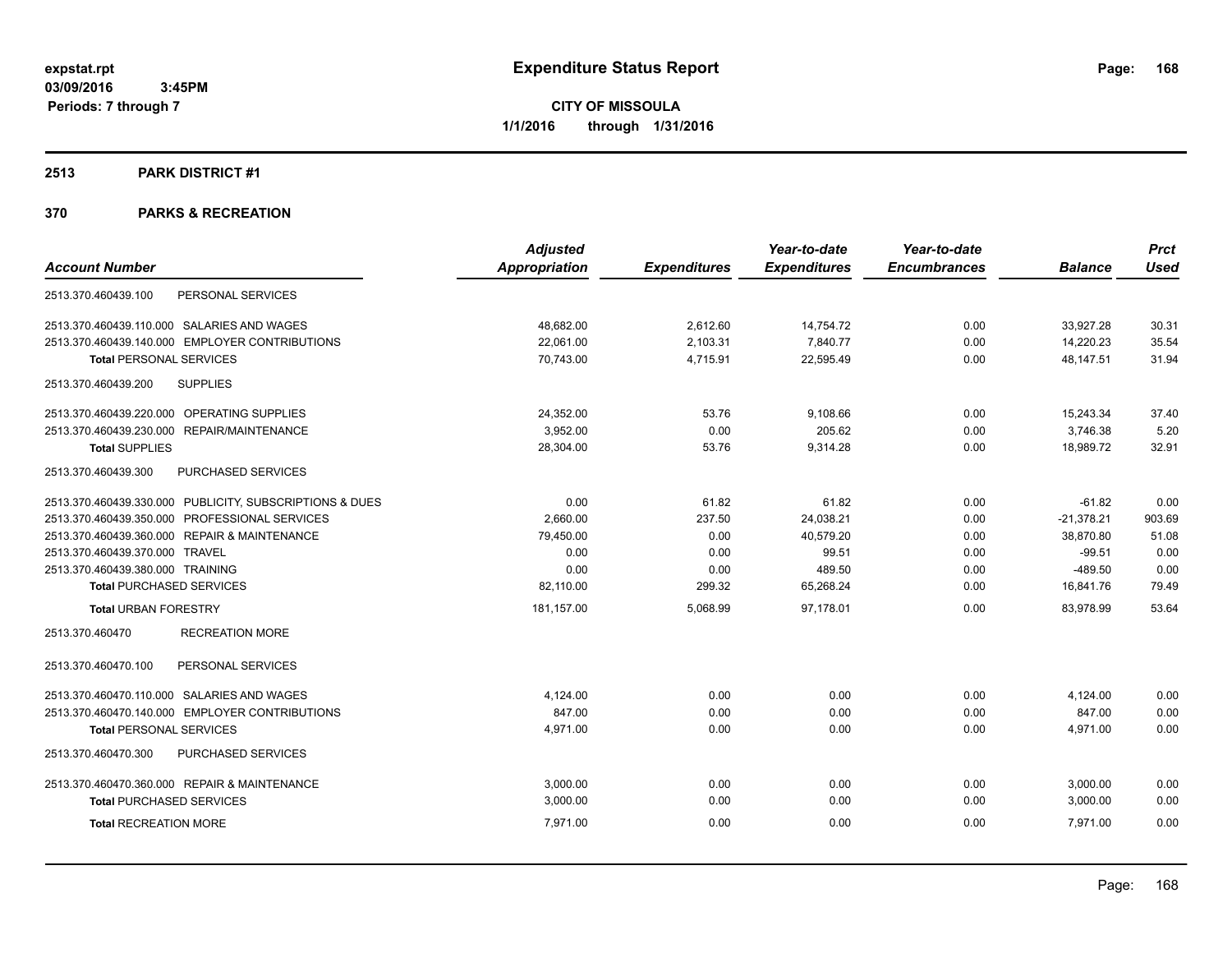**CITY OF MISSOULA 1/1/2016 through 1/31/2016**

### **2513 PARK DISTRICT #1**

|                                                              | <b>Adjusted</b>      |                     | Year-to-date        | Year-to-date        |                | <b>Prct</b> |
|--------------------------------------------------------------|----------------------|---------------------|---------------------|---------------------|----------------|-------------|
| <b>Account Number</b>                                        | <b>Appropriation</b> | <b>Expenditures</b> | <b>Expenditures</b> | <b>Encumbrances</b> | <b>Balance</b> | <b>Used</b> |
| <b>SPRAY DECKS</b><br>2513.370.460474                        |                      |                     |                     |                     |                |             |
| <b>SUPPLIES</b><br>2513.370.460474.200                       |                      |                     |                     |                     |                |             |
| 2513.370.460474.230.000 SPRAY DECKS/REPAIR/MAINTENANCE       | 1.600.00             | 0.00                | 0.00                | 0.00                | 1,600.00       | 0.00        |
| <b>Total SUPPLIES</b>                                        | 1,600.00             | 0.00                | 0.00                | 0.00                | 1,600.00       | 0.00        |
| PURCHASED SERVICES<br>2513.370.460474.300                    |                      |                     |                     |                     |                |             |
| 2513.370.460474.341.000 ELECTRICITY & NATURAL GAS            | 2,100.00             | 0.00                | 0.00                | 0.00                | 2,100.00       | 0.00        |
| 2513.370.460474.360.000 REPAIR & MAINTENANCE                 | 6.300.00             | 0.00                | 219.77              | 0.00                | 6,080.23       | 3.49        |
| <b>Total PURCHASED SERVICES</b>                              | 8,400.00             | 0.00                | 219.77              | 0.00                | 8,180.23       | 2.62        |
| <b>Total SPRAY DECKS</b>                                     | 10,000.00            | 0.00                | 219.77              | 0.00                | 9,780.23       | 2.20        |
| <b>GRILL VAN</b><br>2513.370.460477                          |                      |                     |                     |                     |                |             |
| 2513.370.460477.200<br><b>SUPPLIES</b>                       |                      |                     |                     |                     |                |             |
| 2513.370.460477.230.000 REPAIR/MAINTENANCE                   | 0.00                 | 0.00                | 23.46               | 0.00                | $-23.46$       | 0.00        |
| <b>Total SUPPLIES</b>                                        | 0.00                 | 0.00                | 23.46               | 0.00                | $-23.46$       | 0.00        |
| 2513.370.460477.300<br>PURCHASED SERVICES                    |                      |                     |                     |                     |                |             |
| <b>Total PURCHASED SERVICES</b>                              | 0.00                 | 0.00                | 0.00                | 0.00                | 0.00           | 0.00        |
| <b>Total GRILL VAN</b>                                       | 0.00                 | 0.00                | 23.46               | 0.00                | $-23.46$       | 0.00        |
| <b>CONSERVATION LANDS MGMT</b><br>2513.370.460484            |                      |                     |                     |                     |                |             |
| 2513.370.460484.100<br>PERSONAL SERVICES                     |                      |                     |                     |                     |                |             |
| 2513.370.460484.110.000 CONSRVTN LAND MGMT/WAGES             | 60,079.00            | 1,710.25            | 23,352.57           | 0.00                | 36,726.43      | 38.87       |
| 2513.370.460484.120.000 OVERTIME/TERMINATION                 | 0.00                 | 0.00                | 413.66              | 0.00                | $-413.66$      | 0.00        |
| 2513.370.460484.140.000 CONSRVTN LAND MGMT/EMP CONTRIBUTIONS | 31,781.00            | 1,145.66            | 10,424.85           | 0.00                | 21,356.15      | 32.80       |
| <b>Total PERSONAL SERVICES</b>                               | 91,860.00            | 2,855.91            | 34,191.08           | 0.00                | 57,668.92      | 37.22       |
| 2513.370.460484.200<br><b>SUPPLIES</b>                       |                      |                     |                     |                     |                |             |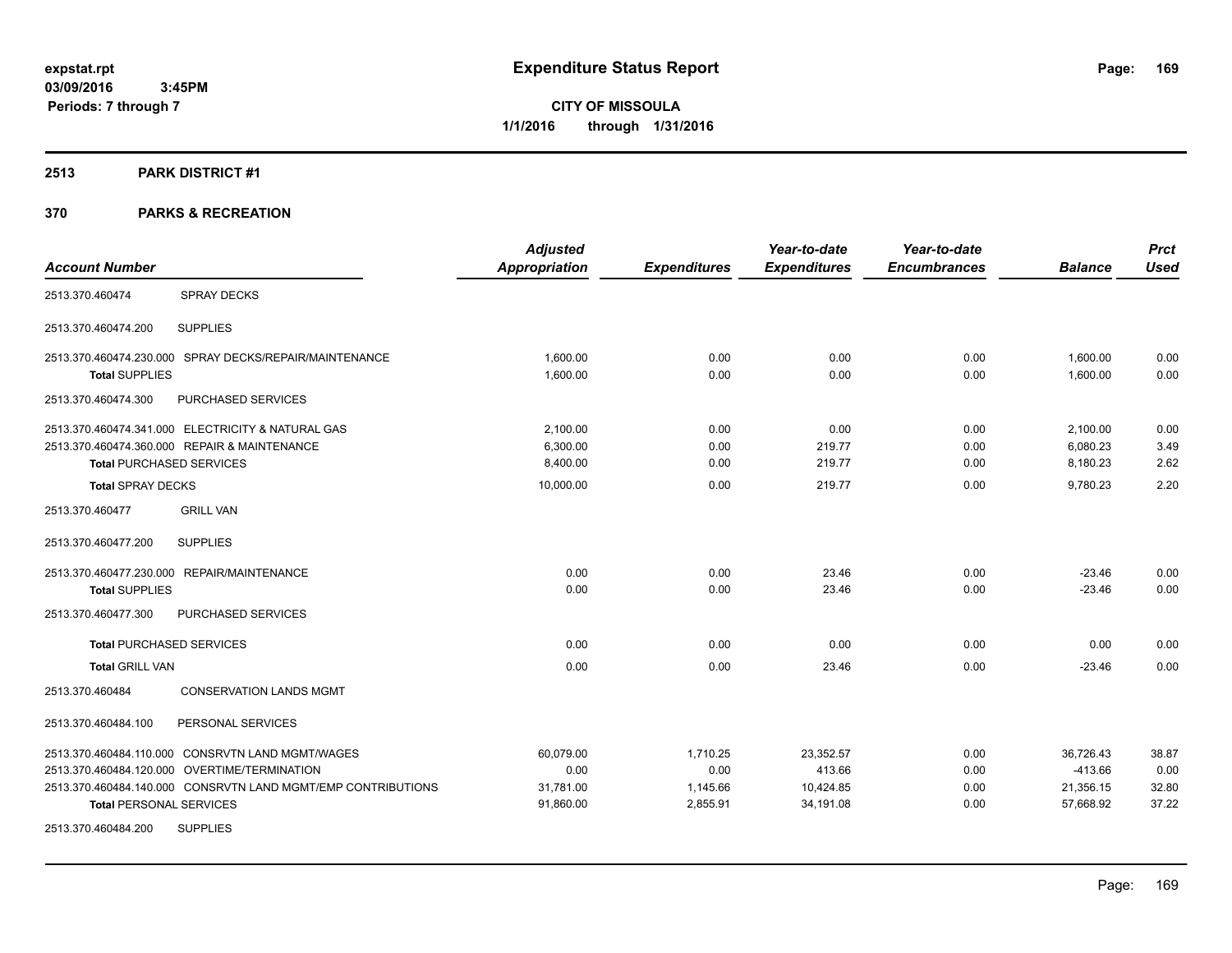### **2513 PARK DISTRICT #1**

|                                                               | <b>Adjusted</b>      |                     | Year-to-date        | Year-to-date        |                | <b>Prct</b> |
|---------------------------------------------------------------|----------------------|---------------------|---------------------|---------------------|----------------|-------------|
| <b>Account Number</b>                                         | <b>Appropriation</b> | <b>Expenditures</b> | <b>Expenditures</b> | <b>Encumbrances</b> | <b>Balance</b> | <b>Used</b> |
| 2513.370.460484.220.000 OPERATING SUPPLIES                    | 1,000.00             | 0.00                | 2,223.63            | 0.00                | $-1,223.63$    | 222.36      |
| 2513.370.460484.230.000 REPAIR/MAINTENANCE                    | 3,000.00             | 0.00                | 28,908.04           | 0.00                | $-25,908.04$   | 963.60      |
| <b>Total SUPPLIES</b>                                         | 4,000.00             | 0.00                | 31.131.67           | 0.00                | $-27,131.67$   | 778.29      |
| PURCHASED SERVICES<br>2513.370.460484.300                     |                      |                     |                     |                     |                |             |
| 2513.370.460484.350.000 PROFESSIONAL SERVICES                 | 39,127.00            | 283.84              | 10,523.89           | 0.00                | 28,603.11      | 26.90       |
| <b>Total PURCHASED SERVICES</b>                               | 39.127.00            | 283.84              | 10,523.89           | 0.00                | 28.603.11      | 26.90       |
| <b>Total CONSERVATION LANDS MGMT</b>                          | 134,987.00           | 3,139.75            | 75,846.64           | 0.00                | 59,140.36      | 56.19       |
| <b>SAFETY &amp; TRAINING</b><br>2513.370.460485               |                      |                     |                     |                     |                |             |
| 2513.370.460485.100<br>PERSONAL SERVICES                      |                      |                     |                     |                     |                |             |
| <b>Total PERSONAL SERVICES</b>                                | 0.00                 | 0.00                | 0.00                | 0.00                | 0.00           | 0.00        |
| 2513.370.460485.300<br>PURCHASED SERVICES                     |                      |                     |                     |                     |                |             |
| <b>Total SAFETY &amp; TRAINING</b>                            | 0.00                 | 0.00                | 0.00                | 0.00                | 0.00           | 0.00        |
| 2513.370.460501<br>PARK MAINTENANCE ROUTINE                   |                      |                     |                     |                     |                |             |
| PERSONAL SERVICES<br>2513.370.460501.100                      |                      |                     |                     |                     |                |             |
| 2513.370.460501.110.000 PARK MAINT ROUTINE/SALARIES AND WAGES | 9,738.00             | 0.00                | 4,532.15            | 0.00                | 5,205.85       | 46.54       |
| 2513.370.460501.140.000 PARK MAINT ROUTINE/WAGES              | 2,167.00             | 0.00                | 912.02              | 0.00                | 1,254.98       | 42.09       |
| <b>Total PERSONAL SERVICES</b>                                | 11,905.00            | 0.00                | 5,444.17            | 0.00                | 6,460.83       | 45.73       |
| 2513.370.460501.200<br><b>SUPPLIES</b>                        |                      |                     |                     |                     |                |             |
| 2513.370.460501.220.000 OPERATING SUPPLIES                    | 41,491.00            | 10,375.40           | 46,706.66           | 0.00                | $-5,215.66$    | 112.57      |
| 2513.370.460501.230.000 REPAIR/MAINTENANCE                    | 77,580.00            | 83.90               | 20,610.59           | 0.00                | 56,969.41      | 26.57       |
| 2513.370.460501.231.000 GASOLINE                              | 8,144.00             | 0.00                | 8,144.00            | 0.00                | 0.00           | 100.00      |
| <b>Total SUPPLIES</b>                                         | 127,215.00           | 10,459.30           | 75,461.25           | 0.00                | 51,753.75      | 59.32       |
| PURCHASED SERVICES<br>2513.370.460501.300                     |                      |                     |                     |                     |                |             |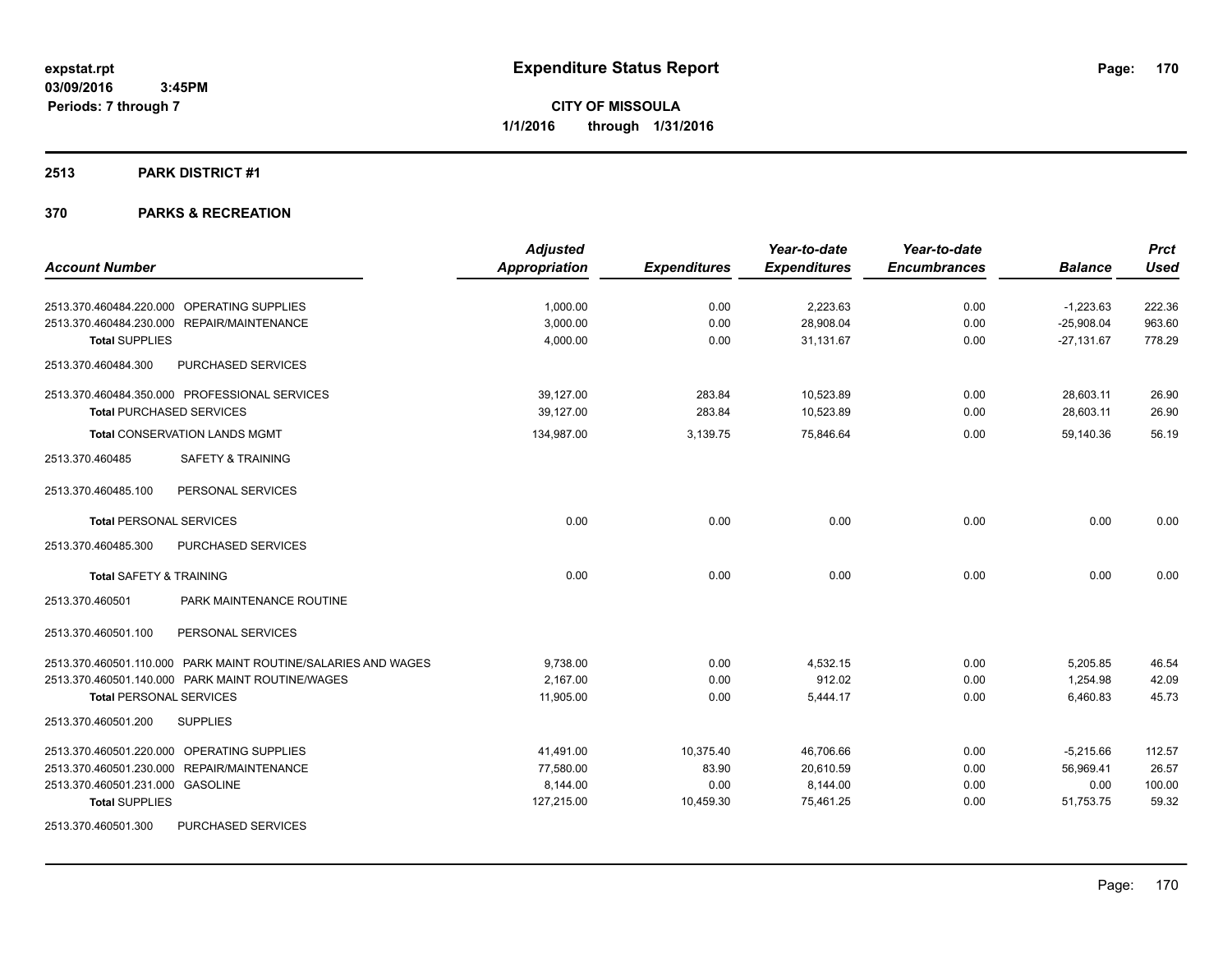### **2513 PARK DISTRICT #1**

|                                                   | <b>Adjusted</b>      |                     | Year-to-date        | Year-to-date        |                | <b>Prct</b> |
|---------------------------------------------------|----------------------|---------------------|---------------------|---------------------|----------------|-------------|
| <b>Account Number</b>                             | <b>Appropriation</b> | <b>Expenditures</b> | <b>Expenditures</b> | <b>Encumbrances</b> | <b>Balance</b> | <b>Used</b> |
| 2513.370.460501.341.000 ELECTRICITY & NATURAL GAS | 26,212.00            | 0.00                | 26,132.80           | 0.00                | 79.20          | 99.70       |
| 2513.370.460501.343.000 WATER CHARGES             | 7,375.00             | 0.00                | 7,188.79            | 0.00                | 186.21         | 97.48       |
| 2513.370.460501.345.000 GARBAGE                   | 2,954.00             | 0.00                | 1,884.85            | 0.00                | 1,069.15       | 63.81       |
| 2513.370.460501.350.000 PROFESSIONAL SERVICES     | 5,557.00             | 376.26              | 7,405.56            | 0.00                | $-1,848.56$    | 133.27      |
| 2513.370.460501.360.000 REPAIR & MAINTENANCE      | 55,751.00            | 688.00              | 29,992.94           | 0.00                | 25,758.06      | 53.80       |
| <b>Total PURCHASED SERVICES</b>                   | 97,849.00            | 1,064.26            | 72,604.94           | 0.00                | 25,244.06      | 74.20       |
| <b>Total PARK MAINTENANCE ROUTINE</b>             | 236,969.00           | 11,523.56           | 153,510.36          | 0.00                | 83,458.64      | 64.78       |
| 2513.370.460503<br>SPORTS FACILITIES MAINTENANCE  |                      |                     |                     |                     |                |             |
| <b>SUPPLIES</b><br>2513.370.460503.200            |                      |                     |                     |                     |                |             |
| 2513.370.460503.220.000 OPERATING SUPPLIES        | 0.00                 | 0.00                | 403.94              | 0.00                | $-403.94$      | 0.00        |
| Total SPORTS FACILITIES MAINTENANCE               | 0.00                 | 0.00                | 403.94              | 0.00                | $-403.94$      | 0.00        |
| 2513.370.460506<br><b>CARAS PARK IMPROVEMENTS</b> |                      |                     |                     |                     |                |             |
| CAPITAL OUTLAY<br>2513.370.460506.900             |                      |                     |                     |                     |                |             |
| 2513.370.460506.930.000 CARAS PARK MPROVEMENTS    | 75,000.00            | 0.00                | 0.00                | 0.00                | 75,000.00      | 0.00        |
| <b>Total CARAS PARK IMPROVEMENTS</b>              | 75,000.00            | 0.00                | 0.00                | 0.00                | 75,000.00      | 0.00        |
| <b>DEBT SERVICE</b><br>2513.370.490504            |                      |                     |                     |                     |                |             |
| 2513.370.490504.600<br><b>DEBT SERVICE</b>        |                      |                     |                     |                     |                |             |
| 2513.370.490504.610.000 PRINCIPAL                 | 218,119.00           | 0.00                | 167,553.44          | 0.00                | 50,565.56      | 76.82       |
| 2513.370.490504.620.000 INTEREST / SERVICE FEES   | 4,413.00             | 0.00                | 3,598.77            | 0.00                | 814.23         | 81.55       |
| <b>Total DEBT SERVICE</b>                         | 222,532.00           | 0.00                | 171,152.21          | 0.00                | 51,379.79      | 76.91       |
| 2513.370.510110<br><b>MERCHANT SERVICES</b>       |                      |                     |                     |                     |                |             |
| <b>FIXED CHARGES</b><br>2513.370.510110.500       |                      |                     |                     |                     |                |             |
| <b>Total MERCHANT SERVICES</b>                    | 0.00                 | 0.00                | 0.00                | 0.00                | 0.00           | 0.00        |
|                                                   |                      |                     |                     |                     |                |             |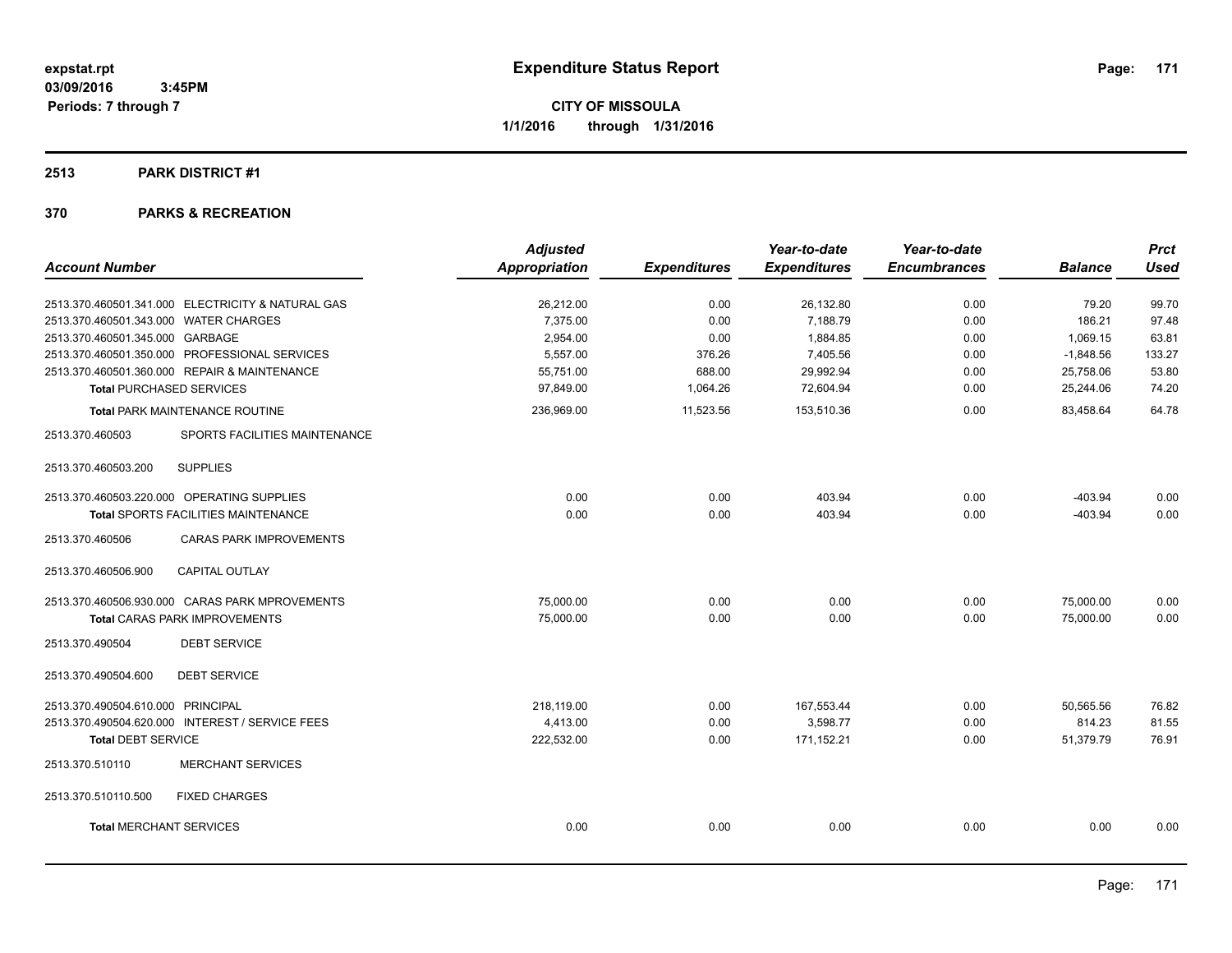### **2513 PARK DISTRICT #1**

| <b>Account Number</b>                |                         | <b>Adjusted</b><br><b>Appropriation</b> | <b>Expenditures</b> | Year-to-date<br><b>Expenditures</b> | Year-to-date<br><b>Encumbrances</b> | <b>Balance</b> | <b>Prct</b><br><b>Used</b> |
|--------------------------------------|-------------------------|-----------------------------------------|---------------------|-------------------------------------|-------------------------------------|----------------|----------------------------|
| 2513.370.640439                      | *** Title Not Found *** |                                         |                     |                                     |                                     |                |                            |
| 2513.370.640439.300                  | PURCHASED SERVICES      |                                         |                     |                                     |                                     |                |                            |
| <b>Total *** Title Not Found ***</b> |                         | 0.00                                    | 0.00                | 0.00                                | 0.00                                | 0.00           | 0.00                       |
| <b>Total PARK DISTRICT #1</b>        |                         | 1,115,320.00                            | 21,990.69           | 541,219.59                          | 0.00                                | 574.100.41     | 48.53                      |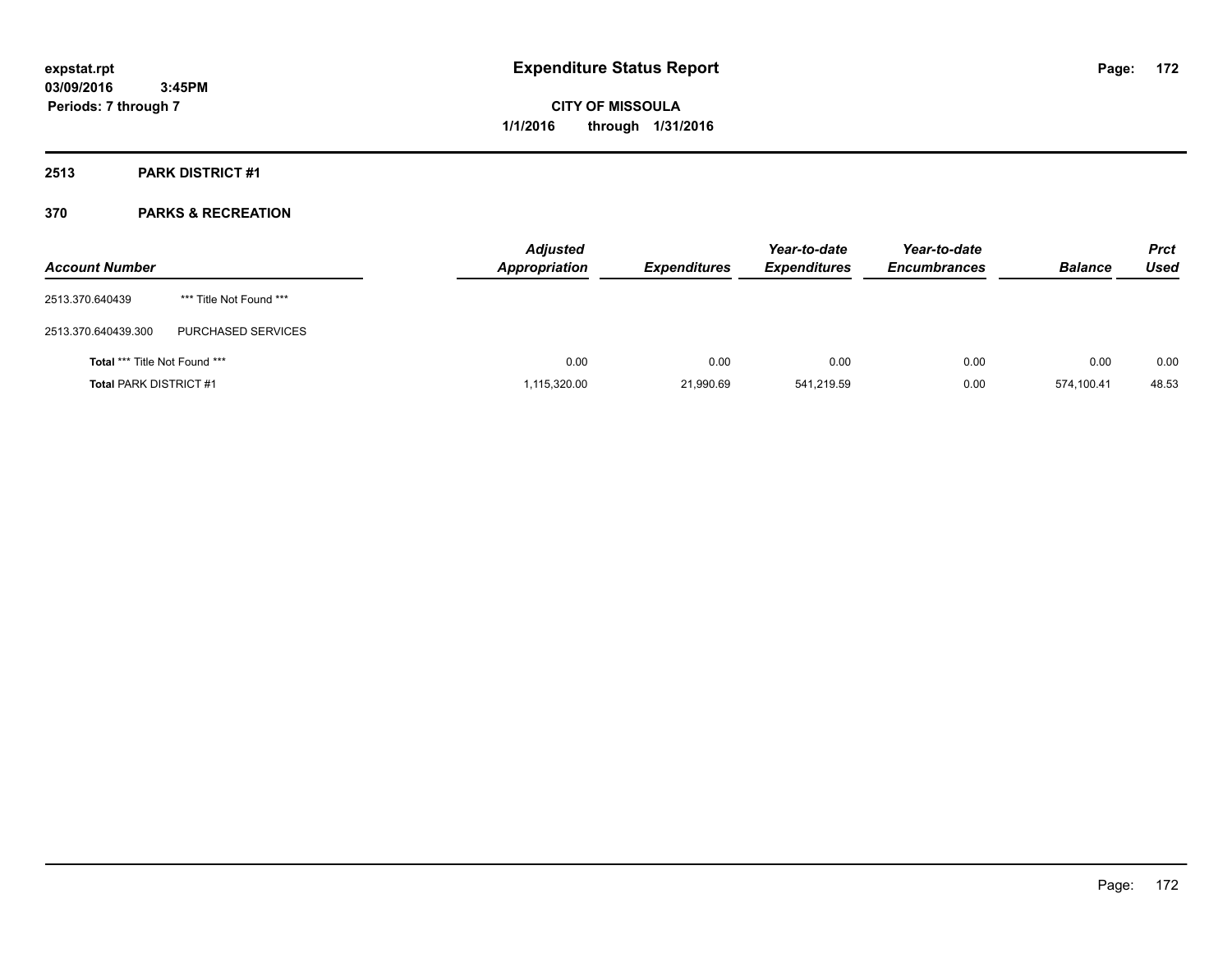### **2514 PUBLIC SAFETY & JUSTICE DISTRICT**

### **297 PUBLIC SAFETY/JUSTICE**

| <b>Account Number</b>      |                                        | <b>Adjusted</b><br><b>Appropriation</b> | <b>Expenditures</b> | Year-to-date<br><b>Expenditures</b> | Year-to-date<br><b>Encumbrances</b> | <b>Balance</b> | <b>Prct</b><br><b>Used</b> |
|----------------------------|----------------------------------------|-----------------------------------------|---------------------|-------------------------------------|-------------------------------------|----------------|----------------------------|
| 2514.297.420000            | <b>PUBLIC SAFETY</b>                   |                                         |                     |                                     |                                     |                |                            |
| 2514.297.420000.300        | PURCHASED SERVICES                     |                                         |                     |                                     |                                     |                |                            |
| <b>Total PUBLIC SAFETY</b> |                                        | 0.00                                    | 0.00                | 0.00                                | 0.00                                | 0.00           | 0.00                       |
| 2514.297.510110            | <b>MERCHANT SERVICES</b>               |                                         |                     |                                     |                                     |                |                            |
| 2514.297.510110.500        | <b>FIXED CHARGES</b>                   |                                         |                     |                                     |                                     |                |                            |
|                            | Total PUBLIC SAFETY & JUSTICE DISTRICT | 0.00                                    | 0.00                | 0.00                                | 0.00                                | 0.00           | 0.00                       |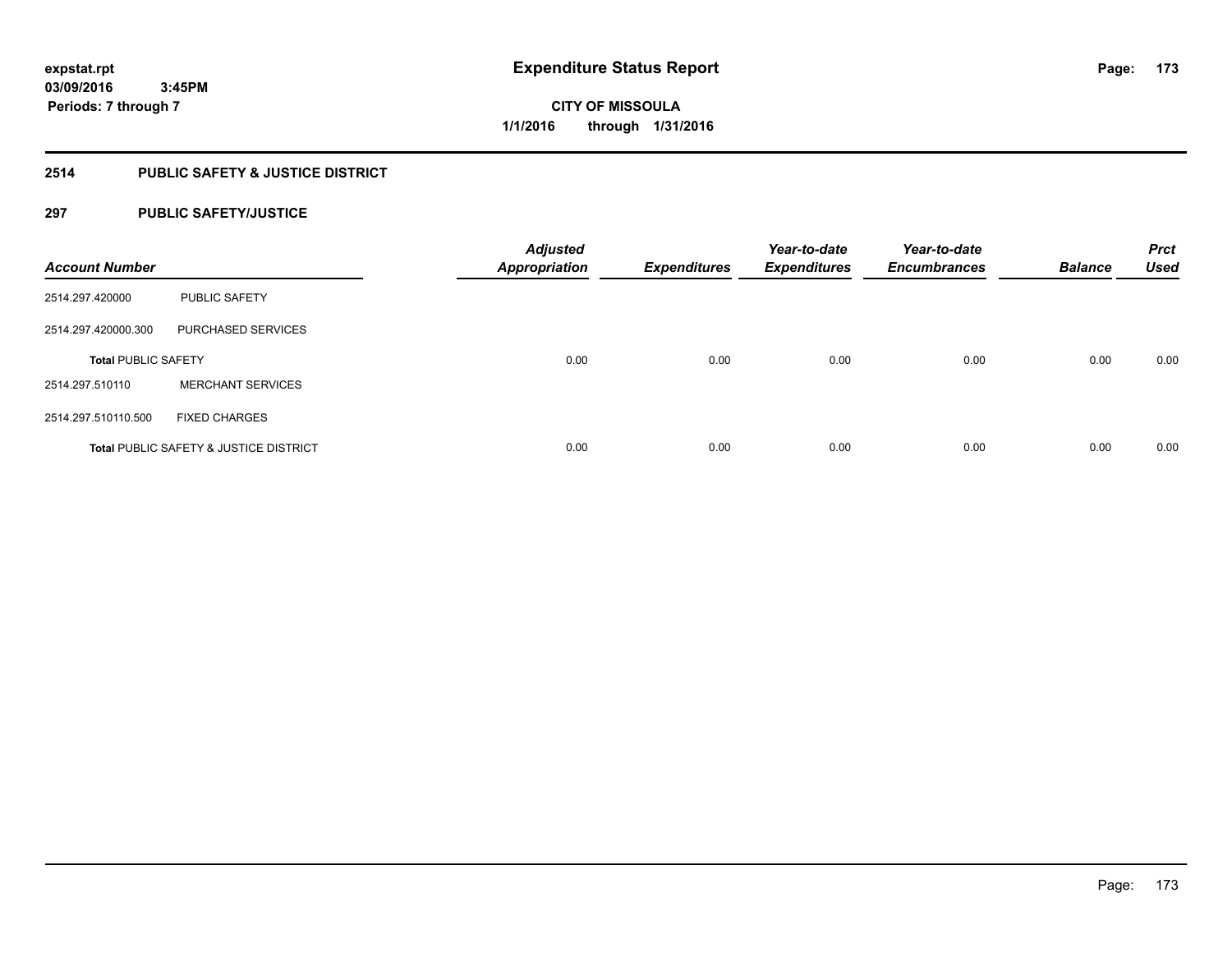#### **2820 STATE GAS TAX FUND**

### **280 PUBLIC WORKS OPERATIONS**

| <b>Account Number</b>                                               |                                                  | <b>Adjusted</b><br><b>Appropriation</b> | <b>Expenditures</b> | Year-to-date<br><b>Expenditures</b> | Year-to-date<br><b>Encumbrances</b> | <b>Balance</b>           | <b>Prct</b><br><b>Used</b> |
|---------------------------------------------------------------------|--------------------------------------------------|-----------------------------------------|---------------------|-------------------------------------|-------------------------------------|--------------------------|----------------------------|
| 2820.280.430230                                                     | STREET RESTORATION                               |                                         |                     |                                     |                                     |                          |                            |
| 2820.280.430230.300                                                 | PURCHASED SERVICES                               |                                         |                     |                                     |                                     |                          |                            |
|                                                                     | <b>Total PURCHASED SERVICES</b>                  | 0.00                                    | 0.00                | 0.00                                | 0.00                                | 0.00                     | 0.00                       |
| 2820.280.430230.500                                                 | <b>FIXED CHARGES</b>                             |                                         |                     |                                     |                                     |                          |                            |
| <b>Total FIXED CHARGES</b>                                          |                                                  | 0.00                                    | 0.00                | 0.00                                | 0.00                                | 0.00                     | 0.00                       |
| 2820.280.430230.800                                                 | OTHER OBJECTS                                    |                                         |                     |                                     |                                     |                          |                            |
| <b>Total OTHER OBJECTS</b>                                          | 2820.280.430230.820.000 TRANSFERS TO OTHER FUNDS | 564,000.00<br>564,000.00                | 0.00<br>0.00        | 282,000.00<br>282,000.00            | 0.00<br>0.00                        | 282,000.00<br>282,000.00 | 50.00<br>50.00             |
| 2820.280.430230.900                                                 | <b>CAPITAL OUTLAY</b>                            |                                         |                     |                                     |                                     |                          |                            |
| 2820.280.430230.930.000 IMPROVEMENTS<br><b>Total CAPITAL OUTLAY</b> |                                                  | 373,100.00<br>373,100.00                | 0.00<br>0.00        | 234,055.78<br>234,055.78            | 0.00<br>0.00                        | 139,044.22<br>139,044.22 | 62.73<br>62.73             |
|                                                                     | <b>Total STREET RESTORATION</b>                  | 937,100.00                              | 0.00                | 516,055.78                          | 0.00                                | 421,044.22               | 55.07                      |
| 2820.280.510110                                                     | <b>MERCHANT SERVICES</b>                         |                                         |                     |                                     |                                     |                          |                            |
| 2820.280.510110.500                                                 | <b>FIXED CHARGES</b>                             |                                         |                     |                                     |                                     |                          |                            |
| <b>Total FIXED CHARGES</b>                                          |                                                  | 0.00                                    | 0.00                | 0.00                                | 0.00                                | 0.00                     | 0.00                       |
|                                                                     | <b>Total MERCHANT SERVICES</b>                   | 0.00                                    | 0.00                | 0.00                                | 0.00                                | 0.00                     | 0.00                       |
| <b>Total STATE GAS TAX FUND</b>                                     |                                                  | 937.100.00                              | 0.00                | 516.055.78                          | 0.00                                | 421.044.22               | 55.07                      |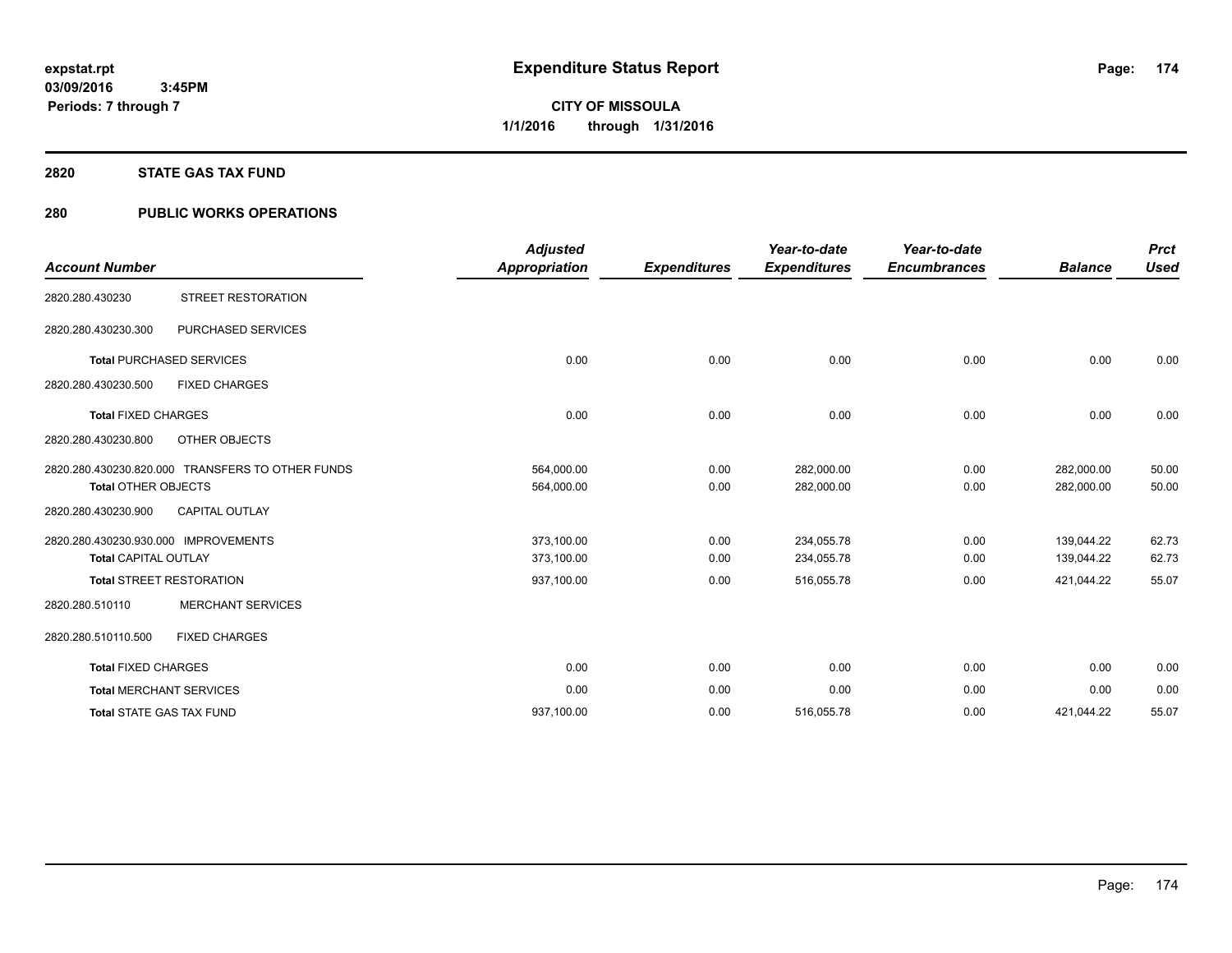#### **2917 CRIME VICTIM SURCHARGE**

| <b>Account Number</b> |                                     | Adjusted<br><b>Appropriation</b> | <b>Expenditures</b> | Year-to-date<br><b>Expenditures</b> | Year-to-date<br><b>Encumbrances</b> | <b>Balance</b> | <b>Prct</b><br><b>Used</b> |
|-----------------------|-------------------------------------|----------------------------------|---------------------|-------------------------------------|-------------------------------------|----------------|----------------------------|
| 2917.390.510110       | <b>MERCHANT SERVICES</b>            |                                  |                     |                                     |                                     |                |                            |
| 2917.390.510110.500   | <b>FIXED CHARGES</b>                |                                  |                     |                                     |                                     |                |                            |
|                       | <b>Total CRIME VICTIM SURCHARGE</b> | 0.00                             | 0.00                | 0.00                                | 0.00                                | 0.00           | 0.00                       |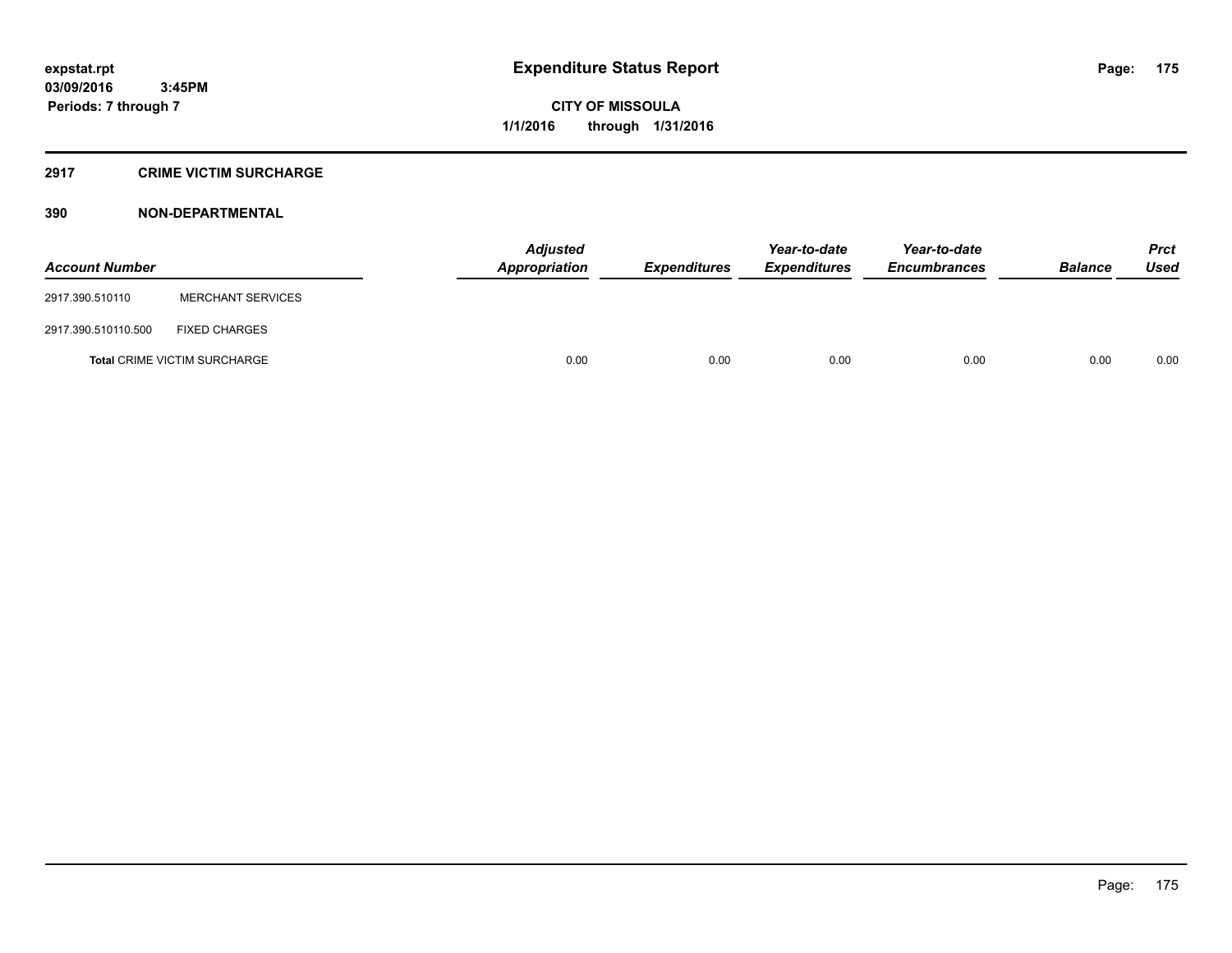**CITY OF MISSOULA 1/1/2016 through 1/31/2016**

### **2918 LAW ENFORCEMENT BLOCK GRANT FUND**

| <b>Account Number</b>     |                                                       | <b>Adjusted</b><br>Appropriation | <b>Expenditures</b> | Year-to-date<br><b>Expenditures</b> | Year-to-date<br><b>Encumbrances</b> | <b>Balance</b>               | <b>Prct</b><br><b>Used</b> |
|---------------------------|-------------------------------------------------------|----------------------------------|---------------------|-------------------------------------|-------------------------------------|------------------------------|----------------------------|
| 2918.290.420170           | <b>JAG VIII GRANT</b>                                 |                                  |                     |                                     |                                     |                              |                            |
| 2918.290.420170.200       | <b>SUPPLIES</b>                                       |                                  |                     |                                     |                                     |                              |                            |
| <b>Total SUPPLIES</b>     |                                                       | 0.00                             | 0.00                | 0.00                                | 0.00                                | 0.00                         | 0.00                       |
| 2918.290.420170.300       | PURCHASED SERVICES                                    |                                  |                     |                                     |                                     |                              |                            |
|                           | <b>Total PURCHASED SERVICES</b>                       | 0.00                             | 0.00                | 0.00                                | 0.00                                | 0.00                         | 0.00                       |
| 2918.290.420170.900       | CAPITAL OUTLAY                                        |                                  |                     |                                     |                                     |                              |                            |
| Total JAG VIII GRANT      |                                                       | 0.00                             | 0.00                | 0.00                                | 0.00                                | 0.00                         | 0.00                       |
| 2918.290.420171           | <b>JAG IX GRANT</b>                                   |                                  |                     |                                     |                                     |                              |                            |
| 2918.290.420171.200       | <b>SUPPLIES</b>                                       |                                  |                     |                                     |                                     |                              |                            |
| <b>Total SUPPLIES</b>     |                                                       | 0.00                             | 0.00                | 0.00                                | 0.00                                | 0.00                         | 0.00                       |
| 2918.290.420171.300       | PURCHASED SERVICES                                    |                                  |                     |                                     |                                     |                              |                            |
|                           | <b>Total PURCHASED SERVICES</b>                       | 0.00                             | 0.00                | 0.00                                | 0.00                                | 0.00                         | 0.00                       |
| 2918.290.420171.700       | <b>GRANTS &amp; CONTRIBUTIONS</b>                     |                                  |                     |                                     |                                     |                              |                            |
| <b>Total JAG IX GRANT</b> |                                                       | 0.00                             | 0.00                | 0.00                                | 0.00                                | 0.00                         | 0.00                       |
| 2918.290.420172           | <b>JAG XII</b>                                        |                                  |                     |                                     |                                     |                              |                            |
| 2918.290.420172.300       | PURCHASED SERVICES                                    |                                  |                     |                                     |                                     |                              |                            |
|                           | <b>Total PURCHASED SERVICES</b>                       | 0.00                             | 0.00                | 0.00                                | 0.00                                | 0.00                         | 0.00                       |
| 2918.290.420172.900       | CAPITAL OUTLAY                                        |                                  |                     |                                     |                                     |                              |                            |
| <b>Total JAG XII</b>      | 2918.290.420172.940.000 JAG XII-MACHINERY & EQUIPMENT | 0.00<br>0.00                     | 0.00<br>0.00        | 40,011.00<br>40,011.00              | 0.00<br>0.00                        | $-40,011.00$<br>$-40,011.00$ | 0.00<br>0.00               |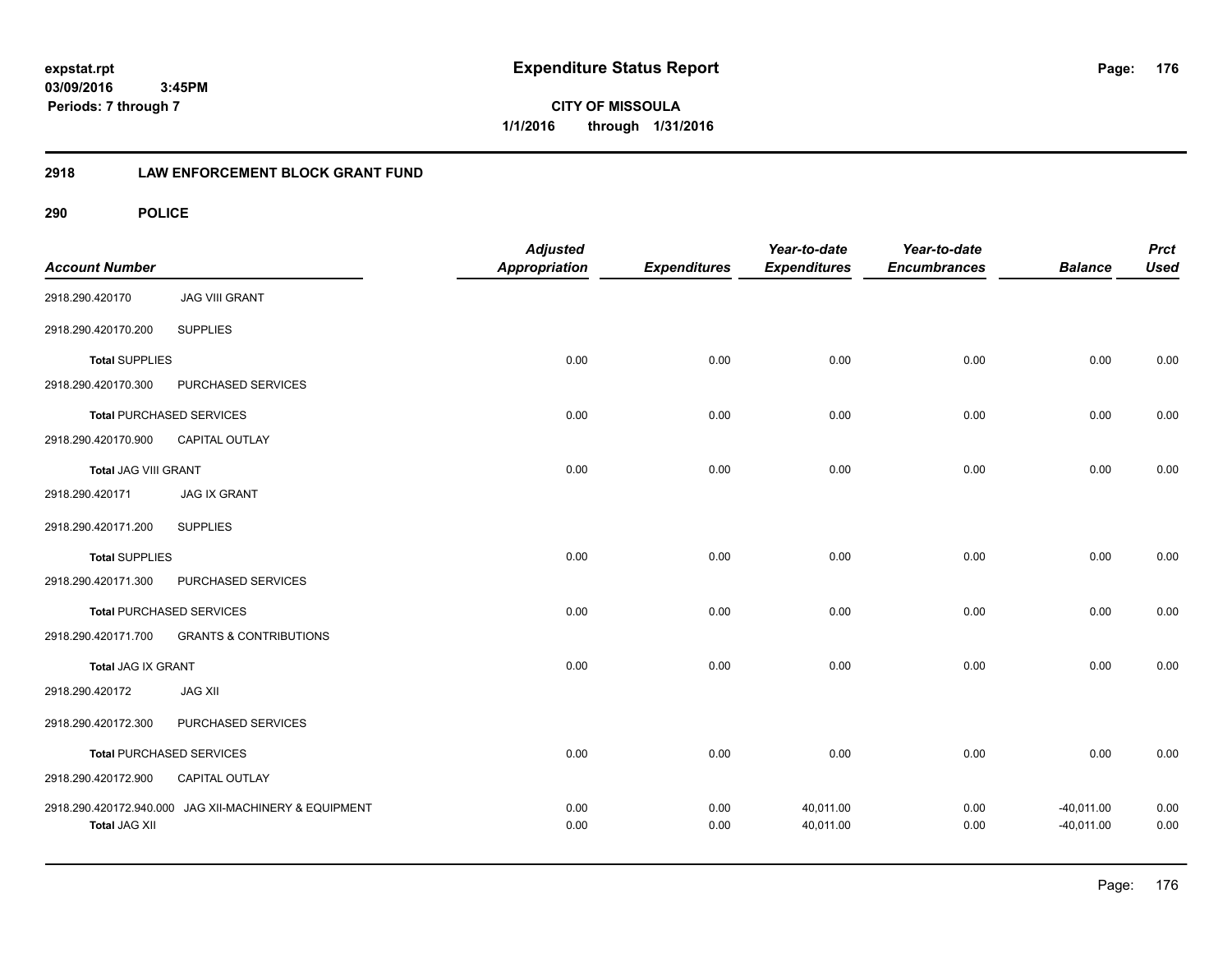**CITY OF MISSOULA 1/1/2016 through 1/31/2016**

### **2918 LAW ENFORCEMENT BLOCK GRANT FUND**

| <b>Account Number</b>       |                                                                                | <b>Adjusted</b><br><b>Appropriation</b> | <b>Expenditures</b> | Year-to-date<br><b>Expenditures</b> | Year-to-date<br><b>Encumbrances</b> | <b>Balance</b>             | <b>Prct</b><br><b>Used</b> |
|-----------------------------|--------------------------------------------------------------------------------|-----------------------------------------|---------------------|-------------------------------------|-------------------------------------|----------------------------|----------------------------|
| 2918.290.420173             | <b>JAG XI</b>                                                                  |                                         |                     |                                     |                                     |                            |                            |
| 2918.290.420173.200         | <b>SUPPLIES</b>                                                                |                                         |                     |                                     |                                     |                            |                            |
| <b>Total SUPPLIES</b>       |                                                                                | 0.00                                    | 0.00                | 0.00                                | 0.00                                | 0.00                       | 0.00                       |
| 2918.290.420173.300         | PURCHASED SERVICES                                                             |                                         |                     |                                     |                                     |                            |                            |
|                             | <b>Total PURCHASED SERVICES</b>                                                | 0.00                                    | 0.00                | 0.00                                | 0.00                                | 0.00                       | 0.00                       |
| 2918.290.420173.700         | <b>GRANTS &amp; CONTRIBUTIONS</b>                                              |                                         |                     |                                     |                                     |                            |                            |
|                             | 2918.290.420173.700.000 GRANTS & CONTRIBUTIONS<br>Total GRANTS & CONTRIBUTIONS | 24,590.00<br>24,590.00                  | 0.00<br>0.00        | 0.00<br>0.00                        | 0.00<br>0.00                        | 24,590.00<br>24,590.00     | 0.00<br>0.00               |
| 2918.290.420173.900         | <b>CAPITAL OUTLAY</b>                                                          |                                         |                     |                                     |                                     |                            |                            |
| <b>Total CAPITAL OUTLAY</b> | 2918.290.420173.940.000 JAGXI/MACHINERY & EQUIPMENT                            | 0.00<br>0.00                            | 0.00<br>0.00        | 8,471.90<br>8,471.90                | 0.00<br>0.00                        | $-8,471.90$<br>$-8,471.90$ | 0.00<br>0.00               |
| Total JAG XI                |                                                                                | 24,590.00                               | 0.00                | 8,471.90                            | 0.00                                | 16,118.10                  | 34.45                      |
| 2918.290.420174             | <b>JAG V GRANT</b>                                                             |                                         |                     |                                     |                                     |                            |                            |
| 2918.290.420174.200         | <b>SUPPLIES</b>                                                                |                                         |                     |                                     |                                     |                            |                            |
| <b>Total SUPPLIES</b>       |                                                                                | 0.00                                    | 0.00                | 0.00                                | 0.00                                | 0.00                       | 0.00                       |
| 2918.290.420174.300         | PURCHASED SERVICES                                                             |                                         |                     |                                     |                                     |                            |                            |
|                             | <b>Total PURCHASED SERVICES</b>                                                | 0.00                                    | 0.00                | 0.00                                | 0.00                                | 0.00                       | 0.00                       |
| 2918.290.420174.700         | <b>GRANTS &amp; CONTRIBUTIONS</b>                                              |                                         |                     |                                     |                                     |                            |                            |
|                             | Total GRANTS & CONTRIBUTIONS                                                   | 0.00                                    | 0.00                | 0.00                                | 0.00                                | 0.00                       | 0.00                       |
| 2918.290.420174.900         | <b>CAPITAL OUTLAY</b>                                                          |                                         |                     |                                     |                                     |                            |                            |
| Total JAG V GRANT           |                                                                                | 0.00                                    | 0.00                | 0.00                                | 0.00                                | 0.00                       | 0.00                       |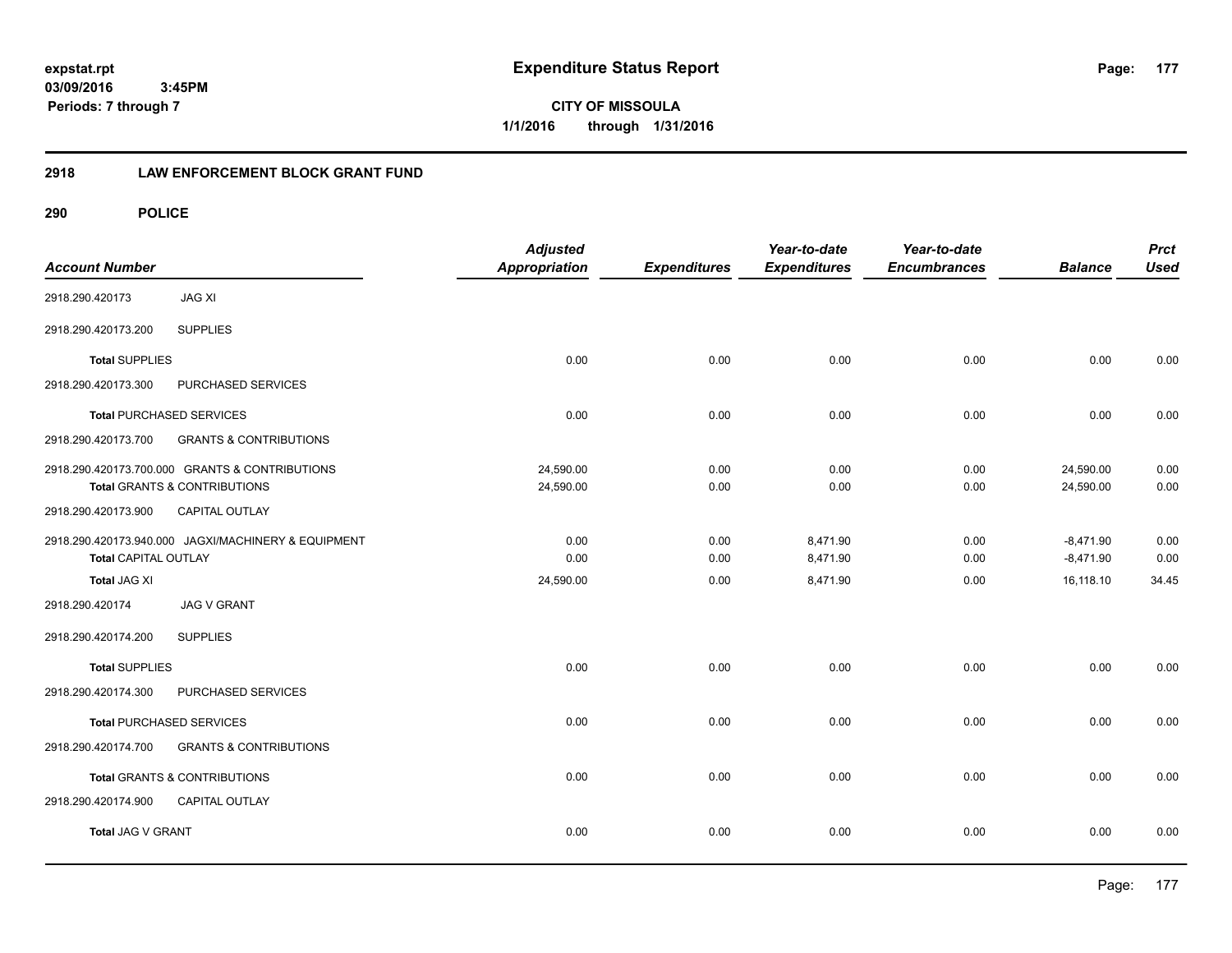**CITY OF MISSOULA 1/1/2016 through 1/31/2016**

### **2918 LAW ENFORCEMENT BLOCK GRANT FUND**

| <b>Account Number</b>          |                                         | <b>Adjusted</b><br><b>Appropriation</b> | <b>Expenditures</b> | Year-to-date<br><b>Expenditures</b> | Year-to-date<br><b>Encumbrances</b> | <b>Balance</b> | <b>Prct</b><br><b>Used</b> |
|--------------------------------|-----------------------------------------|-----------------------------------------|---------------------|-------------------------------------|-------------------------------------|----------------|----------------------------|
| 2918.290.420175                | <b>JAG X GRANT</b>                      |                                         |                     |                                     |                                     |                |                            |
| 2918.290.420175.200            | <b>SUPPLIES</b>                         |                                         |                     |                                     |                                     |                |                            |
| <b>Total SUPPLIES</b>          |                                         | 0.00                                    | 0.00                | 0.00                                | 0.00                                | 0.00           | 0.00                       |
| 2918.290.420175.300            | PURCHASED SERVICES                      |                                         |                     |                                     |                                     |                |                            |
| Total JAG X GRANT              |                                         | 0.00                                    | 0.00                | 0.00                                | 0.00                                | 0.00           | 0.00                       |
| 2918.290.420176                | <b>JAG VII GRANT</b>                    |                                         |                     |                                     |                                     |                |                            |
| 2918.290.420176.100            | PERSONAL SERVICES                       |                                         |                     |                                     |                                     |                |                            |
| <b>Total PERSONAL SERVICES</b> |                                         | 0.00                                    | 0.00                | 0.00                                | 0.00                                | 0.00           | 0.00                       |
| 2918.290.420176.200            | <b>SUPPLIES</b>                         |                                         |                     |                                     |                                     |                |                            |
| <b>Total SUPPLIES</b>          |                                         | 0.00                                    | 0.00                | 0.00                                | 0.00                                | 0.00           | 0.00                       |
| 2918.290.420176.300            | PURCHASED SERVICES                      |                                         |                     |                                     |                                     |                |                            |
|                                | <b>Total PURCHASED SERVICES</b>         | 0.00                                    | 0.00                | 0.00                                | 0.00                                | 0.00           | 0.00                       |
| 2918.290.420176.700            | <b>GRANTS &amp; CONTRIBUTIONS</b>       |                                         |                     |                                     |                                     |                |                            |
|                                | <b>Total GRANTS &amp; CONTRIBUTIONS</b> | 0.00                                    | 0.00                | 0.00                                | 0.00                                | 0.00           | 0.00                       |
| 2918.290.420176.900            | CAPITAL OUTLAY                          |                                         |                     |                                     |                                     |                |                            |
| Total JAG VII GRANT            |                                         | 0.00                                    | 0.00                | 0.00                                | 0.00                                | 0.00           | 0.00                       |
| 2918.290.420177                | <b>SMART POLICING</b>                   |                                         |                     |                                     |                                     |                |                            |
| 2918.290.420177.700            | <b>GRANTS &amp; CONTRIBUTIONS</b>       |                                         |                     |                                     |                                     |                |                            |
| <b>Total SMART POLICING</b>    |                                         | 0.00                                    | 0.00                | 0.00                                | 0.00                                | 0.00           | 0.00                       |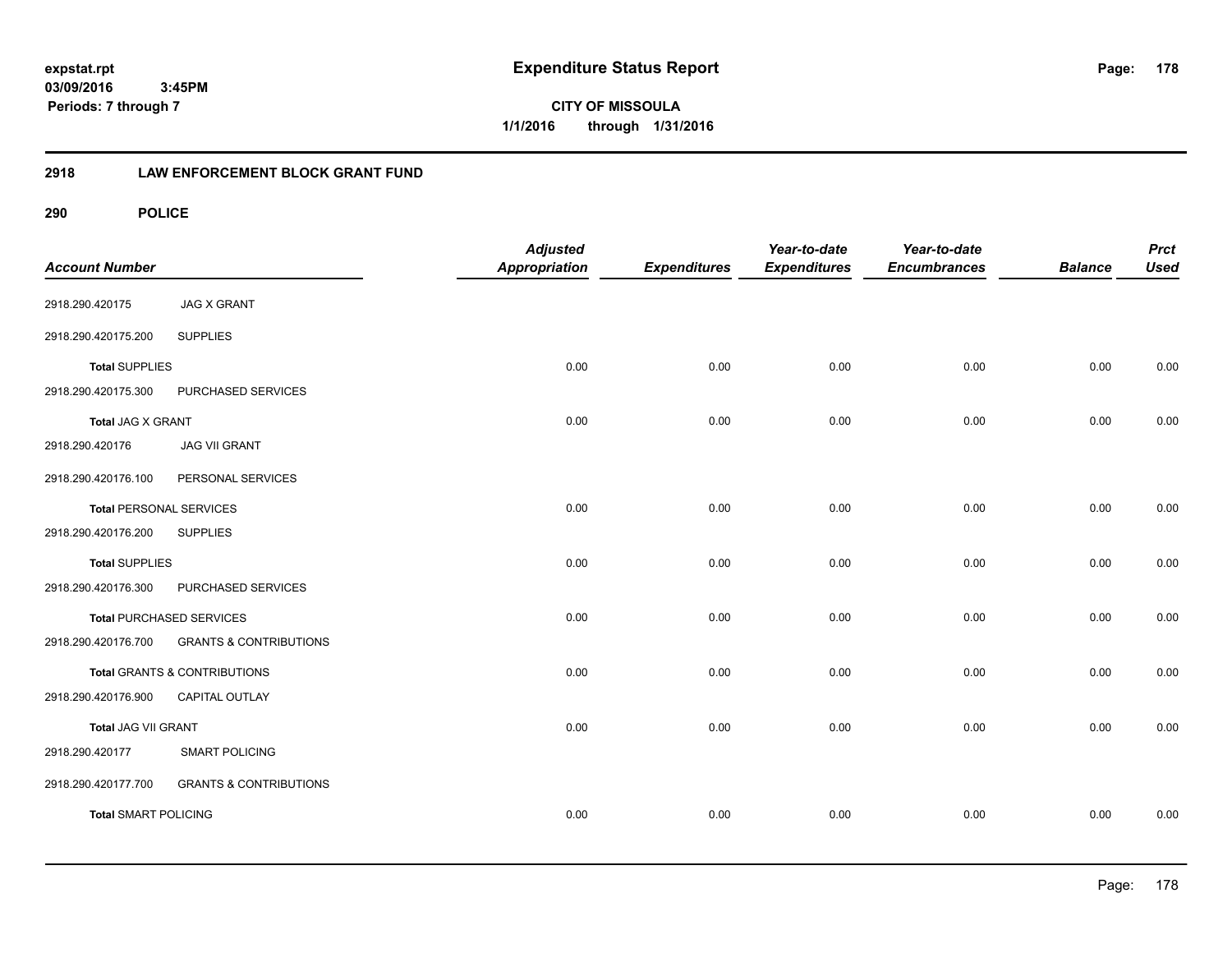**CITY OF MISSOULA 1/1/2016 through 1/31/2016**

### **2918 LAW ENFORCEMENT BLOCK GRANT FUND**

| <b>Account Number</b>           |                                                                  | <b>Adjusted</b><br><b>Appropriation</b> | <b>Expenditures</b> | Year-to-date<br><b>Expenditures</b> | Year-to-date<br><b>Encumbrances</b> | <b>Balance</b> | <b>Prct</b><br><b>Used</b> |
|---------------------------------|------------------------------------------------------------------|-----------------------------------------|---------------------|-------------------------------------|-------------------------------------|----------------|----------------------------|
| 2918.290.420178                 | COPS HIRING FY2011                                               |                                         |                     |                                     |                                     |                |                            |
| 2918.290.420178.100             | PERSONAL SERVICES                                                |                                         |                     |                                     |                                     |                |                            |
| <b>Total PERSONAL SERVICES</b>  |                                                                  | 0.00                                    | 0.00                | 0.00                                | 0.00                                | 0.00           | 0.00                       |
| 2918.290.420178.200             | <b>SUPPLIES</b>                                                  |                                         |                     |                                     |                                     |                |                            |
| <b>Total SUPPLIES</b>           |                                                                  | 0.00                                    | 0.00                | 0.00                                | 0.00                                | 0.00           | 0.00                       |
| 2918.290.420178.300             | PURCHASED SERVICES                                               |                                         |                     |                                     |                                     |                |                            |
| <b>Total PURCHASED SERVICES</b> |                                                                  | 0.00                                    | 0.00                | 0.00                                | 0.00                                | 0.00           | 0.00                       |
| 2918.290.420178.900             | <b>CAPITAL OUTLAY</b>                                            |                                         |                     |                                     |                                     |                |                            |
| Total COPS HIRING FY2011        |                                                                  | 0.00                                    | 0.00                | 0.00                                | 0.00                                | 0.00           | 0.00                       |
| 2918.290.420179                 | FY14 COPS HIRING GRANT                                           |                                         |                     |                                     |                                     |                |                            |
| 2918.290.420179.100             | PERSONAL SERVICES                                                |                                         |                     |                                     |                                     |                |                            |
|                                 | 2918.290.420179.110.000 FY14COPS HIRING GRANT SALARIES AND WAGES | 30,390.00                               | 0.00                | 0.00                                | 0.00                                | 30,390.00      | 0.00                       |
|                                 | 2918.290.420179.140.000 EMPLOYER CONTRIBUTIONS                   | 11,610.00                               | 0.00                | 0.00                                | 0.00                                | 11,610.00      | 0.00                       |
|                                 | Total FY14 COPS HIRING GRANT                                     | 42,000.00                               | 0.00                | 0.00                                | 0.00                                | 42,000.00      | 0.00                       |
| 2918.290.420190                 | LAW ENFORCEMENT BLOCK GRANT                                      |                                         |                     |                                     |                                     |                |                            |
| 2918.290.420190.900             | CAPITAL OUTLAY                                                   |                                         |                     |                                     |                                     |                |                            |
|                                 | Total LAW ENFORCEMENT BLOCK GRANT                                | 0.00                                    | 0.00                | 0.00                                | 0.00                                | 0.00           | 0.00                       |
| 2918.290.510110                 | <b>MERCHANT SERVICES</b>                                         |                                         |                     |                                     |                                     |                |                            |
| 2918.290.510110.500             | <b>FIXED CHARGES</b>                                             |                                         |                     |                                     |                                     |                |                            |
| <b>Total MERCHANT SERVICES</b>  |                                                                  | 0.00                                    | 0.00                | 0.00                                | 0.00                                | 0.00           | 0.00                       |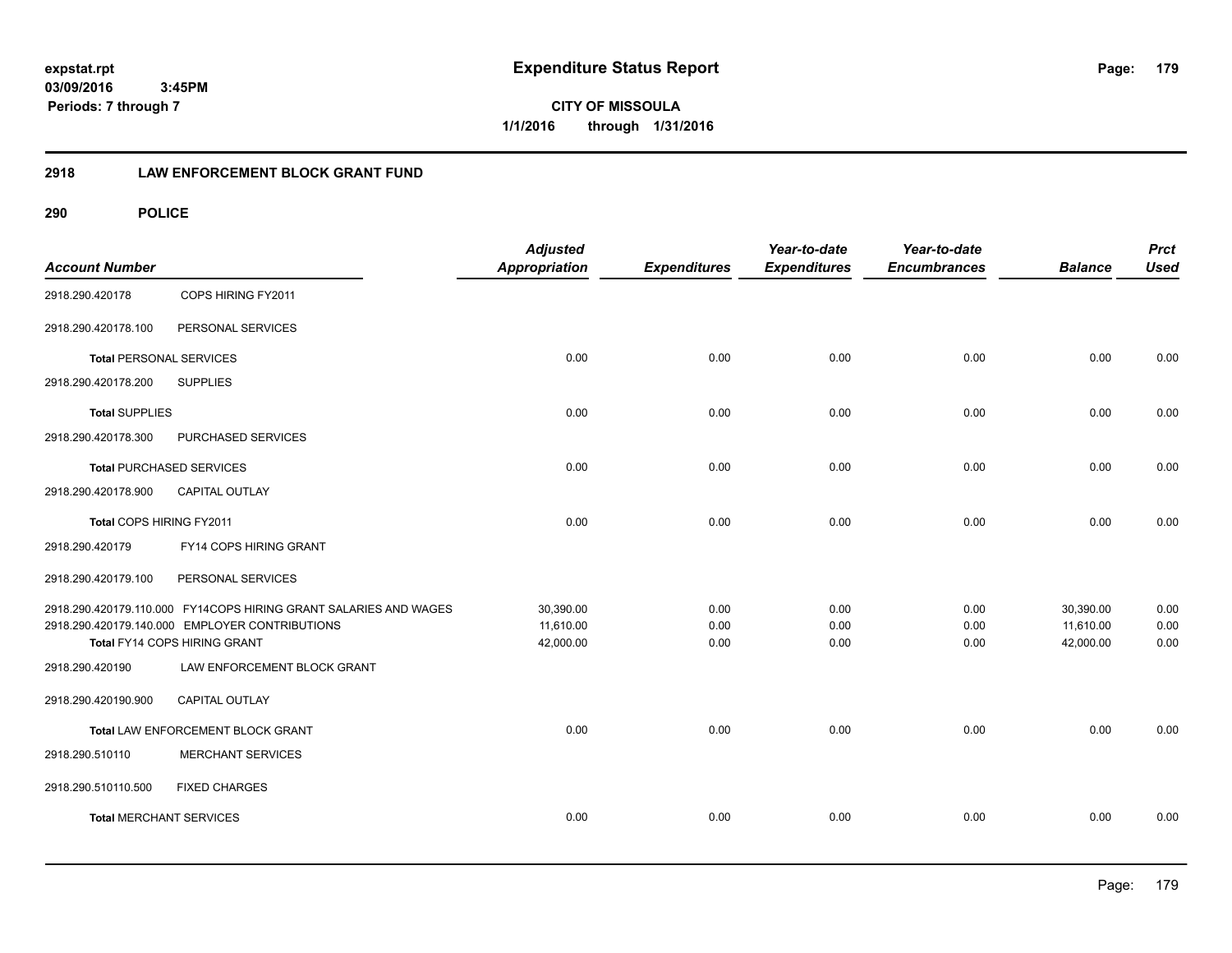**CITY OF MISSOULA 1/1/2016 through 1/31/2016 Periods: 7 through 7 2918 LAW ENFORCEMENT BLOCK GRANT FUND Total** POLICE 66,590.00 0.00 48,482.90 0.00 18,107.10 72.81 **390 NON-DEPARTMENTAL** *Prct Balance Used Year-to-date Encumbrances Year-to-date Expenditures Expenditures Adjusted Account Number Appropriation* 2918.390.420172 JAG XII 2918.390.420172.300 PURCHASED SERVICES **Total** JAG XII 0.00 0.00 0.00 0.00 0.00 0.00 2918.390.420191 COPS TECHNOLOGY 2918.390.420191.500 FIXED CHARGES **Total** COPS TECHNOLOGY 0.00 0.00 0.00 0.00 0.00 0.00 2918.390.510110 MERCHANT SERVICES 2918.390.510110.500 FIXED CHARGES **Total** NON-DEPARTMENTAL 0.00 0.00 0.00 0.00 0.00 0.00 Total LAW ENFORCEMENT BLOCK GRANT FUND **66,590.00** 66,590.00 66,590.00 66,590.00 48,482.90 0.00 18,107.10 72.81

### **expstat.rpt Expenditure Status Report Page:**

#### **180**

# **03/09/2016 3:45PM**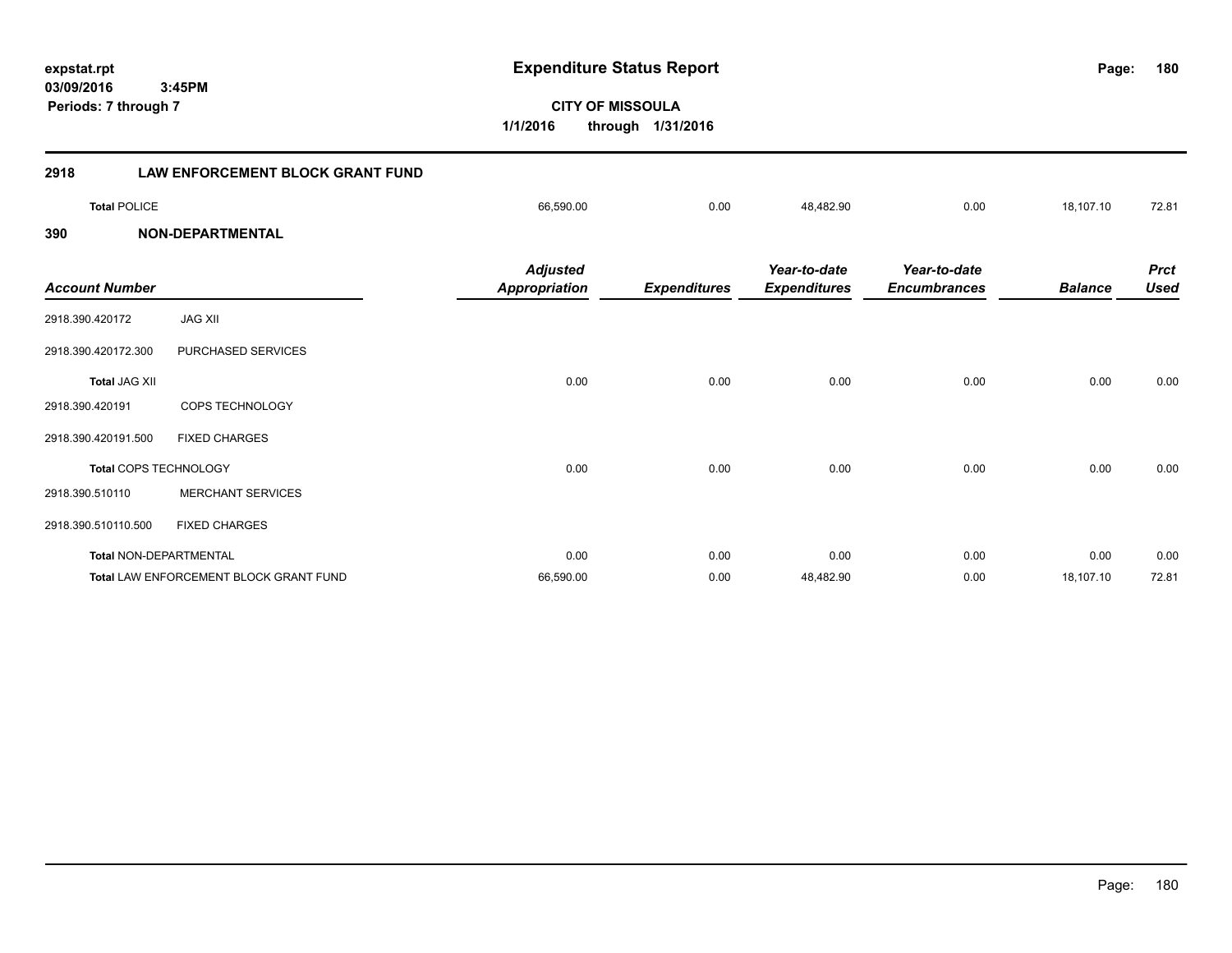**CITY OF MISSOULA 1/1/2016 through 1/31/2016**

# **2919 HIDTA FUND**

# **290 POLICE**

| <b>Account Number</b>                                    | <b>Adjusted</b><br>Appropriation | <b>Expenditures</b> | Year-to-date<br><b>Expenditures</b> | Year-to-date<br><b>Encumbrances</b> | <b>Balance</b> | <b>Prct</b><br><b>Used</b> |
|----------------------------------------------------------|----------------------------------|---------------------|-------------------------------------|-------------------------------------|----------------|----------------------------|
|                                                          |                                  |                     |                                     |                                     |                |                            |
| <b>HIDTA STATE FORFEITURES</b><br>2919.290.420142        |                                  |                     |                                     |                                     |                |                            |
| PERSONAL SERVICES<br>2919.290.420142.100                 |                                  |                     |                                     |                                     |                |                            |
| 2919.290.420142.120.000 OVERTIME/TERMINATION             | 15.000.00                        | 0.00                | 0.00                                | 0.00                                | 15,000.00      | 0.00                       |
| 2919.290.420142.140.000 EMPLOYER CONTRIBUTIONS           | 1,350.00                         | 0.00                | 0.00                                | 0.00                                | 1,350.00       | 0.00                       |
| <b>Total PERSONAL SERVICES</b>                           | 16,350.00                        | 0.00                | 0.00                                | 0.00                                | 16,350.00      | 0.00                       |
| 2919.290.420142.200<br><b>SUPPLIES</b>                   |                                  |                     |                                     |                                     |                |                            |
| 2919.290.420142.210.000 OFFICE SUPPLIES                  | 500.00                           | 0.00                | 0.00                                | 0.00                                | 500.00         | 0.00                       |
| <b>OPERATING SUPPLIES</b><br>2919.290.420142.220.000     | 500.00                           | 0.00                | 18.677.35                           | 0.00                                | $-18.177.35$   | 3,735.47                   |
| <b>Total SUPPLIES</b>                                    | 1,000.00                         | 0.00                | 18.677.35                           | 0.00                                | $-17.677.35$   | 1,867.74                   |
| 2919.290.420142.300<br>PURCHASED SERVICES                |                                  |                     |                                     |                                     |                |                            |
| 2919.290.420142.341.000 ELECTRICITY & NATURAL GAS        | 4,600.00                         | 0.00                | 0.00                                | 0.00                                | 4,600.00       | 0.00                       |
| 2919.290.420142.344.000 TELEPHONE SERVICE                | 250.00                           | 0.00                | 0.00                                | 0.00                                | 250.00         | 0.00                       |
| 2919.290.420142.350.000 PROFESSIONAL SERVICES            | 4.000.00                         | 0.00                | 277.50                              | 0.00                                | 3.722.50       | 6.94                       |
| 2919.290.420142.350.011 TOWING/PROFESSIONAL SERVICES     | 0.00                             | 0.00                | 970.00                              | 0.00                                | $-970.00$      | 0.00                       |
| 2919.290.420142.360.000 REPAIR & MAINTENANCE             | 1,200.00                         | 0.00                | 0.00                                | 0.00                                | 1.200.00       | 0.00                       |
| 2919.290.420142.370.000 TRAVEL                           | 1,500.00                         | 0.00                | 0.00                                | 0.00                                | 1,500.00       | 0.00                       |
| 2919.290.420142.380.000 TRAINING                         | 1,500.00                         | 0.00                | 0.00                                | 0.00                                | 1,500.00       | 0.00                       |
| 2919.290.420142.390.000 OTHER PURCHASED SERVICES         | 200.00                           | 0.00                | 0.00                                | 0.00                                | 200.00         | 0.00                       |
| <b>Total PURCHASED SERVICES</b>                          | 13,250.00                        | 0.00                | 1,247.50                            | 0.00                                | 12,002.50      | 9.42                       |
| <b>FIXED CHARGES</b><br>2919.290.420142.500              |                                  |                     |                                     |                                     |                |                            |
| 2919.290.420142.500.000 FIXED CHARGES                    | 11,700.00                        | 1,719.87            | 14,554.68                           | 0.00                                | $-2,854.68$    | 124.40                     |
| <b>Total FIXED CHARGES</b>                               | 11,700.00                        | 1,719.87            | 14,554.68                           | 0.00                                | $-2,854.68$    | 124.40                     |
| <b>GRANTS &amp; CONTRIBUTIONS</b><br>2919.290.420142.700 |                                  |                     |                                     |                                     |                |                            |
| 2919.290.420142.700.000 HIDTA STATE FORFEITURE           | 100,000.00                       | 1,153.98            | 13,428.60                           | 0.00                                | 86,571.40      | 13.43                      |
| 2919.290.420142.700.002 STATE/GRANTS & CONTRIBUTIONS     | 0.00                             | 0.00                | 6,355.53                            | 0.00                                | $-6,355.53$    | 0.00                       |
| <b>Total GRANTS &amp; CONTRIBUTIONS</b>                  | 100,000.00                       | 1,153.98            | 19,784.13                           | 0.00                                | 80,215.87      | 19.78                      |
|                                                          |                                  |                     |                                     |                                     |                |                            |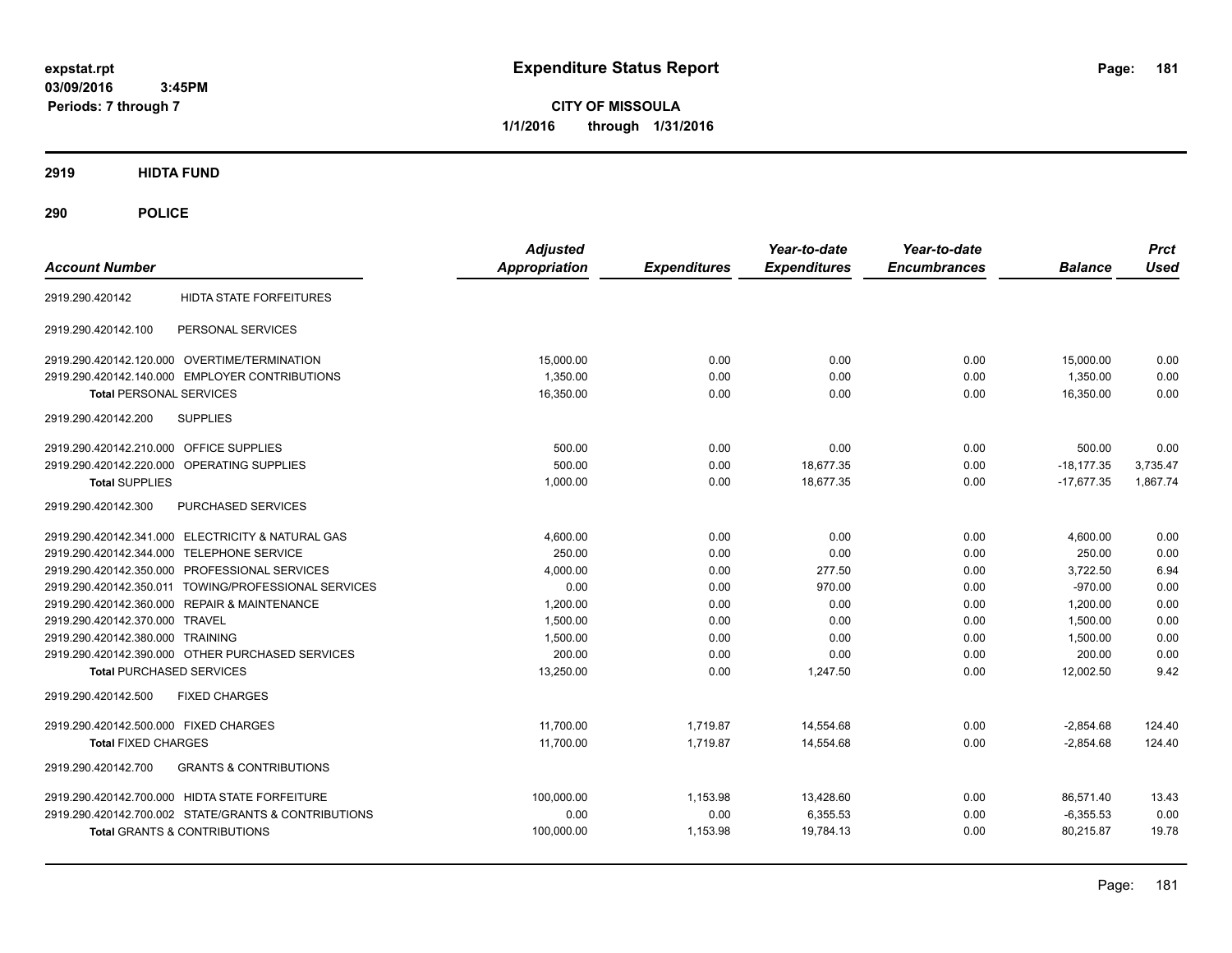**CITY OF MISSOULA 1/1/2016 through 1/31/2016**

**2919 HIDTA FUND**

**290 POLICE**

| <b>Account Number</b>             |                                               | <b>Adjusted</b><br>Appropriation | <b>Expenditures</b> | Year-to-date<br><b>Expenditures</b> | Year-to-date<br><b>Encumbrances</b> | <b>Balance</b> | <b>Prct</b><br><b>Used</b> |
|-----------------------------------|-----------------------------------------------|----------------------------------|---------------------|-------------------------------------|-------------------------------------|----------------|----------------------------|
| 2919.290.420142.900               | <b>CAPITAL OUTLAY</b>                         |                                  |                     |                                     |                                     |                |                            |
| 2919.290.420142.920.000 BUILDINGS |                                               | 50,000.00                        | 0.00                | 0.00                                | 0.00                                | 50,000.00      | 0.00                       |
|                                   | 2919.290.420142.940.000 MACHINERY & EQUIPMENT | 0.00                             | 0.00                | 8,918.00                            | 0.00                                | $-8,918.00$    | 0.00                       |
| <b>Total CAPITAL OUTLAY</b>       |                                               | 50,000.00                        | 0.00                | 8,918.00                            | 0.00                                | 41,082.00      | 17.84                      |
|                                   | <b>Total HIDTA STATE FORFEITURES</b>          | 192,300.00                       | 2,873.85            | 63,181.66                           | 0.00                                | 129,118.34     | 32.86                      |
| 2919.290.510110                   | <b>MERCHANT SERVICES</b>                      |                                  |                     |                                     |                                     |                |                            |
| 2919.290.510110.500               | <b>FIXED CHARGES</b>                          |                                  |                     |                                     |                                     |                |                            |
| <b>Total MERCHANT SERVICES</b>    |                                               | 0.00                             | 0.00                | 0.00                                | 0.00                                | 0.00           | 0.00                       |
| <b>Total HIDTA FUND</b>           |                                               | 192,300.00                       | 2.873.85            | 63.181.66                           | 0.00                                | 129.118.34     | 32.86                      |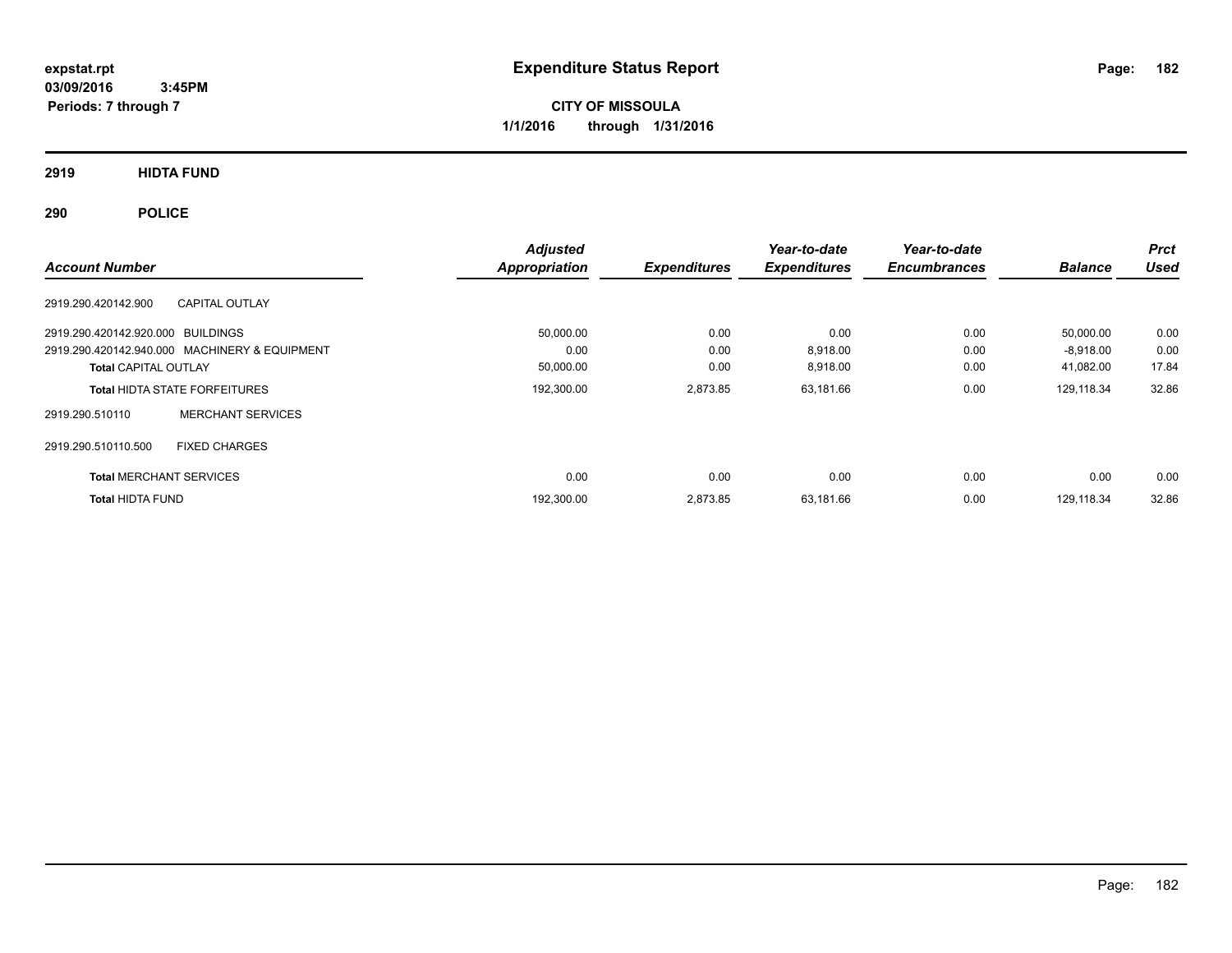**CITY OF MISSOULA 1/1/2016 through 1/31/2016**

# **2939 CDBG PROGRAM INCOME ACCOUNT**

|                            |                                                  | <b>Adjusted</b> |                     | Year-to-date        | Year-to-date        |                | <b>Prct</b> |
|----------------------------|--------------------------------------------------|-----------------|---------------------|---------------------|---------------------|----------------|-------------|
| <b>Account Number</b>      |                                                  | Appropriation   | <b>Expenditures</b> | <b>Expenditures</b> | <b>Encumbrances</b> | <b>Balance</b> | <b>Used</b> |
| 2939.400.470000            | HOUSING & COMMUNITY DEVELOPMENT                  |                 |                     |                     |                     |                |             |
| 2939.400.470000.300        | PURCHASED SERVICES                               |                 |                     |                     |                     |                |             |
|                            | 2939.400.470000.350.000 PROFESSIONAL SERVICES    | 14,383.00       | 0.00                | 0.00                | 0.00                | 14,383.00      | 0.00        |
|                            | <b>Total PURCHASED SERVICES</b>                  | 14,383.00       | 0.00                | 0.00                | 0.00                | 14,383.00      | 0.00        |
| 2939.400.470000.800        | OTHER OBJECTS                                    |                 |                     |                     |                     |                |             |
|                            | 2939.400.470000.820.000 TRANSFERS TO OTHER FUNDS | 0.00            | 0.00                | 19,239.31           | 0.00                | $-19,239.31$   | 0.00        |
| <b>Total OTHER OBJECTS</b> |                                                  | 0.00            | 0.00                | 19,239.31           | 0.00                | $-19,239.31$   | 0.00        |
|                            | <b>Total HOUSING &amp; COMMUNITY DEVELOPMENT</b> | 14,383.00       | 0.00                | 19,239.31           | 0.00                | $-4,856.31$    | 133.76      |
| 2939.400.510110            | <b>MERCHANT SERVICES</b>                         |                 |                     |                     |                     |                |             |
| 2939.400.510110.500        | <b>FIXED CHARGES</b>                             |                 |                     |                     |                     |                |             |
|                            | <b>Total MERCHANT SERVICES</b>                   | 0.00            | 0.00                | 0.00                | 0.00                | 0.00           | 0.00        |
|                            | Total CDBG PROGRAM INCOME ACCOUNT                | 14,383.00       | 0.00                | 19,239.31           | 0.00                | $-4,856.31$    | 133.76      |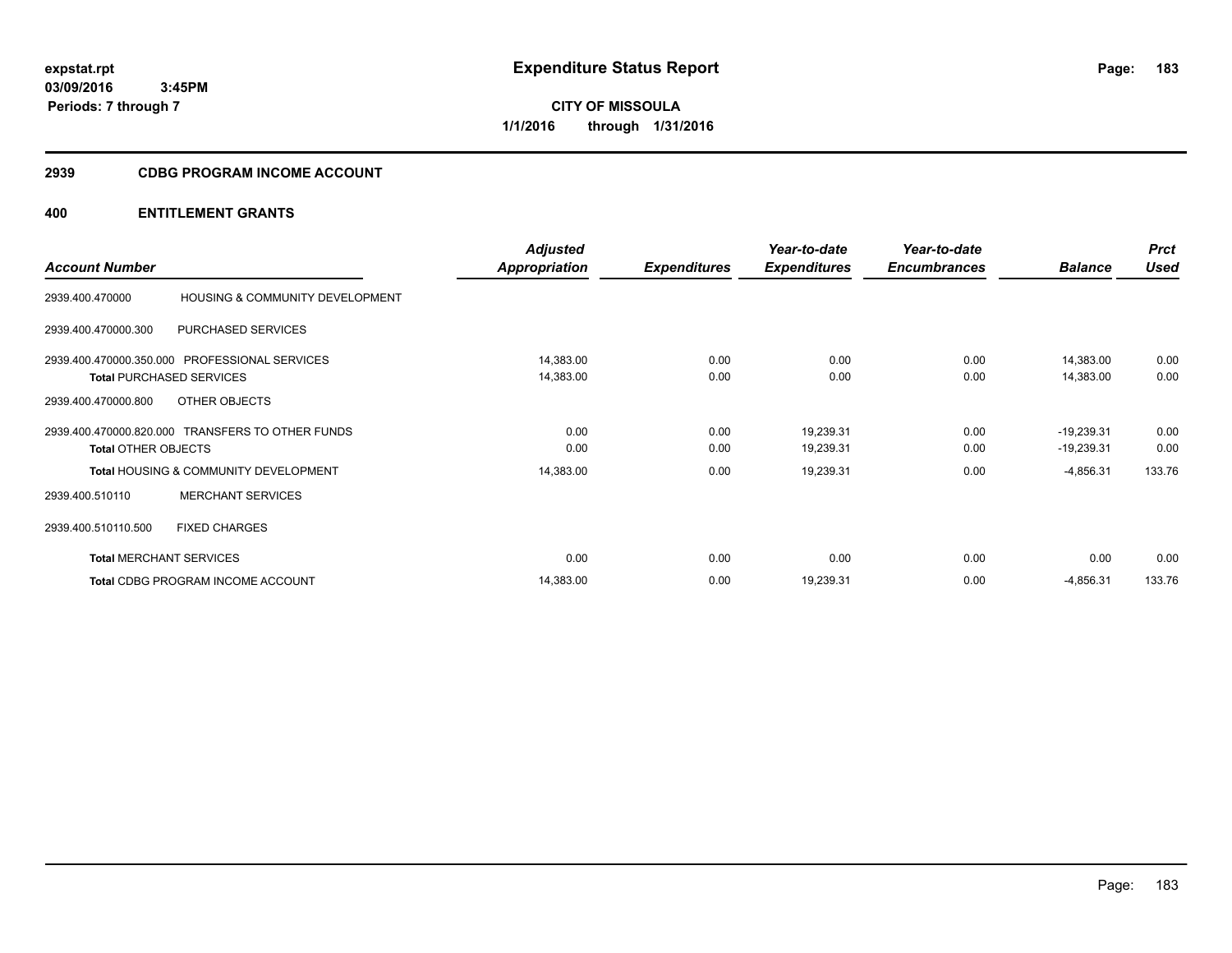**CITY OF MISSOULA 1/1/2016 through 1/31/2016**

**2940 CDBG FUND**

|                                 |                                                              | <b>Adjusted</b> |                     | Year-to-date        | Year-to-date        |                | <b>Prct</b> |
|---------------------------------|--------------------------------------------------------------|-----------------|---------------------|---------------------|---------------------|----------------|-------------|
| <b>Account Number</b>           |                                                              | Appropriation   | <b>Expenditures</b> | <b>Expenditures</b> | <b>Encumbrances</b> | <b>Balance</b> | <b>Used</b> |
| 2940.400.470000                 | HOUSING & COMMUNITY DEVELOPMENT                              |                 |                     |                     |                     |                |             |
| 2940.400.470000.700             | <b>GRANTS &amp; CONTRIBUTIONS</b>                            |                 |                     |                     |                     |                |             |
|                                 | 2940.400.470000.700.000 TBD/GRANTS & CONTRIBUTIONS           | 457,664.00      | 0.00                | 0.00                | 0.00                | 457,664.00     | 0.00        |
|                                 | Total HOUSING & COMMUNITY DEVELOPMENT                        | 457,664.00      | 0.00                | 0.00                | 0.00                | 457,664.00     | 0.00        |
| 2940.400.470001                 | <b>FAIR HOUSING STUDY</b>                                    |                 |                     |                     |                     |                |             |
| 2940.400.470001.700             | <b>GRANTS &amp; CONTRIBUTIONS</b>                            |                 |                     |                     |                     |                |             |
| <b>Total FAIR HOUSING STUDY</b> |                                                              | 0.00            | 0.00                | 0.00                | 0.00                | 0.00           | 0.00        |
| 2940.400.470291                 | <b>YWCA</b>                                                  |                 |                     |                     |                     |                |             |
| 2940.400.470291.700             | <b>GRANTS &amp; CONTRIBUTIONS</b>                            |                 |                     |                     |                     |                |             |
| 2940.400.470291.700.000         | FY13 YWCA                                                    | 0.00            | 12,100.00           | 17,000.00           | 0.00                | $-17,000.00$   | 0.00        |
| <b>Total YWCA</b>               |                                                              | 0.00            | 12,100.00           | 17,000.00           | 0.00                | $-17,000.00$   | 0.00        |
| 2940.400.470292                 | FY12 homeWORD                                                |                 |                     |                     |                     |                |             |
| 2940.400.470292.700             | <b>GRANTS &amp; CONTRIBUTIONS</b>                            |                 |                     |                     |                     |                |             |
|                                 | 2940.400.470292.700.000 FY13 homeWORD/GRANTS & CONTRIBUTIONS | 0.00            | 0.00                | 1,725.00            | 0.00                | $-1,725.00$    | 0.00        |
| Total FY12 homeWORD             |                                                              | 0.00            | 0.00                | 1,725.00            | 0.00                | $-1,725.00$    | 0.00        |
| 2940.400.470293                 | MISSOULA FOOD BANK                                           |                 |                     |                     |                     |                |             |
| 2940.400.470293.700             | <b>GRANTS &amp; CONTRIBUTIONS</b>                            |                 |                     |                     |                     |                |             |
|                                 | Total MISSOULA FOOD BANK                                     | 0.00            | 0.00                | 0.00                | 0.00                | 0.00           | 0.00        |
| 2940.400.470294                 | FY12 WORD                                                    |                 |                     |                     |                     |                |             |
| 2940.400.470294.700             | <b>GRANTS &amp; CONTRIBUTIONS</b>                            |                 |                     |                     |                     |                |             |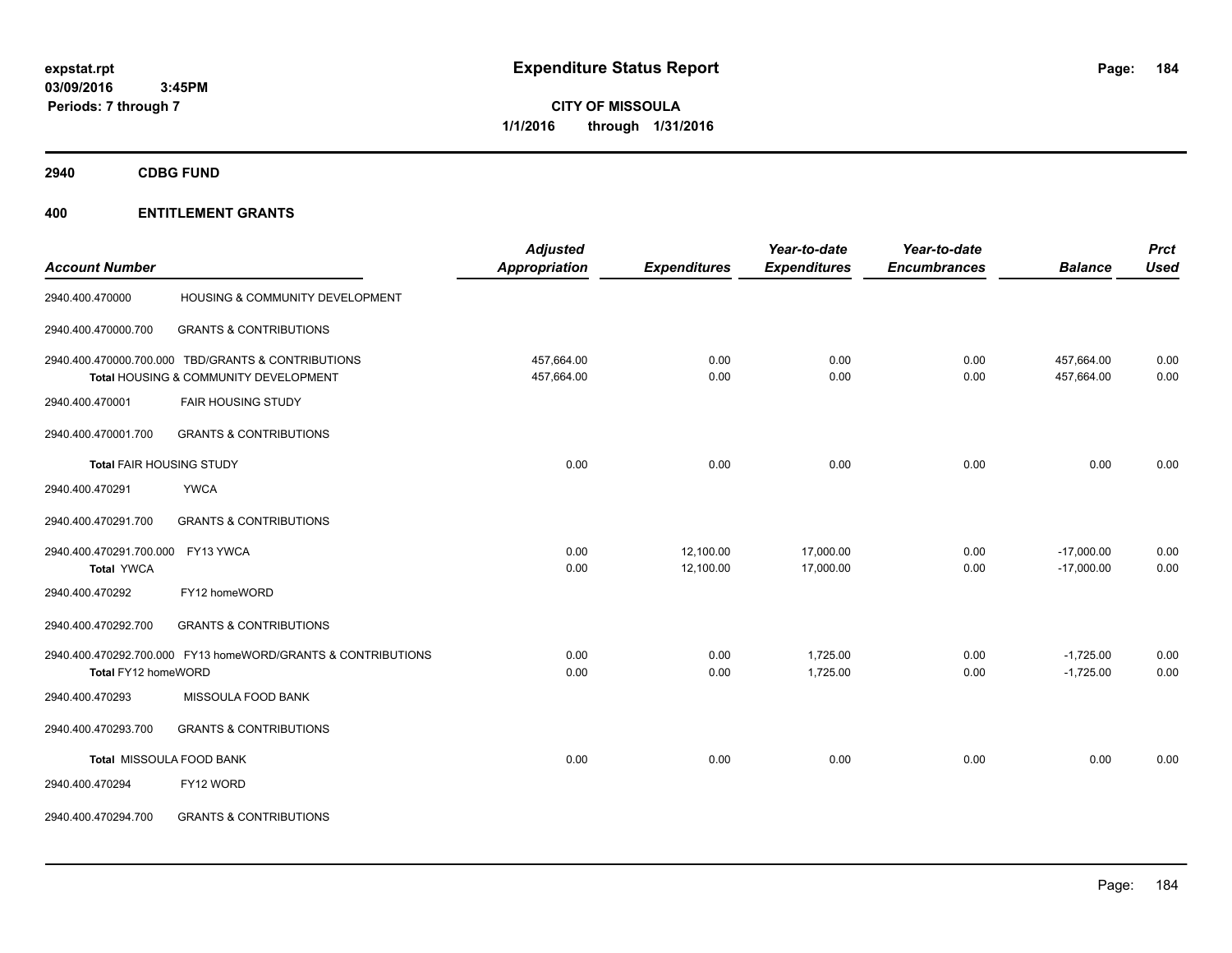**2940 CDBG FUND**

| <b>Account Number</b>                                |                                                                                 | <b>Adjusted</b><br>Appropriation | <b>Expenditures</b>  | Year-to-date<br><b>Expenditures</b> | Year-to-date<br><b>Encumbrances</b> | <b>Balance</b>               | <b>Prct</b><br><b>Used</b> |
|------------------------------------------------------|---------------------------------------------------------------------------------|----------------------------------|----------------------|-------------------------------------|-------------------------------------|------------------------------|----------------------------|
| 2940.400.470294.700.000 FY13 WORD<br>Total FY12 WORD |                                                                                 | 0.00<br>0.00                     | 0.00<br>0.00         | 2,621.64<br>2,621.64                | 0.00<br>0.00                        | $-2,621.64$<br>$-2,621.64$   | 0.00<br>0.00               |
| 2940.400.470296                                      | MISSOULA AGING SERVICES                                                         |                                  |                      |                                     |                                     |                              |                            |
| 2940.400.470296.700                                  | <b>GRANTS &amp; CONTRIBUTIONS</b>                                               |                                  |                      |                                     |                                     |                              |                            |
|                                                      | 2940.400.470296.700.000 GRANTS & CONTRIBUTIONS<br>Total MISSOULA AGING SERVICES | 0.00<br>0.00                     | 0.00<br>0.00         | 8,439.00<br>8,439.00                | 0.00<br>0.00                        | $-8,439.00$<br>$-8,439.00$   | 0.00<br>0.00               |
| 2940.400.470298                                      | FY12 RAMP                                                                       |                                  |                      |                                     |                                     |                              |                            |
| 2940.400.470298.700                                  | <b>GRANTS &amp; CONTRIBUTIONS</b>                                               |                                  |                      |                                     |                                     |                              |                            |
| 2940.400.470298.700.000 FY13 RAMP<br>Total FY12 RAMP |                                                                                 | 0.00<br>0.00                     | 6,552.58<br>6,552.58 | 25,927.77<br>25,927.77              | 0.00<br>0.00                        | $-25,927.77$<br>$-25,927.77$ | 0.00<br>0.00               |
| 2940.400.470313                                      | MISSOULA SENIOR CENTER                                                          |                                  |                      |                                     |                                     |                              |                            |
| 2940.400.470313.700                                  | <b>GRANTS &amp; CONTRIBUTIONS</b>                                               |                                  |                      |                                     |                                     |                              |                            |
|                                                      | <b>Total MISSOULA SENIOR CENTER</b>                                             | 0.00                             | 0.00                 | 0.00                                | 0.00                                | 0.00                         | 0.00                       |
| 2940.400.470315                                      | MISSOULA PARKS & REC                                                            |                                  |                      |                                     |                                     |                              |                            |
| 2940.400.470315.700                                  | <b>GRANTS &amp; CONTRIBUTIONS</b>                                               |                                  |                      |                                     |                                     |                              |                            |
|                                                      | Total MISSOULA PARKS & REC                                                      | 0.00                             | 0.00                 | 0.00                                | 0.00                                | 0.00                         | 0.00                       |
| 2940.400.470318                                      | FY12 POVERELLO FACILITY REPAIRS                                                 |                                  |                      |                                     |                                     |                              |                            |
| 2940.400.470318.700                                  | <b>GRANTS &amp; CONTRIBUTIONS</b>                                               |                                  |                      |                                     |                                     |                              |                            |
| 2940.400.470318.700.000 FY13 POVERELLO               | Total FY12 POVERELLO FACILITY REPAIRS                                           | 0.00<br>0.00                     | 0.00<br>0.00         | 3,086.25<br>3,086.25                | 0.00<br>0.00                        | $-3,086.25$<br>$-3,086.25$   | 0.00<br>0.00               |
| 2940.400.470335                                      | <b>GRANT &amp; COMMUNITY PROGRAMS</b>                                           |                                  |                      |                                     |                                     |                              |                            |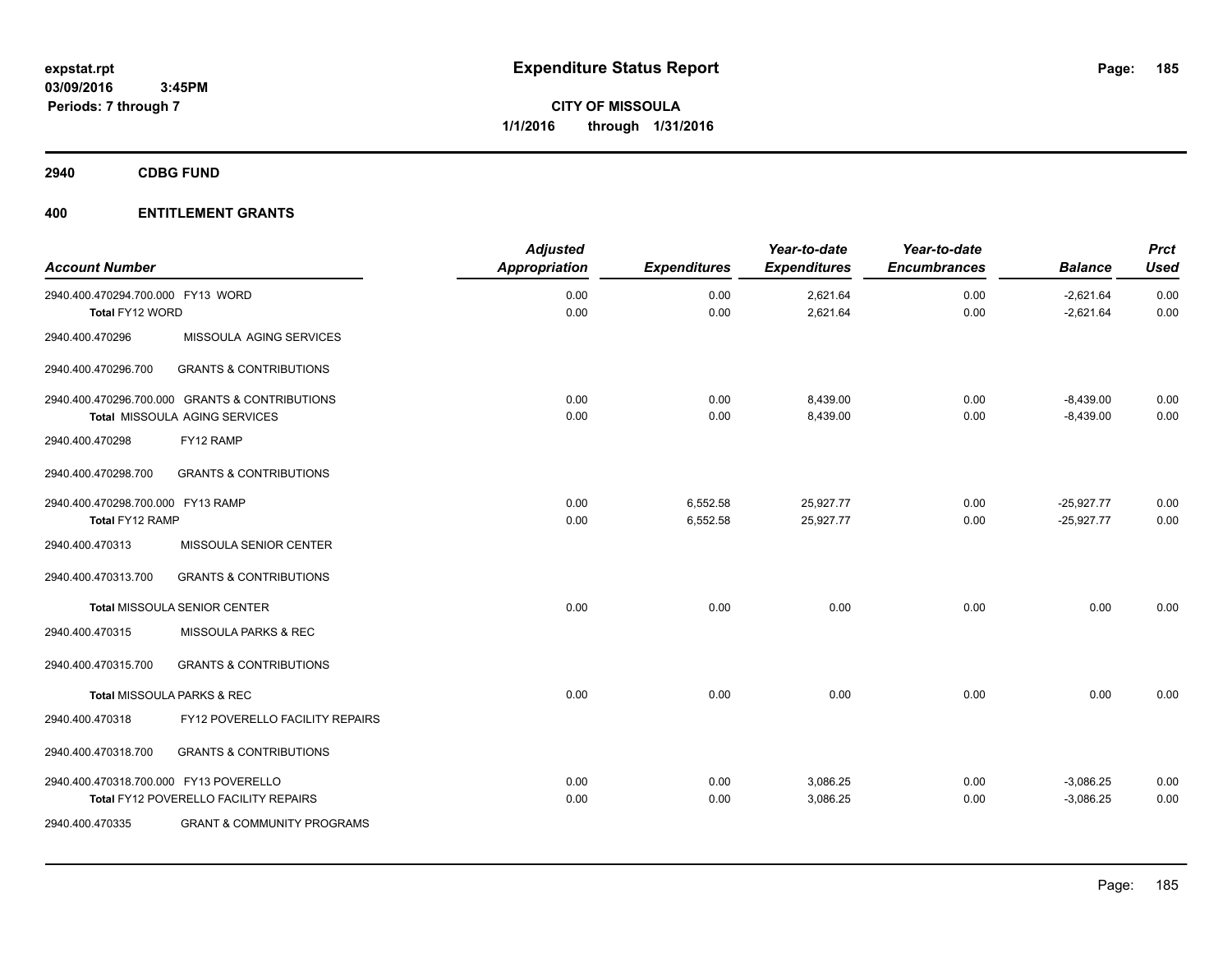**CITY OF MISSOULA 1/1/2016 through 1/31/2016**

**2940 CDBG FUND**

|                                                          | <b>Adjusted</b>      |                     | Year-to-date        | Year-to-date        |                | <b>Prct</b> |
|----------------------------------------------------------|----------------------|---------------------|---------------------|---------------------|----------------|-------------|
| <b>Account Number</b>                                    | <b>Appropriation</b> | <b>Expenditures</b> | <b>Expenditures</b> | <b>Encumbrances</b> | <b>Balance</b> | <b>Used</b> |
| PURCHASED SERVICES<br>2940.400.470335.300                |                      |                     |                     |                     |                |             |
| 2940.400.470335.350.000 PROFESSIONAL SERVICES            | 106,591.00           | 0.00                | 0.00                | 0.00                | 106,591.00     | 0.00        |
| Total GRANT & COMMUNITY PROGRAMS                         | 106,591.00           | 0.00                | 0.00                | 0.00                | 106,591.00     | 0.00        |
| WESTERN MT MENTAL HEALTH CENTER<br>2940.400.470372       |                      |                     |                     |                     |                |             |
| <b>GRANTS &amp; CONTRIBUTIONS</b><br>2940.400.470372.700 |                      |                     |                     |                     |                |             |
| Total WESTERN MT MENTAL HEALTH CENTER                    | 0.00                 | 0.00                | 0.00                | 0.00                | 0.00           | 0.00        |
| FY12 GARDEN CITY HARVEST<br>2940.400.470397              |                      |                     |                     |                     |                |             |
| <b>GRANTS &amp; CONTRIBUTIONS</b><br>2940.400.470397.700 |                      |                     |                     |                     |                |             |
| 2940.400.470397.700.000 FY13 GARDEN CITY HARVEST         | 0.00                 | 0.00                | 12,000.00           | 0.00                | $-12,000.00$   | 0.00        |
| Total FY12 GARDEN CITY HARVEST                           | 0.00                 | 0.00                | 12,000.00           | 0.00                | $-12,000.00$   | 0.00        |
| FY12 PARKS & RECREATION GRANTS<br>2940.400.470403        |                      |                     |                     |                     |                |             |
| <b>GRANTS &amp; CONTRIBUTIONS</b><br>2940.400.470403.700 |                      |                     |                     |                     |                |             |
| Total FY12 PARKS & RECREATION GRANTS                     | 0.00                 | 0.00                | 0.00                | 0.00                | 0.00           | 0.00        |
| 2940.400.470439<br>FY16 HOMEWORD SWEETGRASS              |                      |                     |                     |                     |                |             |
| <b>GRANTS &amp; CONTRIBUTIONS</b><br>2940.400.470439.700 |                      |                     |                     |                     |                |             |
| 2940.400.470439.700.000 FY16 HOMEWORD SWEETGRASS         | 0.00                 | 0.00                | 377,300.00          | 0.00                | $-377,300.00$  | 0.00        |
| Total FY16 HOMEWORD SWEETGRASS                           | 0.00                 | 0.00                | 377,300.00          | 0.00                | $-377,300.00$  | 0.00        |
| FY10 DIST XI HRS/RESIDENCES REHAB<br>2940.400.470440     |                      |                     |                     |                     |                |             |
| 2940.400.470440.700<br><b>GRANTS &amp; CONTRIBUTIONS</b> |                      |                     |                     |                     |                |             |
| Total FY10 DIST XI HRS/RESIDENCES REHAB                  | 0.00                 | 0.00                | 0.00                | 0.00                | 0.00           | 0.00        |
|                                                          |                      |                     |                     |                     |                |             |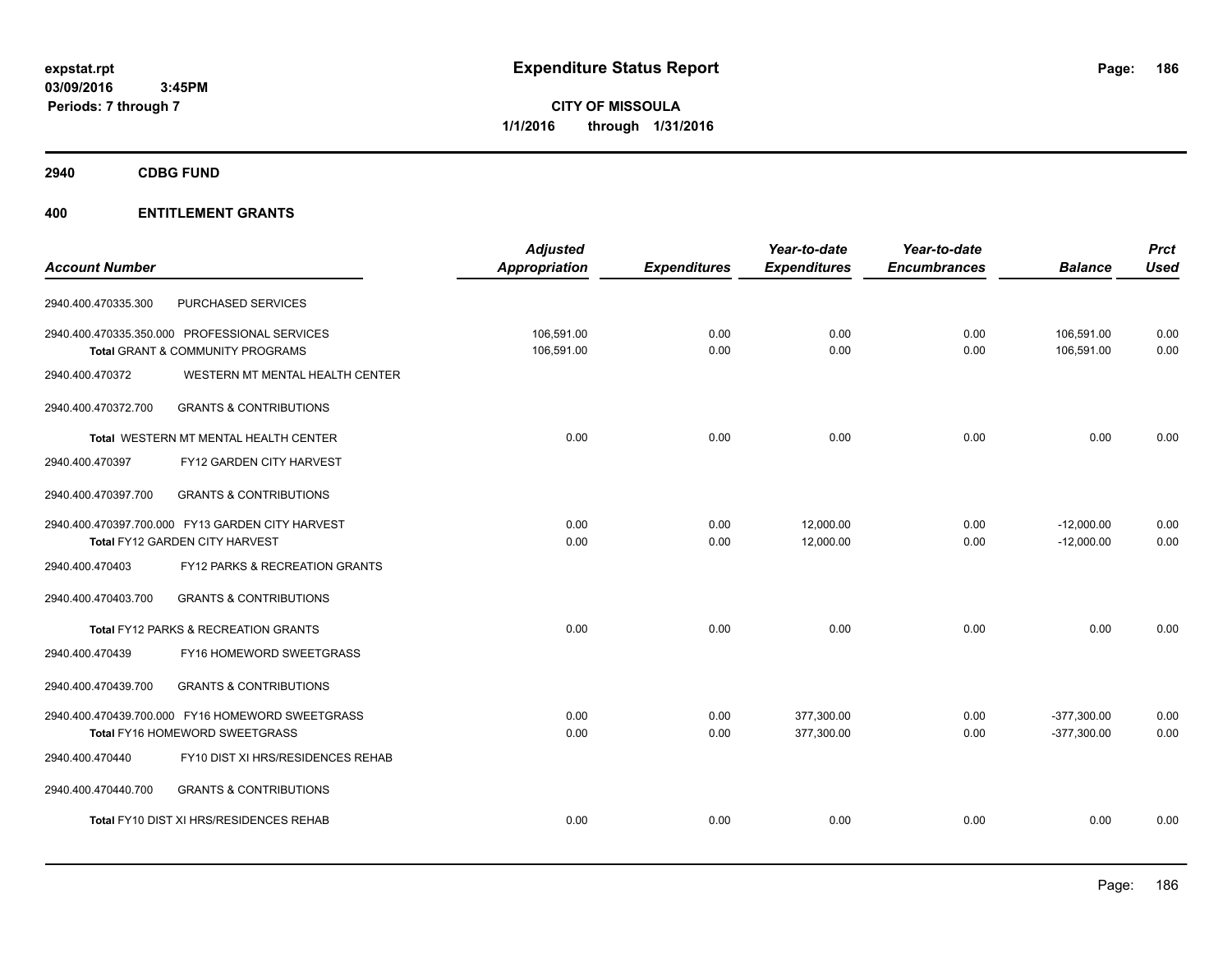**CITY OF MISSOULA 1/1/2016 through 1/31/2016**

**2940 CDBG FUND**

| <b>Account Number</b>  |                                            | <b>Adjusted</b><br><b>Appropriation</b> | <b>Expenditures</b> | Year-to-date<br><b>Expenditures</b> | Year-to-date<br><b>Encumbrances</b> | <b>Balance</b> | <b>Prct</b><br><b>Used</b> |
|------------------------|--------------------------------------------|-----------------------------------------|---------------------|-------------------------------------|-------------------------------------|----------------|----------------------------|
| 2940.400.470520        | FY16 WORD TBRA                             |                                         |                     |                                     |                                     |                |                            |
| 2940.400.470520.700    | <b>GRANTS &amp; CONTRIBUTIONS</b>          |                                         |                     |                                     |                                     |                |                            |
| Total FY16 WORD TBRA   |                                            | 0.00                                    | 0.00                | 0.00                                | 0.00                                | 0.00           | 0.00                       |
| 2940.400.510110        | <b>MERCHANT SERVICES</b>                   |                                         |                     |                                     |                                     |                |                            |
| 2940.400.510110.500    | <b>FIXED CHARGES</b>                       |                                         |                     |                                     |                                     |                |                            |
|                        | <b>Total MERCHANT SERVICES</b>             | 0.00                                    | 0.00                | 0.00                                | 0.00                                | 0.00           | 0.00                       |
| 2940.400.521000        | INTERFUND OPERATING TRANSFERS              |                                         |                     |                                     |                                     |                |                            |
| 2940.400.521000.800    | OTHER OBJECTS                              |                                         |                     |                                     |                                     |                |                            |
|                        | <b>Total INTERFUND OPERATING TRANSFERS</b> | 0.00                                    | 0.00                | 0.00                                | 0.00                                | 0.00           | 0.00                       |
| <b>Total CDBG FUND</b> |                                            | 564,255.00                              | 18,652.58           | 448,099.66                          | 0.00                                | 116, 155.34    | 79.41                      |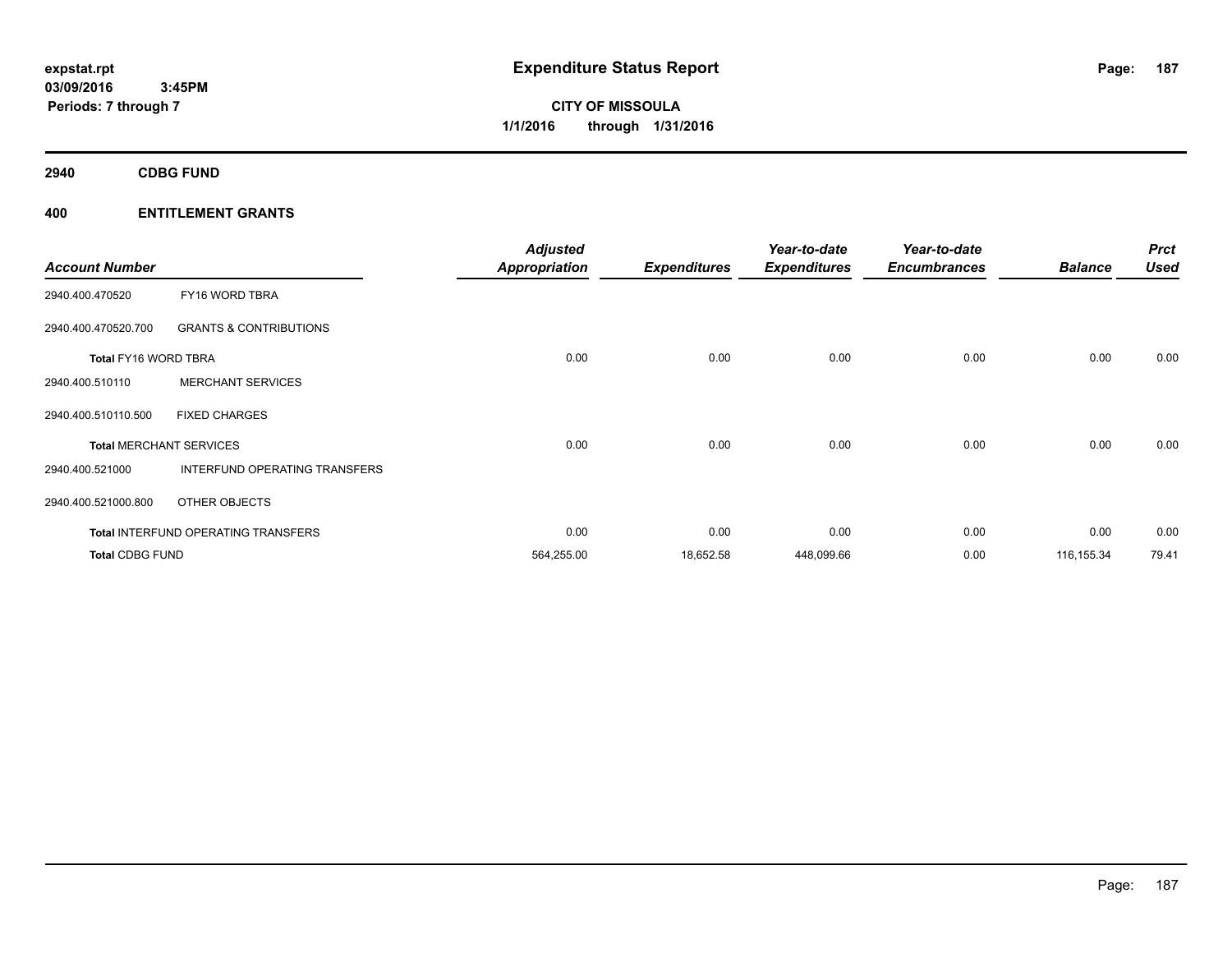**Periods: 7 through 7**

**CITY OF MISSOULA 1/1/2016 through 1/31/2016**

**2941 HOME FUND**

| <b>Account Number</b>              |                                                   | <b>Adjusted</b><br><b>Appropriation</b> | <b>Expenditures</b> | Year-to-date<br><b>Expenditures</b> | Year-to-date<br><b>Encumbrances</b> | <b>Balance</b> | <b>Prct</b><br><b>Used</b> |
|------------------------------------|---------------------------------------------------|-----------------------------------------|---------------------|-------------------------------------|-------------------------------------|----------------|----------------------------|
| 2941.400.470327                    | *** Title Not Found ***                           |                                         |                     |                                     |                                     |                |                            |
| 2941.400.470327.700                | <b>GRANTS &amp; CONTRIBUTIONS</b>                 |                                         |                     |                                     |                                     |                |                            |
| Total *** Title Not Found ***      |                                                   | 0.00                                    | 0.00                | 0.00                                | 0.00                                | 0.00           | 0.00                       |
| 2941.400.470335                    | <b>GRANT &amp; COMMUNITY PROGRAMS</b>             |                                         |                     |                                     |                                     |                |                            |
| 2941.400.470335.300                | PURCHASED SERVICES                                |                                         |                     |                                     |                                     |                |                            |
| 2941.400.470335.350.000 ADMIN FEES |                                                   | 57,921.00                               | 0.00                | 0.00                                | 0.00                                | 57,921.00      | 0.00                       |
| <b>Total PURCHASED SERVICES</b>    |                                                   | 57,921.00                               | 0.00                | 0.00                                | 0.00                                | 57,921.00      | 0.00                       |
| 2941.400.470335.800                | OTHER OBJECTS                                     |                                         |                     |                                     |                                     |                |                            |
| <b>Total OTHER OBJECTS</b>         |                                                   | 0.00                                    | 0.00                | 0.00                                | 0.00                                | 0.00           | 0.00                       |
|                                    | Total GRANT & COMMUNITY PROGRAMS                  | 57,921.00                               | 0.00                | 0.00                                | 0.00                                | 57,921.00      | 0.00                       |
| 2941.400.470372                    | WESTERN MT MENTAL HEALTH CENTER                   |                                         |                     |                                     |                                     |                |                            |
| 2941.400.470372.700                | <b>GRANTS &amp; CONTRIBUTIONS</b>                 |                                         |                     |                                     |                                     |                |                            |
|                                    | Total WESTERN MT MENTAL HEALTH CENTER             | 0.00                                    | 0.00                | 0.00                                | 0.00                                | 0.00           | 0.00                       |
| 2941.400.470385                    | FY15 DISTRICT XI HRC TBRA                         |                                         |                     |                                     |                                     |                |                            |
| 2941.400.470385.700                | <b>GRANTS &amp; CONTRIBUTIONS</b>                 |                                         |                     |                                     |                                     |                |                            |
|                                    | 2941.400.470385.700.000 FY15 DISTRICT XI HRC TBRA | 0.00                                    | 0.00                | 1,667.00                            | 0.00                                | $-1,667.00$    | 0.00                       |
|                                    | Total FY15 DISTRICT XI HRC TBRA                   | 0.00                                    | 0.00                | 1,667.00                            | 0.00                                | $-1,667.00$    | 0.00                       |
| 2941.400.470405                    | HOME PROGRAM INCOME                               |                                         |                     |                                     |                                     |                |                            |
| 2941.400.470405.700                | <b>GRANTS &amp; CONTRIBUTIONS</b>                 |                                         |                     |                                     |                                     |                |                            |
|                                    | <b>Total HOME PROGRAM INCOME</b>                  | 0.00                                    | 0.00                | 0.00                                | 0.00                                | 0.00           | 0.00                       |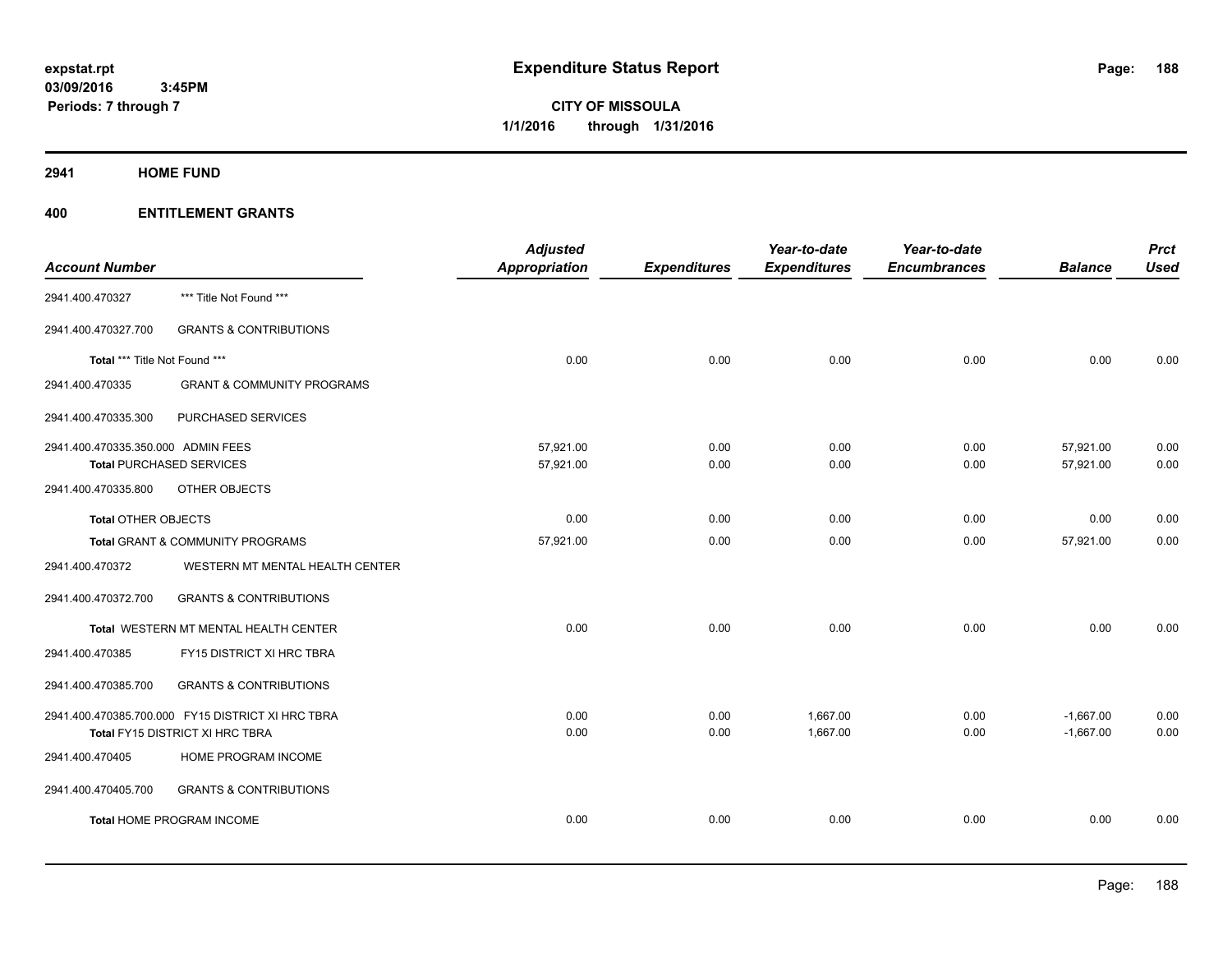**2941 HOME FUND**

| <b>Account Number</b>             |                                                    | <b>Adjusted</b><br><b>Appropriation</b> | <b>Expenditures</b> | Year-to-date<br><b>Expenditures</b> | Year-to-date<br><b>Encumbrances</b> | <b>Balance</b> | <b>Prct</b><br><b>Used</b> |
|-----------------------------------|----------------------------------------------------|-----------------------------------------|---------------------|-------------------------------------|-------------------------------------|----------------|----------------------------|
| 2941.400.470407                   | FY12 DIST XI HRC                                   |                                         |                     |                                     |                                     |                |                            |
| 2941.400.470407.700               | <b>GRANTS &amp; CONTRIBUTIONS</b>                  |                                         |                     |                                     |                                     |                |                            |
| Total FY12 DIST XI HRC            |                                                    | 0.00                                    | 0.00                | 0.00                                | 0.00                                | 0.00           | 0.00                       |
| 2941.400.470408                   | FY12 homeWORD                                      |                                         |                     |                                     |                                     |                |                            |
| 2941.400.470408.700               | <b>GRANTS &amp; CONTRIBUTIONS</b>                  |                                         |                     |                                     |                                     |                |                            |
| Total FY12 homeWORD               |                                                    | 0.00                                    | 0.00                | 0.00                                | 0.00                                | 0.00           | 0.00                       |
| 2941.400.470410                   | FY10-12 DIST XI HRC/1ST TIME HOMEBUYER             |                                         |                     |                                     |                                     |                |                            |
| 2941.400.470410.700               | <b>GRANTS &amp; CONTRIBUTIONS</b>                  |                                         |                     |                                     |                                     |                |                            |
|                                   | Total FY10-12 DIST XI HRC/1ST TIME HOMEBUYER       | 0.00                                    | 0.00                | 0.00                                | 0.00                                | 0.00           | 0.00                       |
| 2941.400.470439                   | HOMEWORD SWEETGRASS                                |                                         |                     |                                     |                                     |                |                            |
| 2941.400.470439.700               | <b>GRANTS &amp; CONTRIBUTIONS</b>                  |                                         |                     |                                     |                                     |                |                            |
|                                   | 2941.400.470439.700.000 GRANTS & CONTRIBUTIONS     | 0.00                                    | 156,750.00          | 156,750.00                          | 0.00                                | $-156,750.00$  | 0.00                       |
|                                   | <b>Total HOMEWORD SWEETGRASS</b>                   | 0.00                                    | 156,750.00          | 156,750.00                          | 0.00                                | $-156,750.00$  | 0.00                       |
| 2941.400.470500                   | <b>HOME GRANTS</b>                                 |                                         |                     |                                     |                                     |                |                            |
| 2941.400.470500.700               | <b>GRANTS &amp; CONTRIBUTIONS</b>                  |                                         |                     |                                     |                                     |                |                            |
|                                   | 2941.400.470500.700.000 TBD-GRANTS & CONTRIBUTIONS | 335,666.00                              | 0.00                | 0.00                                | 0.00                                | 335,666.00     | 0.00                       |
| <b>Total HOME GRANTS</b>          |                                                    | 335,666.00                              | 0.00                | 0.00                                | 0.00                                | 335,666.00     | 0.00                       |
| 2941.400.470520                   | FY16 WORD TBRA                                     |                                         |                     |                                     |                                     |                |                            |
| 2941.400.470520.700               | <b>GRANTS &amp; CONTRIBUTIONS</b>                  |                                         |                     |                                     |                                     |                |                            |
| 2941.400.470520.700.000 WORD TBRA |                                                    | 0.00                                    | 0.00                | 1,945.00                            | 0.00                                | $-1,945.00$    | 0.00                       |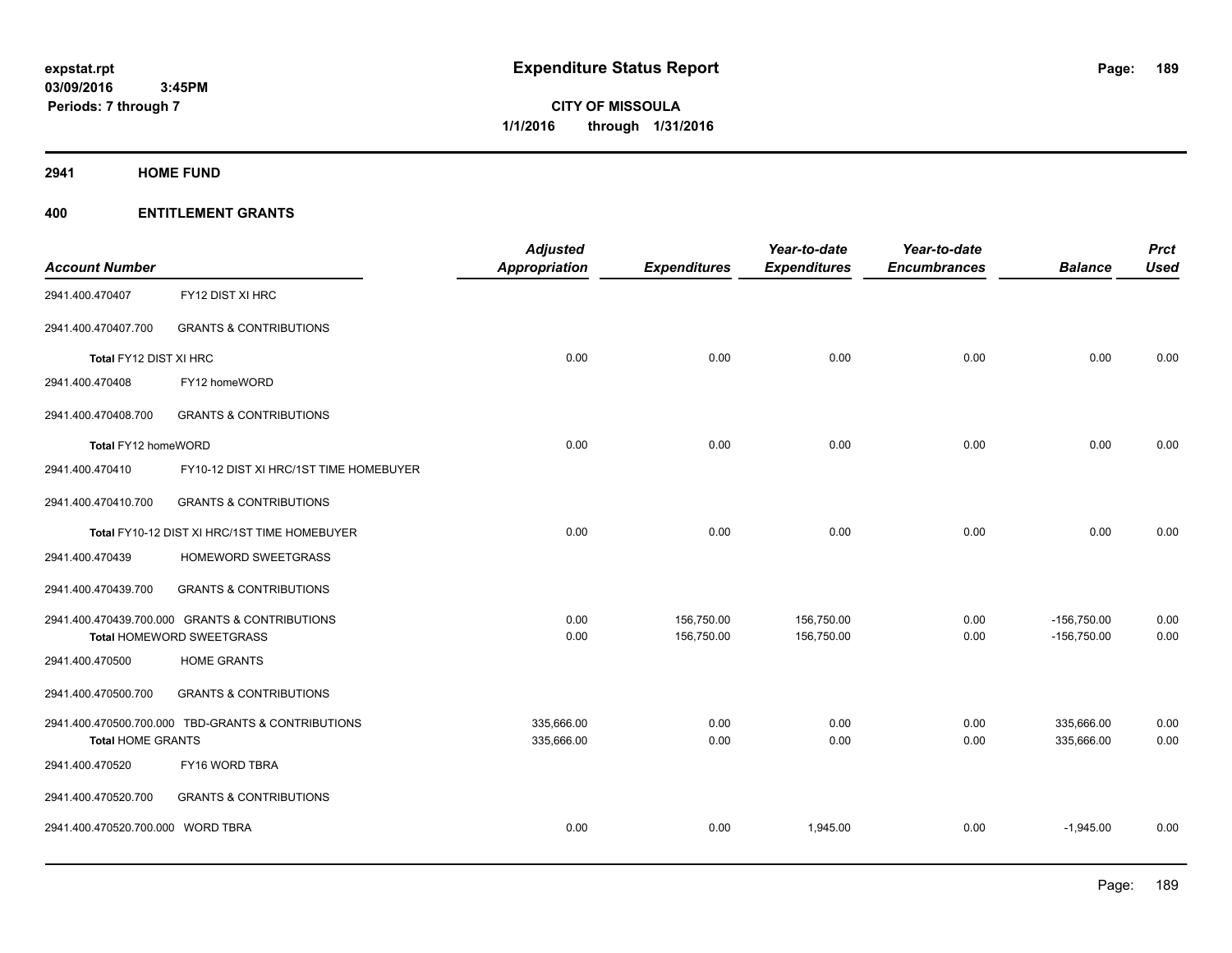**2941 HOME FUND**

| <b>Account Number</b>       |                                            | <b>Adjusted</b><br><b>Appropriation</b> | <b>Expenditures</b> | Year-to-date<br><b>Expenditures</b> | Year-to-date<br><b>Encumbrances</b> | <b>Balance</b> | <b>Prct</b><br><b>Used</b> |
|-----------------------------|--------------------------------------------|-----------------------------------------|---------------------|-------------------------------------|-------------------------------------|----------------|----------------------------|
| <b>Total FY16 WORD TBRA</b> |                                            | 0.00                                    | 0.00                | 1,945.00                            | 0.00                                | $-1,945.00$    | 0.00                       |
| 2941.400.510110             | <b>MERCHANT SERVICES</b>                   |                                         |                     |                                     |                                     |                |                            |
| 2941.400.510110.500         | <b>FIXED CHARGES</b>                       |                                         |                     |                                     |                                     |                |                            |
|                             | <b>Total MERCHANT SERVICES</b>             | 0.00                                    | 0.00                | 0.00                                | 0.00                                | 0.00           | 0.00                       |
| 2941.400.521000             | INTERFUND OPERATING TRANSFERS              |                                         |                     |                                     |                                     |                |                            |
| 2941.400.521000.800         | OTHER OBJECTS                              |                                         |                     |                                     |                                     |                |                            |
|                             | <b>Total INTERFUND OPERATING TRANSFERS</b> | 0.00                                    | 0.00                | 0.00                                | 0.00                                | 0.00           | 0.00                       |
| <b>Total HOME FUND</b>      |                                            | 393,587.00                              | 156,750.00          | 160,362.00                          | 0.00                                | 233,225.00     | 40.74                      |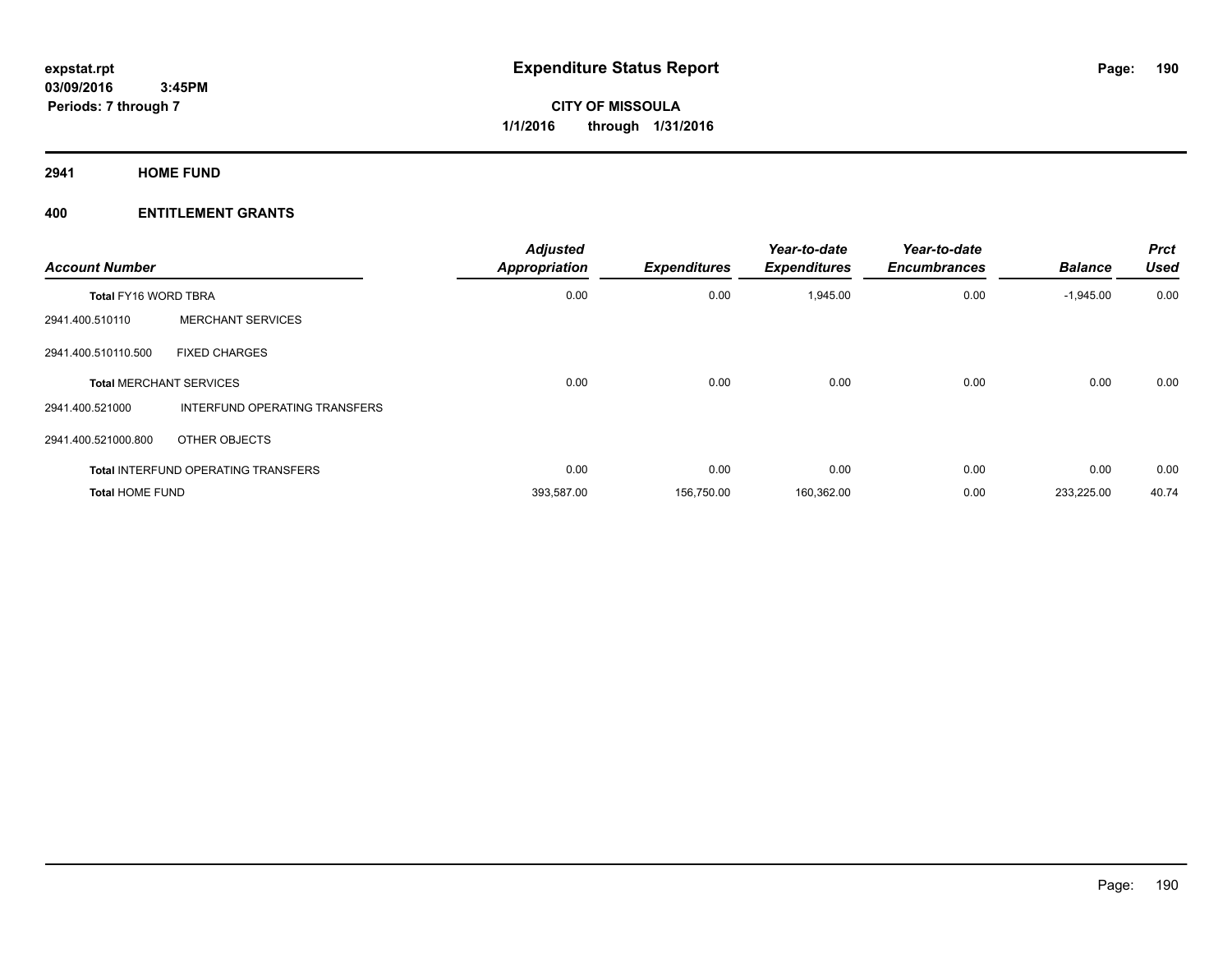**2942 ADDI PROGRAM**

| <b>Account Number</b>              |                                       | <b>Adjusted</b><br><b>Appropriation</b> | <b>Expenditures</b> | Year-to-date<br><b>Expenditures</b> | Year-to-date<br><b>Encumbrances</b> | <b>Balance</b>         | <b>Prct</b><br><b>Used</b> |
|------------------------------------|---------------------------------------|-----------------------------------------|---------------------|-------------------------------------|-------------------------------------|------------------------|----------------------------|
| 2942.400.470335                    | <b>GRANT &amp; COMMUNITY PROGRAMS</b> |                                         |                     |                                     |                                     |                        |                            |
| 2942.400.470335.300                | PURCHASED SERVICES                    |                                         |                     |                                     |                                     |                        |                            |
| 2942.400.470335.350.000 ADMIN FEES | Total GRANT & COMMUNITY PROGRAMS      | 12,846.00<br>12,846.00                  | 0.00<br>0.00        | 0.00<br>0.00                        | 0.00<br>0.00                        | 12,846.00<br>12,846.00 | 0.00<br>0.00               |
| 2942.400.470370                    | PARENTING PLACE                       |                                         |                     |                                     |                                     |                        |                            |
| 2942.400.470370.700                | <b>GRANTS &amp; CONTRIBUTIONS</b>     |                                         |                     |                                     |                                     |                        |                            |
| <b>Total PARENTING PLACE</b>       |                                       | 0.00                                    | 0.00                | 0.00                                | 0.00                                | 0.00                   | 0.00                       |
| 2942.400.510110                    | <b>MERCHANT SERVICES</b>              |                                         |                     |                                     |                                     |                        |                            |
| 2942.400.510110.500                | <b>FIXED CHARGES</b>                  |                                         |                     |                                     |                                     |                        |                            |
|                                    | <b>Total MERCHANT SERVICES</b>        | 0.00                                    | 0.00                | 0.00                                | 0.00                                | 0.00                   | 0.00                       |
| <b>Total ADDI PROGRAM</b>          |                                       | 12,846.00                               | 0.00                | 0.00                                | 0.00                                | 12,846.00              | 0.00                       |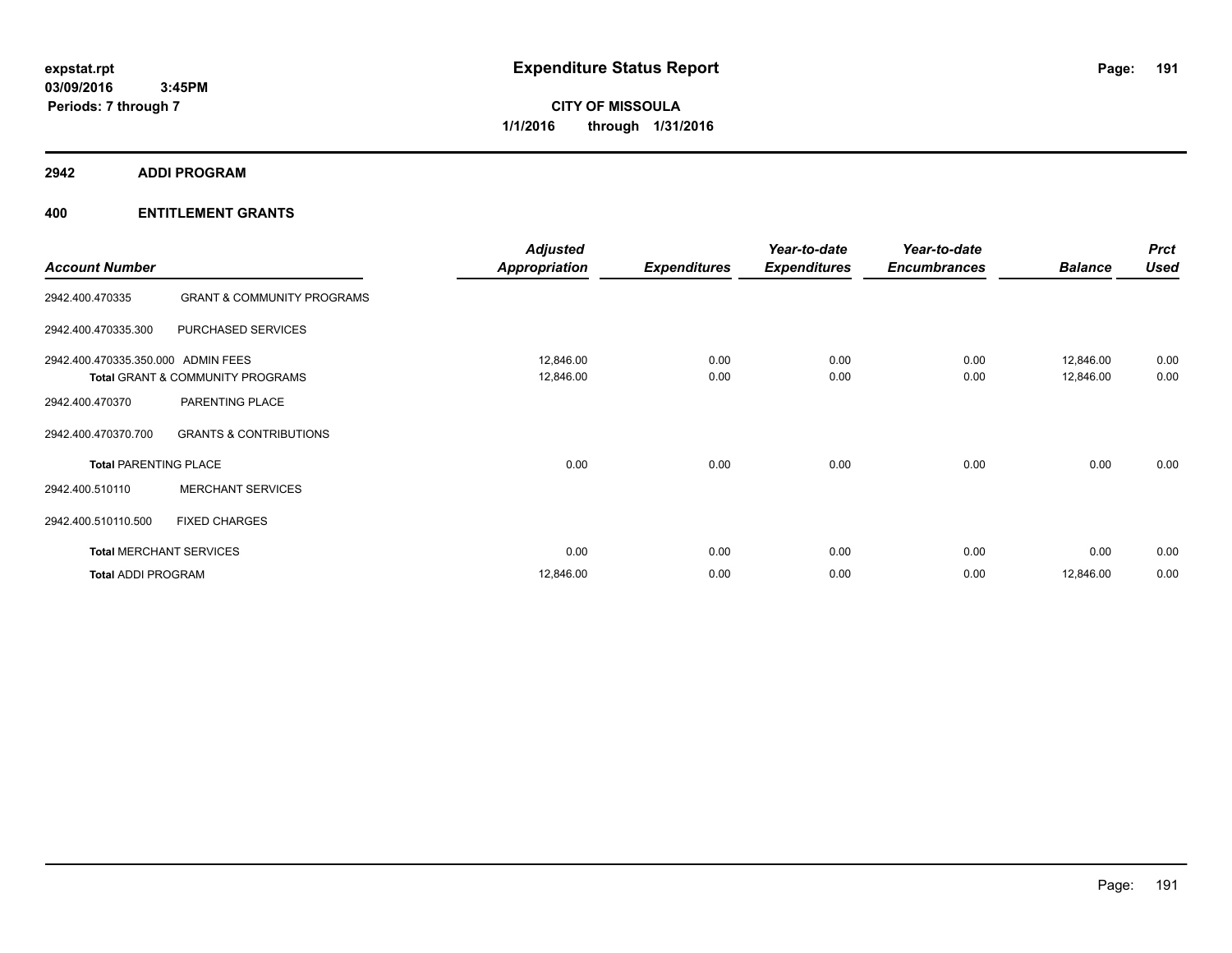#### **2943 CITY HOME PROGRAM INCOME**

|                                                  | <b>Adjusted</b>                                                                                                                                                                                                                                                                                                                                                                                                                                                                                                                                                                           | Year-to-date | Year-to-date |  | <b>Prct</b> |
|--------------------------------------------------|-------------------------------------------------------------------------------------------------------------------------------------------------------------------------------------------------------------------------------------------------------------------------------------------------------------------------------------------------------------------------------------------------------------------------------------------------------------------------------------------------------------------------------------------------------------------------------------------|--------------|--------------|--|-------------|
| <b>Account Number</b>                            | <b>Appropriation</b><br><b>Expenditures</b><br><b>Expenditures</b><br><b>Encumbrances</b><br><b>Balance</b><br>*** Title Not Found ***<br>PURCHASED SERVICES<br>31,000.00<br>0.00<br>0.00<br>0.00<br>31,000.00<br>500.00<br>500.00<br>0.00<br>0.00<br>0.00<br>31,500.00<br>0.00<br>0.00<br>0.00<br>31,500.00<br><b>GRANTS &amp; CONTRIBUTIONS</b><br>0.00<br>0.00<br>0.00<br>0.00<br>0.00<br>0.00<br>31,500.00<br>0.00<br>0.00<br>31,500.00<br><b>MERCHANT SERVICES</b><br><b>FIXED CHARGES</b><br>0.00<br>0.00<br>0.00<br>0.00<br>0.00<br>0.00<br>31,500.00<br>0.00<br>0.00<br>31,500.00 | <b>Used</b>  |              |  |             |
| 2943.400.470405                                  |                                                                                                                                                                                                                                                                                                                                                                                                                                                                                                                                                                                           |              |              |  |             |
| 2943.400.470405.300                              |                                                                                                                                                                                                                                                                                                                                                                                                                                                                                                                                                                                           |              |              |  |             |
| 2943.400.470405.350.000 PROFESSIONAL SERVICES    |                                                                                                                                                                                                                                                                                                                                                                                                                                                                                                                                                                                           |              |              |  | 0.00        |
| 2943.400.470405.390.000 OTHER PURCHASED SERVICES |                                                                                                                                                                                                                                                                                                                                                                                                                                                                                                                                                                                           |              |              |  | 0.00        |
| <b>Total PURCHASED SERVICES</b>                  |                                                                                                                                                                                                                                                                                                                                                                                                                                                                                                                                                                                           |              |              |  | 0.00        |
| 2943.400.470405.700                              |                                                                                                                                                                                                                                                                                                                                                                                                                                                                                                                                                                                           |              |              |  |             |
| <b>Total GRANTS &amp; CONTRIBUTIONS</b>          |                                                                                                                                                                                                                                                                                                                                                                                                                                                                                                                                                                                           |              |              |  | 0.00        |
| Total *** Title Not Found ***                    |                                                                                                                                                                                                                                                                                                                                                                                                                                                                                                                                                                                           |              |              |  | 0.00        |
| 2943.400.510110                                  |                                                                                                                                                                                                                                                                                                                                                                                                                                                                                                                                                                                           |              |              |  |             |
| 2943.400.510110.500                              |                                                                                                                                                                                                                                                                                                                                                                                                                                                                                                                                                                                           |              |              |  |             |
| <b>Total MERCHANT SERVICES</b>                   |                                                                                                                                                                                                                                                                                                                                                                                                                                                                                                                                                                                           |              |              |  | 0.00        |
| Total CITY HOME PROGRAM INCOME                   |                                                                                                                                                                                                                                                                                                                                                                                                                                                                                                                                                                                           |              |              |  | 0.00        |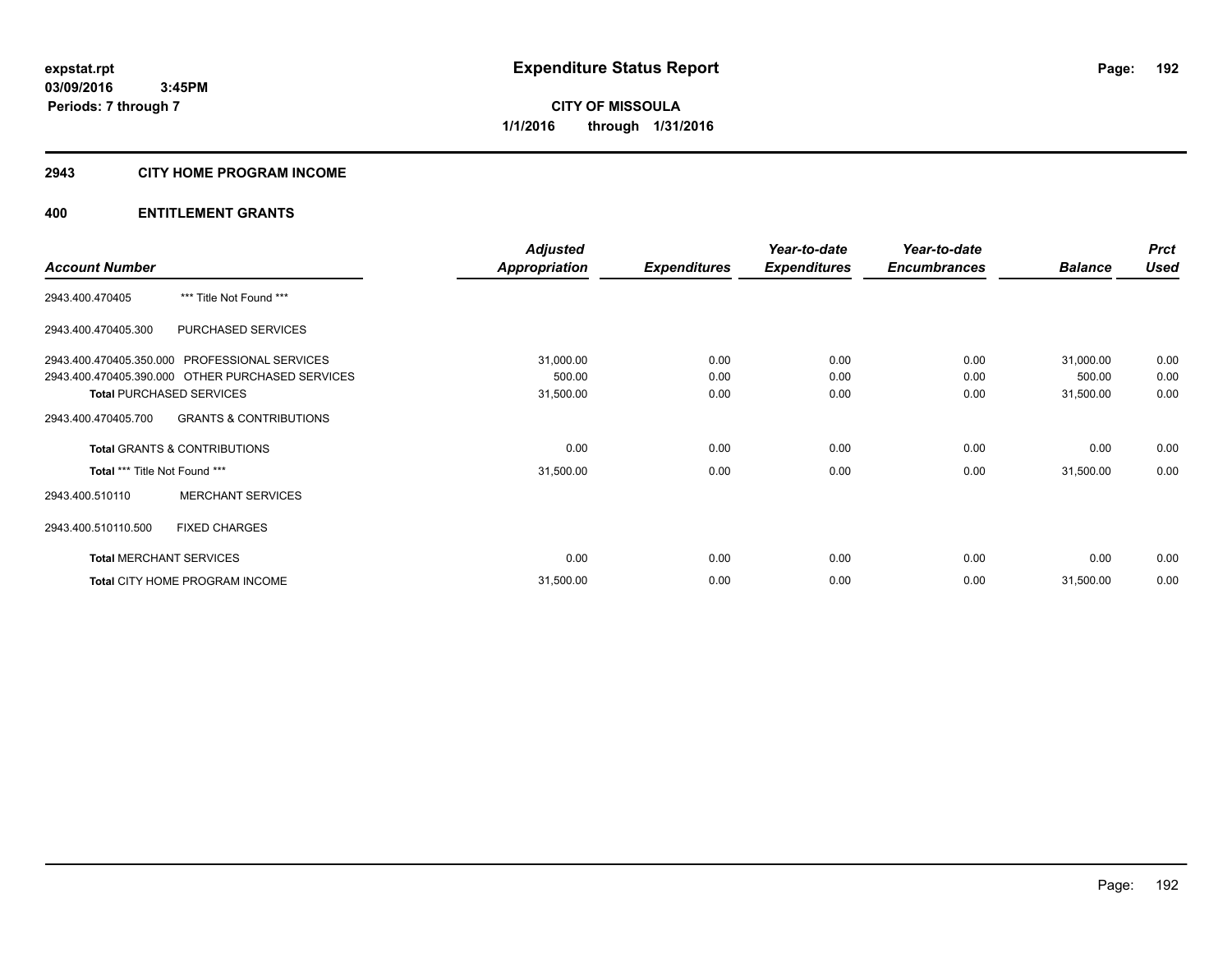**193**

**CITY OF MISSOULA 1/1/2016 through 1/31/2016**

#### **2944 NEIGHBORHOOD STABILIZATION PROGRAM**

| <b>Account Number</b> |                                   | <b>Adjusted</b><br><b>Appropriation</b> | <b>Expenditures</b> | Year-to-date<br><b>Expenditures</b> | Year-to-date<br><b>Encumbrances</b> | <b>Balance</b> | <b>Prct</b><br><b>Used</b> |
|-----------------------|-----------------------------------|-----------------------------------------|---------------------|-------------------------------------|-------------------------------------|----------------|----------------------------|
| 2944.400.470425       | SILVERTIP APARTMENTS              |                                         |                     |                                     |                                     |                |                            |
| 2944.400.470425.300   | PURCHASED SERVICES                |                                         |                     |                                     |                                     |                |                            |
|                       | <b>Total SILVERTIP APARTMENTS</b> | 0.00                                    | 0.00                | 0.00                                | 0.00                                | 0.00           | 0.00                       |
| 2944.400.510110       | <b>MERCHANT SERVICES</b>          |                                         |                     |                                     |                                     |                |                            |
| 2944.400.510110.500   | <b>FIXED CHARGES</b>              |                                         |                     |                                     |                                     |                |                            |
|                       | <b>Total ENTITLEMENT GRANTS</b>   | 0.00                                    | 0.00                | 0.00                                | 0.00                                | 0.00           | 0.00                       |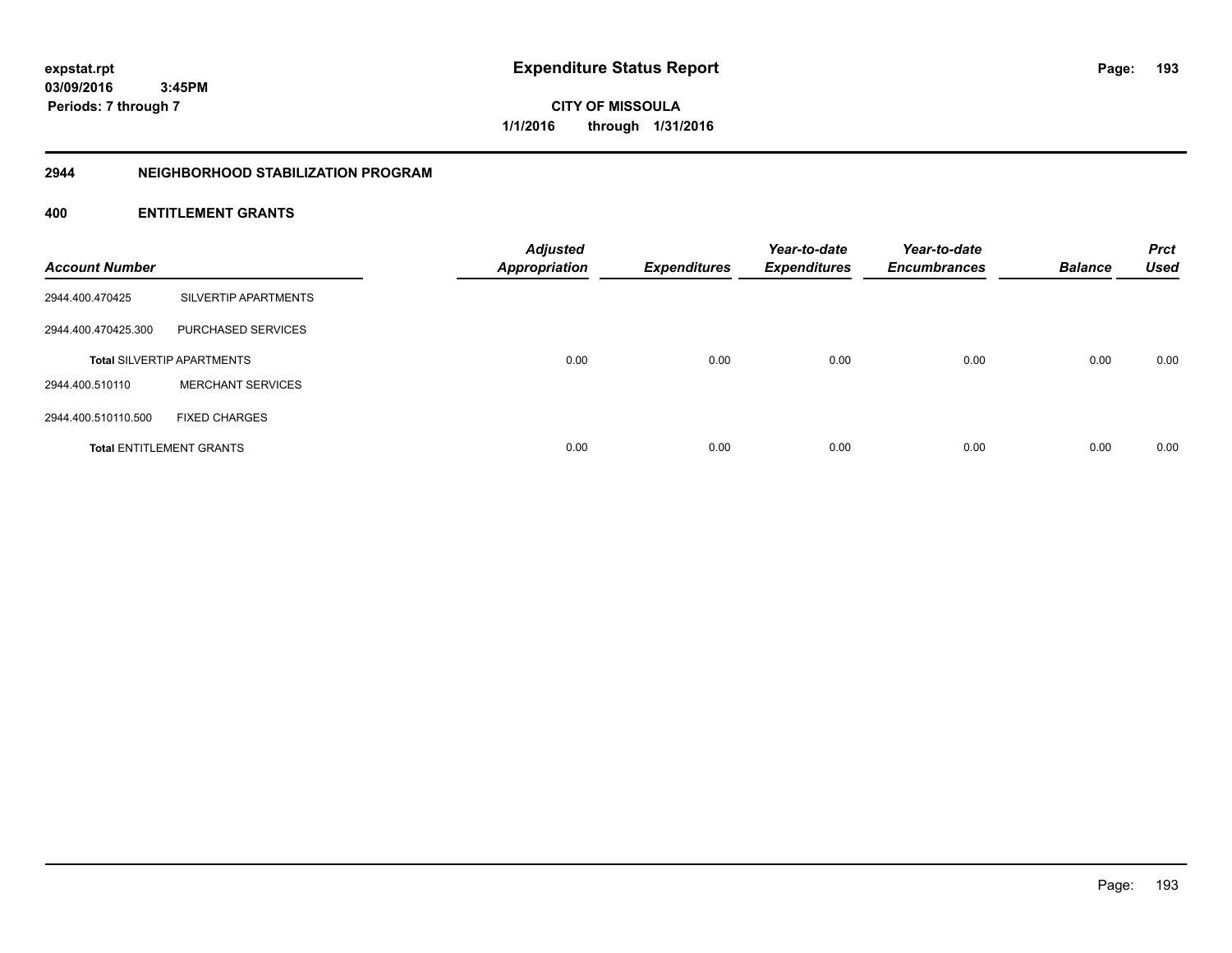**194**

**03/09/2016 3:45PM Periods: 7 through 7**

**CITY OF MISSOULA 1/1/2016 through 1/31/2016**

# **2944 NEIGHBORHOOD STABILIZATION PROGRAM**

# **401 MHA/SILVERTIP**

| <b>Account Number</b>         |                          | <b>Adjusted</b><br><b>Appropriation</b> | <b>Expenditures</b> | Year-to-date<br><b>Expenditures</b> | Year-to-date<br><b>Encumbrances</b> | <b>Balance</b> | <b>Prct</b><br><b>Used</b> |
|-------------------------------|--------------------------|-----------------------------------------|---------------------|-------------------------------------|-------------------------------------|----------------|----------------------------|
| 2944.401.470425               | *** Title Not Found ***  |                                         |                     |                                     |                                     |                |                            |
| 2944.401.470425.300           | PURCHASED SERVICES       |                                         |                     |                                     |                                     |                |                            |
| Total *** Title Not Found *** |                          | 0.00                                    | 0.00                | 0.00                                | 0.00                                | 0.00           | 0.00                       |
| 2944.401.510110               | <b>MERCHANT SERVICES</b> |                                         |                     |                                     |                                     |                |                            |
| 2944.401.510110.500           | <b>FIXED CHARGES</b>     |                                         |                     |                                     |                                     |                |                            |
| <b>Total MHA/SILVERTIP</b>    |                          | 0.00                                    | 0.00                | 0.00                                | 0.00                                | 0.00           | 0.00                       |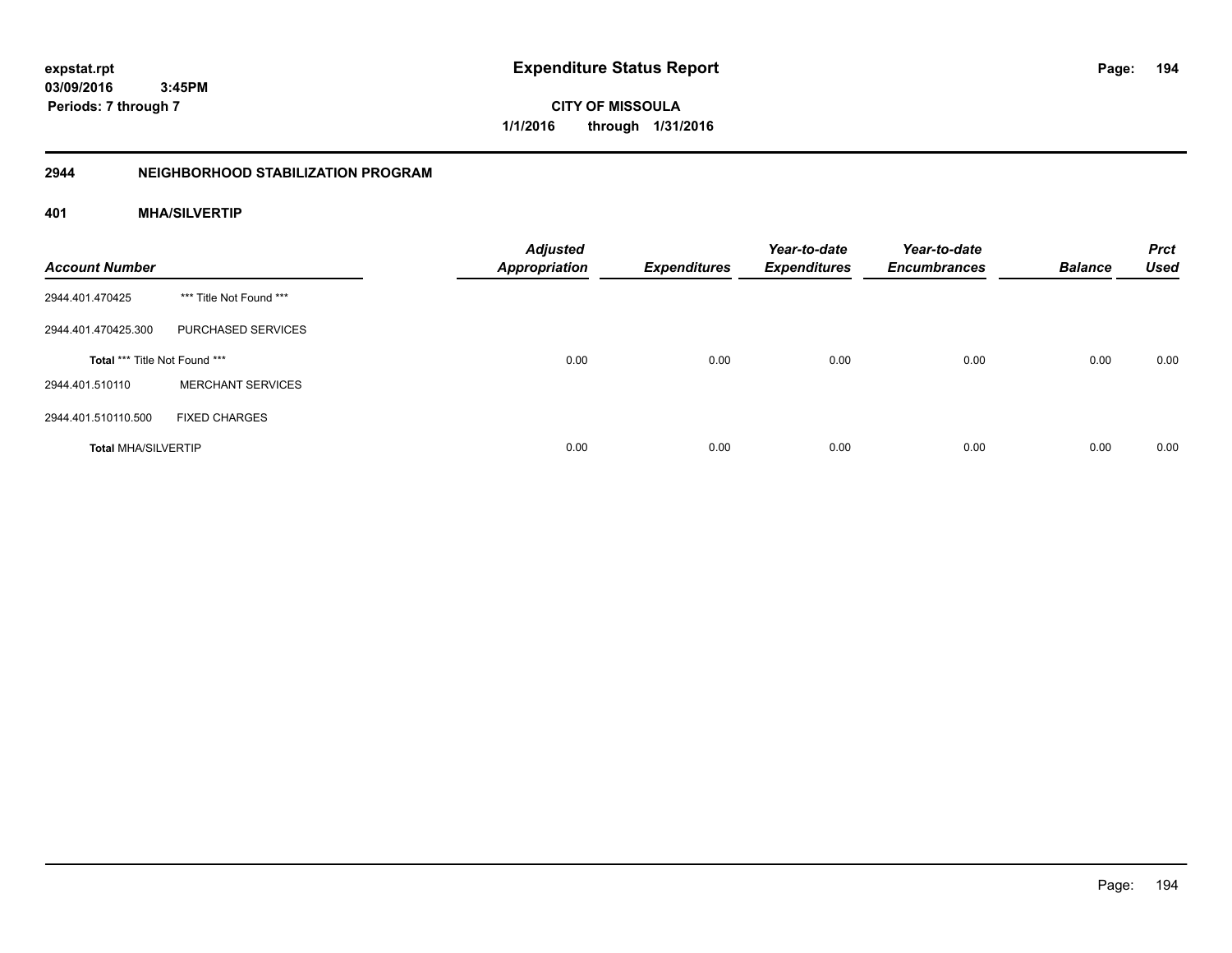**195**

**03/09/2016 3:45PM Periods: 7 through 7**

**CITY OF MISSOULA 1/1/2016 through 1/31/2016**

# **2944 NEIGHBORHOOD STABILIZATION PROGRAM**

# **402 HUD/SILVERTIP**

| <b>Account Number</b>         |                                                 | <b>Adjusted</b><br><b>Appropriation</b> | <b>Expenditures</b> | Year-to-date<br><b>Expenditures</b> | Year-to-date<br><b>Encumbrances</b> | <b>Balance</b> | <b>Prct</b><br><b>Used</b> |
|-------------------------------|-------------------------------------------------|-----------------------------------------|---------------------|-------------------------------------|-------------------------------------|----------------|----------------------------|
| 2944.402.470425               | *** Title Not Found ***                         |                                         |                     |                                     |                                     |                |                            |
| 2944.402.470425.300           | PURCHASED SERVICES                              |                                         |                     |                                     |                                     |                |                            |
| Total *** Title Not Found *** |                                                 | 0.00                                    | 0.00                | 0.00                                | 0.00                                | 0.00           | 0.00                       |
| 2944.402.510110               | <b>MERCHANT SERVICES</b>                        |                                         |                     |                                     |                                     |                |                            |
| 2944.402.510110.500           | <b>FIXED CHARGES</b>                            |                                         |                     |                                     |                                     |                |                            |
|                               | <b>Total NEIGHBORHOOD STABILIZATION PROGRAM</b> | 0.00                                    | 0.00                | 0.00                                | 0.00                                | 0.00           | 0.00                       |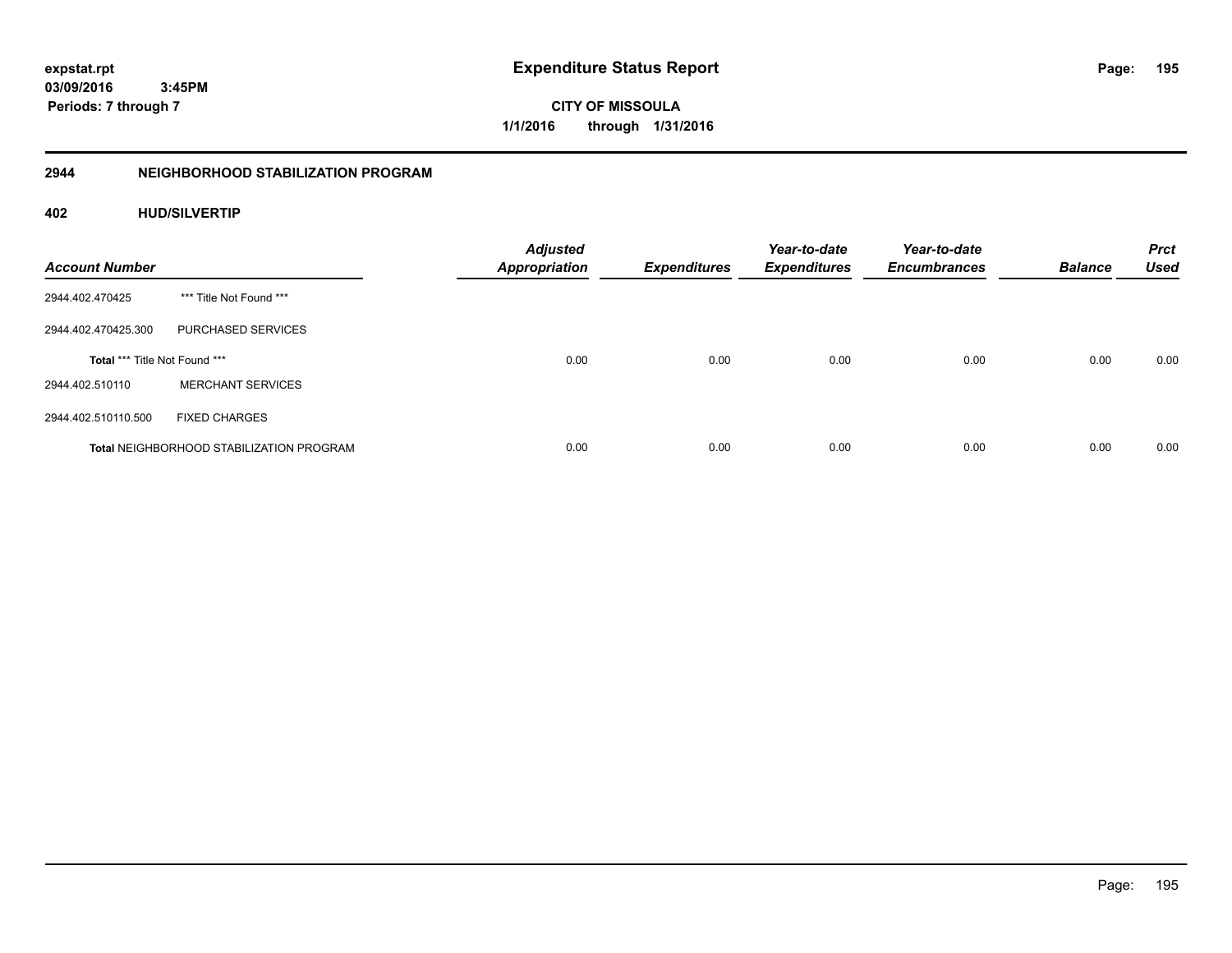#### **2955 TRANSPORTATION**

# **250 DEVELOPMENT SERVICES**

|                                                         | <b>Adjusted</b>      |                     | Year-to-date        | Year-to-date        |                | <b>Prct</b> |
|---------------------------------------------------------|----------------------|---------------------|---------------------|---------------------|----------------|-------------|
| <b>Account Number</b>                                   | <b>Appropriation</b> | <b>Expenditures</b> | <b>Expenditures</b> | <b>Encumbrances</b> | <b>Balance</b> | <b>Used</b> |
| <b>TRANSPORTATION</b><br>2955.250.411070                |                      |                     |                     |                     |                |             |
| PERSONAL SERVICES<br>2955.250.411070.100                |                      |                     |                     |                     |                |             |
| 2955.250.411070.110.000 SALARIES AND WAGES              | 248.182.00           | 18,927.22           | 140.189.10          | 0.00                | 107.992.90     | 56.49       |
| 2955.250.411070.140.000 EMPLOYER CONTRIBUTIONS          | 82,416.00            | 6,549.26            | 49,896.31           | 0.00                | 32,519.69      | 60.54       |
| 2955.250.411070.141.000 STATE RETIREMENT CONTRIBUTIONS  | 0.00                 | 4.32                | 170.89              | 0.00                | $-170.89$      | 0.00        |
| <b>Total PERSONAL SERVICES</b>                          | 330,598.00           | 25,480.80           | 190,256.30          | 0.00                | 140,341.70     | 57.55       |
| <b>SUPPLIES</b><br>2955.250.411070.200                  |                      |                     |                     |                     |                |             |
| 2955.250.411070.210.000 OFFICE SUPPLIES                 | 5,000.00             | 29.95               | 358.88              | 0.00                | 4,641.12       | 7.18        |
| 2955.250.411070.220.000 OPERATING SUPPLIES              | 1,300.00             | 0.00                | 959.44              | 0.00                | 340.56         | 73.80       |
| 2955.250.411070.240.000 OTHER SUPPLIES                  | 360.00               | 0.00                | 0.00                | 0.00                | 360.00         | 0.00        |
| <b>Total SUPPLIES</b>                                   | 6.660.00             | 29.95               | 1.318.32            | 0.00                | 5,341.68       | 19.79       |
| 2955.250.411070.300<br>PURCHASED SERVICES               |                      |                     |                     |                     |                |             |
| 2955.250.411070.310.000 COMMUNICATIONS                  | 500.00               | 0.00                | 2.41                | 0.00                | 497.59         | 0.48        |
| 2955.250.411070.320.000 PRINTING & DUPLICATING          | 3,500.00             | 0.00                | 76.53               | 0.00                | 3,423.47       | 2.19        |
| 2955.250.411070.330.000 PUBLICITY, SUBSCRIPTIONS & DUES | 3,000.00             | 0.00                | 2,272.85            | 0.00                | 727.15         | 75.76       |
| 2955.250.411070.344.000 TELEPHONE SERVICE               | 500.00               | 5.87                | 330.65              | 0.00                | 169.35         | 66.13       |
| 2955.250.411070.350.000 PROFESSIONAL SERVICES           | 150.000.00           | 0.00                | 6.498.53            | 0.00                | 143.501.47     | 4.33        |
| 2955.250.411070.360.000 REPAIR & MAINTENANCE            | 8,900.00             | 0.00                | 261.89              | 0.00                | 8,638.11       | 2.94        |
| 2955.250.411070.370.000 TRAVEL                          | 9,000.00             | 0.00                | 76.83               | 0.00                | 8,923.17       | 0.85        |
| 2955.250.411070.380.000 TRAINING                        | 5,500.00             | 0.00                | 402.80              | 0.00                | 5,097.20       | 7.32        |
| 2955.250.411070.390.000 OTHER PURCHASED SERVICES        | 0.00                 | 23,530.42           | 134,227.19          | 0.00                | $-134,227.19$  | 0.00        |
| <b>Total PURCHASED SERVICES</b>                         | 180,900.00           | 23,536.29           | 144,149.68          | 0.00                | 36,750.32      | 79.68       |
| 2955.250.411070.500<br><b>FIXED CHARGES</b>             |                      |                     |                     |                     |                |             |
| 2955.250.411070.500.000 FIXED CHARGES                   | 24,000.00            | 0.00                | 12,360.00           | 0.00                | 11,640.00      | 51.50       |
| <b>Total FIXED CHARGES</b>                              | 24,000.00            | 0.00                | 12,360.00           | 0.00                | 11,640.00      | 51.50       |
| OCE OF A 444070 700 COANTO 8 CONTOIDUTIONS              |                      |                     |                     |                     |                |             |

2955.250.411070.700 GRANTS & CONTRIBUTIONS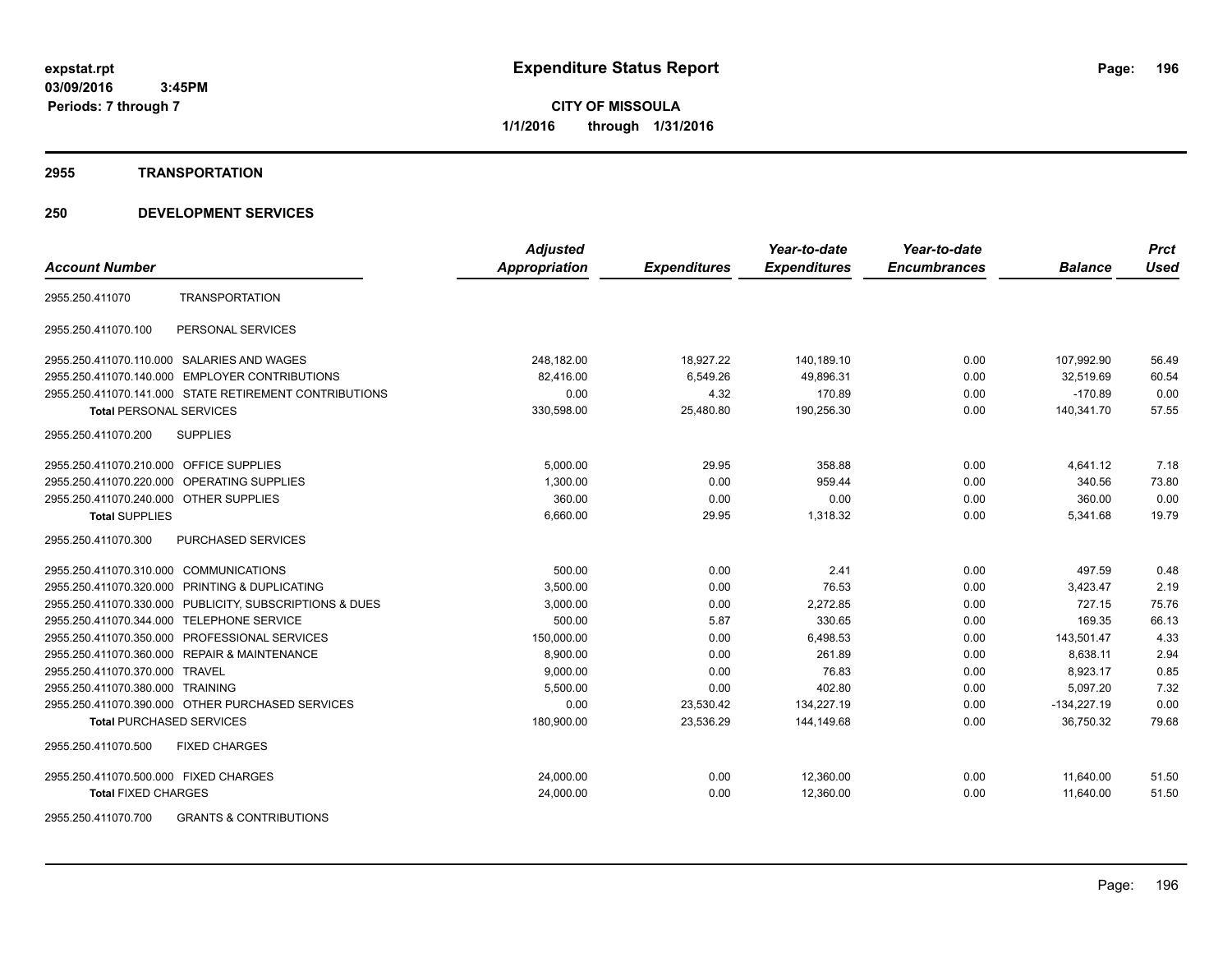# **2955 TRANSPORTATION**

| <b>Account Number</b>                                   | <b>Adjusted</b><br>Appropriation | <b>Expenditures</b> | Year-to-date<br><b>Expenditures</b> | Year-to-date<br><b>Encumbrances</b> | <b>Balance</b> | <b>Prct</b><br><b>Used</b> |
|---------------------------------------------------------|----------------------------------|---------------------|-------------------------------------|-------------------------------------|----------------|----------------------------|
| 2955.250.411070.700.000 GRANTS & CONTRIBUTIONS          | 142,802.00                       | 0.00                | 20,787.00                           | 0.00                                | 122,015.00     | 14.56                      |
| <b>Total GRANTS &amp; CONTRIBUTIONS</b>                 | 142,802.00                       | 0.00                | 20,787.00                           | 0.00                                | 122,015.00     | 14.56                      |
|                                                         |                                  |                     |                                     |                                     |                |                            |
| <b>OTHER OBJECTS</b><br>2955.250.411070.800             |                                  |                     |                                     |                                     |                |                            |
| 2955.250.411070.845.000 CONTINGENCY                     | 127,295.00                       | 0.00                | 0.00                                | 0.00                                | 127,295.00     | 0.00                       |
| Total OTHER OBJECTS                                     | 127,295.00                       | 0.00                | 0.00                                | 0.00                                | 127,295.00     | 0.00                       |
| <b>Total TRANSPORTATION</b>                             | 812,255.00                       | 49,047.04           | 368,871.30                          | 0.00                                | 443,383.70     | 45.41                      |
| <b>MIM MDT</b><br>2955.250.411080                       |                                  |                     |                                     |                                     |                |                            |
| 2955.250.411080.100<br>PERSONAL SERVICES                |                                  |                     |                                     |                                     |                |                            |
| 2955.250.411080.110.000 CMAQ/MIM-SALARIES AND WAGES     | 148,499.00                       | 7,177.79            | 64.032.64                           | 0.00                                | 84.466.36      | 43.12                      |
| 2955.250.411080.120.000 OVERTIME/TERMINATION            | 0.00                             | 0.00                | 12.30                               | 0.00                                | $-12.30$       | 0.00                       |
| 2955.250.411080.140.000 EMPLOYER CONTRIBUTIONS          | 60,292.00                        | 3,290.54            | 26,645.12                           | 0.00                                | 33,646.88      | 44.19                      |
| <b>Total PERSONAL SERVICES</b>                          | 208,791.00                       | 10,468.33           | 90,690.06                           | 0.00                                | 118,100.94     | 43.44                      |
| 2955.250.411080.200<br><b>SUPPLIES</b>                  |                                  |                     |                                     |                                     |                |                            |
| 2955.250.411080.210.000 OFFICE SUPPLIES                 | 770.00                           | 63.94               | 770.79                              | 0.00                                | $-0.79$        | 100.10                     |
| 2955.250.411080.220.000 OPERATING SUPPLIES              | 34,157.00                        | 1,731.49            | 27,307.03                           | 0.00                                | 6,849.97       | 79.95                      |
| <b>Total SUPPLIES</b>                                   | 34,927.00                        | 1,795.43            | 28,077.82                           | 0.00                                | 6,849.18       | 80.39                      |
| <b>PURCHASED SERVICES</b><br>2955.250.411080.300        |                                  |                     |                                     |                                     |                |                            |
| 2955.250.411080.310.000 COMMUNICATIONS                  | 500.00                           | 75.00               | 649.66                              | 0.00                                | $-149.66$      | 129.93                     |
| 2955.250.411080.320.000 PRINTING & DUPLICATING          | 5.130.00                         | 0.00                | 6.381.91                            | 0.00                                | $-1.251.91$    | 124.40                     |
| 2955.250.411080.330.000 PUBLICITY, SUBSCRIPTIONS & DUES | 29,100.00                        | 2,970.21            | 17,216.86                           | 0.00                                | 11,883.14      | 59.16                      |
| 2955.250.411080.344.000 TELEPHONE SERVICE               | 100.00                           | 3.35                | 17.65                               | 0.00                                | 82.35          | 17.65                      |
| 2955.250.411080.350.000 PROFESSIONAL SERVICES           | 11,000.00                        | 1,100.00            | 3,959.00                            | 0.00                                | 7,041.00       | 35.99                      |
| 2955.250.411080.370.000 TRAVEL                          | 3,000.00                         | 0.00                | 89.69                               | 0.00                                | 2,910.31       | 2.99                       |
| 2955.250.411080.380.000 TRAINING                        | 9,000.00                         | 0.00                | 42.00                               | 0.00                                | 8,958.00       | 0.47                       |
| 2955.250.411080.390.000 OTHER PURCHASED SERVICES        | 19,200.00                        | 7,554.50            | 15,240.00                           | 0.00                                | 3,960.00       | 79.38                      |
| <b>Total PURCHASED SERVICES</b>                         | 77,030.00                        | 11,703.06           | 43,596.77                           | 0.00                                | 33,433.23      | 56.60                      |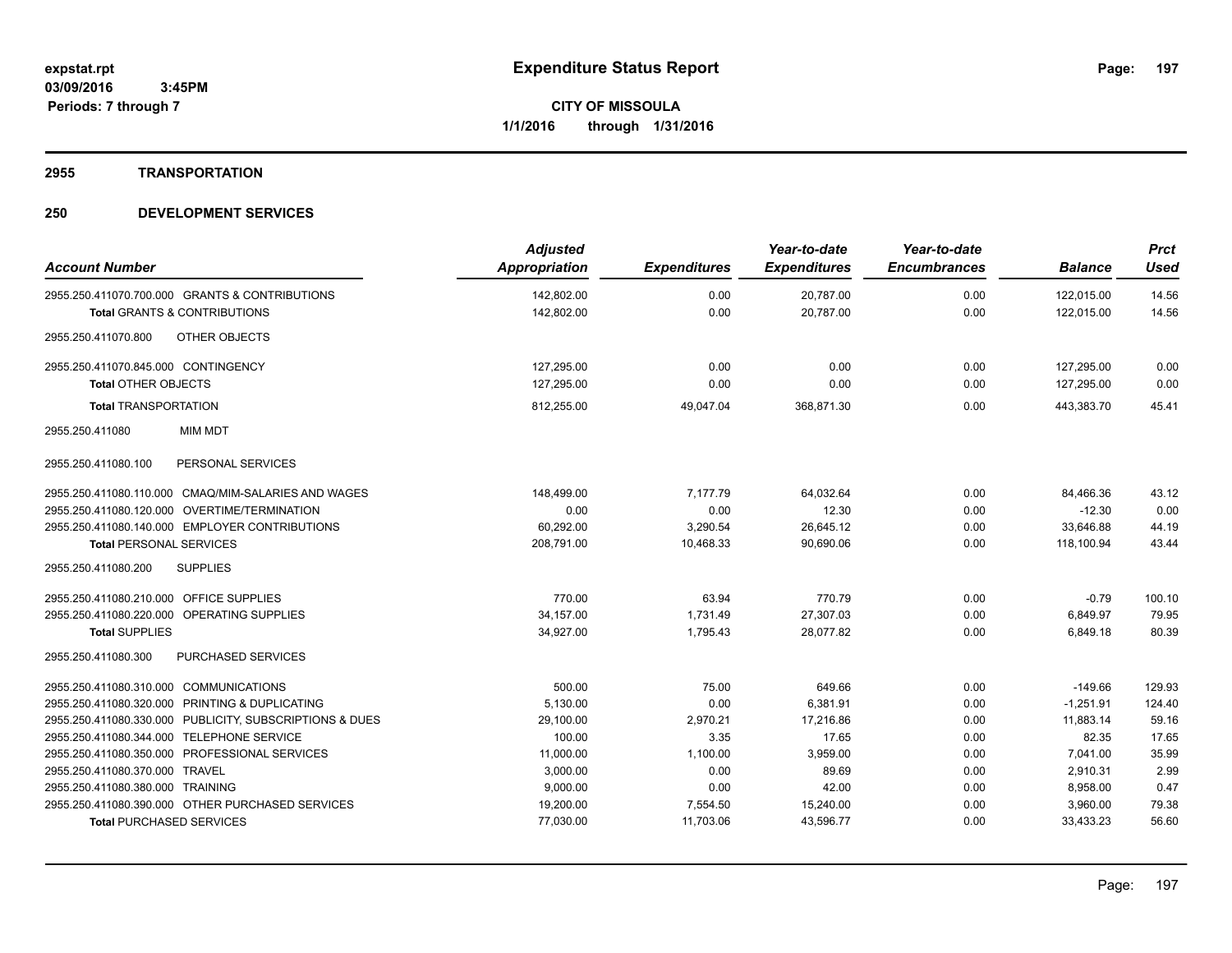# **2955 TRANSPORTATION**

|                                                          | <b>Adjusted</b> |                     | Year-to-date        | Year-to-date        |                | <b>Prct</b> |
|----------------------------------------------------------|-----------------|---------------------|---------------------|---------------------|----------------|-------------|
| <b>Account Number</b>                                    | Appropriation   | <b>Expenditures</b> | <b>Expenditures</b> | <b>Encumbrances</b> | <b>Balance</b> | <b>Used</b> |
| <b>FIXED CHARGES</b><br>2955.250.411080.500              |                 |                     |                     |                     |                |             |
| 2955.250.411080.500.000 FIXED CHARGES                    | 10,000.00       | 0.00                | 0.00                | 0.00                | 10,000.00      | 0.00        |
| <b>Total FIXED CHARGES</b>                               | 10,000.00       | 0.00                | 0.00                | 0.00                | 10,000.00      | 0.00        |
| 2955.250.411080.700<br><b>GRANTS &amp; CONTRIBUTIONS</b> |                 |                     |                     |                     |                |             |
| <b>Total GRANTS &amp; CONTRIBUTIONS</b>                  | 0.00            | 0.00                | 0.00                | 0.00                | 0.00           | 0.00        |
| OTHER OBJECTS<br>2955.250.411080.800                     |                 |                     |                     |                     |                |             |
| <b>Total OTHER OBJECTS</b>                               | 0.00            | 0.00                | 0.00                | 0.00                | 0.00           | 0.00        |
| <b>Total MIM MDT</b>                                     | 330,748.00      | 23,966.82           | 162,364.65          | 0.00                | 168,383.35     | 49.09       |
| 2955.250.430255<br><b>BIKE-PED PROGRAM</b>               |                 |                     |                     |                     |                |             |
| 2955.250.430255.100<br>PERSONAL SERVICES                 |                 |                     |                     |                     |                |             |
| 2955.250.430255.110.000 SALARIES AND WAGES               | 48,012.00       | 3,754.20            | 27,774.10           | 0.00                | 20,237.90      | 57.85       |
| 2955.250.430255.140.000 EMPLOYER CONTRIBUTIONS           | 17,429.00       | 1,380.78            | 10,533.76           | 0.00                | 6,895.24       | 60.44       |
| <b>Total PERSONAL SERVICES</b>                           | 65,441.00       | 5,134.98            | 38,307.86           | 0.00                | 27,133.14      | 58.54       |
| 2955.250.430255.200<br><b>SUPPLIES</b>                   |                 |                     |                     |                     |                |             |
| 2955.250.430255.210.000 OFFICE SUPPLIES                  | 1,000.00        | 1.35                | 13.79               | 0.00                | 986.21         | 1.38        |
| 2955.250.430255.220.000 OPERATING SUPPLIES               | 0.00            | 0.00                | 120.00              | 0.00                | $-120.00$      | 0.00        |
| <b>Total SUPPLIES</b>                                    | 1,000.00        | 1.35                | 133.79              | 0.00                | 866.21         | 13.38       |
| 2955.250.430255.300<br>PURCHASED SERVICES                |                 |                     |                     |                     |                |             |
| 2955.250.430255.310.000 COMMUNICATIONS                   | 0.00            | 5.83                | 180.51              | 0.00                | $-180.51$      | 0.00        |
| 2955.250.430255.320.000 PRINTING & DUPLICATING           | 125.00          | 0.00                | 0.00                | 0.00                | 125.00         | 0.00        |
| 2955.250.430255.330.000 PUBLICITY, SUBSCRIPTIONS & DUES  | 395.00          | 75.00               | 75.00               | 0.00                | 320.00         | 18.99       |
| 2955.250.430255.344.000 TELEPHONE SERVICE                | 29.00           | 1.32                | 16.86               | 0.00                | 12.14          | 58.14       |
| 2955.250.430255.350.000 PROFESSIONAL SERVICES            | 4,005.00        | 0.00                | 0.00                | 0.00                | 4,005.00       | 0.00        |
| 2955.250.430255.370.000 TRAVEL                           | 1,200.00        | 0.00                | 0.00                | 0.00                | 1,200.00       | 0.00        |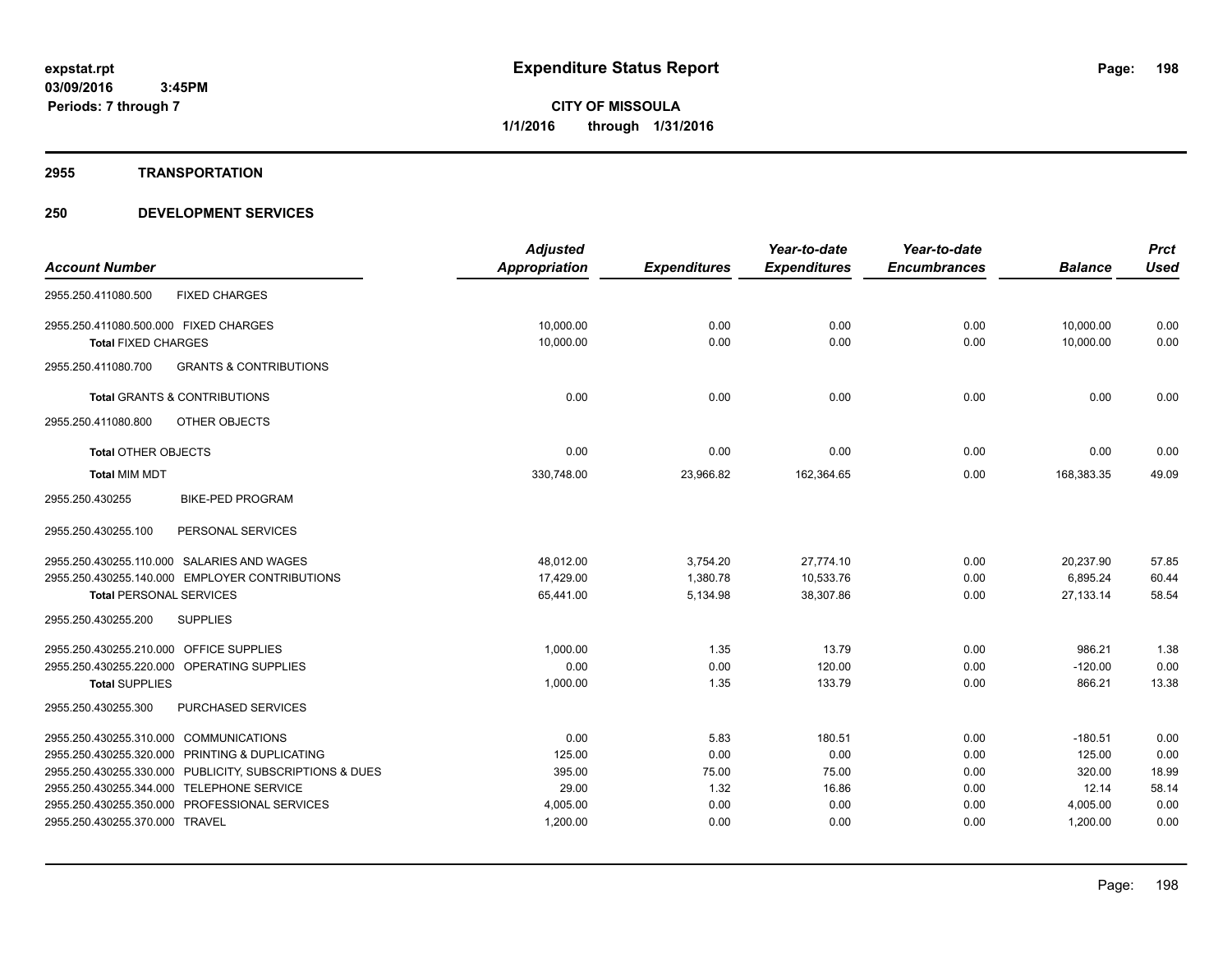# **2955 TRANSPORTATION**

| <b>Account Number</b>                      |                                                  | <b>Adjusted</b><br>Appropriation | <b>Expenditures</b> | Year-to-date<br><b>Expenditures</b> | Year-to-date<br><b>Encumbrances</b> | <b>Balance</b> | <b>Prct</b><br><b>Used</b> |
|--------------------------------------------|--------------------------------------------------|----------------------------------|---------------------|-------------------------------------|-------------------------------------|----------------|----------------------------|
| 2955.250.430255.380.000 TRAINING           |                                                  | 800.00                           | 0.00                | 0.00                                | 0.00                                | 800.00         | 0.00                       |
|                                            | 2955.250.430255.390.000 OTHER PURCHASED SERVICES | 4,500.00                         | 0.00                | 0.00                                | 0.00                                | 4,500.00       | 0.00                       |
| <b>Total PURCHASED SERVICES</b>            |                                                  | 11,054.00                        | 82.15               | 272.37                              | 0.00                                | 10,781.63      | 2.46                       |
| 2955.250.430255.500                        | <b>FIXED CHARGES</b>                             |                                  |                     |                                     |                                     |                |                            |
| 2955.250.430255.500.000 FIXED CHARGES      |                                                  | 4,592.00                         | 1,386.32            | 2,310.89                            | 0.00                                | 2,281.11       | 50.32                      |
| <b>Total FIXED CHARGES</b>                 |                                                  | 4,592.00                         | 1,386.32            | 2,310.89                            | 0.00                                | 2,281.11       | 50.32                      |
| 2955.250.430255.900                        | CAPITAL OUTLAY                                   |                                  |                     |                                     |                                     |                |                            |
| <b>Total CAPITAL OUTLAY</b>                |                                                  | 0.00                             | 0.00                | 0.00                                | 0.00                                | 0.00           | 0.00                       |
| <b>Total BIKE-PED PROGRAM</b>              |                                                  | 82,087.00                        | 6,604.80            | 41,024.91                           | 0.00                                | 41,062.09      | 49.98                      |
| 2955.250.430257                            | <b>BICYCLE COMMUTER NETWORK</b>                  |                                  |                     |                                     |                                     |                |                            |
| 2955.250.430257.200                        | <b>SUPPLIES</b>                                  |                                  |                     |                                     |                                     |                |                            |
| 2955.250.430257.220.000 OPERATING SUPPLIES |                                                  | 0.00                             | 0.00                | 11.88                               | 0.00                                | $-11.88$       | 0.00                       |
| <b>Total SUPPLIES</b>                      |                                                  | 0.00                             | 0.00                | 11.88                               | 0.00                                | $-11.88$       | 0.00                       |
| 2955.250.430257.900                        | <b>CAPITAL OUTLAY</b>                            |                                  |                     |                                     |                                     |                |                            |
| <b>Total CAPITAL OUTLAY</b>                |                                                  | 0.00                             | 0.00                | 0.00                                | 0.00                                | 0.00           | 0.00                       |
|                                            | Total BICYCLE COMMUTER NETWORK                   | 0.00                             | 0.00                | 11.88                               | 0.00                                | $-11.88$       | 0.00                       |
| 2955.250.430267                            | <b>CMAQ GRANT</b>                                |                                  |                     |                                     |                                     |                |                            |
| 2955.250.430267.200                        | <b>SUPPLIES</b>                                  |                                  |                     |                                     |                                     |                |                            |
| 2955.250.430267.210.000 OFFICE SUPPLIES    |                                                  | 0.00                             | 0.00                | 24.95                               | 0.00                                | $-24.95$       | 0.00                       |
| <b>Total CMAQ GRANT</b>                    |                                                  | 0.00                             | 0.00                | 24.95                               | 0.00                                | $-24.95$       | 0.00                       |
| 2955.250.510110                            | <b>MERCHANT SERVICES</b>                         |                                  |                     |                                     |                                     |                |                            |
| 2955.250.510110.500                        | <b>FIXED CHARGES</b>                             |                                  |                     |                                     |                                     |                |                            |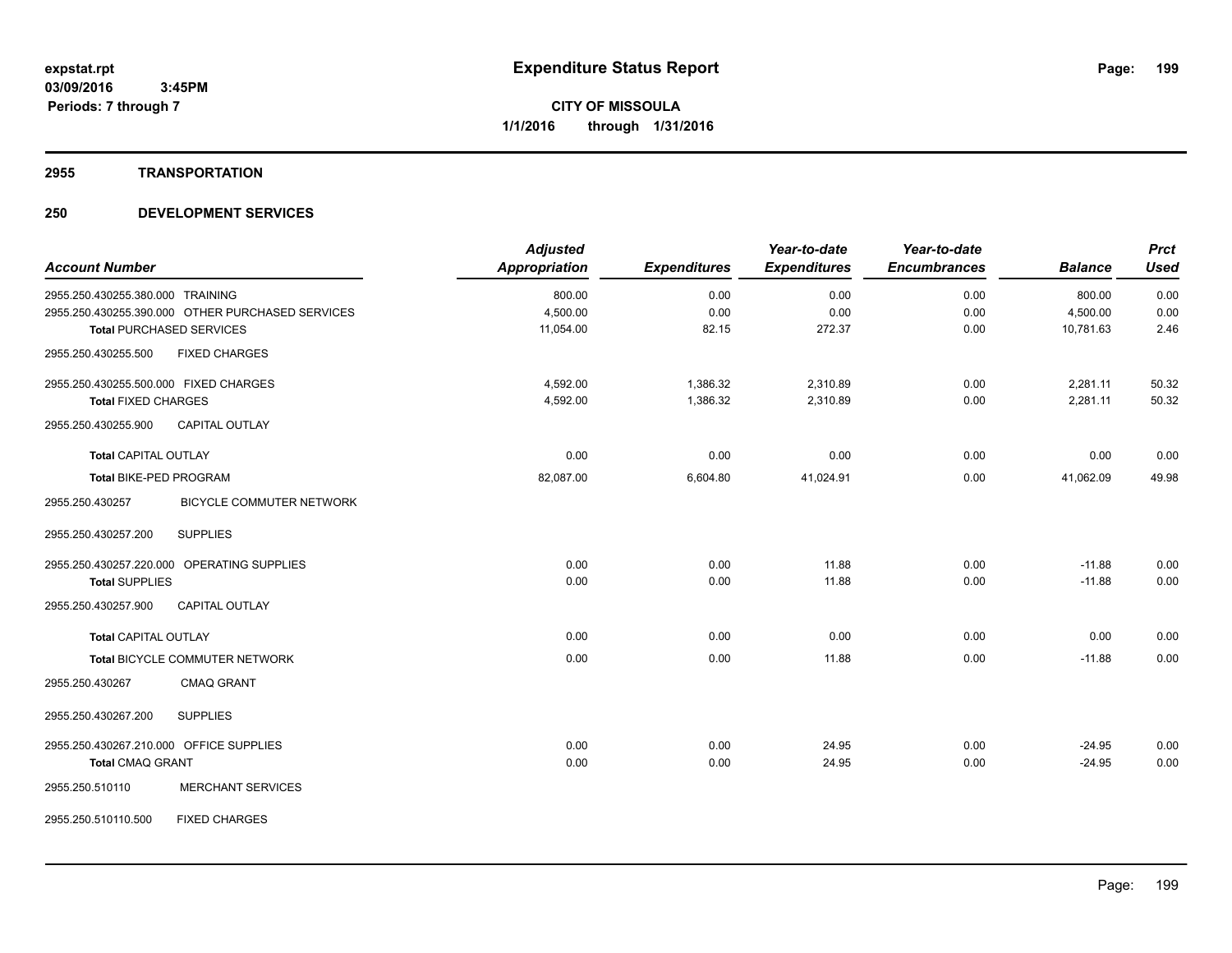**2955 TRANSPORTATION**

| <b>Account Number</b>       |                                            | <b>Adjusted</b><br><b>Appropriation</b> | <b>Expenditures</b> | Year-to-date<br><b>Expenditures</b> | Year-to-date<br><b>Encumbrances</b> | <b>Balance</b> | <b>Prct</b><br>Used |
|-----------------------------|--------------------------------------------|-----------------------------------------|---------------------|-------------------------------------|-------------------------------------|----------------|---------------------|
|                             | <b>Total MERCHANT SERVICES</b>             | 0.00                                    | 0.00                | 0.00                                | 0.00                                | 0.00           | 0.00                |
| 2955.250.521000             | INTERFUND OPERATING TRANSFERS              |                                         |                     |                                     |                                     |                |                     |
| 2955.250.521000.800         | OTHER OBJECTS                              |                                         |                     |                                     |                                     |                |                     |
|                             | <b>Total INTERFUND OPERATING TRANSFERS</b> | 0.00                                    | 0.00                | 0.00                                | 0.00                                | 0.00           | 0.00                |
| <b>Total TRANSPORTATION</b> |                                            | 1.225.090.00                            | 79.618.66           | 572.297.69                          | 0.00                                | 652.792.31     | 46.71               |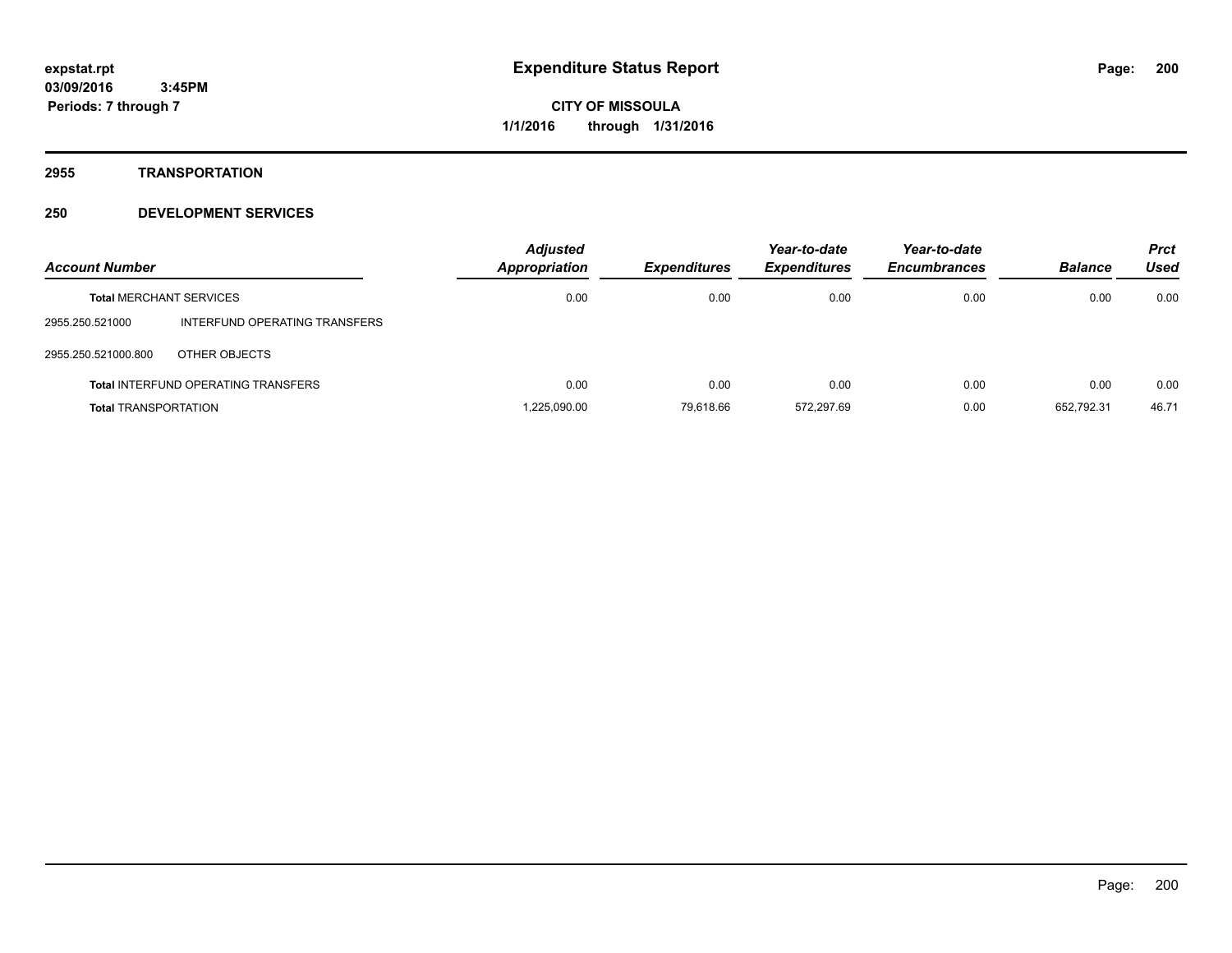# **2987 FEDERAL TRANSPORTATION FUND**

# **370 PARKS & RECREATION**

| <b>Account Number</b>                                                                                                         | <b>Adjusted</b><br>Appropriation | <b>Expenditures</b>  | Year-to-date<br><b>Expenditures</b> | Year-to-date<br><b>Encumbrances</b> | <b>Balance</b>                      | <b>Prct</b><br><b>Used</b> |
|-------------------------------------------------------------------------------------------------------------------------------|----------------------------------|----------------------|-------------------------------------|-------------------------------------|-------------------------------------|----------------------------|
| DV ACCOUNTABILITY GRANT<br>2987.370.411121                                                                                    |                                  |                      |                                     |                                     |                                     |                            |
| 2987.370.411121.100<br>PERSONAL SERVICES                                                                                      |                                  |                      |                                     |                                     |                                     |                            |
| 2987.370.411121.141.000 STATE RETIREMENT CONTRIBUTIONS<br>Total DV ACCOUNTABILITY GRANT                                       | 0.00<br>0.00                     | 29.86<br>29.86       | 105.04<br>105.04                    | 0.00<br>0.00                        | $-105.04$<br>$-105.04$              | 0.00<br>0.00               |
| *** Title Not Found ***<br>2987.370.430258                                                                                    |                                  |                      |                                     |                                     |                                     |                            |
| PERSONAL SERVICES<br>2987.370.430258.100                                                                                      |                                  |                      |                                     |                                     |                                     |                            |
| 2987.370.430258.110.000 SALARIES AND WAGES<br>2987.370.430258.140.000 EMPLOYER CONTRIBUTIONS<br>Total *** Title Not Found *** | 0.00<br>0.00<br>0.00             | 0.00<br>0.00<br>0.00 | 530.84<br>118.12<br>648.96          | 0.00<br>0.00<br>0.00                | $-530.84$<br>$-118.12$<br>$-648.96$ | 0.00<br>0.00<br>0.00       |
| <b>MERCHANT SERVICES</b><br>2987.370.510110                                                                                   |                                  |                      |                                     |                                     |                                     |                            |
| 2987.370.510110.500<br><b>FIXED CHARGES</b>                                                                                   |                                  |                      |                                     |                                     |                                     |                            |
| <b>Total MERCHANT SERVICES</b>                                                                                                | 0.00                             | 0.00                 | 0.00                                | 0.00                                | 0.00                                | 0.00                       |
| <b>Total PARKS &amp; RECREATION</b>                                                                                           | 0.00                             | 29.86                | 754.00                              | 0.00                                | $-754.00$                           | 0.00                       |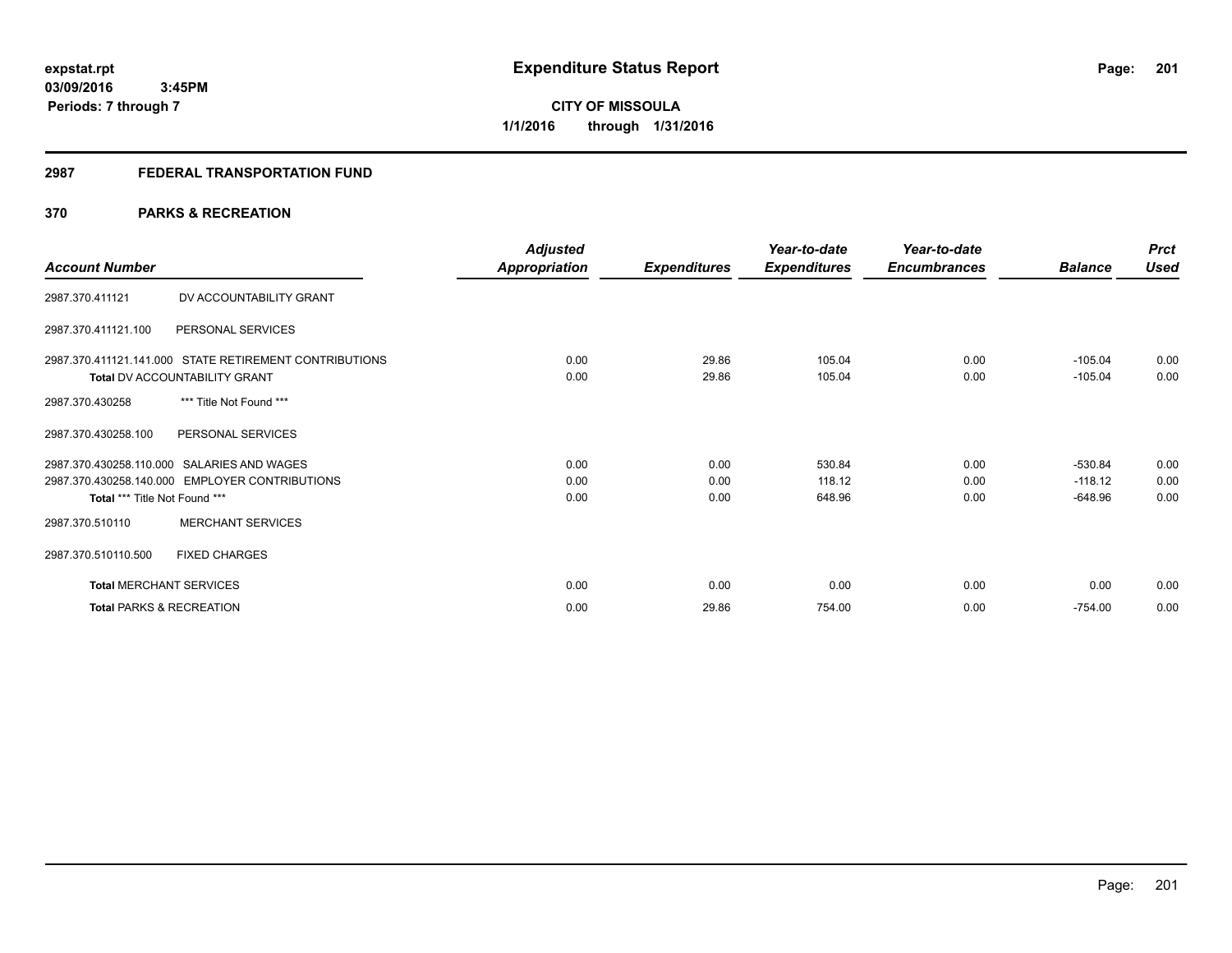# **2987 FEDERAL TRANSPORTATION FUND**

| <b>Account Number</b>          |                                                                                                 | <b>Adjusted</b><br><b>Appropriation</b> | <b>Expenditures</b> | Year-to-date<br><b>Expenditures</b> | Year-to-date<br><b>Encumbrances</b> | <b>Balance</b>               | <b>Prct</b><br><b>Used</b> |
|--------------------------------|-------------------------------------------------------------------------------------------------|-----------------------------------------|---------------------|-------------------------------------|-------------------------------------|------------------------------|----------------------------|
| 2987.390.430233                | *** Title Not Found ***                                                                         |                                         |                     |                                     |                                     |                              |                            |
| 2987.390.430233.900            | CAPITAL OUTLAY                                                                                  |                                         |                     |                                     |                                     |                              |                            |
| Total *** Title Not Found ***  |                                                                                                 | 0.00                                    | 0.00                | 0.00                                | 0.00                                | 0.00                         | 0.00                       |
| 2987.390.430256                | SAFE ROUTES TO SCHOOLS                                                                          |                                         |                     |                                     |                                     |                              |                            |
| 2987.390.430256.900            | <b>CAPITAL OUTLAY</b>                                                                           |                                         |                     |                                     |                                     |                              |                            |
|                                | Total SAFE ROUTES TO SCHOOLS                                                                    | 0.00                                    | 0.00                | 0.00                                | 0.00                                | 0.00                         | 0.00                       |
| 2987.390.430257                | <b>BICYCLE COMMUTER NETWORK</b>                                                                 |                                         |                     |                                     |                                     |                              |                            |
| 2987.390.430257.900            | CAPITAL OUTLAY                                                                                  |                                         |                     |                                     |                                     |                              |                            |
|                                | 2987.390.430257.930.000 BICYCLE COMMUTER NETWORK/IMPROVEMENTS<br>Total BICYCLE COMMUTER NETWORK | 386,689.00<br>386,689.00                | 0.00<br>0.00        | 0.00<br>0.00                        | 0.00<br>0.00                        | 386,689.00<br>386,689.00     | 0.00<br>0.00               |
| 2987.390.430258                | <b>GRANT CREEK TRAIL BCN</b>                                                                    |                                         |                     |                                     |                                     |                              |                            |
| 2987.390.430258.100            | PERSONAL SERVICES                                                                               |                                         |                     |                                     |                                     |                              |                            |
| <b>Total PERSONAL SERVICES</b> |                                                                                                 | 0.00                                    | 0.00                | 0.00                                | 0.00                                | 0.00                         | 0.00                       |
| 2987.390.430258.900            | CAPITAL OUTLAY                                                                                  |                                         |                     |                                     |                                     |                              |                            |
|                                | 2987.390.430258.930.000 GRANT CREEK TRAIL BCN<br><b>Total GRANT CREEK TRAIL BCN</b>             | 0.00<br>0.00                            | 0.00<br>0.00        | 68,476.77<br>68,476.77              | 0.00<br>0.00                        | $-68,476.77$<br>$-68,476.77$ | 0.00<br>0.00               |
| 2987.390.430259                | RTLSNK CR/BRDWAY CROSSING                                                                       |                                         |                     |                                     |                                     |                              |                            |
| 2987.390.430259.900            | <b>CAPITAL OUTLAY</b>                                                                           |                                         |                     |                                     |                                     |                              |                            |
|                                | Total RTLSNK CR/BRDWAY CROSSING                                                                 | 0.00                                    | 0.00                | 0.00                                | 0.00                                | 0.00                         | 0.00                       |
| 2987.390.430262                | MASTER SIDEWALK PLAN                                                                            |                                         |                     |                                     |                                     |                              |                            |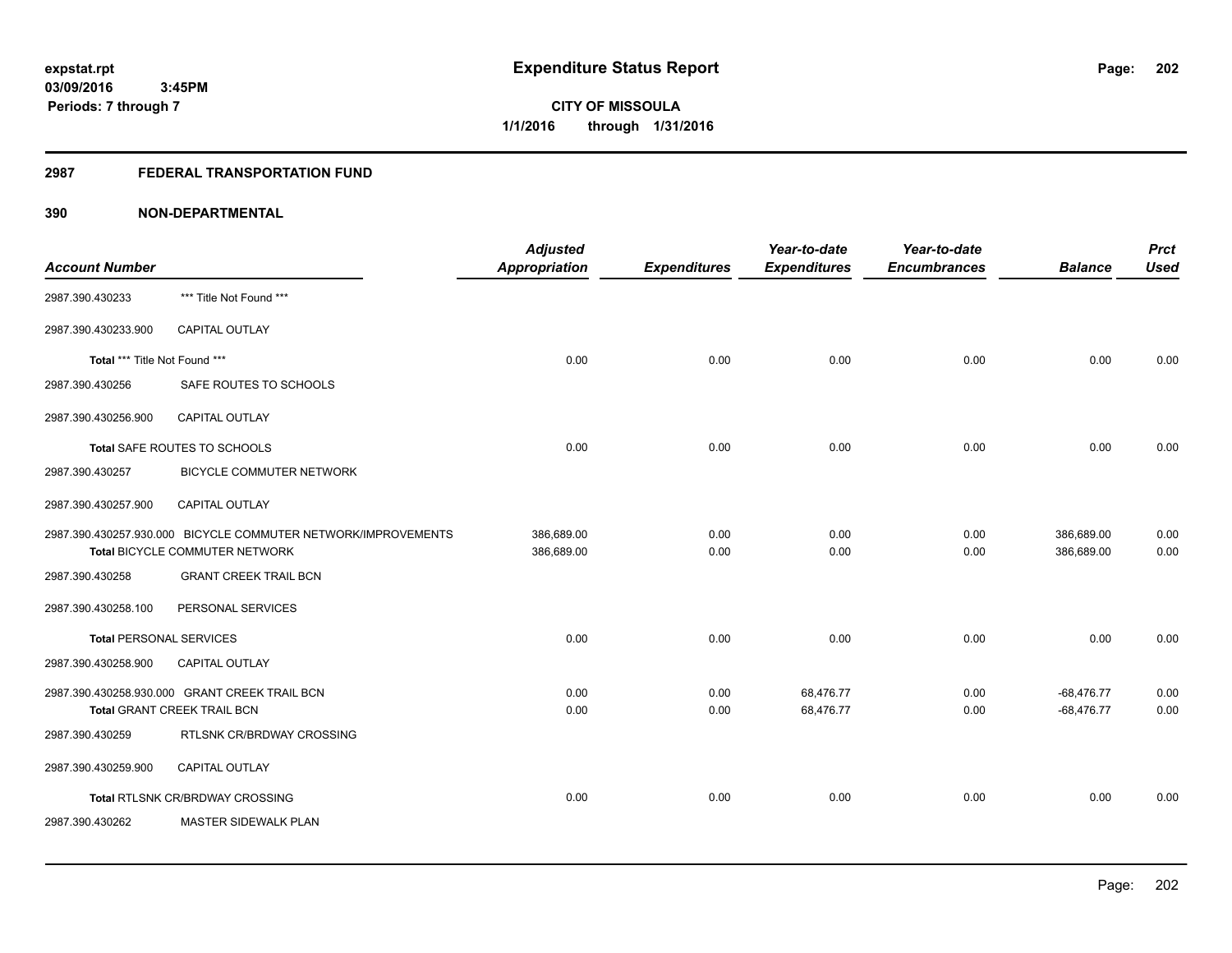# **2987 FEDERAL TRANSPORTATION FUND**

|                            |                                            | <b>Adjusted</b>      |                     | Year-to-date        | Year-to-date        |                | <b>Prct</b> |
|----------------------------|--------------------------------------------|----------------------|---------------------|---------------------|---------------------|----------------|-------------|
| <b>Account Number</b>      |                                            | <b>Appropriation</b> | <b>Expenditures</b> | <b>Expenditures</b> | <b>Encumbrances</b> | <b>Balance</b> | <b>Used</b> |
| 2987.390.430262.900        | <b>CAPITAL OUTLAY</b>                      |                      |                     |                     |                     |                |             |
|                            | Total MASTER SIDEWALK PLAN                 | 0.00                 | 0.00                | 0.00                | 0.00                | 0.00           | 0.00        |
| 2987.390.430271            | HIGGINS HILL/BECKWITH RECONSTRUCTION       |                      |                     |                     |                     |                |             |
| 2987.390.430271.900        | CAPITAL OUTLAY                             |                      |                     |                     |                     |                |             |
|                            | Total HIGGINS HILL/BECKWITH RECONSTRUCTION | 0.00                 | 0.00                | 0.00                | 0.00                | 0.00           | 0.00        |
| 2987.390.430272            | SIGNALIZATION                              |                      |                     |                     |                     |                |             |
| 2987.390.430272.900        | <b>CAPITAL OUTLAY</b>                      |                      |                     |                     |                     |                |             |
| <b>Total SIGNALIZATION</b> |                                            | 0.00                 | 0.00                | 0.00                | 0.00                | 0.00           | 0.00        |
| 2987.390.430276            | RUSSELL S 3RD IMPROVEMENTS                 |                      |                     |                     |                     |                |             |
| 2987.390.430276.900        | <b>CAPITAL OUTLAY</b>                      |                      |                     |                     |                     |                |             |
|                            | Total RUSSELL S 3RD IMPROVEMENTS           | 0.00                 | 0.00                | 0.00                | 0.00                | 0.00           | 0.00        |
| 2987.390.430278            | LOLO ST-BRIDGE TO DUNCAN S/C               |                      |                     |                     |                     |                |             |
| 2987.390.430278.900        | CAPITAL OUTLAY                             |                      |                     |                     |                     |                |             |
|                            | Total LOLO ST-BRIDGE TO DUNCAN S/C         | 0.00                 | 0.00                | 0.00                | 0.00                | 0.00           | 0.00        |
| 2987.390.430279            | U OF M CROSSWALK PROJECT                   |                      |                     |                     |                     |                |             |
| 2987.390.430279.900        | <b>CAPITAL OUTLAY</b>                      |                      |                     |                     |                     |                |             |
|                            | Total U OF M CROSSWALK PROJECT             | 0.00                 | 0.00                | 0.00                | 0.00                | 0.00           | 0.00        |
| 2987.390.460405            | PLAYFAIR PARK - MINOR IMPROVEMENTS         |                      |                     |                     |                     |                |             |
| 2987.390.460405.900        | <b>CAPITAL OUTLAY</b>                      |                      |                     |                     |                     |                |             |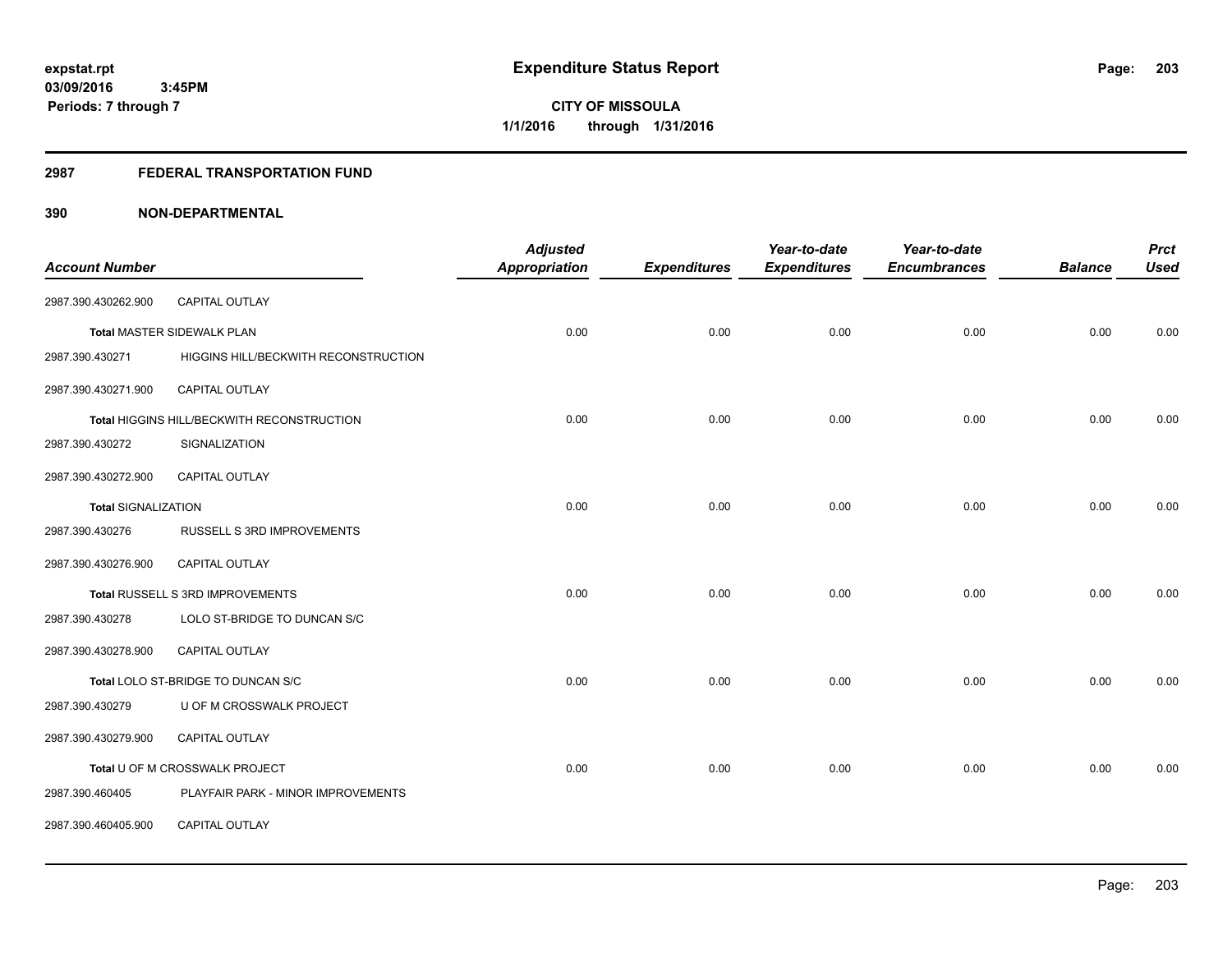# **2987 FEDERAL TRANSPORTATION FUND**

|                                 |                                           | <b>Adjusted</b>      |                     | Year-to-date        | Year-to-date        |                | <b>Prct</b> |
|---------------------------------|-------------------------------------------|----------------------|---------------------|---------------------|---------------------|----------------|-------------|
| <b>Account Number</b>           |                                           | <b>Appropriation</b> | <b>Expenditures</b> | <b>Expenditures</b> | <b>Encumbrances</b> | <b>Balance</b> | <b>Used</b> |
|                                 | Total PLAYFAIR PARK - MINOR IMPROVEMENTS  | 0.00                 | 0.00                | 0.00                | 0.00                | 0.00           | 0.00        |
| 2987.390.460415                 | SOUTH HILLS TRAIL SYSTEM                  |                      |                     |                     |                     |                |             |
| 2987.390.460415.900             | CAPITAL OUTLAY                            |                      |                     |                     |                     |                |             |
|                                 | Total SOUTH HILLS TRAIL SYSTEM            | 0.00                 | 0.00                | 0.00                | 0.00                | 0.00           | 0.00        |
| 2987.390.460435                 | <b>SILVER PARK MILL SITE</b>              |                      |                     |                     |                     |                |             |
| 2987.390.460435.900             | CAPITAL OUTLAY                            |                      |                     |                     |                     |                |             |
|                                 | Total SILVER PARK MILL SITE               | 0.00                 | 0.00                | 0.00                | 0.00                | 0.00           | 0.00        |
| 2987.390.460509                 | <b>KIM WILLIAMS TRAIL</b>                 |                      |                     |                     |                     |                |             |
| 2987.390.460509.900             | CAPITAL OUTLAY                            |                      |                     |                     |                     |                |             |
|                                 | 2987.390.460509.930.000 KIM WILLIAMS EAST | 375,500.00           | 194.00              | 10,203.20           | 0.00                | 365,296.80     | 2.72        |
| <b>Total KIM WILLIAMS TRAIL</b> |                                           | 375,500.00           | 194.00              | 10,203.20           | 0.00                | 365,296.80     | 2.72        |
| 2987.390.510000                 | <b>MISCELLANEOUS</b>                      |                      |                     |                     |                     |                |             |
| 2987.390.510000.800             | OTHER OBJECTS                             |                      |                     |                     |                     |                |             |
| <b>Total MISCELLANEOUS</b>      |                                           | 0.00                 | 0.00                | 0.00                | 0.00                | 0.00           | 0.00        |
| 2987.390.510110                 | <b>MERCHANT SERVICES</b>                  |                      |                     |                     |                     |                |             |
| 2987.390.510110.500             | <b>FIXED CHARGES</b>                      |                      |                     |                     |                     |                |             |
| <b>Total MERCHANT SERVICES</b>  |                                           | 0.00                 | 0.00                | 0.00                | 0.00                | 0.00           | 0.00        |
| Total NON-DEPARTMENTAL          |                                           | 762,189.00           | 194.00              | 78,679.97           | 0.00                | 683,509.03     | 10.32       |
|                                 | <b>Total FEDERAL TRANSPORTATION FUND</b>  | 762,189.00           | 223.86              | 79,433.97           | 0.00                | 682,755.03     | 10.42       |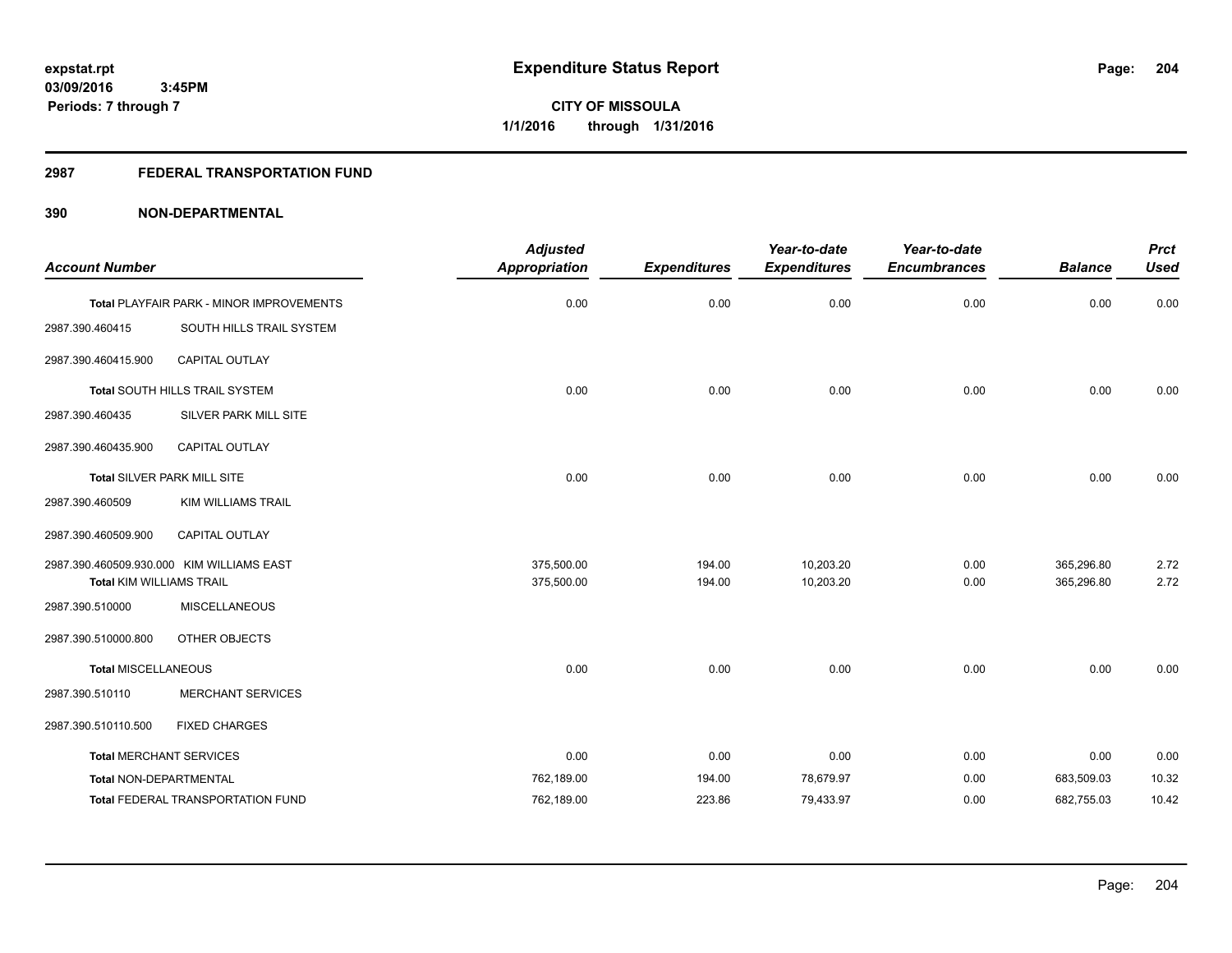# **2988 GRANTS & DONATIONS FUND**

# **223 CITY CLERK**

| <b>Account Number</b>      |                          | <b>Adjusted</b><br><b>Appropriation</b> | <b>Expenditures</b> | Year-to-date<br><b>Expenditures</b> | Year-to-date<br><b>Encumbrances</b> | <b>Balance</b> | <b>Prct</b><br><b>Used</b> |
|----------------------------|--------------------------|-----------------------------------------|---------------------|-------------------------------------|-------------------------------------|----------------|----------------------------|
| 2988.223.420000            | <b>PUBLIC SAFETY</b>     |                                         |                     |                                     |                                     |                |                            |
| 2988.223.420000.200        | <b>SUPPLIES</b>          |                                         |                     |                                     |                                     |                |                            |
| <b>Total PUBLIC SAFETY</b> |                          | 0.00                                    | 0.00                | 0.00                                | 0.00                                | 0.00           | 0.00                       |
| 2988.223.510110            | <b>MERCHANT SERVICES</b> |                                         |                     |                                     |                                     |                |                            |
| 2988.223.510110.500        | <b>FIXED CHARGES</b>     |                                         |                     |                                     |                                     |                |                            |
| <b>Total CITY CLERK</b>    |                          | 0.00                                    | 0.00                | 0.00                                | 0.00                                | 0.00           | 0.00                       |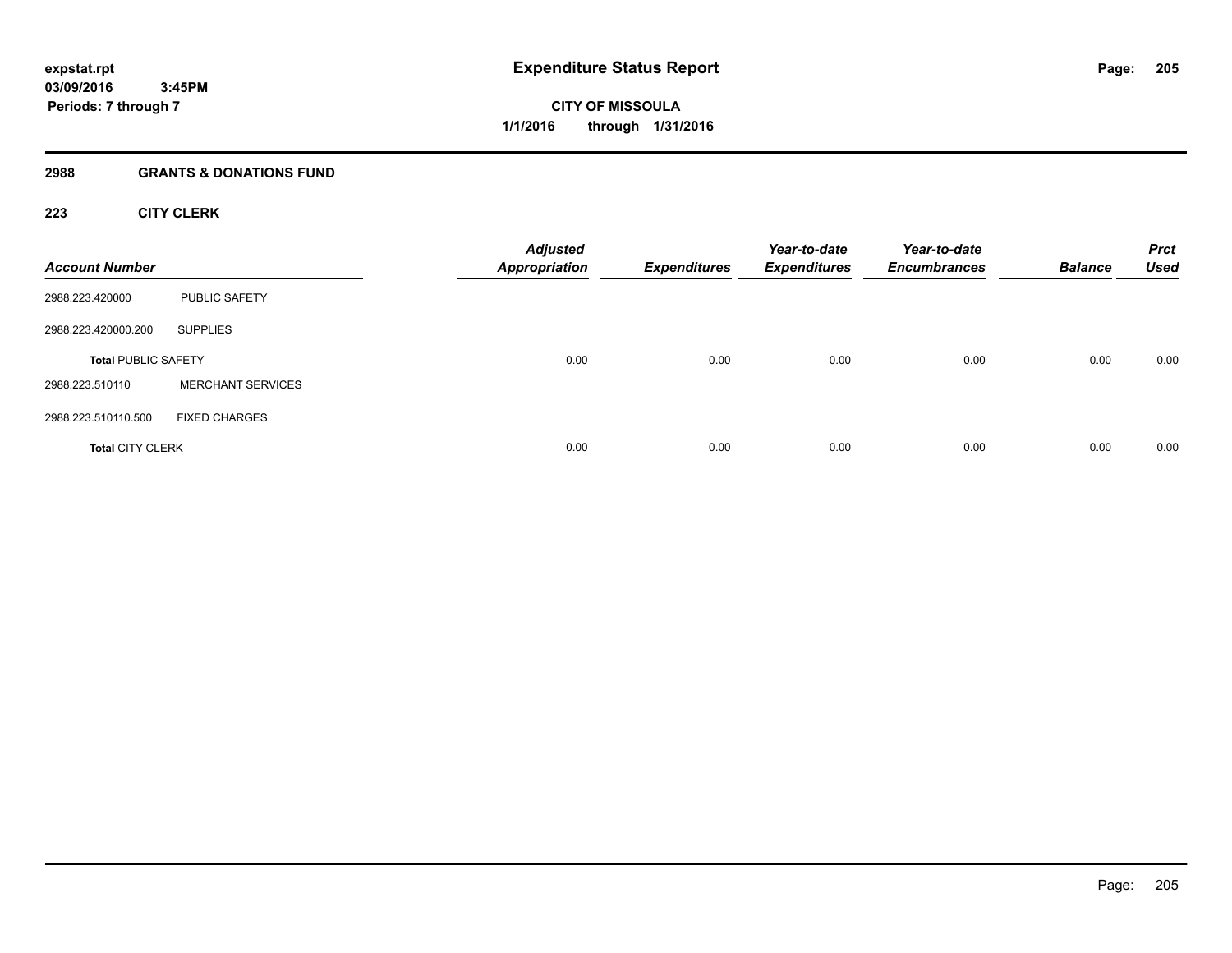#### **2988 GRANTS & DONATIONS FUND**

# **270 CITY ATTORNEY**

|                            |                                                        | <b>Adjusted</b> |                     | Year-to-date        | Year-to-date        |                | <b>Prct</b> |
|----------------------------|--------------------------------------------------------|-----------------|---------------------|---------------------|---------------------|----------------|-------------|
| <b>Account Number</b>      |                                                        | Appropriation   | <b>Expenditures</b> | <b>Expenditures</b> | <b>Encumbrances</b> | <b>Balance</b> | <b>Used</b> |
| 2988.270.411121            | DV ACCOUNTABILITY GRANT                                |                 |                     |                     |                     |                |             |
| 2988.270.411121.100        | PERSONAL SERVICES                                      |                 |                     |                     |                     |                |             |
|                            | 2988.270.411121.110.000 DV GRANT/SALARIES AND WAGES    | 0.00            | 2,300.98            | 17,017.74           | 0.00                | $-17,017.74$   | 0.00        |
|                            | 2988.270.411121.140.000 EMPLOYER CONTRIBUTIONS         | 0.00            | 742.60              | 5,844.63            | 0.00                | $-5,844.63$    | 0.00        |
|                            | 2988.270.411121.141.000 STATE RETIREMENT CONTRIBUTIONS | 0.00            | 0.00                | 11.80               | 0.00                | $-11.80$       | 0.00        |
|                            | <b>Total PERSONAL SERVICES</b>                         | 0.00            | 3,043.58            | 22,874.17           | 0.00                | $-22,874.17$   | 0.00        |
| 2988.270.411121.300        | PURCHASED SERVICES                                     |                 |                     |                     |                     |                |             |
|                            | <b>Total PURCHASED SERVICES</b>                        | 0.00            | 0.00                | 0.00                | 0.00                | 0.00           | 0.00        |
|                            | <b>Total DV ACCOUNTABILITY GRANT</b>                   | 0.00            | 3,043.58            | 22,874.17           | 0.00                | $-22,874.17$   | 0.00        |
| 2988.270.510110            | <b>MERCHANT SERVICES</b>                               |                 |                     |                     |                     |                |             |
| 2988.270.510110.500        | <b>FIXED CHARGES</b>                                   |                 |                     |                     |                     |                |             |
|                            | <b>Total MERCHANT SERVICES</b>                         | 0.00            | 0.00                | 0.00                | 0.00                | 0.00           | 0.00        |
| <b>Total CITY ATTORNEY</b> |                                                        | 0.00            | 3,043.58            | 22,874.17           | 0.00                | $-22,874.17$   | 0.00        |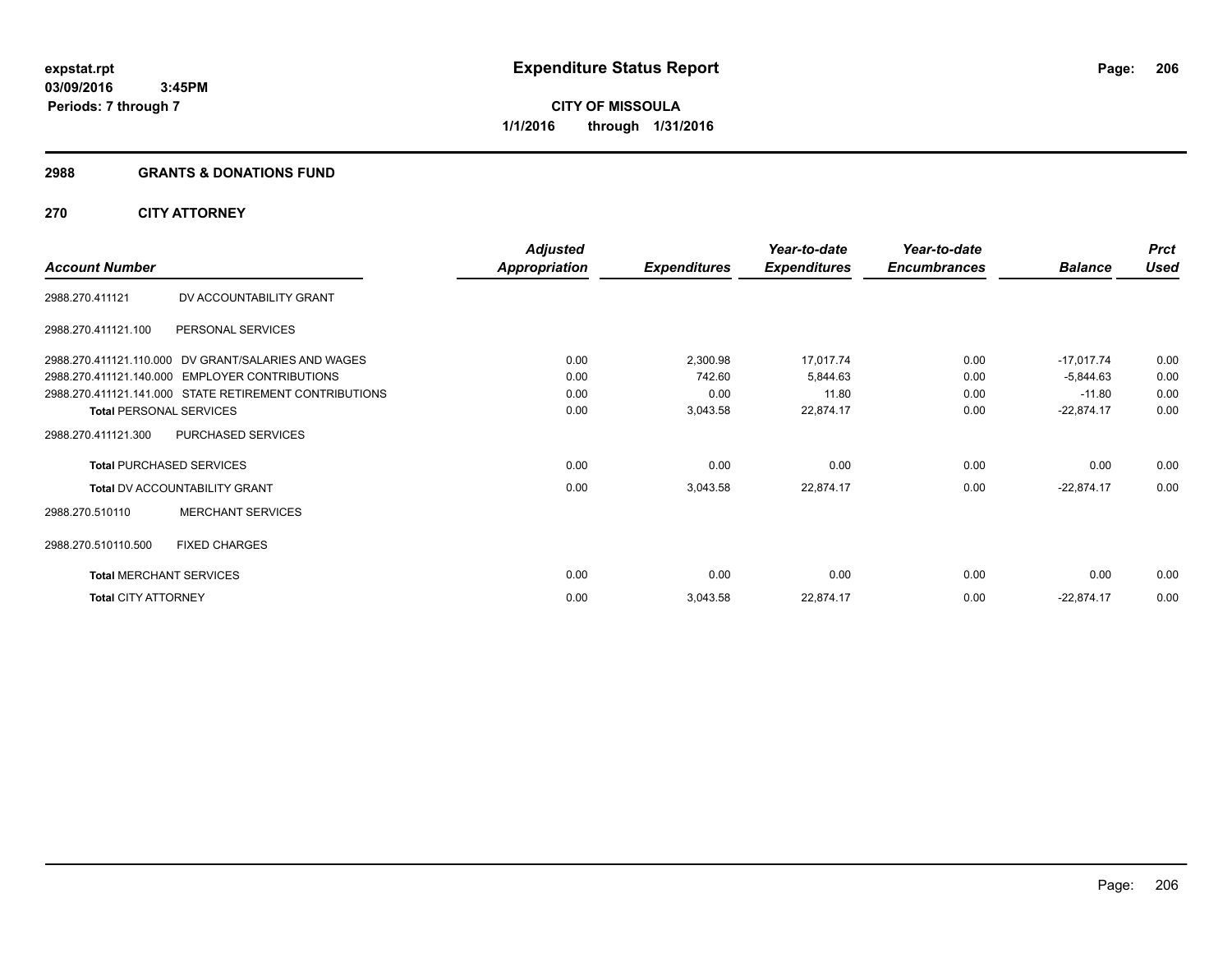**Periods: 7 through 7**

**CITY OF MISSOULA 1/1/2016 through 1/31/2016**

# **2988 GRANTS & DONATIONS FUND**

 **3:45PM**

# **290 POLICE**

|                       |                                                | <b>Adjusted</b>      |                     | Year-to-date        | Year-to-date        |                | <b>Prct</b> |
|-----------------------|------------------------------------------------|----------------------|---------------------|---------------------|---------------------|----------------|-------------|
| <b>Account Number</b> |                                                | <b>Appropriation</b> | <b>Expenditures</b> | <b>Expenditures</b> | <b>Encumbrances</b> | <b>Balance</b> | <b>Used</b> |
| 2988.290.420161       | <b>ICAC GOOGLE</b>                             |                      |                     |                     |                     |                |             |
| 2988.290.420161.100   | PERSONAL SERVICES                              |                      |                     |                     |                     |                |             |
|                       | <b>Total PERSONAL SERVICES</b>                 | 0.00                 | 0.00                | 0.00                | 0.00                | 0.00           | 0.00        |
| 2988.290.420161.900   | <b>CAPITAL OUTLAY</b>                          |                      |                     |                     |                     |                |             |
|                       | 2988.290.420161.940.000 MT DES EQUIPMENT GRANT | 0.00                 | 243,765.60          | 243,765.60          | 0.00                | $-243,765.60$  | 0.00        |
| Total ICAC GOOGLE     |                                                | 0.00                 | 243,765.60          | 243,765.60          | 0.00                | -243,765.60    | 0.00        |
| 2988.290.420186       | FY15 HITDA                                     |                      |                     |                     |                     |                |             |
| 2988.290.420186.200   | <b>SUPPLIES</b>                                |                      |                     |                     |                     |                |             |
| <b>Total SUPPLIES</b> |                                                | 0.00                 | 0.00                | 0.00                | 0.00                | 0.00           | 0.00        |
| 2988.290.420186.300   | PURCHASED SERVICES                             |                      |                     |                     |                     |                |             |
| Total FY15 HITDA      |                                                | 0.00                 | 0.00                | 0.00                | 0.00                | 0.00           | 0.00        |
| <b>Total POLICE</b>   |                                                | 0.00                 | 243,765.60          | 243,765.60          | 0.00                | $-243,765.60$  | 0.00        |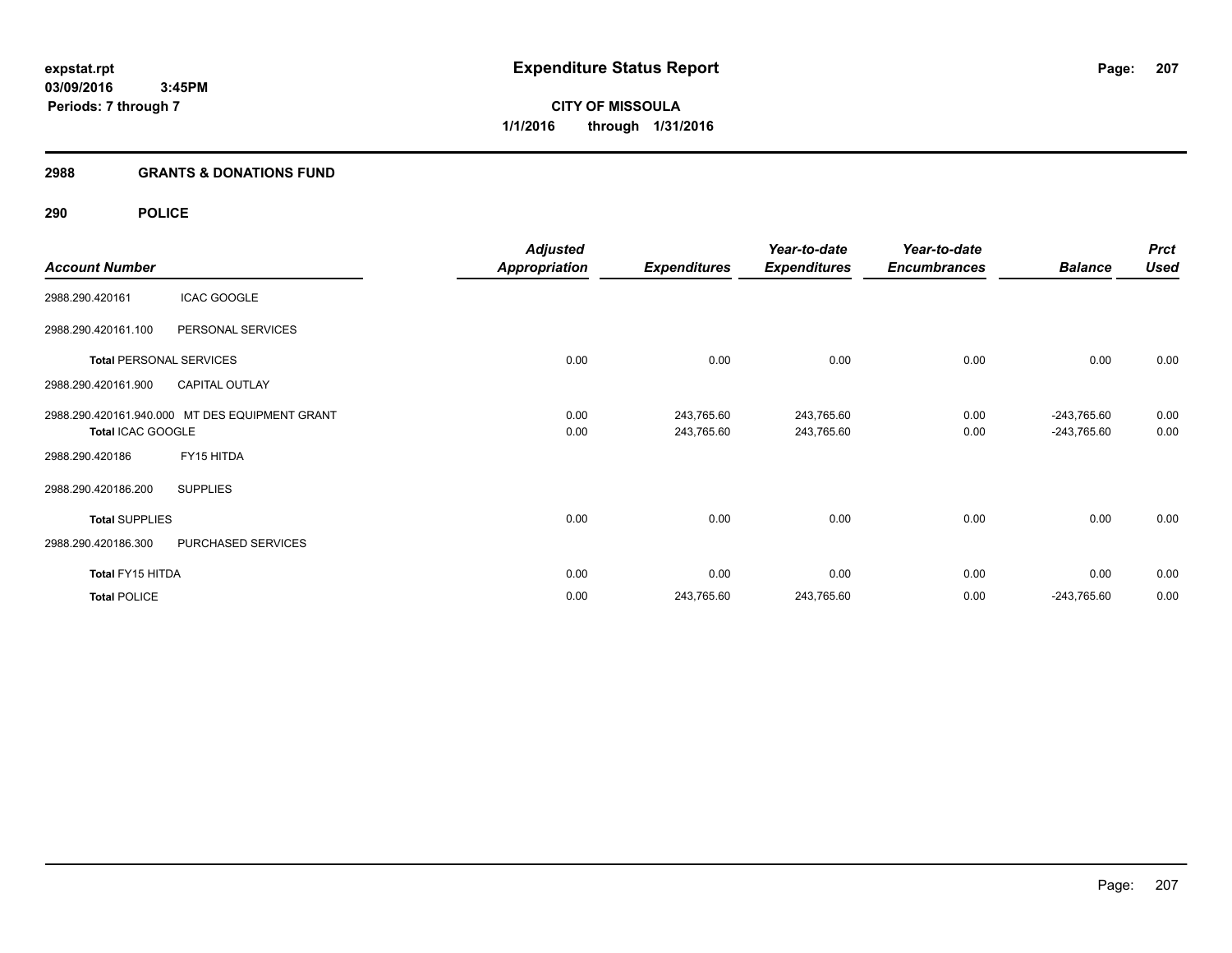**CITY OF MISSOULA 1/1/2016 through 1/31/2016**

#### **2988 GRANTS & DONATIONS FUND**

# **300 FIRE**

| <b>Account Number</b>         |                                                 | <b>Adjusted</b><br><b>Appropriation</b> | <b>Expenditures</b> | Year-to-date<br><b>Expenditures</b> | Year-to-date<br><b>Encumbrances</b> | <b>Balance</b>             | <b>Prct</b><br><b>Used</b> |
|-------------------------------|-------------------------------------------------|-----------------------------------------|---------------------|-------------------------------------|-------------------------------------|----------------------------|----------------------------|
| 2988.300.420731               | <b>AFG GRANT</b>                                |                                         |                     |                                     |                                     |                            |                            |
| 2988.300.420731.900           | <b>CAPITAL OUTLAY</b>                           |                                         |                     |                                     |                                     |                            |                            |
| <b>Total AFG GRANT</b>        | 2988.300.420731.940.000 AFG GRANT-LARYNGOSCOPES | 0.00<br>0.00                            | 0.00<br>0.00        | 9,593.83<br>9,593.83                | 0.00<br>0.00                        | $-9,593.83$<br>$-9,593.83$ | 0.00<br>0.00               |
| 2988.300.720731               | *** Title Not Found ***                         |                                         |                     |                                     |                                     |                            |                            |
| 2988.300.720731.900           | <b>CAPITAL OUTLAY</b>                           |                                         |                     |                                     |                                     |                            |                            |
| Total *** Title Not Found *** | 2988.300.720731.940.000 MACHINERY & EQUIPMENT   | 0.00<br>0.00                            | 0.00<br>0.00        | 86,254.44<br>86,254.44              | 0.00<br>0.00                        | $-86.254.44$<br>-86.254.44 | 0.00<br>0.00               |
| <b>Total FIRE</b>             |                                                 | 0.00                                    | 0.00                | 95,848.27                           | 0.00                                | $-95.848.27$               | 0.00                       |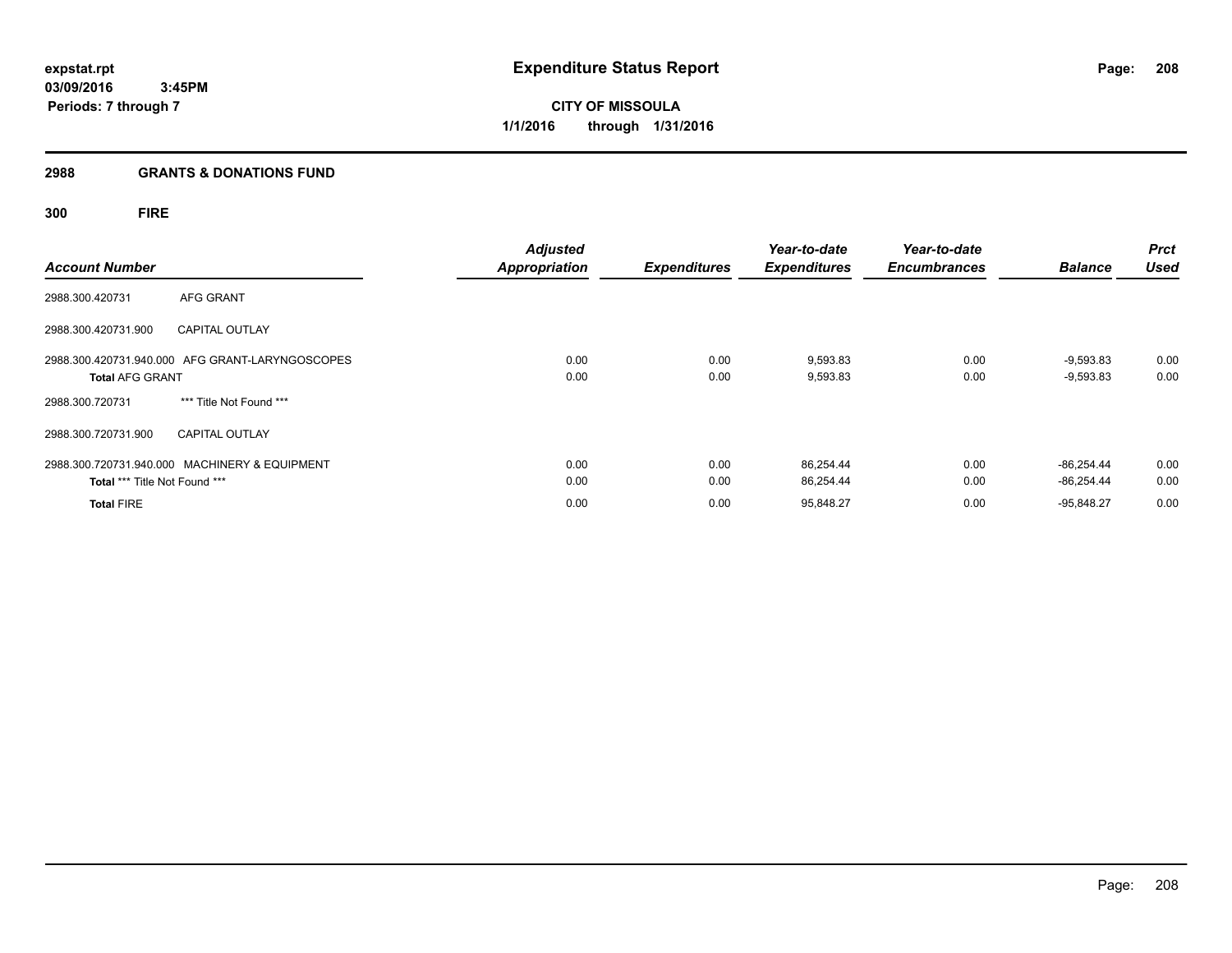#### **2988 GRANTS & DONATIONS FUND**

|                                 |                                                          | <b>Adjusted</b> |                     | Year-to-date        | Year-to-date        |                | <b>Prct</b> |
|---------------------------------|----------------------------------------------------------|-----------------|---------------------|---------------------|---------------------|----------------|-------------|
| <b>Account Number</b>           |                                                          | Appropriation   | <b>Expenditures</b> | <b>Expenditures</b> | <b>Encumbrances</b> | <b>Balance</b> | <b>Used</b> |
| 2988.390.402816                 | *** Title Not Found ***                                  |                 |                     |                     |                     |                |             |
| 2988.390.402816.300             | PURCHASED SERVICES                                       |                 |                     |                     |                     |                |             |
| Total *** Title Not Found ***   |                                                          | 0.00            | 0.00                | 0.00                | 0.00                | 0.00           | 0.00        |
| 2988.390.410105                 | WAPIKIYA HOMEOWNERS ASSN GRANT                           |                 |                     |                     |                     |                |             |
| 2988.390.410105.200             | <b>SUPPLIES</b>                                          |                 |                     |                     |                     |                |             |
|                                 | Total WAPIKIYA HOMEOWNERS ASSN GRANT                     | 0.00            | 0.00                | 0.00                | 0.00                | 0.00           | 0.00        |
| 2988.390.420000                 | <b>MISC GRANTS</b>                                       |                 |                     |                     |                     |                |             |
| 2988.390.420000.700             | <b>GRANTS &amp; CONTRIBUTIONS</b>                        |                 |                     |                     |                     |                |             |
|                                 | 2988.390.420000.700.000 GRANTS & CONTRIBUTIONS           | 46,000.00       | 0.00                | 0.00                | 0.00                | 46,000.00      | 0.00        |
|                                 | <b>Total GRANTS &amp; CONTRIBUTIONS</b>                  | 46,000.00       | 0.00                | 0.00                | 0.00                | 46,000.00      | 0.00        |
| 2988.390.420000.800             | OTHER OBJECTS                                            |                 |                     |                     |                     |                |             |
| <b>Total OTHER OBJECTS</b>      |                                                          | 0.00            | 0.00                | 0.00                | 0.00                | 0.00           | 0.00        |
| <b>Total MISC GRANTS</b>        |                                                          | 46,000.00       | 0.00                | 0.00                | 0.00                | 46,000.00      | 0.00        |
| 2988.390.420110                 | COPS TECHNOLOGY GRANT(D0J)                               |                 |                     |                     |                     |                |             |
| 2988.390.420110.900             | CAPITAL OUTLAY                                           |                 |                     |                     |                     |                |             |
|                                 | 2988.390.420110.940.000 COPS TECHNOLOGY GRANT/ EQUIPMENT | 293,592.00      | 0.00                | 0.00                | 0.00                | 293,592.00     | 0.00        |
|                                 | Total COPS TECHNOLOGY GRANT(D0J)                         | 293,592.00      | 0.00                | 0.00                | 0.00                | 293,592.00     | 0.00        |
| 2988.390.420112                 | COPS TECH GRANT X2 \$750,000                             |                 |                     |                     |                     |                |             |
| 2988.390.420112.300             | PURCHASED SERVICES                                       |                 |                     |                     |                     |                |             |
| <b>Total PURCHASED SERVICES</b> |                                                          | 0.00            | 0.00                | 0.00                | 0.00                | 0.00           | 0.00        |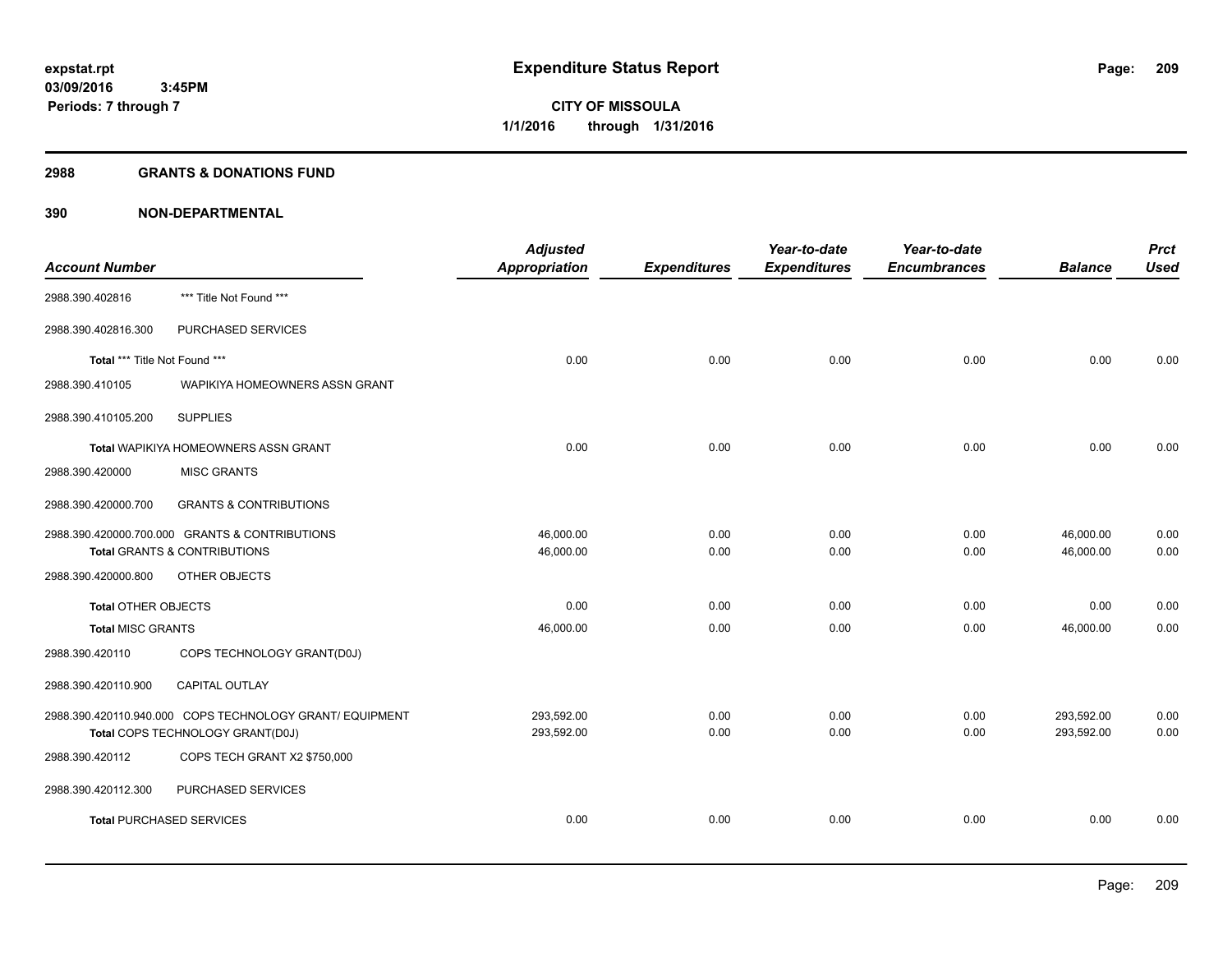#### **2988 GRANTS & DONATIONS FUND**

|                                |                                                                                                                                                            | <b>Adjusted</b>              |                          | Year-to-date             | Year-to-date         |                                   | <b>Prct</b>          |
|--------------------------------|------------------------------------------------------------------------------------------------------------------------------------------------------------|------------------------------|--------------------------|--------------------------|----------------------|-----------------------------------|----------------------|
| <b>Account Number</b>          |                                                                                                                                                            | <b>Appropriation</b>         | <b>Expenditures</b>      | <b>Expenditures</b>      | <b>Encumbrances</b>  | <b>Balance</b>                    | <b>Used</b>          |
| 2988.390.420112.800            | OTHER OBJECTS                                                                                                                                              |                              |                          |                          |                      |                                   |                      |
| <b>Total OTHER OBJECTS</b>     |                                                                                                                                                            | 0.00                         | 0.00                     | 0.00                     | 0.00                 | 0.00                              | 0.00                 |
| 2988.390.420112.900            | <b>CAPITAL OUTLAY</b>                                                                                                                                      |                              |                          |                          |                      |                                   |                      |
|                                | 2988.390.420112.940.000 MACHINERY & EQUIPMENT<br>Total COPS TECH GRANT X2 \$750,000                                                                        | 700,000.00<br>700,000.00     | 0.00<br>0.00             | 0.00<br>0.00             | 0.00<br>0.00         | 700,000.00<br>700,000.00          | 0.00<br>0.00         |
| 2988.390.420143                | ANTI-GRAFFITI PROJECT                                                                                                                                      |                              |                          |                          |                      |                                   |                      |
| 2988.390.420143.200            | <b>SUPPLIES</b>                                                                                                                                            |                              |                          |                          |                      |                                   |                      |
|                                | 2988.390.420143.210.000 OFFICE SUPPLIES - ANTI-GRAFFITI PROJECT<br>2988.390.420143.220.000 OPERATING SUPPLIES-ANTI GRAFITTI<br>Total ANTI-GRAFFITI PROJECT | 5,000.00<br>0.00<br>5,000.00 | 0.00<br>136.00<br>136.00 | 0.00<br>136.00<br>136.00 | 0.00<br>0.00<br>0.00 | 5,000.00<br>$-136.00$<br>4,864.00 | 0.00<br>0.00<br>2.72 |
| 2988.390.420144                | <b>BIAS CRIME CONTROL CAMPAIGN</b>                                                                                                                         |                              |                          |                          |                      |                                   |                      |
| 2988.390.420144.300            | PURCHASED SERVICES                                                                                                                                         |                              |                          |                          |                      |                                   |                      |
|                                | 2988.390.420144.350.000 BIAS CAMPAIGN - PROFESSIONAL SERVICES<br>Total BIAS CRIME CONTROL CAMPAIGN                                                         | 10.903.00<br>10,903.00       | 0.00<br>0.00             | 0.00<br>0.00             | 0.00<br>0.00         | 10,903.00<br>10,903.00            | 0.00<br>0.00         |
| 2988.390.420145                | FY10 UNDERAGE DRINKING                                                                                                                                     |                              |                          |                          |                      |                                   |                      |
| 2988.390.420145.100            | PERSONAL SERVICES                                                                                                                                          |                              |                          |                          |                      |                                   |                      |
| <b>Total PERSONAL SERVICES</b> |                                                                                                                                                            | 0.00                         | 0.00                     | 0.00                     | 0.00                 | 0.00                              | 0.00                 |
| 2988.390.420145.200            | <b>SUPPLIES</b>                                                                                                                                            |                              |                          |                          |                      |                                   |                      |
| <b>Total SUPPLIES</b>          |                                                                                                                                                            | 0.00                         | 0.00                     | 0.00                     | 0.00                 | 0.00                              | 0.00                 |
| 2988.390.420145.300            | PURCHASED SERVICES                                                                                                                                         |                              |                          |                          |                      |                                   |                      |
|                                | Total FY10 UNDERAGE DRINKING                                                                                                                               | 0.00                         | 0.00                     | 0.00                     | 0.00                 | 0.00                              | 0.00                 |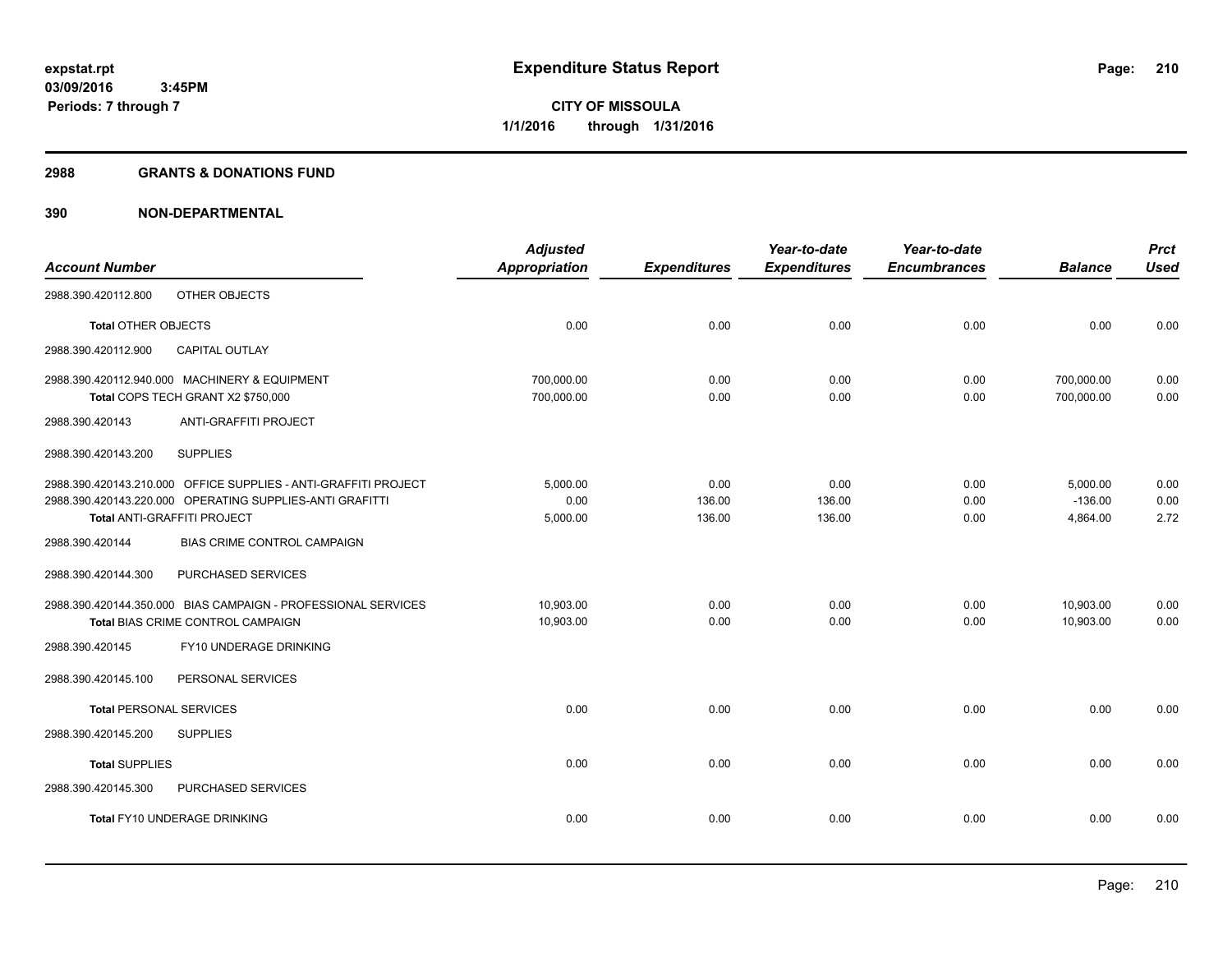#### **2988 GRANTS & DONATIONS FUND**

|                                                                  | <b>Adjusted</b>      |                     | Year-to-date        | Year-to-date        |                | <b>Prct</b> |
|------------------------------------------------------------------|----------------------|---------------------|---------------------|---------------------|----------------|-------------|
| <b>Account Number</b>                                            | <b>Appropriation</b> | <b>Expenditures</b> | <b>Expenditures</b> | <b>Encumbrances</b> | <b>Balance</b> | <b>Used</b> |
| 2988.390.420150<br>TRAFFIC POLICING-UNIFORM                      |                      |                     |                     |                     |                |             |
| <b>CAPITAL OUTLAY</b><br>2988.390.420150.900                     |                      |                     |                     |                     |                |             |
| 2988.390.420150.940.000 STATE EQUIPMENT GRANT-STEP               | 10.338.00            | 0.00                | 10,338.00           | 0.00                | 0.00           | 100.00      |
| <b>Total TRAFFIC POLICING-UNIFORM</b>                            | 10,338.00            | 0.00                | 10,338.00           | 0.00                | 0.00           | 100.00      |
| FY09 POLICE ICAC FEDERAL GRANT<br>2988.390.420160                |                      |                     |                     |                     |                |             |
| 2988.390.420160.100<br>PERSONAL SERVICES                         |                      |                     |                     |                     |                |             |
| 2988.390.420160.120.000 FY09 POLICE ICAC GRANT/OT & /TERMINATION | 15,755.00            | 589.57              | 2.234.22            | 0.00                | 13,520.78      | 14.18       |
| 2988.390.420160.140.000 FY09 POLICE ICAC GRANT                   | 9,453.00             | 39.10               | 149.03              | 0.00                | 9,303.97       | 1.58        |
| 2988.390.420160.141.000 STATE RETIREMENT CONTRIBUTIONS           | 0.00                 | 1,743.40            | 12,044.82           | 0.00                | $-12.044.82$   | 0.00        |
| <b>Total PERSONAL SERVICES</b>                                   | 25,208.00            | 2,372.07            | 14,428.07           | 0.00                | 10,779.93      | 57.24       |
| <b>SUPPLIES</b><br>2988.390.420160.200                           |                      |                     |                     |                     |                |             |
| 2988.390.420160.220.000 OPERATING SUPPLIES                       | 0.00                 | 0.00                | 74.82               | 0.00                | $-74.82$       | 0.00        |
| <b>Total SUPPLIES</b>                                            | 0.00                 | 0.00                | 74.82               | 0.00                | $-74.82$       | 0.00        |
| PURCHASED SERVICES<br>2988.390.420160.300                        |                      |                     |                     |                     |                |             |
| 2988.390.420160.341.000 ELECTRICITY & NATURAL GAS                | 750.00               | 0.00                | 0.00                | 0.00                | 750.00         | 0.00        |
| 2988.390.420160.350.000 FY09 POLICE ICAC GRANT/PROF SVS          | 1,500.00             | 0.00                | 0.00                | 0.00                | 1,500.00       | 0.00        |
| 2988.390.420160.370.000 Fy09 POLICE ICAC GRANT/TRAVEL            | 0.00                 | 0.00                | 1.127.13            | 0.00                | $-1.127.13$    | 0.00        |
| <b>Total PURCHASED SERVICES</b>                                  | 2,250.00             | 0.00                | 1,127.13            | 0.00                | 1,122.87       | 50.09       |
| <b>BUILDING MATERIALS</b><br>2988.390.420160.400                 |                      |                     |                     |                     |                |             |
| <b>Total BUILDING MATERIALS</b>                                  | 0.00                 | 0.00                | 0.00                | 0.00                | 0.00           | 0.00        |
| 2988.390.420160.500<br><b>FIXED CHARGES</b>                      |                      |                     |                     |                     |                |             |
| 2988.390.420160.500.000 FY09 POLICE ICAC GRANT/OTHER EXPENSES    | 2,980.00             | 0.00                | 0.00                | 0.00                | 2,980.00       | 0.00        |
| <b>Total FIXED CHARGES</b>                                       | 2,980.00             | 0.00                | 0.00                | 0.00                | 2,980.00       | 0.00        |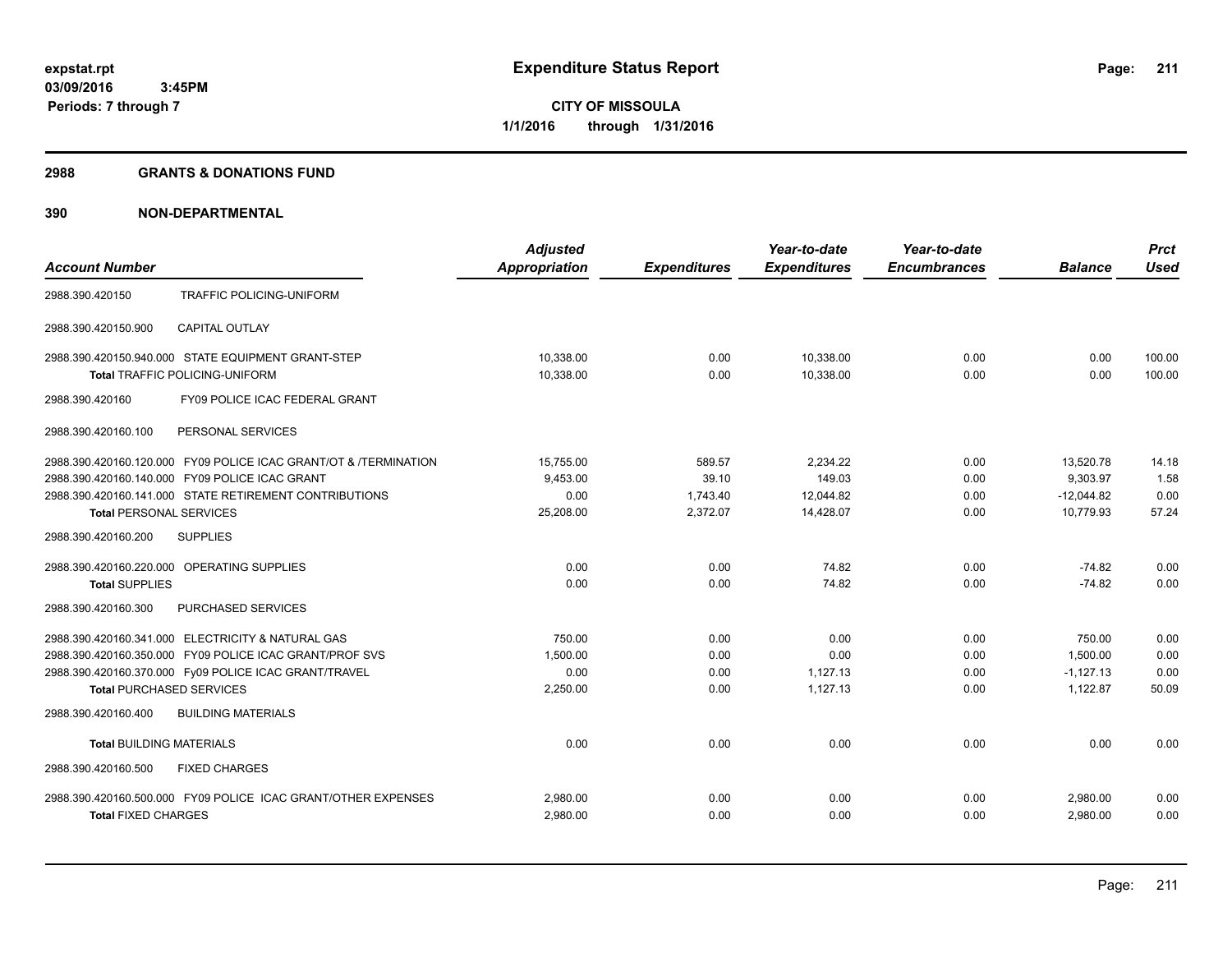#### **2988 GRANTS & DONATIONS FUND**

| <b>Account Number</b>                                           | <b>Adjusted</b><br><b>Appropriation</b> | <b>Expenditures</b> | Year-to-date<br><b>Expenditures</b> | Year-to-date<br><b>Encumbrances</b> | <b>Balance</b> | <b>Prct</b><br><b>Used</b> |
|-----------------------------------------------------------------|-----------------------------------------|---------------------|-------------------------------------|-------------------------------------|----------------|----------------------------|
| OTHER OBJECTS<br>2988.390.420160.800                            |                                         |                     |                                     |                                     |                |                            |
| <b>Total OTHER OBJECTS</b>                                      | 0.00                                    | 0.00                | 0.00                                | 0.00                                | 0.00           | 0.00                       |
| CAPITAL OUTLAY<br>2988.390.420160.900                           |                                         |                     |                                     |                                     |                |                            |
| <b>Total CAPITAL OUTLAY</b>                                     | 0.00                                    | 0.00                | 0.00                                | 0.00                                | 0.00           | 0.00                       |
| Total FY09 POLICE ICAC FEDERAL GRANT                            | 30,438.00                               | 2,372.07            | 15,630.02                           | 0.00                                | 14,807.98      | 51.35                      |
| FY09 POLICE TRAINING SIMULATOR GRANT<br>2988.390.420161         |                                         |                     |                                     |                                     |                |                            |
| 2988.390.420161.100<br>PERSONAL SERVICES                        |                                         |                     |                                     |                                     |                |                            |
| 2988.390.420161.110.000 ICAC GOOGLE-SALARIES AND WAGES          | 0.00                                    | 5,299.98            | 38,636.45                           | 0.00                                | $-38,636.45$   | 0.00                       |
| 2988.390.420161.115.000 SALARIES/HEALTH INSURANCE BENEFIT       | 0.00                                    | 636.00              | 3,747.00                            | 0.00                                | $-3,747.00$    | 0.00                       |
| 2988.390.420161.130.000 OTHER                                   | 0.00                                    | 0.00                | 690.00                              | 0.00                                | $-690.00$      | 0.00                       |
| 2988.390.420161.133.000 EDUCATION COMPENSATION                  | 0.00                                    | 0.00                | 10.00                               | 0.00                                | $-10.00$       | 0.00                       |
| 2988.390.420161.140.000 EMPLOYER CONTRIBUTIONS                  | 0.00                                    | 1,369.85            | 10,190.14                           | 0.00                                | $-10,190.14$   | 0.00                       |
| <b>Total PERSONAL SERVICES</b>                                  | 0.00                                    | 7,305.83            | 53,273.59                           | 0.00                                | $-53,273.59$   | 0.00                       |
| <b>SUPPLIES</b><br>2988.390.420161.200                          |                                         |                     |                                     |                                     |                |                            |
| <b>Total SUPPLIES</b>                                           | 0.00                                    | 0.00                | 0.00                                | 0.00                                | 0.00           | 0.00                       |
| <b>Total FY09 POLICE TRAINING SIMULATOR GRANT</b>               | 0.00                                    | 7,305.83            | 53,273.59                           | 0.00                                | $-53,273.59$   | 0.00                       |
| 2988.390.420180<br><b>BULLETPROOF VEST PROGRAM</b>              |                                         |                     |                                     |                                     |                |                            |
| <b>SUPPLIES</b><br>2988.390.420180.200                          |                                         |                     |                                     |                                     |                |                            |
| 2988.390.420180.220.000 OPERATING SUPPLIES-BULLETPROOF VEST GNT | 10.500.00                               | 0.00                | 1.999.39                            | 0.00                                | 8,500.61       | 19.04                      |
| Total BULLETPROOF VEST PROGRAM                                  | 10,500.00                               | 0.00                | 1,999.39                            | 0.00                                | 8,500.61       | 19.04                      |
| FY16 HIDTA<br>2988.390.420181                                   |                                         |                     |                                     |                                     |                |                            |
| PERSONAL SERVICES<br>2988.390.420181.100                        |                                         |                     |                                     |                                     |                |                            |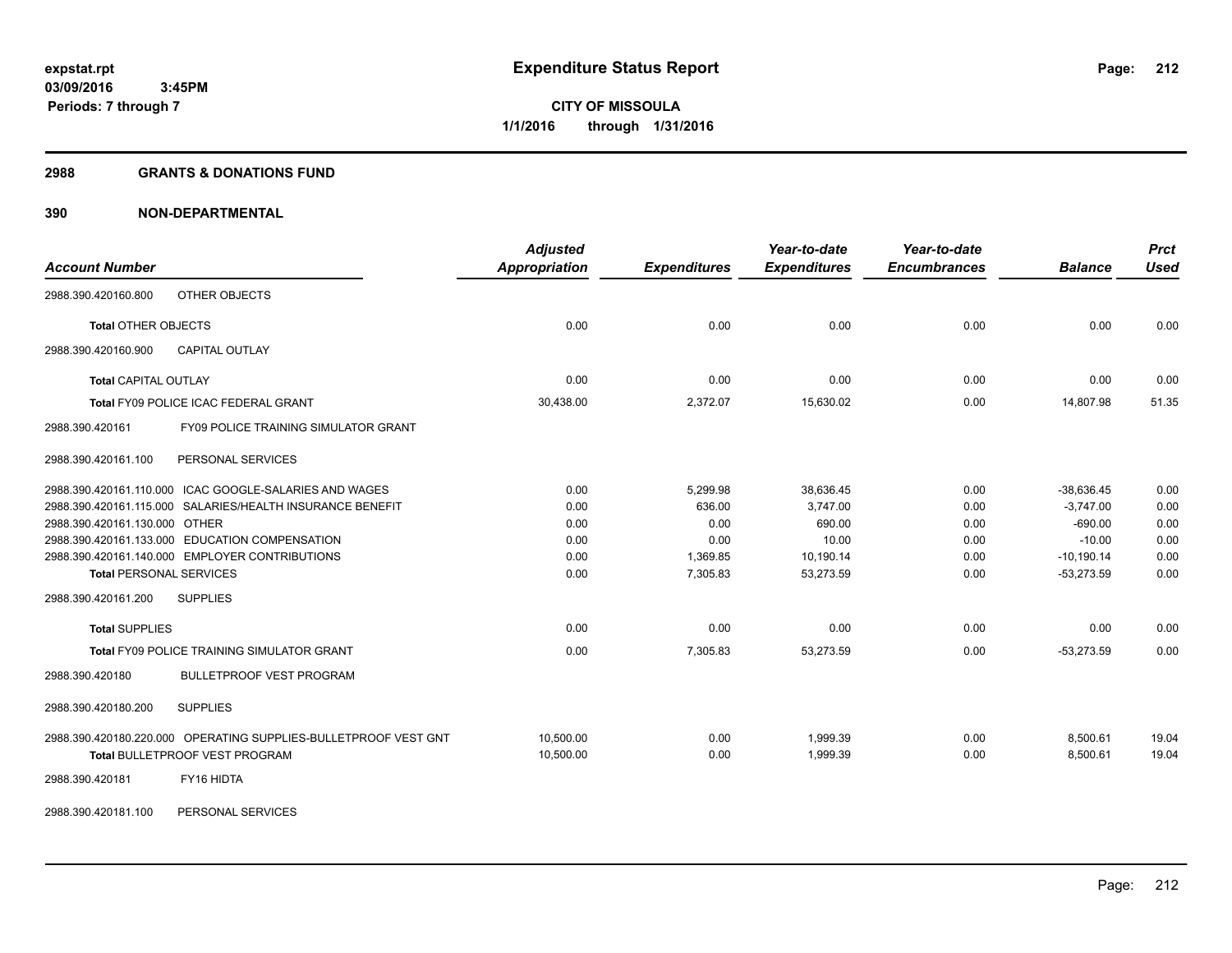#### **2988 GRANTS & DONATIONS FUND**

| <b>Account Number</b>                                       | <b>Adjusted</b><br><b>Appropriation</b> | <b>Expenditures</b> | Year-to-date<br><b>Expenditures</b> | Year-to-date<br><b>Encumbrances</b> | <b>Balance</b> | <b>Prct</b><br><b>Used</b> |
|-------------------------------------------------------------|-----------------------------------------|---------------------|-------------------------------------|-------------------------------------|----------------|----------------------------|
| 2988.390.420181.120.000 FY12 HIDTA-OVERTIME/TERMINATION     | 0.00                                    | 1,564.39            | 1,564.39                            | 0.00                                | $-1,564.39$    | 0.00                       |
| 2988.390.420181.140.000 FY12 HIDTA-EMPLOYER CONTRIBUTIONS   | 0.00                                    | 103.01              | 103.01                              | 0.00                                | $-103.01$      | 0.00                       |
| <b>Total PERSONAL SERVICES</b>                              | 0.00                                    | 1,667.40            | 1,667.40                            | 0.00                                | $-1,667.40$    | 0.00                       |
| 2988.390.420181.200<br><b>SUPPLIES</b>                      |                                         |                     |                                     |                                     |                |                            |
| <b>Total SUPPLIES</b>                                       | 0.00                                    | 0.00                | 0.00                                | 0.00                                | 0.00           | 0.00                       |
| 2988.390.420181.300<br>PURCHASED SERVICES                   |                                         |                     |                                     |                                     |                |                            |
| 2988.390.420181.344.000 FY12 HIDTA-TELEPHONE SERVICE        | 0.00                                    | 39.46               | 39.46                               | 0.00                                | $-39.46$       | 0.00                       |
| 2988.390.420181.350.000 FY12 HIDTA-PROFESSIONAL SERVICES    | 0.00                                    | 51.00               | 51.00                               | 0.00                                | $-51.00$       | 0.00                       |
| 2988.390.420181.350.013 FY12 HIDTA-SERVICE CONTRACTS        | 0.00                                    | 1,426.25            | 1,426.25                            | 0.00                                | $-1,426.25$    | 0.00                       |
| Total PURCHASED SERVICES                                    | 0.00                                    | 1,516.71            | 1,516.71                            | 0.00                                | $-1,516.71$    | 0.00                       |
| 2988.390.420181.500<br><b>FIXED CHARGES</b>                 |                                         |                     |                                     |                                     |                |                            |
| 2988.390.420181.500.000 FACILITY LEASE-FIXED CHARGES        | 0.00                                    | 5,669.70            | 11,339.40                           | 0.00                                | $-11.339.40$   | 0.00                       |
| <b>Total FIXED CHARGES</b>                                  | 0.00                                    | 5,669.70            | 11,339.40                           | 0.00                                | $-11,339.40$   | 0.00                       |
| <b>CAPITAL OUTLAY</b><br>2988.390.420181.900                |                                         |                     |                                     |                                     |                |                            |
| <b>Total CAPITAL OUTLAY</b>                                 | 0.00                                    | 0.00                | 0.00                                | 0.00                                | 0.00           | 0.00                       |
| <b>Total FY16 HIDTA</b>                                     | 0.00                                    | 8,853.81            | 14,523.51                           | 0.00                                | $-14,523.51$   | 0.00                       |
| 2988.390.420184<br><b>DUI TASK FORCE GRANT</b>              |                                         |                     |                                     |                                     |                |                            |
| PERSONAL SERVICES<br>2988.390.420184.100                    |                                         |                     |                                     |                                     |                |                            |
| 2988.390.420184.120.000 DUI TASK FORCE OVERTIME/TERMINATION | 4,300.00                                | 0.00                | 0.00                                | 0.00                                | 4,300.00       | 0.00                       |
| 2988.390.420184.141.000 STATE RETIREMENT CONTRIBUTIONS      | 700.00                                  | 0.00                | 0.00                                | 0.00                                | 700.00         | 0.00                       |
| <b>Total PERSONAL SERVICES</b>                              | 5,000.00                                | 0.00                | 0.00                                | 0.00                                | 5,000.00       | 0.00                       |
| 2988.390.420184.200<br><b>SUPPLIES</b>                      |                                         |                     |                                     |                                     |                |                            |
| <b>Total SUPPLIES</b>                                       | 0.00                                    | 0.00                | 0.00                                | 0.00                                | 0.00           | 0.00                       |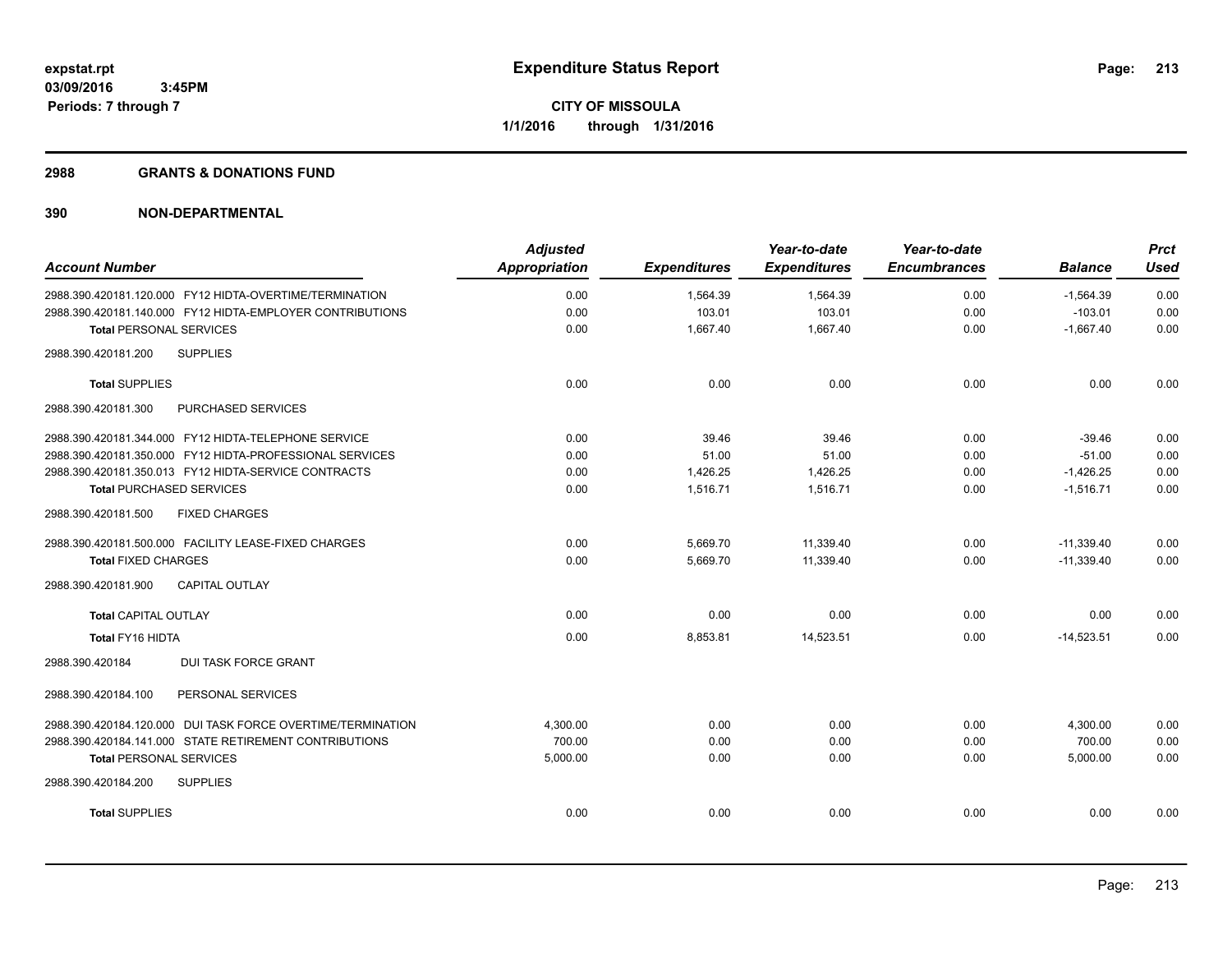#### **2988 GRANTS & DONATIONS FUND**

| <b>Account Number</b>                                    | <b>Adjusted</b><br>Appropriation | <b>Expenditures</b> | Year-to-date<br><b>Expenditures</b> | Year-to-date<br><b>Encumbrances</b> | <b>Balance</b> | <b>Prct</b><br><b>Used</b> |
|----------------------------------------------------------|----------------------------------|---------------------|-------------------------------------|-------------------------------------|----------------|----------------------------|
| <b>Total DUI TASK FORCE GRANT</b>                        | 5,000.00                         | 0.00                | 0.00                                | 0.00                                | 5,000.00       | 0.00                       |
| <b>DUI - COPS IN SHOPS</b><br>2988.390.420185            |                                  |                     |                                     |                                     |                |                            |
| PERSONAL SERVICES<br>2988.390.420185.100                 |                                  |                     |                                     |                                     |                |                            |
| <b>Total PERSONAL SERVICES</b>                           | 0.00                             | 0.00                | 0.00                                | 0.00                                | 0.00           | 0.00                       |
| <b>SUPPLIES</b><br>2988.390.420185.200                   |                                  |                     |                                     |                                     |                |                            |
| Total DUI - COPS IN SHOPS                                | 0.00                             | 0.00                | 0.00                                | 0.00                                | 0.00           | 0.00                       |
| FY15 HITDA<br>2988.390.420186                            |                                  |                     |                                     |                                     |                |                            |
| PERSONAL SERVICES<br>2988.390.420186.100                 |                                  |                     |                                     |                                     |                |                            |
| 2988.390.420186.120.000 FY15 HIDTA/OVERTIME/TERMINATION  | 0.00                             | 1,742.35            | 14,614.74                           | 0.00                                | $-14,614.74$   | 0.00                       |
| 2988.390.420186.140.000 EMPLOYER CONTRIBUTIONS           | 0.00                             | 112.98              | 953.90                              | 0.00                                | $-953.90$      | 0.00                       |
| <b>Total PERSONAL SERVICES</b>                           | 0.00                             | 1,855.33            | 15,568.64                           | 0.00                                | $-15,568.64$   | 0.00                       |
| 2988.390.420186.200<br><b>SUPPLIES</b>                   |                                  |                     |                                     |                                     |                |                            |
| 2988.390.420186.210.000 OFFICE SUPPLIES                  | 0.00                             | 90.00               | 946.45                              | 0.00                                | $-946.45$      | 0.00                       |
| 2988.390.420186.220.000 FY15 HIDTA/OPERATING SUPPLIES    | 0.00                             | 122.37              | 451.25                              | 0.00                                | $-451.25$      | 0.00                       |
| <b>Total SUPPLIES</b>                                    | 0.00                             | 212.37              | 1,397.70                            | 0.00                                | $-1,397.70$    | 0.00                       |
| PURCHASED SERVICES<br>2988.390.420186.300                |                                  |                     |                                     |                                     |                |                            |
| 2988.390.420186.344.000 FY15 HIDTA/TELEPHONE SERVICE     | 0.00                             | 0.00                | 1,562.66                            | 0.00                                | $-1,562.66$    | 0.00                       |
| 2988.390.420186.350.000 PROFESSIONAL SERVICES            | 0.00                             | 400.00              | 2,706.00                            | 0.00                                | $-2,706.00$    | 0.00                       |
| 2988.390.420186.350.013 FY15 HIDTA/PROFESSIONAL SERVICES | 0.00                             | 0.00                | 384.00                              | 0.00                                | $-384.00$      | 0.00                       |
| 2988.390.420186.350.039 PROFESSIONAL SERVICES            | 0.00                             | 0.00                | 32,731.84                           | 0.00                                | $-32,731.84$   | 0.00                       |
| 2988.390.420186.350.040 PROFESSIONAL SERVICES            | 0.00                             | 0.00                | 4,671.87                            | 0.00                                | $-4,671.87$    | 0.00                       |
| <b>Total PURCHASED SERVICES</b>                          | 0.00                             | 400.00              | 42,056.37                           | 0.00                                | $-42,056.37$   | 0.00                       |
| 2988.390.420186.500<br><b>FIXED CHARGES</b>              |                                  |                     |                                     |                                     |                |                            |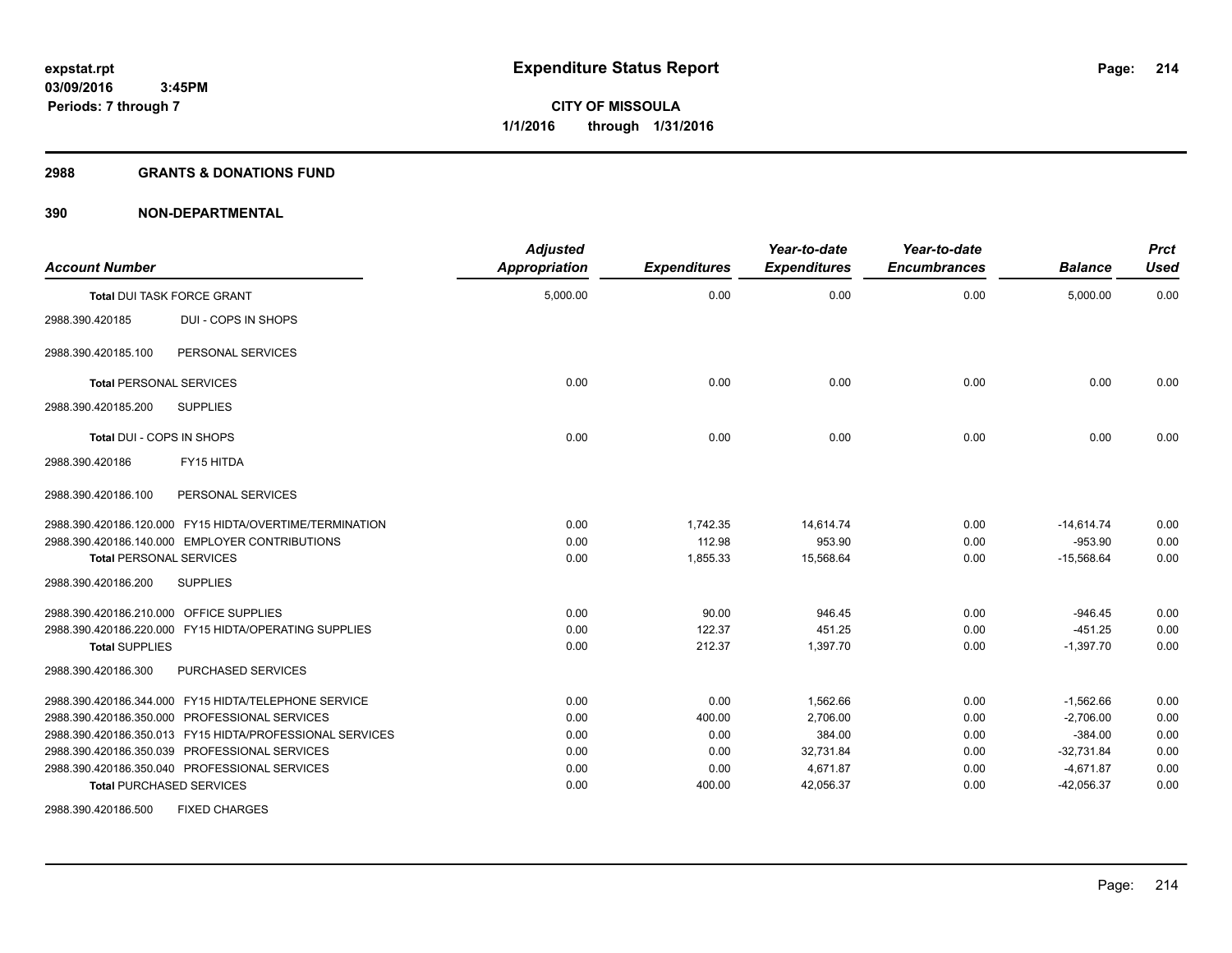#### **2988 GRANTS & DONATIONS FUND**

| <b>Account Number</b>                                               |                                                               | <b>Adjusted</b><br><b>Appropriation</b> | <b>Expenditures</b> | Year-to-date<br><b>Expenditures</b> | Year-to-date<br><b>Encumbrances</b> | <b>Balance</b>               | <b>Prct</b><br><b>Used</b> |
|---------------------------------------------------------------------|---------------------------------------------------------------|-----------------------------------------|---------------------|-------------------------------------|-------------------------------------|------------------------------|----------------------------|
| 2988.390.420186.500.000 FIXED CHARGES<br><b>Total FIXED CHARGES</b> |                                                               | 0.00<br>0.00                            | 0.00<br>0.00        | 32,846.64<br>32,846.64              | 0.00<br>0.00                        | $-32,846.64$<br>$-32,846.64$ | 0.00<br>0.00               |
| <b>Total FY15 HITDA</b>                                             |                                                               | 0.00                                    | 2,467.70            | 91,869.35                           | 0.00                                | $-91,869.35$                 | 0.00                       |
| 2988.390.420190                                                     | STATE OT SEAT BELT GRANT                                      |                                         |                     |                                     |                                     |                              |                            |
| 2988.390.420190.100                                                 | PERSONAL SERVICES                                             |                                         |                     |                                     |                                     |                              |                            |
| 2988.390.420190.110.113 SALARIES AND WAGES                          |                                                               | 0.00                                    | 240.48              | 1,618.93                            | 0.00                                | $-1,618.93$                  | 0.00                       |
|                                                                     | 2988.390.420190.120.000 OVERTIME/TERMINATION - MDOT/SEATBELT  | 30.000.00                               | 1,296.71            | 22,789.50                           | 0.00                                | 7.210.50                     | 75.97                      |
|                                                                     | 2988.390.420190.120.113 STEP GRANT COORD/OVERTIME/TERMINATION | 0.00                                    | 0.00                | 471.53                              | 0.00                                | $-471.53$                    | 0.00                       |
|                                                                     | 2988.390.420190.140.000 EMPLOYER CONTRIBUTIONS-MDOT/SEATBELT  | 30,000.00                               | 100.98              | 1,610.15                            | 0.00                                | 28,389.85                    | 5.37                       |
| <b>Total PERSONAL SERVICES</b>                                      |                                                               | 60,000.00                               | 1,638.17            | 26,490.11                           | 0.00                                | 33,509.89                    | 44.15                      |
| 2988.390.420190.200                                                 | <b>SUPPLIES</b>                                               |                                         |                     |                                     |                                     |                              |                            |
| <b>Total SUPPLIES</b>                                               |                                                               | 0.00                                    | 0.00                | 0.00                                | 0.00                                | 0.00                         | 0.00                       |
| 2988.390.420190.300                                                 | PURCHASED SERVICES                                            |                                         |                     |                                     |                                     |                              |                            |
|                                                                     | 2988.390.420190.390.000 OTHER PURCHASED SERVICES              | 0.00                                    | 0.00                | 274.79                              | 0.00                                | $-274.79$                    | 0.00                       |
| <b>Total PURCHASED SERVICES</b>                                     |                                                               | 0.00                                    | 0.00                | 274.79                              | 0.00                                | $-274.79$                    | 0.00                       |
| Total STATE OT SEAT BELT GRANT                                      |                                                               | 60,000.00                               | 1,638.17            | 26,764.90                           | 0.00                                | 33,235.10                    | 44.61                      |
| 2988.390.420191                                                     | <b>HIDTA INITIATIVE</b>                                       |                                         |                     |                                     |                                     |                              |                            |
| 2988.390.420191.100                                                 | PERSONAL SERVICES                                             |                                         |                     |                                     |                                     |                              |                            |
| <b>Total HIDTA INITIATIVE</b>                                       |                                                               | 0.00                                    | 0.00                | 0.00                                | 0.00                                | 0.00                         | 0.00                       |
| 2988.390.420192                                                     | UNDERAGE DRINKING GRANT                                       |                                         |                     |                                     |                                     |                              |                            |
| 2988.390.420192.100                                                 | PERSONAL SERVICES                                             |                                         |                     |                                     |                                     |                              |                            |
|                                                                     | Total UNDERAGE DRINKING GRANT                                 | 0.00                                    | 0.00                | 0.00                                | 0.00                                | 0.00                         | 0.00                       |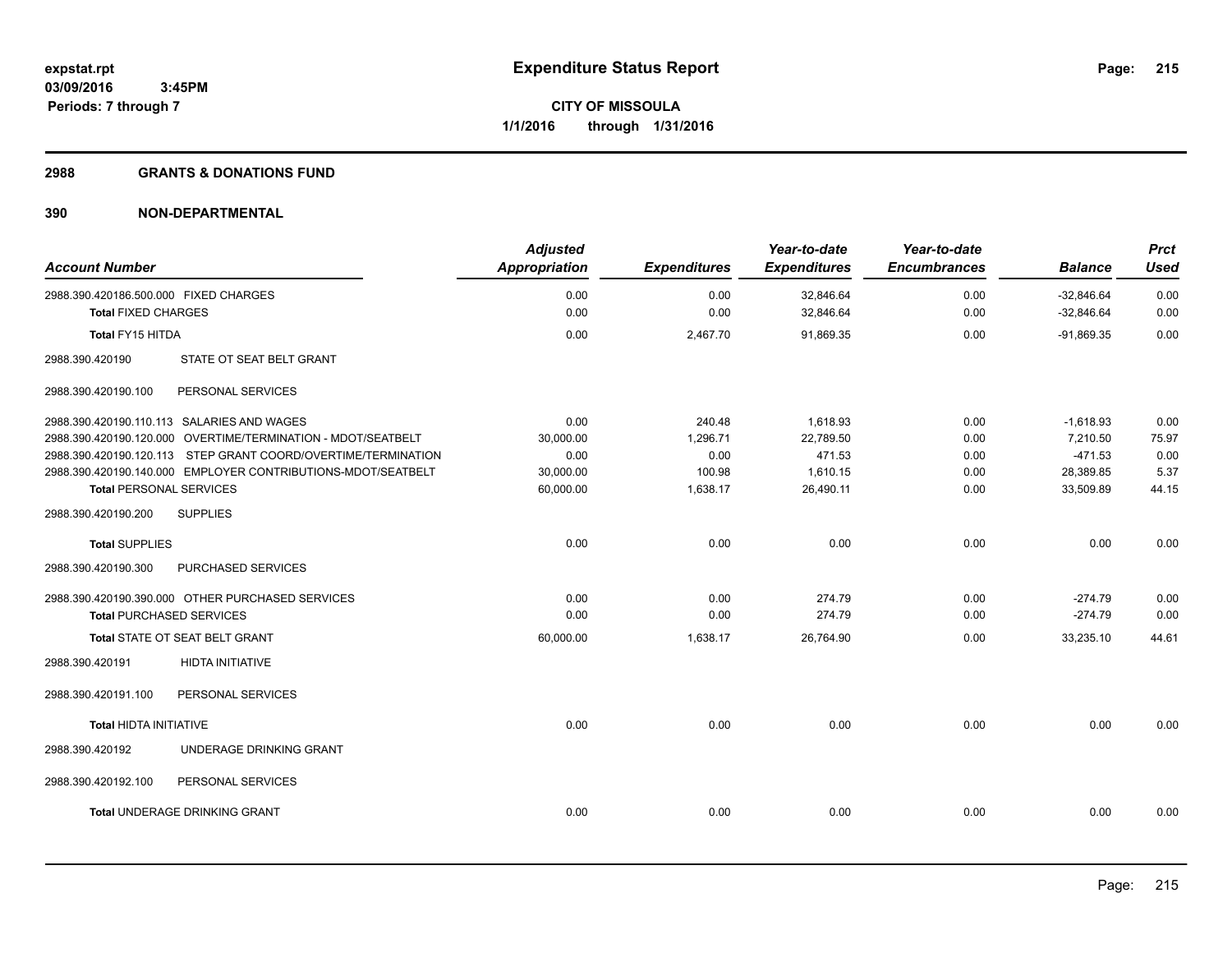#### **2988 GRANTS & DONATIONS FUND**

| <b>Account Number</b>                                    | <b>Adjusted</b><br><b>Appropriation</b> | <b>Expenditures</b> | Year-to-date<br><b>Expenditures</b> | Year-to-date<br><b>Encumbrances</b> | <b>Balance</b> | <b>Prct</b><br><b>Used</b> |
|----------------------------------------------------------|-----------------------------------------|---------------------|-------------------------------------|-------------------------------------|----------------|----------------------------|
|                                                          |                                         |                     |                                     |                                     |                |                            |
| FY13 HIDTA<br>2988.390.420193                            |                                         |                     |                                     |                                     |                |                            |
| 2988.390.420193.100<br>PERSONAL SERVICES                 |                                         |                     |                                     |                                     |                |                            |
| 2988.390.420193.120.000 OVERTIME/TERMINATION-FY13 HIDTA  | 25,000.00                               | 0.00                | 0.00                                | 0.00                                | 25,000.00      | 0.00                       |
| 2988.390.420193.140.000 EMPLOYER CONTRIBUTIONS           | 2,250.00                                | 0.00                | 0.00                                | 0.00                                | 2,250.00       | 0.00                       |
| <b>Total PERSONAL SERVICES</b>                           | 27,250.00                               | 0.00                | 0.00                                | 0.00                                | 27.250.00      | 0.00                       |
| <b>SUPPLIES</b><br>2988.390.420193.200                   |                                         |                     |                                     |                                     |                |                            |
| 2988.390.420193.210.000 OFFICE SUPPLIES                  | 1.000.00                                | 0.00                | 0.00                                | 0.00                                | 1.000.00       | 0.00                       |
| 2988.390.420193.220.000 OPERATING SUPPLIES               | 29,743.00                               | 0.00                | 0.00                                | 0.00                                | 29,743.00      | 0.00                       |
| <b>Total SUPPLIES</b>                                    | 30,743.00                               | 0.00                | 0.00                                | 0.00                                | 30,743.00      | 0.00                       |
| PURCHASED SERVICES<br>2988.390.420193.300                |                                         |                     |                                     |                                     |                |                            |
| 2988.390.420193.344.000 TELEPHONE SERVICE - FY13 HIDTA   | 1,200.00                                | 0.00                | 0.00                                | 0.00                                | 1,200.00       | 0.00                       |
| 2988.390.420193.350.000 PROFESSIONAL SERVICES-FY13 HIDTA | 47.156.00                               | 0.00                | 0.00                                | 0.00                                | 47.156.00      | 0.00                       |
| 2988.390.420193.360.000 REPAIR & MAINTENANCE             | 1,000.00                                | 0.00                | 0.00                                | 0.00                                | 1,000.00       | 0.00                       |
| 2988.390.420193.370.000 TRAVEL-FY13 HIDTA                | 3,250.00                                | 0.00                | 0.00                                | 0.00                                | 3,250.00       | 0.00                       |
| <b>Total PURCHASED SERVICES</b>                          | 52,606.00                               | 0.00                | 0.00                                | 0.00                                | 52,606.00      | 0.00                       |
| 2988.390.420193.500<br><b>FIXED CHARGES</b>              |                                         |                     |                                     |                                     |                |                            |
| 2988.390.420193.500.000 FIXED CHARGES-FY13 HIDTA         | 39.150.00                               | 0.00                | 0.00                                | 0.00                                | 39.150.00      | 0.00                       |
| <b>Total FIXED CHARGES</b>                               | 39,150.00                               | 0.00                | 0.00                                | 0.00                                | 39.150.00      | 0.00                       |
| Total FY13 HIDTA                                         | 149,749.00                              | 0.00                | 0.00                                | 0.00                                | 149,749.00     | 0.00                       |
| UNDERAGE DRINKING GRANT<br>2988.390.420194               |                                         |                     |                                     |                                     |                |                            |
| PERSONAL SERVICES<br>2988.390.420194.100                 |                                         |                     |                                     |                                     |                |                            |
| <b>Total PERSONAL SERVICES</b>                           | 0.00                                    | 0.00                | 0.00                                | 0.00                                | 0.00           | 0.00                       |
| <b>SUPPLIES</b><br>2988.390.420194.200                   |                                         |                     |                                     |                                     |                |                            |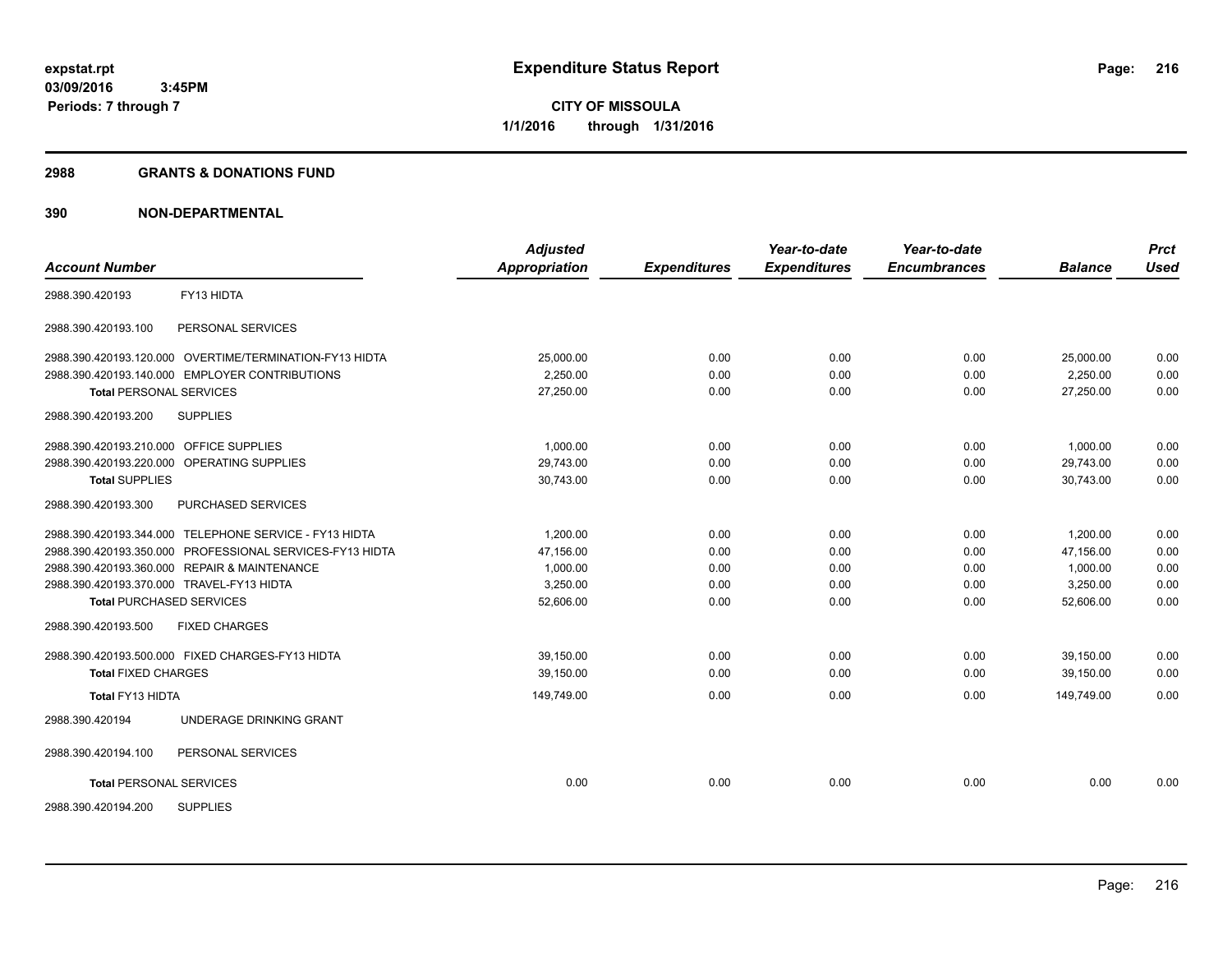#### **2988 GRANTS & DONATIONS FUND**

| <b>Account Number</b>                                                                                                                                       | <b>Adjusted</b><br><b>Appropriation</b> | <b>Expenditures</b>            | Year-to-date<br><b>Expenditures</b> | Year-to-date<br><b>Encumbrances</b> | <b>Balance</b>                       | <b>Prct</b><br><b>Used</b> |
|-------------------------------------------------------------------------------------------------------------------------------------------------------------|-----------------------------------------|--------------------------------|-------------------------------------|-------------------------------------|--------------------------------------|----------------------------|
| <b>Total SUPPLIES</b>                                                                                                                                       | 0.00                                    | 0.00                           | 0.00                                | 0.00                                | 0.00                                 | 0.00                       |
| 2988.390.420194.300<br>PURCHASED SERVICES                                                                                                                   |                                         |                                |                                     |                                     |                                      |                            |
| Total UNDERAGE DRINKING GRANT                                                                                                                               | 0.00                                    | 0.00                           | 0.00                                | 0.00                                | 0.00                                 | 0.00                       |
| FY09 HIDTA<br>2988.390.420195                                                                                                                               |                                         |                                |                                     |                                     |                                      |                            |
| 2988.390.420195.100<br>PERSONAL SERVICES                                                                                                                    |                                         |                                |                                     |                                     |                                      |                            |
| <b>Total PERSONAL SERVICES</b>                                                                                                                              | 0.00                                    | 0.00                           | 0.00                                | 0.00                                | 0.00                                 | 0.00                       |
| <b>SUPPLIES</b><br>2988.390.420195.200                                                                                                                      |                                         |                                |                                     |                                     |                                      |                            |
| 2988.390.420195.210.000 OFFICE SUPPLIES<br>2988.390.420195.220.000 OPERATING SUPPLIES<br><b>Total SUPPLIES</b><br>2988.390.420195.300<br>PURCHASED SERVICES | 0.00<br>0.00<br>0.00                    | $-114.88$<br>0.00<br>$-114.88$ | $-114.88$<br>9,319.49<br>9,204.61   | 0.00<br>0.00<br>0.00                | 114.88<br>$-9,319.49$<br>$-9,204.61$ | 0.00<br>0.00<br>0.00       |
| <b>Total PURCHASED SERVICES</b>                                                                                                                             | 0.00                                    | 0.00                           | 0.00                                | 0.00                                | 0.00                                 | 0.00                       |
| 2988.390.420195.500<br><b>FIXED CHARGES</b>                                                                                                                 |                                         |                                |                                     |                                     |                                      |                            |
| <b>Total FIXED CHARGES</b>                                                                                                                                  | 0.00                                    | 0.00                           | 0.00                                | 0.00                                | 0.00                                 | 0.00                       |
| <b>Total FY09 HIDTA</b>                                                                                                                                     | 0.00                                    | $-114.88$                      | 9,204.61                            | 0.00                                | $-9,204.61$                          | 0.00                       |
| <b>HIDTA 2010</b><br>2988.390.420196                                                                                                                        |                                         |                                |                                     |                                     |                                      |                            |
| PERSONAL SERVICES<br>2988.390.420196.100                                                                                                                    |                                         |                                |                                     |                                     |                                      |                            |
| 2988.390.420196.120.000 HIDTA 2014-OVERTIME/TERMINATION<br>2988.390.420196.140.000 HIDTA 2014-EMPLOYER CONTRIBUTIONS<br><b>Total PERSONAL SERVICES</b>      | 25,000.00<br>2,250.00<br>27,250.00      | 0.00<br>0.00<br>0.00           | 0.00<br>0.00<br>0.00                | 0.00<br>0.00<br>0.00                | 25,000.00<br>2,250.00<br>27,250.00   | 0.00<br>0.00<br>0.00       |
| <b>SUPPLIES</b><br>2988.390.420196.200                                                                                                                      |                                         |                                |                                     |                                     |                                      |                            |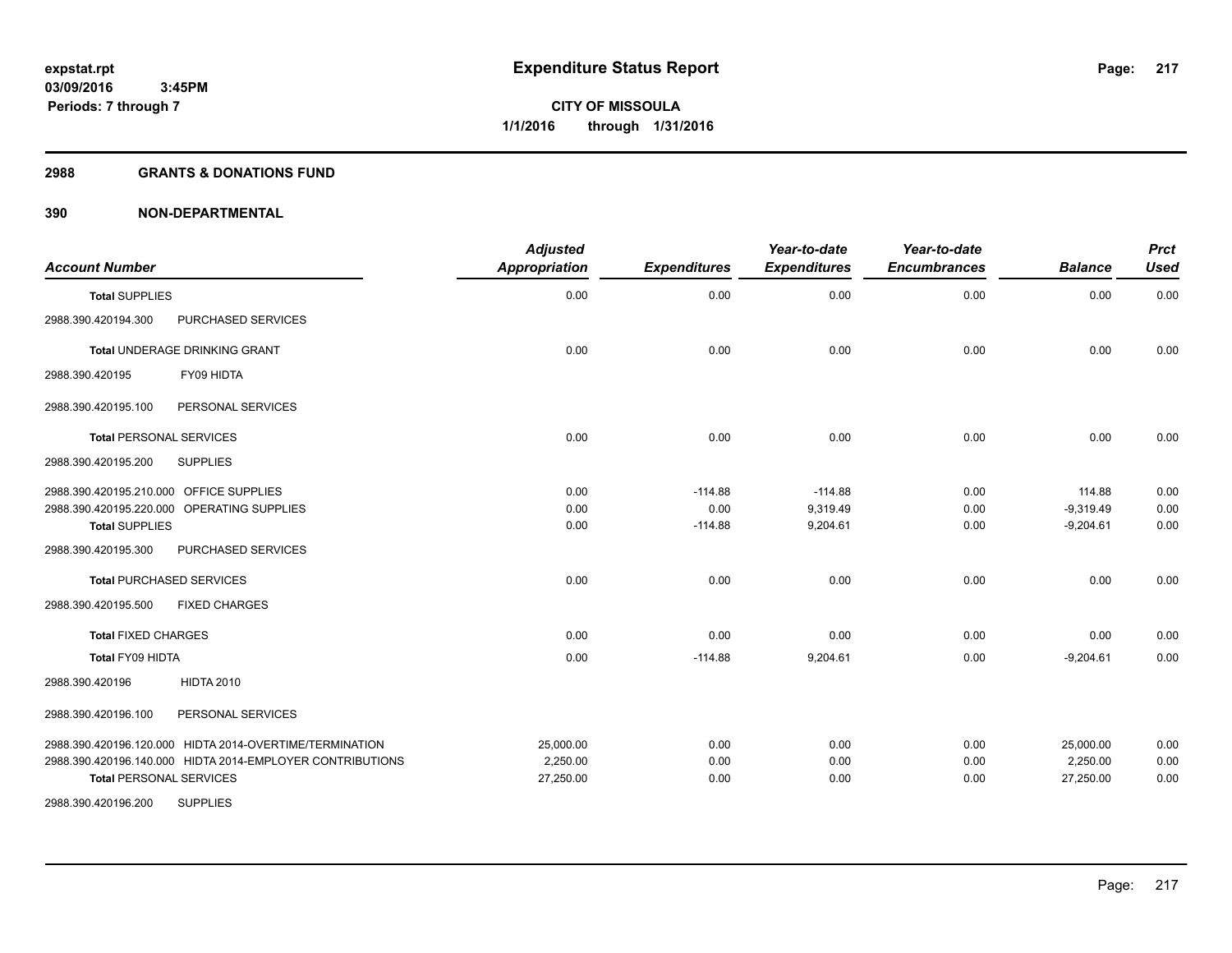#### **2988 GRANTS & DONATIONS FUND**

| <b>Account Number</b>          |                                                          | <b>Adjusted</b><br><b>Appropriation</b> | <b>Expenditures</b> | Year-to-date<br><b>Expenditures</b> | Year-to-date<br><b>Encumbrances</b> | <b>Balance</b> | <b>Prct</b><br><b>Used</b> |
|--------------------------------|----------------------------------------------------------|-----------------------------------------|---------------------|-------------------------------------|-------------------------------------|----------------|----------------------------|
|                                | 2988.390.420196.210.000 HIDTA 2014 - OFFICE SUPPLIES     | 1.000.00                                | 0.00                | 0.00                                | 0.00                                | 1.000.00       | 0.00                       |
|                                | 2988.390.420196.220.000 HIDTA 2014-OPERATING SUPPLIES    | 29,743.00                               | 0.00                | 0.00                                | 0.00                                | 29,743.00      | 0.00                       |
| <b>Total SUPPLIES</b>          |                                                          | 30,743.00                               | 0.00                | 0.00                                | 0.00                                | 30,743.00      | 0.00                       |
| 2988.390.420196.300            | PURCHASED SERVICES                                       |                                         |                     |                                     |                                     |                |                            |
|                                | 2988.390.420196.344.000 HIDTA 2014-TELEPHONE SERVICE     | 1,200.00                                | 0.00                | 0.00                                | 0.00                                | 1,200.00       | 0.00                       |
|                                | 2988.390.420196.350.000 HIDTA 2014-PROFESSIONAL SERVICES | 47,156.00                               | 0.00                | 0.00                                | 0.00                                | 47,156.00      | 0.00                       |
|                                | 2988.390.420196.360.000 HIDTA2014-REPAIR & MAINTENANCE   | 1,000.00                                | 0.00                | 0.00                                | 0.00                                | 1,000.00       | 0.00                       |
| 2988.390.420196.370.000 TRAVEL |                                                          | 3,250.00                                | 0.00                | 0.00                                | 0.00                                | 3,250.00       | 0.00                       |
|                                | <b>Total PURCHASED SERVICES</b>                          | 52,606.00                               | 0.00                | 0.00                                | 0.00                                | 52,606.00      | 0.00                       |
| 2988.390.420196.500            | <b>FIXED CHARGES</b>                                     |                                         |                     |                                     |                                     |                |                            |
|                                | 2988.390.420196.500.000 HIDTA 2014-FIXED CHARGES         | 39,150.00                               | 0.00                | 0.00                                | 0.00                                | 39,150.00      | 0.00                       |
| <b>Total FIXED CHARGES</b>     |                                                          | 39,150.00                               | 0.00                | 0.00                                | 0.00                                | 39,150.00      | 0.00                       |
| 2988.390.420196.900            | <b>CAPITAL OUTLAY</b>                                    |                                         |                     |                                     |                                     |                |                            |
| <b>Total CAPITAL OUTLAY</b>    |                                                          | 0.00                                    | 0.00                | 0.00                                | 0.00                                | 0.00           | 0.00                       |
| Total HIDTA 2010               |                                                          | 149,749.00                              | 0.00                | 0.00                                | 0.00                                | 149,749.00     | 0.00                       |
| 2988.390.420197                | *** Title Not Found ***                                  |                                         |                     |                                     |                                     |                |                            |
| 2988.390.420197.100            | PERSONAL SERVICES                                        |                                         |                     |                                     |                                     |                |                            |
| Total *** Title Not Found ***  |                                                          | 0.00                                    | 0.00                | 0.00                                | 0.00                                | 0.00           | 0.00                       |
| 2988.390.420199                | FY11 UNDERAGE DRINKING                                   |                                         |                     |                                     |                                     |                |                            |
| 2988.390.420199.100            | PERSONAL SERVICES                                        |                                         |                     |                                     |                                     |                |                            |
| <b>Total PERSONAL SERVICES</b> |                                                          | 0.00                                    | 0.00                | 0.00                                | 0.00                                | 0.00           | 0.00                       |
| 2988.390.420199.200            | <b>SUPPLIES</b>                                          |                                         |                     |                                     |                                     |                |                            |
| <b>Total SUPPLIES</b>          |                                                          | 0.00                                    | 0.00                | 0.00                                | 0.00                                | 0.00           | 0.00                       |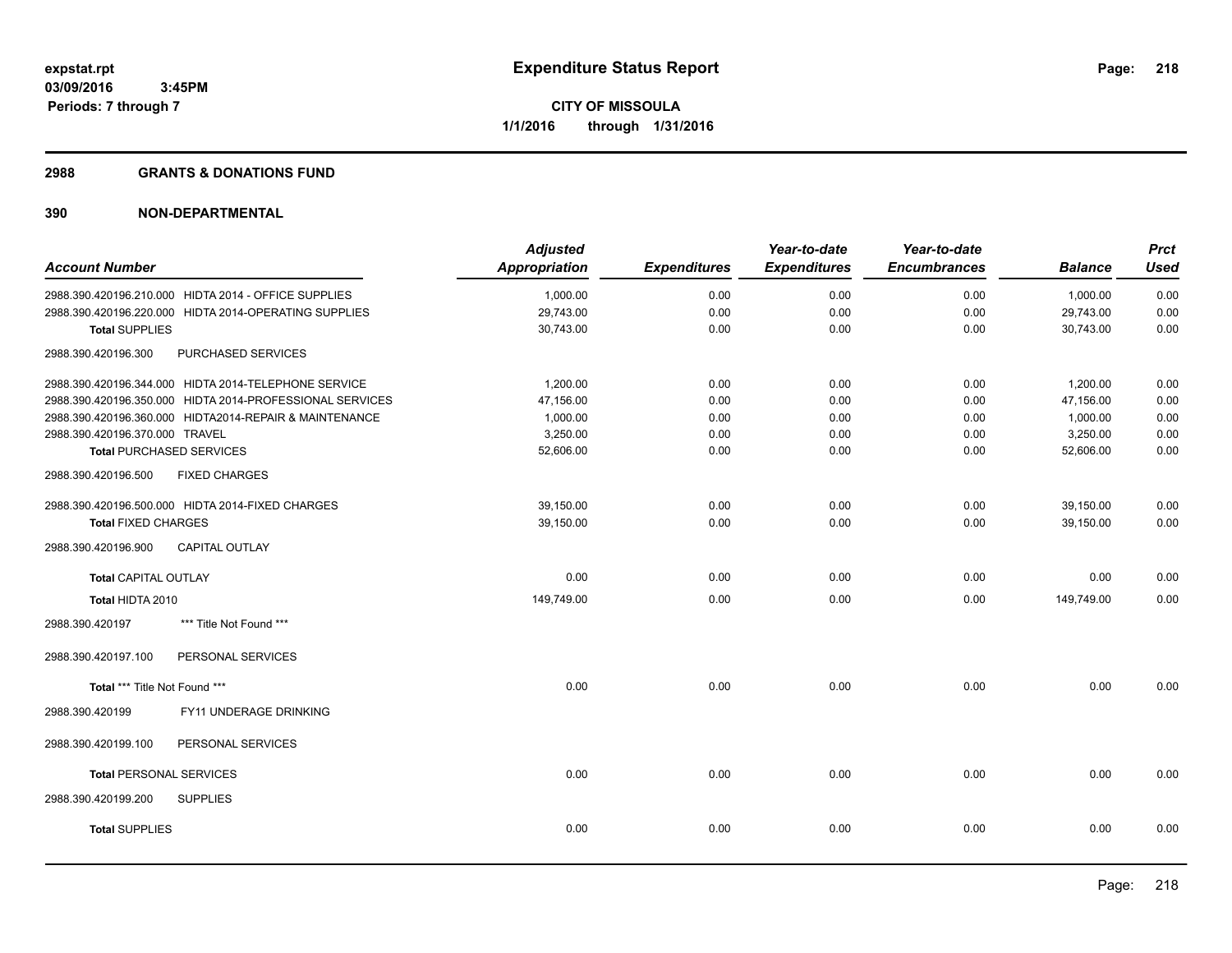#### **2988 GRANTS & DONATIONS FUND**

| <b>Account Number</b>          |                                                               | <b>Adjusted</b><br><b>Appropriation</b> | <b>Expenditures</b> | Year-to-date<br><b>Expenditures</b> | Year-to-date<br><b>Encumbrances</b> | <b>Balance</b>       | <b>Prct</b><br><b>Used</b> |
|--------------------------------|---------------------------------------------------------------|-----------------------------------------|---------------------|-------------------------------------|-------------------------------------|----------------------|----------------------------|
| 2988.390.420199.300            | PURCHASED SERVICES                                            |                                         |                     |                                     |                                     |                      |                            |
|                                | Total FY11 UNDERAGE DRINKING                                  | 0.00                                    | 0.00                | 0.00                                | 0.00                                | 0.00                 | 0.00                       |
| 2988.390.420200                | FY11 HIDTA                                                    |                                         |                     |                                     |                                     |                      |                            |
| 2988.390.420200.100            | PERSONAL SERVICES                                             |                                         |                     |                                     |                                     |                      |                            |
| <b>Total PERSONAL SERVICES</b> |                                                               | 0.00                                    | 0.00                | 0.00                                | 0.00                                | 0.00                 | 0.00                       |
| 2988.390.420200.200            | <b>SUPPLIES</b>                                               |                                         |                     |                                     |                                     |                      |                            |
| <b>Total SUPPLIES</b>          |                                                               | 0.00                                    | 0.00                | 0.00                                | 0.00                                | 0.00                 | 0.00                       |
| 2988.390.420200.300            | PURCHASED SERVICES                                            |                                         |                     |                                     |                                     |                      |                            |
|                                | <b>Total PURCHASED SERVICES</b>                               | 0.00                                    | 0.00                | 0.00                                | 0.00                                | 0.00                 | 0.00                       |
| 2988.390.420200.500            | <b>FIXED CHARGES</b>                                          |                                         |                     |                                     |                                     |                      |                            |
| <b>Total FY11 HIDTA</b>        |                                                               | 0.00                                    | 0.00                | 0.00                                | 0.00                                | 0.00                 | 0.00                       |
| 2988.390.420260                | *** Title Not Found ***                                       |                                         |                     |                                     |                                     |                      |                            |
| 2988.390.420260.300            | PURCHASED SERVICES                                            |                                         |                     |                                     |                                     |                      |                            |
| Total *** Title Not Found ***  |                                                               | 0.00                                    | 0.00                | 0.00                                | 0.00                                | 0.00                 | 0.00                       |
| 2988.390.420432                | <b>FIRE EXPLORERS</b>                                         |                                         |                     |                                     |                                     |                      |                            |
| 2988.390.420432.700            | <b>GRANTS &amp; CONTRIBUTIONS</b>                             |                                         |                     |                                     |                                     |                      |                            |
| <b>Total FIRE EXPLORERS</b>    | 2988.390.420432.700.000 FIRE EXPLORERS/GRANTS & CONTRIBUTIONS | 1,650.00<br>1,650.00                    | 0.00<br>0.00        | 0.00<br>0.00                        | 0.00<br>0.00                        | 1,650.00<br>1,650.00 | 0.00<br>0.00               |
| 2988.390.420433                | <b>COMBAT CHALLENGE</b>                                       |                                         |                     |                                     |                                     |                      |                            |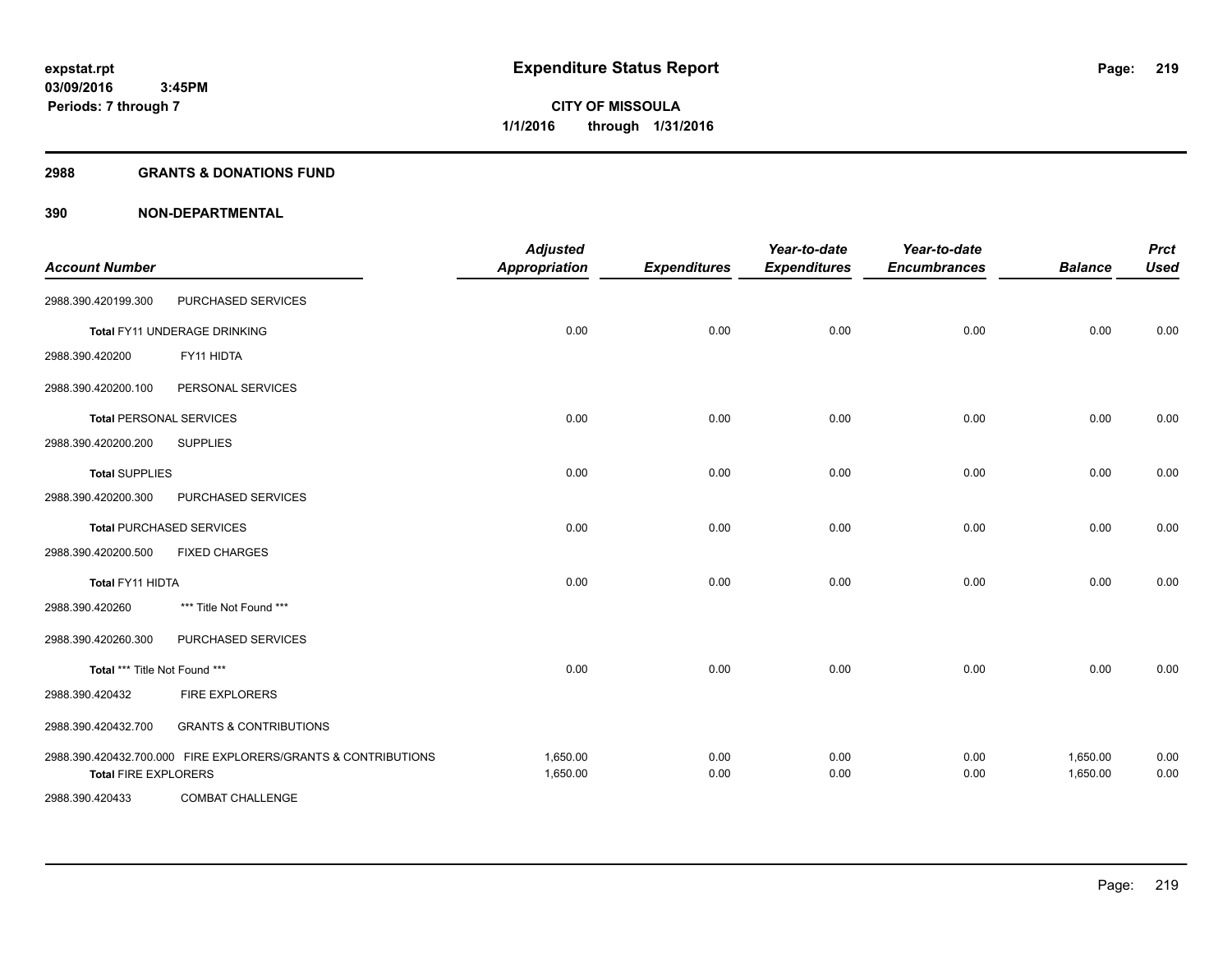#### **2988 GRANTS & DONATIONS FUND**

|                                 |                                                   | <b>Adjusted</b>      |                     | Year-to-date        | Year-to-date        |                | <b>Prct</b> |
|---------------------------------|---------------------------------------------------|----------------------|---------------------|---------------------|---------------------|----------------|-------------|
| <b>Account Number</b>           |                                                   | <b>Appropriation</b> | <b>Expenditures</b> | <b>Expenditures</b> | <b>Encumbrances</b> | <b>Balance</b> | <b>Used</b> |
| 2988.390.420433.200             | <b>SUPPLIES</b>                                   |                      |                     |                     |                     |                |             |
|                                 | 2988.390.420433.210.000 COMBAT CHALLENGE SUPPLIES | 838.00               | 0.00                | 0.00                | 0.00                | 838.00         | 0.00        |
| <b>Total SUPPLIES</b>           |                                                   | 838.00               | 0.00                | 0.00                | 0.00                | 838.00         | 0.00        |
| 2988.390.420433.300             | PURCHASED SERVICES                                |                      |                     |                     |                     |                |             |
|                                 | 2988.390.420433.370.000 COMBAT CHALLENGE TRAVEL   | 2,696.00             | 0.00                | 0.00                | 0.00                | 2,696.00       | 0.00        |
|                                 | 2988.390.420433.380.000 COMBAT CHALLENGE TRAINING | 558.00               | 0.00                | 0.00                | 0.00                | 558.00         | 0.00        |
| <b>Total PURCHASED SERVICES</b> |                                                   | 3,254.00             | 0.00                | 0.00                | 0.00                | 3,254.00       | 0.00        |
| 2988.390.420433.700             | <b>GRANTS &amp; CONTRIBUTIONS</b>                 |                      |                     |                     |                     |                |             |
|                                 | <b>Total GRANTS &amp; CONTRIBUTIONS</b>           | 0.00                 | 0.00                | 0.00                | 0.00                | 0.00           | 0.00        |
| <b>Total COMBAT CHALLENGE</b>   |                                                   | 4,092.00             | 0.00                | 0.00                | 0.00                | 4,092.00       | 0.00        |
| 2988.390.420434                 | <b>THERMAL IMAGERS</b>                            |                      |                     |                     |                     |                |             |
| 2988.390.420434.900             | <b>CAPITAL OUTLAY</b>                             |                      |                     |                     |                     |                |             |
| <b>Total THERMAL IMAGERS</b>    |                                                   | 0.00                 | 0.00                | 0.00                | 0.00                | 0.00           | 0.00        |
| 2988.390.430100                 | <b>GREEN BLOCKS PILOT PROJECT</b>                 |                      |                     |                     |                     |                |             |
| 2988.390.430100.300             | PURCHASED SERVICES                                |                      |                     |                     |                     |                |             |
| <b>Total PURCHASED SERVICES</b> |                                                   | 0.00                 | 0.00                | 0.00                | 0.00                | 0.00           | 0.00        |
| 2988.390.430100.700             | <b>GRANTS &amp; CONTRIBUTIONS</b>                 |                      |                     |                     |                     |                |             |
|                                 | Total GREEN BLOCKS PILOT PROJECT                  | 0.00                 | 0.00                | 0.00                | 0.00                | 0.00           | 0.00        |
| 2988.390.430230                 | STREET RESTORATION                                |                      |                     |                     |                     |                |             |
| 2988.390.430230.900             | <b>CAPITAL OUTLAY</b>                             |                      |                     |                     |                     |                |             |
| 2988.390.430230.930.000         | <b>IMPROVEMENTS</b>                               | 24,822.00            | 0.00                | 0.00                | 0.00                | 24,822.00      | 0.00        |
|                                 |                                                   |                      |                     |                     |                     |                |             |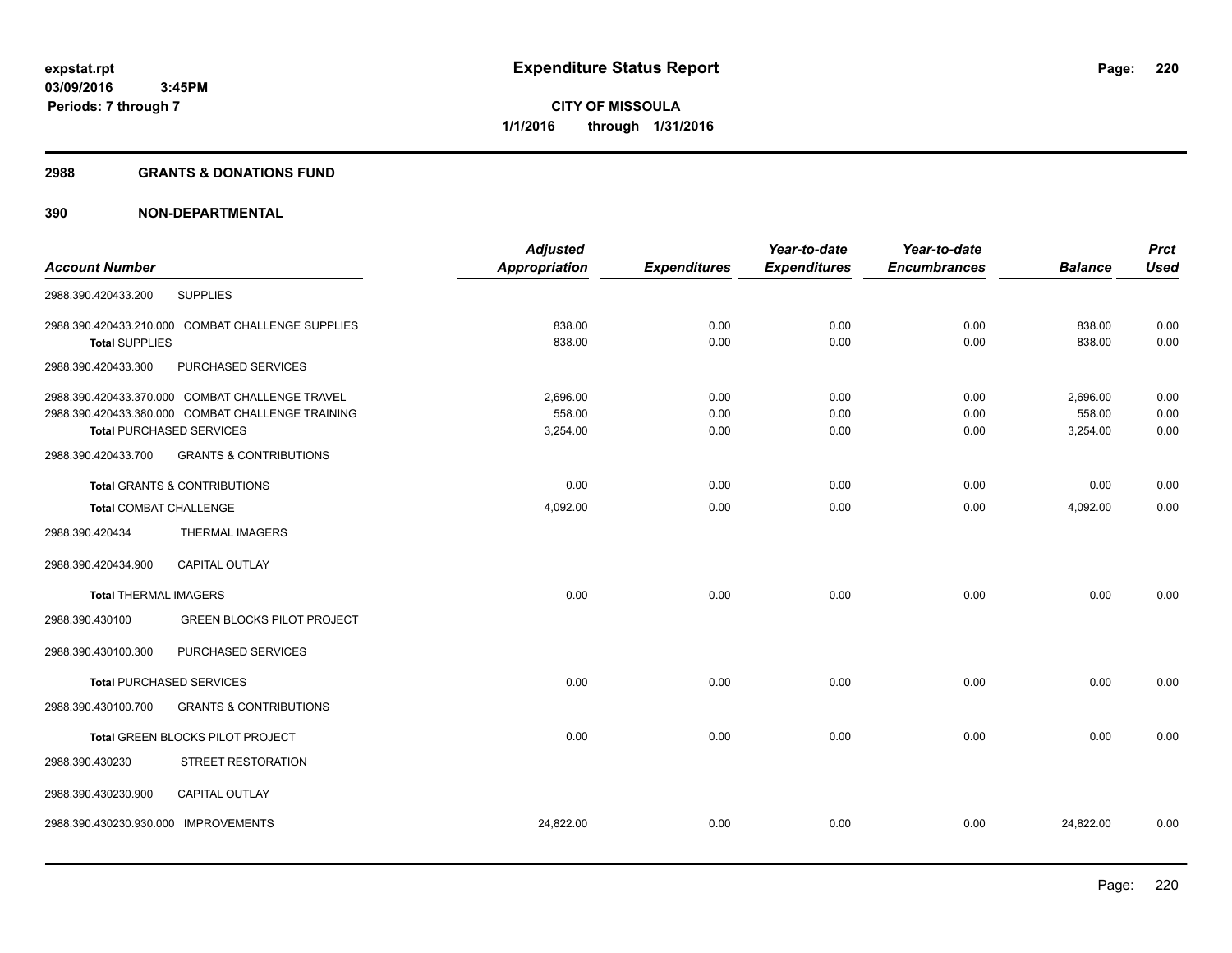#### **2988 GRANTS & DONATIONS FUND**

| <b>Account Number</b>          |                                      | <b>Adjusted</b><br><b>Appropriation</b> | <b>Expenditures</b> | Year-to-date<br><b>Expenditures</b> | Year-to-date<br><b>Encumbrances</b> | <b>Balance</b> | <b>Prct</b><br><b>Used</b> |
|--------------------------------|--------------------------------------|-----------------------------------------|---------------------|-------------------------------------|-------------------------------------|----------------|----------------------------|
|                                | <b>Total STREET RESTORATION</b>      | 24,822.00                               | 0.00                | 0.00                                | 0.00                                | 24,822.00      | 0.00                       |
| 2988.390.430243                | SCHILLING ST FOOT BRIDGE             |                                         |                     |                                     |                                     |                |                            |
| 2988.390.430243.200            | <b>SUPPLIES</b>                      |                                         |                     |                                     |                                     |                |                            |
|                                | Total SCHILLING ST FOOT BRIDGE       | 0.00                                    | 0.00                | 0.00                                | 0.00                                | 0.00           | 0.00                       |
| 2988.390.430264                | PEDESTRIAN SAFETY                    |                                         |                     |                                     |                                     |                |                            |
| 2988.390.430264.900            | CAPITAL OUTLAY                       |                                         |                     |                                     |                                     |                |                            |
| <b>Total PEDESTRIAN SAFETY</b> |                                      | 0.00                                    | 0.00                | 0.00                                | 0.00                                | 0.00           | 0.00                       |
| 2988.390.430300                | <b>EECBG</b>                         |                                         |                     |                                     |                                     |                |                            |
| 2988.390.430300.300            | PURCHASED SERVICES                   |                                         |                     |                                     |                                     |                |                            |
| <b>Total EECBG</b>             |                                      | 0.00                                    | 0.00                | 0.00                                | 0.00                                | 0.00           | 0.00                       |
| 2988.390.431400                | <b>ENGINEERING</b>                   |                                         |                     |                                     |                                     |                |                            |
| 2988.390.431400.300            | PURCHASED SERVICES                   |                                         |                     |                                     |                                     |                |                            |
| <b>Total ENGINEERING</b>       |                                      | 0.00                                    | 0.00                | 0.00                                | 0.00                                | 0.00           | 0.00                       |
| 2988.390.460416                | PARKS GPS TRACKING GRANT(ARRA)       |                                         |                     |                                     |                                     |                |                            |
| 2988.390.460416.300            | PURCHASED SERVICES                   |                                         |                     |                                     |                                     |                |                            |
|                                | Total PARKS GPS TRACKING GRANT(ARRA) | 0.00                                    | 0.00                | 0.00                                | 0.00                                | 0.00           | 0.00                       |
| 2988.390.470402                | <b>BROWNFIELD CLEANUP</b>            |                                         |                     |                                     |                                     |                |                            |
| 2988.390.470402.700            | <b>GRANTS &amp; CONTRIBUTIONS</b>    |                                         |                     |                                     |                                     |                |                            |
|                                | <b>Total BROWNFIELD CLEANUP</b>      | 0.00                                    | 0.00                | 0.00                                | 0.00                                | 0.00           | 0.00                       |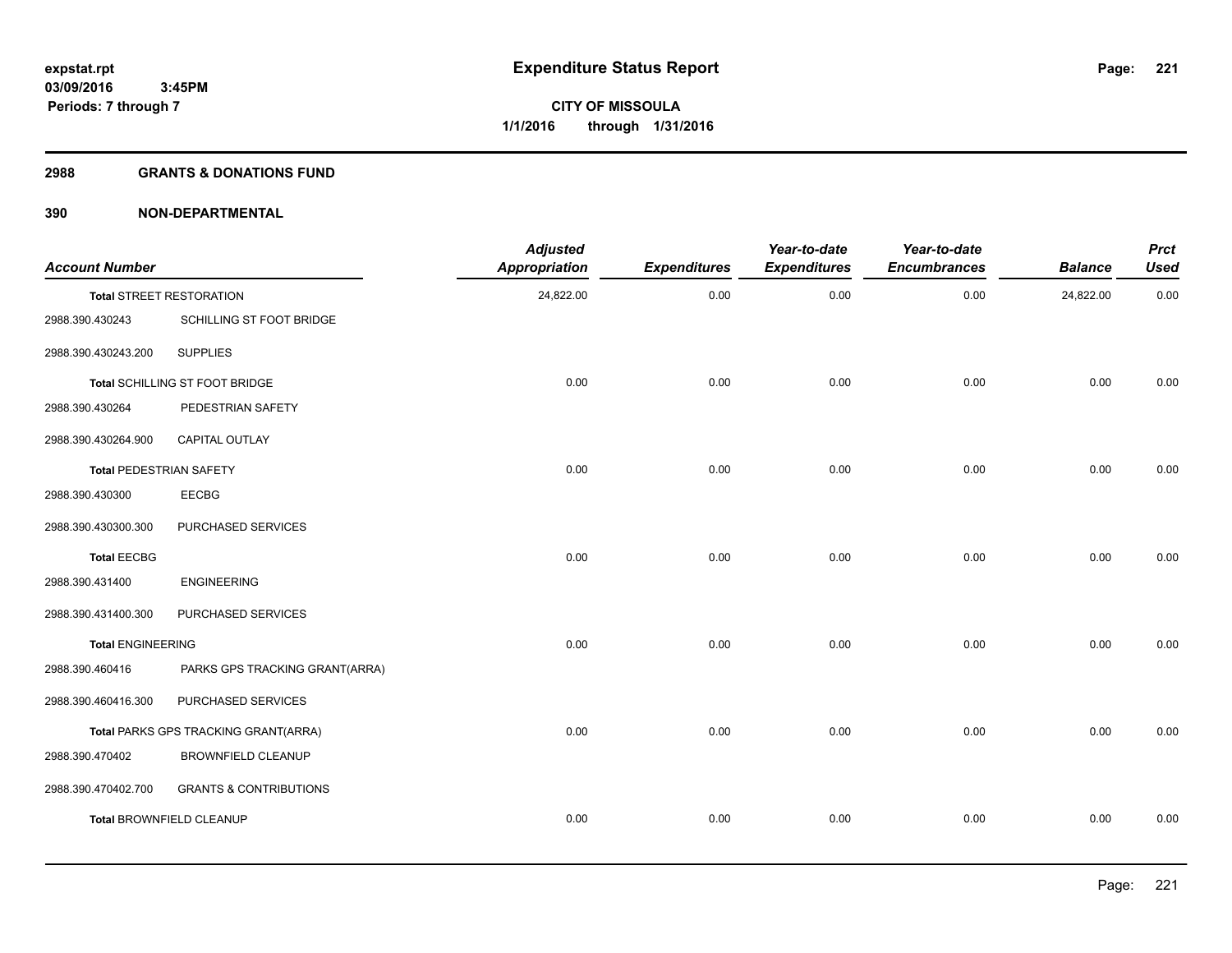#### **2988 GRANTS & DONATIONS FUND**

|                                |                                                 | <b>Adjusted</b>      |                     | Year-to-date        | Year-to-date        |                | <b>Prct</b> |
|--------------------------------|-------------------------------------------------|----------------------|---------------------|---------------------|---------------------|----------------|-------------|
| <b>Account Number</b>          |                                                 | <b>Appropriation</b> | <b>Expenditures</b> | <b>Expenditures</b> | <b>Encumbrances</b> | <b>Balance</b> | <b>Used</b> |
| 2988.390.470404                | <b>BROWNFIELDS CLEANUP RLF</b>                  |                      |                     |                     |                     |                |             |
| 2988.390.470404.300            | PURCHASED SERVICES                              |                      |                     |                     |                     |                |             |
|                                | <b>Total PURCHASED SERVICES</b>                 | 0.00                 | 0.00                | 0.00                | 0.00                | 0.00           | 0.00        |
| 2988.390.470404.700            | <b>GRANTS &amp; CONTRIBUTIONS</b>               |                      |                     |                     |                     |                |             |
|                                | 2988.390.470404.700.000 BROWNSFIELD RLF CLEANUP | 587.106.00           | 0.00                | 1,093.00            | 0.00                | 586.013.00     | 0.19        |
|                                | Total GRANTS & CONTRIBUTIONS                    | 587,106.00           | 0.00                | 1,093.00            | 0.00                | 586,013.00     | 0.19        |
| 2988.390.470404.800            | OTHER OBJECTS                                   |                      |                     |                     |                     |                |             |
| <b>Total OTHER OBJECTS</b>     |                                                 | 0.00                 | 0.00                | 0.00                | 0.00                | 0.00           | 0.00        |
|                                | Total BROWNFIELDS CLEANUP RLF                   | 587,106.00           | 0.00                | 1,093.00            | 0.00                | 586,013.00     | 0.19        |
| 2988.390.470405                | BROWNFIELD AREA-WIDE PLANNING GRANT             |                      |                     |                     |                     |                |             |
| 2988.390.470405.700            | <b>GRANTS &amp; CONTRIBUTIONS</b>               |                      |                     |                     |                     |                |             |
|                                | <b>Total GRANTS &amp; CONTRIBUTIONS</b>         | 0.00                 | 0.00                | 0.00                | 0.00                | 0.00           | 0.00        |
| 2988.390.470405.800            | OTHER OBJECTS                                   |                      |                     |                     |                     |                |             |
|                                | Total BROWNFIELD AREA-WIDE PLANNING GRANT       | 0.00                 | 0.00                | 0.00                | 0.00                | 0.00           | 0.00        |
| 2988.390.480002                | DEPT OF AG INTERN                               |                      |                     |                     |                     |                |             |
| 2988.390.480002.100            | PERSONAL SERVICES                               |                      |                     |                     |                     |                |             |
| Total DEPT OF AG INTERN        |                                                 | 0.00                 | 0.00                | 0.00                | 0.00                | 0.00           | 0.00        |
| 2988.390.510110                | <b>MERCHANT SERVICES</b>                        |                      |                     |                     |                     |                |             |
| 2988.390.510110.500            | <b>FIXED CHARGES</b>                            |                      |                     |                     |                     |                |             |
| <b>Total MERCHANT SERVICES</b> |                                                 | 0.00                 | 0.00                | 0.00                | 0.00                | 0.00           | 0.00        |
|                                |                                                 |                      |                     |                     |                     |                |             |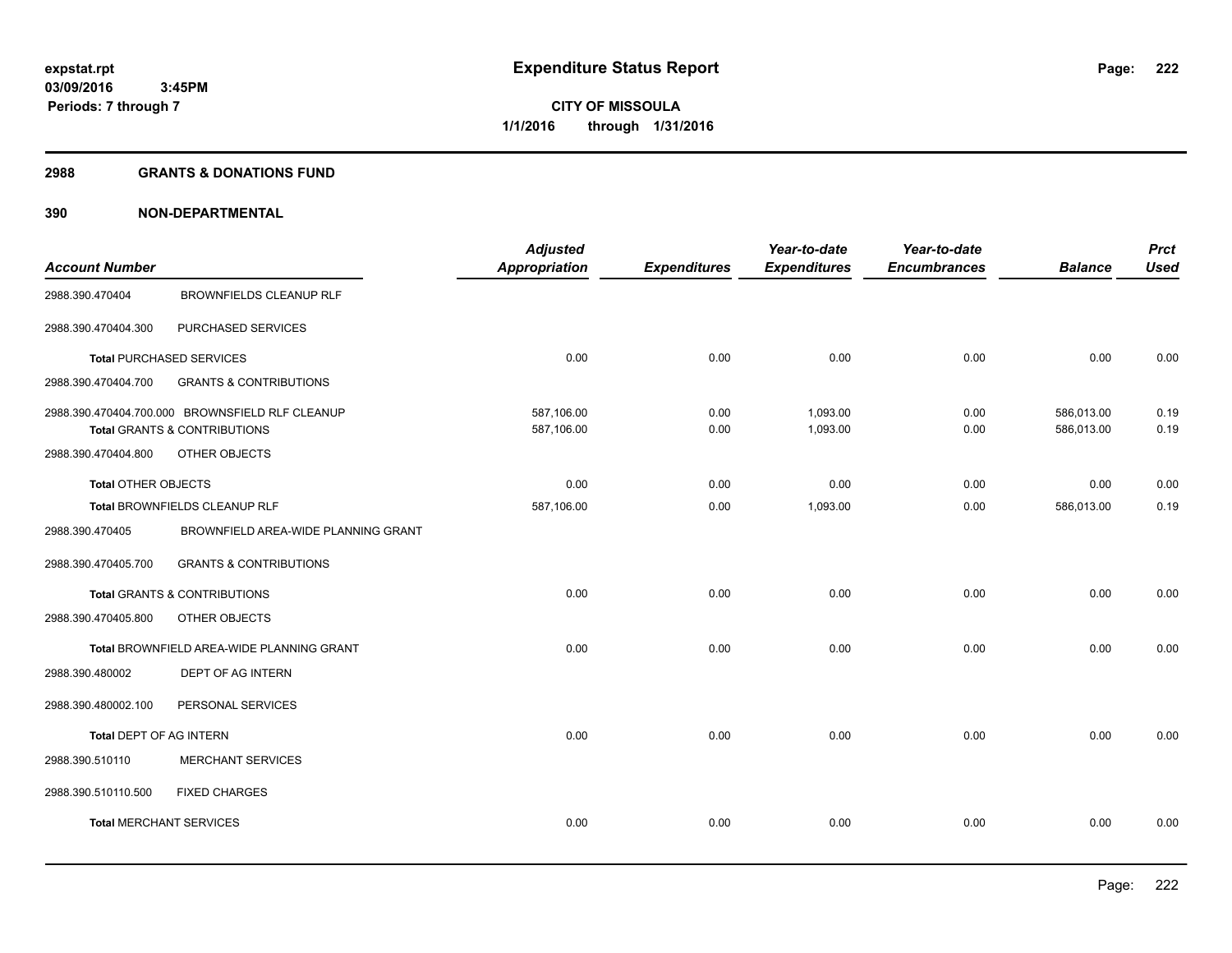**223**

**CITY OF MISSOULA 1/1/2016 through 1/31/2016**

| 2988                       | <b>GRANTS &amp; DONATIONS FUND</b>          |                                         |                     |                                     |                                     |                |                            |
|----------------------------|---------------------------------------------|-----------------------------------------|---------------------|-------------------------------------|-------------------------------------|----------------|----------------------------|
|                            | <b>Total NON-DEPARTMENTAL</b>               | 2,088,939.00                            | 22,658.70           | 224,832.37                          | 0.00                                | 1,864,106.63   | 10.76                      |
| 400                        | <b>ENTITLEMENT GRANTS</b>                   |                                         |                     |                                     |                                     |                |                            |
| <b>Account Number</b>      |                                             | <b>Adjusted</b><br><b>Appropriation</b> | <b>Expenditures</b> | Year-to-date<br><b>Expenditures</b> | Year-to-date<br><b>Encumbrances</b> | <b>Balance</b> | <b>Prct</b><br><b>Used</b> |
| 2988.400.470320            | <b>GOOMZEE INC BSTF GRANT</b>               |                                         |                     |                                     |                                     |                |                            |
| 2988.400.470320.700        | <b>GRANTS &amp; CONTRIBUTIONS</b>           |                                         |                     |                                     |                                     |                |                            |
|                            | Total GOOMZEE INC BSTF GRANT                | 0.00                                    | 0.00                | 0.00                                | 0.00                                | 0.00           | 0.00                       |
| 2988.400.470321            | ADVANCED TECHNOLOGY GROUP/ BSTF GRANT       |                                         |                     |                                     |                                     |                |                            |
| 2988.400.470321.700        | <b>GRANTS &amp; CONTRIBUTIONS</b>           |                                         |                     |                                     |                                     |                |                            |
|                            | Total ADVANCED TECHNOLOGY GROUP/ BSTF GRANT | 0.00                                    | 0.00                | 0.00                                | 0.00                                | 0.00           | 0.00                       |
| 2988.400.470322            | RIVERTOP RENEWABLES/BSTFG                   |                                         |                     |                                     |                                     |                |                            |
| 2988.400.470322.700        | <b>GRANTS &amp; CONTRIBUTIONS</b>           |                                         |                     |                                     |                                     |                |                            |
|                            | Total RIVERTOP RENEWABLES/BSTFG             | 0.00                                    | 0.00                | 0.00                                | 0.00                                | 0.00           | 0.00                       |
| 2988.400.470323            | <b>TERRA ECHOS/BSTFG</b>                    |                                         |                     |                                     |                                     |                |                            |
| 2988.400.470323.700        | <b>GRANTS &amp; CONTRIBUTIONS</b>           |                                         |                     |                                     |                                     |                |                            |
|                            | <b>Total TERRA ECHOS/BSTFG</b>              | 0.00                                    | 0.00                | 0.00                                | 0.00                                | 0.00           | 0.00                       |
| 2988.400.510110            | <b>MERCHANT SERVICES</b>                    |                                         |                     |                                     |                                     |                |                            |
| 2988.400.510110.500        | <b>FIXED CHARGES</b>                        |                                         |                     |                                     |                                     |                |                            |
| <b>Total FIXED CHARGES</b> |                                             | 0.00                                    | 0.00                | 0.00                                | 0.00                                | 0.00           | 0.00                       |
|                            | <b>Total ENTITLEMENT GRANTS</b>             | 0.00                                    | 0.00                | 0.00                                | 0.00                                | 0.00           | 0.00                       |
|                            | Total GRANTS & DONATIONS FUND               | 2,088,939.00                            | 269,467.88          | 587,320.41                          | 0.00                                | 1,501,618.59   | 28.12                      |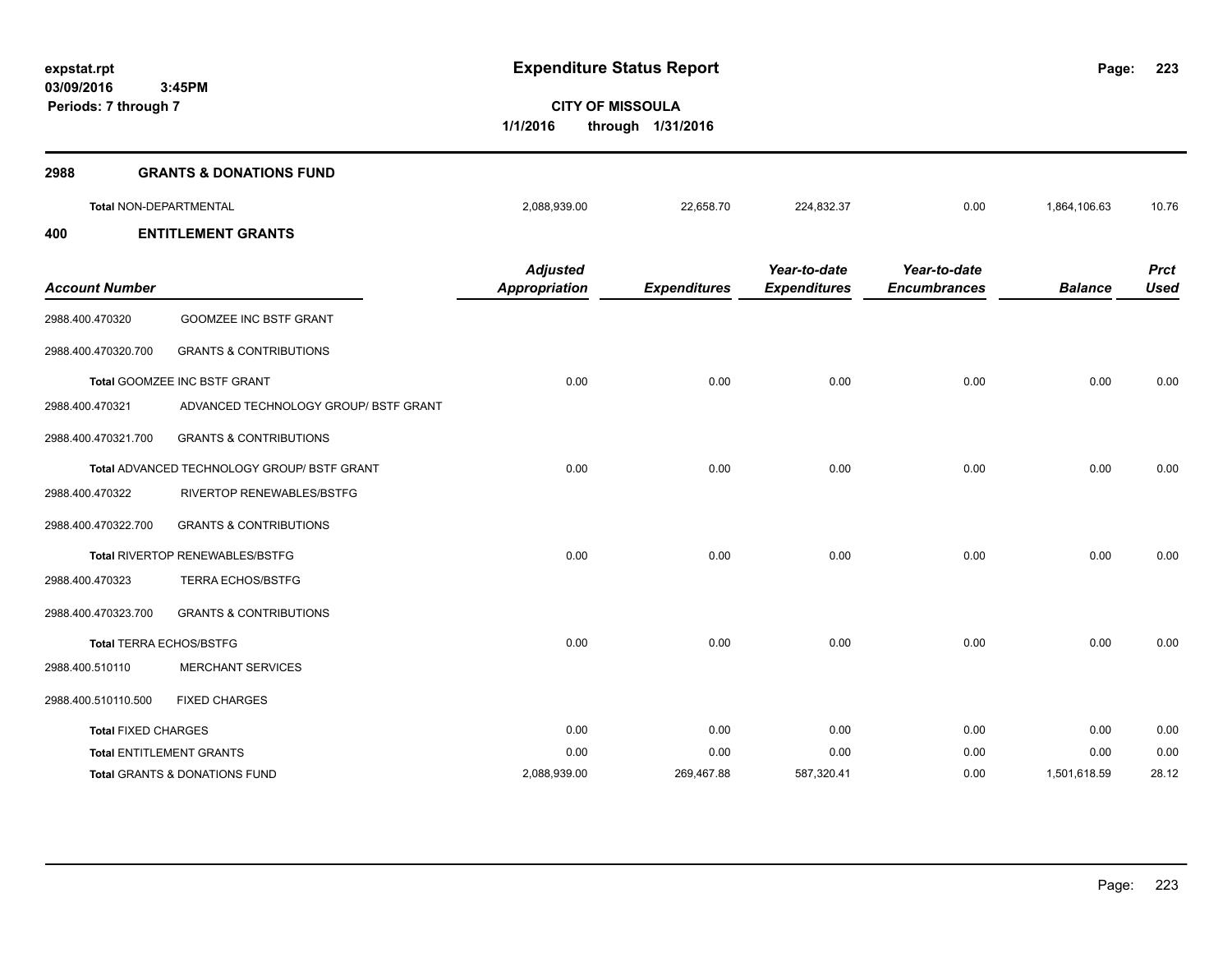**Periods: 7 through 7**

**CITY OF MISSOULA 1/1/2016 through 1/31/2016**

**3000 SID REVOLVING FUND**

 **3:45PM**

| <b>Account Number</b>           |                                                  | <b>Adjusted</b><br><b>Appropriation</b> | <b>Expenditures</b> | Year-to-date<br><b>Expenditures</b> | Year-to-date<br><b>Encumbrances</b> | <b>Balance</b> | <b>Prct</b><br><b>Used</b> |
|---------------------------------|--------------------------------------------------|-----------------------------------------|---------------------|-------------------------------------|-------------------------------------|----------------|----------------------------|
| 3000.390.510110                 | <b>MERCHANT SERVICES</b>                         |                                         |                     |                                     |                                     |                |                            |
| 3000.390.510110.500             | <b>FIXED CHARGES</b>                             |                                         |                     |                                     |                                     |                |                            |
| <b>Total MERCHANT SERVICES</b>  |                                                  | 0.00                                    | 0.00                | 0.00                                | 0.00                                | 0.00           | 0.00                       |
| 3000.390.521000                 | INTERFUND OPERATING TRANSFERS                    |                                         |                     |                                     |                                     |                |                            |
| 3000.390.521000.800             | OTHER OBJECTS                                    |                                         |                     |                                     |                                     |                |                            |
|                                 | 3000.390.521000.820.000 TRANSFERS TO OTHER FUNDS | 100.000.00                              | 0.00                | 0.00                                | 0.00                                | 100.000.00     | 0.00                       |
|                                 | <b>Total INTERFUND OPERATING TRANSFERS</b>       | 100,000.00                              | 0.00                | 0.00                                | 0.00                                | 100,000.00     | 0.00                       |
| <b>Total SID REVOLVING FUND</b> |                                                  | 100.000.00                              | 0.00                | 0.00                                | 0.00                                | 100.000.00     | 0.00                       |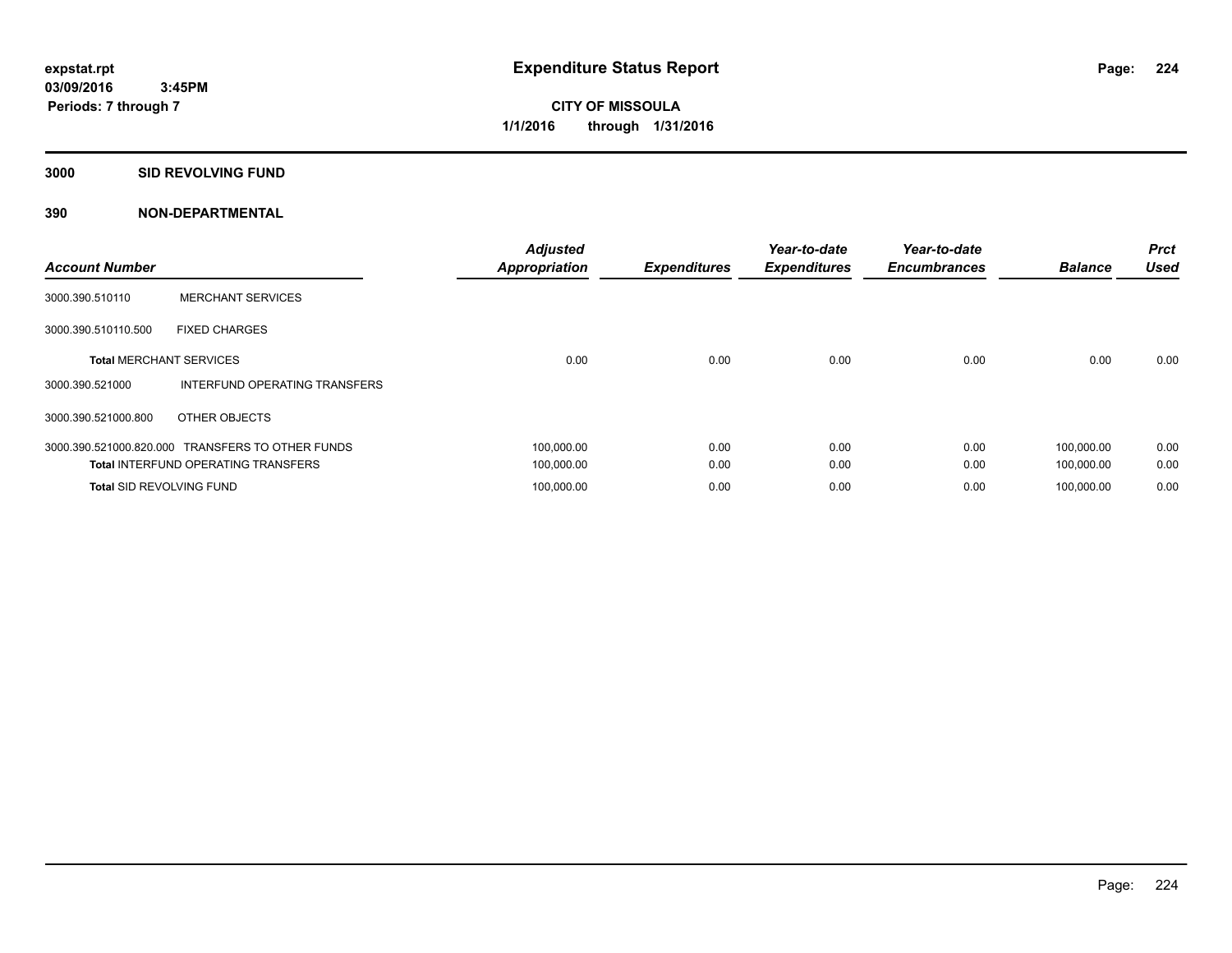**CITY OF MISSOULA 1/1/2016 through 1/31/2016**

**3005 SID REBATES**

| <b>Account Number</b>    |                          | <b>Adjusted</b><br>Appropriation | <b>Expenditures</b> | Year-to-date<br><b>Expenditures</b> | Year-to-date<br><b>Encumbrances</b> | <b>Balance</b> | <b>Prct</b><br>Used |
|--------------------------|--------------------------|----------------------------------|---------------------|-------------------------------------|-------------------------------------|----------------|---------------------|
| 3005.390.510110          | <b>MERCHANT SERVICES</b> |                                  |                     |                                     |                                     |                |                     |
| 3005.390.510110.500      | <b>FIXED CHARGES</b>     |                                  |                     |                                     |                                     |                |                     |
| <b>Total SID REBATES</b> |                          | 0.00                             | 0.00                | 0.00                                | 0.00                                | 0.00           | 0.00                |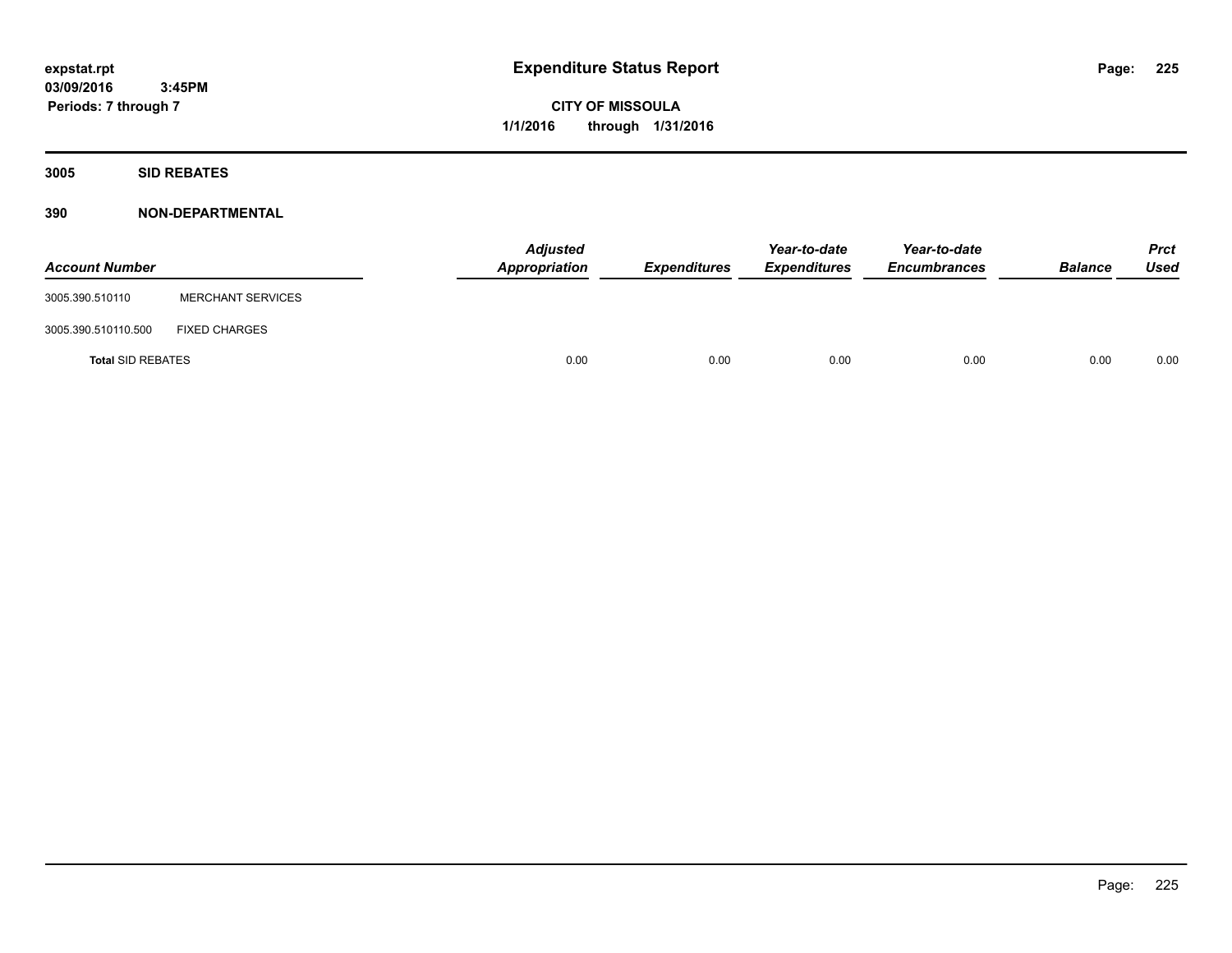**CITY OF MISSOULA 1/1/2016 through 1/31/2016**

# **3065 1998 PUBLIC SAFETY G O BONDS FUND**

**000 \*\*\* Title Not Found \*\*\***

| <b>Account Number</b>         |                         | <b>Adjusted</b><br>Appropriation | <b>Expenditures</b> | Year-to-date<br><b>Expenditures</b> | Year-to-date<br><b>Encumbrances</b> | <b>Balance</b> | <b>Prct</b><br>Used |
|-------------------------------|-------------------------|----------------------------------|---------------------|-------------------------------------|-------------------------------------|----------------|---------------------|
| 3065.000.520100               | *** Title Not Found *** |                                  |                     |                                     |                                     |                |                     |
| 3065.000.520100.800           | OTHER OBJECTS           |                                  |                     |                                     |                                     |                |                     |
| Total *** Title Not Found *** |                         | 0.00                             | 0.00                | 0.00                                | 0.00                                | 0.00           | 0.00                |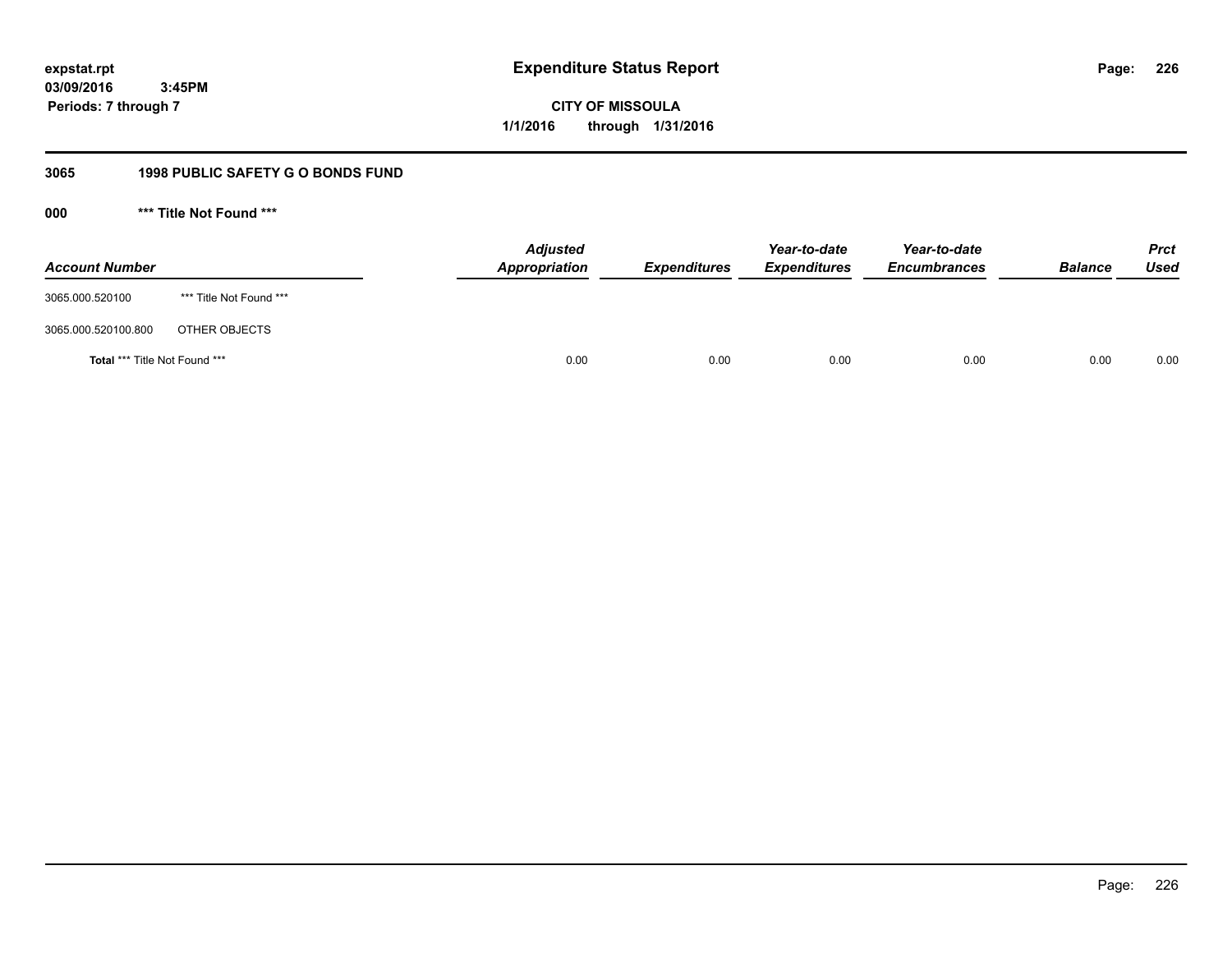**CITY OF MISSOULA 1/1/2016 through 1/31/2016**

# **3065 1998 PUBLIC SAFETY G O BONDS FUND**

| <b>Account Number</b>          |                                         | <b>Adjusted</b><br>Appropriation | <b>Expenditures</b> | Year-to-date<br><b>Expenditures</b> | Year-to-date<br><b>Encumbrances</b> | <b>Balance</b> | <b>Prct</b><br>Used |
|--------------------------------|-----------------------------------------|----------------------------------|---------------------|-------------------------------------|-------------------------------------|----------------|---------------------|
| 3065.390.510110                | <b>MERCHANT SERVICES</b>                |                                  |                     |                                     |                                     |                |                     |
| 3065.390.510110.500            | <b>FIXED CHARGES</b>                    |                                  |                     |                                     |                                     |                |                     |
| <b>Total MERCHANT SERVICES</b> |                                         | 0.00                             | 0.00                | 0.00                                | 0.00                                | 0.00           | 0.00                |
|                                | Total 1998 PUBLIC SAFETY G O BONDS FUND | 0.00                             | 0.00                | 0.00                                | 0.00                                | 0.00           | 0.00                |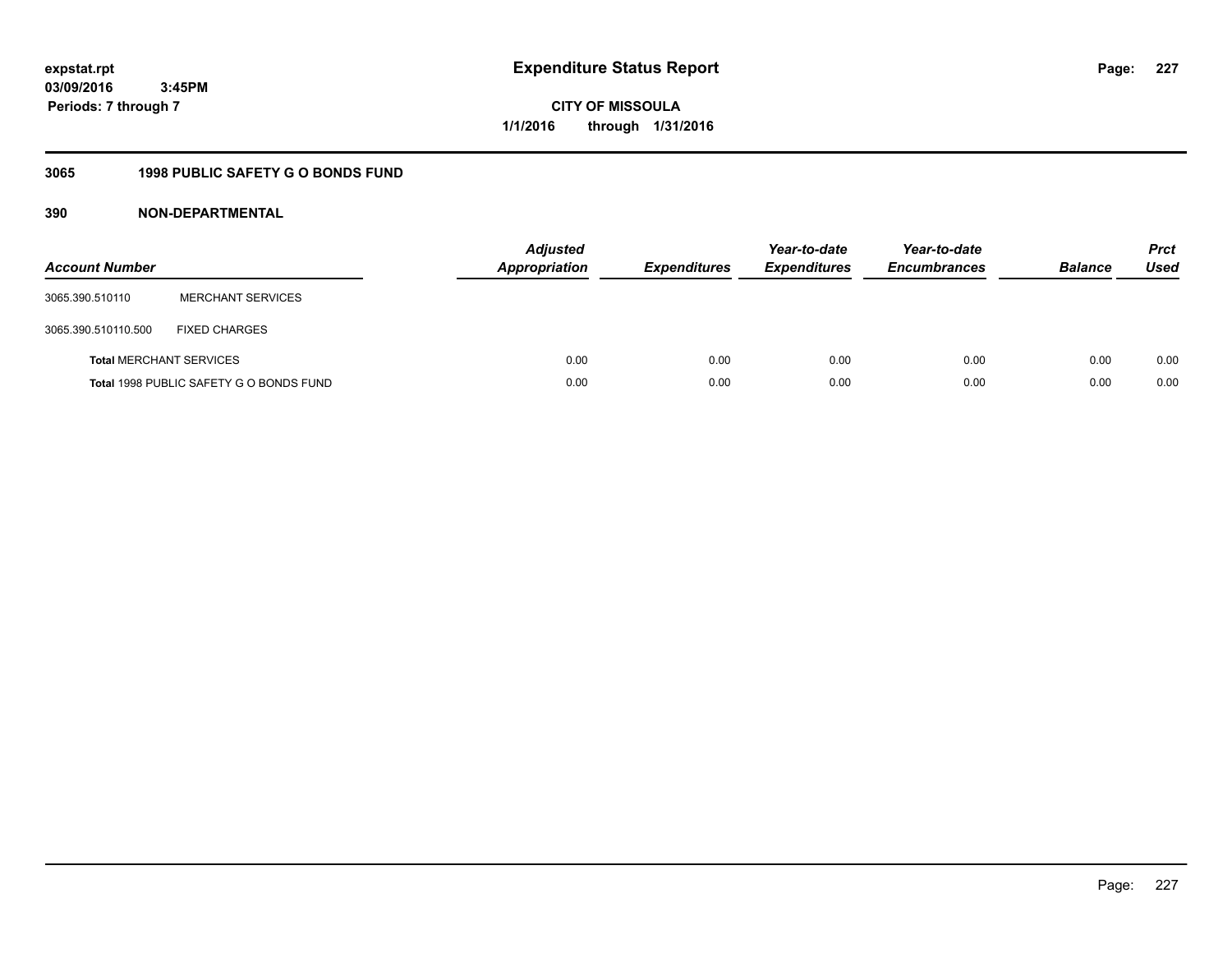### **3070 1996 OPEN SPACE GO BONDS**

| <b>Account Number</b>          |                                | <b>Adjusted</b><br><b>Appropriation</b> | <b>Expenditures</b> | Year-to-date<br><b>Expenditures</b> | Year-to-date<br><b>Encumbrances</b> | <b>Balance</b> | <b>Prct</b><br><b>Used</b> |
|--------------------------------|--------------------------------|-----------------------------------------|---------------------|-------------------------------------|-------------------------------------|----------------|----------------------------|
| 3070.390.490100                | <b>GO BONDS</b>                |                                         |                     |                                     |                                     |                |                            |
| 3070.390.490100.800            | OTHER OBJECTS                  |                                         |                     |                                     |                                     |                |                            |
| <b>Total GO BONDS</b>          |                                | 0.00                                    | 0.00                | 0.00                                | 0.00                                | 0.00           | 0.00                       |
| 3070.390.510110                | <b>MERCHANT SERVICES</b>       |                                         |                     |                                     |                                     |                |                            |
| 3070.390.510110.500            | <b>FIXED CHARGES</b>           |                                         |                     |                                     |                                     |                |                            |
| <b>Total MERCHANT SERVICES</b> |                                | 0.00                                    | 0.00                | 0.00                                | 0.00                                | 0.00           | 0.00                       |
|                                | Total 1996 OPEN SPACE GO BONDS | 0.00                                    | 0.00                | 0.00                                | 0.00                                | 0.00           | 0.00                       |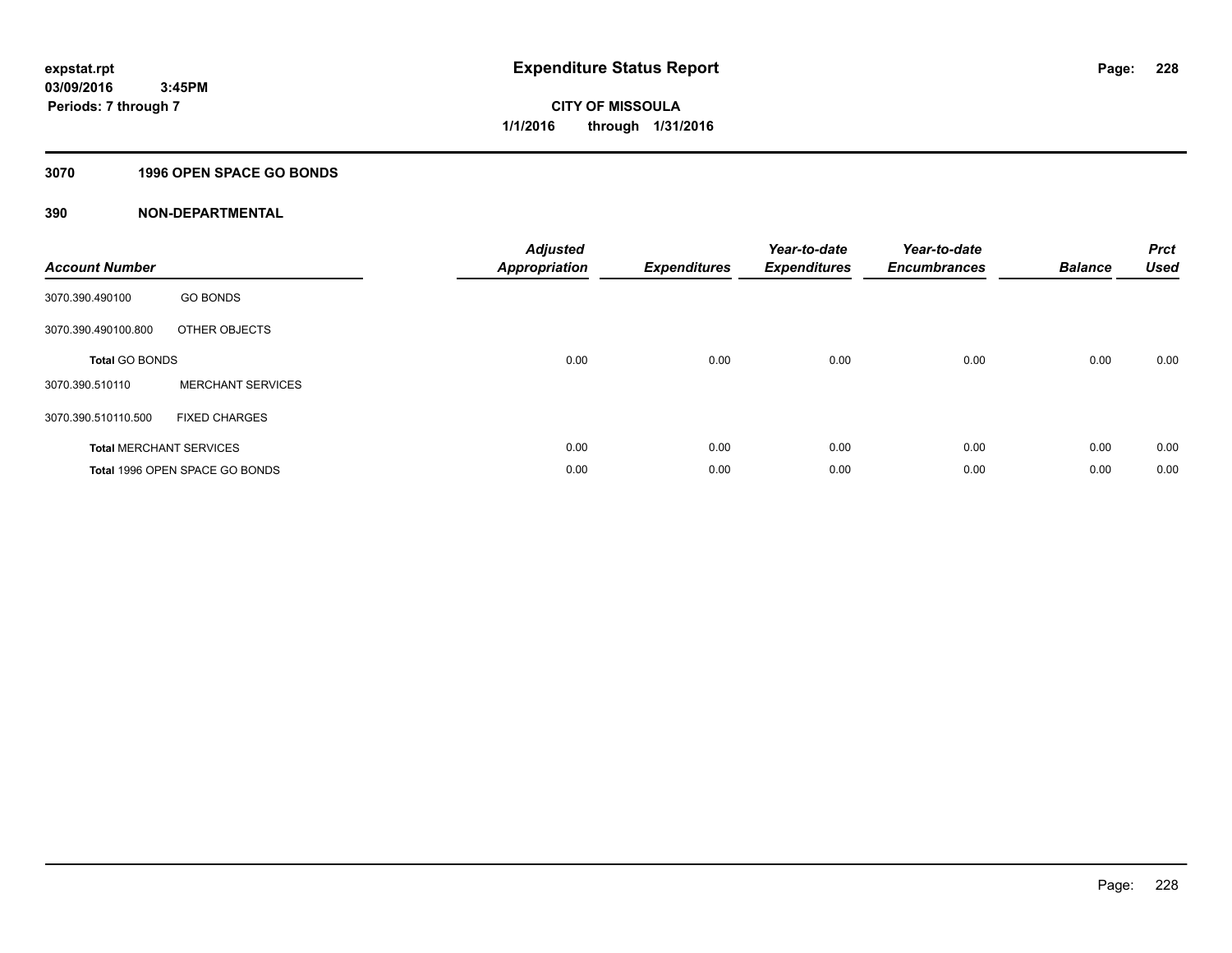# **3075 1997 OPEN SPACE G O BOND FUND**

| <b>Account Number</b> |                                     | <b>Adjusted</b><br><b>Appropriation</b> | <b>Expenditures</b> | Year-to-date<br><b>Expenditures</b> | Year-to-date<br><b>Encumbrances</b> | <b>Balance</b> | <b>Prct</b><br>Used |
|-----------------------|-------------------------------------|-----------------------------------------|---------------------|-------------------------------------|-------------------------------------|----------------|---------------------|
| 3075.390.490100       | <b>GO BONDS</b>                     |                                         |                     |                                     |                                     |                |                     |
| 3075.390.490100.800   | OTHER OBJECTS                       |                                         |                     |                                     |                                     |                |                     |
| <b>Total GO BONDS</b> |                                     | 0.00                                    | 0.00                | 0.00                                | 0.00                                | 0.00           | 0.00                |
| 3075.390.510110       | <b>MERCHANT SERVICES</b>            |                                         |                     |                                     |                                     |                |                     |
| 3075.390.510110.500   | <b>FIXED CHARGES</b>                |                                         |                     |                                     |                                     |                |                     |
|                       | <b>Total MERCHANT SERVICES</b>      | 0.00                                    | 0.00                | 0.00                                | 0.00                                | 0.00           | 0.00                |
|                       | Total 1997 OPEN SPACE G O BOND FUND | 0.00                                    | 0.00                | 0.00                                | 0.00                                | 0.00           | 0.00                |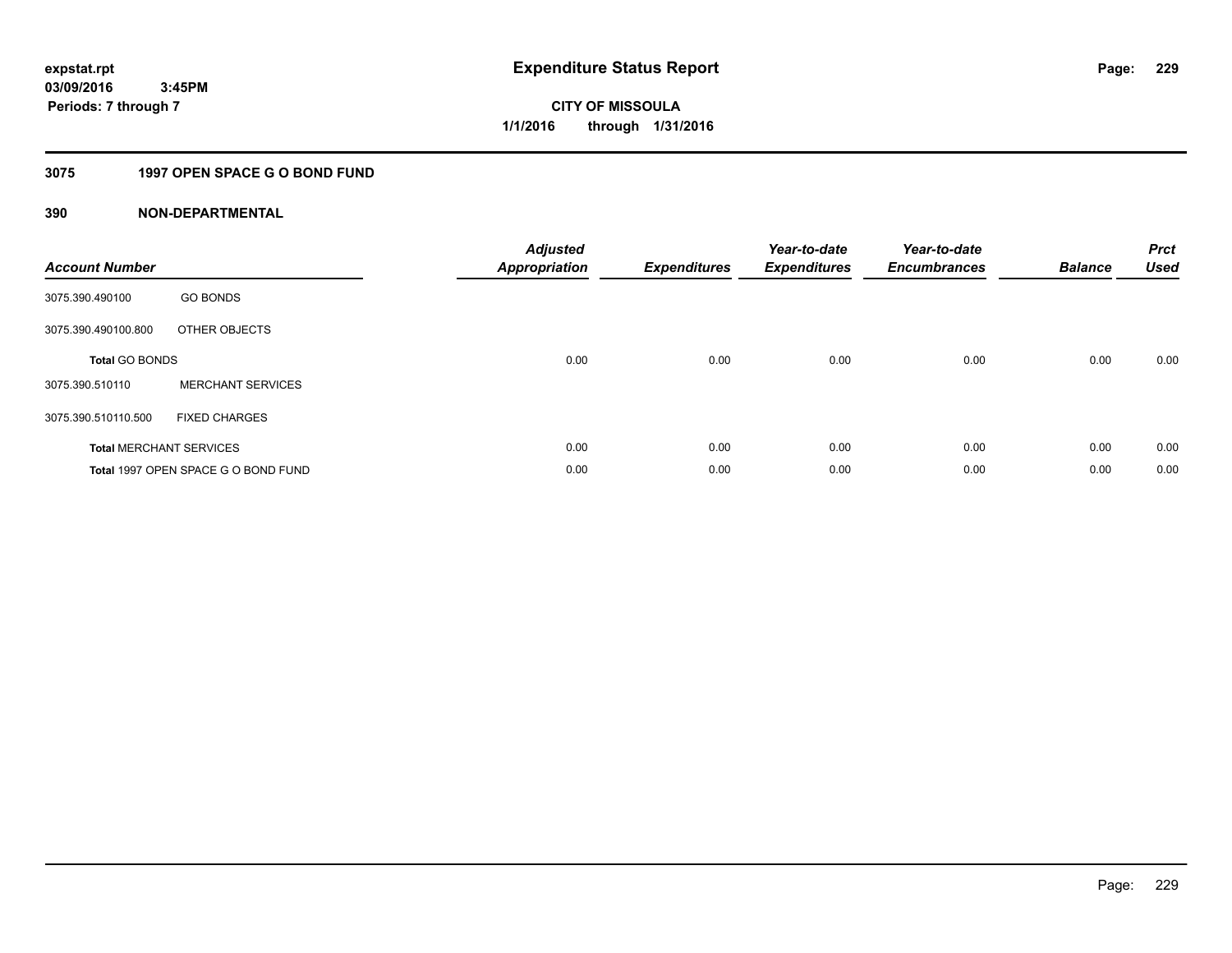**230**

**03/09/2016 3:45PM Periods: 7 through 7**

**CITY OF MISSOULA 1/1/2016 through 1/31/2016**

## **3080 1994 FIRE EQUIP/CITY HALLS REFUND BOND F**

| <b>Account Number</b>     |                                                | <b>Adjusted</b><br><b>Appropriation</b> | <b>Expenditures</b> | Year-to-date<br><b>Expenditures</b> | Year-to-date<br><b>Encumbrances</b> | <b>Balance</b> | <b>Prct</b><br><b>Used</b> |
|---------------------------|------------------------------------------------|-----------------------------------------|---------------------|-------------------------------------|-------------------------------------|----------------|----------------------------|
| 3080.390.490100           | <b>GO BONDS</b>                                |                                         |                     |                                     |                                     |                |                            |
| 3080.390.490100.600       | <b>DEBT SERVICE</b>                            |                                         |                     |                                     |                                     |                |                            |
| <b>Total DEBT SERVICE</b> |                                                | 0.00                                    | 0.00                | 0.00                                | 0.00                                | 0.00           | 0.00                       |
| 3080.390.490100.800       | OTHER OBJECTS                                  |                                         |                     |                                     |                                     |                |                            |
| <b>Total GO BONDS</b>     |                                                | 0.00                                    | 0.00                | 0.00                                | 0.00                                | 0.00           | 0.00                       |
| 3080.390.510110           | <b>MERCHANT SERVICES</b>                       |                                         |                     |                                     |                                     |                |                            |
| 3080.390.510110.500       | <b>FIXED CHARGES</b>                           |                                         |                     |                                     |                                     |                |                            |
|                           | <b>Total MERCHANT SERVICES</b>                 | 0.00                                    | 0.00                | 0.00                                | 0.00                                | 0.00           | 0.00                       |
|                           | Total 1994 FIRE EQUIP/CITY HALLS REFUND BOND F | 0.00                                    | 0.00                | 0.00                                | 0.00                                | 0.00           | 0.00                       |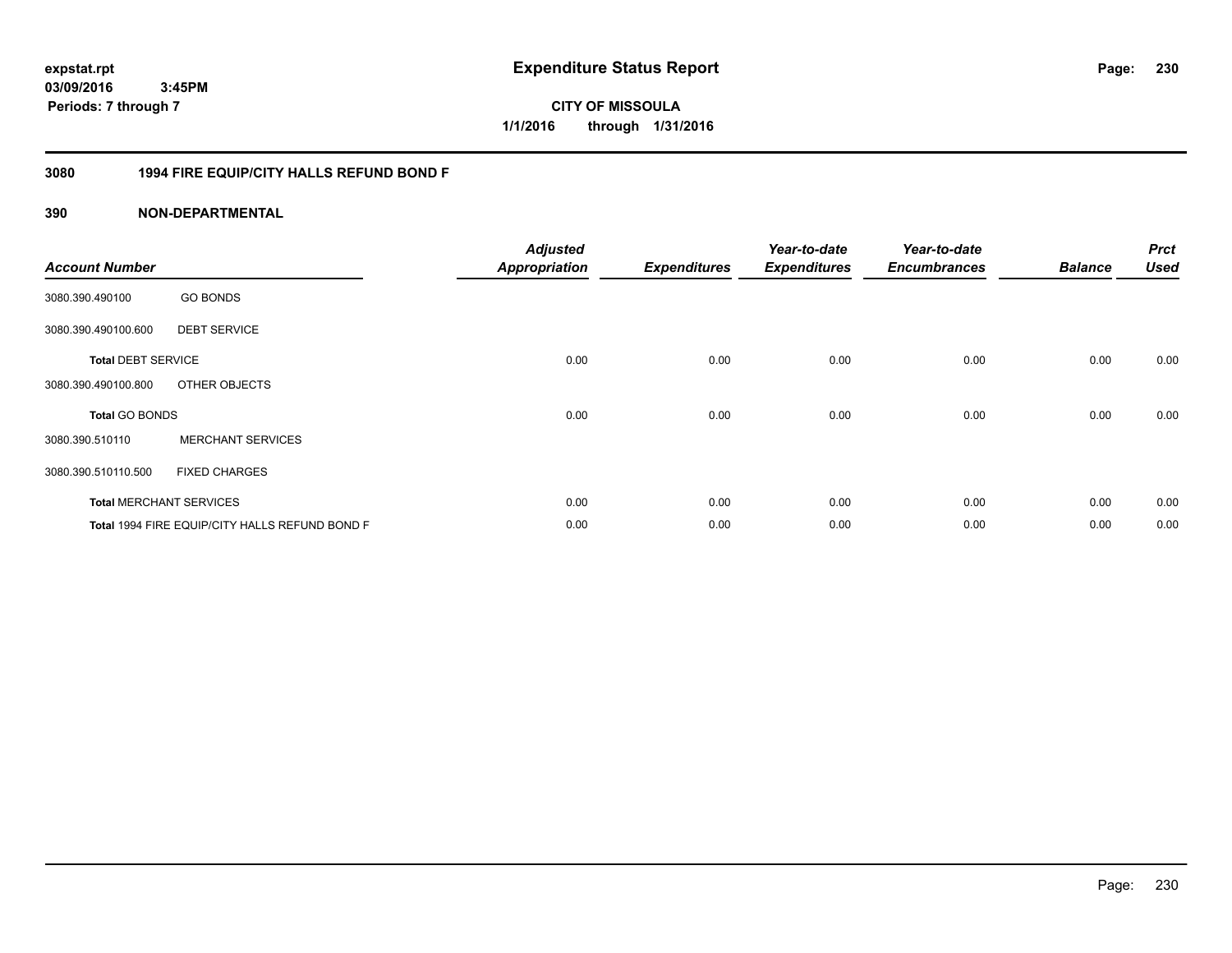# **3085 1993 FIRE STATION G O BOND FUND**

| <b>Account Number</b> |                                       | <b>Adjusted</b><br>Appropriation | <b>Expenditures</b> | Year-to-date<br><b>Expenditures</b> | Year-to-date<br><b>Encumbrances</b> | <b>Balance</b> | <b>Prct</b><br><b>Used</b> |
|-----------------------|---------------------------------------|----------------------------------|---------------------|-------------------------------------|-------------------------------------|----------------|----------------------------|
| 3085.390.490100       | <b>GO BONDS</b>                       |                                  |                     |                                     |                                     |                |                            |
| 3085.390.490100.800   | OTHER OBJECTS                         |                                  |                     |                                     |                                     |                |                            |
| <b>Total GO BONDS</b> |                                       | 0.00                             | 0.00                | 0.00                                | 0.00                                | 0.00           | 0.00                       |
| 3085.390.510110       | <b>MERCHANT SERVICES</b>              |                                  |                     |                                     |                                     |                |                            |
| 3085.390.510110.500   | <b>FIXED CHARGES</b>                  |                                  |                     |                                     |                                     |                |                            |
|                       | <b>Total MERCHANT SERVICES</b>        | 0.00                             | 0.00                | 0.00                                | 0.00                                | 0.00           | 0.00                       |
|                       | Total 1993 FIRE STATION G O BOND FUND | 0.00                             | 0.00                | 0.00                                | 0.00                                | 0.00           | 0.00                       |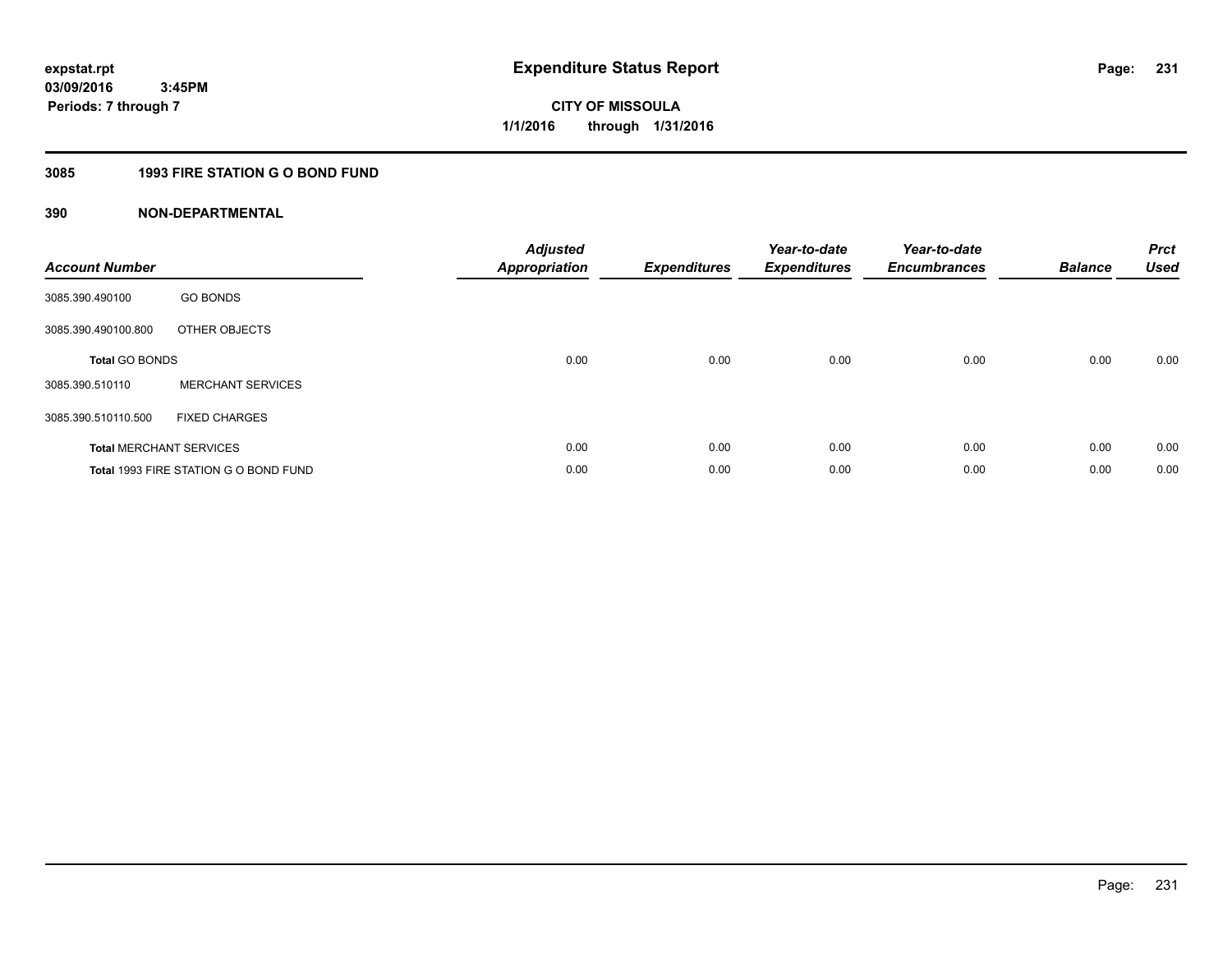## **3090 2004 AQUATICS BOND**

| <b>Account Number</b>           |                                | <b>Adjusted</b><br><b>Appropriation</b> | <b>Expenditures</b> | Year-to-date<br><b>Expenditures</b> | Year-to-date<br><b>Encumbrances</b> | <b>Balance</b> | <b>Prct</b><br><b>Used</b> |
|---------------------------------|--------------------------------|-----------------------------------------|---------------------|-------------------------------------|-------------------------------------|----------------|----------------------------|
| 3090.390.490100                 | <b>GO BONDS</b>                |                                         |                     |                                     |                                     |                |                            |
| 3090.390.490100.600             | <b>DEBT SERVICE</b>            |                                         |                     |                                     |                                     |                |                            |
| <b>Total DEBT SERVICE</b>       |                                | 0.00                                    | 0.00                | 0.00                                | 0.00                                | 0.00           | 0.00                       |
| 3090.390.490100.800             | OTHER OBJECTS                  |                                         |                     |                                     |                                     |                |                            |
| <b>Total GO BONDS</b>           |                                | 0.00                                    | 0.00                | 0.00                                | 0.00                                | 0.00           | 0.00                       |
| 3090.390.510110                 | <b>MERCHANT SERVICES</b>       |                                         |                     |                                     |                                     |                |                            |
| 3090.390.510110.500             | <b>FIXED CHARGES</b>           |                                         |                     |                                     |                                     |                |                            |
|                                 | <b>Total MERCHANT SERVICES</b> | 0.00                                    | 0.00                | 0.00                                | 0.00                                | 0.00           | 0.00                       |
| <b>Total 2004 AQUATICS BOND</b> |                                | 0.00                                    | 0.00                | 0.00                                | 0.00                                | 0.00           | 0.00                       |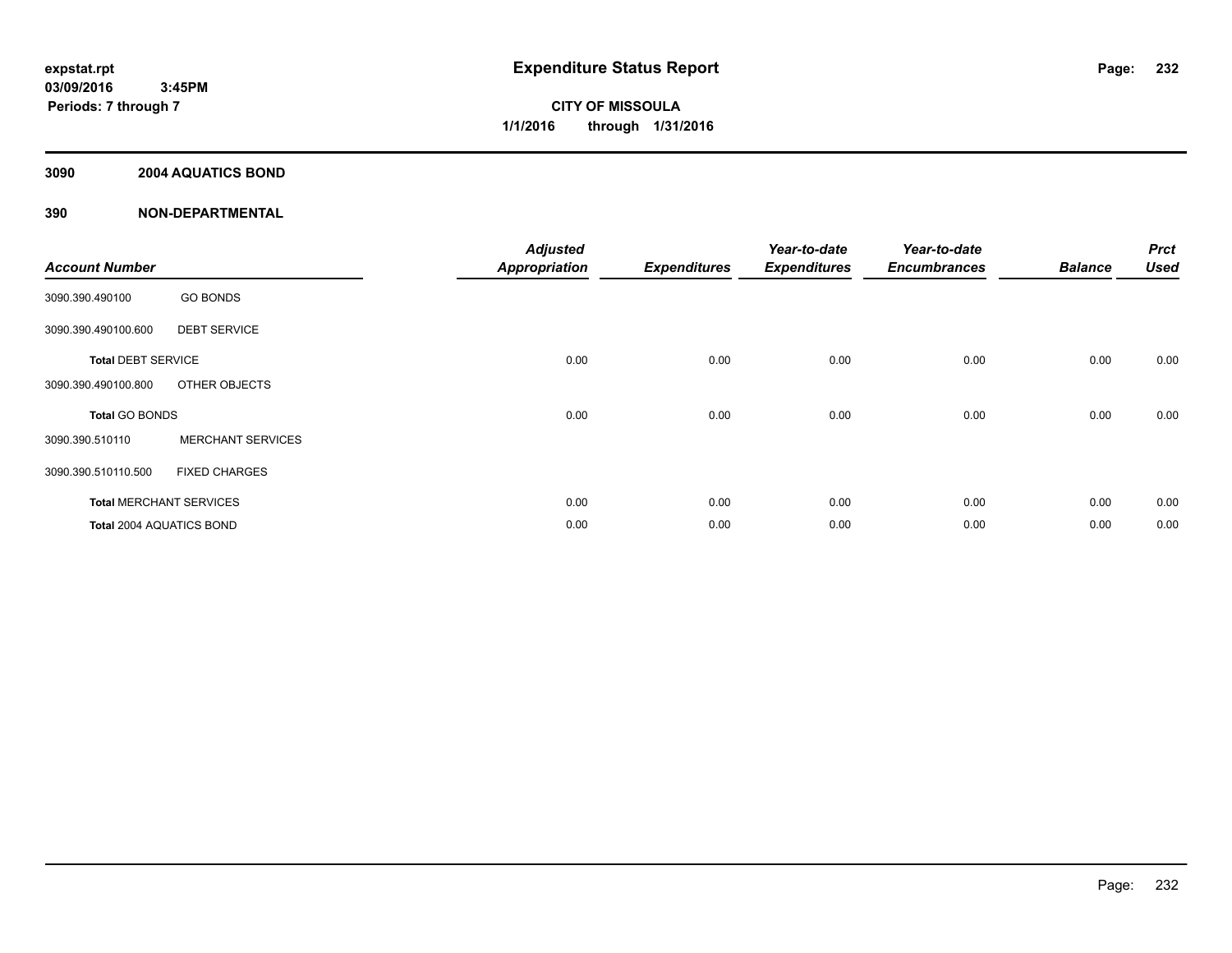**expstat.rpt Expenditure Status Report** 

**03/09/2016 3:45PM Periods: 7 through 7**

**CITY OF MISSOULA 1/1/2016 through 1/31/2016**

## **3091 SERIES 2012A AQUATICS REFUNDING BOND**

|                                   |                                                 | <b>Adjusted</b>      |                     | Year-to-date        | Year-to-date        |                | <b>Prct</b> |
|-----------------------------------|-------------------------------------------------|----------------------|---------------------|---------------------|---------------------|----------------|-------------|
| <b>Account Number</b>             |                                                 | <b>Appropriation</b> | <b>Expenditures</b> | <b>Expenditures</b> | <b>Encumbrances</b> | <b>Balance</b> | <b>Used</b> |
| 3091.390.490100                   | <b>GO BONDS</b>                                 |                      |                     |                     |                     |                |             |
| 3091.390.490100.600               | <b>DEBT SERVICE</b>                             |                      |                     |                     |                     |                |             |
| 3091.390.490100.610.000 PRINCIPAL |                                                 | 505,000.00           | 0.00                | 0.00                | 0.00                | 505,000.00     | 0.00        |
|                                   | 3091.390.490100.620.000 INTEREST / SERVICE FEES | 90,148.00            | 0.00                | 45,248.75           | 0.00                | 44,899.25      | 50.19       |
| <b>Total DEBT SERVICE</b>         |                                                 | 595,148.00           | 0.00                | 45,248.75           | 0.00                | 549,899.25     | 7.60        |
| 3091.390.490100.800               | OTHER OBJECTS                                   |                      |                     |                     |                     |                |             |
| <b>Total OTHER OBJECTS</b>        |                                                 | 0.00                 | 0.00                | 0.00                | 0.00                | 0.00           | 0.00        |
| <b>Total GO BONDS</b>             |                                                 | 595,148.00           | 0.00                | 45,248.75           | 0.00                | 549,899.25     | 7.60        |
| 3091.390.510110                   | <b>MERCHANT SERVICES</b>                        |                      |                     |                     |                     |                |             |
| 3091.390.510110.500               | <b>FIXED CHARGES</b>                            |                      |                     |                     |                     |                |             |
|                                   | <b>Total MERCHANT SERVICES</b>                  | 0.00                 | 0.00                | 0.00                | 0.00                | 0.00           | 0.00        |
|                                   | Total SERIES 2012A AQUATICS REFUNDING BOND      | 595,148.00           | 0.00                | 45,248.75           | 0.00                | 549,899.25     | 7.60        |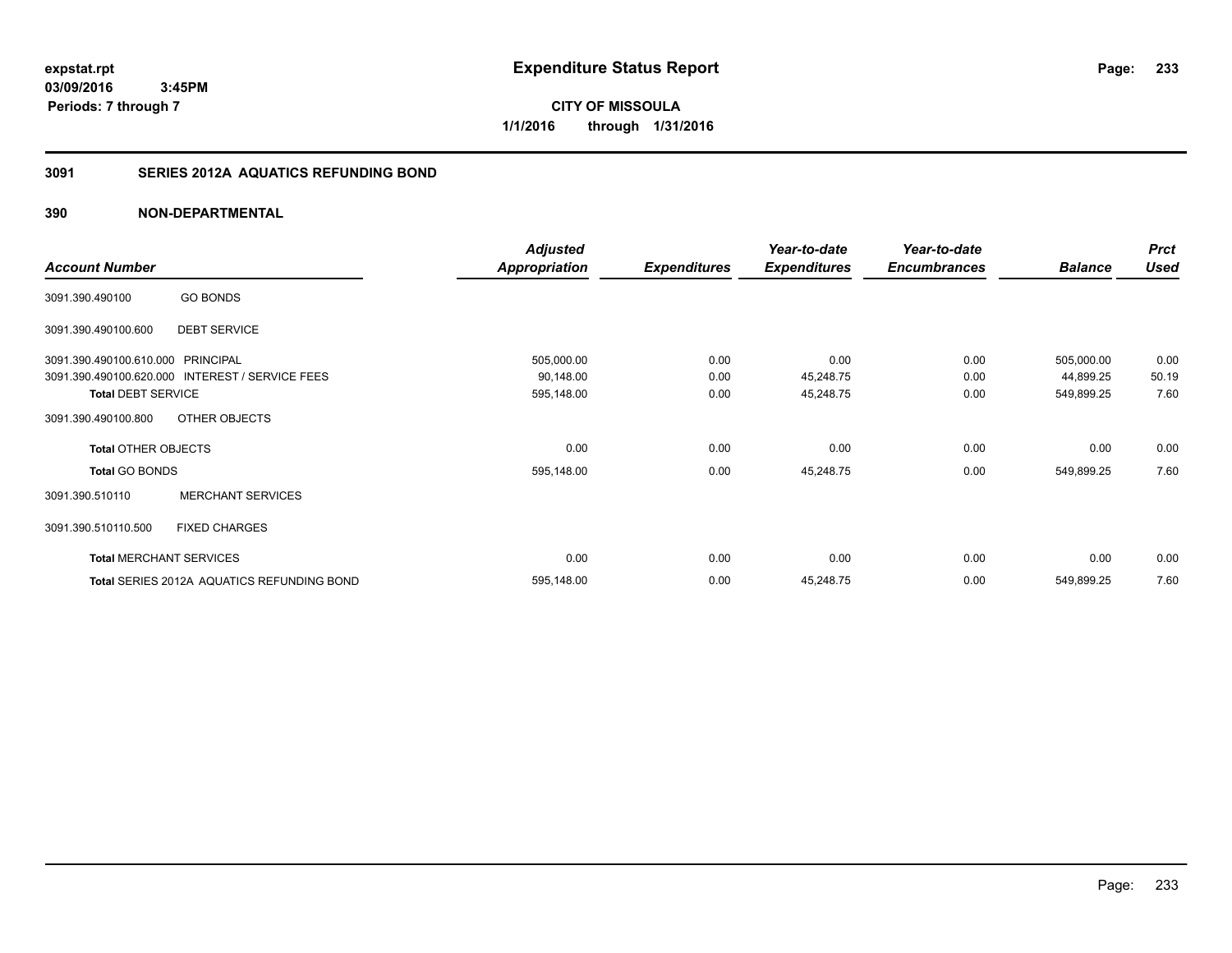**CITY OF MISSOULA 1/1/2016 through 1/31/2016**

## **3092 Series 2013A GO REFUNDING BONDS**

|                                |                                              | <b>Adjusted</b> |                     | Year-to-date        | Year-to-date        |                | <b>Prct</b> |
|--------------------------------|----------------------------------------------|-----------------|---------------------|---------------------|---------------------|----------------|-------------|
| <b>Account Number</b>          |                                              | Appropriation   | <b>Expenditures</b> | <b>Expenditures</b> | <b>Encumbrances</b> | <b>Balance</b> | <b>Used</b> |
| 3092.390.490100                | <b>GO BONDS</b>                              |                 |                     |                     |                     |                |             |
| 3092.390.490100.600            | <b>DEBT SERVICE</b>                          |                 |                     |                     |                     |                |             |
| 3092.390.490100.610.000        | <b>PRINCIPAL</b>                             | 580,000.00      | 0.00                | 0.00                | 0.00                | 580,000.00     | 0.00        |
| 3092.390.490100.620.000        | <b>INTEREST / SERVICE FEES</b>               | 108,926.00      | 350.00              | 54,638.00           | 0.00                | 54,288.00      | 50.16       |
| <b>Total GO BONDS</b>          |                                              | 688,926.00      | 350.00              | 54,638.00           | 0.00                | 634,288.00     | 7.93        |
| 3092.390.510110                | <b>MERCHANT SERVICES</b>                     |                 |                     |                     |                     |                |             |
| 3092.390.510110.500            | <b>FIXED CHARGES</b>                         |                 |                     |                     |                     |                |             |
| <b>Total MERCHANT SERVICES</b> |                                              | 0.00            | 0.00                | 0.00                | 0.00                | 0.00           | 0.00        |
| 3092.390.521000                | INTERFUND OPERATING TRANSFERS                |                 |                     |                     |                     |                |             |
| 3092.390.521000.800            | OTHER OBJECTS                                |                 |                     |                     |                     |                |             |
|                                | <b>Total INTERFUND OPERATING TRANSFERS</b>   | 0.00            | 0.00                | 0.00                | 0.00                | 0.00           | 0.00        |
|                                | <b>Total Series 2013A GO REFUNDING BONDS</b> | 688,926.00      | 350.00              | 54,638.00           | 0.00                | 634,288.00     | 7.93        |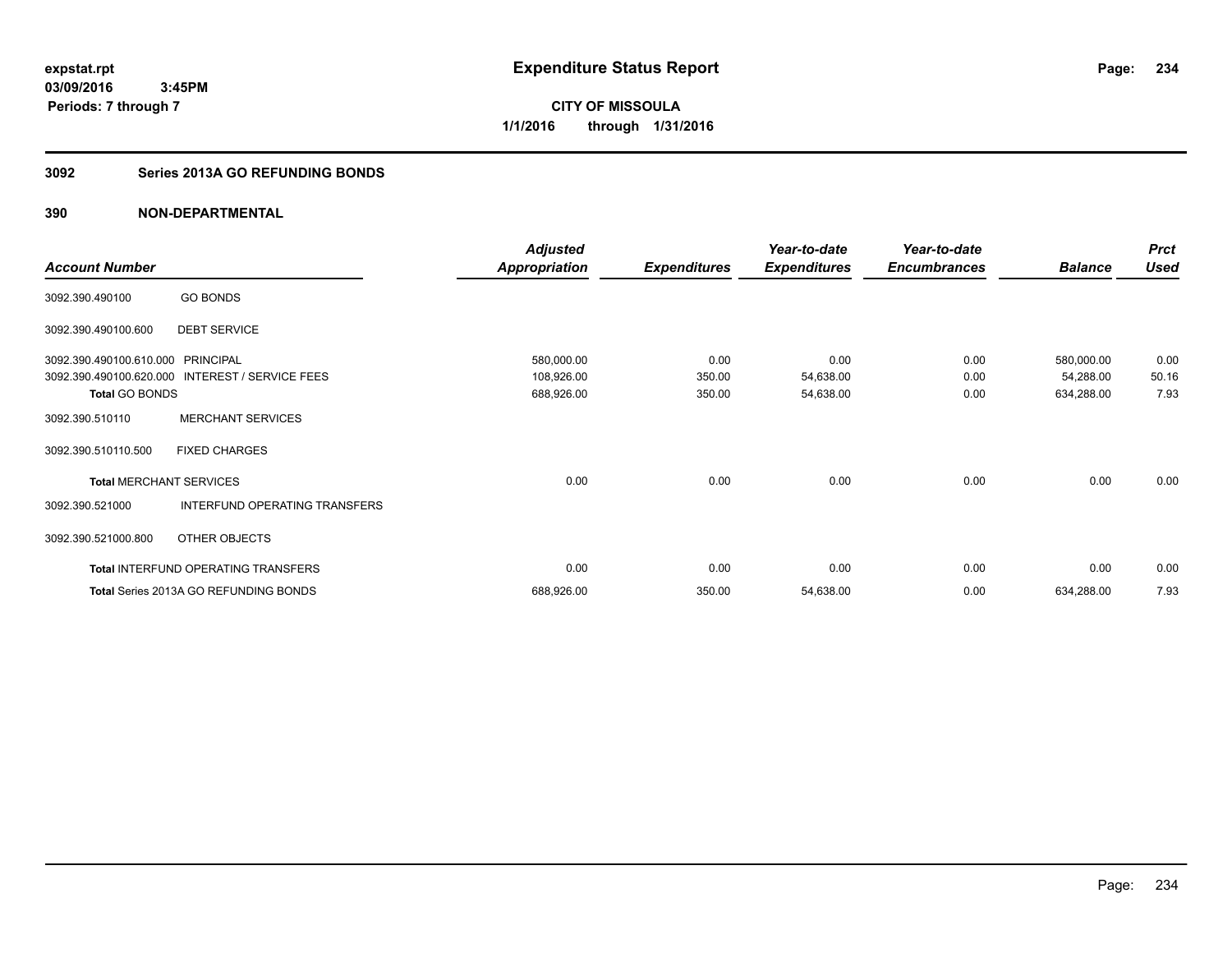**CITY OF MISSOULA 1/1/2016 through 1/31/2016**

#### **3095 2004 REFUNDING BONDS DEBT SERVICE**

| <b>Account Number</b>          |                                                 | <b>Adjusted</b><br><b>Appropriation</b> | <b>Expenditures</b> | Year-to-date<br><b>Expenditures</b> | Year-to-date<br><b>Encumbrances</b> | <b>Balance</b>             | <b>Prct</b><br><b>Used</b> |
|--------------------------------|-------------------------------------------------|-----------------------------------------|---------------------|-------------------------------------|-------------------------------------|----------------------------|----------------------------|
| 3095.390.490100                | <b>GO BONDS</b>                                 |                                         |                     |                                     |                                     |                            |                            |
| 3095.390.490100.600            | <b>DEBT SERVICE</b>                             |                                         |                     |                                     |                                     |                            |                            |
| <b>Total GO BONDS</b>          | 3095.390.490100.620.000 INTEREST / SERVICE FEES | 0.00<br>0.00                            | 0.00<br>0.00        | 3,100.00<br>3,100.00                | 0.00<br>0.00                        | $-3,100.00$<br>$-3,100.00$ | 0.00<br>0.00               |
| 3095.390.510110                | <b>MERCHANT SERVICES</b>                        |                                         |                     |                                     |                                     |                            |                            |
| 3095.390.510110.500            | <b>FIXED CHARGES</b>                            |                                         |                     |                                     |                                     |                            |                            |
| <b>Total MERCHANT SERVICES</b> |                                                 | 0.00                                    | 0.00                | 0.00                                | 0.00                                | 0.00                       | 0.00                       |
|                                | <b>Total 2004 REFUNDING BONDS DEBT SERVICE</b>  | 0.00                                    | 0.00                | 3,100.00                            | 0.00                                | $-3,100.00$                | 0.00                       |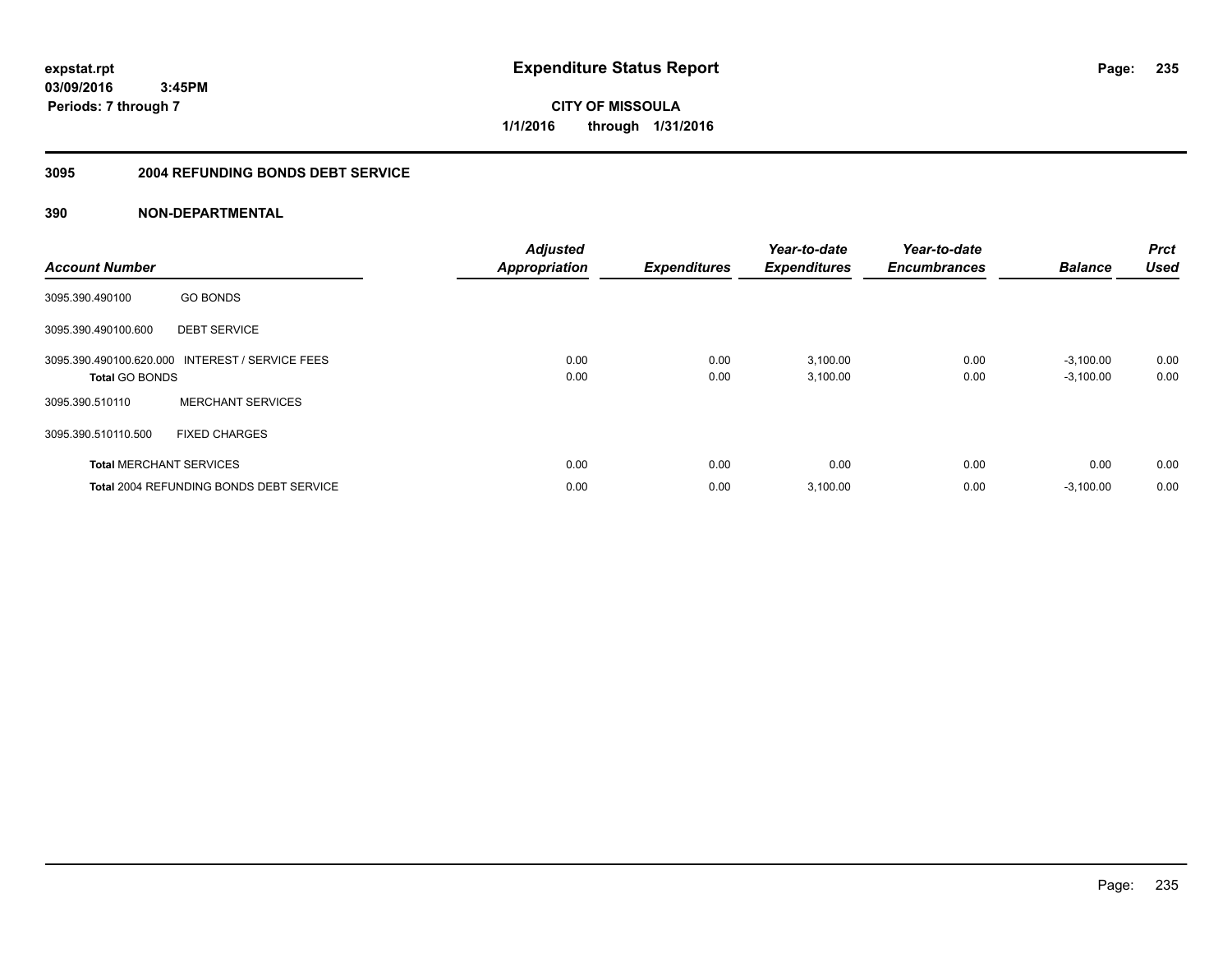#### **3096 NEW FIRE STATION GO BOND**

|                                   |                                                 | <b>Adjusted</b>      |                     | Year-to-date        | Year-to-date        |                | <b>Prct</b> |
|-----------------------------------|-------------------------------------------------|----------------------|---------------------|---------------------|---------------------|----------------|-------------|
| <b>Account Number</b>             |                                                 | <b>Appropriation</b> | <b>Expenditures</b> | <b>Expenditures</b> | <b>Encumbrances</b> | <b>Balance</b> | <b>Used</b> |
| 3096.390.490100                   | <b>GO BONDS</b>                                 |                      |                     |                     |                     |                |             |
| 3096.390.490100.600               | <b>DEBT SERVICE</b>                             |                      |                     |                     |                     |                |             |
| 3096.390.490100.610.000 PRINCIPAL |                                                 | 3,876,559.00         | 0.00                | 0.00                | 0.00                | 3,876,559.00   | 0.00        |
|                                   | 3096.390.490100.620.000 INTEREST / SERVICE FEES | 12,500.00            | 0.00                | 6,425.00            | 0.00                | 6,075.00       | 51.40       |
| <b>Total DEBT SERVICE</b>         |                                                 | 3,889,059.00         | 0.00                | 6,425.00            | 0.00                | 3,882,634.00   | 0.17        |
| 3096.390.490100.800               | OTHER OBJECTS                                   |                      |                     |                     |                     |                |             |
| <b>Total OTHER OBJECTS</b>        |                                                 | 0.00                 | 0.00                | 0.00                | 0.00                | 0.00           | 0.00        |
| <b>Total GO BONDS</b>             |                                                 | 3,889,059.00         | 0.00                | 6,425.00            | 0.00                | 3,882,634.00   | 0.17        |
| 3096.390.510110                   | <b>MERCHANT SERVICES</b>                        |                      |                     |                     |                     |                |             |
| 3096.390.510110.500               | <b>FIXED CHARGES</b>                            |                      |                     |                     |                     |                |             |
|                                   | <b>Total MERCHANT SERVICES</b>                  | 0.00                 | 0.00                | 0.00                | 0.00                | 0.00           | 0.00        |
|                                   | Total NEW FIRE STATION GO BOND                  | 3,889,059.00         | 0.00                | 6,425.00            | 0.00                | 3,882,634.00   | 0.17        |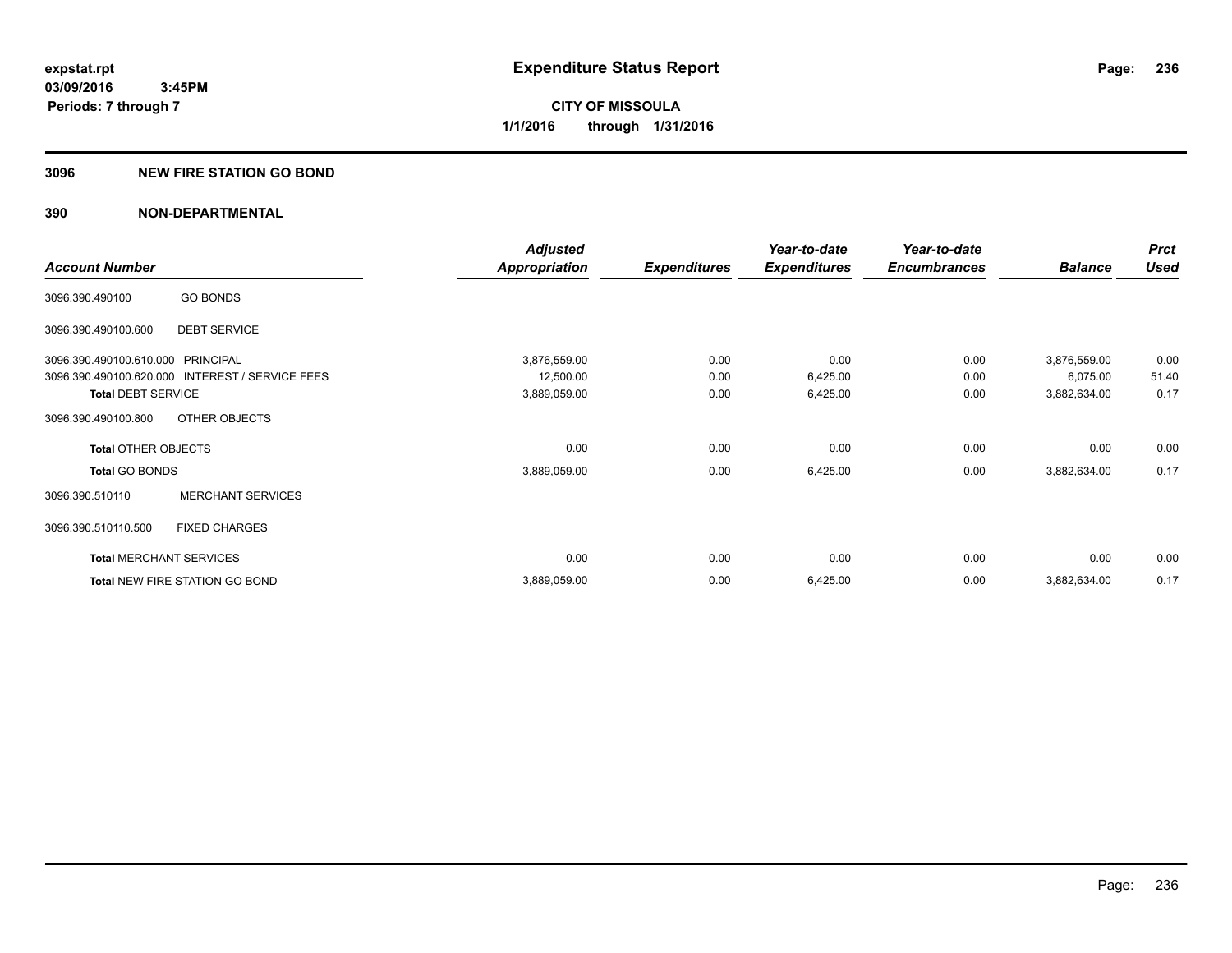### **3097 2007 REFUNDING BONDS**

| <b>Account Number</b>      |                                | <b>Adjusted</b><br><b>Appropriation</b> | <b>Expenditures</b> | Year-to-date<br><b>Expenditures</b> | Year-to-date<br><b>Encumbrances</b> | <b>Balance</b> | <b>Prct</b><br><b>Used</b> |
|----------------------------|--------------------------------|-----------------------------------------|---------------------|-------------------------------------|-------------------------------------|----------------|----------------------------|
| 3097.390.490100            | <b>GO BONDS</b>                |                                         |                     |                                     |                                     |                |                            |
| 3097.390.490100.600        | <b>DEBT SERVICE</b>            |                                         |                     |                                     |                                     |                |                            |
| <b>Total GO BONDS</b>      |                                | 0.00                                    | 0.00                | 0.00                                | 0.00                                | 0.00           | 0.00                       |
| 3097.390.490500            | <b>DEBT PAYMENTS</b>           |                                         |                     |                                     |                                     |                |                            |
| 3097.390.490500.500        | <b>FIXED CHARGES</b>           |                                         |                     |                                     |                                     |                |                            |
| <b>Total DEBT PAYMENTS</b> |                                | 0.00                                    | 0.00                | 0.00                                | 0.00                                | 0.00           | 0.00                       |
| 3097.390.510110            | <b>MERCHANT SERVICES</b>       |                                         |                     |                                     |                                     |                |                            |
| 3097.390.510110.500        | <b>FIXED CHARGES</b>           |                                         |                     |                                     |                                     |                |                            |
|                            | <b>Total MERCHANT SERVICES</b> | 0.00                                    | 0.00                | 0.00                                | 0.00                                | 0.00           | 0.00                       |
|                            | Total 2007 REFUNDING BONDS     | 0.00                                    | 0.00                | 0.00                                | 0.00                                | 0.00           | 0.00                       |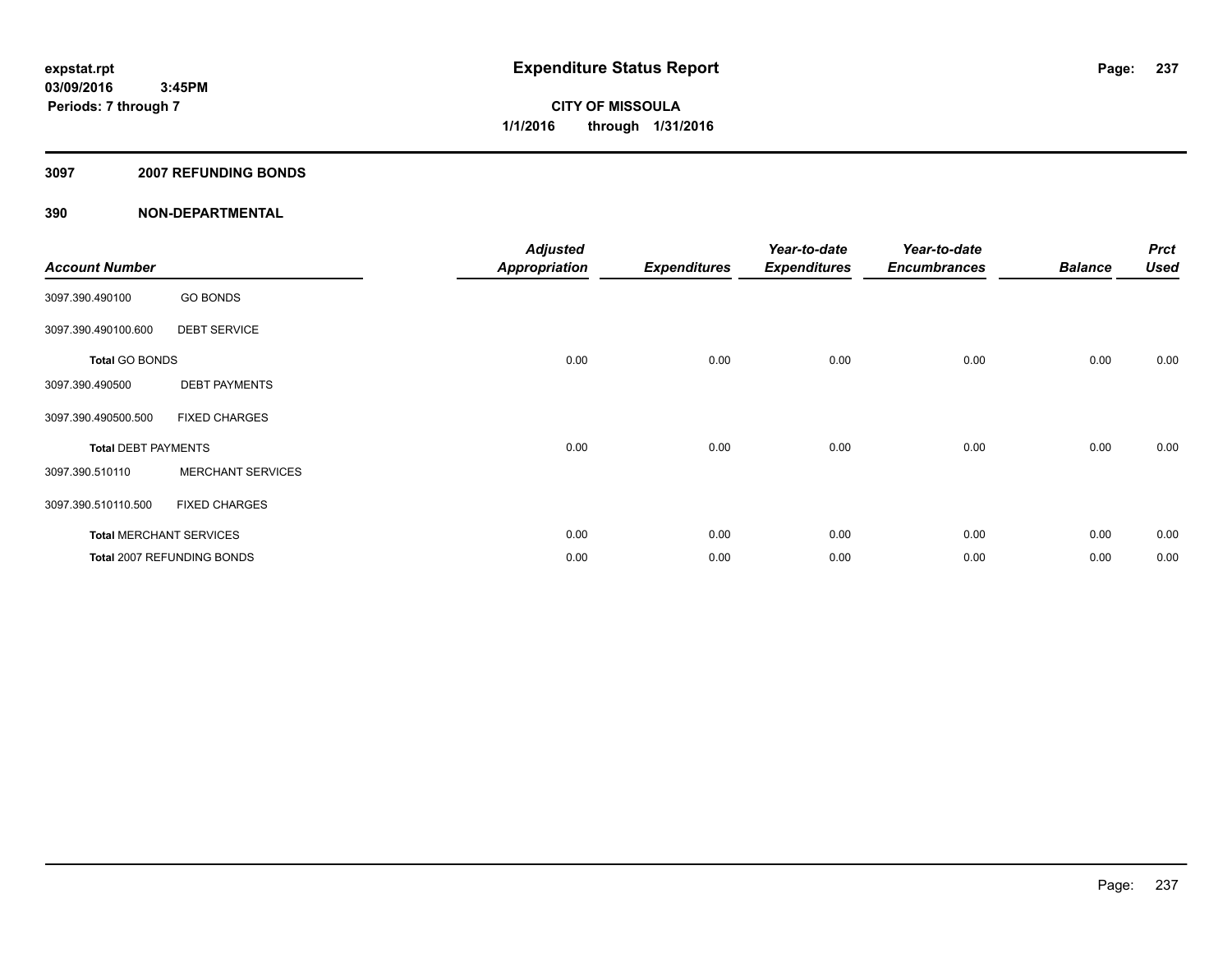**Periods: 7 through 7**

**CITY OF MISSOULA 1/1/2016 through 1/31/2016**

## **3100 SIDEWALK & CURB WARRANTS FUND**

## **390 NON-DEPARTMENTAL**

 **3:45PM**

| <b>Account Number</b>          |                                                | <b>Adjusted</b><br>Appropriation | <b>Expenditures</b> | Year-to-date<br><b>Expenditures</b> | Year-to-date<br><b>Encumbrances</b> | <b>Balance</b> | <b>Prct</b><br><b>Used</b> |
|--------------------------------|------------------------------------------------|----------------------------------|---------------------|-------------------------------------|-------------------------------------|----------------|----------------------------|
| 3100.390.490300                | SPECIAL IMPROVEMENTS BONDS                     |                                  |                     |                                     |                                     |                |                            |
| 3100.390.490300.600            | <b>DEBT SERVICE</b>                            |                                  |                     |                                     |                                     |                |                            |
|                                | <b>Total SPECIAL IMPROVEMENTS BONDS</b>        | 0.00                             | 0.00                | 0.00                                | 0.00                                | 0.00           | 0.00                       |
| 3100.390.510110                | <b>MERCHANT SERVICES</b>                       |                                  |                     |                                     |                                     |                |                            |
| 3100.390.510110.500            | <b>FIXED CHARGES</b>                           |                                  |                     |                                     |                                     |                |                            |
| <b>Total MERCHANT SERVICES</b> |                                                | 0.00                             | 0.00                | 0.00                                | 0.00                                | 0.00           | 0.00                       |
| 3100.390.521000                | INTERFUND OPERATING TRANSFERS                  |                                  |                     |                                     |                                     |                |                            |
| 3100.390.521000.800            | OTHER OBJECTS                                  |                                  |                     |                                     |                                     |                |                            |
|                                | <b>Total INTERFUND OPERATING TRANSFERS</b>     | 0.00                             | 0.00                | 0.00                                | 0.00                                | 0.00           | 0.00                       |
|                                | <b>Total SIDEWALK &amp; CURB WARRANTS FUND</b> | 0.00                             | 0.00                | 0.00                                | 0.00                                | 0.00           | 0.00                       |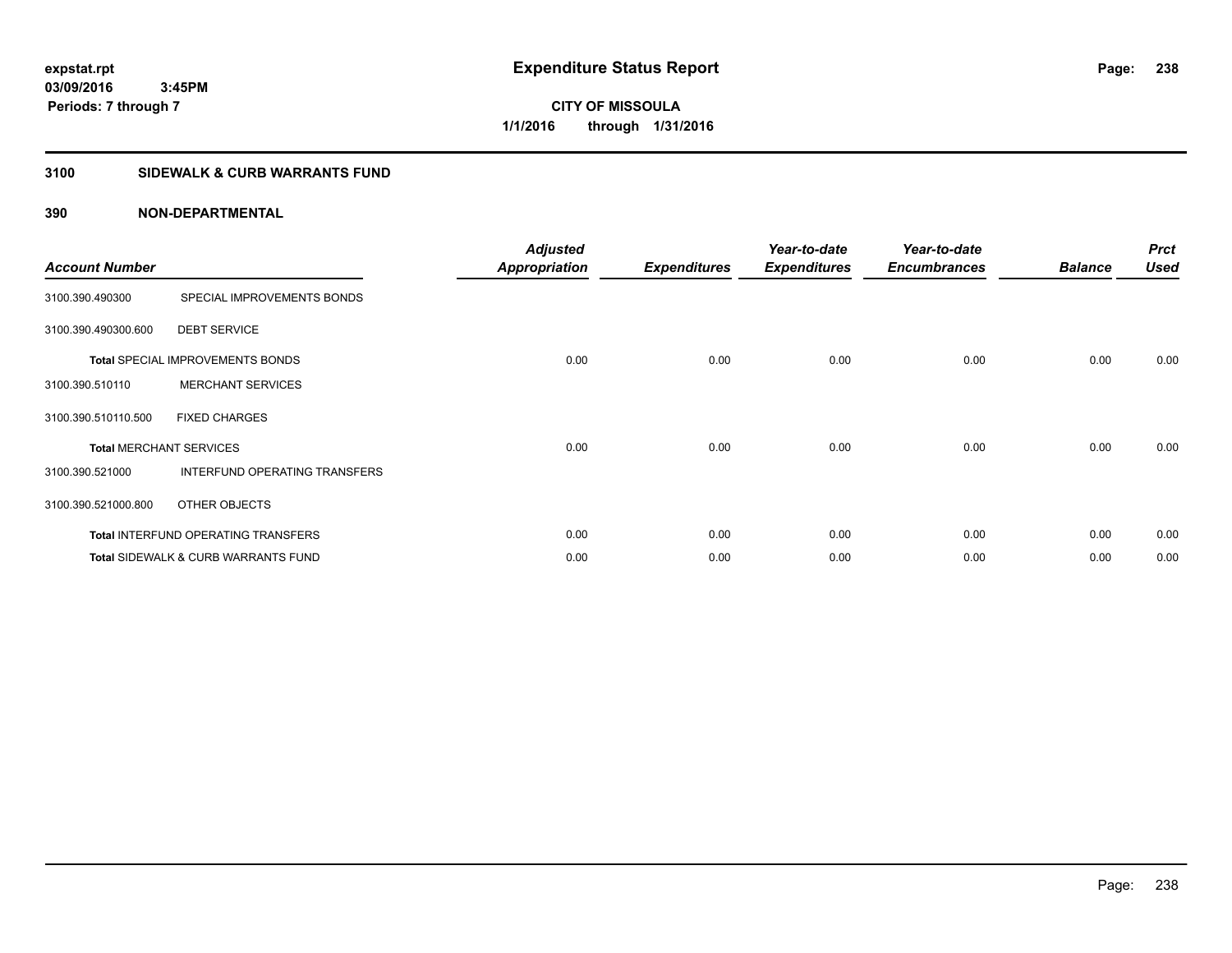**CITY OF MISSOULA 1/1/2016 through 1/31/2016**

## **3200 FY99 SIDEWALK & CURB DEBT SERVICE FUND**

| <b>Account Number</b>     |                                              | <b>Adjusted</b><br><b>Appropriation</b> | <b>Expenditures</b> | Year-to-date<br><b>Expenditures</b> | Year-to-date<br><b>Encumbrances</b> | <b>Balance</b> | <b>Prct</b><br><b>Used</b> |
|---------------------------|----------------------------------------------|-----------------------------------------|---------------------|-------------------------------------|-------------------------------------|----------------|----------------------------|
| 3200.390.490300           | SPECIAL IMPROVEMENTS BONDS                   |                                         |                     |                                     |                                     |                |                            |
| 3200.390.490300.600       | <b>DEBT SERVICE</b>                          |                                         |                     |                                     |                                     |                |                            |
|                           | Total SPECIAL IMPROVEMENTS BONDS             | 0.00                                    | 0.00                | 0.00                                | 0.00                                | 0.00           | 0.00                       |
| 3200.390.510100           | SPECIAL ASSESSMENTS                          |                                         |                     |                                     |                                     |                |                            |
| 3200.390.510100.600       | <b>DEBT SERVICE</b>                          |                                         |                     |                                     |                                     |                |                            |
| <b>Total DEBT SERVICE</b> |                                              | 0.00                                    | 0.00                | 0.00                                | 0.00                                | 0.00           | 0.00                       |
| 3200.390.510100.800       | OTHER OBJECTS                                |                                         |                     |                                     |                                     |                |                            |
|                           | <b>Total SPECIAL ASSESSMENTS</b>             | 0.00                                    | 0.00                | 0.00                                | 0.00                                | 0.00           | 0.00                       |
| 3200.390.510110           | <b>MERCHANT SERVICES</b>                     |                                         |                     |                                     |                                     |                |                            |
| 3200.390.510110.500       | <b>FIXED CHARGES</b>                         |                                         |                     |                                     |                                     |                |                            |
|                           | <b>Total MERCHANT SERVICES</b>               | 0.00                                    | 0.00                | 0.00                                | 0.00                                | 0.00           | 0.00                       |
|                           | Total FY99 SIDEWALK & CURB DEBT SERVICE FUND | 0.00                                    | 0.00                | 0.00                                | 0.00                                | 0.00           | 0.00                       |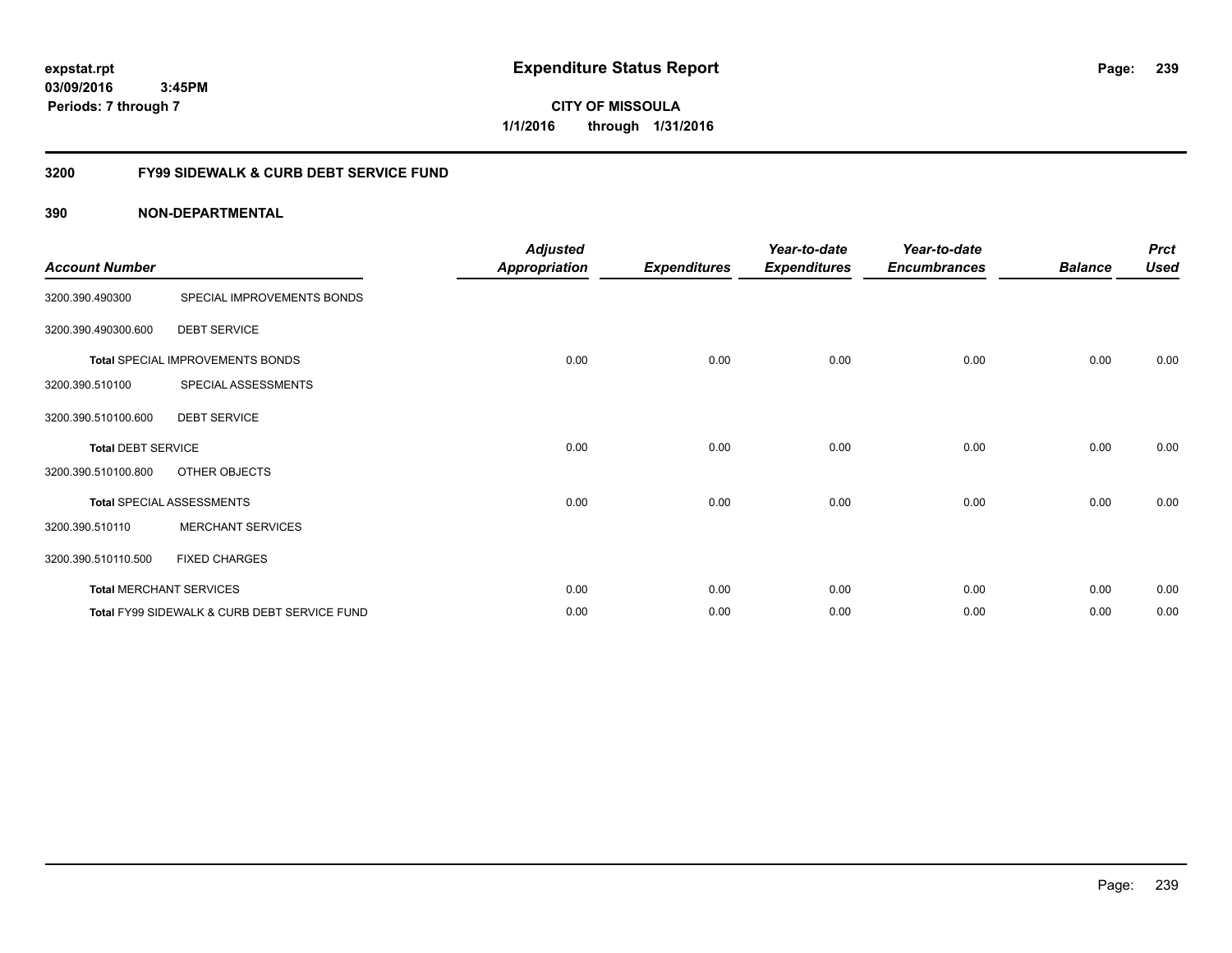**CITY OF MISSOULA 1/1/2016 through 1/31/2016**

## **3300 FY00 SIDEWALK & CURB DEBT SERVICE FUND**

| <b>Account Number</b> |                                              | <b>Adjusted</b><br><b>Appropriation</b> | <b>Expenditures</b> | Year-to-date<br><b>Expenditures</b> | Year-to-date<br><b>Encumbrances</b> | <b>Balance</b> | <b>Prct</b><br><b>Used</b> |
|-----------------------|----------------------------------------------|-----------------------------------------|---------------------|-------------------------------------|-------------------------------------|----------------|----------------------------|
| 3300.390.510100       | SPECIAL ASSESSMENTS                          |                                         |                     |                                     |                                     |                |                            |
| 3300.390.510100.600   | <b>DEBT SERVICE</b>                          |                                         |                     |                                     |                                     |                |                            |
|                       | <b>Total SPECIAL ASSESSMENTS</b>             | 0.00                                    | 0.00                | 0.00                                | 0.00                                | 0.00           | 0.00                       |
| 3300.390.510110       | <b>MERCHANT SERVICES</b>                     |                                         |                     |                                     |                                     |                |                            |
| 3300.390.510110.500   | <b>FIXED CHARGES</b>                         |                                         |                     |                                     |                                     |                |                            |
|                       | <b>Total MERCHANT SERVICES</b>               | 0.00                                    | 0.00                | 0.00                                | 0.00                                | 0.00           | 0.00                       |
|                       | Total FY00 SIDEWALK & CURB DEBT SERVICE FUND | 0.00                                    | 0.00                | 0.00                                | 0.00                                | 0.00           | 0.00                       |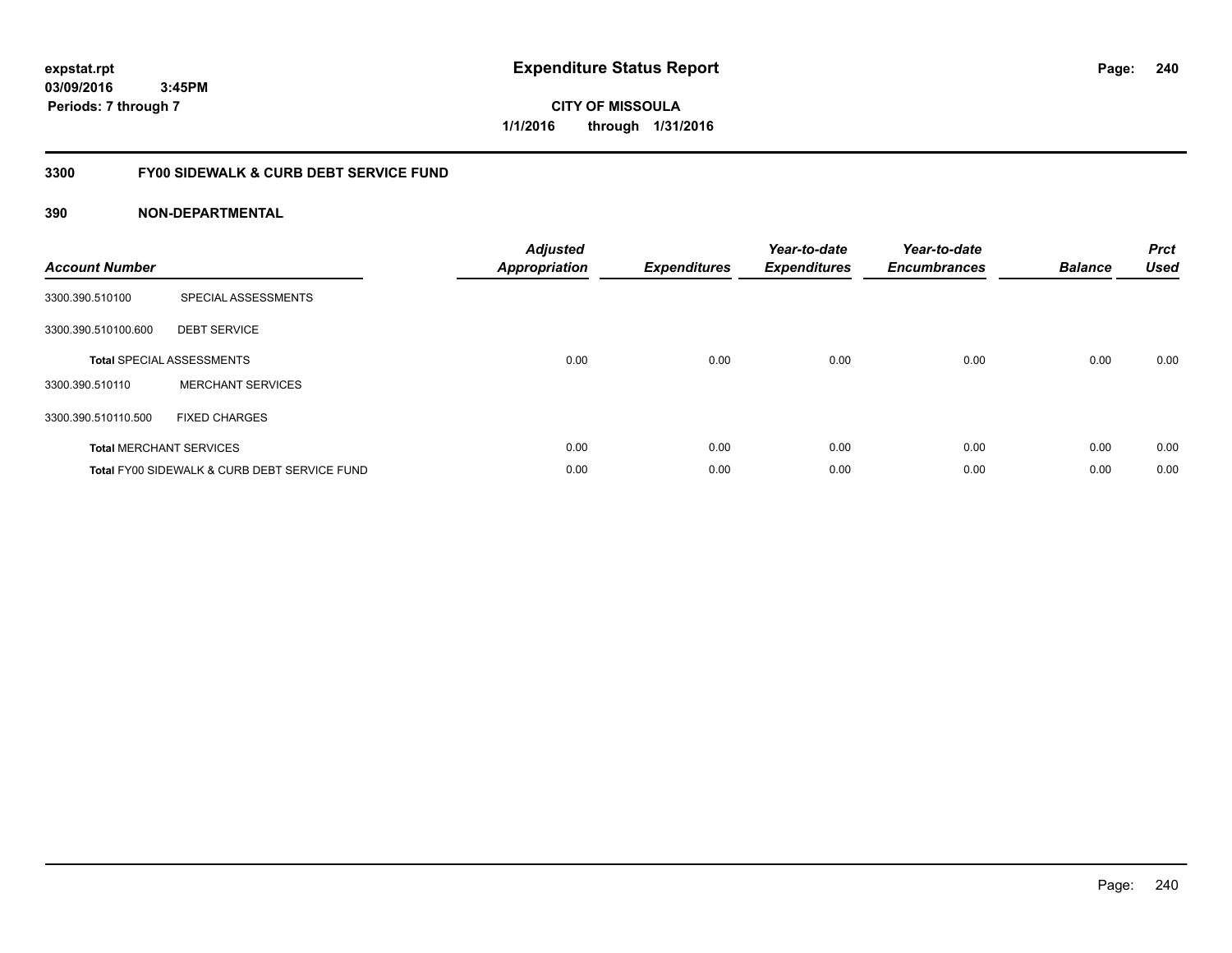**3305 JUDGMENT LEVIES**

| <b>Account Number</b>        |                     | <b>Adjusted</b><br><b>Appropriation</b> | <b>Expenditures</b> | Year-to-date<br><b>Expenditures</b> | Year-to-date<br><b>Encumbrances</b> | <b>Balance</b> | <b>Prct</b><br><b>Used</b> |
|------------------------------|---------------------|-----------------------------------------|---------------------|-------------------------------------|-------------------------------------|----------------|----------------------------|
| 3305.390.490550              | JUDGMENT LEVY DEBT  |                                         |                     |                                     |                                     |                |                            |
| 3305.390.490550.600          | <b>DEBT SERVICE</b> |                                         |                     |                                     |                                     |                |                            |
| <b>Total DEBT SERVICE</b>    |                     | 0.00                                    | 0.00                | 0.00                                | 0.00                                | 0.00           | 0.00                       |
| 3305.390.490550.800          | OTHER OBJECTS       |                                         |                     |                                     |                                     |                |                            |
| <b>Total JUDGMENT LEVIES</b> |                     | 0.00                                    | 0.00                | 0.00                                | 0.00                                | 0.00           | 0.00                       |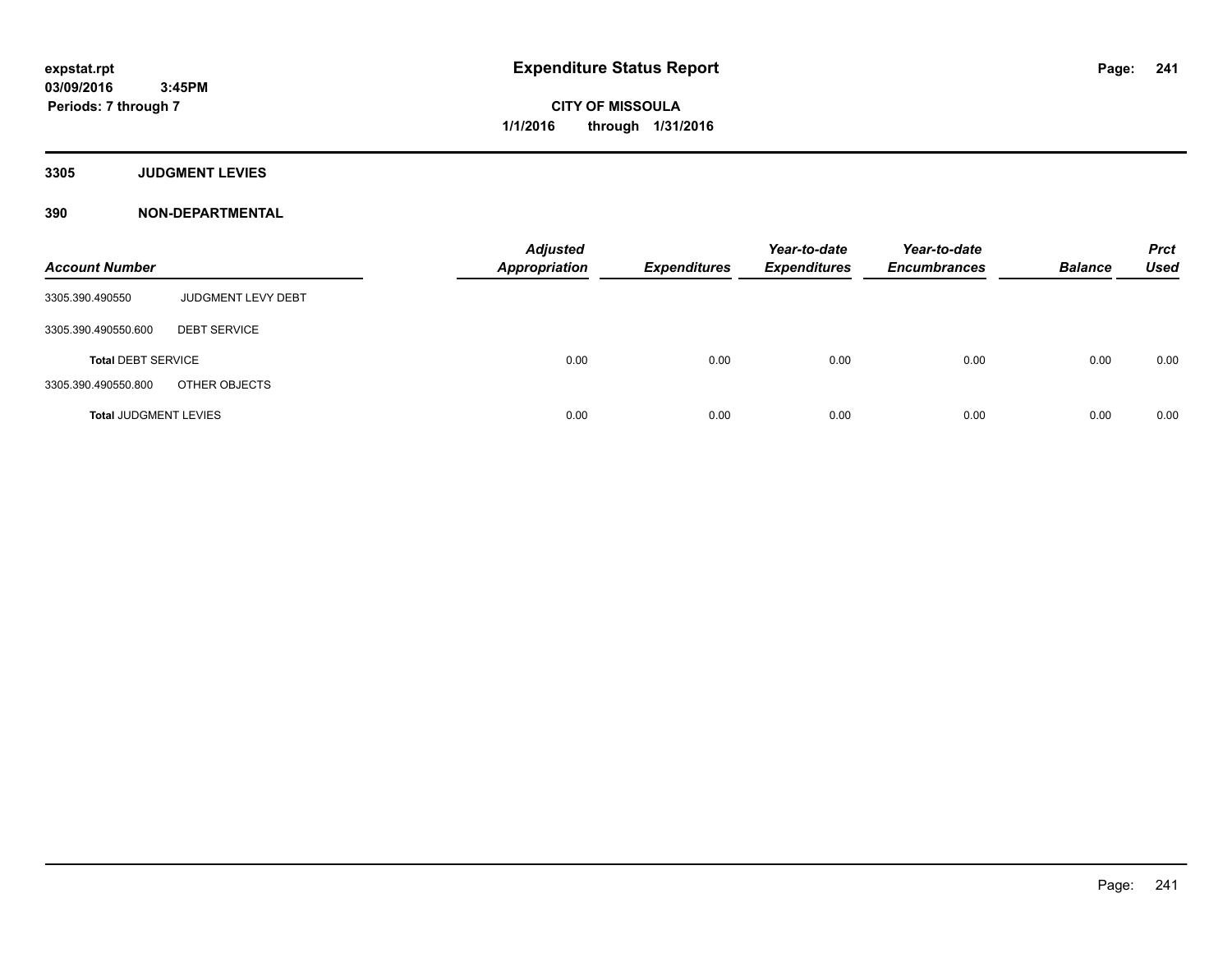**242**

**03/09/2016 3:45PM Periods: 7 through 7**

**CITY OF MISSOULA 1/1/2016 through 1/31/2016**

## **3400 FY01 SIDEWALK & CURB DEBT SERVICE FUND**

**000 \*\*\* Title Not Found \*\*\***

| <b>Account Number</b>         |                         | <b>Adjusted</b><br>Appropriation | <b>Expenditures</b> | Year-to-date<br><b>Expenditures</b> | Year-to-date<br><b>Encumbrances</b> | <b>Balance</b> | <b>Prct</b><br>Used |
|-------------------------------|-------------------------|----------------------------------|---------------------|-------------------------------------|-------------------------------------|----------------|---------------------|
| 3400.000.520100               | *** Title Not Found *** |                                  |                     |                                     |                                     |                |                     |
| 3400.000.520100.800           | OTHER OBJECTS           |                                  |                     |                                     |                                     |                |                     |
| Total *** Title Not Found *** |                         | 0.00                             | 0.00                | 0.00                                | 0.00                                | 0.00           | 0.00                |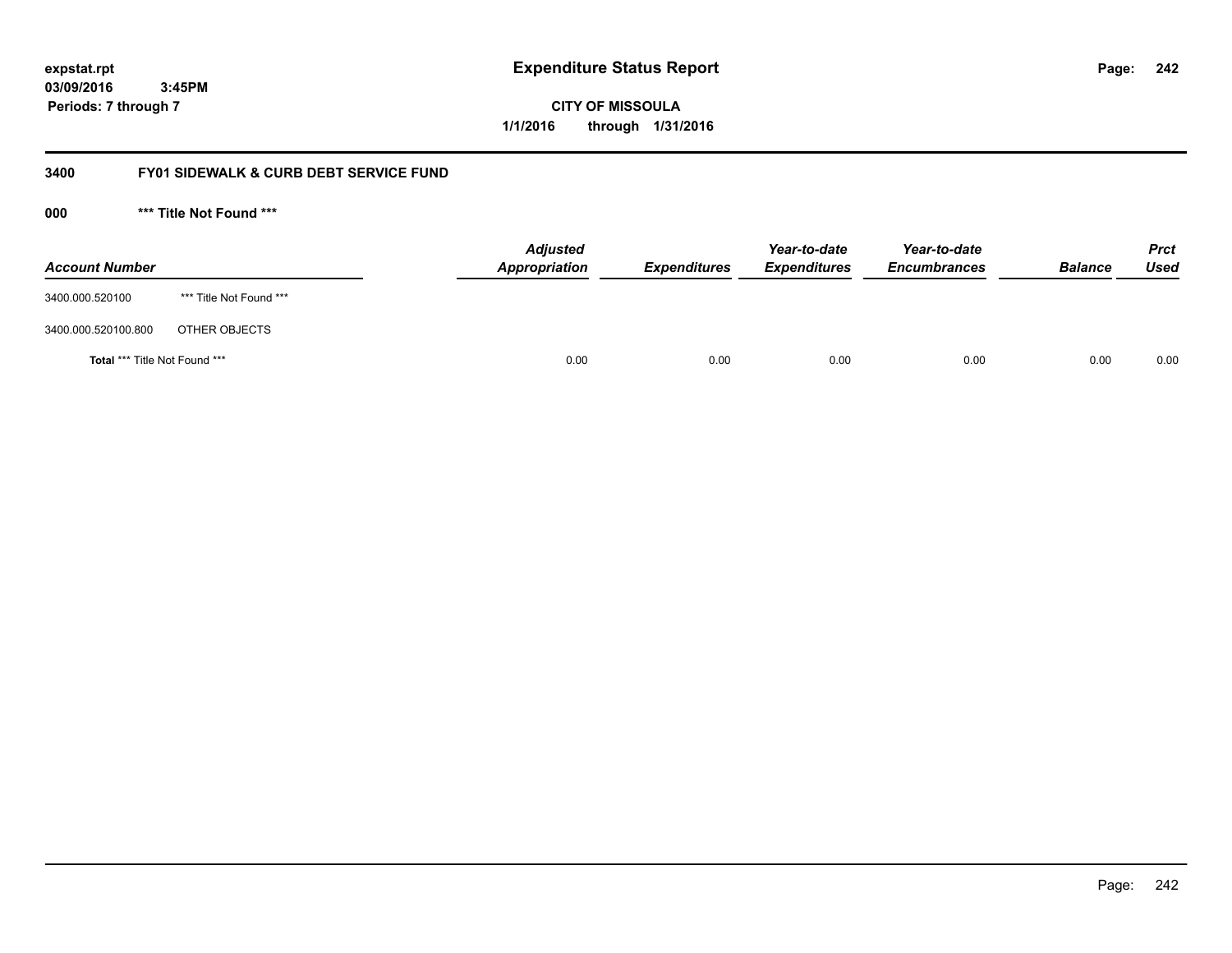**expstat.rpt Expenditure Status Report** 

**03/09/2016 3:45PM Periods: 7 through 7**

**CITY OF MISSOULA 1/1/2016 through 1/31/2016**

## **3400 FY01 SIDEWALK & CURB DEBT SERVICE FUND**

| <b>Account Number</b>     |                                              | <b>Adjusted</b><br><b>Appropriation</b> | <b>Expenditures</b> | Year-to-date<br><b>Expenditures</b> | Year-to-date<br><b>Encumbrances</b> | <b>Balance</b> | <b>Prct</b><br><b>Used</b> |
|---------------------------|----------------------------------------------|-----------------------------------------|---------------------|-------------------------------------|-------------------------------------|----------------|----------------------------|
| 3400.390.510100           | SPECIAL ASSESSMENTS                          |                                         |                     |                                     |                                     |                |                            |
| 3400.390.510100.600       | <b>DEBT SERVICE</b>                          |                                         |                     |                                     |                                     |                |                            |
| <b>Total DEBT SERVICE</b> |                                              | 0.00                                    | 0.00                | 0.00                                | 0.00                                | 0.00           | 0.00                       |
| 3400.390.510100.800       | OTHER OBJECTS                                |                                         |                     |                                     |                                     |                |                            |
|                           | <b>Total SPECIAL ASSESSMENTS</b>             | 0.00                                    | 0.00                | 0.00                                | 0.00                                | 0.00           | 0.00                       |
| 3400.390.510110           | <b>MERCHANT SERVICES</b>                     |                                         |                     |                                     |                                     |                |                            |
| 3400.390.510110.500       | <b>FIXED CHARGES</b>                         |                                         |                     |                                     |                                     |                |                            |
|                           | Total FY01 SIDEWALK & CURB DEBT SERVICE FUND | 0.00                                    | 0.00                | 0.00                                | 0.00                                | 0.00           | 0.00                       |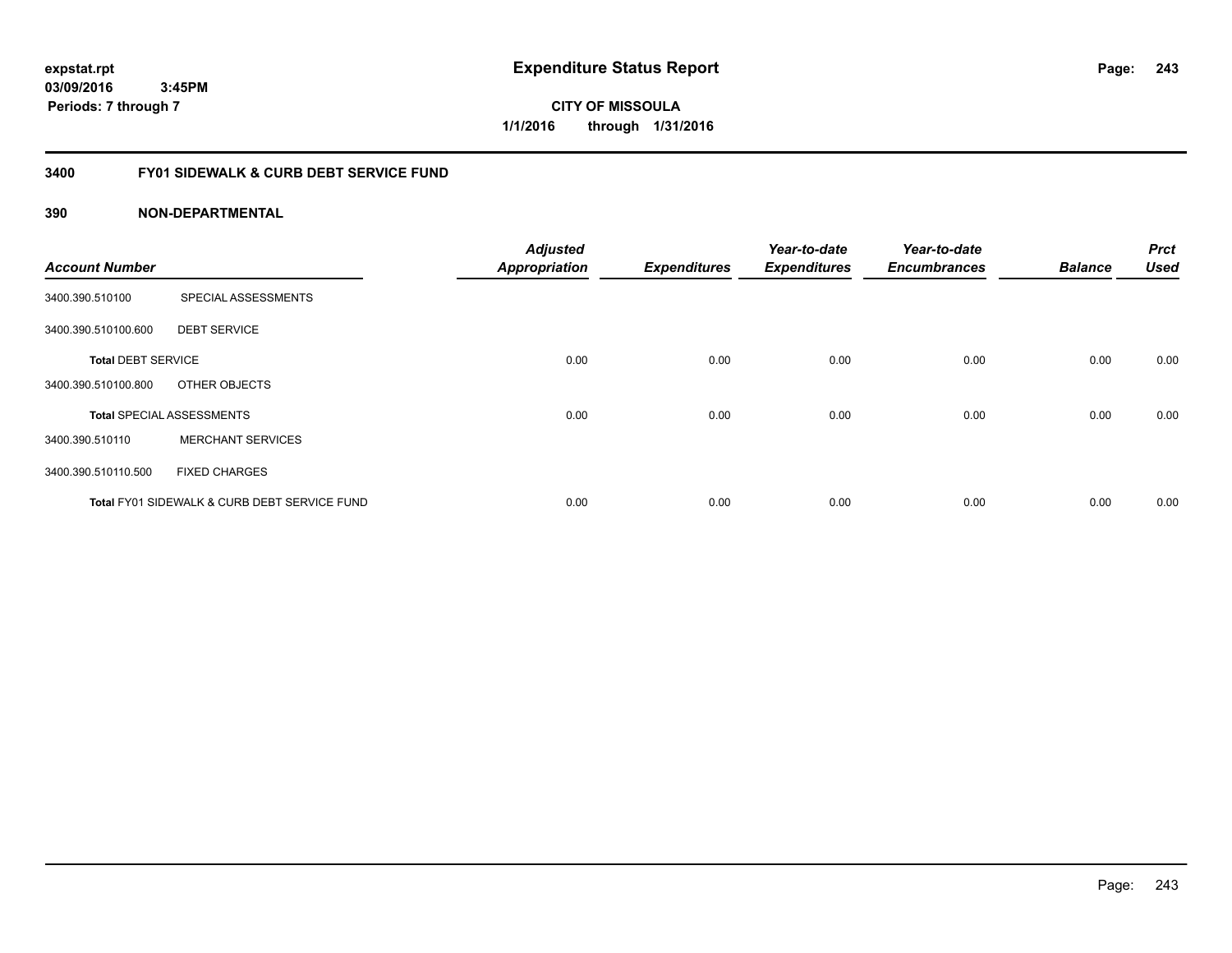**244**

**03/09/2016 3:45PM Periods: 7 through 7**

**CITY OF MISSOULA 1/1/2016 through 1/31/2016**

## **3410 FY02 SIDEWALK & CURB DEBT SERVICE FUND**

**000 \*\*\* Title Not Found \*\*\***

| <b>Account Number</b>         |                         | <b>Adjusted</b><br>Appropriation | <b>Expenditures</b> | Year-to-date<br><b>Expenditures</b> | Year-to-date<br><b>Encumbrances</b> | <b>Balance</b> | <b>Prct</b><br>Used |
|-------------------------------|-------------------------|----------------------------------|---------------------|-------------------------------------|-------------------------------------|----------------|---------------------|
| 3410.000.520100               | *** Title Not Found *** |                                  |                     |                                     |                                     |                |                     |
| 3410.000.520100.800           | OTHER OBJECTS           |                                  |                     |                                     |                                     |                |                     |
| Total *** Title Not Found *** |                         | 0.00                             | 0.00                | 0.00                                | 0.00                                | 0.00           | 0.00                |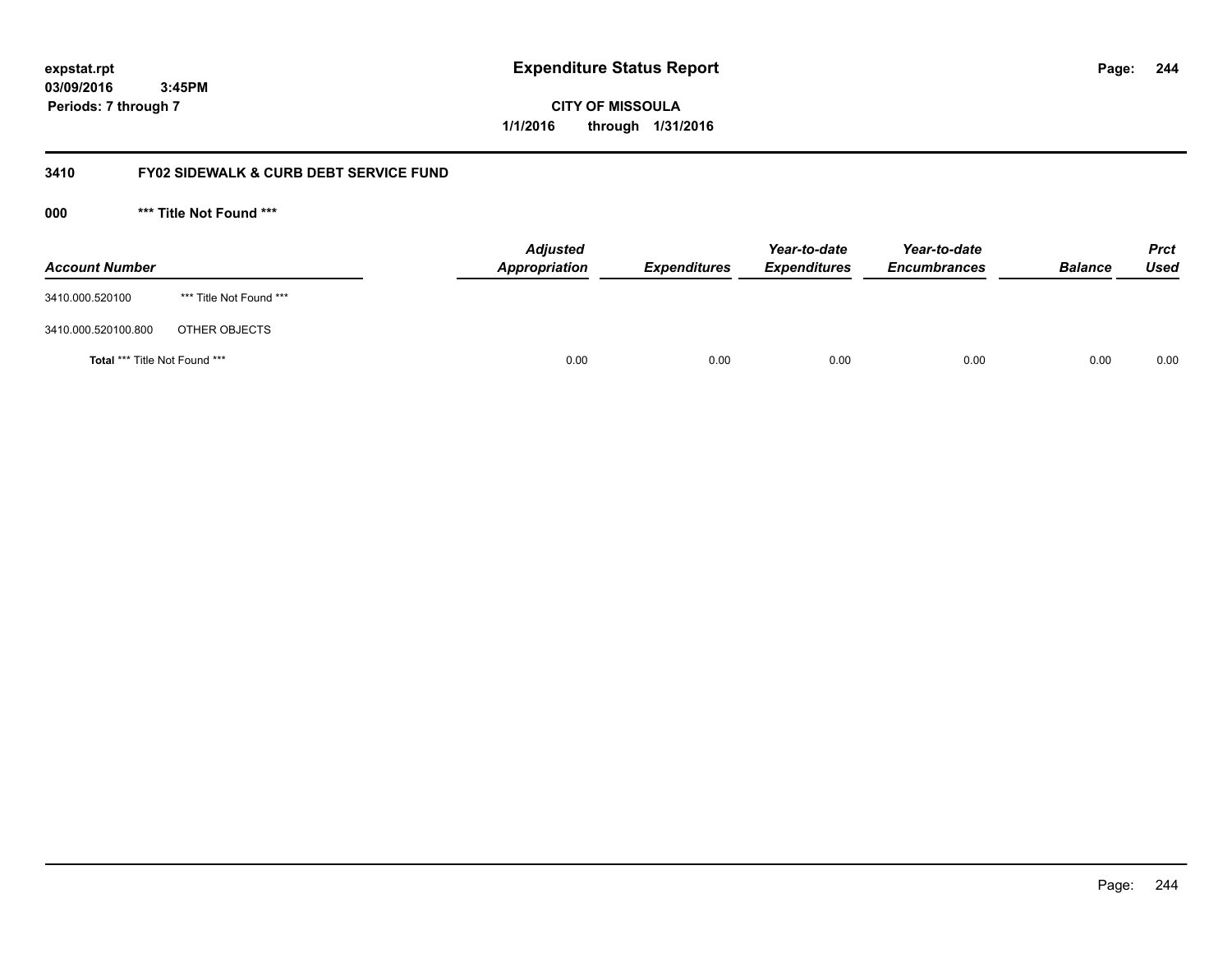**CITY OF MISSOULA 1/1/2016 through 1/31/2016**

## **3410 FY02 SIDEWALK & CURB DEBT SERVICE FUND**

| <b>Account Number</b> |                                                                                     | <b>Adjusted</b><br><b>Appropriation</b> | <b>Expenditures</b> | Year-to-date<br><b>Expenditures</b> | Year-to-date<br><b>Encumbrances</b> | <b>Balance</b>         | <b>Prct</b><br><b>Used</b> |
|-----------------------|-------------------------------------------------------------------------------------|-----------------------------------------|---------------------|-------------------------------------|-------------------------------------|------------------------|----------------------------|
| 3410.390.510100       | SPECIAL ASSESSMENTS                                                                 |                                         |                     |                                     |                                     |                        |                            |
| 3410.390.510100.600   | <b>DEBT SERVICE</b>                                                                 |                                         |                     |                                     |                                     |                        |                            |
|                       | 3410.390.510100.620.000 INTEREST / SERVICE FEES<br><b>Total SPECIAL ASSESSMENTS</b> | 0.00<br>0.00                            | 0.00<br>0.00        | 350.00<br>350.00                    | 0.00<br>0.00                        | $-350.00$<br>$-350.00$ | 0.00<br>0.00               |
| 3410.390.510110       | <b>MERCHANT SERVICES</b>                                                            |                                         |                     |                                     |                                     |                        |                            |
| 3410.390.510110.500   | <b>FIXED CHARGES</b>                                                                |                                         |                     |                                     |                                     |                        |                            |
|                       | <b>Total MERCHANT SERVICES</b>                                                      | 0.00                                    | 0.00                | 0.00                                | 0.00                                | 0.00                   | 0.00                       |
|                       | Total FY02 SIDEWALK & CURB DEBT SERVICE FUND                                        | 0.00                                    | 0.00                | 350.00                              | 0.00                                | $-350.00$              | 0.00                       |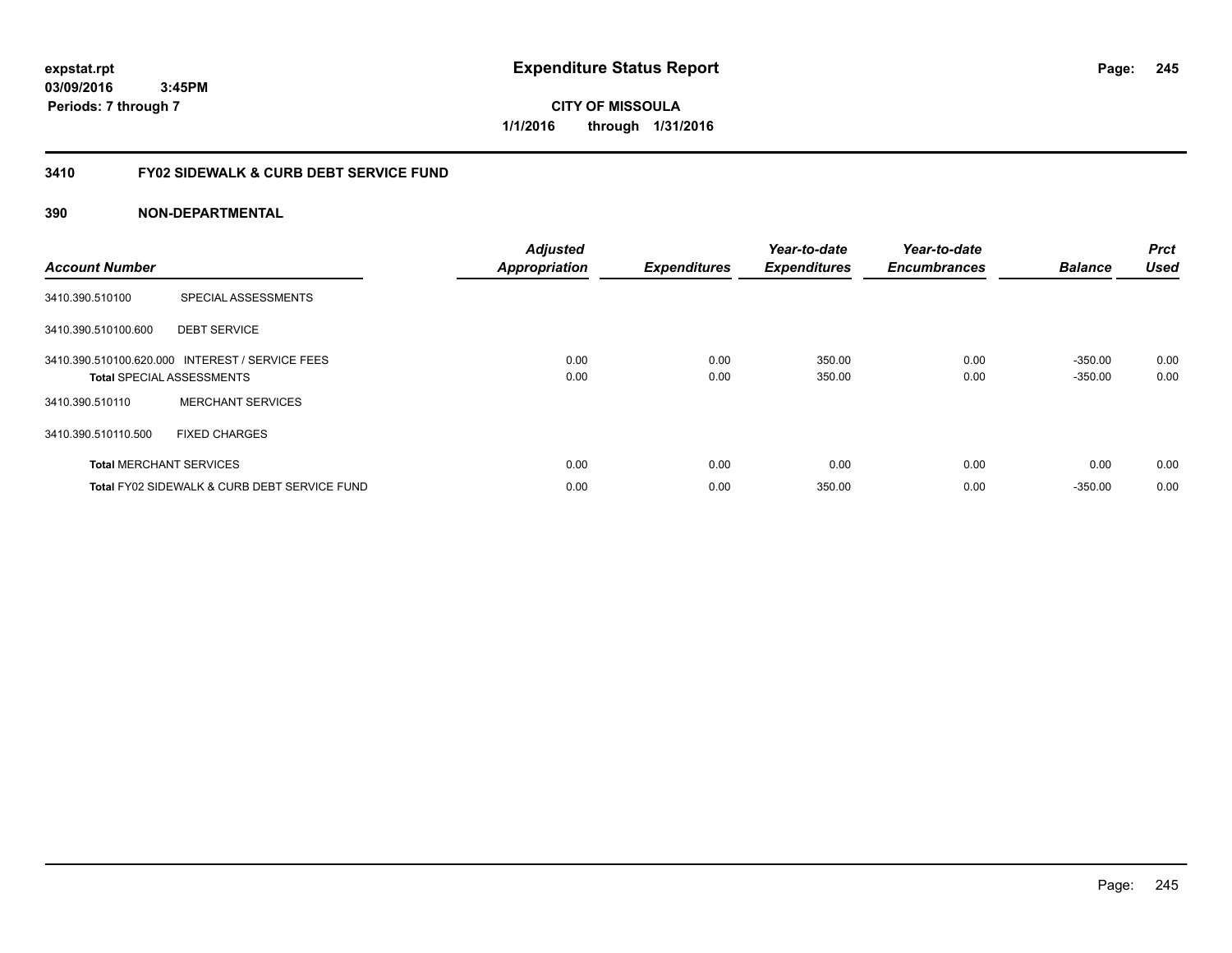**expstat.rpt Expenditure Status Report** 

**03/09/2016 3:45PM Periods: 7 through 7**

**CITY OF MISSOULA 1/1/2016 through 1/31/2016**

## **3420 FY03 SIDEWALK & CURB DEBT SERVICE**

| <b>Account Number</b> |                                                                                     | <b>Adjusted</b><br><b>Appropriation</b> | <b>Expenditures</b> | Year-to-date<br><b>Expenditures</b> | Year-to-date<br><b>Encumbrances</b> | <b>Balance</b>         | <b>Prct</b><br><b>Used</b> |
|-----------------------|-------------------------------------------------------------------------------------|-----------------------------------------|---------------------|-------------------------------------|-------------------------------------|------------------------|----------------------------|
| 3420.390.510100       | SPECIAL ASSESSMENTS                                                                 |                                         |                     |                                     |                                     |                        |                            |
| 3420.390.510100.600   | <b>DEBT SERVICE</b>                                                                 |                                         |                     |                                     |                                     |                        |                            |
|                       | 3420.390.510100.620.000 INTEREST / SERVICE FEES<br><b>Total SPECIAL ASSESSMENTS</b> | 0.00<br>0.00                            | 0.00<br>0.00        | 350.00<br>350.00                    | 0.00<br>0.00                        | $-350.00$<br>$-350.00$ | 0.00<br>0.00               |
| 3420.390.510110       | <b>MERCHANT SERVICES</b>                                                            |                                         |                     |                                     |                                     |                        |                            |
| 3420.390.510110.500   | <b>FIXED CHARGES</b>                                                                |                                         |                     |                                     |                                     |                        |                            |
|                       | <b>Total MERCHANT SERVICES</b>                                                      | 0.00                                    | 0.00                | 0.00                                | 0.00                                | 0.00                   | 0.00                       |
|                       | <b>Total FY03 SIDEWALK &amp; CURB DEBT SERVICE</b>                                  | 0.00                                    | 0.00                | 350.00                              | 0.00                                | $-350.00$              | 0.00                       |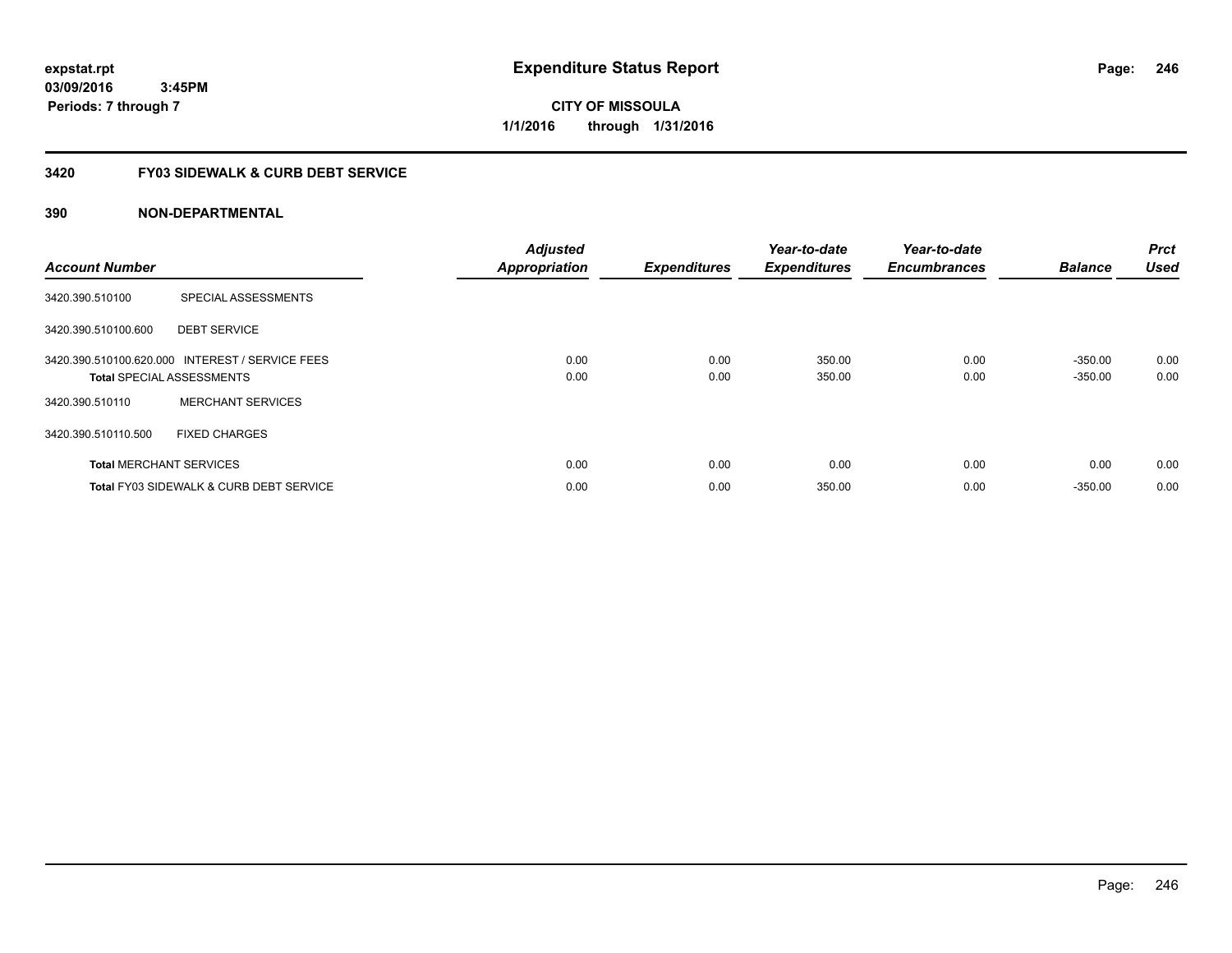**CITY OF MISSOULA 1/1/2016 through 1/31/2016**

# **3430 FY04 SIDEWALK CURB DEBT SERVICE**

|                                   |                                                 | <b>Adjusted</b>      |                     | Year-to-date        | Year-to-date        |                | <b>Prct</b> |
|-----------------------------------|-------------------------------------------------|----------------------|---------------------|---------------------|---------------------|----------------|-------------|
| <b>Account Number</b>             |                                                 | <b>Appropriation</b> | <b>Expenditures</b> | <b>Expenditures</b> | <b>Encumbrances</b> | <b>Balance</b> | <b>Used</b> |
| 3430.390.510100                   | SPECIAL ASSESSMENTS                             |                      |                     |                     |                     |                |             |
| 3430.390.510100.600               | <b>DEBT SERVICE</b>                             |                      |                     |                     |                     |                |             |
| 3430.390.510100.610.000 PRINCIPAL |                                                 | 10,000.00            | 0.00                | 0.00                | 0.00                | 10,000.00      | 0.00        |
|                                   | 3430.390.510100.620.000 INTEREST / SERVICE FEES | 824.00               | 0.00                | 587.50              | 0.00                | 236.50         | 71.30       |
| <b>Total SPECIAL ASSESSMENTS</b>  |                                                 | 10,824.00            | 0.00                | 587.50              | 0.00                | 10,236.50      | 5.43        |
| 3430.390.510110                   | <b>MERCHANT SERVICES</b>                        |                      |                     |                     |                     |                |             |
| 3430.390.510110.500               | <b>FIXED CHARGES</b>                            |                      |                     |                     |                     |                |             |
| <b>Total MERCHANT SERVICES</b>    |                                                 | 0.00                 | 0.00                | 0.00                | 0.00                | 0.00           | 0.00        |
|                                   | <b>Total FY04 SIDEWALK CURB DEBT SERVICE</b>    | 10,824.00            | 0.00                | 587.50              | 0.00                | 10,236.50      | 5.43        |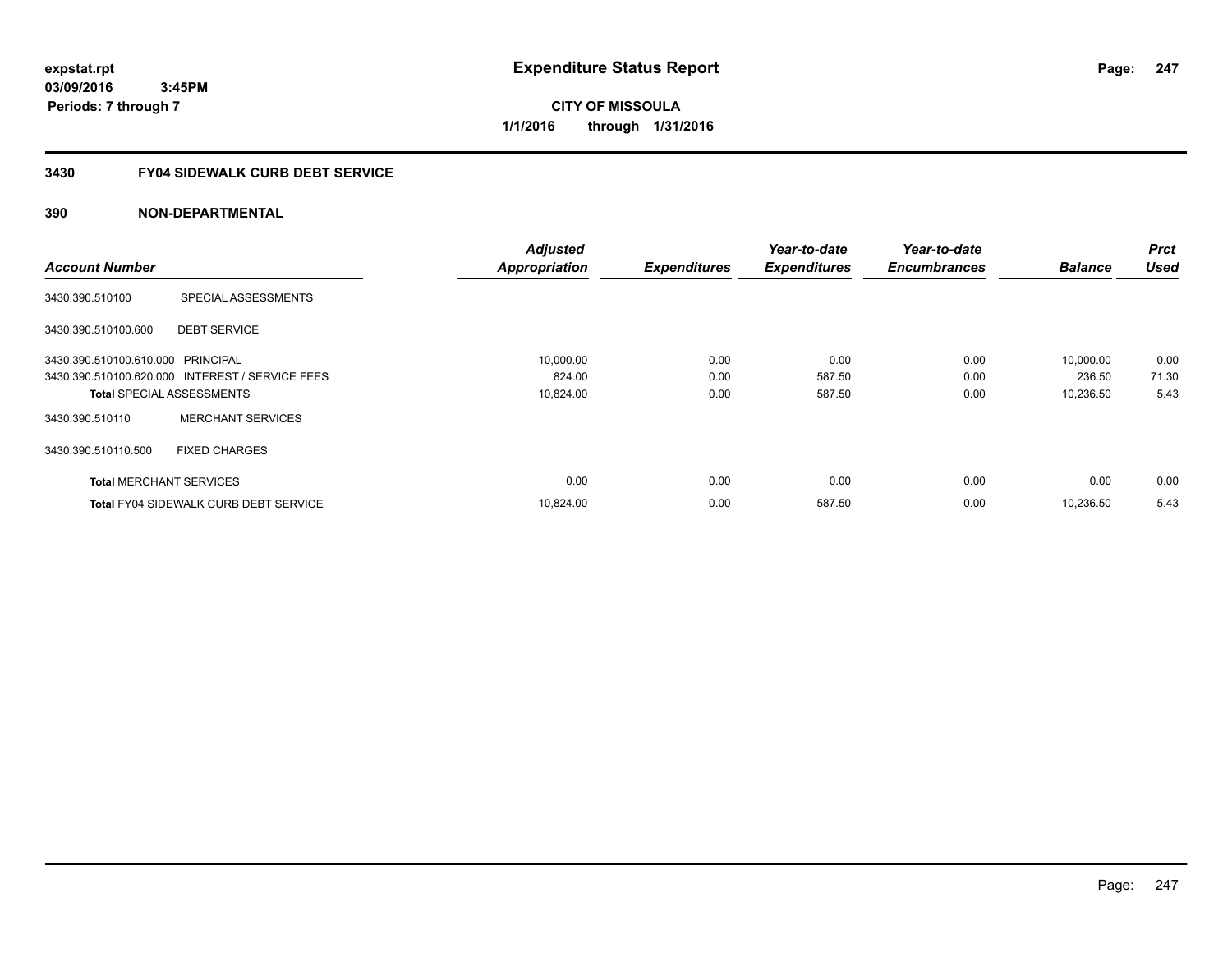#### **3440 FY 05 SIDEWALK AND CURB**

|                                   |                                                 | <b>Adjusted</b>      |                     | Year-to-date        | Year-to-date        |                | <b>Prct</b> |
|-----------------------------------|-------------------------------------------------|----------------------|---------------------|---------------------|---------------------|----------------|-------------|
| <b>Account Number</b>             |                                                 | <b>Appropriation</b> | <b>Expenditures</b> | <b>Expenditures</b> | <b>Encumbrances</b> | <b>Balance</b> | <b>Used</b> |
| 3440.390.510100                   | SPECIAL ASSESSMENTS                             |                      |                     |                     |                     |                |             |
| 3440.390.510100.600               | <b>DEBT SERVICE</b>                             |                      |                     |                     |                     |                |             |
| 3440.390.510100.610.000 PRINCIPAL |                                                 | 35,000.00            | 0.00                | 0.00                | 0.00                | 35,000.00      | 0.00        |
|                                   | 3440.390.510100.620.000 INTEREST / SERVICE FEES | 3,588.00             | 0.00                | 1,968.75            | 0.00                | 1,619.25       | 54.87       |
|                                   | <b>Total SPECIAL ASSESSMENTS</b>                | 38,588.00            | 0.00                | 1,968.75            | 0.00                | 36,619.25      | 5.10        |
| 3440.390.510110                   | <b>MERCHANT SERVICES</b>                        |                      |                     |                     |                     |                |             |
| 3440.390.510110.500               | <b>FIXED CHARGES</b>                            |                      |                     |                     |                     |                |             |
| <b>Total MERCHANT SERVICES</b>    |                                                 | 0.00                 | 0.00                | 0.00                | 0.00                | 0.00           | 0.00        |
|                                   | <b>Total FY 05 SIDEWALK AND CURB</b>            | 38,588.00            | 0.00                | 1,968.75            | 0.00                | 36.619.25      | 5.10        |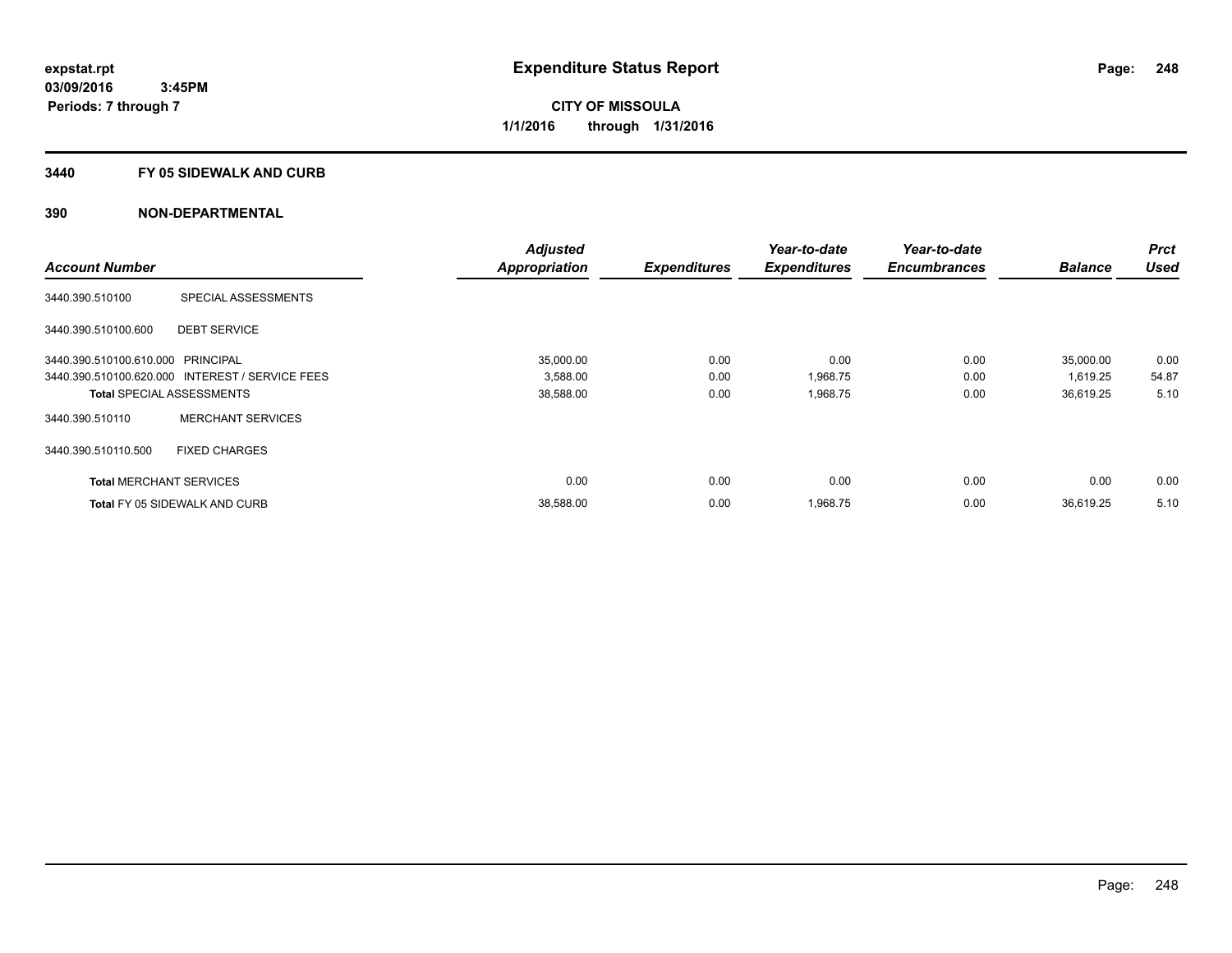### **3450 FY 06 SIDEWALK AND CURB**

|                                   |                                                 | <b>Adjusted</b>      |                     | Year-to-date        | Year-to-date        |                | Prct        |
|-----------------------------------|-------------------------------------------------|----------------------|---------------------|---------------------|---------------------|----------------|-------------|
| <b>Account Number</b>             |                                                 | <b>Appropriation</b> | <b>Expenditures</b> | <b>Expenditures</b> | <b>Encumbrances</b> | <b>Balance</b> | <b>Used</b> |
| 3450.390.510100                   | SPECIAL ASSESSMENTS                             |                      |                     |                     |                     |                |             |
| 3450.390.510100.600               | <b>DEBT SERVICE</b>                             |                      |                     |                     |                     |                |             |
| 3450.390.510100.610.000 PRINCIPAL |                                                 | 25.000.00            | 0.00                | 0.00                | 0.00                | 25,000.00      | 0.00        |
|                                   | 3450.390.510100.620.000 INTEREST / SERVICE FEES | 3,537.00             | 0.00                | 1,593.75            | 0.00                | 1,943.25       | 45.06       |
|                                   | <b>Total SPECIAL ASSESSMENTS</b>                | 28,537.00            | 0.00                | 1,593.75            | 0.00                | 26,943.25      | 5.58        |
| 3450.390.510110                   | <b>MERCHANT SERVICES</b>                        |                      |                     |                     |                     |                |             |
| 3450.390.510110.500               | <b>FIXED CHARGES</b>                            |                      |                     |                     |                     |                |             |
| <b>Total MERCHANT SERVICES</b>    |                                                 | 0.00                 | 0.00                | 0.00                | 0.00                | 0.00           | 0.00        |
|                                   | <b>Total FY 06 SIDEWALK AND CURB</b>            | 28,537.00            | 0.00                | 1,593.75            | 0.00                | 26.943.25      | 5.58        |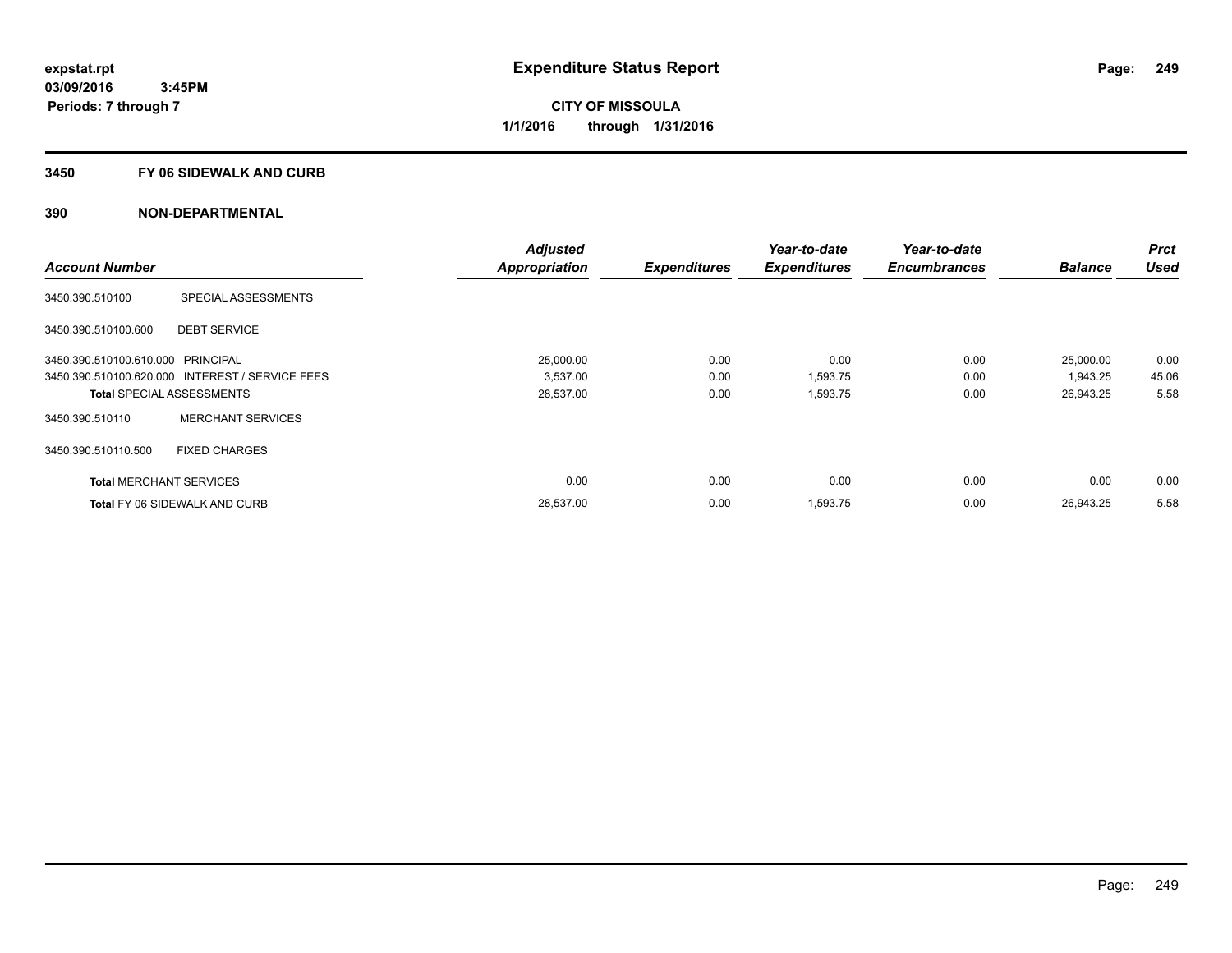### **3460 FY07 SIDEWALK AND CURB DEBT**

| <b>Account Number</b>             |                                                 | <b>Adjusted</b><br>Appropriation | <b>Expenditures</b> | Year-to-date<br><b>Expenditures</b> | Year-to-date<br><b>Encumbrances</b> | <b>Balance</b> | <b>Prct</b><br><b>Used</b> |
|-----------------------------------|-------------------------------------------------|----------------------------------|---------------------|-------------------------------------|-------------------------------------|----------------|----------------------------|
| 3460.390.510100                   | SPECIAL ASSESSMENTS                             |                                  |                     |                                     |                                     |                |                            |
| 3460.390.510100.600               | <b>DEBT SERVICE</b>                             |                                  |                     |                                     |                                     |                |                            |
| 3460.390.510100.610.000 PRINCIPAL |                                                 | 45,000.00                        | 0.00                | 0.00                                | 0.00                                | 45,000.00      | 0.00                       |
|                                   | 3460.390.510100.620.000 INTEREST / SERVICE FEES | 13,810.00                        | 0.00                | 7,080.00                            | 0.00                                | 6,730.00       | 51.27                      |
|                                   | <b>Total SPECIAL ASSESSMENTS</b>                | 58,810.00                        | 0.00                | 7,080.00                            | 0.00                                | 51,730.00      | 12.04                      |
| 3460.390.510110                   | <b>MERCHANT SERVICES</b>                        |                                  |                     |                                     |                                     |                |                            |
| 3460.390.510110.500               | <b>FIXED CHARGES</b>                            |                                  |                     |                                     |                                     |                |                            |
| <b>Total FIXED CHARGES</b>        |                                                 | 0.00                             | 0.00                | 0.00                                | 0.00                                | 0.00           | 0.00                       |
| <b>Total MERCHANT SERVICES</b>    |                                                 | 0.00                             | 0.00                | 0.00                                | 0.00                                | 0.00           | 0.00                       |
|                                   | <b>Total FY07 SIDEWALK AND CURB DEBT</b>        | 58,810.00                        | 0.00                | 7,080.00                            | 0.00                                | 51,730.00      | 12.04                      |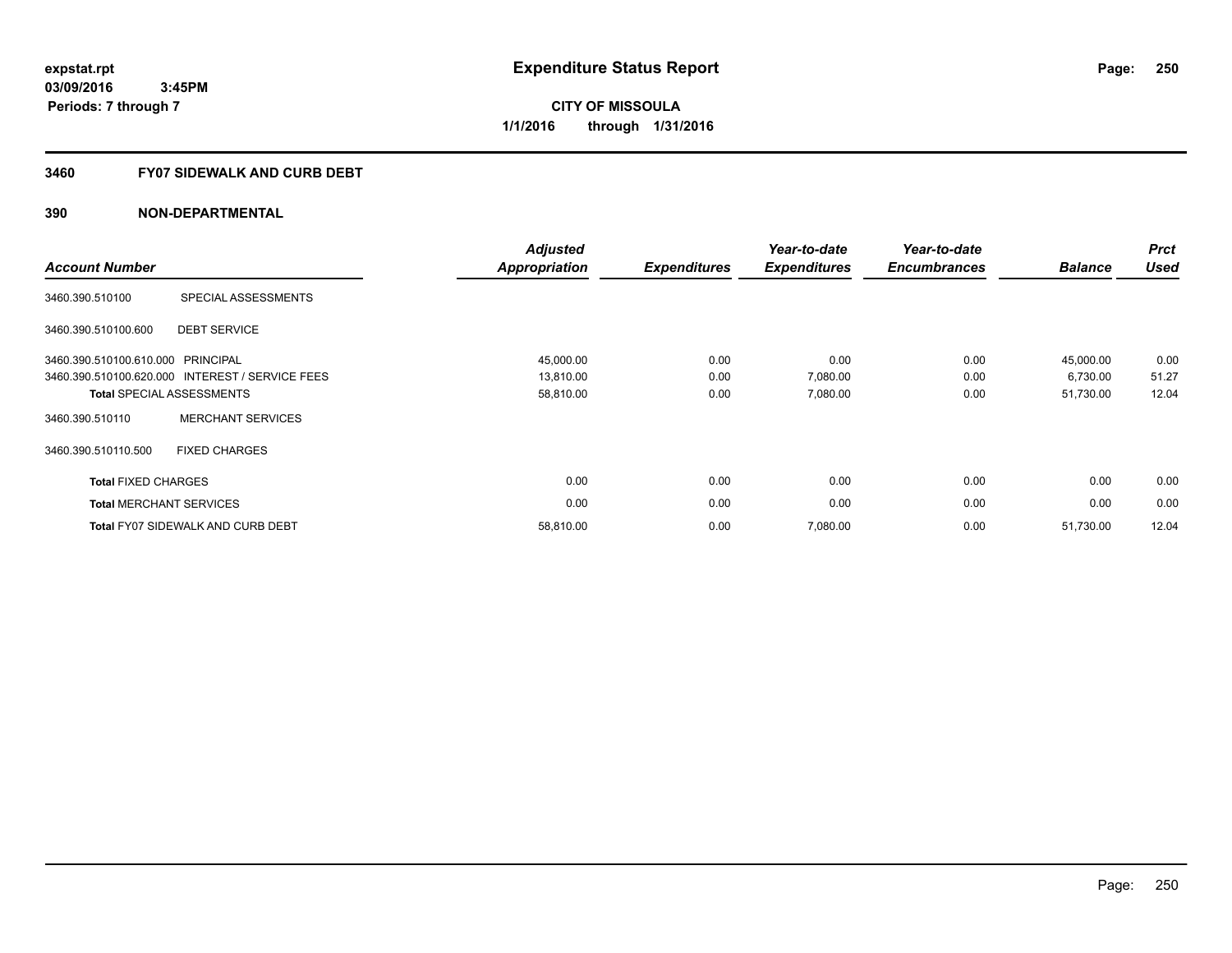**Periods: 7 through 7**

**CITY OF MISSOULA 1/1/2016 through 1/31/2016**

### **3461 SERIES 2008A SIDEWALK AND CURB**

# **280 PUBLIC WORKS OPERATIONS**

| <b>Account Number</b>          |                                      | <b>Adjusted</b><br><b>Appropriation</b> | <b>Expenditures</b> | Year-to-date<br><b>Expenditures</b> | Year-to-date<br><b>Encumbrances</b> | <b>Balance</b> | <b>Prct</b><br><b>Used</b> |
|--------------------------------|--------------------------------------|-----------------------------------------|---------------------|-------------------------------------|-------------------------------------|----------------|----------------------------|
| 3461.280.510110                | <b>MERCHANT SERVICES</b>             |                                         |                     |                                     |                                     |                |                            |
| 3461.280.510110.500            | <b>FIXED CHARGES</b>                 |                                         |                     |                                     |                                     |                |                            |
| <b>Total MERCHANT SERVICES</b> |                                      | 0.00                                    | 0.00                | 0.00                                | 0.00                                | 0.00           | 0.00                       |
| 3461.280.521000                | INTERFUND OPERATING TRANSFERS        |                                         |                     |                                     |                                     |                |                            |
| 3461.280.521000.800            | OTHER OBJECTS                        |                                         |                     |                                     |                                     |                |                            |
|                                | <b>Total PUBLIC WORKS OPERATIONS</b> | 0.00                                    | 0.00                | 0.00                                | 0.00                                | 0.00           | 0.00                       |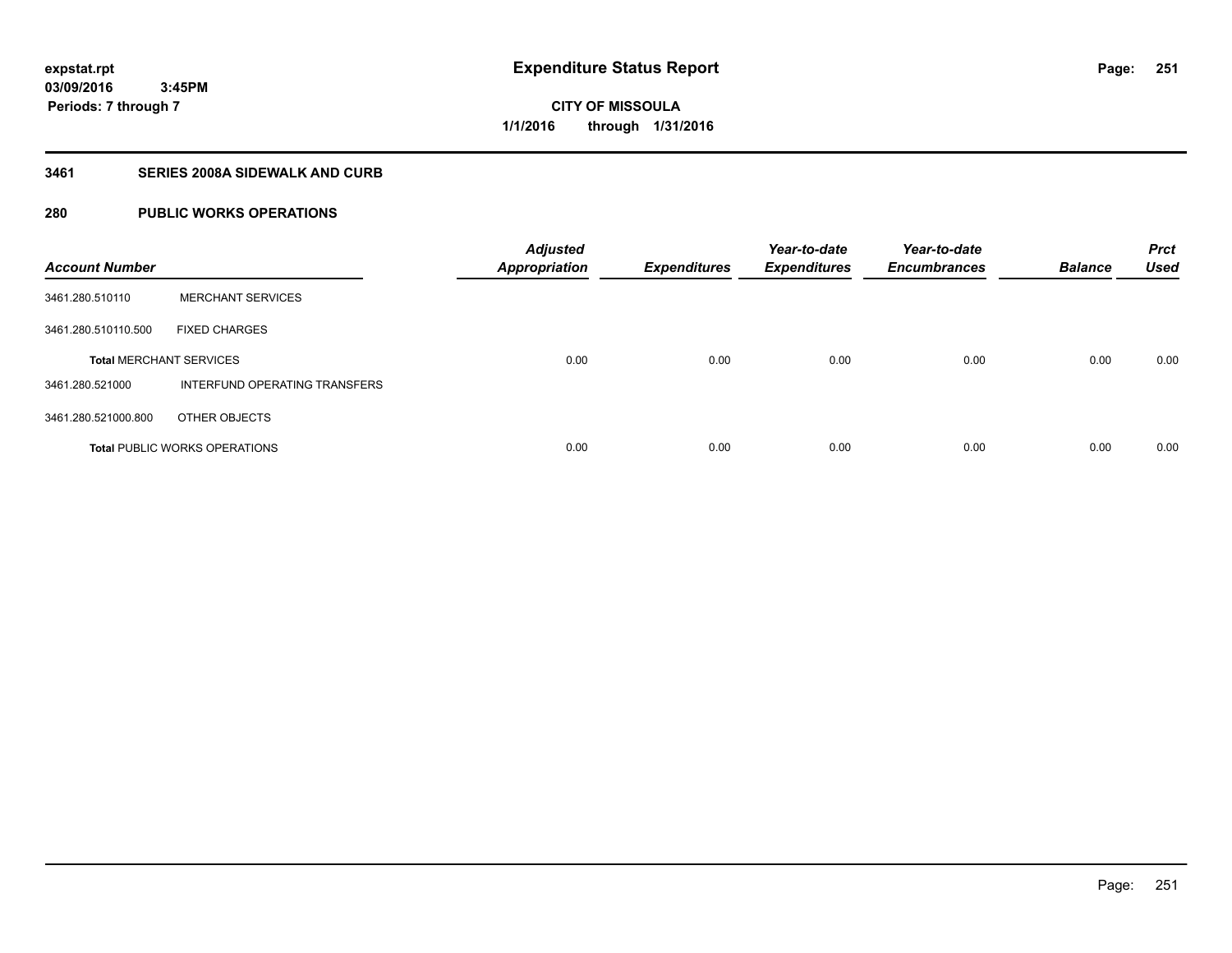**252**

**03/09/2016 3:45PM Periods: 7 through 7**

**CITY OF MISSOULA 1/1/2016 through 1/31/2016**

## **3461 SERIES 2008A SIDEWALK AND CURB**

|                                   |                                      | <b>Adjusted</b>      |                     | Year-to-date        | Year-to-date        |                | <b>Prct</b> |
|-----------------------------------|--------------------------------------|----------------------|---------------------|---------------------|---------------------|----------------|-------------|
| <b>Account Number</b>             |                                      | <b>Appropriation</b> | <b>Expenditures</b> | <b>Expenditures</b> | <b>Encumbrances</b> | <b>Balance</b> | <b>Used</b> |
| 3461.390.510100                   | SPECIAL ASSESSMENTS                  |                      |                     |                     |                     |                |             |
| 3461.390.510100.600               | <b>DEBT SERVICE</b>                  |                      |                     |                     |                     |                |             |
| 3461.390.510100.610.000 PRINCIPAL |                                      | 50,000.00            | 0.00                | 0.00                | 0.00                | 50,000.00      | 0.00        |
| 3461.390.510100.620.000           | <b>INTEREST / SERVICE FEES</b>       | 10,213.00            | 0.00                | 4,931.25            | 0.00                | 5,281.75       | 48.28       |
|                                   | <b>Total SPECIAL ASSESSMENTS</b>     | 60,213.00            | 0.00                | 4,931.25            | 0.00                | 55,281.75      | 8.19        |
| 3461.390.510110                   | <b>MERCHANT SERVICES</b>             |                      |                     |                     |                     |                |             |
| 3461.390.510110.500               | <b>FIXED CHARGES</b>                 |                      |                     |                     |                     |                |             |
| <b>Total MERCHANT SERVICES</b>    |                                      | 0.00                 | 0.00                | 0.00                | 0.00                | 0.00           | 0.00        |
| 3461.390.521000                   | INTERFUND OPERATING TRANSFERS        |                      |                     |                     |                     |                |             |
| 3461.390.521000.800               | OTHER OBJECTS                        |                      |                     |                     |                     |                |             |
|                                   | Total INTERFUND OPERATING TRANSFERS  | 0.00                 | 0.00                | 0.00                | 0.00                | 0.00           | 0.00        |
|                                   | Total SERIES 2008A SIDEWALK AND CURB | 60,213.00            | 0.00                | 4,931.25            | 0.00                | 55,281.75      | 8.19        |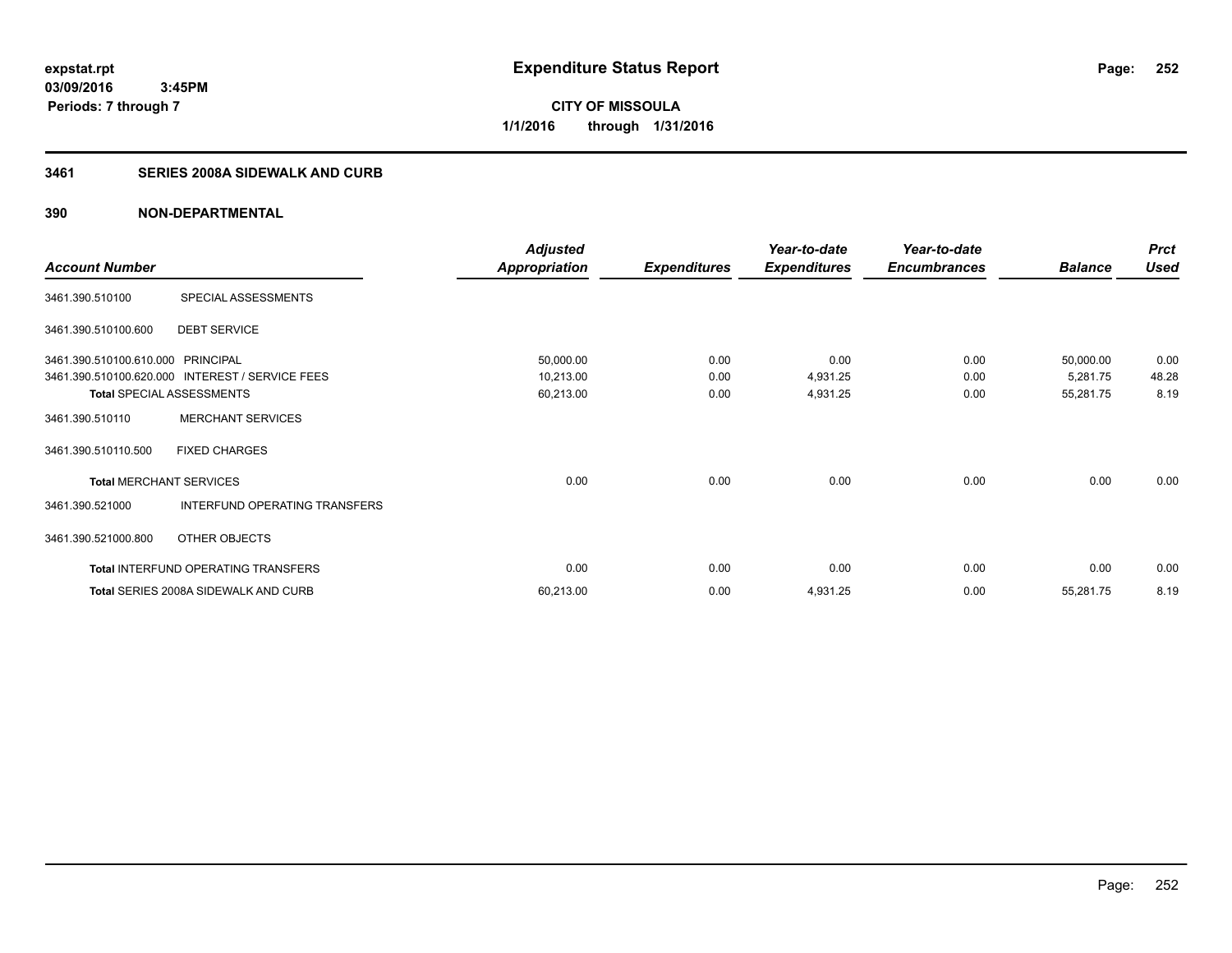**Periods: 7 through 7**

**CITY OF MISSOULA 1/1/2016 through 1/31/2016**

#### **3462 SERIES 2009 SIDEWALK AND CURB**

 **3:45PM**

|                                   |                                                 | <b>Adjusted</b>      |                     | Year-to-date        | Year-to-date        |                | <b>Prct</b> |
|-----------------------------------|-------------------------------------------------|----------------------|---------------------|---------------------|---------------------|----------------|-------------|
| <b>Account Number</b>             |                                                 | <b>Appropriation</b> | <b>Expenditures</b> | <b>Expenditures</b> | <b>Encumbrances</b> | <b>Balance</b> | <b>Used</b> |
| 3462.390.510100                   | SPECIAL ASSESSMENTS                             |                      |                     |                     |                     |                |             |
| 3462.390.510100.600               | <b>DEBT SERVICE</b>                             |                      |                     |                     |                     |                |             |
| 3462.390.510100.610.000 PRINCIPAL |                                                 | 50,000.00            | 0.00                | 0.00                | 0.00                | 50,000.00      | 0.00        |
|                                   | 3462.390.510100.620.000 INTEREST / SERVICE FEES | 15,342.00            | 0.00                | 7,796.25            | 0.00                | 7,545.75       | 50.82       |
|                                   | <b>Total SPECIAL ASSESSMENTS</b>                | 65,342.00            | 0.00                | 7,796.25            | 0.00                | 57,545.75      | 11.93       |
| 3462.390.510110                   | <b>MERCHANT SERVICES</b>                        |                      |                     |                     |                     |                |             |
| 3462.390.510110.500               | <b>FIXED CHARGES</b>                            |                      |                     |                     |                     |                |             |
| <b>Total MERCHANT SERVICES</b>    |                                                 | 0.00                 | 0.00                | 0.00                | 0.00                | 0.00           | 0.00        |
| 3462.390.521000                   | INTERFUND OPERATING TRANSFERS                   |                      |                     |                     |                     |                |             |
| 3462.390.521000.800               | OTHER OBJECTS                                   |                      |                     |                     |                     |                |             |
|                                   | Total INTERFUND OPERATING TRANSFERS             | 0.00                 | 0.00                | 0.00                | 0.00                | 0.00           | 0.00        |
|                                   | Total SERIES 2009 SIDEWALK AND CURB             | 65,342.00            | 0.00                | 7,796.25            | 0.00                | 57,545.75      | 11.93       |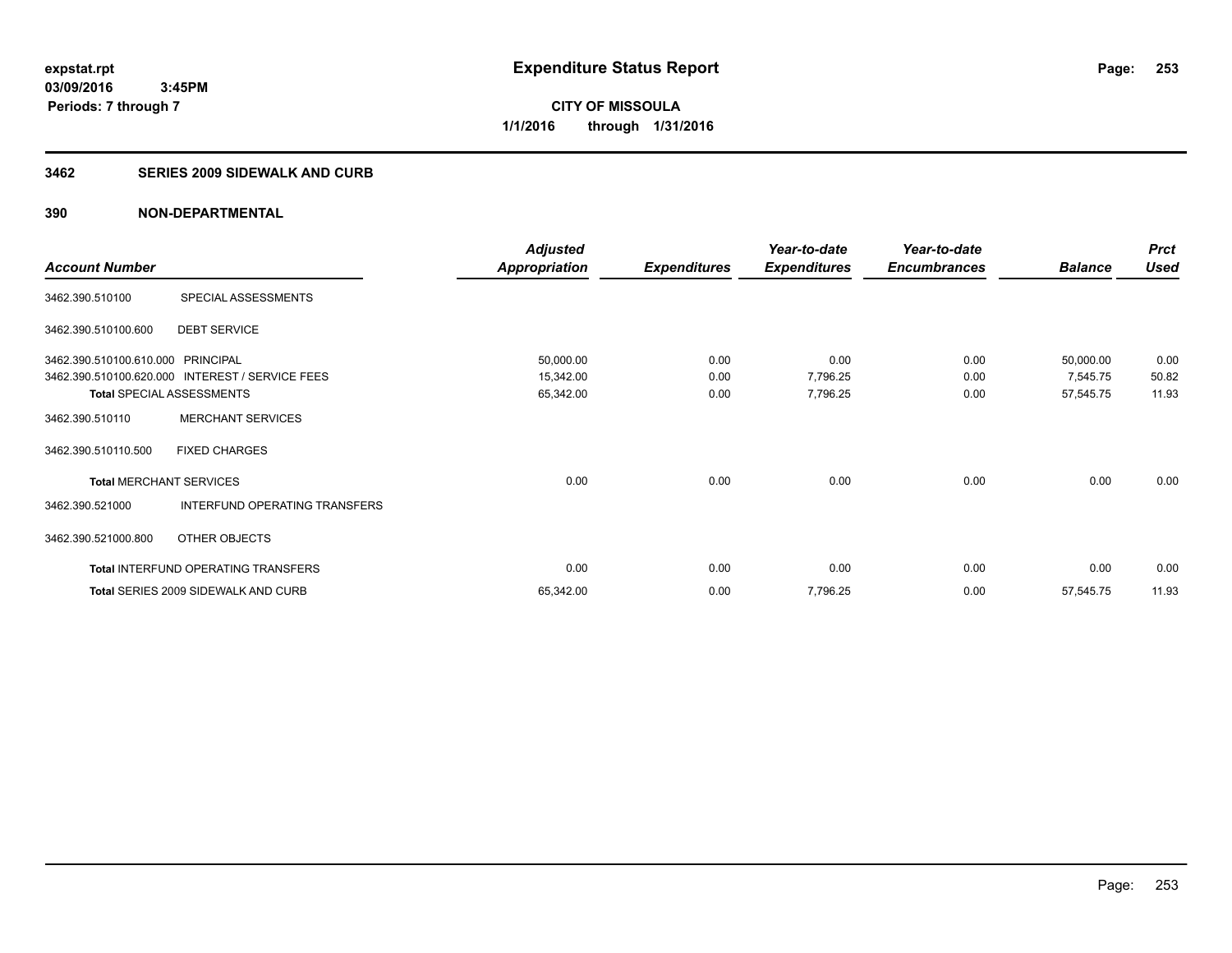**Periods: 7 through 7**

**CITY OF MISSOULA 1/1/2016 through 1/31/2016**

#### **3463 SERIES 2010 SIDEWALK AND CURB**

|                                   |                                                 | <b>Adjusted</b>      |                     | Year-to-date        | Year-to-date        |                | <b>Prct</b> |
|-----------------------------------|-------------------------------------------------|----------------------|---------------------|---------------------|---------------------|----------------|-------------|
| <b>Account Number</b>             |                                                 | <b>Appropriation</b> | <b>Expenditures</b> | <b>Expenditures</b> | <b>Encumbrances</b> | <b>Balance</b> | <b>Used</b> |
| 3463.390.510100                   | SPECIAL ASSESSMENTS                             |                      |                     |                     |                     |                |             |
| 3463.390.510100.600               | <b>DEBT SERVICE</b>                             |                      |                     |                     |                     |                |             |
| 3463.390.510100.610.000 PRINCIPAL |                                                 | 75,000.00            | 0.00                | 0.00                | 0.00                | 75,000.00      | 0.00        |
|                                   | 3463.390.510100.620.000 INTEREST / SERVICE FEES | 25,413.00            | 0.00                | 12,881.25           | 0.00                | 12,531.75      | 50.69       |
| <b>Total SPECIAL ASSESSMENTS</b>  |                                                 | 100,413.00           | 0.00                | 12,881.25           | 0.00                | 87,531.75      | 12.83       |
| 3463.390.510110                   | <b>MERCHANT SERVICES</b>                        |                      |                     |                     |                     |                |             |
| 3463.390.510110.500               | <b>FIXED CHARGES</b>                            |                      |                     |                     |                     |                |             |
| <b>Total MERCHANT SERVICES</b>    |                                                 | 0.00                 | 0.00                | 0.00                | 0.00                | 0.00           | 0.00        |
|                                   | <b>Total SERIES 2010 SIDEWALK AND CURB</b>      | 100,413.00           | 0.00                | 12,881.25           | 0.00                | 87,531.75      | 12.83       |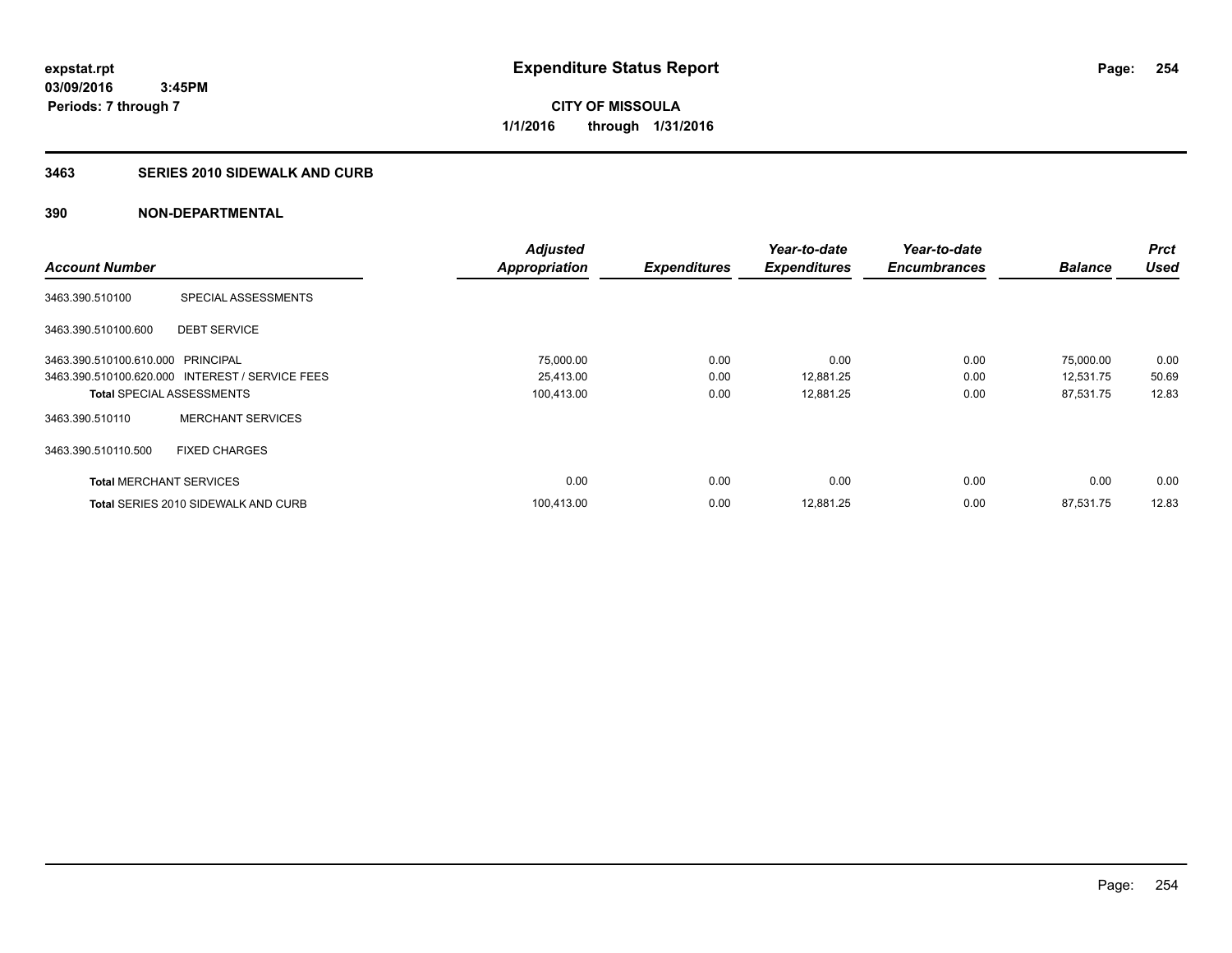# **3464 FY12 S/C DEBT SERVICE**

|                                   |                                                 | <b>Adjusted</b>      |                     | Year-to-date        | Year-to-date        |                | Prct        |
|-----------------------------------|-------------------------------------------------|----------------------|---------------------|---------------------|---------------------|----------------|-------------|
| <b>Account Number</b>             |                                                 | <b>Appropriation</b> | <b>Expenditures</b> | <b>Expenditures</b> | <b>Encumbrances</b> | <b>Balance</b> | <b>Used</b> |
| 3464.390.510100                   | SPECIAL ASSESSMENTS                             |                      |                     |                     |                     |                |             |
| 3464.390.510100.600               | <b>DEBT SERVICE</b>                             |                      |                     |                     |                     |                |             |
| 3464.390.510100.610.000 PRINCIPAL |                                                 | 50,000.00            | 0.00                | 0.00                | 0.00                | 50,000.00      | 0.00        |
|                                   | 3464.390.510100.620.000 INTEREST / SERVICE FEES | 21,785.00            | 0.00                | 11,067.50           | 0.00                | 10,717.50      | 50.80       |
| <b>Total SPECIAL ASSESSMENTS</b>  |                                                 | 71,785.00            | 0.00                | 11,067.50           | 0.00                | 60,717.50      | 15.42       |
| 3464.390.510110                   | <b>MERCHANT SERVICES</b>                        |                      |                     |                     |                     |                |             |
| 3464.390.510110.500               | <b>FIXED CHARGES</b>                            |                      |                     |                     |                     |                |             |
| <b>Total MERCHANT SERVICES</b>    |                                                 | 0.00                 | 0.00                | 0.00                | 0.00                | 0.00           | 0.00        |
| Total FY12 S/C DEBT SERVICE       |                                                 | 71,785.00            | 0.00                | 11,067.50           | 0.00                | 60.717.50      | 15.42       |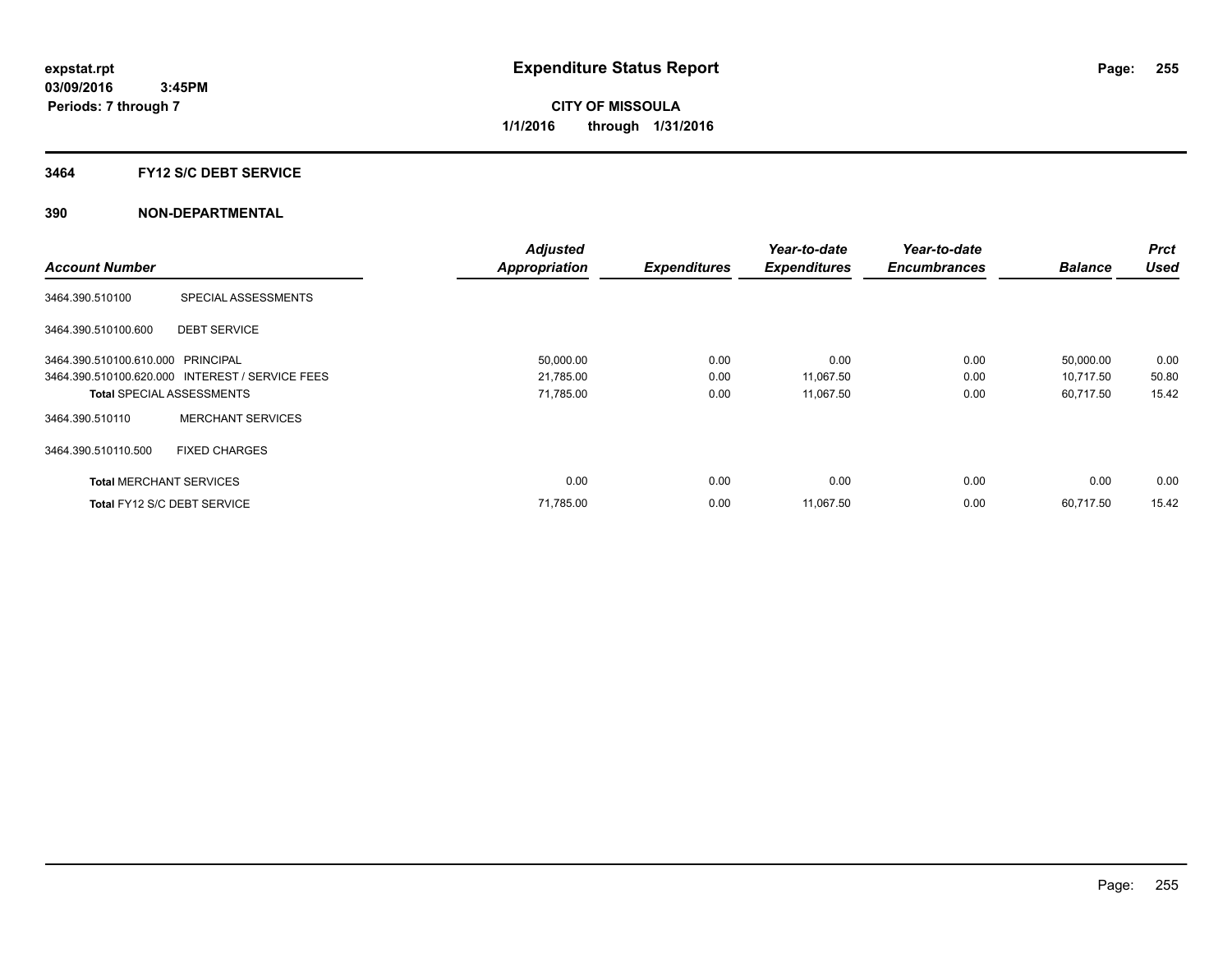**03/09/2016 3:45PM Periods: 7 through 7**

**CITY OF MISSOULA 1/1/2016 through 1/31/2016**

# **3465 FY13 SIDEWALK/CURB DEBT SERVICE**

|                                   |                                                 | <b>Adjusted</b>      |                     | Year-to-date        | Year-to-date        |                | <b>Prct</b> |
|-----------------------------------|-------------------------------------------------|----------------------|---------------------|---------------------|---------------------|----------------|-------------|
| <b>Account Number</b>             |                                                 | <b>Appropriation</b> | <b>Expenditures</b> | <b>Expenditures</b> | <b>Encumbrances</b> | <b>Balance</b> | <b>Used</b> |
| 3465.390.510100                   | SPECIAL ASSESSMENTS                             |                      |                     |                     |                     |                |             |
| 3465.390.510100.600               | <b>DEBT SERVICE</b>                             |                      |                     |                     |                     |                |             |
| 3465.390.510100.610.000 PRINCIPAL |                                                 | 29,000.00            | 0.00                | 0.00                | 0.00                | 29,000.00      | 0.00        |
|                                   | 3465.390.510100.620.000 INTEREST / SERVICE FEES | 11,021.00            | 0.00                | 5,556.17            | 0.00                | 5,464.83       | 50.41       |
| <b>Total SPECIAL ASSESSMENTS</b>  |                                                 | 40,021.00            | 0.00                | 5,556.17            | 0.00                | 34,464.83      | 13.88       |
| 3465.390.510110                   | <b>MERCHANT SERVICES</b>                        |                      |                     |                     |                     |                |             |
| 3465.390.510110.500               | <b>FIXED CHARGES</b>                            |                      |                     |                     |                     |                |             |
| <b>Total MERCHANT SERVICES</b>    |                                                 | 0.00                 | 0.00                | 0.00                | 0.00                | 0.00           | 0.00        |
|                                   | <b>Total FY13 SIDEWALK/CURB DEBT SERVICE</b>    | 40,021.00            | 0.00                | 5,556.17            | 0.00                | 34.464.83      | 13.88       |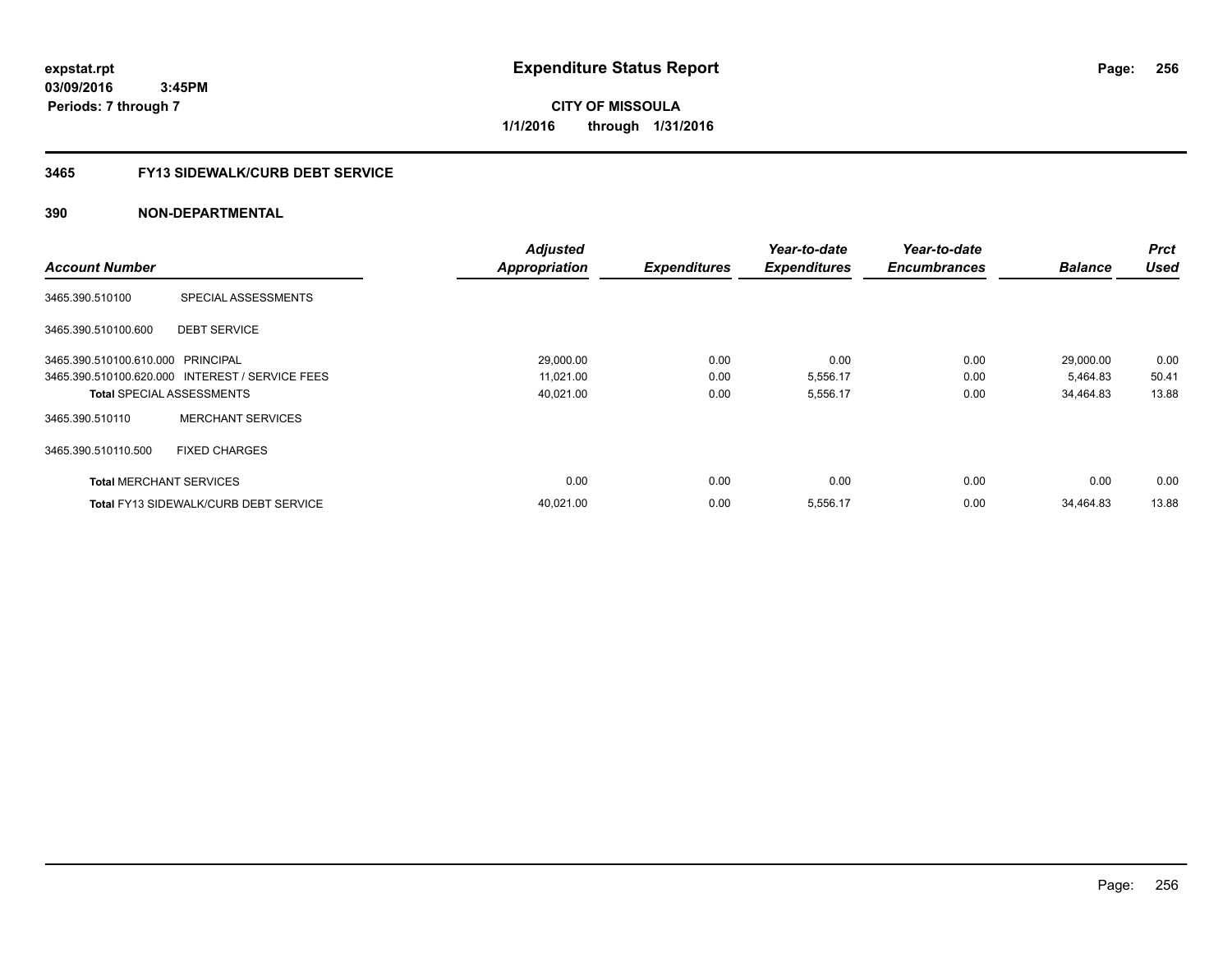**03/09/2016 3:45PM Periods: 7 through 7**

**CITY OF MISSOULA 1/1/2016 through 1/31/2016**

# **3466 FY15 SIDEWALK/CURB DEBT SERVICE**

|                           |                                                 | <b>Adjusted</b>      |                     | Year-to-date        | Year-to-date        |                | <b>Prct</b> |
|---------------------------|-------------------------------------------------|----------------------|---------------------|---------------------|---------------------|----------------|-------------|
| <b>Account Number</b>     |                                                 | <b>Appropriation</b> | <b>Expenditures</b> | <b>Expenditures</b> | <b>Encumbrances</b> | <b>Balance</b> | <b>Used</b> |
| 3466.390.510100           | SPECIAL ASSESSMENTS                             |                      |                     |                     |                     |                |             |
| 3466.390.510100.300       | PURCHASED SERVICES                              |                      |                     |                     |                     |                |             |
|                           | 3466.390.510100.350.000 PROFESSIONAL SERVICES   | 0.00                 | 0.00                | 25,812.46           | 0.00                | $-25,812.46$   | 0.00        |
|                           | <b>Total PURCHASED SERVICES</b>                 | 0.00                 | 0.00                | 25,812.46           | 0.00                | $-25,812.46$   | 0.00        |
| 3466.390.510100.600       | <b>DEBT SERVICE</b>                             |                      |                     |                     |                     |                |             |
|                           | 3466.390.510100.620.000 INTEREST / SERVICE FEES | 0.00                 | 4,341.29            | 8,683.15            | 0.00                | $-8,683.15$    | 0.00        |
| <b>Total DEBT SERVICE</b> |                                                 | 0.00                 | 4,341.29            | 8,683.15            | 0.00                | $-8,683.15$    | 0.00        |
|                           | <b>Total SPECIAL ASSESSMENTS</b>                | 0.00                 | 4,341.29            | 34,495.61           | 0.00                | $-34,495.61$   | 0.00        |
| 3466.390.510110           | <b>MERCHANT SERVICES</b>                        |                      |                     |                     |                     |                |             |
| 3466.390.510110.500       | <b>FIXED CHARGES</b>                            |                      |                     |                     |                     |                |             |
|                           | <b>Total MERCHANT SERVICES</b>                  | 0.00                 | 0.00                | 0.00                | 0.00                | 0.00           | 0.00        |
|                           | <b>Total FY15 SIDEWALK/CURB DEBT SERVICE</b>    | 0.00                 | 4,341.29            | 34,495.61           | 0.00                | $-34,495.61$   | 0.00        |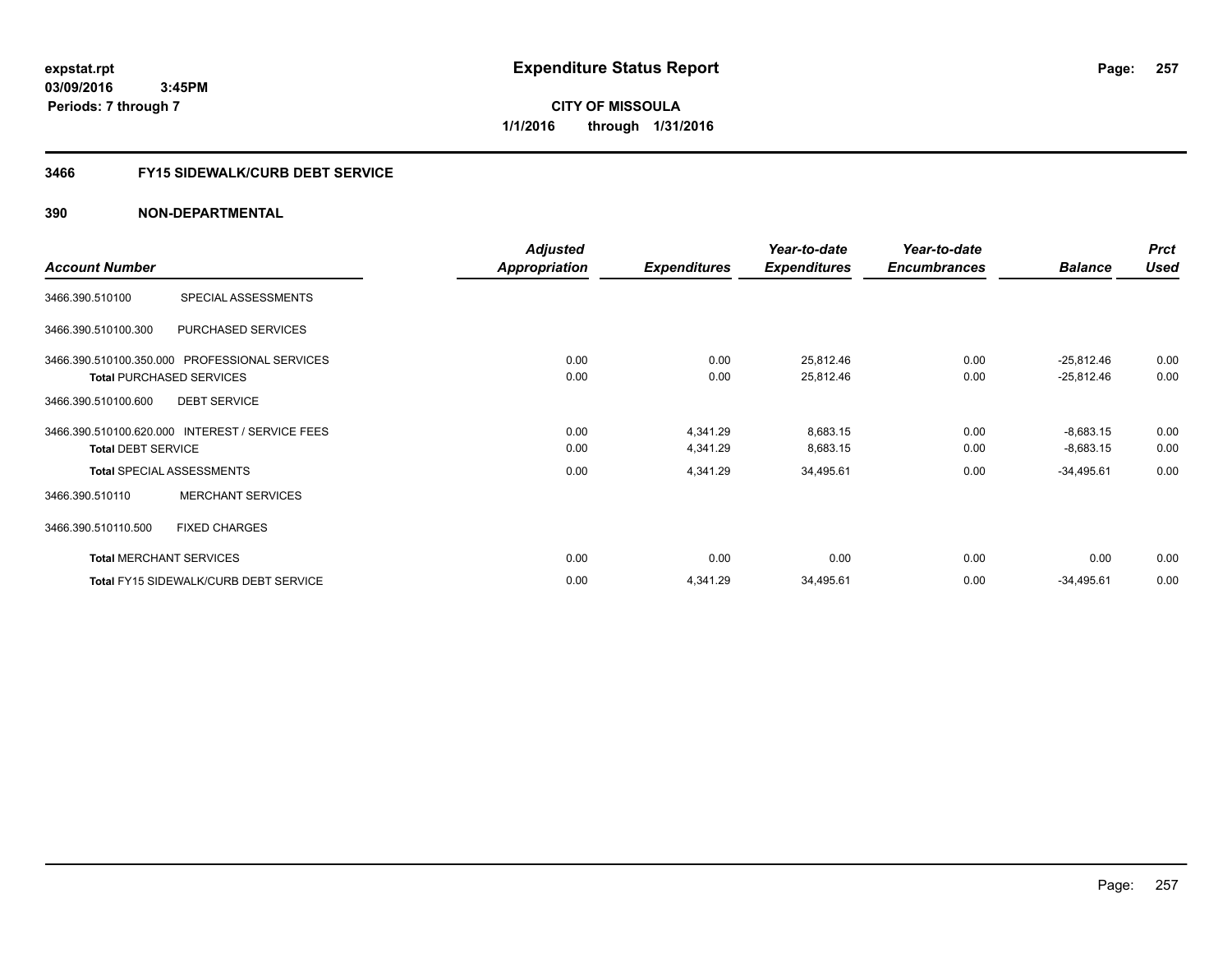# **3491 SID 491 DEBT SERVICE FUND**

| <b>Account Number</b> |                                 | <b>Adjusted</b><br><b>Appropriation</b> | <b>Expenditures</b> | Year-to-date<br><b>Expenditures</b> | Year-to-date<br><b>Encumbrances</b> | <b>Balance</b> | <b>Prct</b><br><b>Used</b> |
|-----------------------|---------------------------------|-----------------------------------------|---------------------|-------------------------------------|-------------------------------------|----------------|----------------------------|
| 3491.390.510100       | SPECIAL ASSESSMENTS             |                                         |                     |                                     |                                     |                |                            |
| 3491.390.510100.600   | <b>DEBT SERVICE</b>             |                                         |                     |                                     |                                     |                |                            |
|                       | Total SID 491 DEBT SERVICE FUND | 0.00                                    | 0.00                | 0.00                                | 0.00                                | 0.00           | 0.00                       |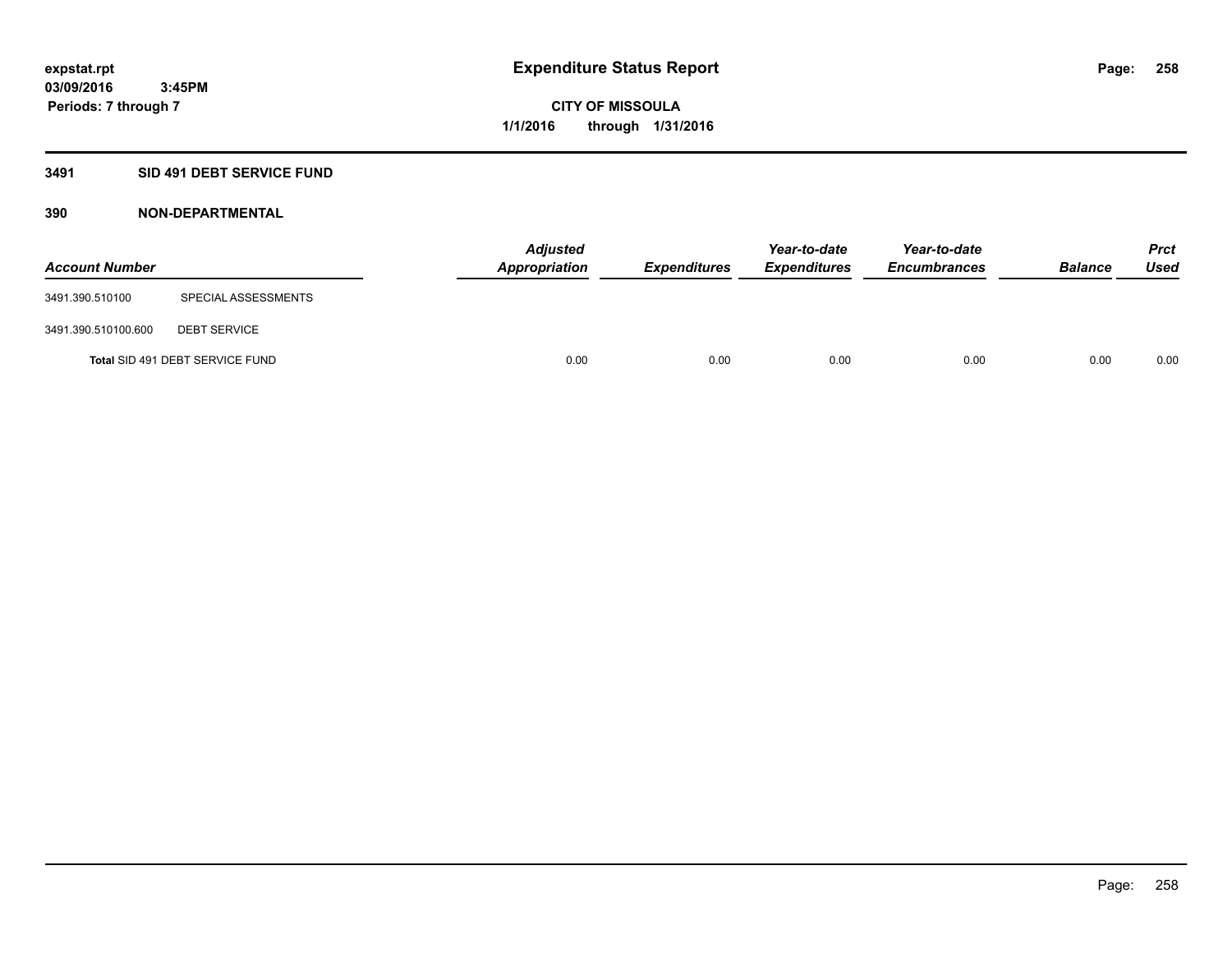#### **3495 SID 495 DEBT SERVICE FUND**

| <b>Account Number</b>                |                         | <b>Adjusted</b><br><b>Appropriation</b> | <b>Expenditures</b> | Year-to-date<br><b>Expenditures</b> | Year-to-date<br><b>Encumbrances</b> | <b>Balance</b> | <b>Prct</b><br>Used |
|--------------------------------------|-------------------------|-----------------------------------------|---------------------|-------------------------------------|-------------------------------------|----------------|---------------------|
| 3495.000.520100                      | *** Title Not Found *** |                                         |                     |                                     |                                     |                |                     |
| 3495.000.520100.800                  | OTHER OBJECTS           |                                         |                     |                                     |                                     |                |                     |
| <b>Total *** Title Not Found ***</b> |                         | 0.00                                    | 0.00                | 0.00                                | 0.00                                | 0.00           | 0.00                |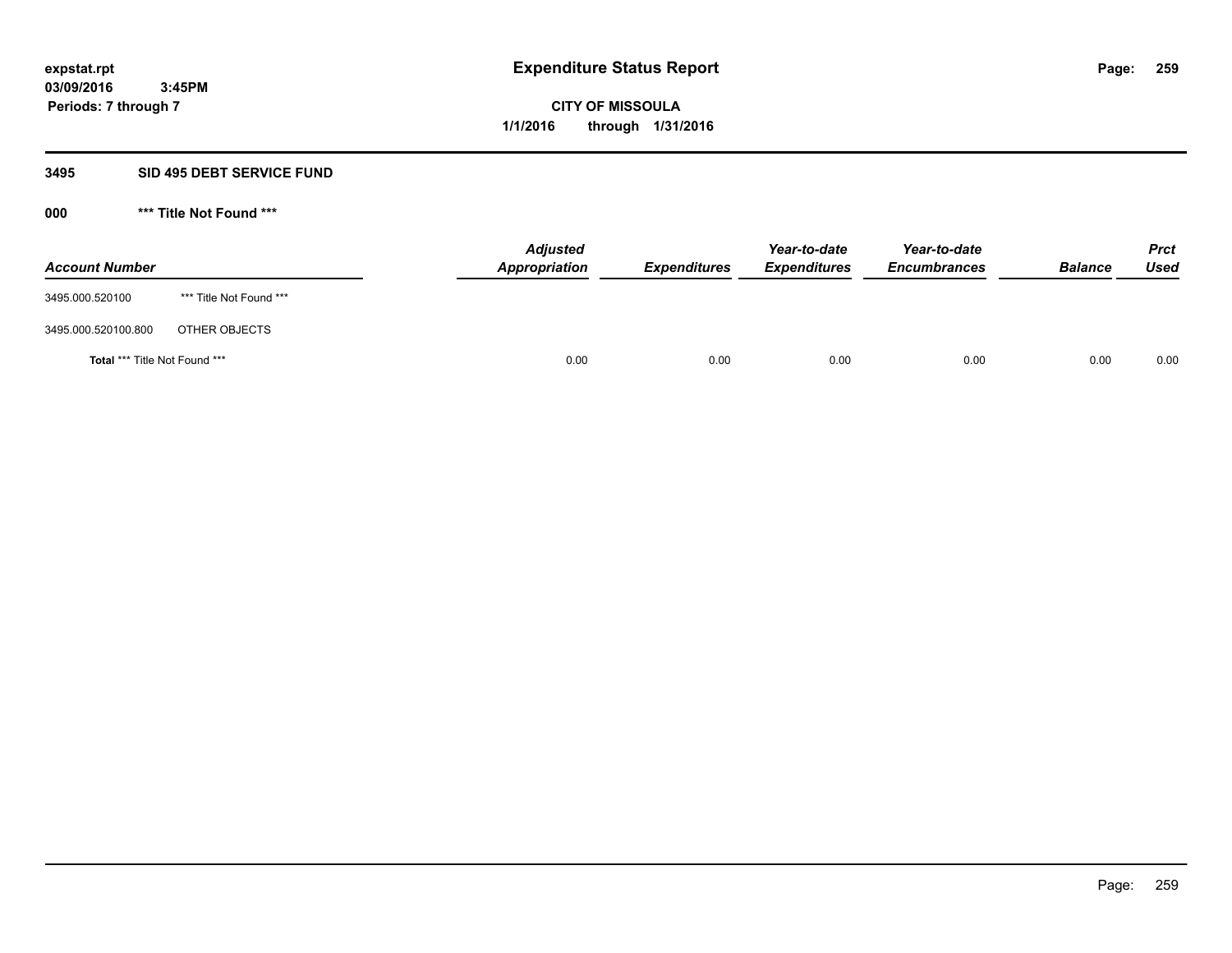#### **3495 SID 495 DEBT SERVICE FUND**

| <b>Account Number</b> |                                  | <b>Adjusted</b><br><b>Appropriation</b> | <b>Expenditures</b> | Year-to-date<br><b>Expenditures</b> | Year-to-date<br><b>Encumbrances</b> | <b>Balance</b> | <b>Prct</b><br><b>Used</b> |
|-----------------------|----------------------------------|-----------------------------------------|---------------------|-------------------------------------|-------------------------------------|----------------|----------------------------|
| 3495.390.510100       | SPECIAL ASSESSMENTS              |                                         |                     |                                     |                                     |                |                            |
| 3495.390.510100.800   | OTHER OBJECTS                    |                                         |                     |                                     |                                     |                |                            |
|                       | <b>Total SPECIAL ASSESSMENTS</b> | 0.00                                    | 0.00                | 0.00                                | 0.00                                | 0.00           | 0.00                       |
| 3495.390.510110       | <b>MERCHANT SERVICES</b>         |                                         |                     |                                     |                                     |                |                            |
| 3495.390.510110.500   | <b>FIXED CHARGES</b>             |                                         |                     |                                     |                                     |                |                            |
|                       | Total SID 495 DEBT SERVICE FUND  | 0.00                                    | 0.00                | 0.00                                | 0.00                                | 0.00           | 0.00                       |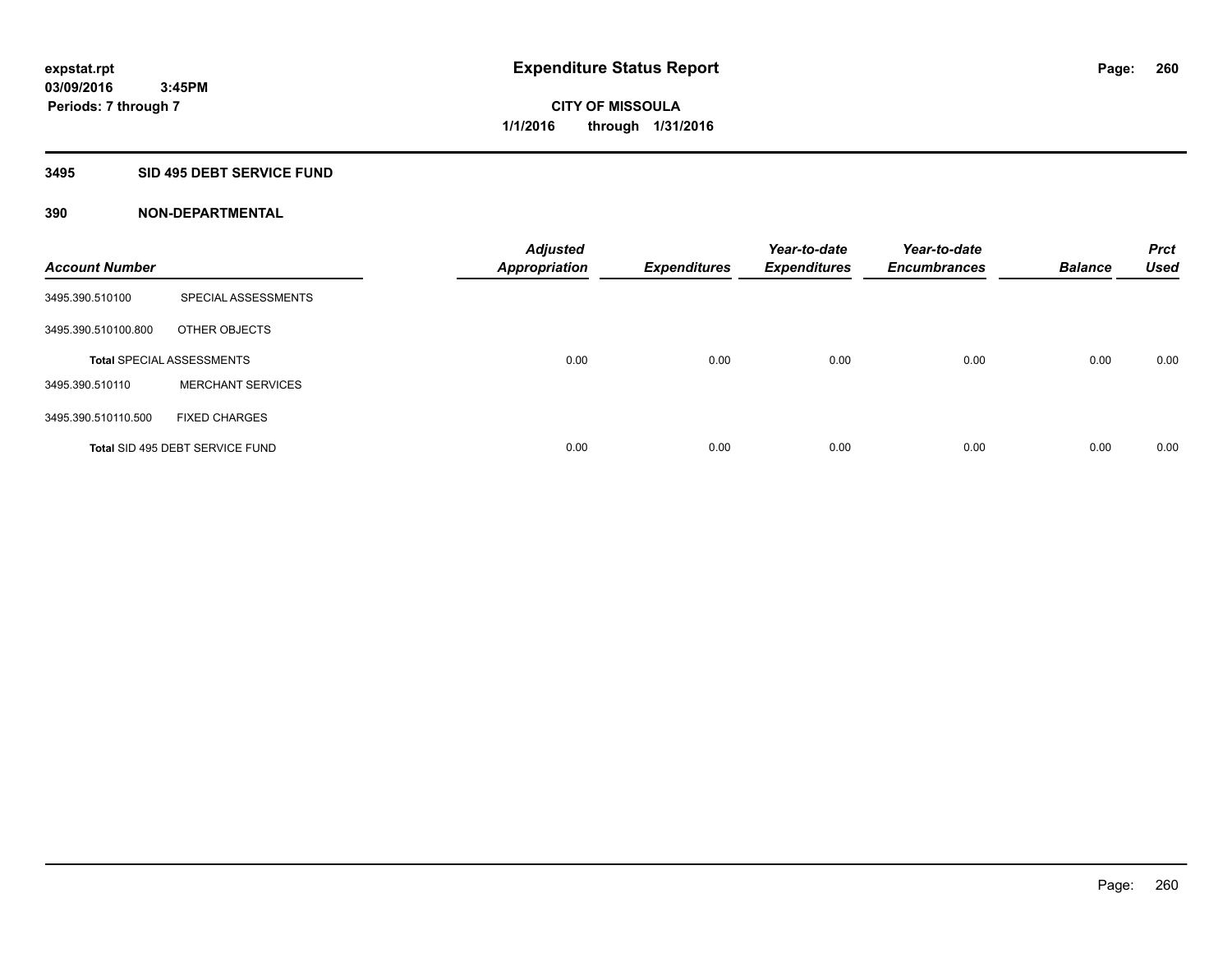#### **3497 SID 497 DEBT SERVICE FUND**

| <b>Account Number</b>         |                         | <b>Adjusted</b><br>Appropriation | <b>Expenditures</b> | Year-to-date<br><b>Expenditures</b> | Year-to-date<br><b>Encumbrances</b> | <b>Balance</b> | <b>Prct</b><br>Used |
|-------------------------------|-------------------------|----------------------------------|---------------------|-------------------------------------|-------------------------------------|----------------|---------------------|
| 3497.000.520100               | *** Title Not Found *** |                                  |                     |                                     |                                     |                |                     |
| 3497.000.520100.800           | OTHER OBJECTS           |                                  |                     |                                     |                                     |                |                     |
| Total *** Title Not Found *** |                         | 0.00                             | 0.00                | 0.00                                | 0.00                                | 0.00           | 0.00                |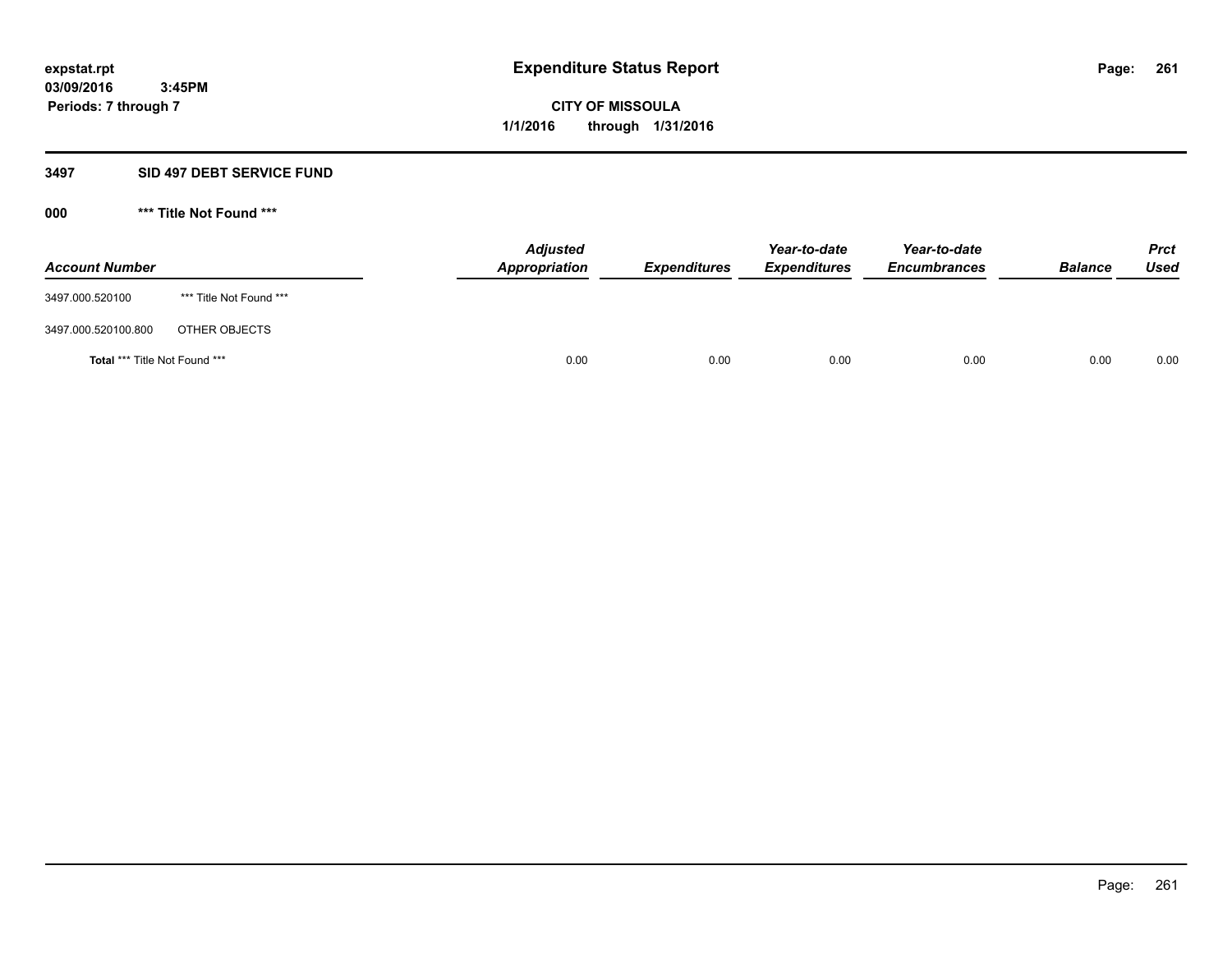#### **3497 SID 497 DEBT SERVICE FUND**

|                            |                                  | <b>Adjusted</b>      |                     | Year-to-date        | Year-to-date        |                | <b>Prct</b> |
|----------------------------|----------------------------------|----------------------|---------------------|---------------------|---------------------|----------------|-------------|
| <b>Account Number</b>      |                                  | <b>Appropriation</b> | <b>Expenditures</b> | <b>Expenditures</b> | <b>Encumbrances</b> | <b>Balance</b> | <b>Used</b> |
| 3497.390.510000            | <b>MISCELLANEOUS</b>             |                      |                     |                     |                     |                |             |
| 3497.390.510000.800        | OTHER OBJECTS                    |                      |                     |                     |                     |                |             |
| <b>Total MISCELLANEOUS</b> |                                  | 0.00                 | 0.00                | 0.00                | 0.00                | 0.00           | 0.00        |
| 3497.390.510100            | SPECIAL ASSESSMENTS              |                      |                     |                     |                     |                |             |
| 3497.390.510100.600        | <b>DEBT SERVICE</b>              |                      |                     |                     |                     |                |             |
| <b>Total DEBT SERVICE</b>  |                                  | 0.00                 | 0.00                | 0.00                | 0.00                | 0.00           | 0.00        |
| 3497.390.510100.800        | OTHER OBJECTS                    |                      |                     |                     |                     |                |             |
|                            | <b>Total SPECIAL ASSESSMENTS</b> | 0.00                 | 0.00                | 0.00                | 0.00                | 0.00           | 0.00        |
| 3497.390.510110            | <b>MERCHANT SERVICES</b>         |                      |                     |                     |                     |                |             |
| 3497.390.510110.500        | <b>FIXED CHARGES</b>             |                      |                     |                     |                     |                |             |
|                            | Total SID 497 DEBT SERVICE FUND  | 0.00                 | 0.00                | 0.00                | 0.00                | 0.00           | 0.00        |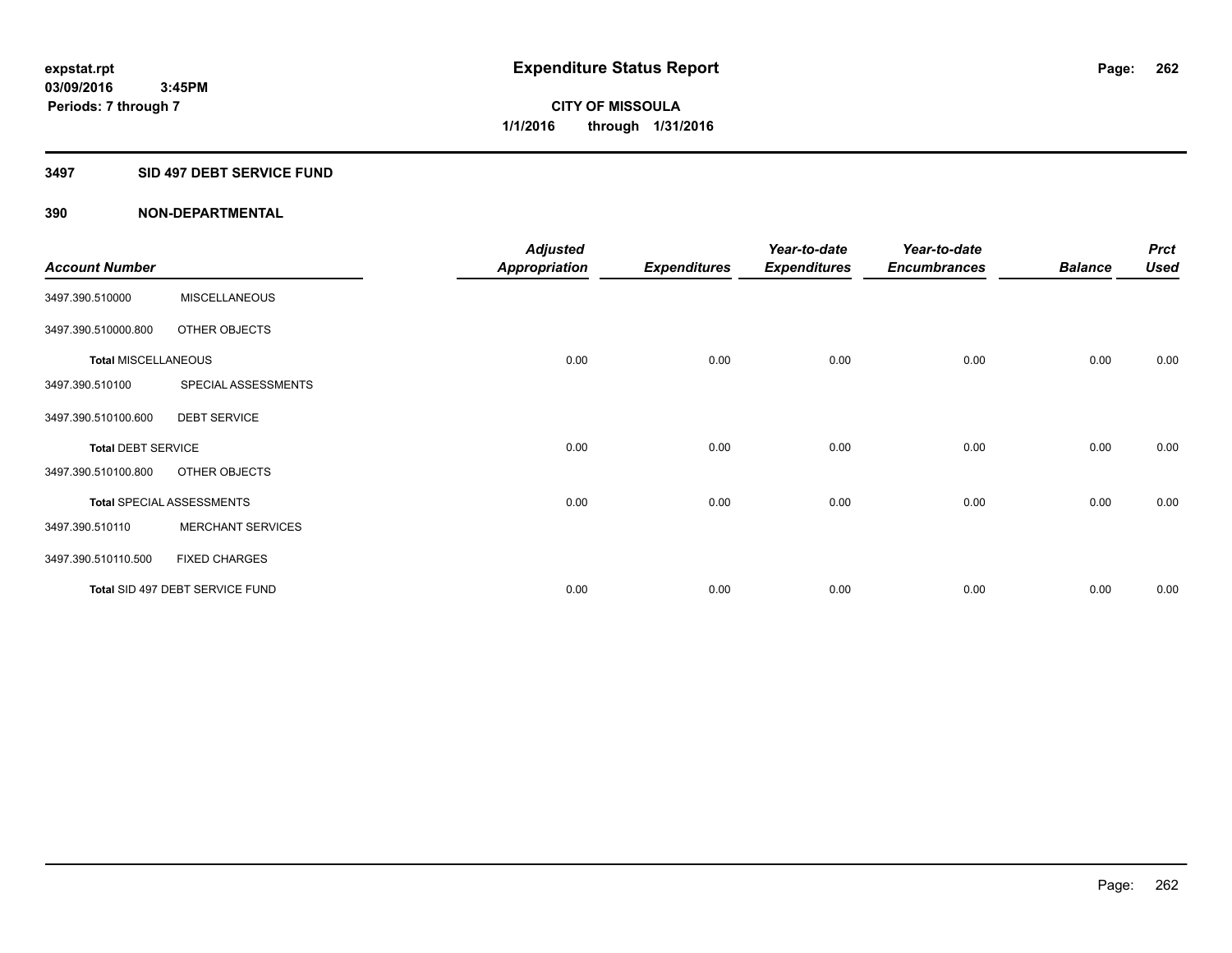#### **3498 SID 498 DEBT SERVICE FUND**

| <b>Account Number</b>                |                         | <b>Adjusted</b><br><b>Appropriation</b> | <b>Expenditures</b> | Year-to-date<br><b>Expenditures</b> | Year-to-date<br><b>Encumbrances</b> | <b>Balance</b> | <b>Prct</b><br><b>Used</b> |
|--------------------------------------|-------------------------|-----------------------------------------|---------------------|-------------------------------------|-------------------------------------|----------------|----------------------------|
| 3498.000.520100                      | *** Title Not Found *** |                                         |                     |                                     |                                     |                |                            |
| 3498.000.520100.800                  | OTHER OBJECTS           |                                         |                     |                                     |                                     |                |                            |
| <b>Total *** Title Not Found ***</b> |                         | 0.00                                    | 0.00                | 0.00                                | 0.00                                | 0.00           | 0.00                       |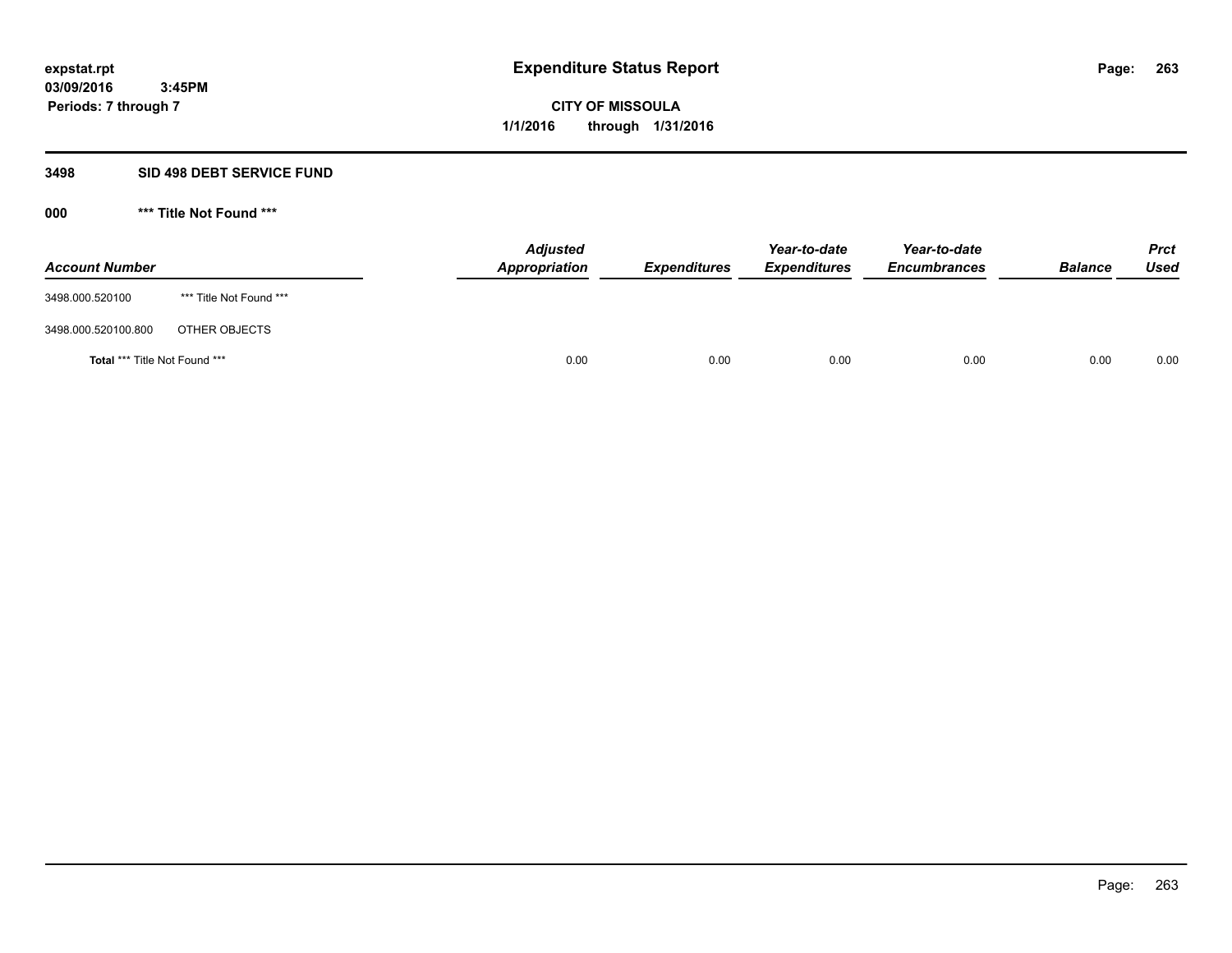#### **3498 SID 498 DEBT SERVICE FUND**

| <b>Account Number</b> |                                  | <b>Adjusted</b><br><b>Appropriation</b> | <b>Expenditures</b> | Year-to-date<br><b>Expenditures</b> | Year-to-date<br><b>Encumbrances</b> | <b>Balance</b> | <b>Prct</b><br><b>Used</b> |
|-----------------------|----------------------------------|-----------------------------------------|---------------------|-------------------------------------|-------------------------------------|----------------|----------------------------|
| 3498.390.510100       | SPECIAL ASSESSMENTS              |                                         |                     |                                     |                                     |                |                            |
| 3498.390.510100.600   | <b>DEBT SERVICE</b>              |                                         |                     |                                     |                                     |                |                            |
|                       | <b>Total SPECIAL ASSESSMENTS</b> | 0.00                                    | 0.00                | 0.00                                | 0.00                                | 0.00           | 0.00                       |
| 3498.390.510110       | <b>MERCHANT SERVICES</b>         |                                         |                     |                                     |                                     |                |                            |
| 3498.390.510110.500   | <b>FIXED CHARGES</b>             |                                         |                     |                                     |                                     |                |                            |
|                       | <b>Total MERCHANT SERVICES</b>   | 0.00                                    | 0.00                | 0.00                                | 0.00                                | 0.00           | 0.00                       |
|                       | Total SID 498 DEBT SERVICE FUND  | 0.00                                    | 0.00                | 0.00                                | 0.00                                | 0.00           | 0.00                       |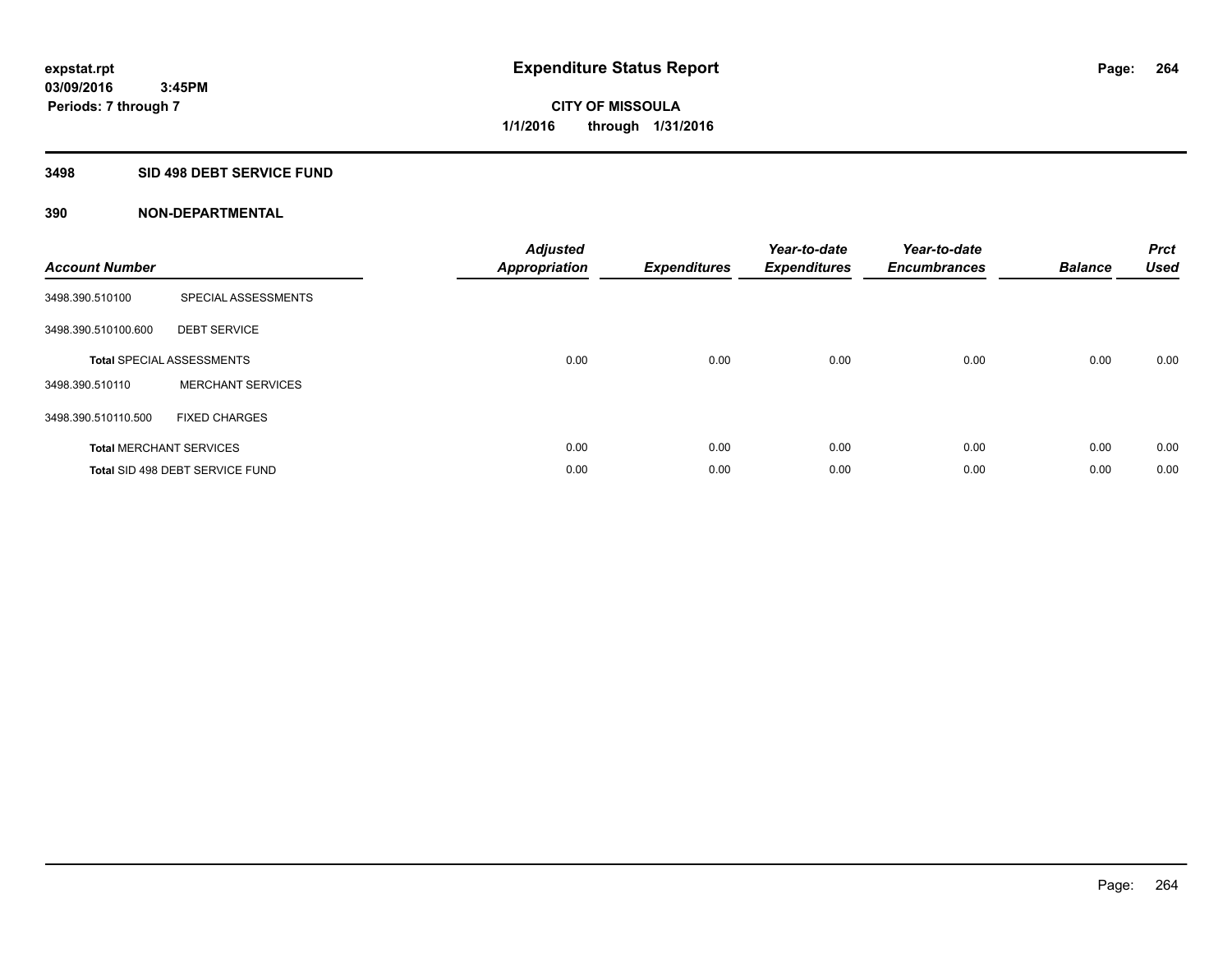# **3500 SID 500 DEBT SERVICE FUND**

| <b>Account Number</b>     |                                 | <b>Adjusted</b><br>Appropriation | <b>Expenditures</b> | Year-to-date<br><b>Expenditures</b> | Year-to-date<br><b>Encumbrances</b> | <b>Balance</b> | <b>Prct</b><br>Used |
|---------------------------|---------------------------------|----------------------------------|---------------------|-------------------------------------|-------------------------------------|----------------|---------------------|
| 3500.390.510100           | SPECIAL ASSESSMENTS             |                                  |                     |                                     |                                     |                |                     |
| 3500.390.510100.600       | <b>DEBT SERVICE</b>             |                                  |                     |                                     |                                     |                |                     |
| <b>Total DEBT SERVICE</b> |                                 | 0.00                             | 0.00                | 0.00                                | 0.00                                | 0.00           | 0.00                |
| 3500.390.510100.800       | OTHER OBJECTS                   |                                  |                     |                                     |                                     |                |                     |
|                           | Total SID 500 DEBT SERVICE FUND | 0.00                             | 0.00                | 0.00                                | 0.00                                | 0.00           | 0.00                |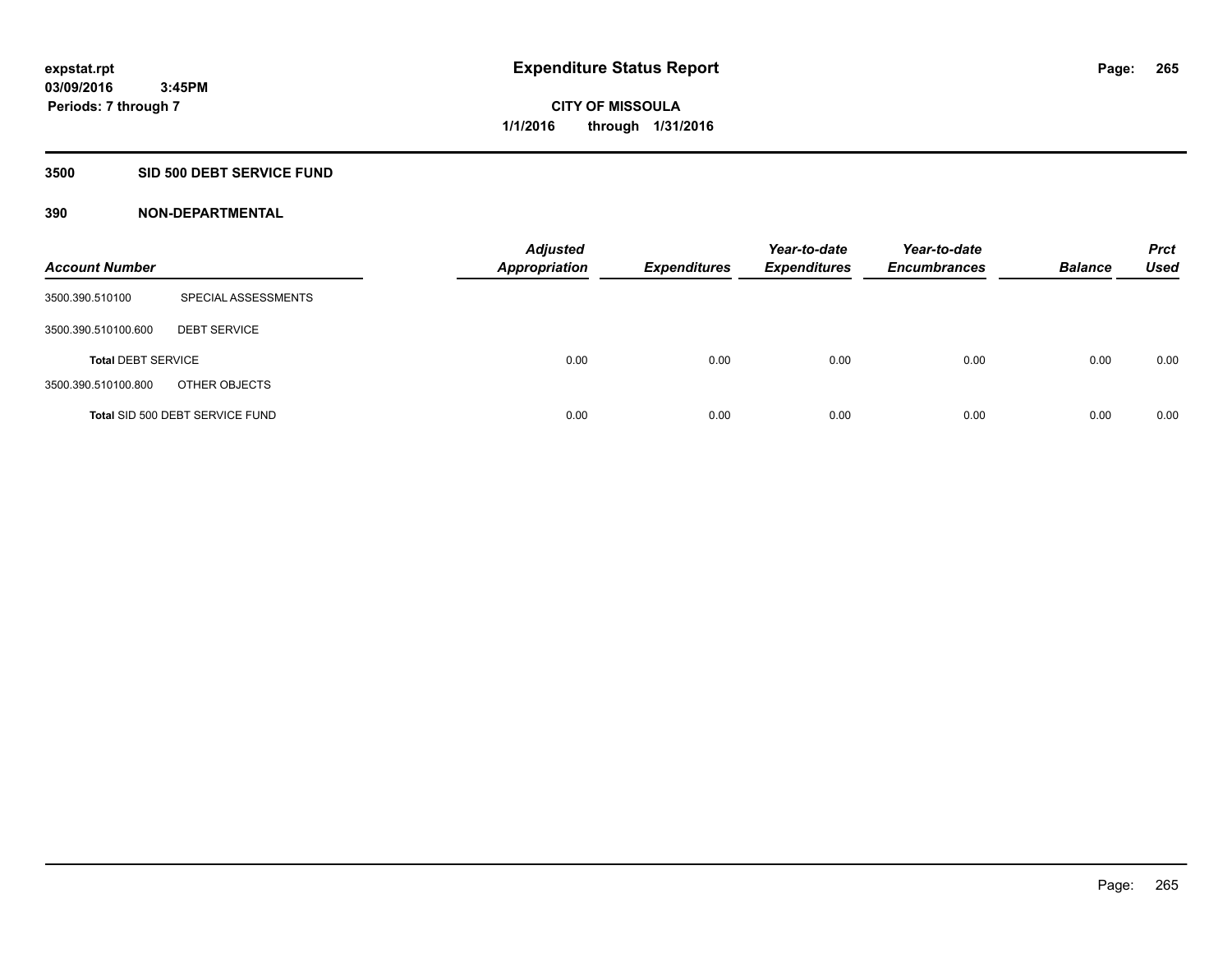#### **3501 SID 501 DEBT SERVICE FUND**

| <b>Account Number</b>         |                         | <b>Adjusted</b><br>Appropriation | <b>Expenditures</b> | Year-to-date<br><b>Expenditures</b> | Year-to-date<br><b>Encumbrances</b> | <b>Balance</b> | <b>Prct</b><br><b>Used</b> |
|-------------------------------|-------------------------|----------------------------------|---------------------|-------------------------------------|-------------------------------------|----------------|----------------------------|
| 3501.000.520100               | *** Title Not Found *** |                                  |                     |                                     |                                     |                |                            |
| 3501.000.520100.800           | OTHER OBJECTS           |                                  |                     |                                     |                                     |                |                            |
| Total *** Title Not Found *** |                         | 0.00                             | 0.00                | 0.00                                | 0.00                                | 0.00           | 0.00                       |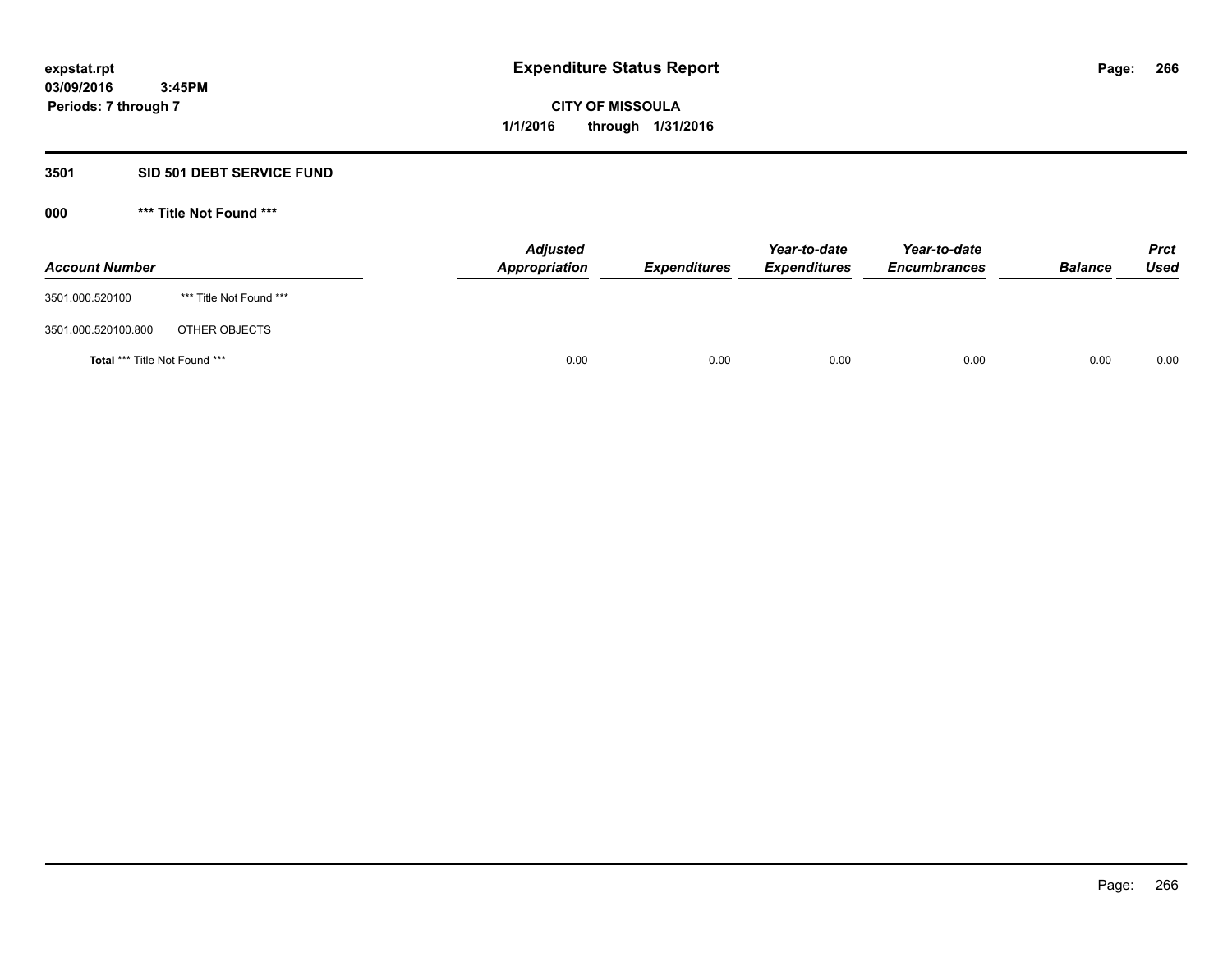# **3501 SID 501 DEBT SERVICE FUND**

| <b>Account Number</b> |                                  | <b>Adjusted</b><br><b>Appropriation</b> | <b>Expenditures</b> | Year-to-date<br><b>Expenditures</b> | Year-to-date<br><b>Encumbrances</b> | <b>Balance</b> | <b>Prct</b><br><b>Used</b> |
|-----------------------|----------------------------------|-----------------------------------------|---------------------|-------------------------------------|-------------------------------------|----------------|----------------------------|
| 3501.390.510100       | SPECIAL ASSESSMENTS              |                                         |                     |                                     |                                     |                |                            |
| 3501.390.510100.600   | <b>DEBT SERVICE</b>              |                                         |                     |                                     |                                     |                |                            |
|                       | <b>Total SPECIAL ASSESSMENTS</b> | 0.00                                    | 0.00                | 0.00                                | 0.00                                | 0.00           | 0.00                       |
| 3501.390.510110       | <b>MERCHANT SERVICES</b>         |                                         |                     |                                     |                                     |                |                            |
| 3501.390.510110.500   | <b>FIXED CHARGES</b>             |                                         |                     |                                     |                                     |                |                            |
|                       | Total SID 501 DEBT SERVICE FUND  | 0.00                                    | 0.00                | 0.00                                | 0.00                                | 0.00           | 0.00                       |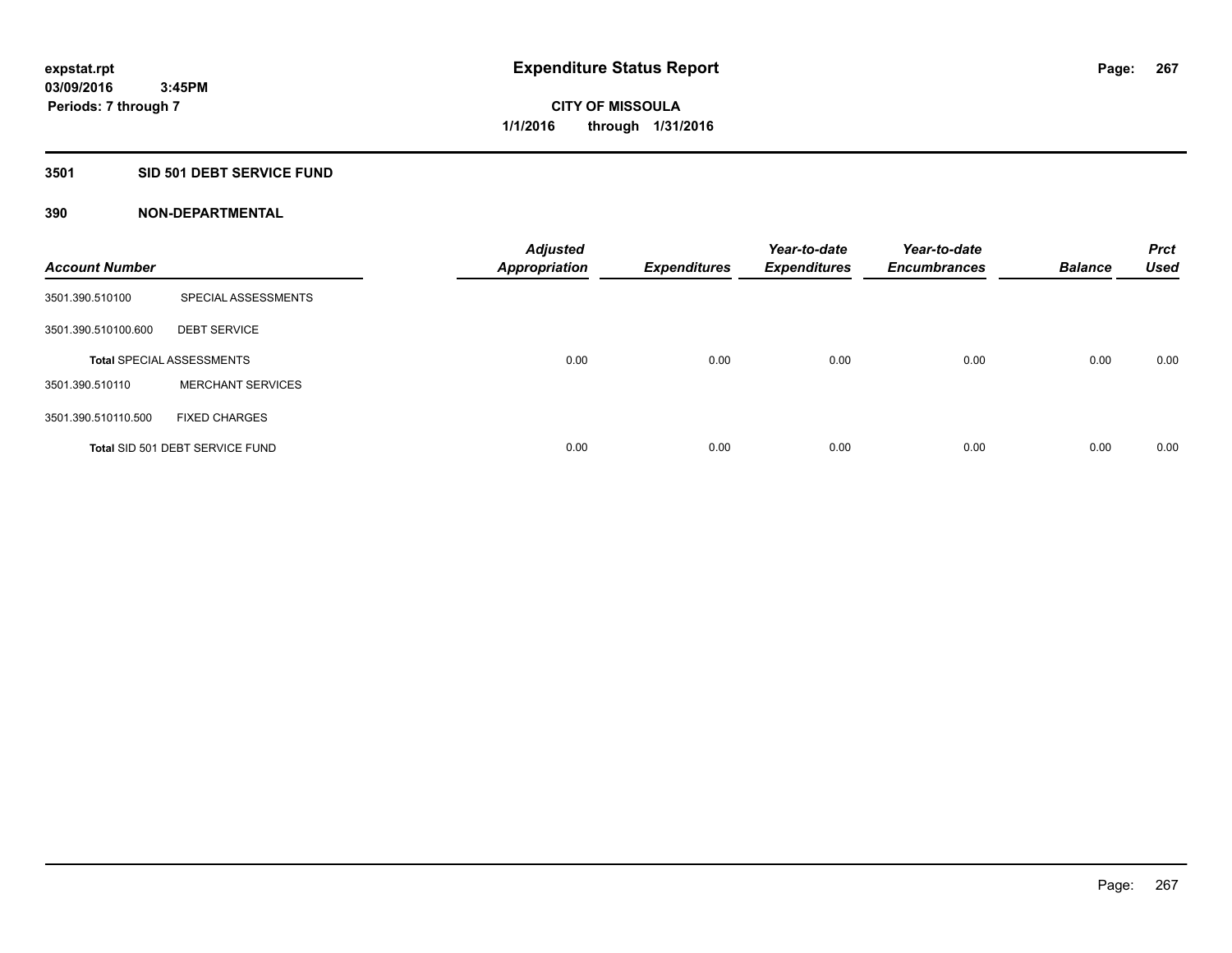#### **3503 SID 503 DEBT SERVICE FUND**

| <b>Account Number</b>         |                         | <b>Adjusted</b><br>Appropriation | <b>Expenditures</b> | Year-to-date<br><b>Expenditures</b> | Year-to-date<br><b>Encumbrances</b> | <b>Balance</b> | <b>Prct</b><br><b>Used</b> |
|-------------------------------|-------------------------|----------------------------------|---------------------|-------------------------------------|-------------------------------------|----------------|----------------------------|
| 3503.000.520100               | *** Title Not Found *** |                                  |                     |                                     |                                     |                |                            |
| 3503.000.520100.800           | OTHER OBJECTS           |                                  |                     |                                     |                                     |                |                            |
| Total *** Title Not Found *** |                         | 0.00                             | 0.00                | 0.00                                | 0.00                                | 0.00           | 0.00                       |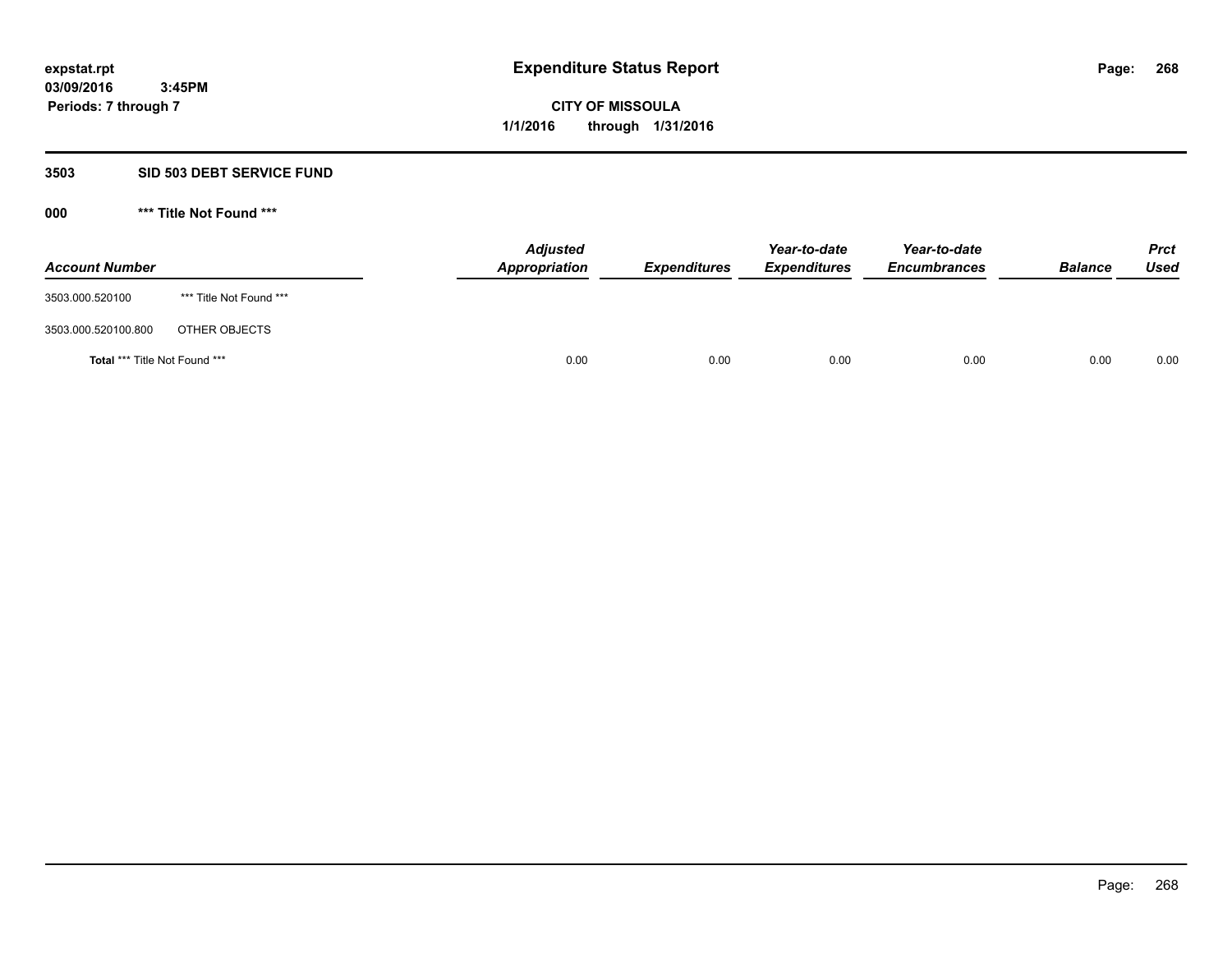#### **3503 SID 503 DEBT SERVICE FUND**

| <b>Account Number</b> |                                  | <b>Adjusted</b><br><b>Appropriation</b> | <b>Expenditures</b> | Year-to-date<br><b>Expenditures</b> | Year-to-date<br><b>Encumbrances</b> | <b>Balance</b> | <b>Prct</b><br><b>Used</b> |
|-----------------------|----------------------------------|-----------------------------------------|---------------------|-------------------------------------|-------------------------------------|----------------|----------------------------|
| 3503.390.510100       | SPECIAL ASSESSMENTS              |                                         |                     |                                     |                                     |                |                            |
| 3503.390.510100.600   | <b>DEBT SERVICE</b>              |                                         |                     |                                     |                                     |                |                            |
|                       | <b>Total SPECIAL ASSESSMENTS</b> | 0.00                                    | 0.00                | 0.00                                | 0.00                                | 0.00           | 0.00                       |
| 3503.390.510110       | <b>MERCHANT SERVICES</b>         |                                         |                     |                                     |                                     |                |                            |
| 3503.390.510110.500   | <b>FIXED CHARGES</b>             |                                         |                     |                                     |                                     |                |                            |
|                       | Total SID 503 DEBT SERVICE FUND  | 0.00                                    | 0.00                | 0.00                                | 0.00                                | 0.00           | 0.00                       |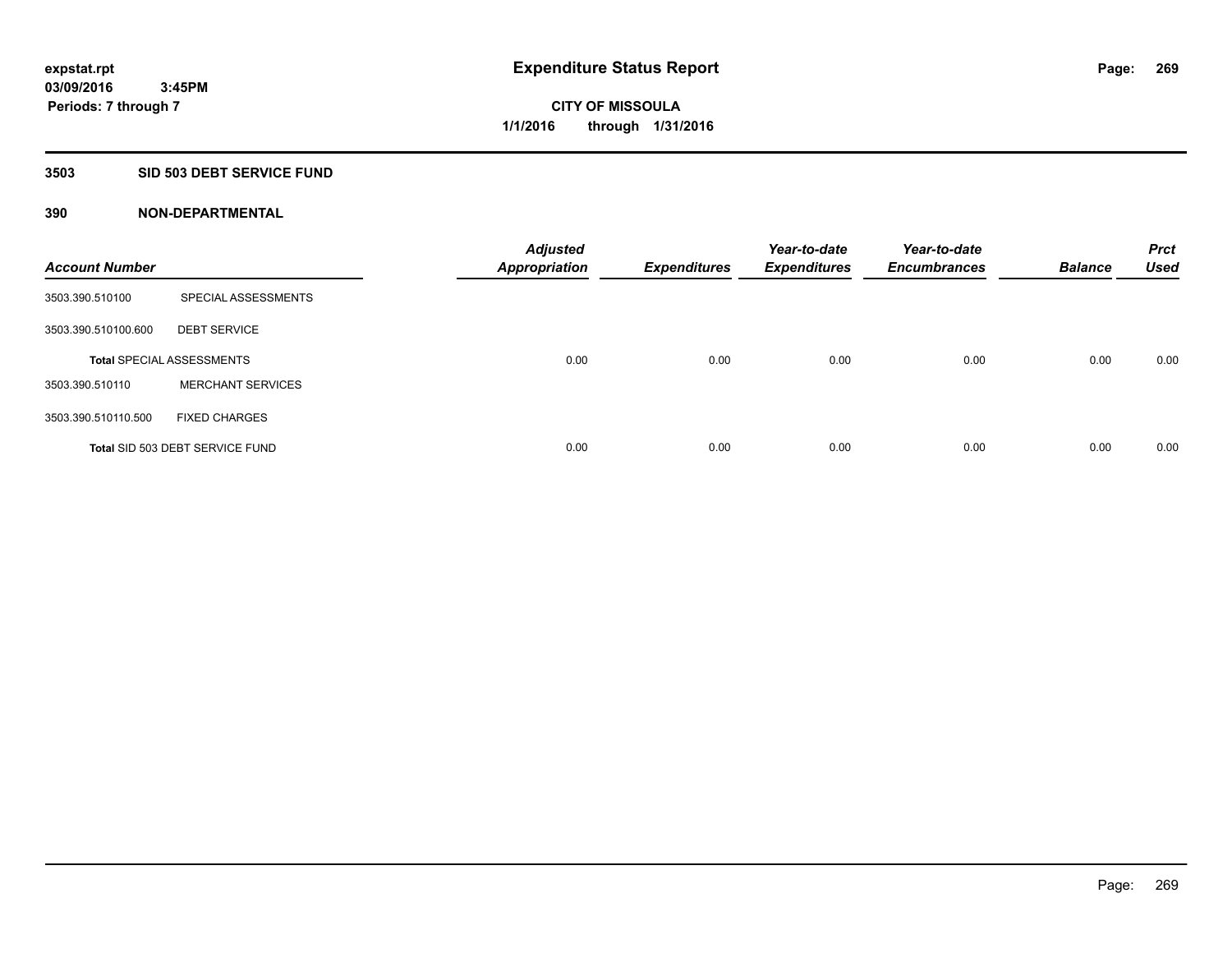#### **3505 SID 505 DEBT SERVICE FUND**

| <b>Account Number</b>         |                         | <b>Adjusted</b><br>Appropriation | <b>Expenditures</b> | Year-to-date<br><b>Expenditures</b> | Year-to-date<br><b>Encumbrances</b> | <b>Balance</b> | <b>Prct</b><br><b>Used</b> |
|-------------------------------|-------------------------|----------------------------------|---------------------|-------------------------------------|-------------------------------------|----------------|----------------------------|
| 3505.000.520100               | *** Title Not Found *** |                                  |                     |                                     |                                     |                |                            |
| 3505.000.520100.800           | OTHER OBJECTS           |                                  |                     |                                     |                                     |                |                            |
| Total *** Title Not Found *** |                         | 0.00                             | 0.00                | 0.00                                | 0.00                                | 0.00           | 0.00                       |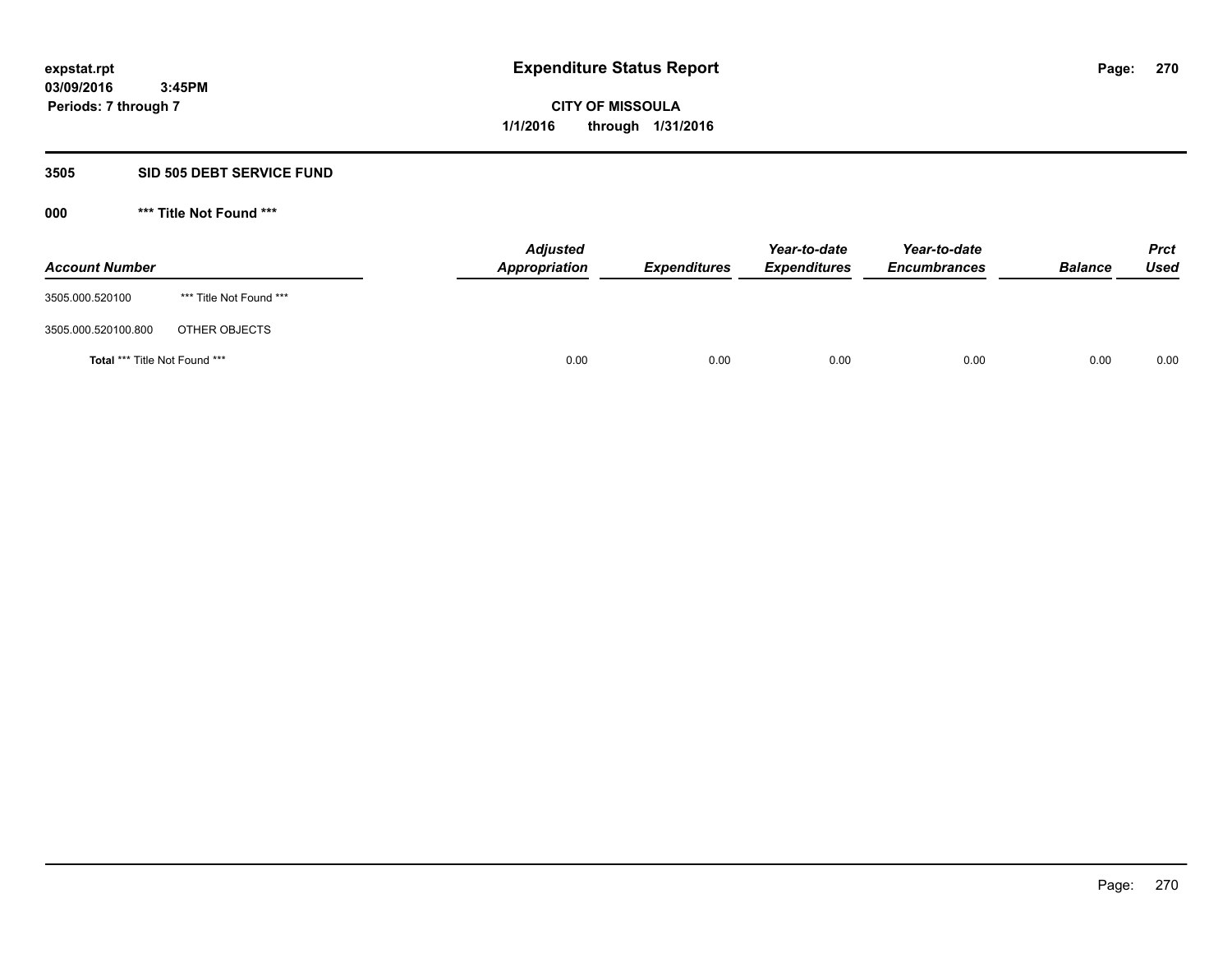#### **3505 SID 505 DEBT SERVICE FUND**

| <b>Account Number</b> |                                  | <b>Adjusted</b><br><b>Appropriation</b> | <b>Expenditures</b> | Year-to-date<br><b>Expenditures</b> | Year-to-date<br><b>Encumbrances</b> | <b>Balance</b> | <b>Prct</b><br><b>Used</b> |
|-----------------------|----------------------------------|-----------------------------------------|---------------------|-------------------------------------|-------------------------------------|----------------|----------------------------|
| 3505.390.510100       | SPECIAL ASSESSMENTS              |                                         |                     |                                     |                                     |                |                            |
| 3505.390.510100.600   | <b>DEBT SERVICE</b>              |                                         |                     |                                     |                                     |                |                            |
|                       | <b>Total SPECIAL ASSESSMENTS</b> | 0.00                                    | 0.00                | 0.00                                | 0.00                                | 0.00           | 0.00                       |
| 3505.390.510110       | <b>MERCHANT SERVICES</b>         |                                         |                     |                                     |                                     |                |                            |
| 3505.390.510110.500   | <b>FIXED CHARGES</b>             |                                         |                     |                                     |                                     |                |                            |
|                       | Total SID 505 DEBT SERVICE FUND  | 0.00                                    | 0.00                | 0.00                                | 0.00                                | 0.00           | 0.00                       |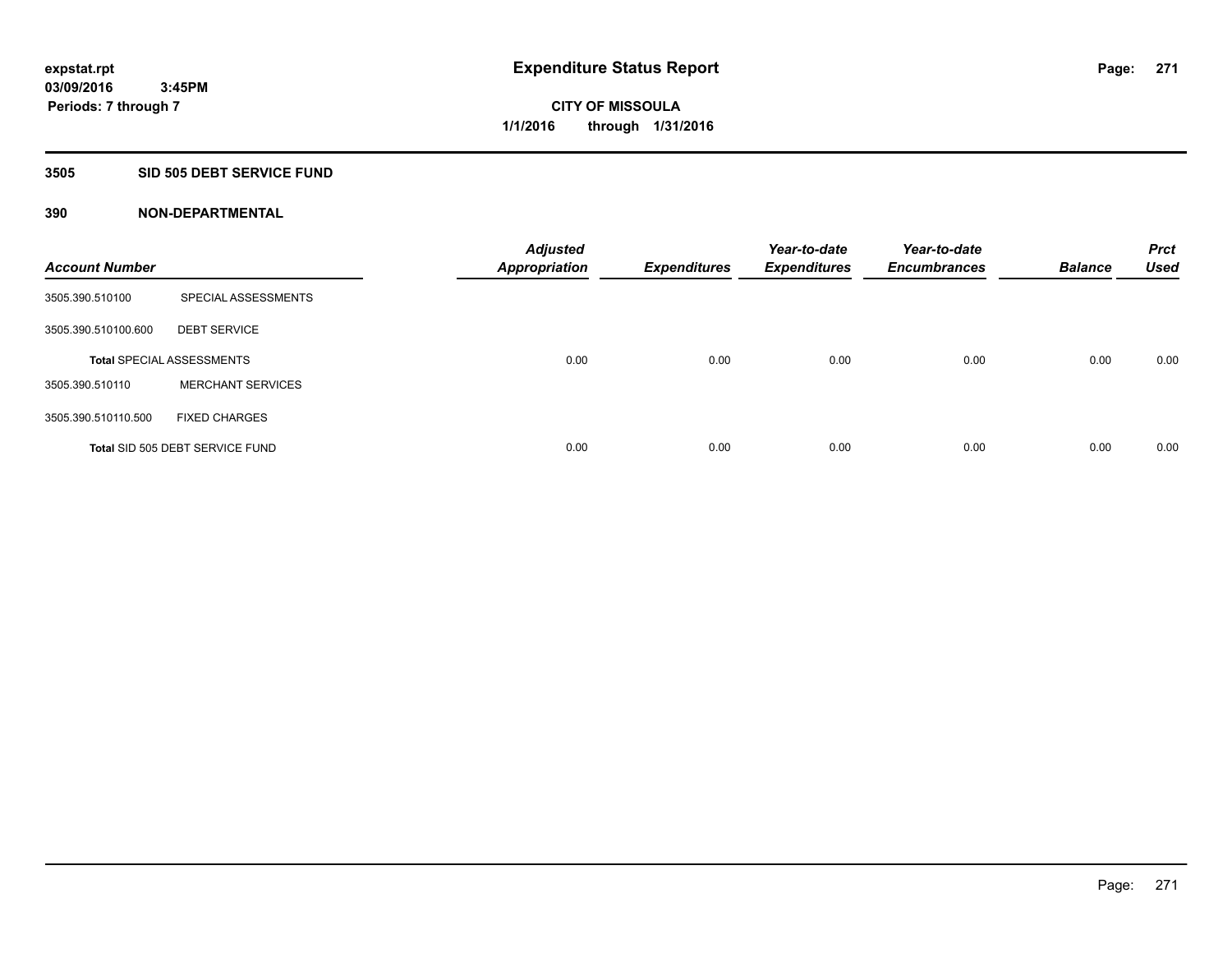#### **3506 SID 506 DEBT SERVICE FUND**

| <b>Account Number</b>                |                         | <b>Adjusted</b><br>Appropriation | <b>Expenditures</b> | Year-to-date<br><b>Expenditures</b> | Year-to-date<br><b>Encumbrances</b> | <b>Balance</b> | <b>Prct</b><br><b>Used</b> |
|--------------------------------------|-------------------------|----------------------------------|---------------------|-------------------------------------|-------------------------------------|----------------|----------------------------|
| 3506.000.520100                      | *** Title Not Found *** |                                  |                     |                                     |                                     |                |                            |
| 3506.000.520100.800                  | OTHER OBJECTS           |                                  |                     |                                     |                                     |                |                            |
| <b>Total *** Title Not Found ***</b> |                         | 0.00                             | 0.00                | 0.00                                | 0.00                                | 0.00           | 0.00                       |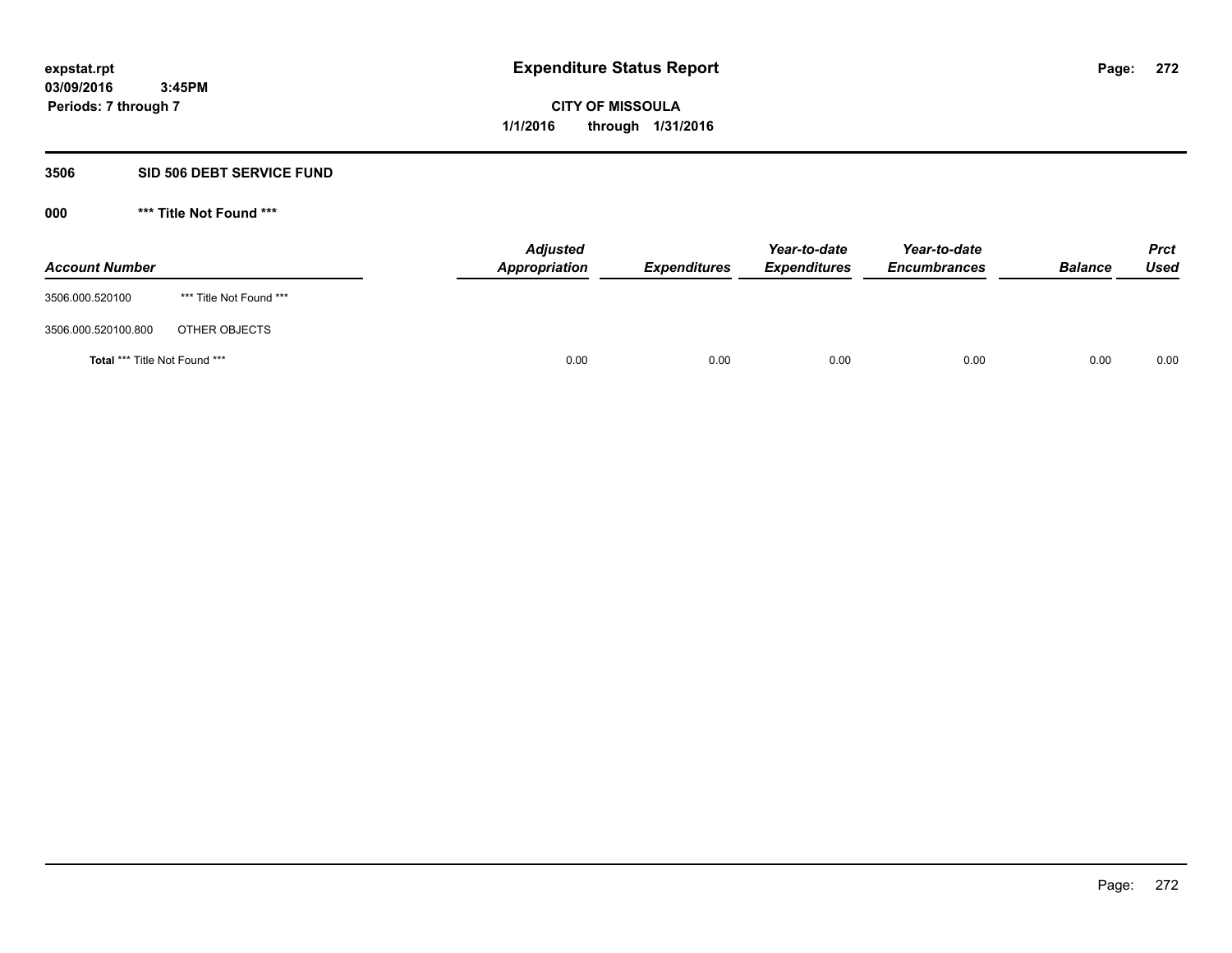#### **3506 SID 506 DEBT SERVICE FUND**

| <b>Account Number</b> |                                  | <b>Adjusted</b><br><b>Appropriation</b> | <b>Expenditures</b> | Year-to-date<br><b>Expenditures</b> | Year-to-date<br><b>Encumbrances</b> | <b>Balance</b> | <b>Prct</b><br><b>Used</b> |
|-----------------------|----------------------------------|-----------------------------------------|---------------------|-------------------------------------|-------------------------------------|----------------|----------------------------|
| 3506.390.510100       | SPECIAL ASSESSMENTS              |                                         |                     |                                     |                                     |                |                            |
| 3506.390.510100.600   | <b>DEBT SERVICE</b>              |                                         |                     |                                     |                                     |                |                            |
|                       | <b>Total SPECIAL ASSESSMENTS</b> | 0.00                                    | 0.00                | 0.00                                | 0.00                                | 0.00           | 0.00                       |
| 3506.390.510110       | <b>MERCHANT SERVICES</b>         |                                         |                     |                                     |                                     |                |                            |
| 3506.390.510110.500   | <b>FIXED CHARGES</b>             |                                         |                     |                                     |                                     |                |                            |
|                       | Total SID 506 DEBT SERVICE FUND  | 0.00                                    | 0.00                | 0.00                                | 0.00                                | 0.00           | 0.00                       |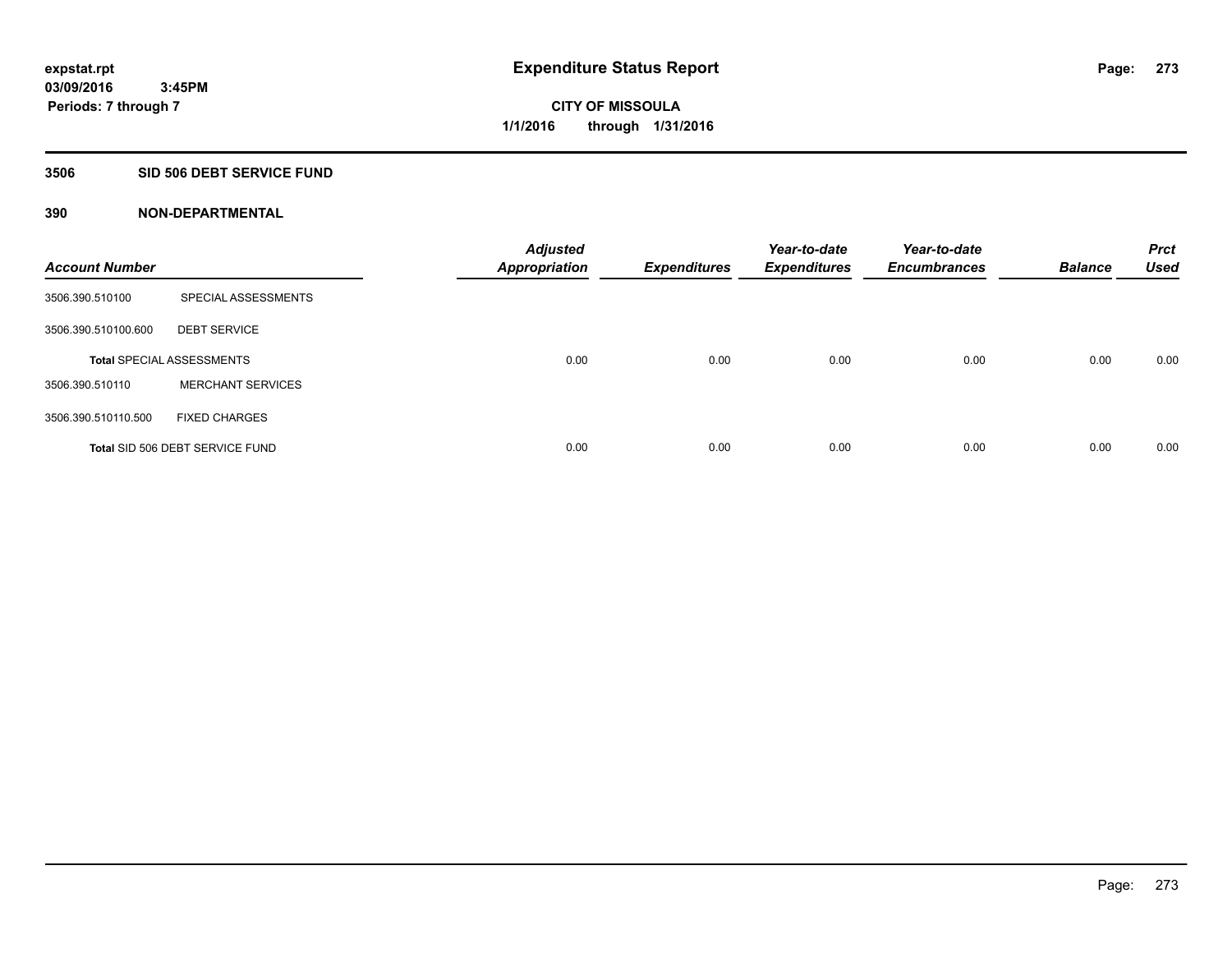# **3507 SID 507 DEBT SERVICE FUND**

| <b>Account Number</b>                |                         | <b>Adjusted</b><br><b>Appropriation</b> | <b>Expenditures</b> | Year-to-date<br><b>Expenditures</b> | Year-to-date<br><b>Encumbrances</b> | <b>Balance</b> | <b>Prct</b><br><b>Used</b> |
|--------------------------------------|-------------------------|-----------------------------------------|---------------------|-------------------------------------|-------------------------------------|----------------|----------------------------|
| 3507.000.520100                      | *** Title Not Found *** |                                         |                     |                                     |                                     |                |                            |
| 3507.000.520100.800                  | OTHER OBJECTS           |                                         |                     |                                     |                                     |                |                            |
| <b>Total *** Title Not Found ***</b> |                         | 0.00                                    | 0.00                | 0.00                                | 0.00                                | 0.00           | 0.00                       |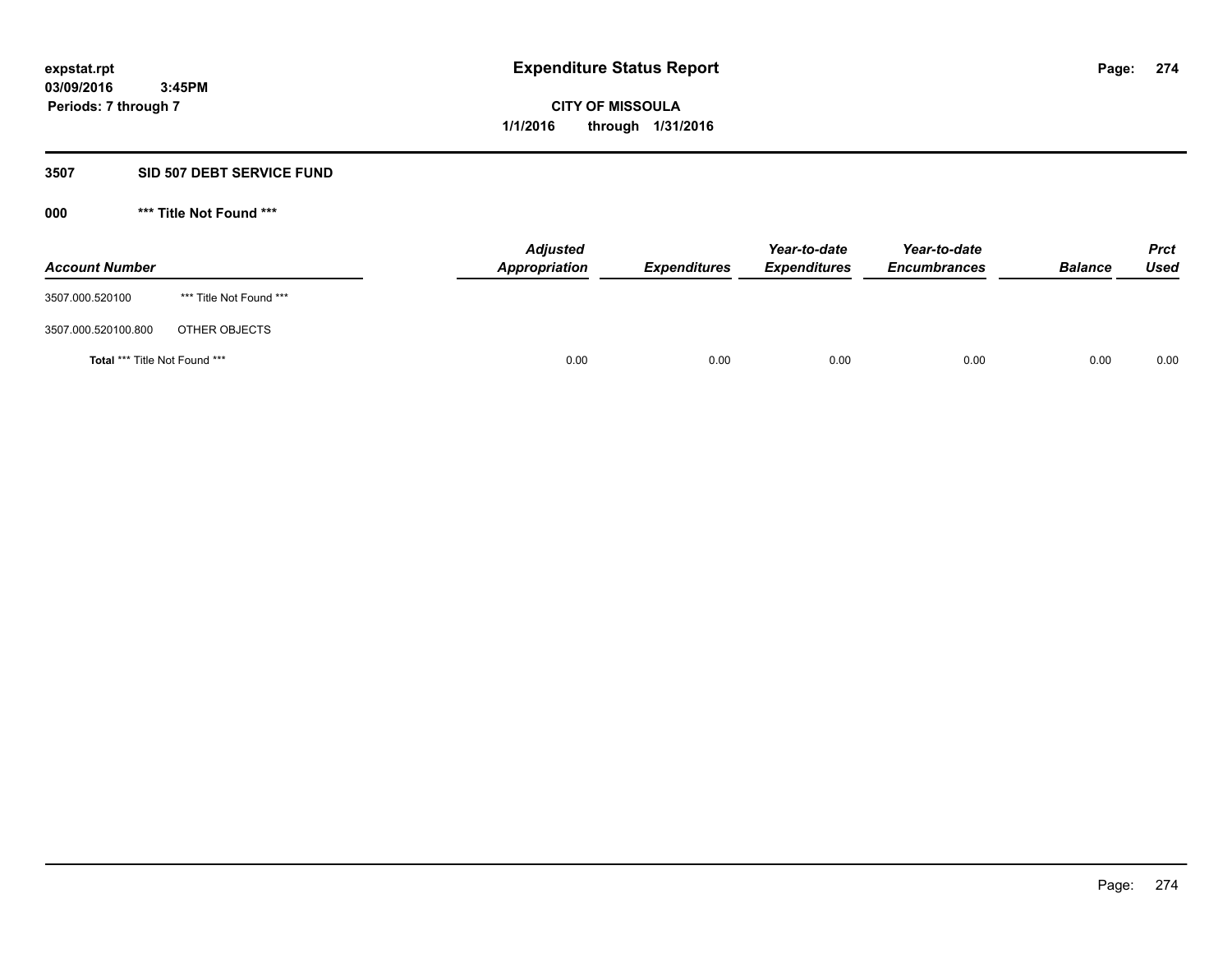# **3507 SID 507 DEBT SERVICE FUND**

| <b>Account Number</b> |                                 | <b>Adjusted</b><br>Appropriation | <b>Expenditures</b> | Year-to-date<br><b>Expenditures</b> | Year-to-date<br><b>Encumbrances</b> | <b>Balance</b> | <b>Prct</b><br><b>Used</b> |
|-----------------------|---------------------------------|----------------------------------|---------------------|-------------------------------------|-------------------------------------|----------------|----------------------------|
| 3507.390.510110       | <b>MERCHANT SERVICES</b>        |                                  |                     |                                     |                                     |                |                            |
| 3507.390.510110.500   | <b>FIXED CHARGES</b>            |                                  |                     |                                     |                                     |                |                            |
|                       | Total SID 507 DEBT SERVICE FUND | 0.00                             | 0.00                | 0.00                                | 0.00                                | 0.00           | 0.00                       |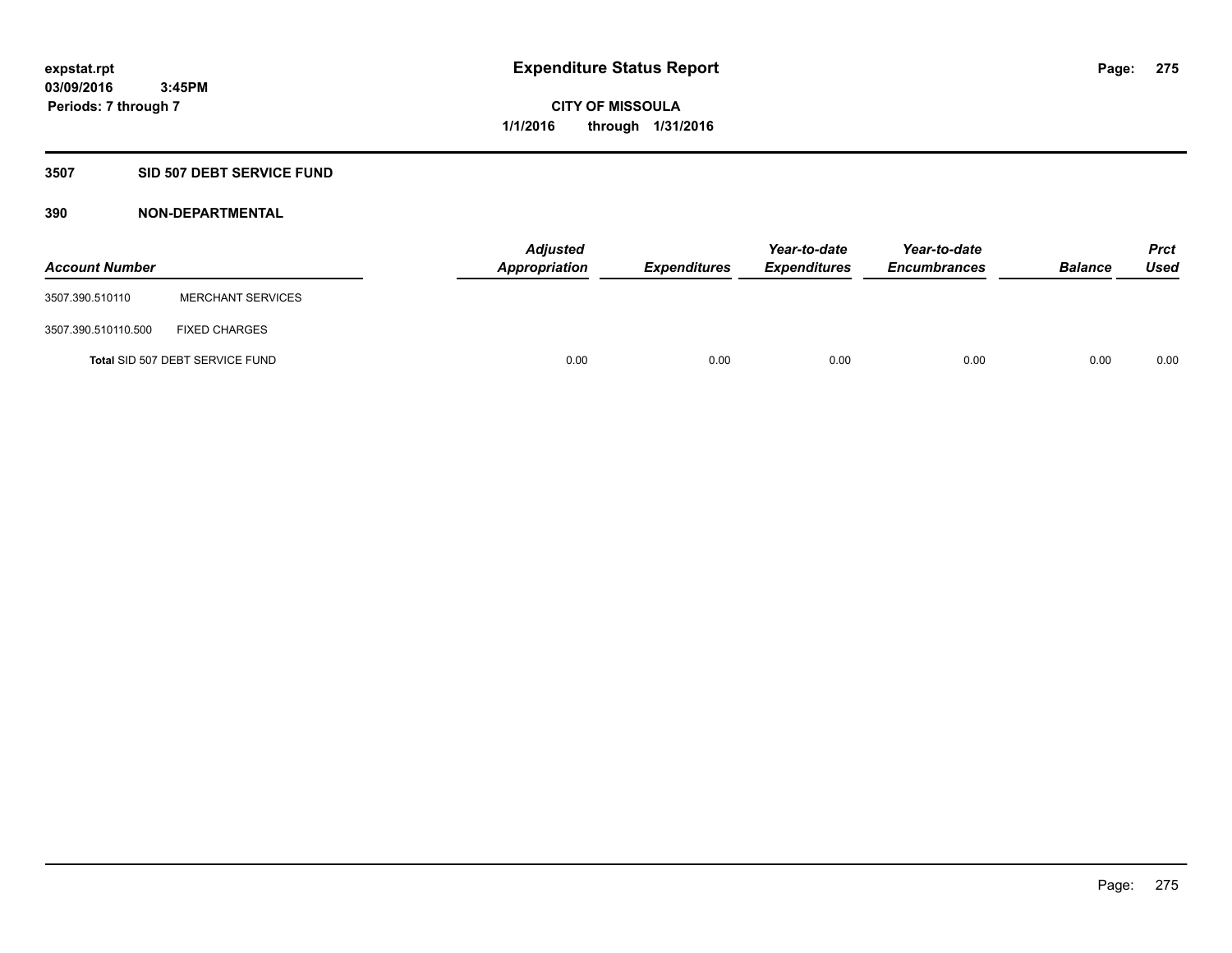#### **3508 SID 508 DEBT SERVICE FUND**

| <b>Account Number</b>                |                         | <b>Adjusted</b><br>Appropriation | <b>Expenditures</b> | Year-to-date<br><b>Expenditures</b> | Year-to-date<br><b>Encumbrances</b> | <b>Balance</b> | <b>Prct</b><br><b>Used</b> |
|--------------------------------------|-------------------------|----------------------------------|---------------------|-------------------------------------|-------------------------------------|----------------|----------------------------|
| 3508.000.520100                      | *** Title Not Found *** |                                  |                     |                                     |                                     |                |                            |
| 3508.000.520100.800                  | OTHER OBJECTS           |                                  |                     |                                     |                                     |                |                            |
| <b>Total *** Title Not Found ***</b> |                         | 0.00                             | 0.00                | 0.00                                | 0.00                                | 0.00           | 0.00                       |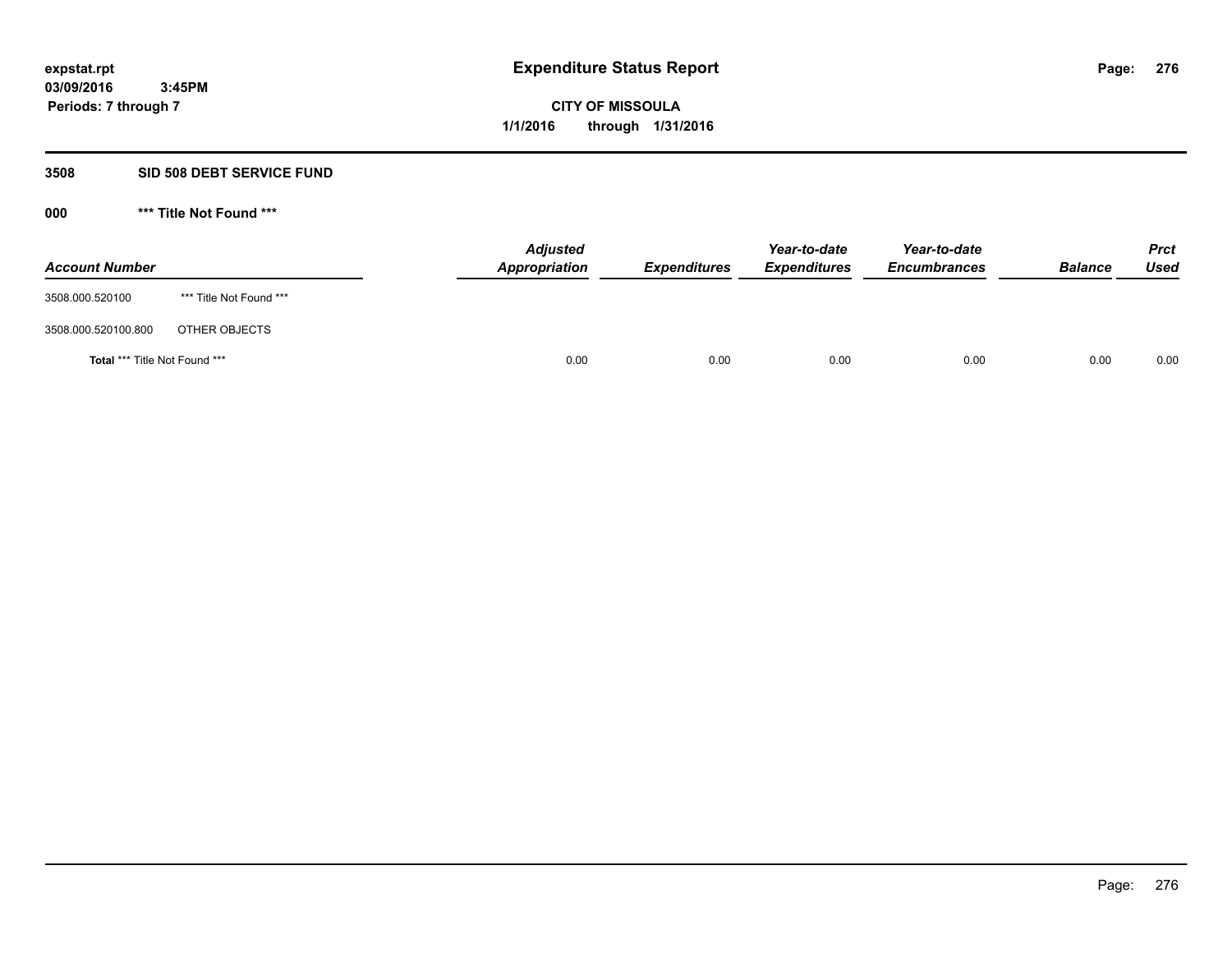# **3508 SID 508 DEBT SERVICE FUND**

| <b>Account Number</b> |                                 | <b>Adjusted</b><br>Appropriation | <b>Expenditures</b> | Year-to-date<br><b>Expenditures</b> | Year-to-date<br><b>Encumbrances</b> | <b>Balance</b> | <b>Prct</b><br><b>Used</b> |
|-----------------------|---------------------------------|----------------------------------|---------------------|-------------------------------------|-------------------------------------|----------------|----------------------------|
| 3508.390.510110       | <b>MERCHANT SERVICES</b>        |                                  |                     |                                     |                                     |                |                            |
| 3508.390.510110.500   | <b>FIXED CHARGES</b>            |                                  |                     |                                     |                                     |                |                            |
|                       | Total SID 508 DEBT SERVICE FUND | 0.00                             | 0.00                | 0.00                                | 0.00                                | 0.00           | 0.00                       |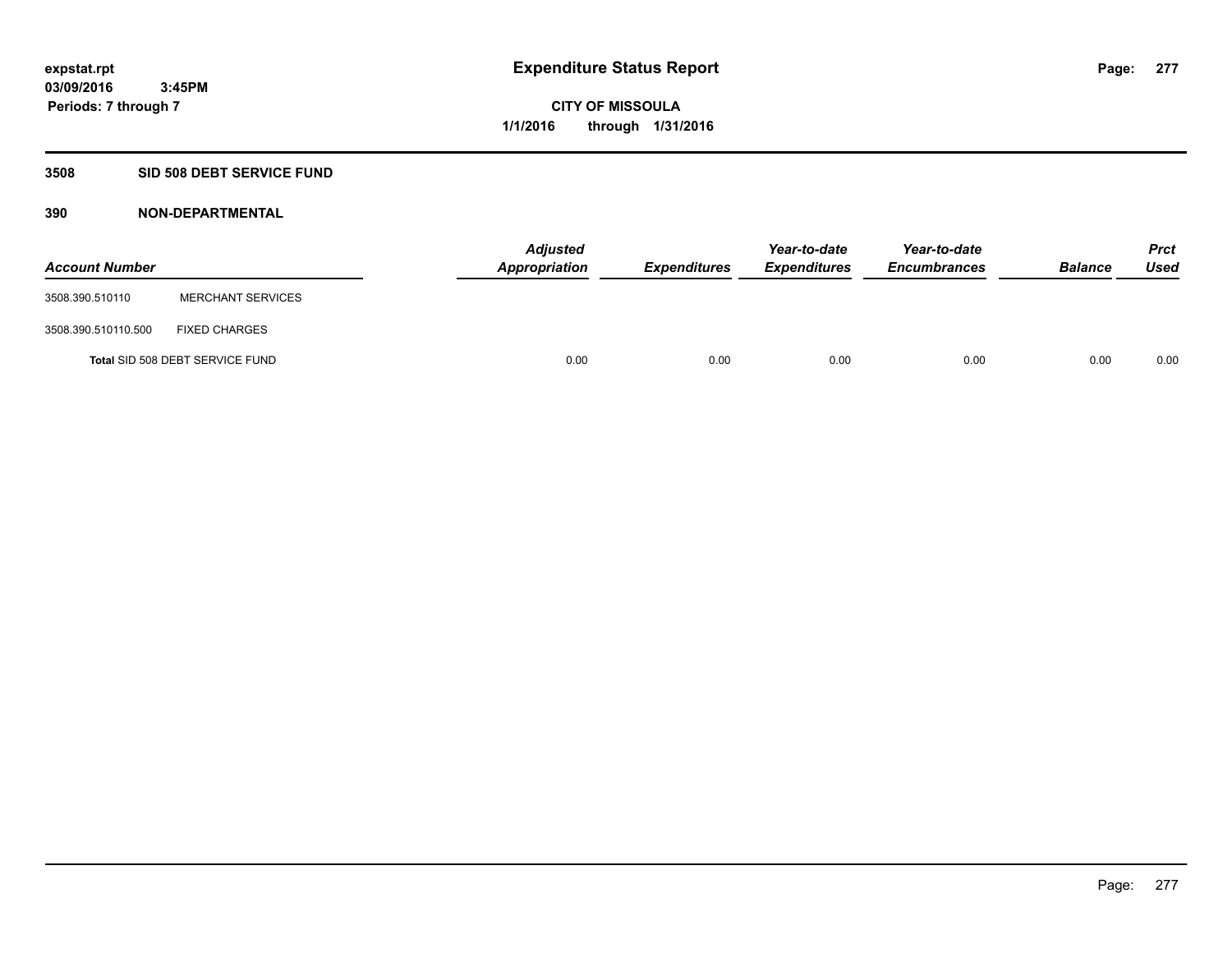# **3510 SID 510 DEBT SERVICE FUND**

| <b>Account Number</b>         |                         | <b>Adjusted</b><br>Appropriation | <b>Expenditures</b> | Year-to-date<br><b>Expenditures</b> | Year-to-date<br><b>Encumbrances</b> | <b>Balance</b> | <b>Prct</b><br><b>Used</b> |
|-------------------------------|-------------------------|----------------------------------|---------------------|-------------------------------------|-------------------------------------|----------------|----------------------------|
| 3510.000.520100               | *** Title Not Found *** |                                  |                     |                                     |                                     |                |                            |
| 3510.000.520100.800           | OTHER OBJECTS           |                                  |                     |                                     |                                     |                |                            |
| Total *** Title Not Found *** |                         | 0.00                             | 0.00                | 0.00                                | 0.00                                | 0.00           | 0.00                       |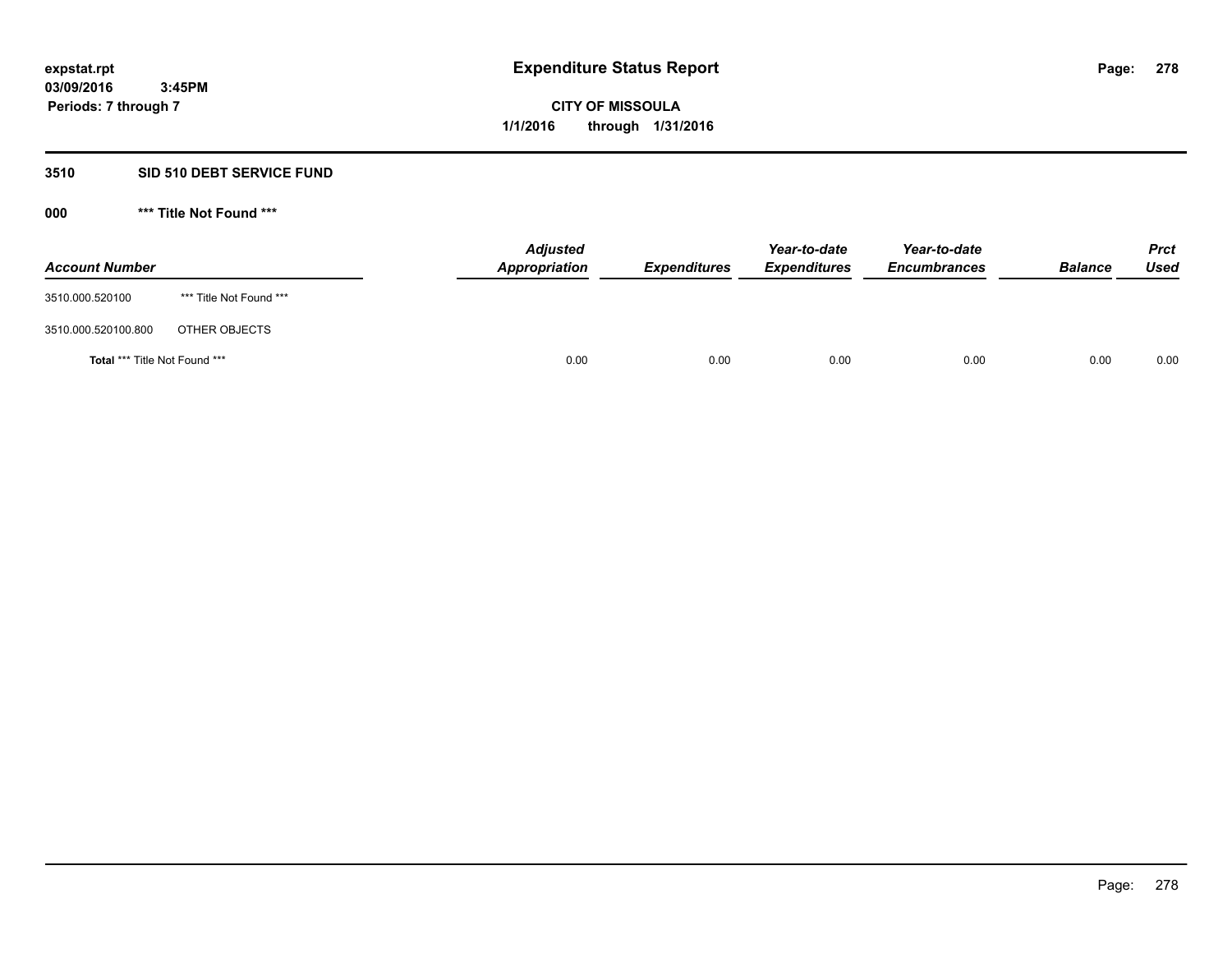# **3510 SID 510 DEBT SERVICE FUND**

| <b>Account Number</b> |                                  | <b>Adjusted</b><br><b>Appropriation</b> | <b>Expenditures</b> | Year-to-date<br><b>Expenditures</b> | Year-to-date<br><b>Encumbrances</b> | <b>Balance</b> | <b>Prct</b><br><b>Used</b> |
|-----------------------|----------------------------------|-----------------------------------------|---------------------|-------------------------------------|-------------------------------------|----------------|----------------------------|
| 3510.390.510100       | SPECIAL ASSESSMENTS              |                                         |                     |                                     |                                     |                |                            |
| 3510.390.510100.600   | <b>DEBT SERVICE</b>              |                                         |                     |                                     |                                     |                |                            |
|                       | <b>Total SPECIAL ASSESSMENTS</b> | 0.00                                    | 0.00                | 0.00                                | 0.00                                | 0.00           | 0.00                       |
| 3510.390.510110       | <b>MERCHANT SERVICES</b>         |                                         |                     |                                     |                                     |                |                            |
| 3510.390.510110.500   | <b>FIXED CHARGES</b>             |                                         |                     |                                     |                                     |                |                            |
|                       | Total SID 510 DEBT SERVICE FUND  | 0.00                                    | 0.00                | 0.00                                | 0.00                                | 0.00           | 0.00                       |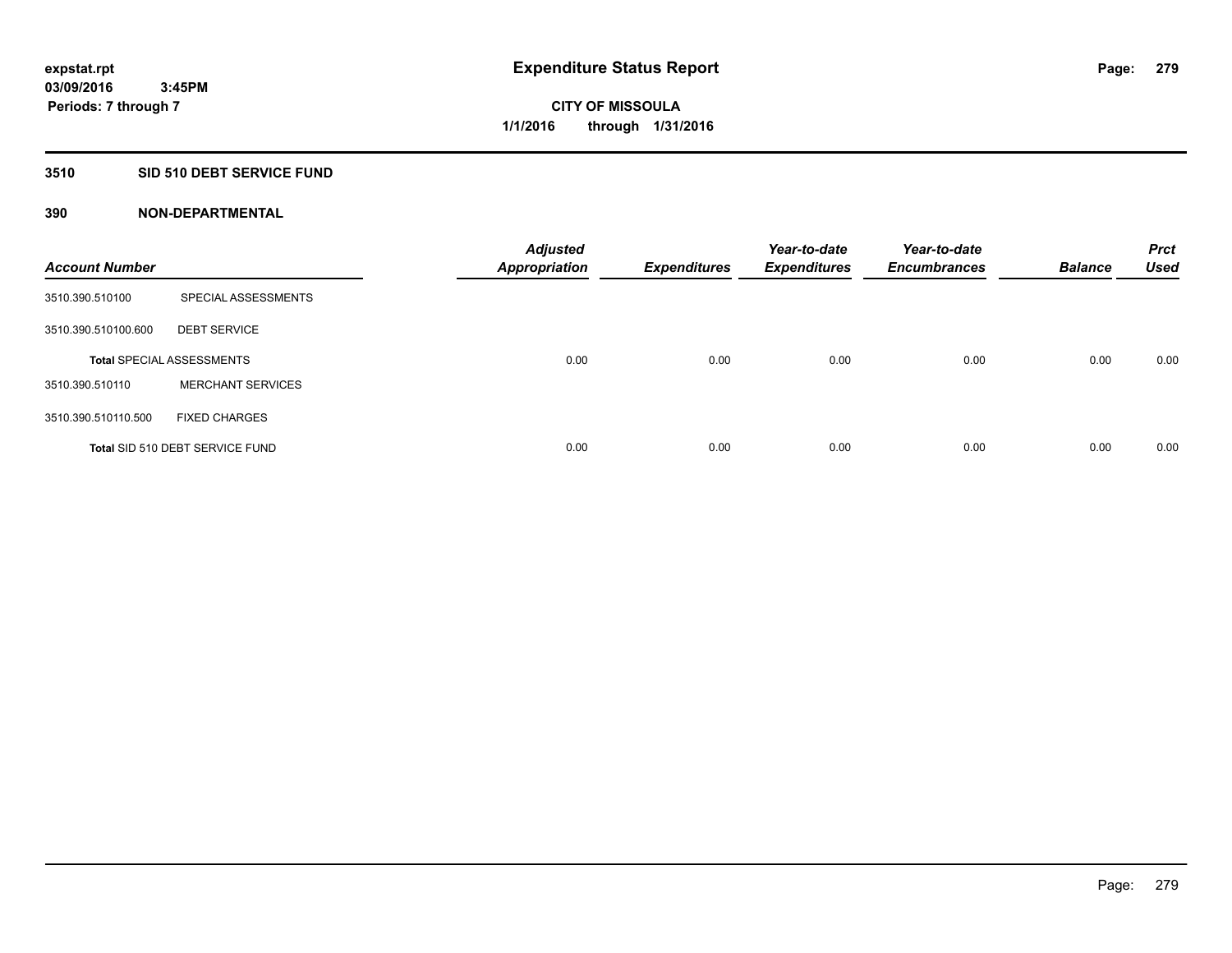# **3511 SID 511 DEBT SERVICE FUND**

| <b>Account Number</b>                |                         | <b>Adjusted</b><br><b>Appropriation</b> | <b>Expenditures</b> | Year-to-date<br><b>Expenditures</b> | Year-to-date<br><b>Encumbrances</b> | <b>Balance</b> | <b>Prct</b><br><b>Used</b> |
|--------------------------------------|-------------------------|-----------------------------------------|---------------------|-------------------------------------|-------------------------------------|----------------|----------------------------|
| 3511.000.520100                      | *** Title Not Found *** |                                         |                     |                                     |                                     |                |                            |
| 3511.000.520100.800                  | OTHER OBJECTS           |                                         |                     |                                     |                                     |                |                            |
| <b>Total *** Title Not Found ***</b> |                         | 0.00                                    | 0.00                | 0.00                                | 0.00                                | 0.00           | 0.00                       |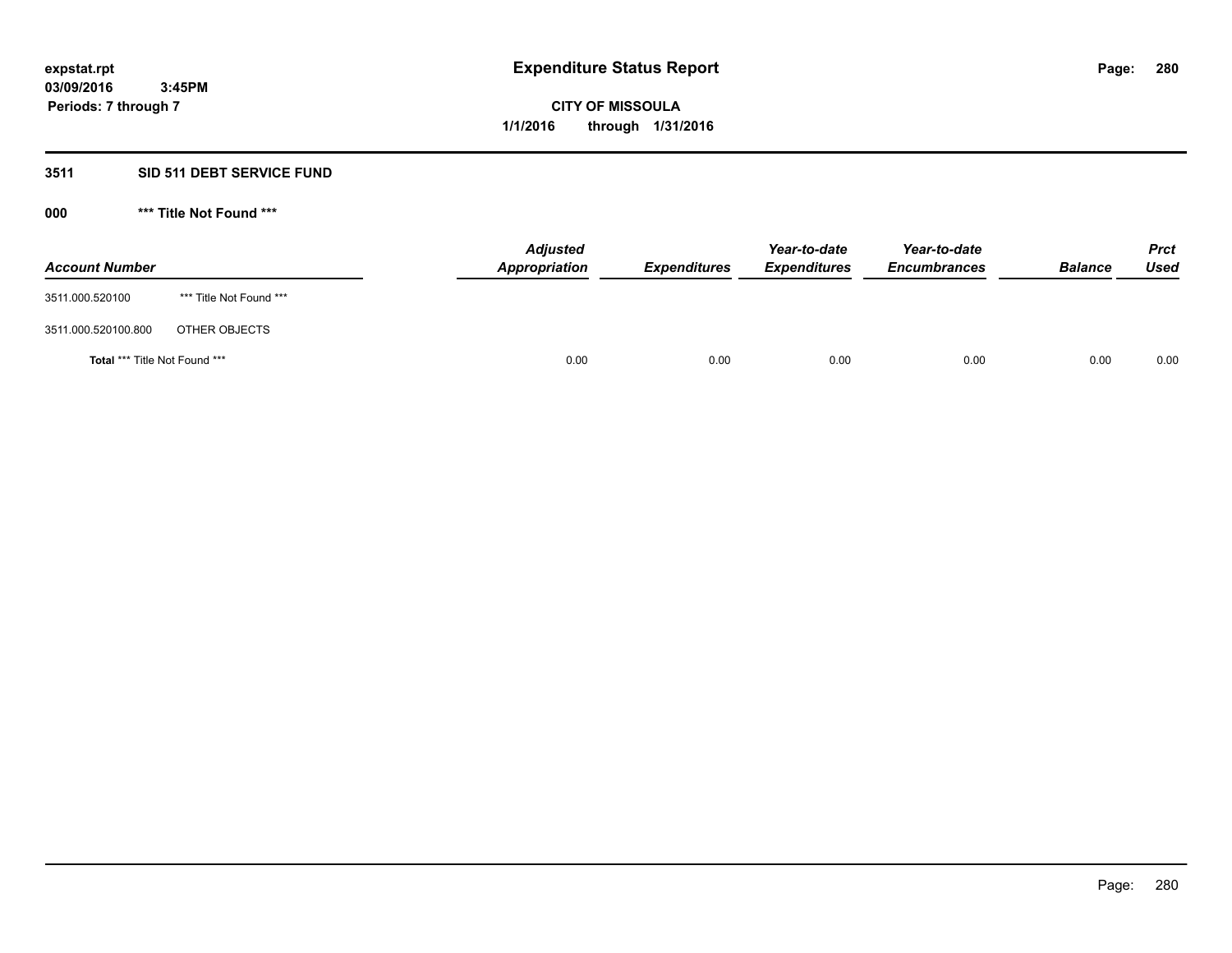# **3511 SID 511 DEBT SERVICE FUND**

| <b>Account Number</b> |                                  | <b>Adjusted</b><br><b>Appropriation</b> | <b>Expenditures</b> | Year-to-date<br><b>Expenditures</b> | Year-to-date<br><b>Encumbrances</b> | <b>Balance</b> | <b>Prct</b><br><b>Used</b> |
|-----------------------|----------------------------------|-----------------------------------------|---------------------|-------------------------------------|-------------------------------------|----------------|----------------------------|
| 3511.390.510100       | SPECIAL ASSESSMENTS              |                                         |                     |                                     |                                     |                |                            |
| 3511.390.510100.600   | <b>DEBT SERVICE</b>              |                                         |                     |                                     |                                     |                |                            |
|                       | <b>Total SPECIAL ASSESSMENTS</b> | 0.00                                    | 0.00                | 0.00                                | 0.00                                | 0.00           | 0.00                       |
| 3511.390.510110       | <b>MERCHANT SERVICES</b>         |                                         |                     |                                     |                                     |                |                            |
| 3511.390.510110.500   | <b>FIXED CHARGES</b>             |                                         |                     |                                     |                                     |                |                            |
|                       | <b>Total MERCHANT SERVICES</b>   | 0.00                                    | 0.00                | 0.00                                | 0.00                                | 0.00           | 0.00                       |
|                       | Total SID 511 DEBT SERVICE FUND  | 0.00                                    | 0.00                | 0.00                                | 0.00                                | 0.00           | 0.00                       |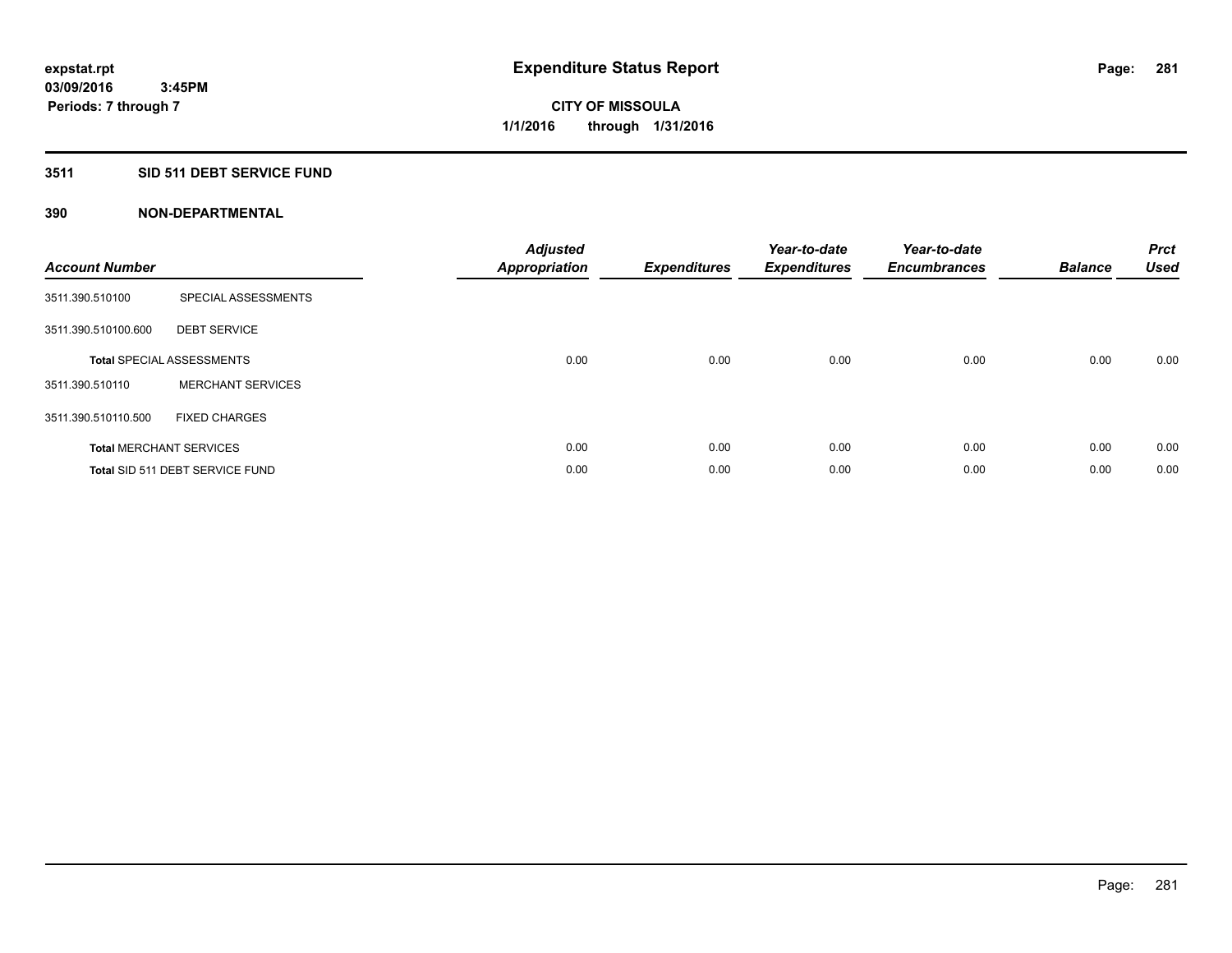# **3512 SID 512 DEBT SERVICE FUND**

| <b>Account Number</b>             |                                                 | <b>Adjusted</b><br><b>Appropriation</b> | <b>Expenditures</b> | Year-to-date<br><b>Expenditures</b> | Year-to-date<br><b>Encumbrances</b> | <b>Balance</b> | <b>Prct</b><br><b>Used</b> |
|-----------------------------------|-------------------------------------------------|-----------------------------------------|---------------------|-------------------------------------|-------------------------------------|----------------|----------------------------|
| 3512.390.510100                   | SPECIAL ASSESSMENTS                             |                                         |                     |                                     |                                     |                |                            |
| 3512.390.510100.600               | <b>DEBT SERVICE</b>                             |                                         |                     |                                     |                                     |                |                            |
| 3512.390.510100.610.000 PRINCIPAL |                                                 | 29,670.00                               | 0.00                | 0.00                                | 0.00                                | 29,670.00      | 0.00                       |
|                                   | 3512.390.510100.620.000 INTEREST / SERVICE FEES | 3,685.00                                | 0.00                | 2,017.70                            | 0.00                                | 1,667.30       | 54.75                      |
|                                   | <b>Total SPECIAL ASSESSMENTS</b>                | 33,355.00                               | 0.00                | 2,017.70                            | 0.00                                | 31,337.30      | 6.05                       |
| 3512.390.510110                   | <b>MERCHANT SERVICES</b>                        |                                         |                     |                                     |                                     |                |                            |
| 3512.390.510110.500               | <b>FIXED CHARGES</b>                            |                                         |                     |                                     |                                     |                |                            |
| <b>Total FIXED CHARGES</b>        |                                                 | 0.00                                    | 0.00                | 0.00                                | 0.00                                | 0.00           | 0.00                       |
| <b>Total MERCHANT SERVICES</b>    |                                                 | 0.00                                    | 0.00                | 0.00                                | 0.00                                | 0.00           | 0.00                       |
|                                   | Total SID 512 DEBT SERVICE FUND                 | 33,355.00                               | 0.00                | 2,017.70                            | 0.00                                | 31,337.30      | 6.05                       |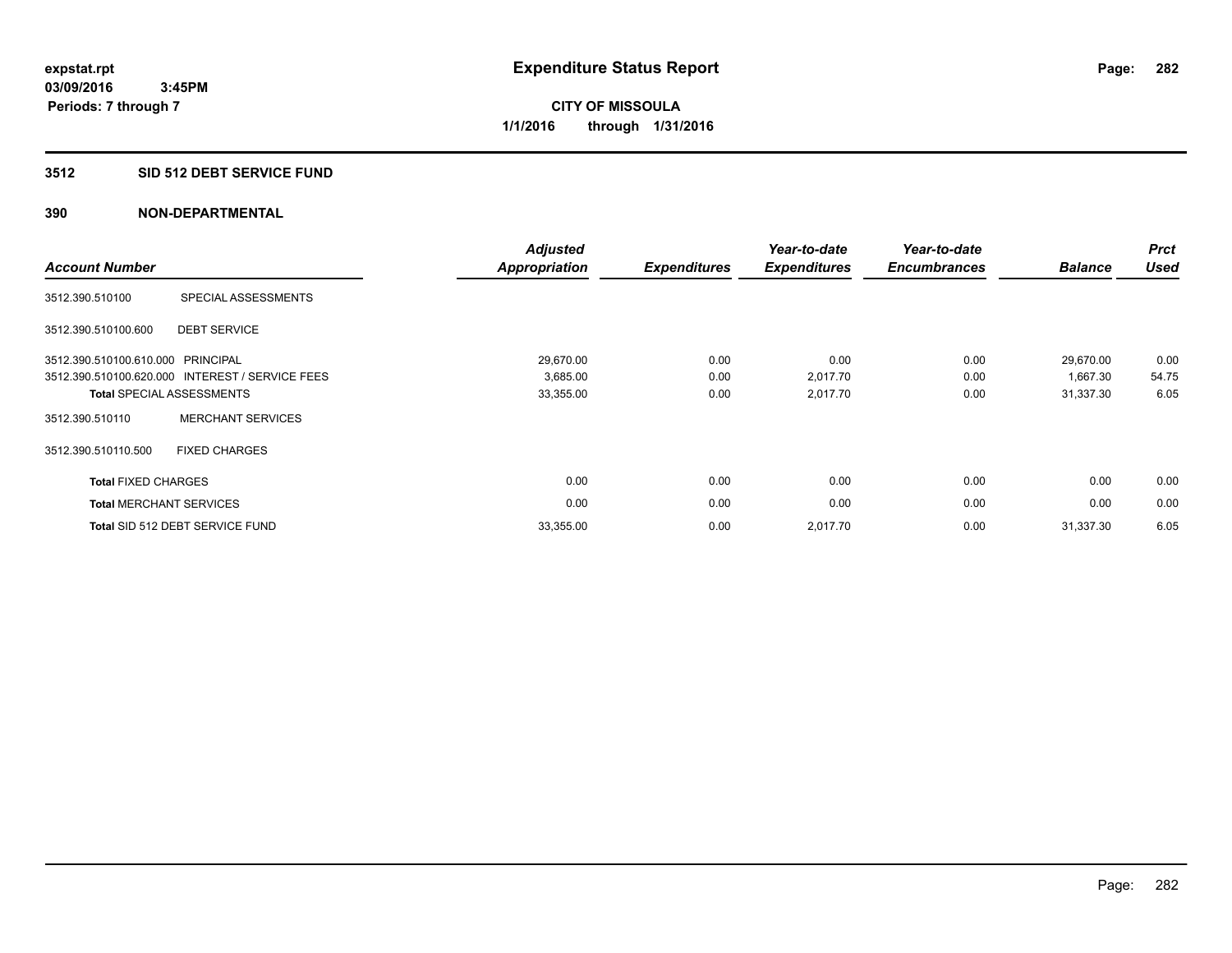# **3513 SID 513 DEBT SERVICE FUND**

# **280 PUBLIC WORKS OPERATIONS**

| <b>Account Number</b>          |                                      | <b>Adjusted</b><br><b>Appropriation</b> | <b>Expenditures</b> | Year-to-date<br><b>Expenditures</b> | Year-to-date<br><b>Encumbrances</b> | <b>Balance</b> | <b>Prct</b><br><b>Used</b> |
|--------------------------------|--------------------------------------|-----------------------------------------|---------------------|-------------------------------------|-------------------------------------|----------------|----------------------------|
| 3513.280.510110                | <b>MERCHANT SERVICES</b>             |                                         |                     |                                     |                                     |                |                            |
| 3513.280.510110.500            | <b>FIXED CHARGES</b>                 |                                         |                     |                                     |                                     |                |                            |
| <b>Total MERCHANT SERVICES</b> |                                      | 0.00                                    | 0.00                | 0.00                                | 0.00                                | 0.00           | 0.00                       |
| 3513.280.521000                | INTERFUND OPERATING TRANSFERS        |                                         |                     |                                     |                                     |                |                            |
| 3513.280.521000.800            | OTHER OBJECTS                        |                                         |                     |                                     |                                     |                |                            |
|                                | <b>Total PUBLIC WORKS OPERATIONS</b> | 0.00                                    | 0.00                | 0.00                                | 0.00                                | 0.00           | 0.00                       |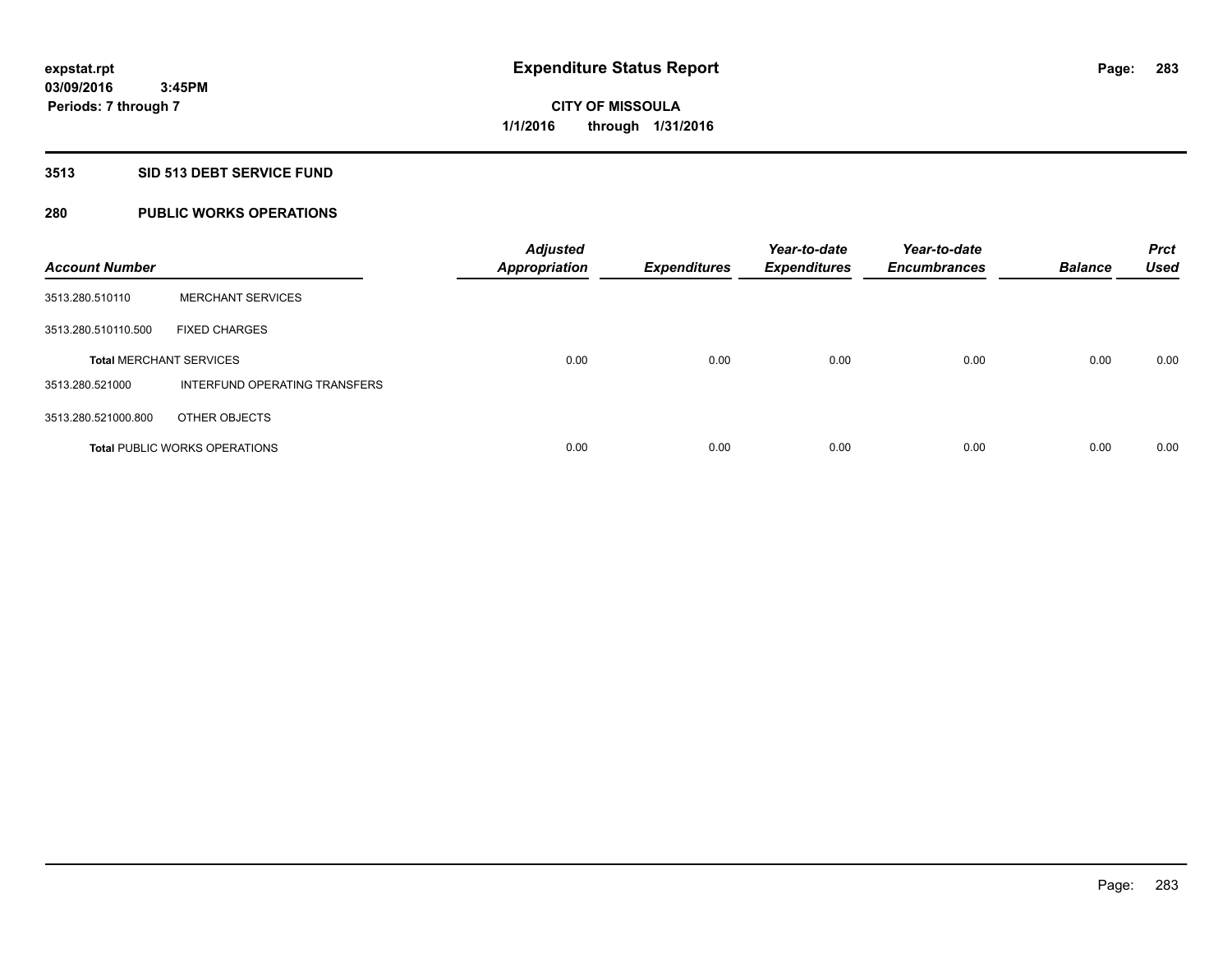#### **3513 SID 513 DEBT SERVICE FUND**

|                                |                                  | <b>Adjusted</b>      |                     | Year-to-date        | Year-to-date        |                | <b>Prct</b> |
|--------------------------------|----------------------------------|----------------------|---------------------|---------------------|---------------------|----------------|-------------|
| <b>Account Number</b>          |                                  | <b>Appropriation</b> | <b>Expenditures</b> | <b>Expenditures</b> | <b>Encumbrances</b> | <b>Balance</b> | <b>Used</b> |
| 3513.390.510100                | SPECIAL ASSESSMENTS              |                      |                     |                     |                     |                |             |
| 3513.390.510100.600            | <b>DEBT SERVICE</b>              |                      |                     |                     |                     |                |             |
| <b>Total DEBT SERVICE</b>      |                                  | 0.00                 | 0.00                | 0.00                | 0.00                | 0.00           | 0.00        |
| 3513.390.510100.800            | OTHER OBJECTS                    |                      |                     |                     |                     |                |             |
|                                | <b>Total SPECIAL ASSESSMENTS</b> | 0.00                 | 0.00                | 0.00                | 0.00                | 0.00           | 0.00        |
| 3513.390.510110                | <b>MERCHANT SERVICES</b>         |                      |                     |                     |                     |                |             |
| 3513.390.510110.500            | <b>FIXED CHARGES</b>             |                      |                     |                     |                     |                |             |
| <b>Total MERCHANT SERVICES</b> |                                  | 0.00                 | 0.00                | 0.00                | 0.00                | 0.00           | 0.00        |
| 3513.390.521000                | INTERFUND OPERATING TRANSFERS    |                      |                     |                     |                     |                |             |
| 3513.390.521000.800            | OTHER OBJECTS                    |                      |                     |                     |                     |                |             |
|                                | Total SID 513 DEBT SERVICE FUND  | 0.00                 | 0.00                | 0.00                | 0.00                | 0.00           | 0.00        |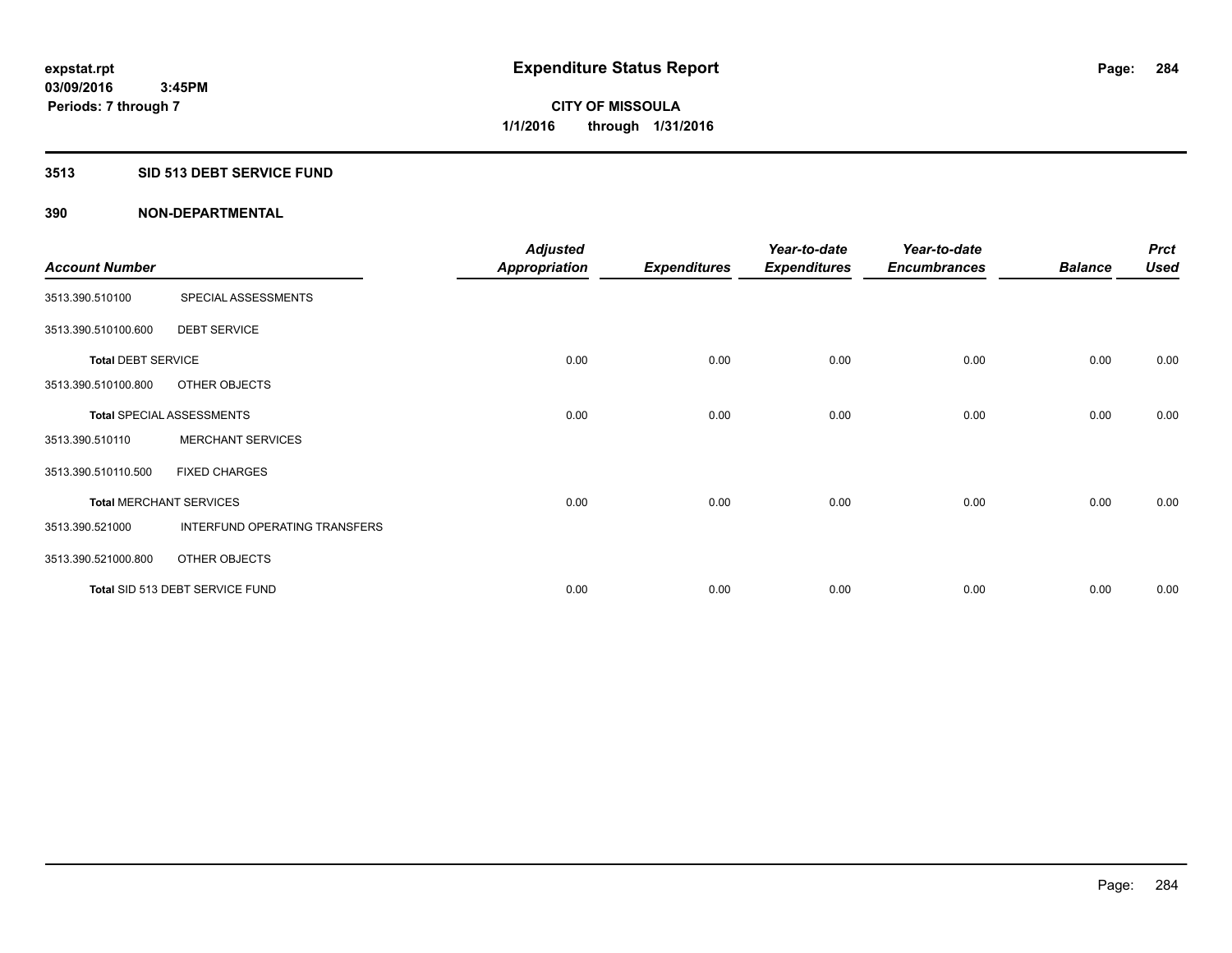# **3514 SID 514 DEBT SERVICE FUND**

| <b>Account Number</b>                |                         | <b>Adjusted</b><br><b>Appropriation</b> | <b>Expenditures</b> | Year-to-date<br><b>Expenditures</b> | Year-to-date<br><b>Encumbrances</b> | <b>Balance</b> | <b>Prct</b><br><b>Used</b> |
|--------------------------------------|-------------------------|-----------------------------------------|---------------------|-------------------------------------|-------------------------------------|----------------|----------------------------|
| 3514.000.520100                      | *** Title Not Found *** |                                         |                     |                                     |                                     |                |                            |
| 3514.000.520100.800                  | OTHER OBJECTS           |                                         |                     |                                     |                                     |                |                            |
| <b>Total *** Title Not Found ***</b> |                         | 0.00                                    | 0.00                | 0.00                                | 0.00                                | 0.00           | 0.00                       |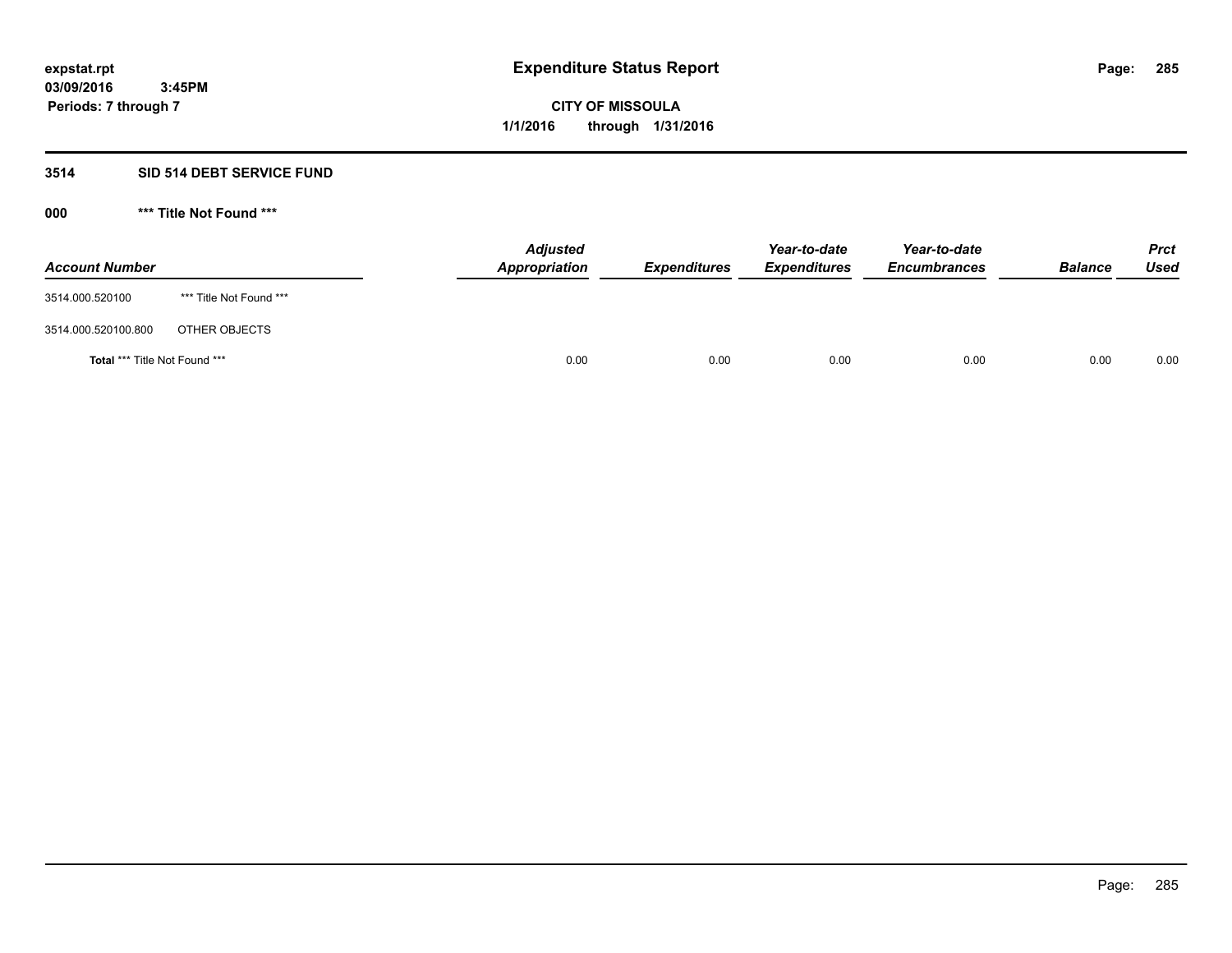# **3514 SID 514 DEBT SERVICE FUND**

| <b>Account Number</b> |                                  | <b>Adjusted</b><br>Appropriation | <b>Expenditures</b> | Year-to-date<br><b>Expenditures</b> | Year-to-date<br><b>Encumbrances</b> | <b>Balance</b> | <b>Prct</b><br><b>Used</b> |
|-----------------------|----------------------------------|----------------------------------|---------------------|-------------------------------------|-------------------------------------|----------------|----------------------------|
| 3514.390.510100       | SPECIAL ASSESSMENTS              |                                  |                     |                                     |                                     |                |                            |
| 3514.390.510100.600   | <b>DEBT SERVICE</b>              |                                  |                     |                                     |                                     |                |                            |
|                       | <b>Total SPECIAL ASSESSMENTS</b> | 0.00                             | 0.00                | 0.00                                | 0.00                                | 0.00           | 0.00                       |
| 3514.390.510110       | <b>MERCHANT SERVICES</b>         |                                  |                     |                                     |                                     |                |                            |
| 3514.390.510110.500   | <b>FIXED CHARGES</b>             |                                  |                     |                                     |                                     |                |                            |
|                       | <b>Total MERCHANT SERVICES</b>   | 0.00                             | 0.00                | 0.00                                | 0.00                                | 0.00           | 0.00                       |
|                       | Total SID 514 DEBT SERVICE FUND  | 0.00                             | 0.00                | 0.00                                | 0.00                                | 0.00           | 0.00                       |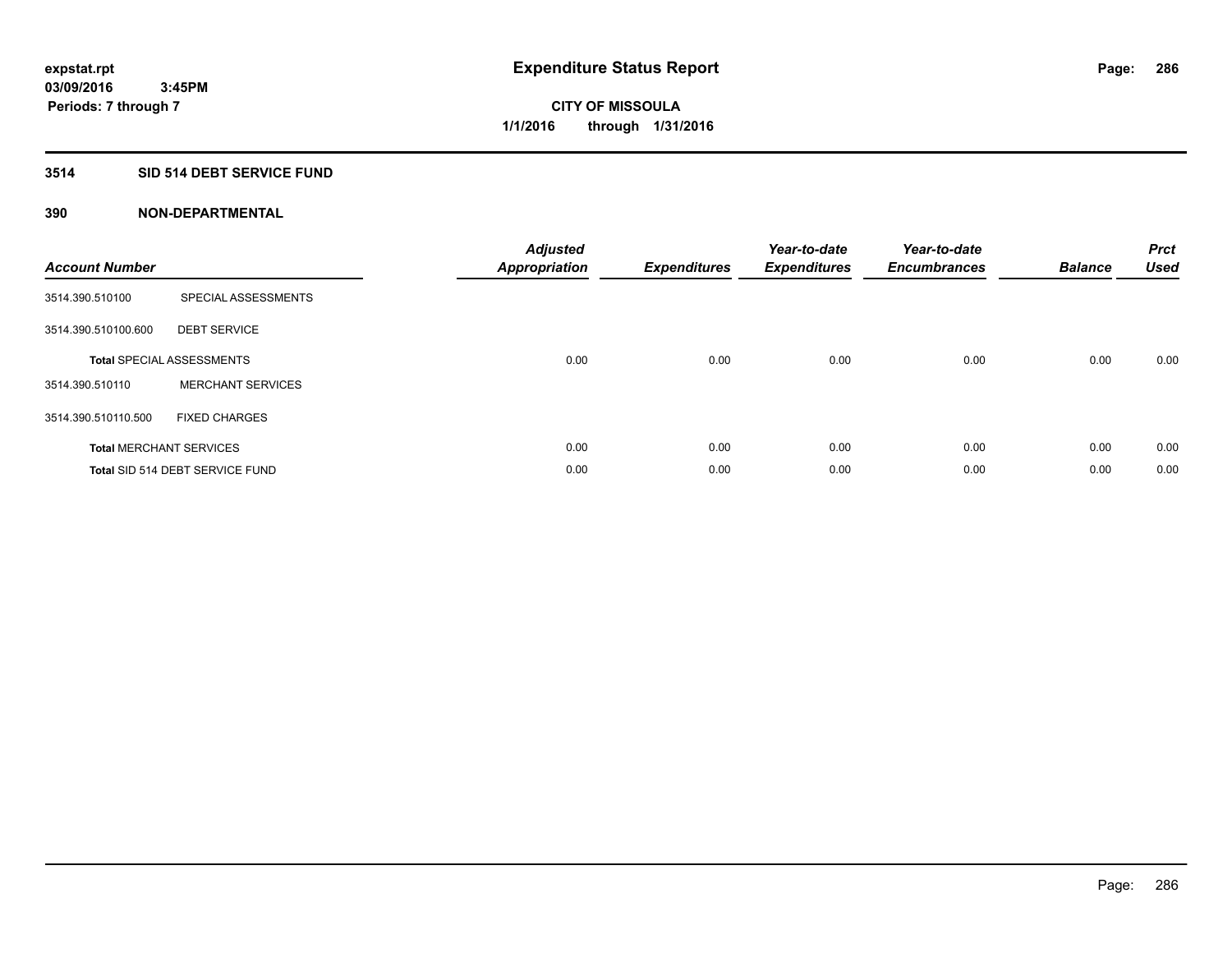# **3515 SID 515 DEBT SERVICE FUND**

|                           |                                  | <b>Adjusted</b>      |                     | Year-to-date        | Year-to-date        |                | Prct        |
|---------------------------|----------------------------------|----------------------|---------------------|---------------------|---------------------|----------------|-------------|
| <b>Account Number</b>     |                                  | <b>Appropriation</b> | <b>Expenditures</b> | <b>Expenditures</b> | <b>Encumbrances</b> | <b>Balance</b> | <b>Used</b> |
| 3515.390.510100           | SPECIAL ASSESSMENTS              |                      |                     |                     |                     |                |             |
| 3515.390.510100.600       | <b>DEBT SERVICE</b>              |                      |                     |                     |                     |                |             |
| <b>Total DEBT SERVICE</b> |                                  | 0.00                 | 0.00                | 0.00                | 0.00                | 0.00           | 0.00        |
| 3515.390.510100.800       | OTHER OBJECTS                    |                      |                     |                     |                     |                |             |
|                           | <b>Total SPECIAL ASSESSMENTS</b> | 0.00                 | 0.00                | 0.00                | 0.00                | 0.00           | 0.00        |
| 3515.390.510110           | <b>MERCHANT SERVICES</b>         |                      |                     |                     |                     |                |             |
| 3515.390.510110.500       | <b>FIXED CHARGES</b>             |                      |                     |                     |                     |                |             |
|                           | Total SID 515 DEBT SERVICE FUND  | 0.00                 | 0.00                | 0.00                | 0.00                | 0.00           | 0.00        |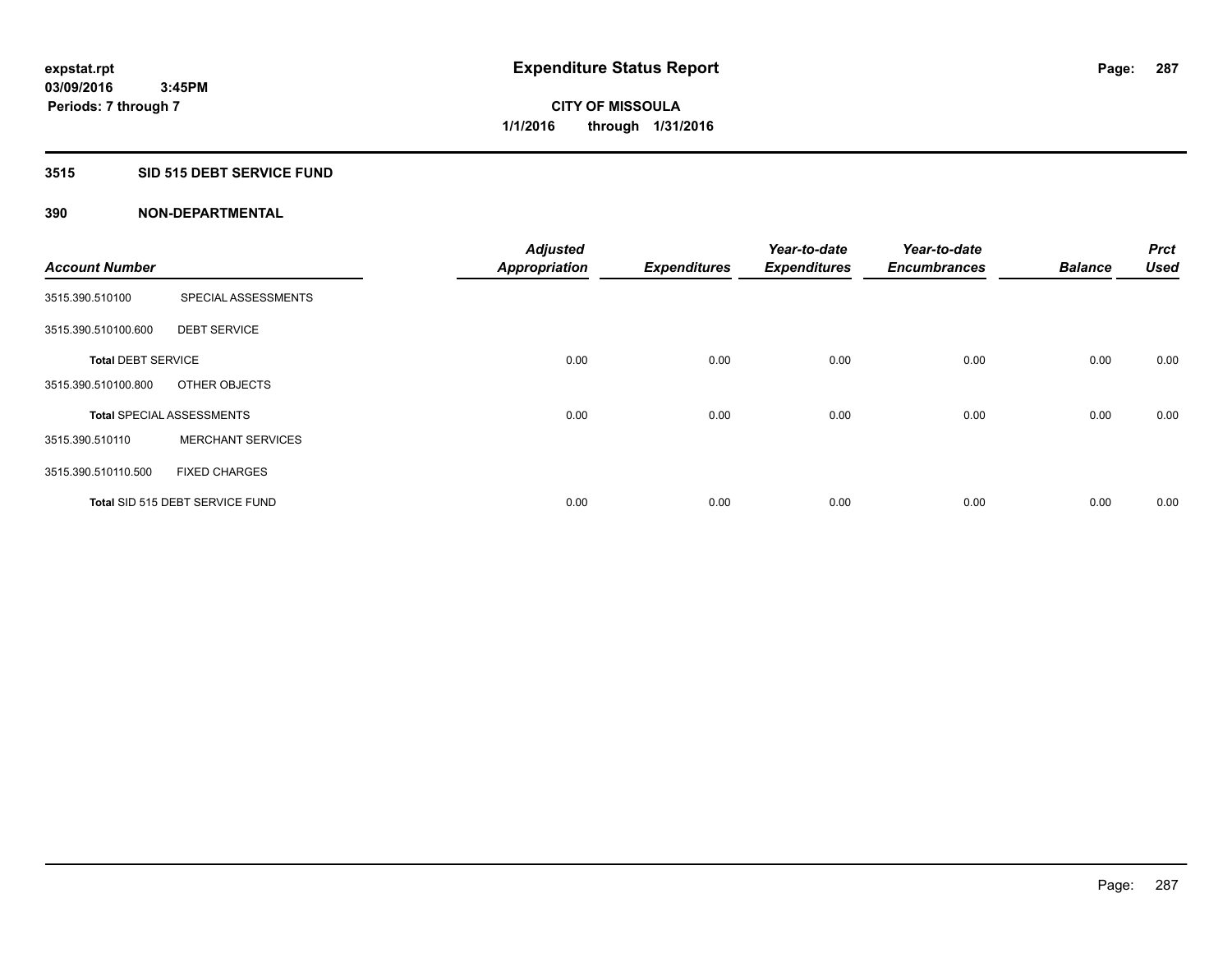# **3517 SID 517 DEBT SERVICE FUND**

| <b>Account Number</b>                |                         | <b>Adjusted</b><br><b>Appropriation</b> | <b>Expenditures</b> | Year-to-date<br><b>Expenditures</b> | Year-to-date<br><b>Encumbrances</b> | <b>Balance</b> | <b>Prct</b><br><b>Used</b> |
|--------------------------------------|-------------------------|-----------------------------------------|---------------------|-------------------------------------|-------------------------------------|----------------|----------------------------|
| 3517.000.520100                      | *** Title Not Found *** |                                         |                     |                                     |                                     |                |                            |
| 3517.000.520100.800                  | OTHER OBJECTS           |                                         |                     |                                     |                                     |                |                            |
| <b>Total *** Title Not Found ***</b> |                         | 0.00                                    | 0.00                | 0.00                                | 0.00                                | 0.00           | 0.00                       |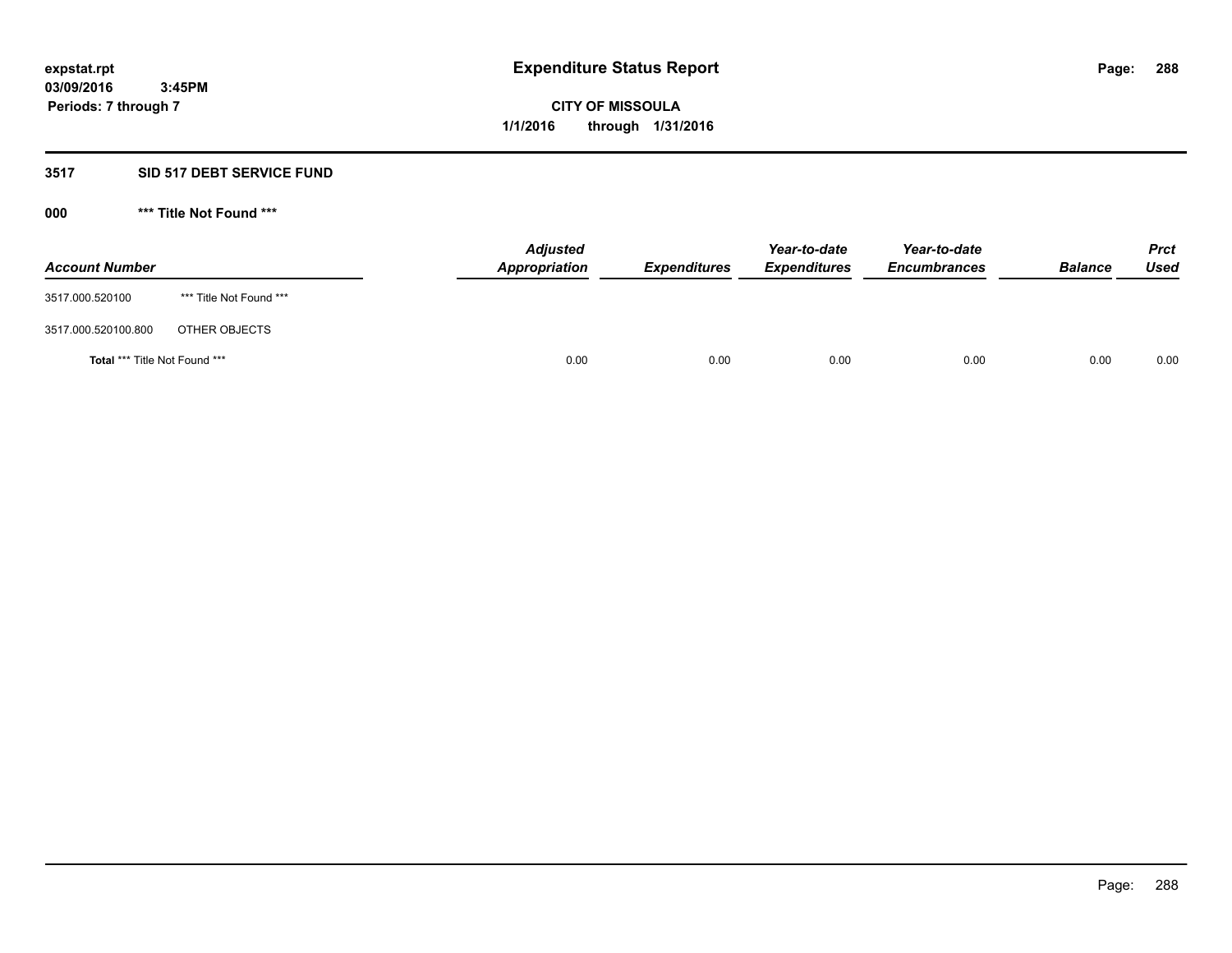## **3517 SID 517 DEBT SERVICE FUND**

| <b>Account Number</b> |                                  | <b>Adjusted</b><br><b>Appropriation</b> | <b>Expenditures</b> | Year-to-date<br><b>Expenditures</b> | Year-to-date<br><b>Encumbrances</b> | <b>Balance</b> | <b>Prct</b><br><b>Used</b> |
|-----------------------|----------------------------------|-----------------------------------------|---------------------|-------------------------------------|-------------------------------------|----------------|----------------------------|
| 3517.390.510100       | SPECIAL ASSESSMENTS              |                                         |                     |                                     |                                     |                |                            |
| 3517.390.510100.600   | <b>DEBT SERVICE</b>              |                                         |                     |                                     |                                     |                |                            |
|                       | <b>Total SPECIAL ASSESSMENTS</b> | 0.00                                    | 0.00                | 0.00                                | 0.00                                | 0.00           | 0.00                       |
| 3517.390.510110       | <b>MERCHANT SERVICES</b>         |                                         |                     |                                     |                                     |                |                            |
| 3517.390.510110.500   | <b>FIXED CHARGES</b>             |                                         |                     |                                     |                                     |                |                            |
|                       | Total SID 517 DEBT SERVICE FUND  | 0.00                                    | 0.00                | 0.00                                | 0.00                                | 0.00           | 0.00                       |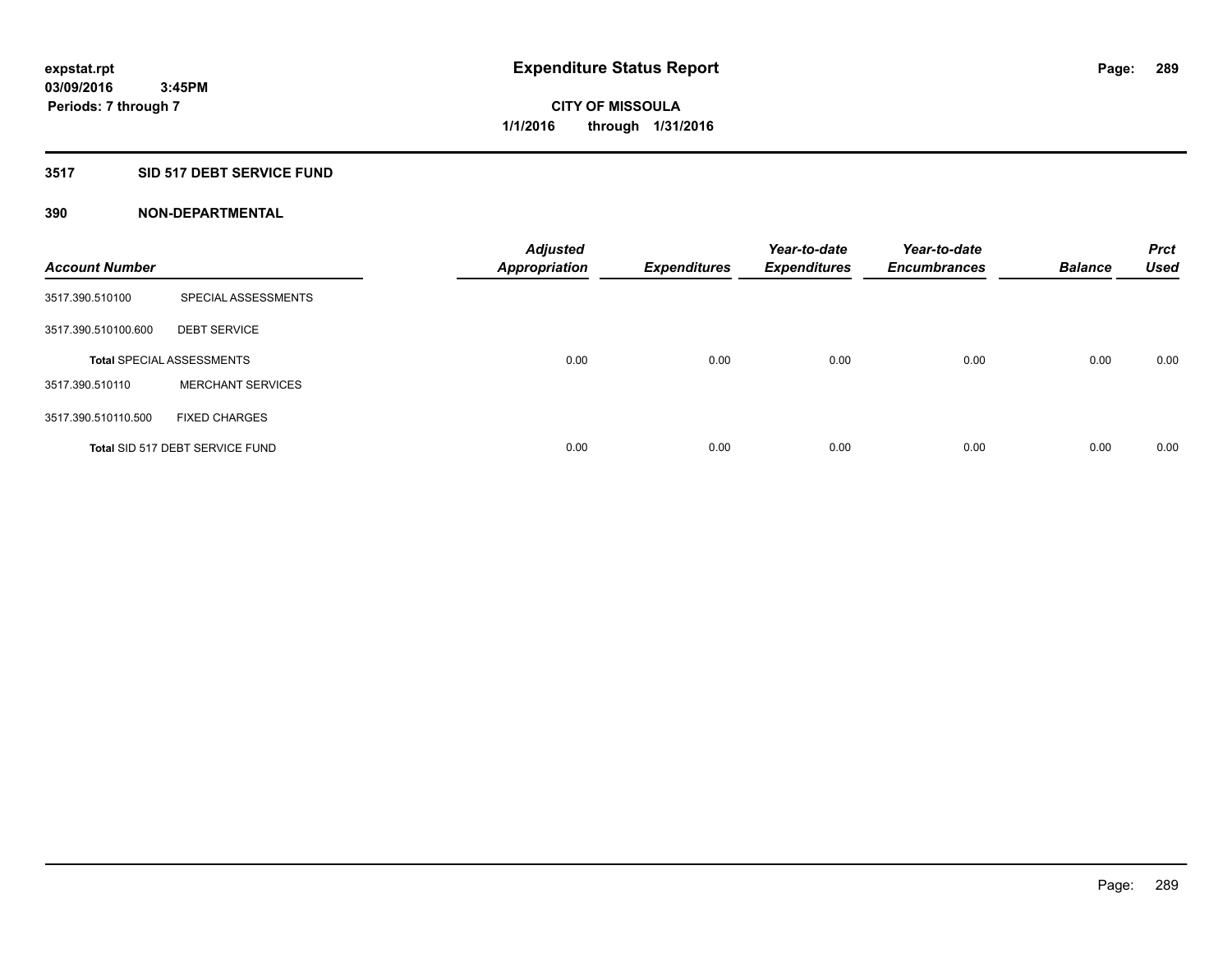## **3518 SID 518 DEBT SERVICE FUND**

**000 \*\*\* Title Not Found \*\*\***

| <b>Account Number</b>         |                         | <b>Adjusted</b><br>Appropriation | <b>Expenditures</b> | Year-to-date<br><b>Expenditures</b> | Year-to-date<br><b>Encumbrances</b> | <b>Balance</b> | <b>Prct</b><br>Used |
|-------------------------------|-------------------------|----------------------------------|---------------------|-------------------------------------|-------------------------------------|----------------|---------------------|
| 3518.000.520100               | *** Title Not Found *** |                                  |                     |                                     |                                     |                |                     |
| 3518.000.520100.800           | OTHER OBJECTS           |                                  |                     |                                     |                                     |                |                     |
| Total *** Title Not Found *** |                         | 0.00                             | 0.00                | 0.00                                | 0.00                                | 0.00           | 0.00                |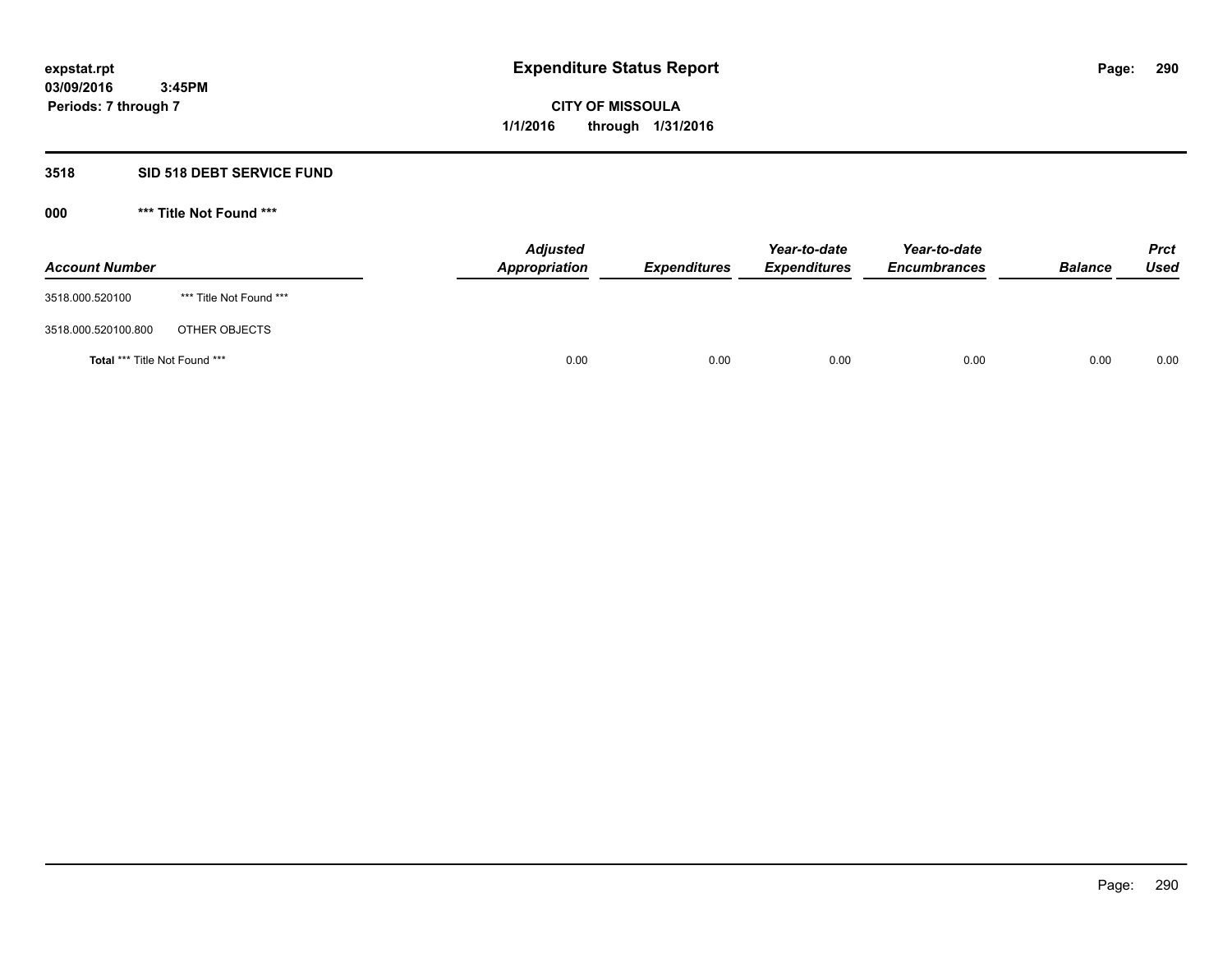## **3518 SID 518 DEBT SERVICE FUND**

| <b>Account Number</b>          |                                     | <b>Adjusted</b><br><b>Appropriation</b> | <b>Expenditures</b> | Year-to-date<br><b>Expenditures</b> | Year-to-date<br><b>Encumbrances</b> | <b>Balance</b> | <b>Prct</b><br><b>Used</b> |
|--------------------------------|-------------------------------------|-----------------------------------------|---------------------|-------------------------------------|-------------------------------------|----------------|----------------------------|
| 3518.390.510100                | SPECIAL ASSESSMENTS                 |                                         |                     |                                     |                                     |                |                            |
| 3518.390.510100.600            | <b>DEBT SERVICE</b>                 |                                         |                     |                                     |                                     |                |                            |
|                                | <b>Total SPECIAL ASSESSMENTS</b>    | 0.00                                    | 0.00                | 0.00                                | 0.00                                | 0.00           | 0.00                       |
| 3518.390.510110                | <b>MERCHANT SERVICES</b>            |                                         |                     |                                     |                                     |                |                            |
| 3518.390.510110.500            | <b>FIXED CHARGES</b>                |                                         |                     |                                     |                                     |                |                            |
| <b>Total MERCHANT SERVICES</b> |                                     | 0.00                                    | 0.00                | 0.00                                | 0.00                                | 0.00           | 0.00                       |
| 3518.390.521000                | INTERFUND OPERATING TRANSFERS       |                                         |                     |                                     |                                     |                |                            |
| 3518.390.521000.800            | OTHER OBJECTS                       |                                         |                     |                                     |                                     |                |                            |
|                                | Total INTERFUND OPERATING TRANSFERS | 0.00                                    | 0.00                | 0.00                                | 0.00                                | 0.00           | 0.00                       |
|                                | Total SID 518 DEBT SERVICE FUND     | 0.00                                    | 0.00                | 0.00                                | 0.00                                | 0.00           | 0.00                       |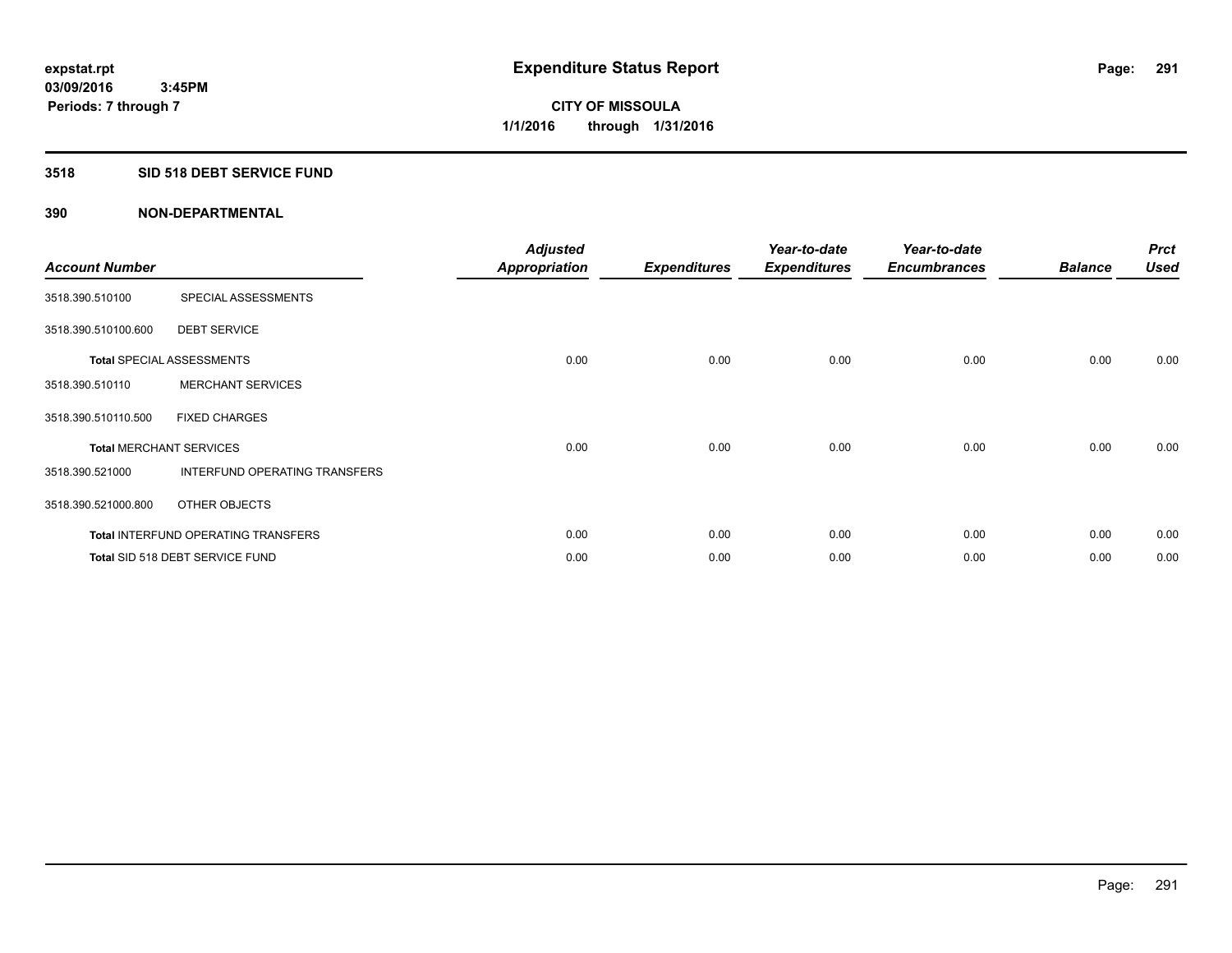## **3519 SID 519 DEBT SERVICE FUND**

| <b>Account Number</b> |                                            | <b>Adjusted</b><br><b>Appropriation</b> | <b>Expenditures</b> | Year-to-date<br><b>Expenditures</b> | Year-to-date<br><b>Encumbrances</b> | <b>Balance</b> | <b>Prct</b><br><b>Used</b> |
|-----------------------|--------------------------------------------|-----------------------------------------|---------------------|-------------------------------------|-------------------------------------|----------------|----------------------------|
| 3519.390.510100       | SPECIAL ASSESSMENTS                        |                                         |                     |                                     |                                     |                |                            |
| 3519.390.510100.600   | <b>DEBT SERVICE</b>                        |                                         |                     |                                     |                                     |                |                            |
|                       | <b>Total SPECIAL ASSESSMENTS</b>           | 0.00                                    | 0.00                | 0.00                                | 0.00                                | 0.00           | 0.00                       |
| 3519.390.510110       | <b>MERCHANT SERVICES</b>                   |                                         |                     |                                     |                                     |                |                            |
| 3519.390.510110.500   | <b>FIXED CHARGES</b>                       |                                         |                     |                                     |                                     |                |                            |
|                       | <b>Total MERCHANT SERVICES</b>             | 0.00                                    | 0.00                | 0.00                                | 0.00                                | 0.00           | 0.00                       |
| 3519.390.521000       | <b>INTERFUND OPERATING TRANSFERS</b>       |                                         |                     |                                     |                                     |                |                            |
| 3519.390.521000.800   | OTHER OBJECTS                              |                                         |                     |                                     |                                     |                |                            |
|                       | <b>Total INTERFUND OPERATING TRANSFERS</b> | 0.00                                    | 0.00                | 0.00                                | 0.00                                | 0.00           | 0.00                       |
|                       | Total SID 519 DEBT SERVICE FUND            | 0.00                                    | 0.00                | 0.00                                | 0.00                                | 0.00           | 0.00                       |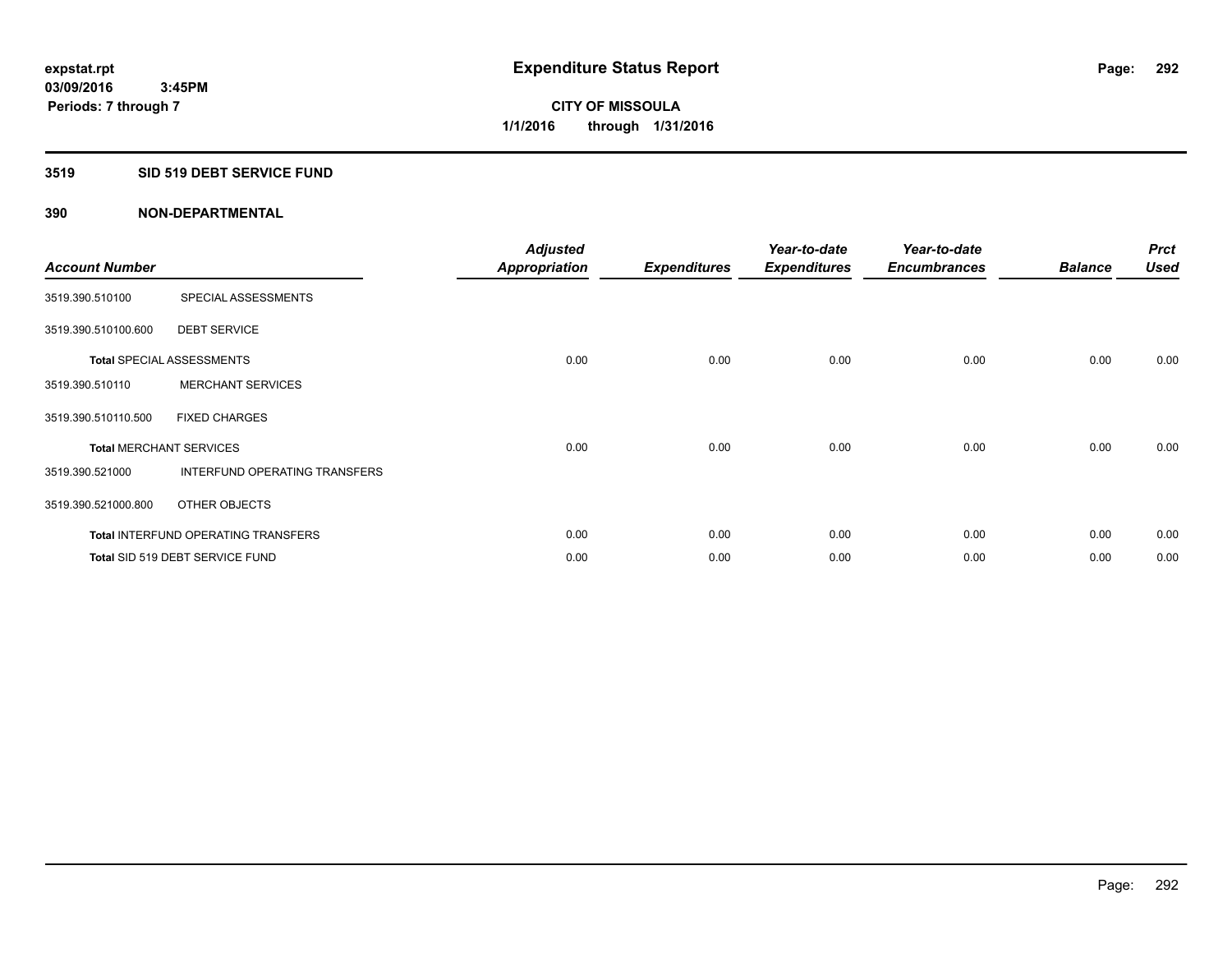#### **3520 SID 520 DEBT SERVICE FUND**

|                                   |                                                 | <b>Adjusted</b>      |                     | Year-to-date        | Year-to-date        |                | <b>Prct</b> |
|-----------------------------------|-------------------------------------------------|----------------------|---------------------|---------------------|---------------------|----------------|-------------|
| <b>Account Number</b>             |                                                 | <b>Appropriation</b> | <b>Expenditures</b> | <b>Expenditures</b> | <b>Encumbrances</b> | <b>Balance</b> | <b>Used</b> |
| 3520.390.510100                   | SPECIAL ASSESSMENTS                             |                      |                     |                     |                     |                |             |
| 3520.390.510100.600               | <b>DEBT SERVICE</b>                             |                      |                     |                     |                     |                |             |
| 3520.390.510100.610.000 PRINCIPAL |                                                 | 138,000.00           | 0.00                | 68,000.00           | 0.00                | 70.000.00      | 49.28       |
|                                   | 3520.390.510100.620.000 INTEREST / SERVICE FEES | 21,920.00            | 0.00                | 11,640.00           | 0.00                | 10,280.00      | 53.10       |
| <b>Total SPECIAL ASSESSMENTS</b>  |                                                 | 159,920.00           | 0.00                | 79,640.00           | 0.00                | 80,280.00      | 49.80       |
| 3520.390.510110                   | <b>MERCHANT SERVICES</b>                        |                      |                     |                     |                     |                |             |
| 3520.390.510110.500               | <b>FIXED CHARGES</b>                            |                      |                     |                     |                     |                |             |
| <b>Total MERCHANT SERVICES</b>    |                                                 | 0.00                 | 0.00                | 0.00                | 0.00                | 0.00           | 0.00        |
|                                   | Total SID 520 DEBT SERVICE FUND                 | 159,920.00           | 0.00                | 79,640.00           | 0.00                | 80,280.00      | 49.80       |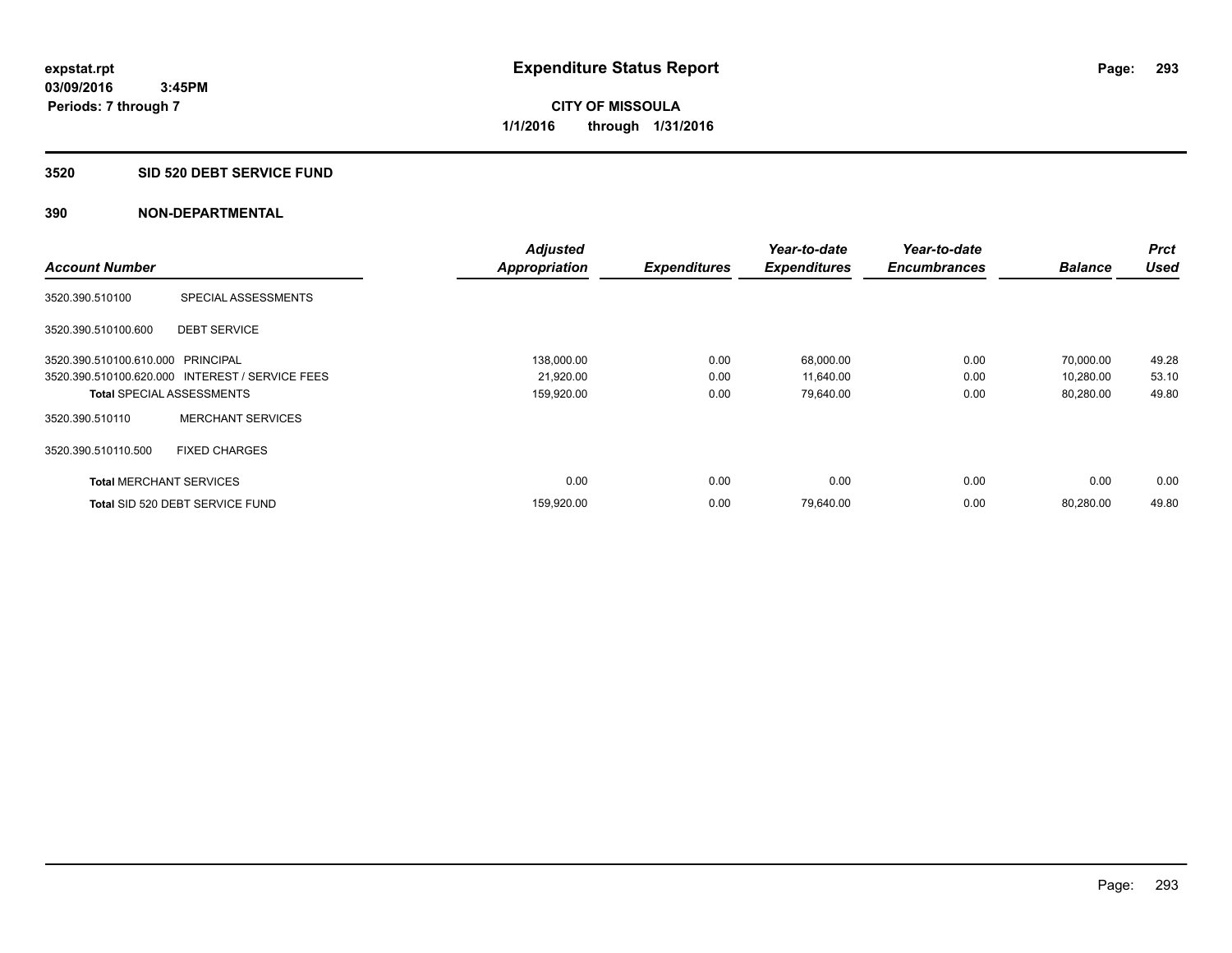## **3521 SID 521 DEBT SERVICE FUND**

|                                   |                                                 | <b>Adjusted</b>      |                     | Year-to-date        | Year-to-date        |                | <b>Prct</b> |
|-----------------------------------|-------------------------------------------------|----------------------|---------------------|---------------------|---------------------|----------------|-------------|
| <b>Account Number</b>             |                                                 | <b>Appropriation</b> | <b>Expenditures</b> | <b>Expenditures</b> | <b>Encumbrances</b> | <b>Balance</b> | <b>Used</b> |
| 3521.390.510100                   | SPECIAL ASSESSMENTS                             |                      |                     |                     |                     |                |             |
| 3521.390.510100.600               | <b>DEBT SERVICE</b>                             |                      |                     |                     |                     |                |             |
| 3521.390.510100.610.000 PRINCIPAL |                                                 | 135.00               | 0.00                | 0.00                | 0.00                | 135.00         | 0.00        |
|                                   | 3521.390.510100.620.000 INTEREST / SERVICE FEES | 15.00                | 0.00                | 7.59                | 0.00                | 7.41           | 50.60       |
| <b>Total SPECIAL ASSESSMENTS</b>  |                                                 | 150.00               | 0.00                | 7.59                | 0.00                | 142.41         | 5.06        |
| 3521.390.510110                   | <b>MERCHANT SERVICES</b>                        |                      |                     |                     |                     |                |             |
| 3521.390.510110.500               | <b>FIXED CHARGES</b>                            |                      |                     |                     |                     |                |             |
| <b>Total MERCHANT SERVICES</b>    |                                                 | 0.00                 | 0.00                | 0.00                | 0.00                | 0.00           | 0.00        |
|                                   | Total SID 521 DEBT SERVICE FUND                 | 150.00               | 0.00                | 7.59                | 0.00                | 142.41         | 5.06        |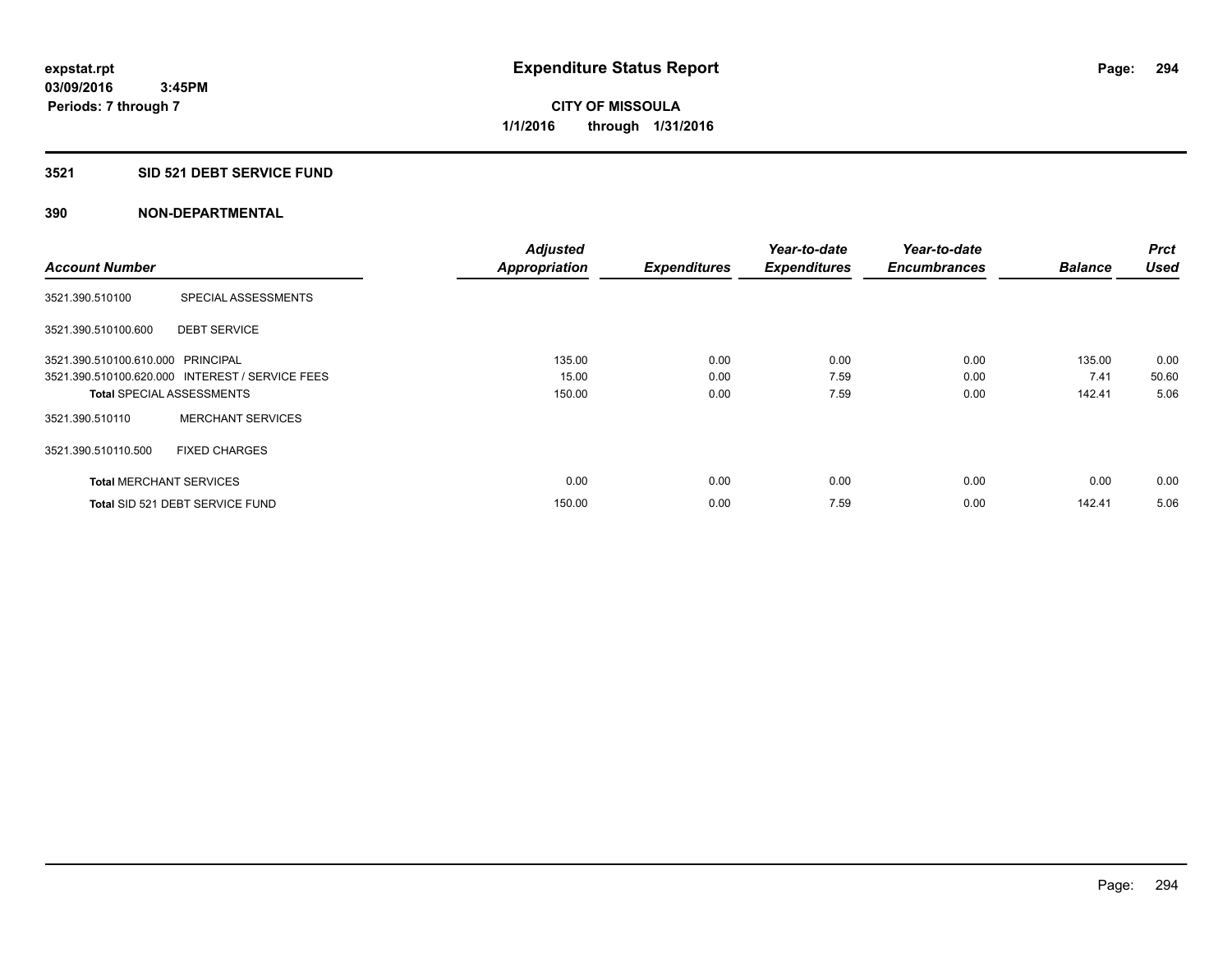## **3522 SID 522 DEBT SERVICE FUND**

|                                   |                                                 | <b>Adjusted</b>      |                     | Year-to-date        | Year-to-date        |                | <b>Prct</b> |
|-----------------------------------|-------------------------------------------------|----------------------|---------------------|---------------------|---------------------|----------------|-------------|
| <b>Account Number</b>             |                                                 | <b>Appropriation</b> | <b>Expenditures</b> | <b>Expenditures</b> | <b>Encumbrances</b> | <b>Balance</b> | <b>Used</b> |
| 3522.390.510100                   | SPECIAL ASSESSMENTS                             |                      |                     |                     |                     |                |             |
| 3522.390.510100.600               | <b>DEBT SERVICE</b>                             |                      |                     |                     |                     |                |             |
| 3522.390.510100.610.000 PRINCIPAL |                                                 | 195.00               | 0.00                | 0.00                | 0.00                | 195.00         | 0.00        |
|                                   | 3522.390.510100.620.000 INTEREST / SERVICE FEES | 22.00                | 0.00                | 10.96               | 0.00                | 11.04          | 49.82       |
|                                   | <b>Total SPECIAL ASSESSMENTS</b>                | 217.00               | 0.00                | 10.96               | 0.00                | 206.04         | 5.05        |
| 3522.390.510110                   | <b>MERCHANT SERVICES</b>                        |                      |                     |                     |                     |                |             |
| 3522.390.510110.500               | <b>FIXED CHARGES</b>                            |                      |                     |                     |                     |                |             |
| <b>Total MERCHANT SERVICES</b>    |                                                 | 0.00                 | 0.00                | 0.00                | 0.00                | 0.00           | 0.00        |
|                                   | Total SID 522 DEBT SERVICE FUND                 | 217.00               | 0.00                | 10.96               | 0.00                | 206.04         | 5.05        |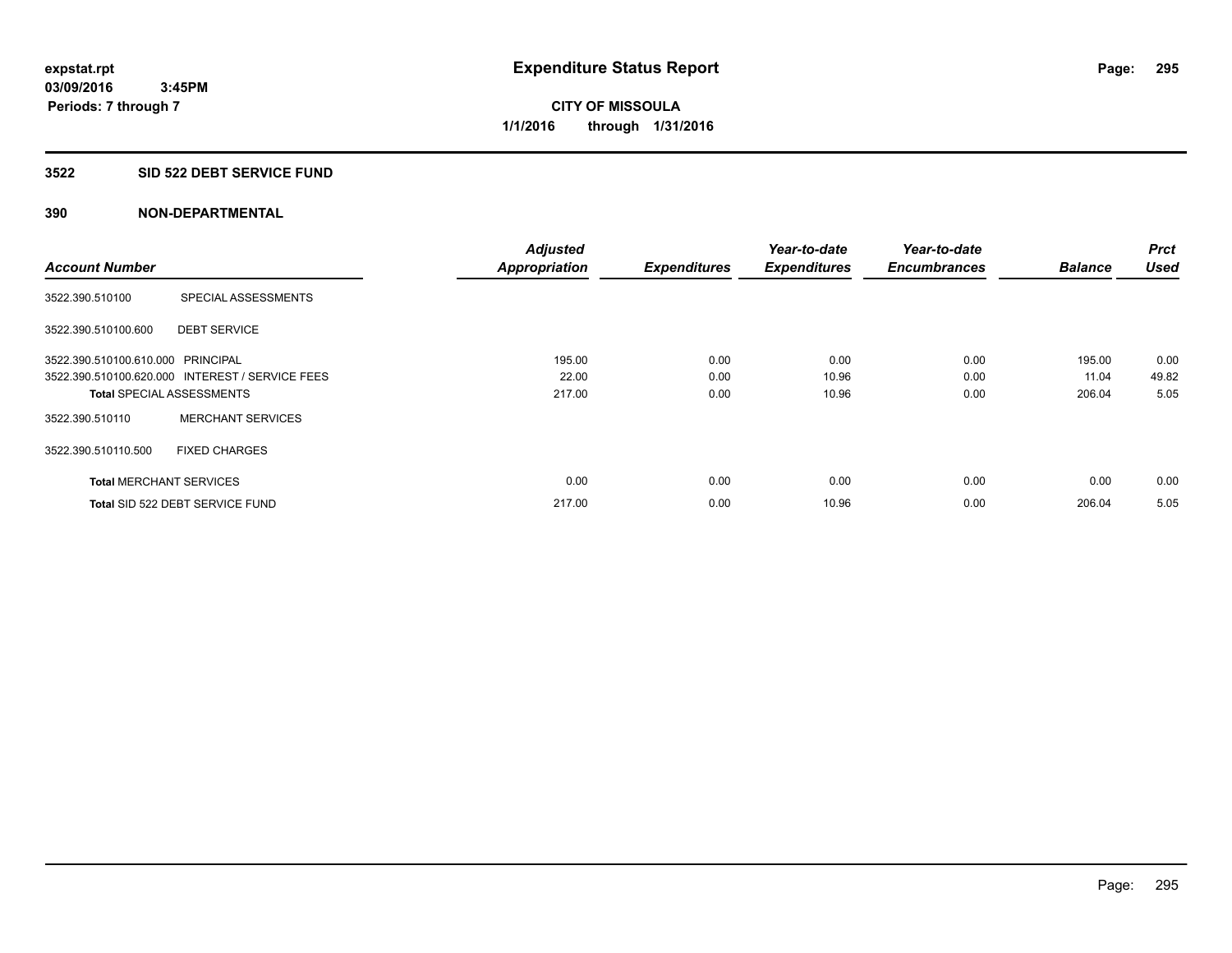#### **3524 SID 524 DEBT SERVICE FUND**

|                                   |                                                 | <b>Adjusted</b>      |                     | Year-to-date        | Year-to-date        |                | <b>Prct</b> |
|-----------------------------------|-------------------------------------------------|----------------------|---------------------|---------------------|---------------------|----------------|-------------|
| <b>Account Number</b>             |                                                 | <b>Appropriation</b> | <b>Expenditures</b> | <b>Expenditures</b> | <b>Encumbrances</b> | <b>Balance</b> | <b>Used</b> |
| 3524.390.510100                   | SPECIAL ASSESSMENTS                             |                      |                     |                     |                     |                |             |
| 3524.390.510100.600               | <b>DEBT SERVICE</b>                             |                      |                     |                     |                     |                |             |
| 3524.390.510100.610.000 PRINCIPAL |                                                 | 224,000.00           | 0.00                | 111,000.00          | 0.00                | 113,000.00     | 49.55       |
|                                   | 3524.390.510100.620.000 INTEREST / SERVICE FEES | 80,660.00            | 0.00                | 41,440.00           | 0.00                | 39,220.00      | 51.38       |
|                                   | <b>Total SPECIAL ASSESSMENTS</b>                | 304,660.00           | 0.00                | 152,440.00          | 0.00                | 152,220.00     | 50.04       |
| 3524.390.510110                   | <b>MERCHANT SERVICES</b>                        |                      |                     |                     |                     |                |             |
| 3524.390.510110.500               | <b>FIXED CHARGES</b>                            |                      |                     |                     |                     |                |             |
| <b>Total MERCHANT SERVICES</b>    |                                                 | 0.00                 | 0.00                | 0.00                | 0.00                | 0.00           | 0.00        |
|                                   | Total SID 524 DEBT SERVICE FUND                 | 304,660.00           | 0.00                | 152,440.00          | 0.00                | 152.220.00     | 50.04       |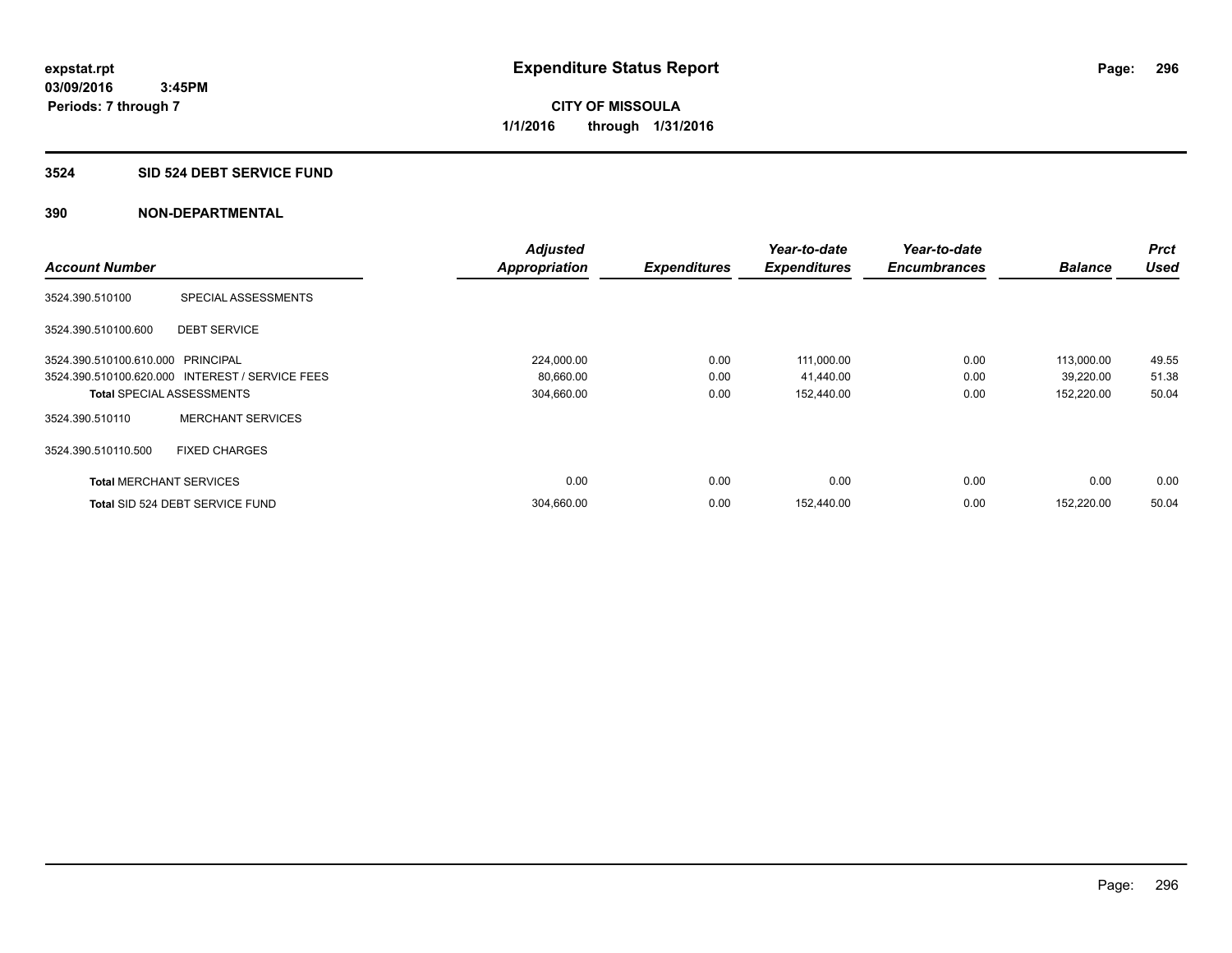#### **3525 SID 525 DEBT SERVICE FUND**

|                                   |                                                 | <b>Adjusted</b>      |                     | Year-to-date        | Year-to-date        |                | <b>Prct</b> |
|-----------------------------------|-------------------------------------------------|----------------------|---------------------|---------------------|---------------------|----------------|-------------|
| <b>Account Number</b>             |                                                 | <b>Appropriation</b> | <b>Expenditures</b> | <b>Expenditures</b> | <b>Encumbrances</b> | <b>Balance</b> | <b>Used</b> |
| 3525.390.510100                   | SPECIAL ASSESSMENTS                             |                      |                     |                     |                     |                |             |
| 3525.390.510100.600               | <b>DEBT SERVICE</b>                             |                      |                     |                     |                     |                |             |
| 3525.390.510100.610.000 PRINCIPAL |                                                 | 26,000.00            | 0.00                | 13.000.00           | 0.00                | 13,000.00      | 50.00       |
|                                   | 3525.390.510100.620.000 INTEREST / SERVICE FEES | 5,500.00             | 0.00                | 2,880.00            | 0.00                | 2,620.00       | 52.36       |
| <b>Total SPECIAL ASSESSMENTS</b>  |                                                 | 31,500.00            | 0.00                | 15,880.00           | 0.00                | 15,620.00      | 50.41       |
| 3525.390.510110                   | <b>MERCHANT SERVICES</b>                        |                      |                     |                     |                     |                |             |
| 3525.390.510110.500               | <b>FIXED CHARGES</b>                            |                      |                     |                     |                     |                |             |
| <b>Total MERCHANT SERVICES</b>    |                                                 | 0.00                 | 0.00                | 0.00                | 0.00                | 0.00           | 0.00        |
|                                   | Total SID 525 DEBT SERVICE FUND                 | 31,500.00            | 0.00                | 15,880.00           | 0.00                | 15.620.00      | 50.41       |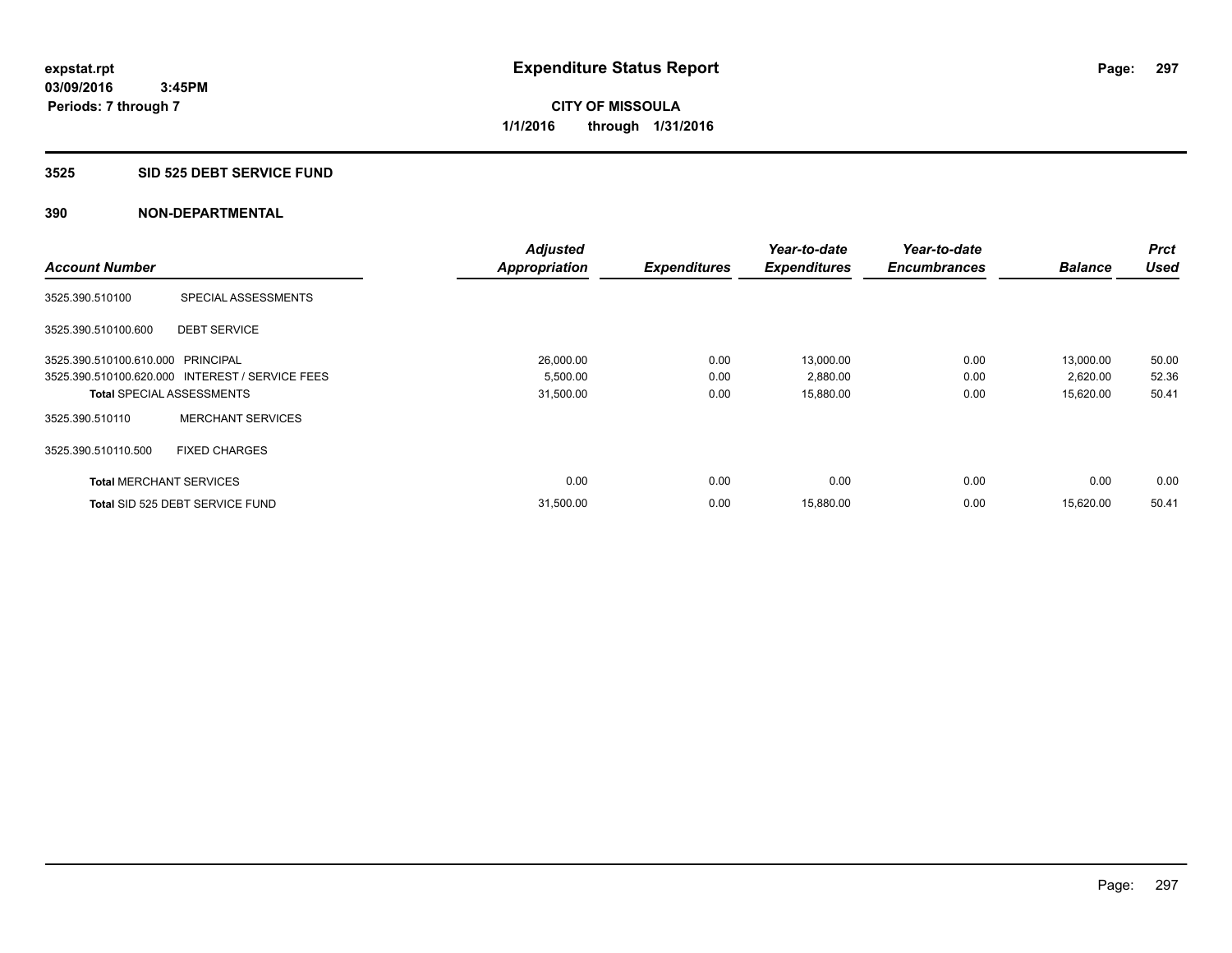#### **3526 SID 526 DEBT SERVICE FUND**

|                                   |                                                 | <b>Adjusted</b>      |                     | Year-to-date        | Year-to-date        |                | Prct        |
|-----------------------------------|-------------------------------------------------|----------------------|---------------------|---------------------|---------------------|----------------|-------------|
| <b>Account Number</b>             |                                                 | <b>Appropriation</b> | <b>Expenditures</b> | <b>Expenditures</b> | <b>Encumbrances</b> | <b>Balance</b> | <b>Used</b> |
| 3526.390.510100                   | SPECIAL ASSESSMENTS                             |                      |                     |                     |                     |                |             |
| 3526.390.510100.600               | <b>DEBT SERVICE</b>                             |                      |                     |                     |                     |                |             |
| 3526.390.510100.610.000 PRINCIPAL |                                                 | 154,000.00           | 0.00                | 76,000.00           | 0.00                | 78.000.00      | 49.35       |
|                                   | 3526.390.510100.620.000 INTEREST / SERVICE FEES | 39,320.00            | 0.00                | 20,420.00           | 0.00                | 18,900.00      | 51.93       |
| <b>Total SPECIAL ASSESSMENTS</b>  |                                                 | 193,320.00           | 0.00                | 96,420.00           | 0.00                | 96,900.00      | 49.88       |
| 3526.390.510110                   | <b>MERCHANT SERVICES</b>                        |                      |                     |                     |                     |                |             |
| 3526.390.510110.500               | <b>FIXED CHARGES</b>                            |                      |                     |                     |                     |                |             |
| <b>Total MERCHANT SERVICES</b>    |                                                 | 0.00                 | 0.00                | 0.00                | 0.00                | 0.00           | 0.00        |
|                                   | Total SID 526 DEBT SERVICE FUND                 | 193,320.00           | 0.00                | 96,420.00           | 0.00                | 96,900.00      | 49.88       |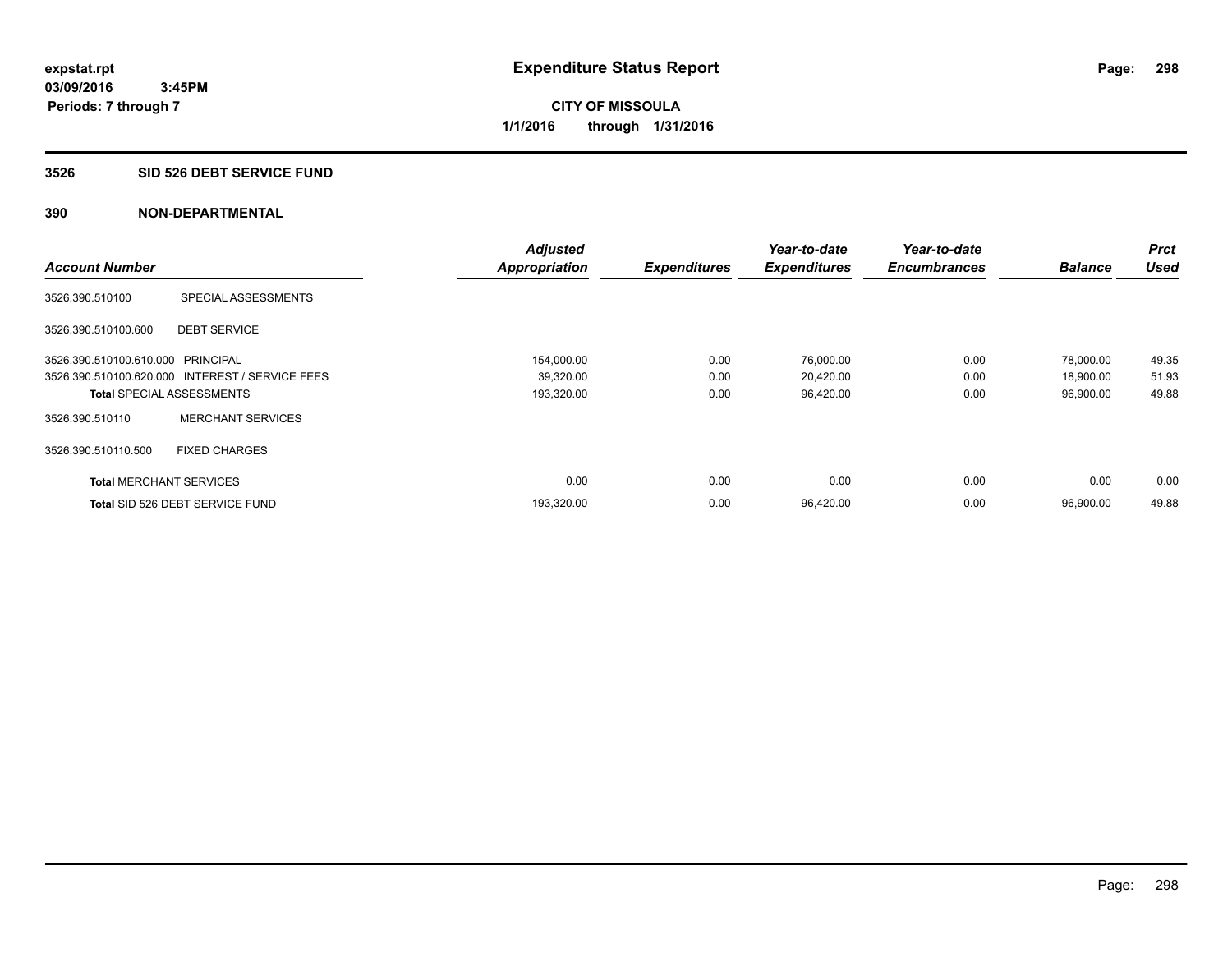#### **3527 SID 527 DEBT SERVICE FUND**

**000 \*\*\* Title Not Found \*\*\***

| <b>Account Number</b>         |                         | <b>Adjusted</b><br>Appropriation | <b>Expenditures</b> | Year-to-date<br><b>Expenditures</b> | Year-to-date<br><b>Encumbrances</b> | <b>Balance</b> | <b>Prct</b><br>Used |
|-------------------------------|-------------------------|----------------------------------|---------------------|-------------------------------------|-------------------------------------|----------------|---------------------|
| 3527.000.520100               | *** Title Not Found *** |                                  |                     |                                     |                                     |                |                     |
| 3527.000.520100.800           | OTHER OBJECTS           |                                  |                     |                                     |                                     |                |                     |
| Total *** Title Not Found *** |                         | 0.00                             | 0.00                | 0.00                                | 0.00                                | 0.00           | 0.00                |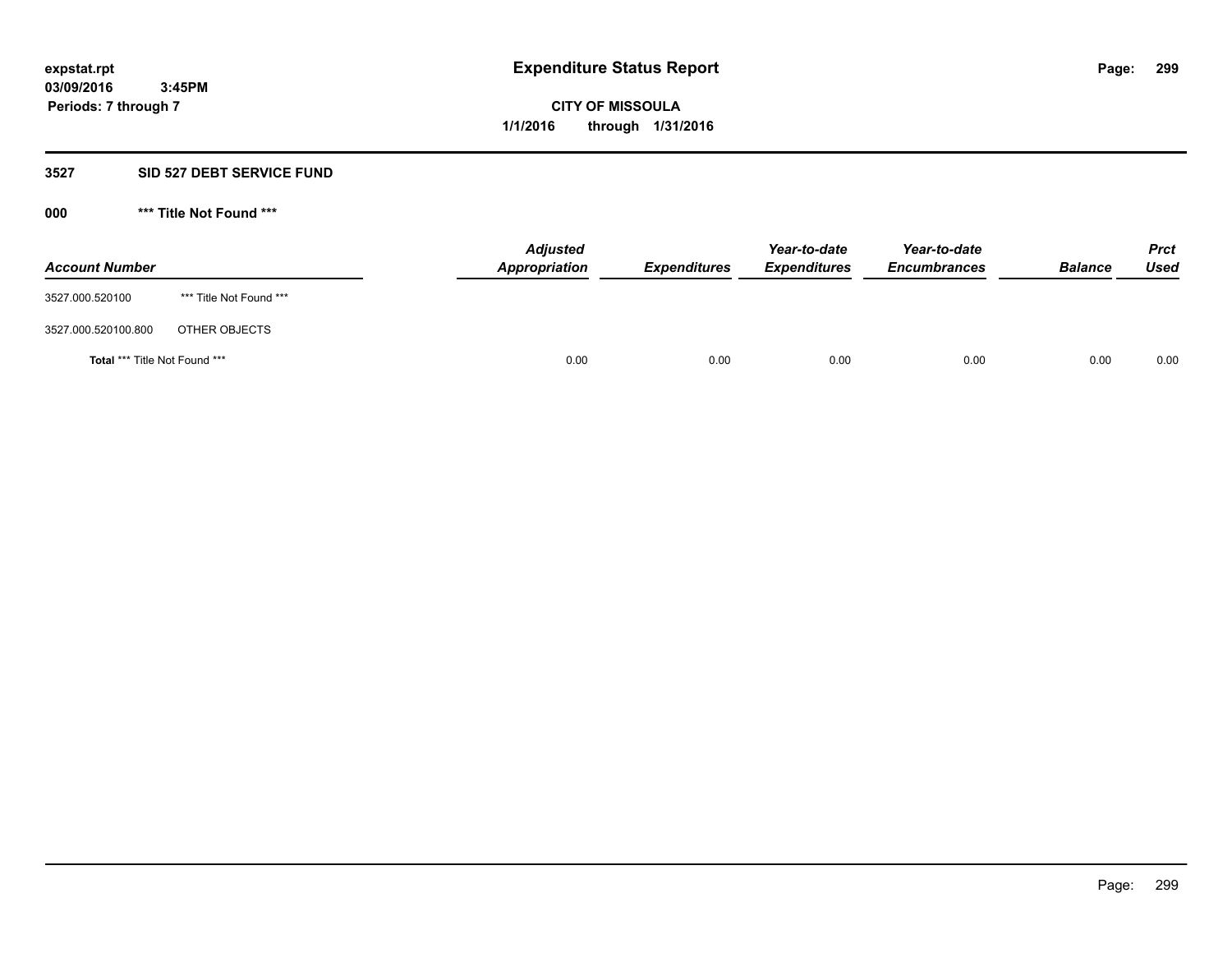#### **3527 SID 527 DEBT SERVICE FUND**

| <b>Account Number</b> |                                  | <b>Adjusted</b><br><b>Appropriation</b> | <b>Expenditures</b> | Year-to-date<br><b>Expenditures</b> | Year-to-date<br><b>Encumbrances</b> | <b>Balance</b> | <b>Prct</b><br><b>Used</b> |
|-----------------------|----------------------------------|-----------------------------------------|---------------------|-------------------------------------|-------------------------------------|----------------|----------------------------|
| 3527.390.510100       | SPECIAL ASSESSMENTS              |                                         |                     |                                     |                                     |                |                            |
| 3527.390.510100.600   | <b>DEBT SERVICE</b>              |                                         |                     |                                     |                                     |                |                            |
|                       | <b>Total SPECIAL ASSESSMENTS</b> | 0.00                                    | 0.00                | 0.00                                | 0.00                                | 0.00           | 0.00                       |
| 3527.390.510110       | <b>MERCHANT SERVICES</b>         |                                         |                     |                                     |                                     |                |                            |
| 3527.390.510110.500   | <b>FIXED CHARGES</b>             |                                         |                     |                                     |                                     |                |                            |
|                       | <b>Total MERCHANT SERVICES</b>   | 0.00                                    | 0.00                | 0.00                                | 0.00                                | 0.00           | 0.00                       |
|                       | Total SID 527 DEBT SERVICE FUND  | 0.00                                    | 0.00                | 0.00                                | 0.00                                | 0.00           | 0.00                       |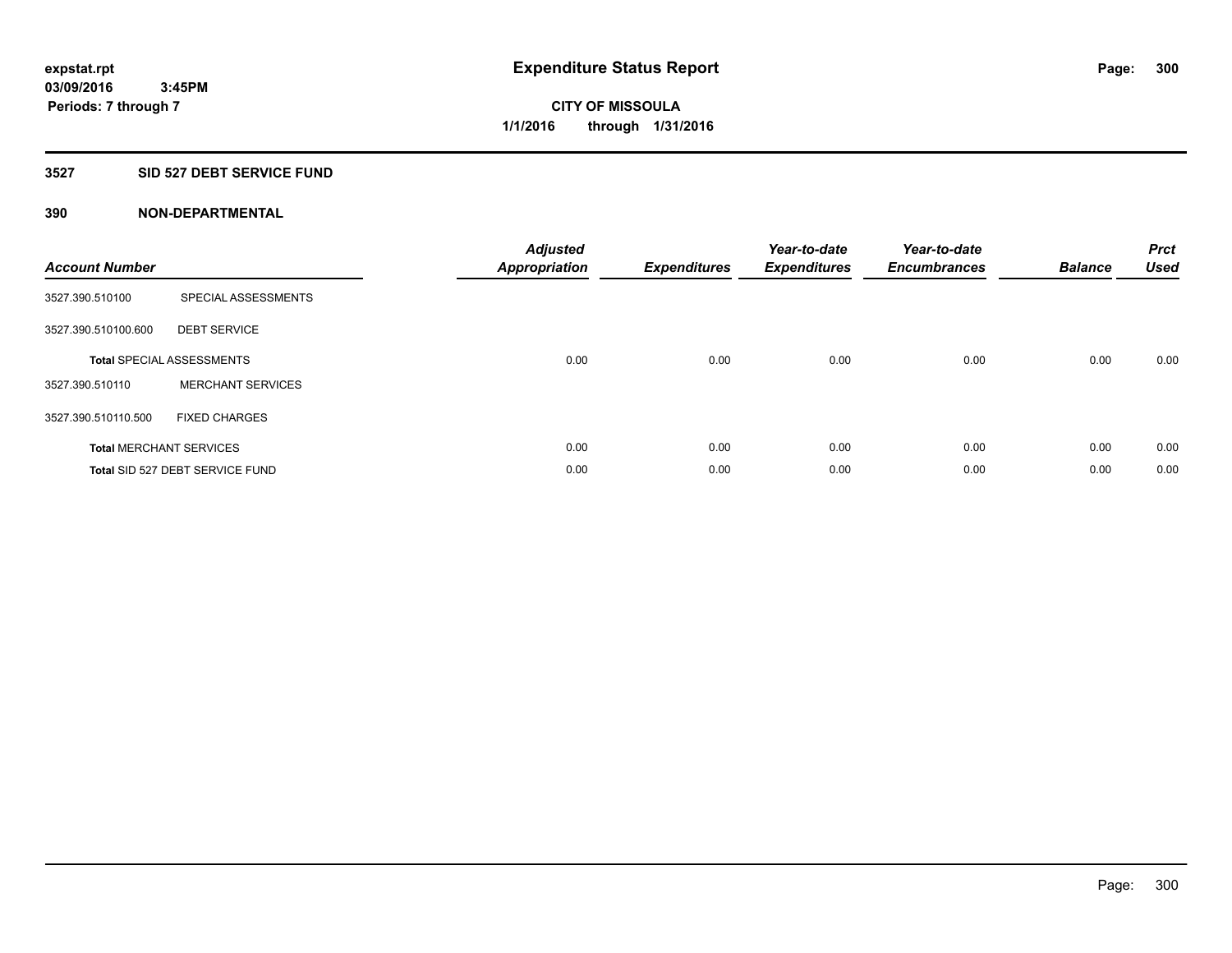#### **3530 SID 530 DEBT SERVICE FUND**

|                                   |                                                 | <b>Adjusted</b>      |                     | Year-to-date        | Year-to-date        |                | <b>Prct</b> |
|-----------------------------------|-------------------------------------------------|----------------------|---------------------|---------------------|---------------------|----------------|-------------|
| <b>Account Number</b>             |                                                 | <b>Appropriation</b> | <b>Expenditures</b> | <b>Expenditures</b> | <b>Encumbrances</b> | <b>Balance</b> | <b>Used</b> |
| 3530.390.510100                   | SPECIAL ASSESSMENTS                             |                      |                     |                     |                     |                |             |
| 3530.390.510100.600               | <b>DEBT SERVICE</b>                             |                      |                     |                     |                     |                |             |
| 3530.390.510100.610.000 PRINCIPAL |                                                 | 677.00               | 0.00                | 676.45              | 0.00                | 0.55           | 99.92       |
|                                   | 3530.390.510100.620.000 INTEREST / SERVICE FEES | 4.00                 | 0.00                | 4.19                | 0.00                | $-0.19$        | 104.75      |
| <b>Total SPECIAL ASSESSMENTS</b>  |                                                 | 681.00               | 0.00                | 680.64              | 0.00                | 0.36           | 99.95       |
| 3530.390.510110                   | <b>MERCHANT SERVICES</b>                        |                      |                     |                     |                     |                |             |
| 3530.390.510110.500               | <b>FIXED CHARGES</b>                            |                      |                     |                     |                     |                |             |
| <b>Total MERCHANT SERVICES</b>    |                                                 | 0.00                 | 0.00                | 0.00                | 0.00                | 0.00           | 0.00        |
| 3530.390.521000                   | <b>INTERFUND OPERATING TRANSFERS</b>            |                      |                     |                     |                     |                |             |
| 3530.390.521000.800               | OTHER OBJECTS                                   |                      |                     |                     |                     |                |             |
|                                   | <b>Total INTERFUND OPERATING TRANSFERS</b>      | 0.00                 | 0.00                | 0.00                | 0.00                | 0.00           | 0.00        |
|                                   | Total SID 530 DEBT SERVICE FUND                 | 681.00               | 0.00                | 680.64              | 0.00                | 0.36           | 99.95       |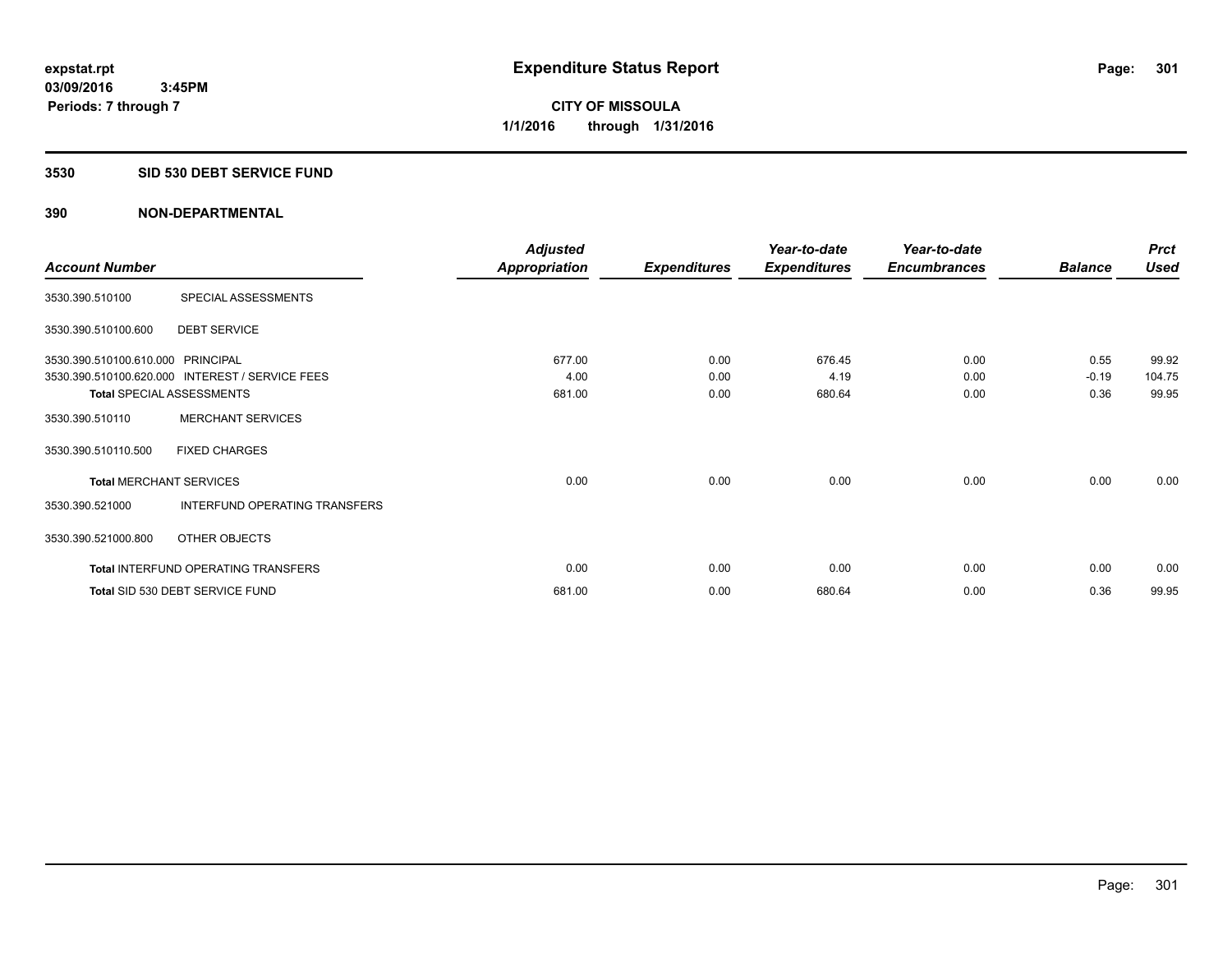## **3531 SID 531 HICKORY ST CALMING**

| <b>Account Number</b> |                                            | <b>Adjusted</b><br>Appropriation | <b>Expenditures</b> | Year-to-date<br><b>Expenditures</b> | Year-to-date<br><b>Encumbrances</b> | <b>Balance</b> | <b>Prct</b><br><b>Used</b> |
|-----------------------|--------------------------------------------|----------------------------------|---------------------|-------------------------------------|-------------------------------------|----------------|----------------------------|
| 3531.390.510110       | <b>MERCHANT SERVICES</b>                   |                                  |                     |                                     |                                     |                |                            |
| 3531.390.510110.500   | <b>FIXED CHARGES</b>                       |                                  |                     |                                     |                                     |                |                            |
|                       | <b>Total MERCHANT SERVICES</b>             | 0.00                             | 0.00                | 0.00                                | 0.00                                | 0.00           | 0.00                       |
| 3531.390.521000       | INTERFUND OPERATING TRANSFERS              |                                  |                     |                                     |                                     |                |                            |
| 3531.390.521000.800   | OTHER OBJECTS                              |                                  |                     |                                     |                                     |                |                            |
|                       | <b>Total INTERFUND OPERATING TRANSFERS</b> | 0.00                             | 0.00                | 0.00                                | 0.00                                | 0.00           | 0.00                       |
|                       | Total SID 531 HICKORY ST CALMING           | 0.00                             | 0.00                | 0.00                                | 0.00                                | 0.00           | 0.00                       |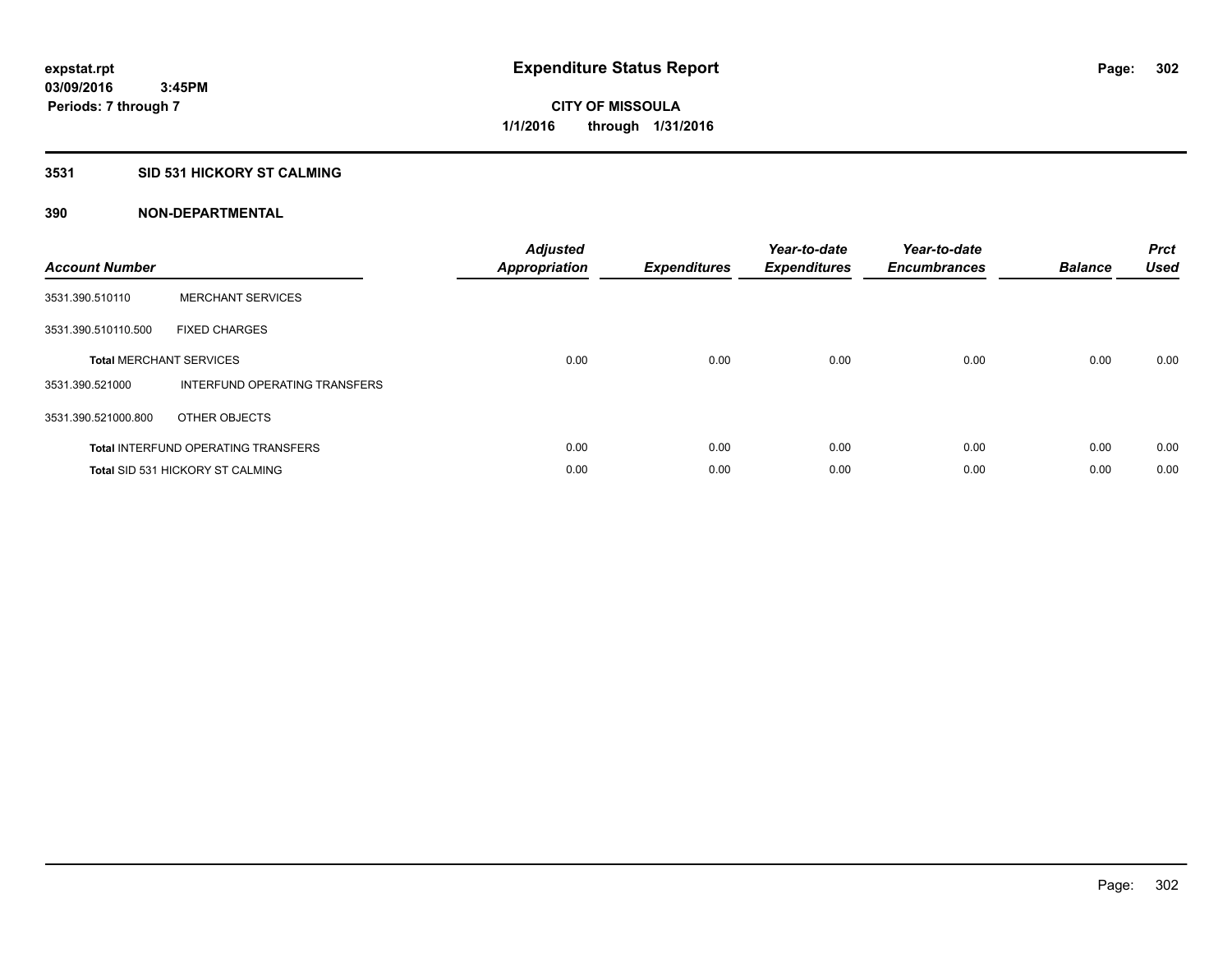## **3532 SID 532 DEBT SERVICE FUND**

| <b>Account Number</b>          |                                                 | <b>Adjusted</b><br><b>Appropriation</b> | <b>Expenditures</b> | Year-to-date<br><b>Expenditures</b> | Year-to-date<br><b>Encumbrances</b> | <b>Balance</b> | <b>Prct</b><br><b>Used</b> |
|--------------------------------|-------------------------------------------------|-----------------------------------------|---------------------|-------------------------------------|-------------------------------------|----------------|----------------------------|
| 3532.390.510100                | SPECIAL ASSESSMENTS                             |                                         |                     |                                     |                                     |                |                            |
| 3532.390.510100.600            | <b>DEBT SERVICE</b>                             |                                         |                     |                                     |                                     |                |                            |
| 3532.390.510100.610.000        | PRINCIPAL                                       | 30,000.00                               | 0.00                | 0.00                                | 0.00                                | 30,000.00      | 0.00                       |
|                                | 3532.390.510100.620.000 INTEREST / SERVICE FEES | 12,363.00                               | 0.00                | 6,356.25                            | 0.00                                | 6,006.75       | 51.41                      |
|                                | <b>Total SPECIAL ASSESSMENTS</b>                | 42,363.00                               | 0.00                | 6,356.25                            | 0.00                                | 36,006.75      | 15.00                      |
| 3532.390.510110                | <b>MERCHANT SERVICES</b>                        |                                         |                     |                                     |                                     |                |                            |
| 3532.390.510110.500            | <b>FIXED CHARGES</b>                            |                                         |                     |                                     |                                     |                |                            |
| <b>Total FIXED CHARGES</b>     |                                                 | 0.00                                    | 0.00                | 0.00                                | 0.00                                | 0.00           | 0.00                       |
| <b>Total MERCHANT SERVICES</b> |                                                 | 0.00                                    | 0.00                | 0.00                                | 0.00                                | 0.00           | 0.00                       |
|                                | Total SID 532 DEBT SERVICE FUND                 | 42,363.00                               | 0.00                | 6,356.25                            | 0.00                                | 36,006.75      | 15.00                      |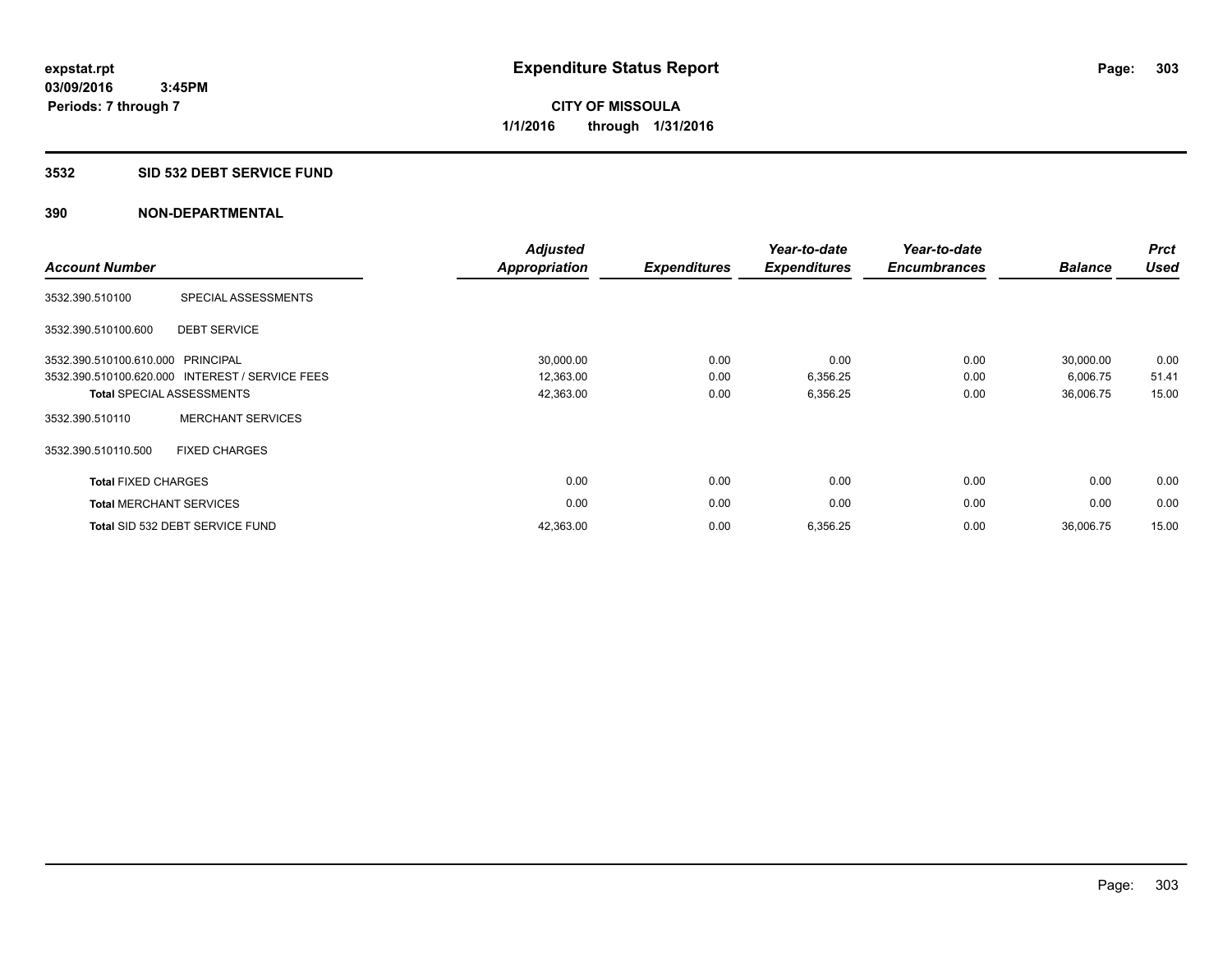**expstat.rpt Expenditure Status Report Page:**

**03/09/2016 3:45PM Periods: 7 through 7**

**CITY OF MISSOULA 1/1/2016 through 1/31/2016**

## **3533 GILBERT ST SEWER SID DEBT FUND**

## **330 WASTEWATER**

| <b>Account Number</b>   |                          | <b>Adjusted</b><br>Appropriation | <b>Expenditures</b> | Year-to-date<br><b>Expenditures</b> | Year-to-date<br><b>Encumbrances</b> | <b>Balance</b> | <b>Prct</b><br>Used |
|-------------------------|--------------------------|----------------------------------|---------------------|-------------------------------------|-------------------------------------|----------------|---------------------|
| 3533.330.510110         | <b>MERCHANT SERVICES</b> |                                  |                     |                                     |                                     |                |                     |
| 3533.330.510110.500     | <b>FIXED CHARGES</b>     |                                  |                     |                                     |                                     |                |                     |
| <b>Total WASTEWATER</b> |                          | 0.00                             | 0.00                | 0.00                                | 0.00                                | 0.00           | 0.00                |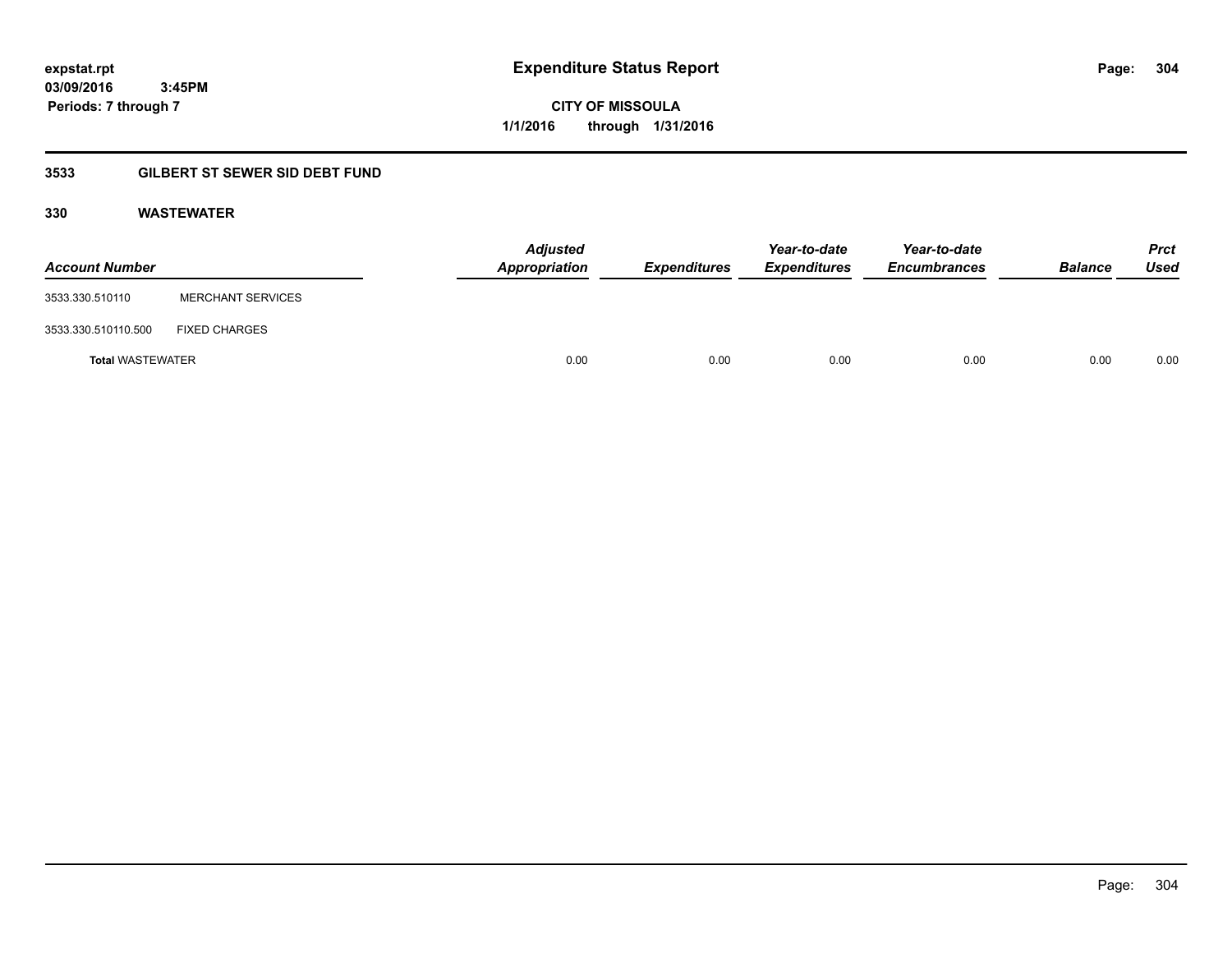**Periods: 7 through 7**

**CITY OF MISSOULA 1/1/2016 through 1/31/2016**

## **3533 GILBERT ST SEWER SID DEBT FUND**

## **390 NON-DEPARTMENTAL**

 **3:45PM**

|                                   |                                                 | <b>Adjusted</b>      |                     | Year-to-date        | Year-to-date        |                | <b>Prct</b> |
|-----------------------------------|-------------------------------------------------|----------------------|---------------------|---------------------|---------------------|----------------|-------------|
| <b>Account Number</b>             |                                                 | <b>Appropriation</b> | <b>Expenditures</b> | <b>Expenditures</b> | <b>Encumbrances</b> | <b>Balance</b> | <b>Used</b> |
| 3533.390.510100                   | <b>SPECIAL ASSESSMENTS</b>                      |                      |                     |                     |                     |                |             |
| 3533.390.510100.500               | <b>FIXED CHARGES</b>                            |                      |                     |                     |                     |                |             |
| <b>Total FIXED CHARGES</b>        |                                                 | 0.00                 | 0.00                | 0.00                | 0.00                | 0.00           | 0.00        |
| 3533.390.510100.600               | <b>DEBT SERVICE</b>                             |                      |                     |                     |                     |                |             |
| 3533.390.510100.610.000 PRINCIPAL |                                                 | 12,000.00            | 0.00                | 6,000.00            | 0.00                | 6,000.00       | 50.00       |
|                                   | 3533.390.510100.620.000 INTEREST / SERVICE FEES | 5,325.00             | 0.00                | 2,718.75            | 0.00                | 2,606.25       | 51.06       |
|                                   | <b>Total SPECIAL ASSESSMENTS</b>                | 17,325.00            | 0.00                | 8,718.75            | 0.00                | 8,606.25       | 50.32       |
| 3533.390.510110                   | <b>MERCHANT SERVICES</b>                        |                      |                     |                     |                     |                |             |
| 3533.390.510110.500               | <b>FIXED CHARGES</b>                            |                      |                     |                     |                     |                |             |
| <b>Total MERCHANT SERVICES</b>    |                                                 | 0.00                 | 0.00                | 0.00                | 0.00                | 0.00           | 0.00        |
| 3533.390.521000                   | <b>INTERFUND OPERATING TRANSFERS</b>            |                      |                     |                     |                     |                |             |
| 3533.390.521000.800               | OTHER OBJECTS                                   |                      |                     |                     |                     |                |             |
|                                   | <b>Total INTERFUND OPERATING TRANSFERS</b>      | 0.00                 | 0.00                | 0.00                | 0.00                | 0.00           | 0.00        |
|                                   | <b>Total GILBERT ST SEWER SID DEBT FUND</b>     | 17,325.00            | 0.00                | 8,718.75            | 0.00                | 8,606.25       | 50.32       |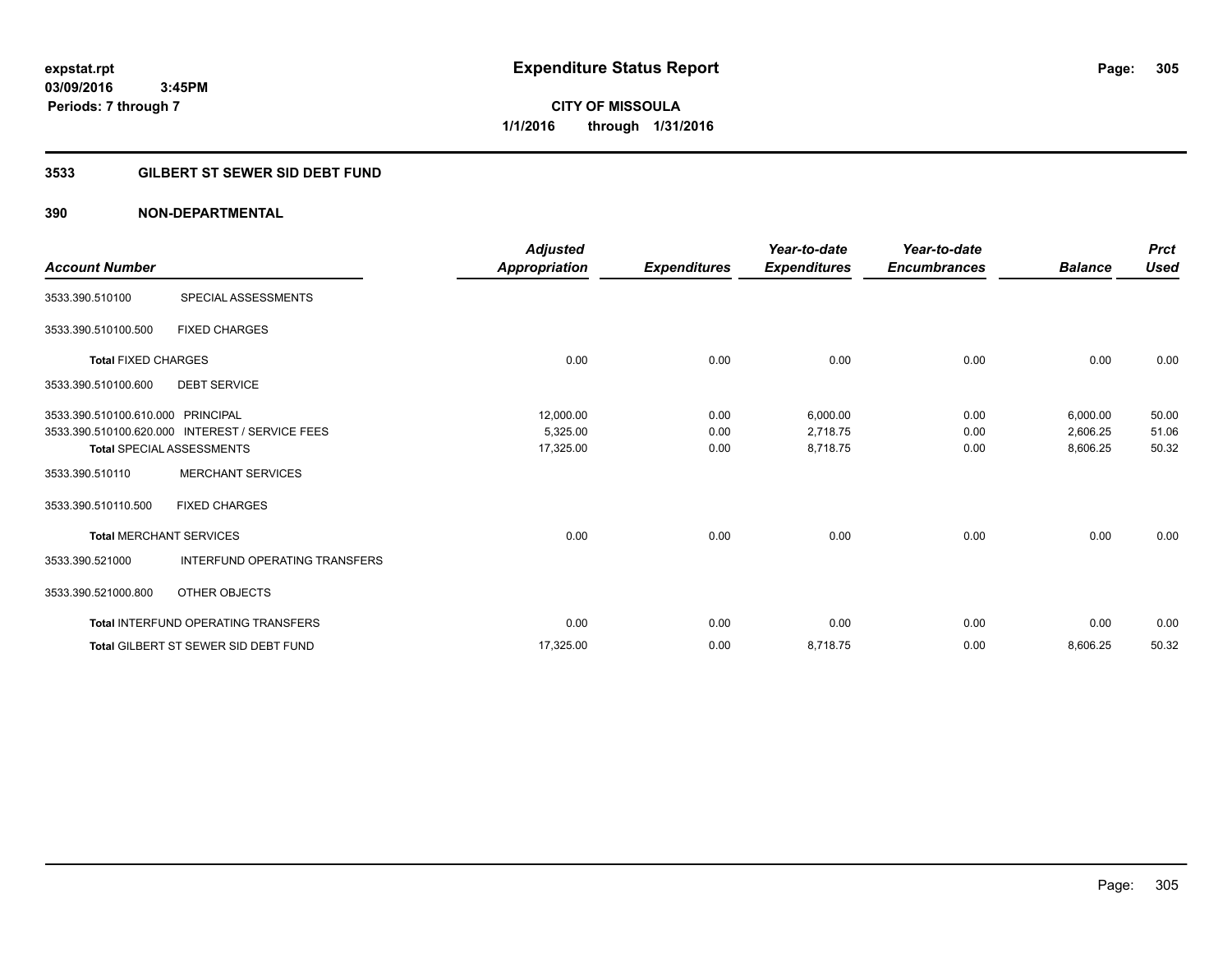## **3534 LINCOLNWOOD SEWER PHASE I**

| <b>Account Number</b>             |                                                 | <b>Adjusted</b><br><b>Appropriation</b> | <b>Expenditures</b> | Year-to-date<br><b>Expenditures</b> | Year-to-date<br><b>Encumbrances</b> | <b>Balance</b> | <b>Prct</b><br><b>Used</b> |
|-----------------------------------|-------------------------------------------------|-----------------------------------------|---------------------|-------------------------------------|-------------------------------------|----------------|----------------------------|
| 3534.390.510100                   | SPECIAL ASSESSMENTS                             |                                         |                     |                                     |                                     |                |                            |
| 3534.390.510100.600               | <b>DEBT SERVICE</b>                             |                                         |                     |                                     |                                     |                |                            |
| 3534.390.510100.610.000 PRINCIPAL |                                                 | 12,000.00                               | 0.00                | 6,000.00                            | 0.00                                | 6,000.00       | 50.00                      |
|                                   | 3534.390.510100.620.000 INTEREST / SERVICE FEES | 5,963.00                                | 0.00                | 3,037.50                            | 0.00                                | 2,925.50       | 50.94                      |
|                                   | <b>Total SPECIAL ASSESSMENTS</b>                | 17,963.00                               | 0.00                | 9,037.50                            | 0.00                                | 8,925.50       | 50.31                      |
| 3534.390.510110                   | <b>MERCHANT SERVICES</b>                        |                                         |                     |                                     |                                     |                |                            |
| 3534.390.510110.500               | <b>FIXED CHARGES</b>                            |                                         |                     |                                     |                                     |                |                            |
| <b>Total FIXED CHARGES</b>        |                                                 | 0.00                                    | 0.00                | 0.00                                | 0.00                                | 0.00           | 0.00                       |
|                                   | <b>Total MERCHANT SERVICES</b>                  | 0.00                                    | 0.00                | 0.00                                | 0.00                                | 0.00           | 0.00                       |
|                                   | <b>Total LINCOLNWOOD SEWER PHASE I</b>          | 17,963.00                               | 0.00                | 9,037.50                            | 0.00                                | 8,925.50       | 50.31                      |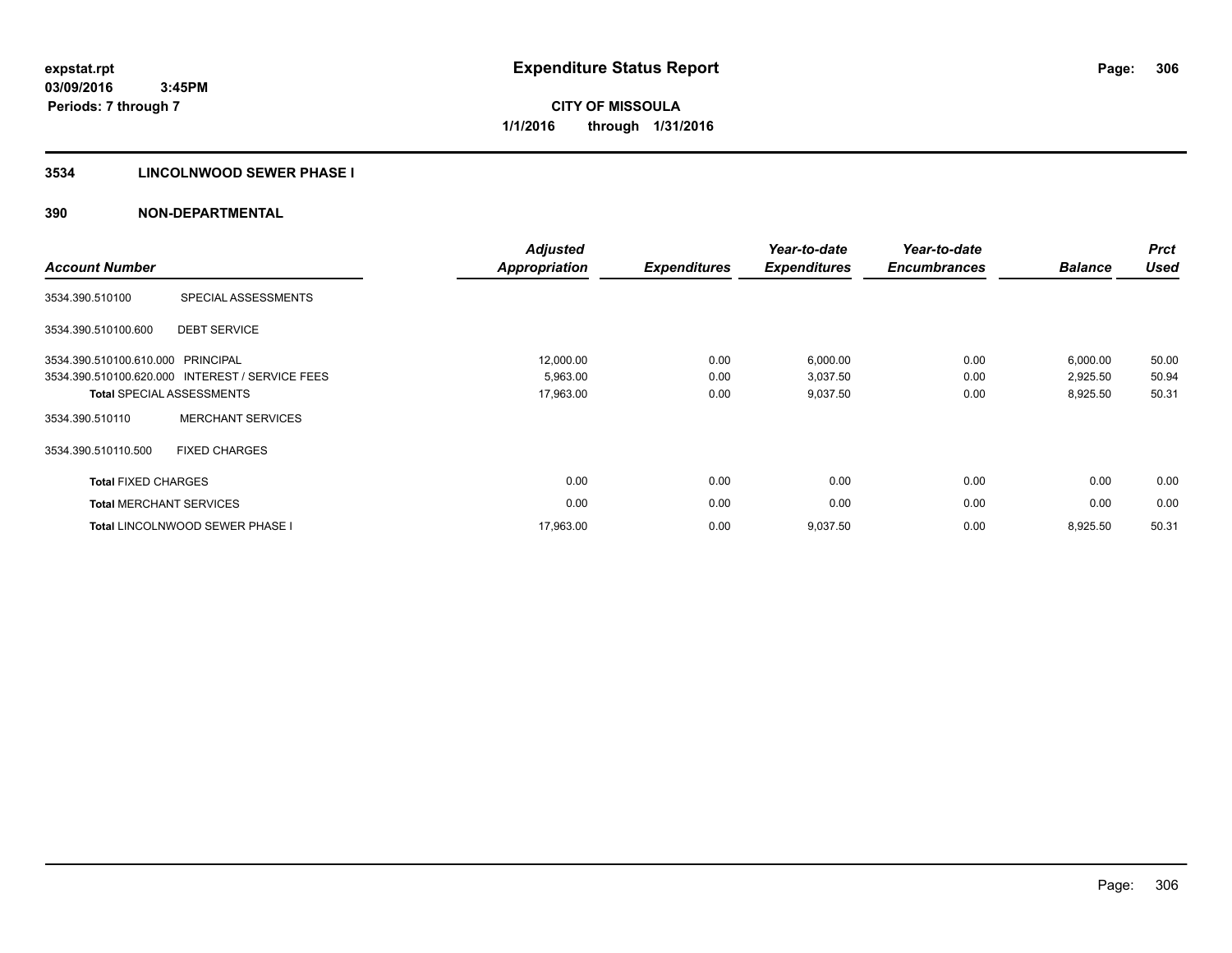## **3535 SLANT STREET TRAFFIC CALMING**

| <b>Account Number</b> |                                            | <b>Adjusted</b><br>Appropriation | <b>Expenditures</b> | Year-to-date<br><b>Expenditures</b> | Year-to-date<br><b>Encumbrances</b> | <b>Balance</b> | <b>Prct</b><br><b>Used</b> |
|-----------------------|--------------------------------------------|----------------------------------|---------------------|-------------------------------------|-------------------------------------|----------------|----------------------------|
| 3535.390.510110       | <b>MERCHANT SERVICES</b>                   |                                  |                     |                                     |                                     |                |                            |
| 3535.390.510110.500   | <b>FIXED CHARGES</b>                       |                                  |                     |                                     |                                     |                |                            |
|                       | <b>Total MERCHANT SERVICES</b>             | 0.00                             | 0.00                | 0.00                                | 0.00                                | 0.00           | 0.00                       |
| 3535.390.521000       | INTERFUND OPERATING TRANSFERS              |                                  |                     |                                     |                                     |                |                            |
| 3535.390.521000.800   | OTHER OBJECTS                              |                                  |                     |                                     |                                     |                |                            |
|                       | <b>Total INTERFUND OPERATING TRANSFERS</b> | 0.00                             | 0.00                | 0.00                                | 0.00                                | 0.00           | 0.00                       |
|                       | <b>Total SLANT STREET TRAFFIC CALMING</b>  | 0.00                             | 0.00                | 0.00                                | 0.00                                | 0.00           | 0.00                       |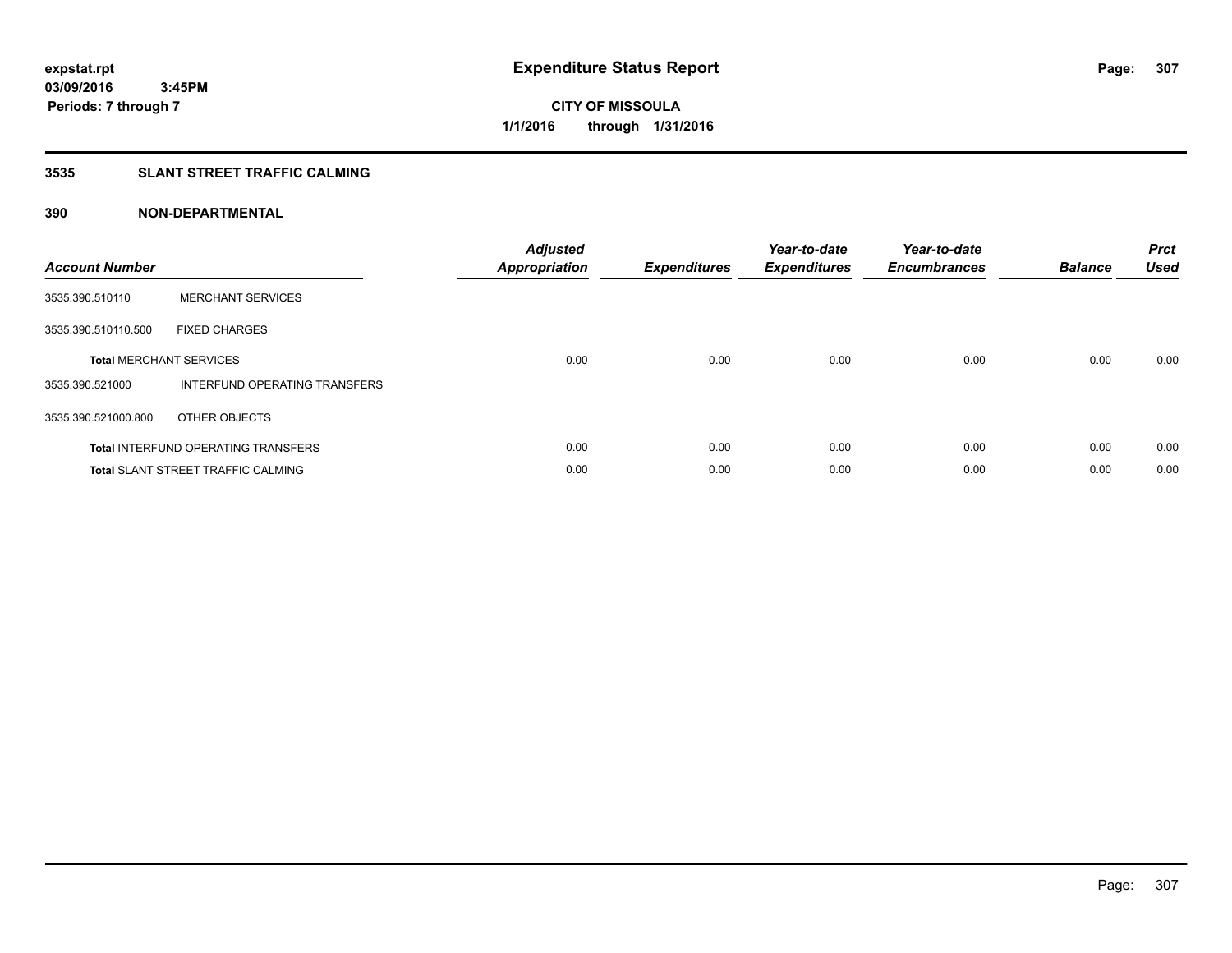## **3536 LINCOLNWOOD SEWER PHASE II**

| <b>Account Number</b>          |                                                 | <b>Adjusted</b><br><b>Appropriation</b> | <b>Expenditures</b> | Year-to-date<br><b>Expenditures</b> | Year-to-date<br><b>Encumbrances</b> | <b>Balance</b> | <b>Prct</b><br><b>Used</b> |
|--------------------------------|-------------------------------------------------|-----------------------------------------|---------------------|-------------------------------------|-------------------------------------|----------------|----------------------------|
| 3536.390.510100                | <b>SPECIAL ASSESSMENTS</b>                      |                                         |                     |                                     |                                     |                |                            |
| 3536.390.510100.600            | <b>DEBT SERVICE</b>                             |                                         |                     |                                     |                                     |                |                            |
| 3536.390.510100.610.000        | PRINCIPAL                                       | 21,000.00                               | 0.00                | 10,000.00                           | 0.00                                | 11,000.00      | 47.62                      |
|                                | 3536.390.510100.620.000 INTEREST / SERVICE FEES | 10,350.00                               | 0.00                | 5,268.75                            | 0.00                                | 5,081.25       | 50.91                      |
|                                | <b>Total SPECIAL ASSESSMENTS</b>                | 31,350.00                               | 0.00                | 15,268.75                           | 0.00                                | 16,081.25      | 48.70                      |
| 3536.390.510110                | <b>MERCHANT SERVICES</b>                        |                                         |                     |                                     |                                     |                |                            |
| 3536.390.510110.500            | <b>FIXED CHARGES</b>                            |                                         |                     |                                     |                                     |                |                            |
| <b>Total FIXED CHARGES</b>     |                                                 | 0.00                                    | 0.00                | 0.00                                | 0.00                                | 0.00           | 0.00                       |
| <b>Total MERCHANT SERVICES</b> |                                                 | 0.00                                    | 0.00                | 0.00                                | 0.00                                | 0.00           | 0.00                       |
|                                | Total LINCOLNWOOD SEWER PHASE II                | 31,350.00                               | 0.00                | 15,268.75                           | 0.00                                | 16,081.25      | 48.70                      |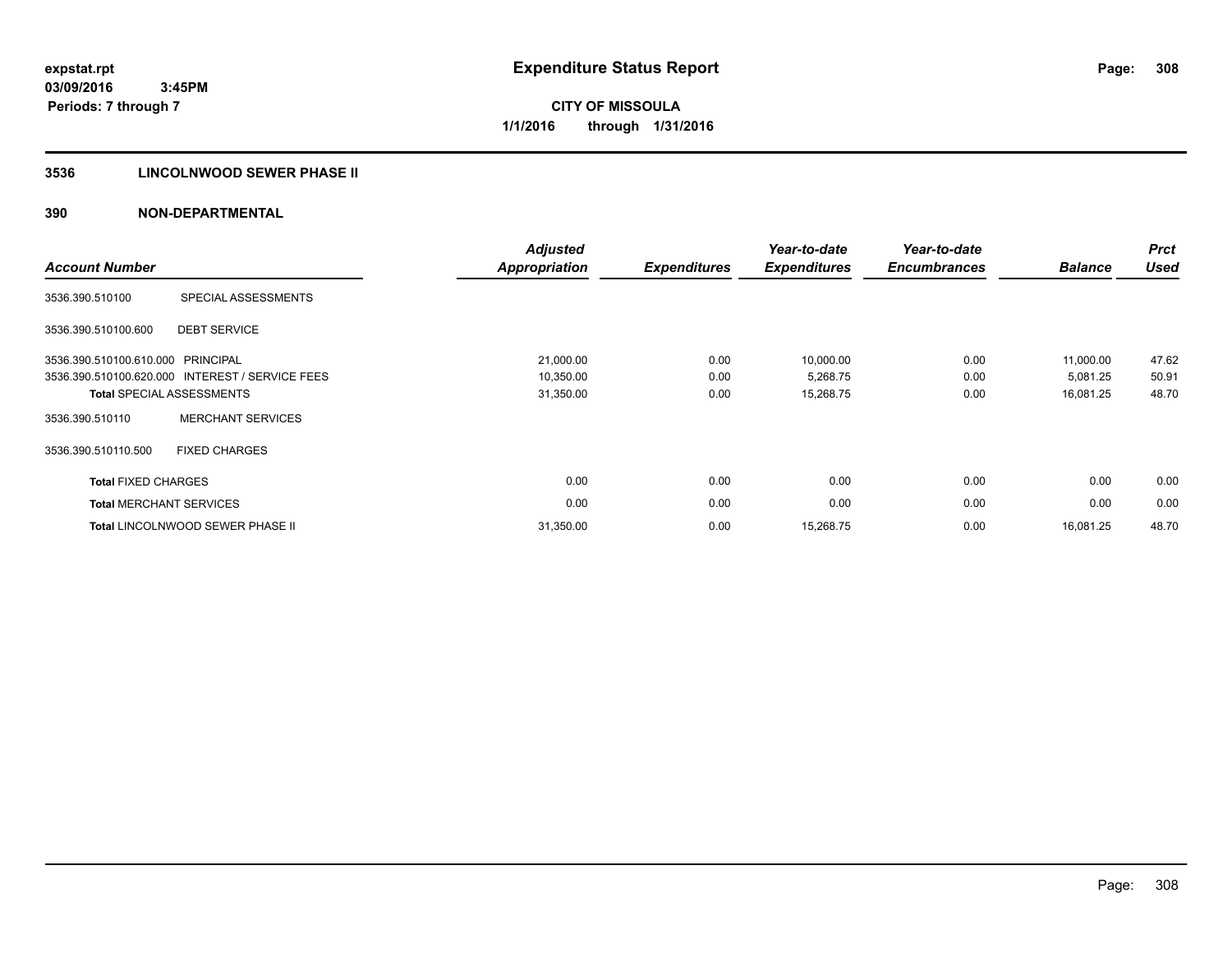## **3539 SOUTH 4TH STREET W TRAFFIC**

| <b>Account Number</b> |                                            | <b>Adjusted</b><br>Appropriation | <b>Expenditures</b> | Year-to-date<br><b>Expenditures</b> | Year-to-date<br><b>Encumbrances</b> | <b>Balance</b> | <b>Prct</b><br><b>Used</b> |
|-----------------------|--------------------------------------------|----------------------------------|---------------------|-------------------------------------|-------------------------------------|----------------|----------------------------|
| 3539.390.510110       | <b>MERCHANT SERVICES</b>                   |                                  |                     |                                     |                                     |                |                            |
| 3539.390.510110.500   | <b>FIXED CHARGES</b>                       |                                  |                     |                                     |                                     |                |                            |
|                       | <b>Total MERCHANT SERVICES</b>             | 0.00                             | 0.00                | 0.00                                | 0.00                                | 0.00           | 0.00                       |
| 3539.390.521000       | INTERFUND OPERATING TRANSFERS              |                                  |                     |                                     |                                     |                |                            |
| 3539.390.521000.800   | OTHER OBJECTS                              |                                  |                     |                                     |                                     |                |                            |
|                       | <b>Total INTERFUND OPERATING TRANSFERS</b> | 0.00                             | 0.00                | 0.00                                | 0.00                                | 0.00           | 0.00                       |
|                       | <b>Total SOUTH 4TH STREET W TRAFFIC</b>    | 0.00                             | 0.00                | 0.00                                | 0.00                                | 0.00           | 0.00                       |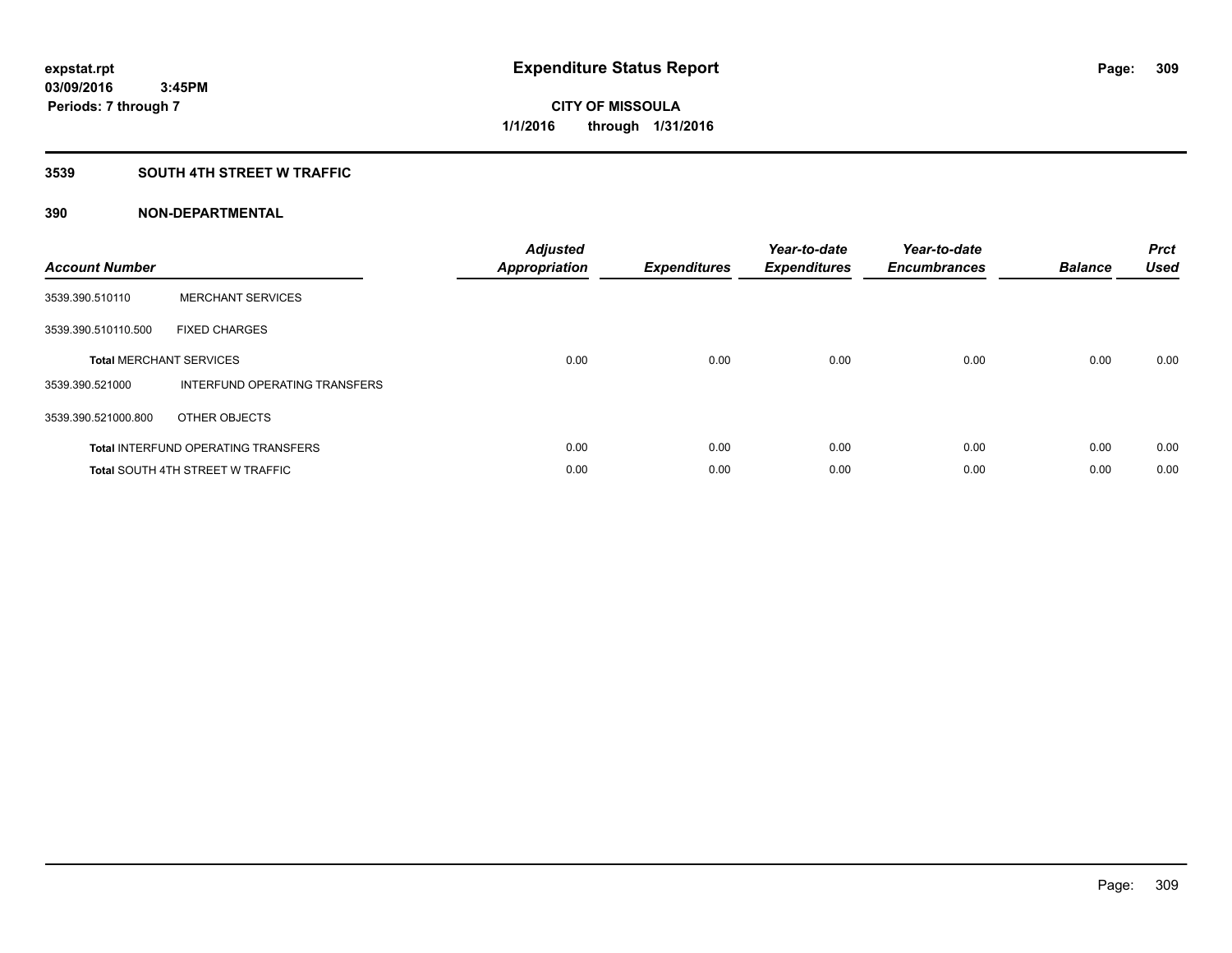#### **3540 SID 540 DEBT SERVICE FUND**

|                                   |                                                 | <b>Adjusted</b>      |                     | Year-to-date        | Year-to-date        |                | <b>Prct</b> |
|-----------------------------------|-------------------------------------------------|----------------------|---------------------|---------------------|---------------------|----------------|-------------|
| <b>Account Number</b>             |                                                 | <b>Appropriation</b> | <b>Expenditures</b> | <b>Expenditures</b> | <b>Encumbrances</b> | <b>Balance</b> | <b>Used</b> |
| 3540.390.510100                   | SPECIAL ASSESSMENTS                             |                      |                     |                     |                     |                |             |
| 3540.390.510100.600               | <b>DEBT SERVICE</b>                             |                      |                     |                     |                     |                |             |
| 3540.390.510100.610.000 PRINCIPAL |                                                 | 70,000.00            | 0.00                | 0.00                | 0.00                | 70,000.00      | 0.00        |
|                                   | 3540.390.510100.620.000 INTEREST / SERVICE FEES | 49,192.00            | 0.00                | 24,771.25           | 0.00                | 24,420.75      | 50.36       |
| <b>Total SPECIAL ASSESSMENTS</b>  |                                                 | 119,192.00           | 0.00                | 24,771.25           | 0.00                | 94,420.75      | 20.78       |
| 3540.390.510110                   | <b>MERCHANT SERVICES</b>                        |                      |                     |                     |                     |                |             |
| 3540.390.510110.500               | <b>FIXED CHARGES</b>                            |                      |                     |                     |                     |                |             |
| <b>Total MERCHANT SERVICES</b>    |                                                 | 0.00                 | 0.00                | 0.00                | 0.00                | 0.00           | 0.00        |
|                                   | Total SID 540 DEBT SERVICE FUND                 | 119,192.00           | 0.00                | 24,771.25           | 0.00                | 94.420.75      | 20.78       |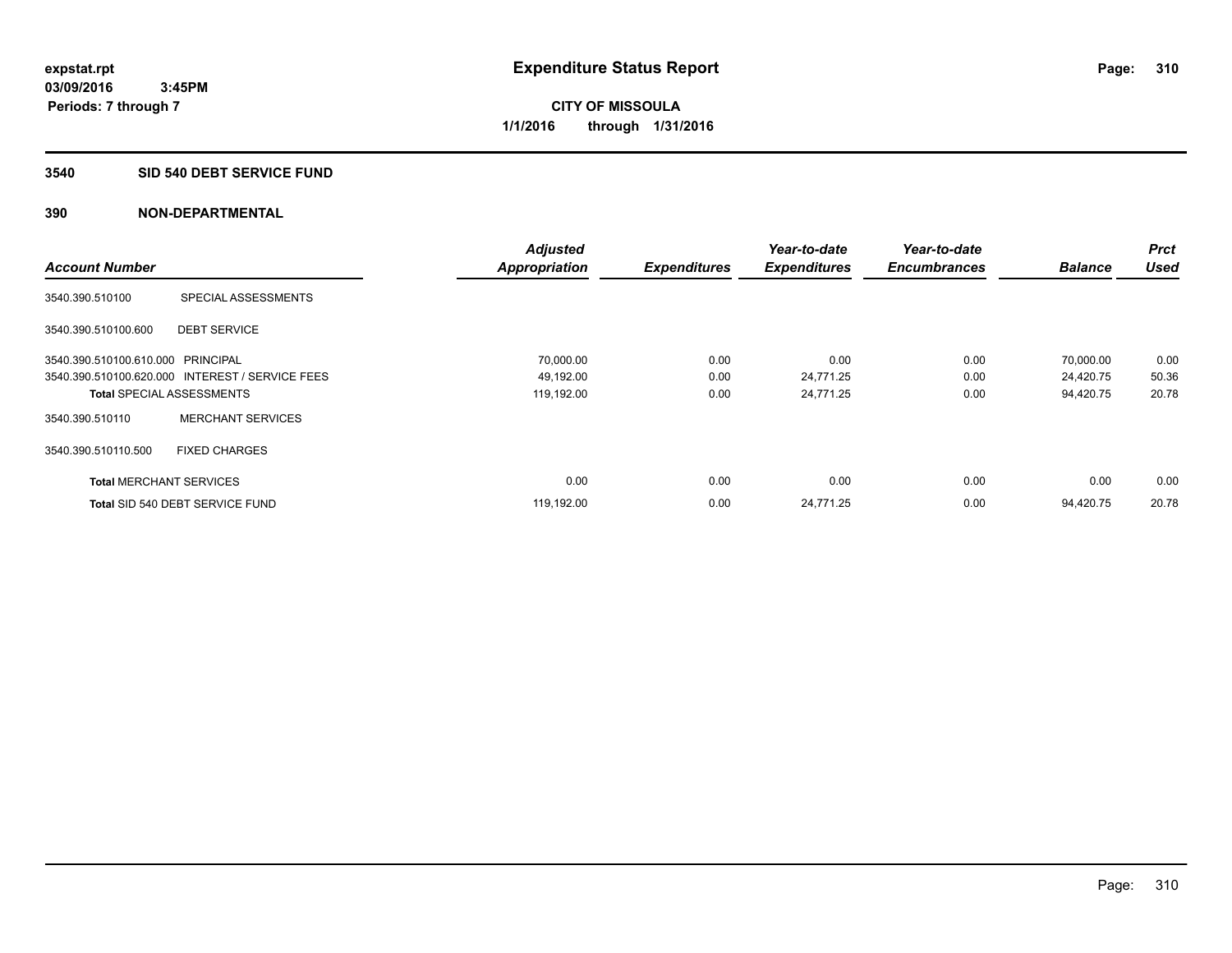#### **3541 SID 541 DEBT SERVICE**

|                                           |                          | <b>Adjusted</b>      |                     | Year-to-date        | Year-to-date        |                | <b>Prct</b> |
|-------------------------------------------|--------------------------|----------------------|---------------------|---------------------|---------------------|----------------|-------------|
| <b>Account Number</b>                     |                          | <b>Appropriation</b> | <b>Expenditures</b> | <b>Expenditures</b> | <b>Encumbrances</b> | <b>Balance</b> | <b>Used</b> |
| 3541.390.510100                           | SPECIAL ASSESSMENTS      |                      |                     |                     |                     |                |             |
| 3541.390.510100.600                       | <b>DEBT SERVICE</b>      |                      |                     |                     |                     |                |             |
| 3541.390.510100.610.000 PRINCIPAL         |                          | 30,000.00            | 0.00                | 0.00                | 0.00                | 30,000.00      | 0.00        |
| 3541.390.510100.620.000 PINEVIEW PARK/INT |                          | 29,303.00            | 0.00                | 14,776.25           | 0.00                | 14,526.75      | 50.43       |
| <b>Total SPECIAL ASSESSMENTS</b>          |                          | 59,303.00            | 0.00                | 14,776.25           | 0.00                | 44,526.75      | 24.92       |
| 3541.390.510110                           | <b>MERCHANT SERVICES</b> |                      |                     |                     |                     |                |             |
| 3541.390.510110.500                       | <b>FIXED CHARGES</b>     |                      |                     |                     |                     |                |             |
| <b>Total MERCHANT SERVICES</b>            |                          | 0.00                 | 0.00                | 0.00                | 0.00                | 0.00           | 0.00        |
| Total SID 541 DEBT SERVICE                |                          | 59,303.00            | 0.00                | 14,776.25           | 0.00                | 44,526.75      | 24.92       |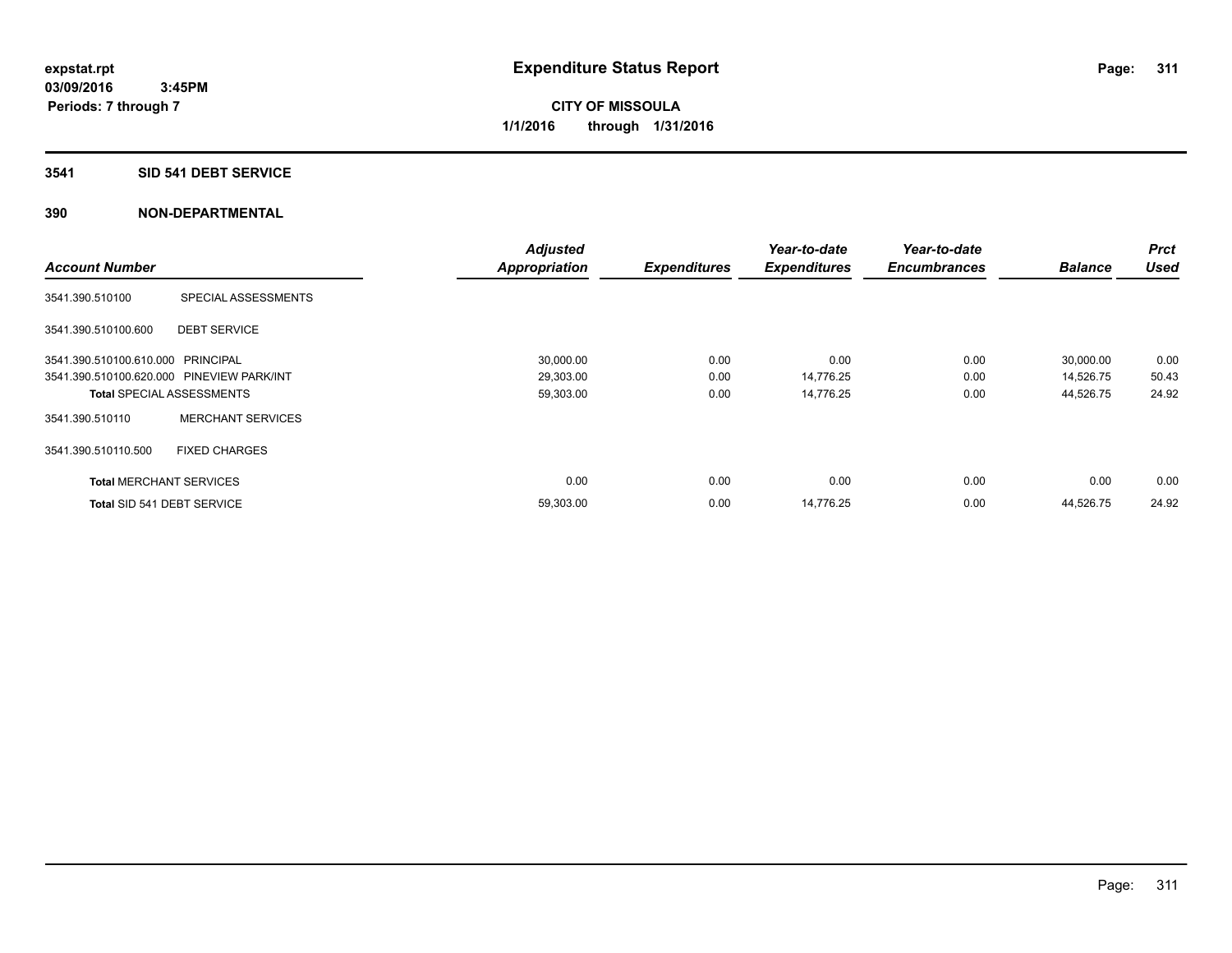#### **3543 SID 543 DEBT SERVICE**

| <b>Account Number</b>      |                                     | <b>Adjusted</b><br><b>Appropriation</b> | <b>Expenditures</b> | Year-to-date<br><b>Expenditures</b> | Year-to-date<br><b>Encumbrances</b> | <b>Balance</b> | <b>Prct</b><br><b>Used</b> |
|----------------------------|-------------------------------------|-----------------------------------------|---------------------|-------------------------------------|-------------------------------------|----------------|----------------------------|
| 3543.390.510000            | <b>MISCELLANEOUS</b>                |                                         |                     |                                     |                                     |                |                            |
| 3543.390.510000.800        | OTHER OBJECTS                       |                                         |                     |                                     |                                     |                |                            |
| <b>Total MISCELLANEOUS</b> |                                     | 0.00                                    | 0.00                | 0.00                                | 0.00                                | 0.00           | 0.00                       |
| 3543.390.510100            | SPECIAL ASSESSMENTS                 |                                         |                     |                                     |                                     |                |                            |
| 3543.390.510100.600        | <b>DEBT SERVICE</b>                 |                                         |                     |                                     |                                     |                |                            |
|                            | <b>Total SPECIAL ASSESSMENTS</b>    | 0.00                                    | 0.00                | 0.00                                | 0.00                                | 0.00           | 0.00                       |
| 3543.390.510110            | <b>MERCHANT SERVICES</b>            |                                         |                     |                                     |                                     |                |                            |
| 3543.390.510110.500        | <b>FIXED CHARGES</b>                |                                         |                     |                                     |                                     |                |                            |
|                            | <b>Total MERCHANT SERVICES</b>      | 0.00                                    | 0.00                | 0.00                                | 0.00                                | 0.00           | 0.00                       |
| 3543.390.521000            | INTERFUND OPERATING TRANSFERS       |                                         |                     |                                     |                                     |                |                            |
| 3543.390.521000.800        | OTHER OBJECTS                       |                                         |                     |                                     |                                     |                |                            |
|                            | Total INTERFUND OPERATING TRANSFERS | 0.00                                    | 0.00                | 0.00                                | 0.00                                | 0.00           | 0.00                       |
|                            | Total SID 543 DEBT SERVICE          | 0.00                                    | 0.00                | 0.00                                | 0.00                                | 0.00           | 0.00                       |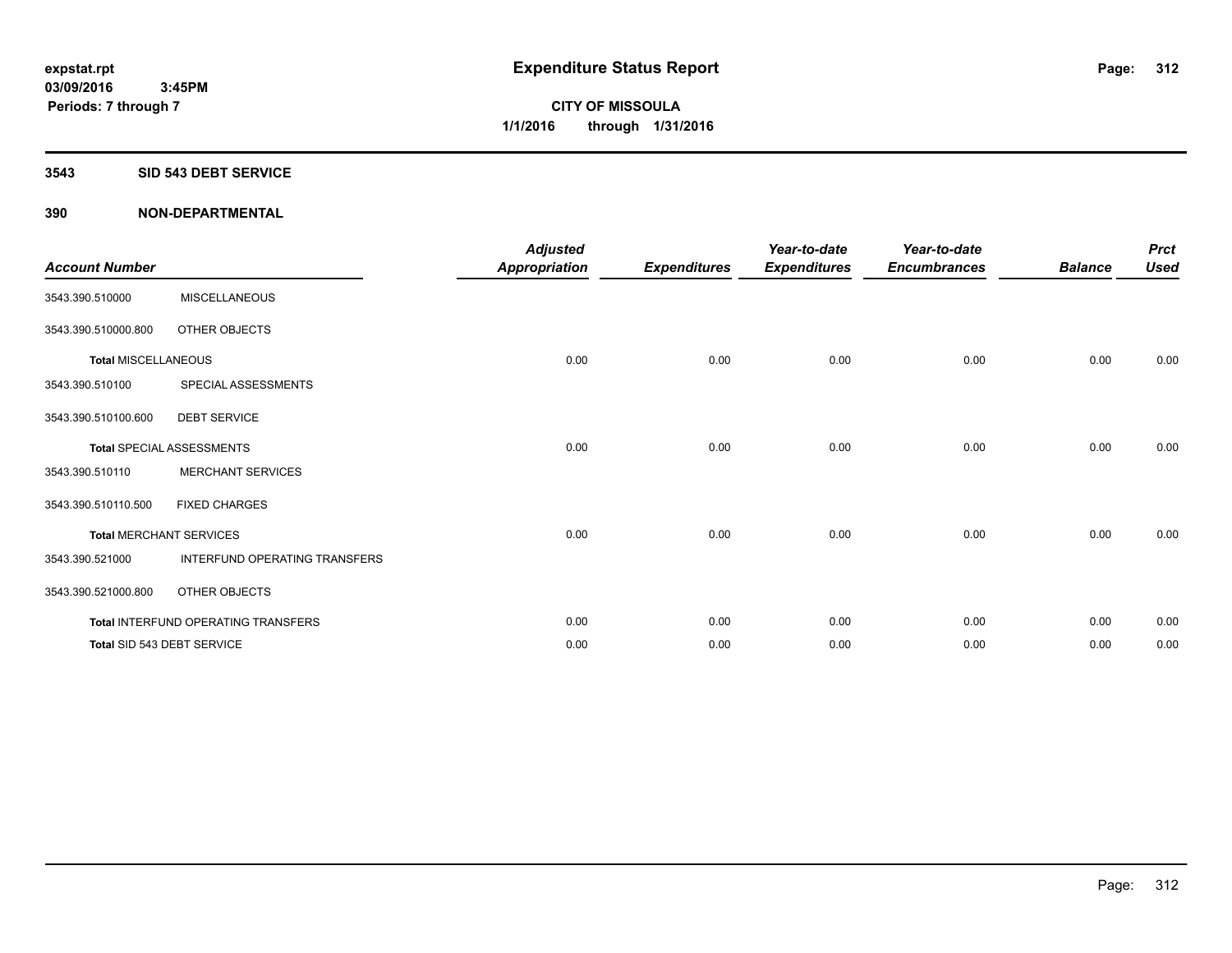**CITY OF MISSOULA 1/1/2016 through 1/31/2016**

## **3544 SID 544 RATTLESNAKE DEBT SERVICE**

| <b>Account Number</b>                      |                                                 | <b>Adjusted</b><br>Appropriation | <b>Expenditures</b> | Year-to-date<br><b>Expenditures</b> | Year-to-date<br><b>Encumbrances</b> | <b>Balance</b> | <b>Prct</b><br>Used |
|--------------------------------------------|-------------------------------------------------|----------------------------------|---------------------|-------------------------------------|-------------------------------------|----------------|---------------------|
| 3544.390.510100                            | SPECIAL ASSESSMENTS                             |                                  |                     |                                     |                                     |                |                     |
| 3544.390.510100.600                        | <b>DEBT SERVICE</b>                             |                                  |                     |                                     |                                     |                |                     |
| 3544.390.510100.610.000 SID 544C/PRINCIPAL |                                                 | 67,000.00                        | 0.00                | 33.000.00                           | 0.00                                | 34.000.00      | 49.25               |
|                                            | 3544.390.510100.620.000 INTEREST / SERVICE FEES | 49,181.00                        | 0.00                | 25.340.63                           | 0.00                                | 23.840.37      | 51.53               |
| <b>Total DEBT SERVICE</b>                  |                                                 | 116,181.00                       | 0.00                | 58,340.63                           | 0.00                                | 57,840.37      | 50.22               |
| <b>Total NON-DEPARTMENTAL</b>              |                                                 | 116.181.00                       | 0.00                | 58.340.63                           | 0.00                                | 57.840.37      | 50.22               |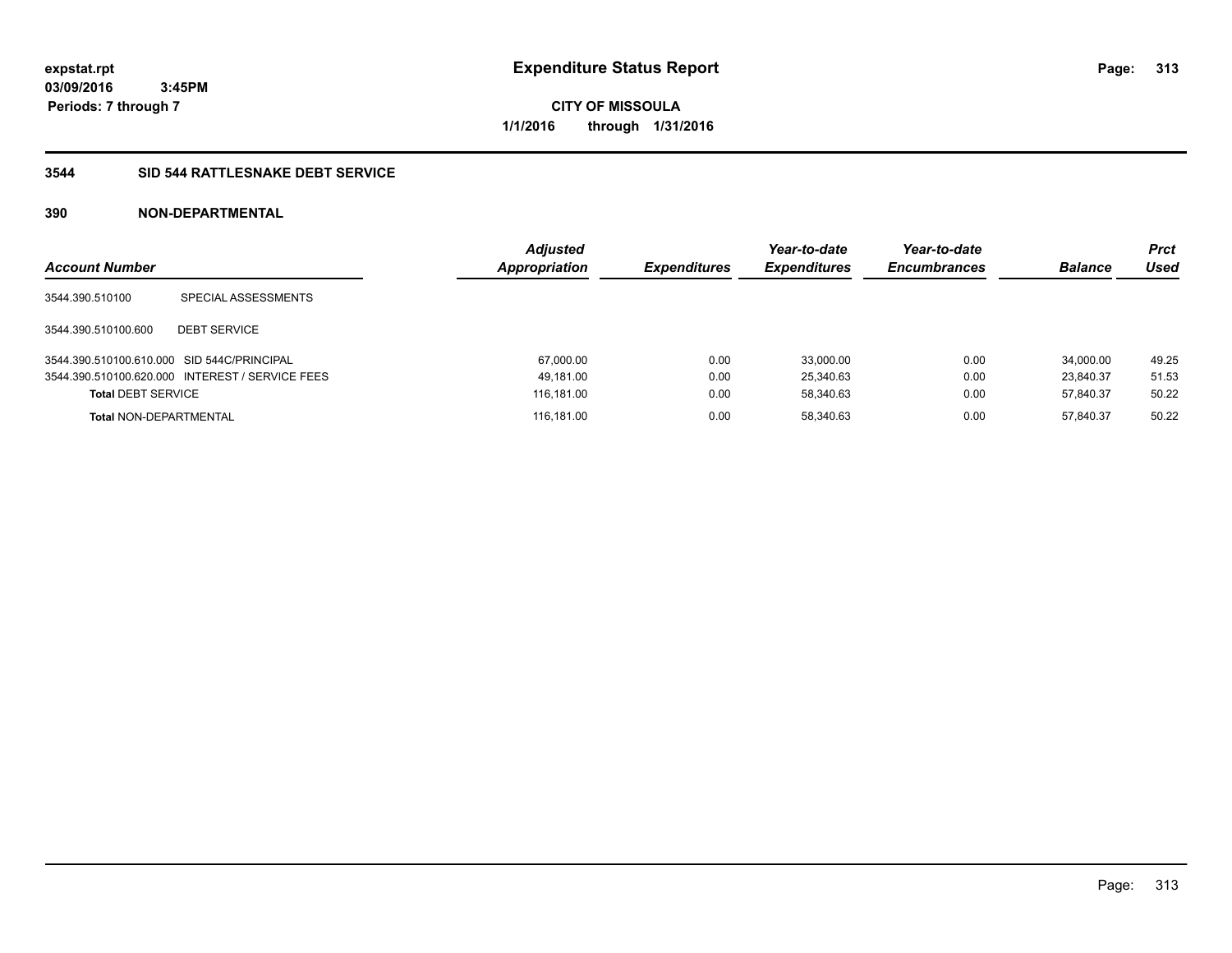**CITY OF MISSOULA 1/1/2016 through 1/31/2016**

## **3544 SID 544 RATTLESNAKE DEBT SERVICE**

## **550 SID 544 PROJECT**

| <b>Account Number</b>     |                                                 | <b>Adjusted</b><br><b>Appropriation</b> | <b>Expenditures</b> | Year-to-date<br><b>Expenditures</b> | Year-to-date<br><b>Encumbrances</b> | <b>Balance</b> | <b>Prct</b><br>Used |
|---------------------------|-------------------------------------------------|-----------------------------------------|---------------------|-------------------------------------|-------------------------------------|----------------|---------------------|
| 3544.550.510100           | SPECIAL ASSESSMENTS                             |                                         |                     |                                     |                                     |                |                     |
| 3544.550.510100.600       | <b>DEBT SERVICE</b>                             |                                         |                     |                                     |                                     |                |                     |
|                           | 3544.550.510100.610.000 SID 544B ARRA/PRINCIPAL | 16,000.00                               | 0.00                | 8,000.00                            | 0.00                                | 8.000.00       | 50.00               |
|                           | 3544.550.510100.620.000 INTEREST / SERVICE FEES | 4.830.00                                | 0.00                | 2.450.00                            | 0.00                                | 2.380.00       | 50.72               |
| <b>Total DEBT SERVICE</b> |                                                 | 20,830.00                               | 0.00                | 10,450.00                           | 0.00                                | 10.380.00      | 50.17               |
| Total SID 544 PROJECT     |                                                 | 20,830.00                               | 0.00                | 10.450.00                           | 0.00                                | 10.380.00      | 50.17               |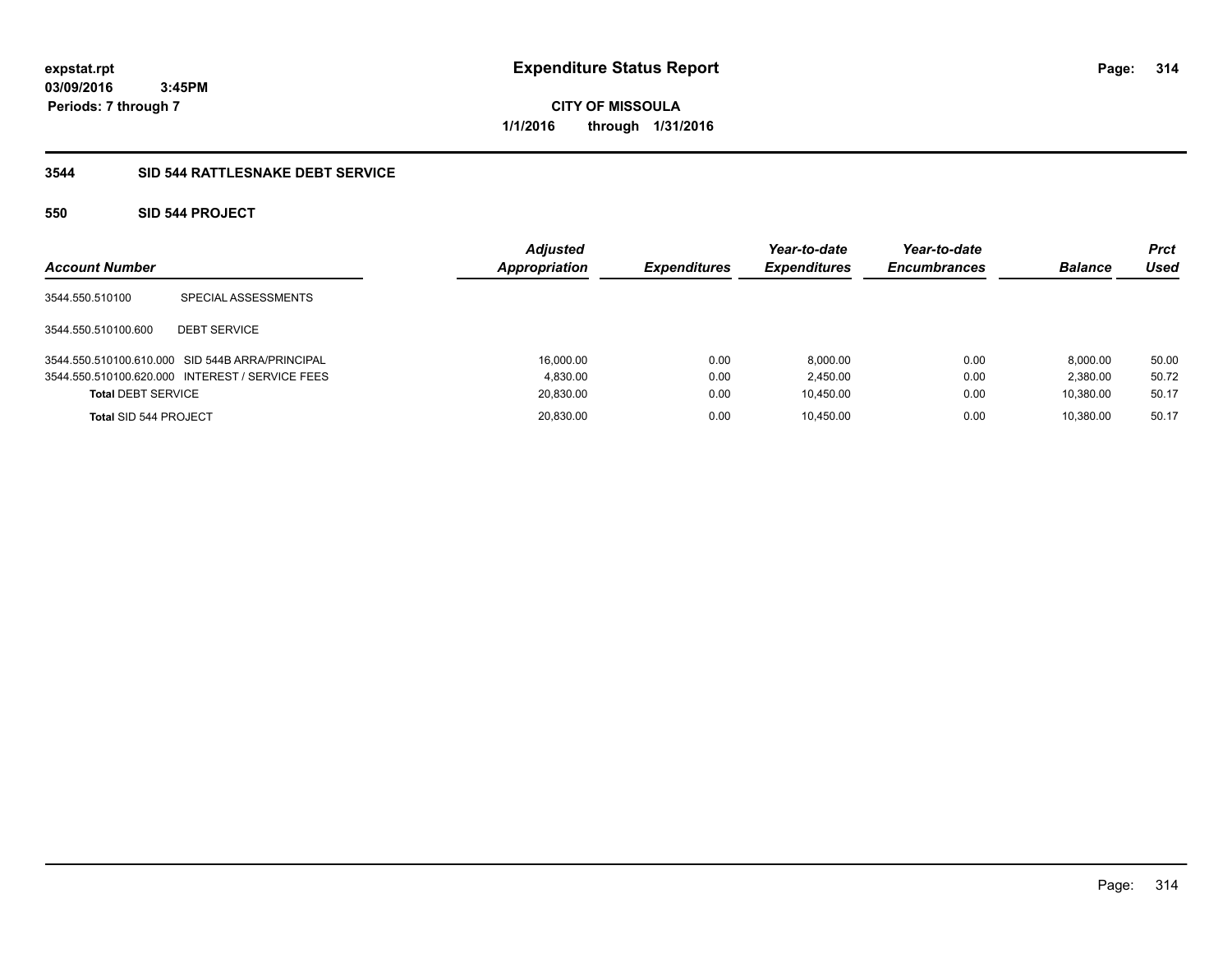# **CITY OF MISSOULA 1/1/2016 through 1/31/2016**

## **3544 SID 544 RATTLESNAKE DEBT SERVICE**

## **555 LOLO STREET PROJECT**

| <b>Account Number</b>          |                                                           | <b>Adjusted</b>      |                     | Year-to-date        | Year-to-date        | <b>Balance</b> | <b>Prct</b><br><b>Used</b> |
|--------------------------------|-----------------------------------------------------------|----------------------|---------------------|---------------------|---------------------|----------------|----------------------------|
|                                |                                                           | <b>Appropriation</b> | <b>Expenditures</b> | <b>Expenditures</b> | <b>Encumbrances</b> |                |                            |
| 3544.555.510100                | SPECIAL ASSESSMENTS                                       |                      |                     |                     |                     |                |                            |
| 3544.555.510100.600            | <b>DEBT SERVICE</b>                                       |                      |                     |                     |                     |                |                            |
|                                | 3544.555.510100.610.000 SID 544D LOLOD/PRINCIPAL          | 1,500.00             | 0.00                | 500.00              | 0.00                | 1.000.00       | 33.33                      |
|                                | 3544.555.510100.620.000 SID 544 D INTEREST / SERVICE FEES | 872.00               | 0.00                | 0.00                | 0.00                | 872.00         | 0.00                       |
|                                | Total SPECIAL ASSESSMENTS                                 | 2,372.00             | 0.00                | 500.00              | 0.00                | 1,872.00       | 21.08                      |
| 3544.555.510110                | <b>MERCHANT SERVICES</b>                                  |                      |                     |                     |                     |                |                            |
| 3544.555.510110.500            | <b>FIXED CHARGES</b>                                      |                      |                     |                     |                     |                |                            |
| <b>Total MERCHANT SERVICES</b> |                                                           | 0.00                 | 0.00                | 0.00                | 0.00                | 0.00           | 0.00                       |
|                                | <b>Total LOLO STREET PROJECT</b>                          | 2,372.00             | 0.00                | 500.00              | 0.00                | 1,872.00       | 21.08                      |
|                                | <b>Total SID 544 RATTLESNAKE DEBT SERVICE</b>             | 139,383.00           | 0.00                | 69,290.63           | 0.00                | 70,092.37      | 49.71                      |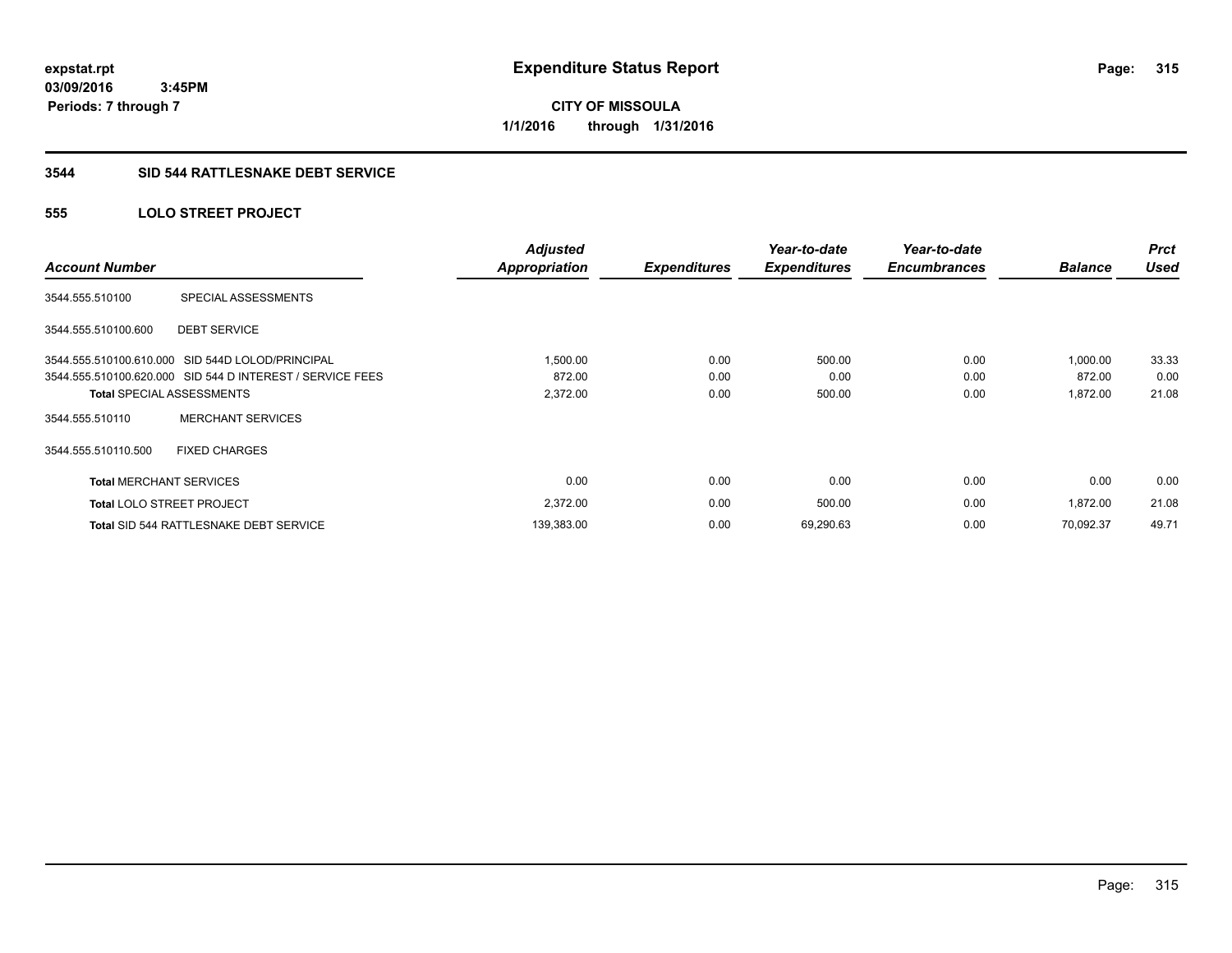#### **3545 SID 545 DEBT SERVICE**

| <b>Account Number</b> |                                            | <b>Adjusted</b><br><b>Appropriation</b> | <b>Expenditures</b> | Year-to-date<br><b>Expenditures</b> | Year-to-date<br><b>Encumbrances</b> | <b>Balance</b> | <b>Prct</b><br><b>Used</b> |
|-----------------------|--------------------------------------------|-----------------------------------------|---------------------|-------------------------------------|-------------------------------------|----------------|----------------------------|
| 3545.390.510100       | SPECIAL ASSESSMENTS                        |                                         |                     |                                     |                                     |                |                            |
| 3545.390.510100.600   | <b>DEBT SERVICE</b>                        |                                         |                     |                                     |                                     |                |                            |
|                       | <b>Total SPECIAL ASSESSMENTS</b>           | 0.00                                    | 0.00                | 0.00                                | 0.00                                | 0.00           | 0.00                       |
| 3545.390.510110       | <b>MERCHANT SERVICES</b>                   |                                         |                     |                                     |                                     |                |                            |
| 3545.390.510110.500   | <b>FIXED CHARGES</b>                       |                                         |                     |                                     |                                     |                |                            |
|                       | <b>Total MERCHANT SERVICES</b>             | 0.00                                    | 0.00                | 0.00                                | 0.00                                | 0.00           | 0.00                       |
| 3545.390.521000       | INTERFUND OPERATING TRANSFERS              |                                         |                     |                                     |                                     |                |                            |
| 3545.390.521000.800   | OTHER OBJECTS                              |                                         |                     |                                     |                                     |                |                            |
|                       | <b>Total INTERFUND OPERATING TRANSFERS</b> | 0.00                                    | 0.00                | 0.00                                | 0.00                                | 0.00           | 0.00                       |
|                       | Total SID 545 DEBT SERVICE                 | 0.00                                    | 0.00                | 0.00                                | 0.00                                | 0.00           | 0.00                       |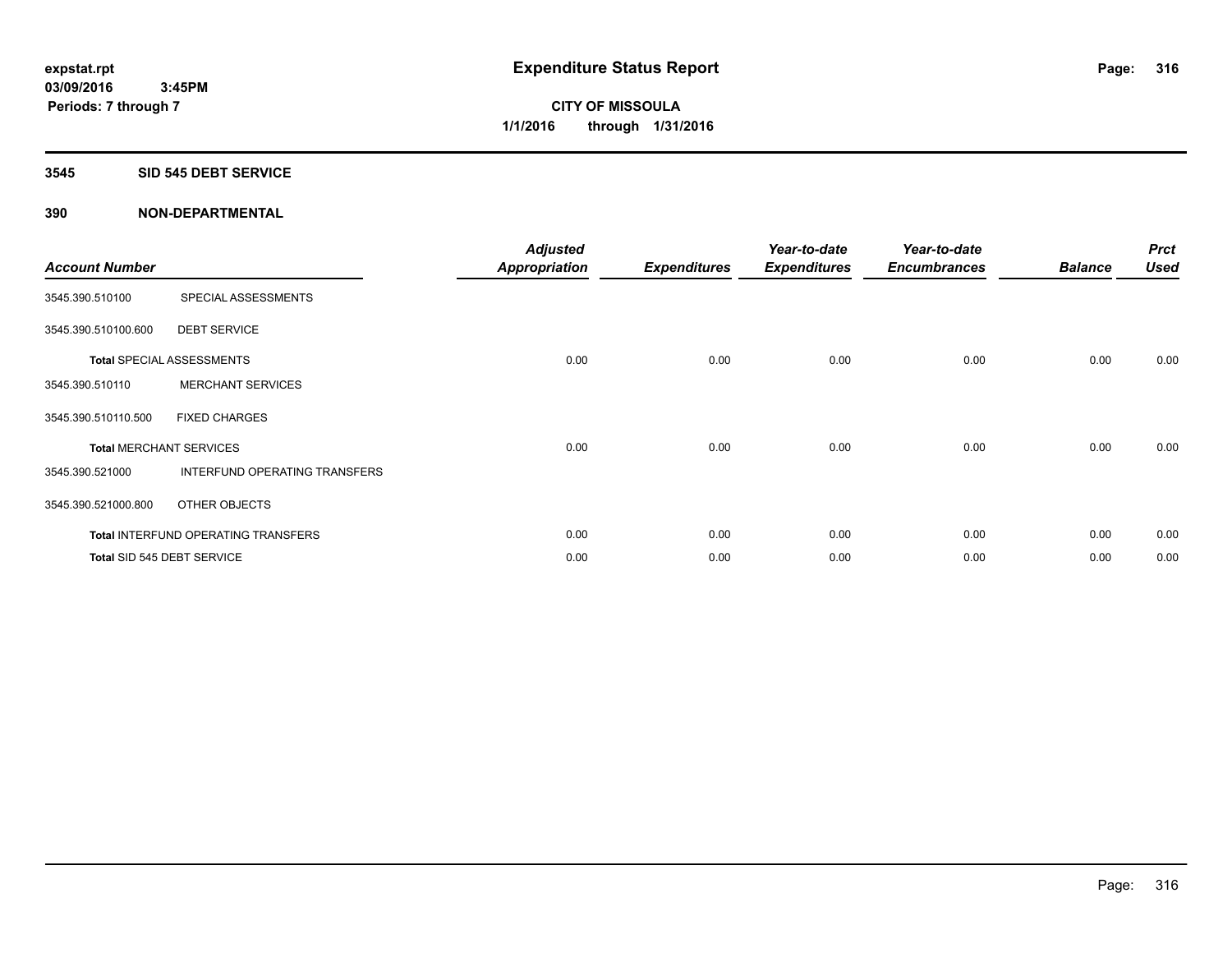#### **3546 SID 546 DEBT SERVICE**

| <b>Account Number</b> |                                            | <b>Adjusted</b><br><b>Appropriation</b> | <b>Expenditures</b> | Year-to-date<br><b>Expenditures</b> | Year-to-date<br><b>Encumbrances</b> | <b>Balance</b> | <b>Prct</b><br><b>Used</b> |
|-----------------------|--------------------------------------------|-----------------------------------------|---------------------|-------------------------------------|-------------------------------------|----------------|----------------------------|
| 3546.390.510100       | SPECIAL ASSESSMENTS                        |                                         |                     |                                     |                                     |                |                            |
| 3546.390.510100.600   | <b>DEBT SERVICE</b>                        |                                         |                     |                                     |                                     |                |                            |
|                       | <b>Total SPECIAL ASSESSMENTS</b>           | 0.00                                    | 0.00                | 0.00                                | 0.00                                | 0.00           | 0.00                       |
| 3546.390.510110       | <b>MERCHANT SERVICES</b>                   |                                         |                     |                                     |                                     |                |                            |
| 3546.390.510110.500   | <b>FIXED CHARGES</b>                       |                                         |                     |                                     |                                     |                |                            |
|                       | <b>Total MERCHANT SERVICES</b>             | 0.00                                    | 0.00                | 0.00                                | 0.00                                | 0.00           | 0.00                       |
| 3546.390.521000       | INTERFUND OPERATING TRANSFERS              |                                         |                     |                                     |                                     |                |                            |
| 3546.390.521000.800   | OTHER OBJECTS                              |                                         |                     |                                     |                                     |                |                            |
|                       | <b>Total INTERFUND OPERATING TRANSFERS</b> | 0.00                                    | 0.00                | 0.00                                | 0.00                                | 0.00           | 0.00                       |
|                       | Total SID 546 DEBT SERVICE                 | 0.00                                    | 0.00                | 0.00                                | 0.00                                | 0.00           | 0.00                       |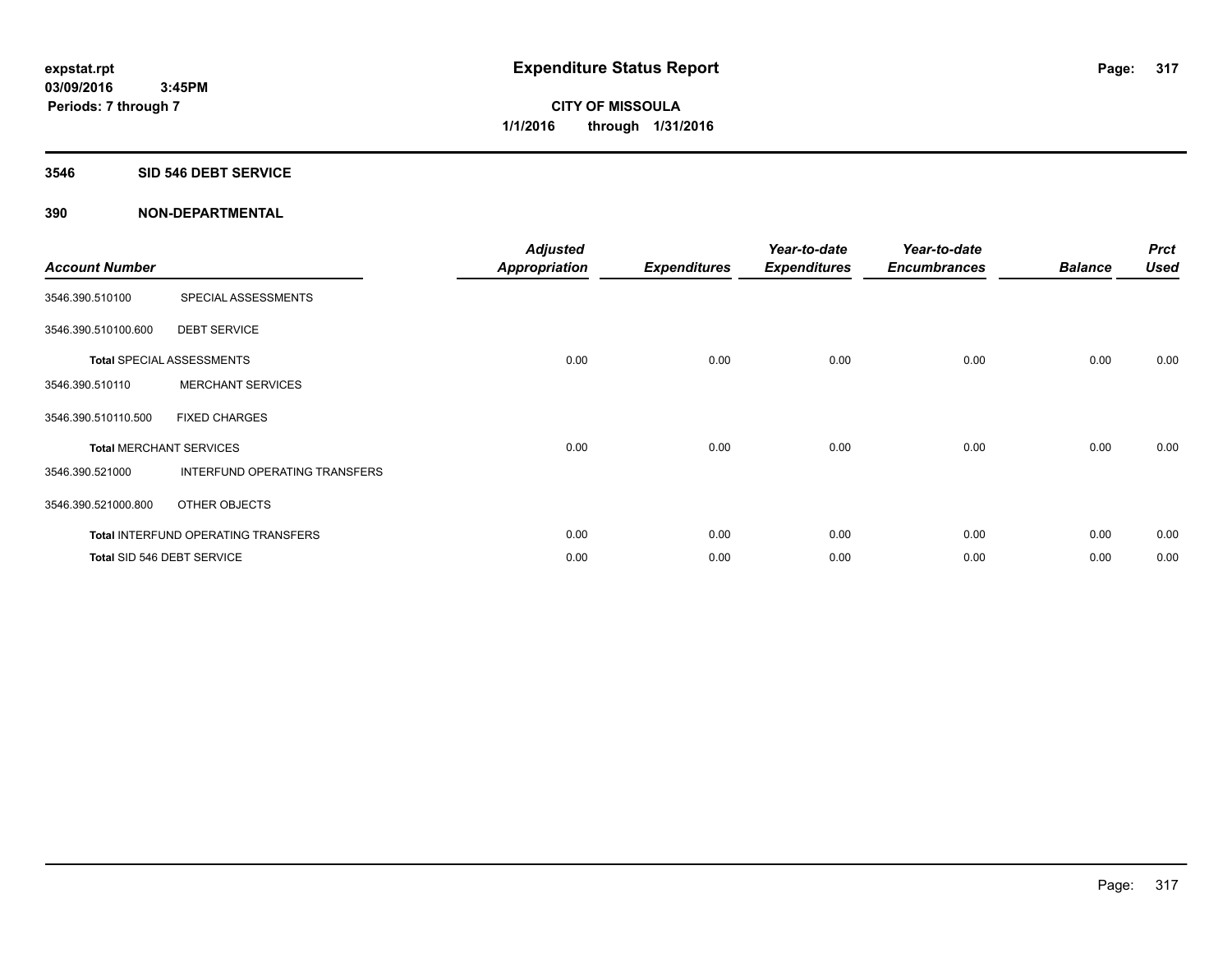## **3548 SID 548-5TH, 6TH & ARTHUR**

|                                            |                                                 | <b>Adjusted</b>      |                     | Year-to-date        | Year-to-date        |                | <b>Prct</b> |
|--------------------------------------------|-------------------------------------------------|----------------------|---------------------|---------------------|---------------------|----------------|-------------|
| <b>Account Number</b>                      |                                                 | <b>Appropriation</b> | <b>Expenditures</b> | <b>Expenditures</b> | <b>Encumbrances</b> | <b>Balance</b> | <b>Used</b> |
| 3548.390.510100                            | SPECIAL ASSESSMENTS                             |                      |                     |                     |                     |                |             |
| 3548.390.510100.600                        | <b>DEBT SERVICE</b>                             |                      |                     |                     |                     |                |             |
| 3548.390.510100.610.000 SID 544C/PRINCIPAL |                                                 | 65,000.00            | 0.00                | 0.00                | 0.00                | 65,000.00      | 0.00        |
|                                            | 3548.390.510100.620.000 INTEREST / SERVICE FEES | 46,525.00            | 0.00                | 23,437.50           | 0.00                | 23,087.50      | 50.38       |
| <b>Total SPECIAL ASSESSMENTS</b>           |                                                 | 111,525.00           | 0.00                | 23,437.50           | 0.00                | 88,087.50      | 21.02       |
| 3548.390.510110                            | <b>MERCHANT SERVICES</b>                        |                      |                     |                     |                     |                |             |
| 3548.390.510110.500                        | <b>FIXED CHARGES</b>                            |                      |                     |                     |                     |                |             |
| <b>Total MERCHANT SERVICES</b>             |                                                 | 0.00                 | 0.00                | 0.00                | 0.00                | 0.00           | 0.00        |
|                                            | Total SID 548-5TH, 6TH & ARTHUR                 | 111,525.00           | 0.00                | 23,437.50           | 0.00                | 88.087.50      | 21.02       |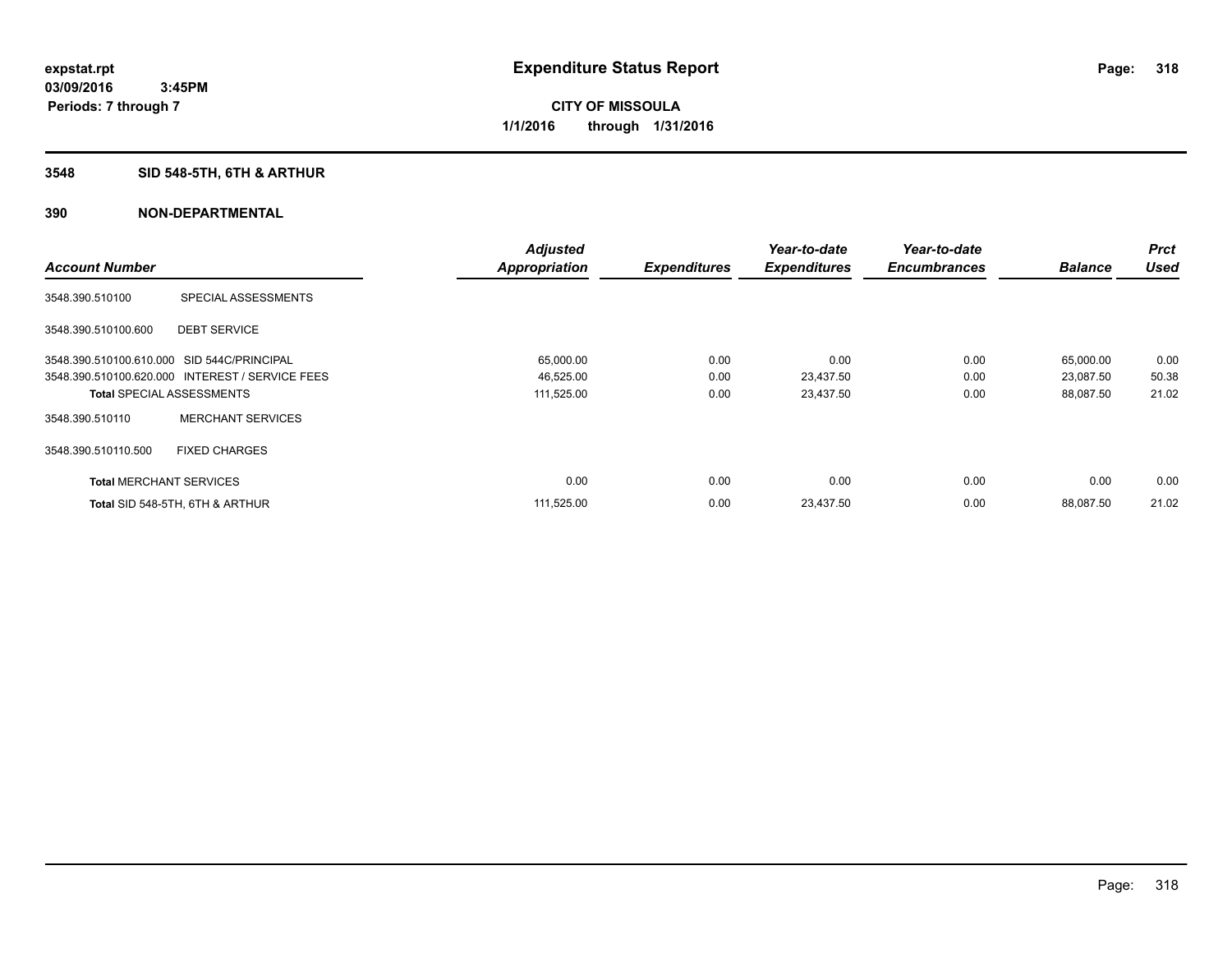## **3549 SID 549 HILLVIEW WAY**

| <b>Account Number</b> |                                  | <b>Adjusted</b><br>Appropriation | <b>Expenditures</b> | Year-to-date<br><b>Expenditures</b> | Year-to-date<br><b>Encumbrances</b> | <b>Balance</b> | <b>Prct</b><br><b>Used</b> |
|-----------------------|----------------------------------|----------------------------------|---------------------|-------------------------------------|-------------------------------------|----------------|----------------------------|
| 3549.390.510100       | SPECIAL ASSESSMENTS              |                                  |                     |                                     |                                     |                |                            |
| 3549.390.510100.600   | <b>DEBT SERVICE</b>              |                                  |                     |                                     |                                     |                |                            |
|                       | <b>Total SPECIAL ASSESSMENTS</b> | 0.00                             | 0.00                | 0.00                                | 0.00                                | 0.00           | 0.00                       |
|                       | Total SID 549 HILLVIEW WAY       | 0.00                             | 0.00                | 0.00                                | 0.00                                | 0.00           | 0.00                       |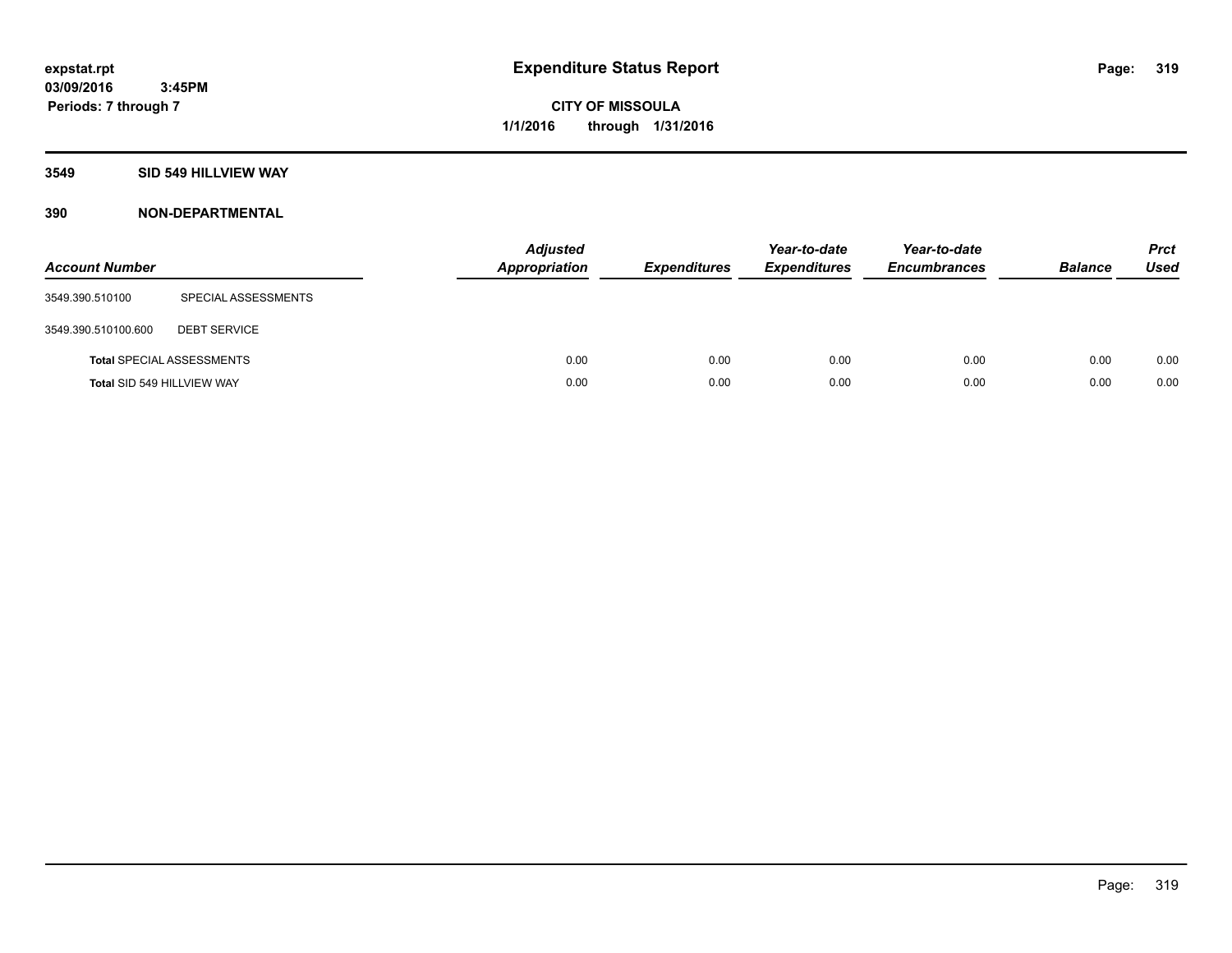**320**

**03/09/2016 3:45PM Periods: 7 through 7**

**CITY OF MISSOULA 1/1/2016 through 1/31/2016**

#### **4060 CAPITAL IMPROVEMENT PROGRAM FUND**

| <b>Account Number</b>                   |                                                        | <b>Adjusted</b><br><b>Appropriation</b> | <b>Expenditures</b> | Year-to-date<br><b>Expenditures</b> | Year-to-date<br><b>Encumbrances</b> | <b>Balance</b> | <b>Prct</b><br><b>Used</b> |
|-----------------------------------------|--------------------------------------------------------|-----------------------------------------|---------------------|-------------------------------------|-------------------------------------|----------------|----------------------------|
| 4060.390.410000                         | <b>GENERAL GOVERNMENT</b>                              |                                         |                     |                                     |                                     |                |                            |
| 4060.390.410000.600                     | <b>DEBT SERVICE</b>                                    |                                         |                     |                                     |                                     |                |                            |
|                                         | <b>Total GENERAL GOVERNMENT</b>                        | 0.00                                    | 0.00                | 0.00                                | 0.00                                | 0.00           | 0.00                       |
| 4060.390.410001                         | SELF HOSTING ACCELA AUTOMATION                         |                                         |                     |                                     |                                     |                |                            |
| 4060.390.410001.900                     | <b>CAPITAL OUTLAY</b>                                  |                                         |                     |                                     |                                     |                |                            |
|                                         | 4060.390.410001.940.000 SELF HOSTING ACCELA AUTOMATION | 0.00                                    | 121.88              | 153,058.67                          | 0.00                                | $-153,058.67$  | 0.00                       |
|                                         | Total SELF HOSTING ACCELA AUTOMATION                   | 0.00                                    | 121.88              | 153,058.67                          | 0.00                                | $-153,058.67$  | 0.00                       |
| 4060.390.410211                         | MAYORS NEIGHBORHOOD OFFICE REMODEL                     |                                         |                     |                                     |                                     |                |                            |
| 4060.390.410211.900                     | <b>CAPITAL OUTLAY</b>                                  |                                         |                     |                                     |                                     |                |                            |
|                                         | Total MAYORS NEIGHBORHOOD OFFICE REMODEL               | 0.00                                    | 0.00                | 0.00                                | 0.00                                | 0.00           | 0.00                       |
| 4060.390.410360                         | CITY HALL EXPANSION                                    |                                         |                     |                                     |                                     |                |                            |
| 4060.390.410360.800                     | OTHER OBJECTS                                          |                                         |                     |                                     |                                     |                |                            |
| Total CITY HALL EXPANSION               |                                                        | 0.00                                    | 0.00                | 0.00                                | 0.00                                | 0.00           | 0.00                       |
| 4060.390.410368                         | MUNI COURT EXPANSION DEBT SERVICE                      |                                         |                     |                                     |                                     |                |                            |
| 4060.390.410368.600                     | <b>DEBT SERVICE</b>                                    |                                         |                     |                                     |                                     |                |                            |
| 4060.390.410368.610.000 PRINCIPAL       |                                                        | 50,000.00                               | 0.00                | 0.00                                | 0.00                                | 50,000.00      | 0.00                       |
| 4060.390.410368.620.000 INTEREST & FEES |                                                        | 31,860.00                               | 0.00                | 16,280.00                           | 0.00                                | 15,580.00      | 51.10                      |
|                                         | Total MUNI COURT EXPANSION DEBT SERVICE                | 81,860.00                               | 0.00                | 16,280.00                           | 0.00                                | 65,580.00      | 19.89                      |
| 4060.390.410560                         | COPIERS/COMPUTER EQUIP                                 |                                         |                     |                                     |                                     |                |                            |
| 4060.390.410560.900                     | <b>CAPITAL OUTLAY</b>                                  |                                         |                     |                                     |                                     |                |                            |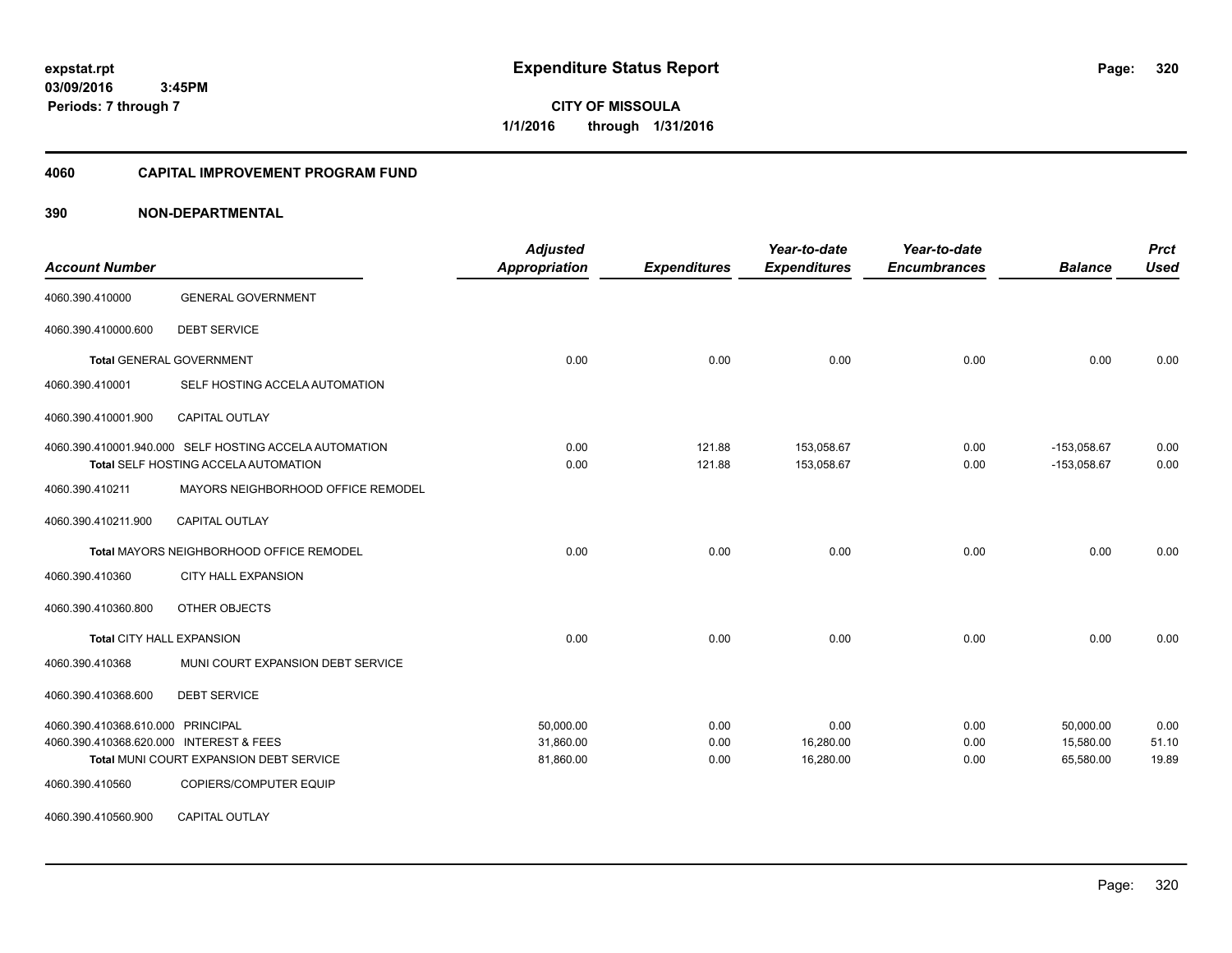**Periods: 7 through 7**

**321**

**CITY OF MISSOULA 1/1/2016 through 1/31/2016**

## **4060 CAPITAL IMPROVEMENT PROGRAM FUND**

## **390 NON-DEPARTMENTAL**

 **3:45PM**

| <b>Account Number</b>     |                                                                                                                                                | <b>Adjusted</b><br><b>Appropriation</b> | <b>Expenditures</b>    | Year-to-date<br><b>Expenditures</b> | Year-to-date<br><b>Encumbrances</b> | <b>Balance</b>                        | <b>Prct</b><br><b>Used</b> |
|---------------------------|------------------------------------------------------------------------------------------------------------------------------------------------|-----------------------------------------|------------------------|-------------------------------------|-------------------------------------|---------------------------------------|----------------------------|
|                           | 4060.390.410560.940.000 COPIERS/COMPUTER EQUIP<br>Total COPIERS/COMPUTER EQUIP                                                                 | 0.00<br>0.00                            | 5,366.72<br>5,366.72   | 47,942.81<br>47,942.81              | 0.00<br>0.00                        | $-47,942.81$<br>$-47,942.81$          | 0.00<br>0.00               |
| 4060.390.410587           | <b>CUSTOMER SERVICE REQUEST MODULE</b>                                                                                                         |                                         |                        |                                     |                                     |                                       |                            |
| 4060.390.410587.900       | <b>CAPITAL OUTLAY</b>                                                                                                                          |                                         |                        |                                     |                                     |                                       |                            |
|                           | Total CUSTOMER SERVICE REQUEST MODULE                                                                                                          | 0.00                                    | 0.00                   | 0.00                                | 0.00                                | 0.00                                  | 0.00                       |
| 4060.390.411011           | <b>CAFR BUILDER</b>                                                                                                                            |                                         |                        |                                     |                                     |                                       |                            |
| 4060.390.411011.900       | <b>CAPITAL OUTLAY</b>                                                                                                                          |                                         |                        |                                     |                                     |                                       |                            |
| <b>Total CAFR BUILDER</b> |                                                                                                                                                | 0.00                                    | 0.00                   | 0.00                                | 0.00                                | 0.00                                  | 0.00                       |
| 4060.390.411241           | ENERGY CONSERVATION CLIMATE ACTION                                                                                                             |                                         |                        |                                     |                                     |                                       |                            |
| 4060.390.411241.900       | <b>CAPITAL OUTLAY</b>                                                                                                                          |                                         |                        |                                     |                                     |                                       |                            |
|                           | 4060.390.411241.930.000 ENERGY CONSERVATION CLIMATE ACTION<br><b>Total ENERGY CONSERVATION CLIMATE ACTION</b>                                  | 0.00<br>0.00                            | 13.910.30<br>13,910.30 | 38.660.30<br>38,660.30              | 0.00<br>0.00                        | $-38.660.30$<br>$-38,660.30$          | 0.00<br>0.00               |
| 4060.390.411242           | COUNCIL CHAMBERS HVAC                                                                                                                          |                                         |                        |                                     |                                     |                                       |                            |
| 4060.390.411242.900       | <b>CAPITAL OUTLAY</b>                                                                                                                          |                                         |                        |                                     |                                     |                                       |                            |
|                           | <b>Total COUNCIL CHAMBERS HVAC</b>                                                                                                             | 0.00                                    | 0.00                   | 0.00                                | 0.00                                | 0.00                                  | 0.00                       |
| 4060.390.411300           | <b>VOIP/DATA/GIS UPGRADES</b>                                                                                                                  |                                         |                        |                                     |                                     |                                       |                            |
| 4060.390.411300.600       | <b>DEBT SERVICE</b>                                                                                                                            |                                         |                        |                                     |                                     |                                       |                            |
|                           | 4060.390.411300.610.000 INTERNALLY FINANCED EQUIP/PRINCIPAL<br>4060.390.411300.620.000 INTEREST / SERVICE FEES<br>Total VOIP/DATA/GIS UPGRADES | 148,493.00<br>11,185.00<br>159,678.00   | 0.00<br>0.00<br>0.00   | 0.00<br>0.00<br>0.00                | 0.00<br>0.00<br>0.00                | 148,493.00<br>11,185.00<br>159,678.00 | 0.00<br>0.00<br>0.00       |
| 4060.390.420001           | PUBLIC SAFETY OPERATING/LIGHT VEHICLES                                                                                                         |                                         |                        |                                     |                                     |                                       |                            |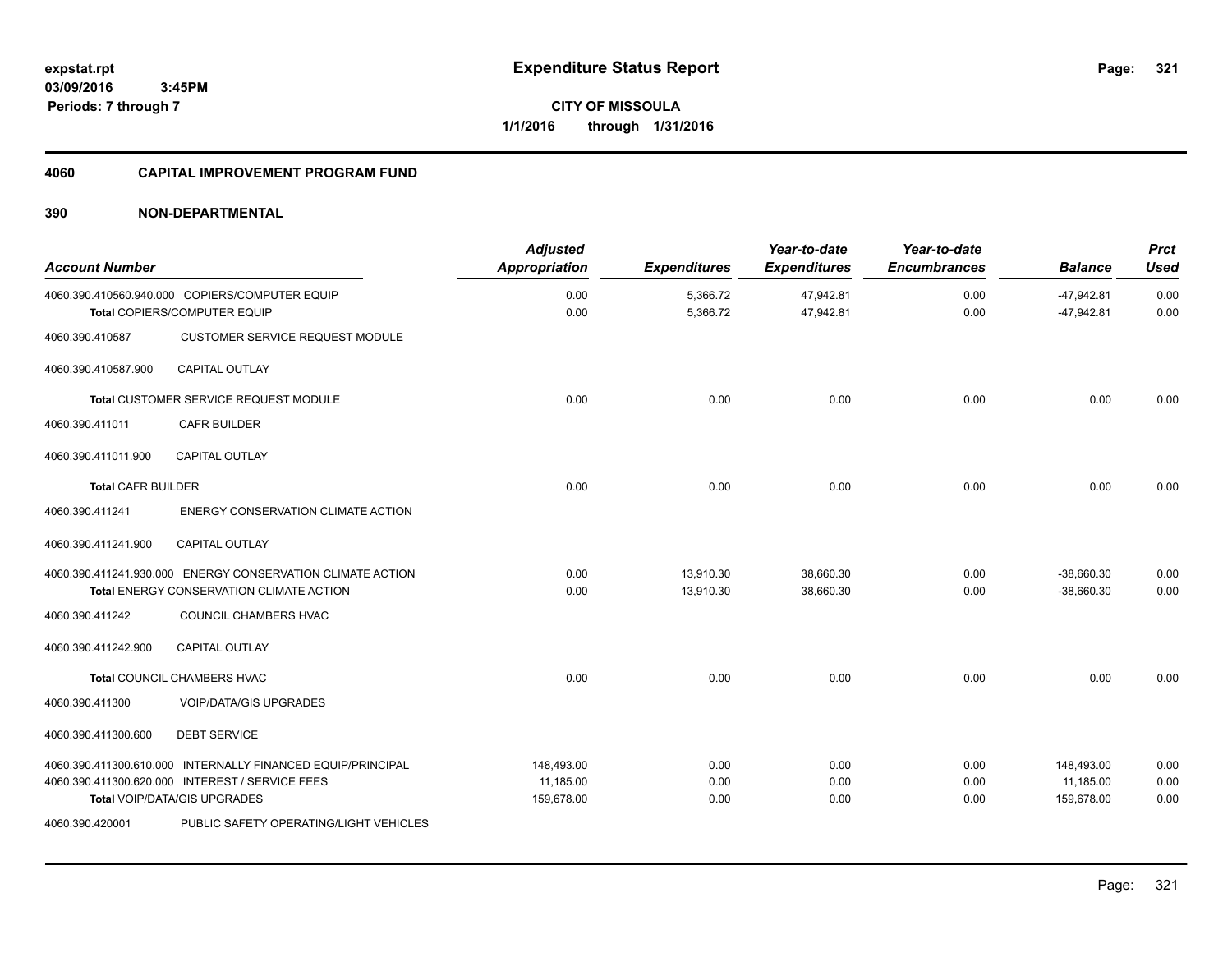**322**

**03/09/2016 3:45PM Periods: 7 through 7**

**CITY OF MISSOULA 1/1/2016 through 1/31/2016**

## **4060 CAPITAL IMPROVEMENT PROGRAM FUND**

| <b>Adjusted</b>                                                  |                                      | Year-to-date                            | Year-to-date                               |                                     | <b>Prct</b>                                 |
|------------------------------------------------------------------|--------------------------------------|-----------------------------------------|--------------------------------------------|-------------------------------------|---------------------------------------------|
|                                                                  |                                      |                                         |                                            |                                     | <b>Used</b>                                 |
|                                                                  |                                      |                                         |                                            |                                     |                                             |
| 4060.390.420001.940.000 PS CORE OPERATING LIGHT VEHICLES<br>0.00 | 7,184.50                             | 111,729.44                              | 0.00                                       | $-111,729.44$                       | 0.00                                        |
|                                                                  |                                      |                                         |                                            |                                     | 0.00                                        |
| PUBLIC SAFETY CORE HEAVY EQUIP                                   |                                      |                                         |                                            |                                     |                                             |
|                                                                  |                                      |                                         |                                            |                                     |                                             |
| 0.00                                                             | 0.00                                 | 64.00                                   | 0.00                                       | $-64.00$                            | 0.00                                        |
|                                                                  |                                      |                                         |                                            |                                     | 0.00                                        |
|                                                                  |                                      |                                         |                                            |                                     |                                             |
|                                                                  |                                      |                                         |                                            |                                     |                                             |
| 0.00                                                             | 20,417.97                            | 20,417.97                               | 0.00                                       | $-20,417.97$                        | 0.00                                        |
| 0.00                                                             | 20,417.97                            | 20,417.97                               | 0.00                                       | $-20.417.97$                        | 0.00                                        |
|                                                                  |                                      |                                         |                                            |                                     |                                             |
|                                                                  |                                      |                                         |                                            |                                     |                                             |
| 0.00                                                             | 1,699.50                             | 3,146.00                                | 0.00                                       | $-3,146.00$                         | 0.00                                        |
| 0.00                                                             | 1,699.50                             | 3,146.00                                | 0.00                                       | $-3,146.00$                         | 0.00                                        |
|                                                                  |                                      |                                         |                                            |                                     |                                             |
|                                                                  |                                      |                                         |                                            |                                     |                                             |
| 0.00                                                             | 0.00                                 | 0.00                                    | 0.00                                       | 0.00                                | 0.00                                        |
|                                                                  |                                      |                                         |                                            |                                     |                                             |
| 0.00                                                             | 0.00                                 | 0.00                                    | 0.00                                       | 0.00                                | 0.00                                        |
|                                                                  |                                      |                                         |                                            |                                     |                                             |
|                                                                  | <b>Appropriation</b><br>0.00<br>0.00 | <b>Expenditures</b><br>7,184.50<br>0.00 | <b>Expenditures</b><br>111,729.44<br>64.00 | <b>Encumbrances</b><br>0.00<br>0.00 | <b>Balance</b><br>$-111.729.44$<br>$-64.00$ |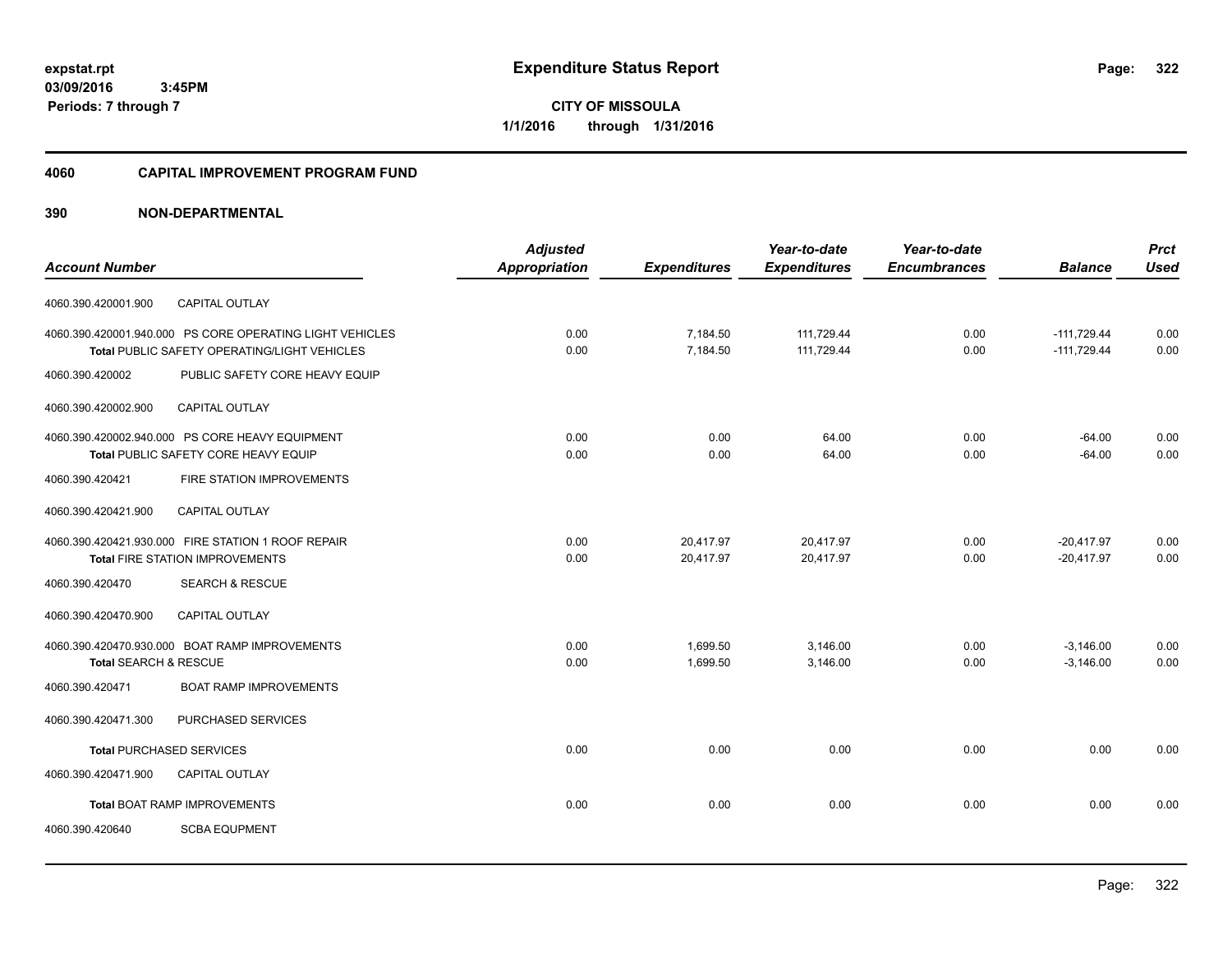**CITY OF MISSOULA 1/1/2016 through 1/31/2016**

## **4060 CAPITAL IMPROVEMENT PROGRAM FUND**

|                                                                                         |                                  | <b>Adjusted</b> |                      | Year-to-date           | Year-to-date        |                              | <b>Prct</b>  |
|-----------------------------------------------------------------------------------------|----------------------------------|-----------------|----------------------|------------------------|---------------------|------------------------------|--------------|
| <b>Account Number</b>                                                                   |                                  | Appropriation   | <b>Expenditures</b>  | <b>Expenditures</b>    | <b>Encumbrances</b> | <b>Balance</b>               | <b>Used</b>  |
| 4060.390.420640.900                                                                     | CAPITAL OUTLAY                   |                 |                      |                        |                     |                              |              |
| 4060.390.420640.940.000 SCBA EQUIPMENT                                                  |                                  | 0.00<br>0.00    | 4,705.15<br>4,705.15 | 4,705.15<br>4,705.15   | 0.00<br>0.00        | $-4,705.15$<br>$-4,705.15$   | 0.00<br>0.00 |
| <b>Total SCBA EQUPMENT</b><br>4060.390.430000                                           | <b>ADA IMPLEMENTATION</b>        |                 |                      |                        |                     |                              |              |
| 4060.390.430000.900                                                                     | <b>CAPITAL OUTLAY</b>            |                 |                      |                        |                     |                              |              |
| <b>Total ADA IMPLEMENTATION</b>                                                         |                                  | 0.00            | 0.00                 | 0.00                   | 0.00                | 0.00                         | 0.00         |
| 4060.390.430001                                                                         | PW CORE OPERATING LIGHT VEHICLES |                 |                      |                        |                     |                              |              |
| 4060.390.430001.900                                                                     | CAPITAL OUTLAY                   |                 |                      |                        |                     |                              |              |
| 4060.390.430001.940.000 PW CORE OPERATING LIGHT VEHICLES                                |                                  | 0.00            | 55.00                | 1,658.00               | 0.00                | $-1,658.00$                  | 0.00         |
| 4060.390.430001.941.000 DUI DIGITAL EQUIPMENT<br>Total PW CORE OPERATING LIGHT VEHICLES |                                  | 0.00<br>0.00    | 981.02<br>1,036.02   | 15,915.05<br>17,573.05 | 0.00<br>0.00        | $-15,915.05$<br>$-17,573.05$ | 0.00<br>0.00 |
| 4060.390.430002                                                                         | PW CORE HEAVY EQUIPMENT          |                 |                      |                        |                     |                              |              |
| 4060.390.430002.900                                                                     | <b>CAPITAL OUTLAY</b>            |                 |                      |                        |                     |                              |              |
| 4060.390.430002.940.000 PW CORE HEAVY EQUIPMENT                                         |                                  | 0.00            | 55.00                | 116.327.21             | 0.00                | $-116,327.21$                | 0.00         |
| Total PW CORE HEAVY EQUIPMENT                                                           |                                  | 0.00            | 55.00                | 116,327.21             | 0.00                | $-116,327.21$                | 0.00         |
| 4060.390.430004                                                                         | TRAFFIC SIGNAL LED CONVERSION    |                 |                      |                        |                     |                              |              |
| 4060.390.430004.900                                                                     | CAPITAL OUTLAY                   |                 |                      |                        |                     |                              |              |
| Total TRAFFIC SIGNAL LED CONVERSION                                                     |                                  | 0.00            | 0.00                 | 0.00                   | 0.00                | 0.00                         | 0.00         |
| 4060.390.430013                                                                         | MAINTENANCE MANAGEMENT SYSTEM    |                 |                      |                        |                     |                              |              |
| 4060.390.430013.900                                                                     | <b>CAPITAL OUTLAY</b>            |                 |                      |                        |                     |                              |              |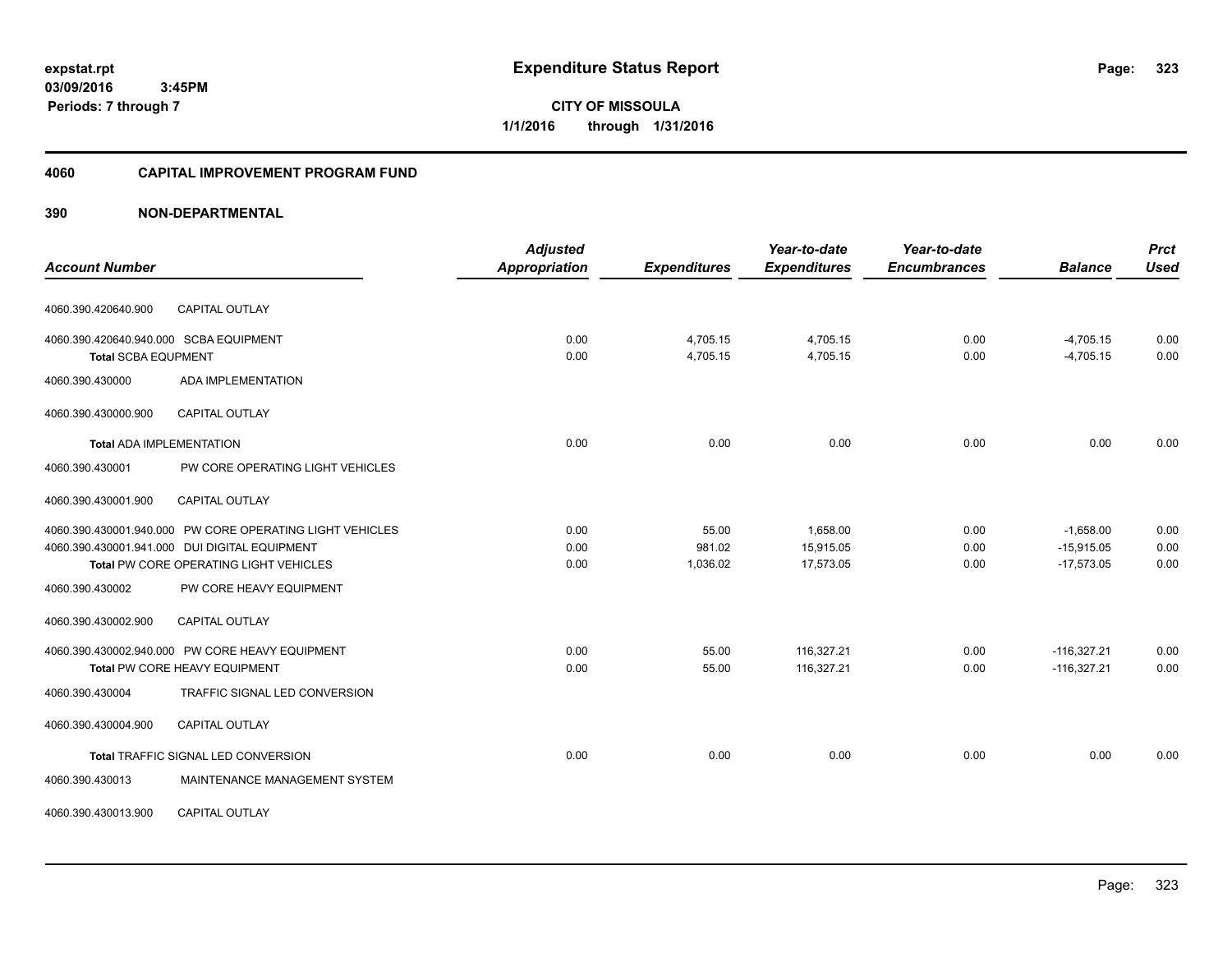**324**

**03/09/2016 3:45PM Periods: 7 through 7**

**CITY OF MISSOULA 1/1/2016 through 1/31/2016**

#### **4060 CAPITAL IMPROVEMENT PROGRAM FUND**

| <b>Account Number</b>        |                                                                                                          | <b>Adjusted</b><br>Appropriation | <b>Expenditures</b> | Year-to-date<br><b>Expenditures</b> | Year-to-date<br><b>Encumbrances</b> | <b>Balance</b>               | <b>Prct</b><br><b>Used</b> |
|------------------------------|----------------------------------------------------------------------------------------------------------|----------------------------------|---------------------|-------------------------------------|-------------------------------------|------------------------------|----------------------------|
|                              | Total MAINTENANCE MANAGEMENT SYSTEM                                                                      | 0.00                             | 0.00                | 0.00                                | 0.00                                | 0.00                         | 0.00                       |
| 4060.390.430221              | CENTRALIZED MAINT, TOOLS & FENCE                                                                         |                                  |                     |                                     |                                     |                              |                            |
| 4060.390.430221.900          | <b>CAPITAL OUTLAY</b>                                                                                    |                                  |                     |                                     |                                     |                              |                            |
|                              | 4060.390.430221.930.000 CENTRALIZED MAINT, TOOLS & FENCE<br>Total CENTRALIZED MAINT, TOOLS & FENCE       | 0.00<br>0.00                     | 0.00<br>0.00        | 2,203.50<br>2,203.50                | 0.00<br>0.00                        | $-2,203.50$<br>$-2,203.50$   | 0.00<br>0.00               |
| 4060.390.430266              | <b>TRAFFIC CALMING</b>                                                                                   |                                  |                     |                                     |                                     |                              |                            |
| 4060.390.430266.900          | <b>CAPITAL OUTLAY</b>                                                                                    |                                  |                     |                                     |                                     |                              |                            |
| <b>Total TRAFFIC CALMING</b> |                                                                                                          | 0.00                             | 0.00                | 0.00                                | 0.00                                | 0.00                         | 0.00                       |
| 4060.390.431401              | GIS-AERIAL PHOTOGRAPHY                                                                                   |                                  |                     |                                     |                                     |                              |                            |
| 4060.390.431401.300          | PURCHASED SERVICES                                                                                       |                                  |                     |                                     |                                     |                              |                            |
|                              | Total GIS-AERIAL PHOTOGRAPHY                                                                             | 0.00                             | 0.00                | 0.00                                | 0.00                                | 0.00                         | 0.00                       |
| 4060.390.440620              | ANIMAL CONTROL FACILITIES                                                                                |                                  |                     |                                     |                                     |                              |                            |
| 4060.390.440620.900          | <b>CAPITAL OUTLAY</b>                                                                                    |                                  |                     |                                     |                                     |                              |                            |
|                              | 4060.390.440620.940.000 ANIMAL CONTROL RE-ROOF<br>Total ANIMAL CONTROL FACILITIES                        | 20.000.00<br>20,000.00           | 0.00<br>0.00        | 0.00<br>0.00                        | 0.00<br>0.00                        | 20,000.00<br>20,000.00       | 0.00<br>0.00               |
| 4060.390.460001              | PARKS CORE OPERATING/LIGHT VEHICLES                                                                      |                                  |                     |                                     |                                     |                              |                            |
| 4060.390.460001.900          | <b>CAPITAL OUTLAY</b>                                                                                    |                                  |                     |                                     |                                     |                              |                            |
|                              | 4060.390.460001.940.000 PARKS CORE OPERATING LIGHT VEHICLES<br>Total PARKS CORE OPERATING/LIGHT VEHICLES | 0.00<br>0.00                     | 0.00<br>0.00        | 45,620.00<br>45.620.00              | 0.00<br>0.00                        | $-45,620.00$<br>$-45,620.00$ | 0.00<br>0.00               |
| 4060.390.460002              | PARKS CORE HEAVY EQUIPMENT                                                                               |                                  |                     |                                     |                                     |                              |                            |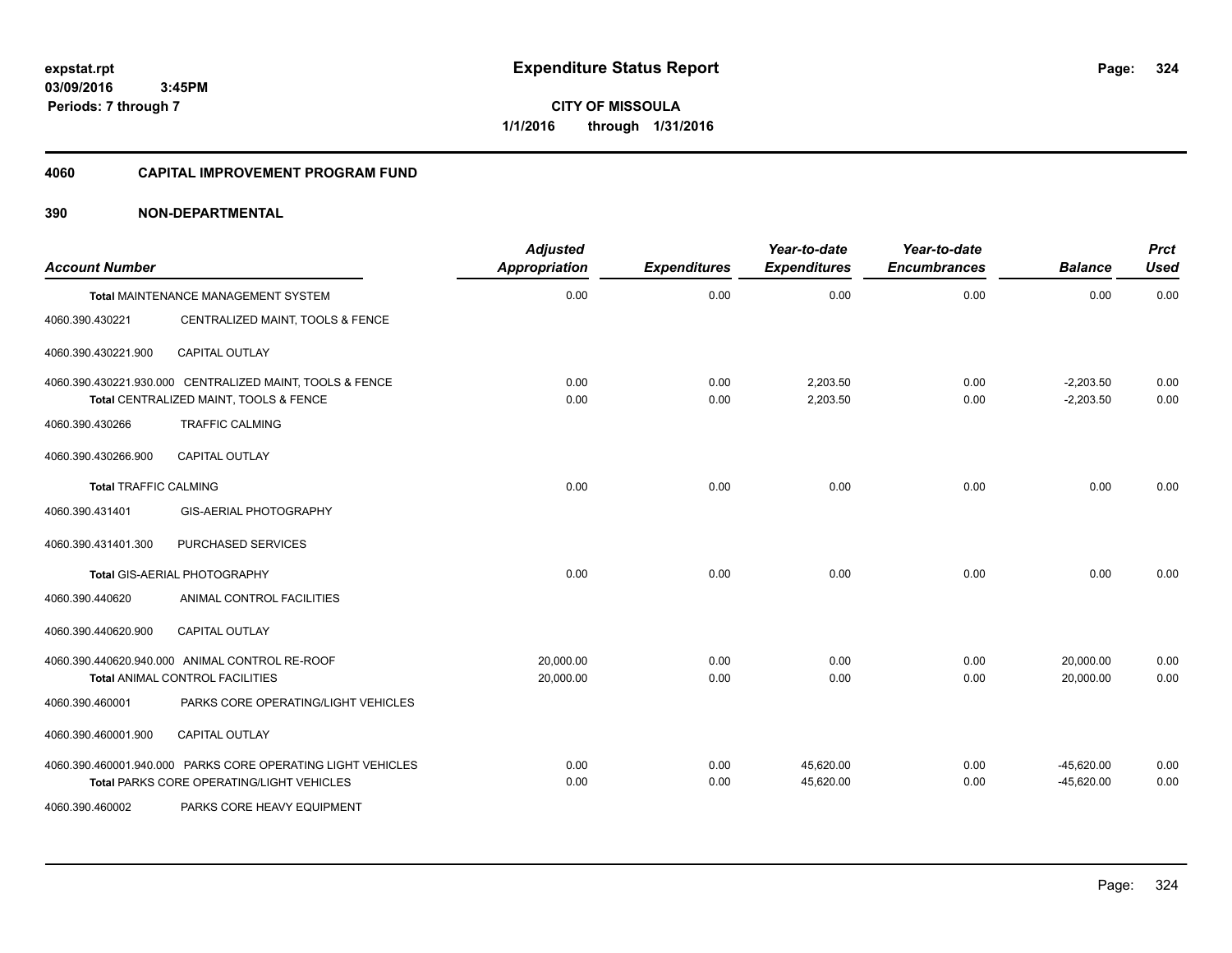**Periods: 7 through 7**

**325**

**CITY OF MISSOULA 1/1/2016 through 1/31/2016**

# **4060 CAPITAL IMPROVEMENT PROGRAM FUND**

# **390 NON-DEPARTMENTAL**

 **3:45PM**

| <b>Account Number</b>                |                                       | <b>Adjusted</b><br>Appropriation | <b>Expenditures</b> | Year-to-date<br><b>Expenditures</b> | Year-to-date<br><b>Encumbrances</b> | <b>Balance</b> | <b>Prct</b><br><b>Used</b> |
|--------------------------------------|---------------------------------------|----------------------------------|---------------------|-------------------------------------|-------------------------------------|----------------|----------------------------|
| 4060.390.460002.900                  | <b>CAPITAL OUTLAY</b>                 |                                  |                     |                                     |                                     |                |                            |
|                                      | Total PARKS CORE HEAVY EQUIPMENT      | 0.00                             | 0.00                | 0.00                                | 0.00                                | 0.00           | 0.00                       |
| 4060.390.460400                      | PARK MAINTENANCE & IMPROVEMENTS       |                                  |                     |                                     |                                     |                |                            |
| 4060.390.460400.100                  | PERSONAL SERVICES                     |                                  |                     |                                     |                                     |                |                            |
| <b>Total PERSONAL SERVICES</b>       |                                       | 0.00                             | 0.00                | 0.00                                | 0.00                                | 0.00           | 0.00                       |
| 4060.390.460400.900                  | <b>CAPITAL OUTLAY</b>                 |                                  |                     |                                     |                                     |                |                            |
|                                      | Total PARK MAINTENANCE & IMPROVEMENTS | 0.00                             | 0.00                | 0.00                                | 0.00                                | 0.00           | 0.00                       |
| 4060.390.460432                      | <b>AQUATICS SUPPORT</b>               |                                  |                     |                                     |                                     |                |                            |
| 4060.390.460432.900                  | <b>CAPITAL OUTLAY</b>                 |                                  |                     |                                     |                                     |                |                            |
| <b>Total AQUATICS SUPPORT</b>        |                                       | 0.00                             | 0.00                | 0.00                                | 0.00                                | 0.00           | 0.00                       |
| 4060.390.460438                      | MCCORMICK PARK SITE PLAN              |                                  |                     |                                     |                                     |                |                            |
| 4060.390.460438.900                  | <b>CAPITAL OUTLAY</b>                 |                                  |                     |                                     |                                     |                |                            |
|                                      | Total MCCORMICK PARK SITE PLAN        | 0.00                             | 0.00                | 0.00                                | 0.00                                | 0.00           | 0.00                       |
| 4060.390.460451                      | ART MUSEUM DEBT SERVICE               |                                  |                     |                                     |                                     |                |                            |
| 4060.390.460451.600                  | <b>DEBT SERVICE</b>                   |                                  |                     |                                     |                                     |                |                            |
|                                      | Total ART MUSEUM DEBT SERVICE         | 0.00                             | 0.00                | 0.00                                | 0.00                                | 0.00           | 0.00                       |
| 4060.390.460452                      | <b>ART MUSEUM</b>                     |                                  |                     |                                     |                                     |                |                            |
| 4060.390.460452.900                  | CAPITAL OUTLAY                        |                                  |                     |                                     |                                     |                |                            |
| 4060.390.460452.930.000 MAM ART PARK |                                       | 0.00                             | 0.00                | 2,978.64                            | 0.00                                | $-2,978.64$    | 0.00                       |
| <b>Total ART MUSEUM</b>              |                                       | 0.00                             | 0.00                | 2,978.64                            | 0.00                                | $-2,978.64$    | 0.00                       |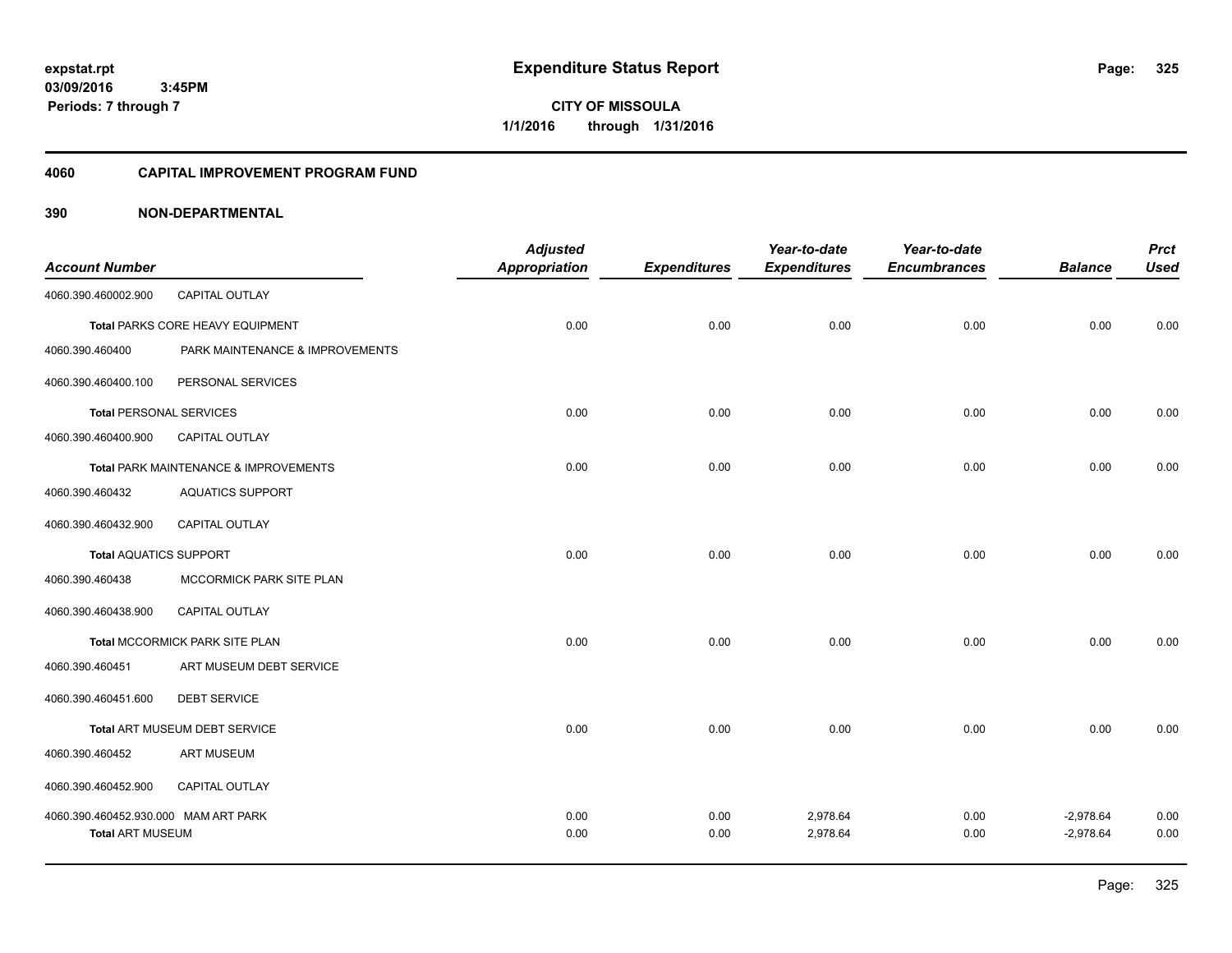**CITY OF MISSOULA 1/1/2016 through 1/31/2016**

# **4060 CAPITAL IMPROVEMENT PROGRAM FUND**

| <b>Account Number</b>            |                                                                    | <b>Adjusted</b><br><b>Appropriation</b> | <b>Expenditures</b> | Year-to-date<br><b>Expenditures</b> | Year-to-date<br><b>Encumbrances</b> | <b>Balance</b> | <b>Prct</b><br><b>Used</b> |
|----------------------------------|--------------------------------------------------------------------|-----------------------------------------|---------------------|-------------------------------------|-------------------------------------|----------------|----------------------------|
| 4060.390.460485                  | 50 METER POOL IMPROVEMENTS                                         |                                         |                     |                                     |                                     |                |                            |
| 4060.390.460485.900              | CAPITAL OUTLAY                                                     |                                         |                     |                                     |                                     |                |                            |
| Total 50 METER POOL IMPROVEMENTS |                                                                    | 0.00                                    | 0.00                | 0.00                                | 0.00                                | 0.00           | 0.00                       |
| 4060.390.460507                  | <b>METER CONVERSION</b>                                            |                                         |                     |                                     |                                     |                |                            |
| 4060.390.460507.900              | <b>CAPITAL OUTLAY</b>                                              |                                         |                     |                                     |                                     |                |                            |
| <b>Total METER CONVERSION</b>    |                                                                    | 0.00                                    | 0.00                | 0.00                                | 0.00                                | 0.00           | 0.00                       |
| 4060.390.490100                  | AQUATICS GEN FUND DEBT SERVICE                                     |                                         |                     |                                     |                                     |                |                            |
| 4060.390.490100.600              | <b>DEBT SERVICE</b>                                                |                                         |                     |                                     |                                     |                |                            |
|                                  | 4060.390.490100.610.000 FY08 AQUATICS GEN FUND DEBT SVS/PRINCIPL   | 85,000.00                               | 0.00                | 0.00                                | 0.00                                | 85,000.00      | 0.00                       |
|                                  | 4060.390.490100.620.000 FY08 AQUATICS GEN FUND DEBT SVS/INTEREST   | 45,641.00                               | 350.00              | 23,170.63                           | 0.00                                | 22,470.37      | 50.77<br>17.74             |
| 4060.390.490101                  | Total AQUATICS GEN FUND DEBT SERVICE<br>50 METER POOL DEBT SERVICE | 130,641.00                              | 350.00              | 23,170.63                           | 0.00                                | 107,470.37     |                            |
| 4060.390.490101.600              | <b>DEBT SERVICE</b>                                                |                                         |                     |                                     |                                     |                |                            |
|                                  | 4060.390.490101.610.000 50 METER POOL DEBT SERVICE                 | 35,000.00                               | 0.00                | 0.00                                | 0.00                                | 35,000.00      | 0.00                       |
|                                  | 4060.390.490101.620.000 50 METER POOL DEBT SERVICE/INTEREST        | 23,825.00                               | 0.00                | 12,262.50                           | 0.00                                | 11,562.50      | 51.47                      |
|                                  | Total 50 METER POOL DEBT SERVICE                                   | 58,825.00                               | 0.00                | 12.262.50                           | 0.00                                | 46.562.50      | 20.85                      |
| 4060.390.490102                  | 2010C ENERGY BONDS DEBT SERVICE                                    |                                         |                     |                                     |                                     |                |                            |
| 4060.390.490102.600              | <b>DEBT SERVICE</b>                                                |                                         |                     |                                     |                                     |                |                            |
|                                  | 4060.390.490102.610.000 PRINCIPAL-2010C BONDS                      | 60.000.00                               | 0.00                | 0.00                                | 0.00                                | 60.000.00      | 0.00                       |
|                                  | 4060.390.490102.620.000 INTEREST / SERVICE FEES-2010C BONDS        | 22,925.00                               | 0.00                | 11,812.50                           | 0.00                                | 11,112.50      | 51.53                      |
|                                  | Total 2010C ENERGY BONDS DEBT SERVICE                              | 82,925.00                               | 0.00                | 11,812.50                           | 0.00                                | 71,112.50      | 14.24                      |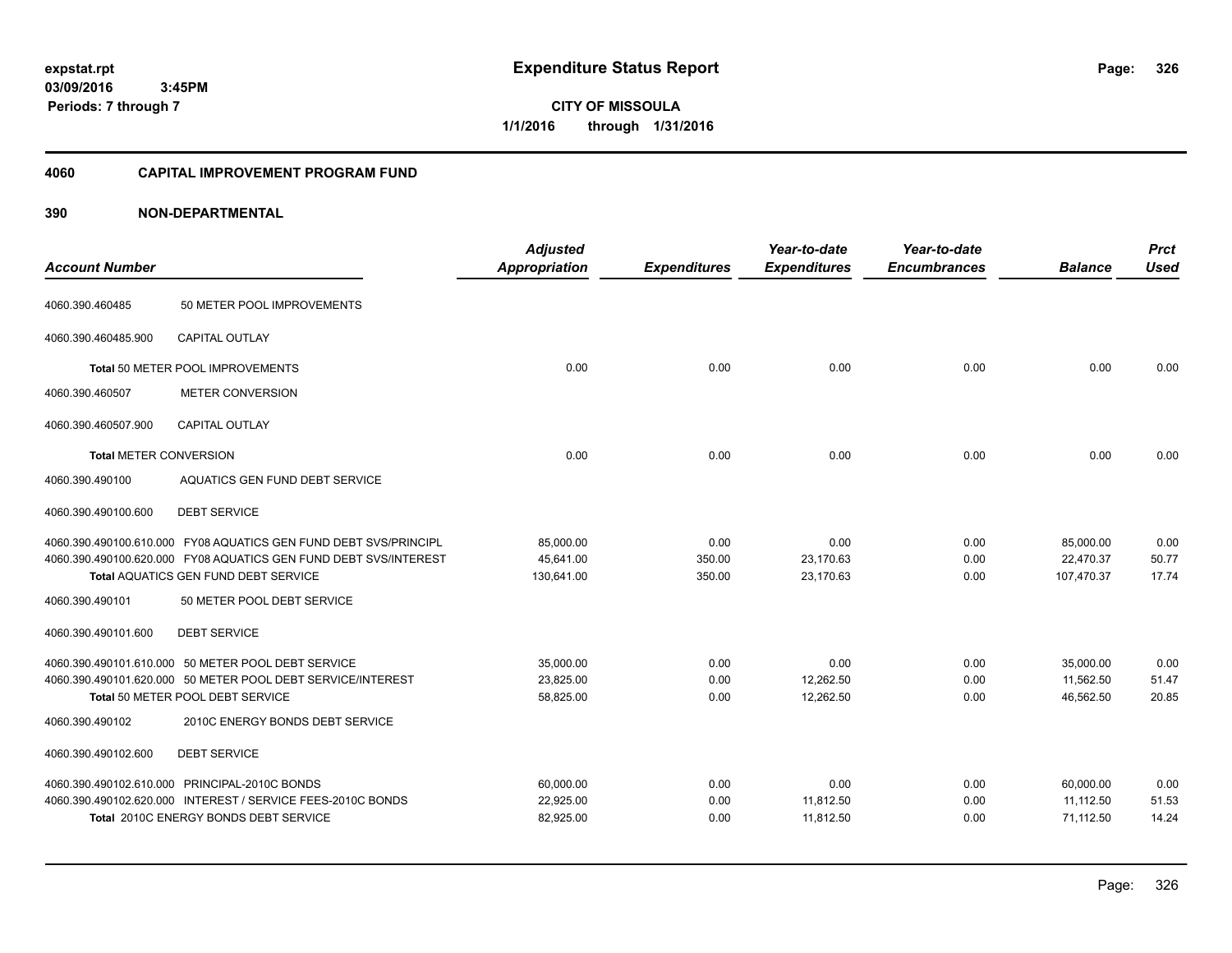**CITY OF MISSOULA 1/1/2016 through 1/31/2016**

# **4060 CAPITAL IMPROVEMENT PROGRAM FUND**

|                                   |                                                            | <b>Adjusted</b> |                     | Year-to-date        | Year-to-date        |                | <b>Prct</b> |
|-----------------------------------|------------------------------------------------------------|-----------------|---------------------|---------------------|---------------------|----------------|-------------|
| <b>Account Number</b>             |                                                            | Appropriation   | <b>Expenditures</b> | <b>Expenditures</b> | <b>Encumbrances</b> | <b>Balance</b> | <b>Used</b> |
| 4060.390.490103                   | 2010A REFUNDING DEBT SERVICE                               |                 |                     |                     |                     |                |             |
| 4060.390.490103.600               | <b>DEBT SERVICE</b>                                        |                 |                     |                     |                     |                |             |
| 4060.390.490103.610.000 PRINCIPAL |                                                            | 110,000.00      | 0.00                | 0.00                | 0.00                | 110,000.00     | 0.00        |
|                                   | 4060.390.490103.620.000 INTEREST / SERVICE FEES            | 19,813.00       | 0.00                | 10,256.25           | 0.00                | 9,556.75       | 51.77       |
|                                   | Total 2010A REFUNDING DEBT SERVICE                         | 129,813.00      | 0.00                | 10,256.25           | 0.00                | 119,556.75     | 7.90        |
| 4060.390.490104                   | FY16A REFUNDING BOND DEBT SERVICE                          |                 |                     |                     |                     |                |             |
| 4060.390.490104.300               | PURCHASED SERVICES                                         |                 |                     |                     |                     |                |             |
| <b>Total PURCHASED SERVICES</b>   |                                                            | 0.00            | 0.00                | 0.00                | 0.00                | 0.00           | 0.00        |
| 4060.390.490104.600               | <b>DEBT SERVICE</b>                                        |                 |                     |                     |                     |                |             |
|                                   | Total FY16A REFUNDING BOND DEBT SERVICE                    | 0.00            | 0.00                | 0.00                | 0.00                | 0.00           | 0.00        |
| 4060.390.490429                   | 07 FIRE BOND DEBT SVS \$680,000                            |                 |                     |                     |                     |                |             |
| 4060.390.490429.600               | <b>DEBT SERVICE</b>                                        |                 |                     |                     |                     |                |             |
| 4060.390.490429.610.000 PRINCIPAL |                                                            | 35,000.00       | 0.00                | 0.00                | 0.00                | 35,000.00      | 0.00        |
|                                   | 4060.390.490429.620.000 INTEREST / SERVICE FEES            | 18,705.00       | 0.00                | 9,702.50            | 0.00                | 9,002.50       | 51.87       |
|                                   | Total 07 FIRE BOND DEBT SVS \$680,000                      | 53,705.00       | 0.00                | 9,702.50            | 0.00                | 44,002.50      | 18.07       |
| 4060.390.490504                   | FY09 FINANCED CORE EQUIPMENT                               |                 |                     |                     |                     |                |             |
| 4060.390.490504.300               | PURCHASED SERVICES                                         |                 |                     |                     |                     |                |             |
| <b>Total PURCHASED SERVICES</b>   |                                                            | 0.00            | 0.00                | 0.00                | 0.00                | 0.00           | 0.00        |
| 4060.390.490504.600               | <b>DEBT SERVICE</b>                                        |                 |                     |                     |                     |                |             |
|                                   | 4060.390.490504.610.000 FY09 CORE FINANCED EQUIP-PRINCIPAL | 305.191.00      | 0.00                | 187,912.37          | 0.00                | 117,278.63     | 61.57       |
|                                   | 4060.390.490504.620.000 FY09 FINANCED CORE EQUIP-INTEREST  | 61,927.00       | 0.00                | 61,927.31           | 0.00                | $-0.31$        | 100.00      |
|                                   | <b>Total FY09 FINANCED CORE EQUIPMENT</b>                  | 367,118.00      | 0.00                | 249,839.68          | 0.00                | 117,278.32     | 68.05       |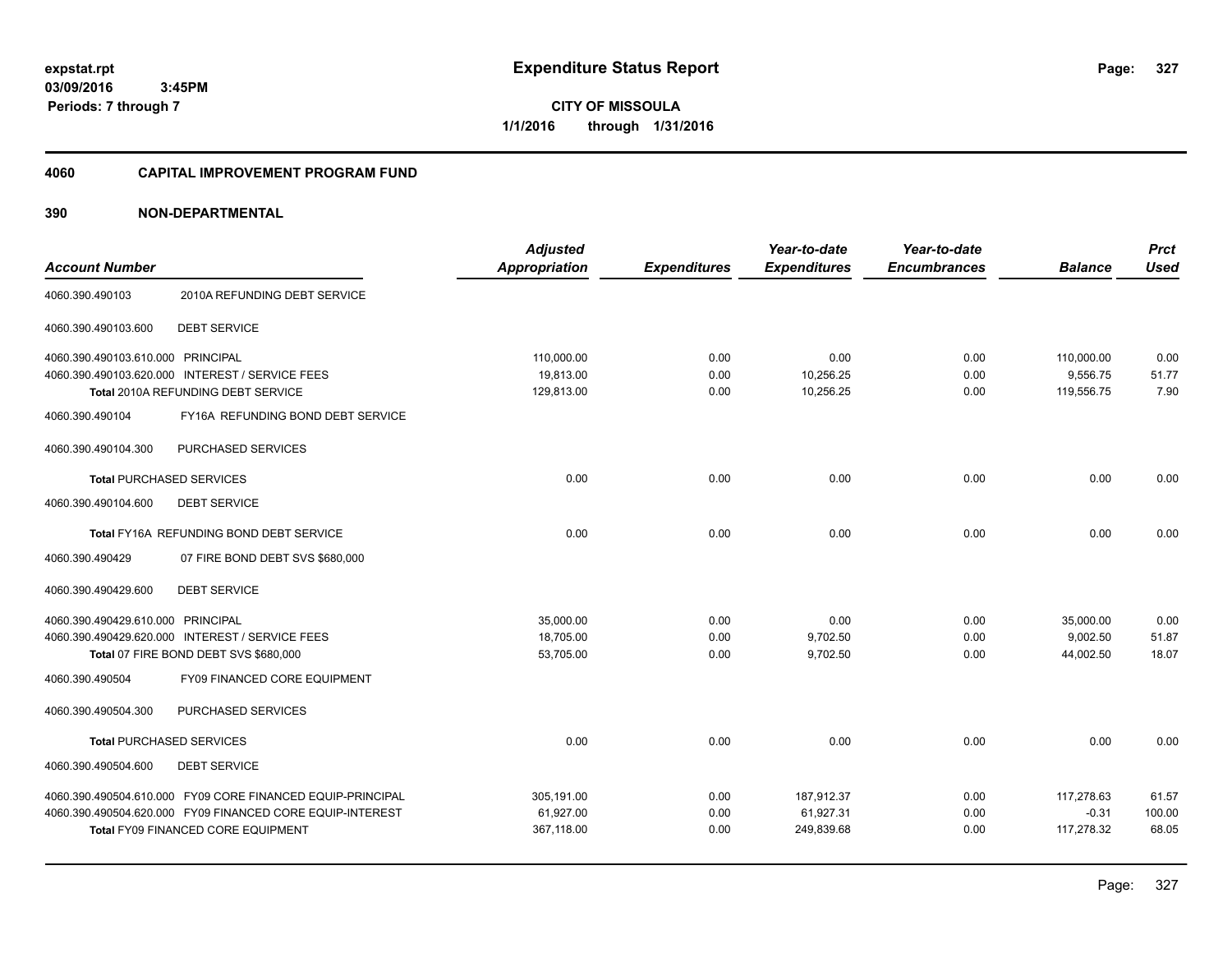**CITY OF MISSOULA 1/1/2016 through 1/31/2016**

# **4060 CAPITAL IMPROVEMENT PROGRAM FUND**

| <b>Account Number</b>         |                                | <b>Adjusted</b><br><b>Appropriation</b> | <b>Expenditures</b> | Year-to-date<br><b>Expenditures</b> | Year-to-date<br><b>Encumbrances</b> | <b>Balance</b> | <b>Prct</b><br><b>Used</b> |
|-------------------------------|--------------------------------|-----------------------------------------|---------------------|-------------------------------------|-------------------------------------|----------------|----------------------------|
| 4060.390.490506               | <b>CORE FINANCED EQUIPMENT</b> |                                         |                     |                                     |                                     |                |                            |
| 4060.390.490506.600           | <b>DEBT SERVICE</b>            |                                         |                     |                                     |                                     |                |                            |
|                               | Total CORE FINANCED EQUIPMENT  | 0.00                                    | 0.00                | 0.00                                | 0.00                                | 0.00           | 0.00                       |
| 4060.390.510110               | <b>MERCHANT SERVICES</b>       |                                         |                     |                                     |                                     |                |                            |
| 4060.390.510110.500           | <b>FIXED CHARGES</b>           |                                         |                     |                                     |                                     |                |                            |
|                               | <b>Total MERCHANT SERVICES</b> | 0.00                                    | 0.00                | 0.00                                | 0.00                                | 0.00           | 0.00                       |
| 4060.390.521001               | <b>TRANSFER TO CIP</b>         |                                         |                     |                                     |                                     |                |                            |
| 4060.390.521001.800           | OTHER OBJECTS                  |                                         |                     |                                     |                                     |                |                            |
| <b>Total TRANSFER TO CIP</b>  |                                | 0.00                                    | 0.00                | 0.00                                | 0.00                                | 0.00           | 0.00                       |
| <b>Total NON-DEPARTMENTAL</b> |                                | 1,084,565.00                            | 54,847.04           | 897,750.80                          | 0.00                                | 186,814.20     | 82.78                      |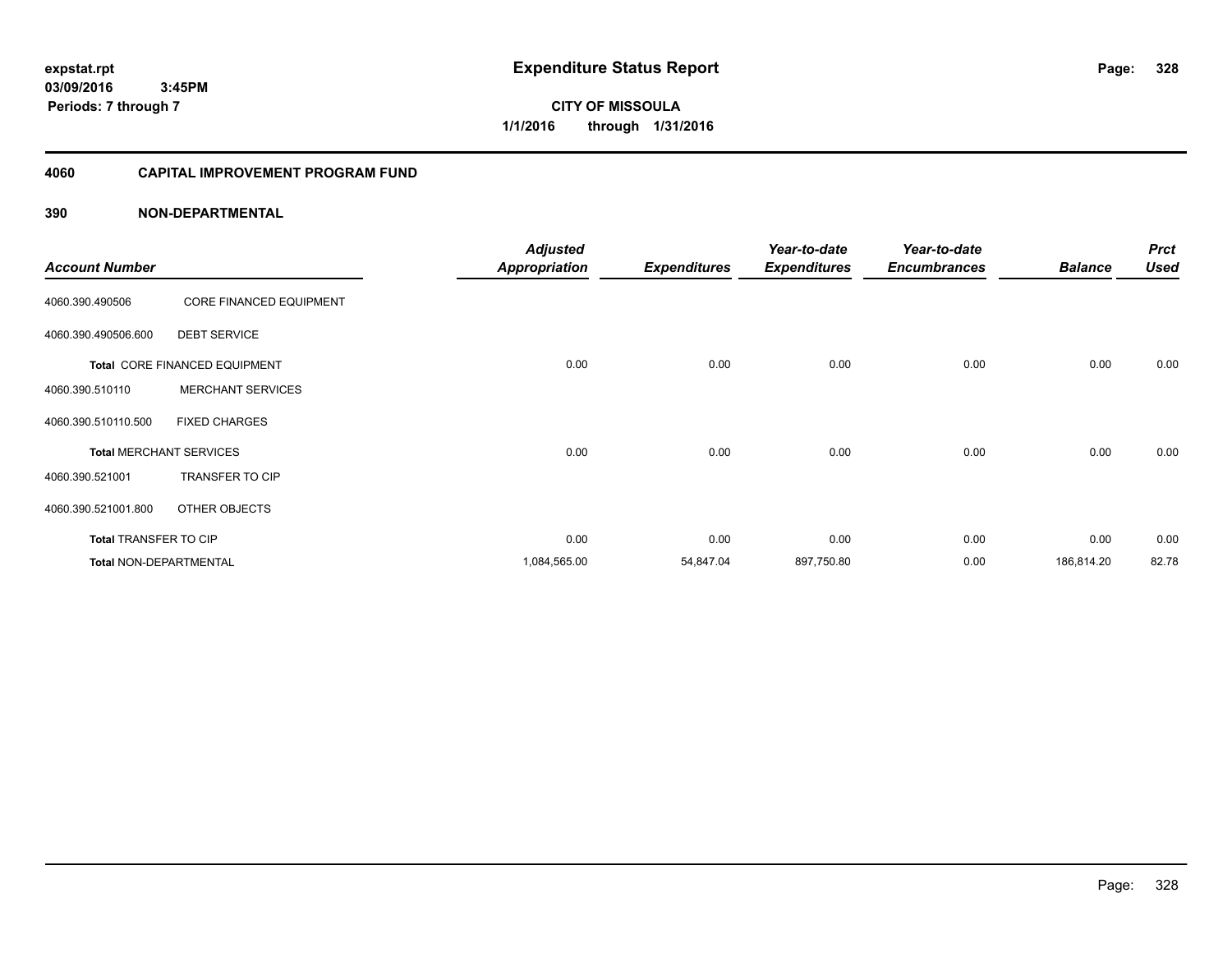**03/09/2016 3:45PM Periods: 7 through 7**

# **CITY OF MISSOULA 1/1/2016 through 1/31/2016**

#### **4060 CAPITAL IMPROVEMENT PROGRAM FUND**

# **391 ENERGY PERFORMANCE PROJ.**

| <b>Account Number</b> |                                               | <b>Adjusted</b><br><b>Appropriation</b> | <b>Expenditures</b> | Year-to-date<br><b>Expenditures</b> | Year-to-date<br><b>Encumbrances</b> | <b>Balance</b> | <b>Prct</b><br><b>Used</b> |
|-----------------------|-----------------------------------------------|-----------------------------------------|---------------------|-------------------------------------|-------------------------------------|----------------|----------------------------|
| 4060.391.411242       | COUNCIL CHAMBERS HVAC                         |                                         |                     |                                     |                                     |                |                            |
| 4060.391.411242.900   | <b>CAPITAL OUTLAY</b>                         |                                         |                     |                                     |                                     |                |                            |
|                       | Total COUNCIL CHAMBERS HVAC                   | 0.00                                    | 0.00                | 0.00                                | 0.00                                | 0.00           | 0.00                       |
| 4060.391.411257       | JCI-CONSTRUCTION AND M&V                      |                                         |                     |                                     |                                     |                |                            |
| 4060.391.411257.300   | PURCHASED SERVICES                            |                                         |                     |                                     |                                     |                |                            |
|                       | Total JCI-CONSTRUCTION AND M&V                | 0.00                                    | 0.00                | 0.00                                | 0.00                                | 0.00           | 0.00                       |
| 4060.391.411258       | PARKS EXTERIOR TRAIL LIGHTING(ARRA)           |                                         |                     |                                     |                                     |                |                            |
| 4060.391.411258.900   | CAPITAL OUTLAY                                |                                         |                     |                                     |                                     |                |                            |
|                       | Total PARKS EXTERIOR TRAIL LIGHTING(ARRA)     | 0.00                                    | 0.00                | 0.00                                | 0.00                                | 0.00           | 0.00                       |
| 4060.391.420421       | FIRE STATION #1 HVAC SYSTEM                   |                                         |                     |                                     |                                     |                |                            |
| 4060.391.420421.900   | <b>CAPITAL OUTLAY</b>                         |                                         |                     |                                     |                                     |                |                            |
|                       | Total FIRE STATION #1 HVAC SYSTEM             | 0.00                                    | 0.00                | 0.00                                | 0.00                                | 0.00           | 0.00                       |
| 4060.391.510110       | <b>MERCHANT SERVICES</b>                      |                                         |                     |                                     |                                     |                |                            |
| 4060.391.510110.500   | <b>FIXED CHARGES</b>                          |                                         |                     |                                     |                                     |                |                            |
|                       | Total ENERGY PERFORMANCE PROJ.                | 0.00                                    | 0.00                | 0.00                                | 0.00                                | 0.00           | 0.00                       |
|                       | <b>Total CAPITAL IMPROVEMENT PROGRAM FUND</b> | 1,084,565.00                            | 54,847.04           | 897,750.80                          | 0.00                                | 186,814.20     | 82.78                      |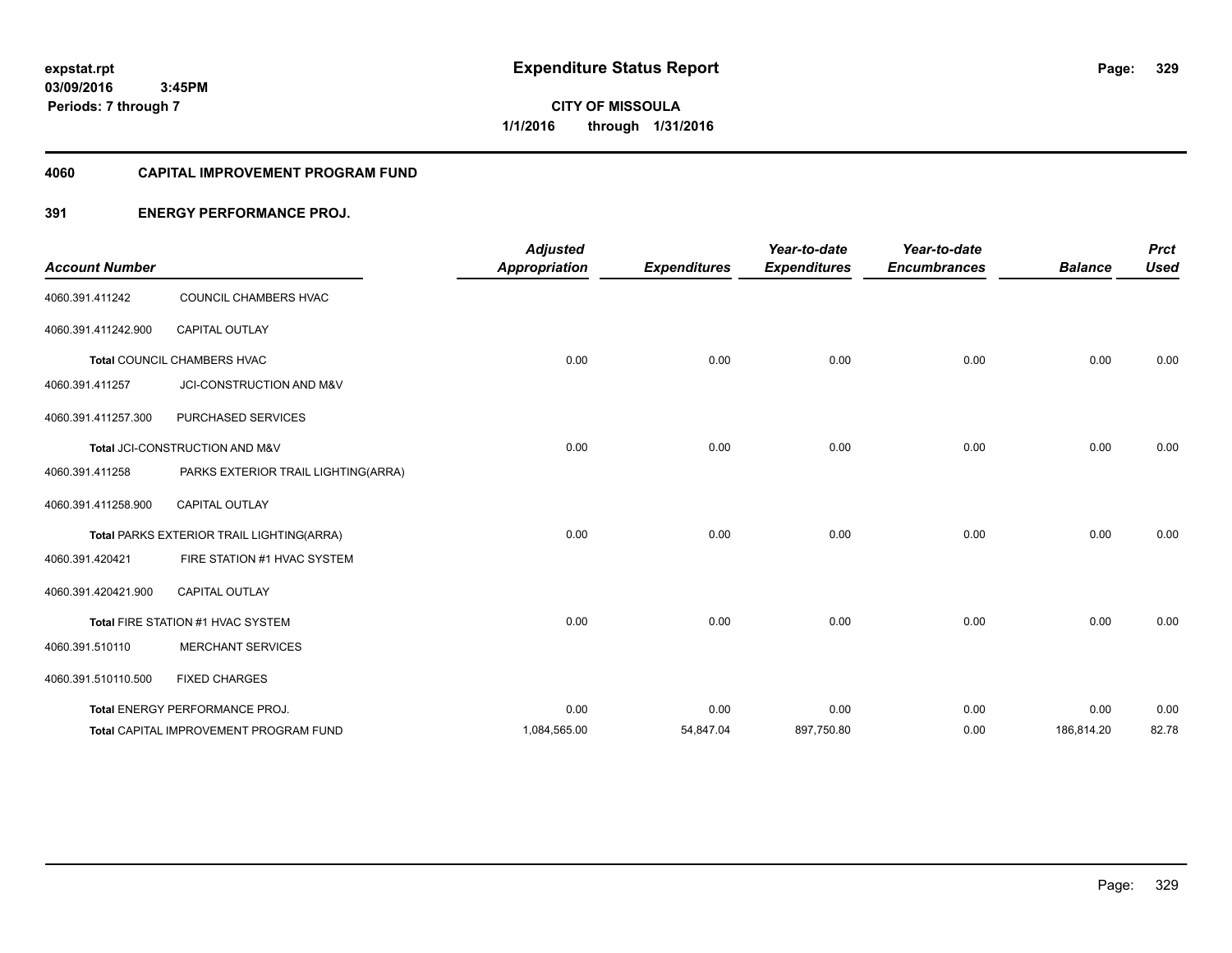**expstat.rpt Expenditure Status Report Page:**

**03/09/2016 3:45PM Periods: 7 through 7**

**CITY OF MISSOULA 1/1/2016 through 1/31/2016**

# **4130 1997 G O BOND OPEN SPACE PURCHASE FUND**

| <b>Account Number</b>                             |                                              | <b>Adjusted</b><br><b>Appropriation</b> | <b>Expenditures</b> | Year-to-date<br><b>Expenditures</b> | Year-to-date<br><b>Encumbrances</b> | <b>Balance</b>           | <b>Prct</b><br><b>Used</b> |
|---------------------------------------------------|----------------------------------------------|-----------------------------------------|---------------------|-------------------------------------|-------------------------------------|--------------------------|----------------------------|
| 4130.390.460480                                   | VANDALISM                                    |                                         |                     |                                     |                                     |                          |                            |
| 4130.390.460480.800                               | OTHER OBJECTS                                |                                         |                     |                                     |                                     |                          |                            |
| <b>Total OTHER OBJECTS</b>                        |                                              | 0.00                                    | 0.00                | 0.00                                | 0.00                                | 0.00                     | 0.00                       |
| 4130.390.460480.900                               | <b>CAPITAL OUTLAY</b>                        |                                         |                     |                                     |                                     |                          |                            |
| 4130.390.460480.930.000<br><b>Total VANDALISM</b> | <b>IMPROVEMENTS</b>                          | 375,602.00<br>375,602.00                | 0.00<br>0.00        | 0.00<br>0.00                        | 0.00<br>0.00                        | 375,602.00<br>375,602.00 | 0.00<br>0.00               |
| 4130.390.510110                                   | <b>MERCHANT SERVICES</b>                     |                                         |                     |                                     |                                     |                          |                            |
| 4130.390.510110.500                               | <b>FIXED CHARGES</b>                         |                                         |                     |                                     |                                     |                          |                            |
|                                                   | <b>Total MERCHANT SERVICES</b>               | 0.00                                    | 0.00                | 0.00                                | 0.00                                | 0.00                     | 0.00                       |
|                                                   | Total 1997 G O BOND OPEN SPACE PURCHASE FUND | 375,602.00                              | 0.00                | 0.00                                | 0.00                                | 375,602.00               | 0.00                       |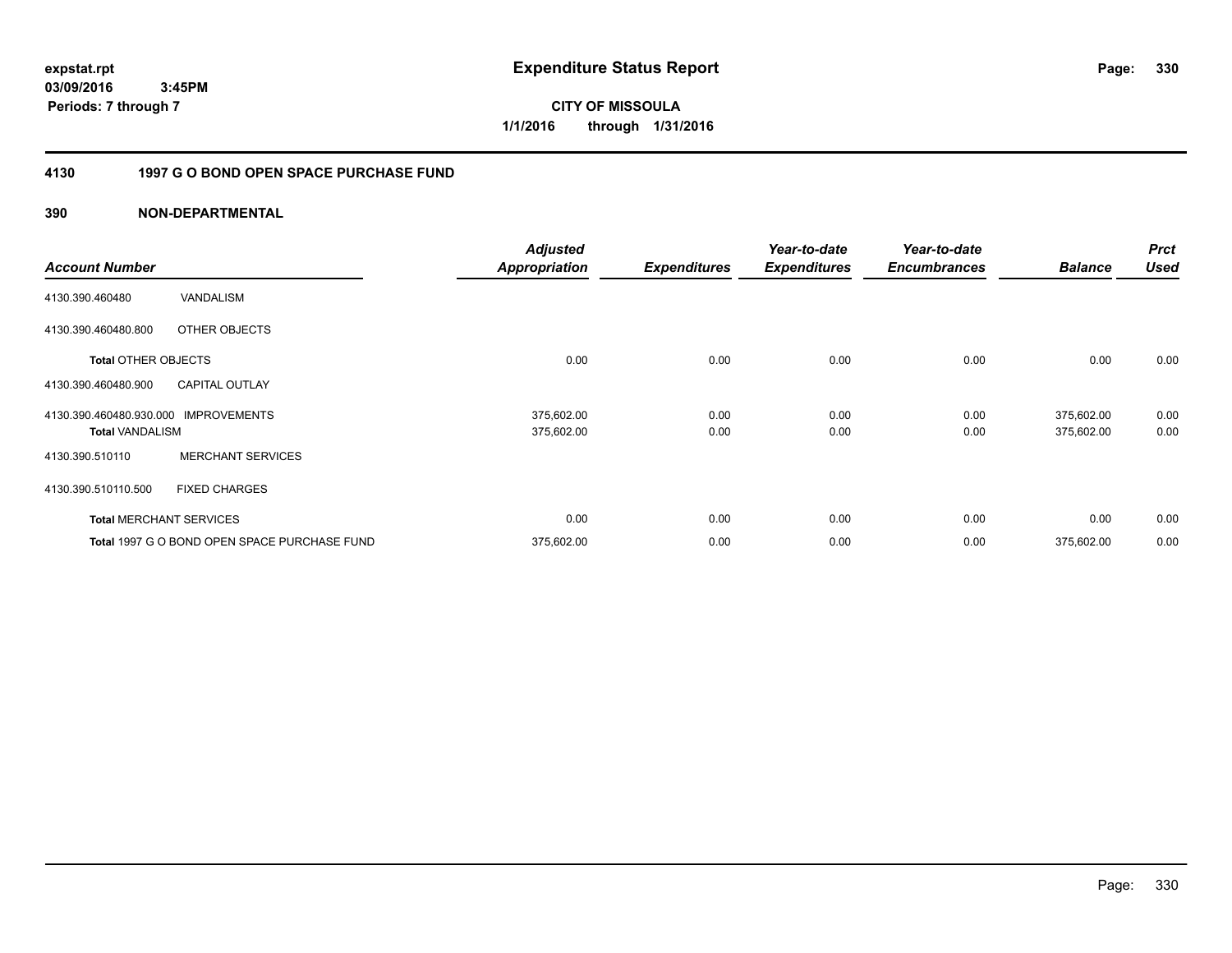# **4196 NEW FIRE STATION GO BOND**

# **300 FIRE**

| <b>Account Number</b>      |                                       | <b>Adjusted</b><br><b>Appropriation</b> | <b>Expenditures</b> | Year-to-date<br><b>Expenditures</b> | Year-to-date<br><b>Encumbrances</b> | <b>Balance</b> | <b>Prct</b><br><b>Used</b> |
|----------------------------|---------------------------------------|-----------------------------------------|---------------------|-------------------------------------|-------------------------------------|----------------|----------------------------|
| 4196.300.420420            | <b>FACILITY</b>                       |                                         |                     |                                     |                                     |                |                            |
| 4196.300.420420.800        | OTHER OBJECTS                         |                                         |                     |                                     |                                     |                |                            |
| <b>Total OTHER OBJECTS</b> |                                       | 0.00                                    | 0.00                | 0.00                                | 0.00                                | 0.00           | 0.00                       |
| 4196.300.420420.900        | <b>CAPITAL OUTLAY</b>                 |                                         |                     |                                     |                                     |                |                            |
| <b>Total FACILITY</b>      |                                       | 0.00                                    | 0.00                | 0.00                                | 0.00                                | 0.00           | 0.00                       |
| 4196.300.510110            | <b>MERCHANT SERVICES</b>              |                                         |                     |                                     |                                     |                |                            |
| 4196.300.510110.500        | <b>FIXED CHARGES</b>                  |                                         |                     |                                     |                                     |                |                            |
| <b>Total FIXED CHARGES</b> |                                       | 0.00                                    | 0.00                | 0.00                                | 0.00                                | 0.00           | 0.00                       |
|                            | <b>Total NEW FIRE STATION GO BOND</b> | 0.00                                    | 0.00                | 0.00                                | 0.00                                | 0.00           | 0.00                       |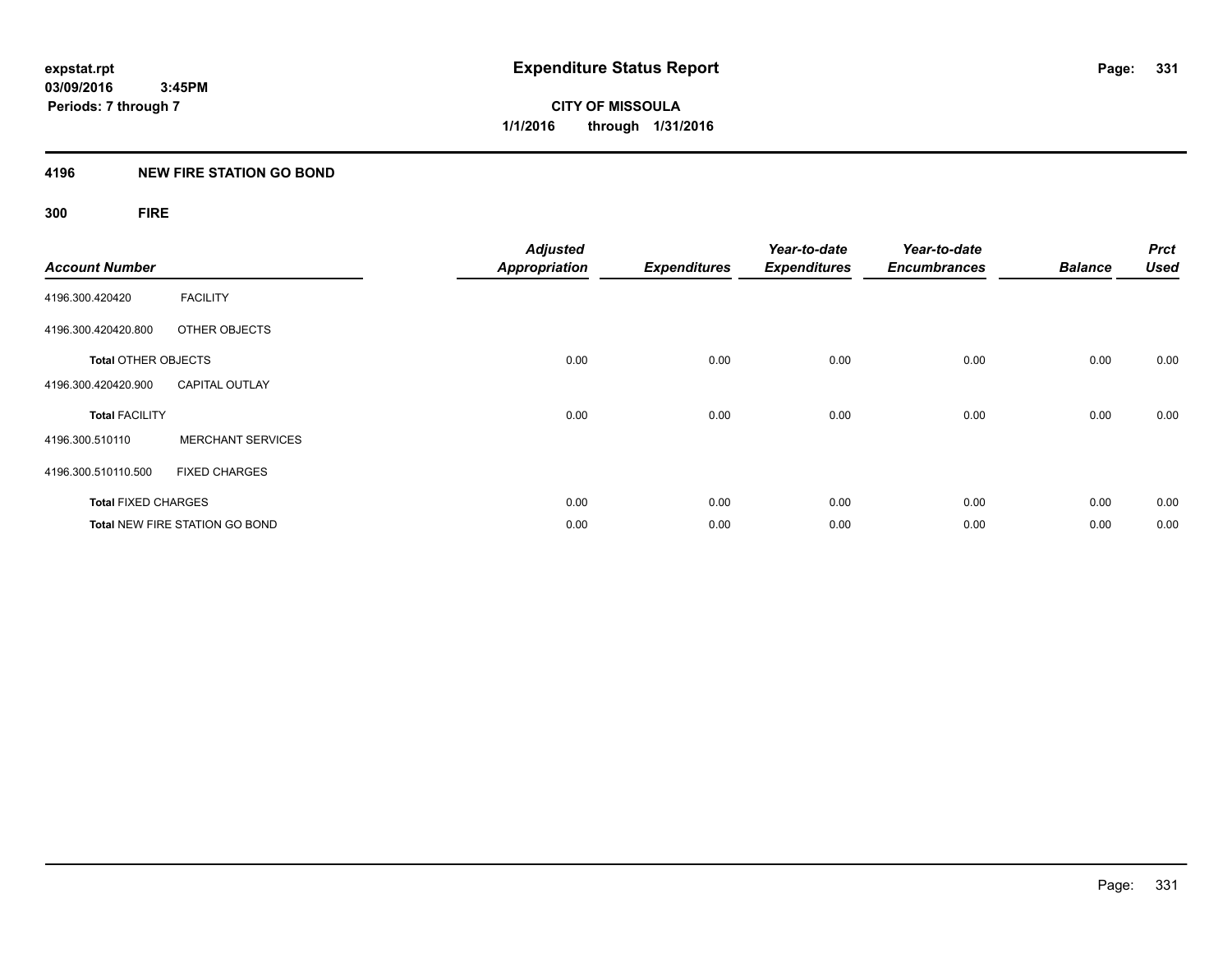**CITY OF MISSOULA 1/1/2016 through 1/31/2016**

# **4450 S/C CONSTRUCTION FUND FOR FY06**

| <b>Account Number</b> |                                             | <b>Adjusted</b><br><b>Appropriation</b> | <b>Expenditures</b> | Year-to-date<br><b>Expenditures</b> | Year-to-date<br><b>Encumbrances</b> | <b>Balance</b> | <b>Prct</b><br><b>Used</b> |
|-----------------------|---------------------------------------------|-----------------------------------------|---------------------|-------------------------------------|-------------------------------------|----------------|----------------------------|
| 4450.280.510110       | <b>MERCHANT SERVICES</b>                    |                                         |                     |                                     |                                     |                |                            |
| 4450.280.510110.500   | <b>FIXED CHARGES</b>                        |                                         |                     |                                     |                                     |                |                            |
|                       | <b>Total MERCHANT SERVICES</b>              | 0.00                                    | 0.00                | 0.00                                | 0.00                                | 0.00           | 0.00                       |
| 4450.280.521000       | INTERFUND OPERATING TRANSFERS               |                                         |                     |                                     |                                     |                |                            |
| 4450.280.521000.800   | OTHER OBJECTS                               |                                         |                     |                                     |                                     |                |                            |
|                       | <b>Total INTERFUND OPERATING TRANSFERS</b>  | 0.00                                    | 0.00                | 0.00                                | 0.00                                | 0.00           | 0.00                       |
|                       | <b>Total S/C CONSTRUCTION FUND FOR FY06</b> | 0.00                                    | 0.00                | 0.00                                | 0.00                                | 0.00           | 0.00                       |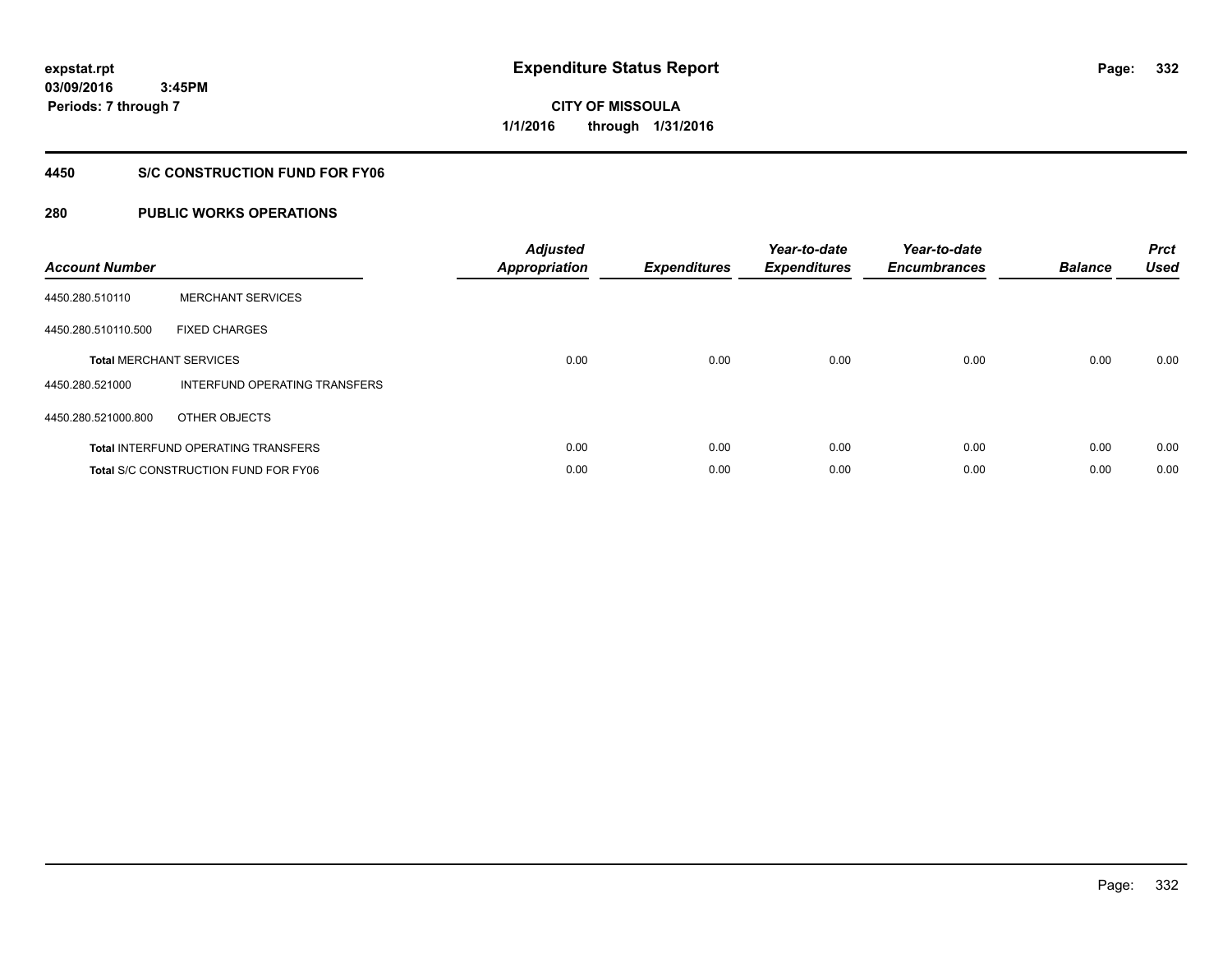# **4451 FY07 S/C BOND FUND**

| <b>Account Number</b>           |                                            | <b>Adjusted</b><br>Appropriation | <b>Expenditures</b> | Year-to-date<br><b>Expenditures</b> | Year-to-date<br><b>Encumbrances</b> | <b>Balance</b> | <b>Prct</b><br><b>Used</b> |
|---------------------------------|--------------------------------------------|----------------------------------|---------------------|-------------------------------------|-------------------------------------|----------------|----------------------------|
| 4451.280.510110                 | <b>MERCHANT SERVICES</b>                   |                                  |                     |                                     |                                     |                |                            |
| 4451.280.510110.500             | <b>FIXED CHARGES</b>                       |                                  |                     |                                     |                                     |                |                            |
|                                 | <b>Total MERCHANT SERVICES</b>             | 0.00                             | 0.00                | 0.00                                | 0.00                                | 0.00           | 0.00                       |
| 4451.280.521000                 | INTERFUND OPERATING TRANSFERS              |                                  |                     |                                     |                                     |                |                            |
| 4451.280.521000.800             | OTHER OBJECTS                              |                                  |                     |                                     |                                     |                |                            |
|                                 | <b>Total INTERFUND OPERATING TRANSFERS</b> | 0.00                             | 0.00                | 0.00                                | 0.00                                | 0.00           | 0.00                       |
| <b>Total FY07 S/C BOND FUND</b> |                                            | 0.00                             | 0.00                | 0.00                                | 0.00                                | 0.00           | 0.00                       |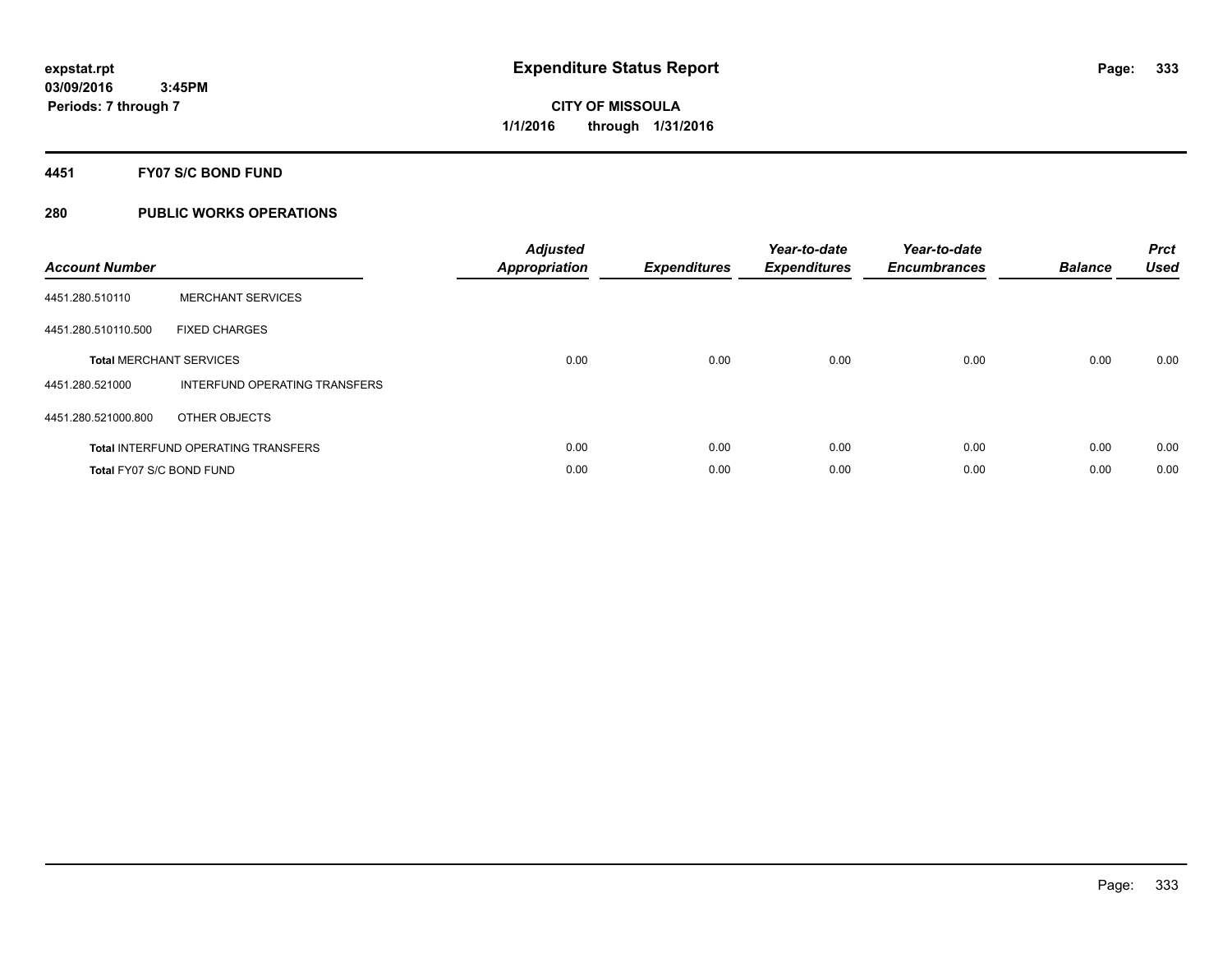**CITY OF MISSOULA 1/1/2016 through 1/31/2016**

# **4452 S/C CONSTRUCTION FUND FOR FY 08 BOND SAL**

| <b>Account Number</b>  |                                                       | <b>Adjusted</b><br><b>Appropriation</b> | <b>Expenditures</b> | Year-to-date<br><b>Expenditures</b> | Year-to-date<br><b>Encumbrances</b> | <b>Balance</b> | <b>Prct</b><br><b>Used</b> |
|------------------------|-------------------------------------------------------|-----------------------------------------|---------------------|-------------------------------------|-------------------------------------|----------------|----------------------------|
| 4452.280.430262        | <b>SIDEWALKS</b>                                      |                                         |                     |                                     |                                     |                |                            |
| 4452.280.430262.900    | <b>CAPITAL OUTLAY</b>                                 |                                         |                     |                                     |                                     |                |                            |
| <b>Total SIDEWALKS</b> |                                                       | 0.00                                    | 0.00                | 0.00                                | 0.00                                | 0.00           | 0.00                       |
| 4452.280.510110        | <b>MERCHANT SERVICES</b>                              |                                         |                     |                                     |                                     |                |                            |
| 4452.280.510110.500    | <b>FIXED CHARGES</b>                                  |                                         |                     |                                     |                                     |                |                            |
|                        | <b>Total MERCHANT SERVICES</b>                        | 0.00                                    | 0.00                | 0.00                                | 0.00                                | 0.00           | 0.00                       |
|                        | <b>Total S/C CONSTRUCTION FUND FOR FY 08 BOND SAL</b> | 0.00                                    | 0.00                | 0.00                                | 0.00                                | 0.00           | 0.00                       |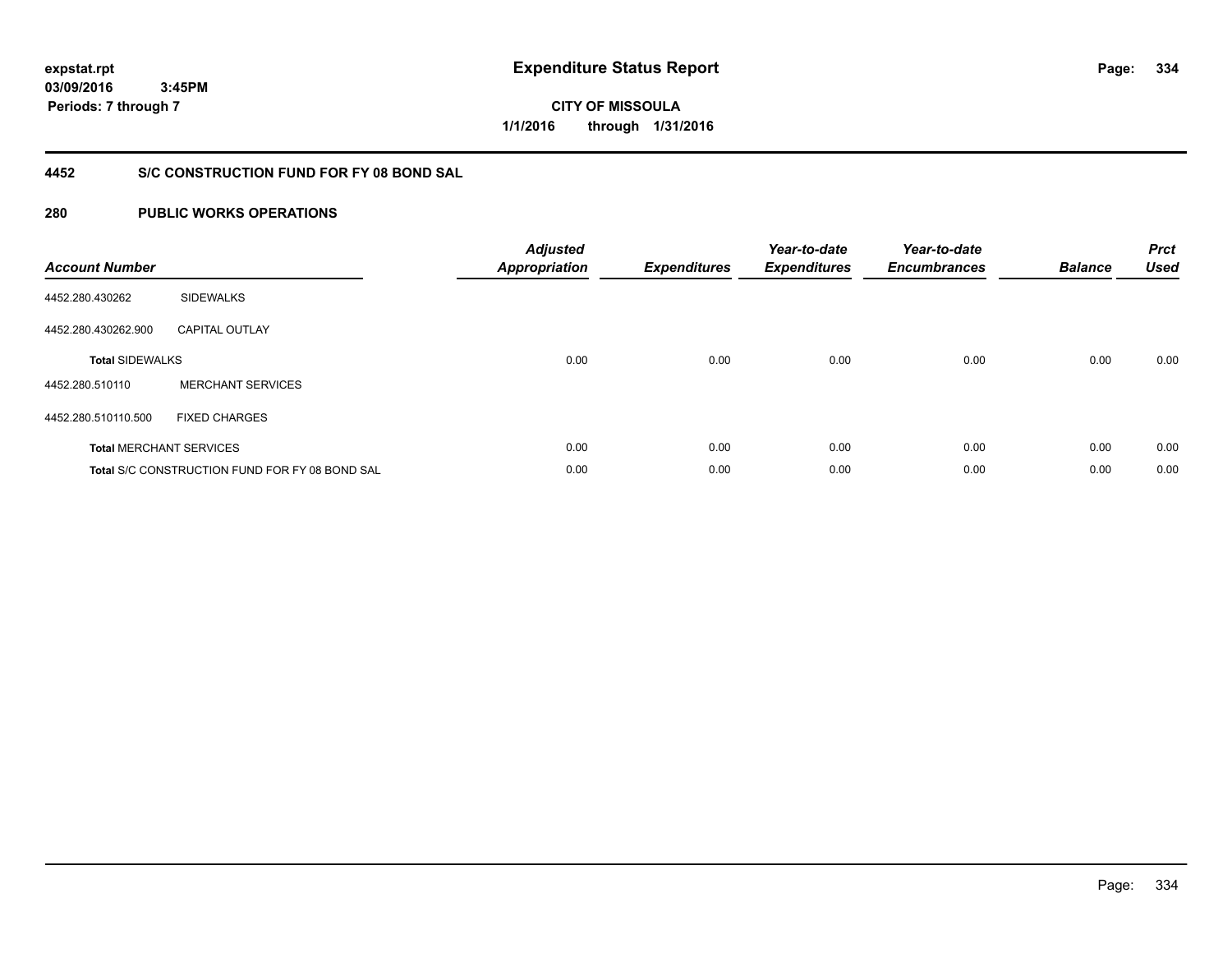# **CITY OF MISSOULA 1/1/2016 through 1/31/2016**

# **4453 S/C CONSTRUCTION FUND FY09 BOND**

| <b>Account Number</b>  |                                      | <b>Adjusted</b><br><b>Appropriation</b> | <b>Expenditures</b> | Year-to-date<br><b>Expenditures</b> | Year-to-date<br><b>Encumbrances</b> | <b>Balance</b> | <b>Prct</b><br><b>Used</b> |
|------------------------|--------------------------------------|-----------------------------------------|---------------------|-------------------------------------|-------------------------------------|----------------|----------------------------|
| 4453.280.430262        | <b>SIDEWALKS</b>                     |                                         |                     |                                     |                                     |                |                            |
| 4453.280.430262.900    | <b>CAPITAL OUTLAY</b>                |                                         |                     |                                     |                                     |                |                            |
| <b>Total SIDEWALKS</b> |                                      | 0.00                                    | 0.00                | 0.00                                | 0.00                                | 0.00           | 0.00                       |
| 4453.280.510110        | <b>MERCHANT SERVICES</b>             |                                         |                     |                                     |                                     |                |                            |
| 4453.280.510110.500    | <b>FIXED CHARGES</b>                 |                                         |                     |                                     |                                     |                |                            |
|                        | <b>Total MERCHANT SERVICES</b>       | 0.00                                    | 0.00                | 0.00                                | 0.00                                | 0.00           | 0.00                       |
| 4453.280.521000        | INTERFUND OPERATING TRANSFERS        |                                         |                     |                                     |                                     |                |                            |
| 4453.280.521000.800    | OTHER OBJECTS                        |                                         |                     |                                     |                                     |                |                            |
|                        | <b>Total PUBLIC WORKS OPERATIONS</b> | 0.00                                    | 0.00                | 0.00                                | 0.00                                | 0.00           | 0.00                       |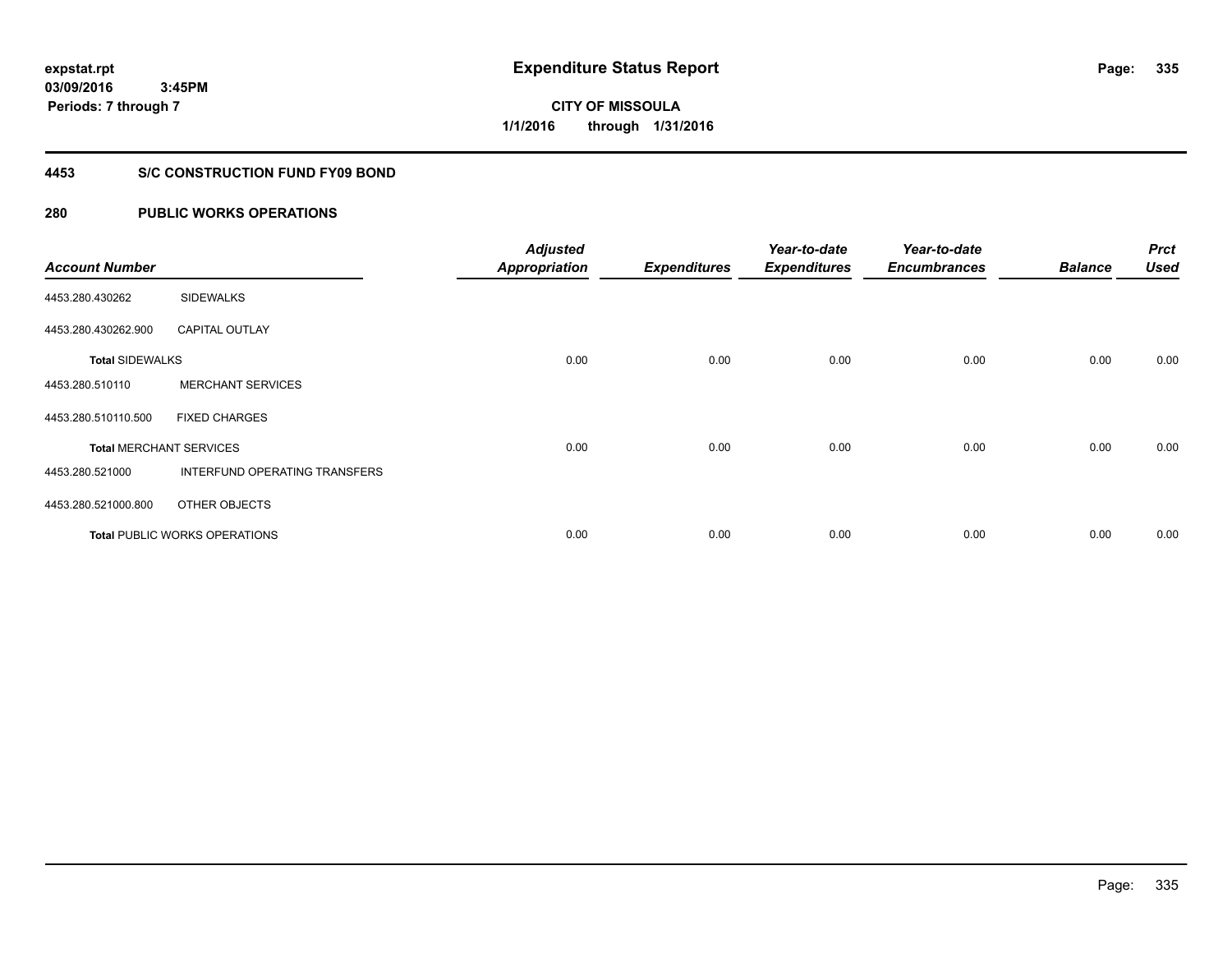**Periods: 7 through 7**

**CITY OF MISSOULA 1/1/2016 through 1/31/2016**

# **4453 S/C CONSTRUCTION FUND FY09 BOND**

| <b>Account Number</b>         |                                              | <b>Adjusted</b><br><b>Appropriation</b> | <b>Expenditures</b> | Year-to-date<br><b>Expenditures</b> | Year-to-date<br><b>Encumbrances</b> | <b>Balance</b> | <b>Prct</b><br><b>Used</b> |
|-------------------------------|----------------------------------------------|-----------------------------------------|---------------------|-------------------------------------|-------------------------------------|----------------|----------------------------|
| 4453.390.410710               | *** Title Not Found ***                      |                                         |                     |                                     |                                     |                |                            |
| 4453.390.410710.500           | <b>FIXED CHARGES</b>                         |                                         |                     |                                     |                                     |                |                            |
| Total *** Title Not Found *** |                                              | 0.00                                    | 0.00                | 0.00                                | 0.00                                | 0.00           | 0.00                       |
| 4453.390.510110               | <b>MERCHANT SERVICES</b>                     |                                         |                     |                                     |                                     |                |                            |
| 4453.390.510110.500           | <b>FIXED CHARGES</b>                         |                                         |                     |                                     |                                     |                |                            |
|                               | <b>Total S/C CONSTRUCTION FUND FY09 BOND</b> | 0.00                                    | 0.00                | 0.00                                | 0.00                                | 0.00           | 0.00                       |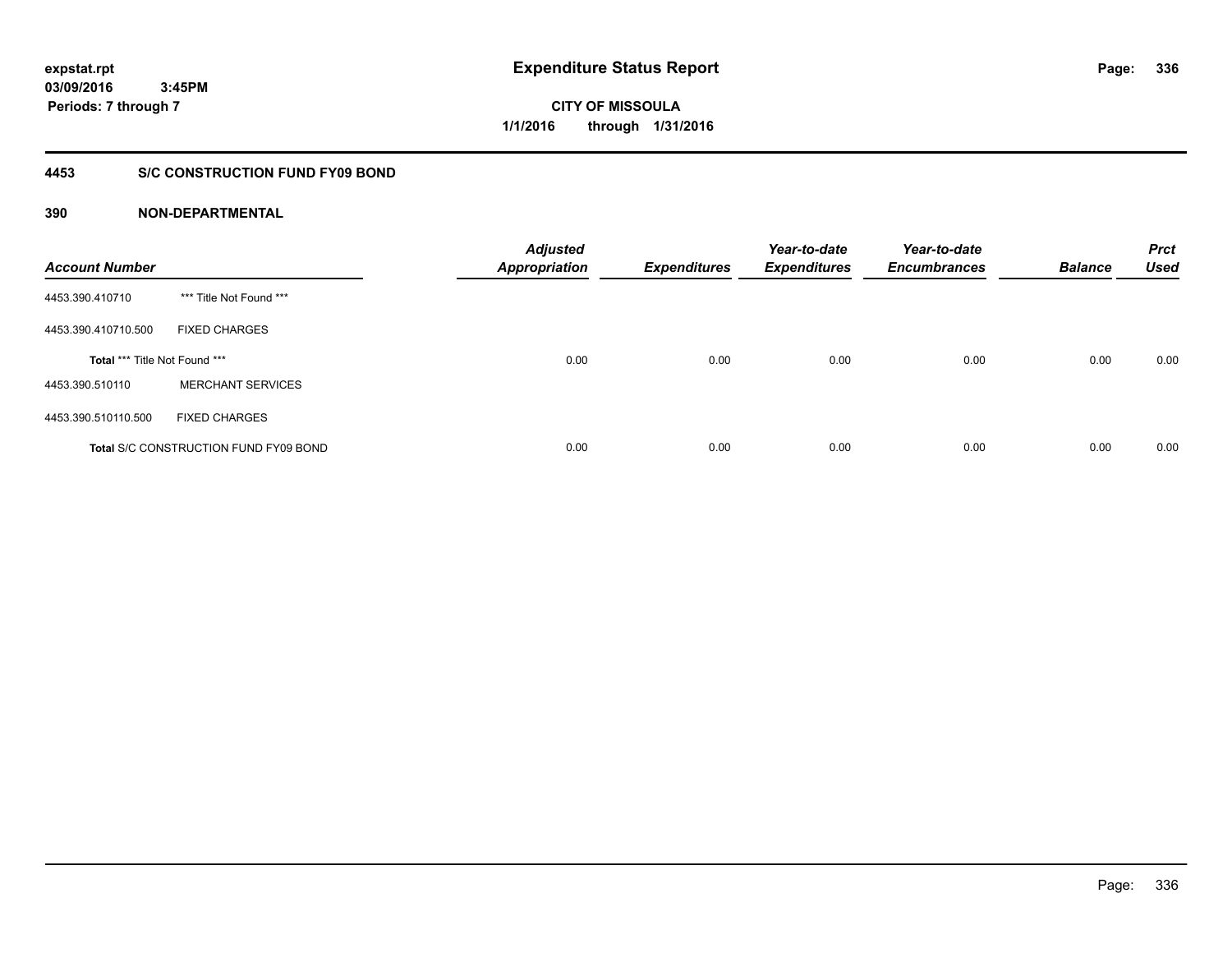**03/09/2016 3:45PM Periods: 7 through 7**

**CITY OF MISSOULA 1/1/2016 through 1/31/2016**

# **4454 S/C CONSTRUCTION FUND FOR FY10**

| <b>Account Number</b>  |                                             | <b>Adjusted</b><br><b>Appropriation</b> | <b>Expenditures</b> | Year-to-date<br><b>Expenditures</b> | Year-to-date<br><b>Encumbrances</b> | <b>Balance</b> | <b>Prct</b><br><b>Used</b> |
|------------------------|---------------------------------------------|-----------------------------------------|---------------------|-------------------------------------|-------------------------------------|----------------|----------------------------|
| 4454.280.430262        | <b>SIDEWALKS</b>                            |                                         |                     |                                     |                                     |                |                            |
| 4454.280.430262.900    | <b>CAPITAL OUTLAY</b>                       |                                         |                     |                                     |                                     |                |                            |
| <b>Total SIDEWALKS</b> |                                             | 0.00                                    | 0.00                | 0.00                                | 0.00                                | 0.00           | 0.00                       |
| 4454.280.510110        | <b>MERCHANT SERVICES</b>                    |                                         |                     |                                     |                                     |                |                            |
| 4454.280.510110.500    | <b>FIXED CHARGES</b>                        |                                         |                     |                                     |                                     |                |                            |
|                        | <b>Total MERCHANT SERVICES</b>              | 0.00                                    | 0.00                | 0.00                                | 0.00                                | 0.00           | 0.00                       |
|                        | <b>Total S/C CONSTRUCTION FUND FOR FY10</b> | 0.00                                    | 0.00                | 0.00                                | 0.00                                | 0.00           | 0.00                       |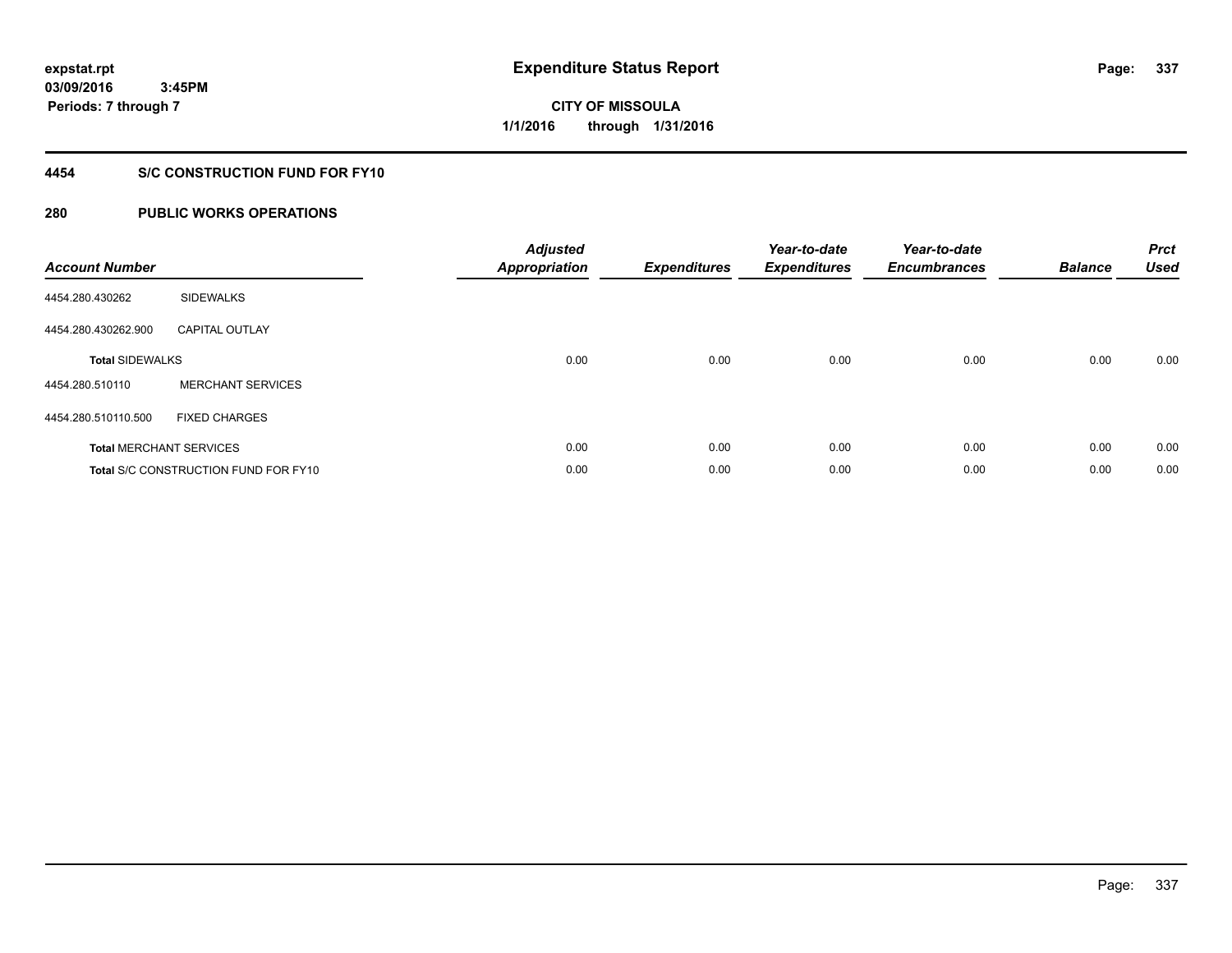# **4455 FY11 S/C CONSTRUCTION FUND**

| <b>Account Number</b>          |                                         | <b>Adjusted</b><br><b>Appropriation</b> | <b>Expenditures</b> | Year-to-date<br><b>Expenditures</b> | Year-to-date<br><b>Encumbrances</b> | <b>Balance</b> | <b>Prct</b><br><b>Used</b> |
|--------------------------------|-----------------------------------------|-----------------------------------------|---------------------|-------------------------------------|-------------------------------------|----------------|----------------------------|
| 4455.280.430262                | <b>SIDEWALKS</b>                        |                                         |                     |                                     |                                     |                |                            |
| 4455.280.430262.900            | <b>CAPITAL OUTLAY</b>                   |                                         |                     |                                     |                                     |                |                            |
| <b>Total SIDEWALKS</b>         |                                         | 0.00                                    | 0.00                | 0.00                                | 0.00                                | 0.00           | 0.00                       |
| 4455.280.510110                | <b>MERCHANT SERVICES</b>                |                                         |                     |                                     |                                     |                |                            |
| 4455.280.510110.500            | <b>FIXED CHARGES</b>                    |                                         |                     |                                     |                                     |                |                            |
| <b>Total MERCHANT SERVICES</b> |                                         | 0.00                                    | 0.00                | 0.00                                | 0.00                                | 0.00           | 0.00                       |
|                                | <b>Total FY11 S/C CONSTRUCTION FUND</b> | 0.00                                    | 0.00                | 0.00                                | 0.00                                | 0.00           | 0.00                       |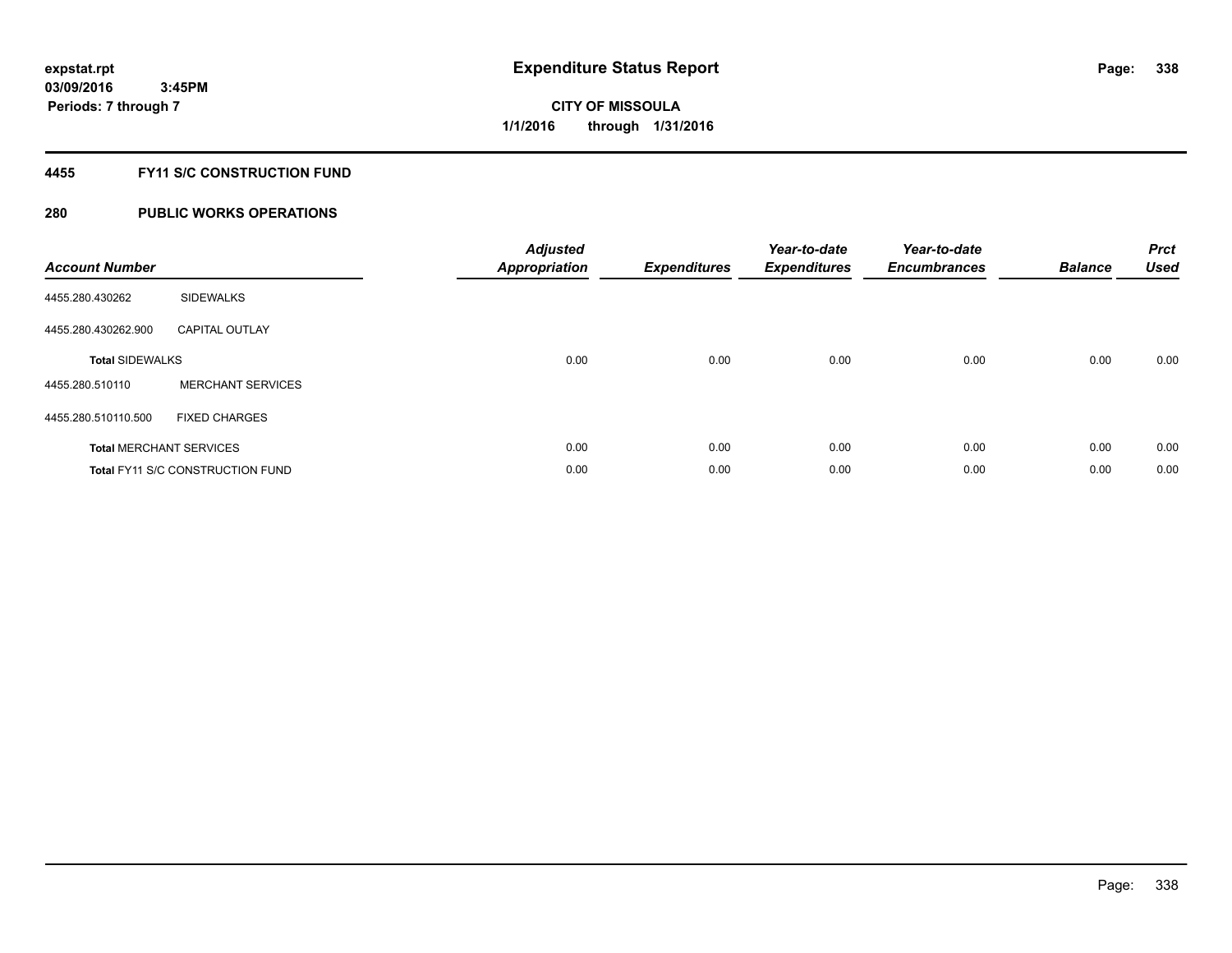# **4456 FY12 S/C CONSTRUCTION FUND**

| <b>Account Number</b>          |                                            | <b>Adjusted</b><br><b>Appropriation</b> | <b>Expenditures</b> | Year-to-date<br><b>Expenditures</b> | Year-to-date<br><b>Encumbrances</b> | <b>Balance</b> | <b>Prct</b><br><b>Used</b> |
|--------------------------------|--------------------------------------------|-----------------------------------------|---------------------|-------------------------------------|-------------------------------------|----------------|----------------------------|
| 4456.280.430262                | <b>SIDEWALKS</b>                           |                                         |                     |                                     |                                     |                |                            |
| 4456.280.430262.900            | <b>CAPITAL OUTLAY</b>                      |                                         |                     |                                     |                                     |                |                            |
| <b>Total SIDEWALKS</b>         |                                            | 0.00                                    | 0.00                | 0.00                                | 0.00                                | 0.00           | 0.00                       |
| 4456.280.510110                | <b>MERCHANT SERVICES</b>                   |                                         |                     |                                     |                                     |                |                            |
| 4456.280.510110.500            | <b>FIXED CHARGES</b>                       |                                         |                     |                                     |                                     |                |                            |
| <b>Total MERCHANT SERVICES</b> |                                            | 0.00                                    | 0.00                | 0.00                                | 0.00                                | 0.00           | 0.00                       |
| 4456.280.521000                | INTERFUND OPERATING TRANSFERS              |                                         |                     |                                     |                                     |                |                            |
| 4456.280.521000.800            | OTHER OBJECTS                              |                                         |                     |                                     |                                     |                |                            |
|                                | <b>Total INTERFUND OPERATING TRANSFERS</b> | 0.00                                    | 0.00                | 0.00                                | 0.00                                | 0.00           | 0.00                       |
|                                | Total FY12 S/C CONSTRUCTION FUND           | 0.00                                    | 0.00                | 0.00                                | 0.00                                | 0.00           | 0.00                       |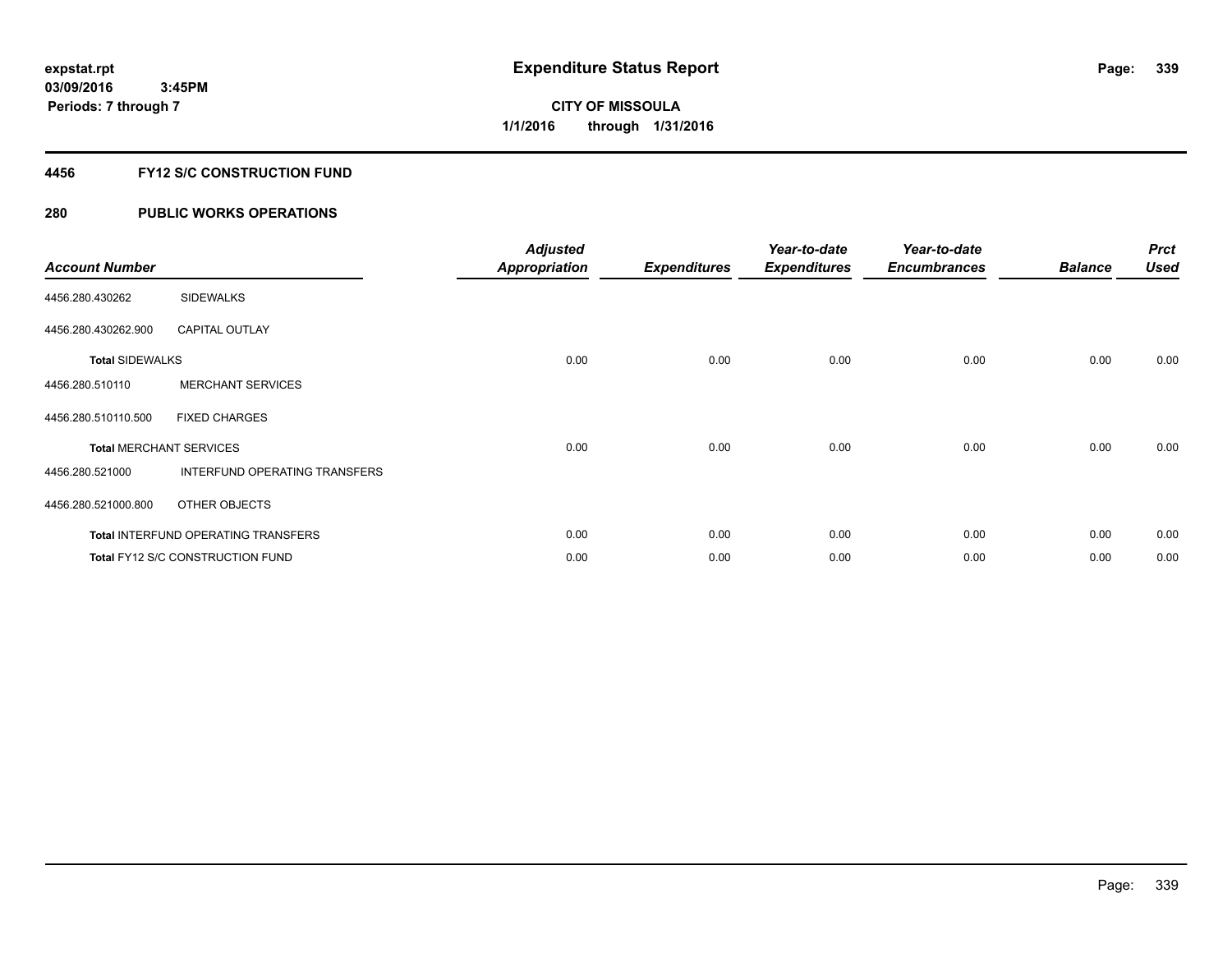**Periods: 7 through 7**

**340**

**CITY OF MISSOULA 1/1/2016 through 1/31/2016**

### **4457 FY13 SIDEWALK/CURB CONSTRUCTION**

# **280 PUBLIC WORKS OPERATIONS**

 **3:45PM**

| <b>Account Number</b>  |                                              | <b>Adjusted</b><br><b>Appropriation</b> | <b>Expenditures</b> | Year-to-date<br><b>Expenditures</b> | Year-to-date<br><b>Encumbrances</b> | <b>Balance</b> | <b>Prct</b><br><b>Used</b> |
|------------------------|----------------------------------------------|-----------------------------------------|---------------------|-------------------------------------|-------------------------------------|----------------|----------------------------|
| 4457.280.430262        | <b>SIDEWALKS</b>                             |                                         |                     |                                     |                                     |                |                            |
| 4457.280.430262.300    | PURCHASED SERVICES                           |                                         |                     |                                     |                                     |                |                            |
|                        | <b>Total PURCHASED SERVICES</b>              | 0.00                                    | 0.00                | 0.00                                | 0.00                                | 0.00           | 0.00                       |
| 4457.280.430262.900    | <b>CAPITAL OUTLAY</b>                        |                                         |                     |                                     |                                     |                |                            |
| <b>Total SIDEWALKS</b> |                                              | 0.00                                    | 0.00                | 0.00                                | 0.00                                | 0.00           | 0.00                       |
| 4457.280.510110        | <b>MERCHANT SERVICES</b>                     |                                         |                     |                                     |                                     |                |                            |
| 4457.280.510110.500    | <b>FIXED CHARGES</b>                         |                                         |                     |                                     |                                     |                |                            |
|                        | <b>Total MERCHANT SERVICES</b>               | 0.00                                    | 0.00                | 0.00                                | 0.00                                | 0.00           | 0.00                       |
| 4457.280.521000        | INTERFUND OPERATING TRANSFERS                |                                         |                     |                                     |                                     |                |                            |
| 4457.280.521000.800    | OTHER OBJECTS                                |                                         |                     |                                     |                                     |                |                            |
|                        | Total INTERFUND OPERATING TRANSFERS          | 0.00                                    | 0.00                | 0.00                                | 0.00                                | 0.00           | 0.00                       |
|                        | <b>Total FY13 SIDEWALK/CURB CONSTRUCTION</b> | 0.00                                    | 0.00                | 0.00                                | 0.00                                | 0.00           | 0.00                       |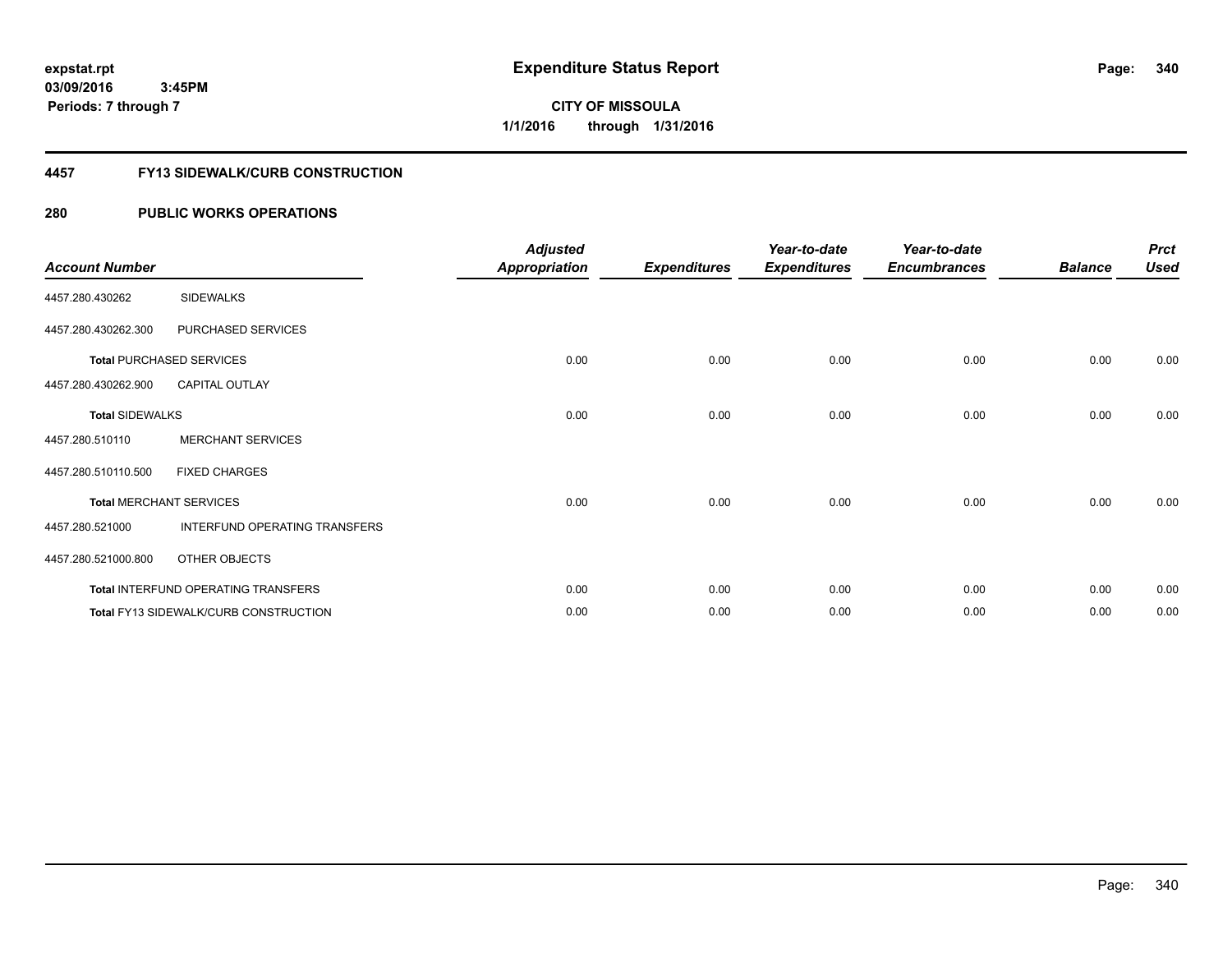**03/09/2016 3:45PM Periods: 7 through 7**

**CITY OF MISSOULA 1/1/2016 through 1/31/2016**

# **4458 FY14 SIDEWALK & CURB CONSTRUCTION**

| <b>Account Number</b>  |                                                    | <b>Adjusted</b><br><b>Appropriation</b> | <b>Expenditures</b> | Year-to-date<br><b>Expenditures</b> | Year-to-date<br><b>Encumbrances</b> | <b>Balance</b> | <b>Prct</b><br><b>Used</b> |
|------------------------|----------------------------------------------------|-----------------------------------------|---------------------|-------------------------------------|-------------------------------------|----------------|----------------------------|
| 4458.280.430262        | <b>SIDEWALKS</b>                                   |                                         |                     |                                     |                                     |                |                            |
| 4458.280.430262.900    | <b>CAPITAL OUTLAY</b>                              |                                         |                     |                                     |                                     |                |                            |
| <b>Total SIDEWALKS</b> |                                                    | 0.00                                    | 0.00                | 0.00                                | 0.00                                | 0.00           | 0.00                       |
| 4458.280.510110        | <b>MERCHANT SERVICES</b>                           |                                         |                     |                                     |                                     |                |                            |
| 4458.280.510110.500    | <b>FIXED CHARGES</b>                               |                                         |                     |                                     |                                     |                |                            |
|                        | <b>Total MERCHANT SERVICES</b>                     | 0.00                                    | 0.00                | 0.00                                | 0.00                                | 0.00           | 0.00                       |
| 4458.280.521000        | INTERFUND OPERATING TRANSFERS                      |                                         |                     |                                     |                                     |                |                            |
| 4458.280.521000.800    | OTHER OBJECTS                                      |                                         |                     |                                     |                                     |                |                            |
|                        | <b>Total INTERFUND OPERATING TRANSFERS</b>         | 0.00                                    | 0.00                | 0.00                                | 0.00                                | 0.00           | 0.00                       |
|                        | <b>Total FY14 SIDEWALK &amp; CURB CONSTRUCTION</b> | 0.00                                    | 0.00                | 0.00                                | 0.00                                | 0.00           | 0.00                       |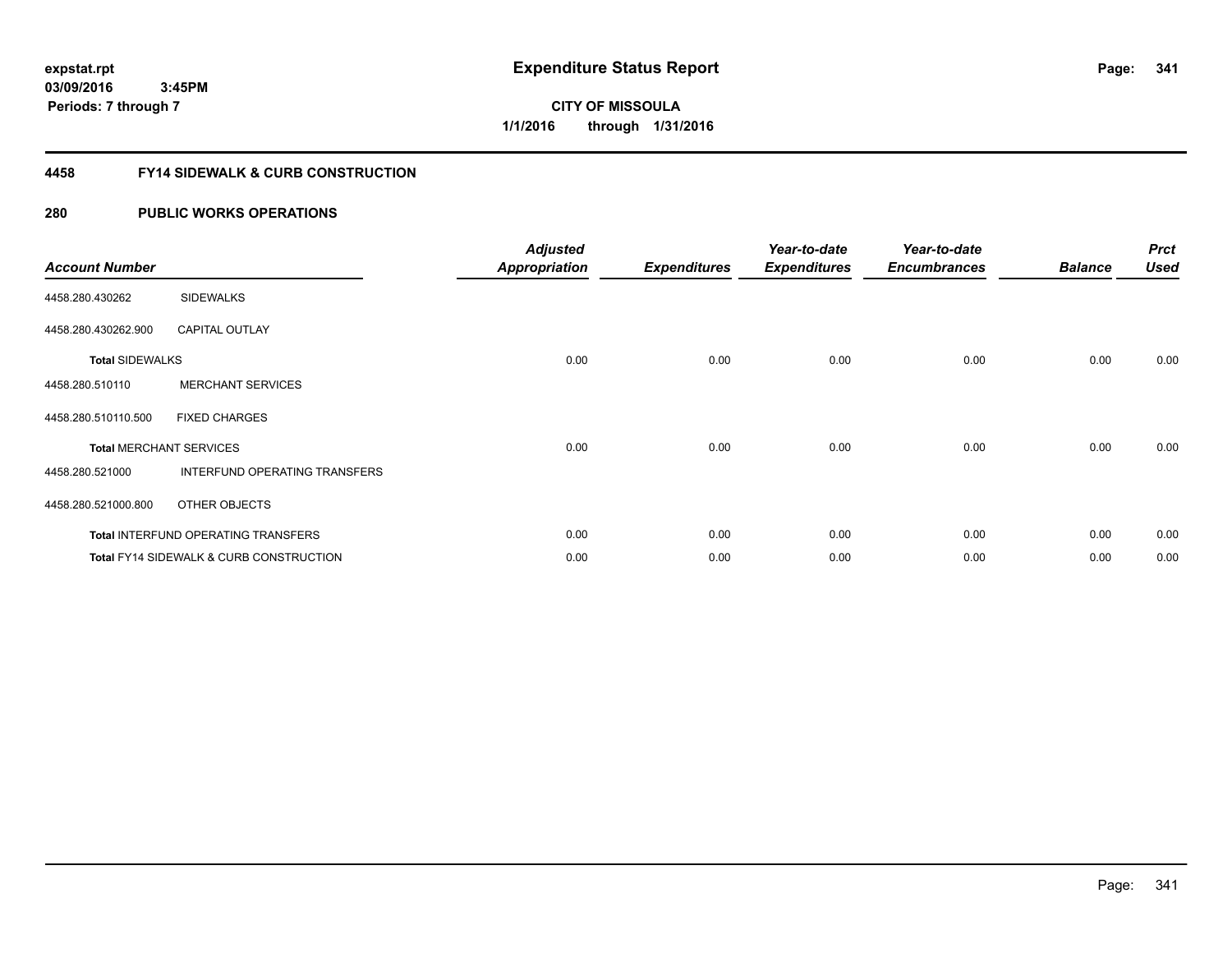**03/09/2016 3:45PM Periods: 7 through 7**

**CITY OF MISSOULA 1/1/2016 through 1/31/2016**

### **4459 FY15 SIDEWALK/CURB CONSTRUCTION**

|                             |                                                  | <b>Adjusted</b>      |                     | Year-to-date        | Year-to-date        |                | <b>Prct</b> |
|-----------------------------|--------------------------------------------------|----------------------|---------------------|---------------------|---------------------|----------------|-------------|
| <b>Account Number</b>       |                                                  | <b>Appropriation</b> | <b>Expenditures</b> | <b>Expenditures</b> | <b>Encumbrances</b> | <b>Balance</b> | <b>Used</b> |
| 4459.280.430262             | <b>SIDEWALKS</b>                                 |                      |                     |                     |                     |                |             |
| 4459.280.430262.800         | OTHER OBJECTS                                    |                      |                     |                     |                     |                |             |
|                             | 4459.280.430262.820.000 TRANSFERS TO OTHER FUNDS | 0.00                 | 0.00                | 29,930.00           | 0.00                | $-29,930.00$   | 0.00        |
| <b>Total OTHER OBJECTS</b>  |                                                  | 0.00                 | 0.00                | 29,930.00           | 0.00                | $-29,930.00$   | 0.00        |
| 4459.280.430262.900         | <b>CAPITAL OUTLAY</b>                            |                      |                     |                     |                     |                |             |
| <b>Total CAPITAL OUTLAY</b> |                                                  | 0.00                 | 0.00                | 0.00                | 0.00                | 0.00           | 0.00        |
| <b>Total SIDEWALKS</b>      |                                                  | 0.00                 | 0.00                | 29,930.00           | 0.00                | $-29,930.00$   | 0.00        |
| 4459.280.510110             | <b>MERCHANT SERVICES</b>                         |                      |                     |                     |                     |                |             |
| 4459.280.510110.500         | <b>FIXED CHARGES</b>                             |                      |                     |                     |                     |                |             |
|                             | <b>Total MERCHANT SERVICES</b>                   | 0.00                 | 0.00                | 0.00                | 0.00                | 0.00           | 0.00        |
|                             | <b>Total FY15 SIDEWALK/CURB CONSTRUCTION</b>     | 0.00                 | 0.00                | 29,930.00           | 0.00                | $-29,930.00$   | 0.00        |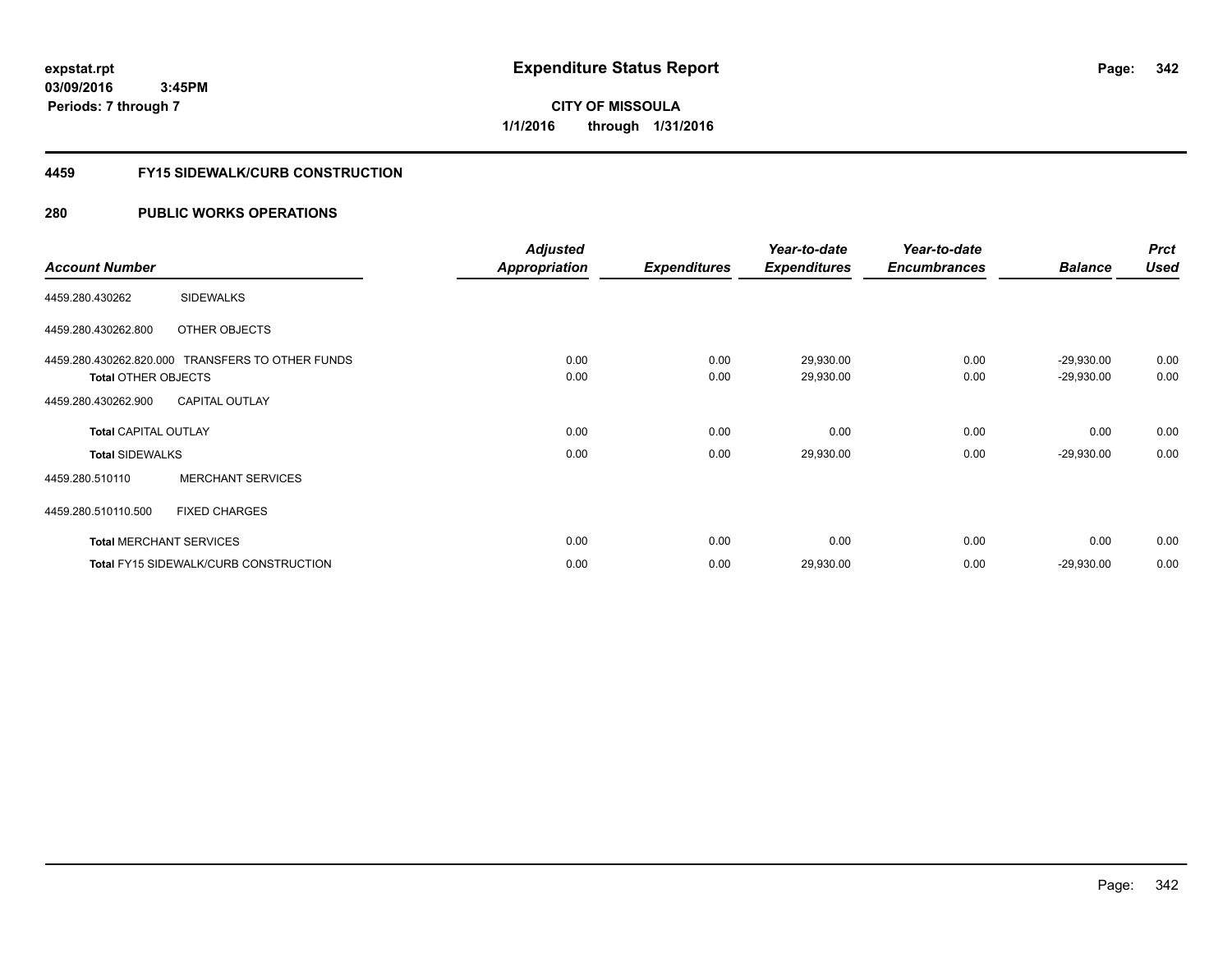**03/09/2016 3:45PM Periods: 7 through 7**

**CITY OF MISSOULA 1/1/2016 through 1/31/2016**

# **4460 FY16 SIDEWALK/CURB CONSTRUCTION**

| <b>Account Number</b>                                          |                                       | <b>Adjusted</b><br><b>Appropriation</b> | <b>Expenditures</b>        | Year-to-date<br><b>Expenditures</b> | Year-to-date<br><b>Encumbrances</b> | <b>Balance</b>               | <b>Prct</b><br><b>Used</b> |
|----------------------------------------------------------------|---------------------------------------|-----------------------------------------|----------------------------|-------------------------------------|-------------------------------------|------------------------------|----------------------------|
| 4460.280.430262                                                | <b>SIDEWALKS</b>                      |                                         |                            |                                     |                                     |                              |                            |
| 4460.280.430262.900                                            | <b>CAPITAL OUTLAY</b>                 |                                         |                            |                                     |                                     |                              |                            |
| 4460.280.430262.930.000 IMPROVEMENTS<br><b>Total SIDEWALKS</b> |                                       | 0.00<br>0.00                            | -487,229.51<br>-487.229.51 | 86,803.79<br>86,803.79              | 0.00<br>0.00                        | $-86.803.79$<br>$-86.803.79$ | 0.00<br>0.00               |
| 4460.280.510110                                                | <b>MERCHANT SERVICES</b>              |                                         |                            |                                     |                                     |                              |                            |
| 4460.280.510110.500                                            | <b>FIXED CHARGES</b>                  |                                         |                            |                                     |                                     |                              |                            |
|                                                                | <b>Total MERCHANT SERVICES</b>        | 0.00                                    | 0.00                       | 0.00                                | 0.00                                | 0.00                         | 0.00                       |
|                                                                | Total FY16 SIDEWALK/CURB CONSTRUCTION | 0.00                                    | -487,229.51                | 86,803.79                           | 0.00                                | $-86,803.79$                 | 0.00                       |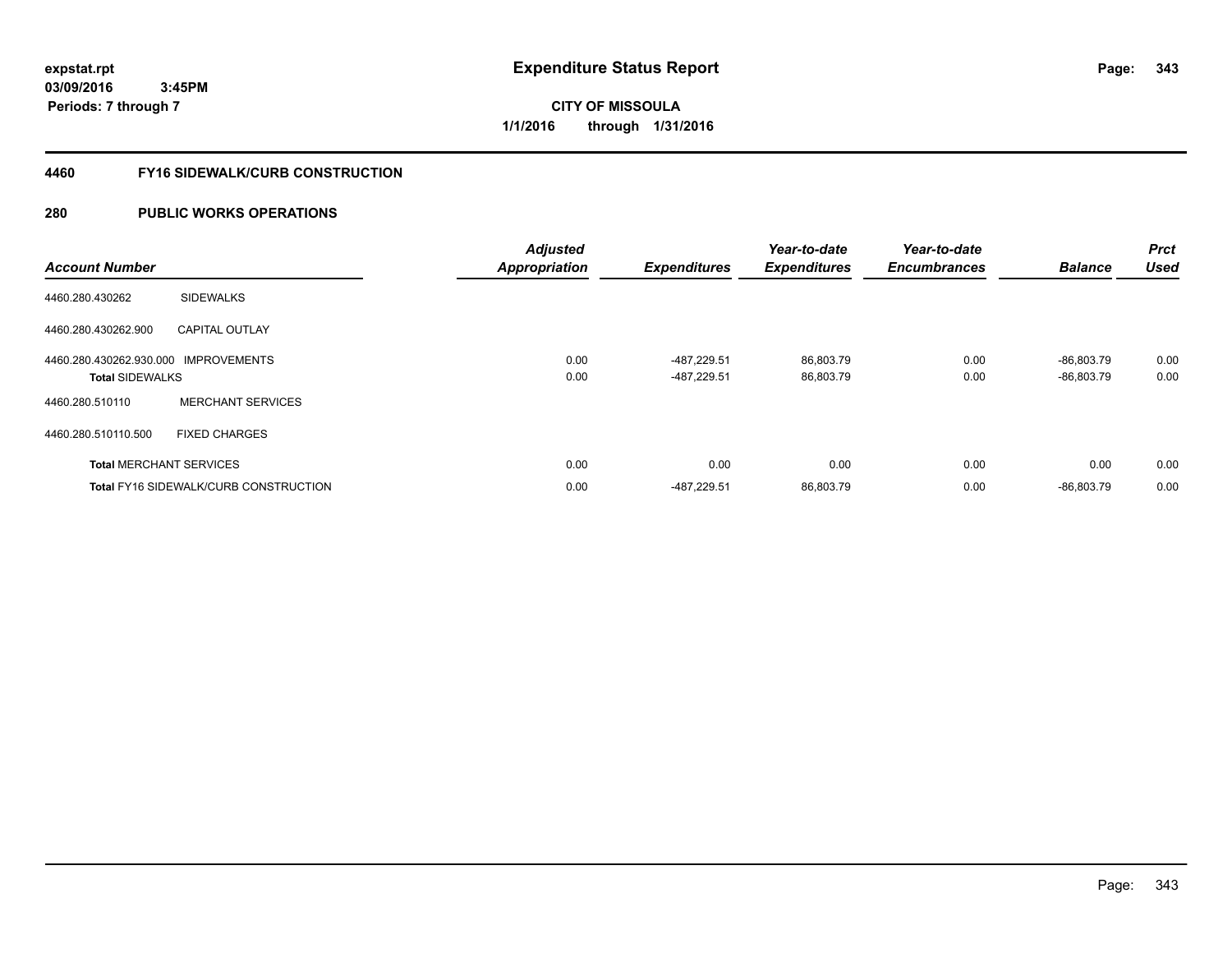**03/09/2016**

**344**

 **3:45PM Periods: 7 through 7**

**CITY OF MISSOULA 1/1/2016 through 1/31/2016**

### **4461 FY17 SIDEWALK/CURB CONSTRUCTION**

| <b>Account Number</b>  |                                              | <b>Adjusted</b><br><b>Appropriation</b> | <b>Expenditures</b> | Year-to-date<br><b>Expenditures</b> | Year-to-date<br><b>Encumbrances</b> | <b>Balance</b> | <b>Prct</b><br><b>Used</b> |
|------------------------|----------------------------------------------|-----------------------------------------|---------------------|-------------------------------------|-------------------------------------|----------------|----------------------------|
| 4461.280.430262        | <b>SIDEWALKS</b>                             |                                         |                     |                                     |                                     |                |                            |
| 4461.280.430262.900    | <b>CAPITAL OUTLAY</b>                        |                                         |                     |                                     |                                     |                |                            |
| <b>Total SIDEWALKS</b> |                                              | 0.00                                    | 0.00                | 0.00                                | 0.00                                | 0.00           | 0.00                       |
| 4461.280.510110        | <b>MERCHANT SERVICES</b>                     |                                         |                     |                                     |                                     |                |                            |
| 4461.280.510110.500    | <b>FIXED CHARGES</b>                         |                                         |                     |                                     |                                     |                |                            |
|                        | <b>Total FY17 SIDEWALK/CURB CONSTRUCTION</b> | 0.00                                    | 0.00                | 0.00                                | 0.00                                | 0.00           | 0.00                       |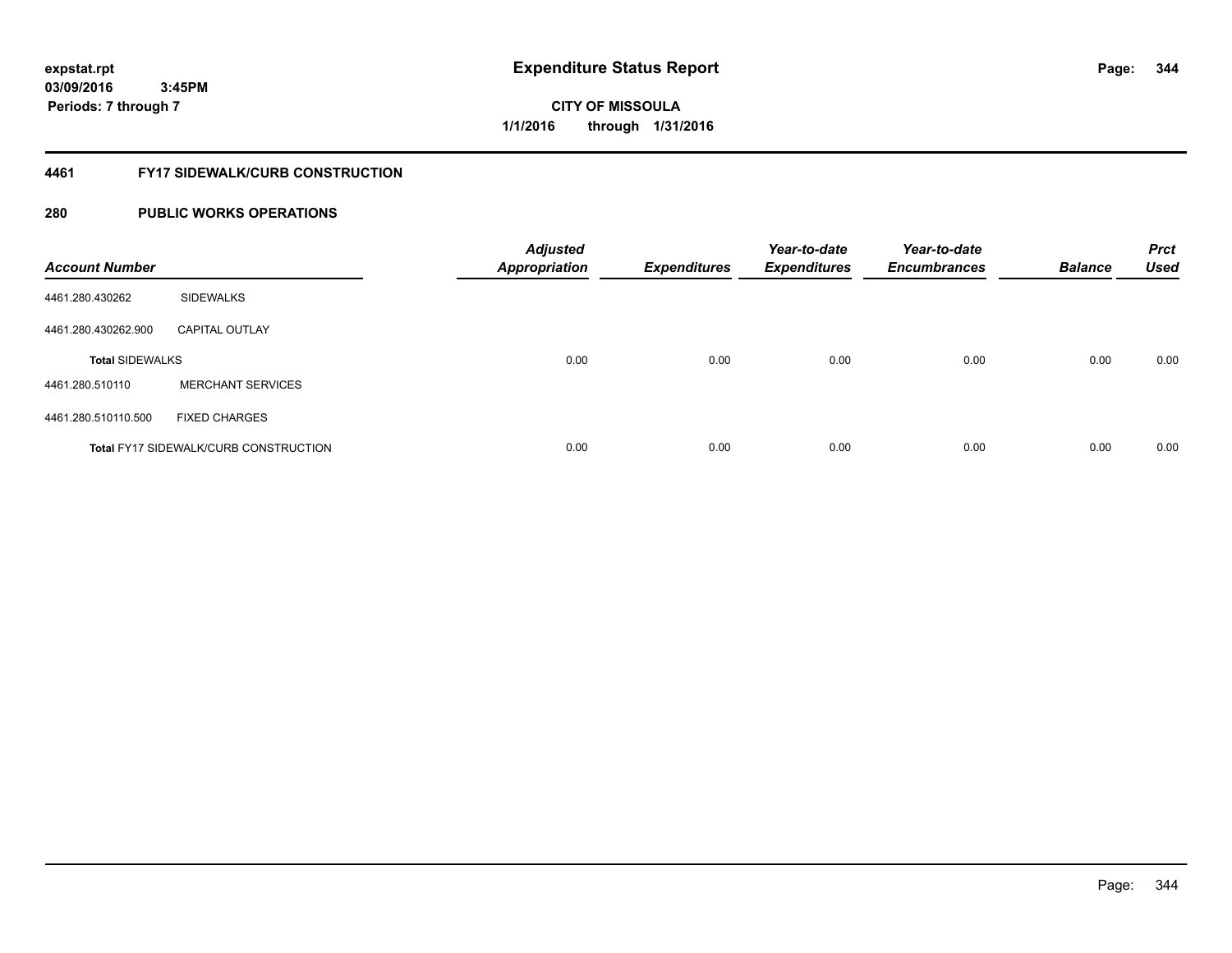# **4531 SID 531 TRAFFIC CALMING**

# **000 \*\*\* Title Not Found \*\*\***

| <b>Account Number</b>         |                                 | <b>Adjusted</b><br><b>Appropriation</b> | <b>Expenditures</b> | Year-to-date<br><b>Expenditures</b> | Year-to-date<br><b>Encumbrances</b> | <b>Balance</b> | <b>Prct</b><br><b>Used</b> |
|-------------------------------|---------------------------------|-----------------------------------------|---------------------|-------------------------------------|-------------------------------------|----------------|----------------------------|
| 4531.000.410000               | <b>GENERAL GOVERNMENT</b>       |                                         |                     |                                     |                                     |                |                            |
| 4531.000.410000.600           | <b>DEBT SERVICE</b>             |                                         |                     |                                     |                                     |                |                            |
|                               | <b>Total GENERAL GOVERNMENT</b> | 0.00                                    | 0.00                | 0.00                                | 0.00                                | 0.00           | 0.00                       |
| 4531.000.510110               | <b>MERCHANT SERVICES</b>        |                                         |                     |                                     |                                     |                |                            |
| 4531.000.510110.500           | <b>FIXED CHARGES</b>            |                                         |                     |                                     |                                     |                |                            |
| Total *** Title Not Found *** |                                 | 0.00                                    | 0.00                | 0.00                                | 0.00                                | 0.00           | 0.00                       |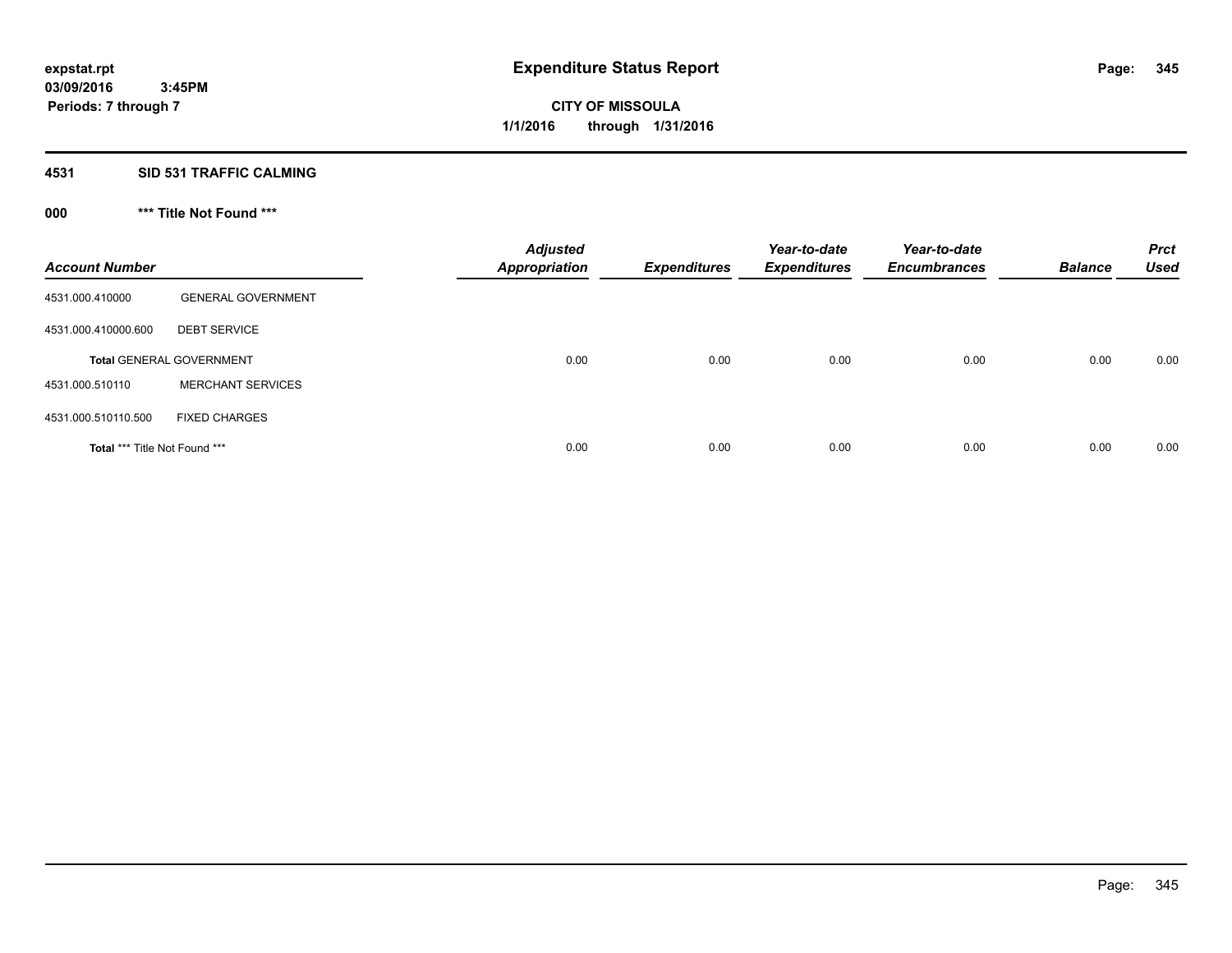### **4531 SID 531 TRAFFIC CALMING**

| <b>Account Number</b> |                                      | <b>Adjusted</b><br><b>Appropriation</b> | <b>Expenditures</b> | Year-to-date<br><b>Expenditures</b> | Year-to-date<br><b>Encumbrances</b> | <b>Balance</b> | <b>Prct</b><br><b>Used</b> |
|-----------------------|--------------------------------------|-----------------------------------------|---------------------|-------------------------------------|-------------------------------------|----------------|----------------------------|
| 4531.390.510100       | SPECIAL ASSESSMENTS                  |                                         |                     |                                     |                                     |                |                            |
| 4531.390.510100.900   | <b>CAPITAL OUTLAY</b>                |                                         |                     |                                     |                                     |                |                            |
|                       | <b>Total SPECIAL ASSESSMENTS</b>     | 0.00                                    | 0.00                | 0.00                                | 0.00                                | 0.00           | 0.00                       |
| 4531.390.510110       | <b>MERCHANT SERVICES</b>             |                                         |                     |                                     |                                     |                |                            |
| 4531.390.510110.500   | <b>FIXED CHARGES</b>                 |                                         |                     |                                     |                                     |                |                            |
|                       | <b>Total MERCHANT SERVICES</b>       | 0.00                                    | 0.00                | 0.00                                | 0.00                                | 0.00           | 0.00                       |
|                       | <b>Total SID 531 TRAFFIC CALMING</b> | 0.00                                    | 0.00                | 0.00                                | 0.00                                | 0.00           | 0.00                       |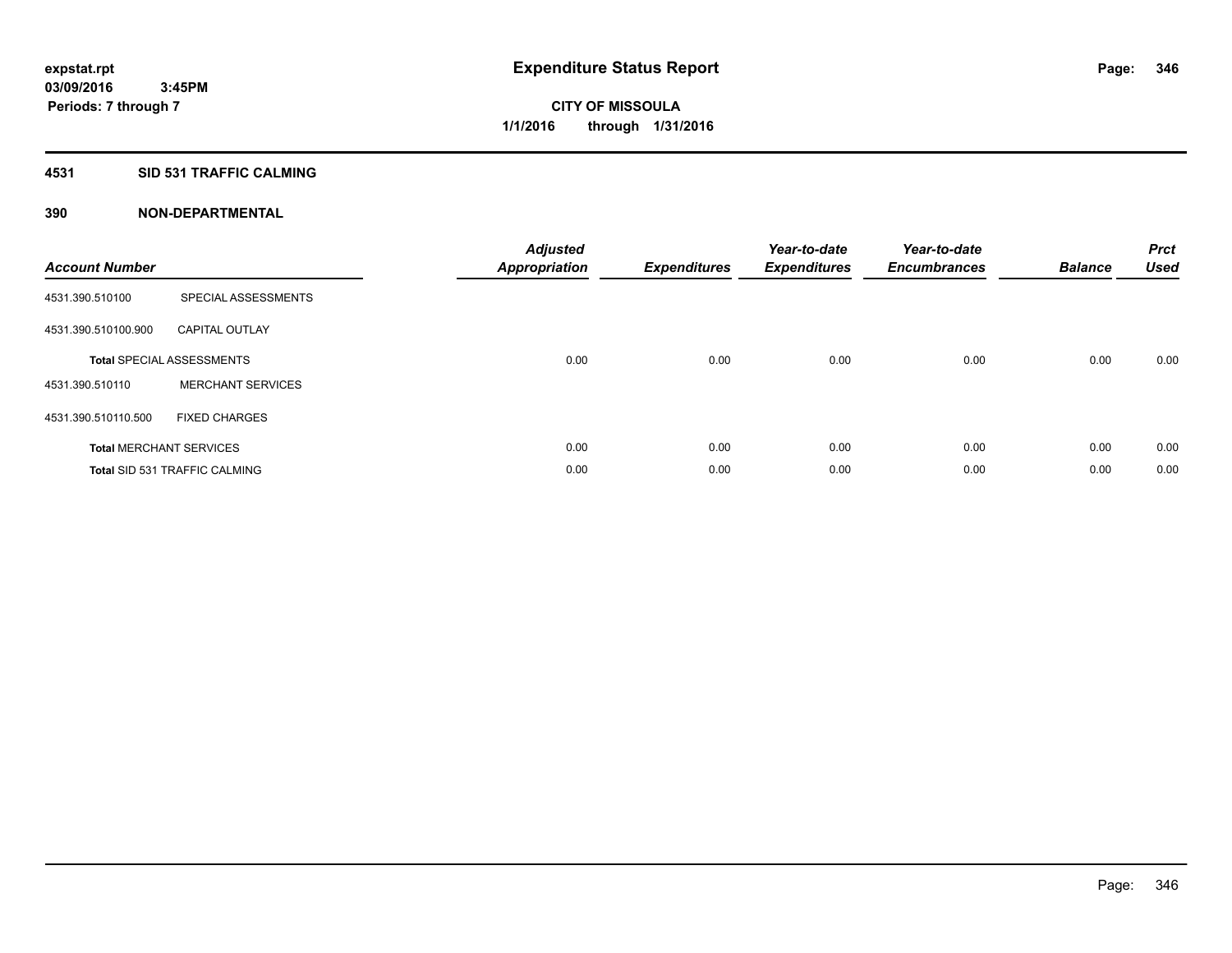# **4532 MALONEY RANCH SID**

| <b>Account Number</b>          |                                  | <b>Adjusted</b><br><b>Appropriation</b> | <b>Expenditures</b> | Year-to-date<br><b>Expenditures</b> | Year-to-date<br><b>Encumbrances</b> | <b>Balance</b> | <b>Prct</b><br><b>Used</b> |
|--------------------------------|----------------------------------|-----------------------------------------|---------------------|-------------------------------------|-------------------------------------|----------------|----------------------------|
| 4532.390.510100                | SPECIAL ASSESSMENTS              |                                         |                     |                                     |                                     |                |                            |
| 4532.390.510100.900            | <b>CAPITAL OUTLAY</b>            |                                         |                     |                                     |                                     |                |                            |
|                                | <b>Total SPECIAL ASSESSMENTS</b> | 0.00                                    | 0.00                | 0.00                                | 0.00                                | 0.00           | 0.00                       |
| 4532.390.510110                | <b>MERCHANT SERVICES</b>         |                                         |                     |                                     |                                     |                |                            |
| 4532.390.510110.500            | <b>FIXED CHARGES</b>             |                                         |                     |                                     |                                     |                |                            |
| <b>Total FIXED CHARGES</b>     |                                  | 0.00                                    | 0.00                | 0.00                                | 0.00                                | 0.00           | 0.00                       |
|                                | <b>Total MERCHANT SERVICES</b>   | 0.00                                    | 0.00                | 0.00                                | 0.00                                | 0.00           | 0.00                       |
| <b>Total MALONEY RANCH SID</b> |                                  | 0.00                                    | 0.00                | 0.00                                | 0.00                                | 0.00           | 0.00                       |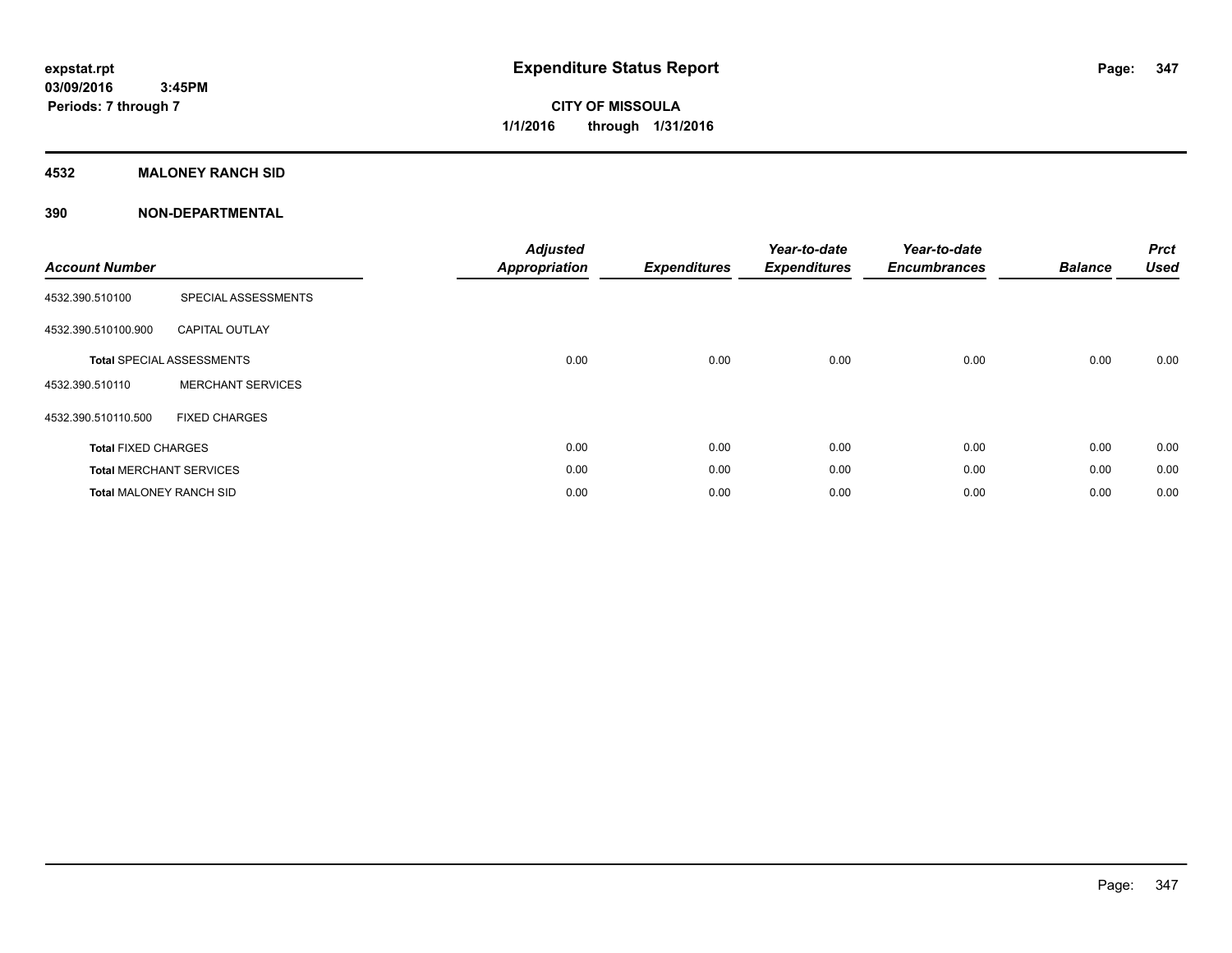# **4533 RATTLESNAKE SEWER SID**

| <b>Account Number</b>          |                             | <b>Adjusted</b><br><b>Appropriation</b> | <b>Expenditures</b> | Year-to-date<br><b>Expenditures</b> | Year-to-date<br><b>Encumbrances</b> | <b>Balance</b> | <b>Prct</b><br>Used |
|--------------------------------|-----------------------------|-----------------------------------------|---------------------|-------------------------------------|-------------------------------------|----------------|---------------------|
| 4533.390.510110                | <b>MERCHANT SERVICES</b>    |                                         |                     |                                     |                                     |                |                     |
| 4533.390.510110.500            | <b>FIXED CHARGES</b>        |                                         |                     |                                     |                                     |                |                     |
| <b>Total FIXED CHARGES</b>     |                             | 0.00                                    | 0.00                | 0.00                                | 0.00                                | 0.00           | 0.00                |
| <b>Total MERCHANT SERVICES</b> |                             | 0.00                                    | 0.00                | 0.00                                | 0.00                                | 0.00           | 0.00                |
|                                | Total RATTLESNAKE SEWER SID | 0.00                                    | 0.00                | 0.00                                | 0.00                                | 0.00           | 0.00                |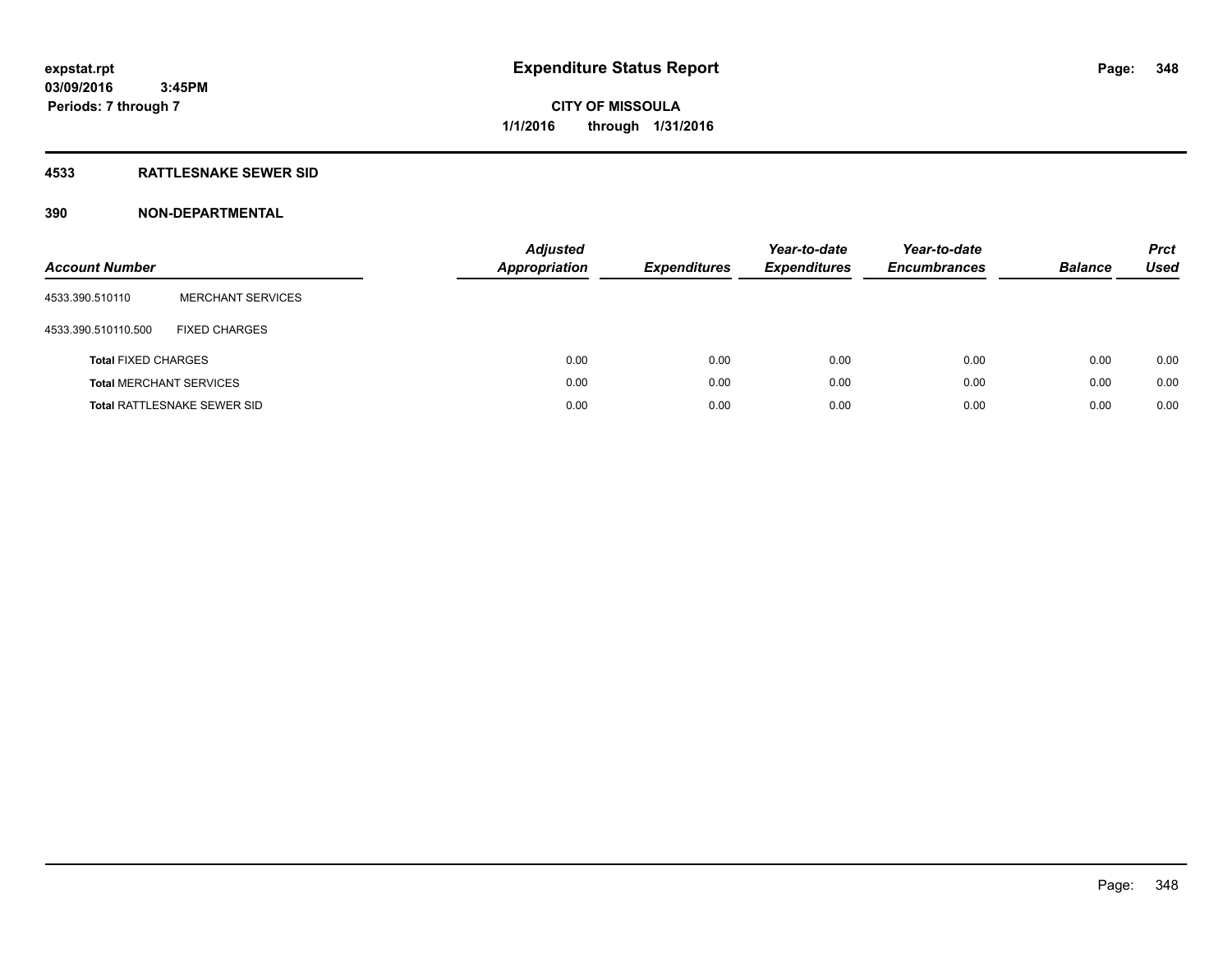# **4534 SID 534 LINCOLNWOOD**

| <b>Account Number</b>            |                               | <b>Adjusted</b><br><b>Appropriation</b> | <b>Expenditures</b> | Year-to-date<br><b>Expenditures</b> | Year-to-date<br><b>Encumbrances</b> | <b>Balance</b> | <b>Prct</b><br><b>Used</b> |
|----------------------------------|-------------------------------|-----------------------------------------|---------------------|-------------------------------------|-------------------------------------|----------------|----------------------------|
| 4534.390.510110                  | <b>MERCHANT SERVICES</b>      |                                         |                     |                                     |                                     |                |                            |
| 4534.390.510110.500              | <b>FIXED CHARGES</b>          |                                         |                     |                                     |                                     |                |                            |
| <b>Total MERCHANT SERVICES</b>   |                               | 0.00                                    | 0.00                | 0.00                                | 0.00                                | 0.00           | 0.00                       |
| 4534.390.521000                  | INTERFUND OPERATING TRANSFERS |                                         |                     |                                     |                                     |                |                            |
| 4534.390.521000.800              | OTHER OBJECTS                 |                                         |                     |                                     |                                     |                |                            |
| <b>Total SID 534 LINCOLNWOOD</b> |                               | 0.00                                    | 0.00                | 0.00                                | 0.00                                | 0.00           | 0.00                       |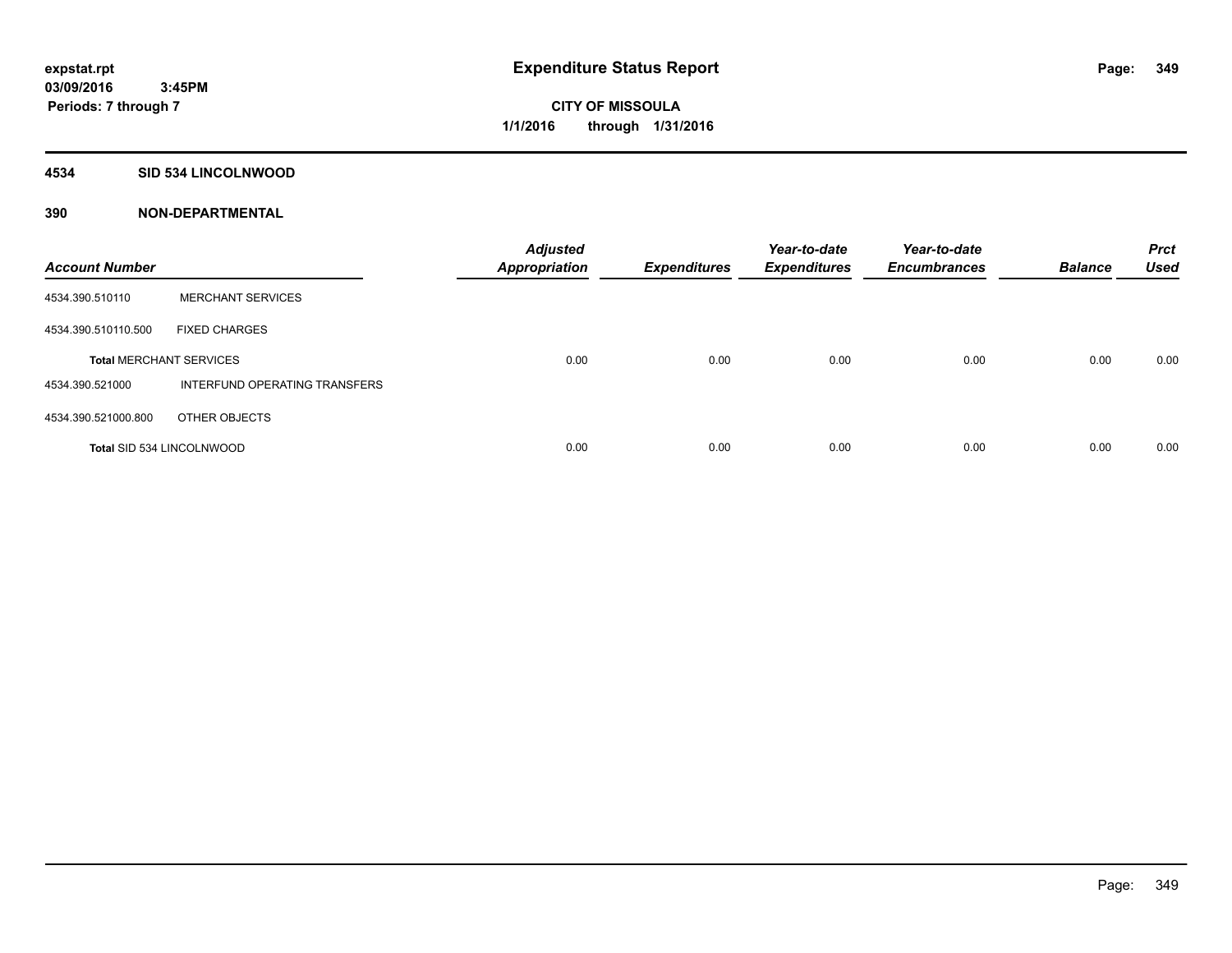# **4535 SLANT STREET TRAFFIC CALMING**

# **000 \*\*\* Title Not Found \*\*\***

| <b>Account Number</b>      |                                           | <b>Adjusted</b><br>Appropriation | <b>Expenditures</b> | Year-to-date<br><b>Expenditures</b> | Year-to-date<br><b>Encumbrances</b> | <b>Balance</b> | <b>Prct</b><br><b>Used</b> |
|----------------------------|-------------------------------------------|----------------------------------|---------------------|-------------------------------------|-------------------------------------|----------------|----------------------------|
| 4535.000.410000            | <b>GENERAL GOVERNMENT</b>                 |                                  |                     |                                     |                                     |                |                            |
| 4535.000.410000.600        | <b>DEBT SERVICE</b>                       |                                  |                     |                                     |                                     |                |                            |
|                            | <b>Total GENERAL GOVERNMENT</b>           | 0.00                             | 0.00                | 0.00                                | 0.00                                | 0.00           | 0.00                       |
| 4535.000.510110            | <b>MERCHANT SERVICES</b>                  |                                  |                     |                                     |                                     |                |                            |
| 4535.000.510110.500        | <b>FIXED CHARGES</b>                      |                                  |                     |                                     |                                     |                |                            |
| <b>Total FIXED CHARGES</b> |                                           | 0.00                             | 0.00                | 0.00                                | 0.00                                | 0.00           | 0.00                       |
|                            | <b>Total SLANT STREET TRAFFIC CALMING</b> | 0.00                             | 0.00                | 0.00                                | 0.00                                | 0.00           | 0.00                       |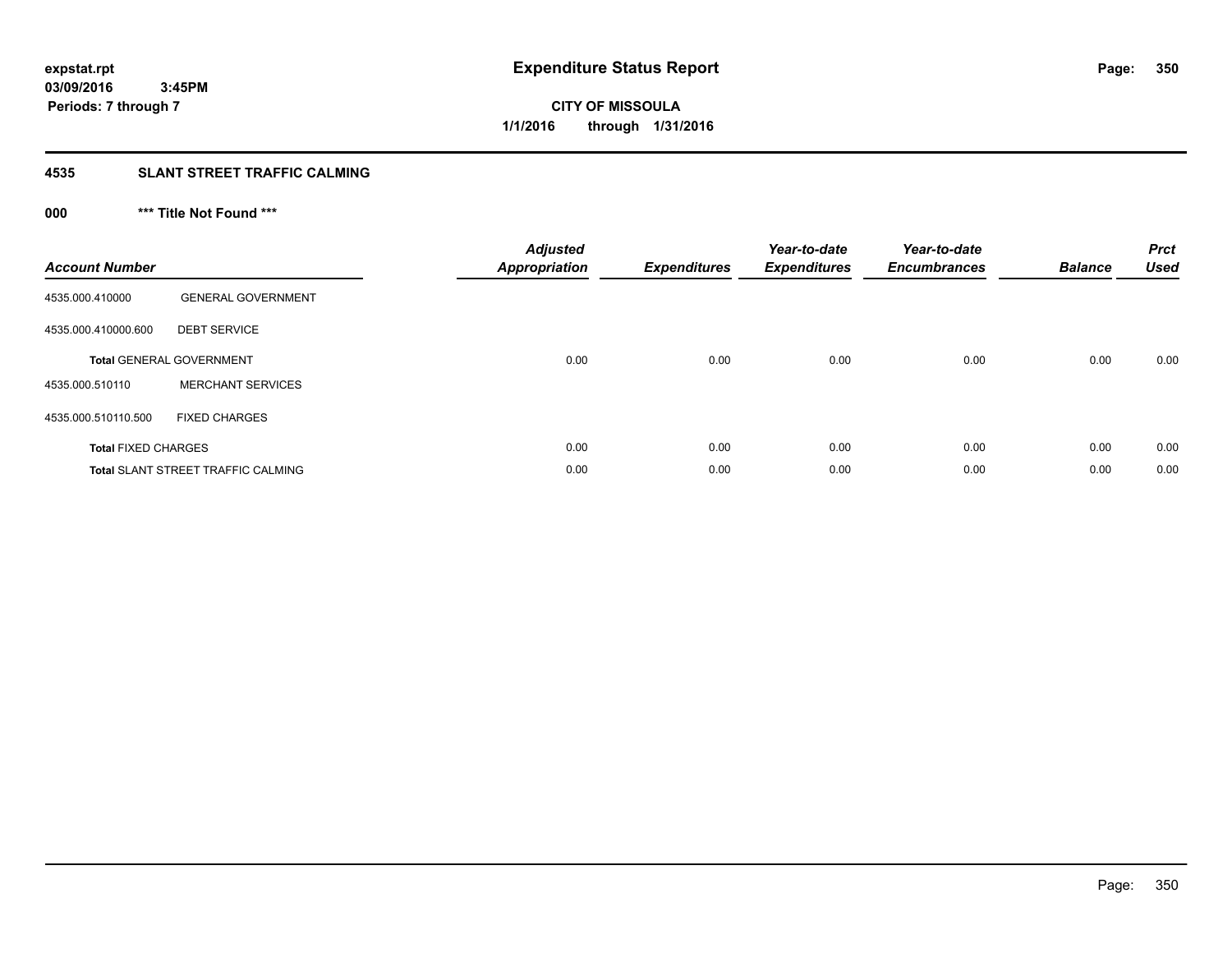# **4536 SID536 LINCOLNWOOD SWR PH2**

| <b>Account Number</b> |                                         | <b>Adjusted</b><br>Appropriation | <b>Expenditures</b> | Year-to-date<br><b>Expenditures</b> | Year-to-date<br><b>Encumbrances</b> | <b>Balance</b> | Prct<br><b>Used</b> |
|-----------------------|-----------------------------------------|----------------------------------|---------------------|-------------------------------------|-------------------------------------|----------------|---------------------|
| 4536.390.510110       | <b>MERCHANT SERVICES</b>                |                                  |                     |                                     |                                     |                |                     |
| 4536.390.510110.500   | <b>FIXED CHARGES</b>                    |                                  |                     |                                     |                                     |                |                     |
|                       | <b>Total SID536 LINCOLNWOOD SWR PH2</b> | 0.00                             | 0.00                | 0.00                                | 0.00                                | 0.00           | 0.00                |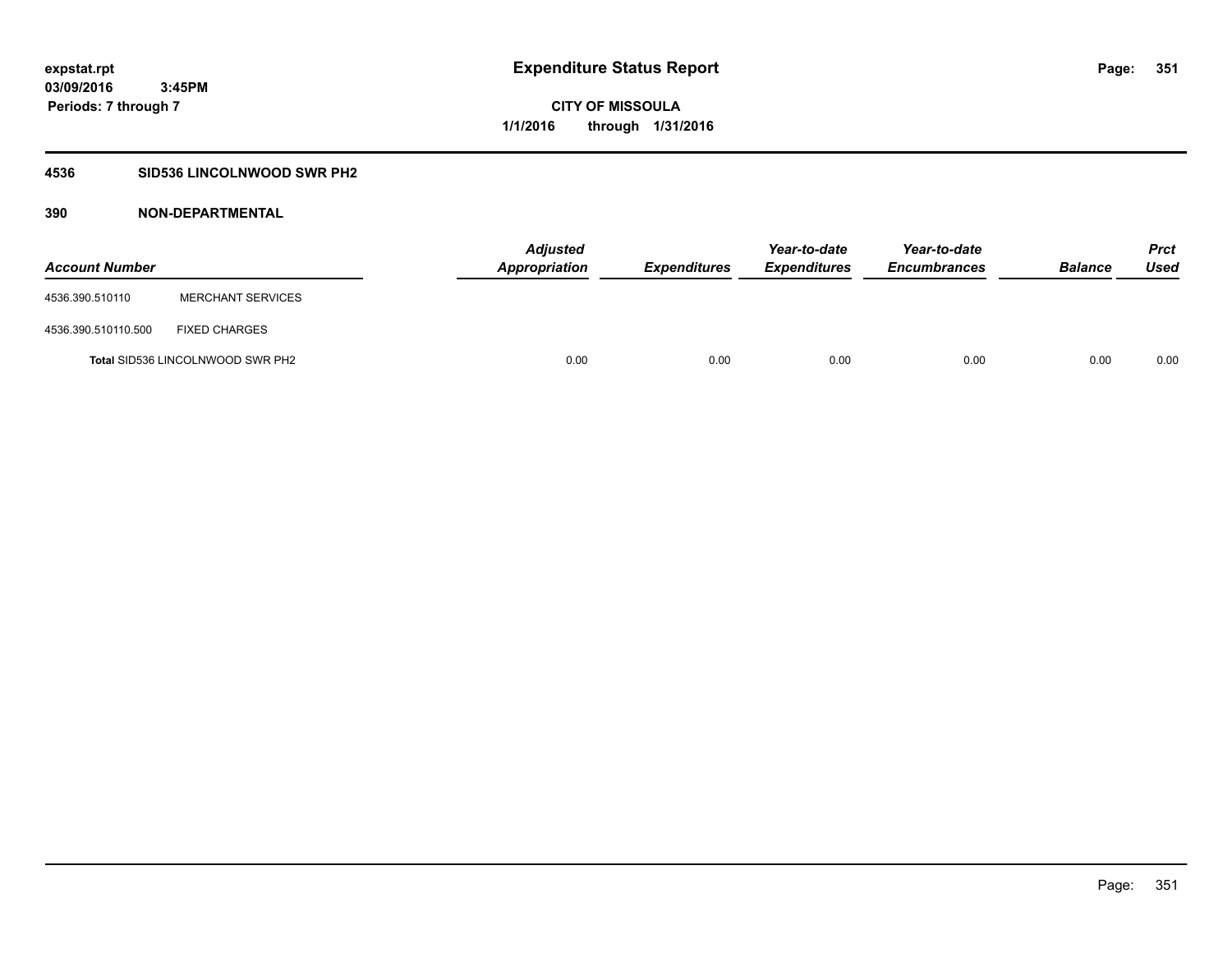**CITY OF MISSOULA 1/1/2016 through 1/31/2016**

**4539 SID 539 4th STREET**

**000 \*\*\* Title Not Found \*\*\***

| <b>Account Number</b>      |                                 | <b>Adjusted</b><br><b>Appropriation</b> | <b>Expenditures</b> | Year-to-date<br><b>Expenditures</b> | Year-to-date<br><b>Encumbrances</b> | <b>Balance</b> | <b>Prct</b><br><b>Used</b> |
|----------------------------|---------------------------------|-----------------------------------------|---------------------|-------------------------------------|-------------------------------------|----------------|----------------------------|
| 4539.000.410000            | <b>GENERAL GOVERNMENT</b>       |                                         |                     |                                     |                                     |                |                            |
| 4539.000.410000.600        | <b>DEBT SERVICE</b>             |                                         |                     |                                     |                                     |                |                            |
|                            | <b>Total GENERAL GOVERNMENT</b> | 0.00                                    | 0.00                | 0.00                                | 0.00                                | 0.00           | 0.00                       |
| 4539.000.510110            | <b>MERCHANT SERVICES</b>        |                                         |                     |                                     |                                     |                |                            |
| 4539.000.510110.500        | <b>FIXED CHARGES</b>            |                                         |                     |                                     |                                     |                |                            |
| <b>Total FIXED CHARGES</b> |                                 | 0.00                                    | 0.00                | 0.00                                | 0.00                                | 0.00           | 0.00                       |
| Total SID 539 4th STREET   |                                 | 0.00                                    | 0.00                | 0.00                                | 0.00                                | 0.00           | 0.00                       |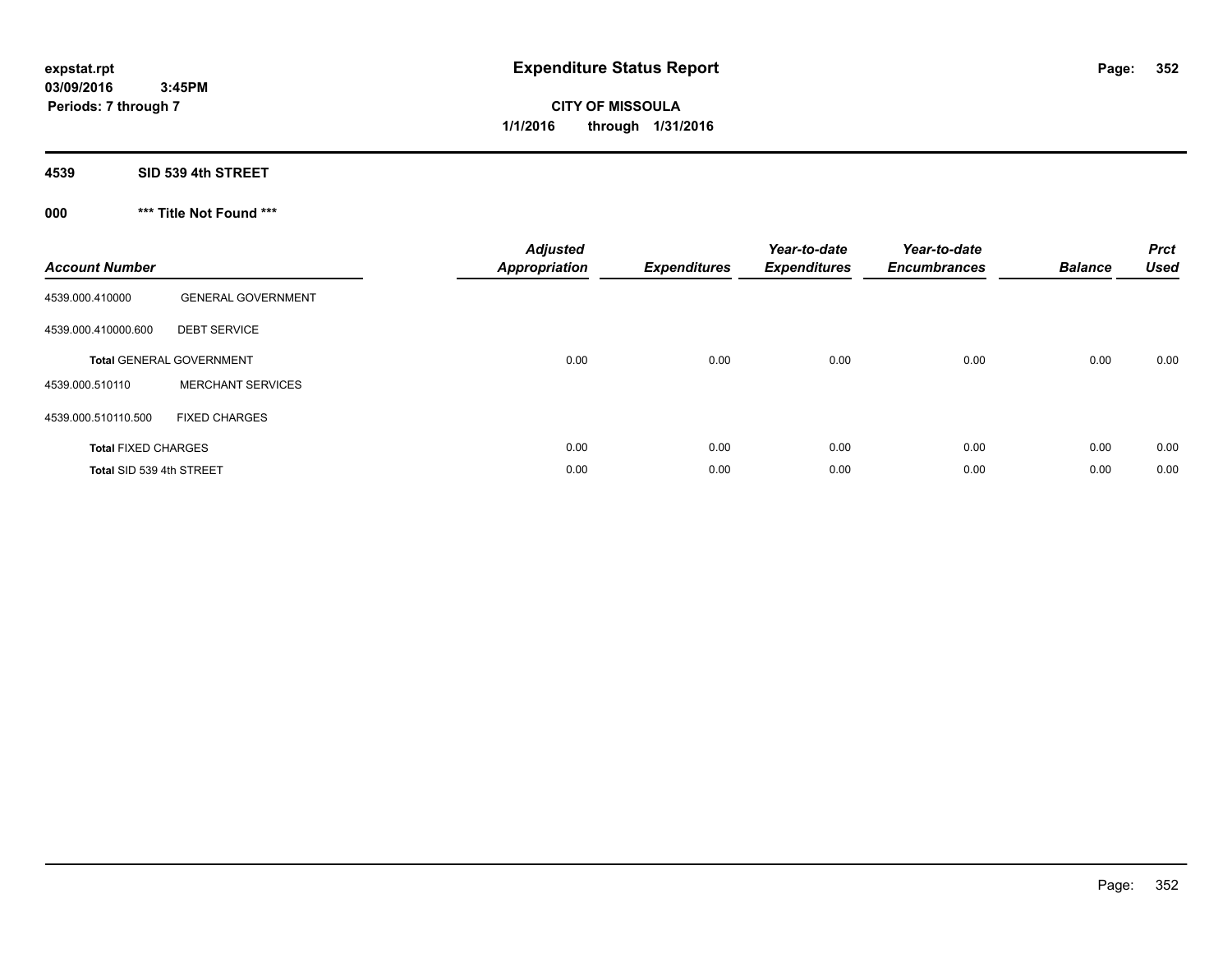### **4540 SID 540 ENGLAND BLVD**

| <b>Account Number</b> |                                            | <b>Adjusted</b><br>Appropriation | <b>Expenditures</b> | Year-to-date<br><b>Expenditures</b> | Year-to-date<br><b>Encumbrances</b> | <b>Balance</b> | <b>Prct</b><br><b>Used</b> |
|-----------------------|--------------------------------------------|----------------------------------|---------------------|-------------------------------------|-------------------------------------|----------------|----------------------------|
| 4540.390.510110       | <b>MERCHANT SERVICES</b>                   |                                  |                     |                                     |                                     |                |                            |
| 4540.390.510110.500   | <b>FIXED CHARGES</b>                       |                                  |                     |                                     |                                     |                |                            |
|                       | <b>Total MERCHANT SERVICES</b>             | 0.00                             | 0.00                | 0.00                                | 0.00                                | 0.00           | 0.00                       |
| 4540.390.521000       | INTERFUND OPERATING TRANSFERS              |                                  |                     |                                     |                                     |                |                            |
| 4540.390.521000.800   | OTHER OBJECTS                              |                                  |                     |                                     |                                     |                |                            |
|                       | <b>Total INTERFUND OPERATING TRANSFERS</b> | 0.00                             | 0.00                | 0.00                                | 0.00                                | 0.00           | 0.00                       |
|                       | Total SID 540 ENGLAND BLVD                 | 0.00                             | 0.00                | 0.00                                | 0.00                                | 0.00           | 0.00                       |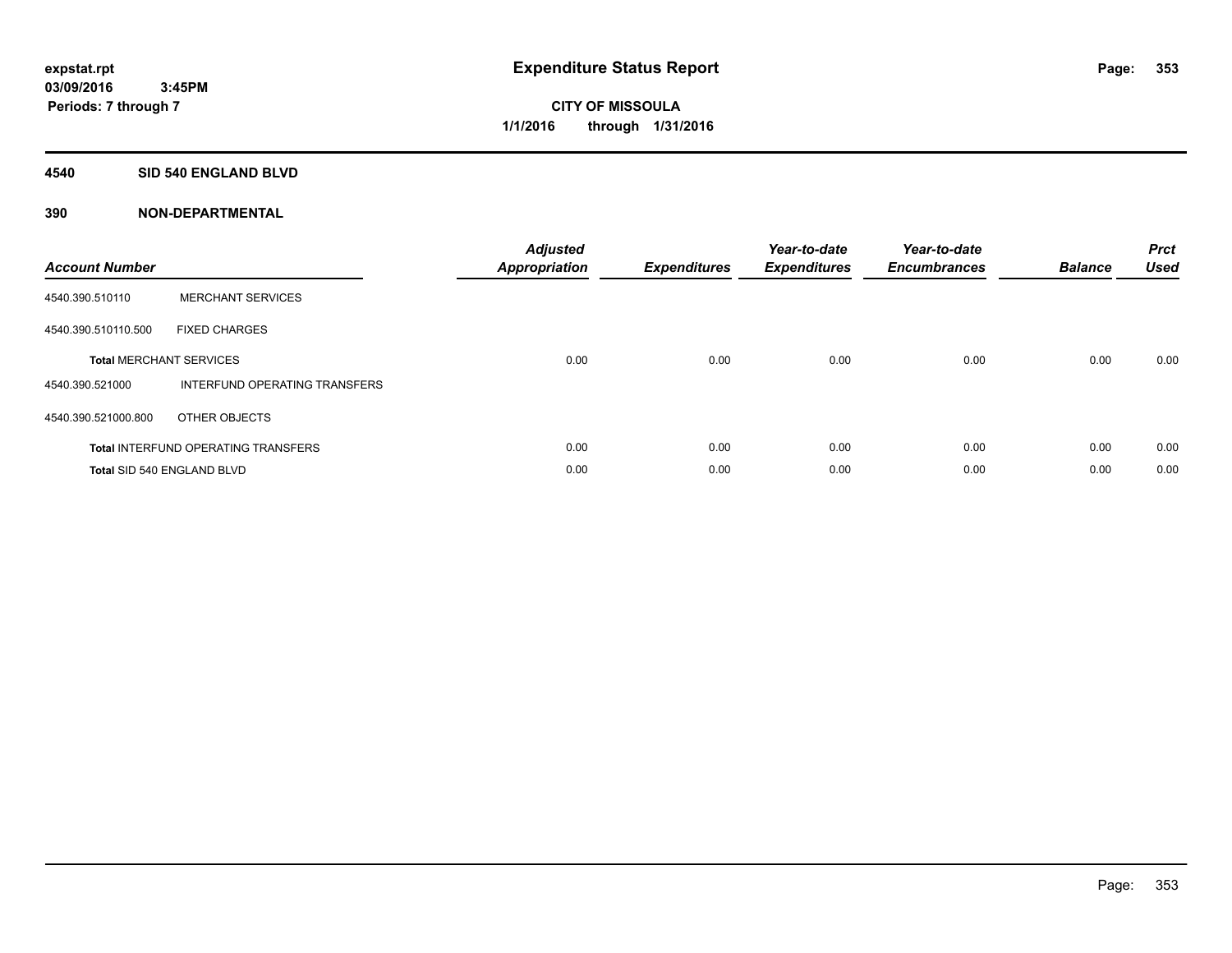# **4541 SID 541 PINEVIEW PARK**

| <b>Account Number</b>         |                                  | <b>Adjusted</b><br><b>Appropriation</b> | <b>Expenditures</b> | Year-to-date<br><b>Expenditures</b> | Year-to-date<br><b>Encumbrances</b> | <b>Balance</b> | <b>Prct</b><br><b>Used</b> |
|-------------------------------|----------------------------------|-----------------------------------------|---------------------|-------------------------------------|-------------------------------------|----------------|----------------------------|
| 4541.390.410710               | *** Title Not Found ***          |                                         |                     |                                     |                                     |                |                            |
| 4541.390.410710.500           | <b>FIXED CHARGES</b>             |                                         |                     |                                     |                                     |                |                            |
| Total *** Title Not Found *** |                                  | 0.00                                    | 0.00                | 0.00                                | 0.00                                | 0.00           | 0.00                       |
| 4541.390.510100               | SPECIAL ASSESSMENTS              |                                         |                     |                                     |                                     |                |                            |
| 4541.390.510100.900           | <b>CAPITAL OUTLAY</b>            |                                         |                     |                                     |                                     |                |                            |
|                               | <b>Total SPECIAL ASSESSMENTS</b> | 0.00                                    | 0.00                | 0.00                                | 0.00                                | 0.00           | 0.00                       |
| 4541.390.510110               | <b>MERCHANT SERVICES</b>         |                                         |                     |                                     |                                     |                |                            |
| 4541.390.510110.500           | <b>FIXED CHARGES</b>             |                                         |                     |                                     |                                     |                |                            |
|                               | <b>Total MERCHANT SERVICES</b>   | 0.00                                    | 0.00                | 0.00                                | 0.00                                | 0.00           | 0.00                       |
|                               | Total SID 541 PINEVIEW PARK      | 0.00                                    | 0.00                | 0.00                                | 0.00                                | 0.00           | 0.00                       |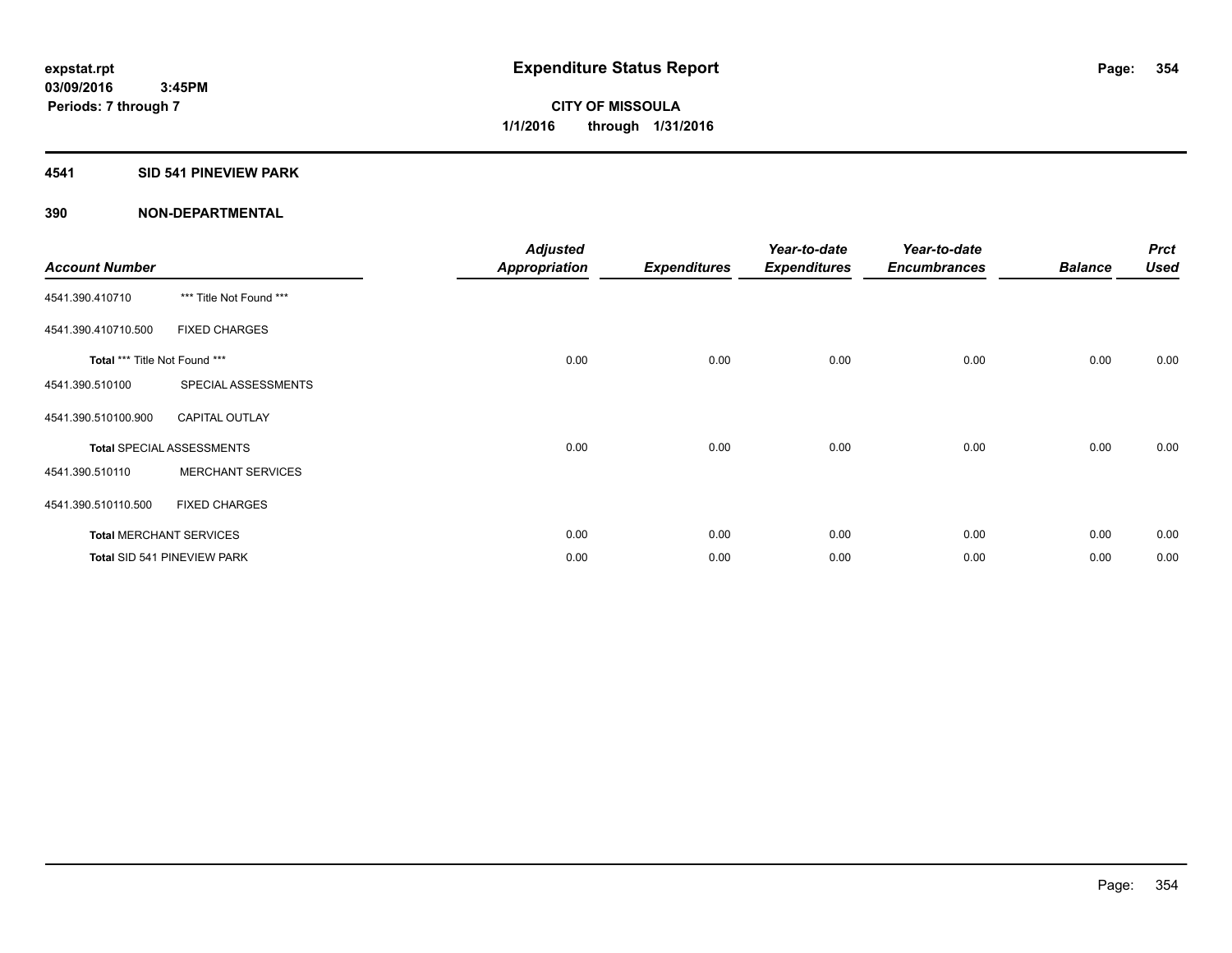#### **4542 SID 542 HILLVIEW WAY**

|                            |                                  | <b>Adjusted</b>      |                     | Year-to-date        | Year-to-date        |                | <b>Prct</b> |
|----------------------------|----------------------------------|----------------------|---------------------|---------------------|---------------------|----------------|-------------|
| <b>Account Number</b>      |                                  | <b>Appropriation</b> | <b>Expenditures</b> | <b>Expenditures</b> | <b>Encumbrances</b> | <b>Balance</b> | <b>Used</b> |
| 4542.390.510100            | SPECIAL ASSESSMENTS              |                      |                     |                     |                     |                |             |
| 4542.390.510100.300        | PURCHASED SERVICES               |                      |                     |                     |                     |                |             |
|                            | <b>Total PURCHASED SERVICES</b>  | 0.00                 | 0.00                | 0.00                | 0.00                | 0.00           | 0.00        |
| 4542.390.510100.900        | <b>CAPITAL OUTLAY</b>            |                      |                     |                     |                     |                |             |
|                            | <b>Total SPECIAL ASSESSMENTS</b> | 0.00                 | 0.00                | 0.00                | 0.00                | 0.00           | 0.00        |
| 4542.390.510110            | <b>MERCHANT SERVICES</b>         |                      |                     |                     |                     |                |             |
| 4542.390.510110.500        | <b>FIXED CHARGES</b>             |                      |                     |                     |                     |                |             |
| Total SID 542 HILLVIEW WAY |                                  | 0.00                 | 0.00                | 0.00                | 0.00                | 0.00           | 0.00        |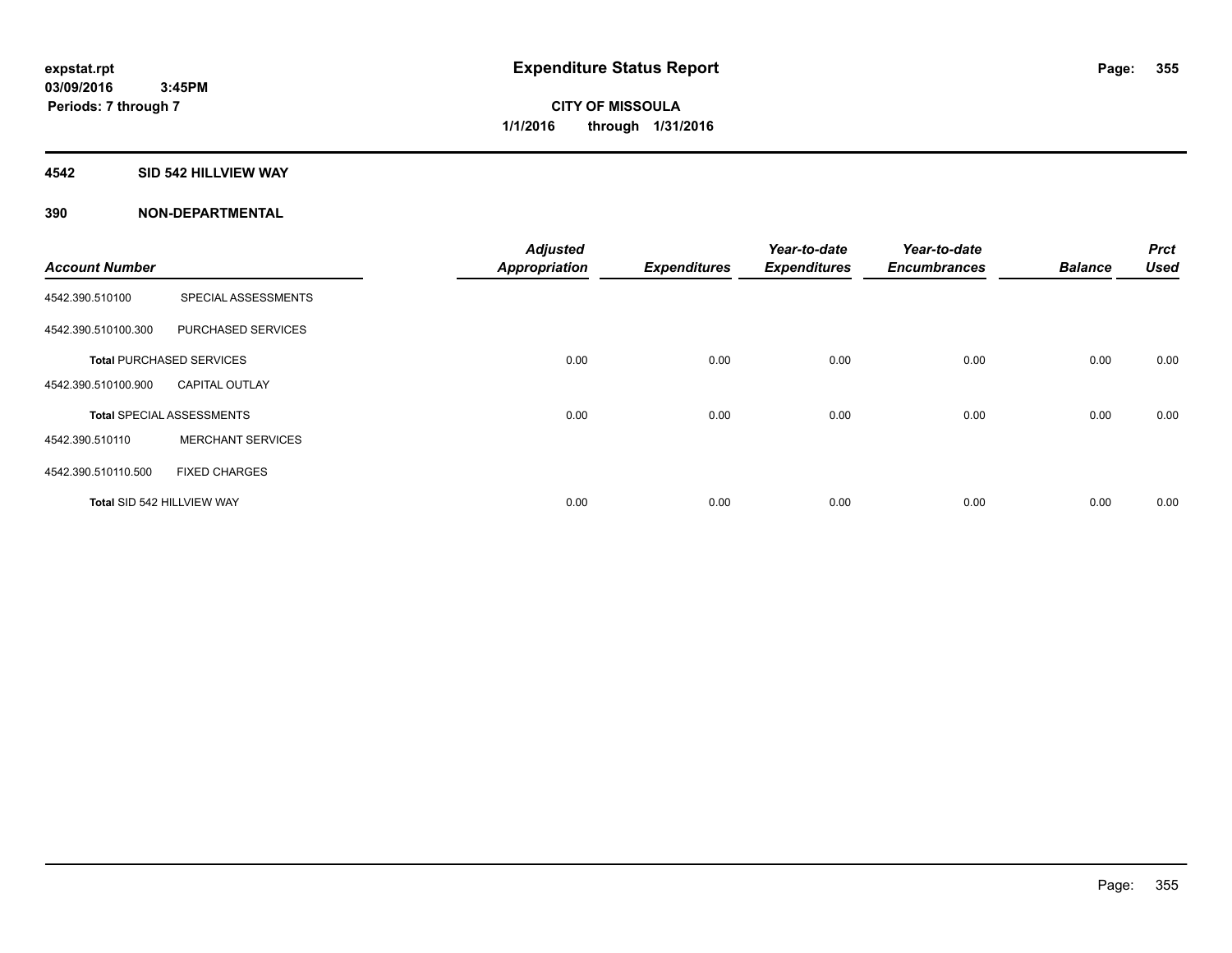# **4543 SID 543 TRAFFIC CALMING**

# **000 \*\*\* Title Not Found \*\*\***

| <b>Account Number</b>         |                                 | <b>Adjusted</b><br><b>Appropriation</b> | <b>Expenditures</b> | Year-to-date<br><b>Expenditures</b> | Year-to-date<br><b>Encumbrances</b> | <b>Balance</b> | <b>Prct</b><br><b>Used</b> |
|-------------------------------|---------------------------------|-----------------------------------------|---------------------|-------------------------------------|-------------------------------------|----------------|----------------------------|
| 4543.000.410000               | <b>GENERAL GOVERNMENT</b>       |                                         |                     |                                     |                                     |                |                            |
| 4543.000.410000.600           | <b>DEBT SERVICE</b>             |                                         |                     |                                     |                                     |                |                            |
|                               | <b>Total GENERAL GOVERNMENT</b> | 0.00                                    | 0.00                | 0.00                                | 0.00                                | 0.00           | 0.00                       |
| 4543.000.510110               | <b>MERCHANT SERVICES</b>        |                                         |                     |                                     |                                     |                |                            |
| 4543.000.510110.500           | <b>FIXED CHARGES</b>            |                                         |                     |                                     |                                     |                |                            |
| Total *** Title Not Found *** |                                 | 0.00                                    | 0.00                | 0.00                                | 0.00                                | 0.00           | 0.00                       |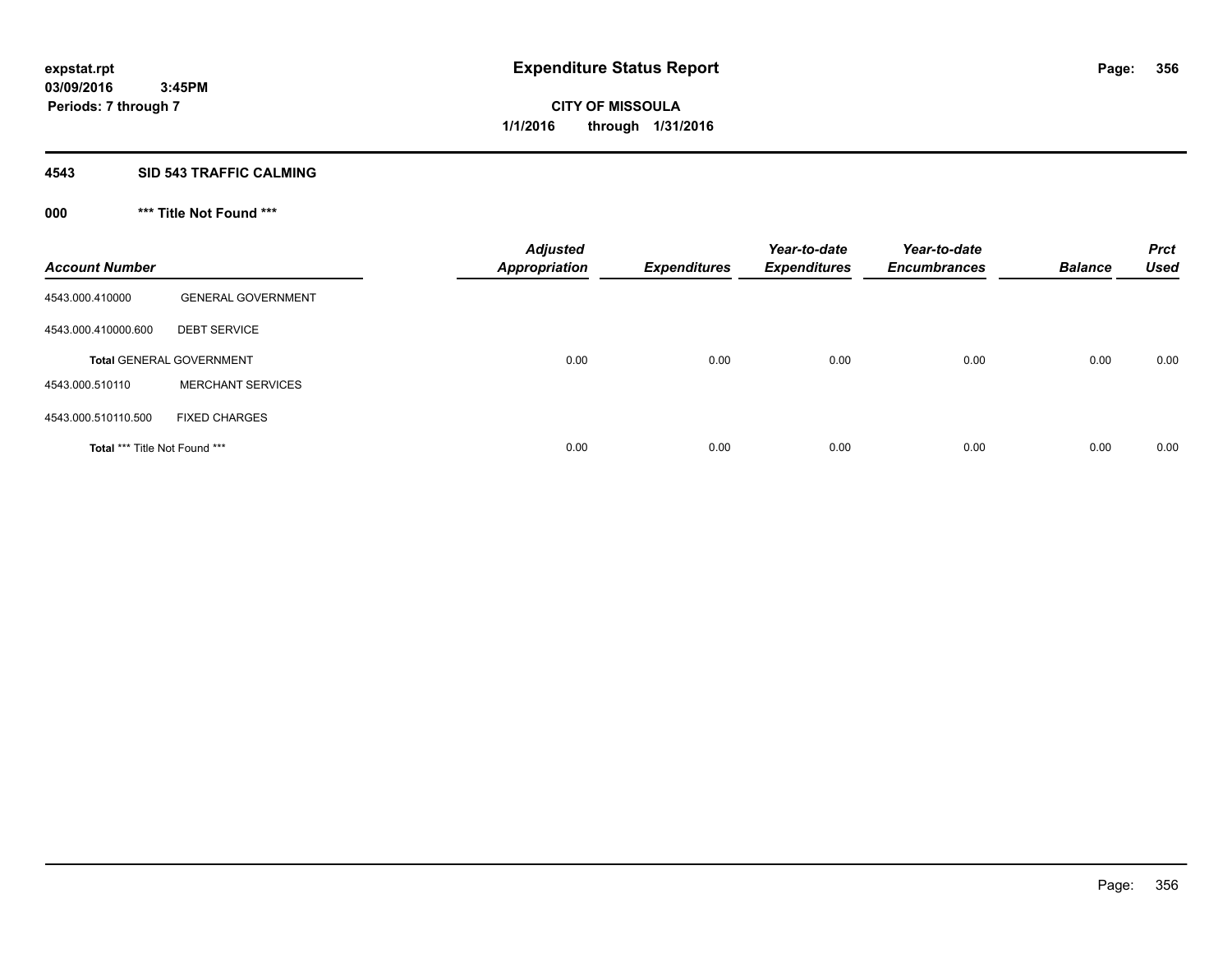### **4543 SID 543 TRAFFIC CALMING**

| <b>Account Number</b> |                                      | <b>Adjusted</b><br><b>Appropriation</b> | <b>Expenditures</b> | Year-to-date<br><b>Expenditures</b> | Year-to-date<br><b>Encumbrances</b> | <b>Balance</b> | <b>Prct</b><br><b>Used</b> |
|-----------------------|--------------------------------------|-----------------------------------------|---------------------|-------------------------------------|-------------------------------------|----------------|----------------------------|
| 4543.390.510100       | SPECIAL ASSESSMENTS                  |                                         |                     |                                     |                                     |                |                            |
| 4543.390.510100.300   | PURCHASED SERVICES                   |                                         |                     |                                     |                                     |                |                            |
|                       | <b>Total PURCHASED SERVICES</b>      | 0.00                                    | 0.00                | 0.00                                | 0.00                                | 0.00           | 0.00                       |
| 4543.390.510100.900   | <b>CAPITAL OUTLAY</b>                |                                         |                     |                                     |                                     |                |                            |
|                       | <b>Total SPECIAL ASSESSMENTS</b>     | 0.00                                    | 0.00                | 0.00                                | 0.00                                | 0.00           | 0.00                       |
| 4543.390.510110       | <b>MERCHANT SERVICES</b>             |                                         |                     |                                     |                                     |                |                            |
| 4543.390.510110.500   | <b>FIXED CHARGES</b>                 |                                         |                     |                                     |                                     |                |                            |
|                       | <b>Total MERCHANT SERVICES</b>       | 0.00                                    | 0.00                | 0.00                                | 0.00                                | 0.00           | 0.00                       |
|                       | <b>Total SID 543 TRAFFIC CALMING</b> | 0.00                                    | 0.00                | 0.00                                | 0.00                                | 0.00           | 0.00                       |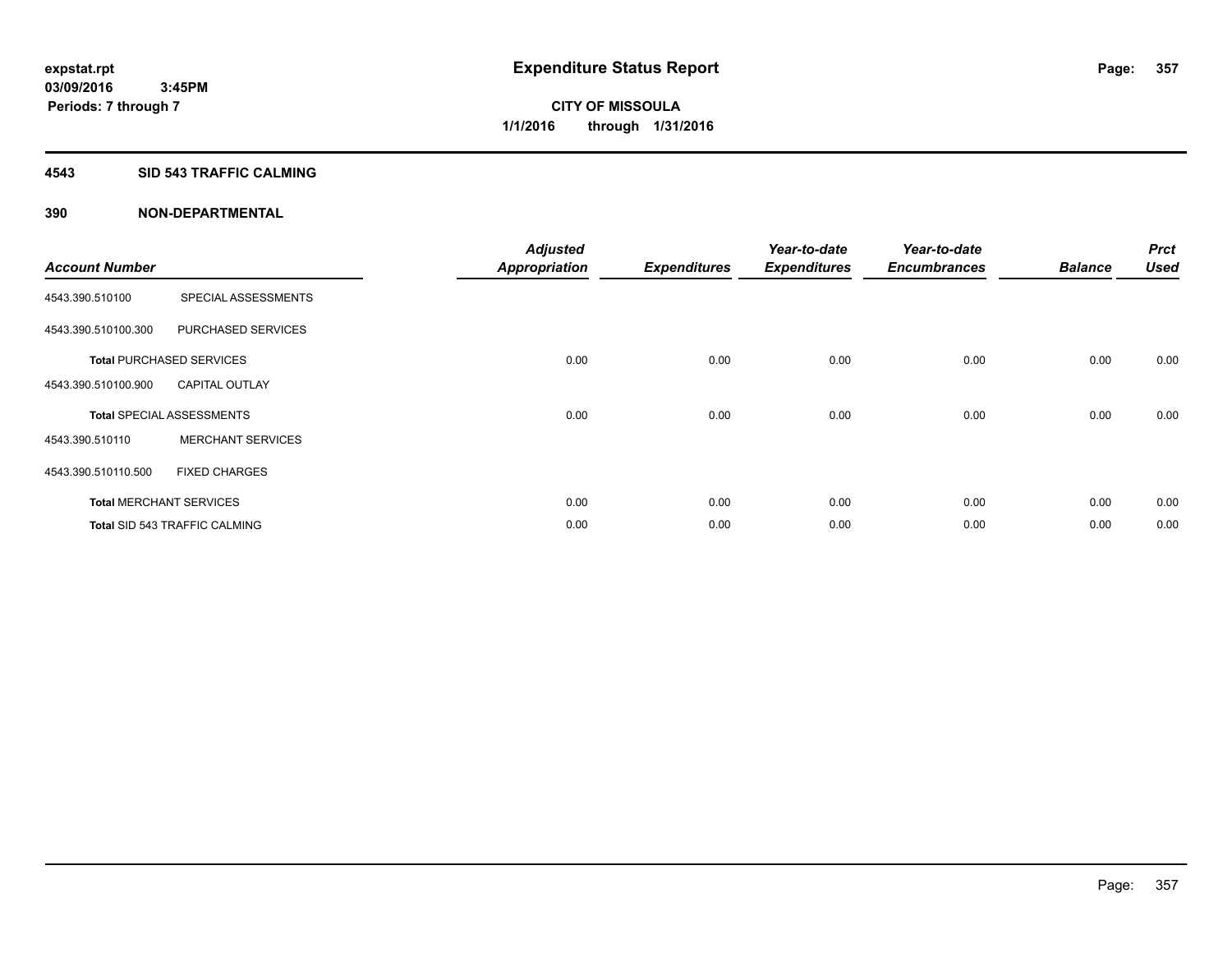# **4544 MILLER CREEK MITIGATION FUND**

| <b>Account Number</b> |                                           | <b>Adjusted</b><br><b>Appropriation</b> | <b>Expenditures</b> | Year-to-date<br><b>Expenditures</b> | Year-to-date<br><b>Encumbrances</b> | <b>Balance</b> | <b>Prct</b><br><b>Used</b> |
|-----------------------|-------------------------------------------|-----------------------------------------|---------------------|-------------------------------------|-------------------------------------|----------------|----------------------------|
| 4544.390.510100       | SPECIAL ASSESSMENTS                       |                                         |                     |                                     |                                     |                |                            |
| 4544.390.510100.900   | <b>CAPITAL OUTLAY</b>                     |                                         |                     |                                     |                                     |                |                            |
|                       | <b>Total SPECIAL ASSESSMENTS</b>          | 0.00                                    | 0.00                | 0.00                                | 0.00                                | 0.00           | 0.00                       |
| 4544.390.510110       | <b>MERCHANT SERVICES</b>                  |                                         |                     |                                     |                                     |                |                            |
| 4544.390.510110.500   | <b>FIXED CHARGES</b>                      |                                         |                     |                                     |                                     |                |                            |
|                       | <b>Total MERCHANT SERVICES</b>            | 0.00                                    | 0.00                | 0.00                                | 0.00                                | 0.00           | 0.00                       |
|                       | <b>Total MILLER CREEK MITIGATION FUND</b> | 0.00                                    | 0.00                | 0.00                                | 0.00                                | 0.00           | 0.00                       |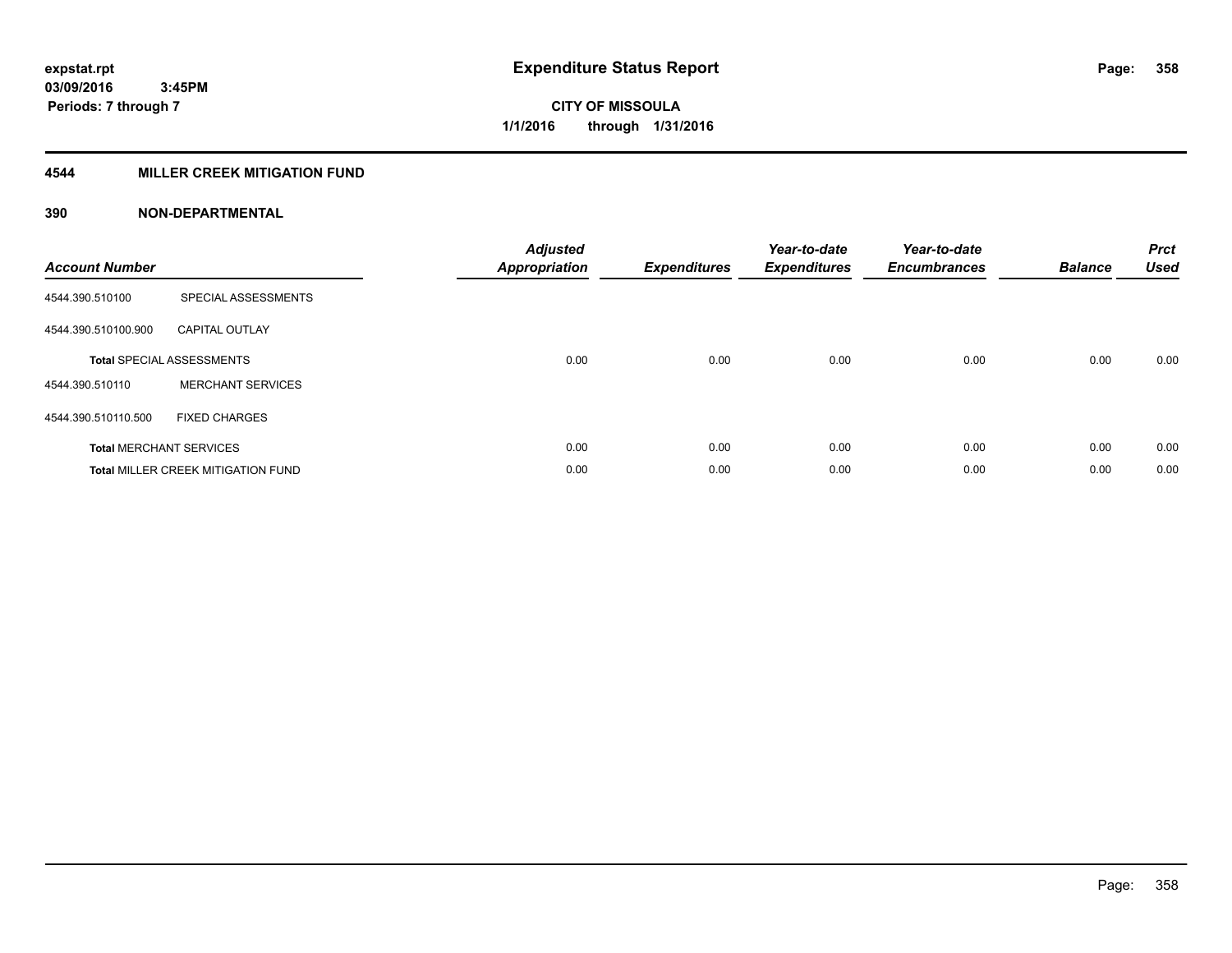**Periods: 7 through 7**

**CITY OF MISSOULA 1/1/2016 through 1/31/2016**

# **4545 MILLER CREEK TWITE CONSTRUCTION**

# **390 NON-DEPARTMENTAL**

 **3:45PM**

| <b>Account Number</b> |                                       | <b>Adjusted</b><br><b>Appropriation</b> | <b>Expenditures</b> | Year-to-date<br><b>Expenditures</b> | Year-to-date<br><b>Encumbrances</b> | <b>Balance</b> | <b>Prct</b><br><b>Used</b> |
|-----------------------|---------------------------------------|-----------------------------------------|---------------------|-------------------------------------|-------------------------------------|----------------|----------------------------|
|                       |                                       |                                         |                     |                                     |                                     |                |                            |
| 4545.390.510100       | SPECIAL ASSESSMENTS                   |                                         |                     |                                     |                                     |                |                            |
| 4545.390.510100.300   | PURCHASED SERVICES                    |                                         |                     |                                     |                                     |                |                            |
|                       | <b>Total PURCHASED SERVICES</b>       | 0.00                                    | 0.00                | 0.00                                | 0.00                                | 0.00           | 0.00                       |
| 4545.390.510100.900   | <b>CAPITAL OUTLAY</b>                 |                                         |                     |                                     |                                     |                |                            |
|                       | <b>Total SPECIAL ASSESSMENTS</b>      | 0.00                                    | 0.00                | 0.00                                | 0.00                                | 0.00           | 0.00                       |
| 4545.390.510110       | <b>MERCHANT SERVICES</b>              |                                         |                     |                                     |                                     |                |                            |
| 4545.390.510110.500   | <b>FIXED CHARGES</b>                  |                                         |                     |                                     |                                     |                |                            |
|                       | <b>Total MERCHANT SERVICES</b>        | 0.00                                    | 0.00                | 0.00                                | 0.00                                | 0.00           | 0.00                       |
|                       | Total MILLER CREEK TWITE CONSTRUCTION | 0.00                                    | 0.00                | 0.00                                | 0.00                                | 0.00           | 0.00                       |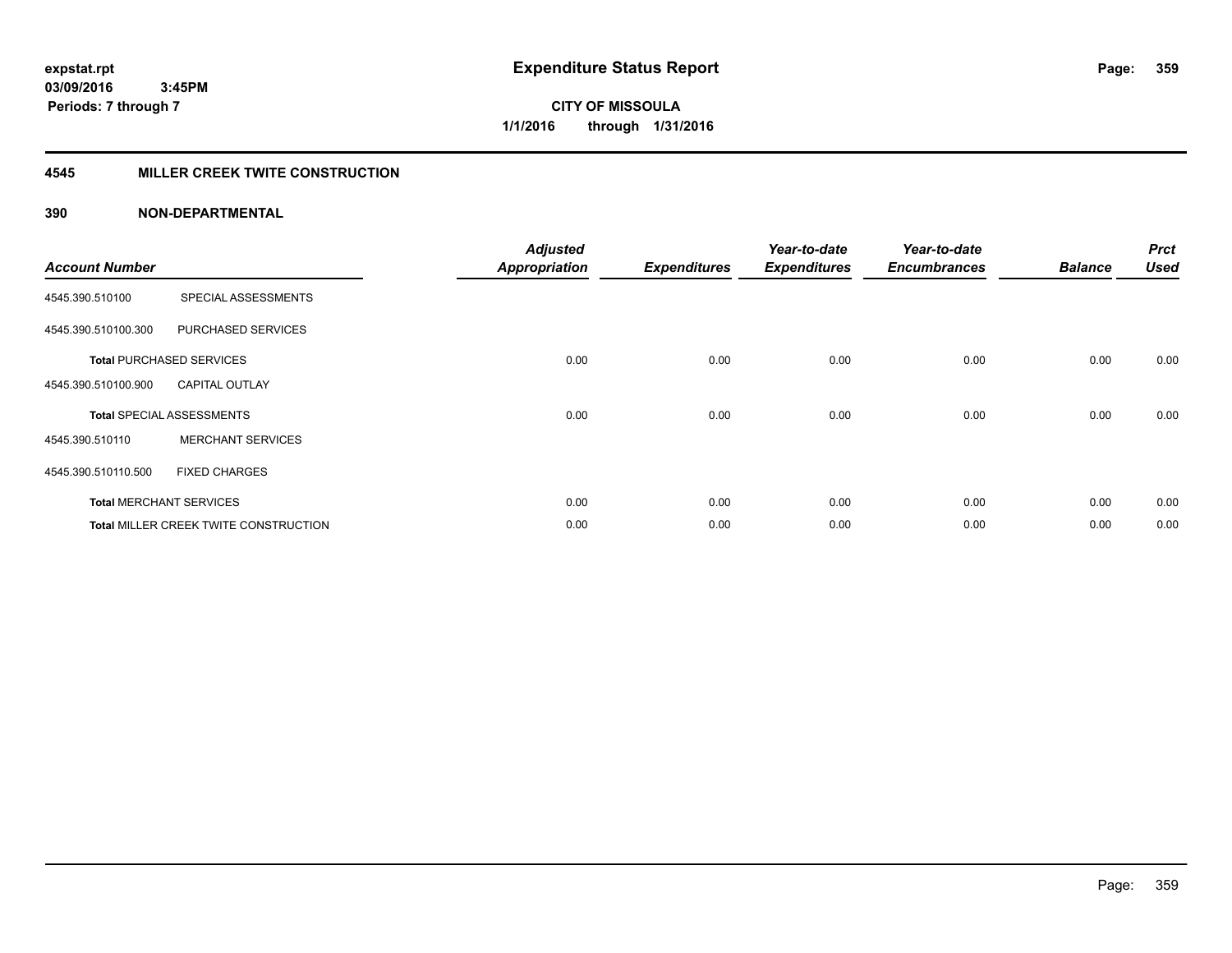**CITY OF MISSOULA 1/1/2016 through 1/31/2016**

# **4546 MILLER CREEK MALOHNEY CONSTRUCTION**

| <b>Account Number</b> |                                          | <b>Adjusted</b><br><b>Appropriation</b> | <b>Expenditures</b> | Year-to-date<br><b>Expenditures</b> | Year-to-date<br><b>Encumbrances</b> | <b>Balance</b> | <b>Prct</b><br><b>Used</b> |
|-----------------------|------------------------------------------|-----------------------------------------|---------------------|-------------------------------------|-------------------------------------|----------------|----------------------------|
| 4546.390.510100       | SPECIAL ASSESSMENTS                      |                                         |                     |                                     |                                     |                |                            |
| 4546.390.510100.300   | PURCHASED SERVICES                       |                                         |                     |                                     |                                     |                |                            |
|                       | <b>Total PURCHASED SERVICES</b>          | 0.00                                    | 0.00                | 0.00                                | 0.00                                | 0.00           | 0.00                       |
| 4546.390.510100.900   | <b>CAPITAL OUTLAY</b>                    |                                         |                     |                                     |                                     |                |                            |
|                       | <b>Total SPECIAL ASSESSMENTS</b>         | 0.00                                    | 0.00                | 0.00                                | 0.00                                | 0.00           | 0.00                       |
| 4546.390.510110       | <b>MERCHANT SERVICES</b>                 |                                         |                     |                                     |                                     |                |                            |
| 4546.390.510110.500   | <b>FIXED CHARGES</b>                     |                                         |                     |                                     |                                     |                |                            |
|                       | <b>Total MERCHANT SERVICES</b>           | 0.00                                    | 0.00                | 0.00                                | 0.00                                | 0.00           | 0.00                       |
|                       | Total MILLER CREEK MALOHNEY CONSTRUCTION | 0.00                                    | 0.00                | 0.00                                | 0.00                                | 0.00           | 0.00                       |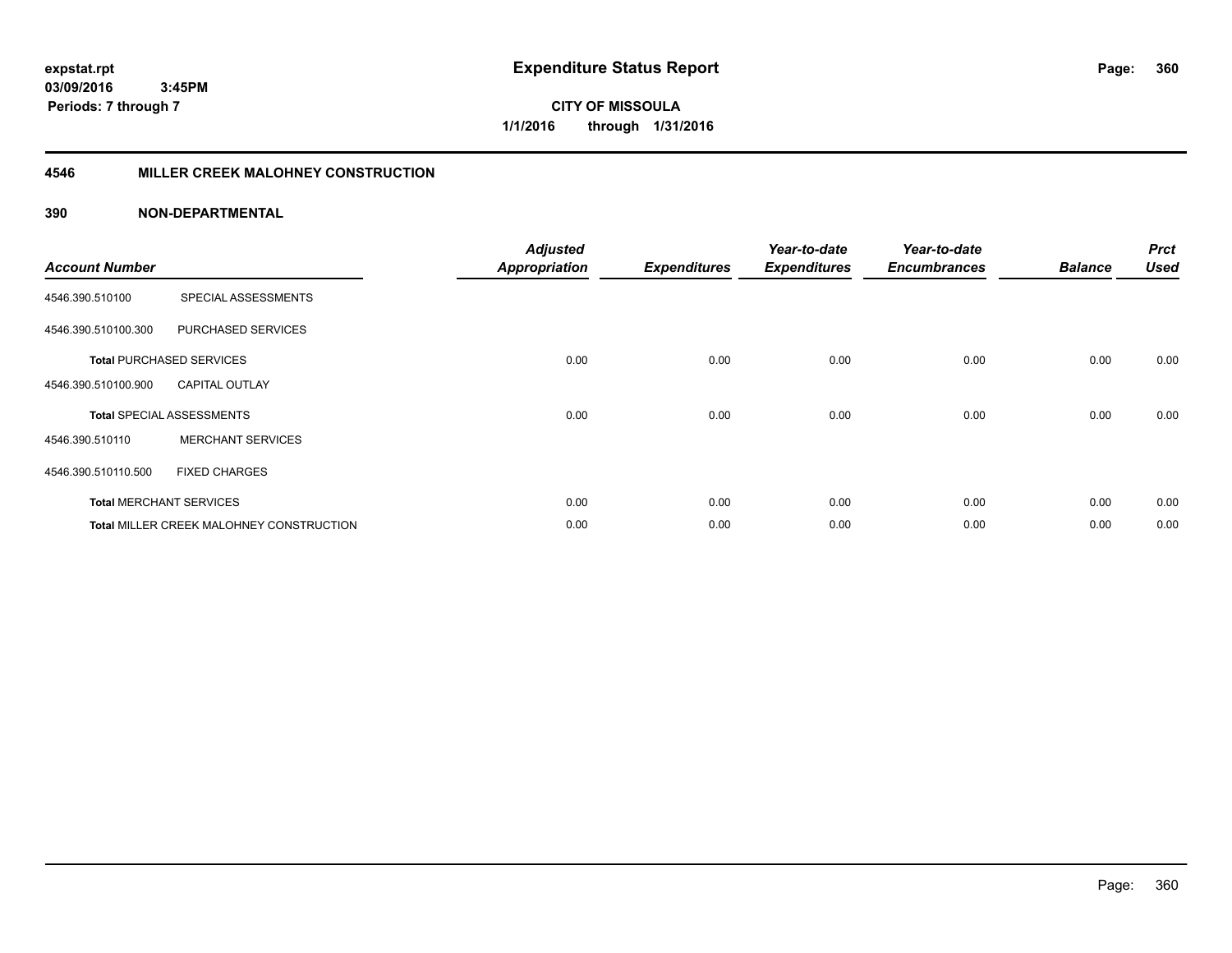**Periods: 7 through 7**

**CITY OF MISSOULA 1/1/2016 through 1/31/2016**

#### **4547 MILLER CREEK MCCARTHY CONSTRUCTION**

#### **390 NON-DEPARTMENTAL**

| <b>Account Number</b> |                                          | <b>Adjusted</b><br><b>Appropriation</b> | <b>Expenditures</b> | Year-to-date<br><b>Expenditures</b> | Year-to-date<br><b>Encumbrances</b> | <b>Balance</b> | <b>Prct</b><br><b>Used</b> |
|-----------------------|------------------------------------------|-----------------------------------------|---------------------|-------------------------------------|-------------------------------------|----------------|----------------------------|
| 4547.390.510100       | SPECIAL ASSESSMENTS                      |                                         |                     |                                     |                                     |                |                            |
| 4547.390.510100.300   | PURCHASED SERVICES                       |                                         |                     |                                     |                                     |                |                            |
|                       | <b>Total PURCHASED SERVICES</b>          | 0.00                                    | 0.00                | 0.00                                | 0.00                                | 0.00           | 0.00                       |
| 4547.390.510100.900   | <b>CAPITAL OUTLAY</b>                    |                                         |                     |                                     |                                     |                |                            |
|                       | <b>Total SPECIAL ASSESSMENTS</b>         | 0.00                                    | 0.00                | 0.00                                | 0.00                                | 0.00           | 0.00                       |
| 4547.390.510110       | <b>MERCHANT SERVICES</b>                 |                                         |                     |                                     |                                     |                |                            |
| 4547.390.510110.500   | <b>FIXED CHARGES</b>                     |                                         |                     |                                     |                                     |                |                            |
|                       | <b>Total MERCHANT SERVICES</b>           | 0.00                                    | 0.00                | 0.00                                | 0.00                                | 0.00           | 0.00                       |
|                       | Total MILLER CREEK MCCARTHY CONSTRUCTION | 0.00                                    | 0.00                | 0.00                                | 0.00                                | 0.00           | 0.00                       |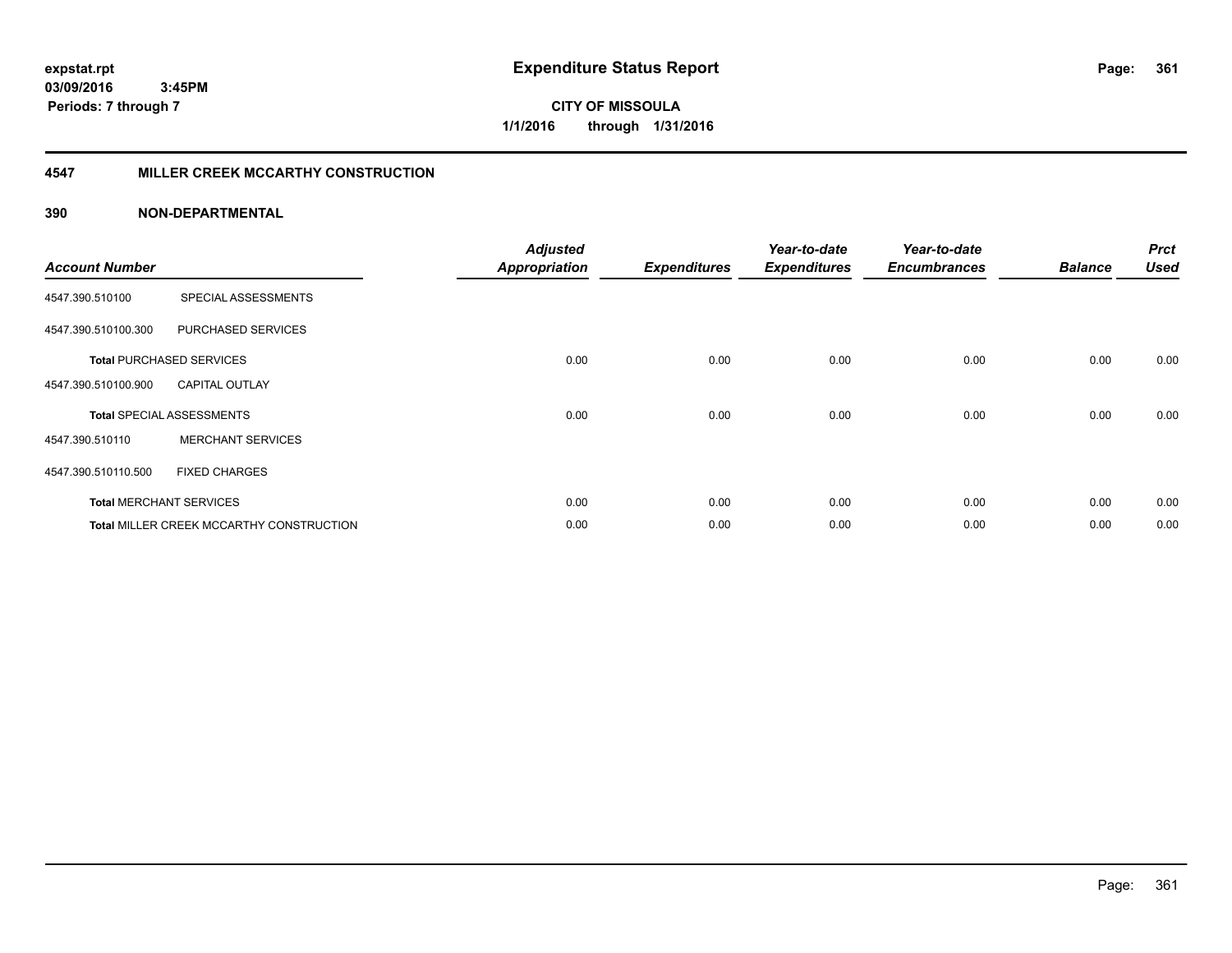**Periods: 7 through 7**

**CITY OF MISSOULA 1/1/2016 through 1/31/2016**

# **4548 5TH,6TH & ARTHUR ROAD IMPROVEMENTS**

#### **390 NON-DEPARTMENTAL**

 **3:45PM**

| <b>Account Number</b> |                                                     | <b>Adjusted</b><br><b>Appropriation</b> | <b>Expenditures</b> | Year-to-date<br><b>Expenditures</b> | Year-to-date<br><b>Encumbrances</b> | <b>Balance</b> | <b>Prct</b><br><b>Used</b> |
|-----------------------|-----------------------------------------------------|-----------------------------------------|---------------------|-------------------------------------|-------------------------------------|----------------|----------------------------|
| 4548.390.510100       | SPECIAL ASSESSMENTS                                 |                                         |                     |                                     |                                     |                |                            |
| 4548.390.510100.300   | PURCHASED SERVICES                                  |                                         |                     |                                     |                                     |                |                            |
|                       | <b>Total PURCHASED SERVICES</b>                     | 0.00                                    | 0.00                | 0.00                                | 0.00                                | 0.00           | 0.00                       |
| 4548.390.510100.900   | <b>CAPITAL OUTLAY</b>                               |                                         |                     |                                     |                                     |                |                            |
|                       | <b>Total SPECIAL ASSESSMENTS</b>                    | 0.00                                    | 0.00                | 0.00                                | 0.00                                | 0.00           | 0.00                       |
| 4548.390.510110       | <b>MERCHANT SERVICES</b>                            |                                         |                     |                                     |                                     |                |                            |
| 4548.390.510110.500   | <b>FIXED CHARGES</b>                                |                                         |                     |                                     |                                     |                |                            |
|                       | <b>Total MERCHANT SERVICES</b>                      | 0.00                                    | 0.00                | 0.00                                | 0.00                                | 0.00           | 0.00                       |
| 4548.390.521000       | INTERFUND OPERATING TRANSFERS                       |                                         |                     |                                     |                                     |                |                            |
| 4548.390.521000.800   | OTHER OBJECTS                                       |                                         |                     |                                     |                                     |                |                            |
|                       | Total INTERFUND OPERATING TRANSFERS                 | 0.00                                    | 0.00                | 0.00                                | 0.00                                | 0.00           | 0.00                       |
|                       | <b>Total 5TH.6TH &amp; ARTHUR ROAD IMPROVEMENTS</b> | 0.00                                    | 0.00                | 0.00                                | 0.00                                | 0.00           | 0.00                       |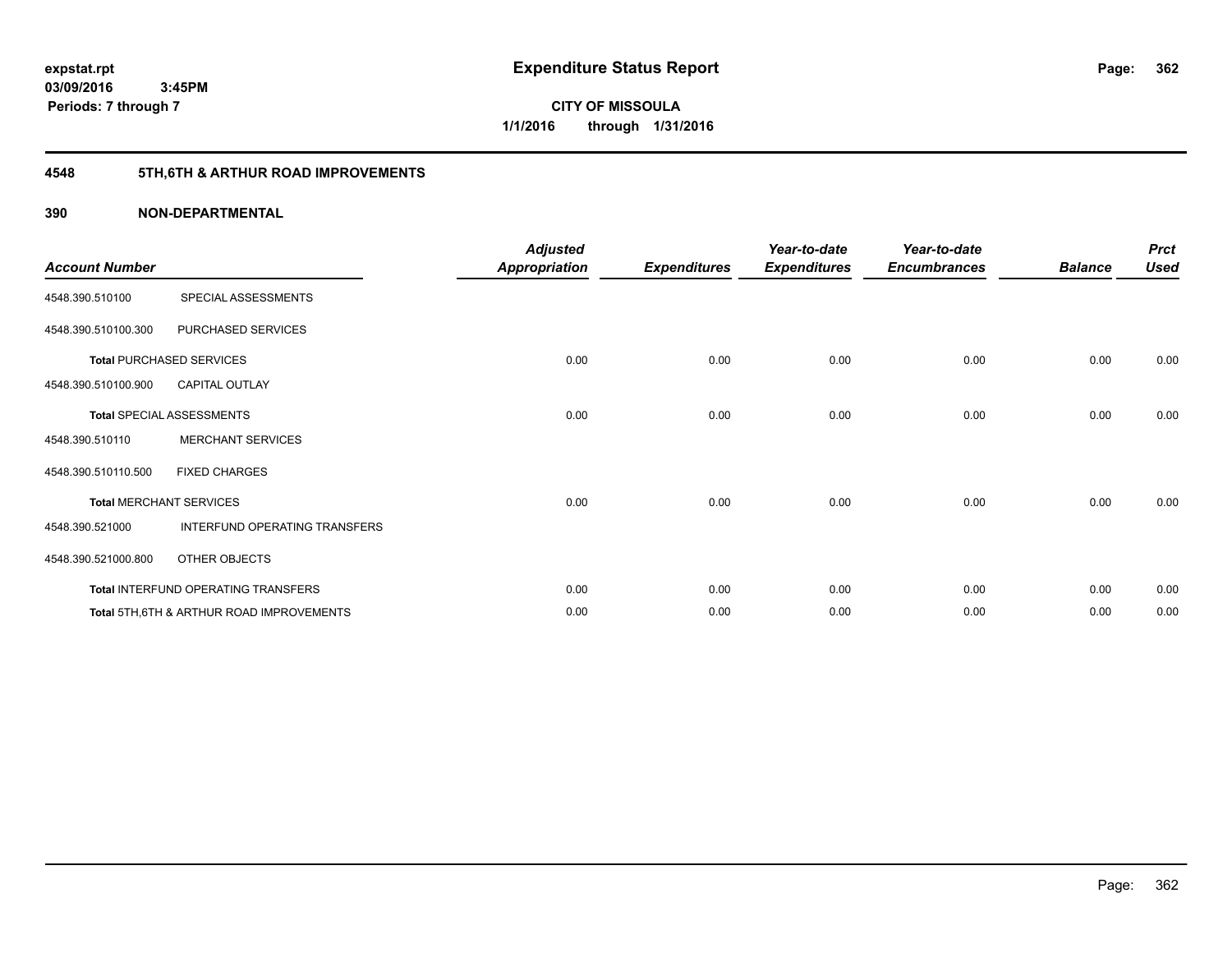**CITY OF MISSOULA 1/1/2016 through 1/31/2016**

#### **4745 MALONEY/TWITE MILLER CR \$1.2M CONTRIB**

#### **390 NON-DEPARTMENTAL**

|                            |                                              | <b>Adjusted</b>      |                     | Year-to-date        | Year-to-date        |                | <b>Prct</b> |
|----------------------------|----------------------------------------------|----------------------|---------------------|---------------------|---------------------|----------------|-------------|
| <b>Account Number</b>      |                                              | <b>Appropriation</b> | <b>Expenditures</b> | <b>Expenditures</b> | <b>Encumbrances</b> | <b>Balance</b> | <b>Used</b> |
| 4745.390.510100            | SPECIAL ASSESSMENTS                          |                      |                     |                     |                     |                |             |
| 4745.390.510100.300        | PURCHASED SERVICES                           |                      |                     |                     |                     |                |             |
|                            | <b>Total PURCHASED SERVICES</b>              | 0.00                 | 0.00                | 0.00                | 0.00                | 0.00           | 0.00        |
| 4745.390.510100.800        | OTHER OBJECTS                                |                      |                     |                     |                     |                |             |
| <b>Total OTHER OBJECTS</b> |                                              | 0.00                 | 0.00                | 0.00                | 0.00                | 0.00           | 0.00        |
| 4745.390.510100.900        | <b>CAPITAL OUTLAY</b>                        |                      |                     |                     |                     |                |             |
|                            | <b>Total SPECIAL ASSESSMENTS</b>             | 0.00                 | 0.00                | 0.00                | 0.00                | 0.00           | 0.00        |
| 4745.390.510110            | <b>MERCHANT SERVICES</b>                     |                      |                     |                     |                     |                |             |
| 4745.390.510110.500        | <b>FIXED CHARGES</b>                         |                      |                     |                     |                     |                |             |
|                            | Total MALONEY/TWITE MILLER CR \$1.2M CONTRIB | 0.00                 | 0.00                | 0.00                | 0.00                | 0.00           | 0.00        |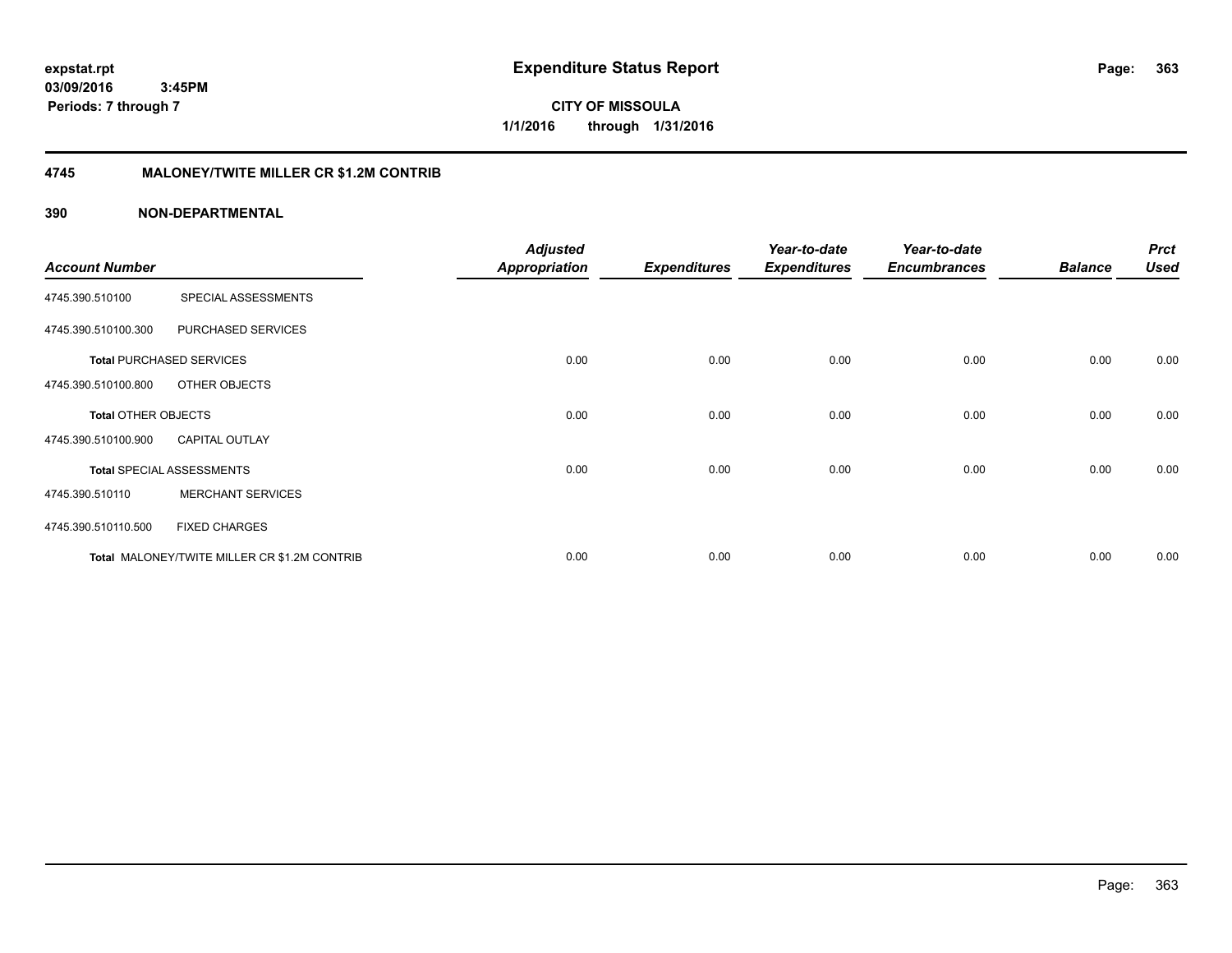#### **4941 HILLVIEW WAY CONSTRUCTION**

### **280 PUBLIC WORKS OPERATIONS**

| <b>Account Number</b>           |                                               | <b>Adjusted</b><br><b>Appropriation</b> | <b>Expenditures</b> | Year-to-date<br><b>Expenditures</b> | Year-to-date<br><b>Encumbrances</b> | <b>Balance</b> | <b>Prct</b><br><b>Used</b> |
|---------------------------------|-----------------------------------------------|-----------------------------------------|---------------------|-------------------------------------|-------------------------------------|----------------|----------------------------|
| 4941.280.430034                 | <b>CONSTRUCTION</b>                           |                                         |                     |                                     |                                     |                |                            |
| 4941.280.430034.200             | <b>SUPPLIES</b>                               |                                         |                     |                                     |                                     |                |                            |
| <b>Total SUPPLIES</b>           |                                               | 0.00                                    | 0.00                | 0.00                                | 0.00                                | 0.00           | 0.00                       |
| 4941.280.430034.300             | <b>PURCHASED SERVICES</b>                     |                                         |                     |                                     |                                     |                |                            |
|                                 | 4941.280.430034.350.000 PROFESSIONAL SERVICES | 0.00                                    | 0.00                | 60,509.83                           | 0.00                                | $-60,509.83$   | 0.00                       |
| <b>Total PURCHASED SERVICES</b> |                                               | 0.00                                    | 0.00                | 60,509.83                           | 0.00                                | $-60,509.83$   | 0.00                       |
| 4941.280.430034.900             | <b>CAPITAL OUTLAY</b>                         |                                         |                     |                                     |                                     |                |                            |
| <b>Total CAPITAL OUTLAY</b>     |                                               | 0.00                                    | 0.00                | 0.00                                | 0.00                                | 0.00           | 0.00                       |
| <b>Total CONSTRUCTION</b>       |                                               | 0.00                                    | 0.00                | 60,509.83                           | 0.00                                | $-60,509.83$   | 0.00                       |
| 4941.280.510110                 | <b>MERCHANT SERVICES</b>                      |                                         |                     |                                     |                                     |                |                            |
| 4941.280.510110.500             | <b>FIXED CHARGES</b>                          |                                         |                     |                                     |                                     |                |                            |
| <b>Total FIXED CHARGES</b>      |                                               | 0.00                                    | 0.00                | 0.00                                | 0.00                                | 0.00           | 0.00                       |
| <b>Total MERCHANT SERVICES</b>  |                                               | 0.00                                    | 0.00                | 0.00                                | 0.00                                | 0.00           | 0.00                       |
|                                 | <b>Total HILLVIEW WAY CONSTRUCTION</b>        | 0.00                                    | 0.00                | 60,509.83                           | 0.00                                | $-60,509.83$   | 0.00                       |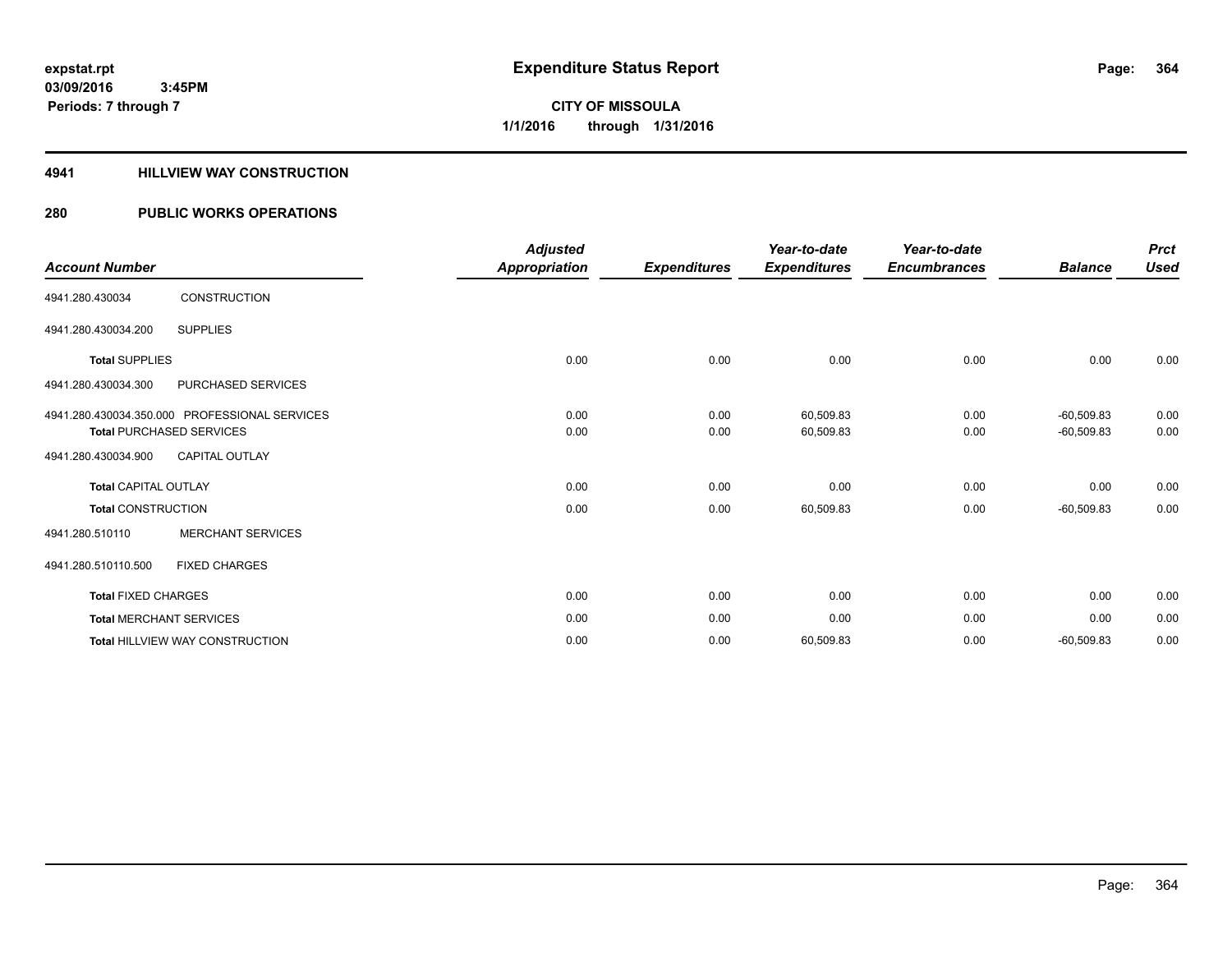**365**

**03/09/2016 3:45PM Periods: 7 through 7**

**CITY OF MISSOULA 1/1/2016 through 1/31/2016**

# **4944 RATTLESNAKE SEWER COLLECTION (544)**

**000 \*\*\* Title Not Found \*\*\***

| <b>Account Number</b>                |                          | <b>Adjusted</b><br>Appropriation | <b>Expenditures</b> | Year-to-date<br><b>Expenditures</b> | Year-to-date<br><b>Encumbrances</b> | <b>Balance</b> | <b>Prct</b><br><b>Used</b> |
|--------------------------------------|--------------------------|----------------------------------|---------------------|-------------------------------------|-------------------------------------|----------------|----------------------------|
| 4944.000.510110                      | <b>MERCHANT SERVICES</b> |                                  |                     |                                     |                                     |                |                            |
| 4944.000.510110.500                  | <b>FIXED CHARGES</b>     |                                  |                     |                                     |                                     |                |                            |
| <b>Total *** Title Not Found ***</b> |                          | 0.00                             | 0.00                | 0.00                                | 0.00                                | 0.00           | 0.00                       |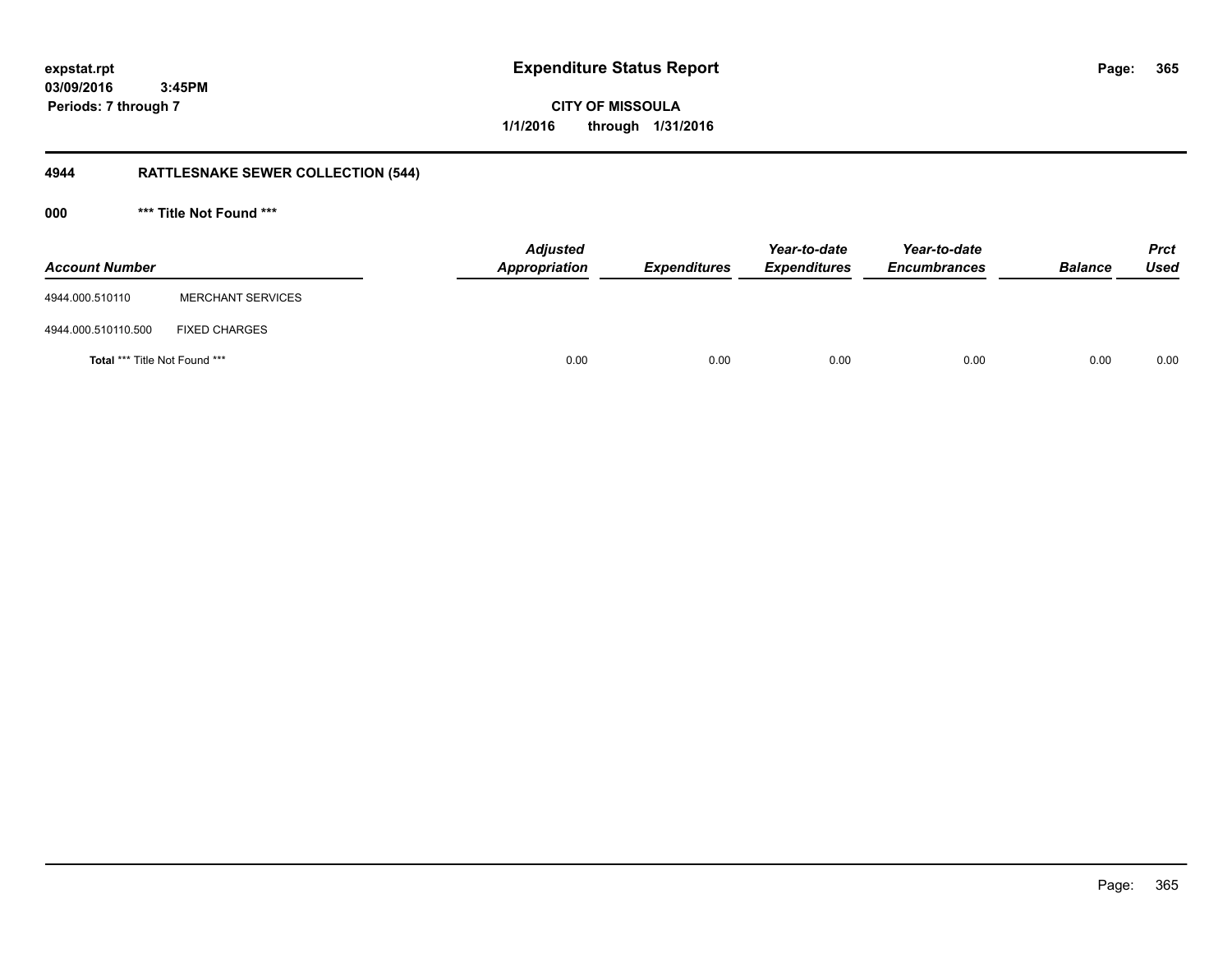**Periods: 7 through 7**

**CITY OF MISSOULA 1/1/2016 through 1/31/2016**

# **4944 RATTLESNAKE SEWER COLLECTION (544)**

#### **390 NON-DEPARTMENTAL**

 **3:45PM**

|                           |                                  | <b>Adjusted</b>      |                     | Year-to-date        | Year-to-date        |                | <b>Prct</b> |
|---------------------------|----------------------------------|----------------------|---------------------|---------------------|---------------------|----------------|-------------|
| <b>Account Number</b>     |                                  | <b>Appropriation</b> | <b>Expenditures</b> | <b>Expenditures</b> | <b>Encumbrances</b> | <b>Balance</b> | <b>Used</b> |
| 4944.390.510100           | SPECIAL ASSESSMENTS              |                      |                     |                     |                     |                |             |
| 4944.390.510100.300       | PURCHASED SERVICES               |                      |                     |                     |                     |                |             |
|                           | <b>Total PURCHASED SERVICES</b>  | 0.00                 | 0.00                | 0.00                | 0.00                | 0.00           | 0.00        |
| 4944.390.510100.600       | <b>DEBT SERVICE</b>              |                      |                     |                     |                     |                |             |
| <b>Total DEBT SERVICE</b> |                                  | 0.00                 | 0.00                | 0.00                | 0.00                | 0.00           | 0.00        |
| 4944.390.510100.900       | <b>CAPITAL OUTLAY</b>            |                      |                     |                     |                     |                |             |
|                           | <b>Total SPECIAL ASSESSMENTS</b> | 0.00                 | 0.00                | 0.00                | 0.00                | 0.00           | 0.00        |
| 4944.390.510110           | <b>MERCHANT SERVICES</b>         |                      |                     |                     |                     |                |             |
| 4944.390.510110.500       | <b>FIXED CHARGES</b>             |                      |                     |                     |                     |                |             |
| Total NON-DEPARTMENTAL    |                                  | 0.00                 | 0.00                | 0.00                | 0.00                | 0.00           | 0.00        |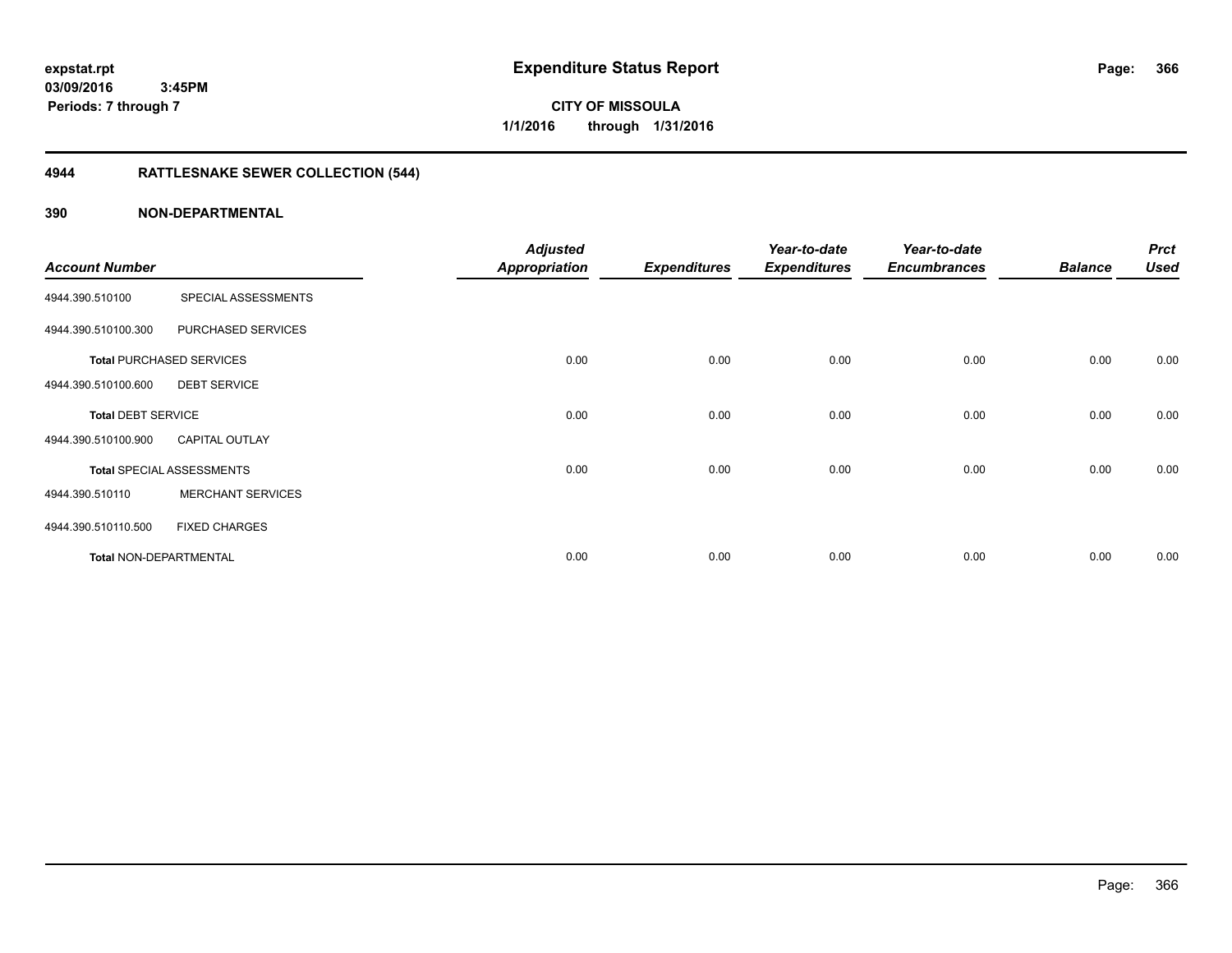**CITY OF MISSOULA 1/1/2016 through 1/31/2016**

# **4944 RATTLESNAKE SEWER COLLECTION (544)**

#### **550 SID 544 PROJECT**

| <b>Account Number</b>   |                                 | <b>Adjusted</b><br><b>Appropriation</b> | <b>Expenditures</b> | Year-to-date<br><b>Expenditures</b> | Year-to-date<br><b>Encumbrances</b> | <b>Balance</b> | <b>Prct</b><br><b>Used</b> |
|-------------------------|---------------------------------|-----------------------------------------|---------------------|-------------------------------------|-------------------------------------|----------------|----------------------------|
| 4944.550.430680         | ARRA GRANT                      |                                         |                     |                                     |                                     |                |                            |
| 4944.550.430680.900     | CAPITAL OUTLAY                  |                                         |                     |                                     |                                     |                |                            |
| <b>Total ARRA GRANT</b> |                                 | 0.00                                    | 0.00                | 0.00                                | 0.00                                | 0.00           | 0.00                       |
| 4944.550.430681         | ARRA LOAN                       |                                         |                     |                                     |                                     |                |                            |
| 4944.550.430681.900     | CAPITAL OUTLAY                  |                                         |                     |                                     |                                     |                |                            |
| <b>Total ARRA LOAN</b>  |                                 | 0.00                                    | 0.00                | 0.00                                | 0.00                                | 0.00           | 0.00                       |
| 4944.550.430682         | <b>TSEP GRANT</b>               |                                         |                     |                                     |                                     |                |                            |
| 4944.550.430682.900     | CAPITAL OUTLAY                  |                                         |                     |                                     |                                     |                |                            |
| <b>Total TSEP GRANT</b> |                                 | 0.00                                    | 0.00                | 0.00                                | 0.00                                | 0.00           | 0.00                       |
| 4944.550.430685         | SRF SID                         |                                         |                     |                                     |                                     |                |                            |
| 4944.550.430685.900     | CAPITAL OUTLAY                  |                                         |                     |                                     |                                     |                |                            |
| <b>Total SRF SID</b>    |                                 | 0.00                                    | 0.00                | 0.00                                | 0.00                                | 0.00           | 0.00                       |
| 4944.550.430686         | SRF REV BOND                    |                                         |                     |                                     |                                     |                |                            |
| 4944.550.430686.300     | PURCHASED SERVICES              |                                         |                     |                                     |                                     |                |                            |
|                         | <b>Total PURCHASED SERVICES</b> | 0.00                                    | 0.00                | 0.00                                | 0.00                                | 0.00           | 0.00                       |
| 4944.550.430686.900     | CAPITAL OUTLAY                  |                                         |                     |                                     |                                     |                |                            |
| Total SRF REV BOND      |                                 | 0.00                                    | 0.00                | 0.00                                | 0.00                                | 0.00           | 0.00                       |
| 4944.550.430687         | ARRA LOAN SID                   |                                         |                     |                                     |                                     |                |                            |
| 4944.550.430687.900     | CAPITAL OUTLAY                  |                                         |                     |                                     |                                     |                |                            |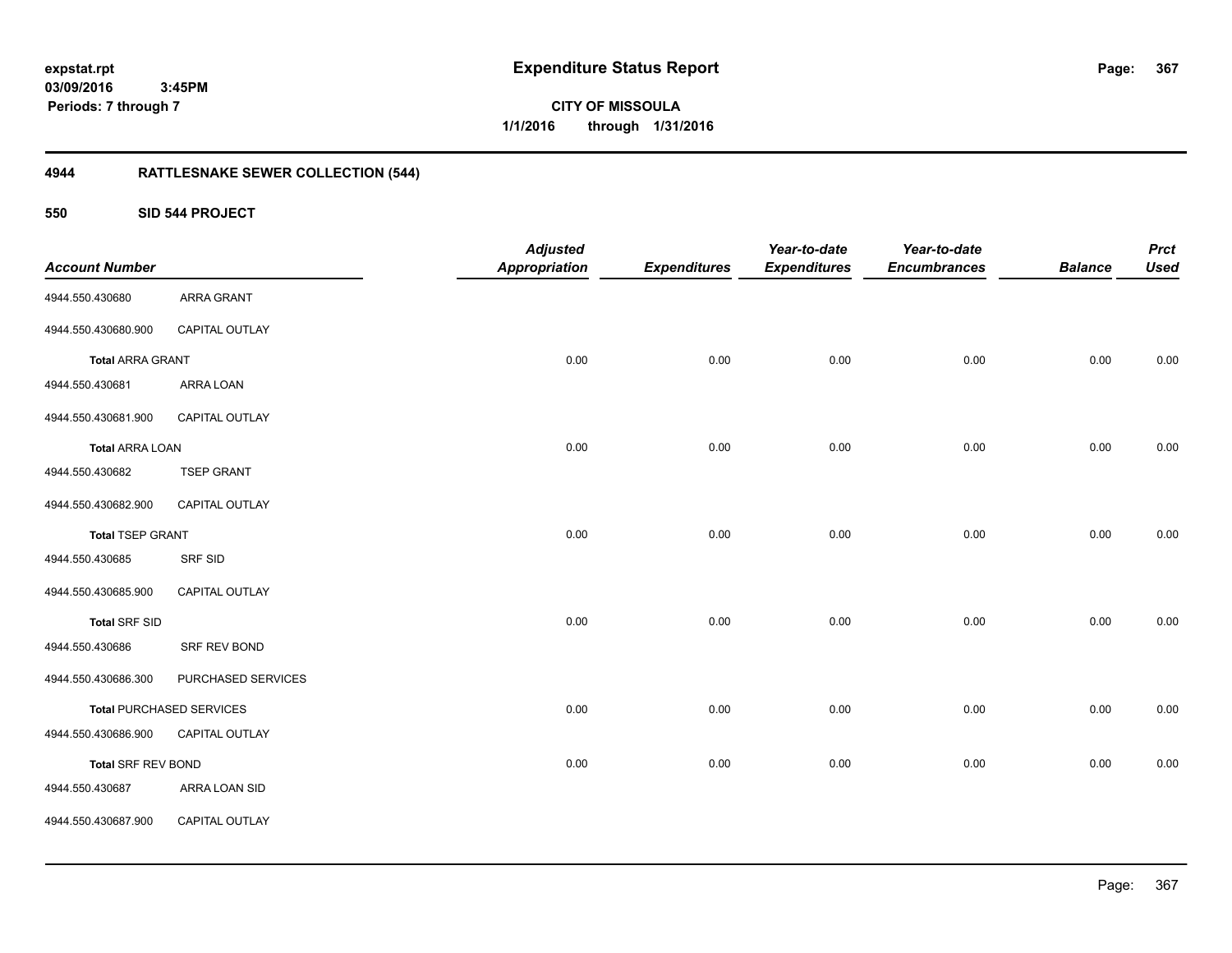**CITY OF MISSOULA 1/1/2016 through 1/31/2016**

# **4944 RATTLESNAKE SEWER COLLECTION (544)**

### **550 SID 544 PROJECT**

| <b>Account Number</b>        |                          | <b>Adjusted</b><br><b>Appropriation</b> | <b>Expenditures</b> | Year-to-date<br><b>Expenditures</b> | Year-to-date<br><b>Encumbrances</b> | <b>Balance</b> | <b>Prct</b><br><b>Used</b> |
|------------------------------|--------------------------|-----------------------------------------|---------------------|-------------------------------------|-------------------------------------|----------------|----------------------------|
| <b>Total ARRA LOAN SID</b>   |                          | 0.00                                    | 0.00                | 0.00                                | 0.00                                | 0.00           | 0.00                       |
| 4944.550.510110              | <b>MERCHANT SERVICES</b> |                                         |                     |                                     |                                     |                |                            |
| 4944.550.510110.500          | <b>FIXED CHARGES</b>     |                                         |                     |                                     |                                     |                |                            |
| <b>Total SID 544 PROJECT</b> |                          | 0.00                                    | 0.00                | 0.00                                | 0.00                                | 0.00           | 0.00                       |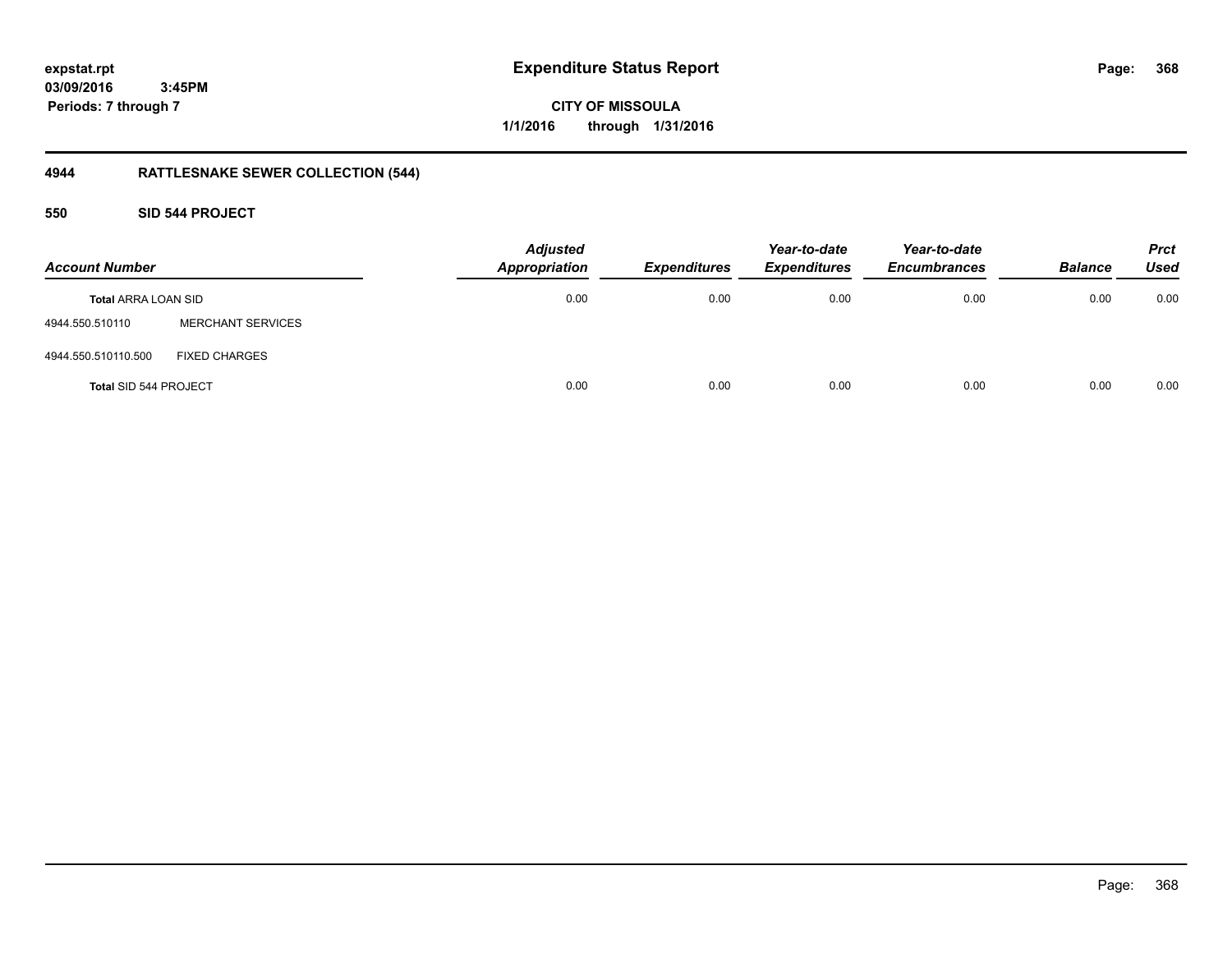**369**

**03/09/2016 3:45PM Periods: 7 through 7**

# **CITY OF MISSOULA 1/1/2016 through 1/31/2016**

# **4944 RATTLESNAKE SEWER COLLECTION (544)**

### **555 LOLO STREET PROJECT**

| <b>Account Number</b>     |                                          | <b>Adjusted</b><br><b>Appropriation</b> | <b>Expenditures</b> | Year-to-date<br><b>Expenditures</b> | Year-to-date<br><b>Encumbrances</b> | <b>Balance</b> | <b>Prct</b><br><b>Used</b> |
|---------------------------|------------------------------------------|-----------------------------------------|---------------------|-------------------------------------|-------------------------------------|----------------|----------------------------|
| 4944.555.430680           | ARRA GRANT                               |                                         |                     |                                     |                                     |                |                            |
| 4944.555.430680.900       | <b>CAPITAL OUTLAY</b>                    |                                         |                     |                                     |                                     |                |                            |
| <b>Total ARRA GRANT</b>   |                                          | 0.00                                    | 0.00                | 0.00                                | 0.00                                | 0.00           | 0.00                       |
| 4944.555.430685           | SRF SID                                  |                                         |                     |                                     |                                     |                |                            |
| 4944.555.430685.900       | <b>CAPITAL OUTLAY</b>                    |                                         |                     |                                     |                                     |                |                            |
| <b>Total SRF SID</b>      |                                          | 0.00                                    | 0.00                | 0.00                                | 0.00                                | 0.00           | 0.00                       |
| 4944.555.430686           | SRF REV BOND                             |                                         |                     |                                     |                                     |                |                            |
| 4944.555.430686.900       | <b>CAPITAL OUTLAY</b>                    |                                         |                     |                                     |                                     |                |                            |
| <b>Total SRF REV BOND</b> |                                          | 0.00                                    | 0.00                | 0.00                                | 0.00                                | 0.00           | 0.00                       |
| 4944.555.510110           | <b>MERCHANT SERVICES</b>                 |                                         |                     |                                     |                                     |                |                            |
| 4944.555.510110.500       | <b>FIXED CHARGES</b>                     |                                         |                     |                                     |                                     |                |                            |
|                           | Total RATTLESNAKE SEWER COLLECTION (544) | 0.00                                    | 0.00                | 0.00                                | 0.00                                | 0.00           | 0.00                       |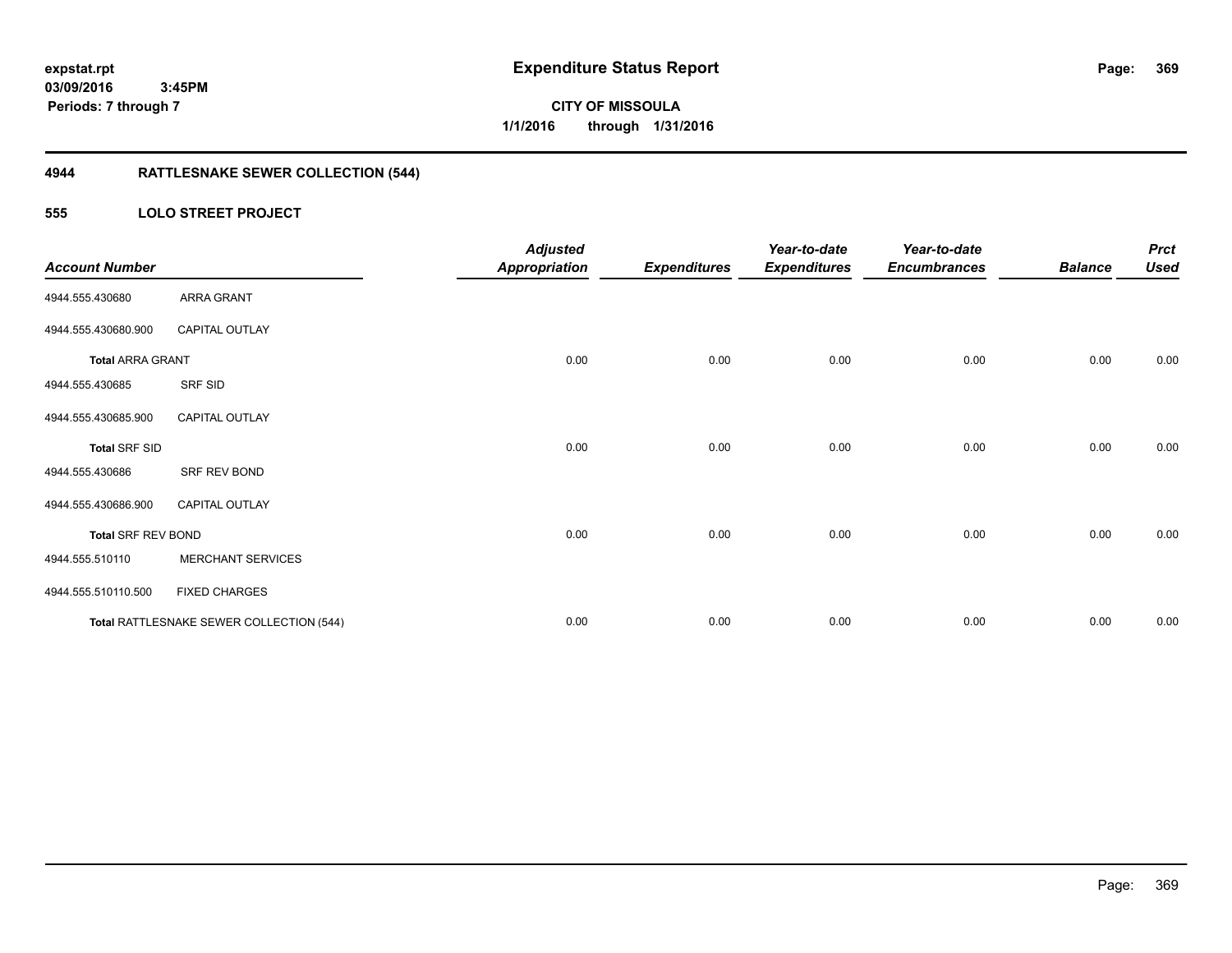#### **4945 PHILLIPS ST TRAFFIC CALMING**

# **000 \*\*\* Title Not Found \*\*\***

| <b>Account Number</b> |                                          | <b>Adjusted</b><br><b>Appropriation</b> | <b>Expenditures</b> | Year-to-date<br><b>Expenditures</b> | Year-to-date<br><b>Encumbrances</b> | <b>Balance</b> | <b>Prct</b><br><b>Used</b> |
|-----------------------|------------------------------------------|-----------------------------------------|---------------------|-------------------------------------|-------------------------------------|----------------|----------------------------|
| 4945.000.410000       | <b>GENERAL GOVERNMENT</b>                |                                         |                     |                                     |                                     |                |                            |
| 4945.000.410000.600   | <b>DEBT SERVICE</b>                      |                                         |                     |                                     |                                     |                |                            |
|                       | <b>Total GENERAL GOVERNMENT</b>          | 0.00                                    | 0.00                | 0.00                                | 0.00                                | 0.00           | 0.00                       |
| 4945.000.510110       | <b>MERCHANT SERVICES</b>                 |                                         |                     |                                     |                                     |                |                            |
| 4945.000.510110.500   | <b>FIXED CHARGES</b>                     |                                         |                     |                                     |                                     |                |                            |
|                       | <b>Total MERCHANT SERVICES</b>           | 0.00                                    | 0.00                | 0.00                                | 0.00                                | 0.00           | 0.00                       |
|                       | <b>Total PHILLIPS ST TRAFFIC CALMING</b> | 0.00                                    | 0.00                | 0.00                                | 0.00                                | 0.00           | 0.00                       |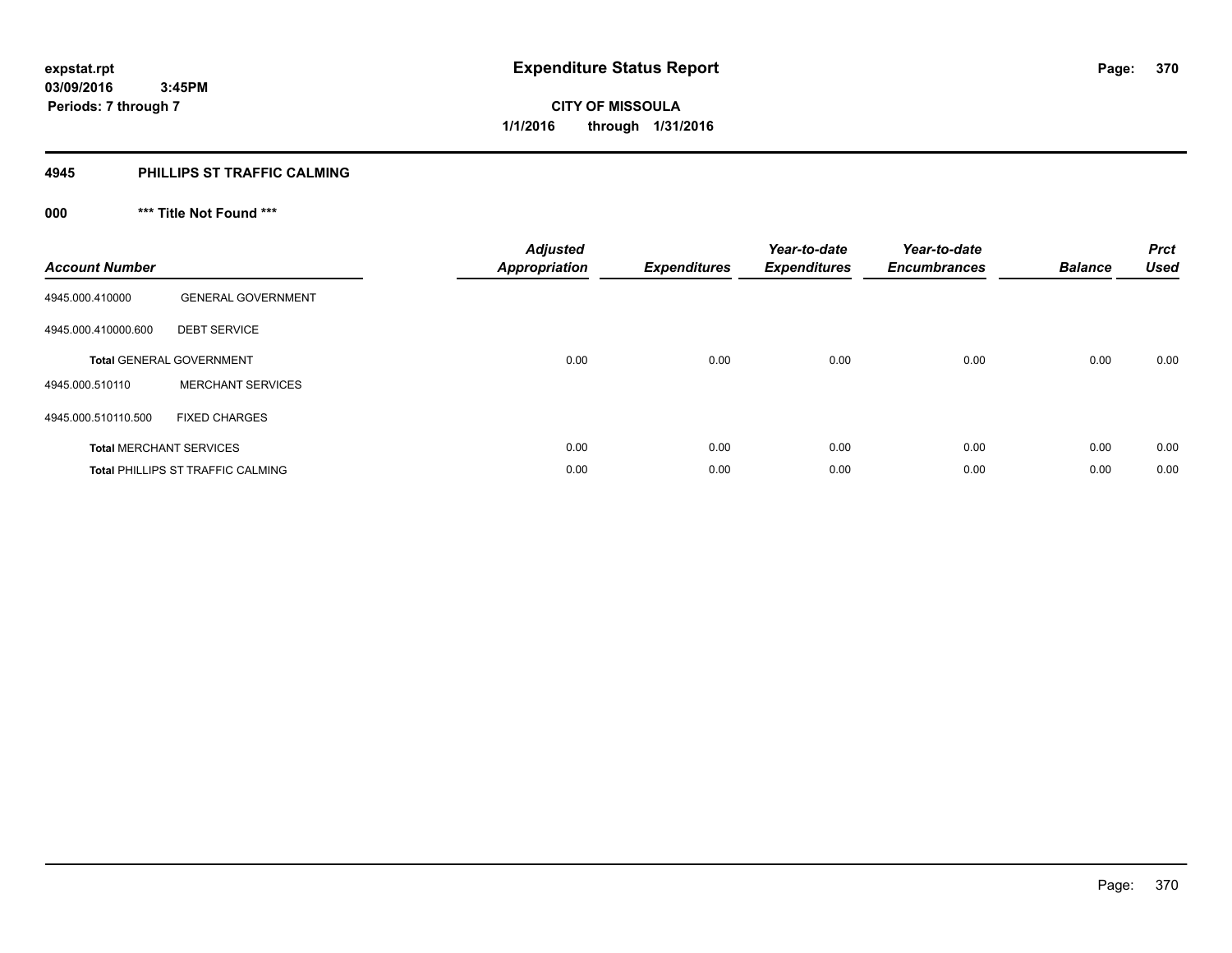**371**

**03/09/2016 3:45PM Periods: 7 through 7**

**CITY OF MISSOULA 1/1/2016 through 1/31/2016**

#### **4946 PATTEE CREEK DR. TRAFFIC CALMING**

**000 \*\*\* Title Not Found \*\*\***

| <b>Account Number</b>         |                                 | <b>Adjusted</b><br><b>Appropriation</b> | <b>Expenditures</b> | Year-to-date<br><b>Expenditures</b> | Year-to-date<br><b>Encumbrances</b> | <b>Balance</b> | <b>Prct</b><br><b>Used</b> |
|-------------------------------|---------------------------------|-----------------------------------------|---------------------|-------------------------------------|-------------------------------------|----------------|----------------------------|
| 4946.000.410000               | <b>GENERAL GOVERNMENT</b>       |                                         |                     |                                     |                                     |                |                            |
| 4946.000.410000.600           | <b>DEBT SERVICE</b>             |                                         |                     |                                     |                                     |                |                            |
|                               | <b>Total GENERAL GOVERNMENT</b> | 0.00                                    | 0.00                | 0.00                                | 0.00                                | 0.00           | 0.00                       |
| 4946.000.510110               | <b>MERCHANT SERVICES</b>        |                                         |                     |                                     |                                     |                |                            |
| 4946.000.510110.500           | <b>FIXED CHARGES</b>            |                                         |                     |                                     |                                     |                |                            |
| Total *** Title Not Found *** |                                 | 0.00                                    | 0.00                | 0.00                                | 0.00                                | 0.00           | 0.00                       |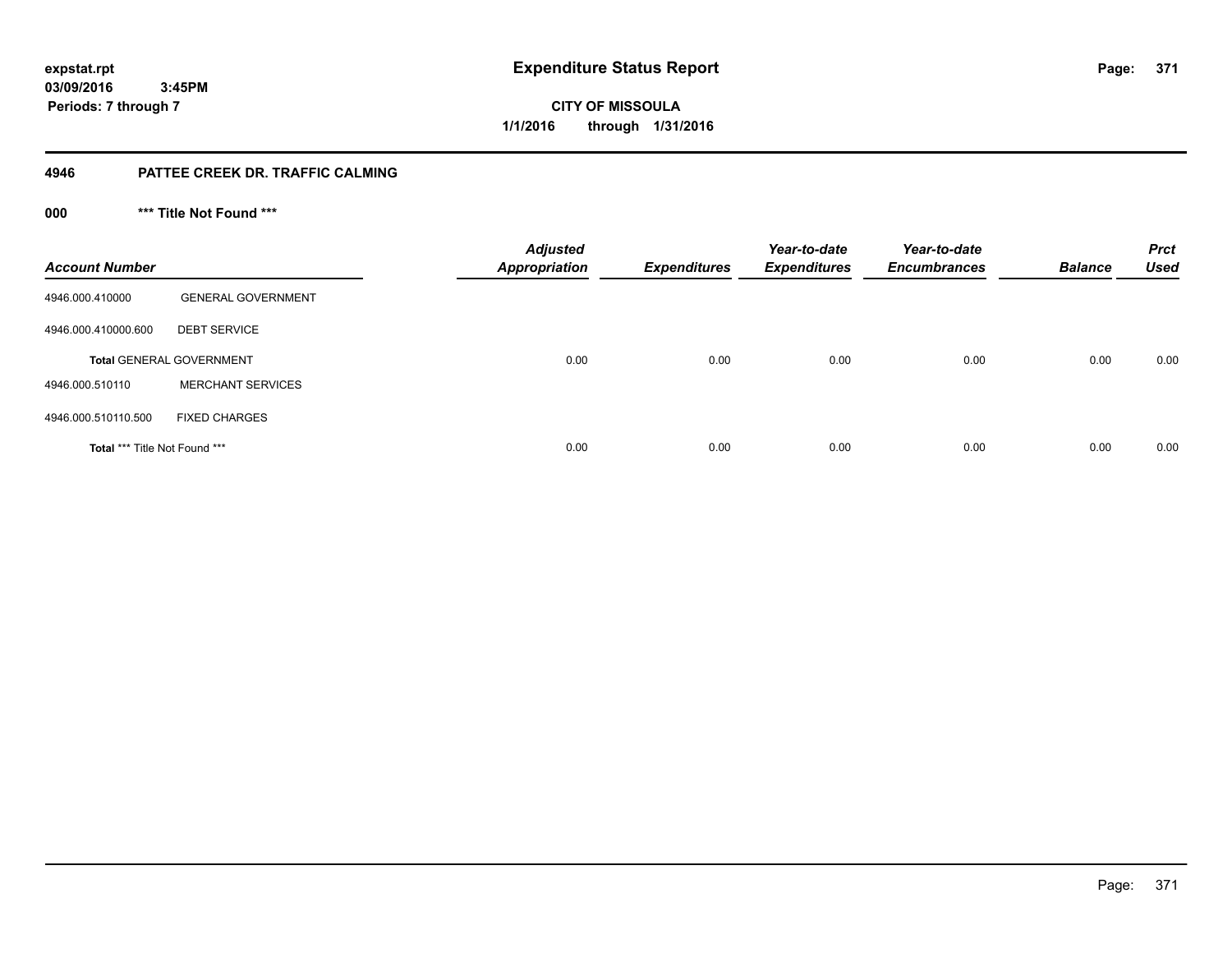**Periods: 7 through 7**

**CITY OF MISSOULA 1/1/2016 through 1/31/2016**

#### **4946 PATTEE CREEK DR. TRAFFIC CALMING**

#### **390 NON-DEPARTMENTAL**

 **3:45PM**

| <b>Account Number</b> |                                        | <b>Adjusted</b><br><b>Appropriation</b> | <b>Expenditures</b> | Year-to-date<br><b>Expenditures</b> | Year-to-date<br><b>Encumbrances</b> | <b>Balance</b> | <b>Prct</b><br><b>Used</b> |
|-----------------------|----------------------------------------|-----------------------------------------|---------------------|-------------------------------------|-------------------------------------|----------------|----------------------------|
| 4946.390.510100       | SPECIAL ASSESSMENTS                    |                                         |                     |                                     |                                     |                |                            |
| 4946.390.510100.300   | PURCHASED SERVICES                     |                                         |                     |                                     |                                     |                |                            |
|                       | <b>Total PURCHASED SERVICES</b>        | 0.00                                    | 0.00                | 0.00                                | 0.00                                | 0.00           | 0.00                       |
| 4946.390.510100.900   | <b>CAPITAL OUTLAY</b>                  |                                         |                     |                                     |                                     |                |                            |
|                       | <b>Total SPECIAL ASSESSMENTS</b>       | 0.00                                    | 0.00                | 0.00                                | 0.00                                | 0.00           | 0.00                       |
| 4946.390.510110       | <b>MERCHANT SERVICES</b>               |                                         |                     |                                     |                                     |                |                            |
| 4946.390.510110.500   | <b>FIXED CHARGES</b>                   |                                         |                     |                                     |                                     |                |                            |
|                       | <b>Total MERCHANT SERVICES</b>         | 0.00                                    | 0.00                | 0.00                                | 0.00                                | 0.00           | 0.00                       |
|                       | Total PATTEE CREEK DR. TRAFFIC CALMING | 0.00                                    | 0.00                | 0.00                                | 0.00                                | 0.00           | 0.00                       |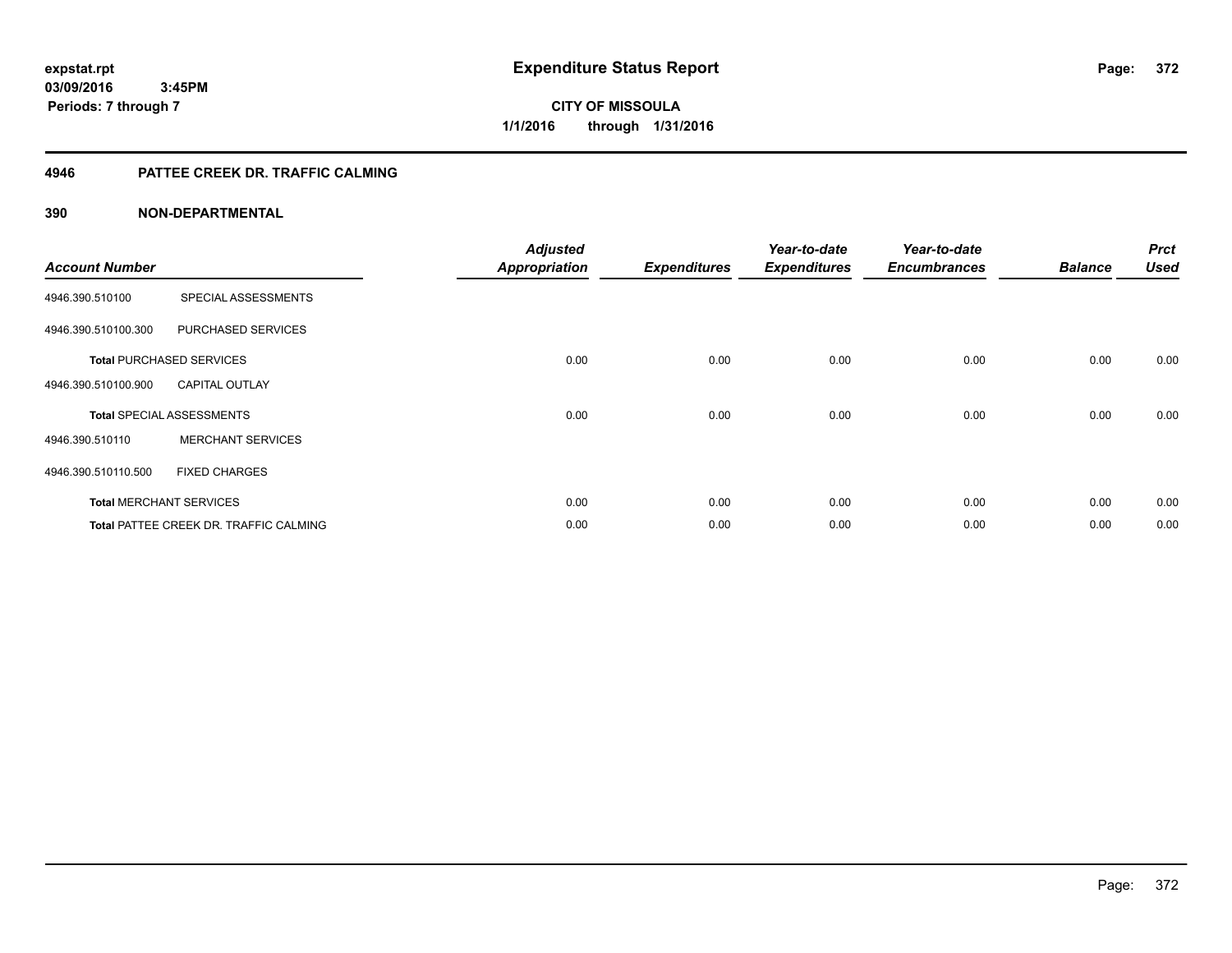#### **4948 STORMWATER OUTFALL RETROFITS**

#### **390 NON-DEPARTMENTAL**

| <b>Account Number</b> |                                                    | <b>Adjusted</b><br><b>Appropriation</b> | <b>Expenditures</b> | Year-to-date<br><b>Expenditures</b> | Year-to-date<br><b>Encumbrances</b> | <b>Balance</b> | <b>Prct</b><br><b>Used</b> |
|-----------------------|----------------------------------------------------|-----------------------------------------|---------------------|-------------------------------------|-------------------------------------|----------------|----------------------------|
| 4948.390.431210       | CARAS PARK STORM WATER RETROFITS                   |                                         |                     |                                     |                                     |                |                            |
| 4948.390.431210.300   | PURCHASED SERVICES                                 |                                         |                     |                                     |                                     |                |                            |
|                       | <b>Total CARAS PARK STORM WATER RETROFITS</b>      | 0.00                                    | 0.00                | 0.00                                | 0.00                                | 0.00           | 0.00                       |
| 4948.390.431212       | BUCKHOUSE BRIDGE STORM WATER RETROFIT              |                                         |                     |                                     |                                     |                |                            |
| 4948.390.431212.300   | PURCHASED SERVICES                                 |                                         |                     |                                     |                                     |                |                            |
|                       | <b>Total BUCKHOUSE BRIDGE STORM WATER RETROFIT</b> | 0.00                                    | 0.00                | 0.00                                | 0.00                                | 0.00           | 0.00                       |
| 4948.390.510110       | <b>MERCHANT SERVICES</b>                           |                                         |                     |                                     |                                     |                |                            |
| 4948.390.510110.500   | <b>FIXED CHARGES</b>                               |                                         |                     |                                     |                                     |                |                            |
|                       | <b>Total MERCHANT SERVICES</b>                     | 0.00                                    | 0.00                | 0.00                                | 0.00                                | 0.00           | 0.00                       |
|                       | <b>Total STORMWATER OUTFALL RETROFITS</b>          | 0.00                                    | 0.00                | 0.00                                | 0.00                                | 0.00           | 0.00                       |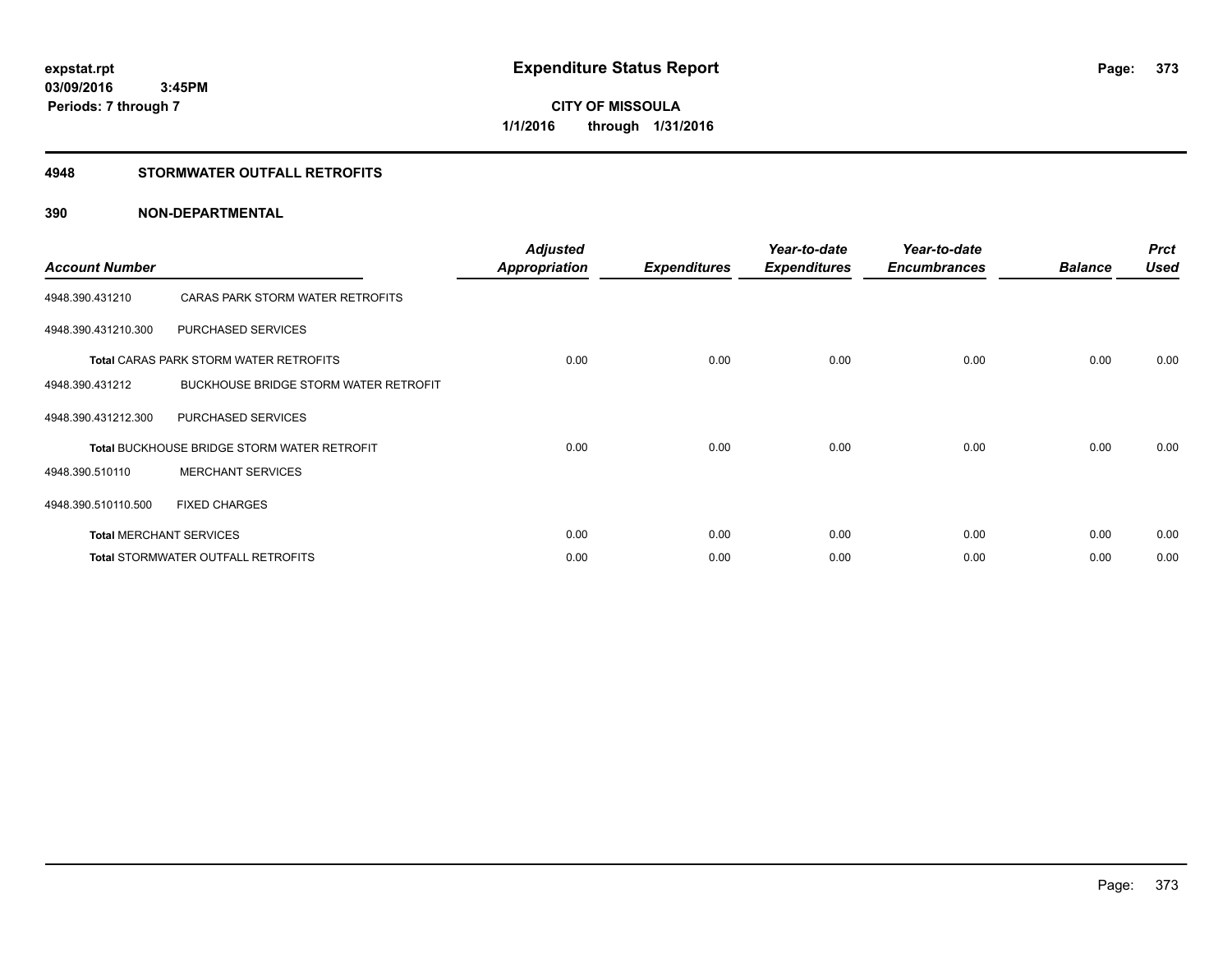#### **4949 WAYFINDING PROJECT**

#### **390 NON-DEPARTMENTAL**

|                                 |                                               | <b>Adjusted</b>      |                     | Year-to-date        | Year-to-date        |                | <b>Prct</b> |
|---------------------------------|-----------------------------------------------|----------------------|---------------------|---------------------|---------------------|----------------|-------------|
| <b>Account Number</b>           |                                               | <b>Appropriation</b> | <b>Expenditures</b> | <b>Expenditures</b> | <b>Encumbrances</b> | <b>Balance</b> | <b>Used</b> |
| 4949.390.430268                 | *** Title Not Found ***                       |                      |                     |                     |                     |                |             |
| 4949.390.430268.100             | PERSONAL SERVICES                             |                      |                     |                     |                     |                |             |
| <b>Total PERSONAL SERVICES</b>  |                                               | 0.00                 | 0.00                | 0.00                | 0.00                | 0.00           | 0.00        |
| 4949.390.430268.200             | <b>SUPPLIES</b>                               |                      |                     |                     |                     |                |             |
| <b>Total SUPPLIES</b>           |                                               | 0.00                 | 0.00                | 0.00                | 0.00                | 0.00           | 0.00        |
| 4949.390.430268.300             | PURCHASED SERVICES                            |                      |                     |                     |                     |                |             |
|                                 | 4949.390.430268.350.000 PROFESSIONAL SERVICES | 0.00                 | 0.00                | 2,380.00            | 0.00                | $-2,380.00$    | 0.00        |
|                                 | <b>Total PURCHASED SERVICES</b>               | 0.00                 | 0.00                | 2,380.00            | 0.00                | $-2,380.00$    | 0.00        |
| 4949.390.430268.900             | <b>CAPITAL OUTLAY</b>                         |                      |                     |                     |                     |                |             |
| <b>Total CAPITAL OUTLAY</b>     |                                               | 0.00                 | 0.00                | 0.00                | 0.00                | 0.00           | 0.00        |
| Total *** Title Not Found ***   |                                               | 0.00                 | 0.00                | 2,380.00            | 0.00                | $-2,380.00$    | 0.00        |
| 4949.390.510110                 | <b>MERCHANT SERVICES</b>                      |                      |                     |                     |                     |                |             |
| 4949.390.510110.500             | <b>FIXED CHARGES</b>                          |                      |                     |                     |                     |                |             |
| <b>Total MERCHANT SERVICES</b>  |                                               | 0.00                 | 0.00                | 0.00                | 0.00                | 0.00           | 0.00        |
| <b>Total WAYFINDING PROJECT</b> |                                               | 0.00                 | 0.00                | 2,380.00            | 0.00                | $-2,380.00$    | 0.00        |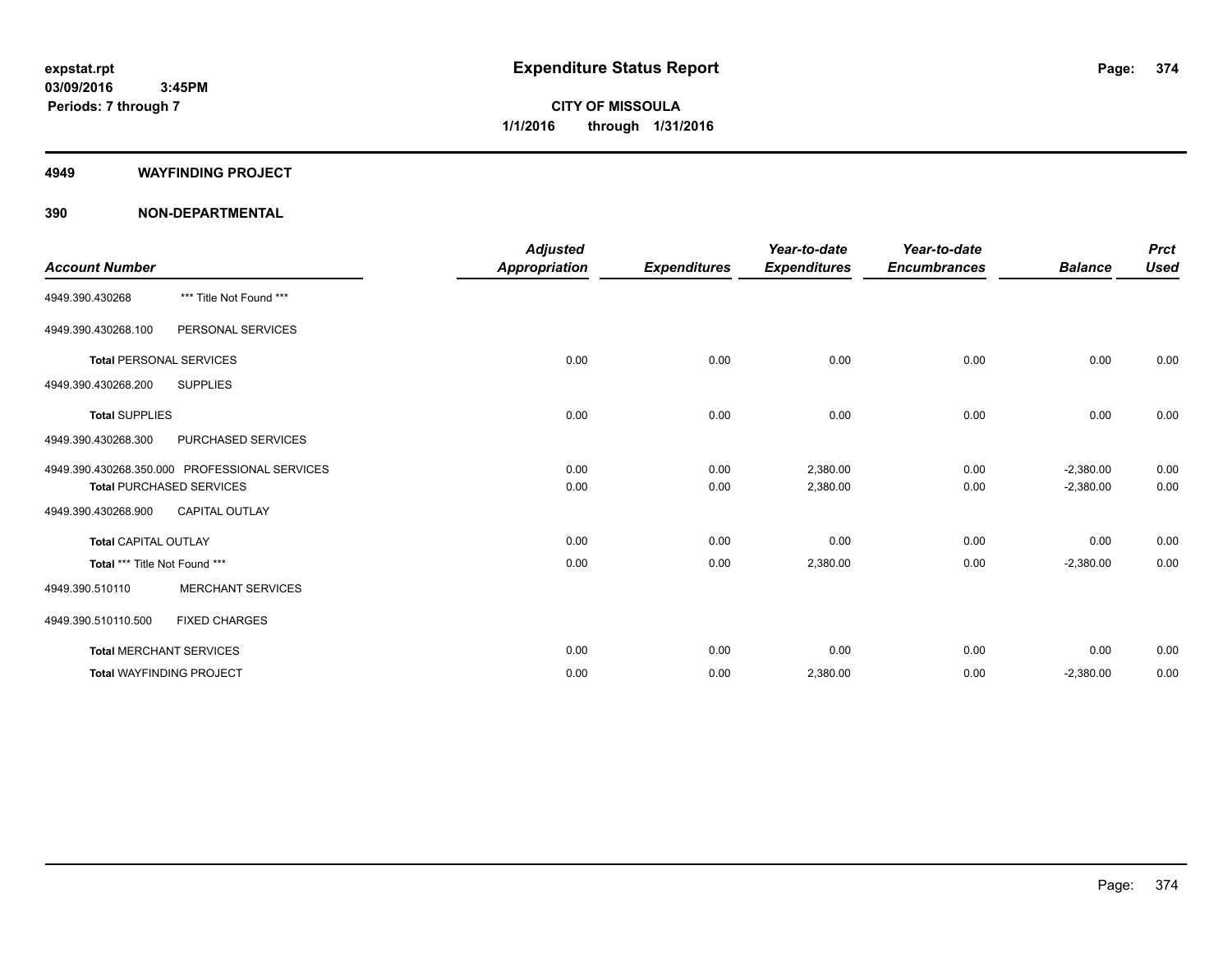#### **4990 ARRA ENHANCEMENTS**

#### **500 N HIGGINS STREETSCAPE**

| <b>Account Number</b> |                                         | <b>Adjusted</b><br><b>Appropriation</b> | <b>Expenditures</b> | Year-to-date<br><b>Expenditures</b> | Year-to-date<br><b>Encumbrances</b> | <b>Balance</b> | <b>Prct</b><br><b>Used</b> |
|-----------------------|-----------------------------------------|-----------------------------------------|---------------------|-------------------------------------|-------------------------------------|----------------|----------------------------|
| 4990.500.430030       | PRELIMINARY ENGINEERING                 |                                         |                     |                                     |                                     |                |                            |
| 4990.500.430030.900   | <b>CAPITAL OUTLAY</b>                   |                                         |                     |                                     |                                     |                |                            |
|                       | <b>Total PRELIMINARY ENGINEERING</b>    | 0.00                                    | 0.00                | 0.00                                | 0.00                                | 0.00           | 0.00                       |
| 4990.500.430031       | <b>CONTRUCTION ENGINEERING</b>          |                                         |                     |                                     |                                     |                |                            |
| 4990.500.430031.900   | <b>CAPITAL OUTLAY</b>                   |                                         |                     |                                     |                                     |                |                            |
|                       | <b>Total CONTRUCTION ENGINEERING</b>    | 0.00                                    | 0.00                | 0.00                                | 0.00                                | 0.00           | 0.00                       |
| 4990.500.430032       | CONTRACTOR PAYMENTS-CONTSTRUCTION       |                                         |                     |                                     |                                     |                |                            |
| 4990.500.430032.900   | <b>CAPITAL OUTLAY</b>                   |                                         |                     |                                     |                                     |                |                            |
|                       | Total CONTRACTOR PAYMENTS-CONTSTRUCTION | 0.00                                    | 0.00                | 0.00                                | 0.00                                | 0.00           | 0.00                       |
| 4990.500.510110       | <b>MERCHANT SERVICES</b>                |                                         |                     |                                     |                                     |                |                            |
| 4990.500.510110.500   | <b>FIXED CHARGES</b>                    |                                         |                     |                                     |                                     |                |                            |
|                       | Total N HIGGINS STREETSCAPE             | 0.00                                    | 0.00                | 0.00                                | 0.00                                | 0.00           | 0.00                       |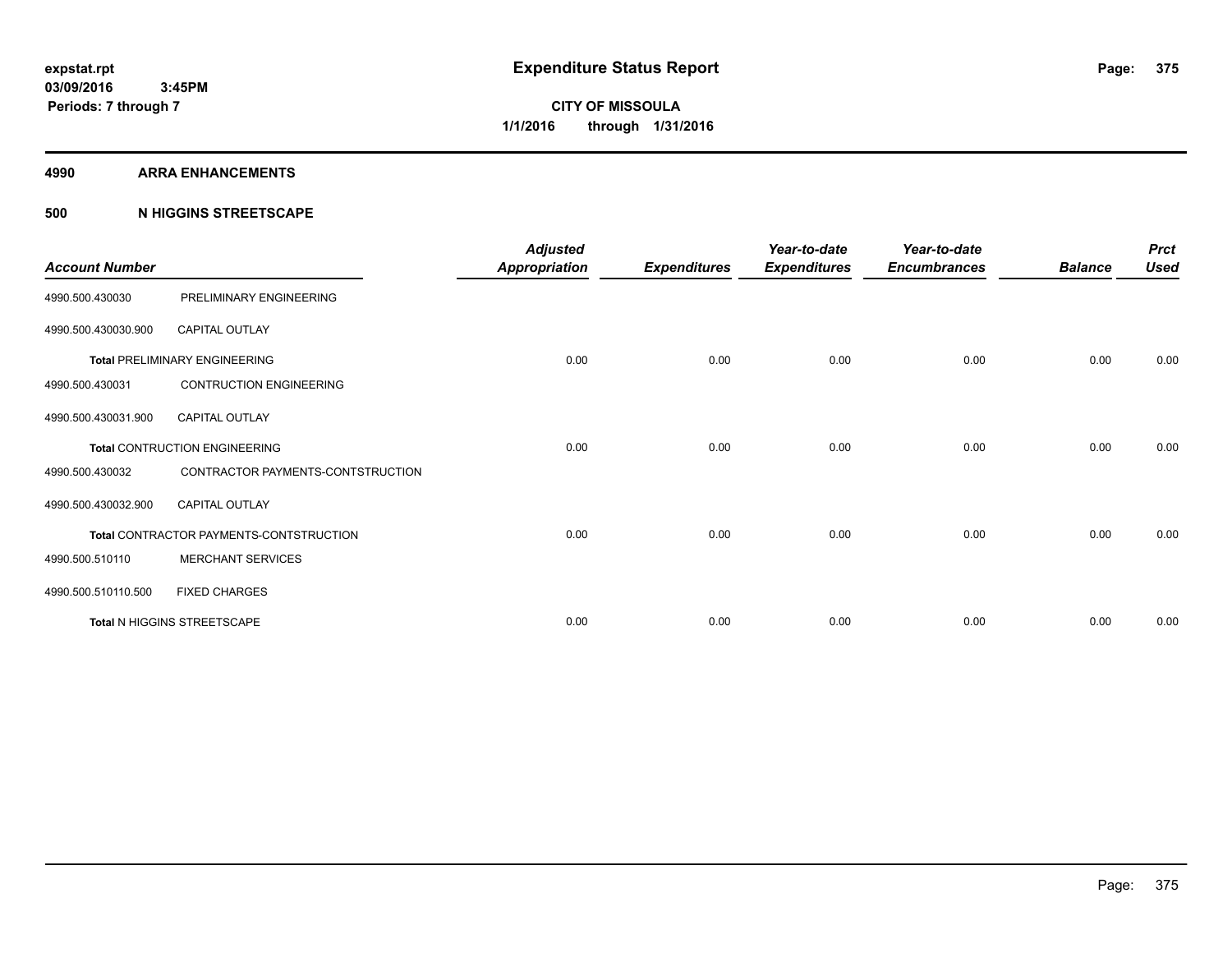**4990 ARRA ENHANCEMENTS**

**510 CURB RAMPS**

| <b>Account Number</b>   |                                                | <b>Adjusted</b><br><b>Appropriation</b> | <b>Expenditures</b> | Year-to-date<br><b>Expenditures</b> | Year-to-date<br><b>Encumbrances</b> | <b>Balance</b> | <b>Prct</b><br><b>Used</b> |
|-------------------------|------------------------------------------------|-----------------------------------------|---------------------|-------------------------------------|-------------------------------------|----------------|----------------------------|
| 4990.510.430032         | CONTRACTOR PAYMENTS-CONTSTRUCTION              |                                         |                     |                                     |                                     |                |                            |
| 4990.510.430032.900     | <b>CAPITAL OUTLAY</b>                          |                                         |                     |                                     |                                     |                |                            |
|                         | <b>Total CONTRACTOR PAYMENTS-CONTSTRUCTION</b> | 0.00                                    | 0.00                | 0.00                                | 0.00                                | 0.00           | 0.00                       |
| 4990.510.510110         | <b>MERCHANT SERVICES</b>                       |                                         |                     |                                     |                                     |                |                            |
| 4990.510.510110.500     | <b>FIXED CHARGES</b>                           |                                         |                     |                                     |                                     |                |                            |
| <b>Total CURB RAMPS</b> |                                                | 0.00                                    | 0.00                | 0.00                                | 0.00                                | 0.00           | 0.00                       |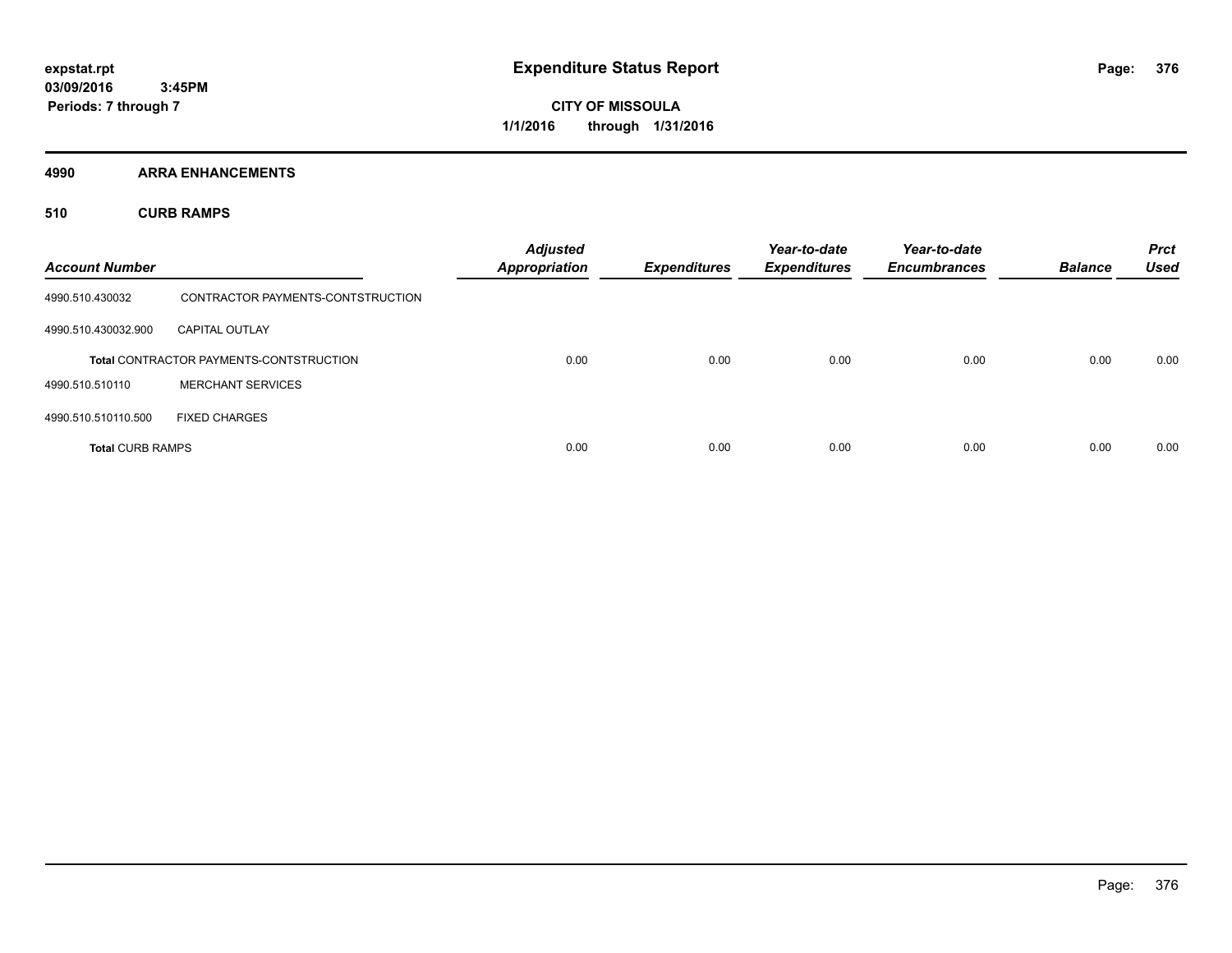#### **4990 ARRA ENHANCEMENTS**

### **515 RSNAKE GATEWAY GREENOUGH DRIVE**

| <b>Account Number</b> |                                         | <b>Adjusted</b><br><b>Appropriation</b> | <b>Expenditures</b> | Year-to-date<br><b>Expenditures</b> | Year-to-date<br><b>Encumbrances</b> | <b>Balance</b> | <b>Prct</b><br><b>Used</b> |
|-----------------------|-----------------------------------------|-----------------------------------------|---------------------|-------------------------------------|-------------------------------------|----------------|----------------------------|
| 4990.515.430030       | PRELIMINARY ENGINEERING                 |                                         |                     |                                     |                                     |                |                            |
| 4990.515.430030.900   | <b>CAPITAL OUTLAY</b>                   |                                         |                     |                                     |                                     |                |                            |
|                       | <b>Total PRELIMINARY ENGINEERING</b>    | 0.00                                    | 0.00                | 0.00                                | 0.00                                | 0.00           | 0.00                       |
| 4990.515.430031       | <b>CONTRUCTION ENGINEERING</b>          |                                         |                     |                                     |                                     |                |                            |
| 4990.515.430031.900   | <b>CAPITAL OUTLAY</b>                   |                                         |                     |                                     |                                     |                |                            |
|                       | <b>Total CONTRUCTION ENGINEERING</b>    | 0.00                                    | 0.00                | 0.00                                | 0.00                                | 0.00           | 0.00                       |
| 4990.515.430032       | CONTRACTOR PAYMENTS-CONTSTRUCTION       |                                         |                     |                                     |                                     |                |                            |
| 4990.515.430032.900   | <b>CAPITAL OUTLAY</b>                   |                                         |                     |                                     |                                     |                |                            |
|                       | Total CONTRACTOR PAYMENTS-CONTSTRUCTION | 0.00                                    | 0.00                | 0.00                                | 0.00                                | 0.00           | 0.00                       |
| 4990.515.510110       | <b>MERCHANT SERVICES</b>                |                                         |                     |                                     |                                     |                |                            |
| 4990.515.510110.500   | <b>FIXED CHARGES</b>                    |                                         |                     |                                     |                                     |                |                            |
|                       | <b>Total ARRA ENHANCEMENTS</b>          | 0.00                                    | 0.00                | 0.00                                | 0.00                                | 0.00           | 0.00                       |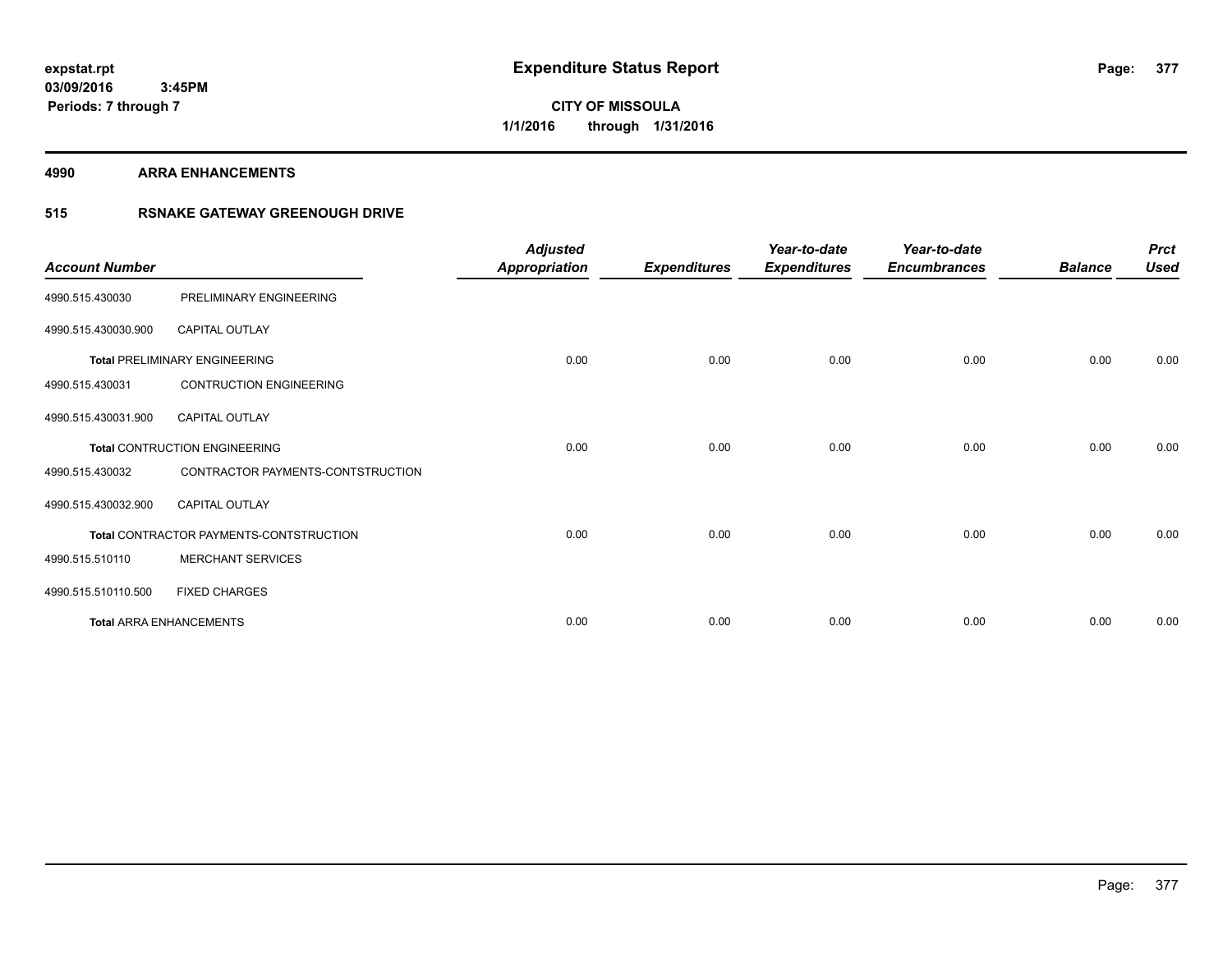**4991 ARRA HB645**

#### **500 N HIGGINS STREETSCAPE**

| <b>Account Number</b> |                                    | <b>Adjusted</b><br><b>Appropriation</b> | <b>Expenditures</b> | Year-to-date<br><b>Expenditures</b> | Year-to-date<br><b>Encumbrances</b> | <b>Balance</b> | <b>Prct</b><br><b>Used</b> |
|-----------------------|------------------------------------|-----------------------------------------|---------------------|-------------------------------------|-------------------------------------|----------------|----------------------------|
| 4991.500.430033       | N.HIGGINS/MTN WATER                |                                         |                     |                                     |                                     |                |                            |
| 4991.500.430033.900   | <b>CAPITAL OUTLAY</b>              |                                         |                     |                                     |                                     |                |                            |
|                       | <b>Total N.HIGGINS/MTN WATER</b>   | 0.00                                    | 0.00                | 0.00                                | 0.00                                | 0.00           | 0.00                       |
| 4991.500.510110       | <b>MERCHANT SERVICES</b>           |                                         |                     |                                     |                                     |                |                            |
| 4991.500.510110.500   | <b>FIXED CHARGES</b>               |                                         |                     |                                     |                                     |                |                            |
|                       | <b>Total N HIGGINS STREETSCAPE</b> | 0.00                                    | 0.00                | 0.00                                | 0.00                                | 0.00           | 0.00                       |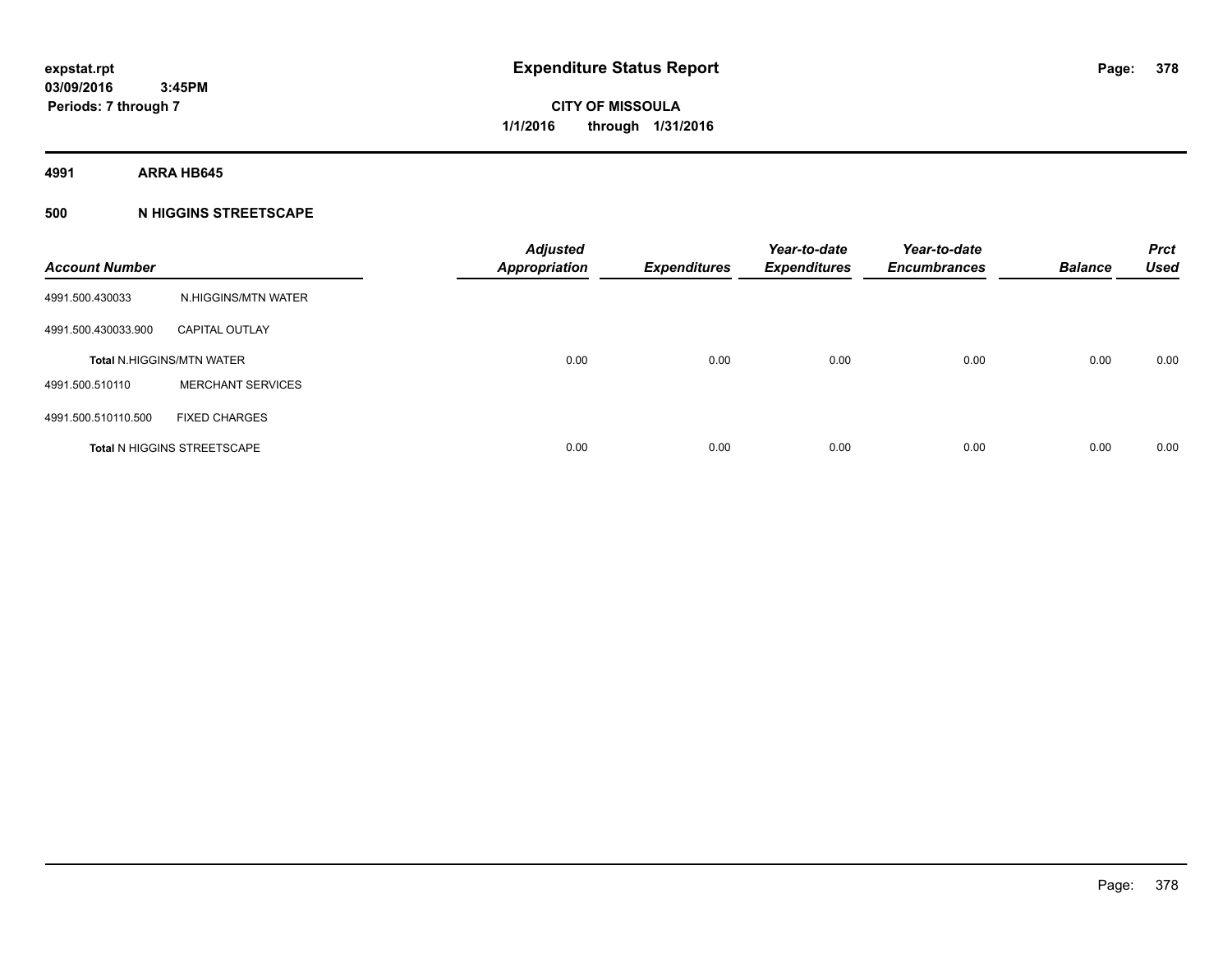**CITY OF MISSOULA 1/1/2016 through 1/31/2016**

**4991 ARRA HB645**

**520 N HIGGINS PAVING**

| <b>Account Number</b>         |                                         | <b>Adjusted</b><br><b>Appropriation</b> | <b>Expenditures</b> | Year-to-date<br><b>Expenditures</b> | Year-to-date<br><b>Encumbrances</b> | <b>Balance</b> | <b>Prct</b><br><b>Used</b> |
|-------------------------------|-----------------------------------------|-----------------------------------------|---------------------|-------------------------------------|-------------------------------------|----------------|----------------------------|
| 4991.520.430030               | PRELIMINARY ENGINEERING                 |                                         |                     |                                     |                                     |                |                            |
| 4991.520.430030.900           | <b>CAPITAL OUTLAY</b>                   |                                         |                     |                                     |                                     |                |                            |
|                               | <b>Total PRELIMINARY ENGINEERING</b>    | 0.00                                    | 0.00                | 0.00                                | 0.00                                | 0.00           | 0.00                       |
| 4991.520.430031               | <b>CONTRUCTION ENGINEERING</b>          |                                         |                     |                                     |                                     |                |                            |
| 4991.520.430031.900           | <b>CAPITAL OUTLAY</b>                   |                                         |                     |                                     |                                     |                |                            |
|                               | Total CONTRUCTION ENGINEERING           | 0.00                                    | 0.00                | 0.00                                | 0.00                                | 0.00           | 0.00                       |
| 4991.520.430032               | CONTRACTOR PAYMENTS-CONTSTRUCTION       |                                         |                     |                                     |                                     |                |                            |
| 4991.520.430032.900           | <b>CAPITAL OUTLAY</b>                   |                                         |                     |                                     |                                     |                |                            |
|                               | Total CONTRACTOR PAYMENTS-CONTSTRUCTION | 0.00                                    | 0.00                | 0.00                                | 0.00                                | 0.00           | 0.00                       |
| 4991.520.510110               | <b>MERCHANT SERVICES</b>                |                                         |                     |                                     |                                     |                |                            |
| 4991.520.510110.500           | <b>FIXED CHARGES</b>                    |                                         |                     |                                     |                                     |                |                            |
| <b>Total N HIGGINS PAVING</b> |                                         | 0.00                                    | 0.00                | 0.00                                | 0.00                                | 0.00           | 0.00                       |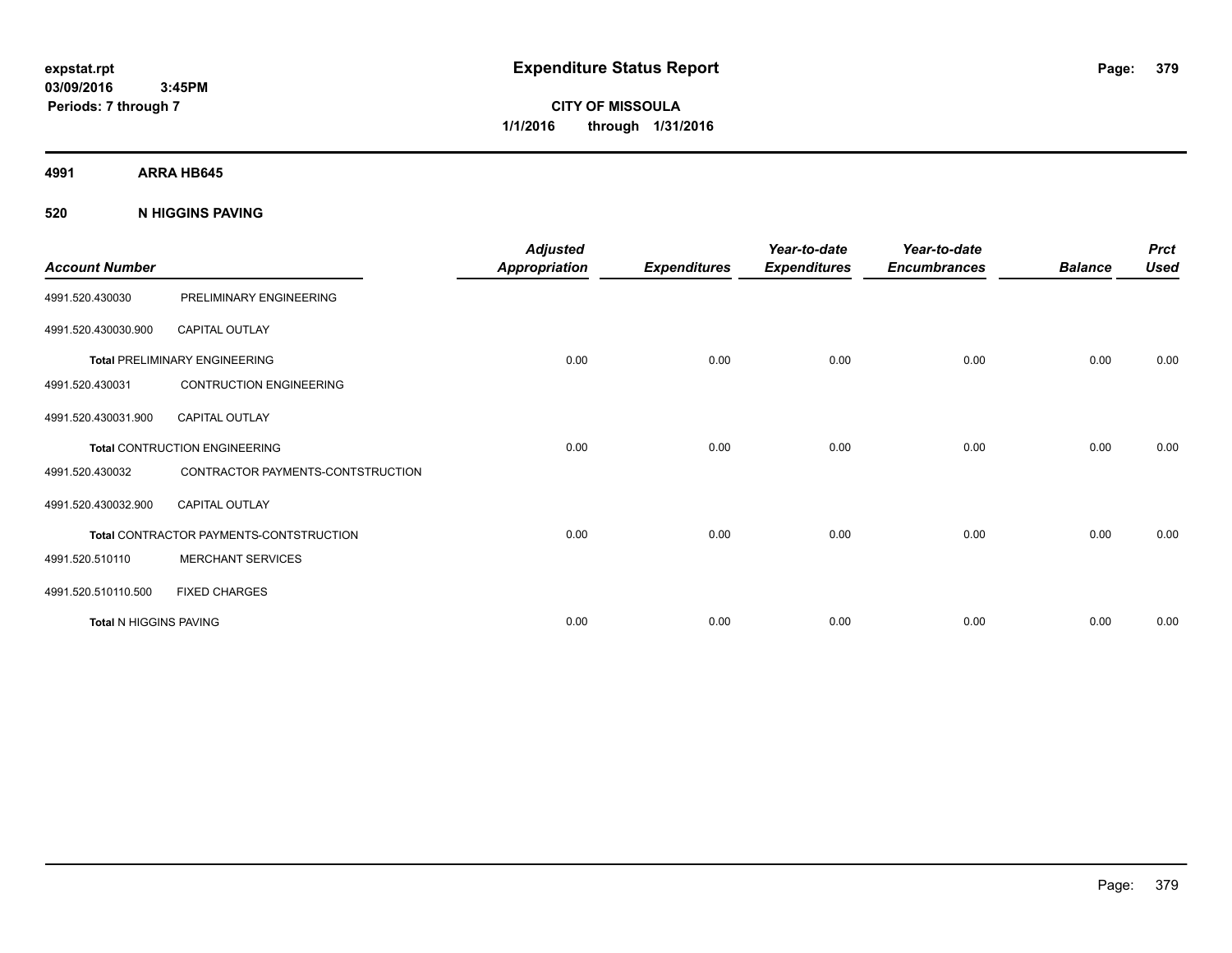# **CITY OF MISSOULA 1/1/2016 through 1/31/2016**

**4991 ARRA HB645**

### **525 BROOKS ST CURB & SW IMPROVEMENTS**

| <b>Account Number</b> |                                         | <b>Adjusted</b><br><b>Appropriation</b> | <b>Expenditures</b> | Year-to-date<br><b>Expenditures</b> | Year-to-date<br><b>Encumbrances</b> | <b>Balance</b> | <b>Prct</b><br><b>Used</b> |
|-----------------------|-----------------------------------------|-----------------------------------------|---------------------|-------------------------------------|-------------------------------------|----------------|----------------------------|
| 4991.525.430030       | PRELIMINARY ENGINEERING                 |                                         |                     |                                     |                                     |                |                            |
| 4991.525.430030.900   | <b>CAPITAL OUTLAY</b>                   |                                         |                     |                                     |                                     |                |                            |
|                       | <b>Total PRELIMINARY ENGINEERING</b>    | 0.00                                    | 0.00                | 0.00                                | 0.00                                | 0.00           | 0.00                       |
| 4991.525.430031       | <b>CONTRUCTION ENGINEERING</b>          |                                         |                     |                                     |                                     |                |                            |
| 4991.525.430031.900   | <b>CAPITAL OUTLAY</b>                   |                                         |                     |                                     |                                     |                |                            |
|                       | <b>Total CONTRUCTION ENGINEERING</b>    | 0.00                                    | 0.00                | 0.00                                | 0.00                                | 0.00           | 0.00                       |
| 4991.525.430032       | CONTRACTOR PAYMENTS-CONTSTRUCTION       |                                         |                     |                                     |                                     |                |                            |
| 4991.525.430032.900   | CAPITAL OUTLAY                          |                                         |                     |                                     |                                     |                |                            |
|                       | Total CONTRACTOR PAYMENTS-CONTSTRUCTION | 0.00                                    | 0.00                | 0.00                                | 0.00                                | 0.00           | 0.00                       |
| 4991.525.510110       | <b>MERCHANT SERVICES</b>                |                                         |                     |                                     |                                     |                |                            |
| 4991.525.510110.500   | <b>FIXED CHARGES</b>                    |                                         |                     |                                     |                                     |                |                            |
|                       | Total BROOKS ST CURB & SW IMPROVEMENTS  | 0.00                                    | 0.00                | 0.00                                | 0.00                                | 0.00           | 0.00                       |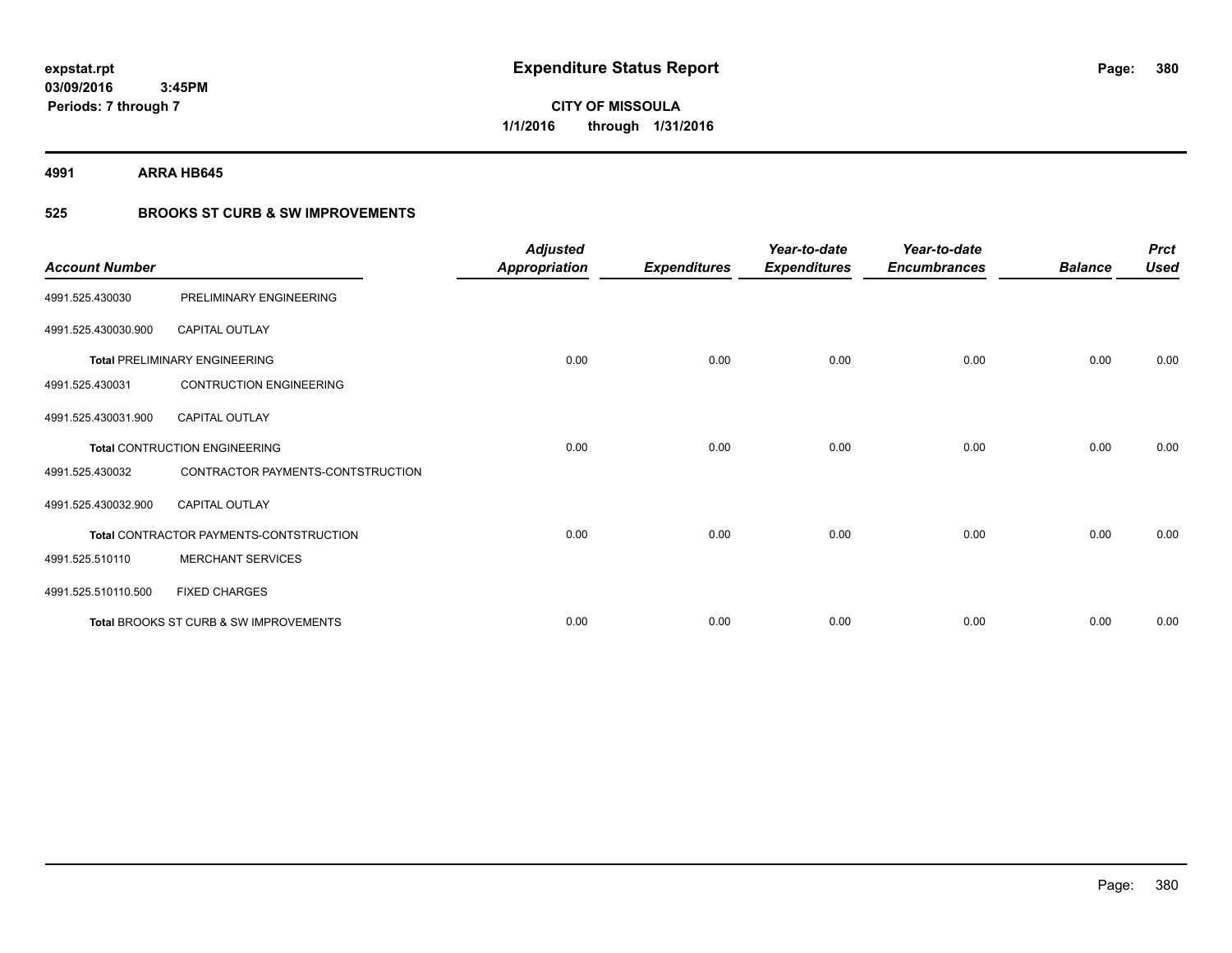**CITY OF MISSOULA 1/1/2016 through 1/31/2016**

**4991 ARRA HB645**

**530 CURB RAMPS**

| <b>Account Number</b>          |                                         | <b>Adjusted</b><br><b>Appropriation</b> | <b>Expenditures</b> | Year-to-date<br><b>Expenditures</b> | Year-to-date<br><b>Encumbrances</b> | <b>Balance</b> | <b>Prct</b><br><b>Used</b> |
|--------------------------------|-----------------------------------------|-----------------------------------------|---------------------|-------------------------------------|-------------------------------------|----------------|----------------------------|
| 4991.530.430030                | PRELIMINARY ENGINEERING                 |                                         |                     |                                     |                                     |                |                            |
| 4991.530.430030.100            | PERSONAL SERVICES                       |                                         |                     |                                     |                                     |                |                            |
| <b>Total PERSONAL SERVICES</b> |                                         | 0.00                                    | 0.00                | 0.00                                | 0.00                                | 0.00           | 0.00                       |
| 4991.530.430030.900            | <b>CAPITAL OUTLAY</b>                   |                                         |                     |                                     |                                     |                |                            |
|                                | <b>Total PRELIMINARY ENGINEERING</b>    | 0.00                                    | 0.00                | 0.00                                | 0.00                                | 0.00           | 0.00                       |
| 4991.530.430031                | <b>CONTRUCTION ENGINEERING</b>          |                                         |                     |                                     |                                     |                |                            |
| 4991.530.430031.900            | <b>CAPITAL OUTLAY</b>                   |                                         |                     |                                     |                                     |                |                            |
|                                | <b>Total CONTRUCTION ENGINEERING</b>    | 0.00                                    | 0.00                | 0.00                                | 0.00                                | 0.00           | 0.00                       |
| 4991.530.430032                | CONTRACTOR PAYMENTS-CONTSTRUCTION       |                                         |                     |                                     |                                     |                |                            |
| 4991.530.430032.900            | <b>CAPITAL OUTLAY</b>                   |                                         |                     |                                     |                                     |                |                            |
|                                | Total CONTRACTOR PAYMENTS-CONTSTRUCTION | 0.00                                    | 0.00                | 0.00                                | 0.00                                | 0.00           | 0.00                       |
| 4991.530.510110                | <b>MERCHANT SERVICES</b>                |                                         |                     |                                     |                                     |                |                            |
| 4991.530.510110.500            | <b>FIXED CHARGES</b>                    |                                         |                     |                                     |                                     |                |                            |
| <b>Total CURB RAMPS</b>        |                                         | 0.00                                    | 0.00                | 0.00                                | 0.00                                | 0.00           | 0.00                       |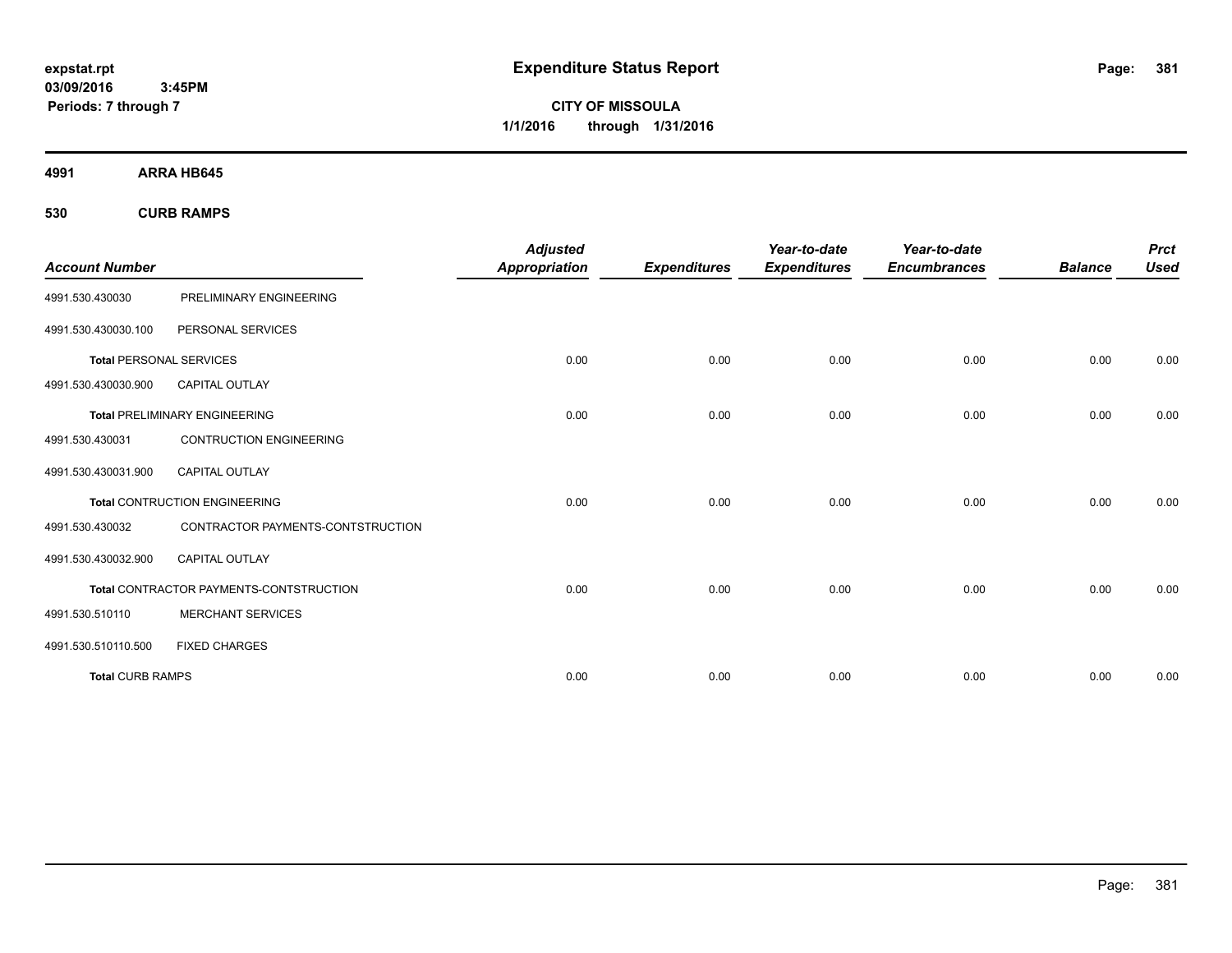**4991 ARRA HB645**

### **535 PARKS PLAYGROUND INSTALLS**

| <b>Account Number</b>          |                                         | <b>Adjusted</b>      |                     | Year-to-date        | Year-to-date        |                | <b>Prct</b> |
|--------------------------------|-----------------------------------------|----------------------|---------------------|---------------------|---------------------|----------------|-------------|
|                                |                                         | <b>Appropriation</b> | <b>Expenditures</b> | <b>Expenditures</b> | <b>Encumbrances</b> | <b>Balance</b> | <b>Used</b> |
| 4991.535.430030                | PRELIMINARY ENGINEERING                 |                      |                     |                     |                     |                |             |
| 4991.535.430030.100            | PERSONAL SERVICES                       |                      |                     |                     |                     |                |             |
| <b>Total PERSONAL SERVICES</b> |                                         | 0.00                 | 0.00                | 0.00                | 0.00                | 0.00           | 0.00        |
| 4991.535.430030.900            | <b>CAPITAL OUTLAY</b>                   |                      |                     |                     |                     |                |             |
|                                | <b>Total PRELIMINARY ENGINEERING</b>    | 0.00                 | 0.00                | 0.00                | 0.00                | 0.00           | 0.00        |
| 4991.535.430031                | <b>CONTRUCTION ENGINEERING</b>          |                      |                     |                     |                     |                |             |
| 4991.535.430031.900            | <b>CAPITAL OUTLAY</b>                   |                      |                     |                     |                     |                |             |
|                                | <b>Total CONTRUCTION ENGINEERING</b>    | 0.00                 | 0.00                | 0.00                | 0.00                | 0.00           | 0.00        |
| 4991.535.430032                | CONTRACTOR PAYMENTS-CONTSTRUCTION       |                      |                     |                     |                     |                |             |
| 4991.535.430032.900            | <b>CAPITAL OUTLAY</b>                   |                      |                     |                     |                     |                |             |
|                                | Total CONTRACTOR PAYMENTS-CONTSTRUCTION | 0.00                 | 0.00                | 0.00                | 0.00                | 0.00           | 0.00        |
| 4991.535.510110                | <b>MERCHANT SERVICES</b>                |                      |                     |                     |                     |                |             |
| 4991.535.510110.500            | <b>FIXED CHARGES</b>                    |                      |                     |                     |                     |                |             |
|                                | <b>Total PARKS PLAYGROUND INSTALLS</b>  | 0.00                 | 0.00                | 0.00                | 0.00                | 0.00           | 0.00        |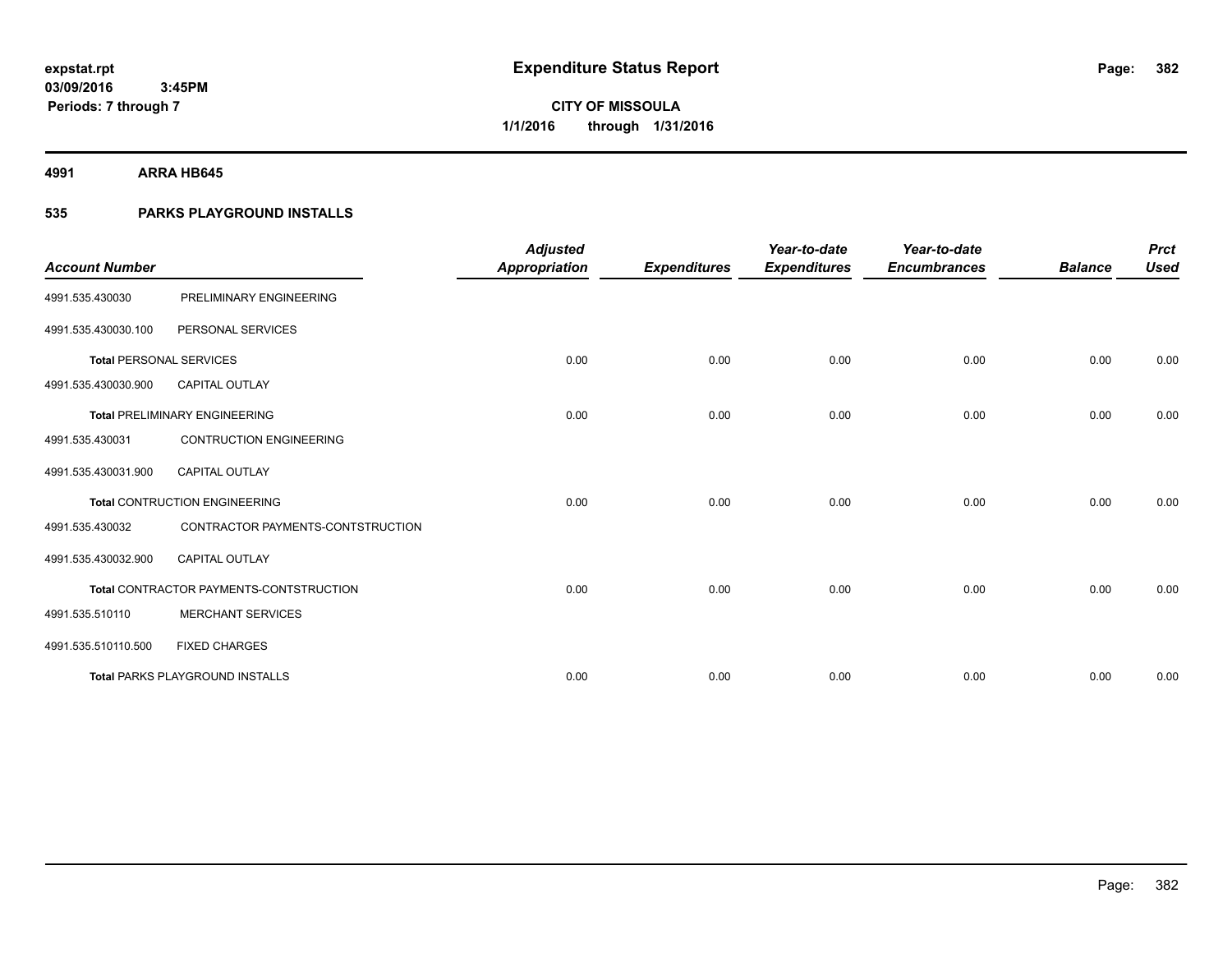**Periods: 7 through 7**

**CITY OF MISSOULA 1/1/2016 through 1/31/2016**

**4991 ARRA HB645**

#### **540 GREENOUGH PARK BRIDGE**

 **3:45PM**

| <b>Account Number</b>          |                                         | <b>Adjusted</b>      |                     | Year-to-date        | Year-to-date        | <b>Balance</b> | <b>Prct</b><br><b>Used</b> |
|--------------------------------|-----------------------------------------|----------------------|---------------------|---------------------|---------------------|----------------|----------------------------|
|                                |                                         | <b>Appropriation</b> | <b>Expenditures</b> | <b>Expenditures</b> | <b>Encumbrances</b> |                |                            |
| 4991.540.430030                | PRELIMINARY ENGINEERING                 |                      |                     |                     |                     |                |                            |
| 4991.540.430030.900            | CAPITAL OUTLAY                          |                      |                     |                     |                     |                |                            |
|                                | <b>Total PRELIMINARY ENGINEERING</b>    | 0.00                 | 0.00                | 0.00                | 0.00                | 0.00           | 0.00                       |
| 4991.540.430031                | <b>CONTRUCTION ENGINEERING</b>          |                      |                     |                     |                     |                |                            |
| 4991.540.430031.900            | <b>CAPITAL OUTLAY</b>                   |                      |                     |                     |                     |                |                            |
|                                | <b>Total CONTRUCTION ENGINEERING</b>    | 0.00                 | 0.00                | 0.00                | 0.00                | 0.00           | 0.00                       |
| 4991.540.430032                | CONTRACTOR PAYMENTS-CONTSTRUCTION       |                      |                     |                     |                     |                |                            |
| 4991.540.430032.100            | PERSONAL SERVICES                       |                      |                     |                     |                     |                |                            |
| <b>Total PERSONAL SERVICES</b> |                                         | 0.00                 | 0.00                | 0.00                | 0.00                | 0.00           | 0.00                       |
| 4991.540.430032.900            | <b>CAPITAL OUTLAY</b>                   |                      |                     |                     |                     |                |                            |
|                                | Total CONTRACTOR PAYMENTS-CONTSTRUCTION | 0.00                 | 0.00                | 0.00                | 0.00                | 0.00           | 0.00                       |
| 4991.540.510110                | <b>MERCHANT SERVICES</b>                |                      |                     |                     |                     |                |                            |
| 4991.540.510110.500            | <b>FIXED CHARGES</b>                    |                      |                     |                     |                     |                |                            |
| Total ARRA HB645               |                                         | 0.00                 | 0.00                | 0.00                | 0.00                | 0.00           | 0.00                       |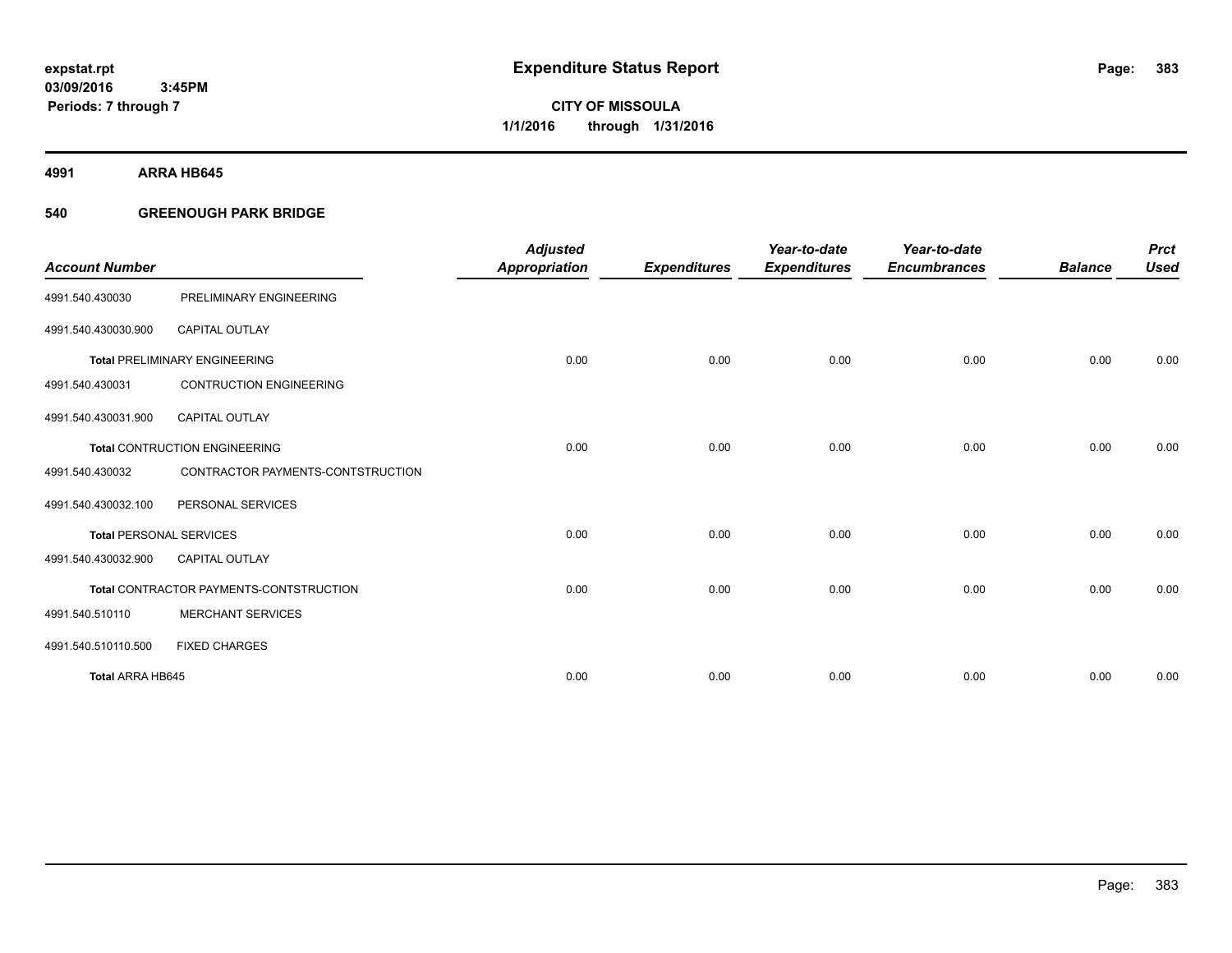#### **4992 WFL MILLER CREEK ROAD**

#### **390 NON-DEPARTMENTAL**

| <b>Account Number</b> |                                    | <b>Adjusted</b><br><b>Appropriation</b> | <b>Expenditures</b> | Year-to-date<br><b>Expenditures</b> | Year-to-date<br><b>Encumbrances</b> | <b>Balance</b> | <b>Prct</b><br><b>Used</b> |
|-----------------------|------------------------------------|-----------------------------------------|---------------------|-------------------------------------|-------------------------------------|----------------|----------------------------|
| 4992.390.430230       | STREET RESTORATION                 |                                         |                     |                                     |                                     |                |                            |
| 4992.390.430230.900   | <b>CAPITAL OUTLAY</b>              |                                         |                     |                                     |                                     |                |                            |
|                       | <b>Total STREET RESTORATION</b>    | 0.00                                    | 0.00                | 0.00                                | 0.00                                | 0.00           | 0.00                       |
| 4992.390.510110       | <b>MERCHANT SERVICES</b>           |                                         |                     |                                     |                                     |                |                            |
| 4992.390.510110.500   | <b>FIXED CHARGES</b>               |                                         |                     |                                     |                                     |                |                            |
|                       | <b>Total WFL MILLER CREEK ROAD</b> | 0.00                                    | 0.00                | 0.00                                | 0.00                                | 0.00           | 0.00                       |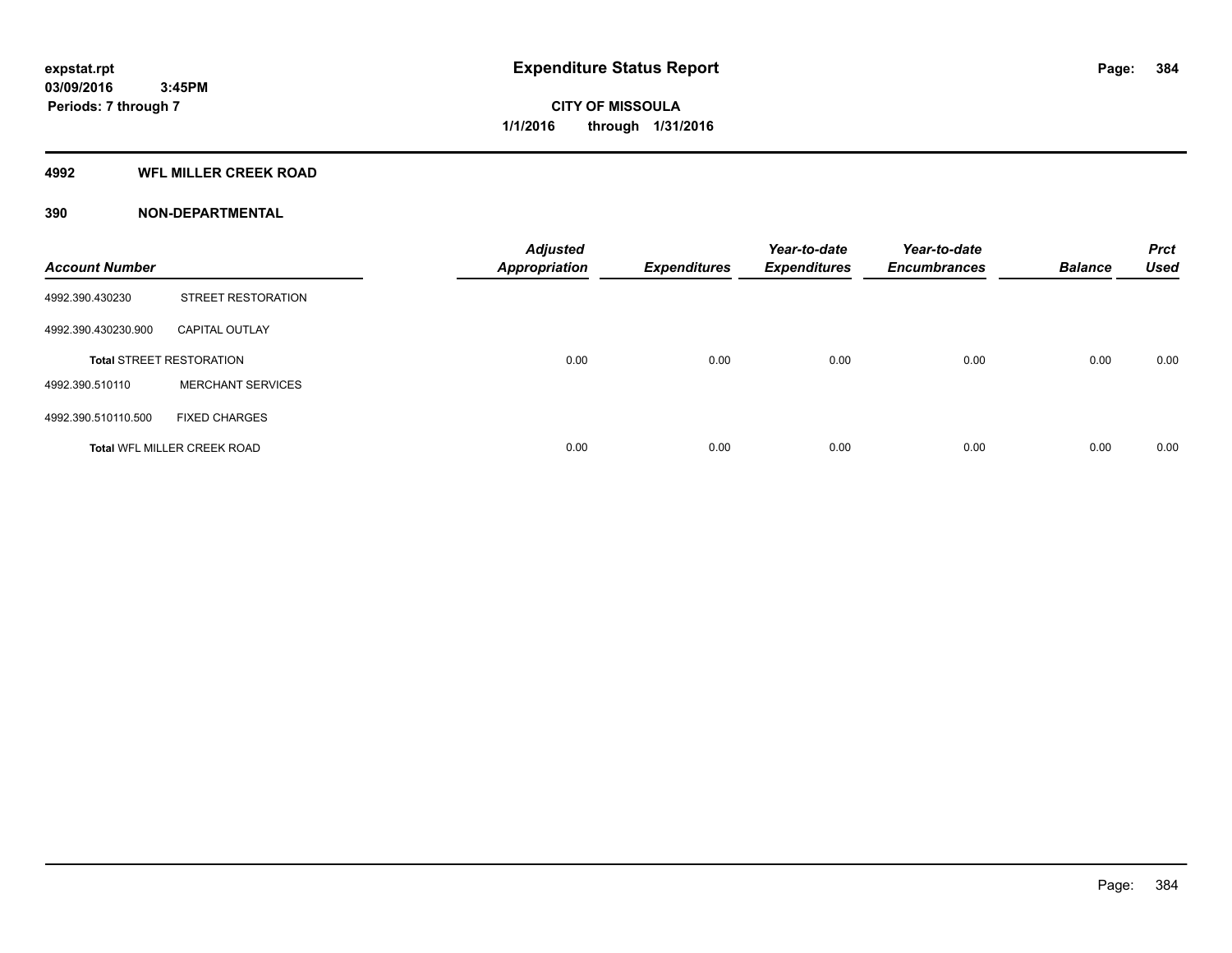#### **4993 WESTERN FEDERAL LANDS**

### **280 PUBLIC WORKS OPERATIONS**

| <b>Account Number</b>          |                                                                                         | <b>Adjusted</b><br><b>Appropriation</b> | <b>Expenditures</b> | Year-to-date<br><b>Expenditures</b> | Year-to-date<br><b>Encumbrances</b> | <b>Balance</b>               | <b>Prct</b><br><b>Used</b> |
|--------------------------------|-----------------------------------------------------------------------------------------|-----------------------------------------|---------------------|-------------------------------------|-------------------------------------|------------------------------|----------------------------|
| 4993.280.430022                | RATTLESNAKE UNIVERSITY CROSSING                                                         |                                         |                     |                                     |                                     |                              |                            |
| 4993.280.430022.300            | PURCHASED SERVICES                                                                      |                                         |                     |                                     |                                     |                              |                            |
|                                | <b>Total PURCHASED SERVICES</b>                                                         | 0.00                                    | 0.00                | 0.00                                | 0.00                                | 0.00                         | 0.00                       |
| 4993.280.430022.900            | <b>CAPITAL OUTLAY</b>                                                                   |                                         |                     |                                     |                                     |                              |                            |
|                                | Total RATTLESNAKE UNIVERSITY CROSSING                                                   | 0.00                                    | 0.00                | 0.00                                | 0.00                                | 0.00                         | 0.00                       |
| 4993.280.430024                | RUX PH 11/PROJ 2010-022(B)                                                              |                                         |                     |                                     |                                     |                              |                            |
| 4993.280.430024.100            | PERSONAL SERVICES                                                                       |                                         |                     |                                     |                                     |                              |                            |
| <b>Total PERSONAL SERVICES</b> |                                                                                         | 0.00                                    | 0.00                | 0.00                                | 0.00                                | 0.00                         | 0.00                       |
| 4993.280.430024.900            | <b>CAPITAL OUTLAY</b>                                                                   |                                         |                     |                                     |                                     |                              |                            |
|                                | 4993.280.430024.930.000 RUX PHASE 2-PROJ 2010-022(B<br>Total RUX PH 11/PROJ 2010-022(B) | 0.00<br>0.00                            | 0.00<br>0.00        | 24,994.77<br>24,994.77              | 0.00<br>0.00                        | $-24,994.77$<br>$-24,994.77$ | 0.00<br>0.00               |
| 4993.280.430223                | FACILITY MAINT ENERGY CONSERVATION                                                      |                                         |                     |                                     |                                     |                              |                            |
| 4993.280.430223.900            | CAPITAL OUTLAY                                                                          |                                         |                     |                                     |                                     |                              |                            |
|                                | Total FACILITY MAINT ENERGY CONSERVATION                                                | 0.00                                    | 0.00                | 0.00                                | 0.00                                | 0.00                         | 0.00                       |
| 4993.280.510110                | <b>MERCHANT SERVICES</b>                                                                |                                         |                     |                                     |                                     |                              |                            |
| 4993.280.510110.500            | <b>FIXED CHARGES</b>                                                                    |                                         |                     |                                     |                                     |                              |                            |
|                                | <b>Total MERCHANT SERVICES</b>                                                          | 0.00                                    | 0.00                | 0.00                                | 0.00                                | 0.00                         | 0.00                       |
|                                | <b>Total WESTERN FEDERAL LANDS</b>                                                      | 0.00                                    | 0.00                | 24,994.77                           | 0.00                                | $-24,994.77$                 | 0.00                       |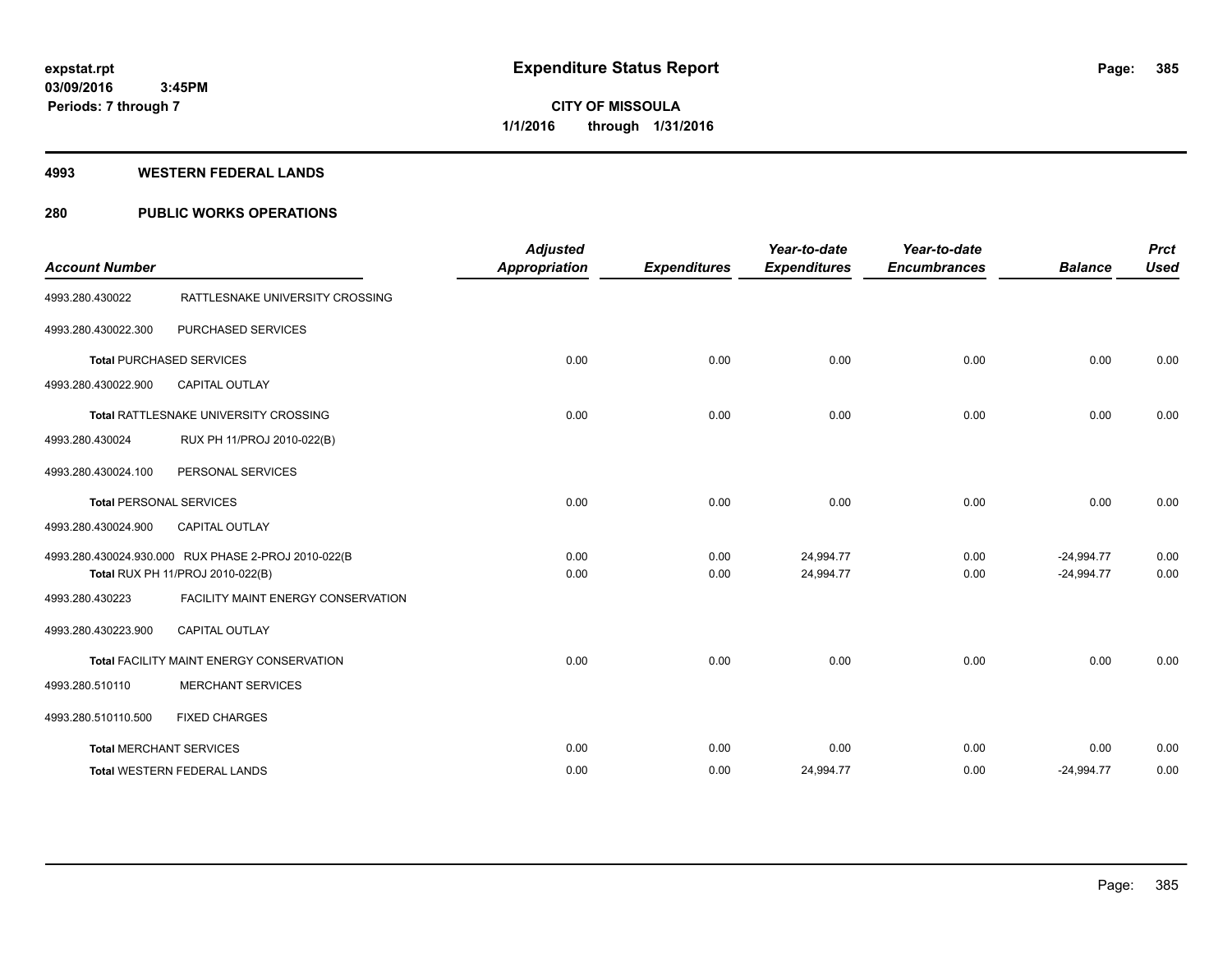**CITY OF MISSOULA 1/1/2016 through 1/31/2016**

**5020 CIVIC STADIUM**

#### **395 PARKING COMMISSION**

| <b>Account Number</b>          |                                                                                                        | <b>Adjusted</b><br><b>Appropriation</b> | <b>Expenditures</b>  | Year-to-date<br><b>Expenditures</b> | Year-to-date<br><b>Encumbrances</b> | <b>Balance</b>                       | <b>Prct</b><br><b>Used</b> |
|--------------------------------|--------------------------------------------------------------------------------------------------------|-----------------------------------------|----------------------|-------------------------------------|-------------------------------------|--------------------------------------|----------------------------|
| 5020.395.460000                | <b>CULTURE &amp; RECREATION</b>                                                                        |                                         |                      |                                     |                                     |                                      |                            |
| 5020.395.460000.500            | <b>FIXED CHARGES</b>                                                                                   |                                         |                      |                                     |                                     |                                      |                            |
|                                | 5020.395.460000.500.000 CIVIC STADIUM/FIXED CHARGES<br>Total CULTURE & RECREATION                      | 3,000.00<br>3,000.00                    | 0.00<br>0.00         | 0.00<br>0.00                        | 0.00<br>0.00                        | 3,000.00<br>3,000.00                 | 0.00<br>0.00               |
| 5020.395.490200                | REVENUE BOND DEBT SERVICE                                                                              |                                         |                      |                                     |                                     |                                      |                            |
| 5020.395.490200.600            | <b>DEBT SERVICE</b>                                                                                    |                                         |                      |                                     |                                     |                                      |                            |
| 5020.395.490200.610.000        | PRINCIPAL<br>5020.395.490200.620.000 INTEREST / SERVICE FEES<br><b>Total REVENUE BOND DEBT SERVICE</b> | 33,420.00<br>83,580.00<br>117,000.00    | 0.00<br>0.00<br>0.00 | 0.00<br>0.00<br>0.00                | 0.00<br>0.00<br>0.00                | 33,420.00<br>83,580.00<br>117,000.00 | 0.00<br>0.00<br>0.00       |
| 5020.395.510000                | <b>MISCELLANEOUS</b>                                                                                   |                                         |                      |                                     |                                     |                                      |                            |
| 5020.395.510000.800            | OTHER OBJECTS                                                                                          |                                         |                      |                                     |                                     |                                      |                            |
| <b>Total MISCELLANEOUS</b>     |                                                                                                        | 0.00                                    | 0.00                 | 0.00                                | 0.00                                | 0.00                                 | 0.00                       |
| 5020.395.510110                | <b>MERCHANT SERVICES</b>                                                                               |                                         |                      |                                     |                                     |                                      |                            |
| 5020.395.510110.500            | <b>FIXED CHARGES</b>                                                                                   |                                         |                      |                                     |                                     |                                      |                            |
| <b>Total MERCHANT SERVICES</b> |                                                                                                        | 0.00                                    | 0.00                 | 0.00                                | 0.00                                | 0.00                                 | 0.00                       |
| <b>Total CIVIC STADIUM</b>     |                                                                                                        | 120,000.00                              | 0.00                 | 0.00                                | 0.00                                | 120,000.00                           | 0.00                       |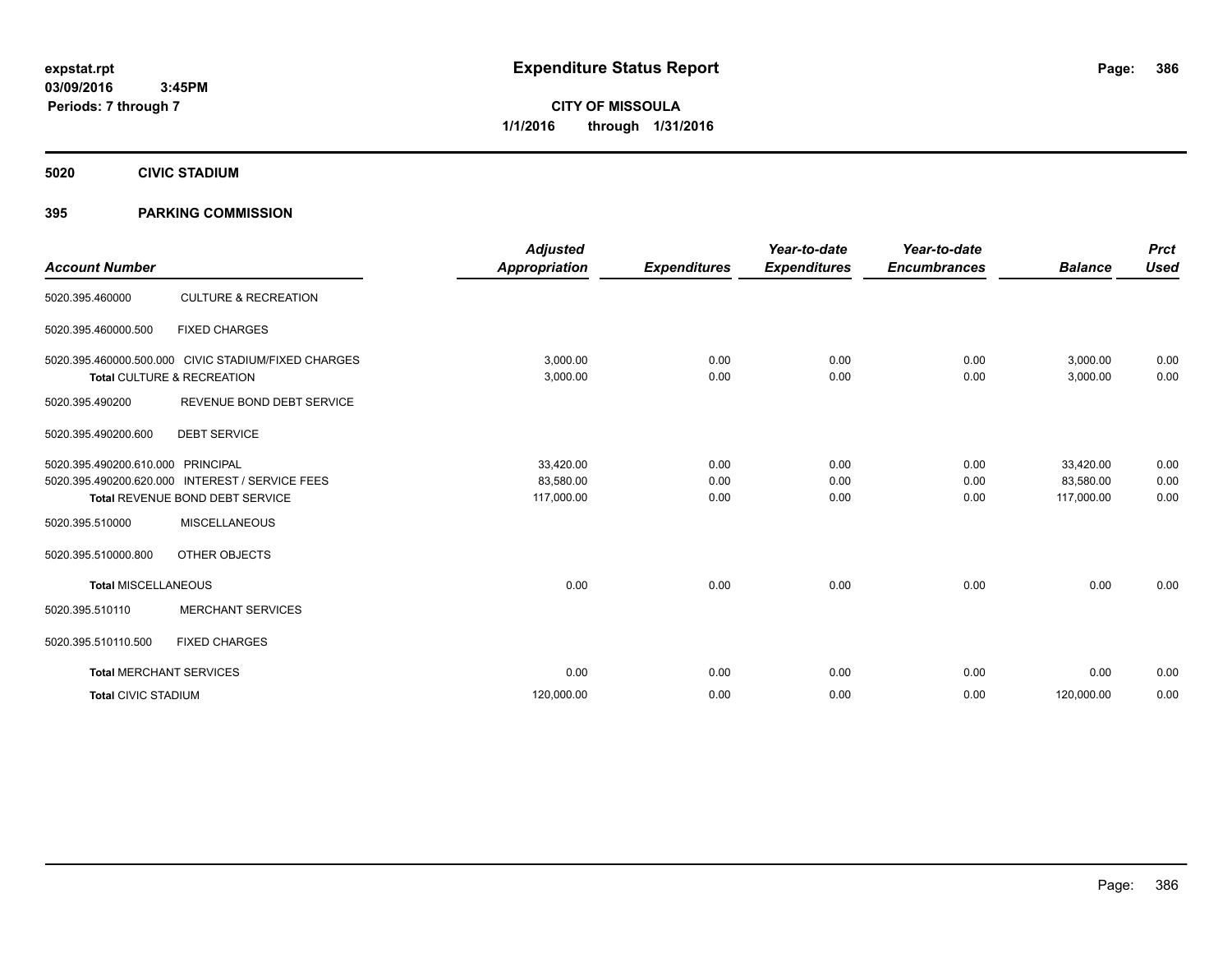# **CITY OF MISSOULA 1/1/2016 through 1/31/2016**

**5210 WATER**

|                               |                                                           | <b>Adjusted</b>      |                     | Year-to-date        | Year-to-date        |                 | <b>Prct</b> |
|-------------------------------|-----------------------------------------------------------|----------------------|---------------------|---------------------|---------------------|-----------------|-------------|
| <b>Account Number</b>         |                                                           | <b>Appropriation</b> | <b>Expenditures</b> | <b>Expenditures</b> | <b>Encumbrances</b> | <b>Balance</b>  | <b>Used</b> |
| 5210.335.430590               | OTHER ACTIVITIES                                          |                      |                     |                     |                     |                 |             |
| 5210.335.430590.300           | PURCHASED SERVICES                                        |                      |                     |                     |                     |                 |             |
|                               | 5210.335.430590.350.000 ACQUISITION/PROFESSIONAL SERVICES | 0.00                 | 379,014.71          | 1,663,223.53        | 0.00                | $-1,663,223.53$ | 0.00        |
|                               | <b>Total PURCHASED SERVICES</b>                           | 0.00                 | 379,014.71          | 1,663,223.53        | 0.00                | $-1,663,223.53$ | 0.00        |
| 5210.335.430590.900           | <b>CAPITAL OUTLAY</b>                                     |                      |                     |                     |                     |                 |             |
| <b>Total CAPITAL OUTLAY</b>   |                                                           | 0.00                 | 0.00                | 0.00                | 0.00                | 0.00            | 0.00        |
| <b>Total OTHER ACTIVITIES</b> |                                                           | 0.00                 | 379,014.71          | 1,663,223.53        | 0.00                | $-1,663,223.53$ | 0.00        |
| 5210.335.510110               | <b>MERCHANT SERVICES</b>                                  |                      |                     |                     |                     |                 |             |
| 5210.335.510110.500           | <b>FIXED CHARGES</b>                                      |                      |                     |                     |                     |                 |             |
| <b>Total FIXED CHARGES</b>    |                                                           | 0.00                 | 0.00                | 0.00                | 0.00                | 0.00            | 0.00        |
|                               | <b>Total MERCHANT SERVICES</b>                            | 0.00                 | 0.00                | 0.00                | 0.00                | 0.00            | 0.00        |
| <b>Total WATER</b>            |                                                           | 0.00                 | 379,014.71          | 1,663,223.53        | 0.00                | $-1,663,223.53$ | 0.00        |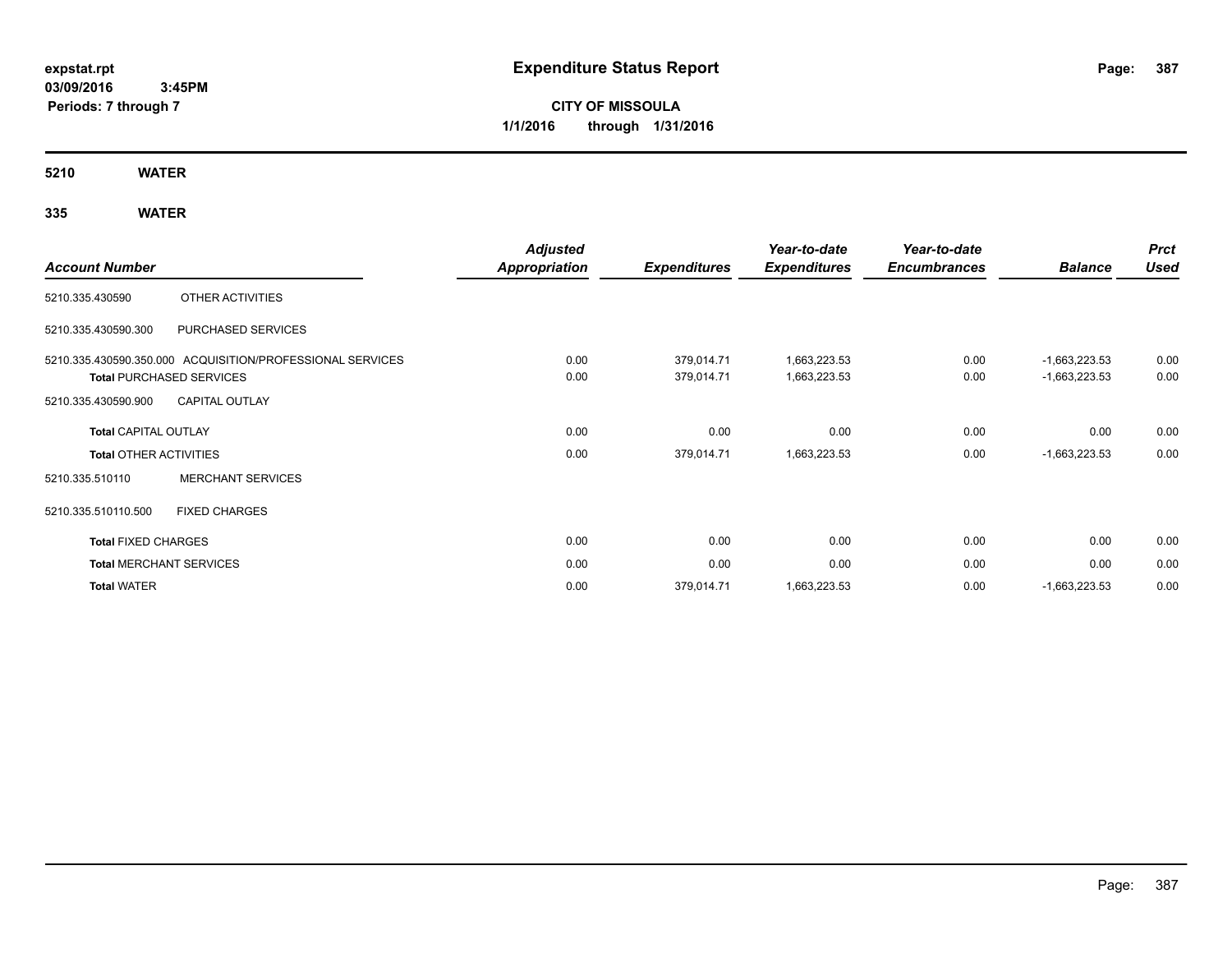**388**

**03/09/2016 3:45PM Periods: 7 through 7**

**CITY OF MISSOULA 1/1/2016 through 1/31/2016**

#### **5211 WATER REVENUE COLLECTION & CLEARING**

| <b>Account Number</b>      |                                                      | <b>Adjusted</b><br><b>Appropriation</b> | <b>Expenditures</b> | Year-to-date<br><b>Expenditures</b> | Year-to-date<br><b>Encumbrances</b> | <b>Balance</b> | <b>Prct</b><br><b>Used</b> |
|----------------------------|------------------------------------------------------|-----------------------------------------|---------------------|-------------------------------------|-------------------------------------|----------------|----------------------------|
| 5211.335.510110            | <b>MERCHANT SERVICES</b>                             |                                         |                     |                                     |                                     |                |                            |
| 5211.335.510110.500        | <b>FIXED CHARGES</b>                                 |                                         |                     |                                     |                                     |                |                            |
|                            | <b>Total MERCHANT SERVICES</b>                       | 0.00                                    | 0.00                | 0.00                                | 0.00                                | 0.00           | 0.00                       |
| 5211.335.521000            | INTERFUND OPERATING TRANSFERS                        |                                         |                     |                                     |                                     |                |                            |
| 5211.335.521000.500        | <b>FIXED CHARGES</b>                                 |                                         |                     |                                     |                                     |                |                            |
| <b>Total FIXED CHARGES</b> |                                                      | 0.00                                    | 0.00                | 0.00                                | 0.00                                | 0.00           | 0.00                       |
| 5211.335.521000.800        | OTHER OBJECTS                                        |                                         |                     |                                     |                                     |                |                            |
|                            | <b>Total INTERFUND OPERATING TRANSFERS</b>           | 0.00                                    | 0.00                | 0.00                                | 0.00                                | 0.00           | 0.00                       |
|                            | <b>Total WATER REVENUE COLLECTION &amp; CLEARING</b> | 0.00                                    | 0.00                | 0.00                                | 0.00                                | 0.00           | 0.00                       |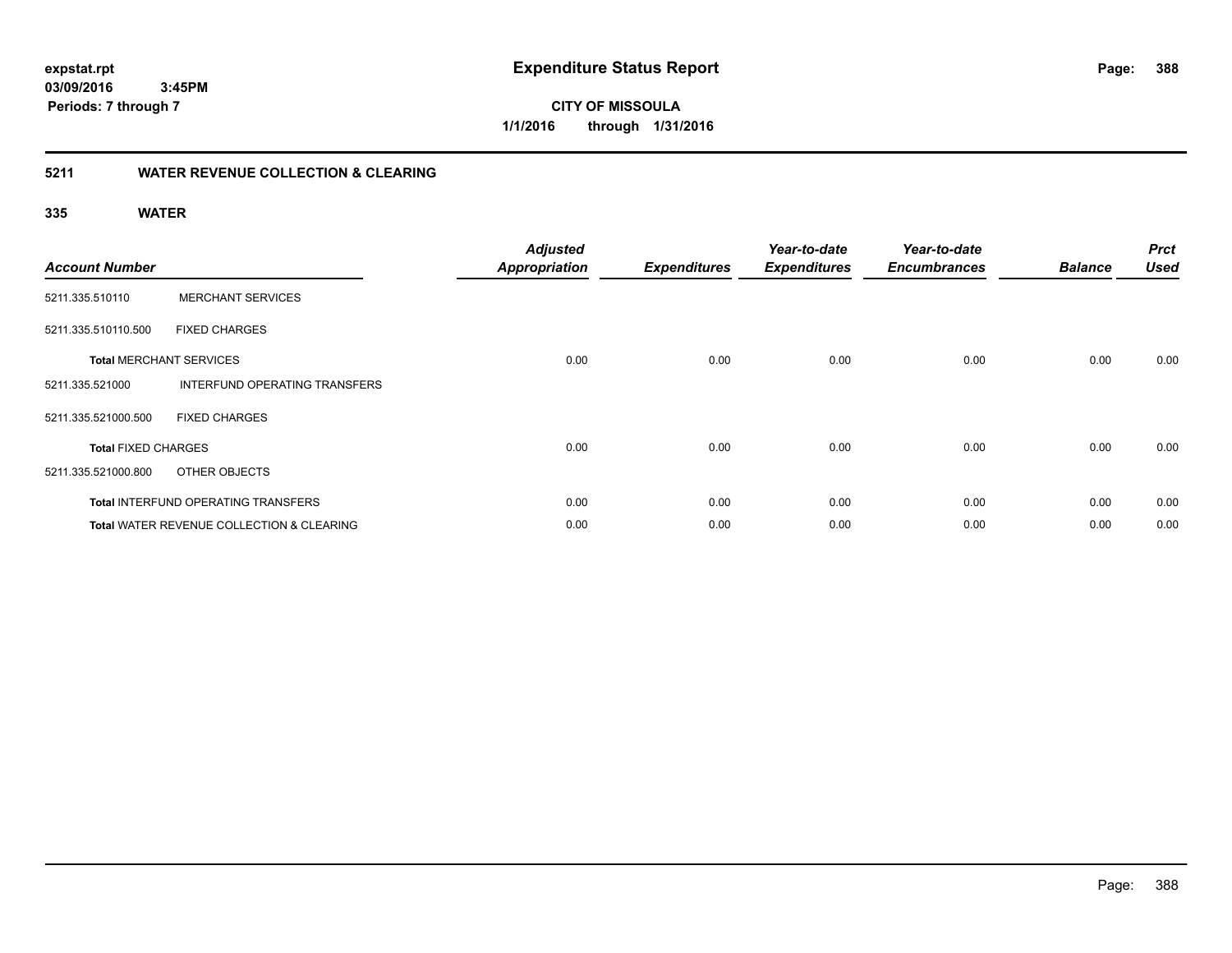**CITY OF MISSOULA 1/1/2016 through 1/31/2016**

**5215 WATER LOAN FUND**

| <b>Account Number</b>        |                                            | <b>Adjusted</b><br><b>Appropriation</b> | <b>Expenditures</b> | Year-to-date<br><b>Expenditures</b> | Year-to-date<br><b>Encumbrances</b> | <b>Balance</b> | <b>Prct</b><br><b>Used</b> |
|------------------------------|--------------------------------------------|-----------------------------------------|---------------------|-------------------------------------|-------------------------------------|----------------|----------------------------|
| 5215.335.510110              | <b>MERCHANT SERVICES</b>                   |                                         |                     |                                     |                                     |                |                            |
| 5215.335.510110.500          | <b>FIXED CHARGES</b>                       |                                         |                     |                                     |                                     |                |                            |
|                              | <b>Total MERCHANT SERVICES</b>             | 0.00                                    | 0.00                | 0.00                                | 0.00                                | 0.00           | 0.00                       |
| 5215.335.521000              | INTERFUND OPERATING TRANSFERS              |                                         |                     |                                     |                                     |                |                            |
| 5215.335.521000.800          | OTHER OBJECTS                              |                                         |                     |                                     |                                     |                |                            |
|                              | <b>Total INTERFUND OPERATING TRANSFERS</b> | 0.00                                    | 0.00                | 0.00                                | 0.00                                | 0.00           | 0.00                       |
| <b>Total WATER LOAN FUND</b> |                                            | 0.00                                    | 0.00                | 0.00                                | 0.00                                | 0.00           | 0.00                       |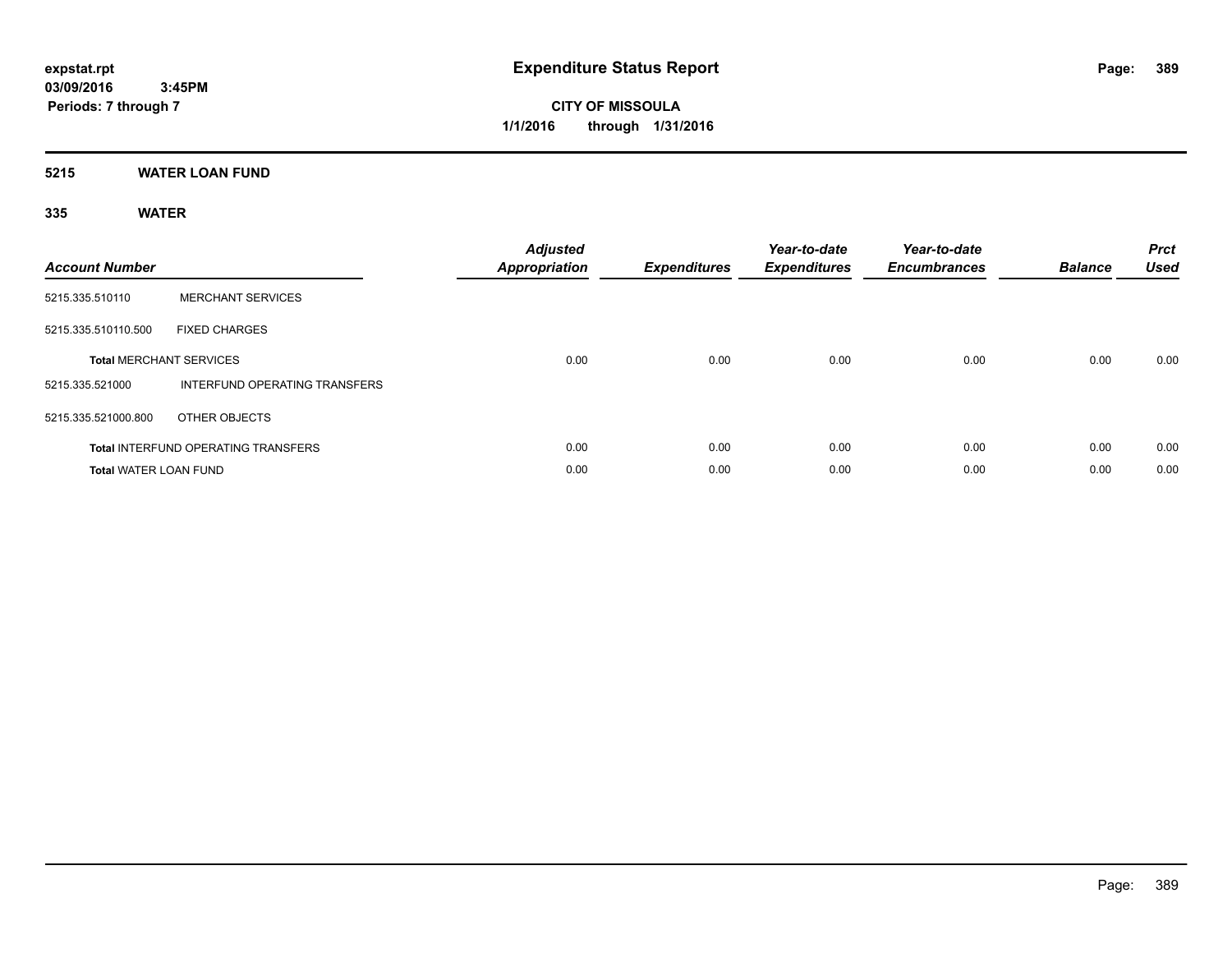**CITY OF MISSOULA 1/1/2016 through 1/31/2016**

**5220 WATER R&D FUND**

| <b>Account Number</b>           |                                     | <b>Adjusted</b><br><b>Appropriation</b> | <b>Expenditures</b> | Year-to-date<br><b>Expenditures</b> | Year-to-date<br><b>Encumbrances</b> | <b>Balance</b> | <b>Prct</b><br><b>Used</b> |
|---------------------------------|-------------------------------------|-----------------------------------------|---------------------|-------------------------------------|-------------------------------------|----------------|----------------------------|
| 5220.335.430510                 | *** Title Not Found ***             |                                         |                     |                                     |                                     |                |                            |
| 5220.335.430510.200             | <b>SUPPLIES</b>                     |                                         |                     |                                     |                                     |                |                            |
| Total *** Title Not Found ***   |                                     | 0.00                                    | 0.00                | 0.00                                | 0.00                                | 0.00           | 0.00                       |
| 5220.335.490220                 | *** Title Not Found ***             |                                         |                     |                                     |                                     |                |                            |
| 5220.335.490220.600             | <b>DEBT SERVICE</b>                 |                                         |                     |                                     |                                     |                |                            |
| Total *** Title Not Found ***   |                                     | 0.00                                    | 0.00                | 0.00                                | 0.00                                | 0.00           | 0.00                       |
| 5220.335.490506                 | <b>CORE FINANCED EQUIPMENT</b>      |                                         |                     |                                     |                                     |                |                            |
| 5220.335.490506.600             | <b>DEBT SERVICE</b>                 |                                         |                     |                                     |                                     |                |                            |
|                                 | Total CORE FINANCED EQUIPMENT       | 0.00                                    | 0.00                | 0.00                                | 0.00                                | 0.00           | 0.00                       |
| 5220.335.510110                 | <b>MERCHANT SERVICES</b>            |                                         |                     |                                     |                                     |                |                            |
| 5220.335.510110.500             | <b>FIXED CHARGES</b>                |                                         |                     |                                     |                                     |                |                            |
|                                 | <b>Total MERCHANT SERVICES</b>      | 0.00                                    | 0.00                | 0.00                                | 0.00                                | 0.00           | 0.00                       |
| 5220.335.521000                 | INTERFUND OPERATING TRANSFERS       |                                         |                     |                                     |                                     |                |                            |
| 5220.335.521000.800             | OTHER OBJECTS                       |                                         |                     |                                     |                                     |                |                            |
|                                 | Total INTERFUND OPERATING TRANSFERS | 0.00                                    | 0.00                | 0.00                                | 0.00                                | 0.00           | 0.00                       |
| <b>Total WATER R&amp;D FUND</b> |                                     | 0.00                                    | 0.00                | 0.00                                | 0.00                                | 0.00           | 0.00                       |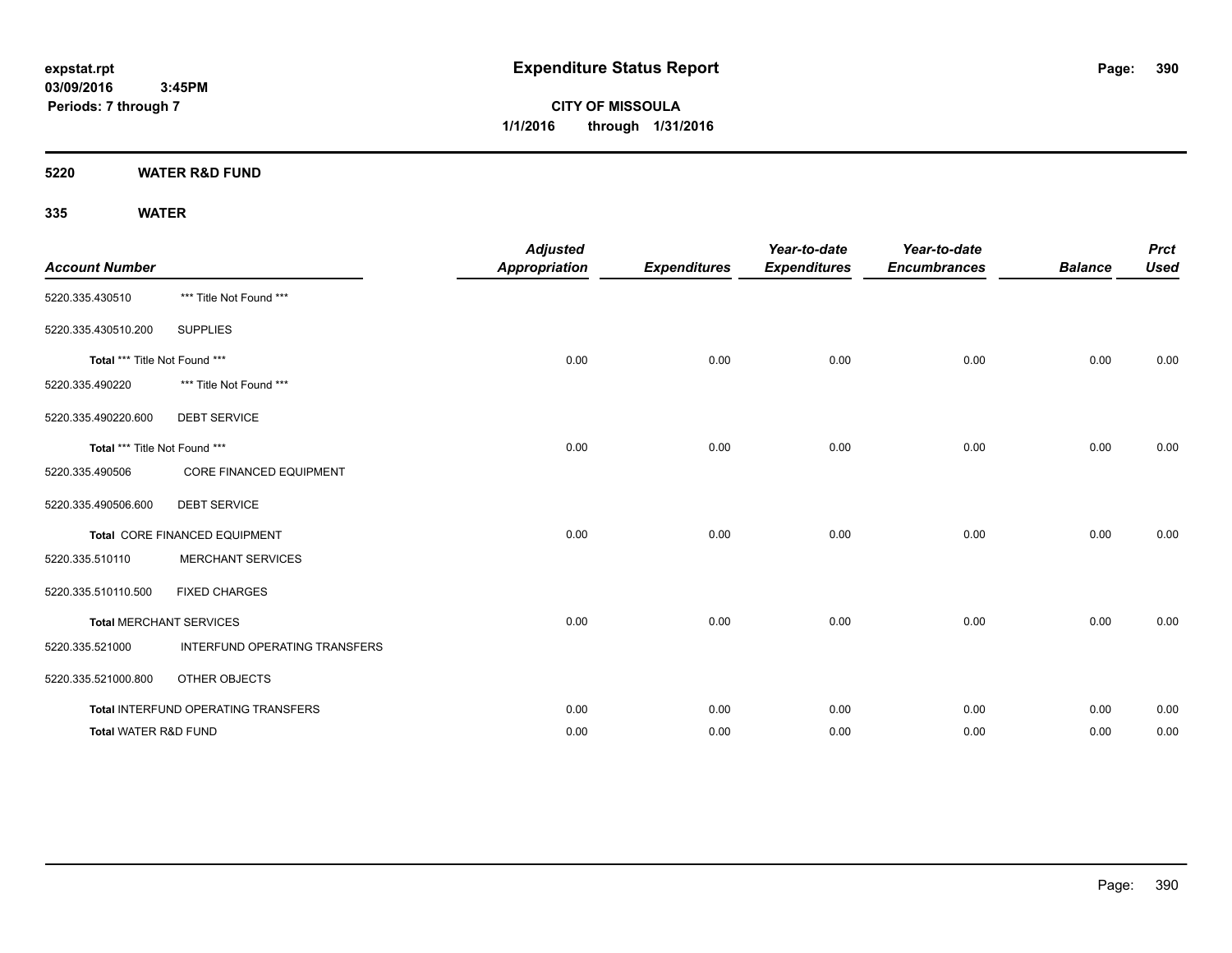#### **5240 WATER CONSTRUCTION FUND**

| <b>Account Number</b> |                                      | <b>Adjusted</b><br><b>Appropriation</b> | <b>Expenditures</b> | Year-to-date<br><b>Expenditures</b> | Year-to-date<br><b>Encumbrances</b> | <b>Balance</b> | Prct<br><b>Used</b> |
|-----------------------|--------------------------------------|-----------------------------------------|---------------------|-------------------------------------|-------------------------------------|----------------|---------------------|
| 5240.335.510110       | <b>MERCHANT SERVICES</b>             |                                         |                     |                                     |                                     |                |                     |
| 5240.335.510110.500   | <b>FIXED CHARGES</b>                 |                                         |                     |                                     |                                     |                |                     |
|                       | <b>Total WATER CONSTRUCTION FUND</b> | 0.00                                    | 0.00                | 0.00                                | 0.00                                | 0.00           | 0.00                |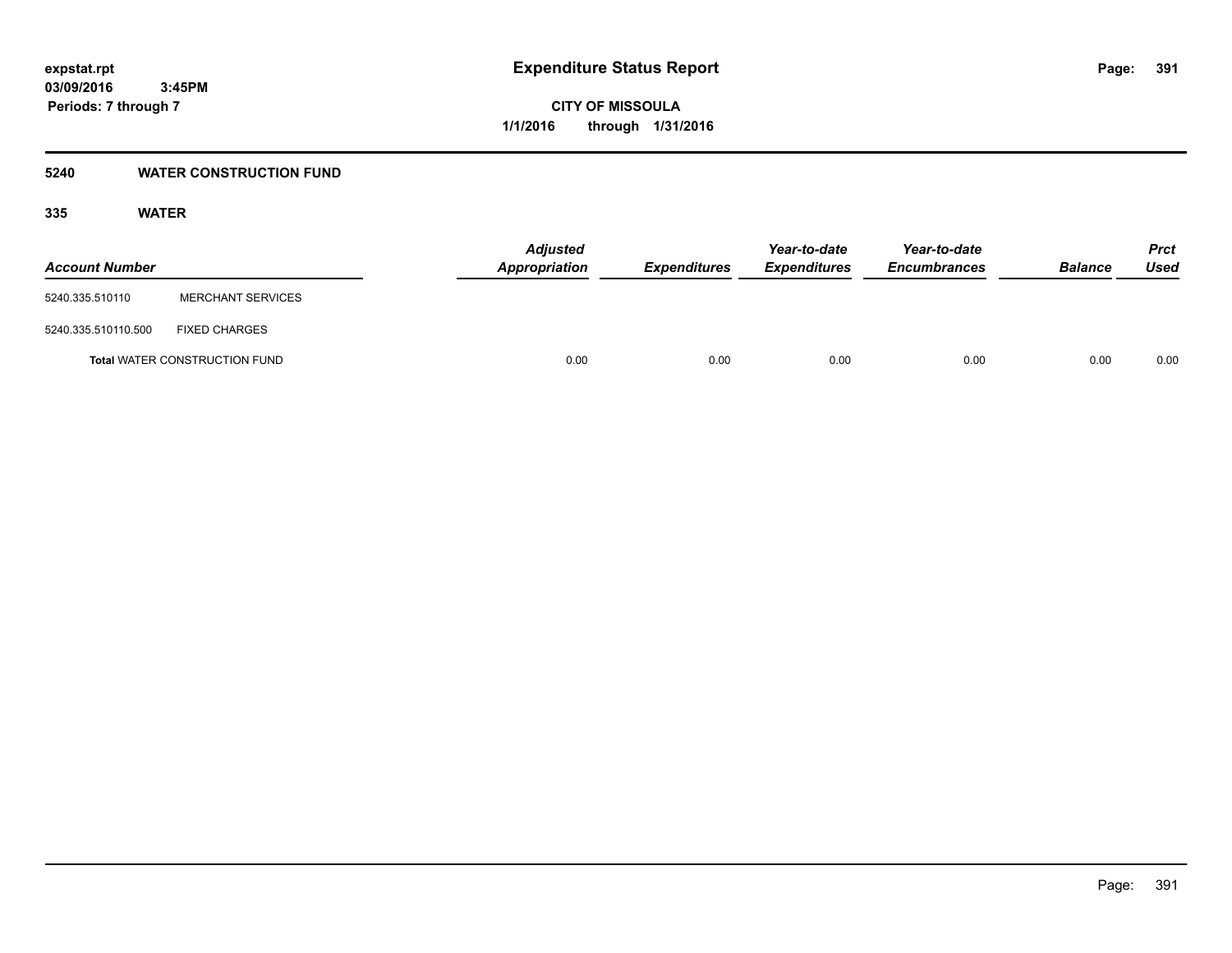#### **5250 WATER PURCHASE LOAN**

| <b>Account Number</b> |                                        | <b>Adjusted</b><br><b>Appropriation</b> | <b>Expenditures</b> | Year-to-date<br><b>Expenditures</b> | Year-to-date<br><b>Encumbrances</b> | <b>Balance</b> | <b>Prct</b><br><b>Used</b> |
|-----------------------|----------------------------------------|-----------------------------------------|---------------------|-------------------------------------|-------------------------------------|----------------|----------------------------|
| 5250.330.490200       | REVENUE BOND DEBT SERVICE              |                                         |                     |                                     |                                     |                |                            |
| 5250.330.490200.600   | <b>DEBT SERVICE</b>                    |                                         |                     |                                     |                                     |                |                            |
|                       | <b>Total REVENUE BOND DEBT SERVICE</b> | 0.00                                    | 0.00                | 0.00                                | 0.00                                | 0.00           | 0.00                       |
| 5250.330.510110       | <b>MERCHANT SERVICES</b>               |                                         |                     |                                     |                                     |                |                            |
| 5250.330.510110.500   | <b>FIXED CHARGES</b>                   |                                         |                     |                                     |                                     |                |                            |
|                       | <b>Total MERCHANT SERVICES</b>         | 0.00                                    | 0.00                | 0.00                                | 0.00                                | 0.00           | 0.00                       |
|                       | <b>Total WATER PURCHASE LOAN</b>       | 0.00                                    | 0.00                | 0.00                                | 0.00                                | 0.00           | 0.00                       |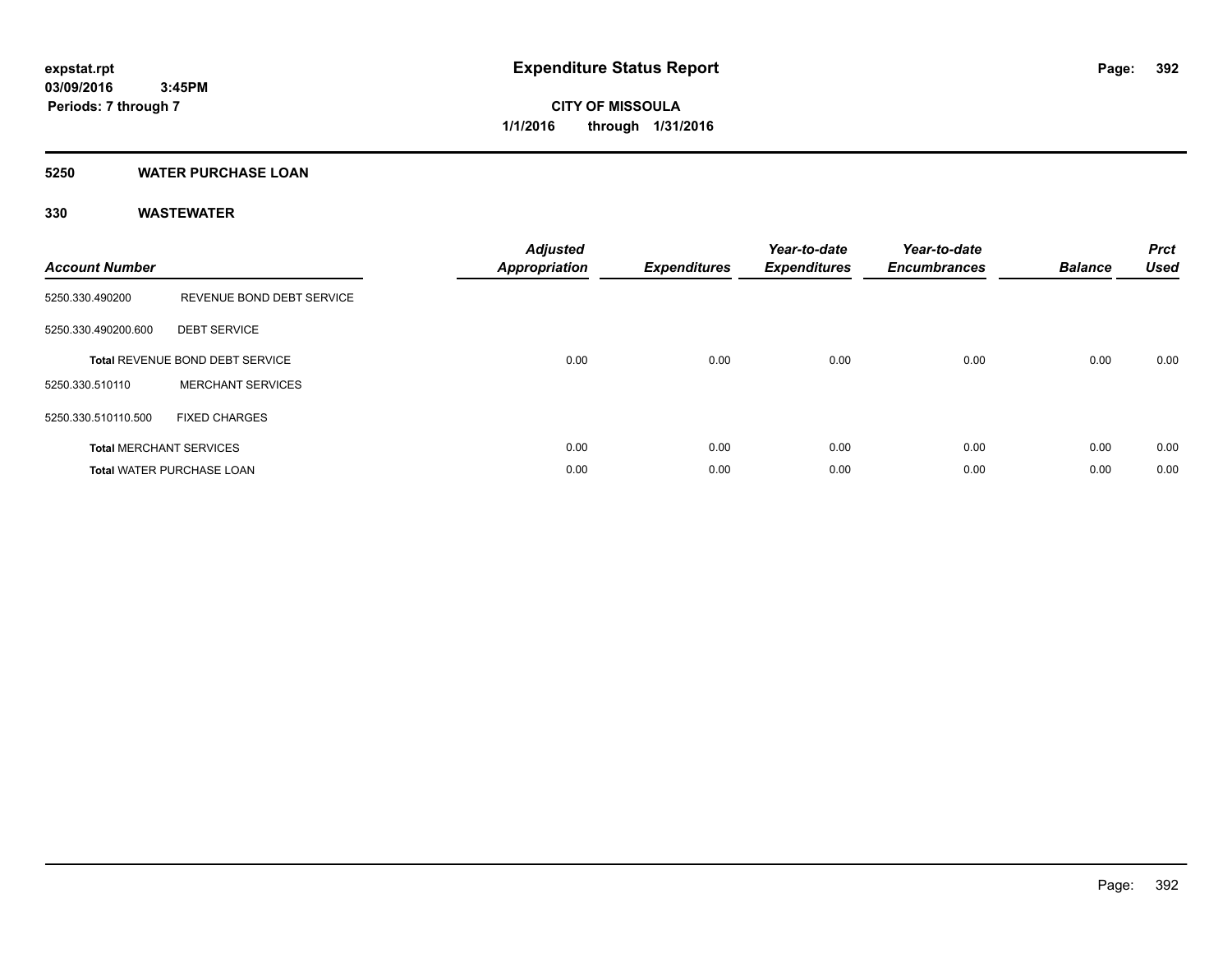### **5310 SEWER OPERATING BUDGET FUND**

| <b>Account Number</b>                   |                                                         | <b>Adjusted</b><br>Appropriation | <b>Expenditures</b> | Year-to-date<br><b>Expenditures</b> | Year-to-date<br><b>Encumbrances</b> | <b>Balance</b> | <b>Prct</b><br>Used |
|-----------------------------------------|---------------------------------------------------------|----------------------------------|---------------------|-------------------------------------|-------------------------------------|----------------|---------------------|
|                                         |                                                         |                                  |                     |                                     |                                     |                |                     |
| 5310.330.410400                         | <b>DEPRECIATION</b>                                     |                                  |                     |                                     |                                     |                |                     |
| 5310.330.410400.800                     | OTHER OBJECTS                                           |                                  |                     |                                     |                                     |                |                     |
| <b>Total DEPRECIATION</b>               |                                                         | 0.00                             | 0.00                | 0.00                                | 0.00                                | 0.00           | 0.00                |
| 5310.330.430610                         | <b>ADMINISTRATION</b>                                   |                                  |                     |                                     |                                     |                |                     |
| 5310.330.430610.100                     | PERSONAL SERVICES                                       |                                  |                     |                                     |                                     |                |                     |
|                                         | 5310.330.430610.110.000 SALARIES AND WAGES              | 173.994.00                       | 13,135.15           | 85,290.25                           | 0.00                                | 88,703.75      | 49.02               |
|                                         | 5310.330.430610.120.000 OVERTIME/TERMINATION            | 0.00                             | 0.00                | 186.79                              | 0.00                                | $-186.79$      | 0.00                |
|                                         | 5310.330.430610.140.000 EMPLOYER CONTRIBUTIONS          | 61,599.00                        | 4,494.20            | 29,201.18                           | 0.00                                | 32,397.82      | 47.41               |
| <b>Total PERSONAL SERVICES</b>          |                                                         | 235,593.00                       | 17,629.35           | 114,678.22                          | 0.00                                | 120,914.78     | 48.68               |
| 5310.330.430610.200                     | <b>SUPPLIES</b>                                         |                                  |                     |                                     |                                     |                |                     |
| 5310.330.430610.210.000 OFFICE SUPPLIES |                                                         | 3,400.00                         | 153.73              | 726.18                              | 0.00                                | 2,673.82       | 21.36               |
|                                         | 5310.330.430610.220.000 OPERATING SUPPLIES              | 1,000.00                         | 127.95              | 2,423.30                            | 0.00                                | $-1,423.30$    | 242.33              |
|                                         | 5310.330.430610.230.000 REPAIR/MAINTENANCE              | 0.00                             | 0.00                | 32.68                               | 0.00                                | $-32.68$       | 0.00                |
| 5310.330.430610.231.000 GASOLINE        |                                                         | 60,000.00                        | 0.00                | 14,360.73                           | 0.00                                | 45,639.27      | 23.93               |
| <b>Total SUPPLIES</b>                   |                                                         | 64,400.00                        | 281.68              | 17,542.89                           | 0.00                                | 46,857.11      | 27.24               |
| 5310.330.430610.300                     | PURCHASED SERVICES                                      |                                  |                     |                                     |                                     |                |                     |
| 5310.330.430610.310.000 COMMUNICATIONS  |                                                         | 86.00                            | 2.63                | 6,553.40                            | 0.00                                | $-6,467.40$    | 7,620.23            |
|                                         | 5310.330.430610.320.000 PRINTING & DUPLICATING          | 1,000.00                         | 0.00                | 1,100.06                            | 0.00                                | $-100.06$      | 110.01              |
|                                         | 5310.330.430610.330.000 PUBLICITY, SUBSCRIPTIONS & DUES | 3,000.00                         | 110.00              | 7,770.58                            | 0.00                                | $-4,770.58$    | 259.02              |
|                                         | 5310.330.430610.344.000 TELEPHONE SERVICE               | 16.337.00                        | 1,217.20            | 11,555.79                           | 0.00                                | 4,781.21       | 70.73               |
|                                         | 5310.330.430610.350.000 PROFESSIONAL SERVICES           | 38,000.00                        | 3,710.11            | 37,022.55                           | 0.00                                | 977.45         | 97.43               |
|                                         | 5310.330.430610.360.000 REPAIR & MAINTENANCE            | 5,794.00                         | 608.27              | 4,851.59                            | 0.00                                | 942.41         | 83.73               |
| 5310.330.430610.370.000 TRAVEL          |                                                         | 1,500.00                         | 0.00                | 164.69                              | 0.00                                | 1,335.31       | 10.98               |
| 5310.330.430610.380.000 TRAINING        |                                                         | 1,100.00                         | 0.00                | 307.38                              | 0.00                                | 792.62         | 27.94               |
| <b>Total PURCHASED SERVICES</b>         |                                                         | 66,817.00                        | 5,648.21            | 69,326.04                           | 0.00                                | $-2,509.04$    | 103.76              |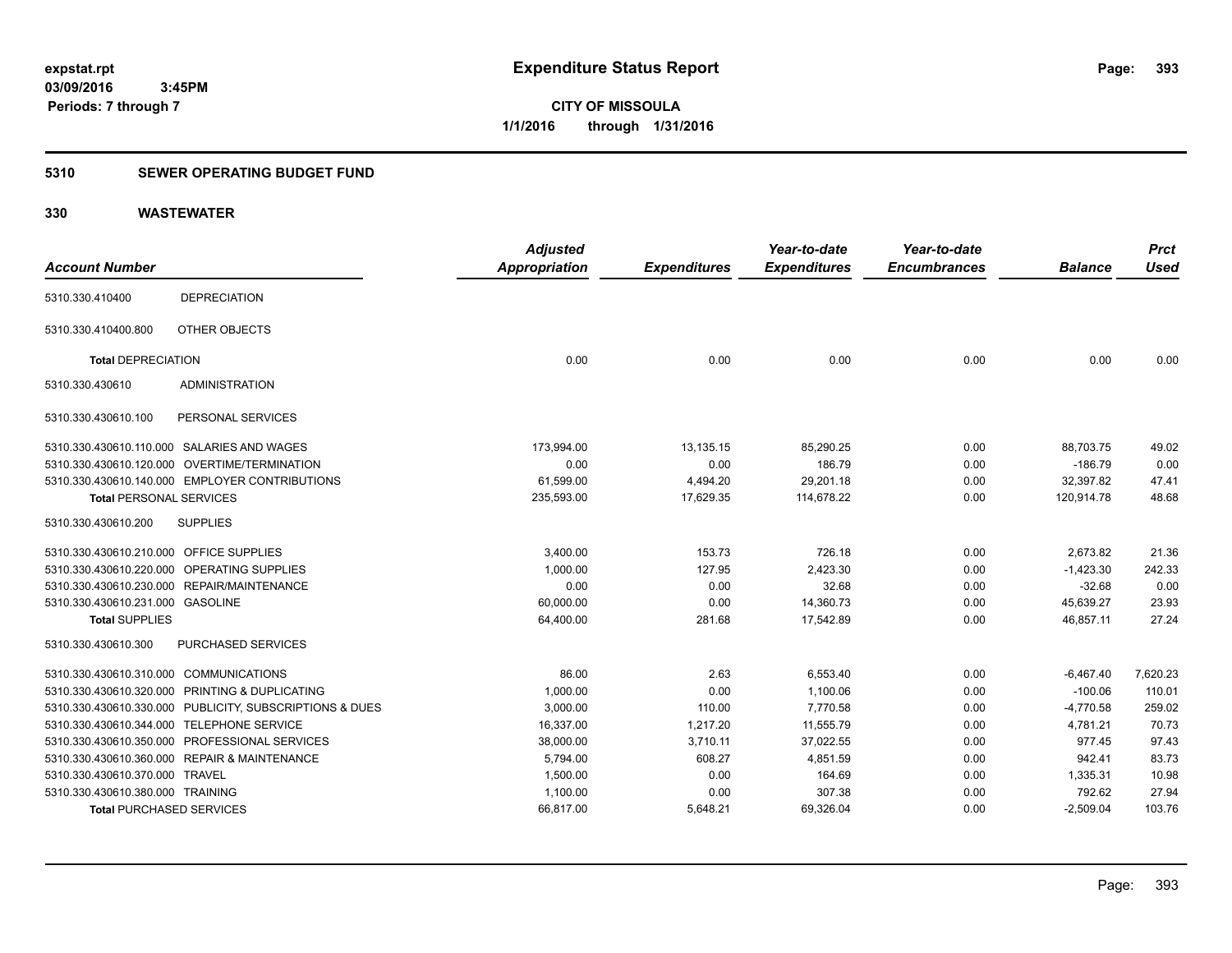#### **5310 SEWER OPERATING BUDGET FUND**

| <b>Account Number</b>                 |                                                        | <b>Adjusted</b><br><b>Appropriation</b> | <b>Expenditures</b> | Year-to-date<br><b>Expenditures</b> | Year-to-date<br><b>Encumbrances</b> | <b>Balance</b> | <b>Prct</b><br><b>Used</b> |
|---------------------------------------|--------------------------------------------------------|-----------------------------------------|---------------------|-------------------------------------|-------------------------------------|----------------|----------------------------|
| 5310.330.430610.500                   | <b>FIXED CHARGES</b>                                   |                                         |                     |                                     |                                     |                |                            |
| 5310.330.430610.500.000 FIXED CHARGES |                                                        | 1,227,202.00                            | 200.00              | 587,845.69                          | 0.00                                | 639,356.31     | 47.90                      |
| <b>Total FIXED CHARGES</b>            |                                                        | 1,227,202.00                            | 200.00              | 587,845.69                          | 0.00                                | 639,356.31     | 47.90                      |
| 5310.330.430610.700                   | <b>GRANTS &amp; CONTRIBUTIONS</b>                      |                                         |                     |                                     |                                     |                |                            |
|                                       | 5310.330.430610.700.000 GRANTS & CONTRIBUTIONS         | 1,500.00                                | 0.00                | 0.00                                | 0.00                                | 1,500.00       | 0.00                       |
|                                       | <b>Total GRANTS &amp; CONTRIBUTIONS</b>                | 1,500.00                                | 0.00                | 0.00                                | 0.00                                | 1,500.00       | 0.00                       |
| 5310.330.430610.800                   | OTHER OBJECTS                                          |                                         |                     |                                     |                                     |                |                            |
| <b>Total OTHER OBJECTS</b>            |                                                        | 0.00                                    | 0.00                | 0.00                                | 0.00                                | 0.00           | 0.00                       |
| 5310.330.430610.900                   | CAPITAL OUTLAY                                         |                                         |                     |                                     |                                     |                |                            |
| <b>Total CAPITAL OUTLAY</b>           |                                                        | 0.00                                    | 0.00                | 0.00                                | 0.00                                | 0.00           | 0.00                       |
| <b>Total ADMINISTRATION</b>           |                                                        | 1,595,512.00                            | 23,759.24           | 789,392.84                          | 0.00                                | 806,119.16     | 49.48                      |
| 5310.330.430630                       | <b>COLLECTIONS &amp; TRANSMISSIONS</b>                 |                                         |                     |                                     |                                     |                |                            |
| 5310.330.430630.100                   | PERSONAL SERVICES                                      |                                         |                     |                                     |                                     |                |                            |
|                                       | 5310.330.430630.110.000 SALARIES AND WAGES             | 462,920.00                              | 36,392.21           | 265,622.46                          | 0.00                                | 197,297.54     | 57.38                      |
|                                       | 5310.330.430630.120.000 OVERTIME/TERMINATION           | 12,000.00                               | 480.21              | 7,370.92                            | 0.00                                | 4,629.08       | 61.42                      |
| 5310.330.430630.130.000 OTHER         |                                                        | 5,417.00                                | 0.00                | 0.00                                | 0.00                                | 5,417.00       | 0.00                       |
|                                       | 5310.330.430630.140.000 EMPLOYER CONTRIBUTIONS         | 194.379.00                              | 15,273.53           | 115.828.93                          | 0.00                                | 78,550.07      | 59.59                      |
|                                       | 5310.330.430630.141.000 STATE RETIREMENT CONTRIBUTIONS | 0.00                                    | 2.30                | 456.48                              | 0.00                                | $-456.48$      | 0.00                       |
| <b>Total PERSONAL SERVICES</b>        |                                                        | 674,716.00                              | 52,148.25           | 389,278.79                          | 0.00                                | 285,437.21     | 57.70                      |
| 5310.330.430630.200                   | <b>SUPPLIES</b>                                        |                                         |                     |                                     |                                     |                |                            |
|                                       | 5310.330.430630.220.000 OPERATING SUPPLIES             | 10,000.00                               | 712.98              | 20,086.35                           | 0.00                                | $-10,086.35$   | 200.86                     |
|                                       | 5310.330.430630.230.000 REPAIR/MAINTENANCE             | 77,050.00                               | 5,214.22            | 74,982.71                           | 0.00                                | 2,067.29       | 97.32                      |
| 5310.330.430630.240.000               | <b>OTHER SUPPLIES</b>                                  | 2,000.00                                | 0.00                | 292.88                              | 0.00                                | 1,707.12       | 14.64                      |
| <b>Total SUPPLIES</b>                 |                                                        | 89,050.00                               | 5,927.20            | 95,361.94                           | 0.00                                | $-6,311.94$    | 107.09                     |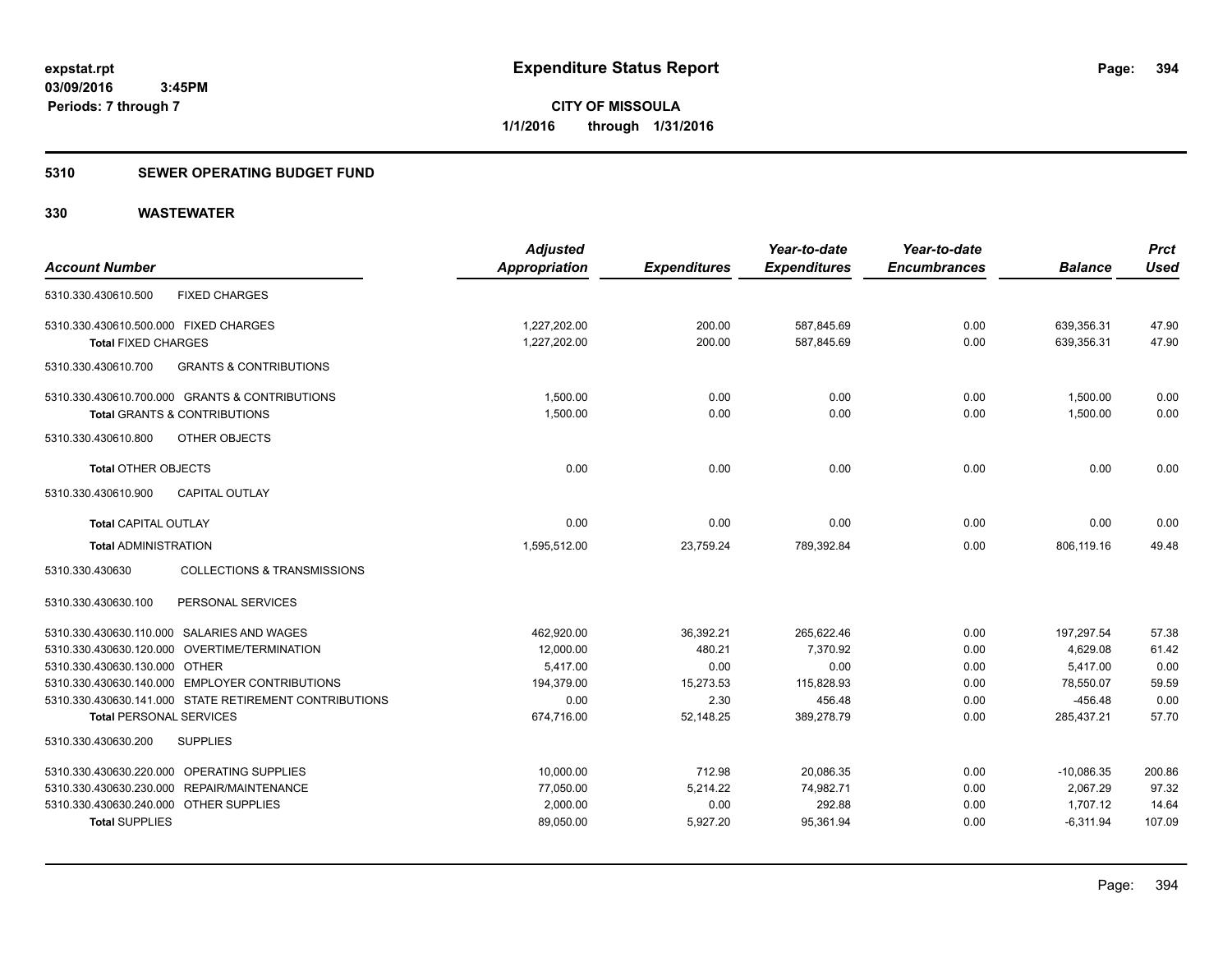**CITY OF MISSOULA 1/1/2016 through 1/31/2016**

#### **5310 SEWER OPERATING BUDGET FUND**

| <b>Account Number</b>                             | <b>Adjusted</b><br><b>Appropriation</b> | <b>Expenditures</b> | Year-to-date<br><b>Expenditures</b> | Year-to-date<br><b>Encumbrances</b> | <b>Balance</b> | <b>Prct</b><br><b>Used</b> |
|---------------------------------------------------|-----------------------------------------|---------------------|-------------------------------------|-------------------------------------|----------------|----------------------------|
| PURCHASED SERVICES<br>5310.330.430630.300         |                                         |                     |                                     |                                     |                |                            |
| 5310.330.430630.310.000 COMMUNICATIONS            | 984.00                                  | 0.00                | 941.84                              | 0.00                                | 42.16          | 95.72                      |
| 5310.330.430630.341.000 ELECTRICITY & NATURAL GAS | 208,905.00                              | $-37,828.98$        | 35,540.24                           | 0.00                                | 173,364.76     | 17.01                      |
| 5310.330.430630.343.000 WATER CHARGES             | 6,468.00                                | 416.63              | 2,741.30                            | 0.00                                | 3,726.70       | 42.38                      |
| 5310.330.430630.350.000 PROFESSIONAL SERVICES     | 2,000.00                                | 300.00              | 300.00                              | 0.00                                | 1,700.00       | 15.00                      |
| 5310.330.430630.360.000 REPAIR & MAINTENANCE      | 104,360.00                              | $-10,582.00$        | 45.561.59                           | 0.00                                | 58,798.41      | 43.66                      |
| 5310.330.430630.370.000 TRAVEL                    | 3,000.00                                | 0.00                | 0.00                                | 0.00                                | 3.000.00       | 0.00                       |
| 5310.330.430630.380.000 TRAINING                  | 2,500.00                                | 0.00                | 1,050.00                            | 0.00                                | 1,450.00       | 42.00                      |
| <b>Total PURCHASED SERVICES</b>                   | 328,217.00                              | $-47,694.35$        | 86,134.97                           | 0.00                                | 242,082.03     | 26.24                      |
| 5310.330.430630.500<br><b>FIXED CHARGES</b>       |                                         |                     |                                     |                                     |                |                            |
| 5310.330.430630.500.000 FIXED CHARGES             | 105,000.00                              | 0.00                | 3,904.26                            | 0.00                                | 101,095.74     | 3.72                       |
| <b>Total FIXED CHARGES</b>                        | 105,000.00                              | 0.00                | 3,904.26                            | 0.00                                | 101,095.74     | 3.72                       |
| <b>CAPITAL OUTLAY</b><br>5310.330.430630.900      |                                         |                     |                                     |                                     |                |                            |
| <b>Total CAPITAL OUTLAY</b>                       | 0.00                                    | 0.00                | 0.00                                | 0.00                                | 0.00           | 0.00                       |
| Total COLLECTIONS & TRANSMISSIONS                 | 1,196,983.00                            | 10,381.10           | 574,679.96                          | 0.00                                | 622,303.04     | 48.01                      |
| 5310.330.430640<br><b>TREATMENT AND DISPOSAL</b>  |                                         |                     |                                     |                                     |                |                            |
| PERSONAL SERVICES<br>5310.330.430640.100          |                                         |                     |                                     |                                     |                |                            |
| 5310.330.430640.110.000 SALARIES AND WAGES        | 429,771.00                              | 33,695.64           | 246,833.39                          | 0.00                                | 182,937.61     | 57.43                      |
| 5310.330.430640.120.000 OVERTIME/TERMINATION      | 7,000.00                                | 555.86              | 6,972.55                            | 0.00                                | 27.45          | 99.61                      |
| 5310.330.430640.130.000 OTHER                     | 9.223.00                                | 0.00                | 0.00                                | 0.00                                | 9,223.00       | 0.00                       |
| 5310.330.430640.140.000 EMPLOYER CONTRIBUTIONS    | 175,941.00                              | 13,607.59           | 103,778.59                          | 0.00                                | 72,162.41      | 58.98                      |
| <b>Total PERSONAL SERVICES</b>                    | 621,935.00                              | 47,859.09           | 357,584.53                          | 0.00                                | 264,350.47     | 57.50                      |
| 5310.330.430640.200<br><b>SUPPLIES</b>            |                                         |                     |                                     |                                     |                |                            |
| 5310.330.430640.220.000 OPERATING SUPPLIES        | 170,170.00                              | 22,231.65           | 123,610.18                          | 0.00                                | 46,559.82      | 72.64                      |
| 5310.330.430640.230.000 REPAIR/MAINTENANCE        | 100,000.00                              | 8,936.37            | 43,113.17                           | 0.00                                | 56,886.83      | 43.11                      |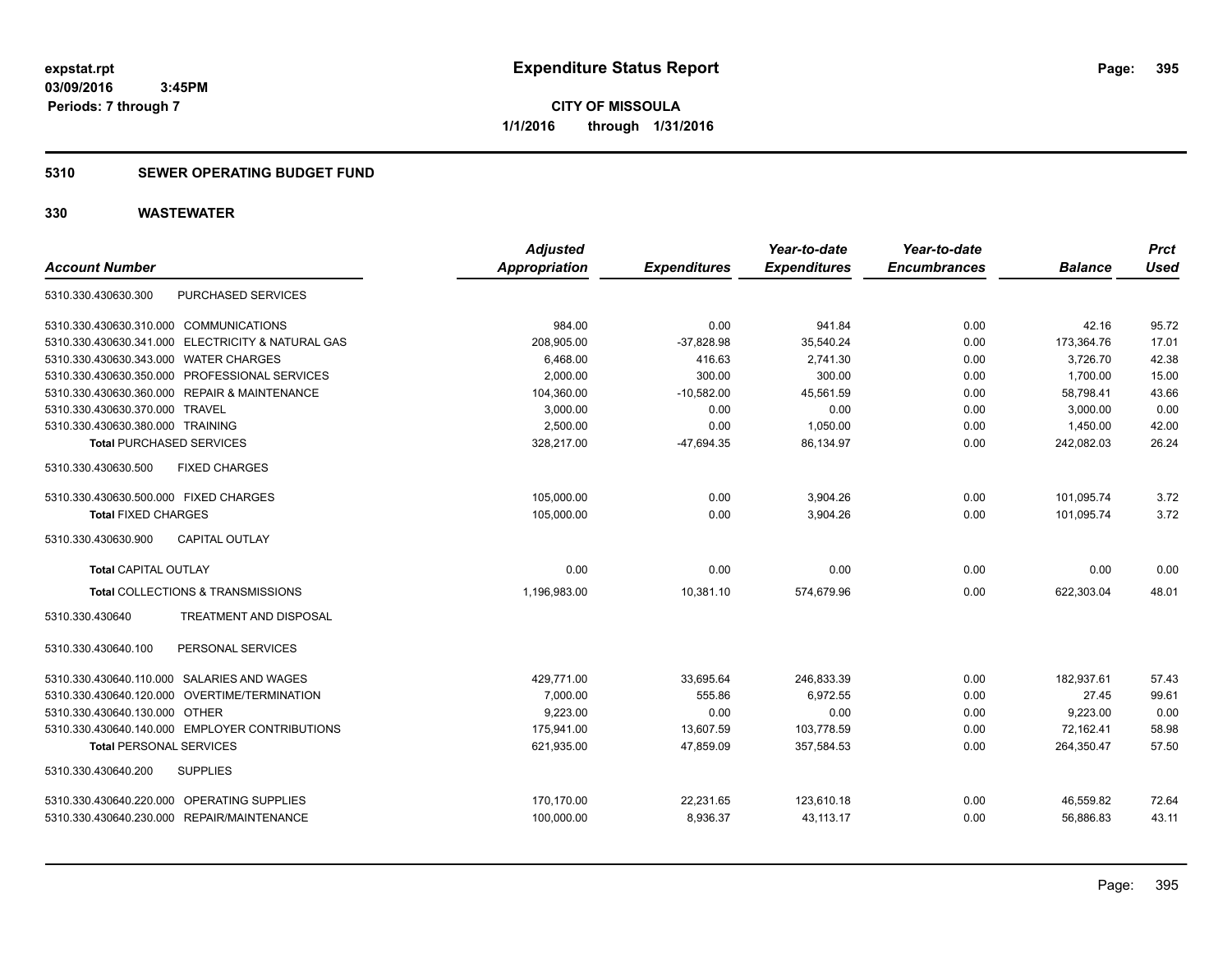#### **5310 SEWER OPERATING BUDGET FUND**

| <b>Account Number</b>                             | <b>Adjusted</b><br>Appropriation | <b>Expenditures</b> | Year-to-date<br><b>Expenditures</b> | Year-to-date<br><b>Encumbrances</b> | <b>Balance</b> | <b>Prct</b><br>Used |
|---------------------------------------------------|----------------------------------|---------------------|-------------------------------------|-------------------------------------|----------------|---------------------|
| 5310.330.430640.240.000 OTHER SUPPLIES            | 2,000.00                         | 0.00                | 464.44                              | 0.00                                | 1,535.56       | 23.22               |
| <b>Total SUPPLIES</b>                             | 272,170.00                       | 31,168.02           | 167, 187. 79                        | 0.00                                | 104,982.21     | 61.43               |
| 5310.330.430640.300<br>PURCHASED SERVICES         |                                  |                     |                                     |                                     |                |                     |
| 5310.330.430640.310.000 COMMUNICATIONS            | 1,500.00                         | 446.90              | 480.25                              | 0.00                                | 1,019.75       | 32.02               |
| 5310.330.430640.341.000 ELECTRICITY & NATURAL GAS | 439,563.00                       | 115,462.55          | 265,341.70                          | 0.00                                | 174,221.30     | 60.36               |
| 5310.330.430640.343.000 WATER CHARGES             | 3,780.00                         | 260.72              | 1,632.82                            | 0.00                                | 2,147.18       | 43.20               |
| 5310.330.430640.345.000 GARBAGE                   | 20,804.00                        | 2,174.30            | 13,810.70                           | 0.00                                | 6,993.30       | 66.38               |
| 5310.330.430640.350.000 PROFESSIONAL SERVICES     | 1,000.00                         | 0.00                | 645.00                              | 0.00                                | 355.00         | 64.50               |
| 5310.330.430640.360.000 REPAIR & MAINTENANCE      | 225,000.00                       | 5,278.48            | 129,913.10                          | 0.00                                | 95,086.90      | 57.74               |
| 5310.330.430640.370.000 TRAVEL                    | 6,000.00                         | 0.00                | 2,356.04                            | 0.00                                | 3,643.96       | 39.27               |
| 5310.330.430640.380.000 TRAINING                  | 3,000.00                         | 525.00              | 5,574.00                            | 0.00                                | $-2,574.00$    | 185.80              |
| 5310.330.430640.390.000 OTHER PURCHASED SERVICES  | 432,900.00                       | 35,640.60           | 196,118.80                          | 0.00                                | 236,781.20     | 45.30               |
| <b>Total PURCHASED SERVICES</b>                   | 1,133,547.00                     | 159,788.55          | 615,872.41                          | 0.00                                | 517,674.59     | 54.33               |
| 5310.330.430640.900<br><b>CAPITAL OUTLAY</b>      |                                  |                     |                                     |                                     |                |                     |
| <b>Total CAPITAL OUTLAY</b>                       | 0.00                             | 0.00                | 0.00                                | 0.00                                | 0.00           | 0.00                |
| <b>Total TREATMENT AND DISPOSAL</b>               | 2,027,652.00                     | 238,815.66          | 1,140,644.73                        | 0.00                                | 887,007.27     | 56.25               |
| <b>LAB &amp; TESTING</b><br>5310.330.430650       |                                  |                     |                                     |                                     |                |                     |
| PERSONAL SERVICES<br>5310.330.430650.100          |                                  |                     |                                     |                                     |                |                     |
| 5310.330.430650.110.000 SALARIES AND WAGES        | 163,761.00                       | 12,346.85           | 91,309.34                           | 0.00                                | 72,451.66      | 55.76               |
| 5310.330.430650.140.000 EMPLOYER CONTRIBUTIONS    | 64,214.00                        | 4,994.39            | 37,903.41                           | 0.00                                | 26,310.59      | 59.03               |
| <b>Total PERSONAL SERVICES</b>                    | 227,975.00                       | 17,341.24           | 129,212.75                          | 0.00                                | 98,762.25      | 56.68               |
| 5310.330.430650.200<br><b>SUPPLIES</b>            |                                  |                     |                                     |                                     |                |                     |
| 5310.330.430650.220.000 OPERATING SUPPLIES        | 23,000.00                        | 531.94              | 15,445.55                           | 0.00                                | 7,554.45       | 67.15               |
| 5310.330.430650.230.000 REPAIR/MAINTENANCE        | 3,000.00                         | 221.00              | 295.50                              | 0.00                                | 2,704.50       | 9.85                |
| <b>Total SUPPLIES</b>                             | 26,000.00                        | 752.94              | 15,741.05                           | 0.00                                | 10,258.95      | 60.54               |
| 5310.330.430650.300<br>PURCHASED SERVICES         |                                  |                     |                                     |                                     |                |                     |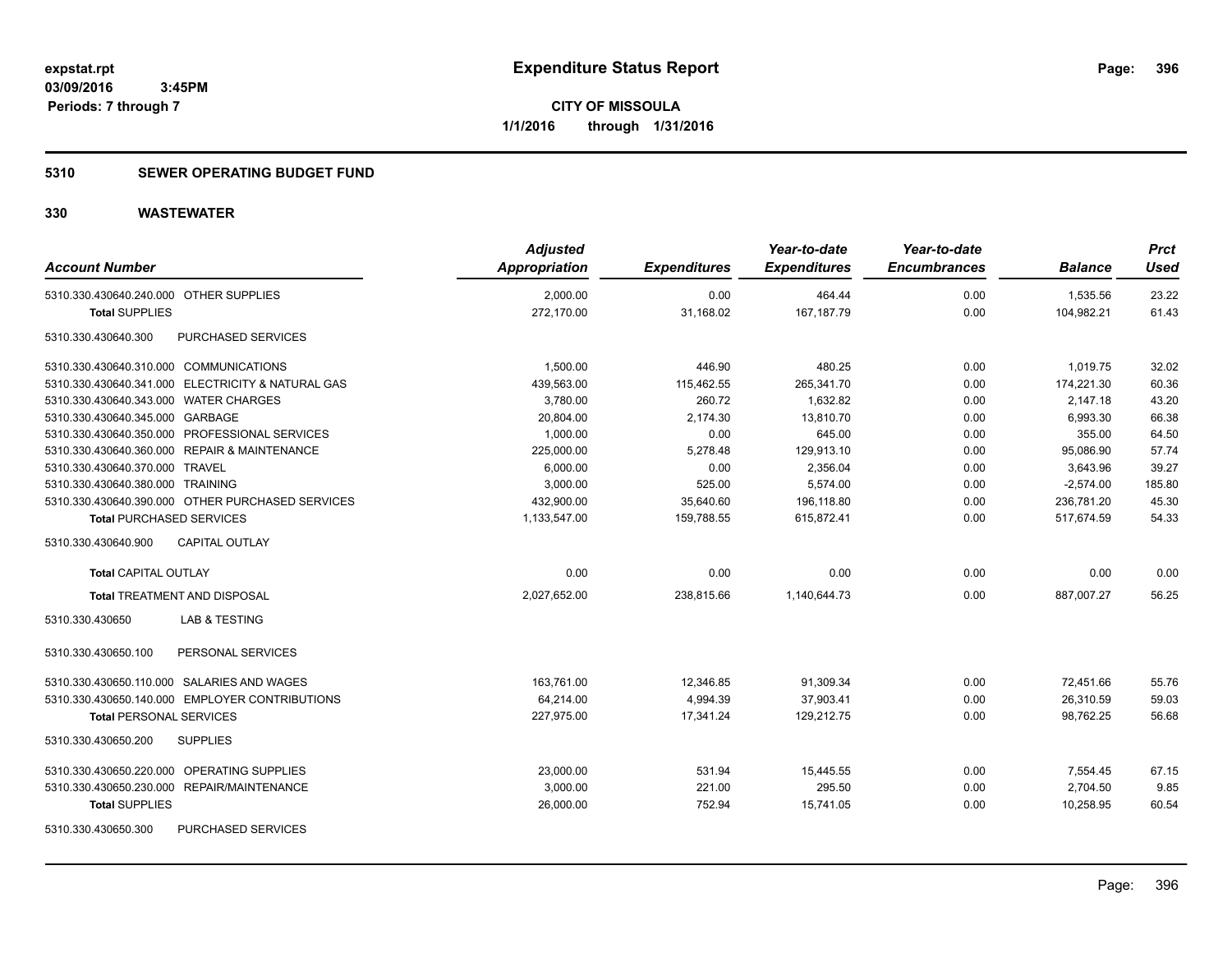### **5310 SEWER OPERATING BUDGET FUND**

|                                   |                                                 | <b>Adjusted</b>      |                     | Year-to-date        | Year-to-date        |                | <b>Prct</b> |
|-----------------------------------|-------------------------------------------------|----------------------|---------------------|---------------------|---------------------|----------------|-------------|
| <b>Account Number</b>             |                                                 | <b>Appropriation</b> | <b>Expenditures</b> | <b>Expenditures</b> | <b>Encumbrances</b> | <b>Balance</b> | <b>Used</b> |
|                                   |                                                 |                      |                     |                     |                     |                |             |
|                                   | 5310.330.430650.310.000 COMMUNICATIONS          | 1,000.00             | 0.00                | 320.12              | 0.00                | 679.88         | 32.01       |
|                                   | 5310.330.430650.350.000 PROFESSIONAL SERVICES   | 29,000.00            | 2,947.00            | 22,121.00           | 0.00                | 6,879.00       | 76.28       |
|                                   | 5310.330.430650.360.000 REPAIR & MAINTENANCE    | 4,000.00             | 0.00                | 1,509.80            | 0.00                | 2,490.20       | 37.75       |
| 5310.330.430650.370.000 TRAVEL    |                                                 | 2,000.00             | 0.00                | 0.00                | 0.00                | 2,000.00       | 0.00        |
| 5310.330.430650.380.000 TRAINING  |                                                 | 1,000.00             | 0.00                | 0.00                | 0.00                | 1,000.00       | 0.00        |
|                                   | <b>Total PURCHASED SERVICES</b>                 | 37,000.00            | 2,947.00            | 23,950.92           | 0.00                | 13,049.08      | 64.73       |
| 5310.330.430650.500               | <b>FIXED CHARGES</b>                            |                      |                     |                     |                     |                |             |
| <b>Total FIXED CHARGES</b>        |                                                 | 0.00                 | 0.00                | 0.00                | 0.00                | 0.00           | 0.00        |
| 5310.330.430650.900               | <b>CAPITAL OUTLAY</b>                           |                      |                     |                     |                     |                |             |
| <b>Total CAPITAL OUTLAY</b>       |                                                 | 0.00                 | 0.00                | 0.00                | 0.00                | 0.00           | 0.00        |
| <b>Total LAB &amp; TESTING</b>    |                                                 | 290,975.00           | 21,041.18           | 168,904.72          | 0.00                | 122,070.28     | 58.05       |
| 5310.330.430660                   | <b>ENGINEEERING</b>                             |                      |                     |                     |                     |                |             |
| 5310.330.430660.300               | PURCHASED SERVICES                              |                      |                     |                     |                     |                |             |
|                                   | <b>Total PURCHASED SERVICES</b>                 | 0.00                 | 0.00                | 0.00                | 0.00                | 0.00           | 0.00        |
| 5310.330.430660.500               | <b>FIXED CHARGES</b>                            |                      |                     |                     |                     |                |             |
| <b>Total FIXED CHARGES</b>        |                                                 | 0.00                 | 0.00                | 0.00                | 0.00                | 0.00           | 0.00        |
| 5310.330.430660.900               | <b>CAPITAL OUTLAY</b>                           |                      |                     |                     |                     |                |             |
| <b>Total ENGINEEERING</b>         |                                                 | 0.00                 | 0.00                | 0.00                | 0.00                | 0.00           | 0.00        |
| 5310.330.490504                   | <b>DEBT SERVICE</b>                             |                      |                     |                     |                     |                |             |
| 5310.330.490504.600               | <b>DEBT SERVICE</b>                             |                      |                     |                     |                     |                |             |
| 5310.330.490504.610.000 PRINCIPAL |                                                 | 0.00                 | 0.00                | 7,866.21            | 0.00                | $-7,866.21$    | 0.00        |
|                                   | 5310.330.490504.620.000 INTEREST / SERVICE FEES | 0.00                 | 0.00                | 39.09               | 0.00                | $-39.09$       | 0.00        |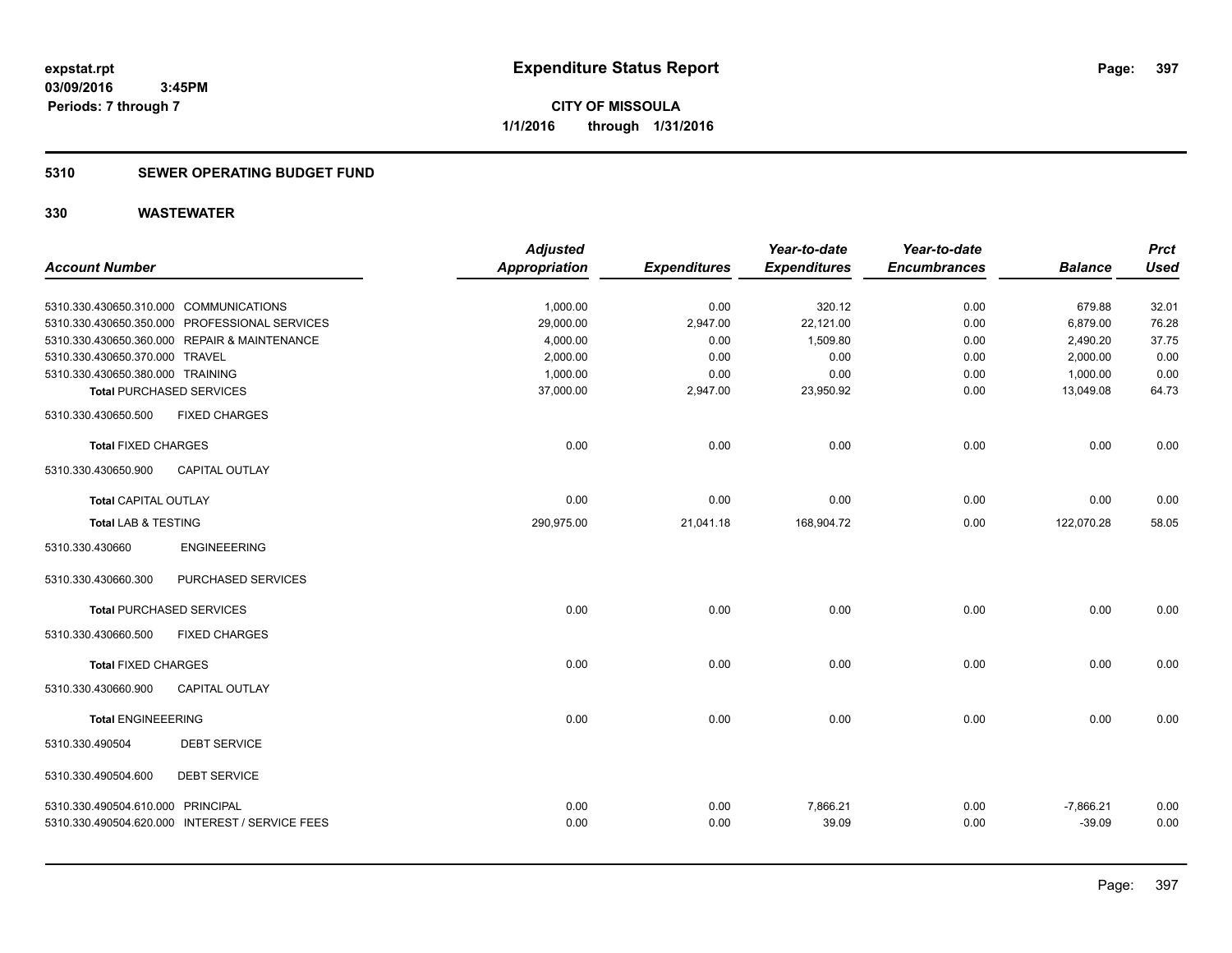### **5310 SEWER OPERATING BUDGET FUND**

| <b>Account Number</b>          |                                                | <b>Adjusted</b><br>Appropriation | <b>Expenditures</b> | Year-to-date<br><b>Expenditures</b> | Year-to-date<br><b>Encumbrances</b> | <b>Balance</b> | <b>Prct</b><br><b>Used</b> |
|--------------------------------|------------------------------------------------|----------------------------------|---------------------|-------------------------------------|-------------------------------------|----------------|----------------------------|
|                                |                                                |                                  |                     |                                     |                                     |                |                            |
| <b>Total DEBT SERVICE</b>      |                                                | 0.00                             | 0.00                | 7,905.30                            | 0.00                                | $-7,905.30$    | 0.00                       |
| 5310.330.499999                | <b>NEW REQUESTS</b>                            |                                  |                     |                                     |                                     |                |                            |
| 5310.330.499999.100            | PERSONAL SERVICES                              |                                  |                     |                                     |                                     |                |                            |
|                                | 5310.330.499999.110.000 SALARIES AND WAGES     | 18,075.00                        | 0.00                | 0.00                                | 0.00                                | 18,075.00      | 0.00                       |
|                                | 5310.330.499999.140.000 EMPLOYER CONTRIBUTIONS | 2,755.00                         | 0.00                | 0.00                                | 0.00                                | 2,755.00       | 0.00                       |
| <b>Total PERSONAL SERVICES</b> |                                                | 20,830.00                        | 0.00                | 0.00                                | 0.00                                | 20,830.00      | 0.00                       |
| 5310.330.499999.900            | <b>CAPITAL OUTLAY</b>                          |                                  |                     |                                     |                                     |                |                            |
| <b>Total CAPITAL OUTLAY</b>    |                                                | 0.00                             | 0.00                | 0.00                                | 0.00                                | 0.00           | 0.00                       |
| Total NEW REQUESTS             |                                                | 20,830.00                        | 0.00                | 0.00                                | 0.00                                | 20,830.00      | 0.00                       |
| 5310.330.510000                | <b>MISCELLANEOUS</b>                           |                                  |                     |                                     |                                     |                |                            |
| 5310.330.510000.900            | <b>CAPITAL OUTLAY</b>                          |                                  |                     |                                     |                                     |                |                            |
| <b>Total MISCELLANEOUS</b>     |                                                | 0.00                             | 0.00                | 0.00                                | 0.00                                | 0.00           | 0.00                       |
| 5310.330.510100                | SPECIAL ASSESSMENTS                            |                                  |                     |                                     |                                     |                |                            |
| 5310.330.510100.500            | <b>FIXED CHARGES</b>                           |                                  |                     |                                     |                                     |                |                            |
|                                | <b>Total SPECIAL ASSESSMENTS</b>               | 0.00                             | 0.00                | 0.00                                | 0.00                                | 0.00           | 0.00                       |
| 5310.330.510110                | <b>MERCHANT SERVICES</b>                       |                                  |                     |                                     |                                     |                |                            |
| 5310.330.510110.500            | <b>FIXED CHARGES</b>                           |                                  |                     |                                     |                                     |                |                            |
| <b>Total MERCHANT SERVICES</b> |                                                | 0.00                             | 0.00                | 0.00                                | 0.00                                | 0.00           | 0.00                       |
| 5310.330.521000                | INTERFUND OPERATING TRANSFERS                  |                                  |                     |                                     |                                     |                |                            |
| 5310.330.521000.800            | OTHER OBJECTS                                  |                                  |                     |                                     |                                     |                |                            |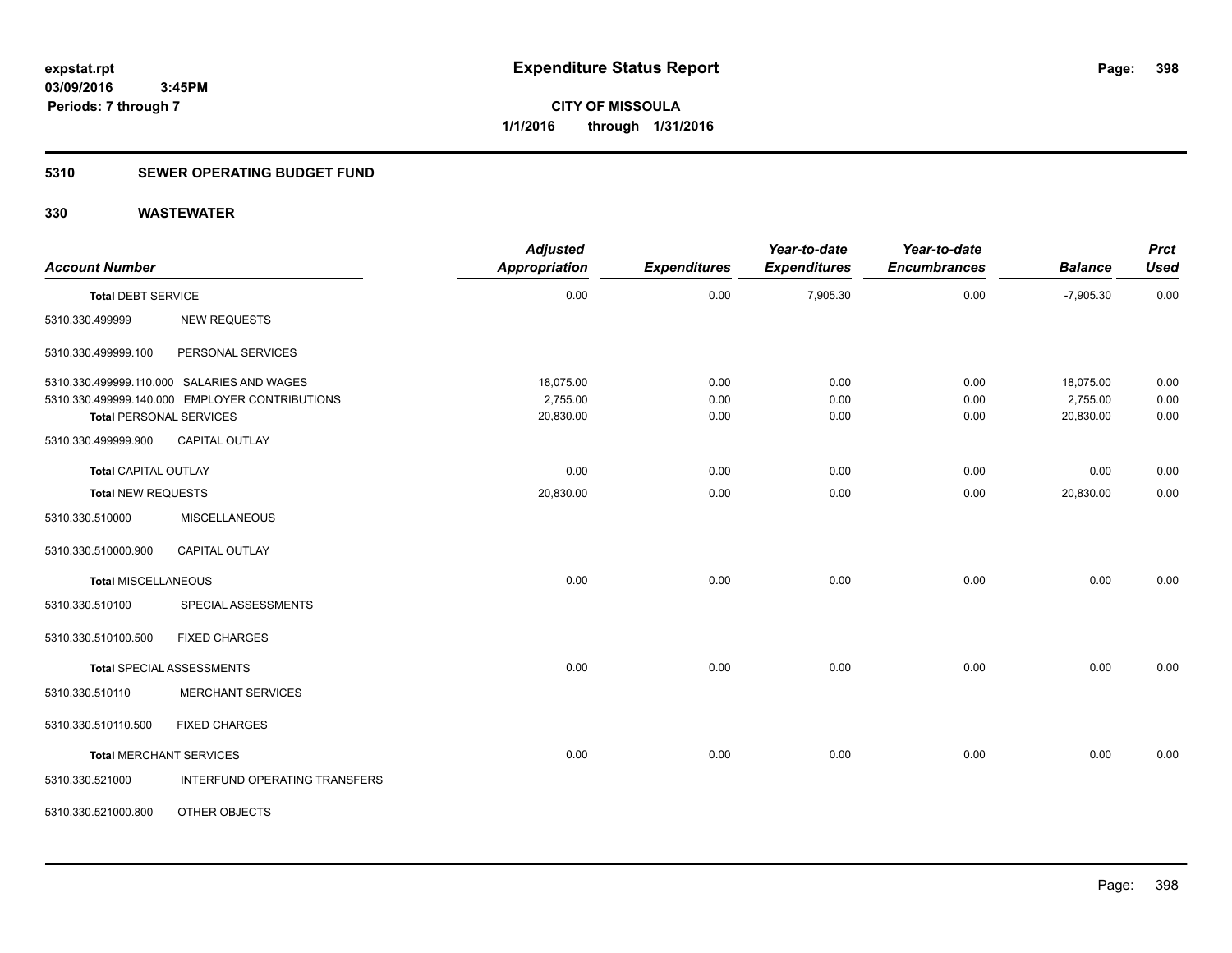**399**

**03/09/2016 3:45PM Periods: 7 through 7**

**CITY OF MISSOULA 1/1/2016 through 1/31/2016**

### **5310 SEWER OPERATING BUDGET FUND**

| <b>Account Number</b>                      | Adjusted<br><b>Appropriation</b> | <i><b>Expenditures</b></i> | Year-to-date<br><b>Expenditures</b> | Year-to-date<br><b>Encumbrances</b> | <b>Balance</b> | Prct<br>Used |
|--------------------------------------------|----------------------------------|----------------------------|-------------------------------------|-------------------------------------|----------------|--------------|
| <b>Total INTERFUND OPERATING TRANSFERS</b> | 0.00                             | 0.00                       | 0.00                                | 0.00                                | 0.00           | 0.00         |
| <b>Total WASTEWATER</b>                    | 5,131,952.00                     | 293,997.18                 | 2,681,527.55                        | 0.00                                | 2.450.424.45   | 52.25        |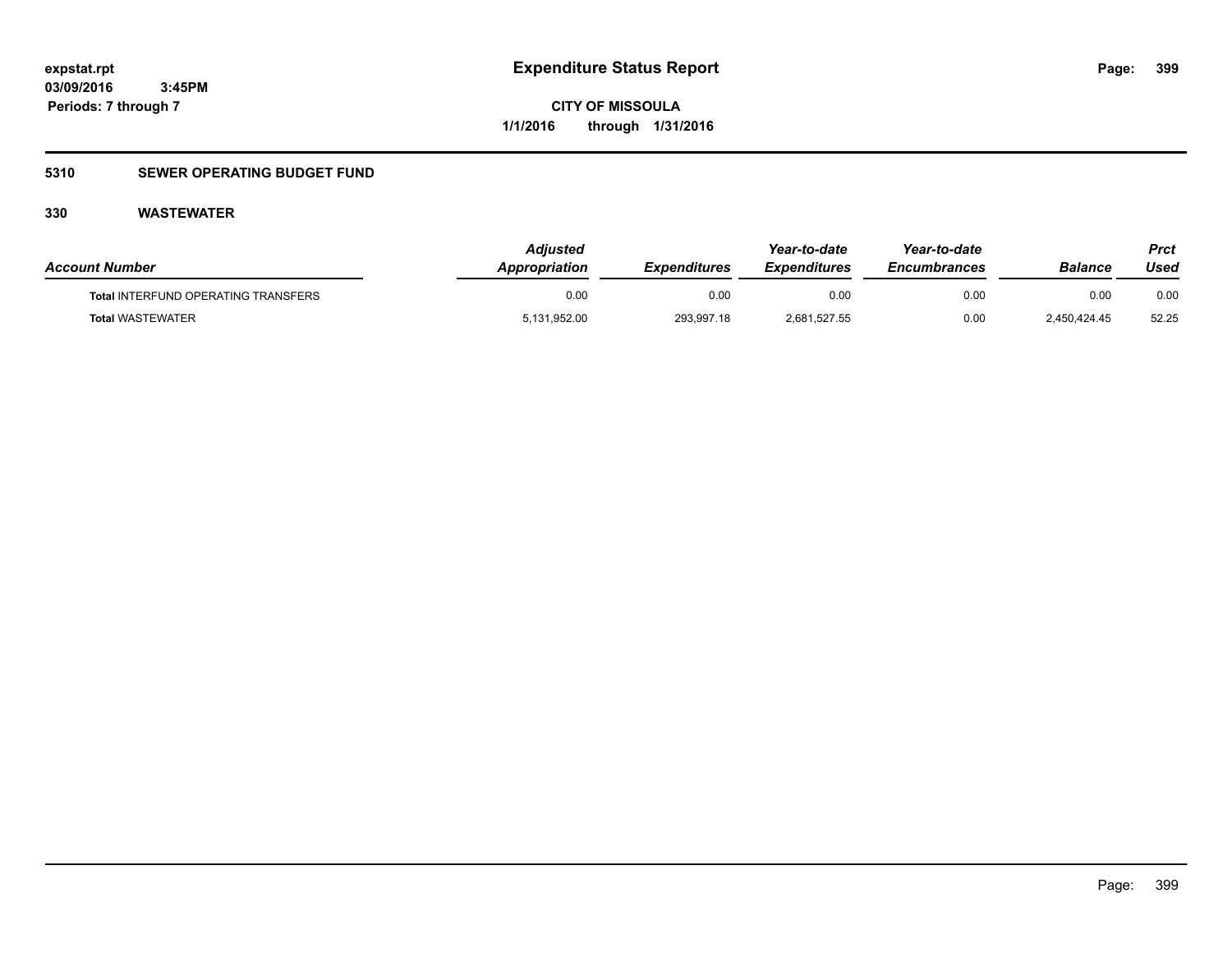**CITY OF MISSOULA 1/1/2016 through 1/31/2016**

### **5310 SEWER OPERATING BUDGET FUND**

### **900 DEPRECIATION**

| <b>Account Number</b>     |                                          | <b>Adjusted</b><br><b>Appropriation</b> | <b>Expenditures</b> | Year-to-date<br><b>Expenditures</b> | Year-to-date<br><b>Encumbrances</b> | <b>Balance</b> | <b>Prct</b><br>Used |
|---------------------------|------------------------------------------|-----------------------------------------|---------------------|-------------------------------------|-------------------------------------|----------------|---------------------|
| 5310.900.510000           | <b>MISCELLANEOUS</b>                     |                                         |                     |                                     |                                     |                |                     |
| 5310.900.510000.800       | OTHER OBJECTS                            |                                         |                     |                                     |                                     |                |                     |
| <b>Total DEPRECIATION</b> |                                          | 0.00                                    | 0.00                | 0.00                                | 0.00                                | 0.00           | 0.00                |
|                           | <b>Total SEWER OPERATING BUDGET FUND</b> | 5,131,952.00                            | 293,997.18          | 2,681,527.55                        | 0.00                                | 2.450.424.45   | 52.25               |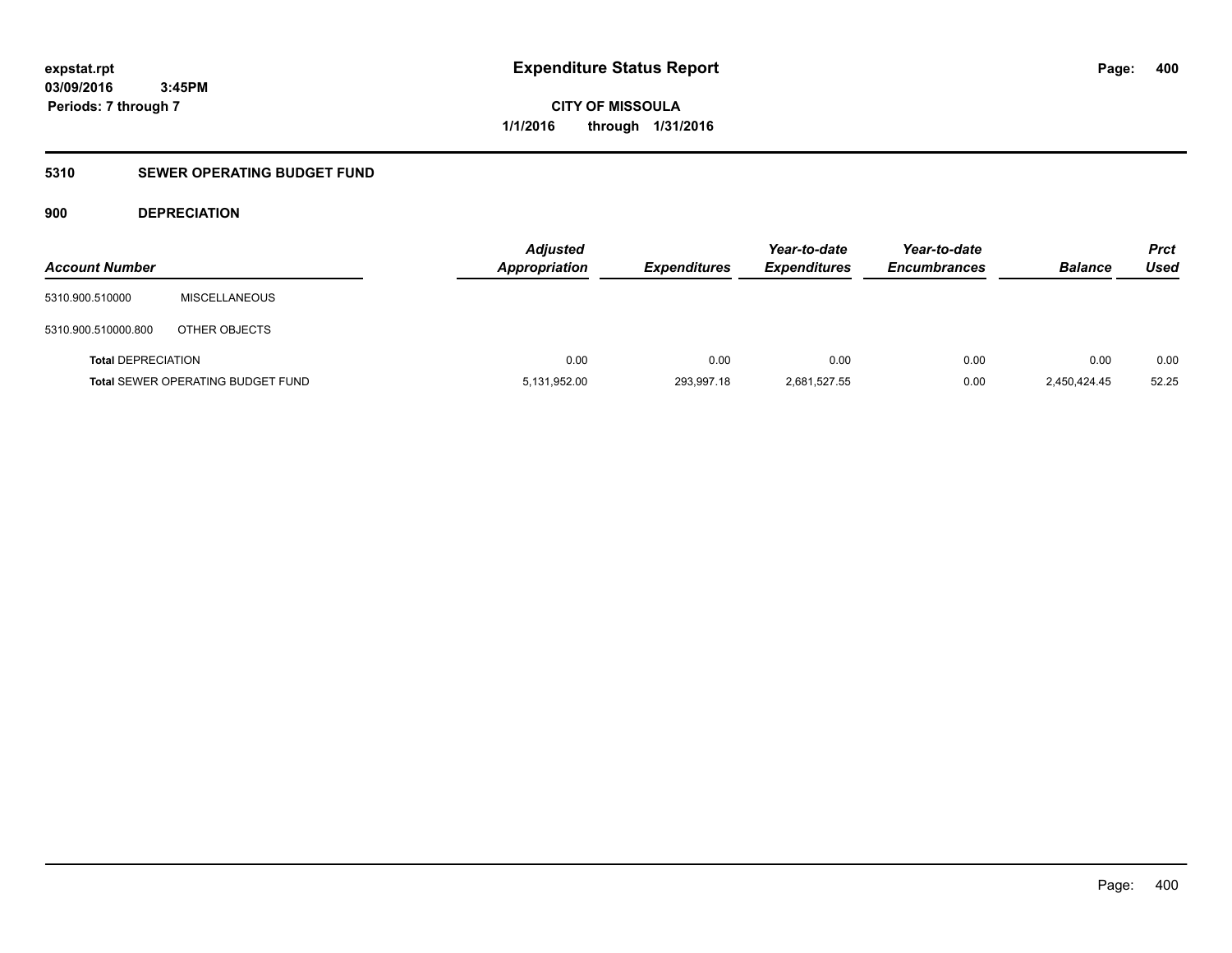**401**

**CITY OF MISSOULA 1/1/2016 through 1/31/2016**

### **5311 SEWER REVENUE COLLECTION & CLEARING FUND**

| <b>Account Number</b>      |                                                  | <b>Adjusted</b><br><b>Appropriation</b> | <b>Expenditures</b> | Year-to-date<br><b>Expenditures</b> | Year-to-date<br><b>Encumbrances</b> | <b>Balance</b> | <b>Prct</b><br><b>Used</b> |
|----------------------------|--------------------------------------------------|-----------------------------------------|---------------------|-------------------------------------|-------------------------------------|----------------|----------------------------|
| 5311.330.430670            | <b>CUSTOMER ACCOUNTING &amp; COLLECTION</b>      |                                         |                     |                                     |                                     |                |                            |
| 5311.330.430670.800        | OTHER OBJECTS                                    |                                         |                     |                                     |                                     |                |                            |
|                            | Total CUSTOMER ACCOUNTING & COLLECTION           | 0.00                                    | 0.00                | 0.00                                | 0.00                                | 0.00           | 0.00                       |
| 5311.330.510000            | <b>MISCELLANEOUS</b>                             |                                         |                     |                                     |                                     |                |                            |
| 5311.330.510000.800        | OTHER OBJECTS                                    |                                         |                     |                                     |                                     |                |                            |
| <b>Total MISCELLANEOUS</b> |                                                  | 0.00                                    | 0.00                | 0.00                                | 0.00                                | 0.00           | 0.00                       |
| 5311.330.510110            | <b>MERCHANT SERVICES</b>                         |                                         |                     |                                     |                                     |                |                            |
| 5311.330.510110.500        | <b>FIXED CHARGES</b>                             |                                         |                     |                                     |                                     |                |                            |
|                            | <b>Total MERCHANT SERVICES</b>                   | 0.00                                    | 0.00                | 0.00                                | 0.00                                | 0.00           | 0.00                       |
| 5311.330.521000            | SEWER REVENUE CLEARING                           |                                         |                     |                                     |                                     |                |                            |
| 5311.330.521000.500        | <b>FIXED CHARGES</b>                             |                                         |                     |                                     |                                     |                |                            |
| <b>Total FIXED CHARGES</b> |                                                  | 0.00                                    | 0.00                | 0.00                                | 0.00                                | 0.00           | 0.00                       |
| 5311.330.521000.600        | <b>DEBT SERVICE</b>                              |                                         |                     |                                     |                                     |                |                            |
| <b>Total DEBT SERVICE</b>  |                                                  | 0.00                                    | 0.00                | 0.00                                | 0.00                                | 0.00           | 0.00                       |
| 5311.330.521000.800        | OTHER OBJECTS                                    |                                         |                     |                                     |                                     |                |                            |
|                            | 5311.330.521000.820.000 TRANSFERS TO OTHER FUNDS | 7,391,083.00                            | 0.00                | 0.00                                | 0.00                                | 7,391,083.00   | 0.00                       |
|                            | Total SEWER REVENUE CLEARING                     | 7,391,083.00                            | 0.00                | 0.00                                | 0.00                                | 7,391,083.00   | 0.00                       |
|                            | Total SEWER REVENUE COLLECTION & CLEARING FUND   | 7,391,083.00                            | 0.00                | 0.00                                | 0.00                                | 7,391,083.00   | 0.00                       |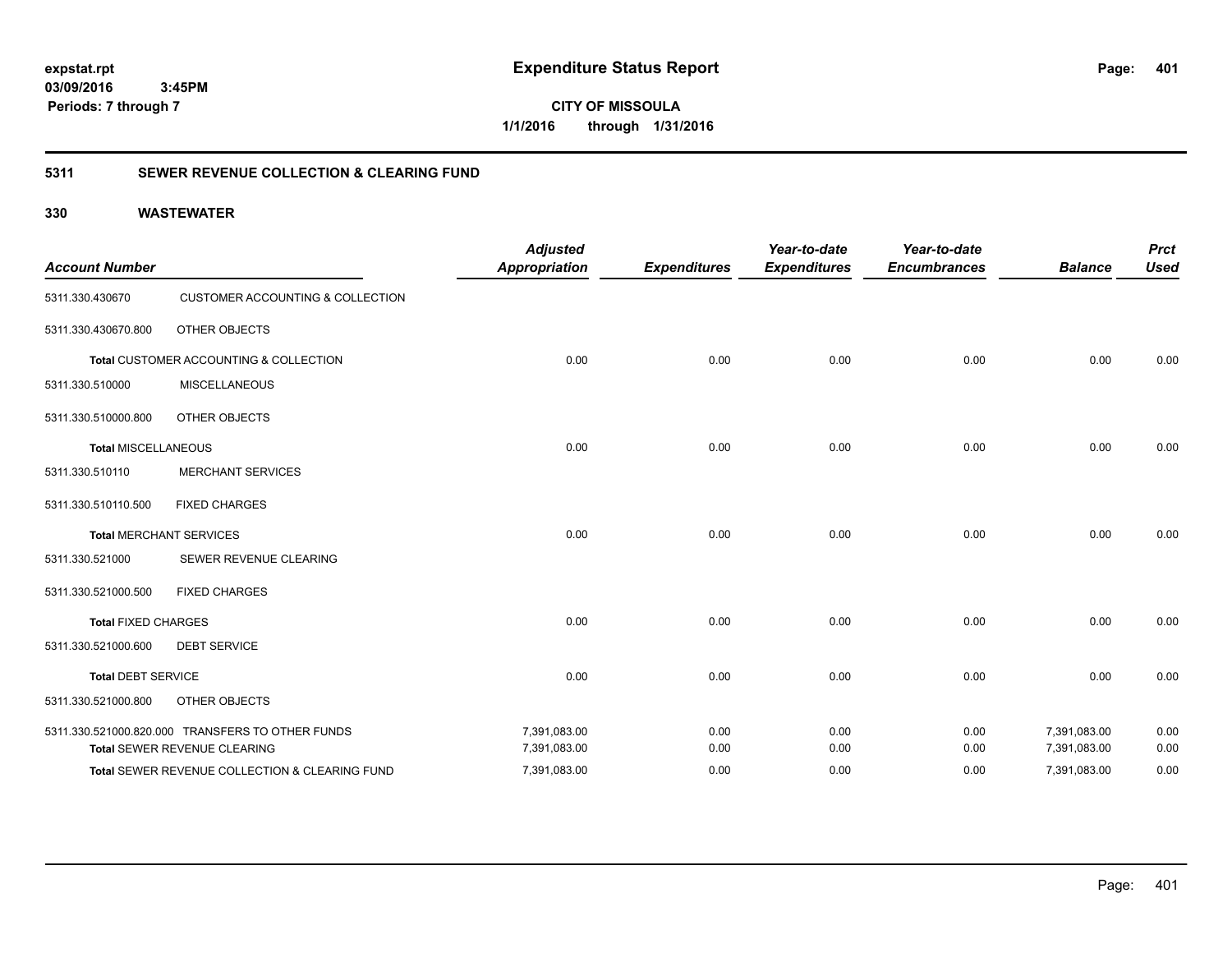### **5315 SEWER LOAN FUND**

|                               |                                                  | <b>Adjusted</b> |                     | Year-to-date        | Year-to-date        |                | <b>Prct</b> |
|-------------------------------|--------------------------------------------------|-----------------|---------------------|---------------------|---------------------|----------------|-------------|
| <b>Account Number</b>         |                                                  | Appropriation   | <b>Expenditures</b> | <b>Expenditures</b> | <b>Encumbrances</b> | <b>Balance</b> | <b>Used</b> |
| 5315.330.430607               | *** Title Not Found ***                          |                 |                     |                     |                     |                |             |
| 5315.330.430607.300           | PURCHASED SERVICES                               |                 |                     |                     |                     |                |             |
| Total *** Title Not Found *** |                                                  | 0.00            | 0.00                | 0.00                | 0.00                | 0.00           | 0.00        |
| 5315.330.430670               | <b>CUSTOMER ACCOUNTING &amp; COLLECTION</b>      |                 |                     |                     |                     |                |             |
| 5315.330.430670.300           | PURCHASED SERVICES                               |                 |                     |                     |                     |                |             |
|                               | <b>Total PURCHASED SERVICES</b>                  | 0.00            | 0.00                | 0.00                | 0.00                | 0.00           | 0.00        |
| 5315.330.430670.600           | <b>DEBT SERVICE</b>                              |                 |                     |                     |                     |                |             |
| <b>Total DEBT SERVICE</b>     |                                                  | 0.00            | 0.00                | 0.00                | 0.00                | 0.00           | 0.00        |
| 5315.330.430670.800           | OTHER OBJECTS                                    |                 |                     |                     |                     |                |             |
|                               | 5315.330.430670.820.000 TRANSFERS TO OTHER FUNDS | 20,000.00       | 0.00                | 0.00                | 0.00                | 20,000.00      | 0.00        |
|                               | Total CUSTOMER ACCOUNTING & COLLECTION           | 20,000.00       | 0.00                | 0.00                | 0.00                | 20,000.00      | 0.00        |
| 5315.330.510110               | <b>MERCHANT SERVICES</b>                         |                 |                     |                     |                     |                |             |
| 5315.330.510110.500           | <b>FIXED CHARGES</b>                             |                 |                     |                     |                     |                |             |
|                               | <b>Total MERCHANT SERVICES</b>                   | 0.00            | 0.00                | 0.00                | 0.00                | 0.00           | 0.00        |
| <b>Total SEWER LOAN FUND</b>  |                                                  | 20,000.00       | 0.00                | 0.00                | 0.00                | 20,000.00      | 0.00        |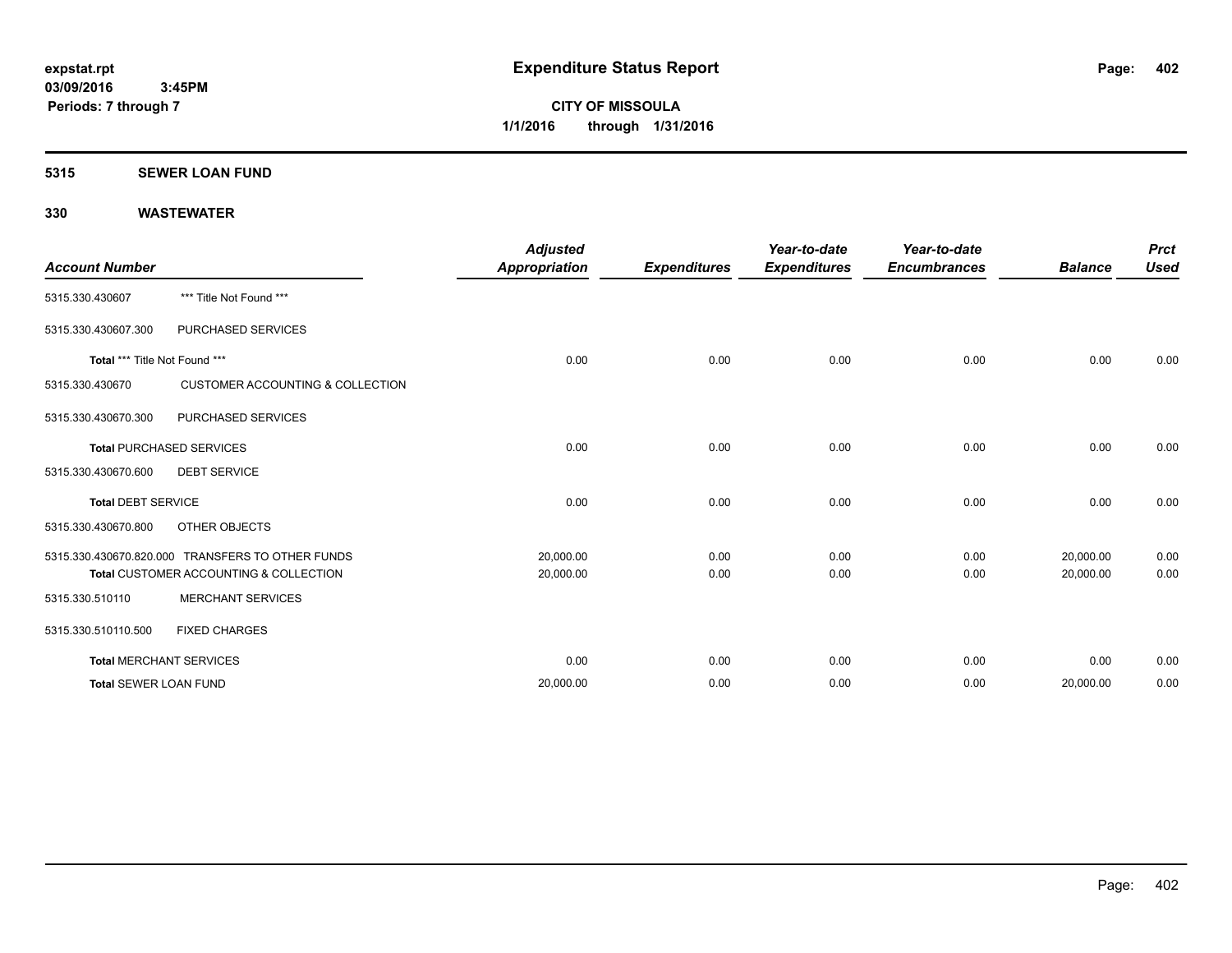**CITY OF MISSOULA 1/1/2016 through 1/31/2016**

### **5320 SEWER REPLACEMENT & DEPRECIATION FUND**

|                                 |                                        | <b>Adjusted</b>      |                     | Year-to-date        | Year-to-date        |                | <b>Prct</b> |
|---------------------------------|----------------------------------------|----------------------|---------------------|---------------------|---------------------|----------------|-------------|
| <b>Account Number</b>           |                                        | <b>Appropriation</b> | <b>Expenditures</b> | <b>Expenditures</b> | <b>Encumbrances</b> | <b>Balance</b> | <b>Used</b> |
| 5320.330.410400                 | <b>DEPRECIATION</b>                    |                      |                     |                     |                     |                |             |
| 5320.330.410400.800             | OTHER OBJECTS                          |                      |                     |                     |                     |                |             |
| <b>Total DEPRECIATION</b>       |                                        | 0.00                 | 0.00                | 0.00                | 0.00                | 0.00           | 0.00        |
| 5320.330.410551                 | <b>FINANCIAL SOFTWARE</b>              |                      |                     |                     |                     |                |             |
| 5320.330.410551.800             | OTHER OBJECTS                          |                      |                     |                     |                     |                |             |
| <b>Total FINANCIAL SOFTWARE</b> |                                        | 0.00                 | 0.00                | 0.00                | 0.00                | 0.00           | 0.00        |
| 5320.330.430611                 | FLOW BASED STUDY/CONSULTING            |                      |                     |                     |                     |                |             |
| 5320.330.430611.300             | PURCHASED SERVICES                     |                      |                     |                     |                     |                |             |
|                                 | Total FLOW BASED STUDY/CONSULTING      | 0.00                 | 0.00                | 0.00                | 0.00                | 0.00           | 0.00        |
| 5320.330.430612                 | STATE COMPLIANCE EDEN UPDATE           |                      |                     |                     |                     |                |             |
| 5320.330.430612.300             | PURCHASED SERVICES                     |                      |                     |                     |                     |                |             |
|                                 | Total STATE COMPLIANCE EDEN UPDATE     | 0.00                 | 0.00                | 0.00                | 0.00                | 0.00           | 0.00        |
| 5320.330.430613                 | <b>EQUIPMENT-TRUCKS</b>                |                      |                     |                     |                     |                |             |
| 5320.330.430613.900             | <b>CAPITAL OUTLAY</b>                  |                      |                     |                     |                     |                |             |
| Total EQUIPMENT-TRUCKS          |                                        | 0.00                 | 0.00                | 0.00                | 0.00                | 0.00           | 0.00        |
| 5320.330.430614                 | WW DEVELOPMENT FEE RECALCULATION       |                      |                     |                     |                     |                |             |
| 5320.330.430614.300             | PURCHASED SERVICES                     |                      |                     |                     |                     |                |             |
|                                 | Total WW DEVELOPMENT FEE RECALCULATION | 0.00                 | 0.00                | 0.00                | 0.00                | 0.00           | 0.00        |
| 5320.330.430615                 | WWTP OPTIMIZATION STUDY                |                      |                     |                     |                     |                |             |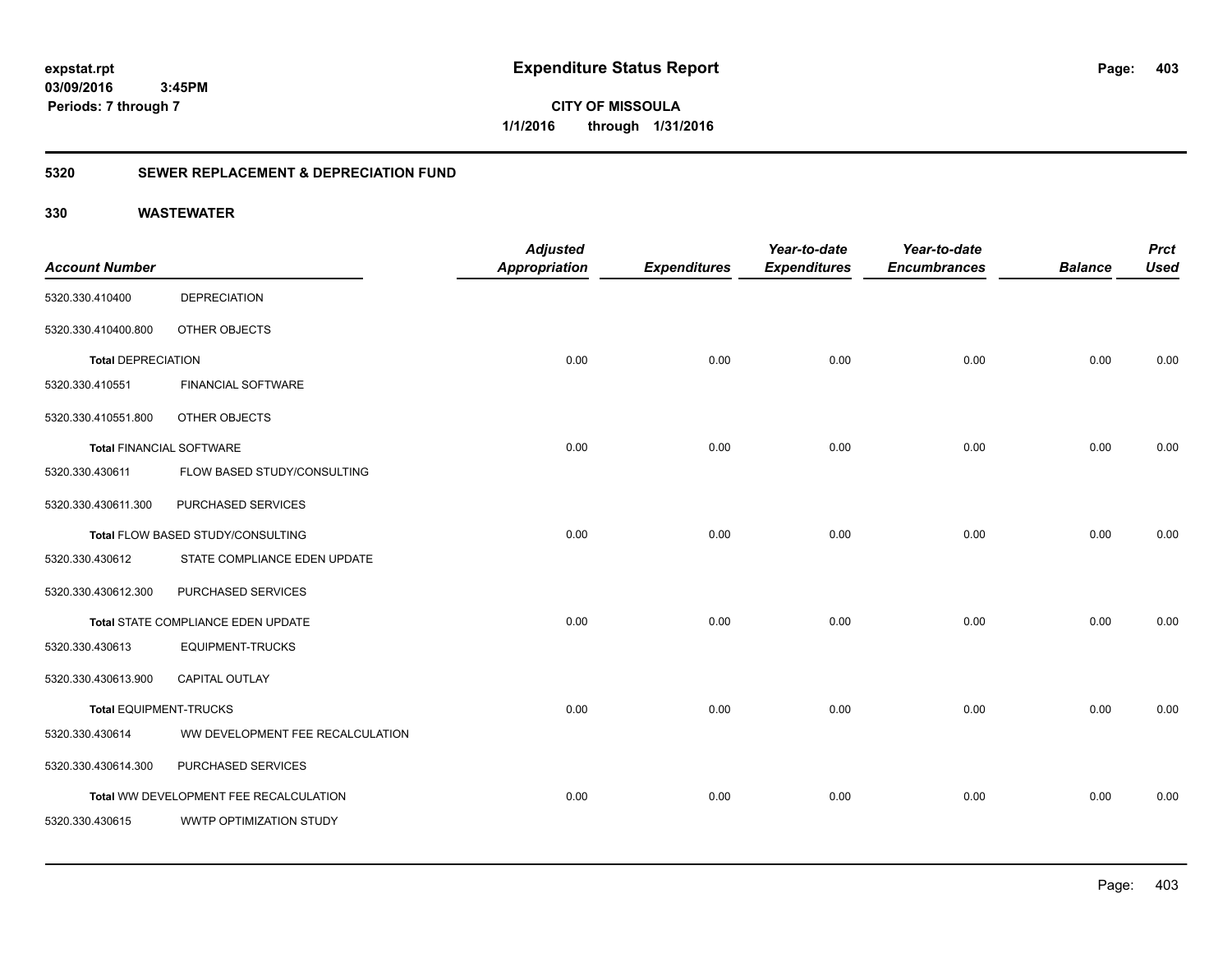**CITY OF MISSOULA 1/1/2016 through 1/31/2016**

### **5320 SEWER REPLACEMENT & DEPRECIATION FUND**

| <b>Account Number</b>           |                                                          | <b>Adjusted</b><br><b>Appropriation</b> | <b>Expenditures</b> | Year-to-date<br><b>Expenditures</b> | Year-to-date<br><b>Encumbrances</b> | <b>Balance</b> | <b>Prct</b><br><b>Used</b> |
|---------------------------------|----------------------------------------------------------|-----------------------------------------|---------------------|-------------------------------------|-------------------------------------|----------------|----------------------------|
|                                 |                                                          |                                         |                     |                                     |                                     |                |                            |
| 5320.330.430615.300             | PURCHASED SERVICES                                       |                                         |                     |                                     |                                     |                |                            |
|                                 | Total WWTP OPTIMIZATION STUDY                            | 0.00                                    | 0.00                | 0.00                                | 0.00                                | 0.00           | 0.00                       |
| 5320.330.430622                 | TREATMENT PLANT SOFTWARE UPGRADE                         |                                         |                     |                                     |                                     |                |                            |
| 5320.330.430622.900             | <b>CAPITAL OUTLAY</b>                                    |                                         |                     |                                     |                                     |                |                            |
|                                 | 5320.330.430622.940.000 TREATMENT PLANT SOFTWARE UPGRADE | 50,000.00                               | 0.00                | 3,569.76                            | 0.00                                | 46,430.24      | 7.14                       |
|                                 | Total TREATMENT PLANT SOFTWARE UPGRADE                   | 50,000.00                               | 0.00                | 3,569.76                            | 0.00                                | 46,430.24      | 7.14                       |
| 5320.330.430623                 | LATERAL SWR MAIN EXT                                     |                                         |                     |                                     |                                     |                |                            |
| 5320.330.430623.300             | PURCHASED SERVICES                                       |                                         |                     |                                     |                                     |                |                            |
|                                 | 5320.330.430623.360.000 REPAIR & MAINTENANCE             | 10,000.00                               | 0.00                | 0.00                                | 0.00                                | 10,000.00      | 0.00                       |
| <b>Total PURCHASED SERVICES</b> |                                                          | 10,000.00                               | 0.00                | 0.00                                | 0.00                                | 10,000.00      | 0.00                       |
| 5320.330.430623.900             | <b>CAPITAL OUTLAY</b>                                    |                                         |                     |                                     |                                     |                |                            |
| <b>Total CAPITAL OUTLAY</b>     |                                                          | 0.00                                    | 0.00                | 0.00                                | 0.00                                | 0.00           | 0.00                       |
|                                 | Total LATERAL SWR MAIN EXT                               | 10,000.00                               | 0.00                | 0.00                                | 0.00                                | 10,000.00      | 0.00                       |
| 5320.330.430624                 | <b>SEWER LINE REHAB</b>                                  |                                         |                     |                                     |                                     |                |                            |
| 5320.330.430624.300             | PURCHASED SERVICES                                       |                                         |                     |                                     |                                     |                |                            |
|                                 | 5320.330.430624.360.000 REPAIR & MAINTENANCE             | 100,000.00                              | 0.00                | 5,698.72                            | 0.00                                | 94,301.28      | 5.70                       |
| <b>Total SEWER LINE REHAB</b>   |                                                          | 100,000.00                              | 0.00                | 5,698.72                            | 0.00                                | 94,301.28      | 5.70                       |
| 5320.330.430625                 | SWR MAIN MASTER PLANS                                    |                                         |                     |                                     |                                     |                |                            |
| 5320.330.430625.300             | PURCHASED SERVICES                                       |                                         |                     |                                     |                                     |                |                            |
|                                 | <b>Total SWR MAIN MASTER PLANS</b>                       | 0.00                                    | 0.00                | 0.00                                | 0.00                                | 0.00           | 0.00                       |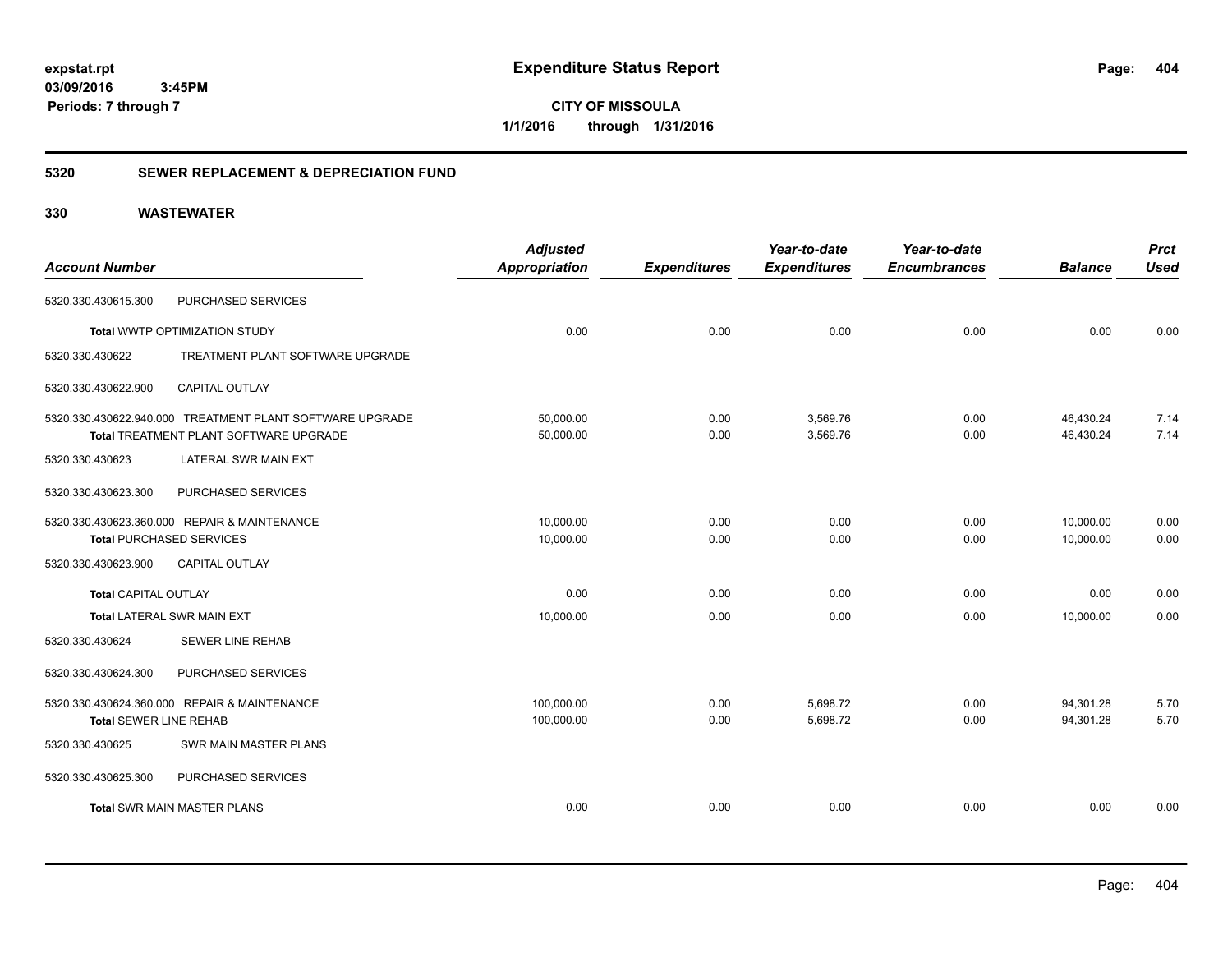**CITY OF MISSOULA 1/1/2016 through 1/31/2016**

### **5320 SEWER REPLACEMENT & DEPRECIATION FUND**

|                             |                                                | <b>Adjusted</b>      |                     | Year-to-date        | Year-to-date        |                | <b>Prct</b> |
|-----------------------------|------------------------------------------------|----------------------|---------------------|---------------------|---------------------|----------------|-------------|
| <b>Account Number</b>       |                                                | <b>Appropriation</b> | <b>Expenditures</b> | <b>Expenditures</b> | <b>Encumbrances</b> | <b>Balance</b> | <b>Used</b> |
| 5320.330.430627             | <b>BIOREACTOR NUTRIENT MONITORING</b>          |                      |                     |                     |                     |                |             |
| 5320.330.430627.900         | CAPITAL OUTLAY                                 |                      |                     |                     |                     |                |             |
|                             | Total BIOREACTOR NUTRIENT MONITORING           | 0.00                 | 0.00                | 0.00                | 0.00                | 0.00           | 0.00        |
| 5320.330.430628             | STEP ELEC RETROFIT                             |                      |                     |                     |                     |                |             |
| 5320.330.430628.300         | PURCHASED SERVICES                             |                      |                     |                     |                     |                |             |
| Total STEP ELEC RETROFIT    |                                                | 0.00                 | 0.00                | 0.00                | 0.00                | 0.00           | 0.00        |
| 5320.330.430630             | <b>MISC PLANT REPAIRS</b>                      |                      |                     |                     |                     |                |             |
| 5320.330.430630.300         | PURCHASED SERVICES                             |                      |                     |                     |                     |                |             |
|                             | 5320.330.430630.360.000 REPAIR & MAINTENANCE   | 200,000.00           | 15,425.75           | 58,446.23           | 0.00                | 141,553.77     | 29.22       |
|                             | <b>Total PURCHASED SERVICES</b>                | 200,000.00           | 15,425.75           | 58,446.23           | 0.00                | 141,553.77     | 29.22       |
| 5320.330.430630.900         | <b>CAPITAL OUTLAY</b>                          |                      |                     |                     |                     |                |             |
| <b>Total CAPITAL OUTLAY</b> |                                                | 0.00                 | 0.00                | 0.00                | 0.00                | 0.00           | 0.00        |
| Total MISC PLANT REPAIRS    |                                                | 200,000.00           | 15,425.75           | 58,446.23           | 0.00                | 141,553.77     | 29.22       |
| 5320.330.430631             | <b>MISC SWR MAIN REPAIRS</b>                   |                      |                     |                     |                     |                |             |
| 5320.330.430631.300         | PURCHASED SERVICES                             |                      |                     |                     |                     |                |             |
|                             | 5320.330.430631.360.000 MISC SEWER LINE REPAIR | 100,000.00           | 1,447.29            | 61,406.36           | 0.00                | 38,593.64      | 61.41       |
|                             | <b>Total MISC SWR MAIN REPAIRS</b>             | 100,000.00           | 1,447.29            | 61,406.36           | 0.00                | 38.593.64      | 61.41       |
| 5320.330.430632             | HYBRID POPLAR EFFLUENT APP                     |                      |                     |                     |                     |                |             |
| 5320.330.430632.900         | CAPITAL OUTLAY                                 |                      |                     |                     |                     |                |             |
|                             | Total HYBRID POPLAR EFFLUENT APP               | 0.00                 | 0.00                | 0.00                | 0.00                | 0.00           | 0.00        |
|                             |                                                |                      |                     |                     |                     |                |             |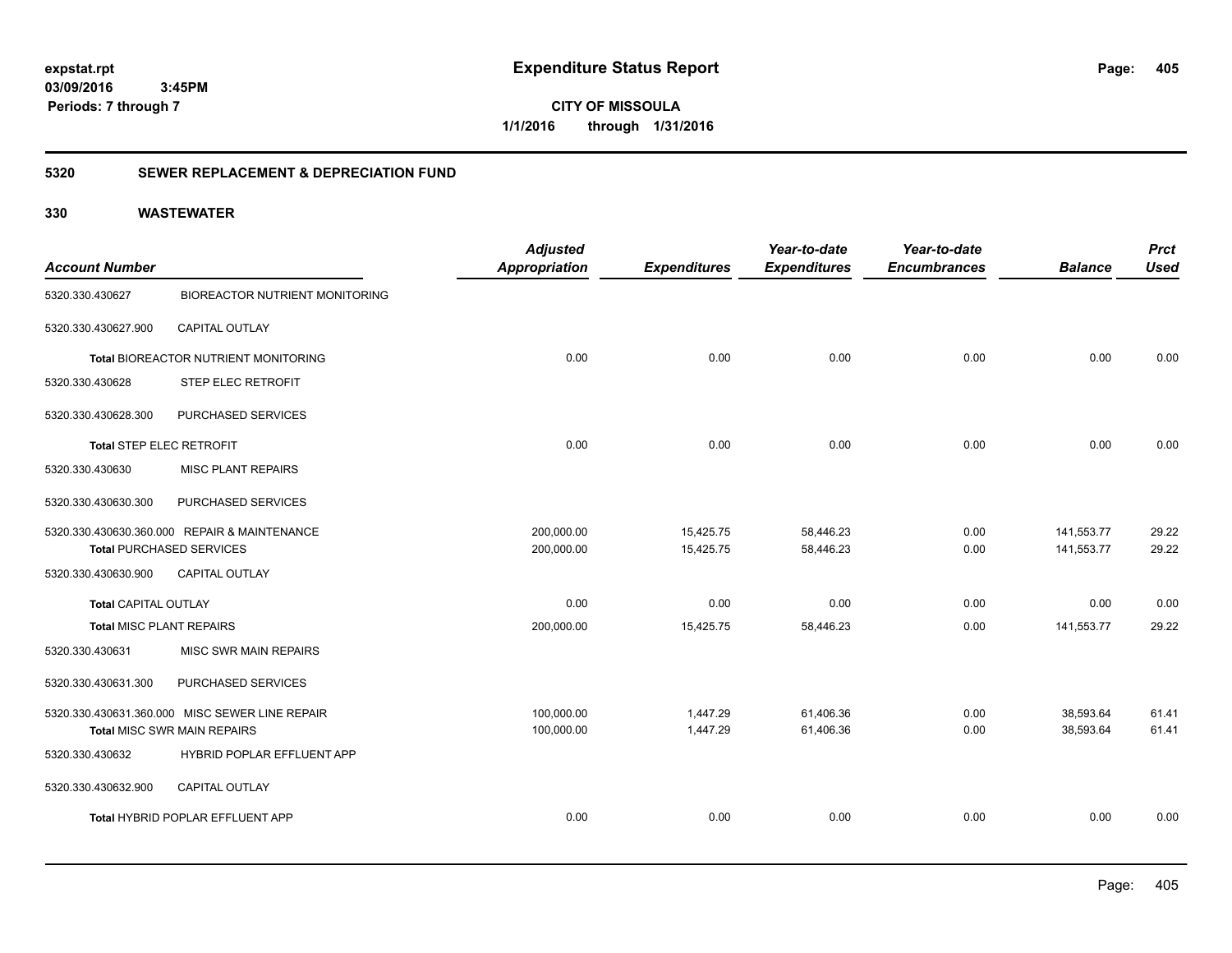**CITY OF MISSOULA 1/1/2016 through 1/31/2016**

### **5320 SEWER REPLACEMENT & DEPRECIATION FUND**

|                                      |                                                        | <b>Adjusted</b>      |                     | Year-to-date        | Year-to-date        |                | <b>Prct</b> |
|--------------------------------------|--------------------------------------------------------|----------------------|---------------------|---------------------|---------------------|----------------|-------------|
| <b>Account Number</b>                |                                                        | <b>Appropriation</b> | <b>Expenditures</b> | <b>Expenditures</b> | <b>Encumbrances</b> | <b>Balance</b> | <b>Used</b> |
| 5320.330.430635                      | CARAS PARK FORCE MAIN RELOCATION                       |                      |                     |                     |                     |                |             |
| 5320.330.430635.300                  | PURCHASED SERVICES                                     |                      |                     |                     |                     |                |             |
| <b>Total PURCHASED SERVICES</b>      |                                                        | 0.00                 | 0.00                | 0.00                | 0.00                | 0.00           | 0.00        |
| 5320.330.430635.900                  | <b>CAPITAL OUTLAY</b>                                  |                      |                     |                     |                     |                |             |
| 5320.330.430635.930.000 IMPROVEMENTS |                                                        | 0.00                 | 9,256.55            | 31,622.88           | 0.00                | $-31,622.88$   | 0.00        |
|                                      | Total CARAS PARK FORCE MAIN RELOCATION                 | 0.00                 | 9,256.55            | 31,622.88           | 0.00                | $-31,622.88$   | 0.00        |
| 5320.330.430637                      | SEWAGE LIFT STATION UPGRADE/REHAB                      |                      |                     |                     |                     |                |             |
| 5320.330.430637.300                  | PURCHASED SERVICES                                     |                      |                     |                     |                     |                |             |
|                                      | Total SEWAGE LIFT STATION UPGRADE/REHAB                | 0.00                 | 0.00                | 0.00                | 0.00                | 0.00           | 0.00        |
| 5320.330.430643                      | WWTP TELEMETRY UPGRADE PROJECT                         |                      |                     |                     |                     |                |             |
| 5320.330.430643.300                  | PURCHASED SERVICES                                     |                      |                     |                     |                     |                |             |
|                                      | 5320.330.430643.360.000 WWTP TELEMETRY UPGRADE PROJECT | 0.00                 | 4,687.50            | 28,669.89           | 0.00                | $-28,669.89$   | 0.00        |
| <b>Total PURCHASED SERVICES</b>      |                                                        | 0.00                 | 4,687.50            | 28,669.89           | 0.00                | $-28,669.89$   | 0.00        |
| 5320.330.430643.900                  | <b>CAPITAL OUTLAY</b>                                  |                      |                     |                     |                     |                |             |
|                                      |                                                        | 0.00                 | 0.00                | 6,020.94            | 0.00                | $-6,020.94$    | 0.00        |
| Total CAPITAL OUTLAY                 |                                                        | 0.00                 | 0.00                | 6,020.94            | 0.00                | $-6,020.94$    | 0.00        |
|                                      | Total WWTP TELEMETRY UPGRADE PROJECT                   | 0.00                 | 4,687.50            | 34,690.83           | 0.00                | $-34,690.83$   | 0.00        |
| 5320.330.430650                      | <b>LAB &amp; TESTING</b>                               |                      |                     |                     |                     |                |             |
| 5320.330.430650.300                  | PURCHASED SERVICES                                     |                      |                     |                     |                     |                |             |
| <b>Total PURCHASED SERVICES</b>      |                                                        | 0.00                 | 0.00                | 0.00                | 0.00                | 0.00           | 0.00        |
| 5320.330.430650.900                  | <b>CAPITAL OUTLAY</b>                                  |                      |                     |                     |                     |                |             |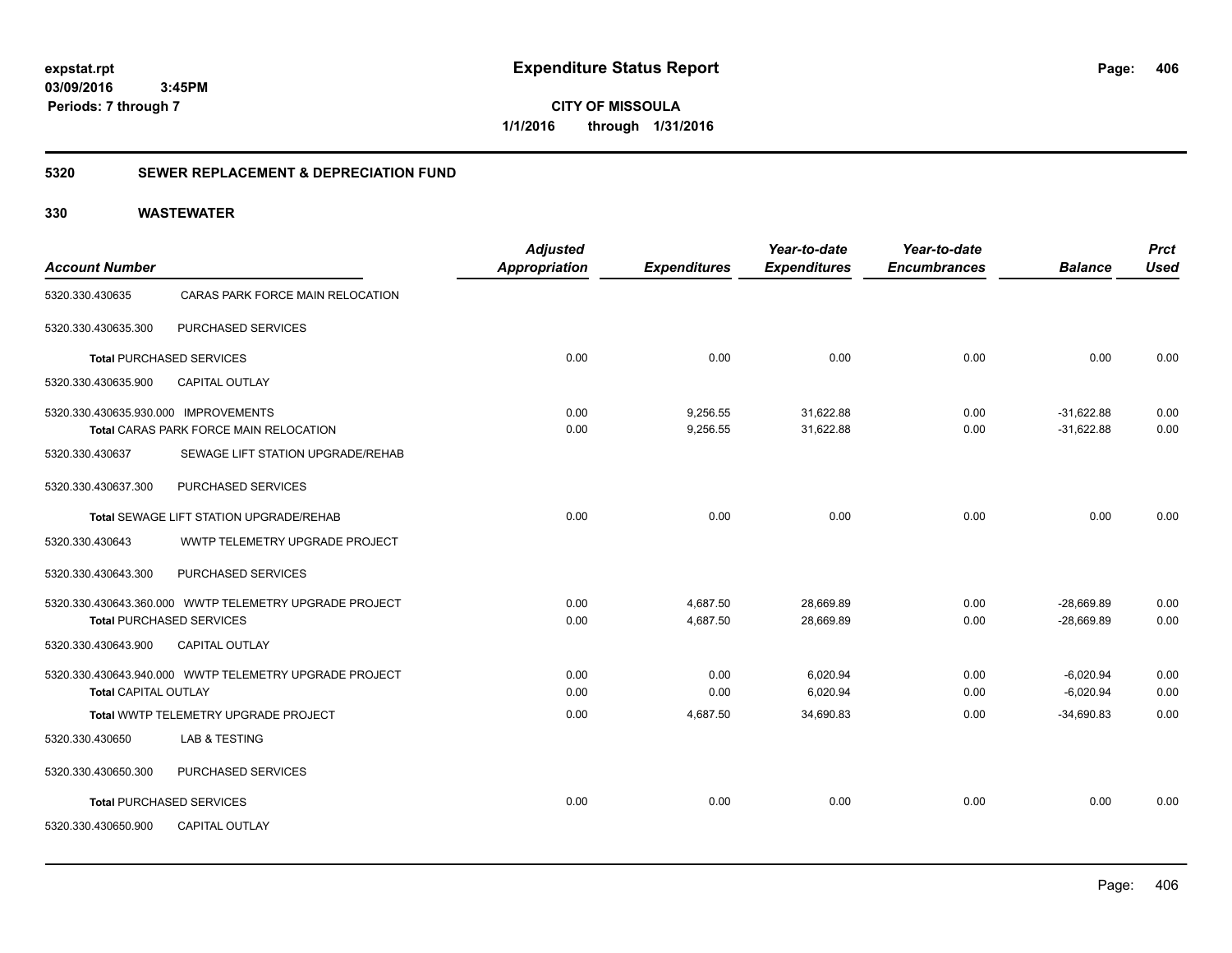**CITY OF MISSOULA 1/1/2016 through 1/31/2016**

### **5320 SEWER REPLACEMENT & DEPRECIATION FUND**

| <b>Account Number</b>          |                                                | <b>Adjusted</b><br><b>Appropriation</b> | <b>Expenditures</b> | Year-to-date<br><b>Expenditures</b> | Year-to-date<br><b>Encumbrances</b> | <b>Balance</b>         | <b>Prct</b><br><b>Used</b> |
|--------------------------------|------------------------------------------------|-----------------------------------------|---------------------|-------------------------------------|-------------------------------------|------------------------|----------------------------|
| <b>Total LAB &amp; TESTING</b> | 5320.330.430650.940.000 MASS SPECTROPHOTOMETER | 50,000.00<br>50,000.00                  | 0.00<br>0.00        | 0.00<br>0.00                        | 0.00<br>0.00                        | 50,000.00<br>50,000.00 | 0.00<br>0.00               |
| 5320.330.430651                | TRANSFER TO SEWER LOAN                         |                                         |                     |                                     |                                     |                        |                            |
| 5320.330.430651.800            | OTHER OBJECTS                                  |                                         |                     |                                     |                                     |                        |                            |
|                                | Total TRANSFER TO SEWER LOAN                   | 0.00                                    | 0.00                | 0.00                                | 0.00                                | 0.00                   | 0.00                       |
| 5320.330.430660                | <b>ENGINEEERING</b>                            |                                         |                     |                                     |                                     |                        |                            |
| 5320.330.430660.900            | <b>CAPITAL OUTLAY</b>                          |                                         |                     |                                     |                                     |                        |                            |
| <b>Total ENGINEEERING</b>      |                                                | 0.00                                    | 0.00                | 0.00                                | 0.00                                | 0.00                   | 0.00                       |
| 5320.330.430680                | <b>WWTP REHAB</b>                              |                                         |                     |                                     |                                     |                        |                            |
| 5320.330.430680.300            | PURCHASED SERVICES                             |                                         |                     |                                     |                                     |                        |                            |
| <b>Total WWTP REHAB</b>        |                                                | 0.00                                    | 0.00                | 0.00                                | 0.00                                | 0.00                   | 0.00                       |
| 5320.330.430681                | EAST BROADWAY LIFT STATION                     |                                         |                     |                                     |                                     |                        |                            |
| 5320.330.430681.300            | PURCHASED SERVICES                             |                                         |                     |                                     |                                     |                        |                            |
|                                | <b>Total PURCHASED SERVICES</b>                | 0.00                                    | 0.00                | 0.00                                | 0.00                                | 0.00                   | 0.00                       |
| 5320.330.430681.900            | CAPITAL OUTLAY                                 |                                         |                     |                                     |                                     |                        |                            |
|                                | Total EAST BROADWAY LIFT STATION               | 0.00                                    | 0.00                | 0.00                                | 0.00                                | 0.00                   | 0.00                       |
| 5320.330.430682                | RESERVE ST LIFT STATION                        |                                         |                     |                                     |                                     |                        |                            |
| 5320.330.430682.300            | PURCHASED SERVICES                             |                                         |                     |                                     |                                     |                        |                            |
|                                | <b>Total PURCHASED SERVICES</b>                | 0.00                                    | 0.00                | 0.00                                | 0.00                                | 0.00                   | 0.00                       |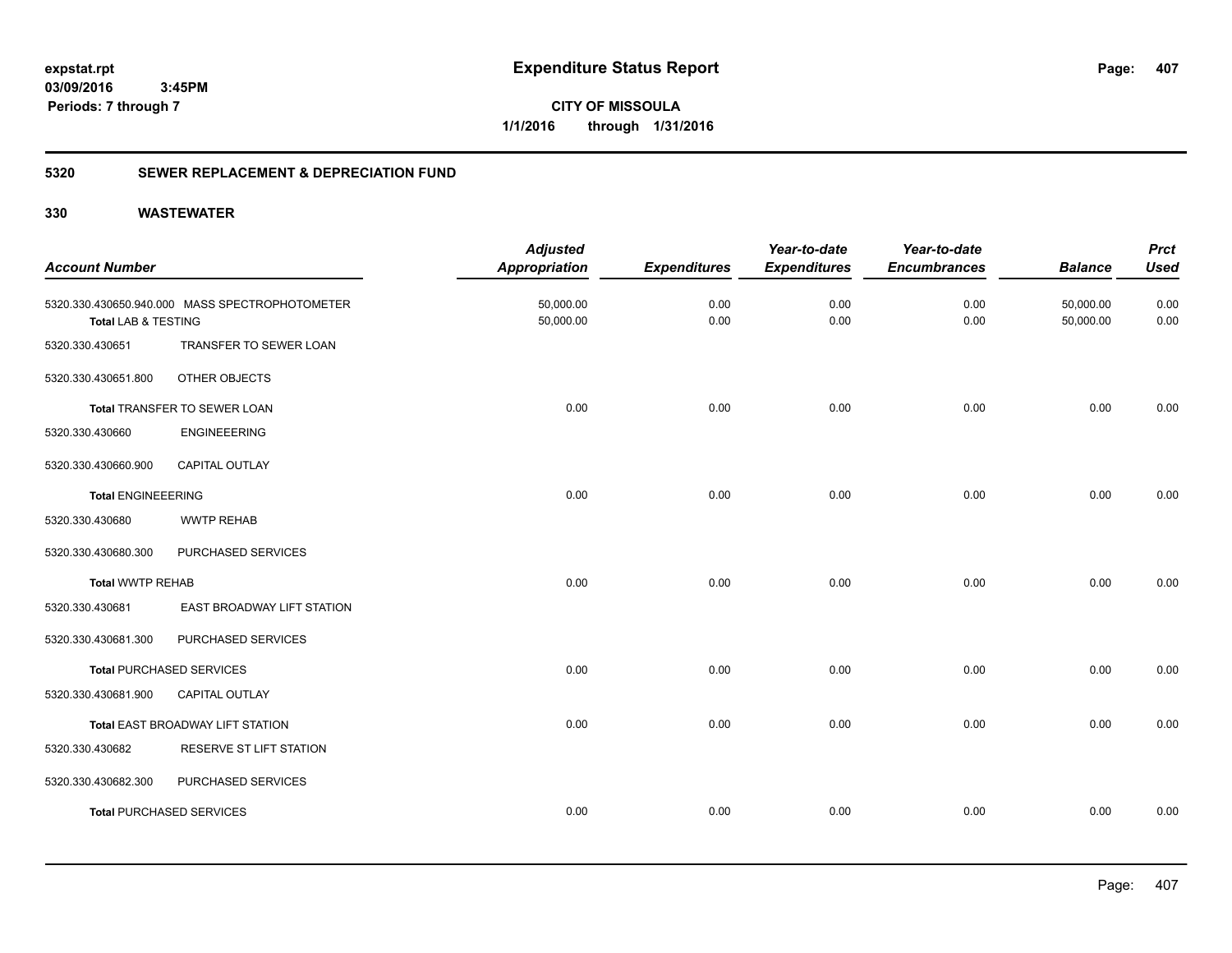**CITY OF MISSOULA 1/1/2016 through 1/31/2016**

### **5320 SEWER REPLACEMENT & DEPRECIATION FUND**

| <b>Account Number</b>         |                                            | <b>Adjusted</b><br><b>Appropriation</b> | <b>Expenditures</b> | Year-to-date<br><b>Expenditures</b> | Year-to-date<br><b>Encumbrances</b> | <b>Balance</b> | <b>Prct</b><br><b>Used</b> |
|-------------------------------|--------------------------------------------|-----------------------------------------|---------------------|-------------------------------------|-------------------------------------|----------------|----------------------------|
| 5320.330.430682.900           | <b>CAPITAL OUTLAY</b>                      |                                         |                     |                                     |                                     |                |                            |
|                               | Total RESERVE ST LIFT STATION              | 0.00                                    | 0.00                | 0.00                                | 0.00                                | 0.00           | 0.00                       |
| 5320.330.430683               | DICKENS ST LIFT STATION                    |                                         |                     |                                     |                                     |                |                            |
| 5320.330.430683.900           | <b>CAPITAL OUTLAY</b>                      |                                         |                     |                                     |                                     |                |                            |
|                               | <b>Total DICKENS ST LIFT STATION</b>       | 0.00                                    | 0.00                | 0.00                                | 0.00                                | 0.00           | 0.00                       |
| 5320.330.430684               | MILLER CREEK SEWER INTERCEPTOR             |                                         |                     |                                     |                                     |                |                            |
| 5320.330.430684.300           | PURCHASED SERVICES                         |                                         |                     |                                     |                                     |                |                            |
|                               | <b>Total PURCHASED SERVICES</b>            | 0.00                                    | 0.00                | 0.00                                | 0.00                                | 0.00           | 0.00                       |
| 5320.330.430684.800           | OTHER OBJECTS                              |                                         |                     |                                     |                                     |                |                            |
|                               | Total MILLER CREEK SEWER INTERCEPTOR       | 0.00                                    | 0.00                | 0.00                                | 0.00                                | 0.00           | 0.00                       |
| 5320.330.430685               | TWAS ODOR CONTROL                          |                                         |                     |                                     |                                     |                |                            |
| 5320.330.430685.300           | PURCHASED SERVICES                         |                                         |                     |                                     |                                     |                |                            |
|                               | Total TWAS ODOR CONTROL                    | 0.00                                    | 0.00                | 0.00                                | 0.00                                | 0.00           | 0.00                       |
| 5320.330.430688               | *** Title Not Found ***                    |                                         |                     |                                     |                                     |                |                            |
| 5320.330.430688.300           | PURCHASED SERVICES                         |                                         |                     |                                     |                                     |                |                            |
| Total *** Title Not Found *** |                                            | 0.00                                    | 0.00                | 0.00                                | 0.00                                | 0.00           | 0.00                       |
| 5320.330.430689               | FY11 \$1.29M Sewer Bond Construction       |                                         |                     |                                     |                                     |                |                            |
| 5320.330.430689.800           | OTHER OBJECTS                              |                                         |                     |                                     |                                     |                |                            |
|                               | Total FY11 \$1.29M Sewer Bond Construction | 0.00                                    | 0.00                | 0.00                                | 0.00                                | 0.00           | 0.00                       |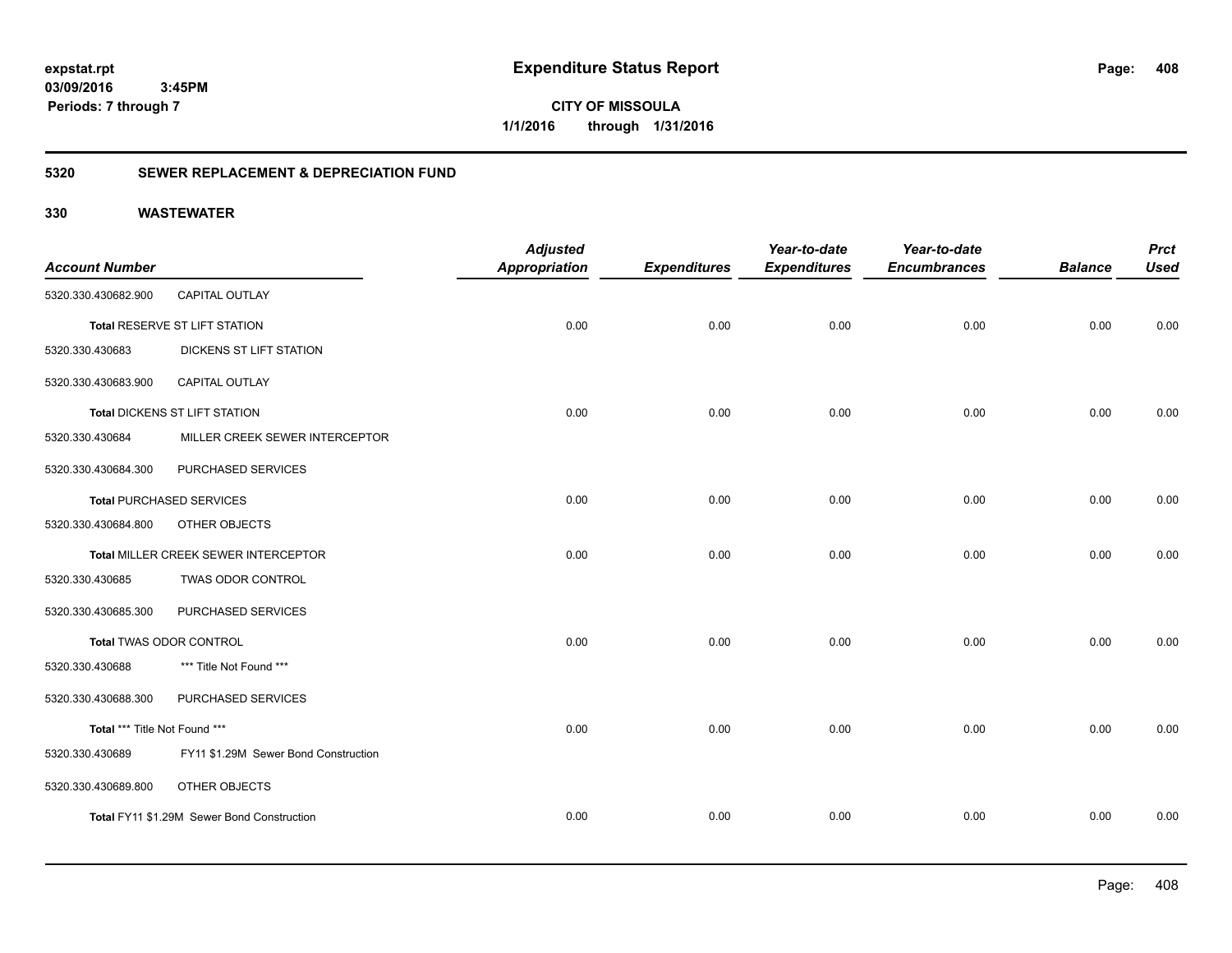**CITY OF MISSOULA 1/1/2016 through 1/31/2016**

### **5320 SEWER REPLACEMENT & DEPRECIATION FUND**

| <b>Account Number</b> |                                                | <b>Adjusted</b><br>Appropriation | <b>Expenditures</b> | Year-to-date<br><b>Expenditures</b> | Year-to-date<br><b>Encumbrances</b> | <b>Balance</b> | <b>Prct</b><br><b>Used</b> |
|-----------------------|------------------------------------------------|----------------------------------|---------------------|-------------------------------------|-------------------------------------|----------------|----------------------------|
| 5320.330.430691       | <b>HYBRID POPLAR SEWER PROJECT</b>             |                                  |                     |                                     |                                     |                |                            |
| 5320.330.430691.900   | CAPITAL OUTLAY                                 |                                  |                     |                                     |                                     |                |                            |
|                       | Total HYBRID POPLAR SEWER PROJECT              | 0.00                             | 0.00                | 0.00                                | 0.00                                | 0.00           | 0.00                       |
| 5320.330.430695       | FY13 SEWER REFUNDING                           |                                  |                     |                                     |                                     |                |                            |
| 5320.330.430695.300   | PURCHASED SERVICES                             |                                  |                     |                                     |                                     |                |                            |
|                       | Total FY13 SEWER REFUNDING                     | 0.00                             | 0.00                | 0.00                                | 0.00                                | 0.00           | 0.00                       |
| 5320.330.430697       | <b>BROADWAY INTERCEPTOR</b>                    |                                  |                     |                                     |                                     |                |                            |
| 5320.330.430697.300   | PURCHASED SERVICES                             |                                  |                     |                                     |                                     |                |                            |
|                       | <b>Total BROADWAY INTERCEPTOR</b>              | 0.00                             | 0.00                | 0.00                                | 0.00                                | 0.00           | 0.00                       |
| 5320.330.430700       | LINDA VISTA/MALONEY RANCH CAPACITY CONST       |                                  |                     |                                     |                                     |                |                            |
| 5320.330.430700.900   | CAPITAL OUTLAY                                 |                                  |                     |                                     |                                     |                |                            |
|                       | Total LINDA VISTA/MALONEY RANCH CAPACITY CONST | 0.00                             | 0.00                | 0.00                                | 0.00                                | 0.00           | 0.00                       |
| 5320.330.430701       | <b>HEADWORKS PROJECT</b>                       |                                  |                     |                                     |                                     |                |                            |
| 5320.330.430701.900   | CAPITAL OUTLAY                                 |                                  |                     |                                     |                                     |                |                            |
|                       | Total HEADWORKS PROJECT                        | 0.00                             | 0.00                | 0.00                                | 0.00                                | 0.00           | 0.00                       |
| 5320.330.430702       | COUNTY RSID WYE SEWER PROJECT                  |                                  |                     |                                     |                                     |                |                            |
| 5320.330.430702.300   | PURCHASED SERVICES                             |                                  |                     |                                     |                                     |                |                            |
|                       | <b>Total PURCHASED SERVICES</b>                | 0.00                             | 0.00                | 0.00                                | 0.00                                | 0.00           | 0.00                       |
| 5320.330.430702.900   | <b>CAPITAL OUTLAY</b>                          |                                  |                     |                                     |                                     |                |                            |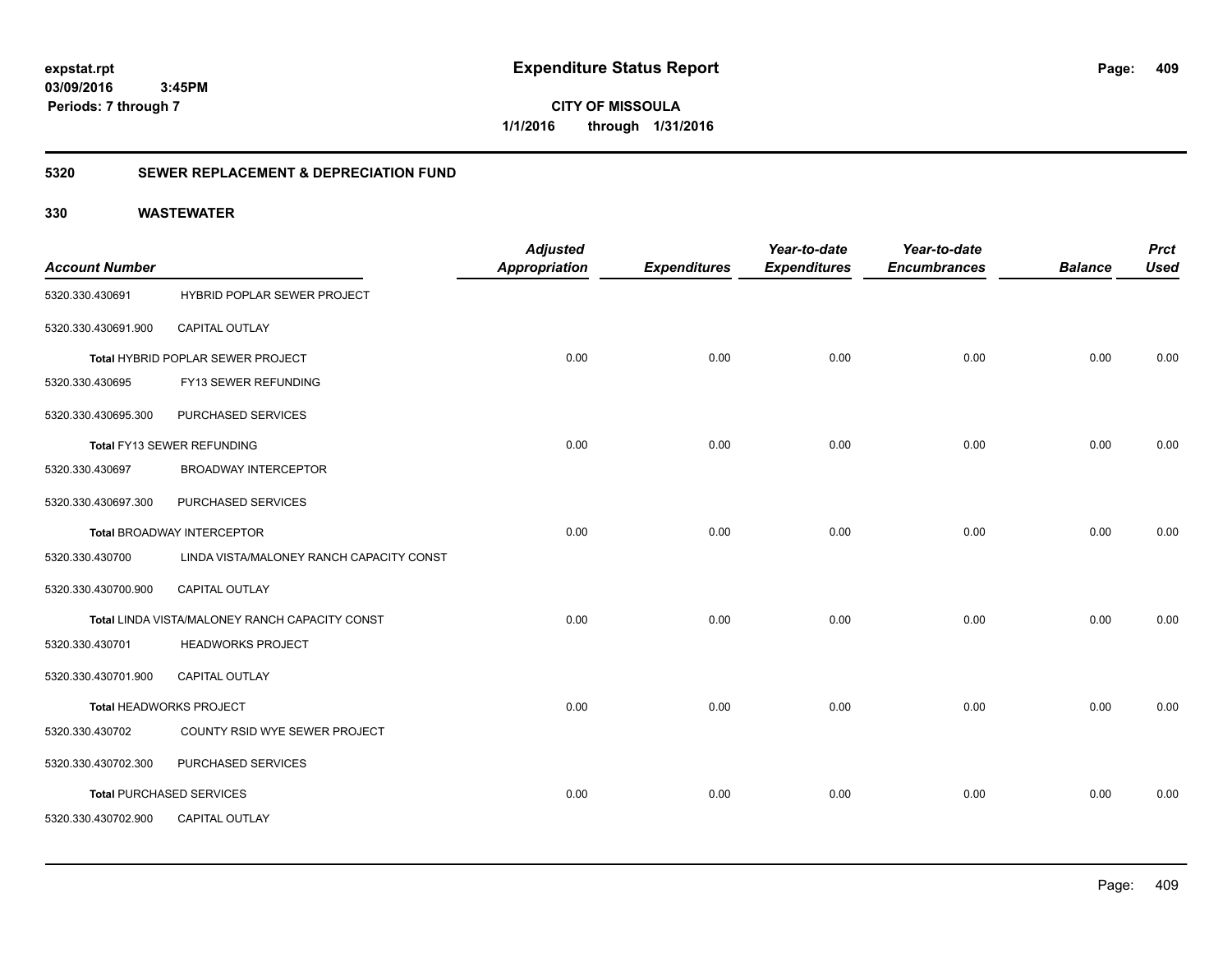**CITY OF MISSOULA 1/1/2016 through 1/31/2016**

### **5320 SEWER REPLACEMENT & DEPRECIATION FUND**

| <b>Account Number</b>     |                                                                                                                                                                 | <b>Adjusted</b><br>Appropriation   | <b>Expenditures</b>  | Year-to-date<br><b>Expenditures</b> | Year-to-date<br><b>Encumbrances</b> | <b>Balance</b>                     | <b>Prct</b><br><b>Used</b> |
|---------------------------|-----------------------------------------------------------------------------------------------------------------------------------------------------------------|------------------------------------|----------------------|-------------------------------------|-------------------------------------|------------------------------------|----------------------------|
|                           | Total COUNTY RSID WYE SEWER PROJECT                                                                                                                             | 0.00                               | 0.00                 | 0.00                                | 0.00                                | 0.00                               | 0.00                       |
| 5320.330.430706           | <b>RUSSELL ST INTERCEPTOR</b>                                                                                                                                   |                                    |                      |                                     |                                     |                                    |                            |
| 5320.330.430706.300       | PURCHASED SERVICES                                                                                                                                              |                                    |                      |                                     |                                     |                                    |                            |
|                           | 5320.330.430706.360.000 REPAIR & MAINTENANCE<br><b>Total RUSSELL ST INTERCEPTOR</b>                                                                             | 14,000.00<br>14,000.00             | 0.00<br>0.00         | 0.00<br>0.00                        | 0.00<br>0.00                        | 14,000.00<br>14,000.00             | 0.00<br>0.00               |
| 5320.330.430707           | RATTLESNAKE COLLECTION SYSTEM                                                                                                                                   |                                    |                      |                                     |                                     |                                    |                            |
| 5320.330.430707.900       | <b>CAPITAL OUTLAY</b>                                                                                                                                           |                                    |                      |                                     |                                     |                                    |                            |
|                           | Total RATTLESNAKE COLLECTION SYSTEM                                                                                                                             | 0.00                               | 0.00                 | 0.00                                | 0.00                                | 0.00                               | 0.00                       |
| 5320.330.490505           | ACCELA LOAN DEBT SERVICE                                                                                                                                        |                                    |                      |                                     |                                     |                                    |                            |
| 5320.330.490505.600       | <b>DEBT SERVICE</b>                                                                                                                                             |                                    |                      |                                     |                                     |                                    |                            |
| <b>Total DEBT SERVICE</b> |                                                                                                                                                                 | 0.00                               | 0.00                 | 0.00                                | 0.00                                | 0.00                               | 0.00                       |
| 5320.330.490505.800       | OTHER OBJECTS                                                                                                                                                   |                                    |                      |                                     |                                     |                                    |                            |
|                           | Total ACCELA LOAN DEBT SERVICE                                                                                                                                  | 0.00                               | 0.00                 | 0.00                                | 0.00                                | 0.00                               | 0.00                       |
| 5320.330.490506           | <b>CORE FINANCED EQUIPMENT</b>                                                                                                                                  |                                    |                      |                                     |                                     |                                    |                            |
| 5320.330.490506.600       | <b>DEBT SERVICE</b>                                                                                                                                             |                                    |                      |                                     |                                     |                                    |                            |
| 5320.330.499999           | 5320.330.490506.610.000 FINANCED EQUIPMENT/PRINCIPAL<br>5320.330.490506.620.000 INTEREST / SERVICE FEES<br>Total CORE FINANCED EQUIPMENT<br><b>NEW REQUESTS</b> | 83,015.00<br>6,363.00<br>89,378.00 | 0.00<br>0.00<br>0.00 | 34,513.60<br>2,269.69<br>36,783.29  | 0.00<br>0.00<br>0.00                | 48,501.40<br>4,093.31<br>52,594.71 | 41.58<br>35.67<br>41.15    |
| 5320.330.499999.900       | <b>CAPITAL OUTLAY</b>                                                                                                                                           |                                    |                      |                                     |                                     |                                    |                            |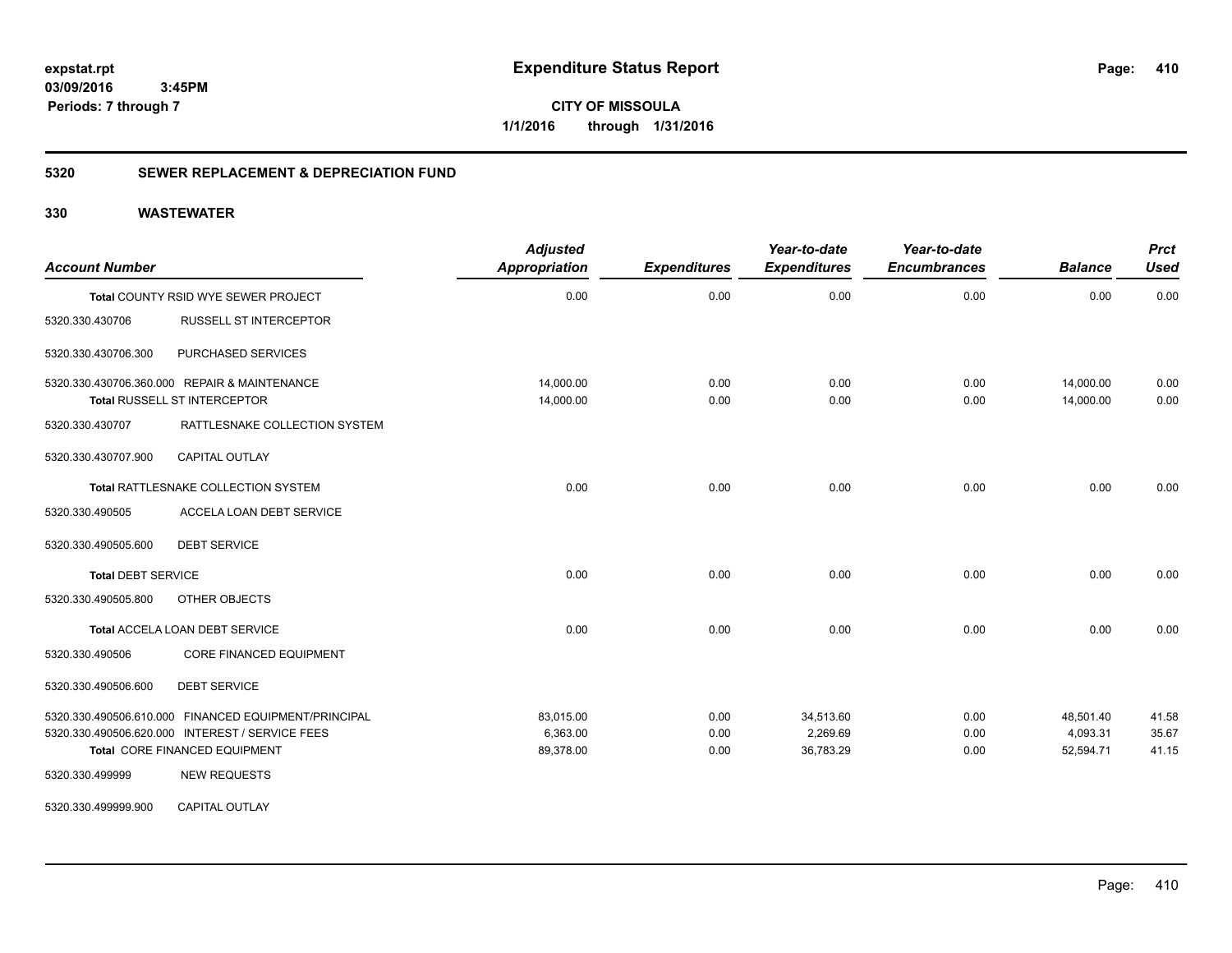**CITY OF MISSOULA 1/1/2016 through 1/31/2016**

### **5320 SEWER REPLACEMENT & DEPRECIATION FUND**

| <b>Account Number</b>     |                                                        | <b>Adjusted</b><br><b>Appropriation</b> | <b>Expenditures</b> | Year-to-date<br><b>Expenditures</b> | Year-to-date<br><b>Encumbrances</b> | <b>Balance</b> | <b>Prct</b><br><b>Used</b> |
|---------------------------|--------------------------------------------------------|-----------------------------------------|---------------------|-------------------------------------|-------------------------------------|----------------|----------------------------|
| <b>Total NEW REQUESTS</b> |                                                        | 0.00                                    | 0.00                | 0.00                                | 0.00                                | 0.00           | 0.00                       |
| 5320.330.510110           | <b>MERCHANT SERVICES</b>                               |                                         |                     |                                     |                                     |                |                            |
| 5320.330.510110.500       | <b>FIXED CHARGES</b>                                   |                                         |                     |                                     |                                     |                |                            |
|                           | <b>Total MERCHANT SERVICES</b>                         | 0.00                                    | 0.00                | 0.00                                | 0.00                                | 0.00           | 0.00                       |
| 5320.330.521000           | INTERFUND OPERATING TRANSFERS                          |                                         |                     |                                     |                                     |                |                            |
| 5320.330.521000.800       | OTHER OBJECTS                                          |                                         |                     |                                     |                                     |                |                            |
|                           | <b>Total INTERFUND OPERATING TRANSFERS</b>             | 0.00                                    | 0.00                | 0.00                                | 0.00                                | 0.00           | 0.00                       |
|                           | <b>Total SEWER REPLACEMENT &amp; DEPRECIATION FUND</b> | 613,378.00                              | 30,817.09           | 232,218.07                          | 0.00                                | 381,159.93     | 37.86                      |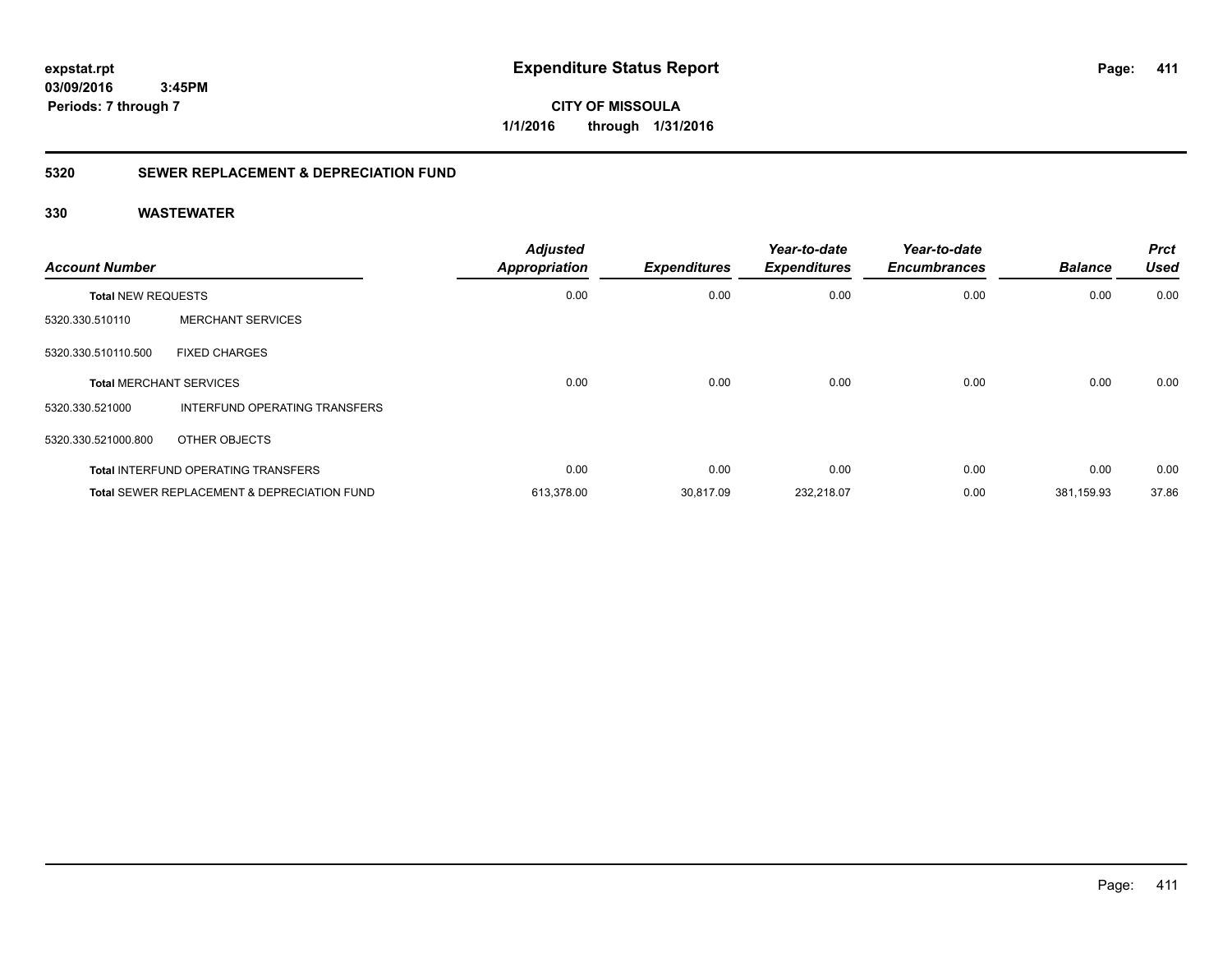**Periods: 7 through 7**

**CITY OF MISSOULA 1/1/2016 through 1/31/2016**

### **5325 SEWER DEVELOPMENT FEE FUND**

|                                 |                                                      | <b>Adjusted</b> |                     | Year-to-date        | Year-to-date        |                | <b>Prct</b> |
|---------------------------------|------------------------------------------------------|-----------------|---------------------|---------------------|---------------------|----------------|-------------|
| <b>Account Number</b>           |                                                      | Appropriation   | <b>Expenditures</b> | <b>Expenditures</b> | <b>Encumbrances</b> | <b>Balance</b> | <b>Used</b> |
| 5325.330.430620                 | <b>FACILITIES</b>                                    |                 |                     |                     |                     |                |             |
| 5325.330.430620.900             | CAPITAL OUTLAY                                       |                 |                     |                     |                     |                |             |
| <b>Total FACILITIES</b>         |                                                      | 0.00            | 0.00                | 0.00                | 0.00                | 0.00           | 0.00        |
| 5325.330.430630                 | <b>COLLECTIONS &amp; TRANSMISSIONS</b>               |                 |                     |                     |                     |                |             |
| 5325.330.430630.900             | <b>CAPITAL OUTLAY</b>                                |                 |                     |                     |                     |                |             |
|                                 | 5325.330.430630.930.000 OLD HYW 93 SEWER INTERCEPTOR | 60,000.00       | 16,792.93           | 34,582.61           | 0.00                | 25,417.39      | 57.64       |
|                                 | Total COLLECTIONS & TRANSMISSIONS                    | 60,000.00       | 16,792.93           | 34,582.61           | 0.00                | 25,417.39      | 57.64       |
| 5325.330.430632                 | HYBRID POPLAR EFFLUENT APP                           |                 |                     |                     |                     |                |             |
| 5325.330.430632.300             | PURCHASED SERVICES                                   |                 |                     |                     |                     |                |             |
| <b>Total PURCHASED SERVICES</b> |                                                      | 0.00            | 0.00                | 0.00                | 0.00                | 0.00           | 0.00        |
| 5325.330.430632.900             | CAPITAL OUTLAY                                       |                 |                     |                     |                     |                |             |
|                                 | Total HYBRID POPLAR EFFLUENT APP                     | 0.00            | 0.00                | 0.00                | 0.00                | 0.00           | 0.00        |
| 5325.330.430636                 | OVERSIZING ASSISTANCE                                |                 |                     |                     |                     |                |             |
| 5325.330.430636.900             | CAPITAL OUTLAY                                       |                 |                     |                     |                     |                |             |
|                                 | 5325.330.430636.930.000 OVERSIZING ASSISTANCE        | 50,000.00       | 0.00                | 0.00                | 0.00                | 50,000.00      | 0.00        |
|                                 | Total OVERSIZING ASSISTANCE                          | 50,000.00       | 0.00                | 0.00                | 0.00                | 50,000.00      | 0.00        |
| 5325.330.430637                 | SEWAGE LIFT STATION UPGRADE/REHAB                    |                 |                     |                     |                     |                |             |
| 5325.330.430637.300             | PURCHASED SERVICES                                   |                 |                     |                     |                     |                |             |
|                                 | Total SEWAGE LIFT STATION UPGRADE/REHAB              | 0.00            | 0.00                | 0.00                | 0.00                | 0.00           | 0.00        |
| 5325.330.430660                 | <b>ENGINEEERING</b>                                  |                 |                     |                     |                     |                |             |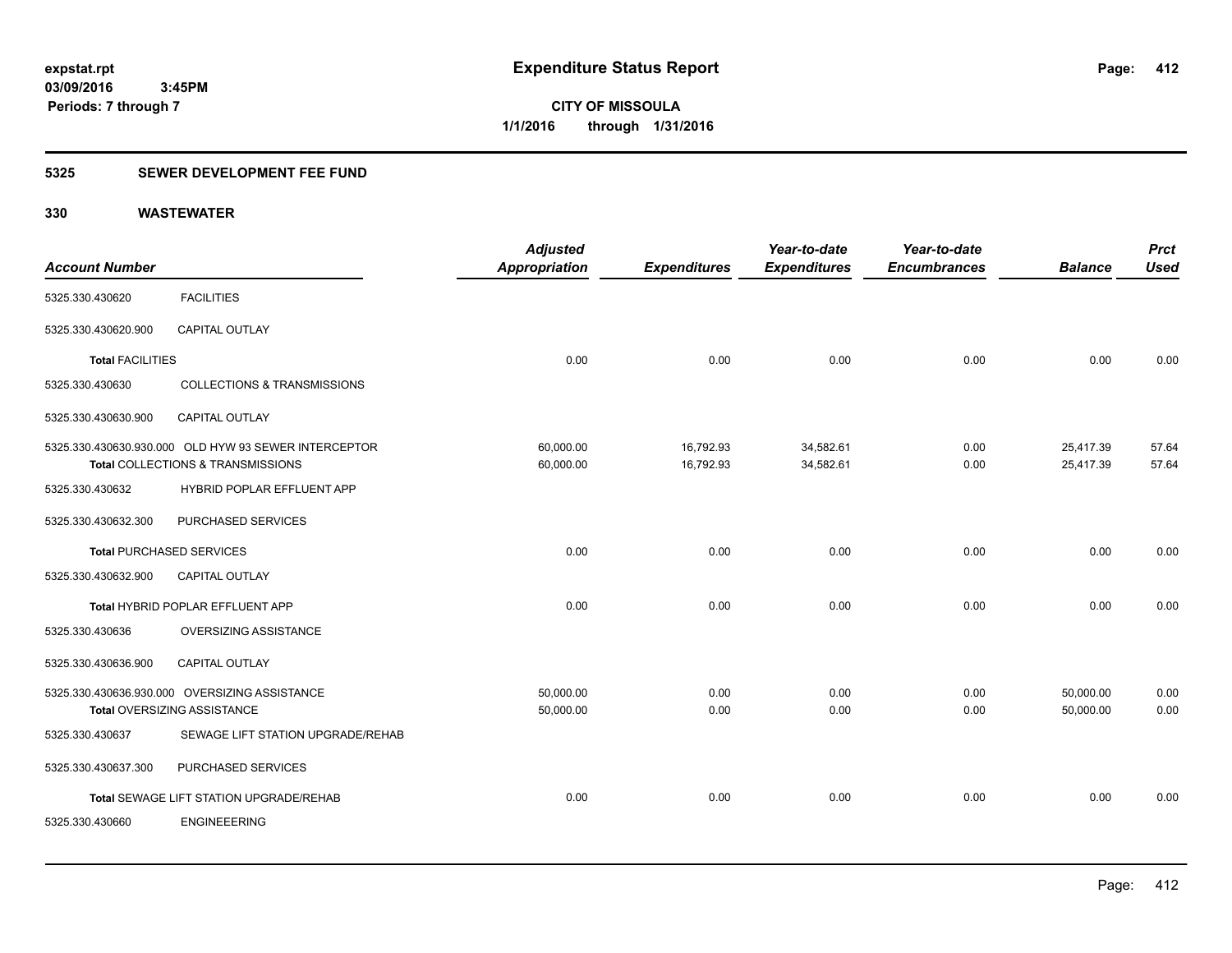**Periods: 7 through 7**

**CITY OF MISSOULA 1/1/2016 through 1/31/2016**

### **5325 SEWER DEVELOPMENT FEE FUND**

 **3:45PM**

|                                 |                                            | <b>Adjusted</b>      |                     | Year-to-date        | Year-to-date        |                | <b>Prct</b> |
|---------------------------------|--------------------------------------------|----------------------|---------------------|---------------------|---------------------|----------------|-------------|
| <b>Account Number</b>           |                                            | <b>Appropriation</b> | <b>Expenditures</b> | <b>Expenditures</b> | <b>Encumbrances</b> | <b>Balance</b> | <b>Used</b> |
| 5325.330.430660.300             | PURCHASED SERVICES                         |                      |                     |                     |                     |                |             |
| <b>Total ENGINEEERING</b>       |                                            | 0.00                 | 0.00                | 0.00                | 0.00                | 0.00           | 0.00        |
| 5325.330.430663                 | AIRPORT INTECEPTOR                         |                      |                     |                     |                     |                |             |
| 5325.330.430663.300             | PURCHASED SERVICES                         |                      |                     |                     |                     |                |             |
|                                 | <b>Total PURCHASED SERVICES</b>            | 0.00                 | 0.00                | 0.00                | 0.00                | 0.00           | 0.00        |
| 5325.330.430663.900             | <b>CAPITAL OUTLAY</b>                      |                      |                     |                     |                     |                |             |
|                                 | <b>Total AIRPORT INTECEPTOR</b>            | 0.00                 | 0.00                | 0.00                | 0.00                | 0.00           | 0.00        |
| 5325.330.430683                 | <b>TWITE PUMP STATION</b>                  |                      |                     |                     |                     |                |             |
| 5325.330.430683.900             | CAPITAL OUTLAY                             |                      |                     |                     |                     |                |             |
|                                 | 5325.330.430683.930.000 TWITE PUMP STATION | 117,118.00           | 0.00                | 117,117.00          | 0.00                | 1.00           | 100.00      |
| <b>Total TWITE PUMP STATION</b> |                                            | 117,118.00           | 0.00                | 117,117.00          | 0.00                | 1.00           | 100.00      |
| 5325.330.430684                 | MILLER CREEK INTERCEPTOR                   |                      |                     |                     |                     |                |             |
| 5325.330.430684.900             | CAPITAL OUTLAY                             |                      |                     |                     |                     |                |             |
|                                 | Total MILLER CREEK INTERCEPTOR             | 0.00                 | 0.00                | 0.00                | 0.00                | 0.00           | 0.00        |
| 5325.330.430690                 | <b>EKO COMPOST</b>                         |                      |                     |                     |                     |                |             |
| 5325.330.430690.300             | PURCHASED SERVICES                         |                      |                     |                     |                     |                |             |
|                                 | <b>Total PURCHASED SERVICES</b>            | 0.00                 | 0.00                | 0.00                | 0.00                | 0.00           | 0.00        |
| 5325.330.430690.800             | OTHER OBJECTS                              |                      |                     |                     |                     |                |             |
| <b>Total OTHER OBJECTS</b>      |                                            | 0.00                 | 0.00                | 0.00                | 0.00                | 0.00           | 0.00        |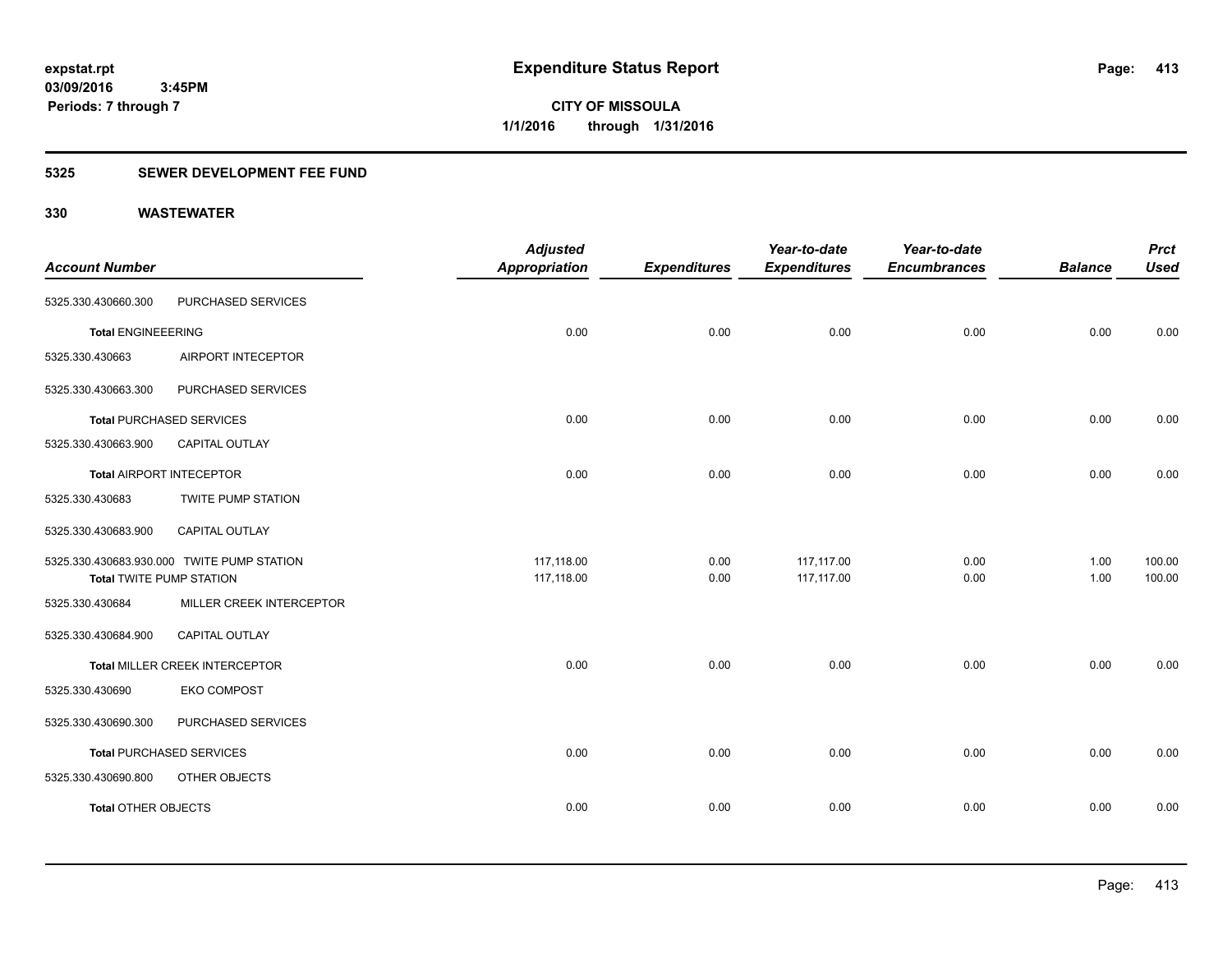### **5325 SEWER DEVELOPMENT FEE FUND**

|                               |                                              | <b>Adjusted</b>      |                     | Year-to-date        | Year-to-date        |                | <b>Prct</b> |
|-------------------------------|----------------------------------------------|----------------------|---------------------|---------------------|---------------------|----------------|-------------|
| <b>Account Number</b>         |                                              | <b>Appropriation</b> | <b>Expenditures</b> | <b>Expenditures</b> | <b>Encumbrances</b> | <b>Balance</b> | <b>Used</b> |
| 5325.330.430690.900           | CAPITAL OUTLAY                               |                      |                     |                     |                     |                |             |
| <b>Total EKO COMPOST</b>      |                                              | 0.00                 | 0.00                | 0.00                | 0.00                | 0.00           | 0.00        |
| 5325.330.430697               | <b>BROADWAY INTERCEPTOR</b>                  |                      |                     |                     |                     |                |             |
| 5325.330.430697.900           | <b>CAPITAL OUTLAY</b>                        |                      |                     |                     |                     |                |             |
|                               | 5325.330.430697.930.000 BROADWAY INTERCEPTOR | 20,000.00            | 0.00                | 0.00                | 0.00                | 20,000.00      | 0.00        |
|                               | <b>Total BROADWAY INTERCEPTOR</b>            | 20,000.00            | 0.00                | 0.00                | 0.00                | 20,000.00      | 0.00        |
| 5325.330.430706               | <b>RUSSELL ST INTERCEPTOR</b>                |                      |                     |                     |                     |                |             |
| 5325.330.430706.300           | PURCHASED SERVICES                           |                      |                     |                     |                     |                |             |
|                               | <b>Total RUSSELL ST INTERCEPTOR</b>          | 0.00                 | 0.00                | 0.00                | 0.00                | 0.00           | 0.00        |
| 5325.330.430711               | *** Title Not Found ***                      |                      |                     |                     |                     |                |             |
| 5325.330.430711.900           | <b>CAPITAL OUTLAY</b>                        |                      |                     |                     |                     |                |             |
| Total *** Title Not Found *** |                                              | 0.00                 | 0.00                | 0.00                | 0.00                | 0.00           | 0.00        |
| 5325.330.490508               | EKO COMPOST LAND PURCHASE                    |                      |                     |                     |                     |                |             |
| 5325.330.490508.300           | PURCHASED SERVICES                           |                      |                     |                     |                     |                |             |
|                               | <b>Total PURCHASED SERVICES</b>              | 0.00                 | 0.00                | 0.00                | 0.00                | 0.00           | 0.00        |
| 5325.330.490508.600           | <b>DEBT SERVICE</b>                          |                      |                     |                     |                     |                |             |
| <b>Total DEBT SERVICE</b>     |                                              | 0.00                 | 0.00                | 0.00                | 0.00                | 0.00           | 0.00        |
| 5325.330.490508.900           | CAPITAL OUTLAY                               |                      |                     |                     |                     |                |             |
|                               | Total EKO COMPOST LAND PURCHASE              | 0.00                 | 0.00                | 0.00                | 0.00                | 0.00           | 0.00        |
| 5325.330.499999               | <b>NEW REQUESTS</b>                          |                      |                     |                     |                     |                |             |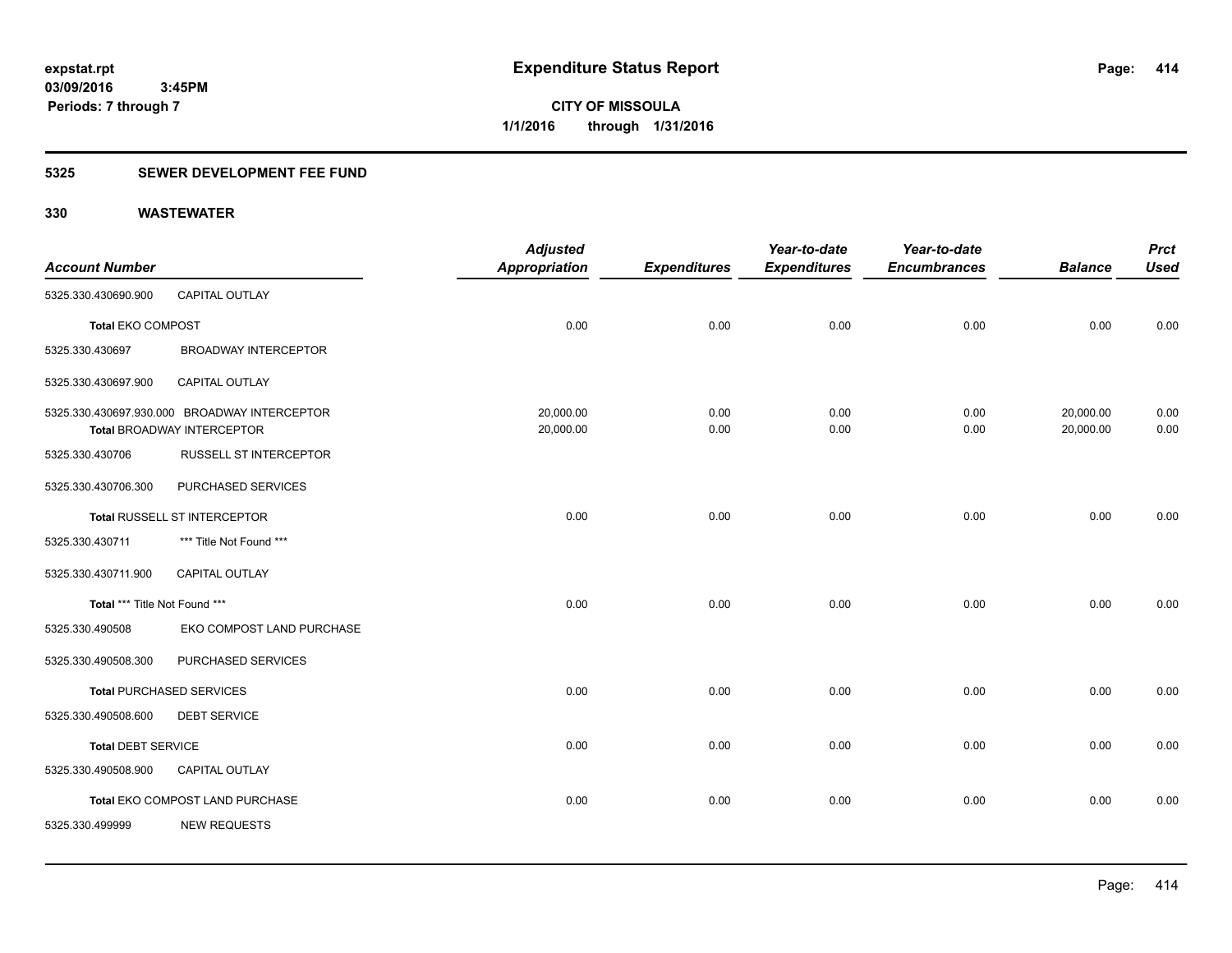**Periods: 7 through 7**

**CITY OF MISSOULA 1/1/2016 through 1/31/2016**

### **5325 SEWER DEVELOPMENT FEE FUND**

| <b>Account Number</b>     |                                         | <b>Adjusted</b><br><b>Appropriation</b> | <b>Expenditures</b> | Year-to-date<br><b>Expenditures</b> | Year-to-date<br><b>Encumbrances</b> | <b>Balance</b> | <b>Prct</b><br><b>Used</b> |
|---------------------------|-----------------------------------------|-----------------------------------------|---------------------|-------------------------------------|-------------------------------------|----------------|----------------------------|
| 5325.330.499999.900       | <b>CAPITAL OUTLAY</b>                   |                                         |                     |                                     |                                     |                |                            |
| <b>Total NEW REQUESTS</b> |                                         | 0.00                                    | 0.00                | 0.00                                | 0.00                                | 0.00           | 0.00                       |
| 5325.330.510110           | <b>MERCHANT SERVICES</b>                |                                         |                     |                                     |                                     |                |                            |
| 5325.330.510110.500       | <b>FIXED CHARGES</b>                    |                                         |                     |                                     |                                     |                |                            |
|                           | <b>Total MERCHANT SERVICES</b>          | 0.00                                    | 0.00                | 0.00                                | 0.00                                | 0.00           | 0.00                       |
|                           | <b>Total SEWER DEVELOPMENT FEE FUND</b> | 247.118.00                              | 16.792.93           | 151.699.61                          | 0.00                                | 95.418.39      | 61.39                      |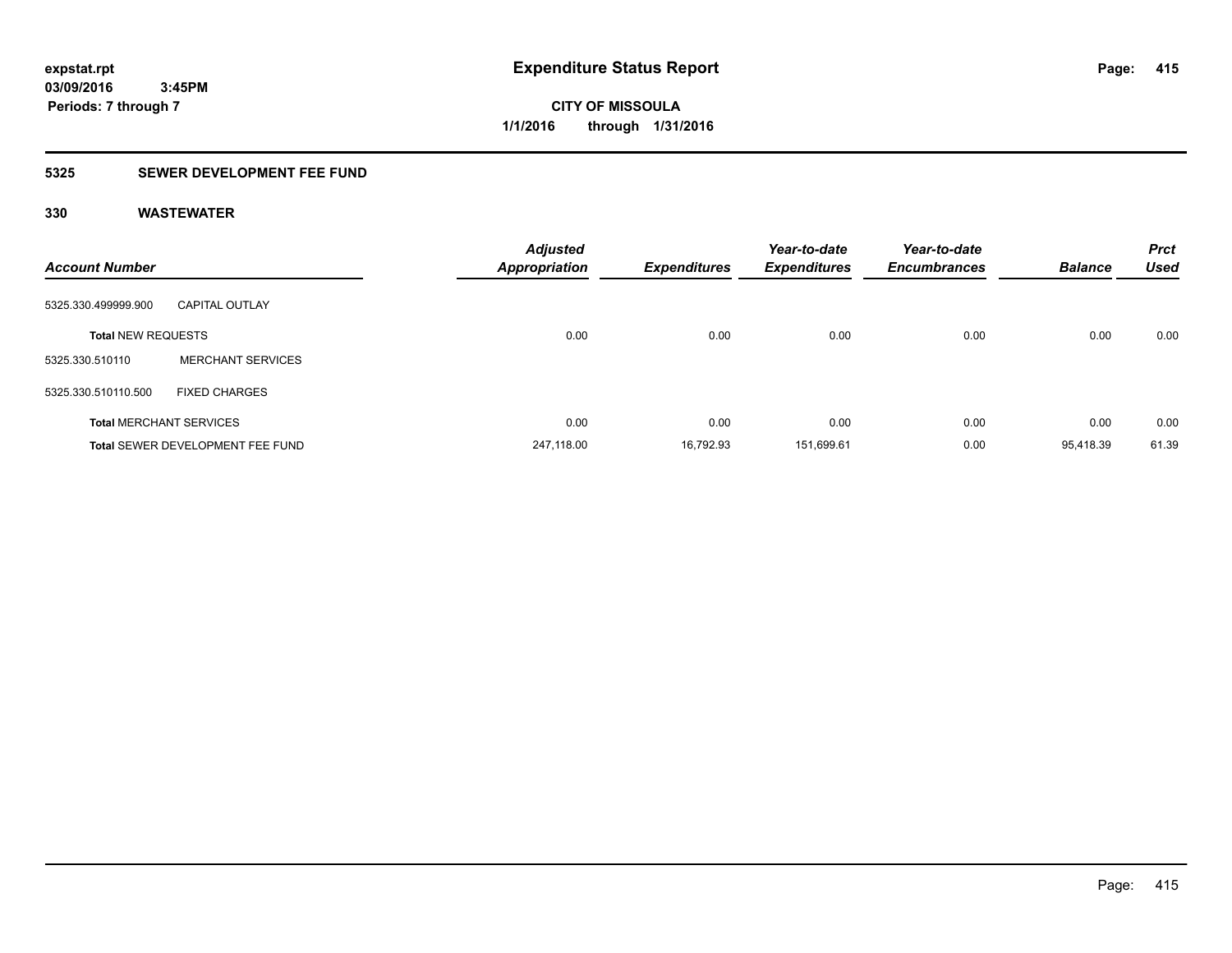### **5340 SEWER CONSTRUCTION FUND**

| <b>Account Number</b>   |                                                                                           | <b>Adjusted</b><br><b>Appropriation</b> | <b>Expenditures</b> | Year-to-date<br><b>Expenditures</b> | Year-to-date<br><b>Encumbrances</b> | <b>Balance</b>               | <b>Prct</b><br><b>Used</b> |
|-------------------------|-------------------------------------------------------------------------------------------|-----------------------------------------|---------------------|-------------------------------------|-------------------------------------|------------------------------|----------------------------|
| 5340.330.430620         | <b>FACILITIES</b>                                                                         |                                         |                     |                                     |                                     |                              |                            |
| 5340.330.430620.900     | <b>CAPITAL OUTLAY</b>                                                                     |                                         |                     |                                     |                                     |                              |                            |
| <b>Total FACILITIES</b> | 5340.330.430620.930.000 BIOGAS ELECTRICAL GENERATION                                      | 1,179,100.00<br>1,179,100.00            | 0.00<br>0.00        | 0.00<br>0.00                        | 0.00<br>0.00                        | 1,179,100.00<br>1,179,100.00 | 0.00<br>0.00               |
| 5340.330.430632         | HYBRID POPLAR EFFLUENT APP                                                                |                                         |                     |                                     |                                     |                              |                            |
| 5340.330.430632.900     | CAPITAL OUTLAY                                                                            |                                         |                     |                                     |                                     |                              |                            |
|                         | 5340.330.430632.930.000 SOLIDS DEWATERING SCREW PRESS<br>Total HYBRID POPLAR EFFLUENT APP | 900,000.00<br>900,000.00                | 0.00<br>0.00        | 544,956.71<br>544,956.71            | 0.00<br>0.00                        | 355,043.29<br>355,043.29     | 60.55<br>60.55             |
| 5340.330.430682         | RESERVE ST LIFT STATION                                                                   |                                         |                     |                                     |                                     |                              |                            |
| 5340.330.430682.900     | <b>CAPITAL OUTLAY</b>                                                                     |                                         |                     |                                     |                                     |                              |                            |
|                         | 5340.330.430682.930.000 RESERVE ST LIFT STATION<br>Total RESERVE ST LIFT STATION          | 1,417,200.00<br>1,417,200.00            | 0.00<br>0.00        | 0.00<br>0.00                        | 0.00<br>0.00                        | 1,417,200.00<br>1,417,200.00 | 0.00<br>0.00               |
| 5340.330.430697         | <b>BROADWAY INTERCEPTOR</b>                                                               |                                         |                     |                                     |                                     |                              |                            |
| 5340.330.430697.300     | PURCHASED SERVICES                                                                        |                                         |                     |                                     |                                     |                              |                            |
|                         | <b>Total BROADWAY INTERCEPTOR</b>                                                         | 0.00                                    | 0.00                | 0.00                                | 0.00                                | 0.00                         | 0.00                       |
| 5340.330.430701         | E RESERVE ST COLLECTOR                                                                    |                                         |                     |                                     |                                     |                              |                            |
| 5340.330.430701.800     | OTHER OBJECTS                                                                             |                                         |                     |                                     |                                     |                              |                            |
| Total OTHER OBJECTS     |                                                                                           | 0.00                                    | 0.00                | 0.00                                | 0.00                                | 0.00                         | 0.00                       |
| 5340.330.430701.900     | <b>CAPITAL OUTLAY</b>                                                                     |                                         |                     |                                     |                                     |                              |                            |
|                         | Total E RESERVE ST COLLECTOR                                                              | 0.00                                    | 0.00                | 0.00                                | 0.00                                | 0.00                         | 0.00                       |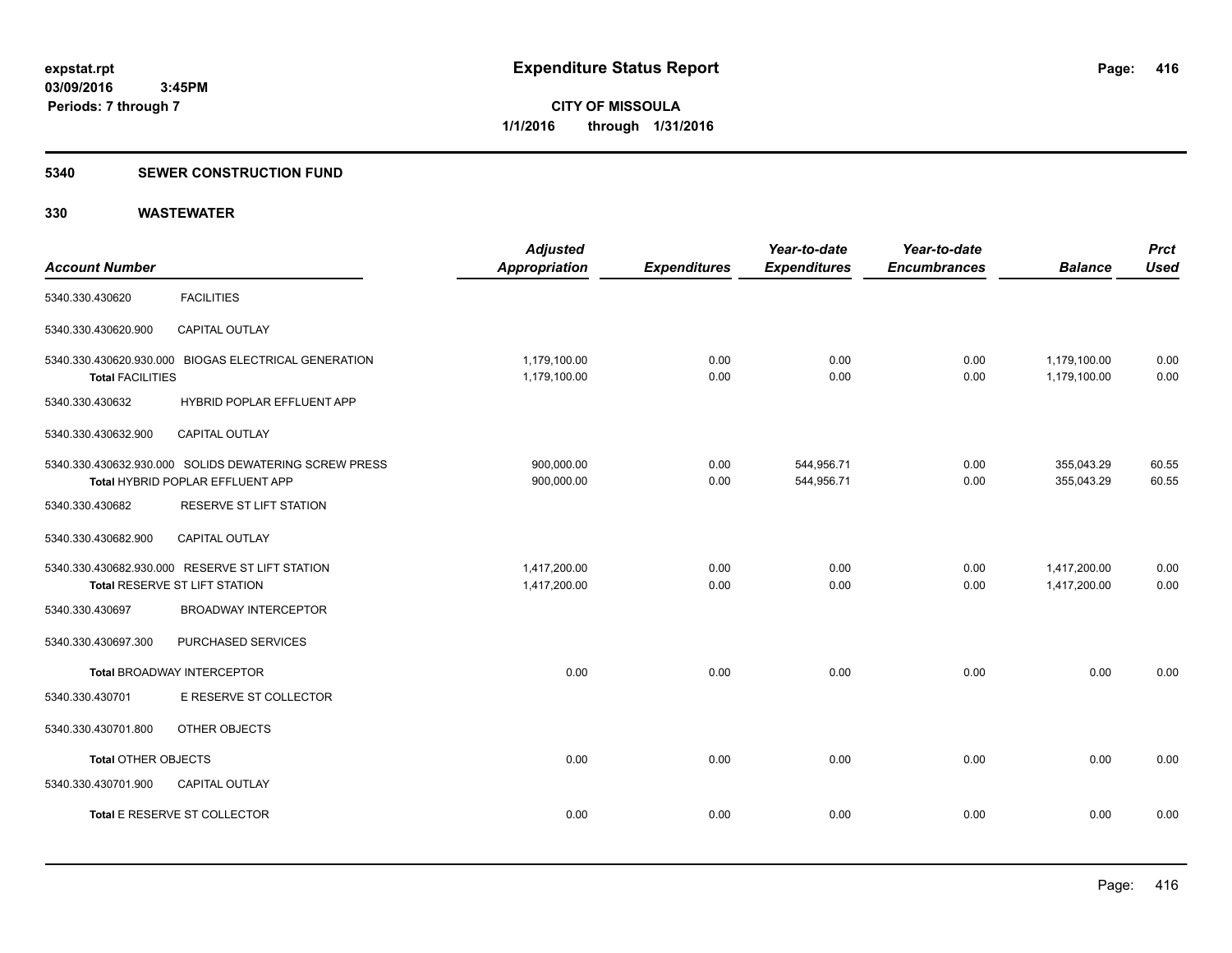### **5340 SEWER CONSTRUCTION FUND**

| <b>Account Number</b>   |                                     | <b>Adjusted</b><br><b>Appropriation</b> | <b>Expenditures</b> | Year-to-date<br><b>Expenditures</b> | Year-to-date<br><b>Encumbrances</b> | <b>Balance</b> | <b>Prct</b><br><b>Used</b> |
|-------------------------|-------------------------------------|-----------------------------------------|---------------------|-------------------------------------|-------------------------------------|----------------|----------------------------|
| 5340.330.430707         | RATTLESNAKE COLLECTION SYSTEM       |                                         |                     |                                     |                                     |                |                            |
| 5340.330.430707.800     | OTHER OBJECTS                       |                                         |                     |                                     |                                     |                |                            |
|                         | Total RATTLESNAKE COLLECTION SYSTEM | 0.00                                    | 0.00                | 0.00                                | 0.00                                | 0.00           | 0.00                       |
| 5340.330.510110         | <b>MERCHANT SERVICES</b>            |                                         |                     |                                     |                                     |                |                            |
| 5340.330.510110.500     | <b>FIXED CHARGES</b>                |                                         |                     |                                     |                                     |                |                            |
|                         | <b>Total MERCHANT SERVICES</b>      | 0.00                                    | 0.00                | 0.00                                | 0.00                                | 0.00           | 0.00                       |
| <b>Total WASTEWATER</b> |                                     | 3.496.300.00                            | 0.00                | 544.956.71                          | 0.00                                | 2,951,343.29   | 15.59                      |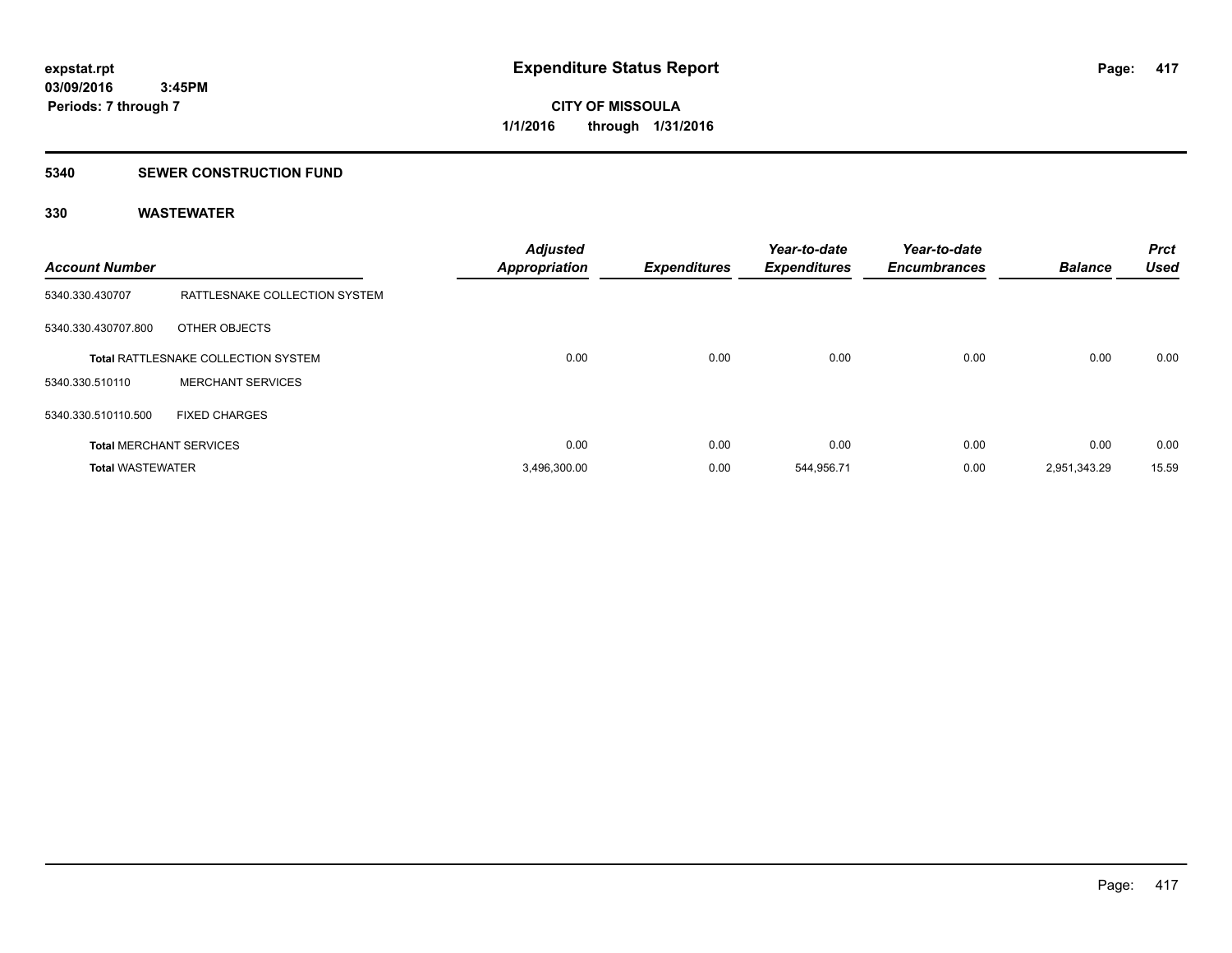### **5340 SEWER CONSTRUCTION FUND**

### **390 NON-DEPARTMENTAL**

| <b>Account Number</b>                |                                      | <b>Adjusted</b><br><b>Appropriation</b> | <b>Expenditures</b> | Year-to-date<br><b>Expenditures</b> | Year-to-date<br><b>Encumbrances</b> | <b>Balance</b> | <b>Prct</b><br>Used |
|--------------------------------------|--------------------------------------|-----------------------------------------|---------------------|-------------------------------------|-------------------------------------|----------------|---------------------|
| 5340.390.430963                      | <b>BIOGAS ELECTRICAL GENERATION</b>  |                                         |                     |                                     |                                     |                |                     |
| 5340.390.430963.900                  | <b>CAPITAL OUTLAY</b>                |                                         |                     |                                     |                                     |                |                     |
| 5340.390.430963.930.000 IMPROVEMENTS |                                      | 0.00                                    | 0.00                | 826.70                              | 0.00                                | $-826.70$      | 0.00                |
| <b>Total NON-DEPARTMENTAL</b>        |                                      | 0.00                                    | 0.00                | 826.70                              | 0.00                                | $-826.70$      | 0.00                |
|                                      | <b>Total SEWER CONSTRUCTION FUND</b> | 3,496,300.00                            | 0.00                | 545,783.41                          | 0.00                                | 2,950,516.59   | 15.61               |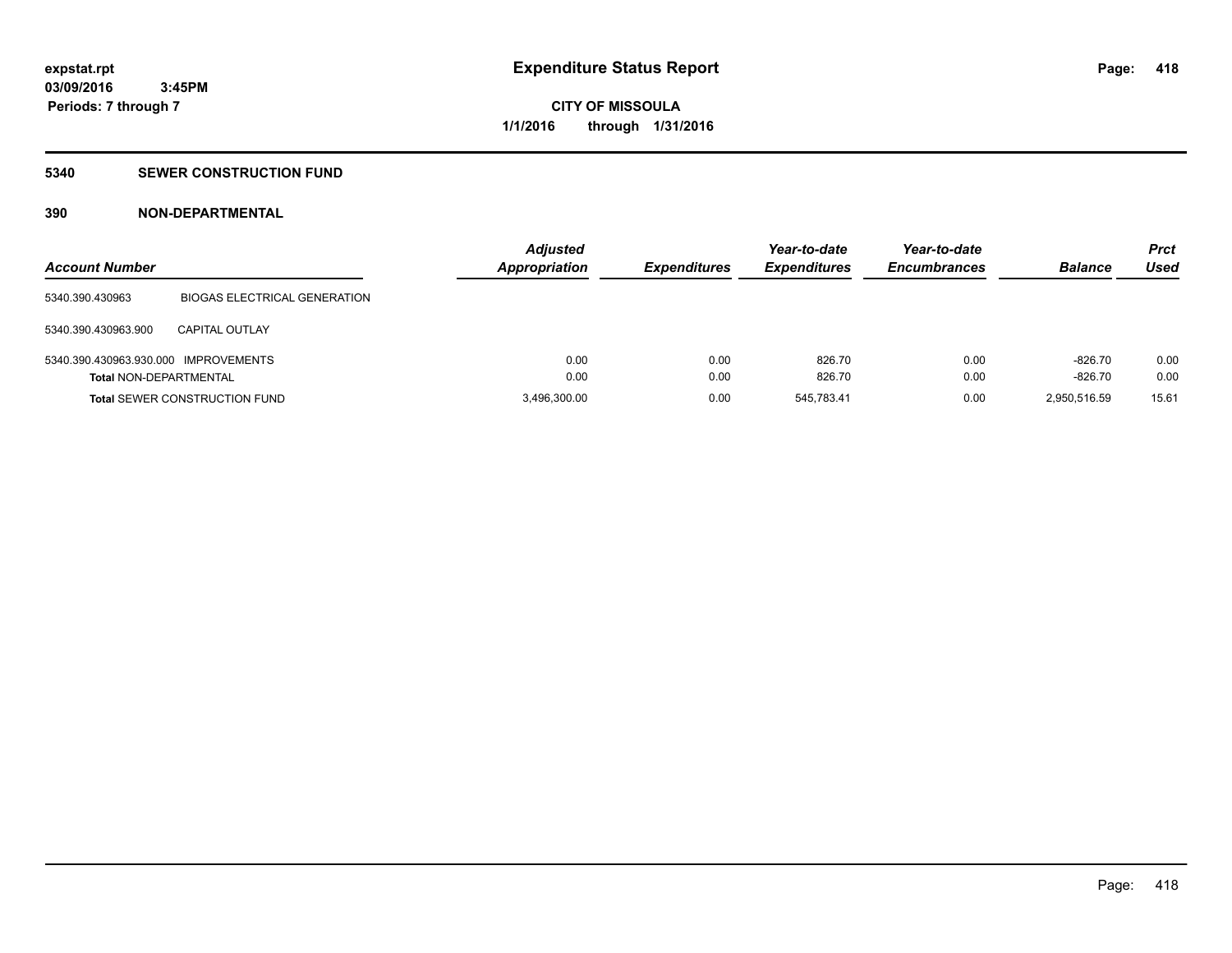**CITY OF MISSOULA 1/1/2016 through 1/31/2016**

### **5361 2001 SEWER REVENUE BONDS-DEBT SERVICE**

|                                   |                                                    | <b>Adjusted</b>      |                     | Year-to-date        | Year-to-date        |                | <b>Prct</b> |
|-----------------------------------|----------------------------------------------------|----------------------|---------------------|---------------------|---------------------|----------------|-------------|
| <b>Account Number</b>             |                                                    | <b>Appropriation</b> | <b>Expenditures</b> | <b>Expenditures</b> | <b>Encumbrances</b> | <b>Balance</b> | Used        |
| 5361.330.490200                   | REVENUE BOND DEBT SERVICE                          |                      |                     |                     |                     |                |             |
| 5361.330.490200.600               | <b>DEBT SERVICE</b>                                |                      |                     |                     |                     |                |             |
| 5361.330.490200.610.000 PRINCIPAL |                                                    | 28.000.00            | 0.00                | 14,000.00           | 0.00                | 14,000.00      | 50.00       |
|                                   | 5361.330.490200.620.000 INTEREST / SERVICE FEES    | 3,040.00             | 0.00                | 1,590.00            | 0.00                | 1,450.00       | 52.30       |
|                                   | <b>Total REVENUE BOND DEBT SERVICE</b>             | 31,040.00            | 0.00                | 15,590.00           | 0.00                | 15,450.00      | 50.23       |
| 5361.330.510110                   | <b>MERCHANT SERVICES</b>                           |                      |                     |                     |                     |                |             |
| 5361.330.510110.500               | <b>FIXED CHARGES</b>                               |                      |                     |                     |                     |                |             |
| <b>Total MERCHANT SERVICES</b>    |                                                    | 0.00                 | 0.00                | 0.00                | 0.00                | 0.00           | 0.00        |
|                                   | <b>Total 2001 SEWER REVENUE BONDS-DEBT SERVICE</b> | 31,040.00            | 0.00                | 15,590.00           | 0.00                | 15,450.00      | 50.23       |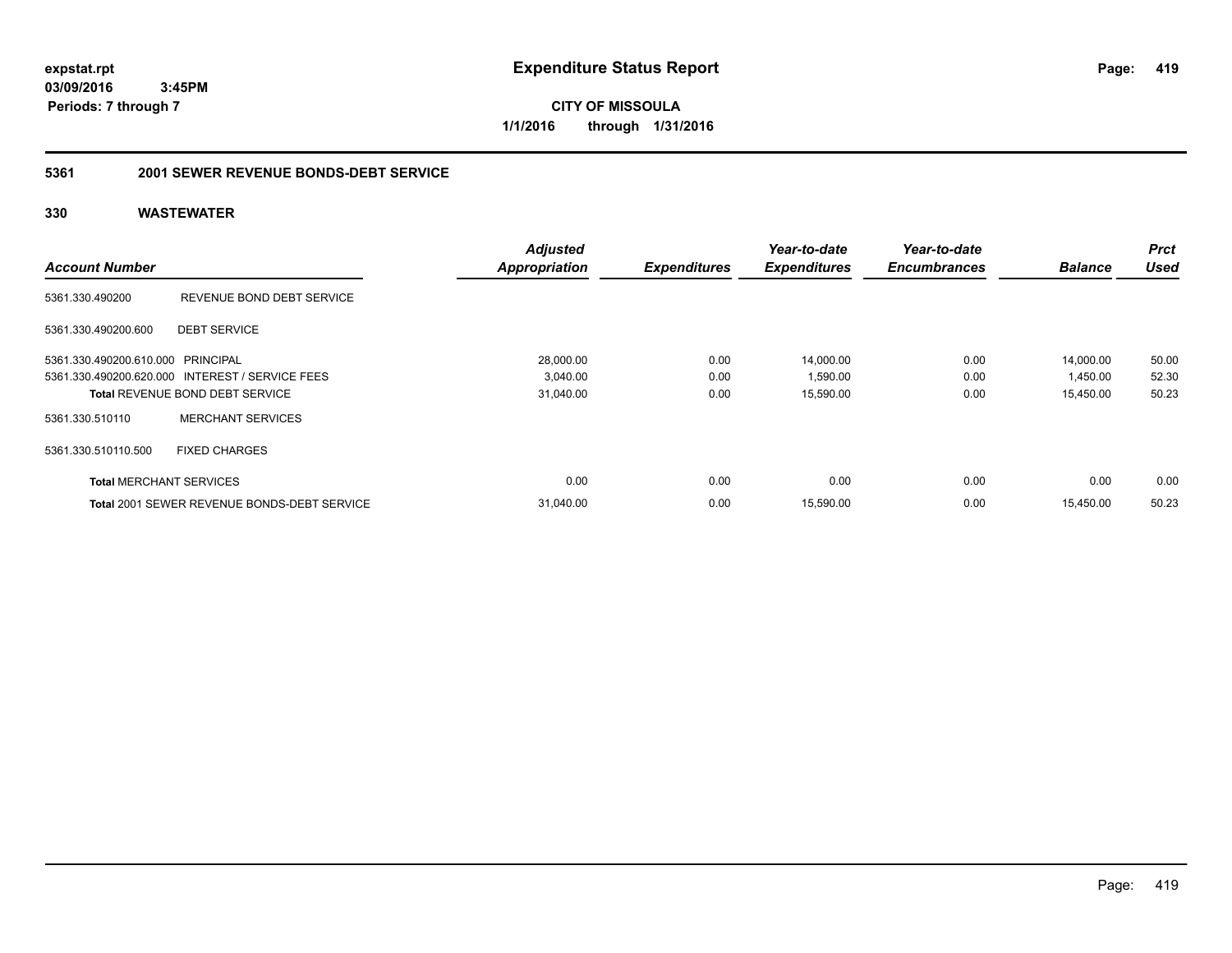**CITY OF MISSOULA 1/1/2016 through 1/31/2016**

### **5362 00 SEWER REVENUE BOND - SERIES B DEBT SE**

|                                   |                                                 | <b>Adjusted</b>      |                     | Year-to-date        | Year-to-date        |                | <b>Prct</b> |
|-----------------------------------|-------------------------------------------------|----------------------|---------------------|---------------------|---------------------|----------------|-------------|
| <b>Account Number</b>             |                                                 | <b>Appropriation</b> | <b>Expenditures</b> | <b>Expenditures</b> | <b>Encumbrances</b> | <b>Balance</b> | <b>Used</b> |
| 5362.330.490200                   | REVENUE BOND DEBT SERVICE                       |                      |                     |                     |                     |                |             |
| 5362.330.490200.600               | <b>DEBT SERVICE</b>                             |                      |                     |                     |                     |                |             |
| 5362.330.490200.610.000 PRINCIPAL |                                                 | 44,000.00            | 0.00                | 22,000.00           | 0.00                | 22,000.00      | 50.00       |
|                                   | 5362.330.490200.620.000 INTEREST / SERVICE FEES | 4,360.00             | 0.00                | 2,290.00            | 0.00                | 2,070.00       | 52.52       |
| <b>Total DEBT SERVICE</b>         |                                                 | 48,360.00            | 0.00                | 24,290.00           | 0.00                | 24,070.00      | 50.23       |
| 5362.330.490200.800               | OTHER OBJECTS                                   |                      |                     |                     |                     |                |             |
| <b>Total OTHER OBJECTS</b>        |                                                 | 0.00                 | 0.00                | 0.00                | 0.00                | 0.00           | 0.00        |
|                                   | Total REVENUE BOND DEBT SERVICE                 | 48,360.00            | 0.00                | 24,290.00           | 0.00                | 24,070.00      | 50.23       |
| 5362.330.510110                   | <b>MERCHANT SERVICES</b>                        |                      |                     |                     |                     |                |             |
| 5362.330.510110.500               | <b>FIXED CHARGES</b>                            |                      |                     |                     |                     |                |             |
|                                   | <b>Total MERCHANT SERVICES</b>                  | 0.00                 | 0.00                | 0.00                | 0.00                | 0.00           | 0.00        |
|                                   | Total 00 SEWER REVENUE BOND - SERIES B DEBT SE  | 48,360.00            | 0.00                | 24,290.00           | 0.00                | 24,070.00      | 50.23       |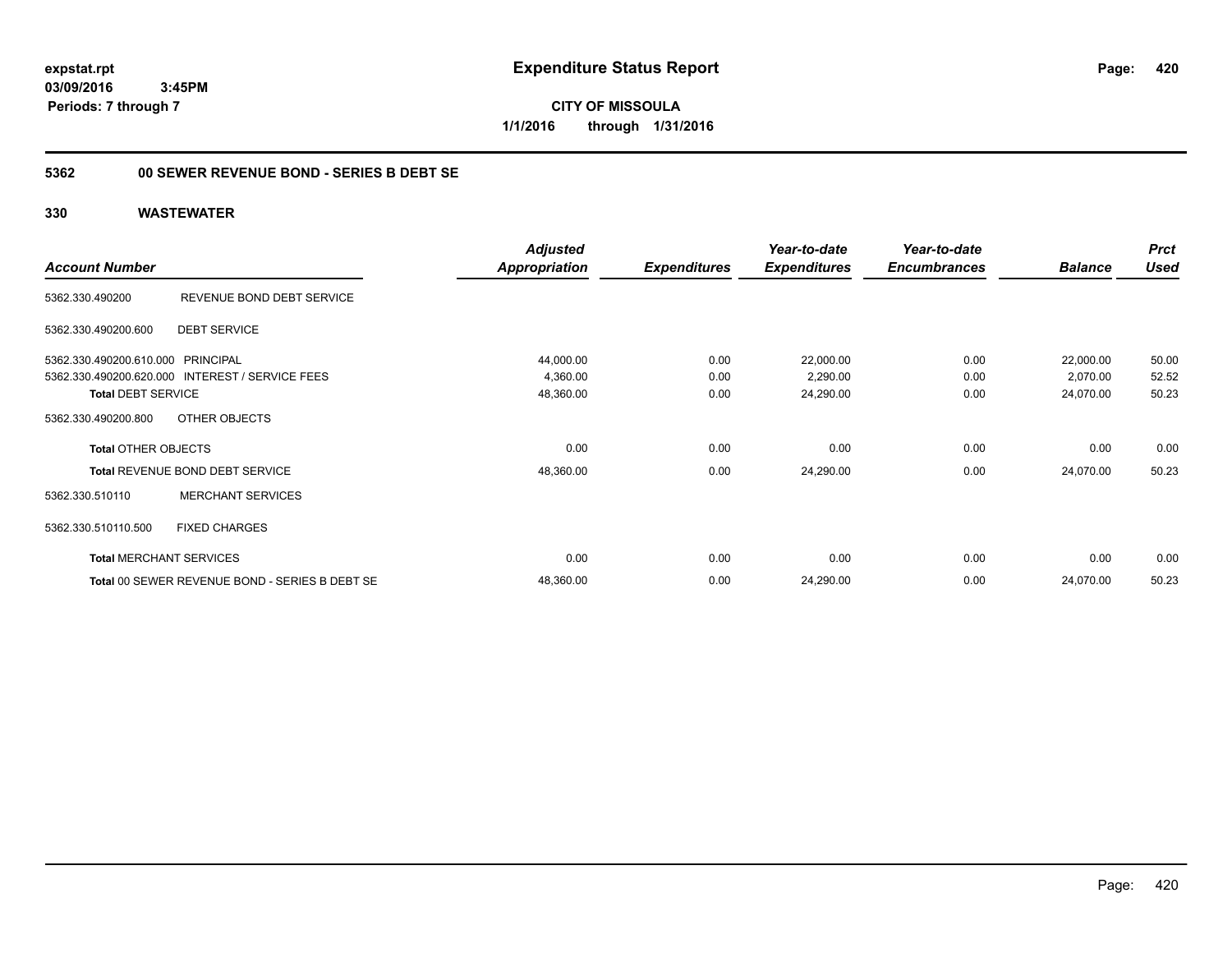**CITY OF MISSOULA 1/1/2016 through 1/31/2016**

### **5363 92 SEWER REVENUE BOND SERIES A DEBT SERV**

| <b>Account Number</b> |                                                       | <b>Adjusted</b><br><b>Appropriation</b> | <b>Expenditures</b> | Year-to-date<br><b>Expenditures</b> | Year-to-date<br><b>Encumbrances</b> | <b>Balance</b> | <b>Prct</b><br><b>Used</b> |
|-----------------------|-------------------------------------------------------|-----------------------------------------|---------------------|-------------------------------------|-------------------------------------|----------------|----------------------------|
| 5363.330.490200       | REVENUE BOND DEBT SERVICE                             |                                         |                     |                                     |                                     |                |                            |
| 5363.330.490200.600   | <b>DEBT SERVICE</b>                                   |                                         |                     |                                     |                                     |                |                            |
|                       | Total REVENUE BOND DEBT SERVICE                       | 0.00                                    | 0.00                | 0.00                                | 0.00                                | 0.00           | 0.00                       |
| 5363.330.510110       | <b>MERCHANT SERVICES</b>                              |                                         |                     |                                     |                                     |                |                            |
| 5363.330.510110.500   | <b>FIXED CHARGES</b>                                  |                                         |                     |                                     |                                     |                |                            |
|                       | <b>Total MERCHANT SERVICES</b>                        | 0.00                                    | 0.00                | 0.00                                | 0.00                                | 0.00           | 0.00                       |
|                       | <b>Total 92 SEWER REVENUE BOND SERIES A DEBT SERV</b> | 0.00                                    | 0.00                | 0.00                                | 0.00                                | 0.00           | 0.00                       |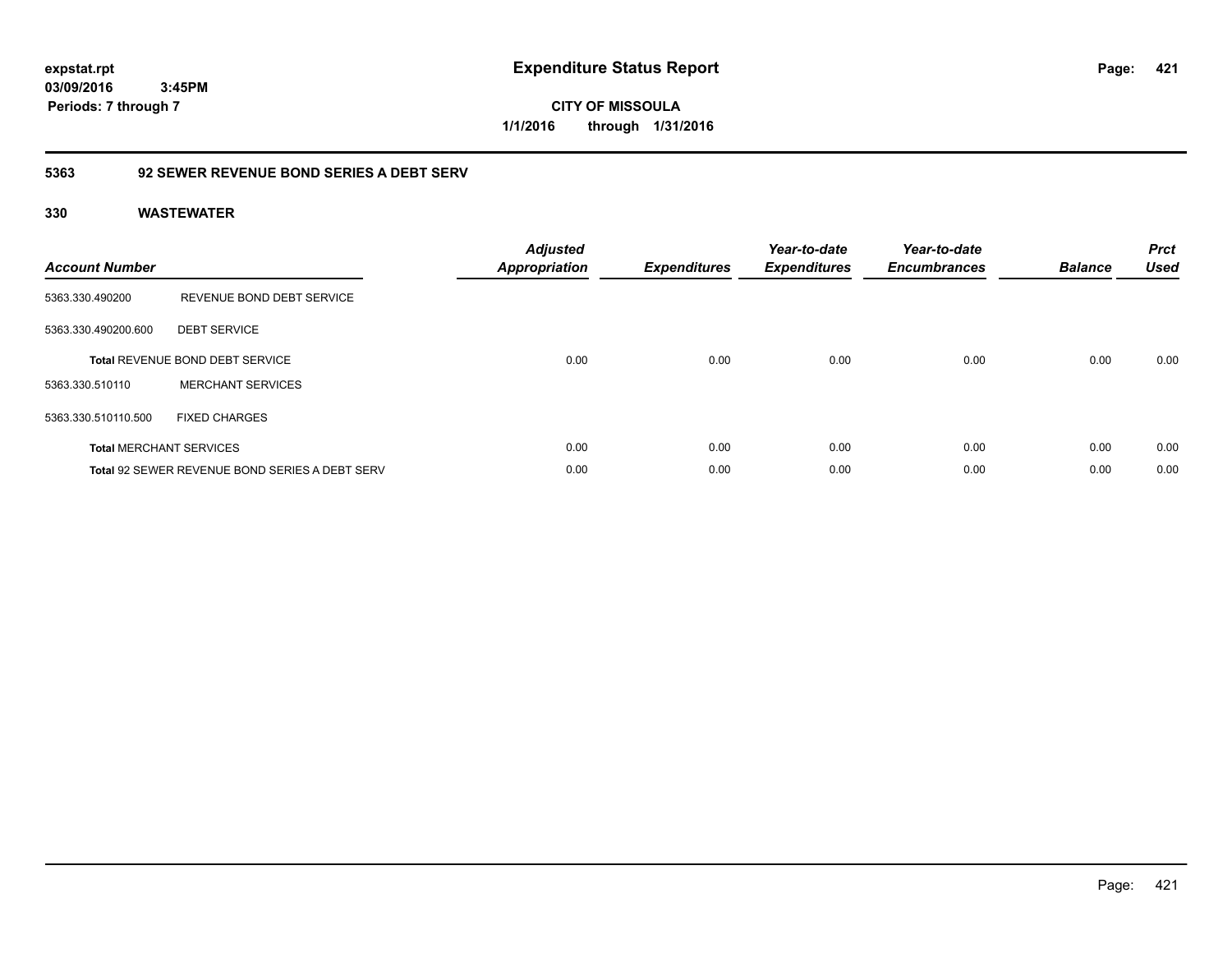**CITY OF MISSOULA 1/1/2016 through 1/31/2016**

### **5364 92 SEWER REVENUE BOND - SERIES B DEBT S**

| <b>Account Number</b> |                                               | <b>Adjusted</b><br><b>Appropriation</b> | <b>Expenditures</b> | Year-to-date<br><b>Expenditures</b> | Year-to-date<br><b>Encumbrances</b> | <b>Balance</b> | <b>Prct</b><br><b>Used</b> |
|-----------------------|-----------------------------------------------|-----------------------------------------|---------------------|-------------------------------------|-------------------------------------|----------------|----------------------------|
| 5364.330.490200       | REVENUE BOND DEBT SERVICE                     |                                         |                     |                                     |                                     |                |                            |
| 5364.330.490200.600   | <b>DEBT SERVICE</b>                           |                                         |                     |                                     |                                     |                |                            |
|                       | <b>Total REVENUE BOND DEBT SERVICE</b>        | 0.00                                    | 0.00                | 0.00                                | 0.00                                | 0.00           | 0.00                       |
| 5364.330.510110       | <b>MERCHANT SERVICES</b>                      |                                         |                     |                                     |                                     |                |                            |
| 5364.330.510110.500   | <b>FIXED CHARGES</b>                          |                                         |                     |                                     |                                     |                |                            |
|                       | <b>Total MERCHANT SERVICES</b>                | 0.00                                    | 0.00                | 0.00                                | 0.00                                | 0.00           | 0.00                       |
|                       | Total 92 SEWER REVENUE BOND - SERIES B DEBT S | 0.00                                    | 0.00                | 0.00                                | 0.00                                | 0.00           | 0.00                       |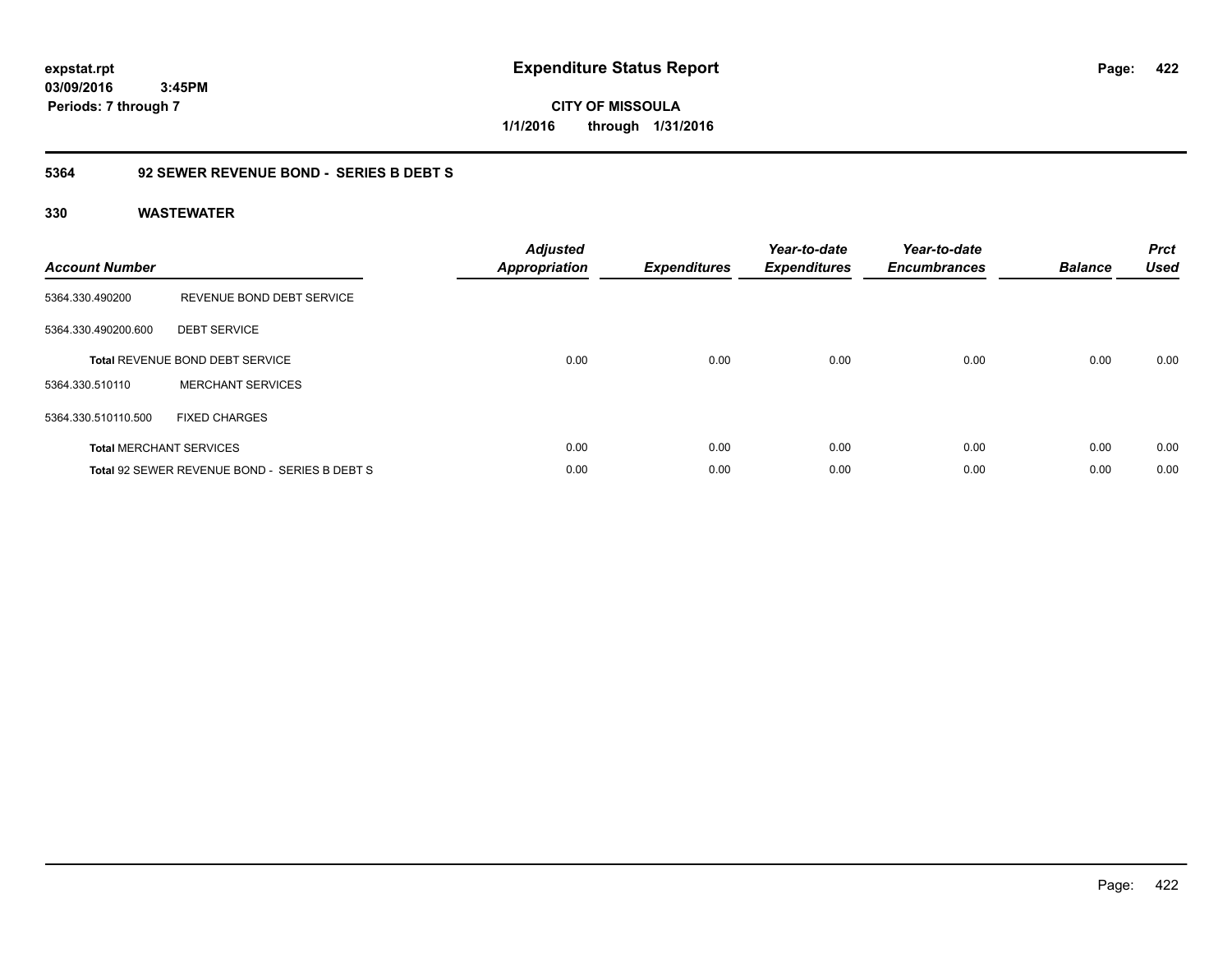**CITY OF MISSOULA 1/1/2016 through 1/31/2016**

### **5365 99 SEWER REVENUE BONDS DEBT SERVICE FUND**

|                                   |                                                       | <b>Adjusted</b>      |                     | Year-to-date        | Year-to-date        |                | <b>Prct</b> |
|-----------------------------------|-------------------------------------------------------|----------------------|---------------------|---------------------|---------------------|----------------|-------------|
| <b>Account Number</b>             |                                                       | <b>Appropriation</b> | <b>Expenditures</b> | <b>Expenditures</b> | <b>Encumbrances</b> | <b>Balance</b> | Used        |
| 5365.330.490200                   | REVENUE BOND DEBT SERVICE                             |                      |                     |                     |                     |                |             |
| 5365.330.490200.600               | <b>DEBT SERVICE</b>                                   |                      |                     |                     |                     |                |             |
| 5365.330.490200.610.000 PRINCIPAL |                                                       | 115,000.00           | 0.00                | 57,000.00           | 0.00                | 58,000.00      | 49.57       |
|                                   | 5365.330.490200.620.000 INTEREST / SERVICE FEES       | 8,910.00             | 0.00                | 4,740.00            | 0.00                | 4,170.00       | 53.20       |
|                                   | <b>Total REVENUE BOND DEBT SERVICE</b>                | 123,910.00           | 0.00                | 61,740.00           | 0.00                | 62,170.00      | 49.83       |
| 5365.330.510110                   | <b>MERCHANT SERVICES</b>                              |                      |                     |                     |                     |                |             |
| 5365.330.510110.500               | <b>FIXED CHARGES</b>                                  |                      |                     |                     |                     |                |             |
| <b>Total MERCHANT SERVICES</b>    |                                                       | 0.00                 | 0.00                | 0.00                | 0.00                | 0.00           | 0.00        |
|                                   | <b>Total 99 SEWER REVENUE BONDS DEBT SERVICE FUND</b> | 123,910.00           | 0.00                | 61,740.00           | 0.00                | 62.170.00      | 49.83       |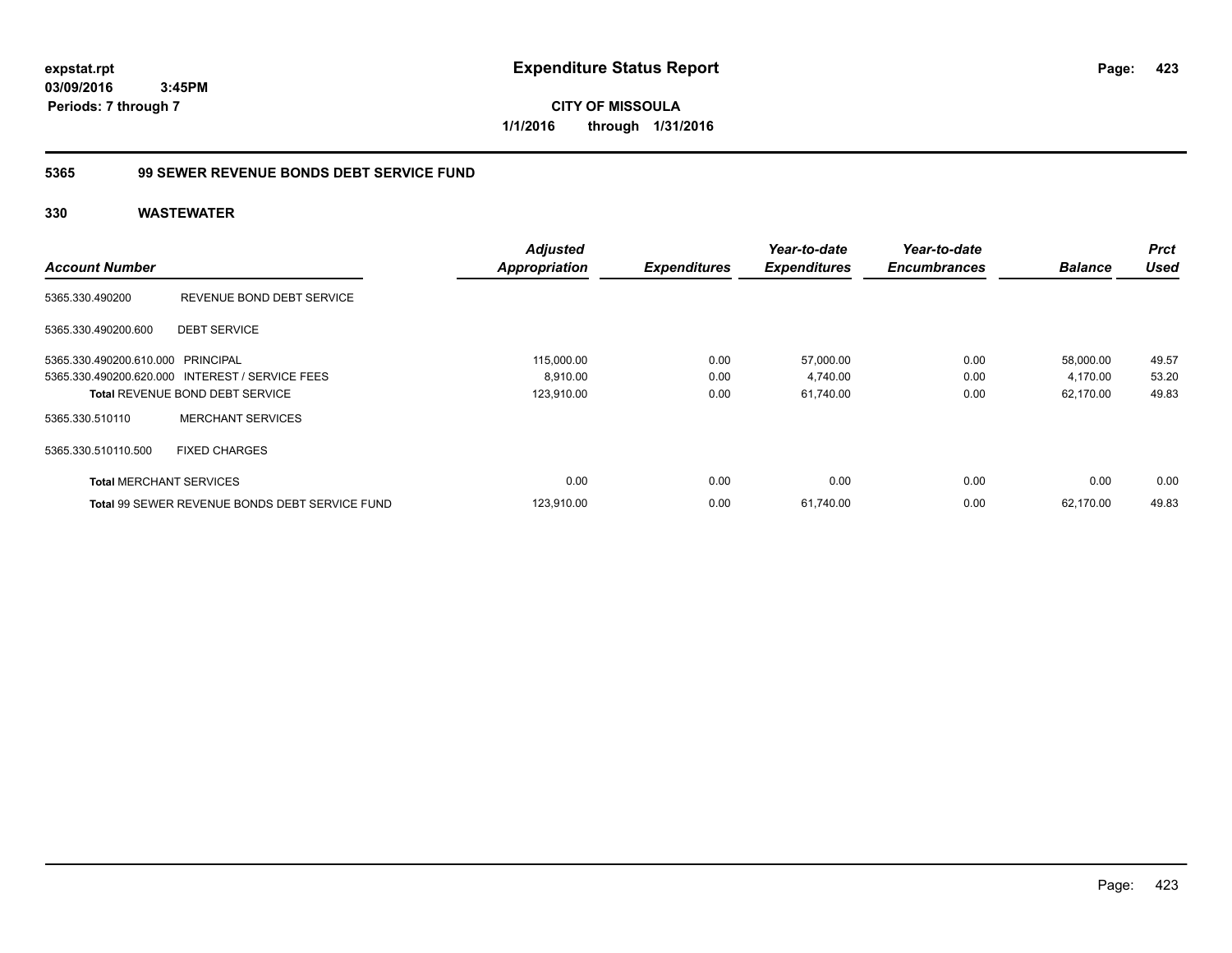**CITY OF MISSOULA 1/1/2016 through 1/31/2016**

### **5366 92 SEWER REVENUE BOND - SERIES A BOND RE**

| <b>Account Number</b>       |                                                | <b>Adjusted</b><br>Appropriation | <b>Expenditures</b> | Year-to-date<br><b>Expenditures</b> | Year-to-date<br><b>Encumbrances</b> | <b>Balance</b> | <b>Prct</b><br><b>Used</b> |
|-----------------------------|------------------------------------------------|----------------------------------|---------------------|-------------------------------------|-------------------------------------|----------------|----------------------------|
| 5366.330.430610             | ADMINISTRATION                                 |                                  |                     |                                     |                                     |                |                            |
| 5366.330.430610.800         | OTHER OBJECTS                                  |                                  |                     |                                     |                                     |                |                            |
| <b>Total ADMINISTRATION</b> |                                                | 0.00                             | 0.00                | 0.00                                | 0.00                                | 0.00           | 0.00                       |
| 5366.330.510110             | <b>MERCHANT SERVICES</b>                       |                                  |                     |                                     |                                     |                |                            |
| 5366.330.510110.500         | <b>FIXED CHARGES</b>                           |                                  |                     |                                     |                                     |                |                            |
|                             | <b>Total MERCHANT SERVICES</b>                 | 0.00                             | 0.00                | 0.00                                | 0.00                                | 0.00           | 0.00                       |
|                             | Total 92 SEWER REVENUE BOND - SERIES A BOND RE | 0.00                             | 0.00                | 0.00                                | 0.00                                | 0.00           | 0.00                       |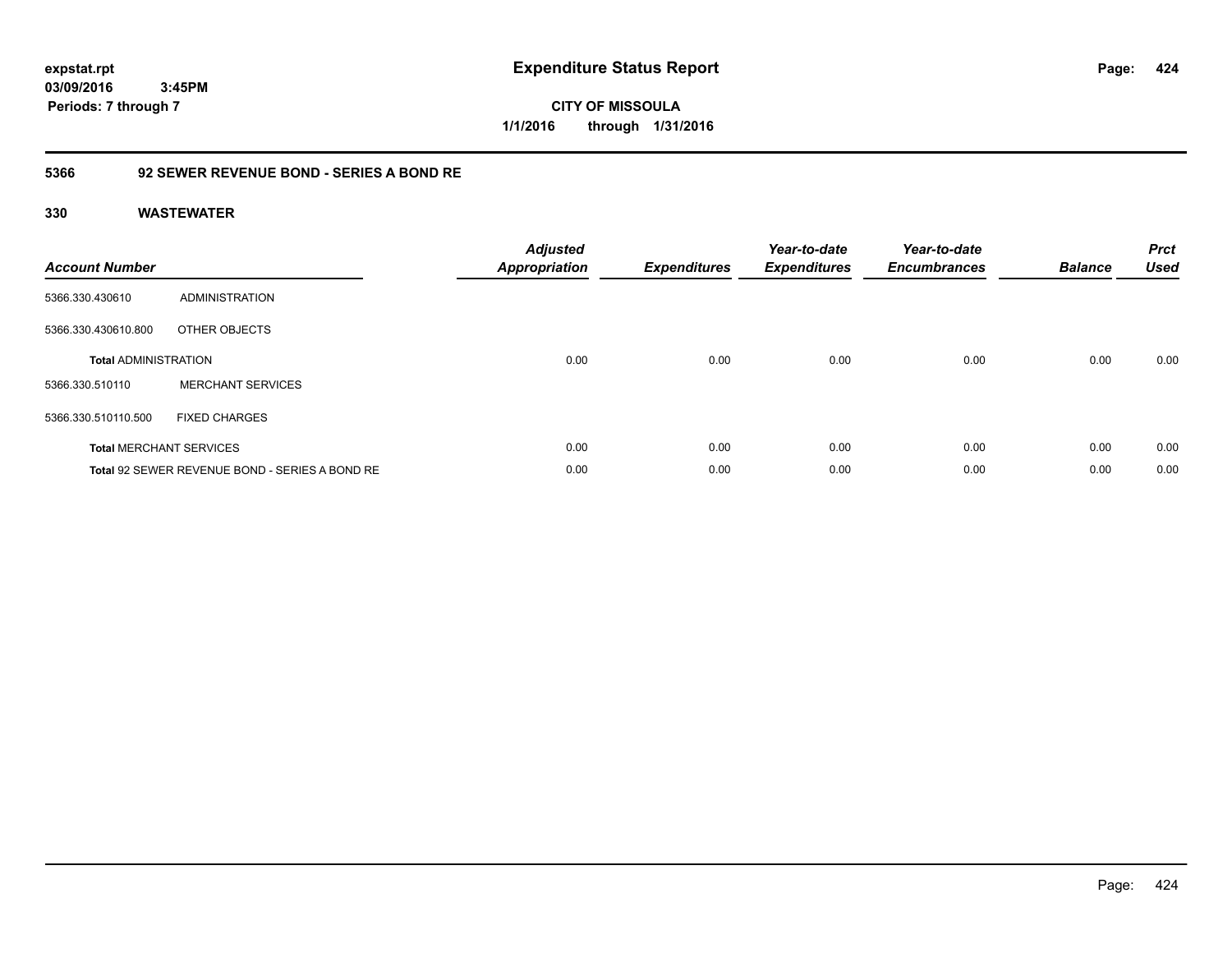**CITY OF MISSOULA 1/1/2016 through 1/31/2016**

### **5367 92 SEWER REVENUE BOND - SERIES B BOND RE**

| <b>Account Number</b>       |                                                | <b>Adjusted</b><br><b>Appropriation</b> | <b>Expenditures</b> | Year-to-date<br><b>Expenditures</b> | Year-to-date<br><b>Encumbrances</b> | <b>Balance</b> | <b>Prct</b><br><b>Used</b> |
|-----------------------------|------------------------------------------------|-----------------------------------------|---------------------|-------------------------------------|-------------------------------------|----------------|----------------------------|
| 5367.330.430610             | ADMINISTRATION                                 |                                         |                     |                                     |                                     |                |                            |
| 5367.330.430610.800         | OTHER OBJECTS                                  |                                         |                     |                                     |                                     |                |                            |
| <b>Total ADMINISTRATION</b> |                                                | 0.00                                    | 0.00                | 0.00                                | 0.00                                | 0.00           | 0.00                       |
| 5367.330.510110             | <b>MERCHANT SERVICES</b>                       |                                         |                     |                                     |                                     |                |                            |
| 5367.330.510110.500         | <b>FIXED CHARGES</b>                           |                                         |                     |                                     |                                     |                |                            |
|                             | <b>Total MERCHANT SERVICES</b>                 | 0.00                                    | 0.00                | 0.00                                | 0.00                                | 0.00           | 0.00                       |
|                             | Total 92 SEWER REVENUE BOND - SERIES B BOND RE | 0.00                                    | 0.00                | 0.00                                | 0.00                                | 0.00           | 0.00                       |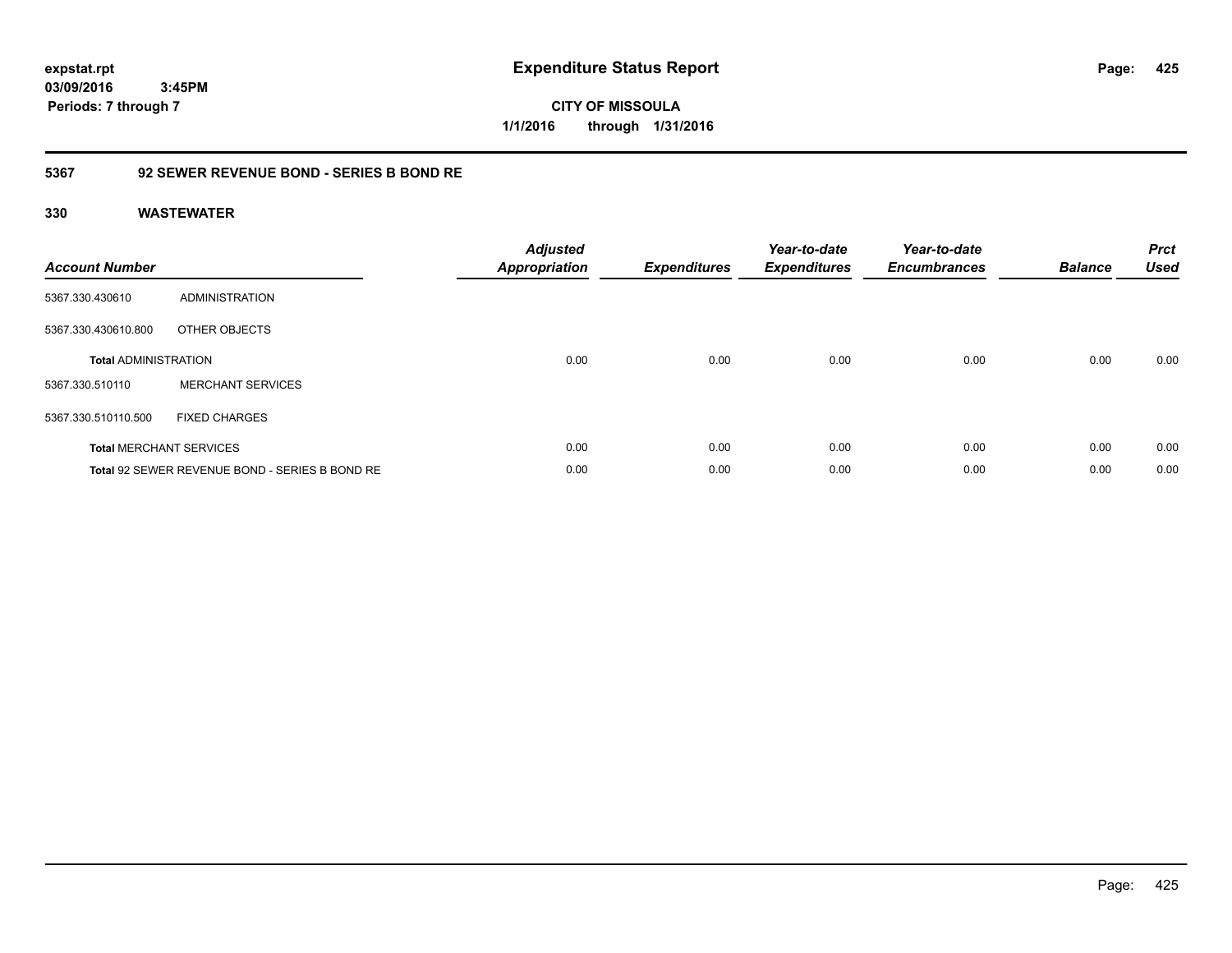**CITY OF MISSOULA 1/1/2016 through 1/31/2016**

#### **5368 00 SEWER REVENUE BOND RESERVE FUND**

| <b>Account Number</b>       |                                          | <b>Adjusted</b><br><b>Appropriation</b> | <b>Expenditures</b> | Year-to-date<br><b>Expenditures</b> | Year-to-date<br><b>Encumbrances</b> | <b>Balance</b> | <b>Prct</b><br><b>Used</b> |
|-----------------------------|------------------------------------------|-----------------------------------------|---------------------|-------------------------------------|-------------------------------------|----------------|----------------------------|
| 5368.330.430610             | ADMINISTRATION                           |                                         |                     |                                     |                                     |                |                            |
| 5368.330.430610.800         | OTHER OBJECTS                            |                                         |                     |                                     |                                     |                |                            |
| <b>Total ADMINISTRATION</b> |                                          | 0.00                                    | 0.00                | 0.00                                | 0.00                                | 0.00           | 0.00                       |
| 5368.330.510110             | <b>MERCHANT SERVICES</b>                 |                                         |                     |                                     |                                     |                |                            |
| 5368.330.510110.500         | <b>FIXED CHARGES</b>                     |                                         |                     |                                     |                                     |                |                            |
|                             | <b>Total MERCHANT SERVICES</b>           | 0.00                                    | 0.00                | 0.00                                | 0.00                                | 0.00           | 0.00                       |
|                             | Total 00 SEWER REVENUE BOND RESERVE FUND | 0.00                                    | 0.00                | 0.00                                | 0.00                                | 0.00           | 0.00                       |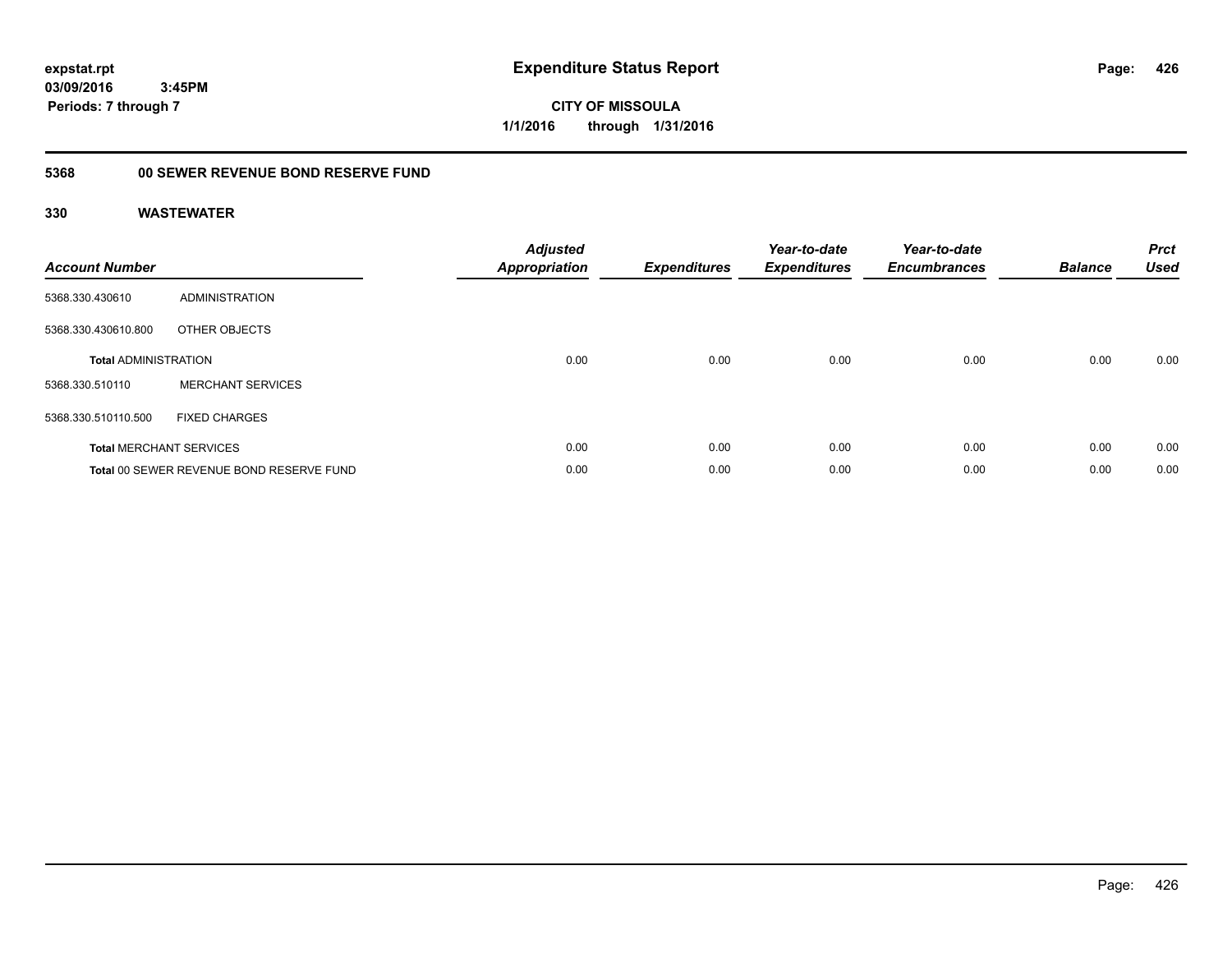### **5369 2001 SEWER REVENUE BOND**

| <b>Account Number</b>          |                                                  | <b>Adjusted</b><br><b>Appropriation</b> | <b>Expenditures</b> | Year-to-date<br><b>Expenditures</b> | Year-to-date<br><b>Encumbrances</b> | <b>Balance</b> | <b>Prct</b><br><b>Used</b> |
|--------------------------------|--------------------------------------------------|-----------------------------------------|---------------------|-------------------------------------|-------------------------------------|----------------|----------------------------|
| 5369.330.430610                | ADMINISTRATION                                   |                                         |                     |                                     |                                     |                |                            |
| 5369.330.430610.800            | OTHER OBJECTS                                    |                                         |                     |                                     |                                     |                |                            |
| <b>Total ADMINISTRATION</b>    | 5369.330.430610.820.000 TRANSFERS TO OTHER FUNDS | 30.00<br>30.00                          | 0.00<br>0.00        | 0.00<br>0.00                        | 0.00<br>0.00                        | 30.00<br>30.00 | 0.00<br>0.00               |
| 5369.330.510110                | <b>MERCHANT SERVICES</b>                         |                                         |                     |                                     |                                     |                |                            |
| 5369.330.510110.500            | <b>FIXED CHARGES</b>                             |                                         |                     |                                     |                                     |                |                            |
| <b>Total MERCHANT SERVICES</b> |                                                  | 0.00                                    | 0.00                | 0.00                                | 0.00                                | 0.00           | 0.00                       |
|                                | Total 2001 SEWER REVENUE BOND                    | 30.00                                   | 0.00                | 0.00                                | 0.00                                | 30.00          | 0.00                       |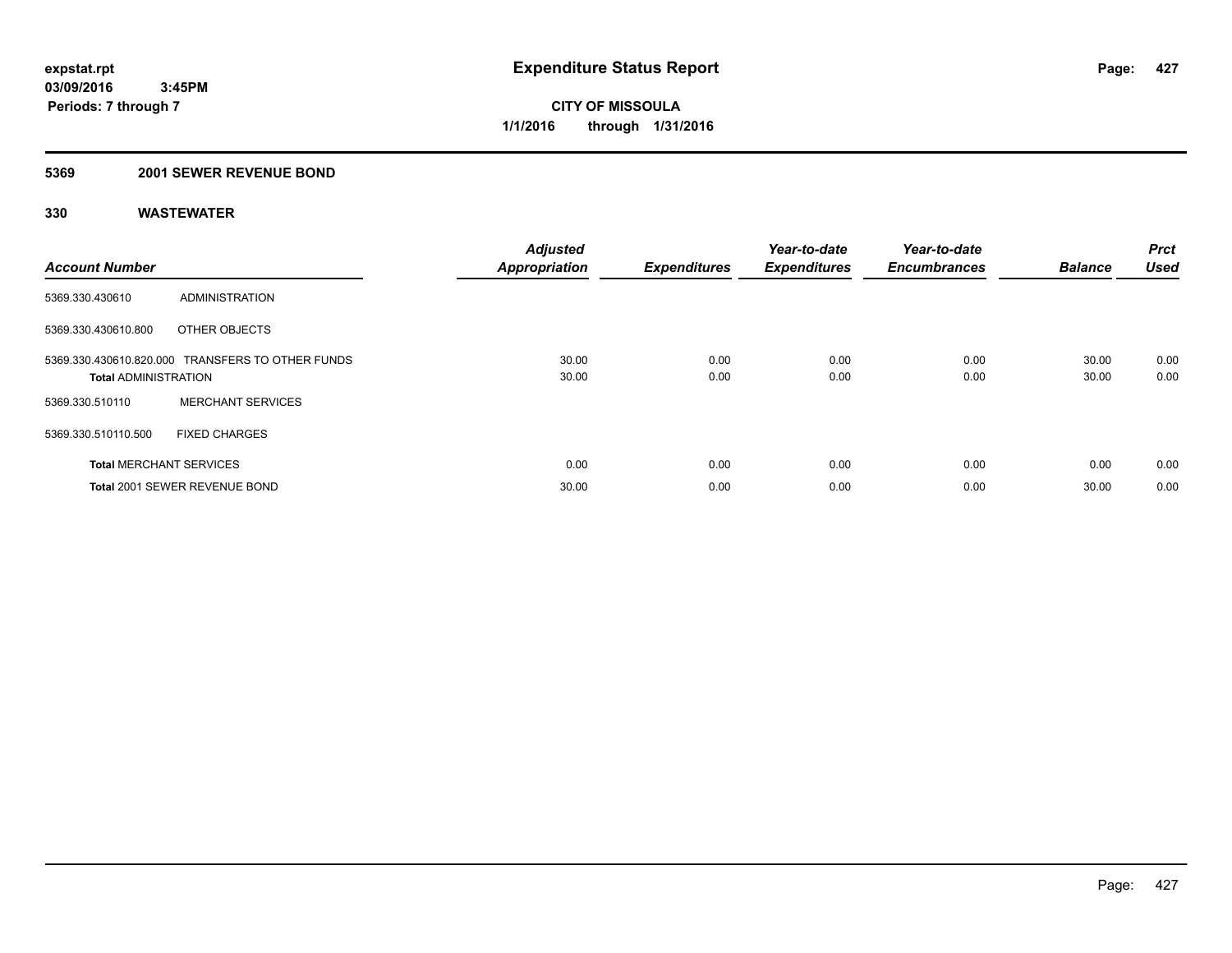**CITY OF MISSOULA 1/1/2016 through 1/31/2016**

# **5370 99 SEWER REVENUE BOND RESERVE FUND**

| <b>Account Number</b>          |                                                  | <b>Adjusted</b><br><b>Appropriation</b> | <b>Expenditures</b> | Year-to-date<br><b>Expenditures</b> | Year-to-date<br><b>Encumbrances</b> | <b>Balance</b>   | <b>Prct</b><br><b>Used</b> |
|--------------------------------|--------------------------------------------------|-----------------------------------------|---------------------|-------------------------------------|-------------------------------------|------------------|----------------------------|
| 5370.330.430610                | ADMINISTRATION                                   |                                         |                     |                                     |                                     |                  |                            |
| 5370.330.430610.800            | OTHER OBJECTS                                    |                                         |                     |                                     |                                     |                  |                            |
| <b>Total ADMINISTRATION</b>    | 5370.330.430610.820.000 TRANSFERS TO OTHER FUNDS | 790.00<br>790.00                        | 0.00<br>0.00        | 0.00<br>0.00                        | 0.00<br>0.00                        | 790.00<br>790.00 | 0.00<br>0.00               |
| 5370.330.510110                | <b>MERCHANT SERVICES</b>                         |                                         |                     |                                     |                                     |                  |                            |
| 5370.330.510110.500            | <b>FIXED CHARGES</b>                             |                                         |                     |                                     |                                     |                  |                            |
| <b>Total MERCHANT SERVICES</b> |                                                  | 0.00                                    | 0.00                | 0.00                                | 0.00                                | 0.00             | 0.00                       |
|                                | Total 99 SEWER REVENUE BOND RESERVE FUND         | 790.00                                  | 0.00                | 0.00                                | 0.00                                | 790.00           | 0.00                       |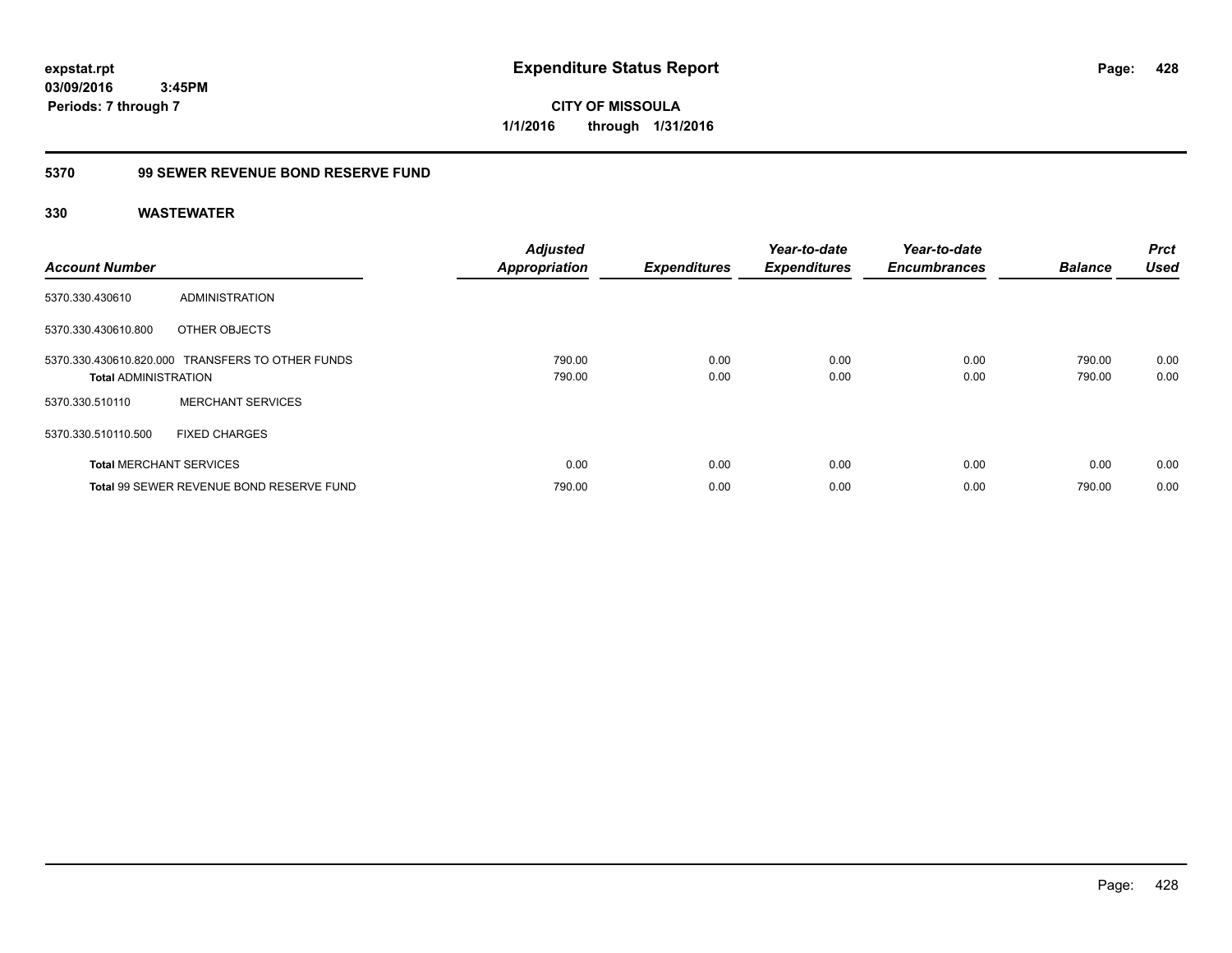**CITY OF MISSOULA 1/1/2016 through 1/31/2016**

# **5371 2002 SEWER BONDS**

|                                   |                                                 | <b>Adjusted</b>      |                     | Year-to-date        | Year-to-date        |                | <b>Prct</b> |
|-----------------------------------|-------------------------------------------------|----------------------|---------------------|---------------------|---------------------|----------------|-------------|
| <b>Account Number</b>             |                                                 | <b>Appropriation</b> | <b>Expenditures</b> | <b>Expenditures</b> | <b>Encumbrances</b> | <b>Balance</b> | <b>Used</b> |
| 5371.330.490200                   | REVENUE BOND DEBT SERVICE                       |                      |                     |                     |                     |                |             |
| 5371.330.490200.600               | <b>DEBT SERVICE</b>                             |                      |                     |                     |                     |                |             |
| 5371.330.490200.610.000 PRINCIPAL |                                                 | 75,000.00            | 0.00                | 37,000.00           | 0.00                | 38,000.00      | 49.33       |
|                                   | 5371.330.490200.620.000 INTEREST / SERVICE FEES | 9,930.00             | 0.00                | 5,150.00            | 0.00                | 4,780.00       | 51.86       |
|                                   | <b>Total REVENUE BOND DEBT SERVICE</b>          | 84,930.00            | 0.00                | 42,150.00           | 0.00                | 42,780.00      | 49.63       |
| 5371.330.510110                   | <b>MERCHANT SERVICES</b>                        |                      |                     |                     |                     |                |             |
| 5371.330.510110.500               | <b>FIXED CHARGES</b>                            |                      |                     |                     |                     |                |             |
| <b>Total MERCHANT SERVICES</b>    |                                                 | 0.00                 | 0.00                | 0.00                | 0.00                | 0.00           | 0.00        |
| Total 2002 SEWER BONDS            |                                                 | 84,930.00            | 0.00                | 42,150.00           | 0.00                | 42.780.00      | 49.63       |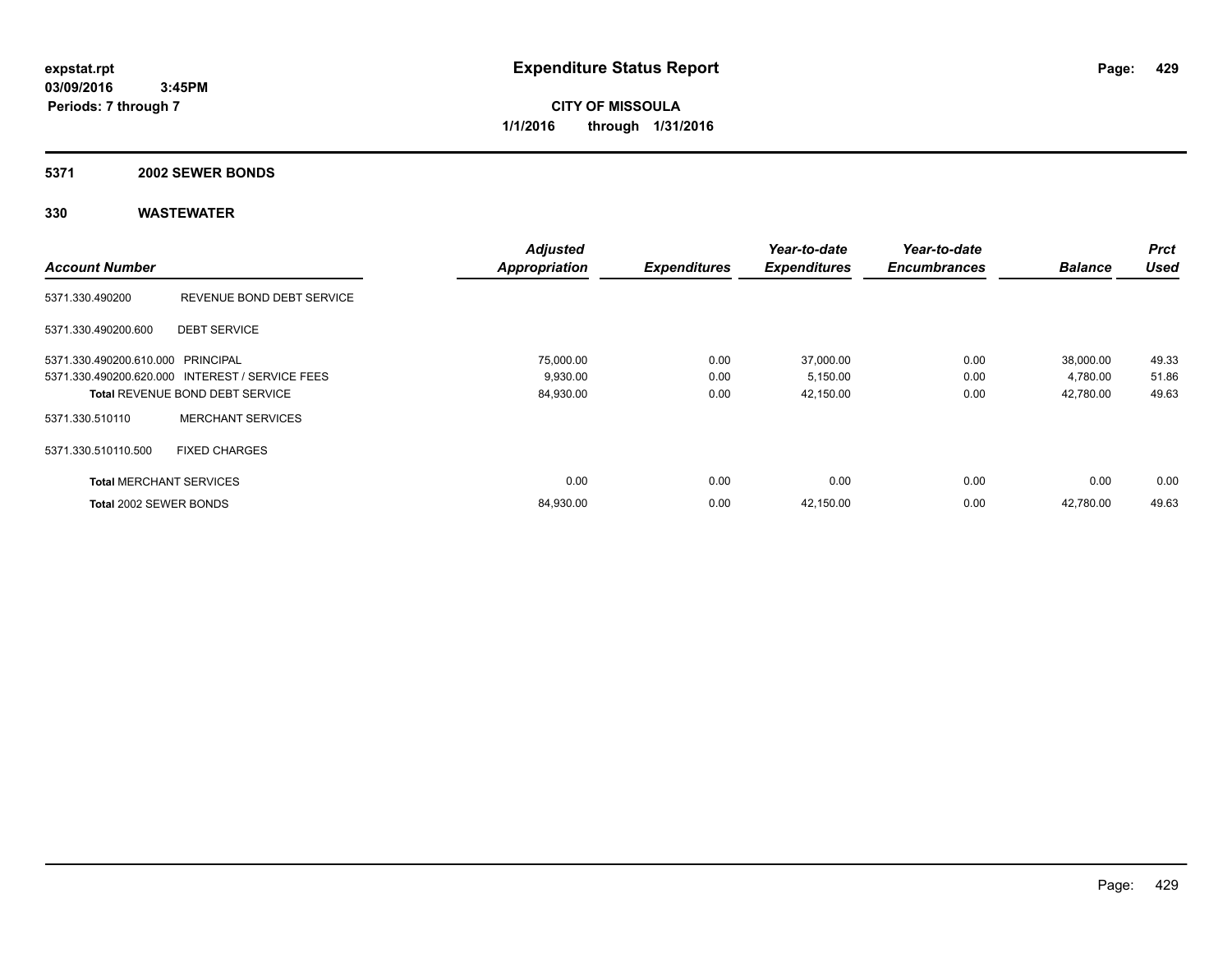### **5372 2002 SEWER REVENUE BOND**

| <b>Account Number</b>       |                                | <b>Adjusted</b><br><b>Appropriation</b> | <b>Expenditures</b> | Year-to-date<br><b>Expenditures</b> | Year-to-date<br><b>Encumbrances</b> | <b>Balance</b> | <b>Prct</b><br>Used |
|-----------------------------|--------------------------------|-----------------------------------------|---------------------|-------------------------------------|-------------------------------------|----------------|---------------------|
| 5372.330.430610             | ADMINISTRATION                 |                                         |                     |                                     |                                     |                |                     |
| 5372.330.430610.800         | OTHER OBJECTS                  |                                         |                     |                                     |                                     |                |                     |
| <b>Total ADMINISTRATION</b> |                                | 0.00                                    | 0.00                | 0.00                                | 0.00                                | 0.00           | 0.00                |
| 5372.330.510110             | <b>MERCHANT SERVICES</b>       |                                         |                     |                                     |                                     |                |                     |
| 5372.330.510110.500         | <b>FIXED CHARGES</b>           |                                         |                     |                                     |                                     |                |                     |
|                             | <b>Total MERCHANT SERVICES</b> | 0.00                                    | 0.00                | 0.00                                | 0.00                                | 0.00           | 0.00                |
|                             | Total 2002 SEWER REVENUE BOND  | 0.00                                    | 0.00                | 0.00                                | 0.00                                | 0.00           | 0.00                |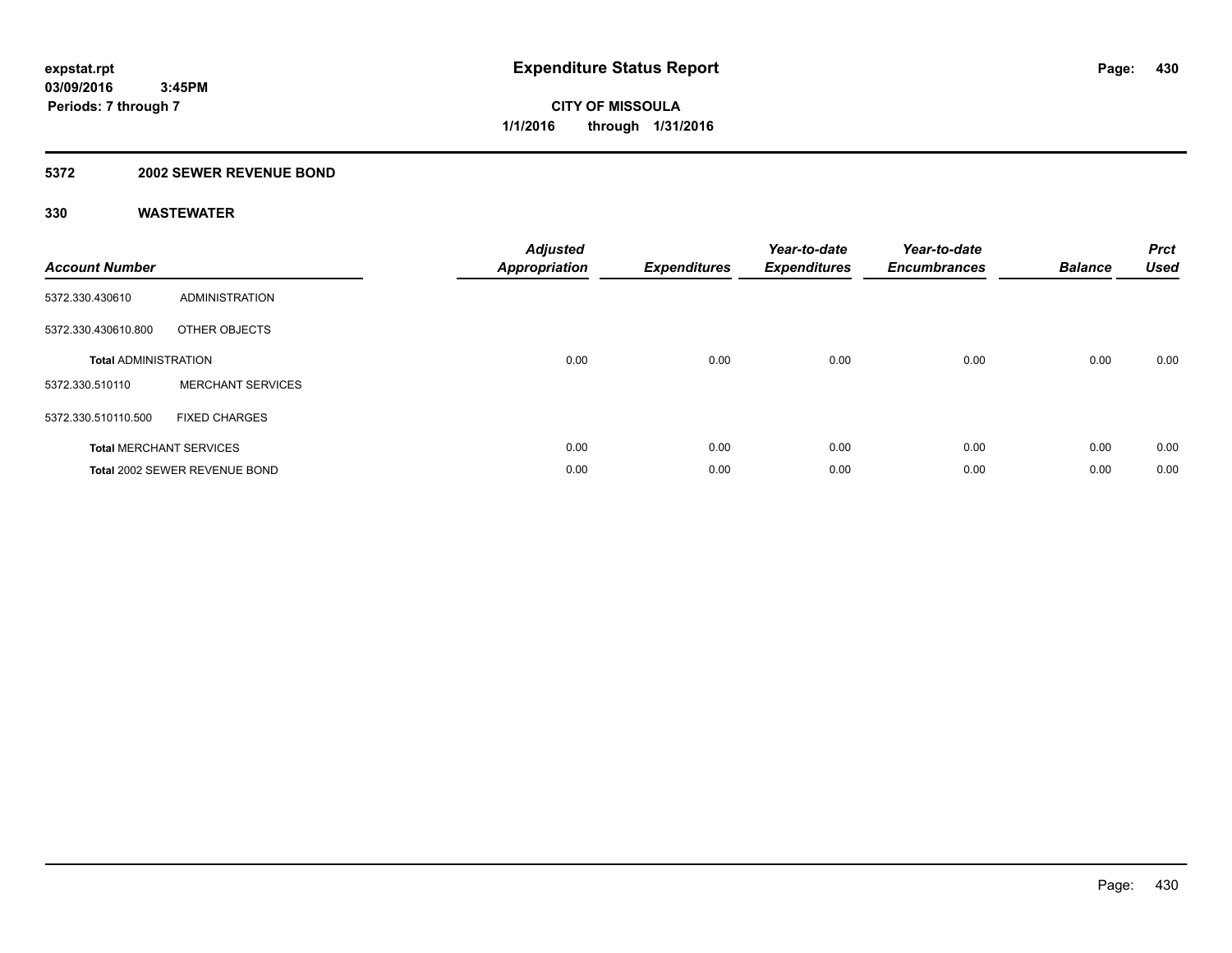**CITY OF MISSOULA 1/1/2016 through 1/31/2016**

### **5373 2002 WWTP UPGRADE REVENUE BOND**

|                                   |                                                 | <b>Adjusted</b>      |                     | Year-to-date        | Year-to-date        |                | <b>Prct</b> |
|-----------------------------------|-------------------------------------------------|----------------------|---------------------|---------------------|---------------------|----------------|-------------|
| <b>Account Number</b>             |                                                 | <b>Appropriation</b> | <b>Expenditures</b> | <b>Expenditures</b> | <b>Encumbrances</b> | <b>Balance</b> | <b>Used</b> |
| 5373.330.490200                   | REVENUE BOND DEBT SERVICE                       |                      |                     |                     |                     |                |             |
| 5373.330.490200.600               | <b>DEBT SERVICE</b>                             |                      |                     |                     |                     |                |             |
| 5373.330.490200.610.000 PRINCIPAL |                                                 | 290,000.00           | 0.00                | 144,000.00          | 0.00                | 146,000.00     | 49.66       |
|                                   | 5373.330.490200.620.000 INTEREST / SERVICE FEES | 41,640.00            | 0.00                | 21,540.00           | 0.00                | 20,100.00      | 51.73       |
|                                   | <b>Total REVENUE BOND DEBT SERVICE</b>          | 331,640.00           | 0.00                | 165,540.00          | 0.00                | 166.100.00     | 49.92       |
| 5373.330.510110                   | <b>MERCHANT SERVICES</b>                        |                      |                     |                     |                     |                |             |
| 5373.330.510110.500               | <b>FIXED CHARGES</b>                            |                      |                     |                     |                     |                |             |
| <b>Total MERCHANT SERVICES</b>    |                                                 | 0.00                 | 0.00                | 0.00                | 0.00                | 0.00           | 0.00        |
|                                   | Total 2002 WWTP UPGRADE REVENUE BOND            | 331.640.00           | 0.00                | 165.540.00          | 0.00                | 166.100.00     | 49.92       |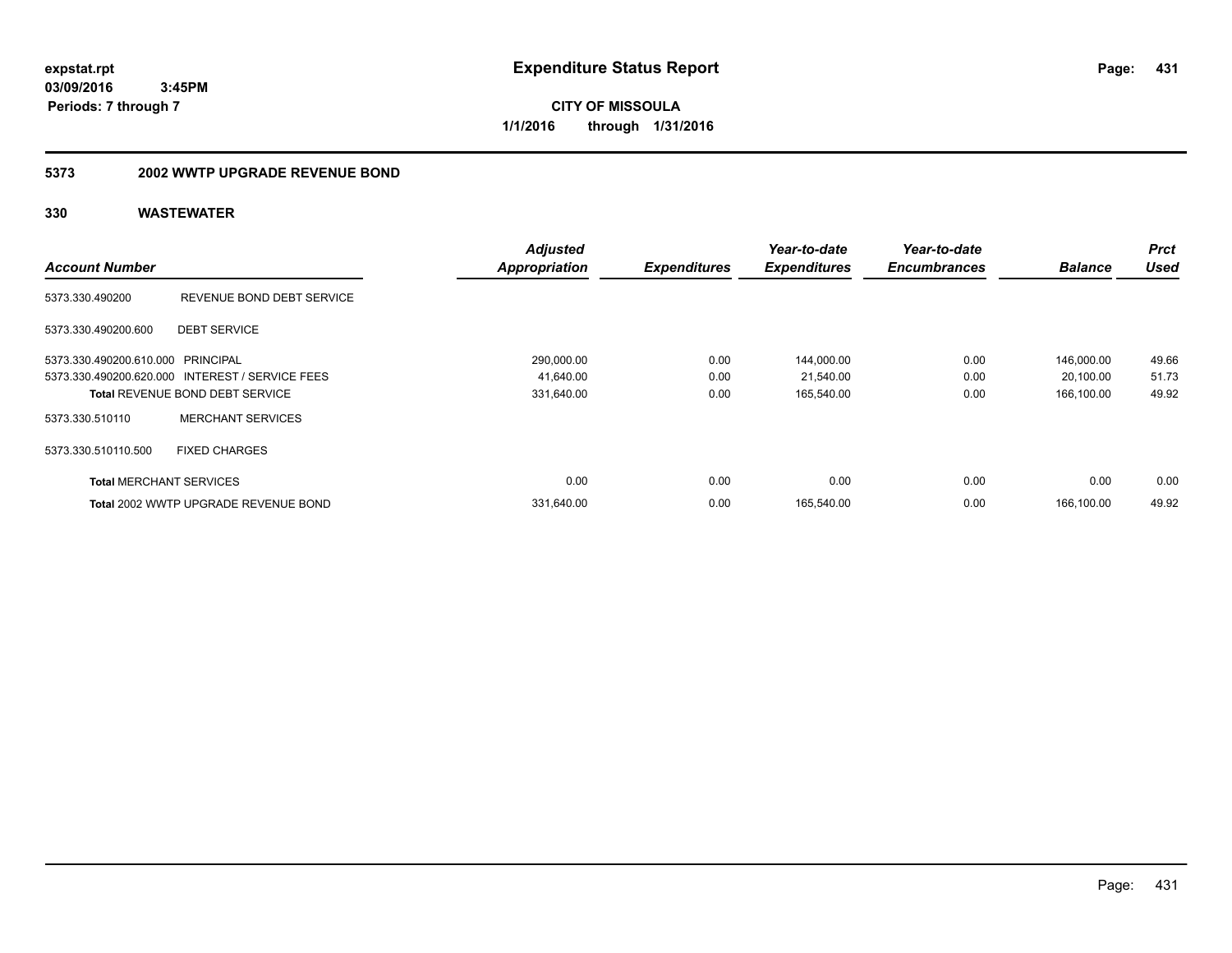### **5374 2002 WWTP UPGRADE RESERVE**

|                             |                                                  | <b>Adjusted</b>      |                     | Year-to-date        | Year-to-date        |                | <b>Prct</b> |
|-----------------------------|--------------------------------------------------|----------------------|---------------------|---------------------|---------------------|----------------|-------------|
| <b>Account Number</b>       |                                                  | <b>Appropriation</b> | <b>Expenditures</b> | <b>Expenditures</b> | <b>Encumbrances</b> | <b>Balance</b> | <b>Used</b> |
| 5374.330.430610             | <b>ADMINISTRATION</b>                            |                      |                     |                     |                     |                |             |
| 5374.330.430610.800         | OTHER OBJECTS                                    |                      |                     |                     |                     |                |             |
|                             | 5374.330.430610.820.000 TRANSFERS TO OTHER FUNDS | 180.00               | 0.00                | 0.00                | 0.00                | 180.00         | 0.00        |
| <b>Total ADMINISTRATION</b> |                                                  | 180.00               | 0.00                | 0.00                | 0.00                | 180.00         | 0.00        |
| 5374.330.490200             | REVENUE BOND DEBT SERVICE                        |                      |                     |                     |                     |                |             |
| 5374.330.490200.600         | <b>DEBT SERVICE</b>                              |                      |                     |                     |                     |                |             |
|                             | Total REVENUE BOND DEBT SERVICE                  | 0.00                 | 0.00                | 0.00                | 0.00                | 0.00           | 0.00        |
| 5374.330.510110             | <b>MERCHANT SERVICES</b>                         |                      |                     |                     |                     |                |             |
| 5374.330.510110.500         | <b>FIXED CHARGES</b>                             |                      |                     |                     |                     |                |             |
|                             | <b>Total MERCHANT SERVICES</b>                   | 0.00                 | 0.00                | 0.00                | 0.00                | 0.00           | 0.00        |
|                             | Total 2002 WWTP UPGRADE RESERVE                  | 180.00               | 0.00                | 0.00                | 0.00                | 180.00         | 0.00        |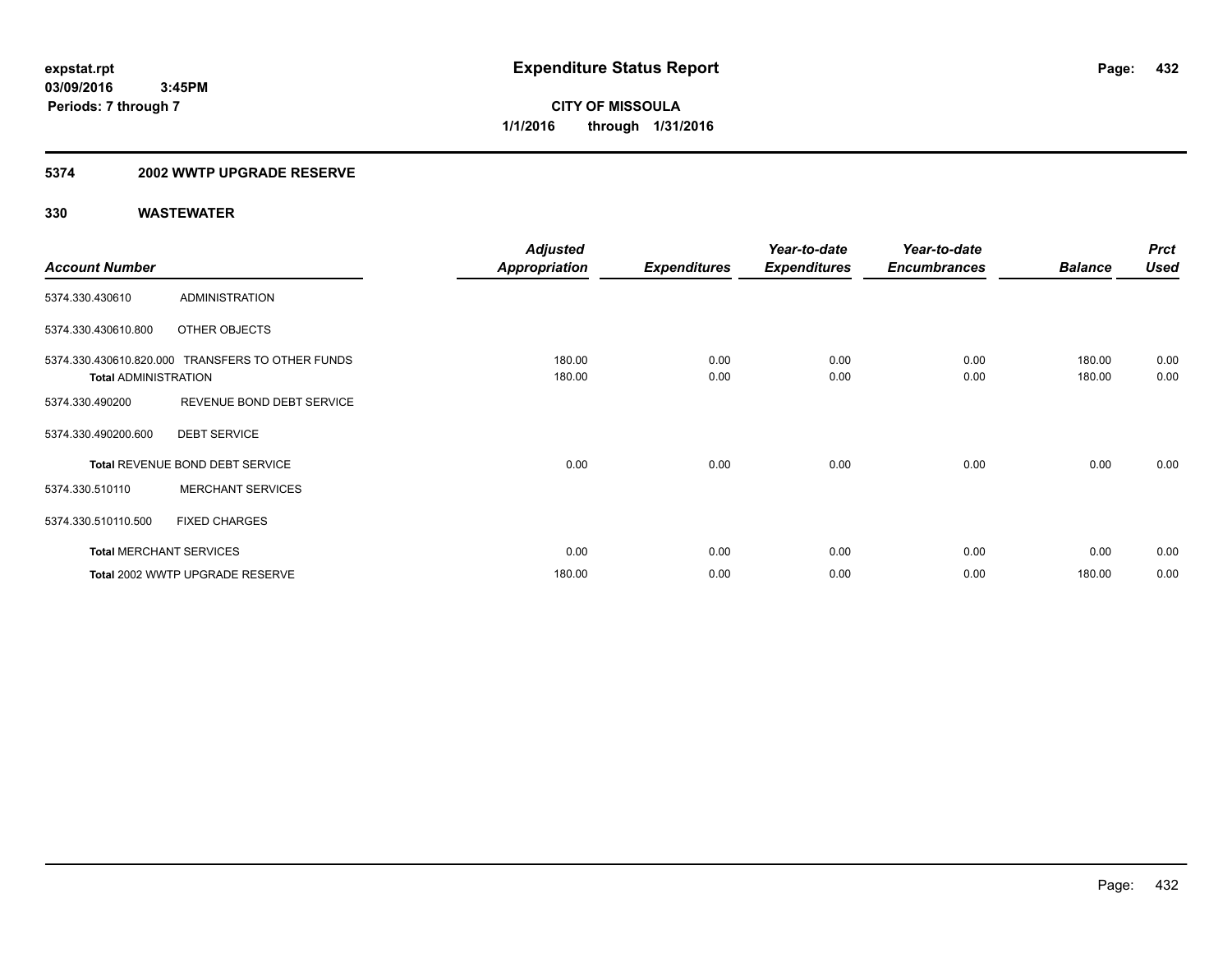**Periods: 7 through 7**

**CITY OF MISSOULA 1/1/2016 through 1/31/2016**

## **5375 2003 WWTP SRF \$3.8M EPA DEBT**

|                                   |                                                 | <b>Adjusted</b>      |                     | Year-to-date        | Year-to-date        |                | <b>Prct</b> |
|-----------------------------------|-------------------------------------------------|----------------------|---------------------|---------------------|---------------------|----------------|-------------|
| <b>Account Number</b>             |                                                 | <b>Appropriation</b> | <b>Expenditures</b> | <b>Expenditures</b> | <b>Encumbrances</b> | <b>Balance</b> | <b>Used</b> |
| 5375.330.490200                   | REVENUE BOND DEBT SERVICE                       |                      |                     |                     |                     |                |             |
| 5375.330.490200.600               | <b>DEBT SERVICE</b>                             |                      |                     |                     |                     |                |             |
| 5375.330.490200.610.000 PRINCIPAL |                                                 | 211,000.00           | 0.00                | 105,000.00          | 0.00                | 106,000.00     | 49.76       |
|                                   | 5375.330.490200.620.000 INTEREST / SERVICE FEES | 39,926.00            | 0.00                | 20,553.75           | 0.00                | 19,372.25      | 51.48       |
|                                   | <b>Total REVENUE BOND DEBT SERVICE</b>          | 250,926.00           | 0.00                | 125,553.75          | 0.00                | 125,372.25     | 50.04       |
| 5375.330.510110                   | <b>MERCHANT SERVICES</b>                        |                      |                     |                     |                     |                |             |
| 5375.330.510110.500               | <b>FIXED CHARGES</b>                            |                      |                     |                     |                     |                |             |
| <b>Total MERCHANT SERVICES</b>    |                                                 | 0.00                 | 0.00                | 0.00                | 0.00                | 0.00           | 0.00        |
|                                   | Total 2003 WWTP SRF \$3.8M EPA DEBT             | 250,926.00           | 0.00                | 125,553.75          | 0.00                | 125.372.25     | 50.04       |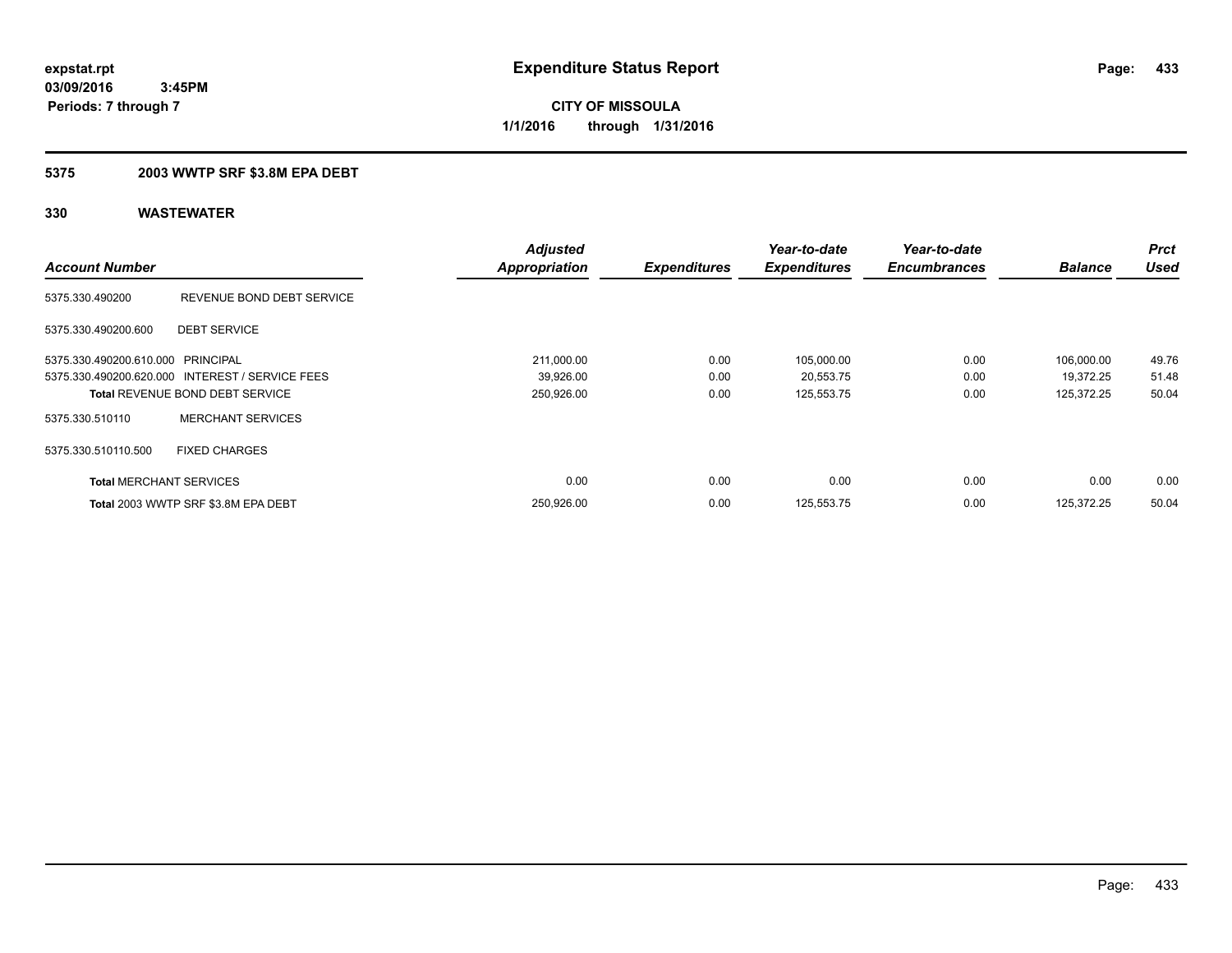**434**

**03/09/2016 3:45PM Periods: 7 through 7**

**CITY OF MISSOULA 1/1/2016 through 1/31/2016**

# **5376 2003 WWTP SRF \$3.8M EPA RESERVE**

| <b>Account Number</b>       |                                        | <b>Adjusted</b><br><b>Appropriation</b> | <b>Expenditures</b> | Year-to-date<br><b>Expenditures</b> | Year-to-date<br><b>Encumbrances</b> | <b>Balance</b> | <b>Prct</b><br><b>Used</b> |
|-----------------------------|----------------------------------------|-----------------------------------------|---------------------|-------------------------------------|-------------------------------------|----------------|----------------------------|
| 5376.330.430610             | ADMINISTRATION                         |                                         |                     |                                     |                                     |                |                            |
| 5376.330.430610.800         | OTHER OBJECTS                          |                                         |                     |                                     |                                     |                |                            |
| <b>Total ADMINISTRATION</b> |                                        | 0.00                                    | 0.00                | 0.00                                | 0.00                                | 0.00           | 0.00                       |
| 5376.330.510110             | <b>MERCHANT SERVICES</b>               |                                         |                     |                                     |                                     |                |                            |
| 5376.330.510110.500         | <b>FIXED CHARGES</b>                   |                                         |                     |                                     |                                     |                |                            |
|                             | <b>Total MERCHANT SERVICES</b>         | 0.00                                    | 0.00                | 0.00                                | 0.00                                | 0.00           | 0.00                       |
|                             | Total 2003 WWTP SRF \$3.8M EPA RESERVE | 0.00                                    | 0.00                | 0.00                                | 0.00                                | 0.00           | 0.00                       |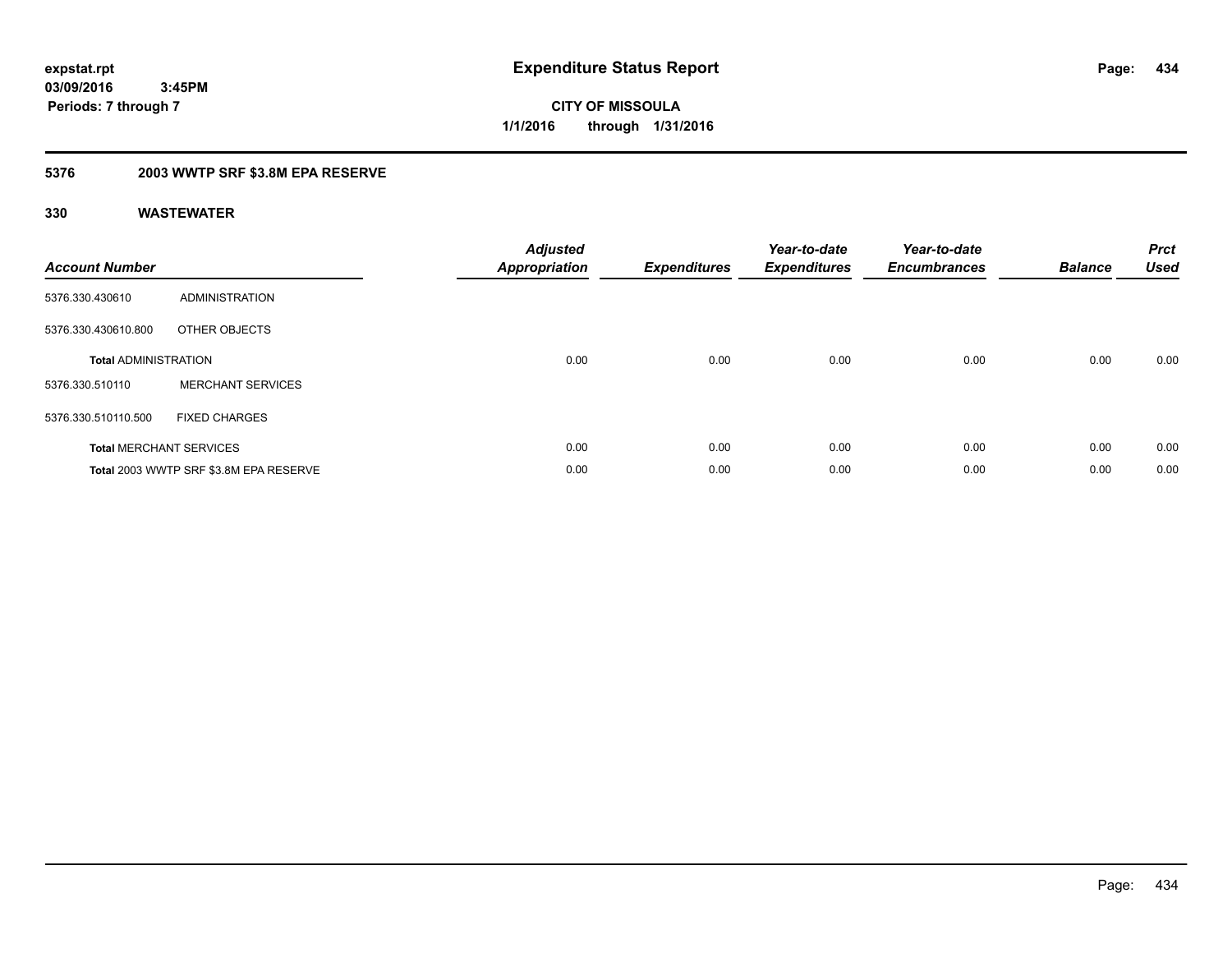**CITY OF MISSOULA 1/1/2016 through 1/31/2016**

# **5377 2004 WWTP \$3.023 LOAN DEBT SERVICE**

|                                   |                                                 | <b>Adjusted</b>      |                     | Year-to-date        | Year-to-date        |                | <b>Prct</b> |
|-----------------------------------|-------------------------------------------------|----------------------|---------------------|---------------------|---------------------|----------------|-------------|
| <b>Account Number</b>             |                                                 | <b>Appropriation</b> | <b>Expenditures</b> | <b>Expenditures</b> | <b>Encumbrances</b> | <b>Balance</b> | <b>Used</b> |
| 5377.330.490200                   | REVENUE BOND DEBT SERVICE                       |                      |                     |                     |                     |                |             |
| 5377.330.490200.600               | <b>DEBT SERVICE</b>                             |                      |                     |                     |                     |                |             |
| 5377.330.490200.610.000 PRINCIPAL |                                                 | 203,000.00           | 0.00                | 101,000.00          | 0.00                | 102.000.00     | 49.75       |
|                                   | 5377.330.490200.620.000 INTEREST / SERVICE FEES | 41,006.00            | 0.00                | 21,071.25           | 0.00                | 19.934.75      | 51.39       |
|                                   | <b>Total REVENUE BOND DEBT SERVICE</b>          | 244,006.00           | 0.00                | 122,071.25          | 0.00                | 121,934.75     | 50.03       |
| 5377.330.510110                   | <b>MERCHANT SERVICES</b>                        |                      |                     |                     |                     |                |             |
| 5377.330.510110.500               | <b>FIXED CHARGES</b>                            |                      |                     |                     |                     |                |             |
| <b>Total MERCHANT SERVICES</b>    |                                                 | 0.00                 | 0.00                | 0.00                | 0.00                | 0.00           | 0.00        |
|                                   | Total 2004 WWTP \$3.023 LOAN DEBT SERVICE       | 244,006.00           | 0.00                | 122,071.25          | 0.00                | 121.934.75     | 50.03       |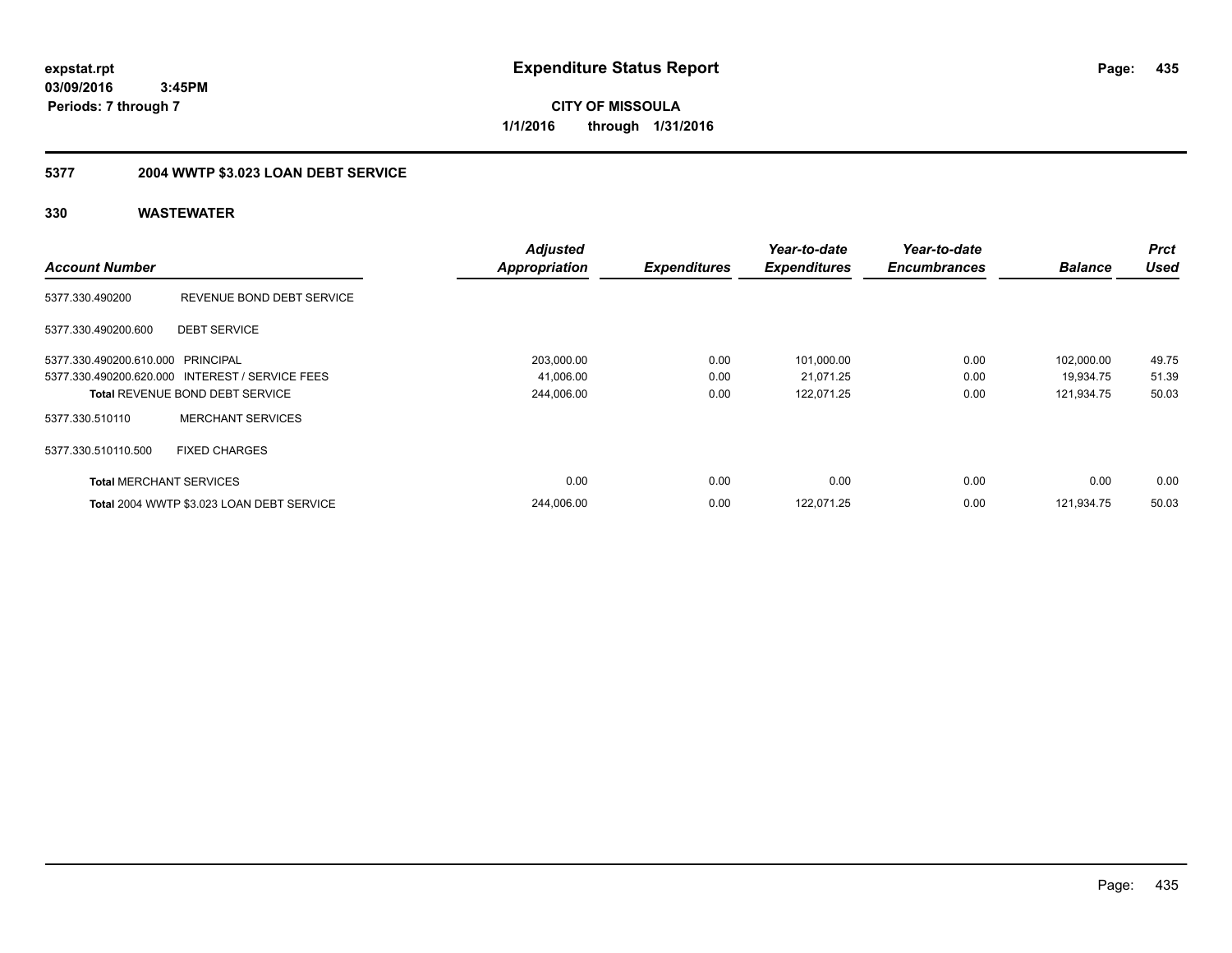## **5378 2004 WWTP \$3.023 LOAN RESERVE**

| <b>Account Number</b>          |                                                  | <b>Adjusted</b><br><b>Appropriation</b> | <b>Expenditures</b> | Year-to-date<br><b>Expenditures</b> | Year-to-date<br><b>Encumbrances</b> | <b>Balance</b>   | <b>Prct</b><br><b>Used</b> |
|--------------------------------|--------------------------------------------------|-----------------------------------------|---------------------|-------------------------------------|-------------------------------------|------------------|----------------------------|
| 5378.330.430610                | ADMINISTRATION                                   |                                         |                     |                                     |                                     |                  |                            |
| 5378.330.430610.800            | OTHER OBJECTS                                    |                                         |                     |                                     |                                     |                  |                            |
| <b>Total ADMINISTRATION</b>    | 5378.330.430610.820.000 TRANSFERS TO OTHER FUNDS | 283.00<br>283.00                        | 0.00<br>0.00        | 0.00<br>0.00                        | 0.00<br>0.00                        | 283.00<br>283.00 | 0.00<br>0.00               |
| 5378.330.510110                | <b>MERCHANT SERVICES</b>                         |                                         |                     |                                     |                                     |                  |                            |
| 5378.330.510110.500            | <b>FIXED CHARGES</b>                             |                                         |                     |                                     |                                     |                  |                            |
| <b>Total MERCHANT SERVICES</b> |                                                  | 0.00                                    | 0.00                | 0.00                                | 0.00                                | 0.00             | 0.00                       |
|                                | Total 2004 WWTP \$3.023 LOAN RESERVE             | 283.00                                  | 0.00                | 0.00                                | 0.00                                | 283.00           | 0.00                       |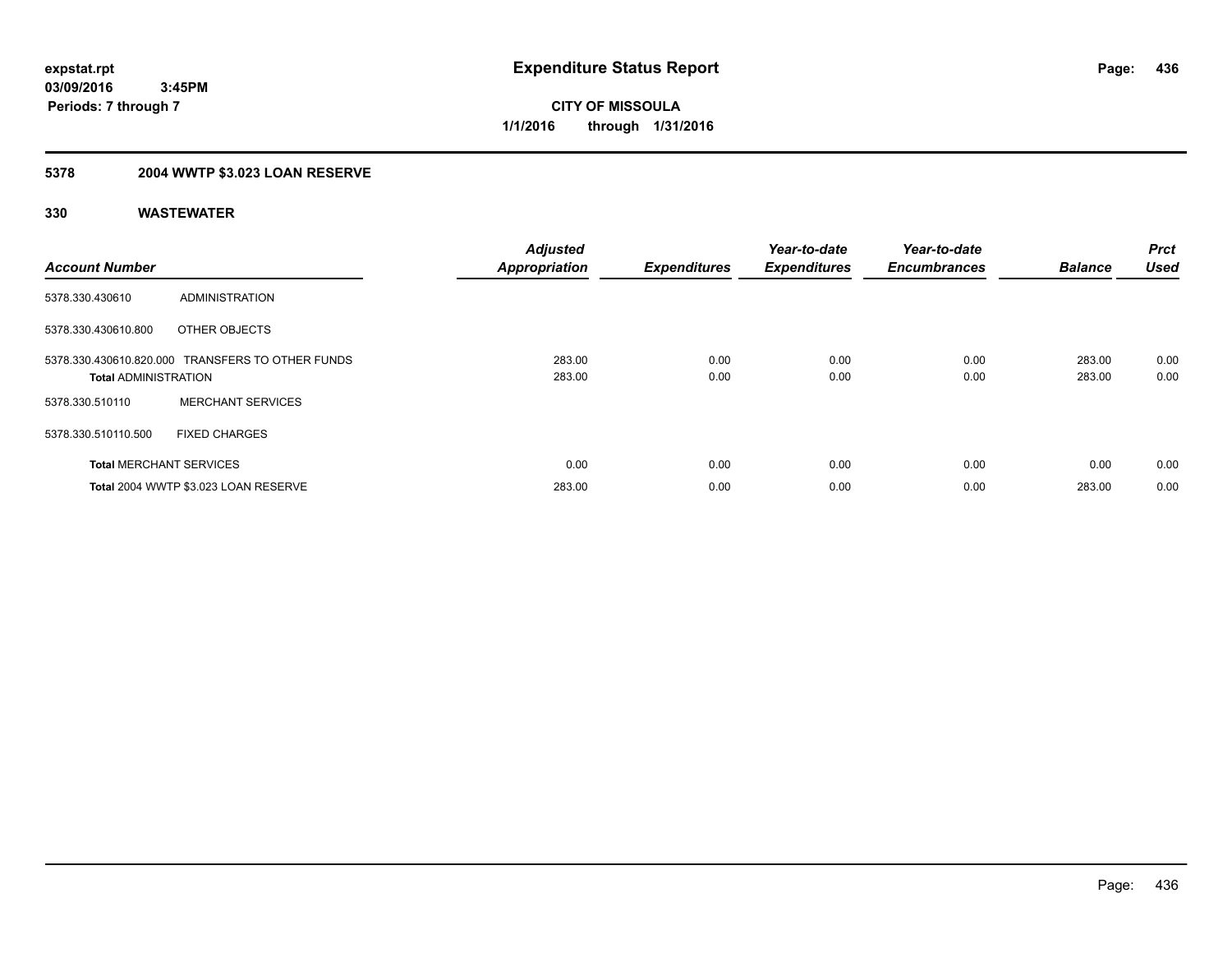# **5379 2005 BRICH/BRDY/LIN/GIL SRF DEBT**

|                                   |                                                 | <b>Adjusted</b>      |                     | Year-to-date        | Year-to-date        |                | <b>Prct</b> |
|-----------------------------------|-------------------------------------------------|----------------------|---------------------|---------------------|---------------------|----------------|-------------|
| <b>Account Number</b>             |                                                 | <b>Appropriation</b> | <b>Expenditures</b> | <b>Expenditures</b> | <b>Encumbrances</b> | <b>Balance</b> | <b>Used</b> |
| 5379.330.430610                   | <b>ADMINISTRATION</b>                           |                      |                     |                     |                     |                |             |
| 5379.330.430610.800               | OTHER OBJECTS                                   |                      |                     |                     |                     |                |             |
| <b>Total ADMINISTRATION</b>       |                                                 | 0.00                 | 0.00                | 0.00                | 0.00                | 0.00           | 0.00        |
| 5379.330.490200                   | REVENUE BOND DEBT SERVICE                       |                      |                     |                     |                     |                |             |
| 5379.330.490200.600               | <b>DEBT SERVICE</b>                             |                      |                     |                     |                     |                |             |
| 5379.330.490200.610.000 PRINCIPAL |                                                 | 88,000.00            | 0.00                | 44,000.00           | 0.00                | 44,000.00      | 50.00       |
|                                   | 5379.330.490200.620.000 INTEREST / SERVICE FEES | 21,443.00            | 0.00                | 10,968.75           | 0.00                | 10,474.25      | 51.15       |
|                                   | <b>Total REVENUE BOND DEBT SERVICE</b>          | 109,443.00           | 0.00                | 54,968.75           | 0.00                | 54,474.25      | 50.23       |
| 5379.330.510110                   | <b>MERCHANT SERVICES</b>                        |                      |                     |                     |                     |                |             |
| 5379.330.510110.500               | <b>FIXED CHARGES</b>                            |                      |                     |                     |                     |                |             |
|                                   | <b>Total MERCHANT SERVICES</b>                  | 0.00                 | 0.00                | 0.00                | 0.00                | 0.00           | 0.00        |
|                                   | Total 2005 BRICH/BRDY/LIN/GIL SRF DEBT          | 109,443.00           | 0.00                | 54,968.75           | 0.00                | 54,474.25      | 50.23       |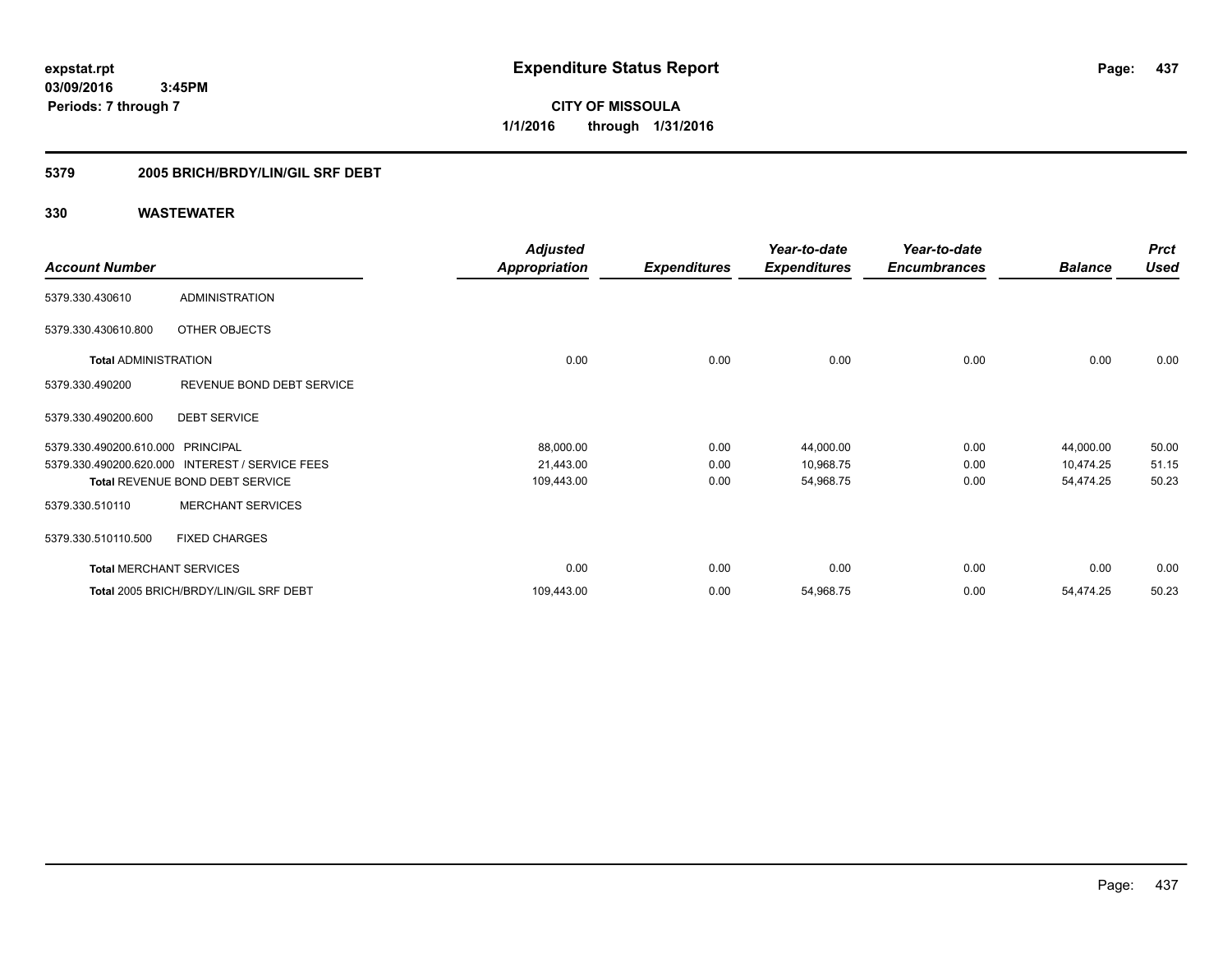**CITY OF MISSOULA 1/1/2016 through 1/31/2016**

## **5380 BRDWY/BIRCH/GILBERT/LINCOLNWOOD**

| <b>Account Number</b>       |                                       | <b>Adjusted</b><br><b>Appropriation</b> | <b>Expenditures</b> | Year-to-date<br><b>Expenditures</b> | Year-to-date<br><b>Encumbrances</b> | <b>Balance</b> | <b>Prct</b><br><b>Used</b> |
|-----------------------------|---------------------------------------|-----------------------------------------|---------------------|-------------------------------------|-------------------------------------|----------------|----------------------------|
| 5380.330.430610             | <b>ADMINISTRATION</b>                 |                                         |                     |                                     |                                     |                |                            |
| 5380.330.430610.800         | OTHER OBJECTS                         |                                         |                     |                                     |                                     |                |                            |
| <b>Total ADMINISTRATION</b> |                                       | 0.00                                    | 0.00                | 0.00                                | 0.00                                | 0.00           | 0.00                       |
| 5380.330.490200             | REVENUE BOND DEBT SERVICE             |                                         |                     |                                     |                                     |                |                            |
| 5380.330.490200.600         | <b>DEBT SERVICE</b>                   |                                         |                     |                                     |                                     |                |                            |
|                             | Total REVENUE BOND DEBT SERVICE       | 0.00                                    | 0.00                | 0.00                                | 0.00                                | 0.00           | 0.00                       |
| 5380.330.510110             | <b>MERCHANT SERVICES</b>              |                                         |                     |                                     |                                     |                |                            |
| 5380.330.510110.500         | <b>FIXED CHARGES</b>                  |                                         |                     |                                     |                                     |                |                            |
|                             | <b>Total MERCHANT SERVICES</b>        | 0.00                                    | 0.00                | 0.00                                | 0.00                                | 0.00           | 0.00                       |
|                             | Total BRDWY/BIRCH/GILBERT/LINCOLNWOOD | 0.00                                    | 0.00                | 0.00                                | 0.00                                | 0.00           | 0.00                       |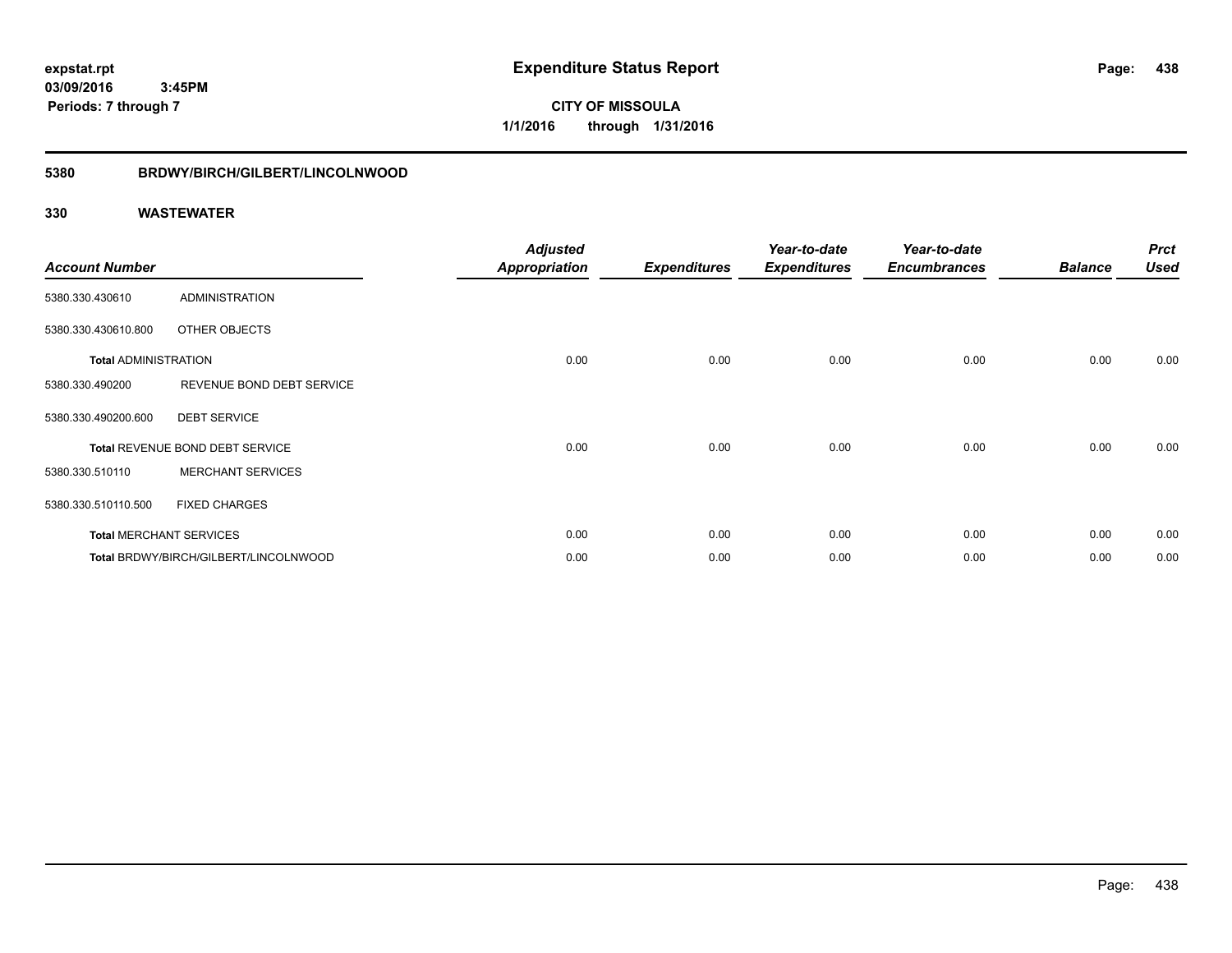# **5381 LINCOLNWOOD PH2 DEBT SERVICE**

| <b>Account Number</b>       |                                    | <b>Adjusted</b><br><b>Appropriation</b> | <b>Expenditures</b> | Year-to-date<br><b>Expenditures</b> | Year-to-date<br><b>Encumbrances</b> | <b>Balance</b> | <b>Prct</b><br><b>Used</b> |
|-----------------------------|------------------------------------|-----------------------------------------|---------------------|-------------------------------------|-------------------------------------|----------------|----------------------------|
| 5381.330.430610             | <b>ADMINISTRATION</b>              |                                         |                     |                                     |                                     |                |                            |
| 5381.330.430610.800         | OTHER OBJECTS                      |                                         |                     |                                     |                                     |                |                            |
| <b>Total ADMINISTRATION</b> |                                    | 0.00                                    | 0.00                | 0.00                                | 0.00                                | 0.00           | 0.00                       |
| 5381.330.490200             | REVENUE BOND DEBT SERVICE          |                                         |                     |                                     |                                     |                |                            |
| 5381.330.490200.600         | <b>DEBT SERVICE</b>                |                                         |                     |                                     |                                     |                |                            |
|                             | Total REVENUE BOND DEBT SERVICE    | 0.00                                    | 0.00                | 0.00                                | 0.00                                | 0.00           | 0.00                       |
| 5381.330.510110             | <b>MERCHANT SERVICES</b>           |                                         |                     |                                     |                                     |                |                            |
| 5381.330.510110.500         | <b>FIXED CHARGES</b>               |                                         |                     |                                     |                                     |                |                            |
|                             | <b>Total MERCHANT SERVICES</b>     | 0.00                                    | 0.00                | 0.00                                | 0.00                                | 0.00           | 0.00                       |
|                             | Total LINCOLNWOOD PH2 DEBT SERVICE | 0.00                                    | 0.00                | 0.00                                | 0.00                                | 0.00           | 0.00                       |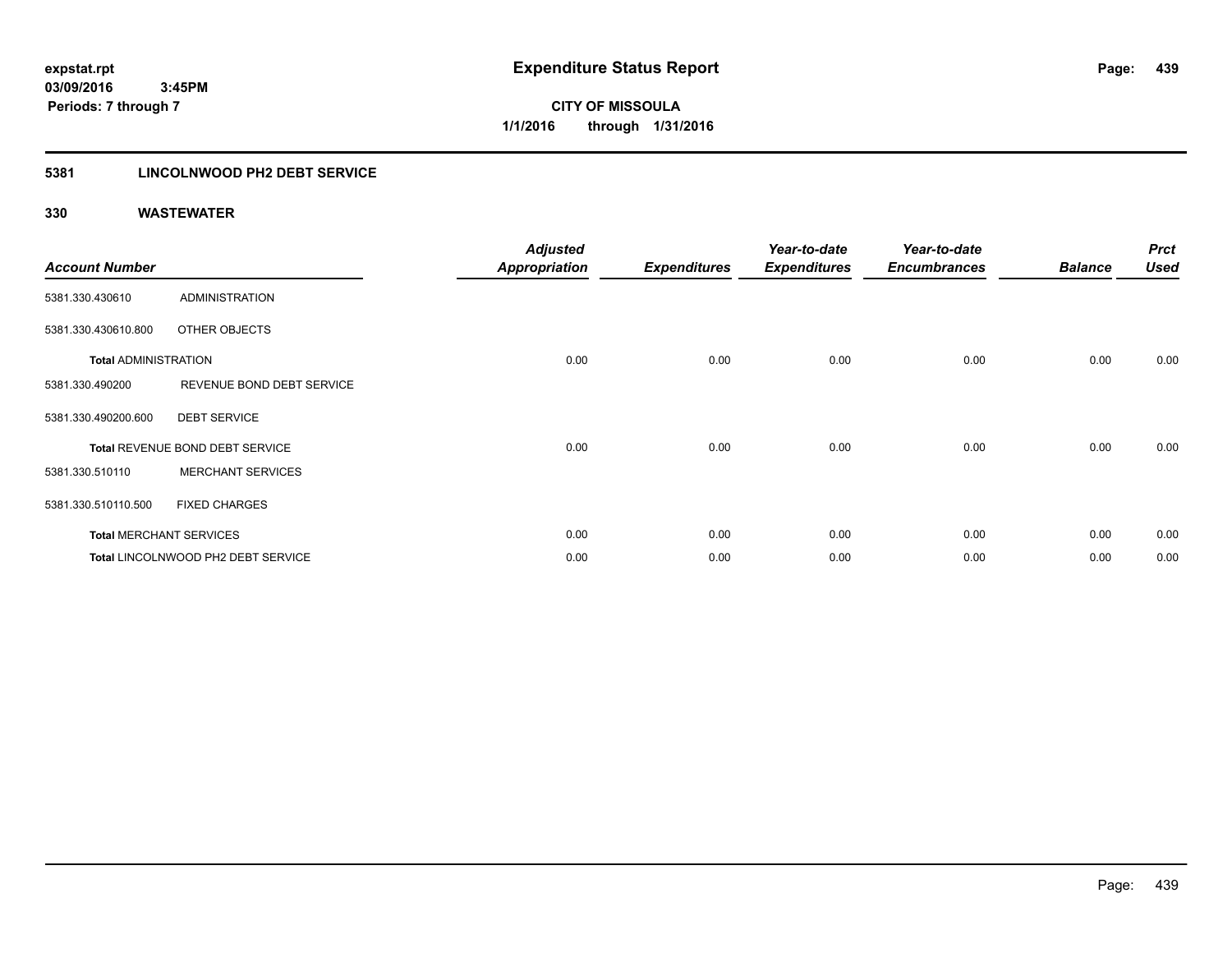**440**

**03/09/2016 3:45PM Periods: 7 through 7**

**CITY OF MISSOULA 1/1/2016 through 1/31/2016**

## **5382 LINCOLNWOOD PH2 RESERVE FUND**

|                                |                                                  | <b>Adjusted</b>      |                     | Year-to-date        | Year-to-date        |                | <b>Prct</b> |
|--------------------------------|--------------------------------------------------|----------------------|---------------------|---------------------|---------------------|----------------|-------------|
| <b>Account Number</b>          |                                                  | <b>Appropriation</b> | <b>Expenditures</b> | <b>Expenditures</b> | <b>Encumbrances</b> | <b>Balance</b> | <b>Used</b> |
| 5382.330.430610                | <b>ADMINISTRATION</b>                            |                      |                     |                     |                     |                |             |
| 5382.330.430610.800            | OTHER OBJECTS                                    |                      |                     |                     |                     |                |             |
|                                | 5382.330.430610.820.000 TRANSFERS TO OTHER FUNDS | 21,850.00            | 0.00                | 0.00                | 0.00                | 21,850.00      | 0.00        |
| <b>Total ADMINISTRATION</b>    |                                                  | 21,850.00            | 0.00                | 0.00                | 0.00                | 21,850.00      | 0.00        |
| 5382.330.490200                | REVENUE BOND DEBT SERVICE                        |                      |                     |                     |                     |                |             |
| 5382.330.490200.600            | <b>DEBT SERVICE</b>                              |                      |                     |                     |                     |                |             |
|                                | Total REVENUE BOND DEBT SERVICE                  | 0.00                 | 0.00                | 0.00                | 0.00                | 0.00           | 0.00        |
| 5382.330.510110                | <b>MERCHANT SERVICES</b>                         |                      |                     |                     |                     |                |             |
| 5382.330.510110.500            | <b>FIXED CHARGES</b>                             |                      |                     |                     |                     |                |             |
| <b>Total MERCHANT SERVICES</b> |                                                  | 0.00                 | 0.00                | 0.00                | 0.00                | 0.00           | 0.00        |
|                                | Total LINCOLNWOOD PH2 RESERVE FUND               | 21,850.00            | 0.00                | 0.00                | 0.00                | 21,850.00      | 0.00        |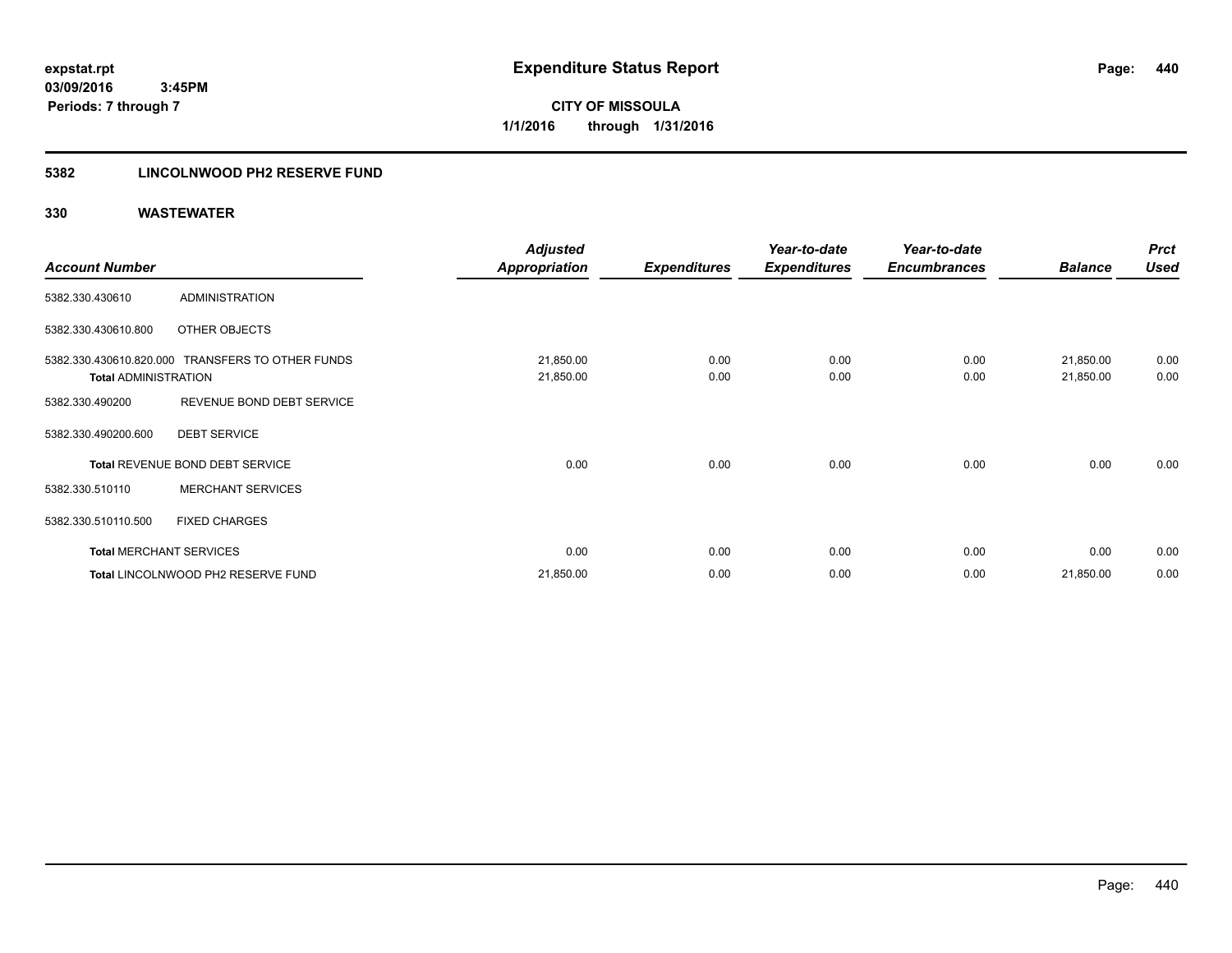**CITY OF MISSOULA 1/1/2016 through 1/31/2016**

## **5383 FY09 RATTLESNAKE SEWER DEBT SVS**

|                                           |                                                           | <b>Adjusted</b>      |                     | Year-to-date        | Year-to-date        |                | <b>Prct</b> |
|-------------------------------------------|-----------------------------------------------------------|----------------------|---------------------|---------------------|---------------------|----------------|-------------|
| <b>Account Number</b>                     |                                                           | <b>Appropriation</b> | <b>Expenditures</b> | <b>Expenditures</b> | <b>Encumbrances</b> | <b>Balance</b> | <b>Used</b> |
| 5383.330.430610                           | <b>ADMINISTRATION</b>                                     |                      |                     |                     |                     |                |             |
| 5383.330.430610.800                       | OTHER OBJECTS                                             |                      |                     |                     |                     |                |             |
| <b>Total ADMINISTRATION</b>               |                                                           | 0.00                 | 0.00                | 0.00                | 0.00                | 0.00           | 0.00        |
| 5383.330.490200                           | REVENUE BOND DEBT SERVICE                                 |                      |                     |                     |                     |                |             |
| 5383.330.490200.600                       | <b>DEBT SERVICE</b>                                       |                      |                     |                     |                     |                |             |
| 5383.330.490200.610.000 LOLO ST/PRINCIPAL |                                                           | 0.00                 | 0.00                | 10,000.00           | 0.00                | $-10,000.00$   | 0.00        |
|                                           | 5383.330.490200.620.000 LOLO ST - INTEREST & SERVICE FEES | 0.00                 | 0.00                | 5,550.00            | 0.00                | $-5,550.00$    | 0.00        |
|                                           | Total REVENUE BOND DEBT SERVICE                           | 0.00                 | 0.00                | 15,550.00           | 0.00                | $-15,550.00$   | 0.00        |
| 5383.330.510110                           | <b>MERCHANT SERVICES</b>                                  |                      |                     |                     |                     |                |             |
| 5383.330.510110.500                       | <b>FIXED CHARGES</b>                                      |                      |                     |                     |                     |                |             |
| <b>Total MERCHANT SERVICES</b>            |                                                           | 0.00                 | 0.00                | 0.00                | 0.00                | 0.00           | 0.00        |
| <b>Total WASTEWATER</b>                   |                                                           | 0.00                 | 0.00                | 15,550.00           | 0.00                | $-15,550.00$   | 0.00        |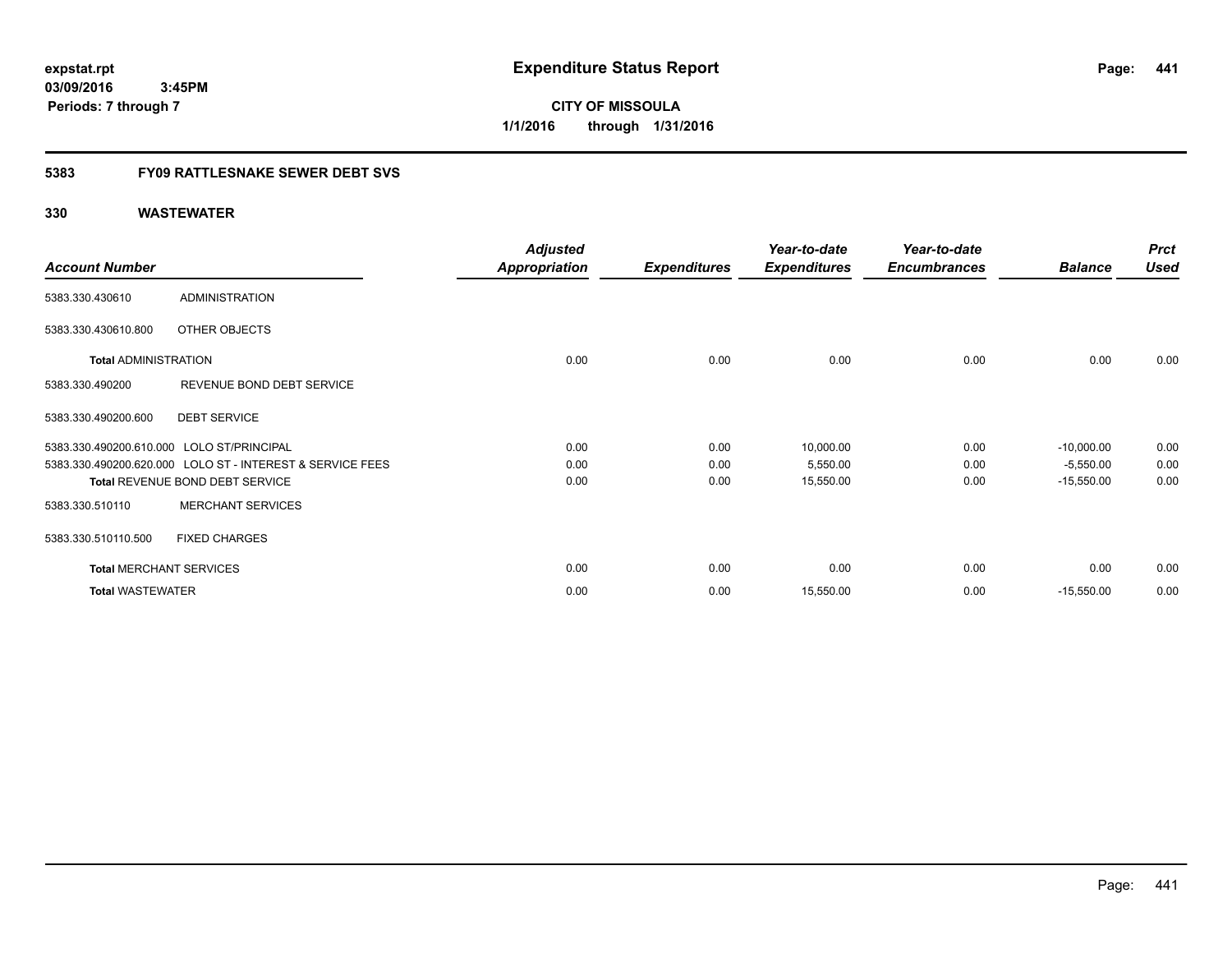**CITY OF MISSOULA 1/1/2016 through 1/31/2016**

## **5383 FY09 RATTLESNAKE SEWER DEBT SVS**

## **550 SID 544 PROJECT**

| <b>Account Number</b>             |                                                 | <b>Adjusted</b><br><b>Appropriation</b> | <b>Expenditures</b> | Year-to-date<br><b>Expenditures</b> | Year-to-date<br><b>Encumbrances</b> | <b>Balance</b> | <b>Prct</b><br><b>Used</b> |
|-----------------------------------|-------------------------------------------------|-----------------------------------------|---------------------|-------------------------------------|-------------------------------------|----------------|----------------------------|
| 5383.550.490200                   | REVENUE BOND DEBT SERVICE                       |                                         |                     |                                     |                                     |                |                            |
| 5383.550.490200.600               | <b>DEBT SERVICE</b>                             |                                         |                     |                                     |                                     |                |                            |
| 5383.550.490200.610.000 PRINCIPAL |                                                 | 20,000.00                               | 0.00                | 0.00                                | 0.00                                | 20,000.00      | 0.00                       |
|                                   | 5383.550.490200.620.000 INTEREST / SERVICE FEES | 10,950.00                               | 0.00                | 0.00                                | 0.00                                | 10,950.00      | 0.00                       |
|                                   | <b>Total REVENUE BOND DEBT SERVICE</b>          | 30,950.00                               | 0.00                | 0.00                                | 0.00                                | 30,950.00      | 0.00                       |
| 5383.550.510110                   | <b>MERCHANT SERVICES</b>                        |                                         |                     |                                     |                                     |                |                            |
| 5383.550.510110.500               | <b>FIXED CHARGES</b>                            |                                         |                     |                                     |                                     |                |                            |
| <b>Total MERCHANT SERVICES</b>    |                                                 | 0.00                                    | 0.00                | 0.00                                | 0.00                                | 0.00           | 0.00                       |
| <b>Total SID 544 PROJECT</b>      |                                                 | 30,950.00                               | 0.00                | 0.00                                | 0.00                                | 30,950.00      | 0.00                       |
|                                   | <b>Total FY09 RATTLESNAKE SEWER DEBT SVS</b>    | 30,950.00                               | 0.00                | 15,550.00                           | 0.00                                | 15,400.00      | 50.24                      |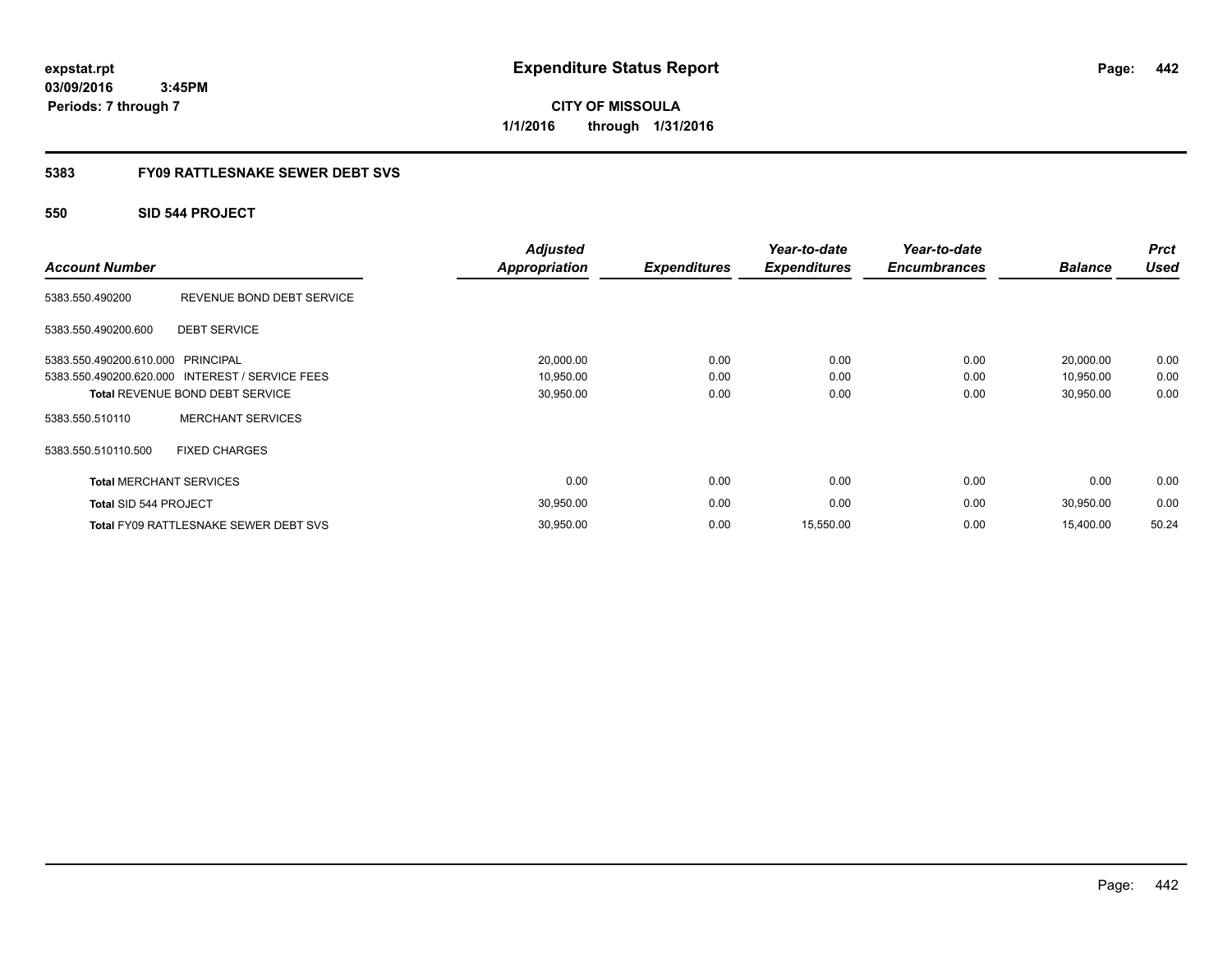## **5384 09 LOLO BOND RESERVE**

| <b>Account Number</b>          |                                                                                            | <b>Adjusted</b><br><b>Appropriation</b> | <b>Expenditures</b> | Year-to-date<br><b>Expenditures</b> | Year-to-date<br><b>Encumbrances</b> | <b>Balance</b>         | <b>Prct</b><br>Used |
|--------------------------------|--------------------------------------------------------------------------------------------|-----------------------------------------|---------------------|-------------------------------------|-------------------------------------|------------------------|---------------------|
| 5384.330.490200                | REVENUE BOND DEBT SERVICE                                                                  |                                         |                     |                                     |                                     |                        |                     |
| 5384.330.490200.800            | OTHER OBJECTS                                                                              |                                         |                     |                                     |                                     |                        |                     |
|                                | 5384.330.490200.820.000 TRANSFERS TO OTHER FUNDS<br><b>Total REVENUE BOND DEBT SERVICE</b> | 10,310.00<br>10,310.00                  | 0.00<br>0.00        | 0.00<br>0.00                        | 0.00<br>0.00                        | 10.310.00<br>10,310.00 | 0.00<br>0.00        |
| 5384.330.510110                | <b>MERCHANT SERVICES</b>                                                                   |                                         |                     |                                     |                                     |                        |                     |
| 5384.330.510110.500            | <b>FIXED CHARGES</b>                                                                       |                                         |                     |                                     |                                     |                        |                     |
| <b>Total MERCHANT SERVICES</b> |                                                                                            | 0.00                                    | 0.00                | 0.00                                | 0.00                                | 0.00                   | 0.00                |
|                                | Total 09 LOLO BOND RESERVE                                                                 | 10.310.00                               | 0.00                | 0.00                                | 0.00                                | 10.310.00              | 0.00                |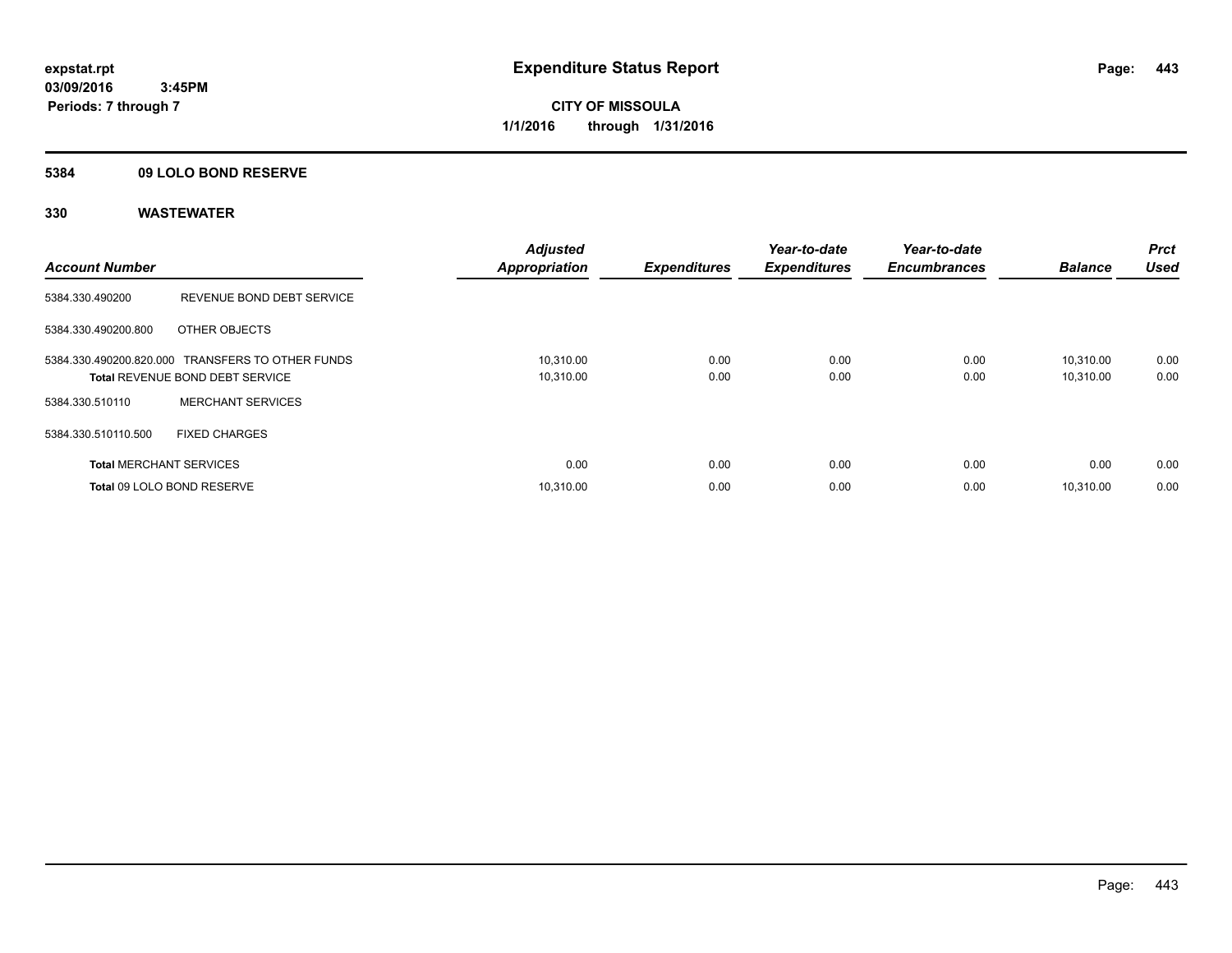**444**

**03/09/2016 3:45PM Periods: 7 through 7**

**CITY OF MISSOULA 1/1/2016 through 1/31/2016**

# **5385 HEADWORKS 2010 BOND RESERVE**

| <b>Account Number</b>       |                                                  | <b>Adjusted</b><br><b>Appropriation</b> | <b>Expenditures</b> | Year-to-date<br><b>Expenditures</b> | Year-to-date<br><b>Encumbrances</b> | <b>Balance</b>         | <b>Prct</b><br>Used |
|-----------------------------|--------------------------------------------------|-----------------------------------------|---------------------|-------------------------------------|-------------------------------------|------------------------|---------------------|
| 5385.330.430610             | <b>ADMINISTRATION</b>                            |                                         |                     |                                     |                                     |                        |                     |
| 5385.330.430610.800         | OTHER OBJECTS                                    |                                         |                     |                                     |                                     |                        |                     |
| <b>Total ADMINISTRATION</b> | 5385.330.430610.820.000 TRANSFERS TO OTHER FUNDS | 27,928.00<br>27,928.00                  | 0.00<br>0.00        | 0.00<br>0.00                        | 0.00<br>0.00                        | 27.928.00<br>27.928.00 | 0.00<br>0.00        |
|                             | Total HEADWORKS 2010 BOND RESERVE                | 27,928.00                               | 0.00                | 0.00                                | 0.00                                | 27.928.00              | 0.00                |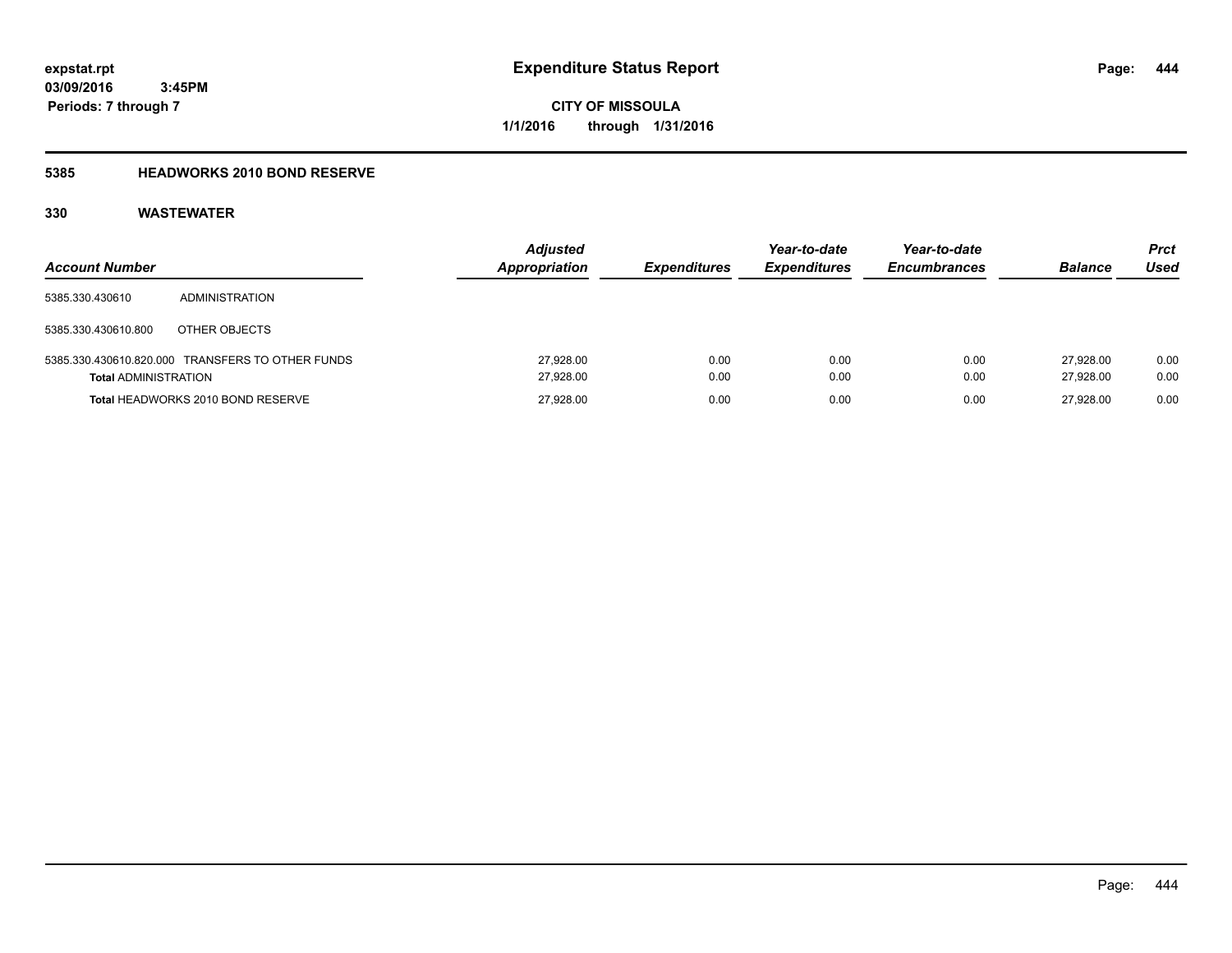## **5386 FY10 HEADWORKS DEBT SERVICE**

|                                   |                                                 | <b>Adjusted</b>      |                     | Year-to-date        | Year-to-date        |                | <b>Prct</b> |
|-----------------------------------|-------------------------------------------------|----------------------|---------------------|---------------------|---------------------|----------------|-------------|
| <b>Account Number</b>             |                                                 | <b>Appropriation</b> | <b>Expenditures</b> | <b>Expenditures</b> | <b>Encumbrances</b> | <b>Balance</b> | <b>Used</b> |
| 5386.330.490200                   | REVENUE BOND DEBT SERVICE                       |                      |                     |                     |                     |                |             |
| 5386.330.490200.600               | <b>DEBT SERVICE</b>                             |                      |                     |                     |                     |                |             |
| 5386.330.490200.610.000 PRINCIPAL |                                                 | 135,000.00           | 0.00                | 0.00                | 0.00                | 135,000.00     | 0.00        |
|                                   | 5386.330.490200.620.000 INTEREST / SERVICE FEES | 563,316.00           | 0.00                | 282,008.19          | 0.00                | 281,307.81     | 50.06       |
|                                   | <b>Total REVENUE BOND DEBT SERVICE</b>          | 698,316.00           | 0.00                | 282,008.19          | 0.00                | 416.307.81     | 40.38       |
| 5386.330.510110                   | <b>MERCHANT SERVICES</b>                        |                      |                     |                     |                     |                |             |
| 5386.330.510110.500               | <b>FIXED CHARGES</b>                            |                      |                     |                     |                     |                |             |
| <b>Total MERCHANT SERVICES</b>    |                                                 | 0.00                 | 0.00                | 0.00                | 0.00                | 0.00           | 0.00        |
|                                   | <b>Total FY10 HEADWORKS DEBT SERVICE</b>        | 698.316.00           | 0.00                | 282.008.19          | 0.00                | 416.307.81     | 40.38       |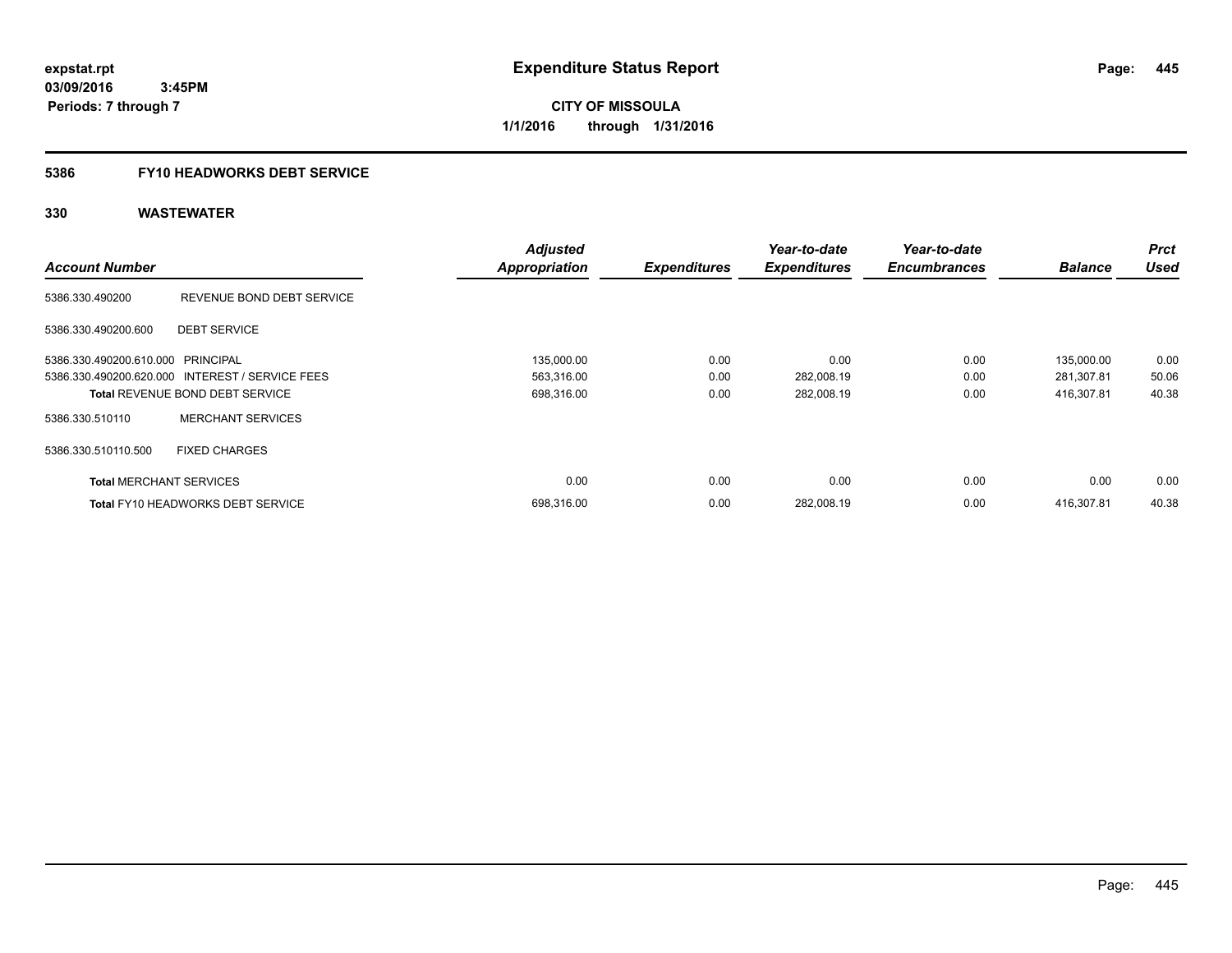**CITY OF MISSOULA 1/1/2016 through 1/31/2016**

## **5387 FY11 SEWER \$1.29M BOND DEBT SERVICE**

|                                   |                                                 | <b>Adjusted</b>      |                     | Year-to-date        | Year-to-date        |                | <b>Prct</b> |
|-----------------------------------|-------------------------------------------------|----------------------|---------------------|---------------------|---------------------|----------------|-------------|
| <b>Account Number</b>             |                                                 | <b>Appropriation</b> | <b>Expenditures</b> | <b>Expenditures</b> | <b>Encumbrances</b> | <b>Balance</b> | <b>Used</b> |
| 5387.330.490200                   | REVENUE BOND DEBT SERVICE                       |                      |                     |                     |                     |                |             |
| 5387.330.490200.600               | <b>DEBT SERVICE</b>                             |                      |                     |                     |                     |                |             |
| 5387.330.490200.610.000 PRINCIPAL |                                                 | 45,000.00            | 0.00                | 0.00                | 0.00                | 45,000.00      | 0.00        |
|                                   | 5387.330.490200.620.000 INTEREST / SERVICE FEES | 57,080.00            | 0.00                | 28,365.00           | 0.00                | 28,715.00      | 49.69       |
|                                   | <b>Total REVENUE BOND DEBT SERVICE</b>          | 102,080.00           | 0.00                | 28,365.00           | 0.00                | 73.715.00      | 27.79       |
| 5387.330.510110                   | <b>MERCHANT SERVICES</b>                        |                      |                     |                     |                     |                |             |
| 5387.330.510110.500               | <b>FIXED CHARGES</b>                            |                      |                     |                     |                     |                |             |
| <b>Total MERCHANT SERVICES</b>    |                                                 | 0.00                 | 0.00                | 0.00                | 0.00                | 0.00           | 0.00        |
|                                   | Total FY11 SEWER \$1.29M BOND DEBT SERVICE      | 102.080.00           | 0.00                | 28,365.00           | 0.00                | 73.715.00      | 27.79       |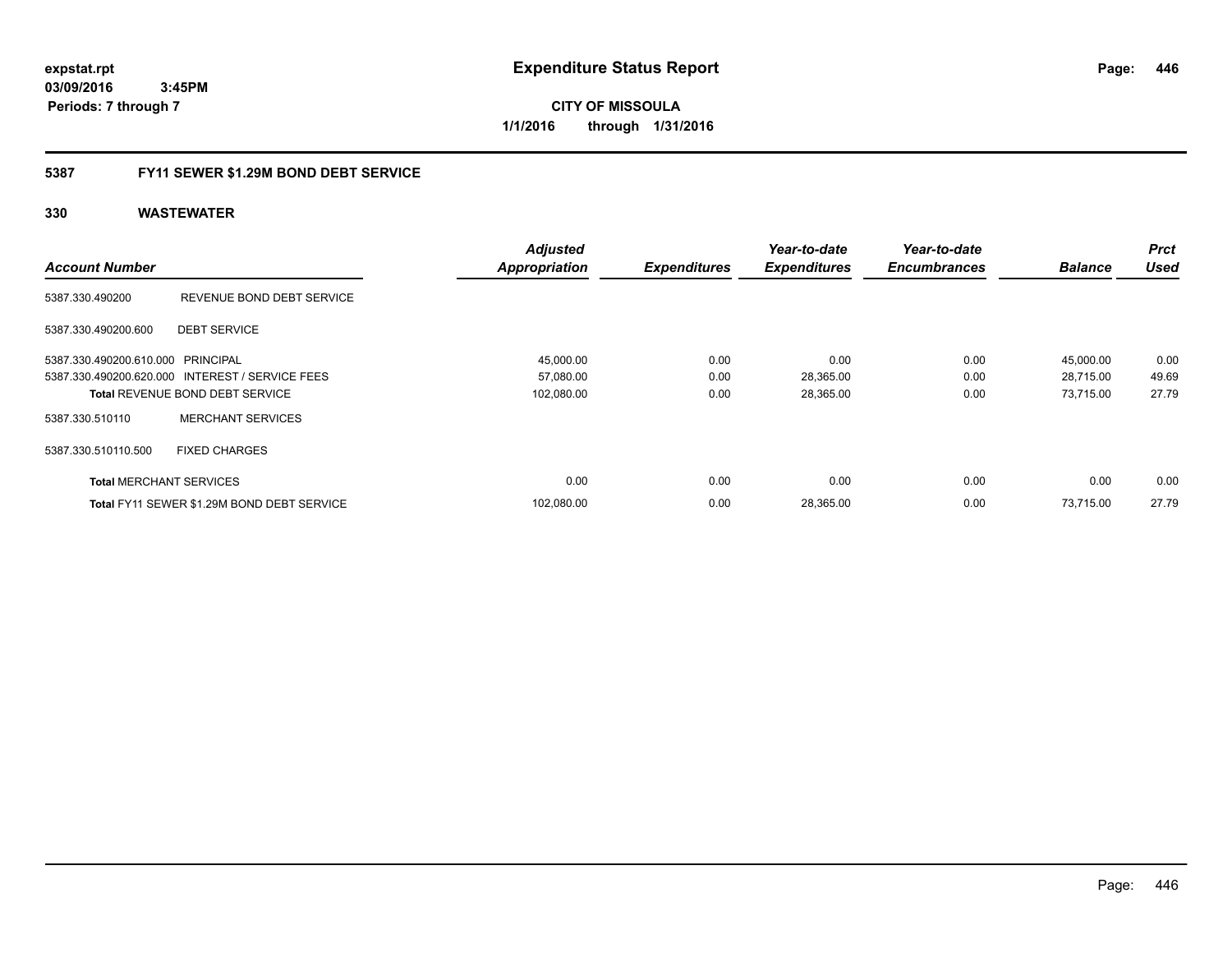**Periods: 7 through 7**

**CITY OF MISSOULA 1/1/2016 through 1/31/2016**

## **5388 FY11 \$1.29M SEWER BOND RESERVE**

 **3:45PM**

| <b>Account Number</b>       |                                                  | <b>Adjusted</b><br><b>Appropriation</b> | <b>Expenditures</b> | Year-to-date<br><b>Expenditures</b> | Year-to-date<br><b>Encumbrances</b> | <b>Balance</b>       | Prct<br><b>Used</b> |
|-----------------------------|--------------------------------------------------|-----------------------------------------|---------------------|-------------------------------------|-------------------------------------|----------------------|---------------------|
| 5388.330.430610             | <b>ADMINISTRATION</b>                            |                                         |                     |                                     |                                     |                      |                     |
| 5388.330.430610.800         | OTHER OBJECTS                                    |                                         |                     |                                     |                                     |                      |                     |
| <b>Total ADMINISTRATION</b> | 5388.330.430610.820.000 TRANSFERS TO OTHER FUNDS | 3,025.00<br>3,025.00                    | 0.00<br>0.00        | 0.00<br>0.00                        | 0.00<br>0.00                        | 3,025.00<br>3,025.00 | 0.00<br>0.00        |
| 5388.330.510110             | <b>MERCHANT SERVICES</b>                         |                                         |                     |                                     |                                     |                      |                     |
| 5388.330.510110.500         | <b>FIXED CHARGES</b>                             |                                         |                     |                                     |                                     |                      |                     |
|                             | <b>Total MERCHANT SERVICES</b>                   | 0.00                                    | 0.00                | 0.00                                | 0.00                                | 0.00                 | 0.00                |
|                             | Total FY11 \$1.29M SEWER BOND RESERVE            | 3,025.00                                | 0.00                | 0.00                                | 0.00                                | 3,025.00             | 0.00                |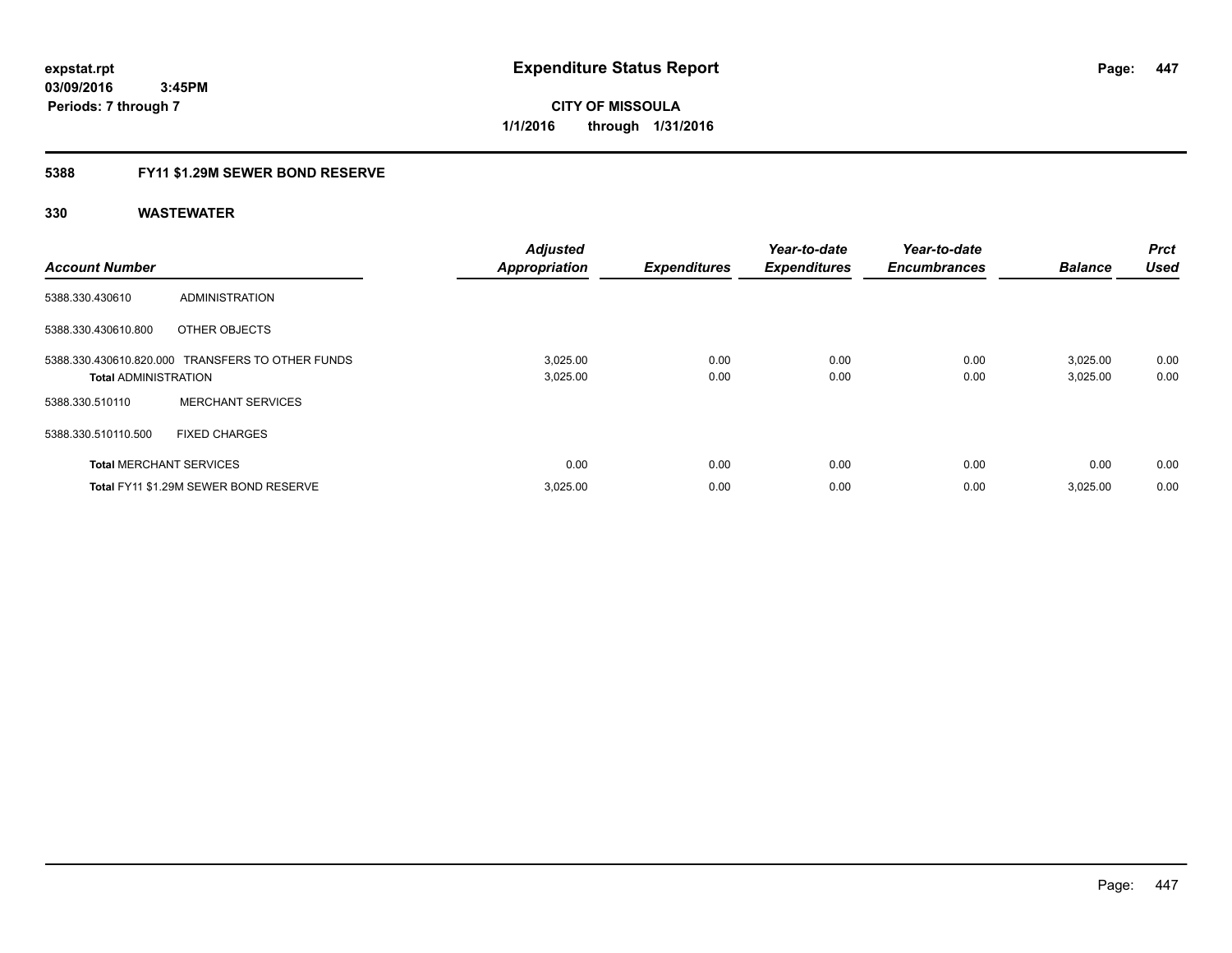**CITY OF MISSOULA 1/1/2016 through 1/31/2016**

## **5389 FY15 SEWER REVENUE BOND DEBT SERVICE**

|                                   |                                                   | <b>Adjusted</b>      |                     | Year-to-date        | Year-to-date        |                | <b>Prct</b> |
|-----------------------------------|---------------------------------------------------|----------------------|---------------------|---------------------|---------------------|----------------|-------------|
| <b>Account Number</b>             |                                                   | <b>Appropriation</b> | <b>Expenditures</b> | <b>Expenditures</b> | <b>Encumbrances</b> | <b>Balance</b> | <b>Used</b> |
| 5389.330.490200                   | REVENUE BOND DEBT SERVICE                         |                      |                     |                     |                     |                |             |
| 5389.330.490200.600               | <b>DEBT SERVICE</b>                               |                      |                     |                     |                     |                |             |
| 5389.330.490200.610.000 PRINCIPAL |                                                   | 19,000.00            | 0.00                | 19,000.00           | 0.00                | 0.00           | 100.00      |
|                                   | 5389.330.490200.620.000 INTEREST / SERVICE FEES   | 17,074.30            | 0.00                | 2,459.73            | 0.00                | 14,614.57      | 14.41       |
|                                   | <b>Total REVENUE BOND DEBT SERVICE</b>            | 36,074.30            | 0.00                | 21,459.73           | 0.00                | 14.614.57      | 59.49       |
| 5389.330.510110                   | <b>MERCHANT SERVICES</b>                          |                      |                     |                     |                     |                |             |
| 5389.330.510110.500               | <b>FIXED CHARGES</b>                              |                      |                     |                     |                     |                |             |
| <b>Total MERCHANT SERVICES</b>    |                                                   | 0.00                 | 0.00                | 0.00                | 0.00                | 0.00           | 0.00        |
|                                   | <b>Total FY15 SEWER REVENUE BOND DEBT SERVICE</b> | 36.074.30            | 0.00                | 21.459.73           | 0.00                | 14.614.57      | 59.49       |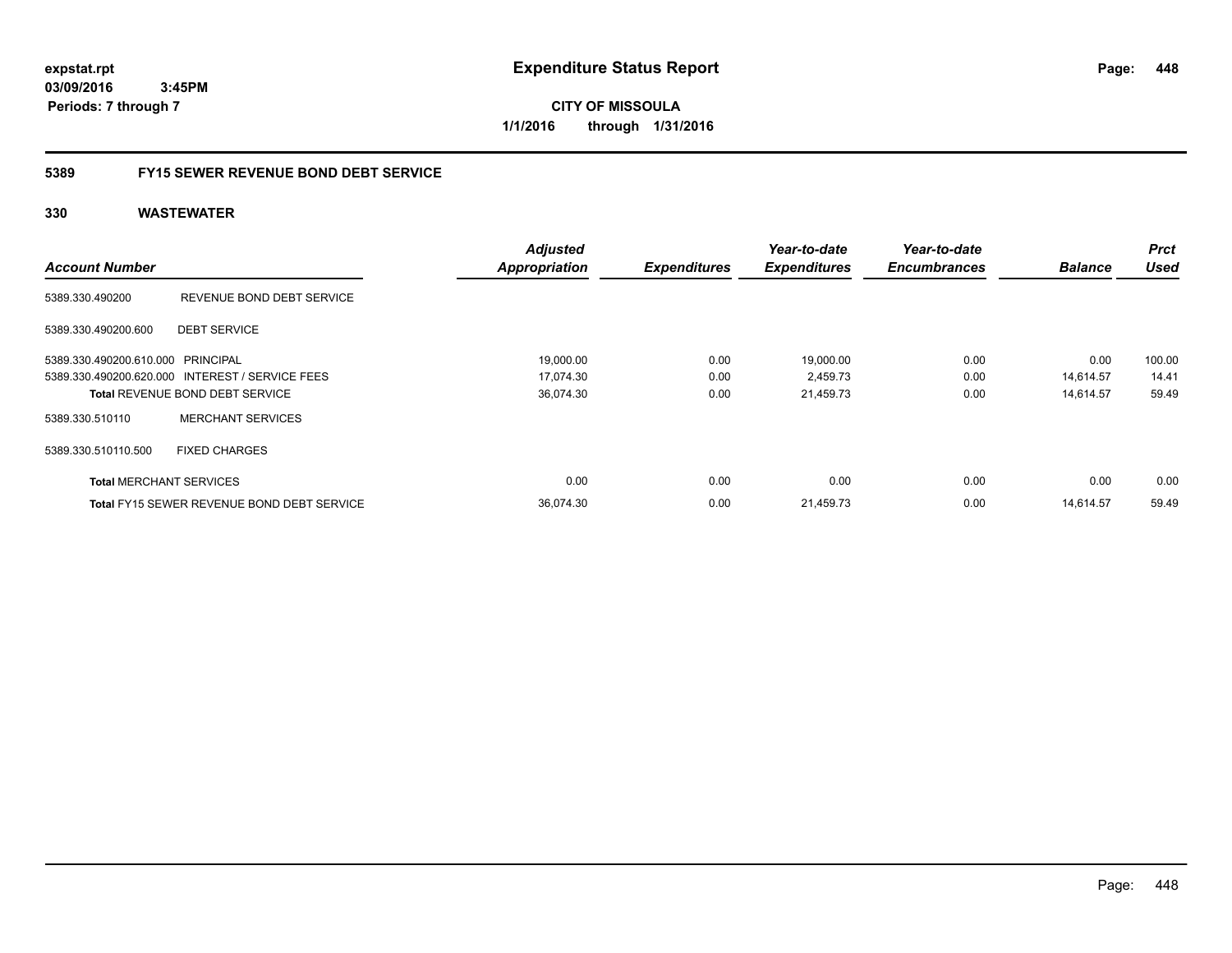## **5390 FY15 SEWER BOND DEBT RESERVE**

| <b>Account Number</b>       |                                           | <b>Adjusted</b><br><b>Appropriation</b> | <b>Expenditures</b> | Year-to-date<br><b>Expenditures</b> | Year-to-date<br><b>Encumbrances</b> | <b>Balance</b> | <b>Prct</b><br><b>Used</b> |
|-----------------------------|-------------------------------------------|-----------------------------------------|---------------------|-------------------------------------|-------------------------------------|----------------|----------------------------|
| 5390.330.430610             | ADMINISTRATION                            |                                         |                     |                                     |                                     |                |                            |
| 5390.330.430610.800         | OTHER OBJECTS                             |                                         |                     |                                     |                                     |                |                            |
| <b>Total ADMINISTRATION</b> |                                           | 0.00                                    | 0.00                | 0.00                                | 0.00                                | 0.00           | 0.00                       |
| 5390.330.510110             | <b>MERCHANT SERVICES</b>                  |                                         |                     |                                     |                                     |                |                            |
| 5390.330.510110.500         | <b>FIXED CHARGES</b>                      |                                         |                     |                                     |                                     |                |                            |
|                             | <b>Total FY15 SEWER BOND DEBT RESERVE</b> | 0.00                                    | 0.00                | 0.00                                | 0.00                                | 0.00           | 0.00                       |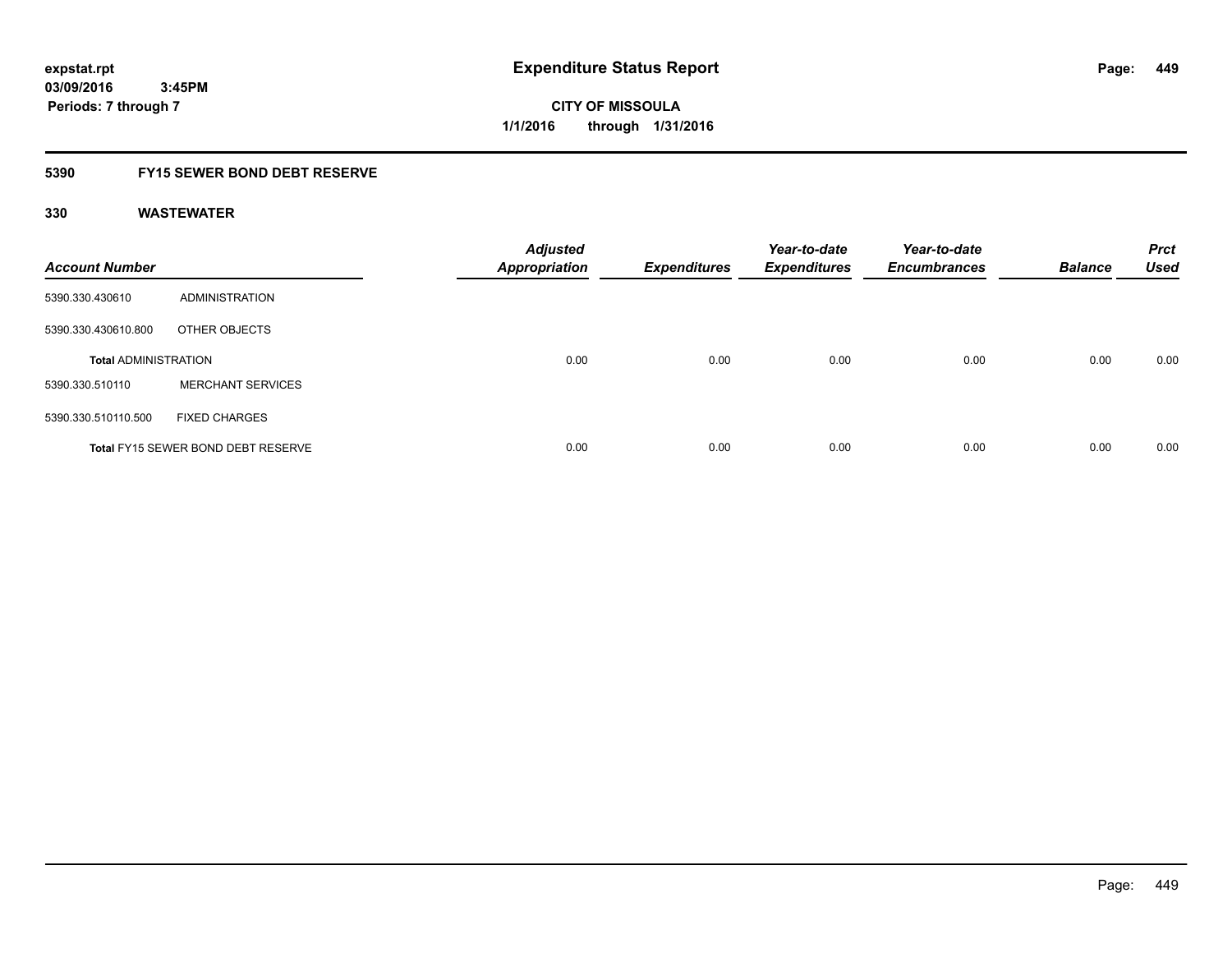# **CITY OF MISSOULA 1/1/2016 through 1/31/2016**

**5711 AQUATICS**

| <b>Account Number</b>                                 |                                                             | <b>Adjusted</b><br>Appropriation | <b>Expenditures</b> | Year-to-date<br><b>Expenditures</b> | Year-to-date<br><b>Encumbrances</b> | <b>Balance</b> | <b>Prct</b><br><b>Used</b> |
|-------------------------------------------------------|-------------------------------------------------------------|----------------------------------|---------------------|-------------------------------------|-------------------------------------|----------------|----------------------------|
| 5711.370.460000                                       | <b>CULTURE &amp; RECREATION</b>                             |                                  |                     |                                     |                                     |                |                            |
| 5711.370.460000.100                                   | PERSONAL SERVICES                                           |                                  |                     |                                     |                                     |                |                            |
|                                                       | Total CULTURE & RECREATION                                  | 0.00                             | 0.00                | 0.00                                | 0.00                                | 0.00           | 0.00                       |
| 5711.370.460449                                       | <b>GRILL VAN</b>                                            |                                  |                     |                                     |                                     |                |                            |
| 5711.370.460449.100                                   | PERSONAL SERVICES                                           |                                  |                     |                                     |                                     |                |                            |
| <b>Total PERSONAL SERVICES</b>                        |                                                             | 0.00                             | 0.00                | 0.00                                | 0.00                                | 0.00           | 0.00                       |
| 5711.370.460449.200                                   | <b>SUPPLIES</b>                                             |                                  |                     |                                     |                                     |                |                            |
| <b>Total SUPPLIES</b>                                 |                                                             | 0.00                             | 0.00                | 0.00                                | 0.00                                | 0.00           | 0.00                       |
| 5711.370.460449.300                                   | PURCHASED SERVICES                                          |                                  |                     |                                     |                                     |                |                            |
| <b>Total GRILL VAN</b>                                |                                                             | 0.00                             | 0.00                | 0.00                                | 0.00                                | 0.00           | 0.00                       |
| 5711.370.460477                                       | <b>GRILL VAN</b>                                            |                                  |                     |                                     |                                     |                |                            |
| 5711.370.460477.100                                   | PERSONAL SERVICES                                           |                                  |                     |                                     |                                     |                |                            |
|                                                       | 5711.370.460477.110.000 GRILL VAN/SALARIES AND WAGES        | 20,661.00                        | 0.00                | 0.00                                | 0.00                                | 20,661.00      | 0.00                       |
|                                                       | 5711.370.460477.140.000 EMPLOYER CONTRIBUTIONS              | 2,937.00<br>23,598.00            | 0.00                | 0.00                                | 0.00<br>0.00                        | 2,937.00       | 0.00<br>0.00               |
| <b>Total PERSONAL SERVICES</b><br>5711.370.460477.200 | <b>SUPPLIES</b>                                             |                                  | 0.00                | 0.00                                |                                     | 23,598.00      |                            |
|                                                       |                                                             |                                  |                     |                                     |                                     |                |                            |
|                                                       | 5711.370.460477.240.000 GRILL VAN/OTHER SUPPLIES            | 35,000.00                        | 0.00                | 11,132.68                           | 0.00                                | 23,867.32      | 31.81                      |
| <b>Total SUPPLIES</b>                                 |                                                             | 35,000.00                        | 0.00                | 11,132.68                           | 0.00                                | 23,867.32      | 31.81                      |
| 5711.370.460477.300                                   | PURCHASED SERVICES                                          |                                  |                     |                                     |                                     |                |                            |
|                                                       | 5711.370.460477.341.000 GRILL VAN/ELECTRICITY & NATURAL GAS | 5,000.00                         | 0.00                | 0.00                                | 0.00                                | 5,000.00       | 0.00                       |
|                                                       | 5711.370.460477.360.000 GRILL VAN/REPAIR & MAINTENANCE      | 2,000.00                         | 0.00                | 118.36                              | 0.00                                | 1,881.64       | 5.92                       |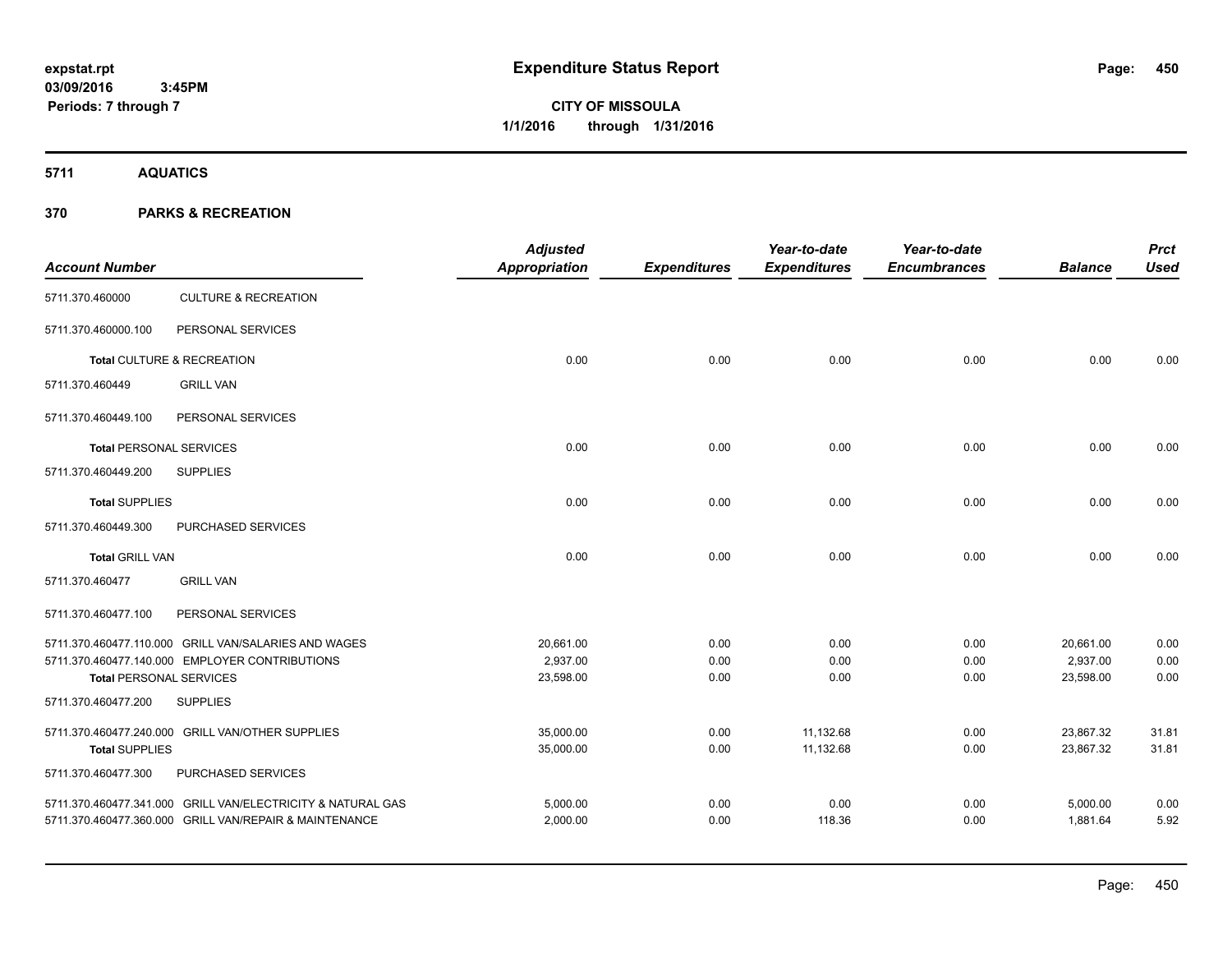**5711 AQUATICS**

| <b>Account Number</b>                                  | <b>Adjusted</b><br>Appropriation | <b>Expenditures</b> | Year-to-date<br><b>Expenditures</b> | Year-to-date<br><b>Encumbrances</b> | <b>Balance</b> | <b>Prct</b><br><b>Used</b> |
|--------------------------------------------------------|----------------------------------|---------------------|-------------------------------------|-------------------------------------|----------------|----------------------------|
|                                                        | 7,000.00                         | 0.00                | 118.36                              | 0.00                                |                | 1.69                       |
| <b>Total PURCHASED SERVICES</b>                        |                                  |                     |                                     |                                     | 6,881.64       |                            |
| 5711.370.460477.900<br><b>CAPITAL OUTLAY</b>           |                                  |                     |                                     |                                     |                |                            |
| <b>Total CAPITAL OUTLAY</b>                            | 0.00                             | 0.00                | 0.00                                | 0.00                                | 0.00           | 0.00                       |
| <b>Total GRILL VAN</b>                                 | 65,598.00                        | 0.00                | 11,251.04                           | 0.00                                | 54,346.96      | 17.15                      |
| 5711.370.460490<br><b>CURRENTS POOL EXPENSES</b>       |                                  |                     |                                     |                                     |                |                            |
| PERSONAL SERVICES<br>5711.370.460490.100               |                                  |                     |                                     |                                     |                |                            |
| 5711.370.460490.110.000 SALARIES AND WAGES             | 314,794.00                       | 21,664.80           | 203,921.14                          | 0.00                                | 110,872.86     | 64.78                      |
| 5711.370.460490.120.000 OVERTIME/TERMINATION           | 500.00                           | 0.00                | 137.51                              | 0.00                                | 362.49         | 27.50                      |
| 5711.370.460490.140.000 EMPLOYER CONTRIBUTIONS         | 86.677.00                        | 8,271.03            | 57,576.79                           | 0.00                                | 29,100.21      | 66.43                      |
| 5711.370.460490.141.000 STATE RETIREMENT CONTRIBUTIONS | 0.00                             | 95.57               | 511.50                              | 0.00                                | $-511.50$      | 0.00                       |
| <b>Total PERSONAL SERVICES</b>                         | 401,971.00                       | 30,031.40           | 262,146.94                          | 0.00                                | 139,824.06     | 65.22                      |
| <b>SUPPLIES</b><br>5711.370.460490.200                 |                                  |                     |                                     |                                     |                |                            |
| 5711.370.460490.210.000 OFFICE SUPPLIES                | 4,000.00                         | 0.00                | 497.18                              | 0.00                                | 3,502.82       | 12.43                      |
| 5711.370.460490.220.000 OPERATING SUPPLIES             | 8,000.00                         | 701.95              | 2,685.67                            | 0.00                                | 5,314.33       | 33.57                      |
| 5711.370.460490.220.172 OPERATING SUPPLIES             | 0.00                             | 0.00                | 709.87                              | 0.00                                | $-709.87$      | 0.00                       |
| 5711.370.460490.230.000 REPAIR/MAINTENANCE             | 35,750.00                        | 0.00                | 131.54                              | 0.00                                | 35,618.46      | 0.37                       |
| 5711.370.460490.230.171 REPAIR/MAINTENANCE             | 0.00                             | 897.26              | 15,260.37                           | 0.00                                | $-15,260.37$   | 0.00                       |
| 5711.370.460490.230.178 REPAIR/MAINTENANCE             | 0.00                             | 447.86              | 4,431.90                            | 0.00                                | $-4,431.90$    | 0.00                       |
| 5711.370.460490.230.194 REPAIR/MAINTENANCE             | 0.00                             | $-202.11$           | 5,279.26                            | 0.00                                | $-5,279.26$    | 0.00                       |
| 5711.370.460490.240.000 OTHER SUPPLIES                 | 12,000.00                        | 702.18              | 3,431.08                            | 0.00                                | 8,568.92       | 28.59                      |
| 5711.370.460490.240.174 OTHER SUPPLIES                 | 0.00                             | 0.00                | 710.55                              | 0.00                                | $-710.55$      | 0.00                       |
| 5711.370.460490.240.175 OTHER SUPPLIES                 | 0.00                             | 68.97               | 617.91                              | 0.00                                | $-617.91$      | 0.00                       |
| <b>Total SUPPLIES</b>                                  | 59,750.00                        | 2,616.11            | 33,755.33                           | 0.00                                | 25,994.67      | 56.49                      |
| 5711.370.460490.300<br>PURCHASED SERVICES              |                                  |                     |                                     |                                     |                |                            |
| 5711.370.460490.310.000 COMMUNICATIONS                 | 250.00                           | 0.00                | 3.39                                | 0.00                                | 246.61         | 1.36                       |
| 5711.370.460490.320.000 PRINTING & DUPLICATING         | 6,500.00                         | 136.75              | 752.48                              | 0.00                                | 5,747.52       | 11.58                      |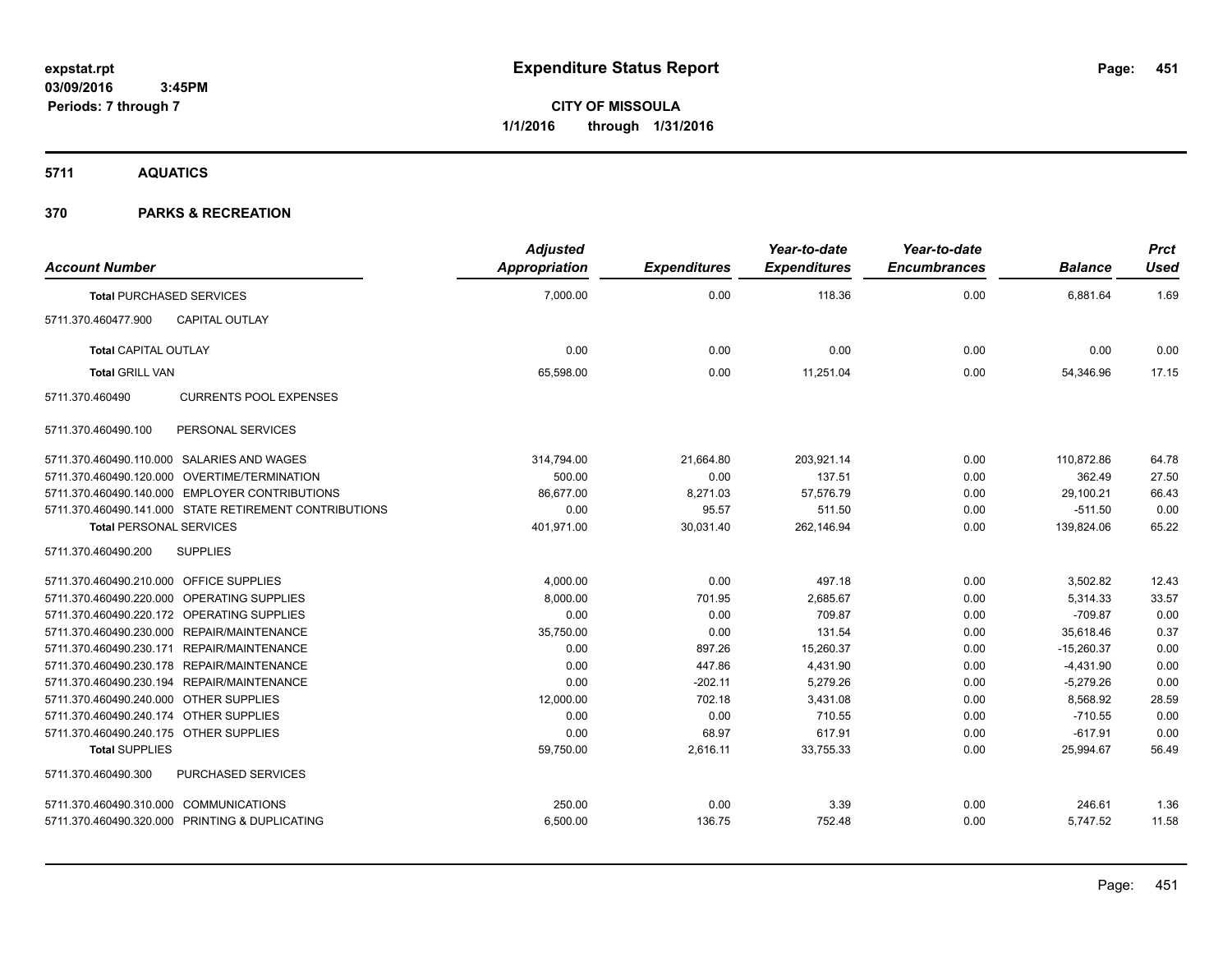**5711 AQUATICS**

| <b>Account Number</b>                 |                                                                                            | <b>Adjusted</b><br><b>Appropriation</b> | <b>Expenditures</b> | Year-to-date<br><b>Expenditures</b> | Year-to-date<br><b>Encumbrances</b> | <b>Balance</b>      | <b>Prct</b><br><b>Used</b> |
|---------------------------------------|--------------------------------------------------------------------------------------------|-----------------------------------------|---------------------|-------------------------------------|-------------------------------------|---------------------|----------------------------|
|                                       | 5711.370.460490.330.000 PUBLICITY, SUBSCRIPTIONS & DUES                                    | 13,700.00                               | 1,062.00            | 4,902.90                            | 0.00                                | 8,797.10            | 35.79                      |
| 5711.370.460490.340.000 SEWER         |                                                                                            | 3,245.00                                | 2,744.16            | 5,396.34                            | 0.00                                | $-2,151.34$         | 166.30                     |
|                                       | 5711.370.460490.341.000 ELECTRICITY & NATURAL GAS                                          | 121,000.00                              | 0.00                | 39,048.19                           | 0.00                                | 81,951.81           | 32.27                      |
| 5711.370.460490.343.000 WATER CHARGES |                                                                                            | 5,556.00                                | 0.00                | 3,535.05                            | 0.00                                | 2,020.95            | 63.63                      |
|                                       | 5711.370.460490.344.000 TELEPHONE SERVICE                                                  | 3,439.00                                | 213.50              | 2.364.29                            | 0.00                                | 1.074.71            | 68.75                      |
| 5711.370.460490.345.000 GARBAGE       |                                                                                            | 2.620.00                                | 190.01              | 750.46                              | 0.00                                | 1.869.54            | 28.64                      |
|                                       | 5711.370.460490.350.000 PROFESSIONAL SERVICES                                              | 20,000.00                               | 27.50               | 9,922.00                            | 0.00                                | 10,078.00           | 49.61                      |
|                                       | 5711.370.460490.360.000 REPAIR & MAINTENANCE                                               | 4,000.00                                | 125.00              | 3,688.32                            | 0.00                                | 311.68              | 92.21                      |
|                                       | 5711.370.460490.360.194 REPAIR & MAINTENANCE                                               | 0.00                                    | 4,186.12            | 12,300.33                           | 0.00                                | $-12,300.33$        | 0.00                       |
| 5711.370.460490.370.000 TRAVEL        |                                                                                            | 2,000.00                                | 0.00                | 453.65                              | 0.00                                | 1,546.35            | 22.68                      |
| 5711.370.460490.380.000 TRAINING      |                                                                                            | 2,000.00                                | 0.00                | 350.00                              | 0.00                                | 1,650.00            | 17.50                      |
|                                       | 5711.370.460490.390.000 OTHER PURCHASED SERVICES                                           | 9,000.00                                | 0.00                | 742.84                              | 0.00                                | 8,257.16            | 8.25                       |
|                                       | 5711.370.460490.390.194 OTHER PURCHASED SERVICES                                           | 0.00                                    | 864.72              | 864.72                              | 0.00                                | $-864.72$           | 0.00                       |
| <b>Total PURCHASED SERVICES</b>       |                                                                                            | 193,310.00                              | 9,549.76            | 85,074.96                           | 0.00                                | 108,235.04          | 44.01                      |
| 5711.370.460490.500                   | <b>FIXED CHARGES</b>                                                                       |                                         |                     |                                     |                                     |                     |                            |
| 5711.370.460490.500.000 FIXED CHARGES |                                                                                            | 4,512.00                                | 0.00                | 2,256.00                            | 0.00                                | 2,256.00            | 50.00                      |
| <b>Total FIXED CHARGES</b>            |                                                                                            | 4,512.00                                | 0.00                | 2,256.00                            | 0.00                                | 2,256.00            | 50.00                      |
| 5711.370.460490.800                   | <b>OTHER OBJECTS</b>                                                                       |                                         |                     |                                     |                                     |                     |                            |
| <b>Total OTHER OBJECTS</b>            |                                                                                            | 0.00                                    | 0.00                | 0.00                                | 0.00                                | 0.00                | 0.00                       |
| 5711.370.460490.900                   | <b>CAPITAL OUTLAY</b>                                                                      |                                         |                     |                                     |                                     |                     |                            |
| <b>Total CAPITAL OUTLAY</b>           |                                                                                            | 0.00                                    | 0.00                | 0.00                                | 0.00                                | 0.00                | 0.00                       |
|                                       | <b>Total CURRENTS POOL EXPENSES</b>                                                        | 659,543.00                              | 42,197.27           | 383,233.23                          | 0.00                                | 276,309.77          | 58.11                      |
| 5711.370.460491                       | SPLASH POOLS EXPENSES                                                                      |                                         |                     |                                     |                                     |                     |                            |
| 5711.370.460491.100                   | PERSONAL SERVICES                                                                          |                                         |                     |                                     |                                     |                     |                            |
|                                       | 5711.370.460491.110.000 SALARIES AND WAGES<br>5711.370.460491.120.000 OVERTIME/TERMINATION | 209,281.00<br>500.00                    | 7,732.87<br>0.00    | 141,286.82<br>22.52                 | 0.00<br>0.00                        | 67,994.18<br>477.48 | 67.51<br>4.50              |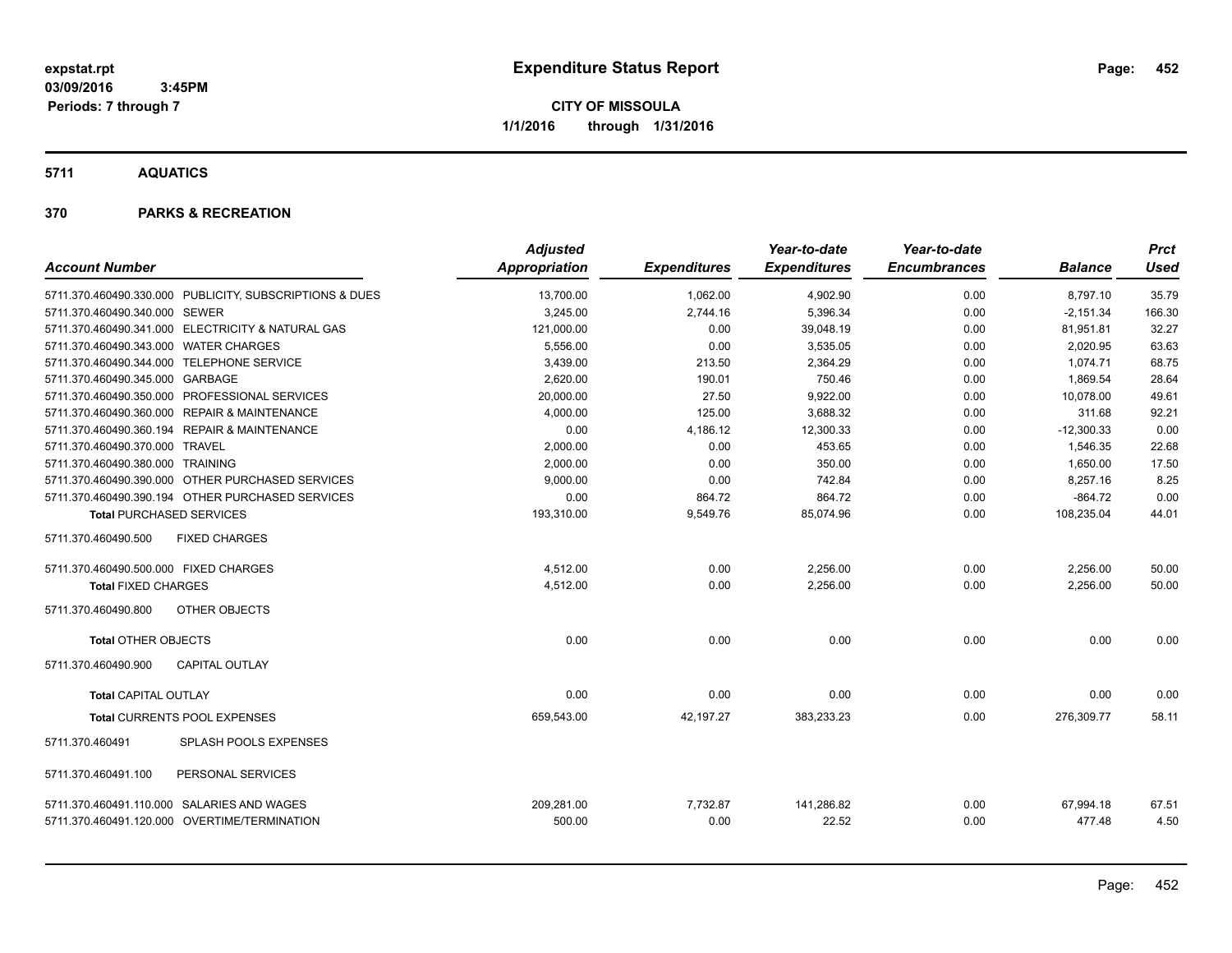**Periods: 7 through 7**

**CITY OF MISSOULA 1/1/2016 through 1/31/2016**

**5711 AQUATICS**

| <b>Account Number</b>                                            | <b>Adjusted</b><br><b>Appropriation</b> | <b>Expenditures</b> | Year-to-date<br><b>Expenditures</b> | Year-to-date<br><b>Encumbrances</b> | <b>Balance</b> | <b>Prct</b><br><b>Used</b> |
|------------------------------------------------------------------|-----------------------------------------|---------------------|-------------------------------------|-------------------------------------|----------------|----------------------------|
| 5711.370.460491.140.000 EMPLOYER CONTRIBUTIONS                   | 45,478.00                               | 1,503.24            | 24,541.48                           | 0.00                                | 20,936.52      | 53.96                      |
| <b>Total PERSONAL SERVICES</b>                                   | 255,259.00                              | 9,236.11            | 165,850.82                          | 0.00                                | 89,408.18      | 64.97                      |
| <b>SUPPLIES</b><br>5711.370.460491.200                           |                                         |                     |                                     |                                     |                |                            |
| 5711.370.460491.210.000 OFFICE SUPPLIES                          | 500.00                                  | 0.00                | 224.08                              | 0.00                                | 275.92         | 44.82                      |
| 5711.370.460491.220.000 OPERATING SUPPLIES                       | 15,000.00                               | 0.00                | 293.54                              | 0.00                                | 14,706.46      | 1.96                       |
| 5711.370.460491.220.179 OPERATING SUPPLIES                       | 0.00                                    | 0.00                | 136.00                              | 0.00                                | $-136.00$      | 0.00                       |
| 5711.370.460491.230.000 REPAIR/MAINTENANCE                       | 29,250.00                               | 0.00                | 188.82                              | 0.00                                | 29,061.18      | 0.65                       |
| 5711.370.460491.230.171 REPAIR/MAINTENANCE                       | 0.00                                    | 0.00                | 13,627.22                           | 0.00                                | $-13,627.22$   | 0.00                       |
| 5711.370.460491.230.174 REPAIR/MAINTENANCE                       | 0.00                                    | 0.00                | 32.84                               | 0.00                                | $-32.84$       | 0.00                       |
| 5711.370.460491.230.178 REPAIR/MAINTENANCE                       | 0.00                                    | 0.00                | 1,158.72                            | 0.00                                | $-1,158.72$    | 0.00                       |
| 5711.370.460491.230.194 REPAIR/MAINTENANCE                       | 0.00                                    | $-6.98$             | 151.10                              | 0.00                                | $-151.10$      | 0.00                       |
| 5711.370.460491.240.000 OTHER SUPPLIES                           | 74,000.00                               | 0.00                | 0.00                                | 0.00                                | 74,000.00      | 0.00                       |
| 5711.370.460491.240.174 OTHER SUPPLIES                           | 0.00                                    | 0.00                | 27,592.65                           | 0.00                                | $-27,592.65$   | 0.00                       |
| 5711.370.460491.240.175 OTHER SUPPLIES                           | 0.00                                    | 0.00                | 601.11                              | 0.00                                | $-601.11$      | 0.00                       |
| 5711.370.460491.240.180 OTHER SUPPLIES-MERCHANDISE SALES FRNTDSK | 0.00                                    | 0.00                | 555.19                              | 0.00                                | $-555.19$      | 0.00                       |
| <b>Total SUPPLIES</b>                                            | 118,750.00                              | $-6.98$             | 44,561.27                           | 0.00                                | 74,188.73      | 37.53                      |
| 5711.370.460491.300<br><b>PURCHASED SERVICES</b>                 |                                         |                     |                                     |                                     |                |                            |
| 5711.370.460491.310.000 COMMUNICATIONS                           | 250.00                                  | 0.00                | 0.00                                | 0.00                                | 250.00         | 0.00                       |
| 5711.370.460491.320.000 PRINTING & DUPLICATING                   | 4,000.00                                | 0.00                | 18.00                               | 0.00                                | 3,982.00       | 0.45                       |
| 5711.370.460491.330.000 PUBLICITY, SUBSCRIPTIONS & DUES          | 3,500.00                                | 0.00                | 6,039.00                            | 0.00                                | $-2,539.00$    | 172.54                     |
| 5711.370.460491.340.000 SEWER                                    | 7,030.00                                | 4,712.02            | 4,782.27                            | 0.00                                | 2,247.73       | 68.03                      |
| 5711.370.460491.341.000 ELECTRICITY & NATURAL GAS                | 65,000.00                               | 693.51              | 40,853.38                           | 0.00                                | 24,146.62      | 62.85                      |
| 5711.370.460491.343.000 WATER CHARGES                            | 8,088.00                                | 0.00                | 4,337.20                            | 0.00                                | 3,750.80       | 53.63                      |
| 5711.370.460491.344.000 TELEPHONE SERVICE                        | 4,101.00                                | 180.92              | 1,904.24                            | 0.00                                | 2,196.76       | 46.43                      |
| 5711.370.460491.345.000 GARBAGE                                  | 2,031.00                                | 0.00                | 893.03                              | 0.00                                | 1,137.97       | 43.97                      |
| 5711.370.460491.350.000 PROFESSIONAL SERVICES                    | 10,000.00                               | 0.00                | 1,370.98                            | 0.00                                | 8,629.02       | 13.71                      |
| 5711.370.460491.360.000 REPAIR & MAINTENANCE                     | 4,500.00                                | 125.00              | 616.75                              | 0.00                                | 3,883.25       | 13.71                      |
| 5711.370.460491.360.194 REPAIR & MAINTENANCE                     | 0.00                                    | 0.00                | 1,894.85                            | 0.00                                | $-1,894.85$    | 0.00                       |
| 5711.370.460491.380.000 TRAINING                                 | 3,000.00                                | 0.00                | 100.00                              | 0.00                                | 2,900.00       | 3.33                       |
| 5711.370.460491.390.000 OTHER PURCHASED SERVICES                 | 5,300.00                                | 0.00                | 3,002.70                            | 0.00                                | 2,297.30       | 56.65                      |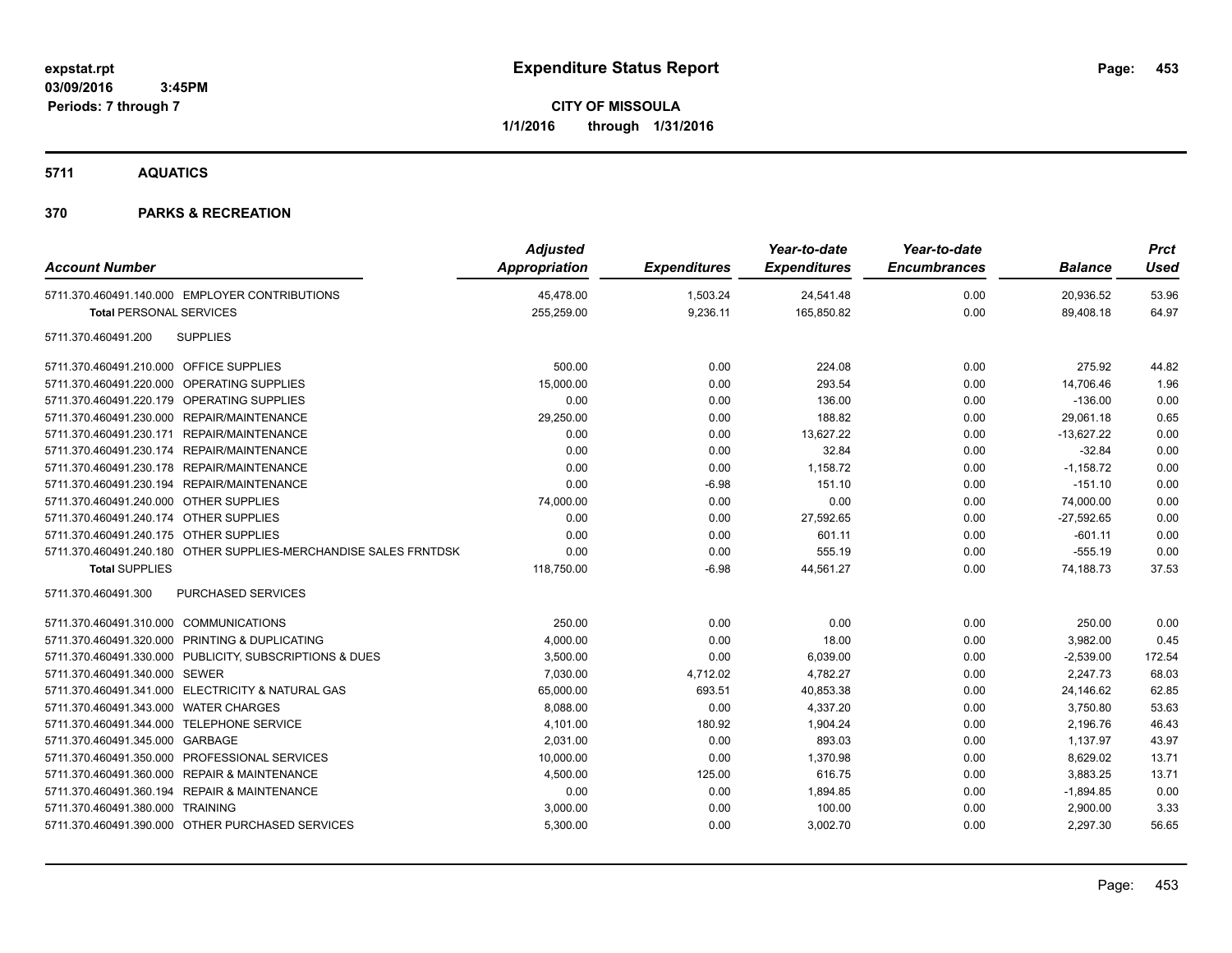**5711 AQUATICS**

| <b>Account Number</b>             |                                                                                     | <b>Adjusted</b><br><b>Appropriation</b> | <b>Expenditures</b> | Year-to-date<br><b>Expenditures</b> | Year-to-date<br><b>Encumbrances</b> | <b>Balance</b>         | <b>Prct</b><br><b>Used</b> |
|-----------------------------------|-------------------------------------------------------------------------------------|-----------------------------------------|---------------------|-------------------------------------|-------------------------------------|------------------------|----------------------------|
|                                   | 5711.370.460491.390.194 OTHER PURCHASED SERVICES<br><b>Total PURCHASED SERVICES</b> | 0.00<br>116,800.00                      | 0.00<br>5,711.45    | 120.00<br>65,932.40                 | 0.00<br>0.00                        | $-120.00$<br>50,867.60 | 0.00<br>56.45              |
| 5711.370.460491.800               | OTHER OBJECTS                                                                       |                                         |                     |                                     |                                     |                        |                            |
| <b>Total OTHER OBJECTS</b>        |                                                                                     | 0.00                                    | 0.00                | 0.00                                | 0.00                                | 0.00                   | 0.00                       |
| 5711.370.460491.900               | <b>CAPITAL OUTLAY</b>                                                               |                                         |                     |                                     |                                     |                        |                            |
| <b>Total CAPITAL OUTLAY</b>       |                                                                                     | 0.00                                    | 0.00                | 0.00                                | 0.00                                | 0.00                   | 0.00                       |
|                                   | Total SPLASH POOLS EXPENSES                                                         | 490,809.00                              | 14,940.58           | 276,344.49                          | 0.00                                | 214,464.51             | 56.30                      |
| 5711.370.460493                   | <b>AQUATICS MAINTENANCE</b>                                                         |                                         |                     |                                     |                                     |                        |                            |
| 5711.370.460493.300               | <b>PURCHASED SERVICES</b>                                                           |                                         |                     |                                     |                                     |                        |                            |
|                                   | <b>Total PURCHASED SERVICES</b>                                                     | 0.00                                    | 0.00                | 0.00                                | 0.00                                | 0.00                   | 0.00                       |
| 5711.370.460493.500               | <b>FIXED CHARGES</b>                                                                |                                         |                     |                                     |                                     |                        |                            |
| <b>Total FIXED CHARGES</b>        |                                                                                     | 0.00                                    | 0.00                | 0.00                                | 0.00                                | 0.00                   | 0.00                       |
| 5711.370.460493.900               | <b>CAPITAL OUTLAY</b>                                                               |                                         |                     |                                     |                                     |                        |                            |
| 5711.370.460493.920.000 BUILDINGS |                                                                                     | 35,000.00                               | 0.00                | 0.00                                | 0.00                                | 35,000.00              | 0.00                       |
|                                   | <b>Total AQUATICS MAINTENANCE</b>                                                   | 35,000.00                               | 0.00                | 0.00                                | 0.00                                | 35,000.00              | 0.00                       |
| 5711.370.460512                   | <b>PARK MEMORIALS</b>                                                               |                                         |                     |                                     |                                     |                        |                            |
| 5711.370.460512.200               | <b>SUPPLIES</b>                                                                     |                                         |                     |                                     |                                     |                        |                            |
|                                   | 5711.370.460512.220.000 PARTNERS IN PARK/OPERATING SUPPLIES                         | 15,000.00                               | 0.00                | 0.00                                | 0.00                                | 15,000.00              | 0.00                       |
|                                   | 5711.370.460512.230.000 PARTNERS IN PARK/REPAIR/MAINTENANCE                         | 10,000.00                               | 0.00                | 0.00                                | 0.00                                | 10,000.00              | 0.00                       |
| <b>Total SUPPLIES</b>             |                                                                                     | 25,000.00                               | 0.00                | 0.00                                | 0.00                                | 25,000.00              | 0.00                       |
| 5711.370.460512.300               | PURCHASED SERVICES                                                                  |                                         |                     |                                     |                                     |                        |                            |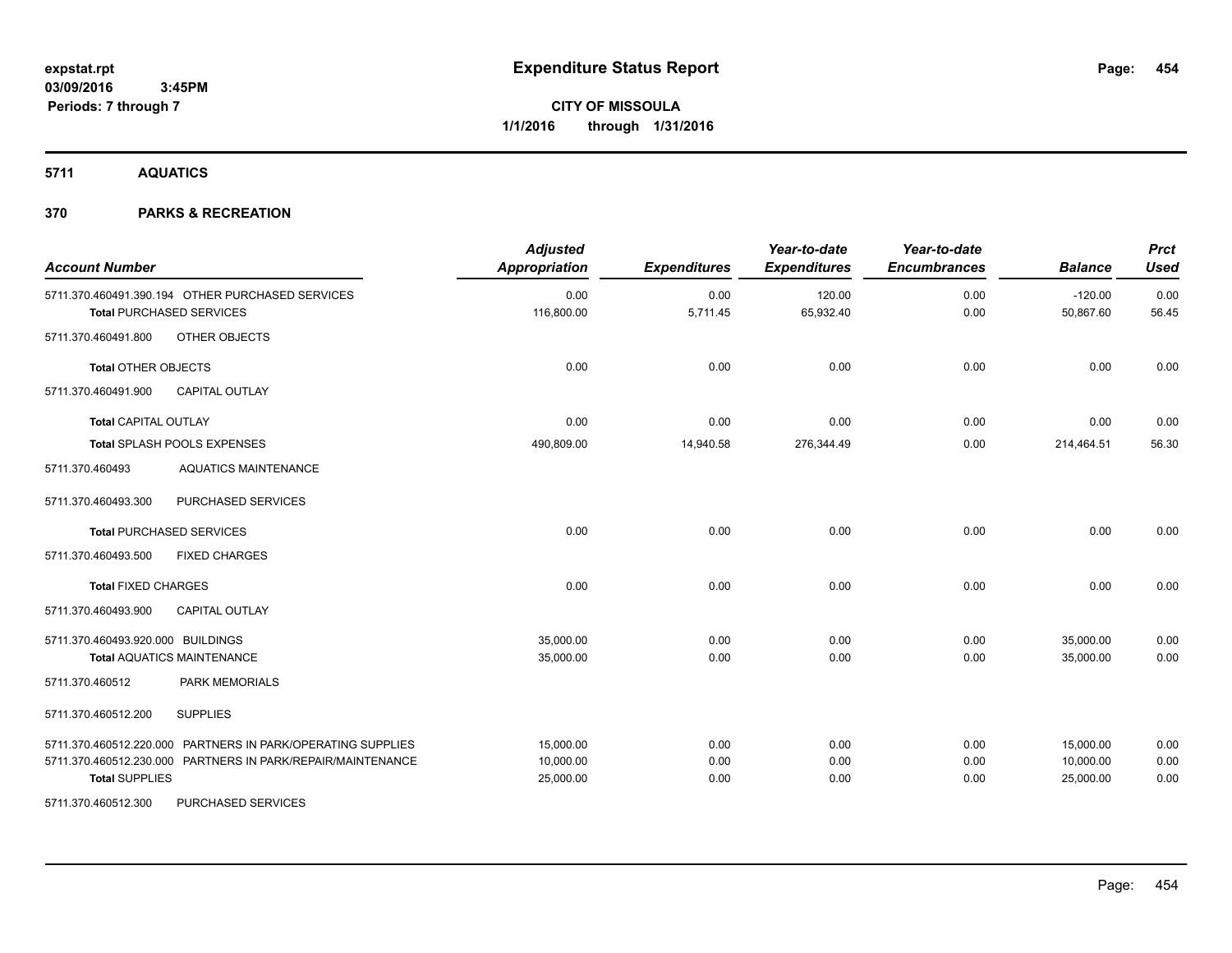**5711 AQUATICS**

| <b>Account Number</b>                                          | <b>Adjusted</b><br><b>Appropriation</b> | <b>Expenditures</b> | Year-to-date<br><b>Expenditures</b> | Year-to-date<br><b>Encumbrances</b> | <b>Balance</b> | <b>Prct</b><br><b>Used</b> |
|----------------------------------------------------------------|-----------------------------------------|---------------------|-------------------------------------|-------------------------------------|----------------|----------------------------|
| 5711.370.460512.350.000 PARTNERS IN PARK/PROFESSIONAL SERVICES | 10,000.00                               | 0.00                | 0.00                                | 0.00                                | 10,000.00      | 0.00                       |
| 5711.370.460512.360.000 PARTNERS IN PARK/REPAIR & MAINTENANCE  | 10,000.00                               | 0.00                | 0.00                                | 0.00                                | 10,000.00      | 0.00                       |
| 5711.370.460512.390.000 OTHER PURCHASED SERVICES               | 5,000.00                                | 0.00                | 0.00                                | 0.00                                | 5,000.00       | 0.00                       |
| <b>Total PURCHASED SERVICES</b>                                | 25,000.00                               | 0.00                | 0.00                                | 0.00                                | 25.000.00      | 0.00                       |
| 5711.370.460512.900<br><b>CAPITAL OUTLAY</b>                   |                                         |                     |                                     |                                     |                |                            |
| 5711.370.460512.920.000 PARTNERS IN PARK/BUILDINGS             | 10,000.00                               | 0.00                | 0.00                                | 0.00                                | 10,000.00      | 0.00                       |
| 5711.370.460512.930.000 PARTNERS IN PARK/IMPROVEMENTS          | 70,000.00                               | 0.00                | 0.00                                | 0.00                                | 70,000.00      | 0.00                       |
| 5711.370.460512.940.000 PARTNERS IN PARK/EQUIPMENT             | 20,000.00                               | 0.00                | 0.00                                | 0.00                                | 20,000.00      | 0.00                       |
| <b>Total CAPITAL OUTLAY</b>                                    | 100,000.00                              | 0.00                | 0.00                                | 0.00                                | 100,000.00     | 0.00                       |
| <b>Total PARK MEMORIALS</b>                                    | 150,000.00                              | 0.00                | 0.00                                | 0.00                                | 150,000.00     | 0.00                       |
| <b>AQUATICS CAPITAL</b><br>5711.370.460519                     |                                         |                     |                                     |                                     |                |                            |
| <b>CAPITAL OUTLAY</b><br>5711.370.460519.900                   |                                         |                     |                                     |                                     |                |                            |
| <b>Total AQUATICS CAPITAL</b>                                  | 0.00                                    | 0.00                | 0.00                                | 0.00                                | 0.00           | 0.00                       |
| 5711.370.490500<br><b>DEBT PAYMENTS</b>                        |                                         |                     |                                     |                                     |                |                            |
| <b>DEBT SERVICE</b><br>5711.370.490500.600                     |                                         |                     |                                     |                                     |                |                            |
| <b>Total DEBT PAYMENTS</b>                                     | 0.00                                    | 0.00                | 0.00                                | 0.00                                | 0.00           | 0.00                       |
| <b>CORE FINANCED EQUIPMENT</b><br>5711.370.490506              |                                         |                     |                                     |                                     |                |                            |
| <b>DEBT SERVICE</b><br>5711.370.490506.600                     |                                         |                     |                                     |                                     |                |                            |
| 5711.370.490506.610.000 GRILL VAN DEBT-PRINCIPAL               | 12.377.00                               | 0.00                | 0.00                                | 0.00                                | 12,377.00      | 0.00                       |
| Total CORE FINANCED EQUIPMENT                                  | 12,377.00                               | 0.00                | 0.00                                | 0.00                                | 12,377.00      | 0.00                       |
| <b>MERCHANT SERVICES</b><br>5711.370.510110                    |                                         |                     |                                     |                                     |                |                            |
| <b>FIXED CHARGES</b><br>5711.370.510110.500                    |                                         |                     |                                     |                                     |                |                            |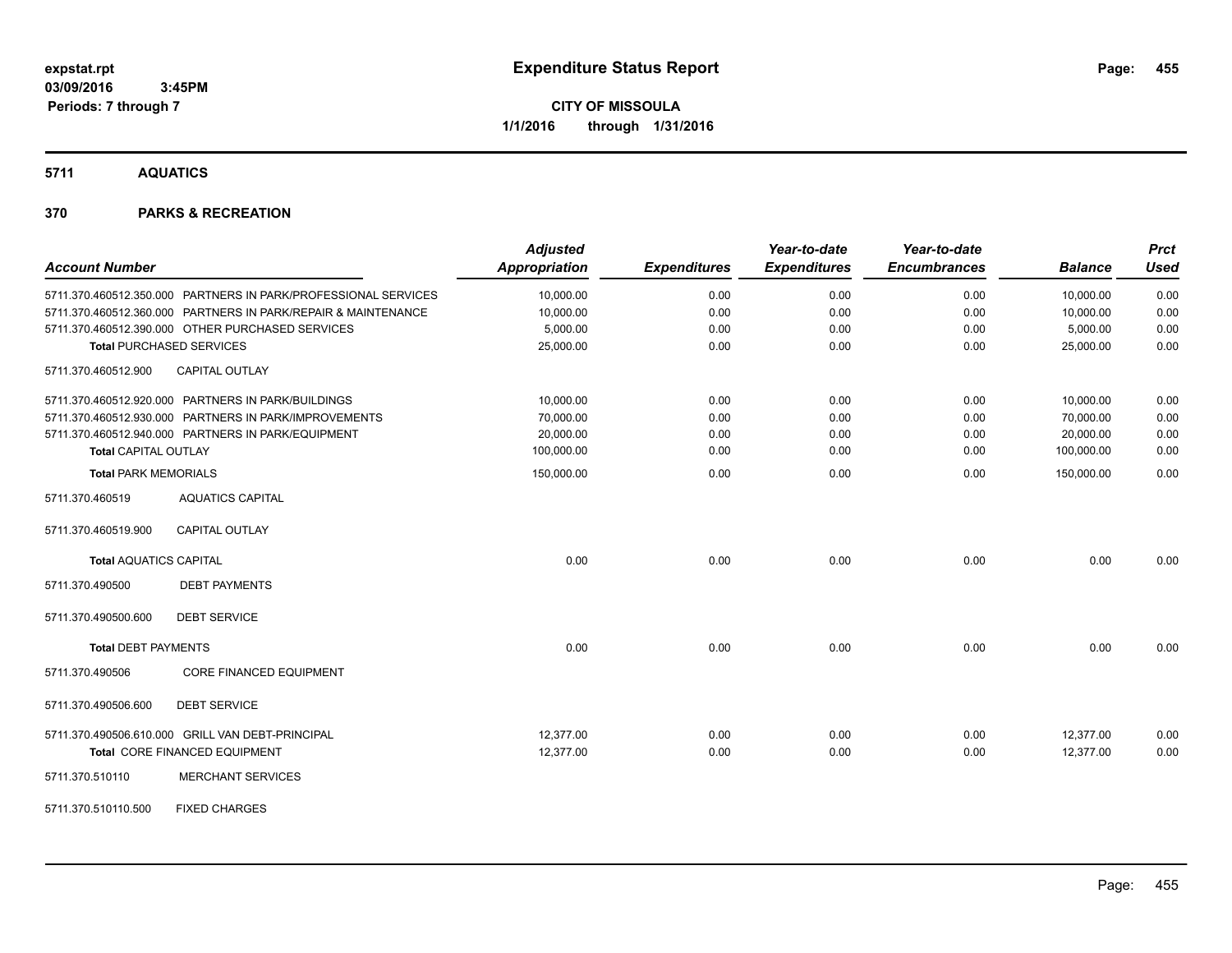**5711 AQUATICS**

|                                               | <b>Adjusted</b> |                     | Year-to-date               | Year-to-date        |            | <b>Prct</b> |
|-----------------------------------------------|-----------------|---------------------|----------------------------|---------------------|------------|-------------|
| <b>Account Number</b>                         | Appropriation   | <b>Expenditures</b> | <i><b>Expenditures</b></i> | <b>Encumbrances</b> | Balance    | Used        |
| 5711.370.510110.550.000 MERCHANT SERVICE FEES | 14,000.00       | 0.00                | 0.00                       | 0.00                | 14,000.00  | 0.00        |
| <b>Total MERCHANT SERVICES</b>                | 14.000.00       | 0.00                | 0.00                       | 0.00                | 14.000.00  | 0.00        |
| <b>Total PARKS &amp; RECREATION</b>           | 1,427,327.00    | 57.137.85           | 670.828.76                 | 0.00                | 756.498.24 | 47.00       |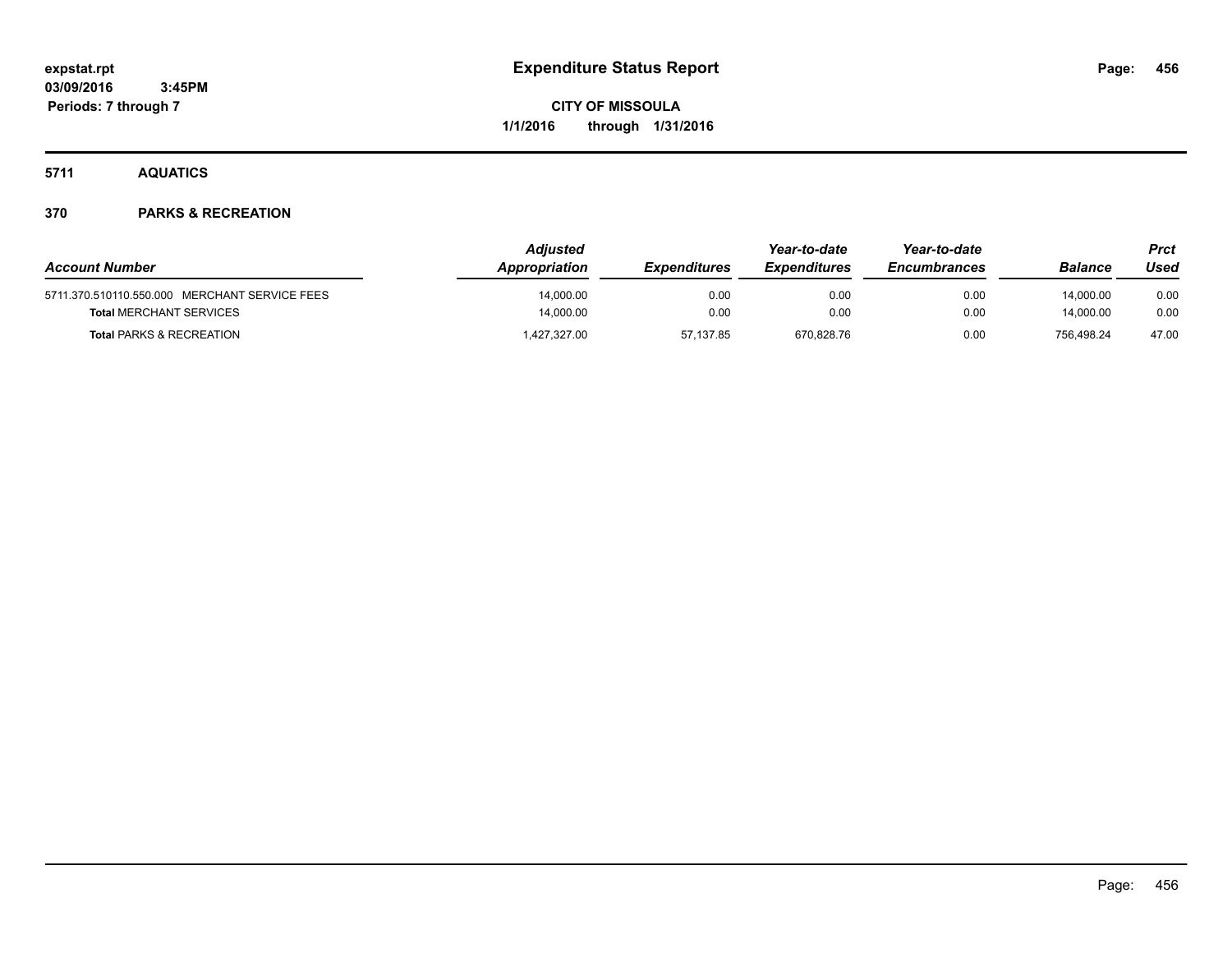# **CITY OF MISSOULA 1/1/2016 through 1/31/2016**

**5711 AQUATICS**

## **371 AQUATICS SALARIES**

| <b>Account Number</b>          |                                 | <b>Adjusted</b><br>Appropriation | <b>Expenditures</b> | Year-to-date<br><b>Expenditures</b> | Year-to-date<br><b>Encumbrances</b> | <b>Balance</b> | <b>Prct</b><br><b>Used</b> |
|--------------------------------|---------------------------------|----------------------------------|---------------------|-------------------------------------|-------------------------------------|----------------|----------------------------|
| 5711.371.460000                | <b>CULTURE &amp; RECREATION</b> |                                  |                     |                                     |                                     |                |                            |
| 5711.371.460000.100            | PERSONAL SERVICES               |                                  |                     |                                     |                                     |                |                            |
|                                | Total CULTURE & RECREATION      | 0.00                             | 0.00                | 0.00                                | 0.00                                | 0.00           | 0.00                       |
| 5711.371.460477                | <b>GRILL VAN</b>                |                                  |                     |                                     |                                     |                |                            |
| 5711.371.460477.100            | PERSONAL SERVICES               |                                  |                     |                                     |                                     |                |                            |
| <b>Total GRILL VAN</b>         |                                 | 0.00                             | 0.00                | 0.00                                | 0.00                                | 0.00           | 0.00                       |
| 5711.371.460490                | <b>CURRENTS POOL EXPENSES</b>   |                                  |                     |                                     |                                     |                |                            |
| 5711.371.460490.100            | PERSONAL SERVICES               |                                  |                     |                                     |                                     |                |                            |
|                                | Total CURRENTS POOL EXPENSES    | 0.00                             | 0.00                | 0.00                                | 0.00                                | 0.00           | 0.00                       |
| 5711.371.460491                | SPLASH POOLS EXPENSES           |                                  |                     |                                     |                                     |                |                            |
| 5711.371.460491.100            | PERSONAL SERVICES               |                                  |                     |                                     |                                     |                |                            |
| <b>Total AQUATICS SALARIES</b> |                                 | 0.00                             | 0.00                | 0.00                                | 0.00                                | 0.00           | 0.00                       |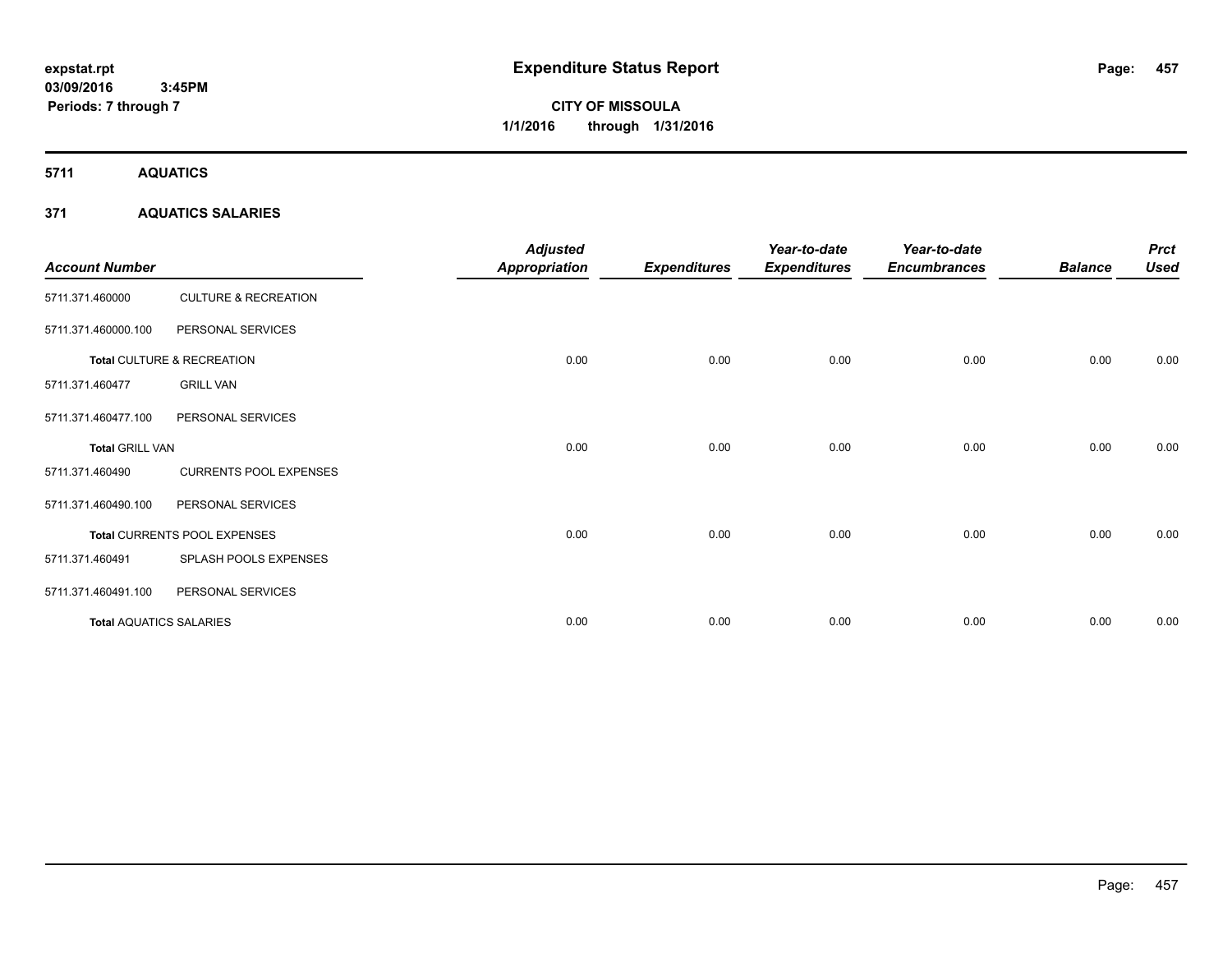# **CITY OF MISSOULA 1/1/2016 through 1/31/2016**

**5711 AQUATICS**

# **390 NON-DEPARTMENTAL**

| <b>Account Number</b>         |                       | <b>Adjusted</b><br><b>Appropriation</b> | <b>Expenditures</b> | Year-to-date<br><b>Expenditures</b> | Year-to-date<br><b>Encumbrances</b> | <b>Balance</b> | <b>Prct</b><br><b>Used</b> |
|-------------------------------|-----------------------|-----------------------------------------|---------------------|-------------------------------------|-------------------------------------|----------------|----------------------------|
| 5711.390.510000               | <b>MISCELLANEOUS</b>  |                                         |                     |                                     |                                     |                |                            |
| 5711.390.510000.800           | OTHER OBJECTS         |                                         |                     |                                     |                                     |                |                            |
| <b>Total OTHER OBJECTS</b>    |                       | 0.00                                    | 0.00                | 0.00                                | 0.00                                | 0.00           | 0.00                       |
| 5711.390.510000.900           | <b>CAPITAL OUTLAY</b> |                                         |                     |                                     |                                     |                |                            |
| <b>Total MISCELLANEOUS</b>    |                       | 0.00                                    | 0.00                | 0.00                                | 0.00                                | 0.00           | 0.00                       |
| <b>Total NON-DEPARTMENTAL</b> |                       | 0.00                                    | 0.00                | 0.00                                | 0.00                                | 0.00           | 0.00                       |
| <b>Total AQUATICS</b>         |                       | 1,427,327.00                            | 57,137.85           | 670,828.76                          | 0.00                                | 756.498.24     | 47.00                      |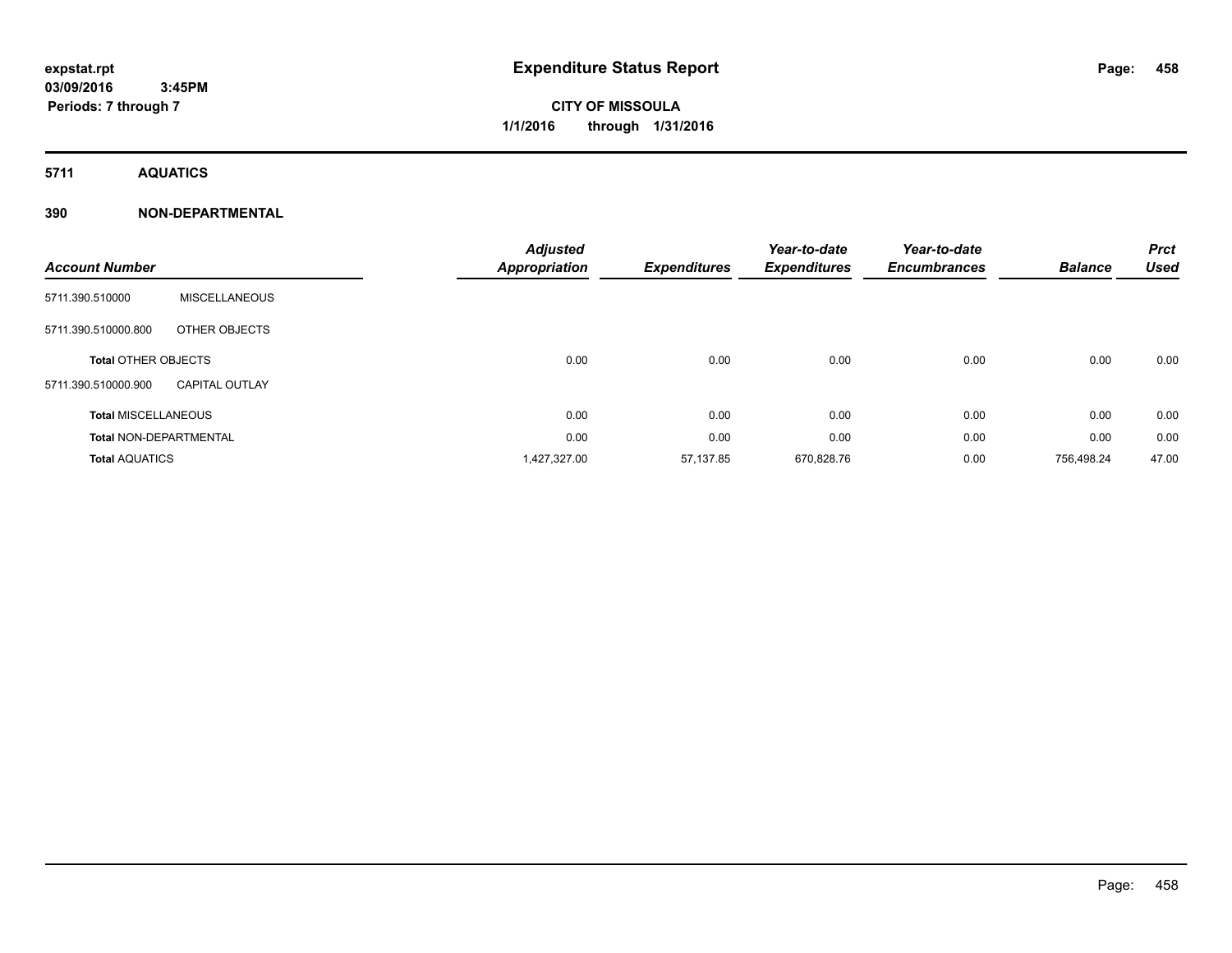# **6050 EMPLOYEE BENEFIT PLAN FUND**

## **390 NON-DEPARTMENTAL**

| <b>Account Number</b>           |                                                          | <b>Adjusted</b><br><b>Appropriation</b> | <b>Expenditures</b> | Year-to-date<br><b>Expenditures</b> | Year-to-date<br><b>Encumbrances</b> | <b>Balance</b> | <b>Prct</b><br><b>Used</b> |
|---------------------------------|----------------------------------------------------------|-----------------------------------------|---------------------|-------------------------------------|-------------------------------------|----------------|----------------------------|
| 6050.390.510110                 | <b>MERCHANT SERVICES</b>                                 |                                         |                     |                                     |                                     |                |                            |
| 6050.390.510110.500             | <b>FIXED CHARGES</b>                                     |                                         |                     |                                     |                                     |                |                            |
| <b>Total MERCHANT SERVICES</b>  |                                                          | 0.00                                    | 0.00                | 0.00                                | 0.00                                | 0.00           | 0.00                       |
| 6050.390.520800                 | <b>EMPLOYEE BENEFITS</b>                                 |                                         |                     |                                     |                                     |                |                            |
| 6050.390.520800.300             | <b>PURCHASED SERVICES</b>                                |                                         |                     |                                     |                                     |                |                            |
| 6050.390.520800.350.000         | <b>PROFESSIONAL SERVICES</b>                             | 50,340.00                               | 2,564.00            | 9,952.95                            | 0.00                                | 40.387.05      | 19.77                      |
|                                 | 6050.390.520800.351.000 INSURANCE CLAIMS                 | 5,156,229.00                            | 275,264.54          | 2,197,144.18                        | 0.00                                | 2.959.084.82   | 42.61                      |
|                                 | 6050.390.520800.352.000 HEALTH PROGRAMS                  | 94,500.00                               | 15,119.26           | 32,354.12                           | 0.00                                | 62.145.88      | 34.24                      |
|                                 | 6050.390.520800.353.000 ADMINISTRATION EXPENDITURES      | 757.888.00                              | $-1.565.00$         | 392,864.87                          | 0.00                                | 365.023.13     | 51.84                      |
|                                 | 6050.390.520800.354.000 TRANSITIONAL REINSURANCE PROGRAM | 78.280.00                               | 42,570.00           | 55,926.00                           | 0.00                                | 22,354.00      | 71.44                      |
| <b>Total PURCHASED SERVICES</b> |                                                          | 6,137,237.00                            | 333,952.80          | 2,688,242.12                        | 0.00                                | 3,448,994.88   | 43.80                      |
| 6050.390.520800.700             | <b>GRANTS &amp; CONTRIBUTIONS</b>                        |                                         |                     |                                     |                                     |                |                            |
|                                 | <b>Total GRANTS &amp; CONTRIBUTIONS</b>                  | 0.00                                    | 0.00                | 0.00                                | 0.00                                | 0.00           | 0.00                       |
| 6050.390.520800.800             | OTHER OBJECTS                                            |                                         |                     |                                     |                                     |                |                            |
| <b>Total OTHER OBJECTS</b>      |                                                          | 0.00                                    | 0.00                | 0.00                                | 0.00                                | 0.00           | 0.00                       |
|                                 | Total EMPLOYEE BENEFIT PLAN FUND                         | 6,137,237.00                            | 333,952.80          | 2,688,242.12                        | 0.00                                | 3,448,994.88   | 43.80                      |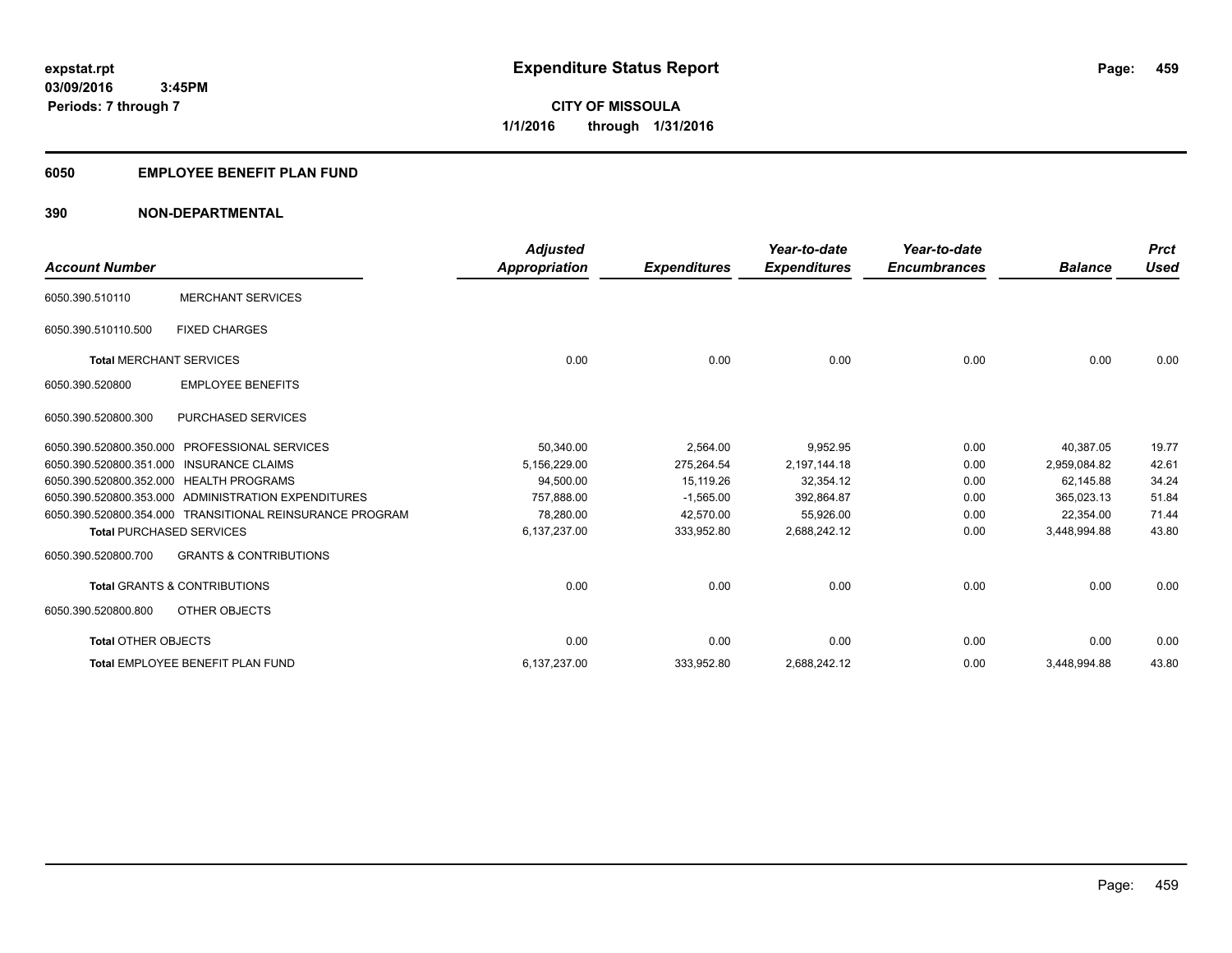**CITY OF MISSOULA 1/1/2016 through 1/31/2016**

#### **7370 PARKING COMMISSION FUND**

|                                           |                                                         | <b>Adjusted</b> |                     | Year-to-date        | Year-to-date        |                | <b>Prct</b> |
|-------------------------------------------|---------------------------------------------------------|-----------------|---------------------|---------------------|---------------------|----------------|-------------|
| <b>Account Number</b>                     |                                                         | Appropriation   | <b>Expenditures</b> | <b>Expenditures</b> | <b>Encumbrances</b> | <b>Balance</b> | <b>Used</b> |
| 7370.395.430266                           | PARKING DIVISION                                        |                 |                     |                     |                     |                |             |
| 7370.395.430266.100                       | PERSONAL SERVICES                                       |                 |                     |                     |                     |                |             |
|                                           | 7370.395.430266.110.000 SALARIES AND WAGES              | 436,749.00      | 41,674.80           | 246,634.31          | 0.00                | 190,114.69     | 56.47       |
|                                           | 7370.395.430266.120.000 OVERTIME/TERMINATION            | 7,234.00        | 4.32                | 183.74              | 0.00                | 7,050.26       | 2.54        |
|                                           | 7370.395.430266.140.000 EMPLOYER CONTRIBUTIONS          | 197.972.00      | 14,641.37           | 113,512.71          | 0.00                | 84,459.29      | 57.34       |
|                                           | 7370.395.430266.141.000 STATE RETIREMENT CONTRIBUTIONS  | 0.00            | 29.40               | 223.35              | 0.00                | $-223.35$      | 0.00        |
| <b>Total PERSONAL SERVICES</b>            |                                                         | 641,955.00      | 56,349.89           | 360,554.11          | 0.00                | 281,400.89     | 56.17       |
| 7370.395.430266.200                       | <b>SUPPLIES</b>                                         |                 |                     |                     |                     |                |             |
| 7370.395.430266.210.000 OFFICE SUPPLIES   |                                                         | 5,400.00        | 337.48              | 2,610.49            | 0.00                | 2,789.51       | 48.34       |
|                                           | 7370.395.430266.220.000 OPERATING SUPPLIES              | 15,000.00       | 70.14               | 842.89              | 0.00                | 14.157.11      | 5.62        |
| 7370.395.430266.220.311 CLOTHING SUPPLIES |                                                         | 0.00            | 2.03                | 1.675.72            | 0.00                | $-1,675.72$    | 0.00        |
| 7370.395.430266.230.000                   | REPAIR/MAINTENANCE                                      | 18,000.00       | 0.00                | 671.37              | 0.00                | 17,328.63      | 3.73        |
| 7370.395.430266.231.000 GASOLINE          |                                                         | 8,000.00        | 0.00                | 1,276.66            | 0.00                | 6,723.34       | 15.96       |
| <b>Total SUPPLIES</b>                     |                                                         | 46,400.00       | 409.65              | 7,077.13            | 0.00                | 39,322.87      | 15.25       |
| 7370.395.430266.300                       | PURCHASED SERVICES                                      |                 |                     |                     |                     |                |             |
| 7370.395.430266.310.000 COMMUNICATIONS    |                                                         | 17,338.00       | 498.58              | 4,070.02            | 0.00                | 13,267.98      | 23.47       |
|                                           | 7370.395.430266.320.000 PRINTING & DUPLICATING          | 10,000.00       | 672.36              | 3,191.10            | 0.00                | 6,808.90       | 31.91       |
|                                           | 7370.395.430266.330.000 PUBLICITY, SUBSCRIPTIONS & DUES | 5,000.00        | 832.90              | 2,506.24            | 0.00                | 2,493.76       | 50.12       |
| 7370.395.430266.340.000 SEWER             |                                                         | 137.00          | 72.03               | 142.28              | 0.00                | $-5.28$        | 103.85      |
|                                           | 7370.395.430266.341.000 ELECTRICITY & NATURAL GAS       | 36,440.00       | 3,926.24            | 17,708.33           | 0.00                | 18,731.67      | 48.60       |
| 7370.395.430266.343.000                   | <b>WATER CHARGES</b>                                    | 4,000.00        | 389.43              | 4,737.43            | 0.00                | $-737.43$      | 118.44      |
|                                           | 7370.395.430266.343.717 MARKET ON FRONT WATER CHARGES   | 0.00            | 198.93              | 1,222.15            | 0.00                | $-1,222.15$    | 0.00        |
| 7370.395.430266.344.000                   | <b>TELEPHONE SERVICE</b>                                | 5,200.00        | 7.08                | 2,028.78            | 0.00                | 3,171.22       | 39.02       |
| 7370.395.430266.345.000 GARBAGE           |                                                         | 3,000.00        | 399.91              | 2,066.66            | 0.00                | 933.34         | 68.89       |
| 7370.395.430266.345.717                   | GARBAGE                                                 | 0.00            | 0.00                | 702.50              | 0.00                | $-702.50$      | 0.00        |
|                                           | 7370.395.430266.350.000 PROFESSIONAL SERVICES           | 61,250.00       | 0.00                | 2,510.00            | 0.00                | 58,740.00      | 4.10        |
| 7370.395.430266.350.700 ACCOUNTING        |                                                         | 0.00            | 0.00                | 4,948.50            | 0.00                | $-4,948.50$    | 0.00        |
| 7370.395.430266.350.701 AUDIT             |                                                         | 0.00            | 3,250.00            | 11,350.00           | 0.00                | $-11.350.00$   | 0.00        |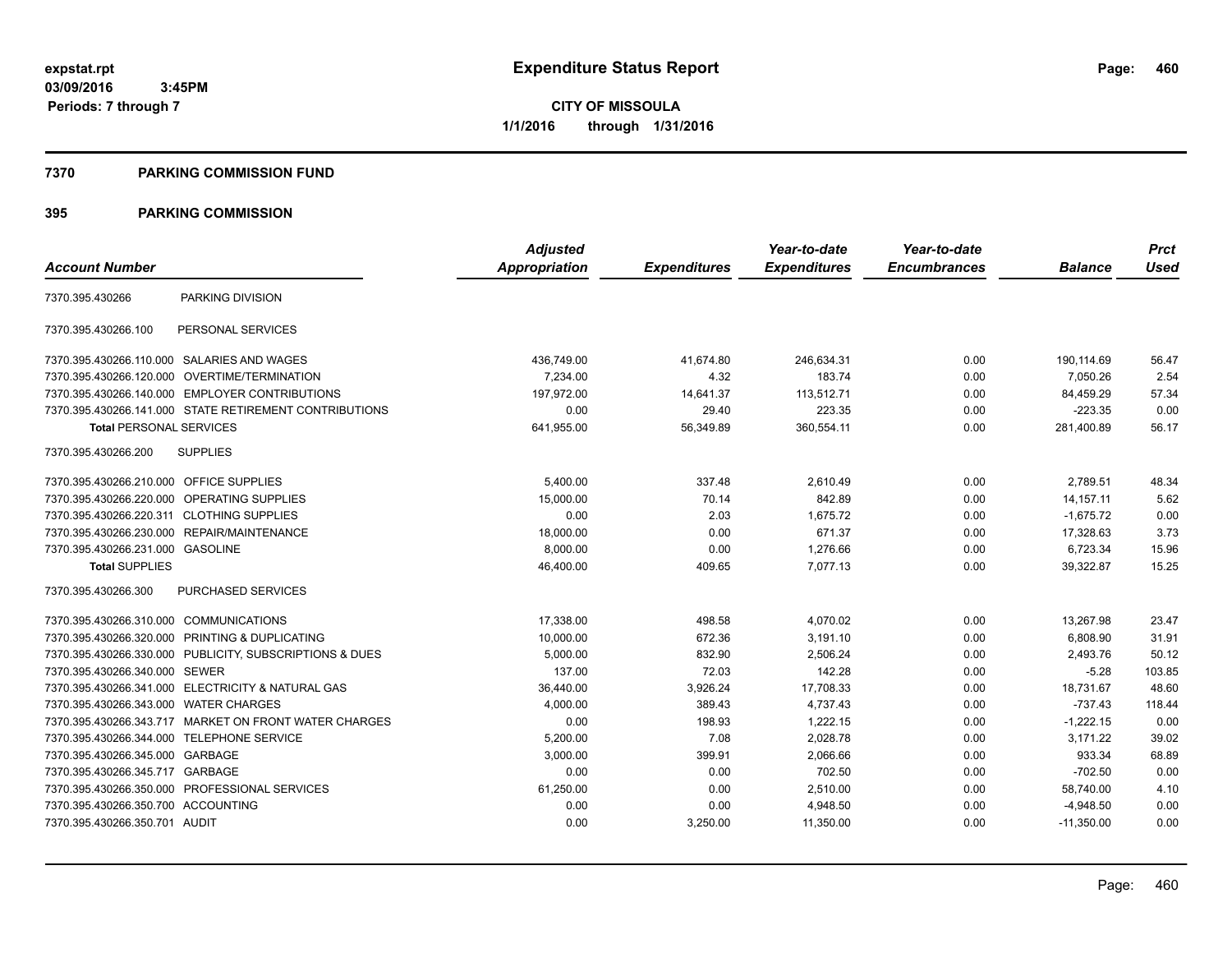#### **7370 PARKING COMMISSION FUND**

|                                                      | <b>Adjusted</b>      |                     | Year-to-date        | Year-to-date        |                | <b>Prct</b> |
|------------------------------------------------------|----------------------|---------------------|---------------------|---------------------|----------------|-------------|
| <b>Account Number</b>                                | <b>Appropriation</b> | <b>Expenditures</b> | <b>Expenditures</b> | <b>Encumbrances</b> | <b>Balance</b> | Used        |
| 7370.395.430266.350.702 SECURITY FOR GARAGES         | 0.00                 | 621.00              | 7,569.00            | 0.00                | $-7,569.00$    | 0.00        |
| 7370.395.430266.350.703 STATE LICENSE INQUIRY        | 0.00                 | 0.00                | 364.56              | 0.00                | $-364.56$      | 0.00        |
| 7370.395.430266.350.704 COLLECTION BUREAU EXPENSE    | 0.00                 | 0.00                | 166.40              | 0.00                | $-166.40$      | 0.00        |
| 7370.395.430266.360.000 REPAIR & MAINTENANCE         | 72,500.00            | 0.00                | 1,109.21            | 0.00                | 71,390.79      | 1.53        |
| 7370.395.430266.360.710 REPAIR & MAINTENANCE         | 0.00                 | 90.00               | 6,269.48            | 0.00                | $-6,269.48$    | 0.00        |
| 7370.395.430266.360.711 REPAIR & MAINTENANCE         | 0.00                 | 0.00                | 265.00              | 0.00                | $-265.00$      | 0.00        |
| 7370.395.430266.360.712 REPAIR & MAINTENANCE         | 0.00                 | 0.00                | 1,559.50            | 0.00                | $-1,559.50$    | 0.00        |
| 7370.395.430266.360.713 REPAIR & MAINTENANCE         | 0.00                 | 157.50              | 4,410.32            | 0.00                | $-4,410.32$    | 0.00        |
| 7370.395.430266.360.714 BANK ST/REPAIR & MAINTENANCE | 0.00                 | 78.75               | 2,100.25            | 0.00                | $-2,100.25$    | 0.00        |
| 7370.395.430266.360.715 REPAIR & MAINTENANCE         | 0.00                 | $-100.00$           | 1.516.37            | 0.00                | $-1,516.37$    | 0.00        |
| 7370.395.430266.360.716 REPAIR & MAINTENANCE         | 0.00                 | 0.00                | 849.32              | 0.00                | $-849.32$      | 0.00        |
| 7370.395.430266.370.000 TRAVEL                       | 1,600.00             | 131.38              | 2,031.68            | 0.00                | $-431.68$      | 126.98      |
| 7370.395.430266.380.000 TRAINING                     | 1.900.00             | 0.00                | 0.00                | 0.00                | 1,900.00       | 0.00        |
| 7370.395.430266.390.000 OTHER PURCHASED SERVICES     | 188,805.00           | 0.00                | 94,403.00           | 0.00                | 94,402.00      | 50.00       |
| 7370.395.430266.390.044 JANITORIAL                   | 0.00                 | 315.98              | 4,746.70            | 0.00                | $-4,746.70$    | 0.00        |
| 7370.395.430266.390.720 OTHER PURCHASED SERVICES     | 0.00                 | 314.32              | 314.32              | 0.00                | $-314.32$      | 0.00        |
| <b>Total PURCHASED SERVICES</b>                      | 407,170.00           | 11,856.39           | 184,859.10          | 0.00                | 222,310.90     | 45.40       |
| 7370.395.430266.400<br><b>BUILDING MATERIALS</b>     |                      |                     |                     |                     |                |             |
| <b>Total BUILDING MATERIALS</b>                      | 0.00                 | 0.00                | 0.00                | 0.00                | 0.00           | 0.00        |
| 7370.395.430266.500<br><b>FIXED CHARGES</b>          |                      |                     |                     |                     |                |             |
| 7370.395.430266.500.000 FIXED CHARGES                | 168.621.00           | 0.00                | 0.00                | 0.00                | 168,621.00     | 0.00        |
| 7370.395.430266.500.731 FIXED CHARGES                | 0.00                 | 2,550.00            | 5,100.00            | 0.00                | $-5,100.00$    | 0.00        |
| 7370.395.430266.500.732 FIXED CHARGES                | 0.00                 | 6,986.00            | 6,986.00            | 0.00                | $-6,986.00$    | 0.00        |
| 7370.395.430266.500.733 FIXED CHARGES                | 0.00                 | 1,650.00            | 4,950.00            | 0.00                | $-4,950.00$    | 0.00        |
| 7370.395.430266.500.734 FIXED CHARGES                | 0.00                 | 0.00                | 8,210.92            | 0.00                | $-8,210.92$    | 0.00        |
| <b>Total FIXED CHARGES</b>                           | 168,621.00           | 11,186.00           | 25,246.92           | 0.00                | 143,374.08     | 14.97       |
| <b>DEBT SERVICE</b><br>7370.395.430266.600           |                      |                     |                     |                     |                |             |
| 7370.395.430266.610.000 LEASE/PRINCIPAL              | 52,787.59            | 0.00                | 40,100.00           | 0.00                | 12,687.59      | 75.96       |
| 7370.395.430266.620.000 LEASE INTEREST               | 12,162.50            | 0.00                | 16,662.50           | 0.00                | $-4,500.00$    | 137.00      |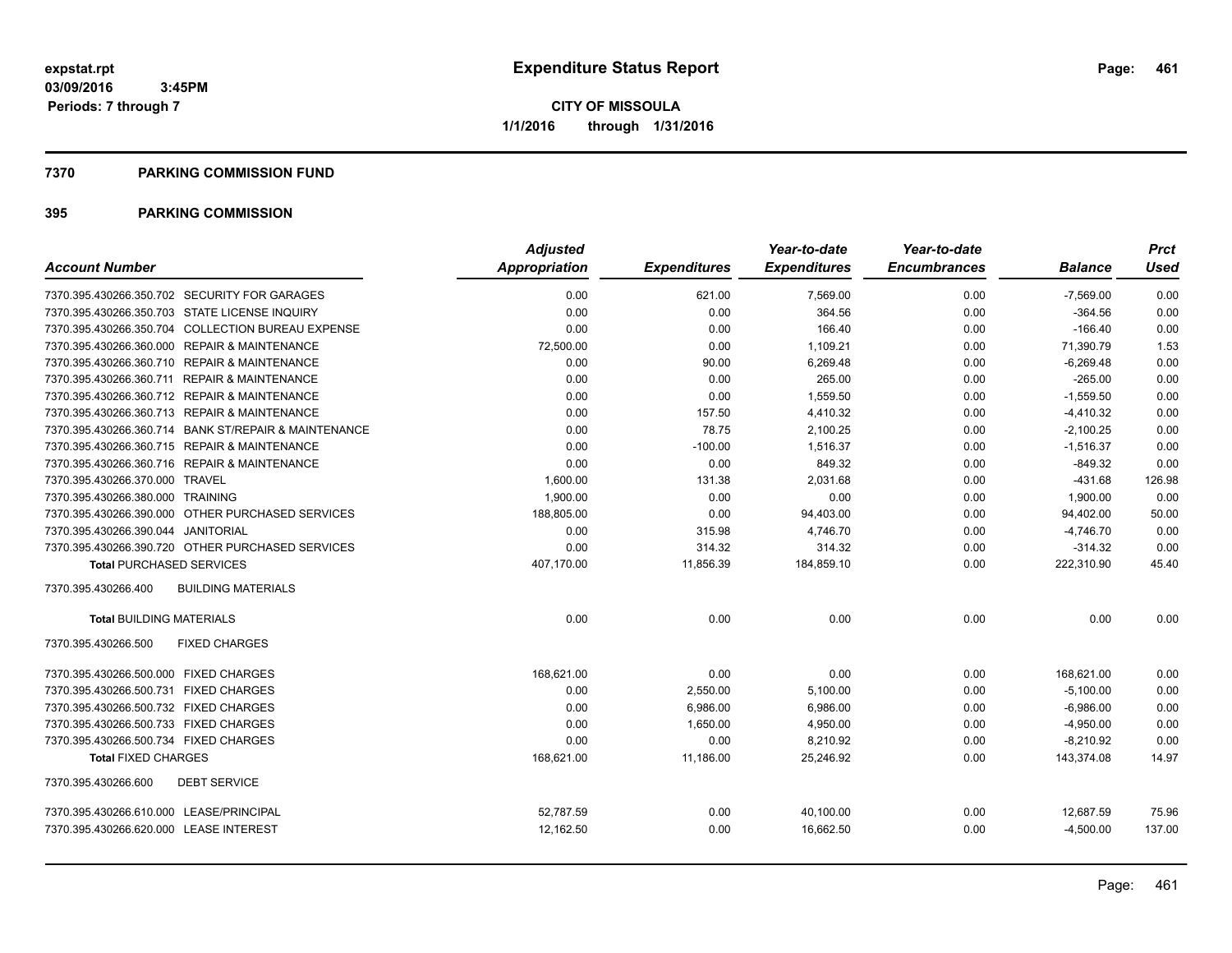#### **7370 PARKING COMMISSION FUND**

| <b>Account Number</b>                                                                    |                                                                                           | <b>Adjusted</b><br>Appropriation      | <b>Expenditures</b>            | Year-to-date<br><b>Expenditures</b> | Year-to-date<br><b>Encumbrances</b> | <b>Balance</b>                        | <b>Prct</b><br><b>Used</b> |
|------------------------------------------------------------------------------------------|-------------------------------------------------------------------------------------------|---------------------------------------|--------------------------------|-------------------------------------|-------------------------------------|---------------------------------------|----------------------------|
| <b>Total DEBT SERVICE</b>                                                                |                                                                                           | 64,950.09                             | 0.00                           | 56,762.50                           | 0.00                                | 8,187.59                              | 87.39                      |
| 7370.395.430266.700                                                                      | <b>GRANTS &amp; CONTRIBUTIONS</b>                                                         |                                       |                                |                                     |                                     |                                       |                            |
|                                                                                          | 7370.395.430266.700.000 GRANTS & CONTRIBUTIONS<br><b>Total GRANTS &amp; CONTRIBUTIONS</b> | 74,000.00<br>74,000.00                | 5,000.00<br>5,000.00           | 50,500.00<br>50,500.00              | 0.00<br>0.00                        | 23,500.00<br>23,500.00                | 68.24<br>68.24             |
| 7370.395.430266.800                                                                      | OTHER OBJECTS                                                                             |                                       |                                |                                     |                                     |                                       |                            |
| 7370.395.430266.845.000 CONTINGENCY<br><b>Total OTHER OBJECTS</b><br>7370.395.430266.900 | 7370.395.430266.820.000 TRANSFERS TO OTHER FUNDS<br><b>CAPITAL OUTLAY</b>                 | 311,194.00<br>48,965.00<br>360,159.00 | 26,036.25<br>0.00<br>26,036.25 | 173,058.75<br>0.00<br>173,058.75    | 0.00<br>0.00<br>0.00                | 138,135.25<br>48,965.00<br>187,100.25 | 55.61<br>0.00<br>48.05     |
| <b>Total CAPITAL OUTLAY</b>                                                              | 7370.395.430266.940.000 MACHINERY & EQUIPMENT                                             | 1,560,506.00<br>1,560,506.00          | 0.00<br>0.00                   | 0.00<br>0.00                        | 0.00<br>0.00                        | 1,560,506.00<br>1,560,506.00          | 0.00<br>0.00               |
| <b>Total PARKING DIVISION</b>                                                            |                                                                                           | 3,323,761.09                          | 110,838.18                     | 858,058.51                          | 0.00                                | 2,465,702.58                          | 25.82                      |
| 7370.395.430267                                                                          | FY16 METER INSTALL PROJECT                                                                |                                       |                                |                                     |                                     |                                       |                            |
| 7370.395.430267.900                                                                      | <b>CAPITAL OUTLAY</b>                                                                     |                                       |                                |                                     |                                     |                                       |                            |
|                                                                                          | 7370.395.430267.940.000 FY16 METER INSTALL PROJECT<br>Total FY16 METER INSTALL PROJECT    | 0.00<br>0.00                          | 31,451.68<br>31,451.68         | 1,235,849.62<br>1,235,849.62        | 0.00<br>0.00                        | $-1,235,849.62$<br>$-1,235,849.62$    | 0.00<br>0.00               |
| 7370.395.430271                                                                          | <b>TICKET DIVISION</b>                                                                    |                                       |                                |                                     |                                     |                                       |                            |
| 7370.395.430271.100                                                                      | PERSONAL SERVICES                                                                         |                                       |                                |                                     |                                     |                                       |                            |
| <b>Total TICKET DIVISION</b>                                                             |                                                                                           | 0.00                                  | 0.00                           | 0.00                                | 0.00                                | 0.00                                  | 0.00                       |
| 7370.395.430622                                                                          | REVISED STEP SEWER DESIGN                                                                 |                                       |                                |                                     |                                     |                                       |                            |
| 7370.395.430622.200                                                                      | <b>SUPPLIES</b>                                                                           |                                       |                                |                                     |                                     |                                       |                            |
|                                                                                          | <b>Total REVISED STEP SEWER DESIGN</b>                                                    | 0.00                                  | 0.00                           | 0.00                                | 0.00                                | 0.00                                  | 0.00                       |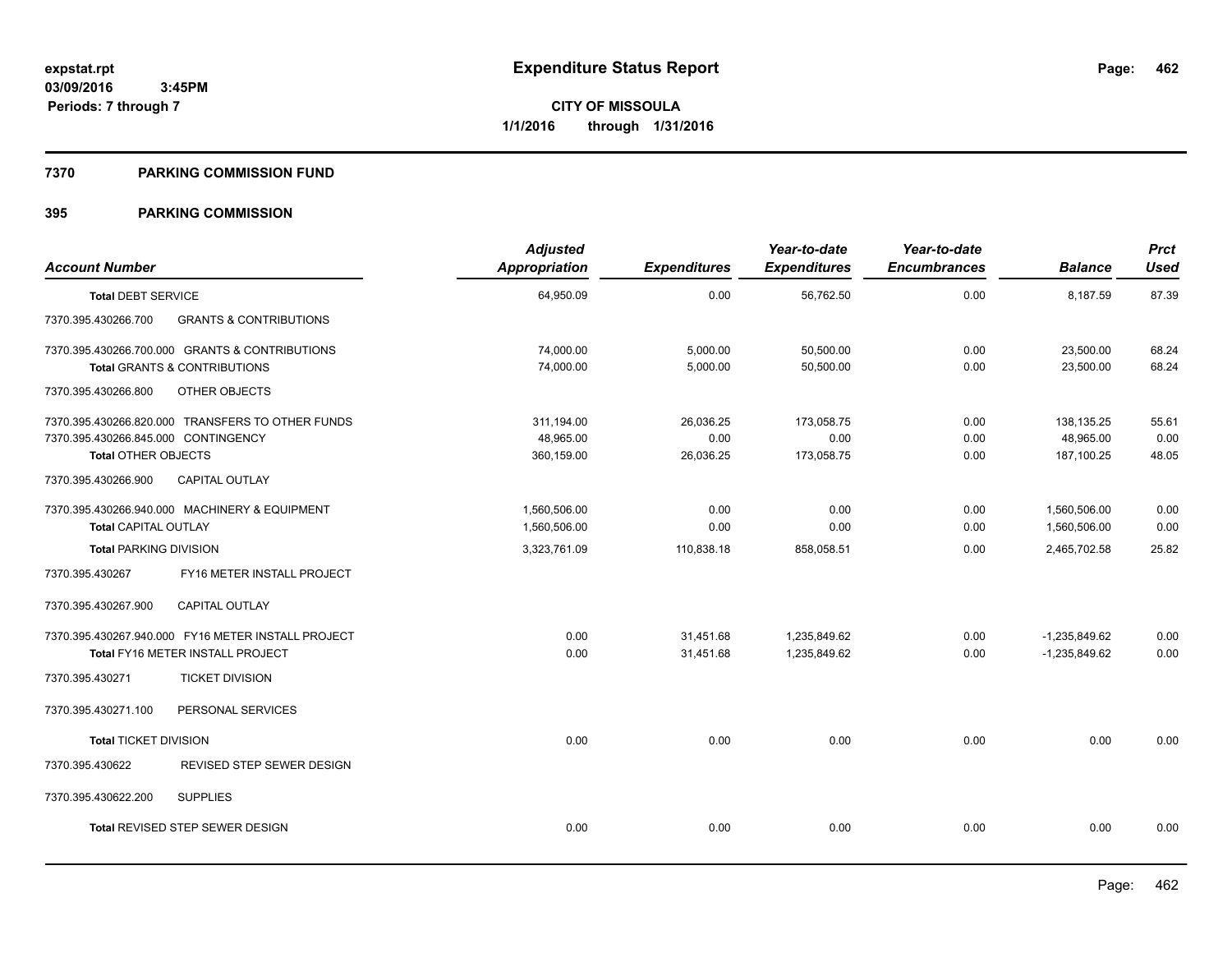#### **7370 PARKING COMMISSION FUND**

| <b>Account Number</b>          |                                               | <b>Adjusted</b><br><b>Appropriation</b> | <b>Expenditures</b> | Year-to-date<br><b>Expenditures</b> | Year-to-date<br><b>Encumbrances</b> | <b>Balance</b> | <b>Prct</b><br><b>Used</b> |
|--------------------------------|-----------------------------------------------|-----------------------------------------|---------------------|-------------------------------------|-------------------------------------|----------------|----------------------------|
| 7370.395.499999                | <b>NEW REQUESTS</b>                           |                                         |                     |                                     |                                     |                |                            |
| 7370.395.499999.100            | PERSONAL SERVICES                             |                                         |                     |                                     |                                     |                |                            |
| <b>Total NEW REQUESTS</b>      |                                               | 0.00                                    | 0.00                | 0.00                                | 0.00                                | 0.00           | 0.00                       |
| 7370.395.510110                | <b>MERCHANT SERVICES</b>                      |                                         |                     |                                     |                                     |                |                            |
| 7370.395.510110.500            | <b>FIXED CHARGES</b>                          |                                         |                     |                                     |                                     |                |                            |
|                                | 7370.395.510110.550.000 MERCHANT SERVICE FEES | 21,500.00                               | 0.00                | 0.00                                | 0.00                                | 21,500.00      | 0.00                       |
| <b>Total MERCHANT SERVICES</b> |                                               | 21,500.00                               | 0.00                | 0.00                                | 0.00                                | 21,500.00      | 0.00                       |
|                                | <b>Total PARKING COMMISSION</b>               | 3,345,261.09                            | 142,289.86          | 2,093,908.13                        | 0.00                                | 1,251,352.96   | 62.59                      |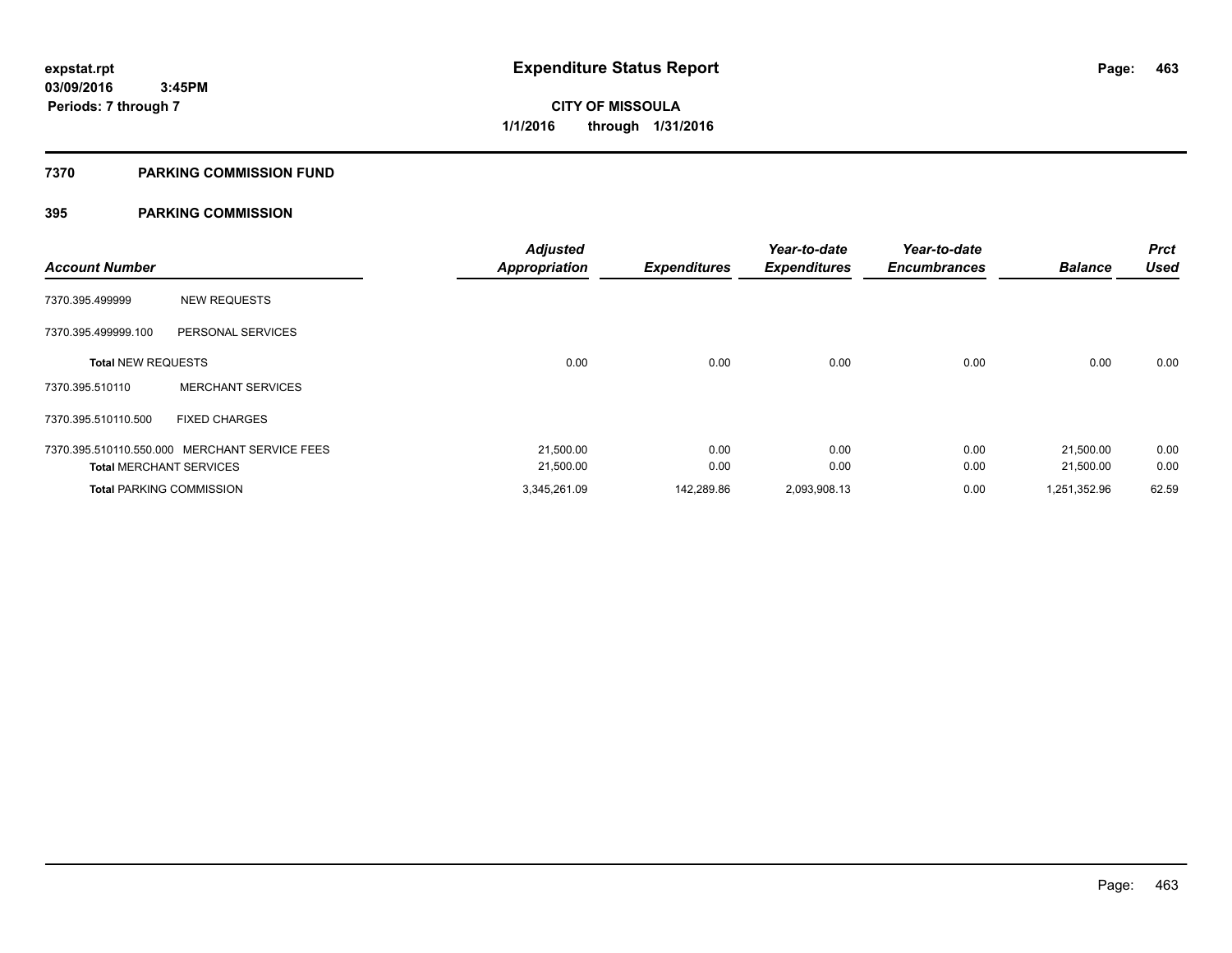#### **7370 PARKING COMMISSION FUND**

## **900 DEPRECIATION**

| <b>Account Number</b>      |                                      | <b>Adjusted</b><br><b>Appropriation</b> | <b>Expenditures</b> | Year-to-date<br><b>Expenditures</b> | Year-to-date<br><b>Encumbrances</b> | <b>Balance</b> | <b>Prct</b><br><b>Used</b> |
|----------------------------|--------------------------------------|-----------------------------------------|---------------------|-------------------------------------|-------------------------------------|----------------|----------------------------|
| 7370.900.510000            | <b>MISCELLANEOUS</b>                 |                                         |                     |                                     |                                     |                |                            |
| 7370.900.510000.800        | OTHER OBJECTS                        |                                         |                     |                                     |                                     |                |                            |
| <b>Total OTHER OBJECTS</b> |                                      | 0.00                                    | 0.00                | 0.00                                | 0.00                                | 0.00           | 0.00                       |
| 7370.900.510000.900        | <b>CAPITAL OUTLAY</b>                |                                         |                     |                                     |                                     |                |                            |
| <b>Total DEPRECIATION</b>  |                                      | 0.00                                    | 0.00                | 0.00                                | 0.00                                | 0.00           | 0.00                       |
|                            | <b>Total PARKING COMMISSION FUND</b> | 3.345.261.09                            | 142.289.86          | 2,093,908.13                        | 0.00                                | 1,251,352.96   | 62.59                      |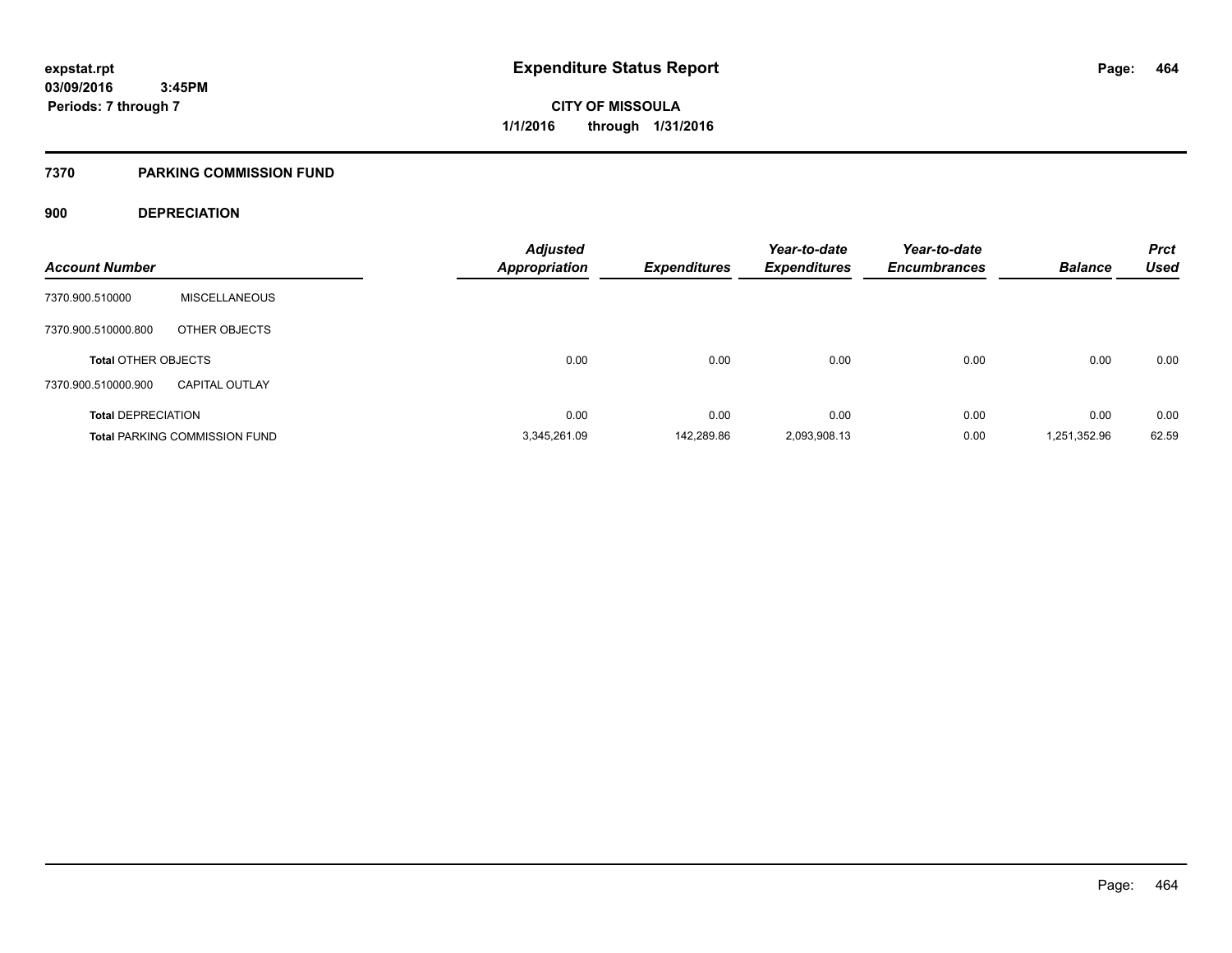## **7371 FRONT STREET PARKING BONDS**

| <b>Account Number</b>         |                                                 | <b>Adjusted</b><br><b>Appropriation</b> | <b>Expenditures</b> | Year-to-date<br><b>Expenditures</b> | Year-to-date<br><b>Encumbrances</b> | <b>Balance</b> | <b>Prct</b><br><b>Used</b> |
|-------------------------------|-------------------------------------------------|-----------------------------------------|---------------------|-------------------------------------|-------------------------------------|----------------|----------------------------|
| 7371.395.430266               | PARKING DIVISION                                |                                         |                     |                                     |                                     |                |                            |
| 7371.395.430266.800           | OTHER OBJECTS                                   |                                         |                     |                                     |                                     |                |                            |
| <b>Total PARKING DIVISION</b> |                                                 | 0.00                                    | 0.00                | 0.00                                | 0.00                                | 0.00           | 0.00                       |
| 7371.395.490200               | REVENUE BOND DEBT SERVICE                       |                                         |                     |                                     |                                     |                |                            |
| 7371.395.490200.600           | <b>DEBT SERVICE</b>                             |                                         |                     |                                     |                                     |                |                            |
|                               | 7371.395.490200.620.000 INTEREST / SERVICE FEES | 0.00                                    | 0.00                | $-67,852.34$                        | 0.00                                | 67,852.34      | 0.00                       |
|                               | <b>Total REVENUE BOND DEBT SERVICE</b>          | 0.00                                    | 0.00                | $-67,852.34$                        | 0.00                                | 67,852.34      | 0.00                       |
| 7371.395.490201               | SERIES 2014 MPC DEBT                            |                                         |                     |                                     |                                     |                |                            |
| 7371.395.490201.600           | <b>DEBT SERVICE</b>                             |                                         |                     |                                     |                                     |                |                            |
|                               | 7371.395.490201.620.000 INTEREST / SERVICE FEES | 272.925.00                              | 0.00                | 137.212.50                          | 0.00                                | 135,712.50     | 50.27                      |
|                               | Total SERIES 2014 MPC DEBT                      | 272,925.00                              | 0.00                | 137,212.50                          | 0.00                                | 135,712.50     | 50.27                      |
| 7371.395.490202               | *** Title Not Found ***                         |                                         |                     |                                     |                                     |                |                            |
| 7371.395.490202.600           | <b>DEBT SERVICE</b>                             |                                         |                     |                                     |                                     |                |                            |
| Total *** Title Not Found *** |                                                 | 0.00                                    | 0.00                | 0.00                                | 0.00                                | 0.00           | 0.00                       |
| 7371.395.510110               | <b>MERCHANT SERVICES</b>                        |                                         |                     |                                     |                                     |                |                            |
| 7371.395.510110.500           | <b>FIXED CHARGES</b>                            |                                         |                     |                                     |                                     |                |                            |
|                               | <b>Total MERCHANT SERVICES</b>                  | 0.00                                    | 0.00                | 0.00                                | 0.00                                | 0.00           | 0.00                       |
|                               | <b>Total FRONT STREET PARKING BONDS</b>         | 272,925.00                              | 0.00                | 69,360.16                           | 0.00                                | 203,564.84     | 25.41                      |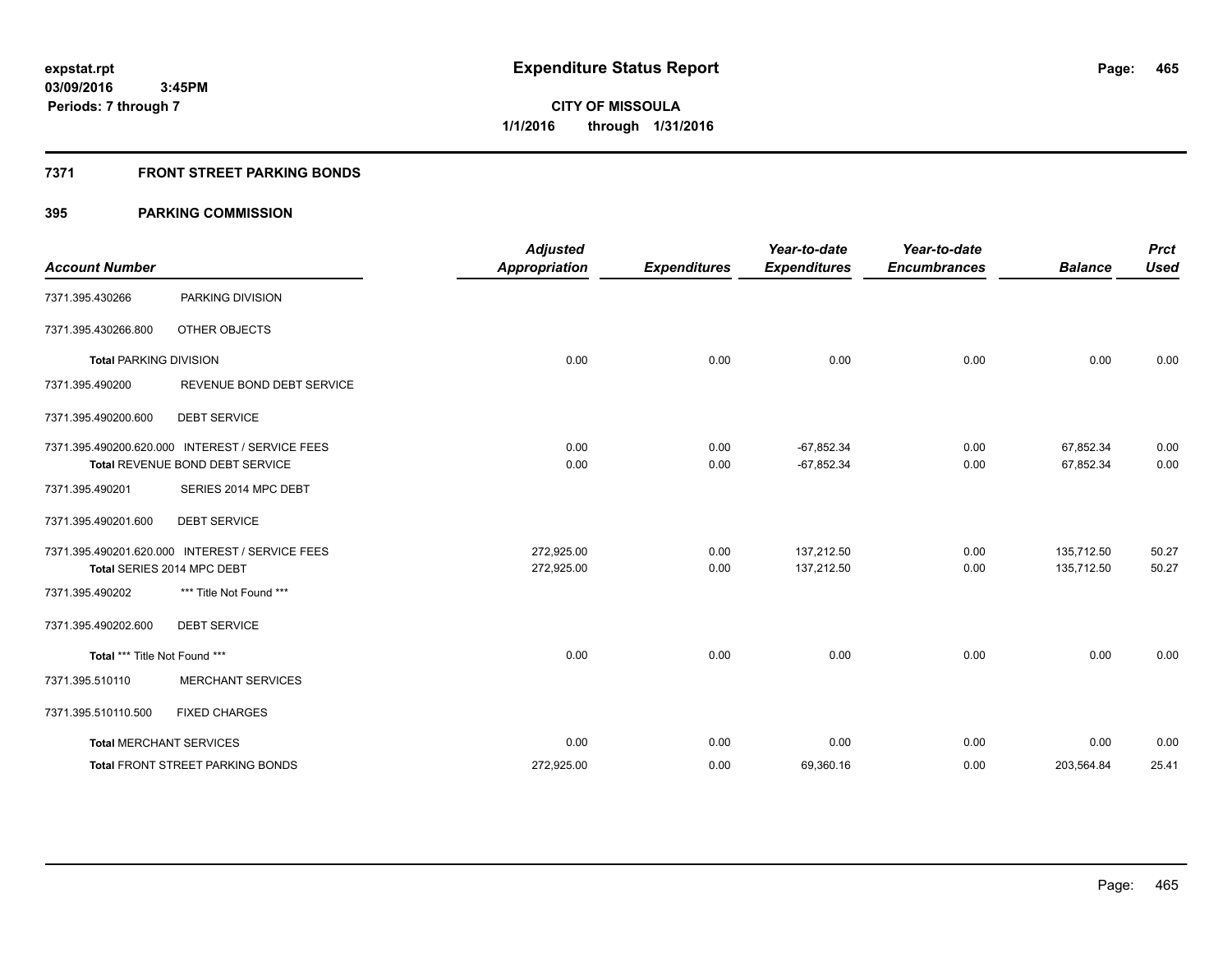**CITY OF MISSOULA 1/1/2016 through 1/31/2016**

### **7372 SINKING FUND/FRONT ST PARKING BONDS**

| <b>Account Number</b>         |                                                    | <b>Adjusted</b><br><b>Appropriation</b> | <b>Expenditures</b> | Year-to-date<br><b>Expenditures</b> | Year-to-date<br><b>Encumbrances</b> | <b>Balance</b> | <b>Prct</b><br><b>Used</b> |
|-------------------------------|----------------------------------------------------|-----------------------------------------|---------------------|-------------------------------------|-------------------------------------|----------------|----------------------------|
| 7372.395.430266               | PARKING DIVISION                                   |                                         |                     |                                     |                                     |                |                            |
| 7372.395.430266.800           | <b>OTHER OBJECTS</b>                               |                                         |                     |                                     |                                     |                |                            |
| <b>Total PARKING DIVISION</b> |                                                    | 0.00                                    | 0.00                | 0.00                                | 0.00                                | 0.00           | 0.00                       |
| 7372.395.490200               | REVENUE BOND DEBT SERVICE                          |                                         |                     |                                     |                                     |                |                            |
| 7372.395.490200.600           | <b>DEBT SERVICE</b>                                |                                         |                     |                                     |                                     |                |                            |
|                               | Total REVENUE BOND DEBT SERVICE                    | 0.00                                    | 0.00                | 0.00                                | 0.00                                | 0.00           | 0.00                       |
| 7372.395.490201               | SERIES 2014 MPC DEBT                               |                                         |                     |                                     |                                     |                |                            |
| 7372.395.490201.600           | <b>DEBT SERVICE</b>                                |                                         |                     |                                     |                                     |                |                            |
|                               | 7372.395.490201.610.000 SERIES 2014 BOND-PRINCIPAL | 185,000.00                              | 0.00                | 185,000.00                          | 0.00                                | 0.00           | 100.00                     |
|                               | Total SERIES 2014 MPC DEBT                         | 185,000.00                              | 0.00                | 185,000.00                          | 0.00                                | 0.00           | 100.00                     |
| 7372.395.510110               | <b>MERCHANT SERVICES</b>                           |                                         |                     |                                     |                                     |                |                            |
| 7372.395.510110.500           | <b>FIXED CHARGES</b>                               |                                         |                     |                                     |                                     |                |                            |
|                               | <b>Total MERCHANT SERVICES</b>                     | 0.00                                    | 0.00                | 0.00                                | 0.00                                | 0.00           | 0.00                       |
|                               | <b>Total SINKING FUND/FRONT ST PARKING BONDS</b>   | 185,000.00                              | 0.00                | 185,000.00                          | 0.00                                | 0.00           | 100.00                     |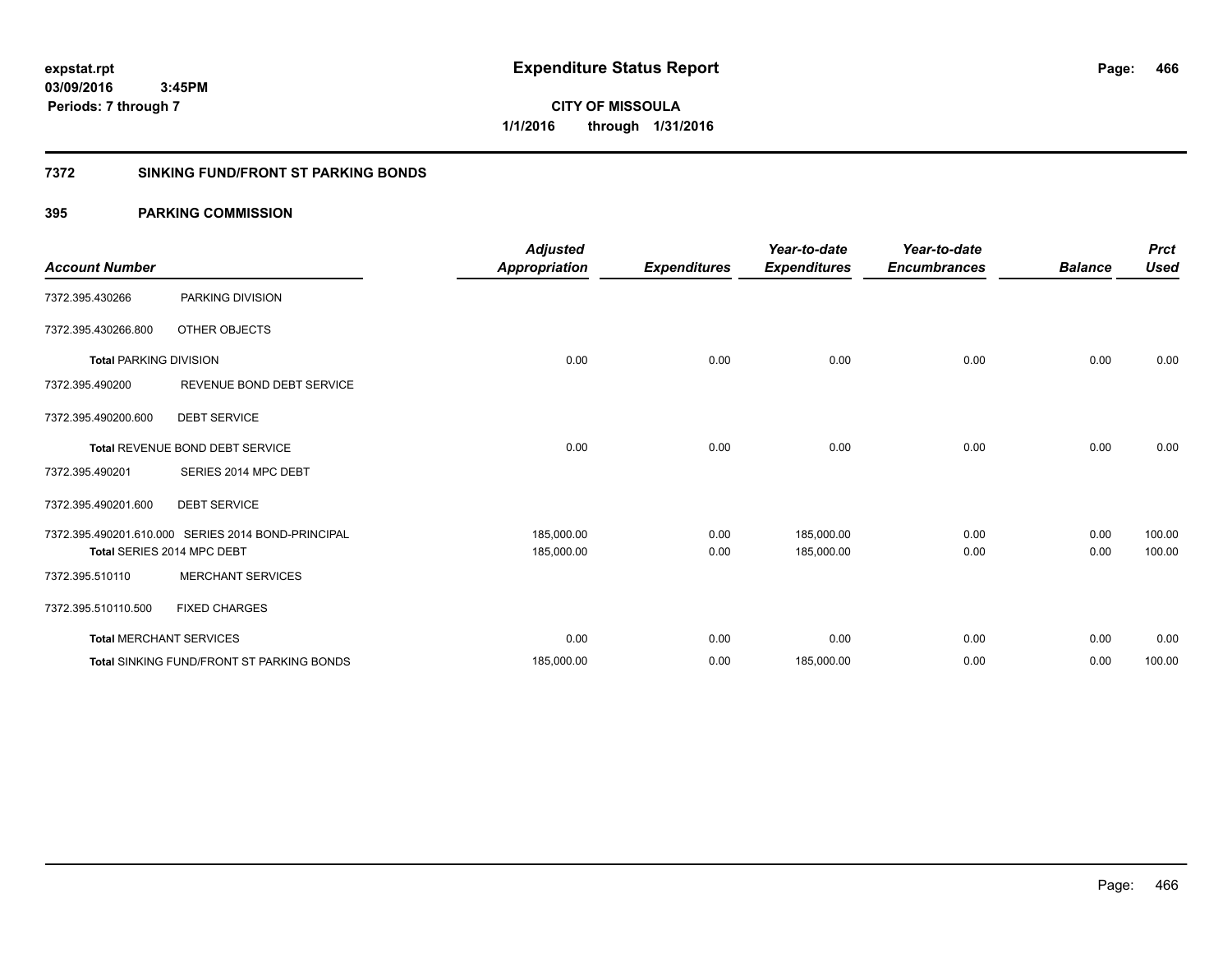#### **7373 MPC SERIES 2010B CONSTRUCTION**

| <b>Account Number</b>         |                                 | <b>Adjusted</b><br><b>Appropriation</b> | <b>Expenditures</b> | Year-to-date<br><b>Expenditures</b> | Year-to-date<br><b>Encumbrances</b> | <b>Balance</b> | <b>Prct</b><br><b>Used</b> |
|-------------------------------|---------------------------------|-----------------------------------------|---------------------|-------------------------------------|-------------------------------------|----------------|----------------------------|
| 7373.395.430266               | PARKING DIVISION                |                                         |                     |                                     |                                     |                |                            |
| 7373.395.430266.600           | <b>DEBT SERVICE</b>             |                                         |                     |                                     |                                     |                |                            |
| <b>Total DEBT SERVICE</b>     |                                 | 0.00                                    | 0.00                | 0.00                                | 0.00                                | 0.00           | 0.00                       |
| 7373.395.430266.800           | OTHER OBJECTS                   |                                         |                     |                                     |                                     |                |                            |
| <b>Total PARKING DIVISION</b> |                                 | 0.00                                    | 0.00                | 0.00                                | 0.00                                | 0.00           | 0.00                       |
| 7373.395.430273               | PARKING STRUCTURES              |                                         |                     |                                     |                                     |                |                            |
| 7373.395.430273.300           | PURCHASED SERVICES              |                                         |                     |                                     |                                     |                |                            |
|                               | <b>Total PURCHASED SERVICES</b> | 0.00                                    | 0.00                | 0.00                                | 0.00                                | 0.00           | 0.00                       |
| 7373.395.430273.900           | CAPITAL OUTLAY                  |                                         |                     |                                     |                                     |                |                            |
|                               | <b>Total PARKING STRUCTURES</b> | 0.00                                    | 0.00                | 0.00                                | 0.00                                | 0.00           | 0.00                       |
| 7373.395.490200               | REVENUE BOND DEBT SERVICE       |                                         |                     |                                     |                                     |                |                            |
| 7373.395.490200.300           | PURCHASED SERVICES              |                                         |                     |                                     |                                     |                |                            |
|                               | <b>Total PURCHASED SERVICES</b> | 0.00                                    | 0.00                | 0.00                                | 0.00                                | 0.00           | 0.00                       |
| 7373.395.490200.600           | <b>DEBT SERVICE</b>             |                                         |                     |                                     |                                     |                |                            |
|                               | Total REVENUE BOND DEBT SERVICE | 0.00                                    | 0.00                | 0.00                                | 0.00                                | 0.00           | 0.00                       |
| 7373.395.499999               | <b>NEW REQUESTS</b>             |                                         |                     |                                     |                                     |                |                            |
| 7373.395.499999.900           | <b>CAPITAL OUTLAY</b>           |                                         |                     |                                     |                                     |                |                            |
| <b>Total NEW REQUESTS</b>     |                                 | 0.00                                    | 0.00                | 0.00                                | 0.00                                | 0.00           | 0.00                       |
| 7373.395.510110               | <b>MERCHANT SERVICES</b>        |                                         |                     |                                     |                                     |                |                            |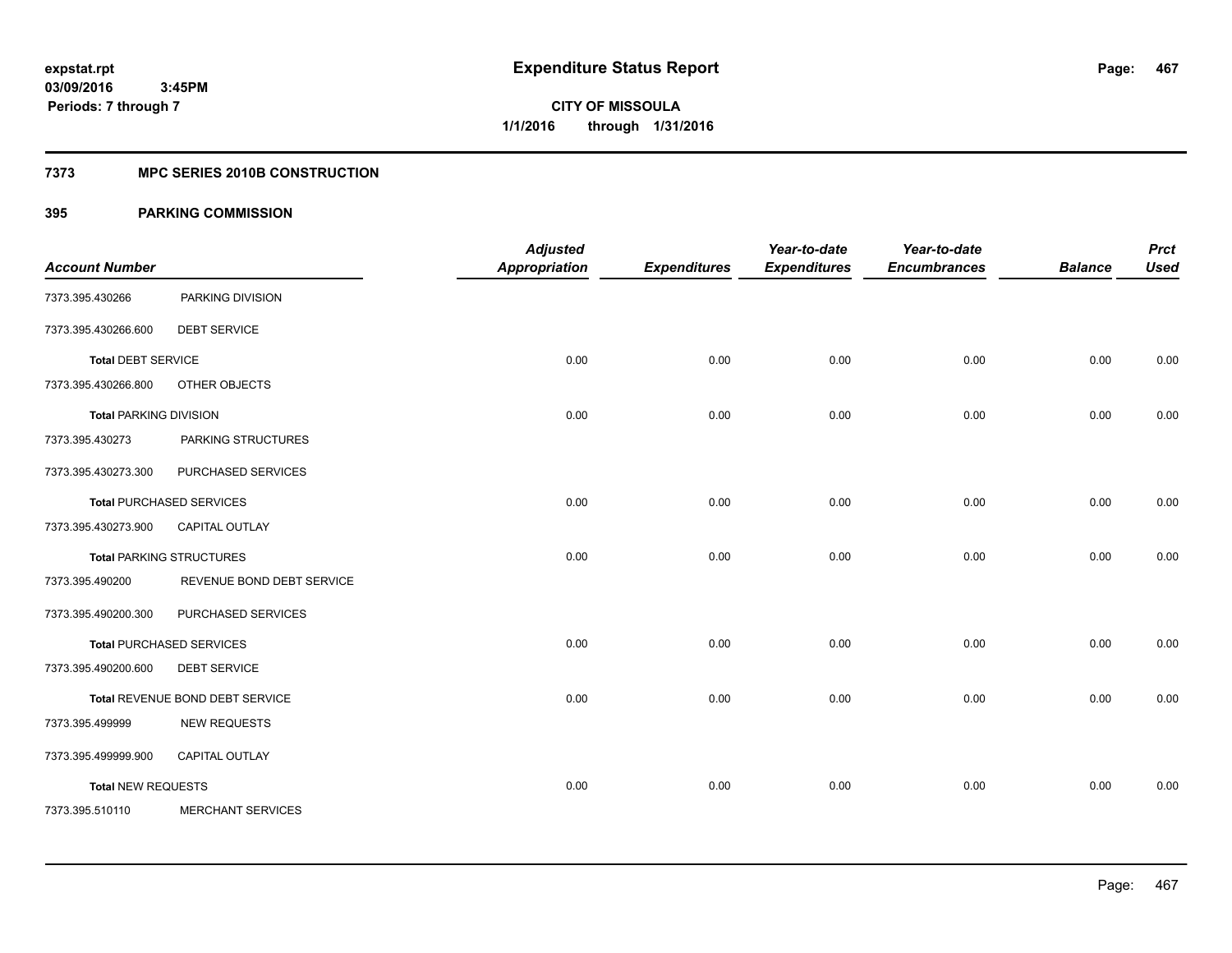# **7373 MPC SERIES 2010B CONSTRUCTION**

| <b>Account Number</b>           |                      | <b>Adjusted</b><br><b>Appropriation</b> | <b>Expenditures</b> | Year-to-date<br><b>Expenditures</b> | Year-to-date<br><b>Encumbrances</b> | <b>Balance</b> | <b>Prct</b><br><b>Used</b> |
|---------------------------------|----------------------|-----------------------------------------|---------------------|-------------------------------------|-------------------------------------|----------------|----------------------------|
| 7373.395.510110.500             | <b>FIXED CHARGES</b> |                                         |                     |                                     |                                     |                |                            |
| <b>Total MERCHANT SERVICES</b>  |                      | 0.00                                    | 0.00                | 0.00                                | 0.00                                | 0.00           | 0.00                       |
| 7373.395.520000                 | OTHER FINANCING USES |                                         |                     |                                     |                                     |                |                            |
| 7373.395.520000.600             | <b>DEBT SERVICE</b>  |                                         |                     |                                     |                                     |                |                            |
| <b>Total PARKING COMMISSION</b> |                      | 0.00                                    | 0.00                | 0.00                                | 0.00                                | 0.00           | 0.00                       |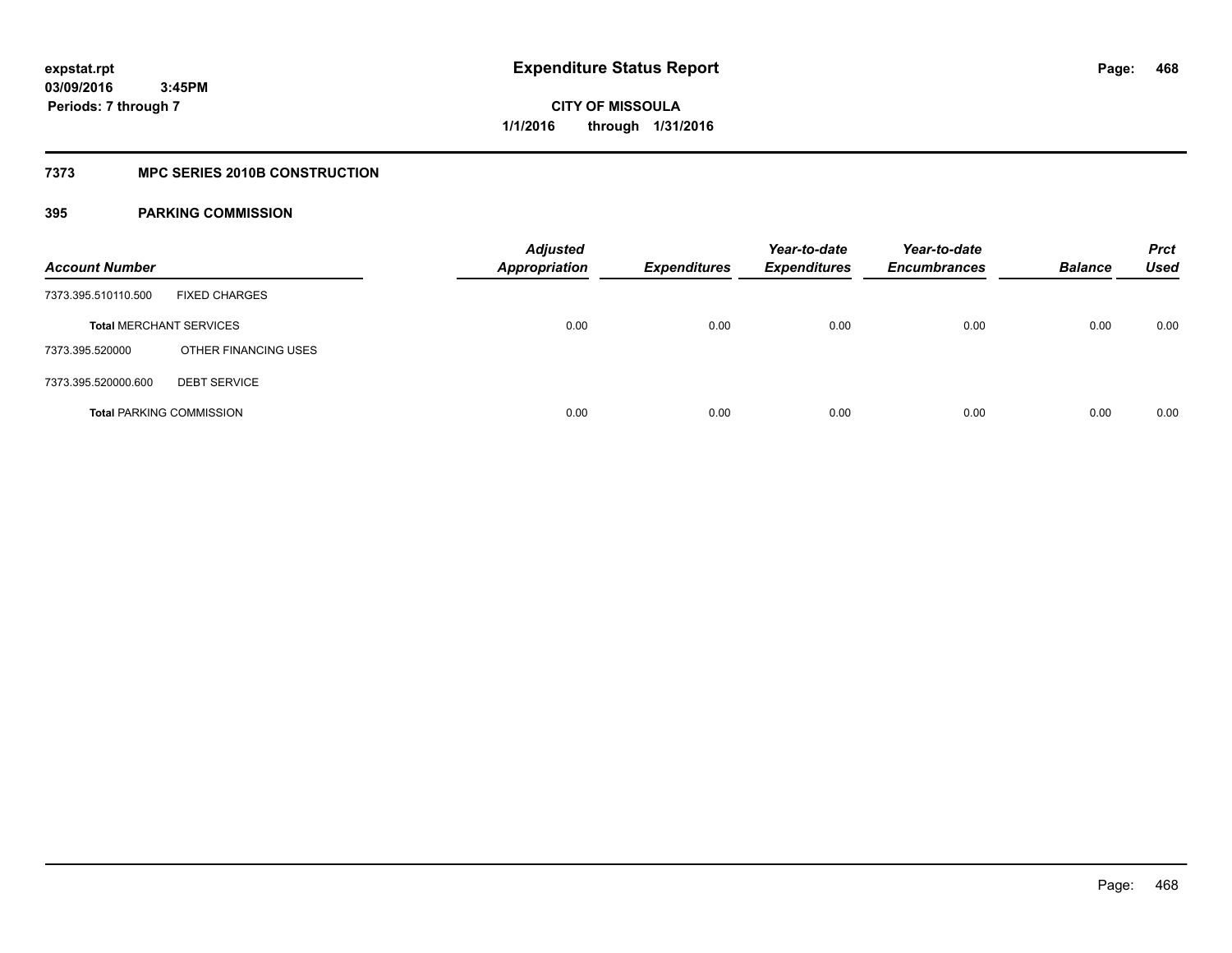**CITY OF MISSOULA 1/1/2016 through 1/31/2016**

### **7373 MPC SERIES 2010B CONSTRUCTION**

### **900 DEPRECIATION**

| <b>Account Number</b>      |                                     | <b>Adjusted</b><br><b>Appropriation</b> | <b>Expenditures</b> | Year-to-date<br><b>Expenditures</b> | Year-to-date<br><b>Encumbrances</b> | <b>Balance</b> | <b>Prct</b><br><b>Used</b> |
|----------------------------|-------------------------------------|-----------------------------------------|---------------------|-------------------------------------|-------------------------------------|----------------|----------------------------|
| 7373.900.510000            | <b>MISCELLANEOUS</b>                |                                         |                     |                                     |                                     |                |                            |
| 7373.900.510000.800        | OTHER OBJECTS                       |                                         |                     |                                     |                                     |                |                            |
| <b>Total MISCELLANEOUS</b> |                                     | 0.00                                    | 0.00                | 0.00                                | 0.00                                | 0.00           | 0.00                       |
| 7373.900.510110            | <b>MERCHANT SERVICES</b>            |                                         |                     |                                     |                                     |                |                            |
| 7373.900.510110.500        | <b>FIXED CHARGES</b>                |                                         |                     |                                     |                                     |                |                            |
|                            | Total MPC SERIES 2010B CONSTRUCTION | 0.00                                    | 0.00                | 0.00                                | 0.00                                | 0.00           | 0.00                       |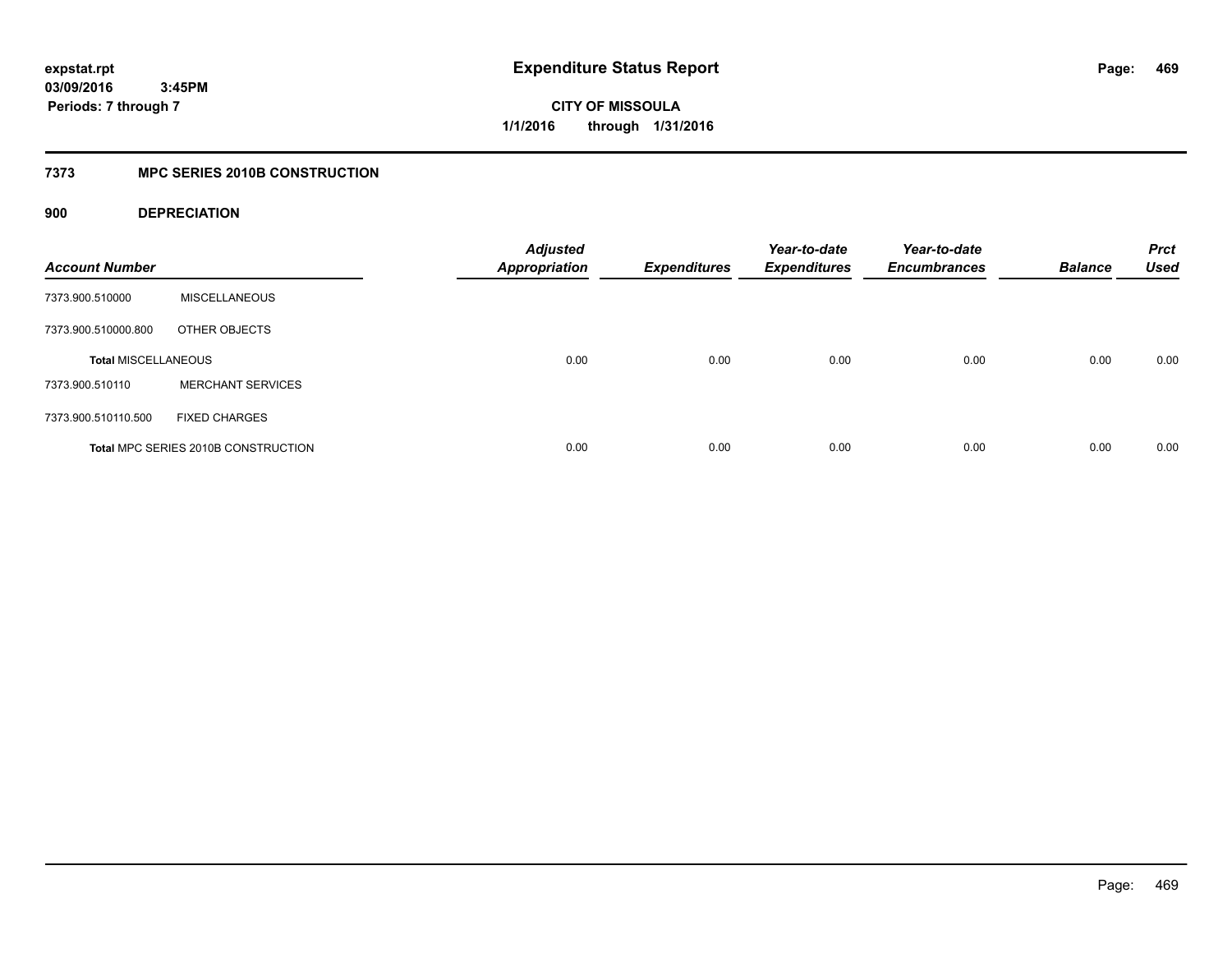### **7374 RESERVE FUND-PARKING BONDS**

| <b>Account Number</b> |                                         | <b>Adjusted</b><br><b>Appropriation</b> | <b>Expenditures</b> | Year-to-date<br><b>Expenditures</b> | Year-to-date<br><b>Encumbrances</b> | <b>Balance</b> | <b>Prct</b><br><b>Used</b> |
|-----------------------|-----------------------------------------|-----------------------------------------|---------------------|-------------------------------------|-------------------------------------|----------------|----------------------------|
| 7374.395.430273       | PARKING STRUCTURES                      |                                         |                     |                                     |                                     |                |                            |
| 7374.395.430273.900   | <b>CAPITAL OUTLAY</b>                   |                                         |                     |                                     |                                     |                |                            |
|                       | <b>Total PARKING STRUCTURES</b>         | 0.00                                    | 0.00                | 0.00                                | 0.00                                | 0.00           | 0.00                       |
| 7374.395.510110       | <b>MERCHANT SERVICES</b>                |                                         |                     |                                     |                                     |                |                            |
| 7374.395.510110.500   | <b>FIXED CHARGES</b>                    |                                         |                     |                                     |                                     |                |                            |
|                       | <b>Total MERCHANT SERVICES</b>          | 0.00                                    | 0.00                | 0.00                                | 0.00                                | 0.00           | 0.00                       |
|                       | <b>Total RESERVE FUND-PARKING BONDS</b> | 0.00                                    | 0.00                | 0.00                                | 0.00                                | 0.00           | 0.00                       |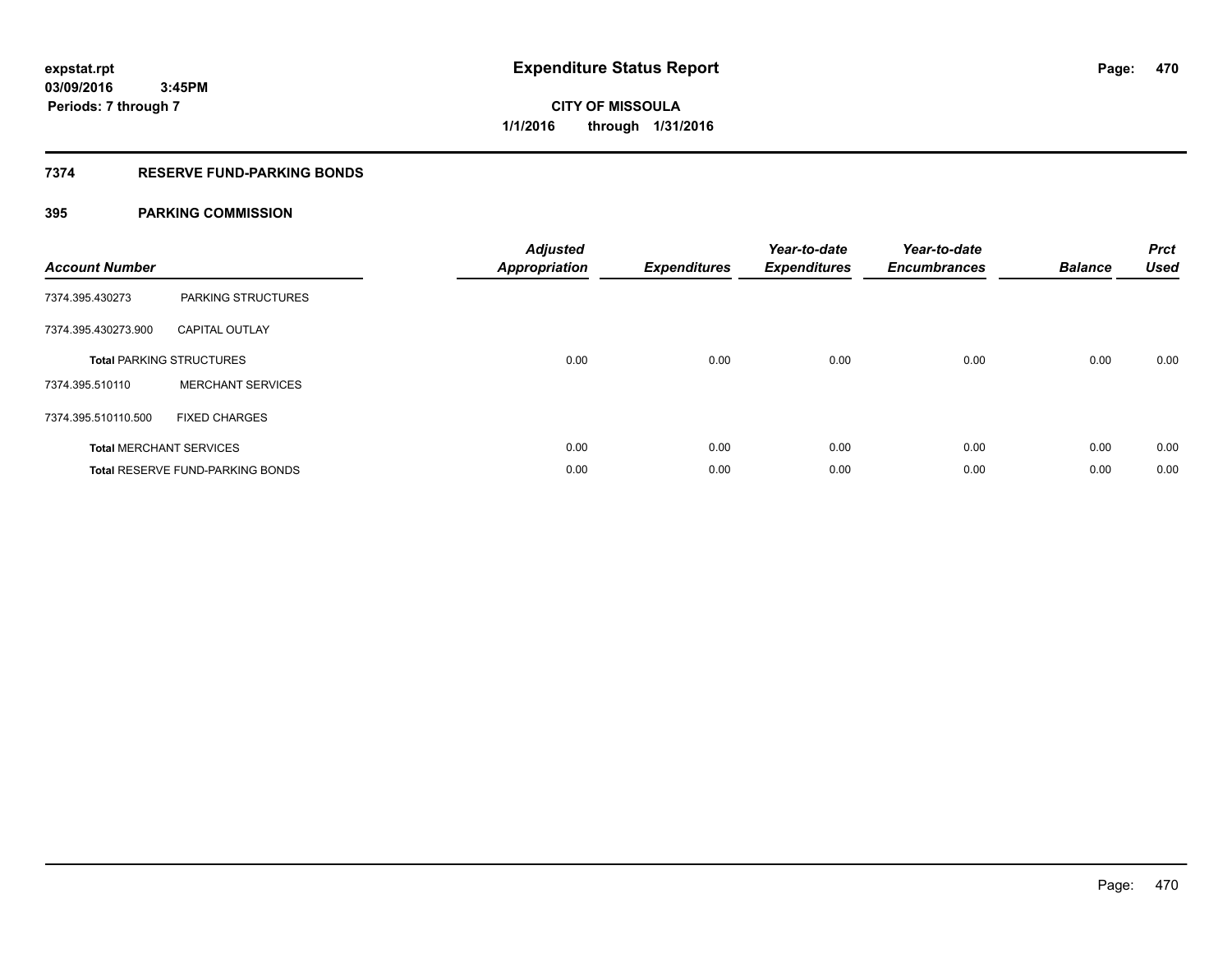**471**

**03/09/2016 3:45PM Periods: 7 through 7**

**CITY OF MISSOULA 1/1/2016 through 1/31/2016**

### **7375 PLEDGED TAX INCREMENT-2010B BOND**

|                                |                                                      | <b>Adjusted</b>      |                     | Year-to-date        | Year-to-date        |                | <b>Prct</b> |
|--------------------------------|------------------------------------------------------|----------------------|---------------------|---------------------|---------------------|----------------|-------------|
| <b>Account Number</b>          |                                                      | <b>Appropriation</b> | <b>Expenditures</b> | <b>Expenditures</b> | <b>Encumbrances</b> | <b>Balance</b> | <b>Used</b> |
| 7375.395.430266                | PARKING DIVISION                                     |                      |                     |                     |                     |                |             |
| 7375.395.430266.800            | OTHER OBJECTS                                        |                      |                     |                     |                     |                |             |
|                                | 7375.395.430266.820.000 TRANSFERS TO OTHER FUNDS     | 146,731.00           | 0.00                | 0.00                | 0.00                | 146,731.00     | 0.00        |
| <b>Total PARKING DIVISION</b>  |                                                      | 146,731.00           | 0.00                | 0.00                | 0.00                | 146,731.00     | 0.00        |
| 7375.395.490200                | REVENUE BOND DEBT SERVICE                            |                      |                     |                     |                     |                |             |
| 7375.395.490200.300            | <b>PURCHASED SERVICES</b>                            |                      |                     |                     |                     |                |             |
|                                | 7375.395.490200.390.000 EXCESS PLEDGED TAX INCREMENT | 121,431.00           | 0.00                | 0.00                | 0.00                | 121,431.00     | 0.00        |
|                                | <b>Total REVENUE BOND DEBT SERVICE</b>               | 121,431.00           | 0.00                | 0.00                | 0.00                | 121,431.00     | 0.00        |
| 7375.395.510110                | <b>MERCHANT SERVICES</b>                             |                      |                     |                     |                     |                |             |
| 7375.395.510110.500            | <b>FIXED CHARGES</b>                                 |                      |                     |                     |                     |                |             |
| <b>Total MERCHANT SERVICES</b> |                                                      | 0.00                 | 0.00                | 0.00                | 0.00                | 0.00           | 0.00        |
|                                | Total PLEDGED TAX INCREMENT-2010B BOND               | 268,162.00           | 0.00                | 0.00                | 0.00                | 268,162.00     | 0.00        |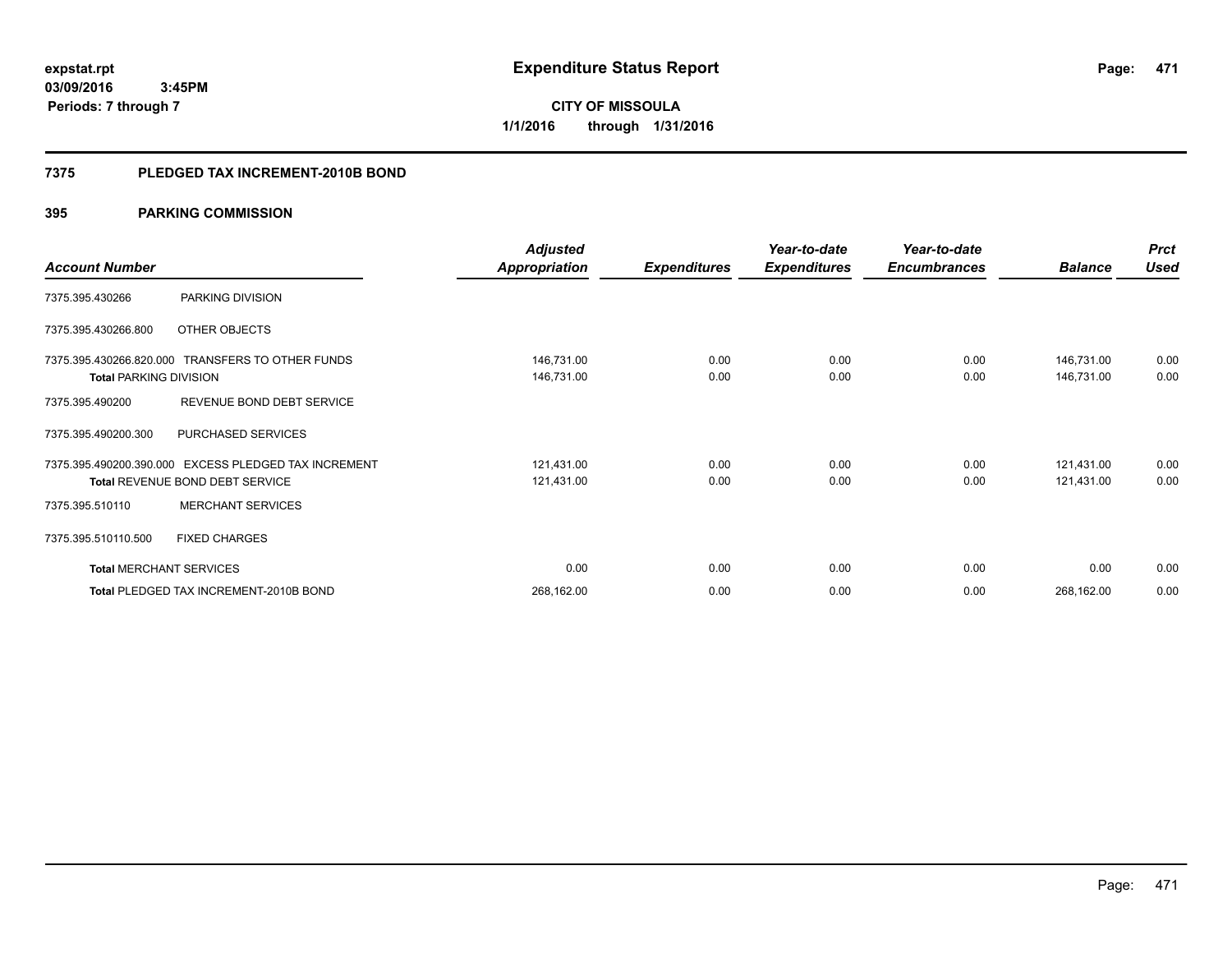### **7376 MPC 2010A BONDS DEBT INTEREST**

| <b>Account Number</b>         |                                        | <b>Adjusted</b><br><b>Appropriation</b> | <b>Expenditures</b> | Year-to-date<br><b>Expenditures</b> | Year-to-date<br><b>Encumbrances</b> | <b>Balance</b> | <b>Prct</b><br><b>Used</b> |
|-------------------------------|----------------------------------------|-----------------------------------------|---------------------|-------------------------------------|-------------------------------------|----------------|----------------------------|
|                               |                                        |                                         |                     |                                     |                                     |                |                            |
| 7376.395.430266               | PARKING DIVISION                       |                                         |                     |                                     |                                     |                |                            |
| 7376.395.430266.800           | OTHER OBJECTS                          |                                         |                     |                                     |                                     |                |                            |
| <b>Total PARKING DIVISION</b> |                                        | 0.00                                    | 0.00                | 0.00                                | 0.00                                | 0.00           | 0.00                       |
| 7376.395.490200               | REVENUE BOND DEBT SERVICE              |                                         |                     |                                     |                                     |                |                            |
| 7376.395.490200.600           | <b>DEBT SERVICE</b>                    |                                         |                     |                                     |                                     |                |                            |
|                               | <b>Total REVENUE BOND DEBT SERVICE</b> | 0.00                                    | 0.00                | 0.00                                | 0.00                                | 0.00           | 0.00                       |
| 7376.395.510110               | <b>MERCHANT SERVICES</b>               |                                         |                     |                                     |                                     |                |                            |
| 7376.395.510110.500           | <b>FIXED CHARGES</b>                   |                                         |                     |                                     |                                     |                |                            |
|                               | <b>Total MERCHANT SERVICES</b>         | 0.00                                    | 0.00                | 0.00                                | 0.00                                | 0.00           | 0.00                       |
|                               | Total MPC 2010A BONDS DEBT INTEREST    | 0.00                                    | 0.00                | 0.00                                | 0.00                                | 0.00           | 0.00                       |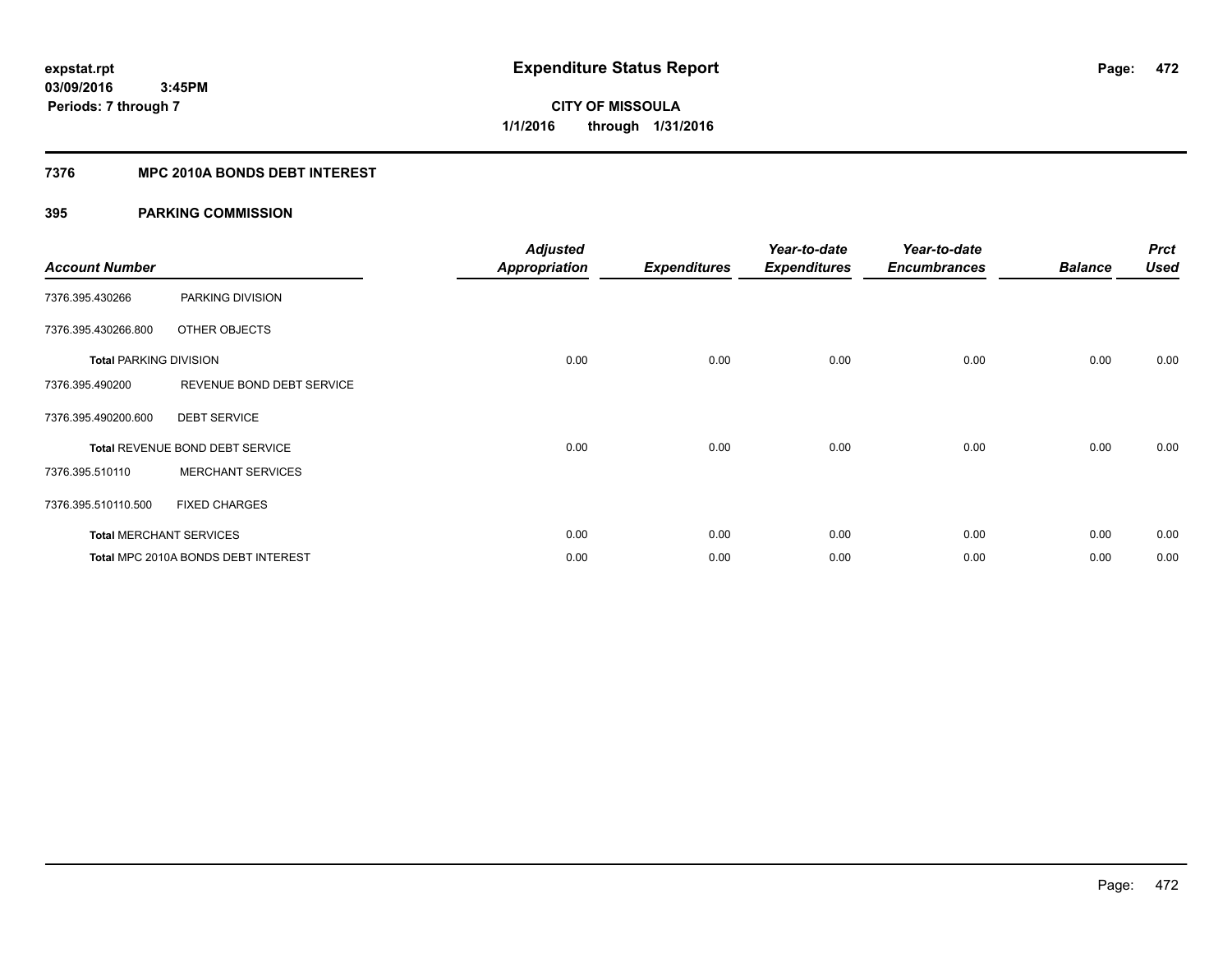### **7377 MPC 2010A BONDS SINKING FUND**

| <b>Account Number</b>         |                                    | <b>Adjusted</b><br><b>Appropriation</b> | <b>Expenditures</b> | Year-to-date<br><b>Expenditures</b> | Year-to-date<br><b>Encumbrances</b> | <b>Balance</b> | <b>Prct</b><br><b>Used</b> |
|-------------------------------|------------------------------------|-----------------------------------------|---------------------|-------------------------------------|-------------------------------------|----------------|----------------------------|
| 7377.395.430266               | PARKING DIVISION                   |                                         |                     |                                     |                                     |                |                            |
| 7377.395.430266.800           | OTHER OBJECTS                      |                                         |                     |                                     |                                     |                |                            |
| <b>Total PARKING DIVISION</b> |                                    | 0.00                                    | 0.00                | 0.00                                | 0.00                                | 0.00           | 0.00                       |
| 7377.395.490200               | REVENUE BOND DEBT SERVICE          |                                         |                     |                                     |                                     |                |                            |
| 7377.395.490200.600           | <b>DEBT SERVICE</b>                |                                         |                     |                                     |                                     |                |                            |
|                               | Total REVENUE BOND DEBT SERVICE    | 0.00                                    | 0.00                | 0.00                                | 0.00                                | 0.00           | 0.00                       |
| 7377.395.510110               | <b>MERCHANT SERVICES</b>           |                                         |                     |                                     |                                     |                |                            |
| 7377.395.510110.500           | <b>FIXED CHARGES</b>               |                                         |                     |                                     |                                     |                |                            |
|                               | <b>Total MERCHANT SERVICES</b>     | 0.00                                    | 0.00                | 0.00                                | 0.00                                | 0.00           | 0.00                       |
|                               | Total MPC 2010A BONDS SINKING FUND | 0.00                                    | 0.00                | 0.00                                | 0.00                                | 0.00           | 0.00                       |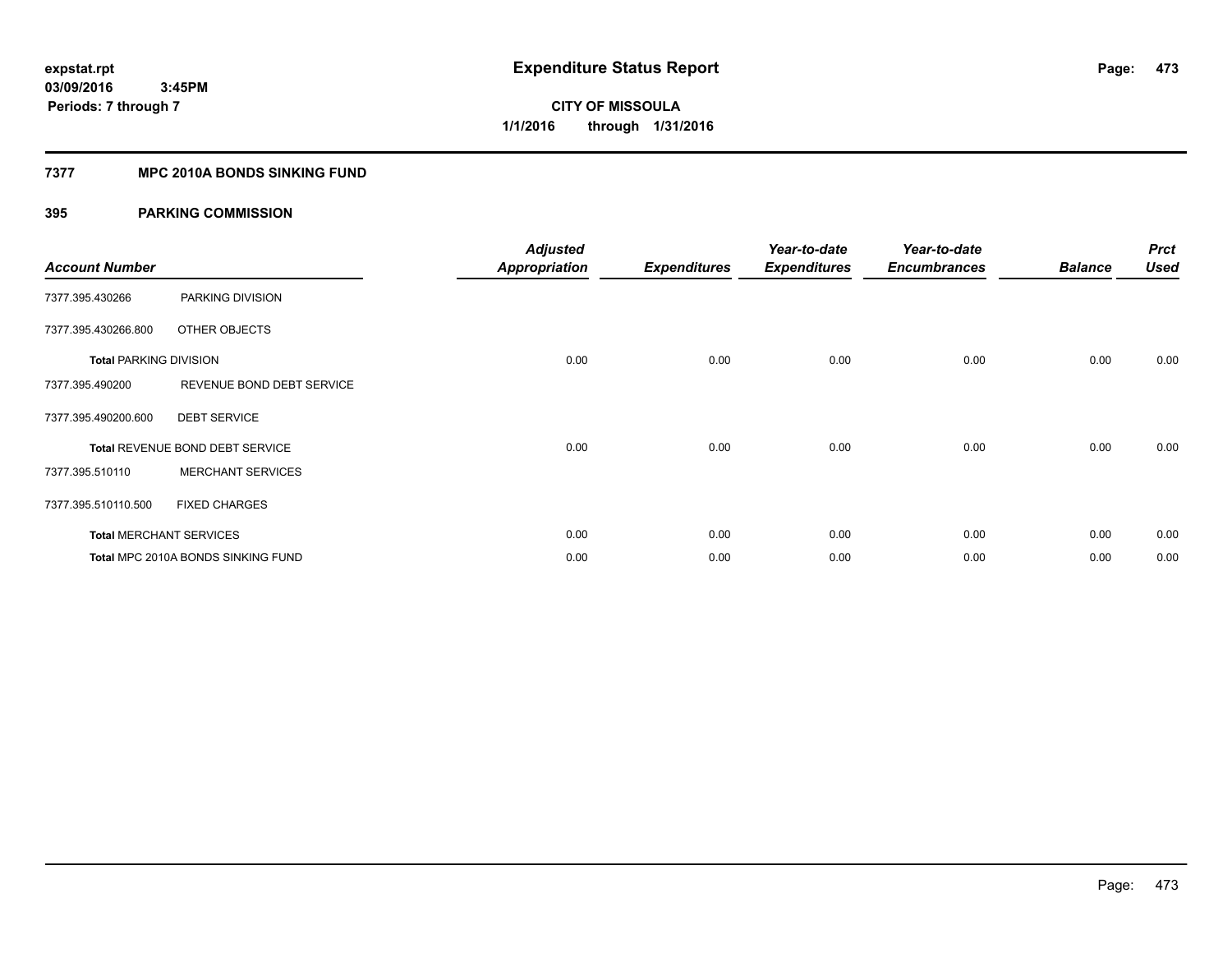### **7378 MPC 2010A BOND RESERVE**

| <b>Account Number</b>         |                                 | <b>Adjusted</b><br><b>Appropriation</b> | <b>Expenditures</b> | Year-to-date<br><b>Expenditures</b> | Year-to-date<br><b>Encumbrances</b> | <b>Balance</b> | <b>Prct</b><br><b>Used</b> |
|-------------------------------|---------------------------------|-----------------------------------------|---------------------|-------------------------------------|-------------------------------------|----------------|----------------------------|
| 7378.395.430266               | PARKING DIVISION                |                                         |                     |                                     |                                     |                |                            |
| 7378.395.430266.800           | OTHER OBJECTS                   |                                         |                     |                                     |                                     |                |                            |
| <b>Total PARKING DIVISION</b> |                                 | 0.00                                    | 0.00                | 0.00                                | 0.00                                | 0.00           | 0.00                       |
| 7378.395.430273               | PARKING STRUCTURES              |                                         |                     |                                     |                                     |                |                            |
| 7378.395.430273.900           | <b>CAPITAL OUTLAY</b>           |                                         |                     |                                     |                                     |                |                            |
|                               | <b>Total PARKING STRUCTURES</b> | 0.00                                    | 0.00                | 0.00                                | 0.00                                | 0.00           | 0.00                       |
| 7378.395.510110               | <b>MERCHANT SERVICES</b>        |                                         |                     |                                     |                                     |                |                            |
| 7378.395.510110.500           | <b>FIXED CHARGES</b>            |                                         |                     |                                     |                                     |                |                            |
|                               | Total MPC 2010A BOND RESERVE    | 0.00                                    | 0.00                | 0.00                                | 0.00                                | 0.00           | 0.00                       |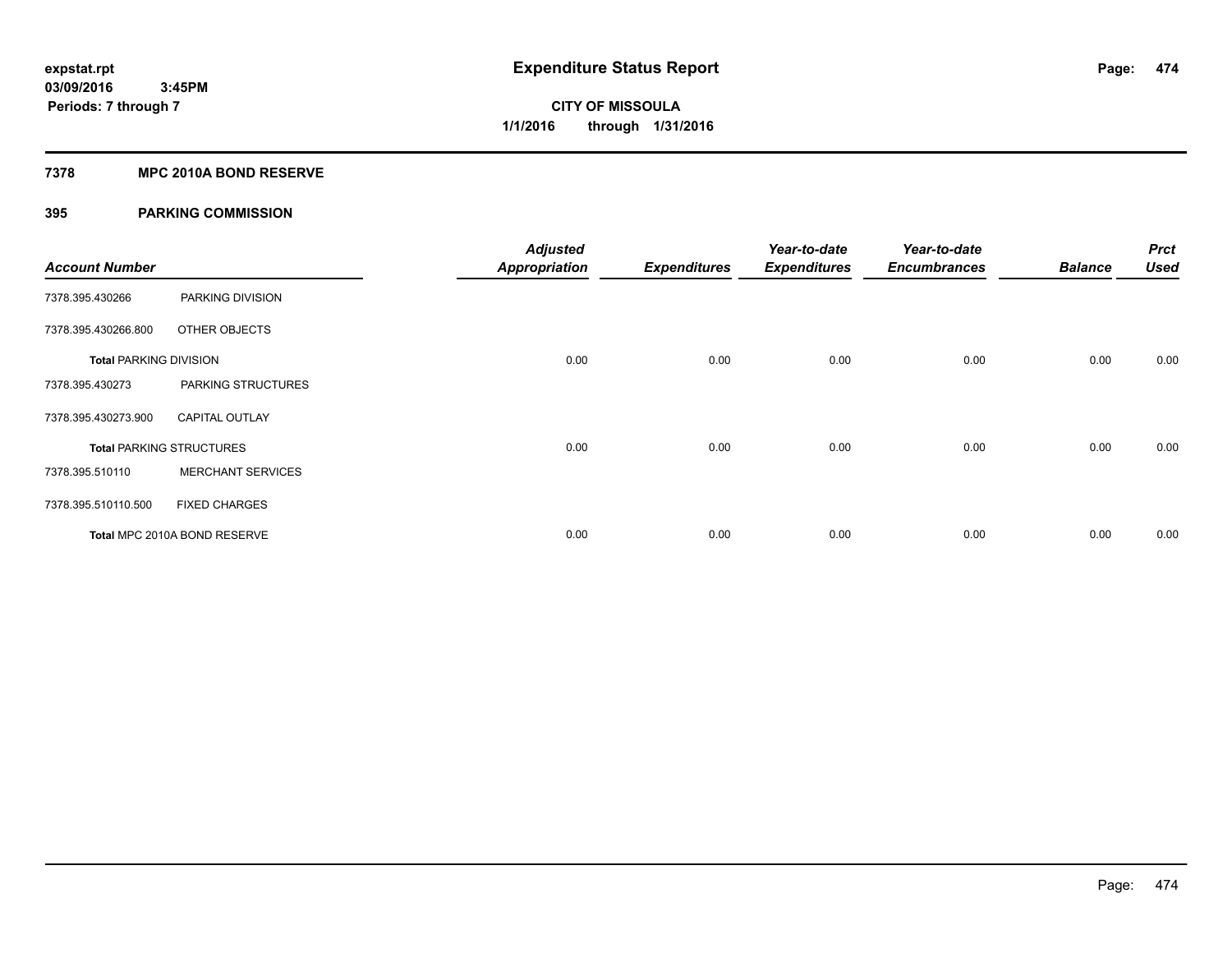**CITY OF MISSOULA 1/1/2016 through 1/31/2016**

### **7380 BUSINESS IMPROVEMENT DISTRICT**

### **375 BUSINESS IMPROVEMENT DISTRICT**

|                            |                                                            | <b>Adjusted</b> |                     | Year-to-date        | Year-to-date        |                | <b>Prct</b> |
|----------------------------|------------------------------------------------------------|-----------------|---------------------|---------------------|---------------------|----------------|-------------|
| <b>Account Number</b>      |                                                            | Appropriation   | <b>Expenditures</b> | <b>Expenditures</b> | <b>Encumbrances</b> | <b>Balance</b> | <b>Used</b> |
| 7380.375.471210            | <b>BUSINESS IMPROVEMENT DISTRICT</b>                       |                 |                     |                     |                     |                |             |
| 7380.375.471210.300        | PURCHASED SERVICES                                         |                 |                     |                     |                     |                |             |
|                            | 7380.375.471210.350.000 PROFESSIONAL SERVICES              | 327,200.00      | 0.00                | 0.00                | 0.00                | 327,200.00     | 0.00        |
|                            | <b>Total PURCHASED SERVICES</b>                            | 327,200.00      | 0.00                | 0.00                | 0.00                | 327,200.00     | 0.00        |
| 7380.375.471210.800        | OTHER OBJECTS                                              |                 |                     |                     |                     |                |             |
| <b>Total OTHER OBJECTS</b> |                                                            | 0.00            | 0.00                | 0.00                | 0.00                | 0.00           | 0.00        |
|                            | Total BUSINESS IMPROVEMENT DISTRICT                        | 327,200.00      | 0.00                | 0.00                | 0.00                | 327,200.00     | 0.00        |
| 7380.375.471220            | <b>BID MARKETING</b>                                       |                 |                     |                     |                     |                |             |
| 7380.375.471220.300        | PURCHASED SERVICES                                         |                 |                     |                     |                     |                |             |
|                            | 7380.375.471220.350.000 PROFESSIONAL SERVICES              | 45,100.00       | 0.00                | 0.00                | 0.00                | 45,100.00      | 0.00        |
| <b>Total BID MARKETING</b> |                                                            | 45,100.00       | 0.00                | 0.00                | 0.00                | 45,100.00      | 0.00        |
| 7380.375.471230            | STREETSCAPE MAINTENANCE-BID                                |                 |                     |                     |                     |                |             |
| 7380.375.471230.300        | PURCHASED SERVICES                                         |                 |                     |                     |                     |                |             |
|                            | 7380.375.471230.350.000 PROFESSIONAL SERVICES              | 67,500.00       | 0.00                | 0.00                | 0.00                | 67,500.00      | 0.00        |
|                            | Total STREETSCAPE MAINTENANCE-BID                          | 67,500.00       | 0.00                | 0.00                | 0.00                | 67,500.00      | 0.00        |
| 7380.375.471240            | SAFETY-BID                                                 |                 |                     |                     |                     |                |             |
| 7380.375.471240.300        | PURCHASED SERVICES                                         |                 |                     |                     |                     |                |             |
|                            | 7380.375.471240.350.000 PROFESSIONAL SERVICES - BID SAFETY | 0.00            | 150,000.00          | 350,000.00          | 0.00                | $-350,000.00$  | 0.00        |
| <b>Total SAFETY-BID</b>    |                                                            | 0.00            | 150,000.00          | 350,000.00          | 0.00                | $-350,000.00$  | 0.00        |
| 7380.375.510110            | <b>MERCHANT SERVICES</b>                                   |                 |                     |                     |                     |                |             |
| 7380.375.510110.500        | <b>FIXED CHARGES</b>                                       |                 |                     |                     |                     |                |             |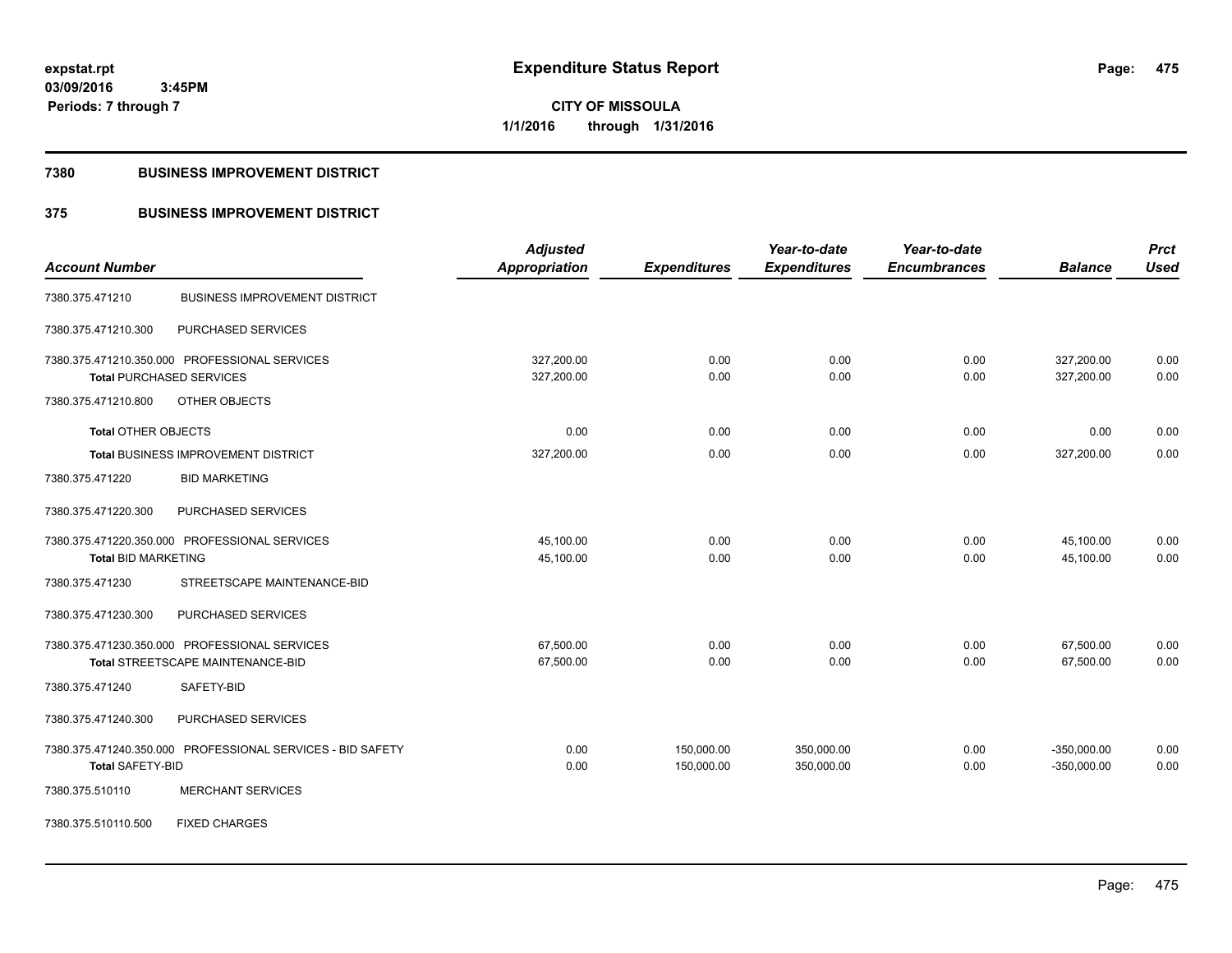**CITY OF MISSOULA 1/1/2016 through 1/31/2016**

### **7380 BUSINESS IMPROVEMENT DISTRICT**

### **375 BUSINESS IMPROVEMENT DISTRICT**

| <b>Account Number</b>                      | Adiusted<br>Appropriation | <b>Expenditures</b> | Year-to-date<br><b>Expenditures</b> | Year-to-date<br><b>Encumbrances</b> | <b>Balance</b> | Prct<br>Used |
|--------------------------------------------|---------------------------|---------------------|-------------------------------------|-------------------------------------|----------------|--------------|
| <b>Total MERCHANT SERVICES</b>             | 0.00                      | 0.00                | 0.00                                | 0.00                                | 0.00           | 0.00         |
| <b>Total BUSINESS IMPROVEMENT DISTRICT</b> | 439,800.00                | 150,000.00          | 350,000.00                          | 0.00                                | 89,800.00      | 79.58        |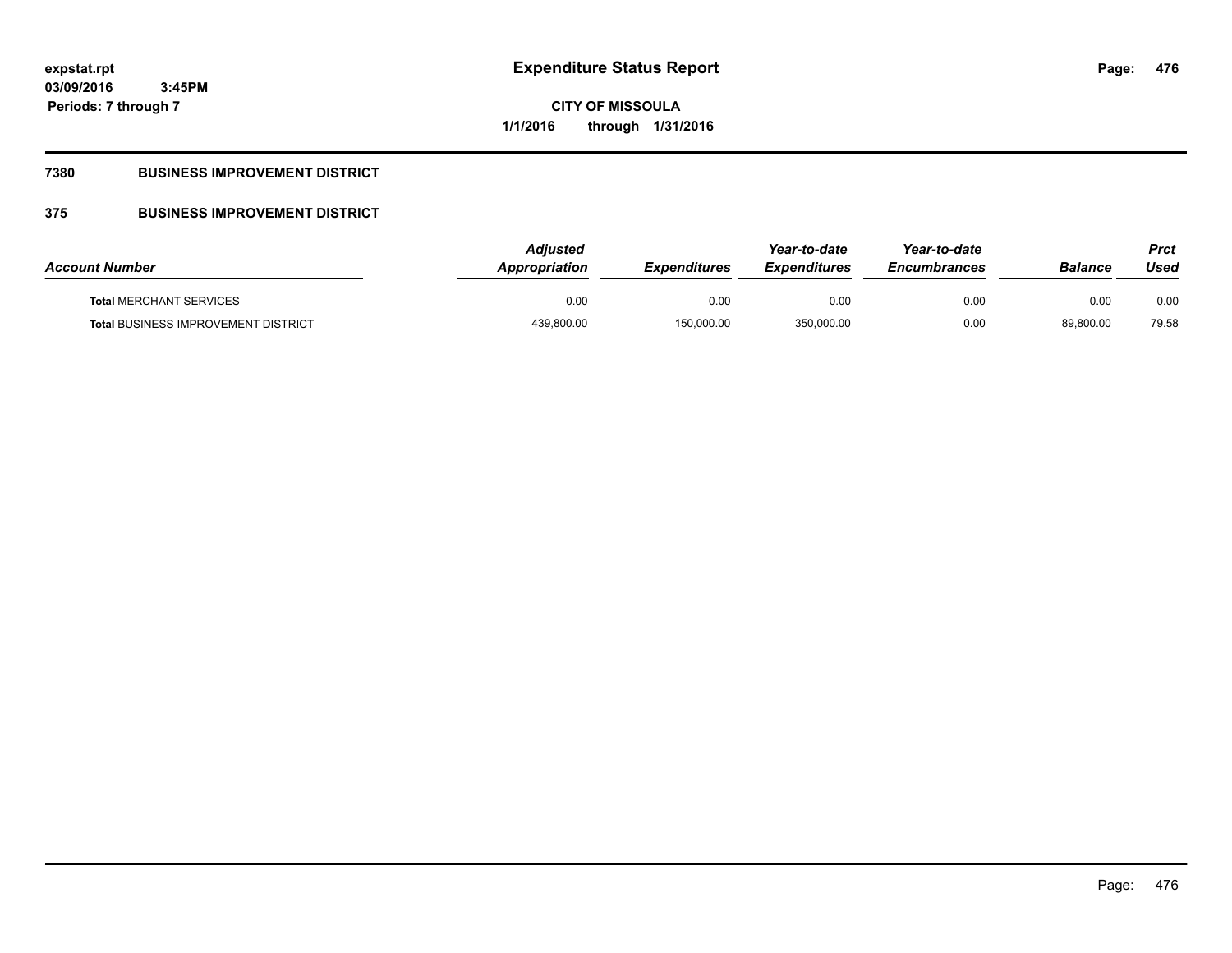**CITY OF MISSOULA 1/1/2016 through 1/31/2016**

### **7381 TOURISM BUSINESS IMPROVEMENT DISTRICT**

### **375 BUSINESS IMPROVEMENT DISTRICT**

| <b>Account Number</b>          |                                                                                                | <b>Adjusted</b><br><b>Appropriation</b> | <b>Expenditures</b> | Year-to-date<br><b>Expenditures</b> | Year-to-date<br><b>Encumbrances</b> | <b>Balance</b>           | <b>Prct</b><br><b>Used</b> |
|--------------------------------|------------------------------------------------------------------------------------------------|-----------------------------------------|---------------------|-------------------------------------|-------------------------------------|--------------------------|----------------------------|
| 7381.375.471210                | <b>BUSINESS IMPROVEMENT DISTRICT</b>                                                           |                                         |                     |                                     |                                     |                          |                            |
| 7381.375.471210.300            | PURCHASED SERVICES                                                                             |                                         |                     |                                     |                                     |                          |                            |
|                                | 7381.375.471210.390.000 OTHER PURCHASED SERVICES<br><b>Total BUSINESS IMPROVEMENT DISTRICT</b> | 680,350.00<br>680,350.00                | 0.00<br>0.00        | 0.00<br>0.00                        | 0.00<br>0.00                        | 680.350.00<br>680,350.00 | 0.00<br>0.00               |
| 7381.375.510110                | <b>MERCHANT SERVICES</b>                                                                       |                                         |                     |                                     |                                     |                          |                            |
| 7381.375.510110.500            | <b>FIXED CHARGES</b>                                                                           |                                         |                     |                                     |                                     |                          |                            |
| <b>Total MERCHANT SERVICES</b> |                                                                                                | 0.00                                    | 0.00                | 0.00                                | 0.00                                | 0.00                     | 0.00                       |
|                                | <b>Total TOURISM BUSINESS IMPROVEMENT DISTRICT</b>                                             | 680,350.00                              | 0.00                | 0.00                                | 0.00                                | 680.350.00               | 0.00                       |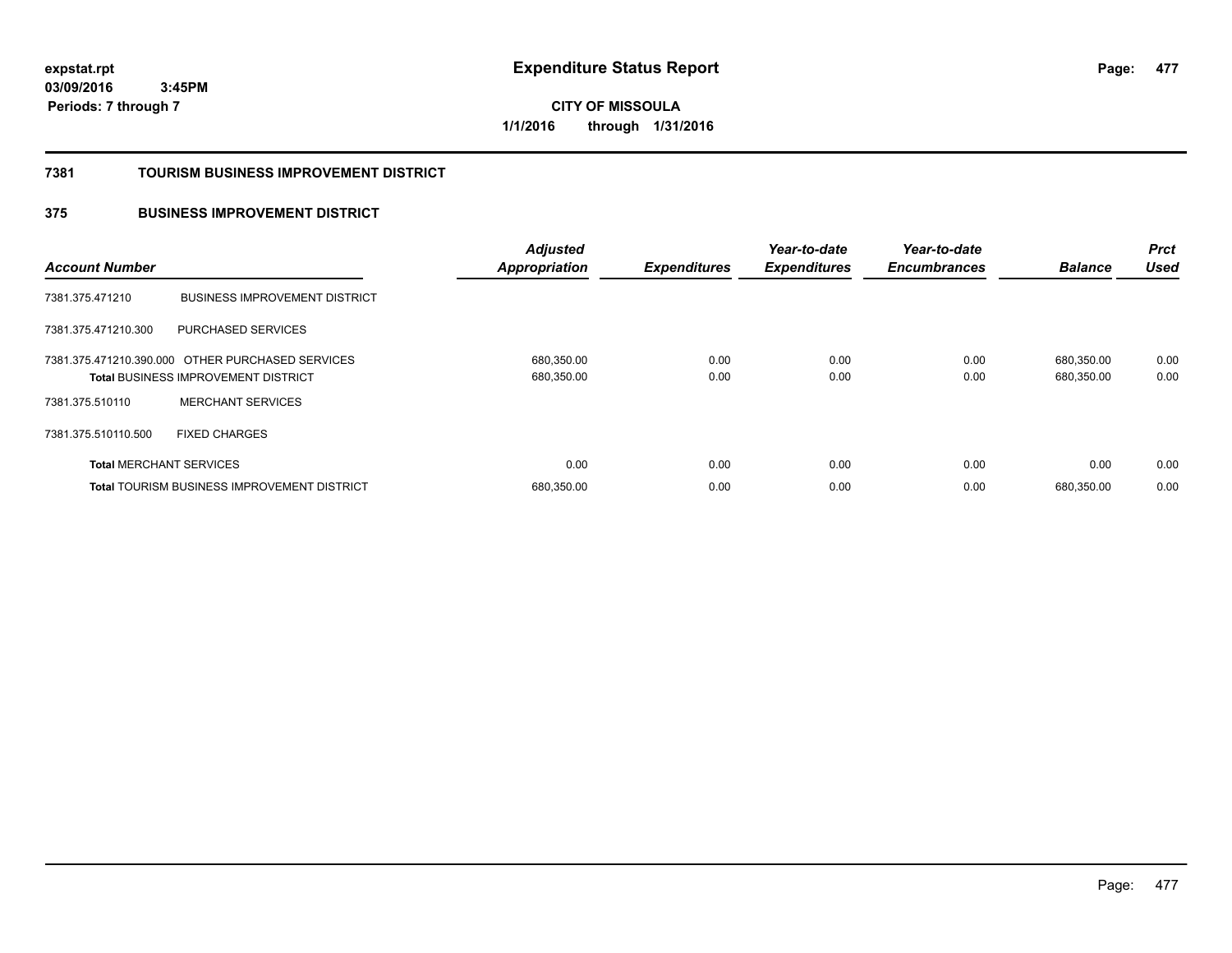### **7382 5.75M TIF RESERVE**

### **390 NON-DEPARTMENTAL**

| <b>Account Number</b>   |                                | <b>Adjusted</b><br>Appropriation | <b>Expenditures</b> | Year-to-date<br><b>Expenditures</b> | Year-to-date<br><b>Encumbrances</b> | <b>Balance</b> | Prct<br><b>Used</b> |
|-------------------------|--------------------------------|----------------------------------|---------------------|-------------------------------------|-------------------------------------|----------------|---------------------|
| 7382.390.490607         | <b>TRANSFERS TO BROWNFIELD</b> |                                  |                     |                                     |                                     |                |                     |
| 7382.390.490607.800     | OTHER OBJECTS                  |                                  |                     |                                     |                                     |                |                     |
| Total 5.75M TIF RESERVE |                                | 0.00                             | 0.00                | 0.00                                | 0.00                                | 0.00           | 0.00                |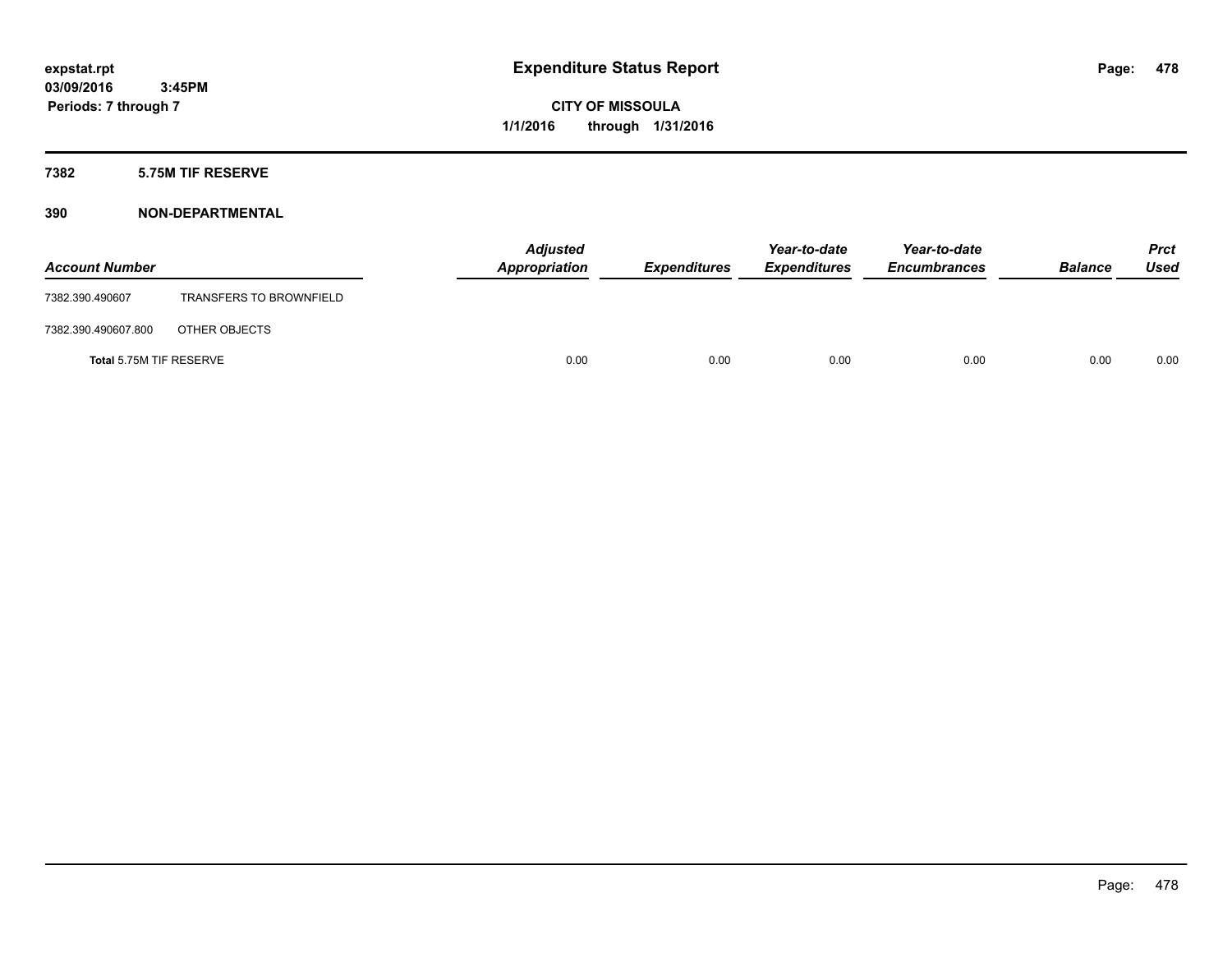**CITY OF MISSOULA 1/1/2016 through 1/31/2016**

### **7383 RIVERFRONT TRIANGLE URD**

| <b>Account Number</b>                                           |                                                | <b>Adjusted</b><br><b>Appropriation</b> | <b>Expenditures</b> | Year-to-date<br><b>Expenditures</b> | Year-to-date<br><b>Encumbrances</b> | <b>Balance</b>         | <b>Prct</b><br><b>Used</b> |
|-----------------------------------------------------------------|------------------------------------------------|-----------------------------------------|---------------------|-------------------------------------|-------------------------------------|------------------------|----------------------------|
| 7383.385.470210                                                 | <b>ADMINISTRATION</b>                          |                                         |                     |                                     |                                     |                        |                            |
| 7383.385.470210.800                                             | OTHER OBJECTS                                  |                                         |                     |                                     |                                     |                        |                            |
| <b>Total ADMINISTRATION</b>                                     |                                                | 0.00                                    | 0.00                | 0.00                                | 0.00                                | 0.00                   | 0.00                       |
| 7383.385.470230                                                 | <b>PW FACILITY</b>                             |                                         |                     |                                     |                                     |                        |                            |
| 7383.385.470230.700                                             | <b>GRANTS &amp; CONTRIBUTIONS</b>              |                                         |                     |                                     |                                     |                        |                            |
|                                                                 | Total GRANTS & CONTRIBUTIONS                   | 0.00                                    | 0.00                | 0.00                                | 0.00                                | 0.00                   | 0.00                       |
| 7383.385.470230.800                                             | OTHER OBJECTS                                  |                                         |                     |                                     |                                     |                        |                            |
| 7383.385.470230.845.000 CONTINGENCY<br><b>Total PW FACILITY</b> |                                                | 11,862.00<br>11,862.00                  | 0.00<br>0.00        | 0.00<br>0.00                        | 0.00<br>0.00                        | 11,862.00<br>11,862.00 | 0.00<br>0.00               |
| 7383.385.470260                                                 | <b>PLANNING &amp; MGMT</b>                     |                                         |                     |                                     |                                     |                        |                            |
| 7383.385.470260.300                                             | PURCHASED SERVICES                             |                                         |                     |                                     |                                     |                        |                            |
|                                                                 | <b>Total PURCHASED SERVICES</b>                | 0.00                                    | 0.00                | 0.00                                | 0.00                                | 0.00                   | 0.00                       |
| 7383.385.470260.700                                             | <b>GRANTS &amp; CONTRIBUTIONS</b>              |                                         |                     |                                     |                                     |                        |                            |
| <b>Total PLANNING &amp; MGMT</b>                                | 7383.385.470260.700.000 GRANTS & CONTRIBUTIONS | 15,000.00<br>15,000.00                  | 0.00<br>0.00        | 0.00<br>0.00                        | 0.00<br>0.00                        | 15,000.00<br>15,000.00 | 0.00<br>0.00               |
| 7383.385.510110                                                 | <b>MERCHANT SERVICES</b>                       |                                         |                     |                                     |                                     |                        |                            |
| 7383.385.510110.500                                             | <b>FIXED CHARGES</b>                           |                                         |                     |                                     |                                     |                        |                            |
|                                                                 | <b>Total MERCHANT SERVICES</b>                 | 0.00                                    | 0.00                | 0.00                                | 0.00                                | 0.00                   | 0.00                       |
|                                                                 | Total RIVERFRONT TRIANGLE URD                  | 26,862.00                               | 0.00                | 0.00                                | 0.00                                | 26,862.00              | 0.00                       |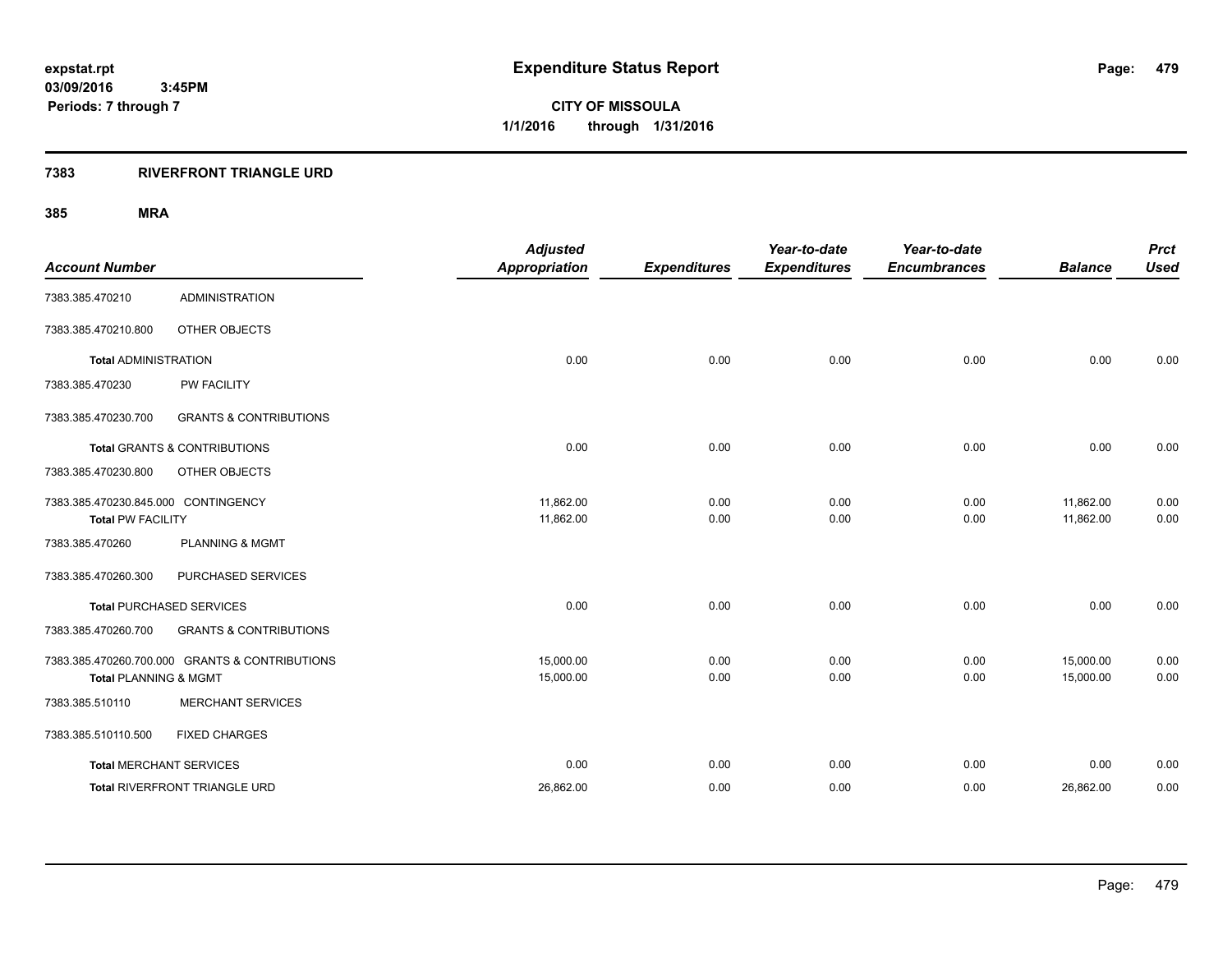**Periods: 7 through 7**

**CITY OF MISSOULA 1/1/2016 through 1/31/2016**

### **7384 NRSS DEBT SERVICE CLEARING**

| <b>Account Number</b> |                                            | <b>Adjusted</b><br><b>Appropriation</b> | <b>Expenditures</b> | Year-to-date<br><b>Expenditures</b> | Year-to-date<br><b>Encumbrances</b> | <b>Balance</b> | <b>Prct</b><br><b>Used</b> |
|-----------------------|--------------------------------------------|-----------------------------------------|---------------------|-------------------------------------|-------------------------------------|----------------|----------------------------|
| 7384.385.521000       | INTERFUND OPERATING TRANSFERS              |                                         |                     |                                     |                                     |                |                            |
| 7384.385.521000.800   | OTHER OBJECTS                              |                                         |                     |                                     |                                     |                |                            |
|                       | <b>Total INTERFUND OPERATING TRANSFERS</b> | 0.00                                    | 0.00                | 0.00                                | 0.00                                | 0.00           | 0.00                       |
| 7384.385.521009       | <b>TRANFERS TO DEBT SERVICE</b>            |                                         |                     |                                     |                                     |                |                            |
| 7384.385.521009.800   | OTHER OBJECTS                              |                                         |                     |                                     |                                     |                |                            |
|                       | <b>Total TRANFERS TO DEBT SERVICE</b>      | 0.00                                    | 0.00                | 0.00                                | 0.00                                | 0.00           | 0.00                       |
|                       | <b>Total NRSS DEBT SERVICE CLEARING</b>    | 0.00                                    | 0.00                | 0.00                                | 0.00                                | 0.00           | 0.00                       |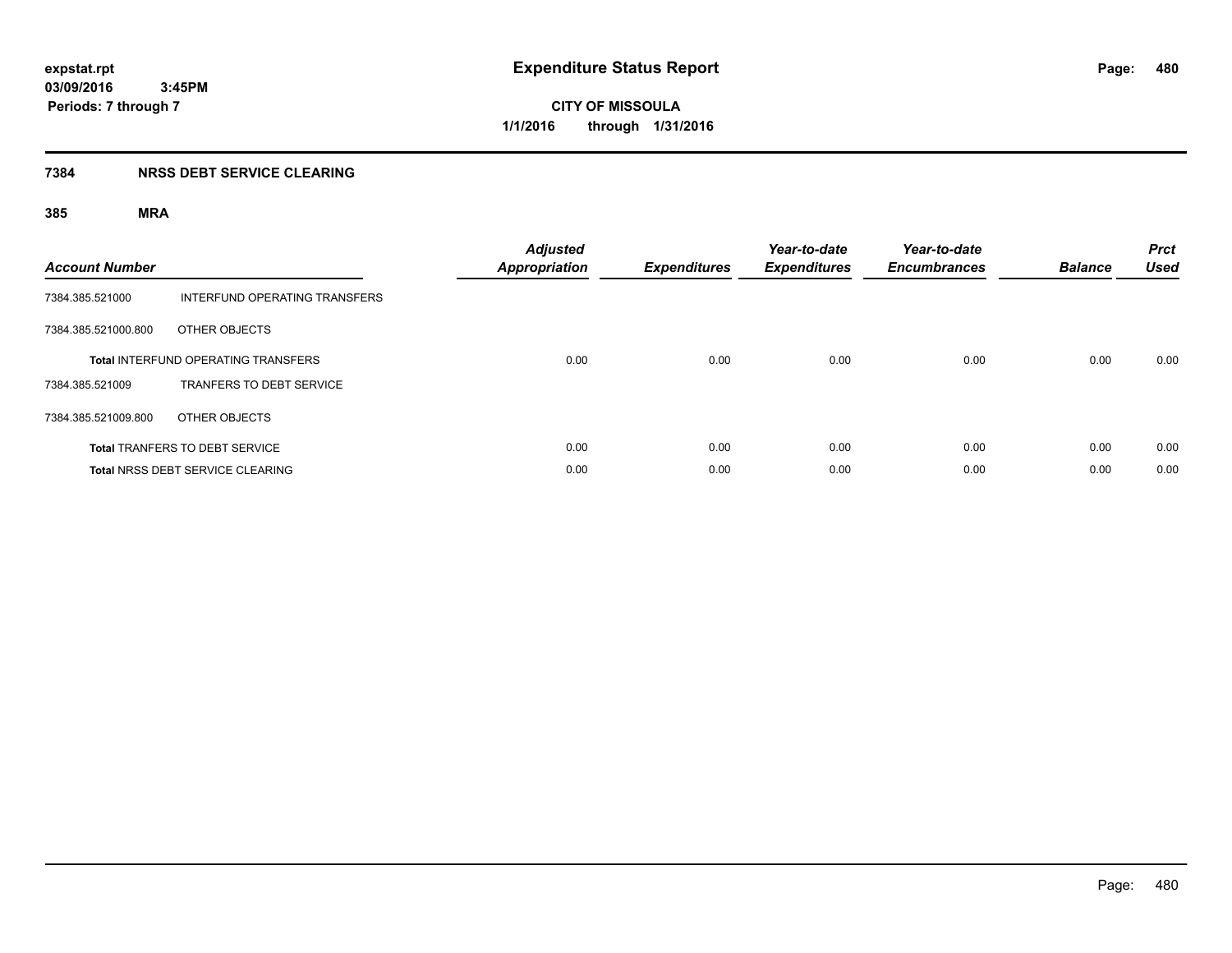**CITY OF MISSOULA 1/1/2016 through 1/31/2016**

### **7385 FRONT STREET URD**

| <b>Account Number</b>                                                                           | <b>Adjusted</b><br><b>Appropriation</b> | <b>Expenditures</b> | Year-to-date<br><b>Expenditures</b> | Year-to-date<br><b>Encumbrances</b> | <b>Balance</b>           | <b>Prct</b><br><b>Used</b> |
|-------------------------------------------------------------------------------------------------|-----------------------------------------|---------------------|-------------------------------------|-------------------------------------|--------------------------|----------------------------|
| TENNIS COURT REBUILD<br>7385.385.460436                                                         |                                         |                     |                                     |                                     |                          |                            |
| PURCHASED SERVICES<br>7385.385.460436.300                                                       |                                         |                     |                                     |                                     |                          |                            |
| Total TENNIS COURT REBUILD                                                                      | 0.00                                    | 0.00                | 0.00                                | 0.00                                | 0.00                     | 0.00                       |
| 7385.385.470230<br>PW FACILITY                                                                  |                                         |                     |                                     |                                     |                          |                            |
| PURCHASED SERVICES<br>7385.385.470230.300                                                       |                                         |                     |                                     |                                     |                          |                            |
| <b>Total PURCHASED SERVICES</b>                                                                 | 0.00                                    | 0.00                | 0.00                                | 0.00                                | 0.00                     | 0.00                       |
| 7385.385.470230.700<br><b>GRANTS &amp; CONTRIBUTIONS</b>                                        |                                         |                     |                                     |                                     |                          |                            |
| 7385.385.470230.700.000 PROJECT EXPENSE-PUBLIC WORKS<br><b>Total GRANTS &amp; CONTRIBUTIONS</b> | 164,560.00<br>164,560.00                | 0.00<br>0.00        | 25,000.00<br>25,000.00              | 0.00<br>0.00                        | 139,560.00<br>139.560.00 | 15.19<br>15.19             |
| OTHER OBJECTS<br>7385.385.470230.800                                                            |                                         |                     |                                     |                                     |                          |                            |
| 7385.385.470230.845.000 CONTINGENCY<br><b>Total OTHER OBJECTS</b>                               | 303,524.00<br>303.524.00                | 0.00<br>0.00        | 0.00<br>0.00                        | 0.00<br>0.00                        | 303,524.00<br>303,524.00 | 0.00<br>0.00               |
| <b>Total PW FACILITY</b>                                                                        | 468,084.00                              | 0.00                | 25,000.00                           | 0.00                                | 443,084.00               | 5.34                       |
| <b>PLANNING &amp; MGMT</b><br>7385.385.470260                                                   |                                         |                     |                                     |                                     |                          |                            |
| 7385.385.470260.300<br>PURCHASED SERVICES                                                       |                                         |                     |                                     |                                     |                          |                            |
| 7385.385.470260.350.000 PROFESSIONAL SERVICES<br><b>Total PURCHASED SERVICES</b>                | 2,168.00<br>2,168.00                    | 0.00<br>0.00        | 0.00<br>0.00                        | 0.00<br>0.00                        | 2,168.00<br>2,168.00     | 0.00<br>0.00               |
| 7385.385.470260.700<br><b>GRANTS &amp; CONTRIBUTIONS</b>                                        |                                         |                     |                                     |                                     |                          |                            |
| 7385.385.470260.700.000 PLANNING & MGMT/GRANTS & CONTRIBUTIONS                                  | 10,000.00                               | 0.00                | 0.00                                | 0.00                                | 10,000.00                | 0.00                       |
| <b>Total GRANTS &amp; CONTRIBUTIONS</b>                                                         | 10,000.00                               | 0.00                | 0.00                                | 0.00                                | 10,000.00                | 0.00                       |
| <b>Total PLANNING &amp; MGMT</b>                                                                | 12,168.00                               | 0.00                | 0.00                                | 0.00                                | 12,168.00                | 0.00                       |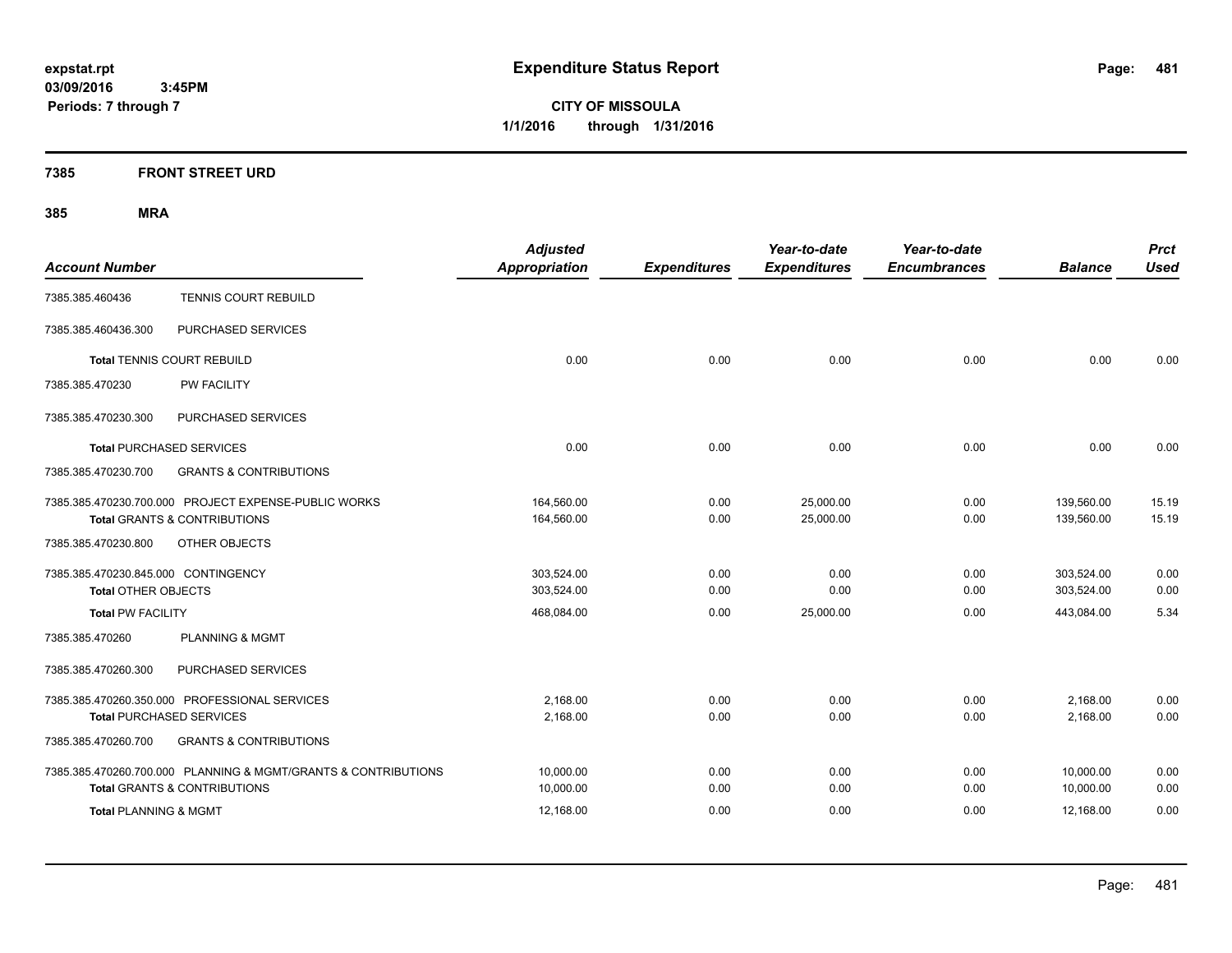**CITY OF MISSOULA 1/1/2016 through 1/31/2016**

### **7385 FRONT STREET URD**

| <b>Account Number</b>               |                                      | <b>Adjusted</b><br><b>Appropriation</b> | <b>Expenditures</b> | Year-to-date<br><b>Expenditures</b> | Year-to-date<br><b>Encumbrances</b> | <b>Balance</b> | <b>Prct</b><br><b>Used</b> |
|-------------------------------------|--------------------------------------|-----------------------------------------|---------------------|-------------------------------------|-------------------------------------|----------------|----------------------------|
| 7385.385.470270                     | <b>CLEARING &amp; DEMO</b>           |                                         |                     |                                     |                                     |                |                            |
| 7385.385.470270.700                 | <b>GRANTS &amp; CONTRIBUTIONS</b>    |                                         |                     |                                     |                                     |                |                            |
|                                     | Total GRANTS & CONTRIBUTIONS         | 0.00                                    | 0.00                | 0.00                                | 0.00                                | 0.00           | 0.00                       |
| 7385.385.470270.800                 | OTHER OBJECTS                        |                                         |                     |                                     |                                     |                |                            |
| 7385.385.470270.845.000 CONTINGENCY |                                      | 50,000.00                               | 0.00                | 0.00                                | 0.00                                | 50,000.00      | 0.00                       |
| Total CLEARING & DEMO               |                                      | 50,000.00                               | 0.00                | 0.00                                | 0.00                                | 50,000.00      | 0.00                       |
| 7385.385.470281                     | FRONT STREET PARKING STRUCTURE       |                                         |                     |                                     |                                     |                |                            |
| 7385.385.470281.900                 | <b>CAPITAL OUTLAY</b>                |                                         |                     |                                     |                                     |                |                            |
|                                     | Total FRONT STREET PARKING STRUCTURE | 0.00                                    | 0.00                | 0.00                                | 0.00                                | 0.00           | 0.00                       |
| 7385.385.510110                     | <b>MERCHANT SERVICES</b>             |                                         |                     |                                     |                                     |                |                            |
| 7385.385.510110.500                 | <b>FIXED CHARGES</b>                 |                                         |                     |                                     |                                     |                |                            |
|                                     | <b>Total MERCHANT SERVICES</b>       | 0.00                                    | 0.00                | 0.00                                | 0.00                                | 0.00           | 0.00                       |
| <b>Total FRONT STREET URD</b>       |                                      | 530,252.00                              | 0.00                | 25,000.00                           | 0.00                                | 505,252.00     | 4.71                       |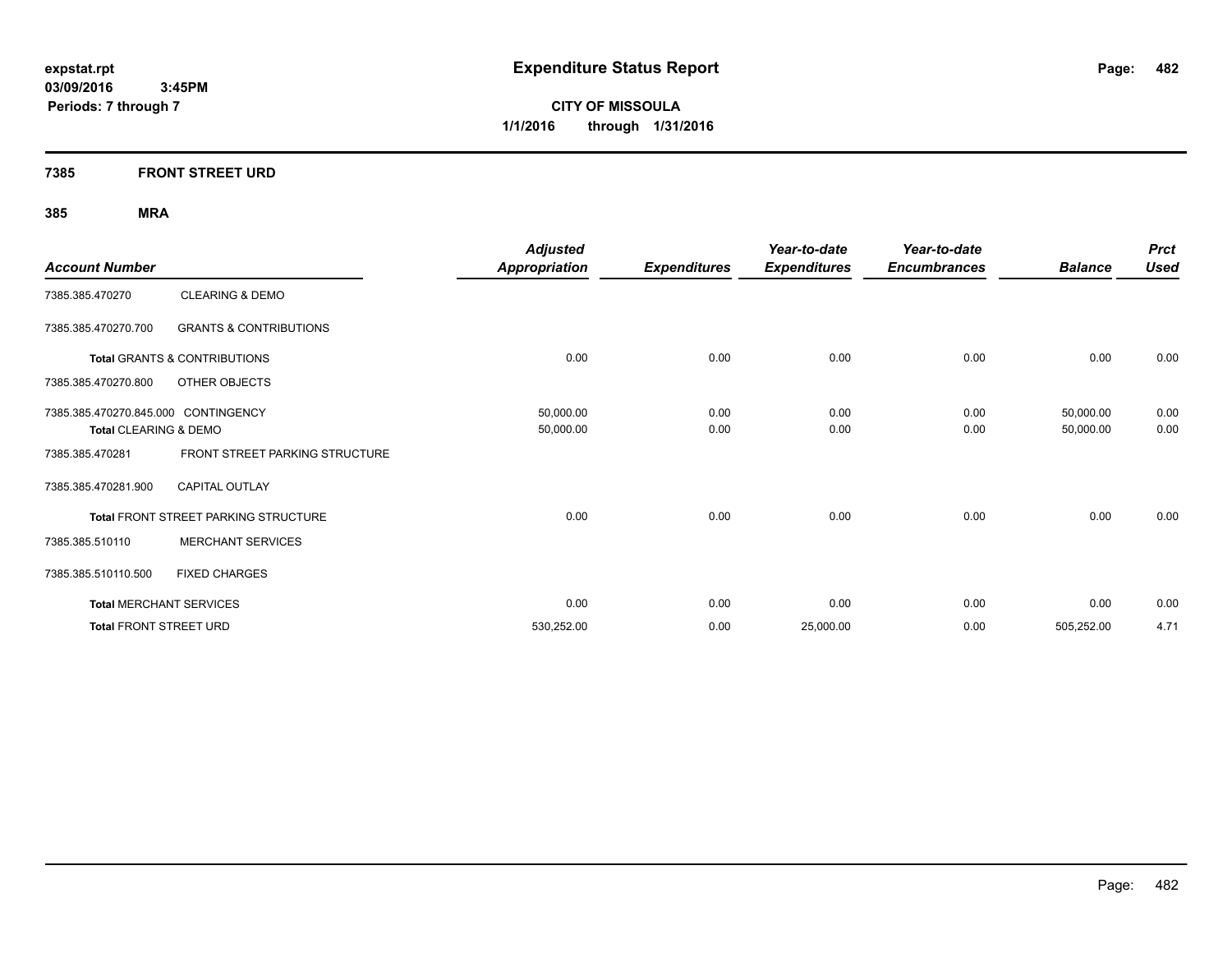**CITY OF MISSOULA 1/1/2016 through 1/31/2016**

### **7386 DEBT SERVICE-SAFEWAY/ST PAT 1.5M**

| <b>Account Number</b> |                                   | <b>Adjusted</b><br><b>Appropriation</b> | <b>Expenditures</b> | Year-to-date<br><b>Expenditures</b> | Year-to-date<br><b>Encumbrances</b> | <b>Balance</b> | <b>Prct</b><br><b>Used</b> |
|-----------------------|-----------------------------------|-----------------------------------------|---------------------|-------------------------------------|-------------------------------------|----------------|----------------------------|
| 7386.385.470220       | PROPERTY ACQUISITION              |                                         |                     |                                     |                                     |                |                            |
| 7386.385.470220.900   | <b>CAPITAL OUTLAY</b>             |                                         |                     |                                     |                                     |                |                            |
|                       | <b>Total PROPERTY ACQUISITION</b> | 0.00                                    | 0.00                | 0.00                                | 0.00                                | 0.00           | 0.00                       |
| 7386.385.510110       | <b>MERCHANT SERVICES</b>          |                                         |                     |                                     |                                     |                |                            |
| 7386.385.510110.500   | <b>FIXED CHARGES</b>              |                                         |                     |                                     |                                     |                |                            |
| <b>Total MRA</b>      |                                   | 0.00                                    | 0.00                | 0.00                                | 0.00                                | 0.00           | 0.00                       |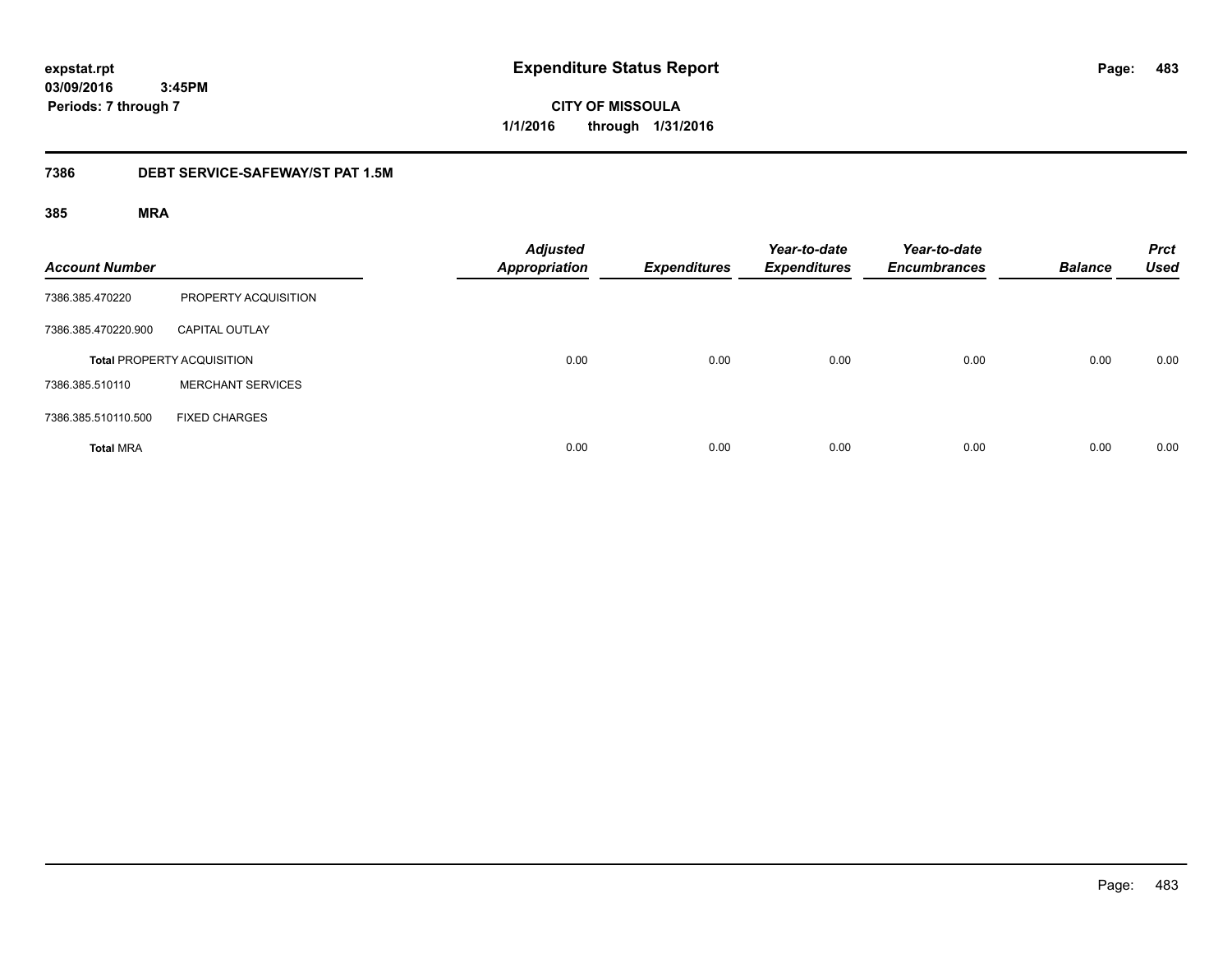**CITY OF MISSOULA 1/1/2016 through 1/31/2016**

### **7386 DEBT SERVICE-SAFEWAY/ST PAT 1.5M**

### **390 NON-DEPARTMENTAL**

| <b>Account Number</b>          |                                                 | <b>Adjusted</b><br>Appropriation | <b>Expenditures</b> | Year-to-date<br><b>Expenditures</b> | Year-to-date<br><b>Encumbrances</b> | <b>Balance</b> | <b>Prct</b><br><b>Used</b> |
|--------------------------------|-------------------------------------------------|----------------------------------|---------------------|-------------------------------------|-------------------------------------|----------------|----------------------------|
| 7386.390.490200                | DEBT SERVICE-SAFEWAY/ST PAT 1.5M                |                                  |                     |                                     |                                     |                |                            |
| 7386.390.490200.600            | <b>DEBT SERVICE</b>                             |                                  |                     |                                     |                                     |                |                            |
| 7386.390.490200.610.000        | PRINCIPAL                                       | 40,000.00                        | 18,678.50           | 43,678.50                           | 0.00                                | $-3,678.50$    | 109.20                     |
| 7386.390.490200.620.000        | <b>INTEREST / SERVICE FEES</b>                  | 0.00                             | 44,827.50           | 91.773.75                           | 0.00                                | $-91,773.75$   | 0.00                       |
|                                | Total DEBT SERVICE-SAFEWAY/ST PAT 1.5M          | 40,000.00                        | 63,506.00           | 135,452.25                          | 0.00                                | $-95,452.25$   | 338.63                     |
| 7386.390.490510                | DS PAYMENTS TO GUARANTOR                        |                                  |                     |                                     |                                     |                |                            |
| 7386.390.490510.600            | <b>DEBT SERVICE</b>                             |                                  |                     |                                     |                                     |                |                            |
| 7386.390.490510.610.000        | <b>PRINCIPAL</b>                                | 94,728.00                        | 0.00                | 3,011.26                            | 0.00                                | 91,716.74      | 3.18                       |
|                                | 7386.390.490510.620.000 INTEREST / SERVICE FEES | 21,147.00                        | 0.00                | 0.00                                | 0.00                                | 21,147.00      | 0.00                       |
|                                | Total DS PAYMENTS TO GUARANTOR                  | 115,875.00                       | 0.00                | 3,011.26                            | 0.00                                | 112,863.74     | 2.60                       |
| 7386.390.510110                | <b>MERCHANT SERVICES</b>                        |                                  |                     |                                     |                                     |                |                            |
| 7386.390.510110.500            | <b>FIXED CHARGES</b>                            |                                  |                     |                                     |                                     |                |                            |
| <b>Total MERCHANT SERVICES</b> |                                                 | 0.00                             | 0.00                | 0.00                                | 0.00                                | 0.00           | 0.00                       |
|                                | Total DEBT SERVICE-SAFEWAY/ST PAT 1.5M          | 155.875.00                       | 63,506.00           | 138,463.51                          | 0.00                                | 17.411.49      | 88.83                      |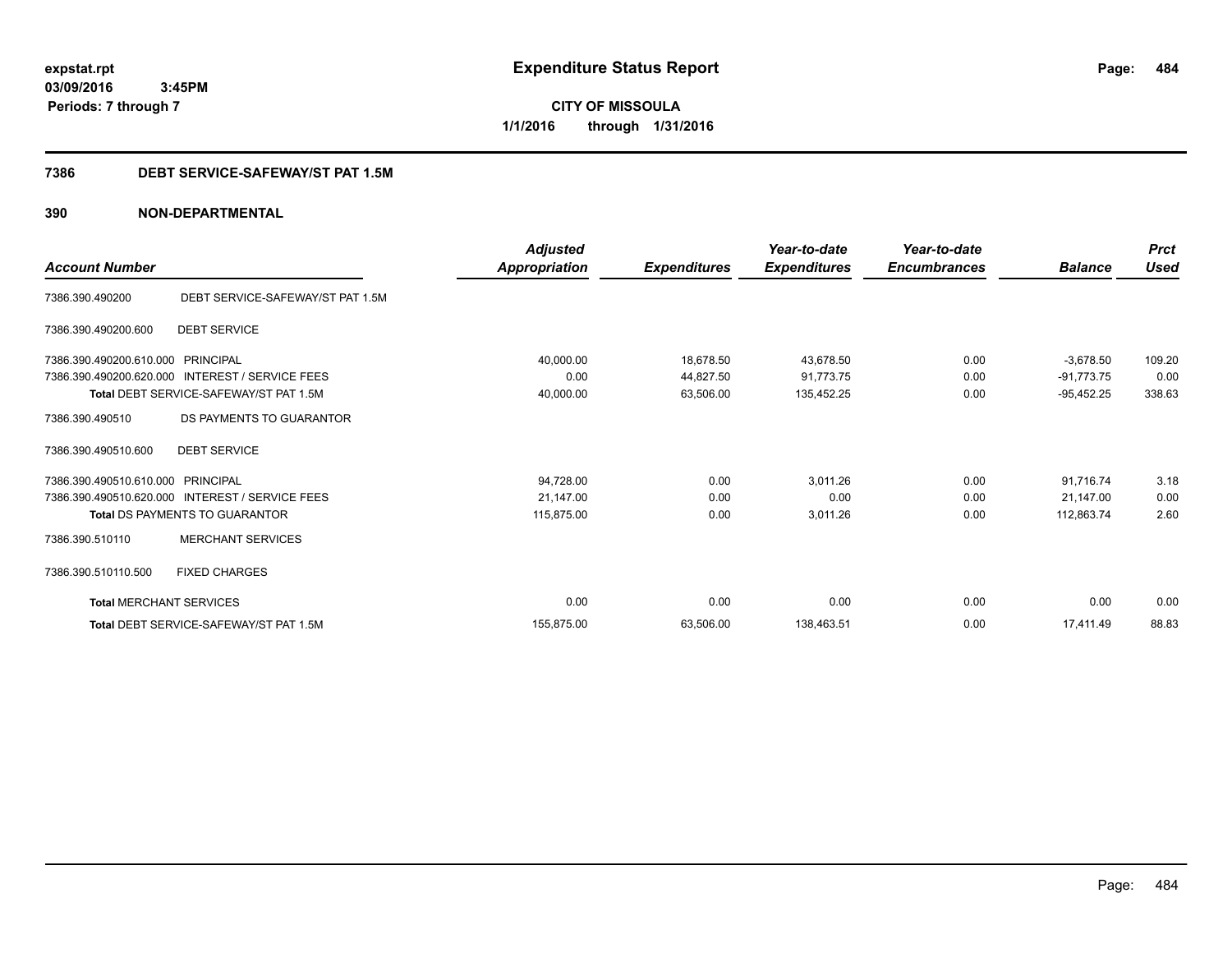**CITY OF MISSOULA 1/1/2016 through 1/31/2016**

### **7387 DEBT SERVICE-BROWNFIELD RLF 1.125M**

### **390 NON-DEPARTMENTAL**

|                                   |                                                 | <b>Adjusted</b>      |                     | Year-to-date        | Year-to-date        |                | <b>Prct</b> |
|-----------------------------------|-------------------------------------------------|----------------------|---------------------|---------------------|---------------------|----------------|-------------|
| <b>Account Number</b>             |                                                 | <b>Appropriation</b> | <b>Expenditures</b> | <b>Expenditures</b> | <b>Encumbrances</b> | <b>Balance</b> | <b>Used</b> |
| 7387.390.490200                   | DEBT SERVICE-BROWNFIELD RLF 1.125M              |                      |                     |                     |                     |                |             |
| 7387.390.490200.600               | <b>DEBT SERVICE</b>                             |                      |                     |                     |                     |                |             |
| 7387.390.490200.610.000 PRINCIPAL |                                                 | 26,625.00            | 0.00                | 0.00                | 0.00                | 26,625.00      | 0.00        |
|                                   | 7387.390.490200.620.000 INTEREST / SERVICE FEES | 5,316.00             | 0.00                | 12,494.11           | 0.00                | $-7,178.11$    | 235.03      |
|                                   | Total DEBT SERVICE-BROWNFIELD RLF 1.125M        | 31,941.00            | 0.00                | 12,494.11           | 0.00                | 19,446.89      | 39.12       |
| 7387.390.510110                   | <b>MERCHANT SERVICES</b>                        |                      |                     |                     |                     |                |             |
| 7387.390.510110.500               | <b>FIXED CHARGES</b>                            |                      |                     |                     |                     |                |             |
| <b>Total MERCHANT SERVICES</b>    |                                                 | 0.00                 | 0.00                | 0.00                | 0.00                | 0.00           | 0.00        |
|                                   | <b>Total DEBT SERVICE-BROWNFIELD RLF 1.125M</b> | 31,941.00            | 0.00                | 12.494.11           | 0.00                | 19.446.89      | 39.12       |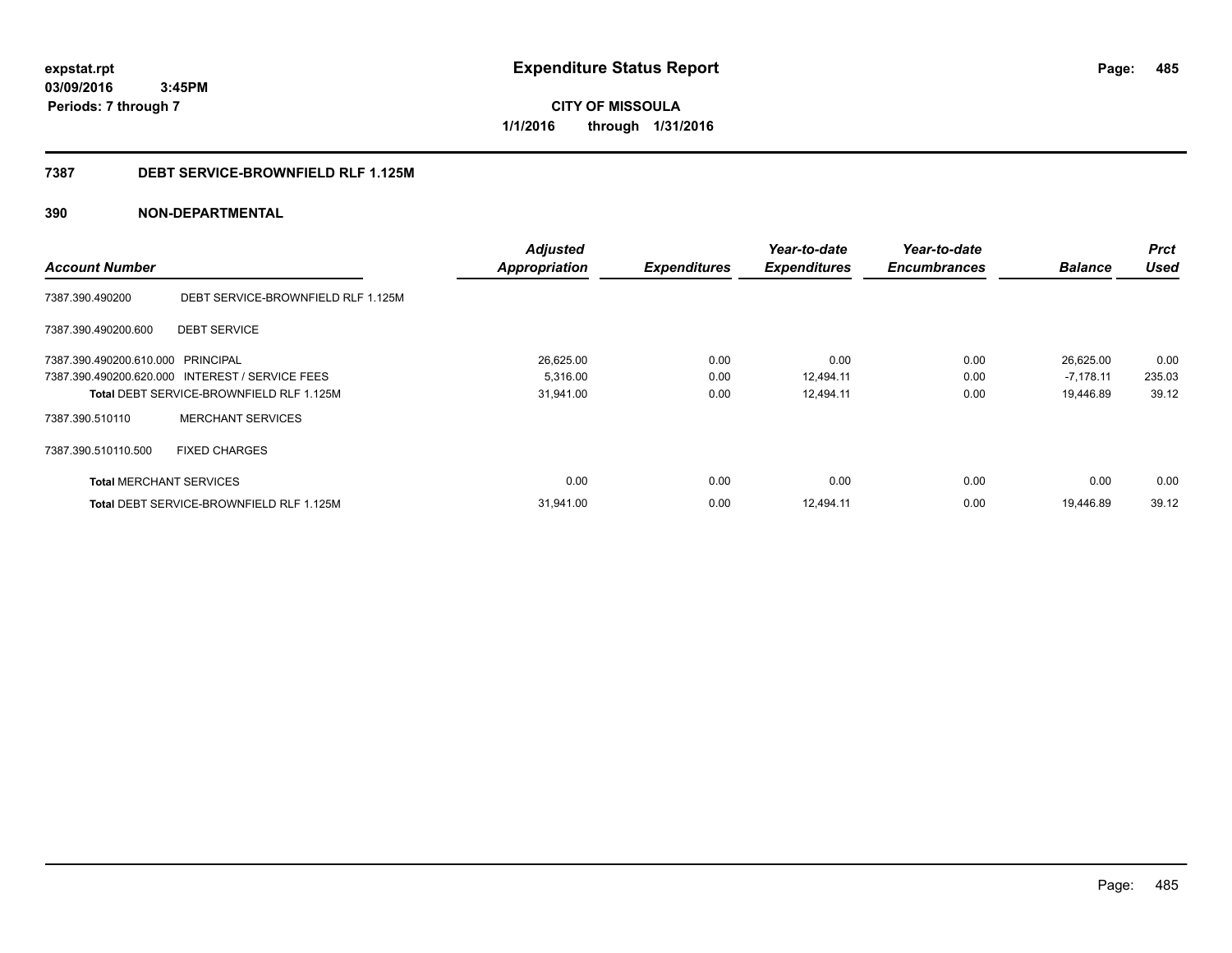**Periods: 7 through 7**

**CITY OF MISSOULA 1/1/2016 through 1/31/2016**

**7388 RESERVE-3.6m TIF**

### **390 NON-DEPARTMENTAL**

 **3:45PM**

| <b>Account Number</b>  |                                      | <b>Adjusted</b><br><b>Appropriation</b> | <b>Expenditures</b> | Year-to-date<br><b>Expenditures</b> | Year-to-date<br><b>Encumbrances</b> | <b>Balance</b> | <b>Prct</b><br><b>Used</b> |
|------------------------|--------------------------------------|-----------------------------------------|---------------------|-------------------------------------|-------------------------------------|----------------|----------------------------|
| 7388.390.490607        | <b>TRANSFERS TO BROWNFIELD</b>       |                                         |                     |                                     |                                     |                |                            |
| 7388.390.490607.800    | OTHER OBJECTS                        |                                         |                     |                                     |                                     |                |                            |
|                        | <b>Total TRANSFERS TO BROWNFIELD</b> | 0.00                                    | 0.00                | 0.00                                | 0.00                                | 0.00           | 0.00                       |
| 7388.390.510110        | <b>MERCHANT SERVICES</b>             |                                         |                     |                                     |                                     |                |                            |
| 7388.390.510110.500    | <b>FIXED CHARGES</b>                 |                                         |                     |                                     |                                     |                |                            |
| Total RESERVE-3.6m TIF |                                      | 0.00                                    | 0.00                | 0.00                                | 0.00                                | 0.00           | 0.00                       |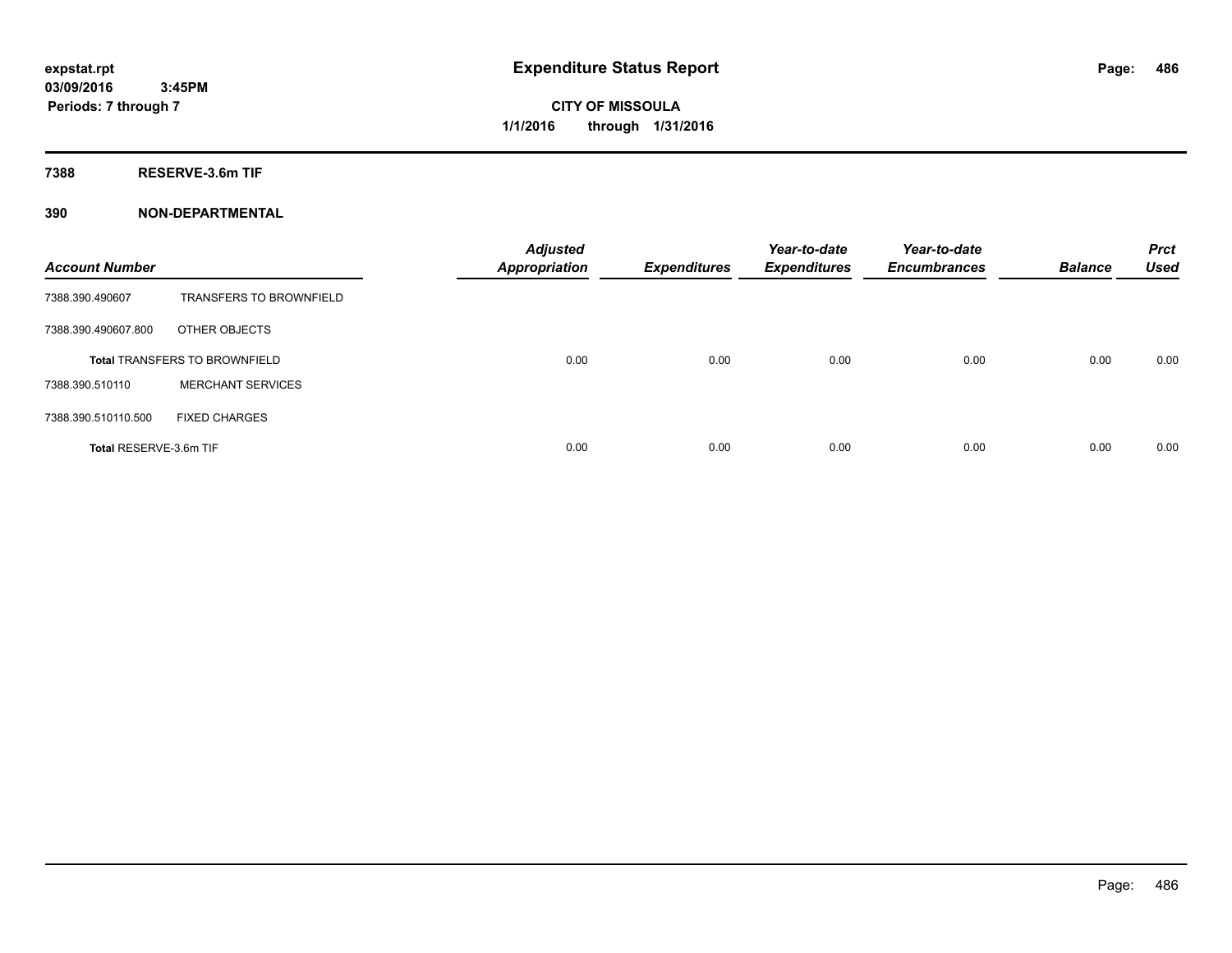**CITY OF MISSOULA 1/1/2016 through 1/31/2016**

### **7389 DEBT SERVICE - 3.6M/5.75M**

|                                   |                                   | <b>Adjusted</b>      |                     | Year-to-date        | Year-to-date        |                | <b>Prct</b> |
|-----------------------------------|-----------------------------------|----------------------|---------------------|---------------------|---------------------|----------------|-------------|
| <b>Account Number</b>             |                                   | <b>Appropriation</b> | <b>Expenditures</b> | <b>Expenditures</b> | <b>Encumbrances</b> | <b>Balance</b> | <b>Used</b> |
| 7389.385.470220                   | PROPERTY ACQUISITION              |                      |                     |                     |                     |                |             |
| 7389.385.470220.600               | <b>DEBT SERVICE</b>               |                      |                     |                     |                     |                |             |
| 7389.385.470220.610.000 PRINCIPAL |                                   | 500,000.00           | 0.00                | 0.00                | 0.00                | 500,000.00     | 0.00        |
|                                   | <b>Total PROPERTY ACQUISITION</b> | 500,000.00           | 0.00                | 0.00                | 0.00                | 500,000.00     | 0.00        |
| 7389.385.470250                   | <b>RELOCATION PAYMENTS</b>        |                      |                     |                     |                     |                |             |
| 7389.385.470250.700               | <b>GRANTS &amp; CONTRIBUTIONS</b> |                      |                     |                     |                     |                |             |
|                                   | <b>Total RELOCATION PAYMENTS</b>  | 0.00                 | 0.00                | 0.00                | 0.00                | 0.00           | 0.00        |
| 7389.385.510110                   | <b>MERCHANT SERVICES</b>          |                      |                     |                     |                     |                |             |
| 7389.385.510110.500               | <b>FIXED CHARGES</b>              |                      |                     |                     |                     |                |             |
| <b>Total MERCHANT SERVICES</b>    |                                   | 0.00                 | 0.00                | 0.00                | 0.00                | 0.00           | 0.00        |
| <b>Total MRA</b>                  |                                   | 500,000.00           | 0.00                | 0.00                | 0.00                | 500,000.00     | 0.00        |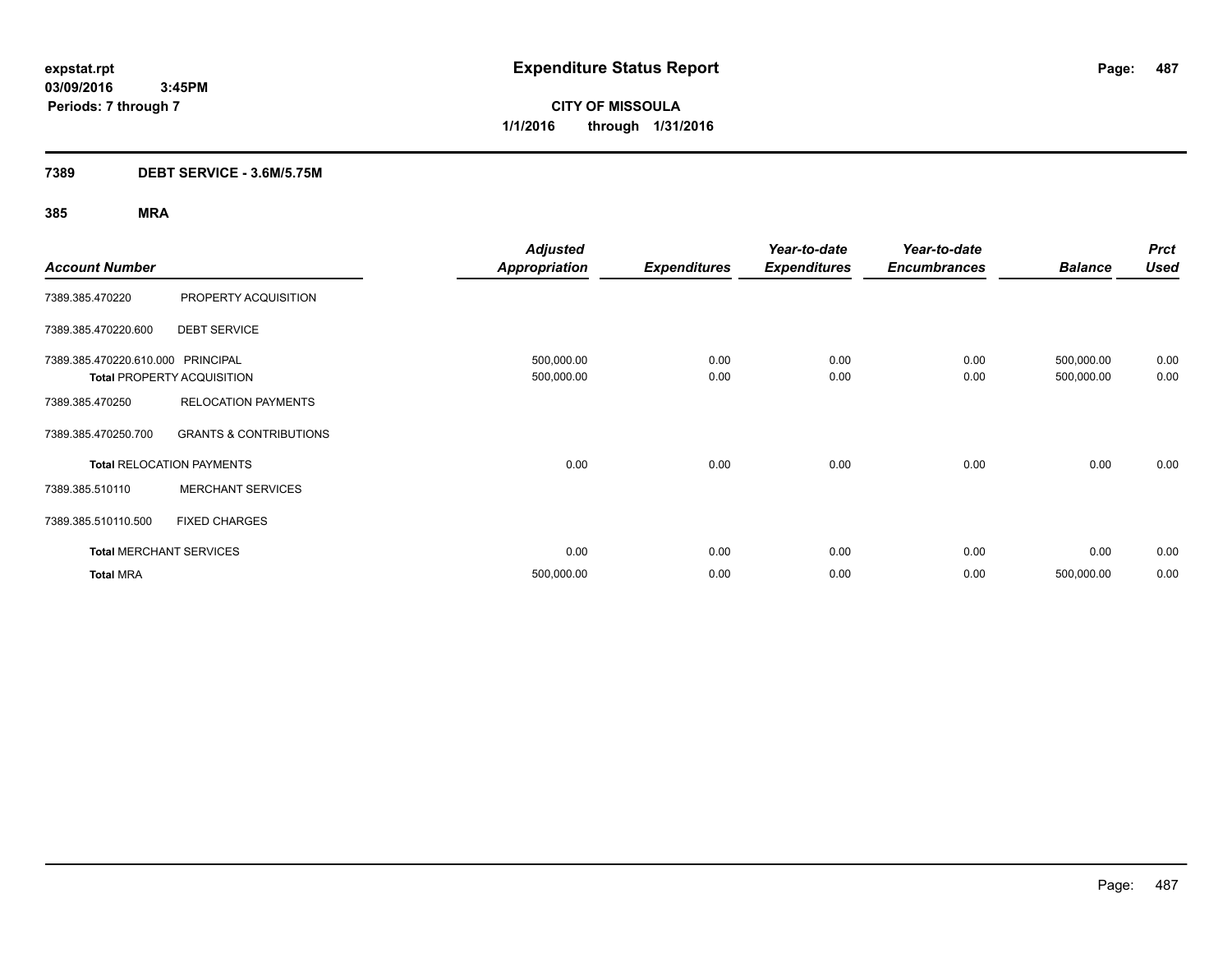### **7389 DEBT SERVICE - 3.6M/5.75M**

### **390 NON-DEPARTMENTAL**

|                                   |                                                       | <b>Adjusted</b> |                     | Year-to-date        | Year-to-date        |                | <b>Prct</b> |
|-----------------------------------|-------------------------------------------------------|-----------------|---------------------|---------------------|---------------------|----------------|-------------|
| <b>Account Number</b>             |                                                       | Appropriation   | <b>Expenditures</b> | <b>Expenditures</b> | <b>Encumbrances</b> | <b>Balance</b> | <b>Used</b> |
| 7389.390.490200                   | REVENUE BOND DEBT SERVICE                             |                 |                     |                     |                     |                |             |
| 7389.390.490200.600               | <b>DEBT SERVICE</b>                                   |                 |                     |                     |                     |                |             |
| 7389.390.490200.610.000 PRINCIPAL |                                                       | 110,000.00      | 0.00                | 0.00                | 0.00                | 110,000.00     | 0.00        |
| 7389.390.490200.620.000           | <b>INTEREST / SERVICE FEES</b>                        | 135,850.00      | 0.00                | 65,550.00           | 0.00                | 70.300.00      | 48.25       |
|                                   | <b>Total REVENUE BOND DEBT SERVICE</b>                | 245,850.00      | 0.00                | 65,550.00           | 0.00                | 180.300.00     | 26.66       |
| 7389.390.490210                   | FY13 \$5.75M DEBT SERVICE                             |                 |                     |                     |                     |                |             |
| 7389.390.490210.600               | <b>DEBT SERVICE</b>                                   |                 |                     |                     |                     |                |             |
|                                   | 7389.390.490210.610.000 FY13 5.75M DEBT SVS/PRINCIPAL | 252,000.00      | 0.00                | 129,000.00          | 0.00                | 123,000.00     | 51.19       |
|                                   | 7389.390.490210.620.000 INTEREST / SERVICE FEES       | 174,066.00      | 0.00                | 83,648.25           | 0.00                | 90.417.75      | 48.06       |
|                                   | Total FY13 \$5.75M DEBT SERVICE                       | 426,066.00      | 0.00                | 212,648.25          | 0.00                | 213,417.75     | 49.91       |
| 7389.390.510110                   | <b>MERCHANT SERVICES</b>                              |                 |                     |                     |                     |                |             |
| 7389.390.510110.500               | <b>FIXED CHARGES</b>                                  |                 |                     |                     |                     |                |             |
| <b>Total MERCHANT SERVICES</b>    |                                                       | 0.00            | 0.00                | 0.00                | 0.00                | 0.00           | 0.00        |
| <b>Total NON-DEPARTMENTAL</b>     |                                                       | 671,916.00      | 0.00                | 278,198.25          | 0.00                | 393,717.75     | 41.40       |
|                                   | Total DEBT SERVICE - 3.6M/5.75M                       | 1,171,916.00    | 0.00                | 278,198.25          | 0.00                | 893,717.75     | 23.74       |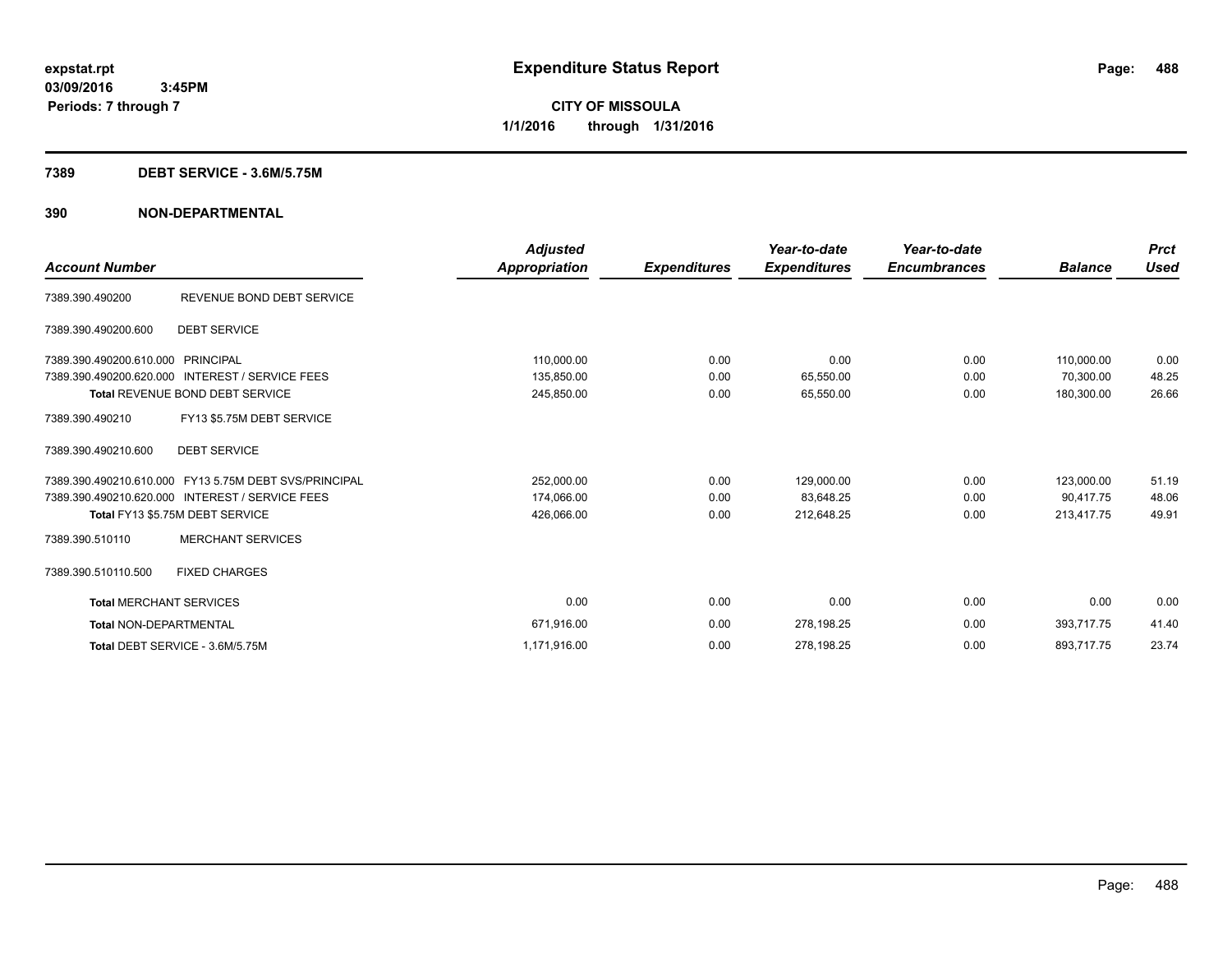**CITY OF MISSOULA 1/1/2016 through 1/31/2016**

# **7390 URDII CLEARING - 3.6M TIF**

| <b>Account Number</b> |                                      | <b>Adjusted</b><br><b>Appropriation</b> | <b>Expenditures</b> | Year-to-date<br><b>Expenditures</b> | Year-to-date<br><b>Encumbrances</b> | <b>Balance</b> | <b>Prct</b><br><b>Used</b> |
|-----------------------|--------------------------------------|-----------------------------------------|---------------------|-------------------------------------|-------------------------------------|----------------|----------------------------|
| 7390.385.490607       | <b>TRANSFERS TO BROWNFIELD</b>       |                                         |                     |                                     |                                     |                |                            |
| 7390.385.490607.800   | OTHER OBJECTS                        |                                         |                     |                                     |                                     |                |                            |
|                       | <b>Total TRANSFERS TO BROWNFIELD</b> | 0.00                                    | 0.00                | 0.00                                | 0.00                                | 0.00           | 0.00                       |
| 7390.385.510110       | <b>MERCHANT SERVICES</b>             |                                         |                     |                                     |                                     |                |                            |
| 7390.385.510110.500   | <b>FIXED CHARGES</b>                 |                                         |                     |                                     |                                     |                |                            |
| <b>Total MRA</b>      |                                      | 0.00                                    | 0.00                | 0.00                                | 0.00                                | 0.00           | 0.00                       |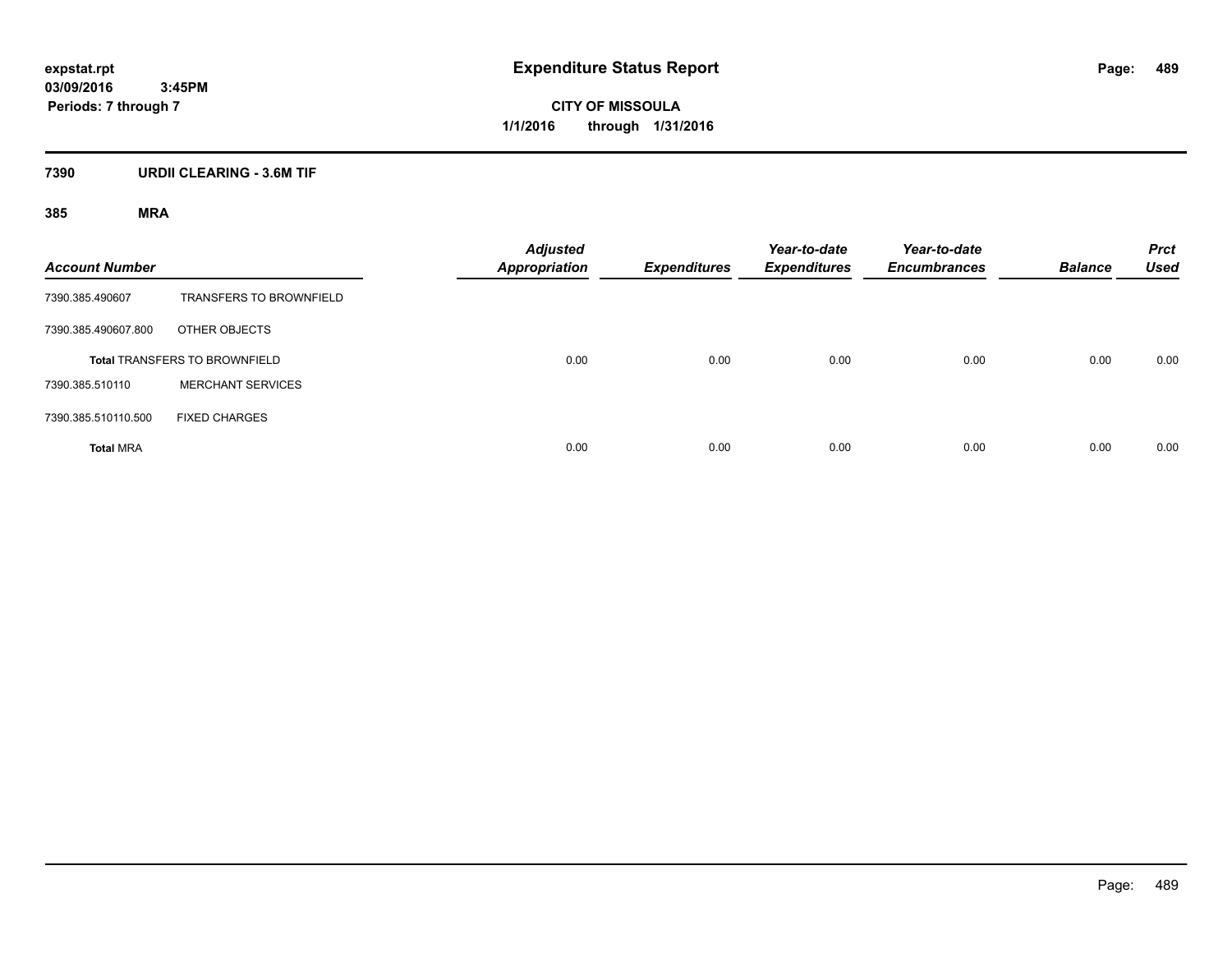### **7390 URDII CLEARING - 3.6M TIF**

### **390 NON-DEPARTMENTAL**

| <b>Account Number</b>         |                                                                | <b>Adjusted</b><br><b>Appropriation</b> | <b>Expenditures</b> | Year-to-date<br><b>Expenditures</b> | Year-to-date<br><b>Encumbrances</b> | <b>Balance</b> | <b>Prct</b><br><b>Used</b> |
|-------------------------------|----------------------------------------------------------------|-----------------------------------------|---------------------|-------------------------------------|-------------------------------------|----------------|----------------------------|
| 7390.390.490601               | TI BOND CLEARING                                               |                                         |                     |                                     |                                     |                |                            |
| 7390.390.490601.800           | OTHER OBJECTS                                                  |                                         |                     |                                     |                                     |                |                            |
| <b>Total TI BOND CLEARING</b> |                                                                | 0.00                                    | 0.00                | 0.00                                | 0.00                                | 0.00           | 0.00                       |
| 7390.390.490604               | TI BOND RESERVE                                                |                                         |                     |                                     |                                     |                |                            |
| 7390.390.490604.800           | OTHER OBJECTS                                                  |                                         |                     |                                     |                                     |                |                            |
|                               | 7390.390.490604.820.000 TRANSFER TO INTERMOUNTAIN BOND DS 7399 | 146,788.00                              | 0.00                | 0.00                                | 0.00                                | 146,788.00     | 0.00                       |
| Total TI BOND RESERVE         |                                                                | 146,788.00                              | 0.00                | 0.00                                | 0.00                                | 146,788.00     | 0.00                       |
| 7390.390.490605               | TRANSFER TO DEBT SERVICE 7389                                  |                                         |                     |                                     |                                     |                |                            |
| 7390.390.490605.800           | OTHER OBJECTS                                                  |                                         |                     |                                     |                                     |                |                            |
|                               | 7390.390.490605.820.000 TRANSFERS TO DEBT SERVICE              | 921,916.00                              | 0.00                | 0.00                                | 0.00                                | 921,916.00     | 0.00                       |
|                               | Total TRANSFER TO DEBT SERVICE 7389                            | 921,916.00                              | 0.00                | 0.00                                | 0.00                                | 921,916.00     | 0.00                       |
| 7390.390.490606               | DEVELOPMENT TRANSFERS                                          |                                         |                     |                                     |                                     |                |                            |
| 7390.390.490606.800           | OTHER OBJECTS                                                  |                                         |                     |                                     |                                     |                |                            |
|                               | 7390.390.490606.820.000 TRANSFERS TO URD II DEVELOPMENT        | 616,365.00                              | 0.00                | 0.00                                | 0.00                                | 616,365.00     | 0.00                       |
|                               | <b>Total DEVELOPMENT TRANSFERS</b>                             | 616,365.00                              | 0.00                | 0.00                                | 0.00                                | 616,365.00     | 0.00                       |
| 7390.390.490607               | <b>TRANSFERS TO BROWNFIELD</b>                                 |                                         |                     |                                     |                                     |                |                            |
| 7390.390.490607.800           | OTHER OBJECTS                                                  |                                         |                     |                                     |                                     |                |                            |
|                               | 7390.390.490607.820.000 TRANSFERS TO OTHER FUNDS               | 31,941.00                               | 0.00                | 0.00                                | 0.00                                | 31,941.00      | 0.00                       |
|                               | <b>Total TRANSFERS TO BROWNFIELD</b>                           | 31,941.00                               | 0.00                | 0.00                                | 0.00                                | 31,941.00      | 0.00                       |
| 7390.390.490608               | TRANSFERS TO SAFEWA/ST PAT                                     |                                         |                     |                                     |                                     |                |                            |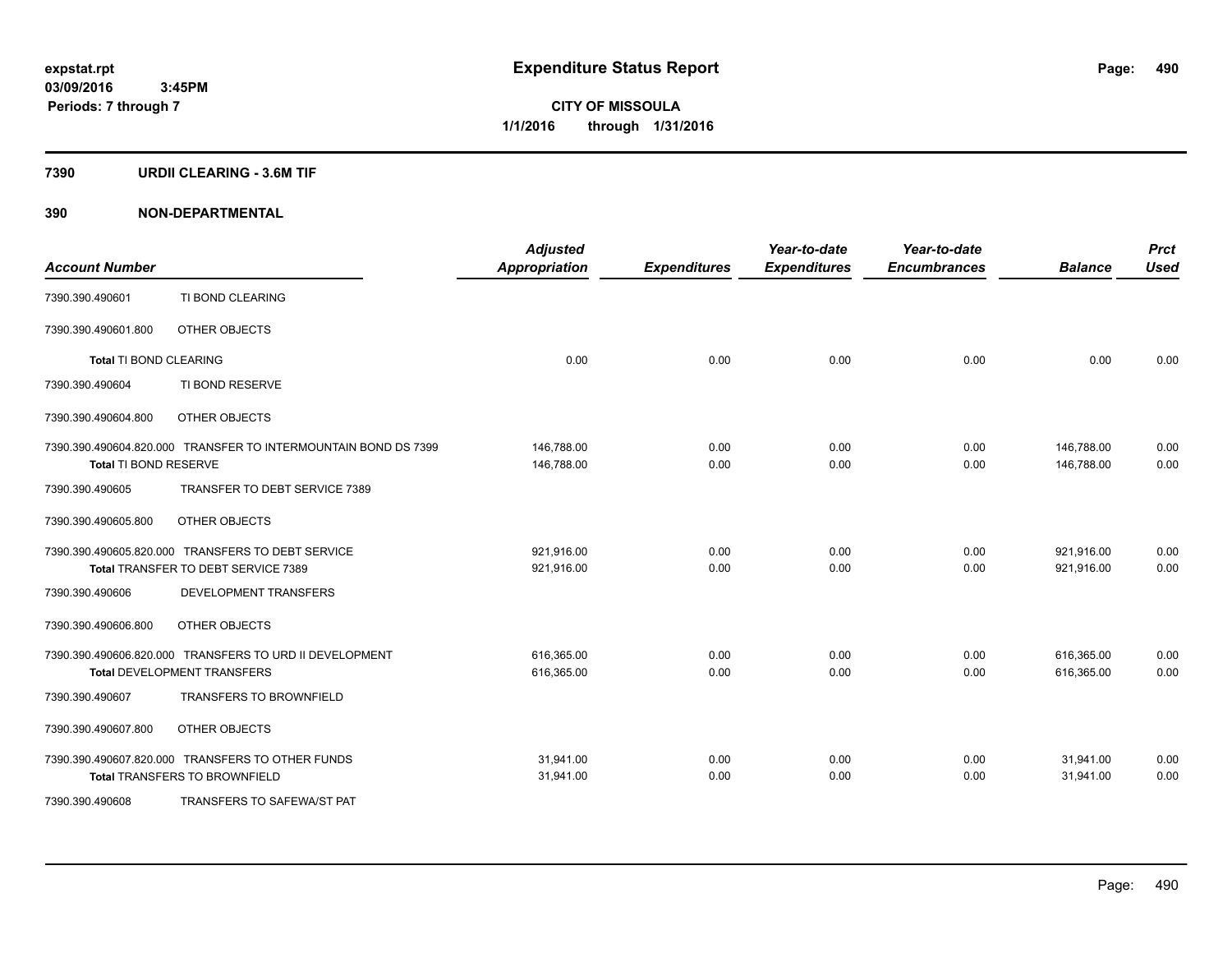### **7390 URDII CLEARING - 3.6M TIF**

### **390 NON-DEPARTMENTAL**

| <b>Account Number</b>                                                                                       | <b>Adjusted</b><br><b>Appropriation</b> | <b>Expenditures</b> | Year-to-date<br><b>Expenditures</b> | Year-to-date<br><b>Encumbrances</b> | <b>Balance</b>           | <b>Prct</b><br><b>Used</b> |
|-------------------------------------------------------------------------------------------------------------|-----------------------------------------|---------------------|-------------------------------------|-------------------------------------|--------------------------|----------------------------|
| OTHER OBJECTS<br>7390.390.490608.800                                                                        |                                         |                     |                                     |                                     |                          |                            |
| 7390.390.490608.820.000 TRANSFERS TO OTHER FUNDS-SAFEWAY/ST PATS<br><b>Total TRANSFERS TO SAFEWA/ST PAT</b> | 155.875.00<br>155,875.00                | 0.00<br>0.00        | 0.00<br>0.00                        | 0.00<br>0.00                        | 155.875.00<br>155,875.00 | 0.00<br>0.00               |
| <b>MERCHANT SERVICES</b><br>7390.390.510110                                                                 |                                         |                     |                                     |                                     |                          |                            |
| 7390.390.510110.500<br><b>FIXED CHARGES</b>                                                                 |                                         |                     |                                     |                                     |                          |                            |
| <b>Total FIXED CHARGES</b>                                                                                  | 0.00                                    | 0.00                | 0.00                                | 0.00                                | 0.00                     | 0.00                       |
| <b>Total MERCHANT SERVICES</b>                                                                              | 0.00                                    | 0.00                | 0.00                                | 0.00                                | 0.00                     | 0.00                       |
| <b>Total URDII CLEARING - 3.6M TIF</b>                                                                      | 1,872,885.00                            | 0.00                | 0.00                                | 0.00                                | 1,872,885.00             | 0.00                       |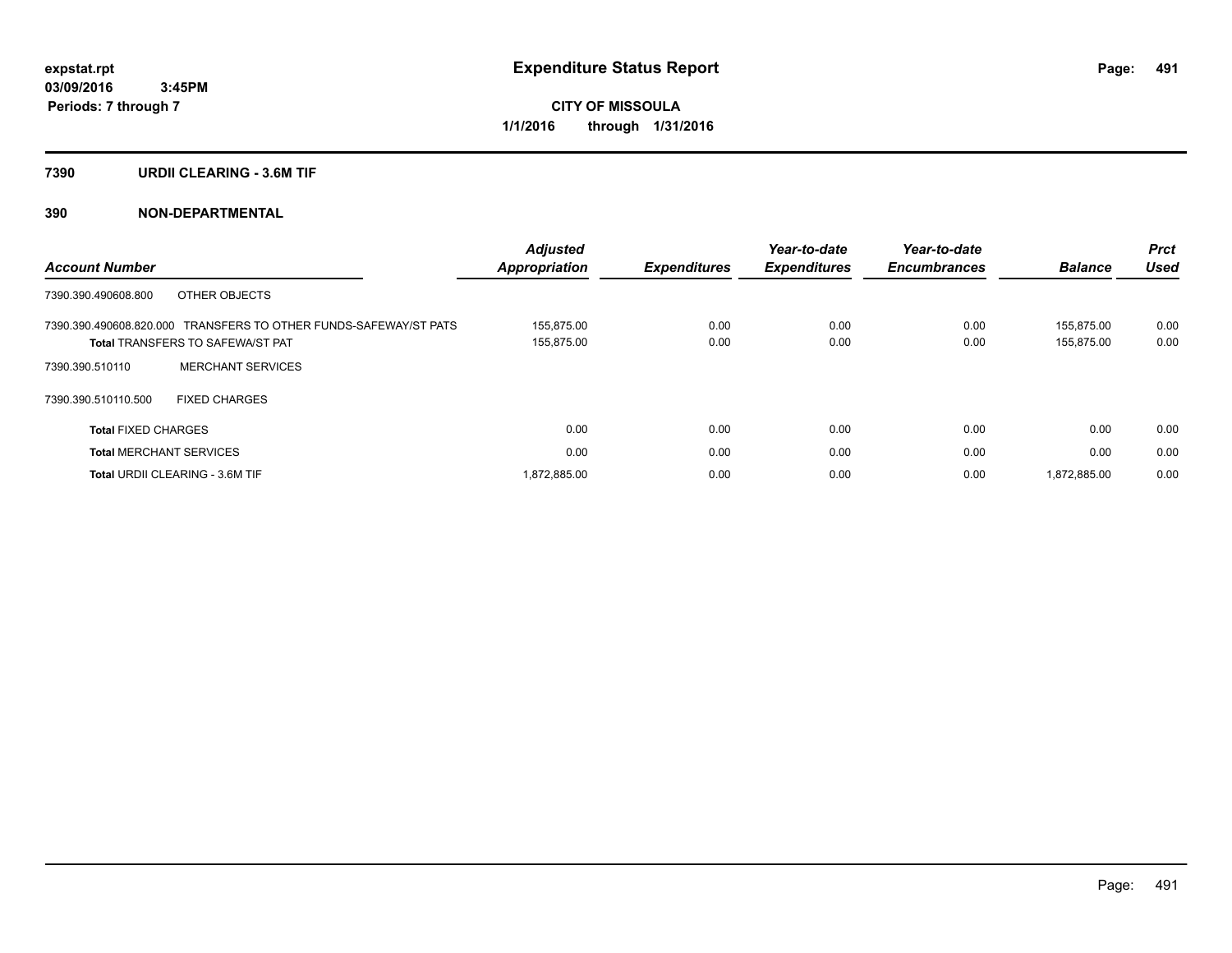**CITY OF MISSOULA 1/1/2016 through 1/31/2016**

**7391 MRA - URD I FUND**

| <b>Account Number</b>      |                          | <b>Adjusted</b><br>Appropriation | <b>Expenditures</b> | Year-to-date<br><b>Expenditures</b> | Year-to-date<br><b>Encumbrances</b> | <b>Balance</b> | <b>Prct</b><br>Used |
|----------------------------|--------------------------|----------------------------------|---------------------|-------------------------------------|-------------------------------------|----------------|---------------------|
| 7391.385.510110            | <b>MERCHANT SERVICES</b> |                                  |                     |                                     |                                     |                |                     |
| 7391.385.510110.500        | <b>FIXED CHARGES</b>     |                                  |                     |                                     |                                     |                |                     |
| <b>Total FIXED CHARGES</b> |                          | 0.00                             | 0.00                | 0.00                                | 0.00                                | 0.00           | 0.00                |
| <b>Total MRA</b>           |                          | 0.00                             | 0.00                | 0.00                                | 0.00                                | 0.00           | 0.00                |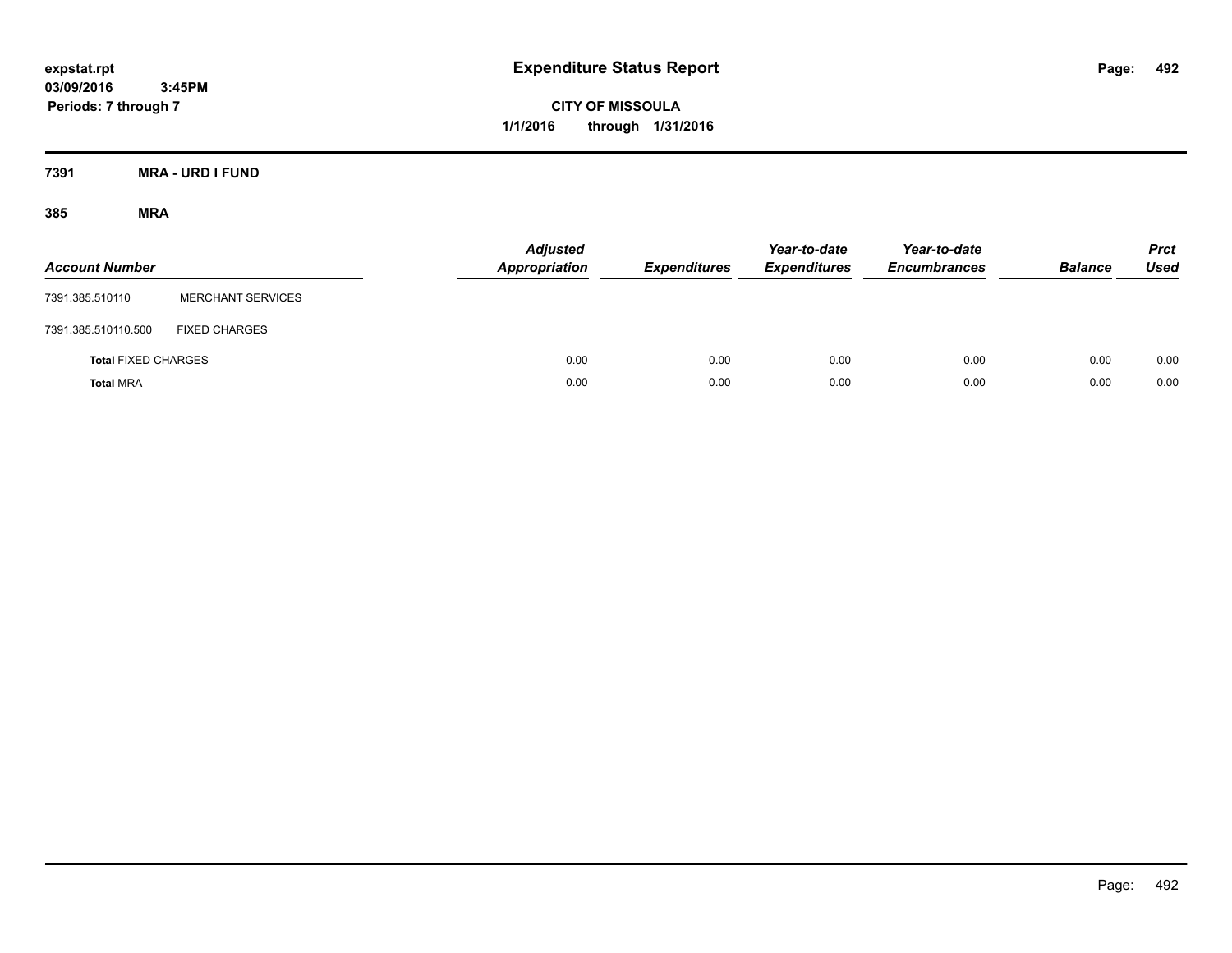**CITY OF MISSOULA 1/1/2016 through 1/31/2016**

**7391 MRA - URD I FUND**

**900 DEPRECIATION**

| <b>Account Number</b>  |                          | <b>Adjusted</b><br><b>Appropriation</b> | <b>Expenditures</b> | Year-to-date<br><b>Expenditures</b> | Year-to-date<br><b>Encumbrances</b> | <b>Balance</b> | <b>Prct</b><br>Used |
|------------------------|--------------------------|-----------------------------------------|---------------------|-------------------------------------|-------------------------------------|----------------|---------------------|
| 7391.900.510110        | <b>MERCHANT SERVICES</b> |                                         |                     |                                     |                                     |                |                     |
| 7391.900.510110.500    | <b>FIXED CHARGES</b>     |                                         |                     |                                     |                                     |                |                     |
| Total MRA - URD I FUND |                          | 0.00                                    | 0.00                | 0.00                                | 0.00                                | 0.00           | 0.00                |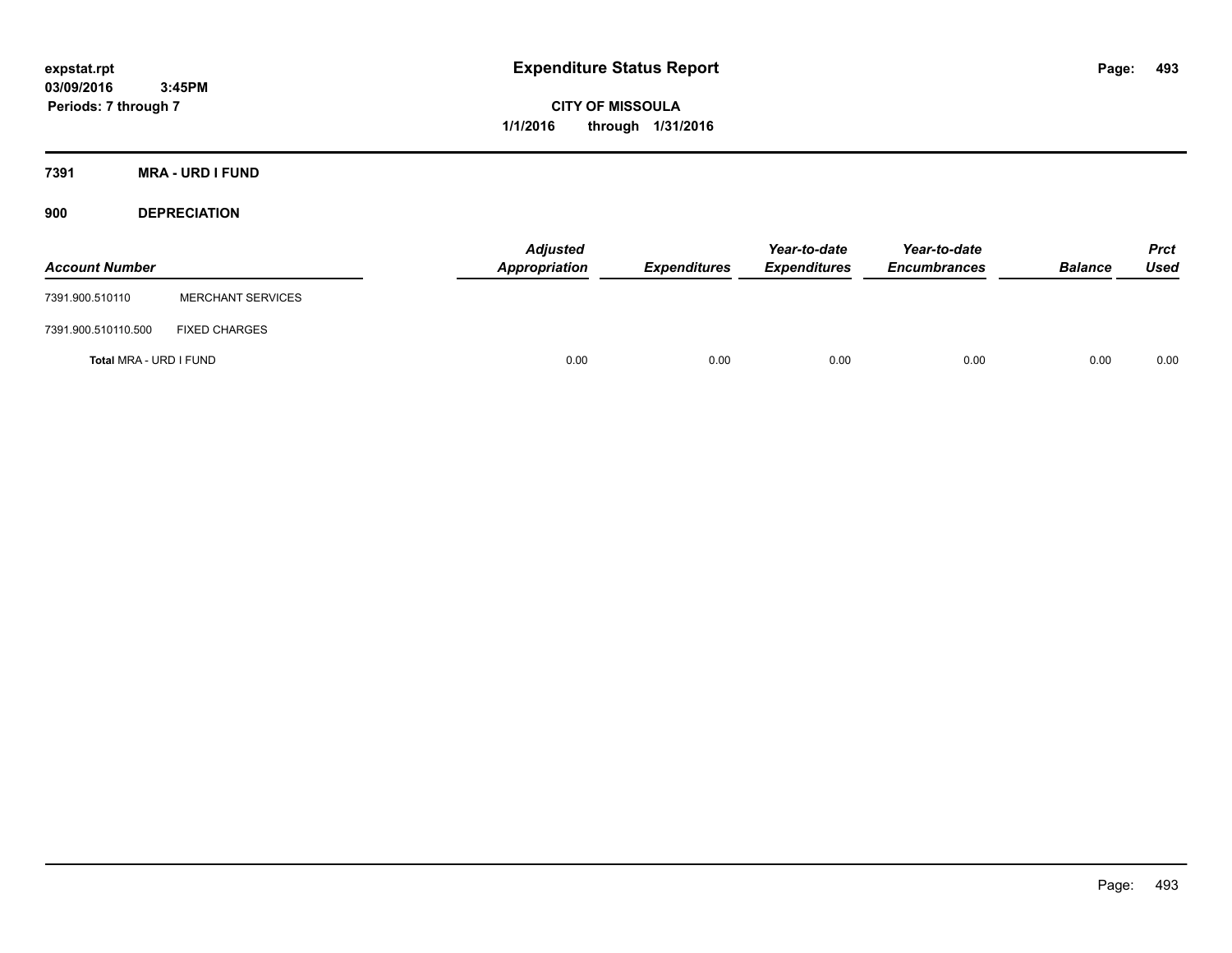**CITY OF MISSOULA 1/1/2016 through 1/31/2016**

**7392 MRA - URD II FUND**

| <b>Account Number</b>                                             |                                                  | <b>Adjusted</b><br>Appropriation | <b>Expenditures</b> | Year-to-date<br><b>Expenditures</b> | Year-to-date<br><b>Encumbrances</b> | <b>Balance</b>             | <b>Prct</b><br><b>Used</b> |
|-------------------------------------------------------------------|--------------------------------------------------|----------------------------------|---------------------|-------------------------------------|-------------------------------------|----------------------------|----------------------------|
| 7392.385.460436                                                   | <b>MRA CTEP/CMAQ</b>                             |                                  |                     |                                     |                                     |                            |                            |
| 7392.385.460436.300                                               | PURCHASED SERVICES                               |                                  |                     |                                     |                                     |                            |                            |
|                                                                   | <b>Total PURCHASED SERVICES</b>                  | 0.00                             | 0.00                | 0.00                                | 0.00                                | 0.00                       | 0.00                       |
| 7392.385.460436.900                                               | <b>CAPITAL OUTLAY</b>                            |                                  |                     |                                     |                                     |                            |                            |
| <b>Total MRA CTEP/CMAQ</b>                                        |                                                  | 0.00                             | 0.00                | 0.00                                | 0.00                                | 0.00                       | 0.00                       |
| 7392.385.470210                                                   | <b>ADMINISTRATION</b>                            |                                  |                     |                                     |                                     |                            |                            |
| 7392.385.470210.300                                               | PURCHASED SERVICES                               |                                  |                     |                                     |                                     |                            |                            |
|                                                                   | <b>Total PURCHASED SERVICES</b>                  | 0.00                             | 0.00                | 0.00                                | 0.00                                | 0.00                       | 0.00                       |
| 7392.385.470210.800                                               | OTHER OBJECTS                                    |                                  |                     |                                     |                                     |                            |                            |
| <b>Total ADMINISTRATION</b>                                       | 7392.385.470210.820.000 TRANSFERS TO OTHER FUNDS | 250,000.00<br>250,000.00         | 0.00<br>0.00        | 0.00<br>0.00                        | 0.00<br>0.00                        | 250,000.00<br>250,000.00   | 0.00<br>0.00               |
| 7392.385.470220                                                   | PROPERTY ACQUISITION                             |                                  |                     |                                     |                                     |                            |                            |
| 7392.385.470220.800                                               | OTHER OBJECTS                                    |                                  |                     |                                     |                                     |                            |                            |
| 7392.385.470220.845.000 CONTINGENCY<br><b>Total OTHER OBJECTS</b> |                                                  | 50,000.00<br>50,000.00           | 0.00<br>0.00        | 0.00<br>0.00                        | 0.00<br>0.00                        | 50,000.00<br>50,000.00     | 0.00<br>0.00               |
| 7392.385.470220.900                                               | <b>CAPITAL OUTLAY</b>                            |                                  |                     |                                     |                                     |                            |                            |
| 7392.385.470220.910.000 LAND<br><b>Total CAPITAL OUTLAY</b>       |                                                  | 0.00<br>0.00                     | 0.00<br>0.00        | 491,146.53<br>491,146.53            | 0.00<br>0.00                        | -491,146.53<br>-491,146.53 | 0.00<br>0.00               |
| 7392.385.470230                                                   | <b>Total PROPERTY ACQUISITION</b><br>PW FACILITY | 50,000.00                        | 0.00                | 491,146.53                          | 0.00                                | $-441,146.53$              | 982.29                     |
| 7392.385.470230.300                                               | PURCHASED SERVICES                               |                                  |                     |                                     |                                     |                            |                            |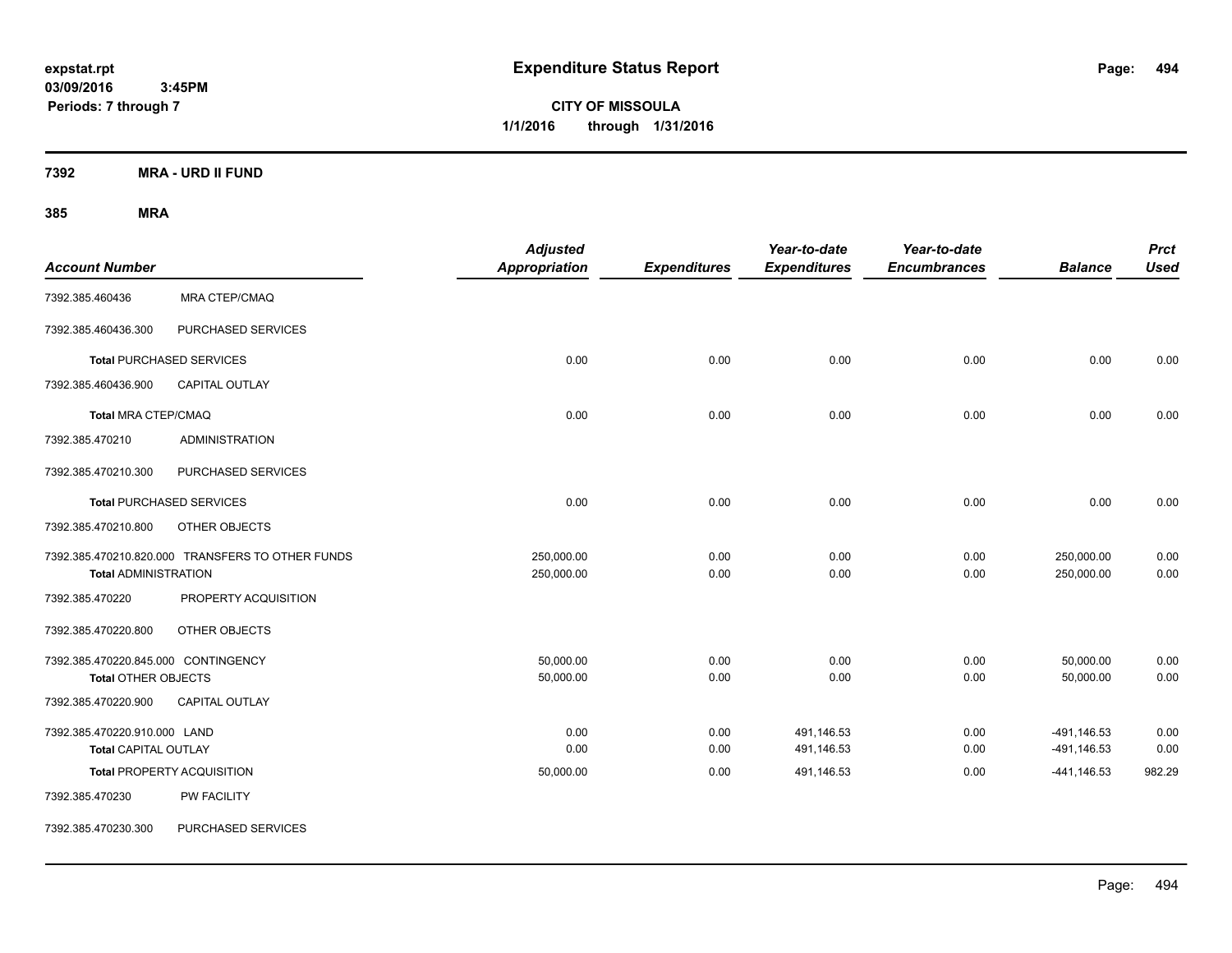**CITY OF MISSOULA 1/1/2016 through 1/31/2016**

**7392 MRA - URD II FUND**

| <b>Account Number</b>                                                                                             | <b>Adjusted</b><br><b>Appropriation</b> | <b>Expenditures</b>  | Year-to-date<br><b>Expenditures</b> | Year-to-date<br><b>Encumbrances</b> | <b>Balance</b>                   | <b>Prct</b><br><b>Used</b> |
|-------------------------------------------------------------------------------------------------------------------|-----------------------------------------|----------------------|-------------------------------------|-------------------------------------|----------------------------------|----------------------------|
| 7392.385.470230.350.000 PROFESSIONAL SERVICES<br><b>Total PURCHASED SERVICES</b>                                  | 159,272.00<br>159,272.00                | 0.00<br>0.00         | 59,167.70<br>59,167.70              | 0.00<br>0.00                        | 100,104.30<br>100,104.30         | 37.15<br>37.15             |
| <b>GRANTS &amp; CONTRIBUTIONS</b><br>7392.385.470230.700                                                          |                                         |                      |                                     |                                     |                                  |                            |
| 7392.385.470230.700.000 GRANTS & CONTRIBUTIONS<br><b>Total GRANTS &amp; CONTRIBUTIONS</b>                         | 6,207.00<br>6,207.00                    | 3,000.00<br>3,000.00 | 154,359.93<br>154,359.93            | 0.00<br>0.00                        | $-148, 152.93$<br>$-148, 152.93$ | 2,486.87<br>2,486.87       |
| 7392.385.470230.800<br>OTHER OBJECTS                                                                              |                                         |                      |                                     |                                     |                                  |                            |
| 7392.385.470230.845.000 CONTINGENCY<br><b>Total OTHER OBJECTS</b><br><b>CAPITAL OUTLAY</b><br>7392.385.470230.900 | 411,369.00<br>411,369.00                | 0.00<br>0.00         | 0.00<br>0.00                        | 0.00<br>0.00                        | 411,369.00<br>411,369.00         | 0.00<br>0.00               |
| 7392.385.470230.930.000 IMPROVEMENTS<br><b>Total CAPITAL OUTLAY</b>                                               | 680,000.00<br>680,000.00                | 0.00<br>0.00         | 227,426.02<br>227,426.02            | 0.00<br>0.00                        | 452,573.98<br>452,573.98         | 33.45<br>33.45             |
| <b>Total PW FACILITY</b>                                                                                          | 1,256,848.00                            | 3,000.00             | 440,953.65                          | 0.00                                | 815,894.35                       | 35.08                      |
| 7392.385.470240<br><b>REHAB LOANS</b>                                                                             |                                         |                      |                                     |                                     |                                  |                            |
| 7392.385.470240.700<br><b>GRANTS &amp; CONTRIBUTIONS</b>                                                          |                                         |                      |                                     |                                     |                                  |                            |
| 7392.385.470240.700.000 GRANTS & CONTRIBUTIONS<br><b>Total REHAB LOANS</b>                                        | 75,000.00<br>75,000.00                  | 0.00<br>0.00         | 0.00<br>0.00                        | 0.00<br>0.00                        | 75,000.00<br>75,000.00           | 0.00<br>0.00               |
| *** Title Not Found ***<br>7392.385.470241                                                                        |                                         |                      |                                     |                                     |                                  |                            |
| 7392.385.470241.300<br>PURCHASED SERVICES                                                                         |                                         |                      |                                     |                                     |                                  |                            |
| <b>Total PURCHASED SERVICES</b>                                                                                   | 0.00                                    | 0.00                 | 0.00                                | 0.00                                | 0.00                             | 0.00                       |
| 7392.385.470241.700<br><b>GRANTS &amp; CONTRIBUTIONS</b>                                                          |                                         |                      |                                     |                                     |                                  |                            |
| <b>Total GRANTS &amp; CONTRIBUTIONS</b>                                                                           | 0.00                                    | 0.00                 | 0.00                                | 0.00                                | 0.00                             | 0.00                       |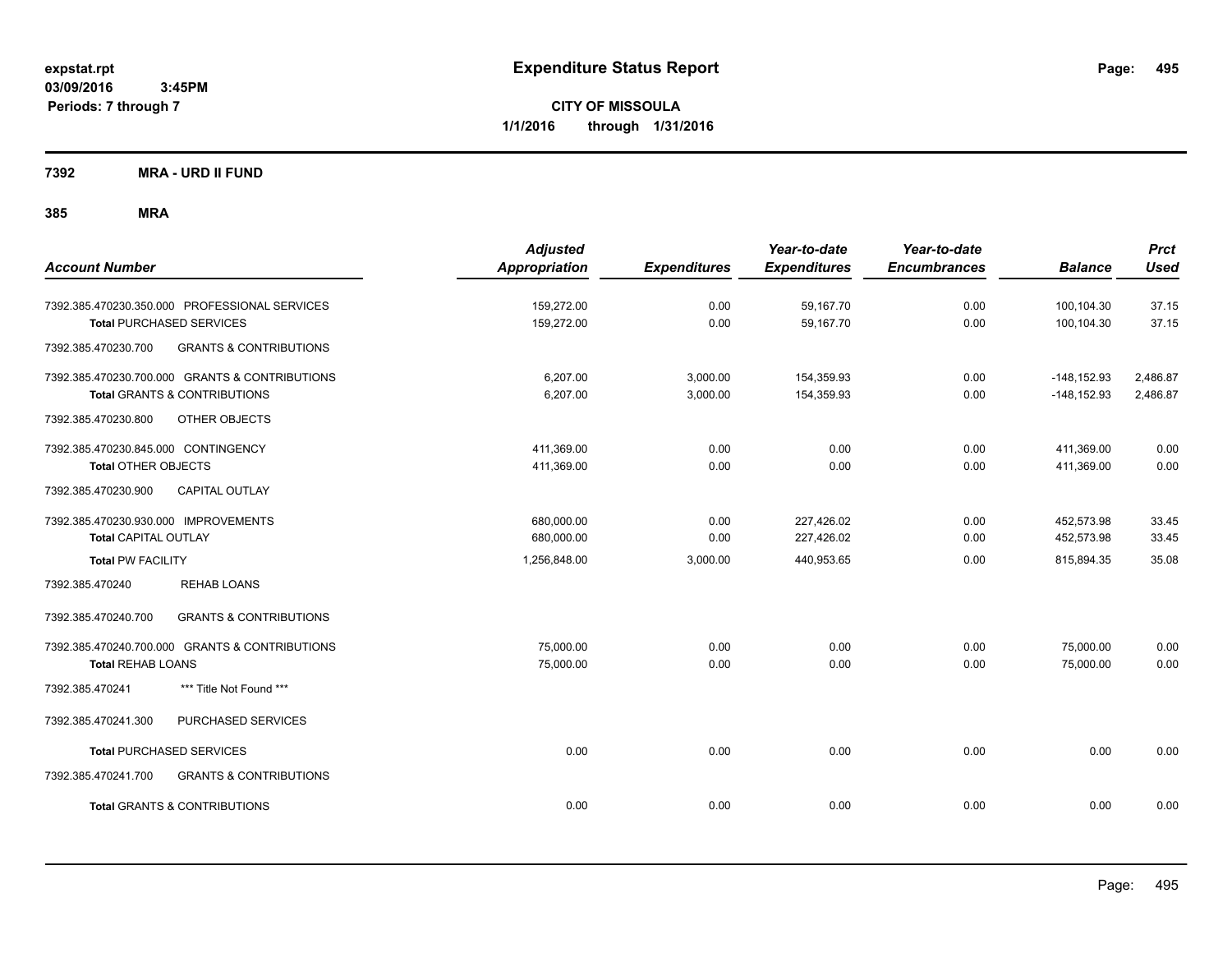**CITY OF MISSOULA 1/1/2016 through 1/31/2016**

**7392 MRA - URD II FUND**

| <b>Account Number</b>               |                                               | <b>Adjusted</b><br>Appropriation | <b>Expenditures</b> | Year-to-date<br><b>Expenditures</b> | Year-to-date<br><b>Encumbrances</b> | <b>Balance</b> | <b>Prct</b><br><b>Used</b> |
|-------------------------------------|-----------------------------------------------|----------------------------------|---------------------|-------------------------------------|-------------------------------------|----------------|----------------------------|
| 7392.385.470241.800                 | OTHER OBJECTS                                 |                                  |                     |                                     |                                     |                |                            |
| <b>Total OTHER OBJECTS</b>          |                                               | 0.00                             | 0.00                | 0.00                                | 0.00                                | 0.00           | 0.00                       |
| 7392.385.470241.900                 | <b>CAPITAL OUTLAY</b>                         |                                  |                     |                                     |                                     |                |                            |
| Total *** Title Not Found ***       |                                               | 0.00                             | 0.00                | 0.00                                | 0.00                                | 0.00           | 0.00                       |
| 7392.385.470250                     | <b>RELOCATION PAYMENTS</b>                    |                                  |                     |                                     |                                     |                |                            |
| 7392.385.470250.700                 | <b>GRANTS &amp; CONTRIBUTIONS</b>             |                                  |                     |                                     |                                     |                |                            |
|                                     | <b>Total GRANTS &amp; CONTRIBUTIONS</b>       | 0.00                             | 0.00                | 0.00                                | 0.00                                | 0.00           | 0.00                       |
| 7392.385.470250.800                 | OTHER OBJECTS                                 |                                  |                     |                                     |                                     |                |                            |
|                                     | <b>Total RELOCATION PAYMENTS</b>              | 0.00                             | 0.00                | 0.00                                | 0.00                                | 0.00           | 0.00                       |
| 7392.385.470260                     | <b>PLANNING &amp; MGMT</b>                    |                                  |                     |                                     |                                     |                |                            |
| 7392.385.470260.300                 | PURCHASED SERVICES                            |                                  |                     |                                     |                                     |                |                            |
|                                     | 7392.385.470260.350.000 PROFESSIONAL SERVICES | 10,000.00                        | 0.00                | 0.00                                | 0.00                                | 10,000.00      | 0.00                       |
|                                     | <b>Total PURCHASED SERVICES</b>               | 10,000.00                        | 0.00                | 0.00                                | 0.00                                | 10,000.00      | 0.00                       |
| 7392.385.470260.700                 | <b>GRANTS &amp; CONTRIBUTIONS</b>             |                                  |                     |                                     |                                     |                |                            |
|                                     | <b>Total GRANTS &amp; CONTRIBUTIONS</b>       | 0.00                             | 0.00                | 0.00                                | 0.00                                | 0.00           | 0.00                       |
| 7392.385.470260.800                 | OTHER OBJECTS                                 |                                  |                     |                                     |                                     |                |                            |
| 7392.385.470260.845.000 CONTINGENCY |                                               | 50,000.00                        | 0.00                | 0.00                                | 0.00                                | 50,000.00      | 0.00                       |
| <b>Total OTHER OBJECTS</b>          |                                               | 50,000.00                        | 0.00                | 0.00                                | 0.00                                | 50,000.00      | 0.00                       |
| <b>Total PLANNING &amp; MGMT</b>    |                                               | 60,000.00                        | 0.00                | 0.00                                | 0.00                                | 60,000.00      | 0.00                       |
| 7392.385.470270                     | <b>CLEARING &amp; DEMO</b>                    |                                  |                     |                                     |                                     |                |                            |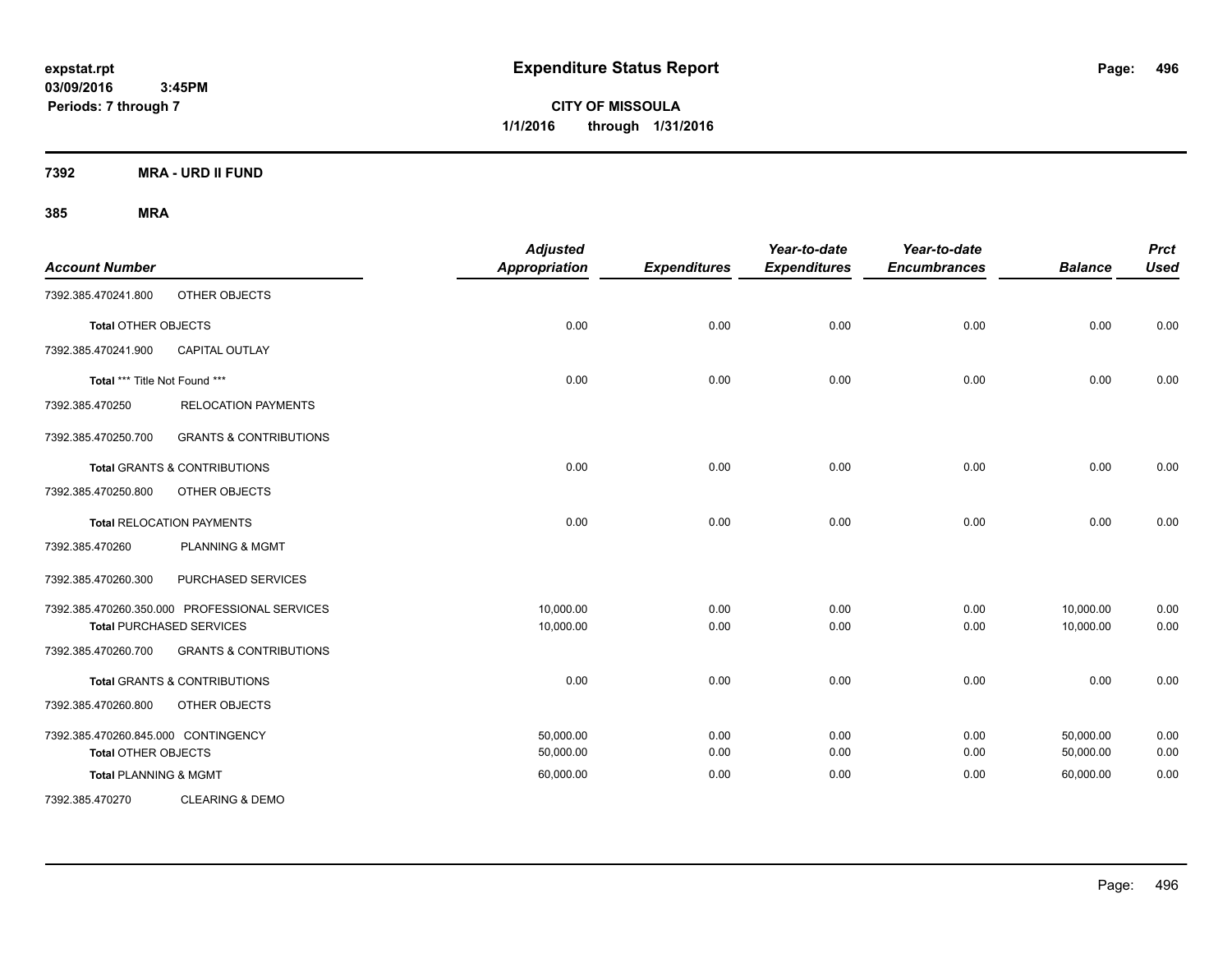**CITY OF MISSOULA 1/1/2016 through 1/31/2016**

**7392 MRA - URD II FUND**

| <b>Account Number</b>                                             |                                                                                | <b>Adjusted</b><br><b>Appropriation</b> | <b>Expenditures</b> | Year-to-date<br><b>Expenditures</b> | Year-to-date<br><b>Encumbrances</b> | <b>Balance</b>           | <b>Prct</b><br><b>Used</b> |
|-------------------------------------------------------------------|--------------------------------------------------------------------------------|-----------------------------------------|---------------------|-------------------------------------|-------------------------------------|--------------------------|----------------------------|
| 7392.385.470270.700                                               | <b>GRANTS &amp; CONTRIBUTIONS</b>                                              |                                         |                     |                                     |                                     |                          |                            |
|                                                                   | 7392.385.470270.700.000 GRANTS & CONTRIBUTIONS<br>Total GRANTS & CONTRIBUTIONS | 17,400.00<br>17,400.00                  | 0.00<br>0.00        | 0.00<br>0.00                        | 0.00<br>0.00                        | 17,400.00<br>17,400.00   | 0.00<br>0.00               |
| 7392.385.470270.800                                               | OTHER OBJECTS                                                                  |                                         |                     |                                     |                                     |                          |                            |
| 7392.385.470270.845.000 CONTINGENCY<br><b>Total OTHER OBJECTS</b> |                                                                                | 100,000.00<br>100,000.00                | 0.00<br>0.00        | 0.00<br>0.00                        | 0.00<br>0.00                        | 100,000.00<br>100,000.00 | 0.00<br>0.00               |
| 7392.385.470270.900                                               | <b>CAPITAL OUTLAY</b>                                                          |                                         |                     |                                     |                                     |                          |                            |
| <b>Total CAPITAL OUTLAY</b>                                       |                                                                                | 0.00                                    | 0.00                | 0.00                                | 0.00                                | 0.00                     | 0.00                       |
| Total CLEARING & DEMO                                             |                                                                                | 117,400.00                              | 0.00                | 0.00                                | 0.00                                | 117,400.00               | 0.00                       |
| 7392.385.470280                                                   | 5M SOUTH RESERVE CROSSING                                                      |                                         |                     |                                     |                                     |                          |                            |
| 7392.385.470280.900                                               | <b>CAPITAL OUTLAY</b>                                                          |                                         |                     |                                     |                                     |                          |                            |
|                                                                   | Total 5M SOUTH RESERVE CROSSING                                                | 0.00                                    | 0.00                | 0.00                                | 0.00                                | 0.00                     | 0.00                       |
| 7392.385.470290                                                   | BROWNFIELD RLF 1.125M                                                          |                                         |                     |                                     |                                     |                          |                            |
| 7392.385.470290.700                                               | <b>GRANTS &amp; CONTRIBUTIONS</b>                                              |                                         |                     |                                     |                                     |                          |                            |
|                                                                   | Total GRANTS & CONTRIBUTIONS                                                   | 0.00                                    | 0.00                | 0.00                                | 0.00                                | 0.00                     | 0.00                       |
| 7392.385.470290.900                                               | CAPITAL OUTLAY                                                                 |                                         |                     |                                     |                                     |                          |                            |
|                                                                   | Total BROWNFIELD RLF 1.125M                                                    | 0.00                                    | 0.00                | 0.00                                | 0.00                                | 0.00                     | 0.00                       |
| 7392.385.470300                                                   | SAFEWAY/ST PAT 1.5M                                                            |                                         |                     |                                     |                                     |                          |                            |
| 7392.385.470300.900                                               | <b>CAPITAL OUTLAY</b>                                                          |                                         |                     |                                     |                                     |                          |                            |
| Total SAFEWAY/ST PAT 1.5M                                         |                                                                                | 0.00                                    | 0.00                | 0.00                                | 0.00                                | 0.00                     | 0.00                       |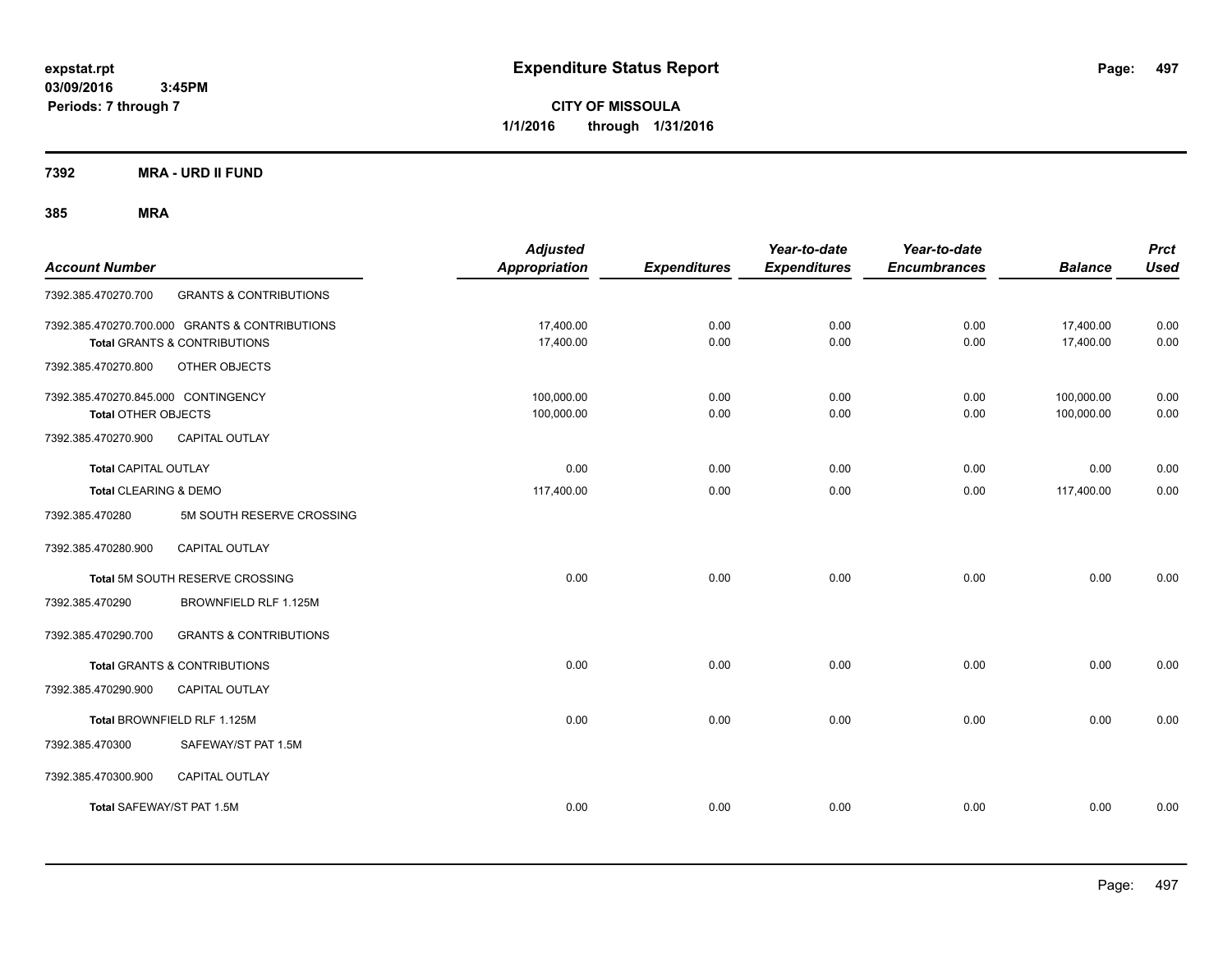**CITY OF MISSOULA 1/1/2016 through 1/31/2016**

**7392 MRA - URD II FUND**

| <b>Account Number</b>      |                                    | <b>Adjusted</b><br><b>Appropriation</b> | <b>Expenditures</b> | Year-to-date<br><b>Expenditures</b> | Year-to-date<br><b>Encumbrances</b> | <b>Balance</b> | <b>Prct</b><br><b>Used</b> |
|----------------------------|------------------------------------|-----------------------------------------|---------------------|-------------------------------------|-------------------------------------|----------------|----------------------------|
| 7392.385.470301            | 5.75M SILVER PARK/WYOMIN/MRL       |                                         |                     |                                     |                                     |                |                            |
| 7392.385.470301.300        | PURCHASED SERVICES                 |                                         |                     |                                     |                                     |                |                            |
|                            | <b>Total PURCHASED SERVICES</b>    | 0.00                                    | 0.00                | 0.00                                | 0.00                                | 0.00           | 0.00                       |
| 7392.385.470301.700        | <b>GRANTS &amp; CONTRIBUTIONS</b>  |                                         |                     |                                     |                                     |                |                            |
|                            | Total GRANTS & CONTRIBUTIONS       | 0.00                                    | 0.00                | 0.00                                | 0.00                                | 0.00           | 0.00                       |
| 7392.385.470301.800        | OTHER OBJECTS                      |                                         |                     |                                     |                                     |                |                            |
| <b>Total OTHER OBJECTS</b> |                                    | 0.00                                    | 0.00                | 0.00                                | 0.00                                | 0.00           | 0.00                       |
| 7392.385.470301.900        | <b>CAPITAL OUTLAY</b>              |                                         |                     |                                     |                                     |                |                            |
|                            | Total 5.75M SILVER PARK/WYOMIN/MRL | 0.00                                    | 0.00                | 0.00                                | 0.00                                | 0.00           | 0.00                       |
| 7392.385.510110            | <b>MERCHANT SERVICES</b>           |                                         |                     |                                     |                                     |                |                            |
| 7392.385.510110.500        | <b>FIXED CHARGES</b>               |                                         |                     |                                     |                                     |                |                            |
|                            | <b>Total MERCHANT SERVICES</b>     | 0.00                                    | 0.00                | 0.00                                | 0.00                                | 0.00           | 0.00                       |
| Total MRA - URD II FUND    |                                    | 1,809,248.00                            | 3,000.00            | 932,100.18                          | 0.00                                | 877,147.82     | 51.52                      |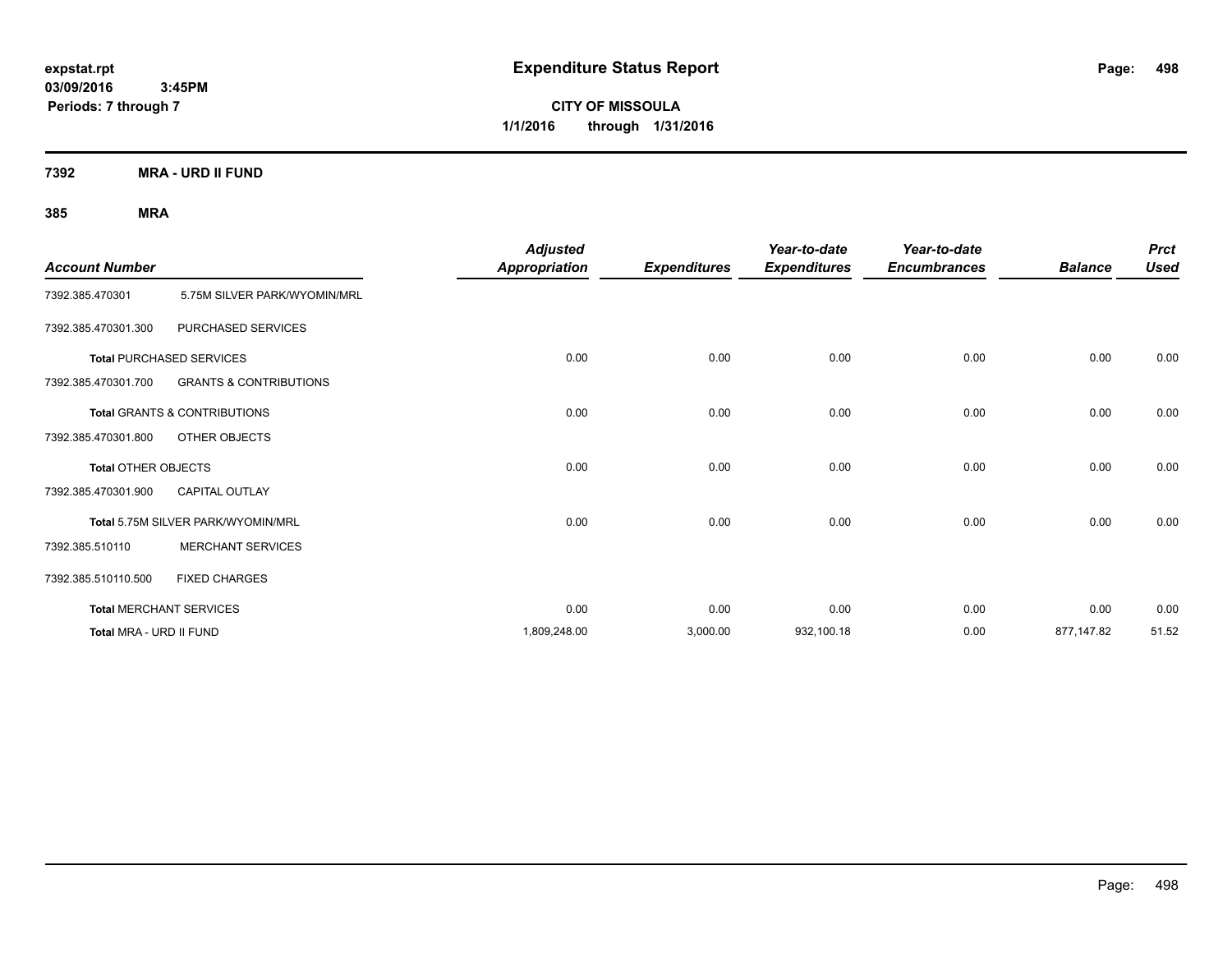**CITY OF MISSOULA 1/1/2016 through 1/31/2016**

**7393 MRA - URD III FUND**

**385 MRA**

| <b>Account Number</b>                   |                                                         | <b>Adjusted</b><br><b>Appropriation</b> | <b>Expenditures</b> | Year-to-date<br><b>Expenditures</b> | Year-to-date<br><b>Encumbrances</b> | <b>Balance</b> | <b>Prct</b><br>Used |
|-----------------------------------------|---------------------------------------------------------|-----------------------------------------|---------------------|-------------------------------------|-------------------------------------|----------------|---------------------|
| 7393.385.470210                         | <b>ADMINISTRATION</b>                                   |                                         |                     |                                     |                                     |                |                     |
| 7393.385.470210.100                     | PERSONAL SERVICES                                       |                                         |                     |                                     |                                     |                |                     |
|                                         | 7393.385.470210.110.000 SALARIES AND WAGES              | 372,712.00                              | 25,253.46           | 182,693.47                          | 0.00                                | 190,018.53     | 49.02               |
|                                         | 7393.385.470210.120.000 OVERTIME/TERMINATION            | 5,000.00                                | 0.00                | 144.37                              | 0.00                                | 4,855.63       | 2.89                |
|                                         | 7393.385.470210.140.000 EMPLOYER CONTRIBUTIONS          | 123.117.00                              | 8,250.16            | 61,439.86                           | 0.00                                | 61,677.14      | 49.90               |
|                                         | 7393.385.470210.141.000 STATE RETIREMENT CONTRIBUTIONS  | 0.00                                    | 41.67               | 214.90                              | 0.00                                | $-214.90$      | 0.00                |
| <b>Total PERSONAL SERVICES</b>          |                                                         | 500,829.00                              | 33,545.29           | 244,492.60                          | 0.00                                | 256,336.40     | 48.82               |
| 7393.385.470210.200                     | <b>SUPPLIES</b>                                         |                                         |                     |                                     |                                     |                |                     |
| 7393.385.470210.210.000 OFFICE SUPPLIES |                                                         | 4,000.00                                | 126.80              | 1,211.65                            | 0.00                                | 2,788.35       | 30.29               |
|                                         | 7393.385.470210.220.000 OPERATING SUPPLIES              | 500.00                                  | 0.00                | 1,838.67                            | 0.00                                | $-1,338.67$    | 367.73              |
| 7393.385.470210.230.000                 | REPAIR/MAINTENANCE                                      | 828.00                                  | 0.00                | 0.00                                | 0.00                                | 828.00         | 0.00                |
| 7393.385.470210.231.000                 | <b>GASOLINE</b>                                         | 400.00                                  | 0.00                | 122.58                              | 0.00                                | 277.42         | 30.65               |
| 7393.385.470210.240.000 OTHER SUPPLIES  |                                                         | 3,398.00                                | 0.00                | 0.00                                | 0.00                                | 3,398.00       | 0.00                |
| <b>Total SUPPLIES</b>                   |                                                         | 9,126.00                                | 126.80              | 3,172.90                            | 0.00                                | 5,953.10       | 34.77               |
| 7393.385.470210.300                     | PURCHASED SERVICES                                      |                                         |                     |                                     |                                     |                |                     |
| 7393.385.470210.310.000                 | <b>COMMUNICATIONS</b>                                   | 800.00                                  | 37.84               | 588.17                              | 0.00                                | 211.83         | 73.52               |
| 7393.385.470210.320.000                 | <b>PRINTING &amp; DUPLICATING</b>                       | 3,000.00                                | 519.34              | 1,205.08                            | 0.00                                | 1,794.92       | 40.17               |
|                                         | 7393.385.470210.330.000 PUBLICITY, SUBSCRIPTIONS & DUES | 3,000.00                                | 120.00              | 3,038.69                            | 0.00                                | $-38.69$       | 101.29              |
| 7393.385.470210.344.000                 | <b>TELEPHONE SERVICE</b>                                | 1,300.00                                | 73.07               | 398.00                              | 0.00                                | 902.00         | 30.62               |
| 7393.385.470210.345.000                 | GARBAGE                                                 | 565.00                                  | 15.33               | 273.84                              | 0.00                                | 291.16         | 48.47               |
| 7393.385.470210.350.000                 | PROFESSIONAL SERVICES                                   | 138,879.00                              | 250.00              | 81,435.50                           | 0.00                                | 57,443.50      | 58.64               |
| 7393.385.470210.360.000                 | <b>REPAIR &amp; MAINTENANCE</b>                         | 6,990.00                                | 0.00                | 3,895.37                            | 0.00                                | 3,094.63       | 55.73               |
| 7393.385.470210.370.000                 | <b>TRAVEL</b>                                           | 3,500.00                                | 264.20              | 681.40                              | 0.00                                | 2,818.60       | 19.47               |
| 7393.385.470210.380.000 TRAINING        |                                                         | 4,500.00                                | 375.00              | 799.18                              | 0.00                                | 3,700.82       | 17.76               |
|                                         | 7393.385.470210.390.000 OTHER PURCHASED SERVICES        | 500.00                                  | 0.00                | 0.00                                | 0.00                                | 500.00         | 0.00                |
| <b>Total PURCHASED SERVICES</b>         |                                                         | 163,034.00                              | 1,654.78            | 92,315.23                           | 0.00                                | 70.718.77      | 56.62               |

7393.385.470210.700 GRANTS & CONTRIBUTIONS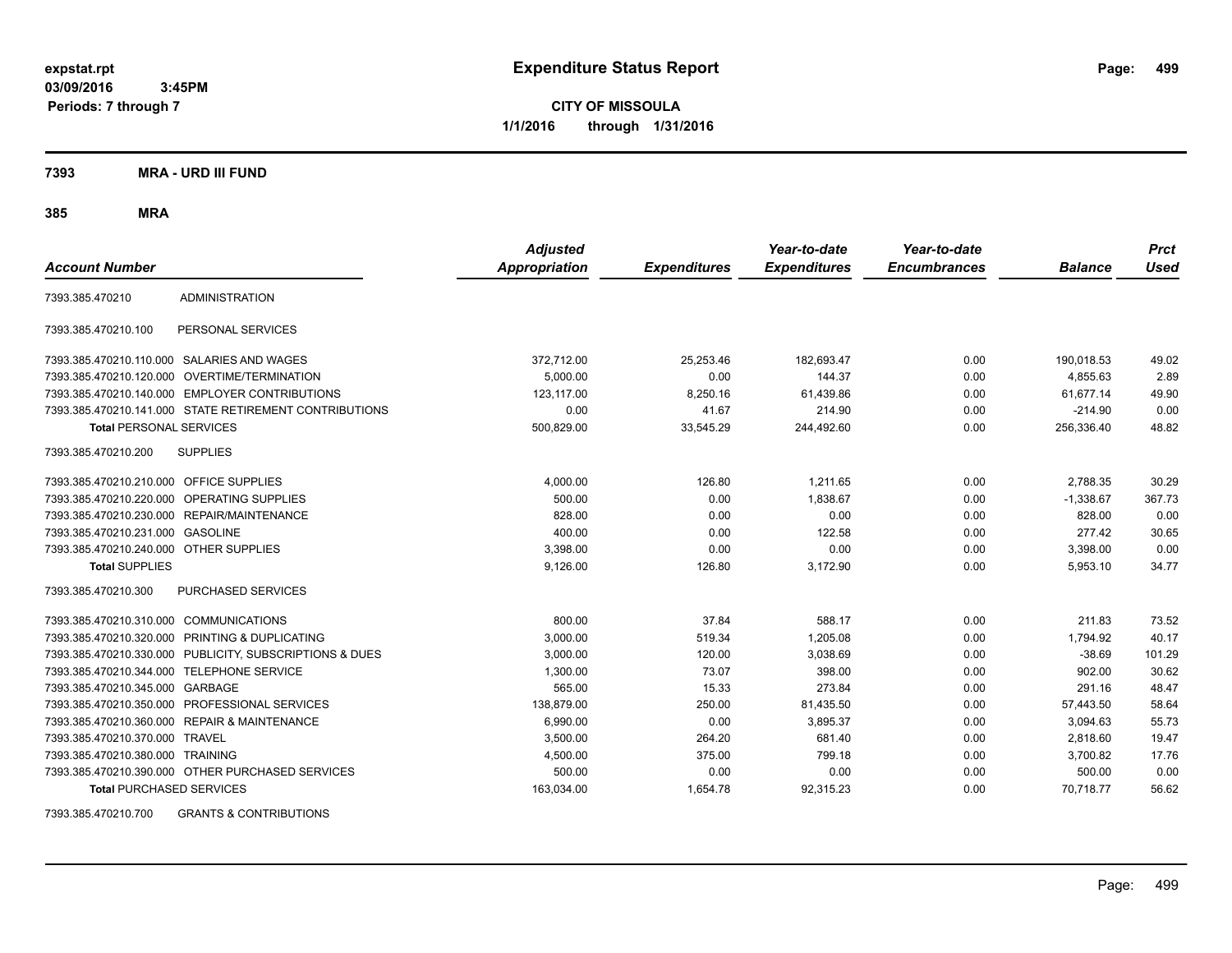**CITY OF MISSOULA 1/1/2016 through 1/31/2016**

**7393 MRA - URD III FUND**

| <b>Account Number</b>                |                                                | <b>Adjusted</b><br><b>Appropriation</b> | <b>Expenditures</b> | Year-to-date<br><b>Expenditures</b> | Year-to-date<br><b>Encumbrances</b> | <b>Balance</b> | Prct<br><b>Used</b> |
|--------------------------------------|------------------------------------------------|-----------------------------------------|---------------------|-------------------------------------|-------------------------------------|----------------|---------------------|
|                                      | <b>Total GRANTS &amp; CONTRIBUTIONS</b>        | 0.00                                    | 0.00                | 0.00                                | 0.00                                | 0.00           | 0.00                |
| 7393.385.470210.800                  | OTHER OBJECTS                                  |                                         |                     |                                     |                                     |                |                     |
| <b>Total OTHER OBJECTS</b>           |                                                | 0.00                                    | 0.00                | 0.00                                | 0.00                                | 0.00           | 0.00                |
| 7393.385.470210.900                  | <b>CAPITAL OUTLAY</b>                          |                                         |                     |                                     |                                     |                |                     |
| <b>Total CAPITAL OUTLAY</b>          |                                                | 0.00                                    | 0.00                | 0.00                                | 0.00                                | 0.00           | 0.00                |
| <b>Total ADMINISTRATION</b>          |                                                | 672,989.00                              | 35,326.87           | 339,980.73                          | 0.00                                | 333,008.27     | 50.52               |
| 7393.385.470220                      | PROPERTY ACQUISITION                           |                                         |                     |                                     |                                     |                |                     |
| 7393.385.470220.800                  | OTHER OBJECTS                                  |                                         |                     |                                     |                                     |                |                     |
|                                      | <b>Total PROPERTY ACQUISITION</b>              | 0.00                                    | 0.00                | 0.00                                | 0.00                                | 0.00           | 0.00                |
| 7393.385.470230                      | <b>PW FACILITY</b>                             |                                         |                     |                                     |                                     |                |                     |
| 7393.385.470230.300                  | PURCHASED SERVICES                             |                                         |                     |                                     |                                     |                |                     |
|                                      | 7393.385.470230.350.000 PROFESSIONAL SERVICES  | 233.117.00                              | 1,098.75            | 406.101.89                          | 0.00                                | $-172,984.89$  | 174.21              |
|                                      | <b>Total PURCHASED SERVICES</b>                | 233,117.00                              | 1,098.75            | 406,101.89                          | 0.00                                | $-172,984.89$  | 174.21              |
| 7393.385.470230.700                  | <b>GRANTS &amp; CONTRIBUTIONS</b>              |                                         |                     |                                     |                                     |                |                     |
|                                      | 7393.385.470230.700.000 GRANTS & CONTRIBUTIONS | 1,857,624.00                            | 0.00                | 67,103.00                           | 0.00                                | 1,790,521.00   | 3.61                |
|                                      | Total GRANTS & CONTRIBUTIONS                   | 1,857,624.00                            | 0.00                | 67,103.00                           | 0.00                                | 1,790,521.00   | 3.61                |
| 7393.385.470230.800                  | OTHER OBJECTS                                  |                                         |                     |                                     |                                     |                |                     |
| 7393.385.470230.845.000 CONTINGENCY  |                                                | 534,332.00                              | 0.00                | 0.00                                | 0.00                                | 534,332.00     | 0.00                |
| <b>Total OTHER OBJECTS</b>           |                                                | 534,332.00                              | 0.00                | 0.00                                | 0.00                                | 534,332.00     | 0.00                |
| 7393.385.470230.900                  | <b>CAPITAL OUTLAY</b>                          |                                         |                     |                                     |                                     |                |                     |
| 7393.385.470230.930.000 IMPROVEMENTS |                                                | 2,115,956.00                            | 0.00                | 188,592.64                          | 0.00                                | 1,927,363.36   | 8.91                |
| <b>Total CAPITAL OUTLAY</b>          |                                                | 2,115,956.00                            | 0.00                | 188,592.64                          | 0.00                                | 1,927,363.36   | 8.91                |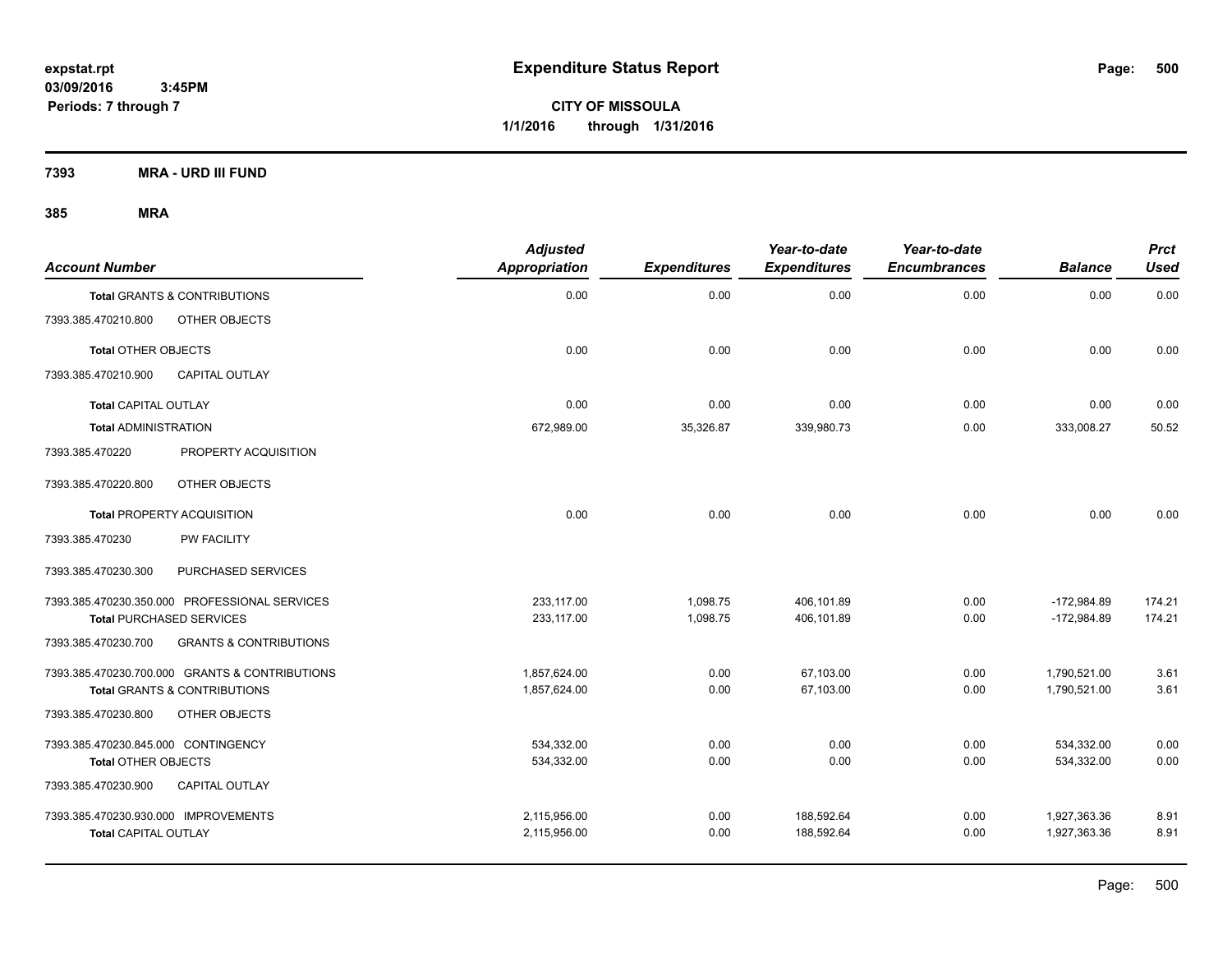**CITY OF MISSOULA 1/1/2016 through 1/31/2016**

**7393 MRA - URD III FUND**

| <b>Account Number</b>                                             |                                                                                  | <b>Adjusted</b><br>Appropriation | <b>Expenditures</b>      | Year-to-date<br><b>Expenditures</b> | Year-to-date<br><b>Encumbrances</b> | <b>Balance</b>               | <b>Prct</b><br><b>Used</b> |
|-------------------------------------------------------------------|----------------------------------------------------------------------------------|----------------------------------|--------------------------|-------------------------------------|-------------------------------------|------------------------------|----------------------------|
| <b>Total PW FACILITY</b>                                          |                                                                                  | 4,741,029.00                     | 1,098.75                 | 661,797.53                          | 0.00                                | 4,079,231.47                 | 13.96                      |
| 7393.385.470240                                                   | <b>REHAB LOANS</b>                                                               |                                  |                          |                                     |                                     |                              |                            |
| 7393.385.470240.700                                               | <b>GRANTS &amp; CONTRIBUTIONS</b>                                                |                                  |                          |                                     |                                     |                              |                            |
| <b>Total REHAB LOANS</b>                                          | 7393.385.470240.700.000 GRANTS & CONTRIBUTIONS                                   | 300,000.00<br>300,000.00         | 112,000.00<br>112,000.00 | 162,000.00<br>162,000.00            | 0.00<br>0.00                        | 138,000.00<br>138,000.00     | 54.00<br>54.00             |
| 7393.385.470250                                                   | <b>RELOCATION PAYMENTS</b>                                                       |                                  |                          |                                     |                                     |                              |                            |
| 7393.385.470250.800                                               | OTHER OBJECTS                                                                    |                                  |                          |                                     |                                     |                              |                            |
| 7393.385.470250.845.000 CONTINGENCY                               | <b>Total RELOCATION PAYMENTS</b>                                                 | 50,000.00<br>50,000.00           | 0.00<br>0.00             | 0.00<br>0.00                        | 0.00<br>0.00                        | 50,000.00<br>50,000.00       | 0.00<br>0.00               |
| 7393.385.470260                                                   | <b>PLANNING &amp; MGMT</b>                                                       |                                  |                          |                                     |                                     |                              |                            |
| 7393.385.470260.300                                               | PURCHASED SERVICES                                                               |                                  |                          |                                     |                                     |                              |                            |
|                                                                   | 7393.385.470260.350.000 PROFESSIONAL SERVICES<br><b>Total PURCHASED SERVICES</b> | 134.867.00<br>134,867.00         | 25,323.31<br>25,323.31   | 148.220.72<br>148,220.72            | 0.00<br>0.00                        | $-13,353.72$<br>$-13,353.72$ | 109.90<br>109.90           |
| 7393.385.470260.700                                               | <b>GRANTS &amp; CONTRIBUTIONS</b>                                                |                                  |                          |                                     |                                     |                              |                            |
|                                                                   | <b>Total GRANTS &amp; CONTRIBUTIONS</b>                                          | 0.00                             | 0.00                     | 0.00                                | 0.00                                | 0.00                         | 0.00                       |
| 7393.385.470260.800                                               | OTHER OBJECTS                                                                    |                                  |                          |                                     |                                     |                              |                            |
| 7393.385.470260.845.000 CONTINGENCY<br><b>Total OTHER OBJECTS</b> |                                                                                  | 100,000.00<br>100,000.00         | 0.00<br>0.00             | 0.00<br>0.00                        | 0.00<br>0.00                        | 100,000.00<br>100,000.00     | 0.00<br>0.00               |
| <b>Total PLANNING &amp; MGMT</b>                                  |                                                                                  | 234,867.00                       | 25,323.31                | 148,220.72                          | 0.00                                | 86,646.28                    | 63.11                      |
| 7393.385.470270                                                   | <b>CLEARING &amp; DEMO</b>                                                       |                                  |                          |                                     |                                     |                              |                            |
| 7393.385.470270.300                                               | PURCHASED SERVICES                                                               |                                  |                          |                                     |                                     |                              |                            |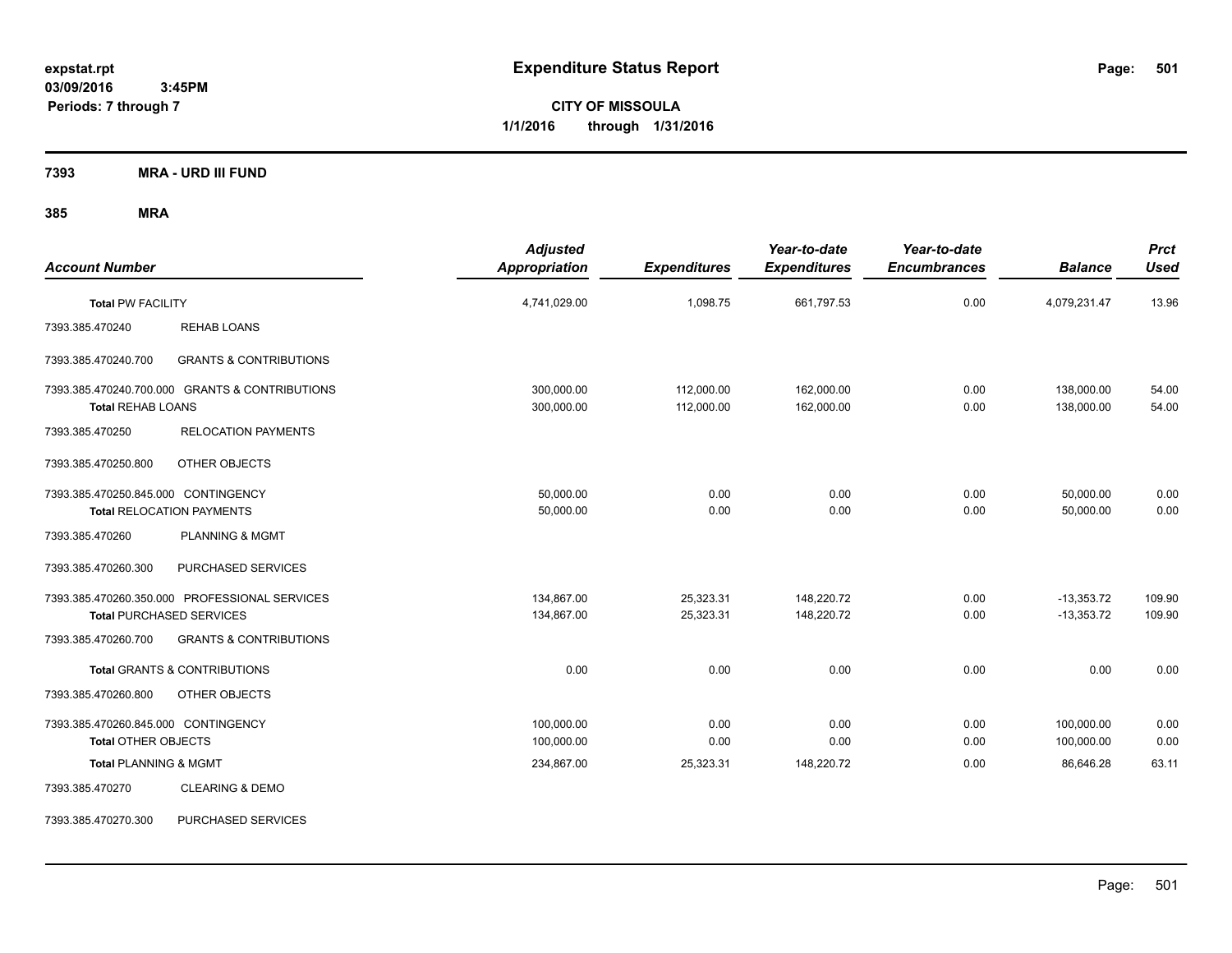**CITY OF MISSOULA 1/1/2016 through 1/31/2016**

**7393 MRA - URD III FUND**

| <b>Account Number</b>                                    | <b>Adjusted</b><br><b>Appropriation</b> | <b>Expenditures</b> | Year-to-date<br><b>Expenditures</b> | Year-to-date<br><b>Encumbrances</b> | <b>Balance</b> | <b>Prct</b><br><b>Used</b> |
|----------------------------------------------------------|-----------------------------------------|---------------------|-------------------------------------|-------------------------------------|----------------|----------------------------|
| <b>Total PURCHASED SERVICES</b>                          | 0.00                                    | 0.00                | 0.00                                | 0.00                                | 0.00           | 0.00                       |
| 7393.385.470270.700<br><b>GRANTS &amp; CONTRIBUTIONS</b> |                                         |                     |                                     |                                     |                |                            |
| 7393.385.470270.700.000 GRANTS & CONTRIBUTIONS           | 40.800.00                               | 0.00                | 25,000.00                           | 0.00                                | 15,800.00      | 61.27                      |
| <b>Total GRANTS &amp; CONTRIBUTIONS</b>                  | 40,800.00                               | 0.00                | 25,000.00                           | 0.00                                | 15,800.00      | 61.27                      |
| OTHER OBJECTS<br>7393.385.470270.800                     |                                         |                     |                                     |                                     |                |                            |
| 7393.385.470270.845.000 CONTINGENCY                      | 100,000.00                              | 0.00                | 0.00                                | 0.00                                | 100,000.00     | 0.00                       |
| <b>Total OTHER OBJECTS</b>                               | 100,000.00                              | 0.00                | 0.00                                | 0.00                                | 100,000.00     | 0.00                       |
| Total CLEARING & DEMO                                    | 140,800.00                              | 0.00                | 25,000.00                           | 0.00                                | 115,800.00     | 17.76                      |
| 5M SOUTH RESERVE CROSSING<br>7393.385.470280             |                                         |                     |                                     |                                     |                |                            |
| 7393.385.470280.300<br>PURCHASED SERVICES                |                                         |                     |                                     |                                     |                |                            |
| 7393.385.470280.350.000 5M SOUTH RESERVE TRAIL CROSSING  | 0.00                                    | 0.00                | 54.445.00                           | 0.00                                | $-54,445.00$   | 0.00                       |
| <b>Total PURCHASED SERVICES</b>                          | 0.00                                    | 0.00                | 54,445.00                           | 0.00                                | $-54,445.00$   | 0.00                       |
| OTHER OBJECTS<br>7393.385.470280.800                     |                                         |                     |                                     |                                     |                |                            |
| <b>Total OTHER OBJECTS</b>                               | 0.00                                    | 0.00                | 0.00                                | 0.00                                | 0.00           | 0.00                       |
| 7393.385.470280.900<br><b>CAPITAL OUTLAY</b>             |                                         |                     |                                     |                                     |                |                            |
| <b>Total CAPITAL OUTLAY</b>                              | 0.00                                    | 0.00                | 0.00                                | 0.00                                | 0.00           | 0.00                       |
| Total 5M SOUTH RESERVE CROSSING                          | 0.00                                    | 0.00                | 54,445.00                           | 0.00                                | $-54,445.00$   | 0.00                       |
| <b>MERCHANT SERVICES</b><br>7393.385.510110              |                                         |                     |                                     |                                     |                |                            |
| 7393.385.510110.500<br><b>FIXED CHARGES</b>              |                                         |                     |                                     |                                     |                |                            |
| <b>Total MERCHANT SERVICES</b>                           | 0.00                                    | 0.00                | 0.00                                | 0.00                                | 0.00           | 0.00                       |
| <b>Total MRA</b>                                         | 6,139,685.00                            | 173,748.93          | 1,391,443.98                        | 0.00                                | 4,748,241.02   | 22.66                      |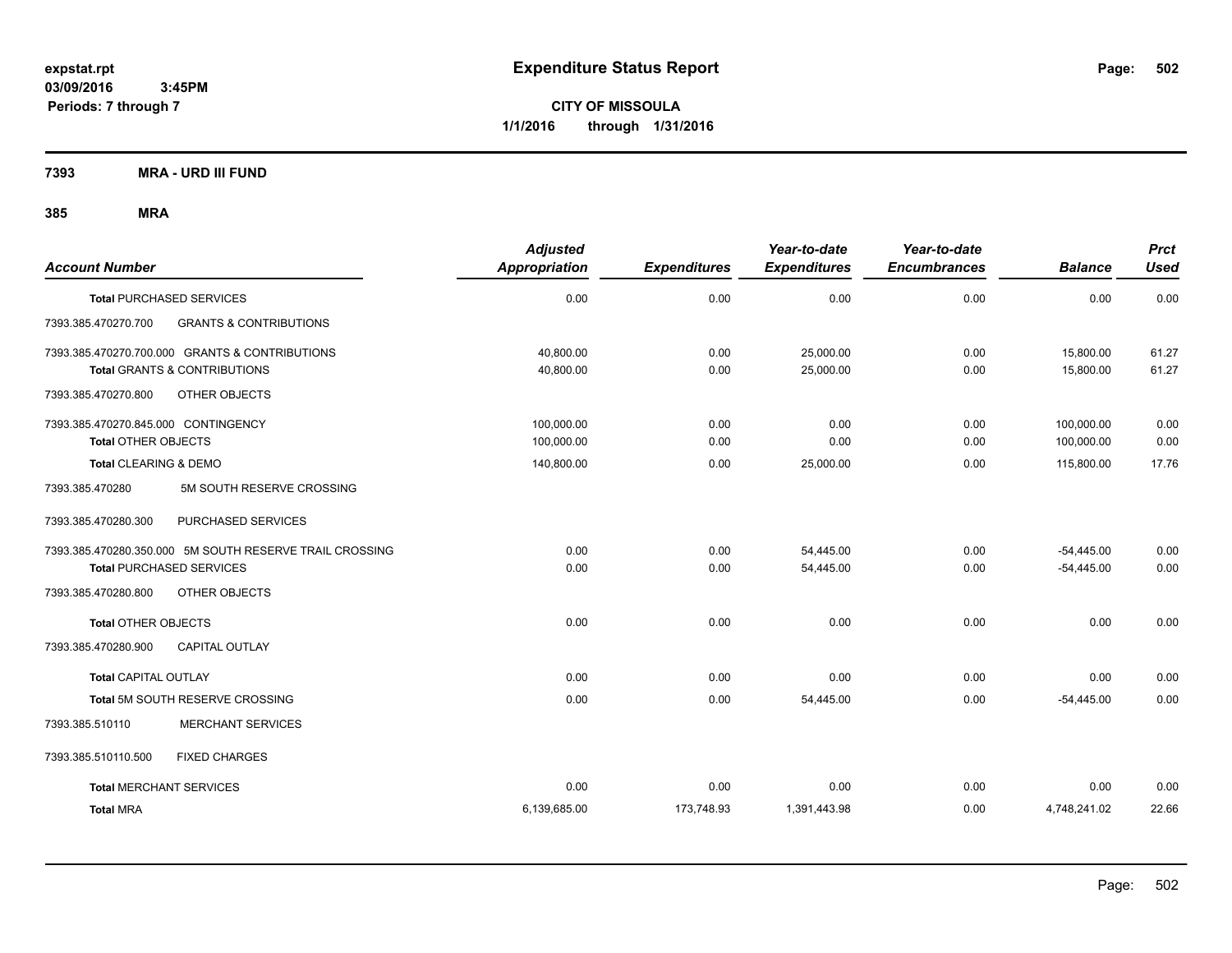**CITY OF MISSOULA 1/1/2016 through 1/31/2016**

**7393 MRA - URD III FUND**

**900 DEPRECIATION**

| <b>Account Number</b>      |                          | <b>Adjusted</b><br><b>Appropriation</b> | <b>Expenditures</b> | Year-to-date<br><b>Expenditures</b> | Year-to-date<br><b>Encumbrances</b> | <b>Balance</b> | <b>Prct</b><br><b>Used</b> |
|----------------------------|--------------------------|-----------------------------------------|---------------------|-------------------------------------|-------------------------------------|----------------|----------------------------|
| 7393.900.510000            | <b>MISCELLANEOUS</b>     |                                         |                     |                                     |                                     |                |                            |
| 7393.900.510000.800        | OTHER OBJECTS            |                                         |                     |                                     |                                     |                |                            |
| <b>Total MISCELLANEOUS</b> |                          | 0.00                                    | 0.00                | 0.00                                | 0.00                                | 0.00           | 0.00                       |
| 7393.900.510110            | <b>MERCHANT SERVICES</b> |                                         |                     |                                     |                                     |                |                            |
| 7393.900.510110.500        | <b>FIXED CHARGES</b>     |                                         |                     |                                     |                                     |                |                            |
| <b>Total DEPRECIATION</b>  |                          | 0.00                                    | 0.00                | 0.00                                | 0.00                                | 0.00           | 0.00                       |
| Total MRA - URD III FUND   |                          | 6,139,685.00                            | 173.748.93          | 1,391,443.98                        | 0.00                                | 4.748.241.02   | 22.66                      |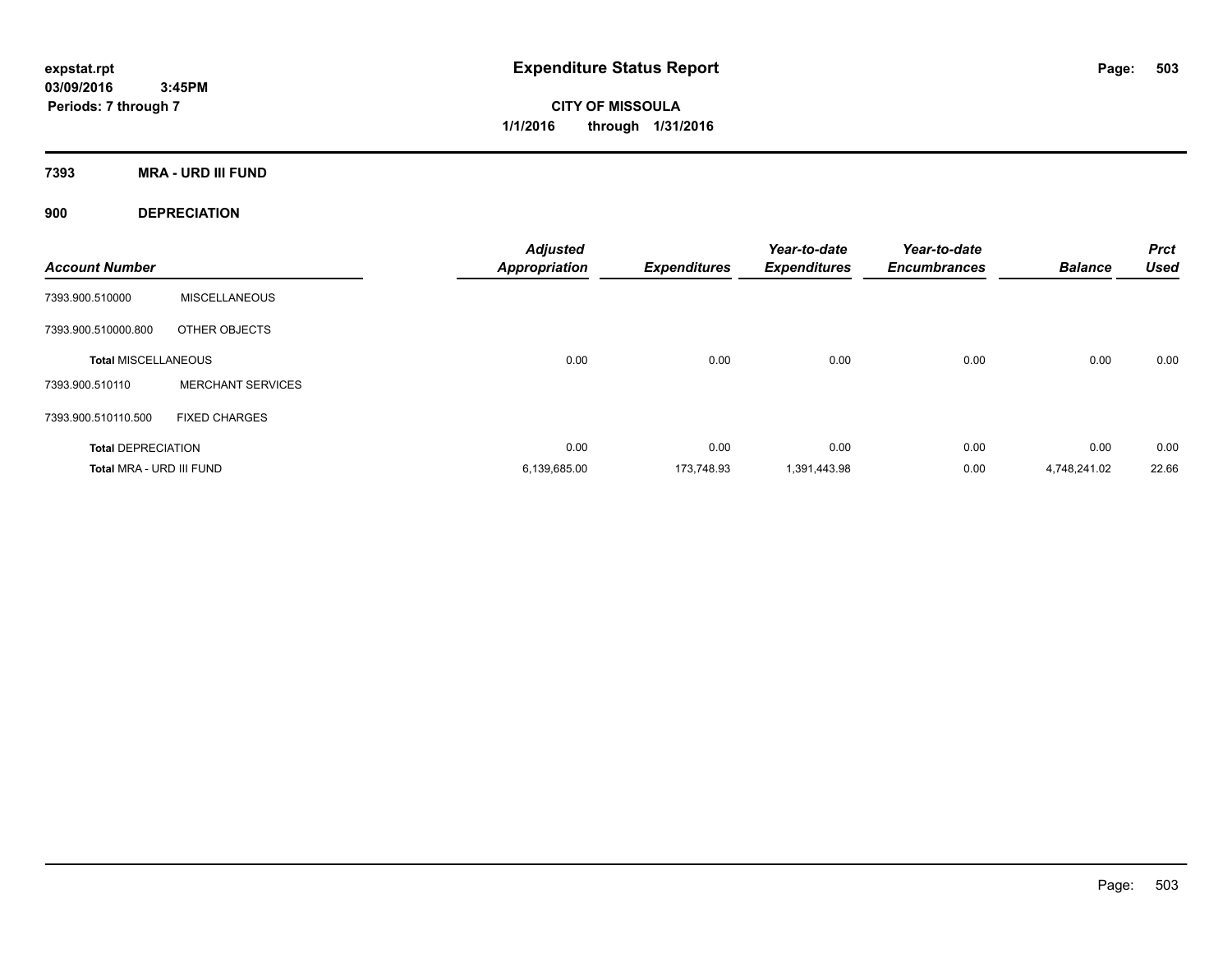**CITY OF MISSOULA 1/1/2016 through 1/31/2016**

### **7394 MRA URD III TI DEBT CLEARING FUND**

| <b>Account Number</b>  |                                            | <b>Adjusted</b><br><b>Appropriation</b> | <b>Expenditures</b> | Year-to-date<br><b>Expenditures</b> | Year-to-date<br><b>Encumbrances</b> | <b>Balance</b> | <b>Prct</b><br><b>Used</b> |
|------------------------|--------------------------------------------|-----------------------------------------|---------------------|-------------------------------------|-------------------------------------|----------------|----------------------------|
| 7394.385.470280        | 5M SOUTH RESERVE CROSSING                  |                                         |                     |                                     |                                     |                |                            |
| 7394.385.470280.800    | OTHER OBJECTS                              |                                         |                     |                                     |                                     |                |                            |
|                        | Total 5M SOUTH RESERVE CROSSING            | 0.00                                    | 0.00                | 0.00                                | 0.00                                | 0.00           | 0.00                       |
| 7394.385.521000        | INTERFUND OPERATING TRANSFERS              |                                         |                     |                                     |                                     |                |                            |
| 7394.385.521000.800    | OTHER OBJECTS                              |                                         |                     |                                     |                                     |                |                            |
|                        | <b>Total INTERFUND OPERATING TRANSFERS</b> | 0.00                                    | 0.00                | 0.00                                | 0.00                                | 0.00           | 0.00                       |
| 7394.385.521009        | <b>TRANFERS TO DEBT SERVICE</b>            |                                         |                     |                                     |                                     |                |                            |
| 7394.385.521009.800    | OTHER OBJECTS                              |                                         |                     |                                     |                                     |                |                            |
|                        | Total TRANFERS TO DEBT SERVICE             | 0.00                                    | 0.00                | 0.00                                | 0.00                                | 0.00           | 0.00                       |
| 7394.385.521010        | <b>TRANSFERS TO MRA</b>                    |                                         |                     |                                     |                                     |                |                            |
| 7394.385.521010.800    | OTHER OBJECTS                              |                                         |                     |                                     |                                     |                |                            |
| Total TRANSFERS TO MRA |                                            | 0.00                                    | 0.00                | 0.00                                | 0.00                                | 0.00           | 0.00                       |
|                        | Total MRA URD III TI DEBT CLEARING FUND    | 0.00                                    | 0.00                | 0.00                                | 0.00                                | 0.00           | 0.00                       |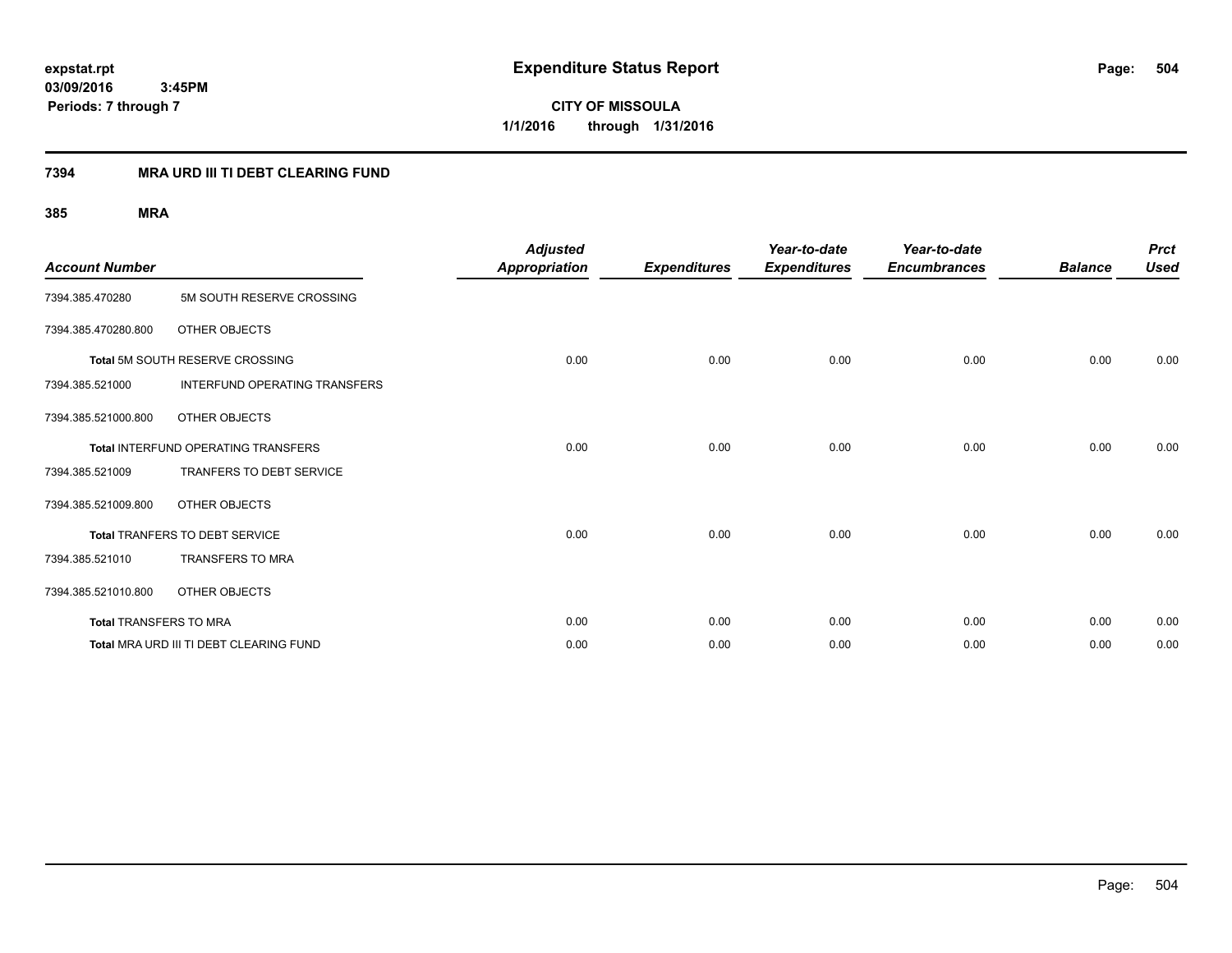**CITY OF MISSOULA 1/1/2016 through 1/31/2016**

### **7395 MRA TAX INCREMENT DEBT SERVICE**

| <b>Account Number</b> |                                                                                                         | <b>Adjusted</b><br><b>Appropriation</b> | <b>Expenditures</b> | Year-to-date<br><b>Expenditures</b> | Year-to-date<br><b>Encumbrances</b> | <b>Balance</b>         | <b>Prct</b><br>Used |
|-----------------------|---------------------------------------------------------------------------------------------------------|-----------------------------------------|---------------------|-------------------------------------|-------------------------------------|------------------------|---------------------|
| 7395.385.490200       | REVENUE BOND DEBT SERVICE                                                                               |                                         |                     |                                     |                                     |                        |                     |
| 7395.385.490200.600   | <b>DEBT SERVICE</b>                                                                                     |                                         |                     |                                     |                                     |                        |                     |
|                       | 7395.385.490200.620.000 5M SO RESERVE TRAIL CROSSING-INT/FEES<br><b>Total REVENUE BOND DEBT SERVICE</b> | 0.00<br>0.00                            | 0.00<br>0.00        | 700.00<br>700.00                    | 0.00<br>0.00                        | $-700.00$<br>$-700.00$ | 0.00<br>0.00        |
|                       | <b>Total MRA TAX INCREMENT DEBT SERVICE</b>                                                             | 0.00                                    | 0.00                | 700.00                              | 0.00                                | $-700.00$              | 0.00                |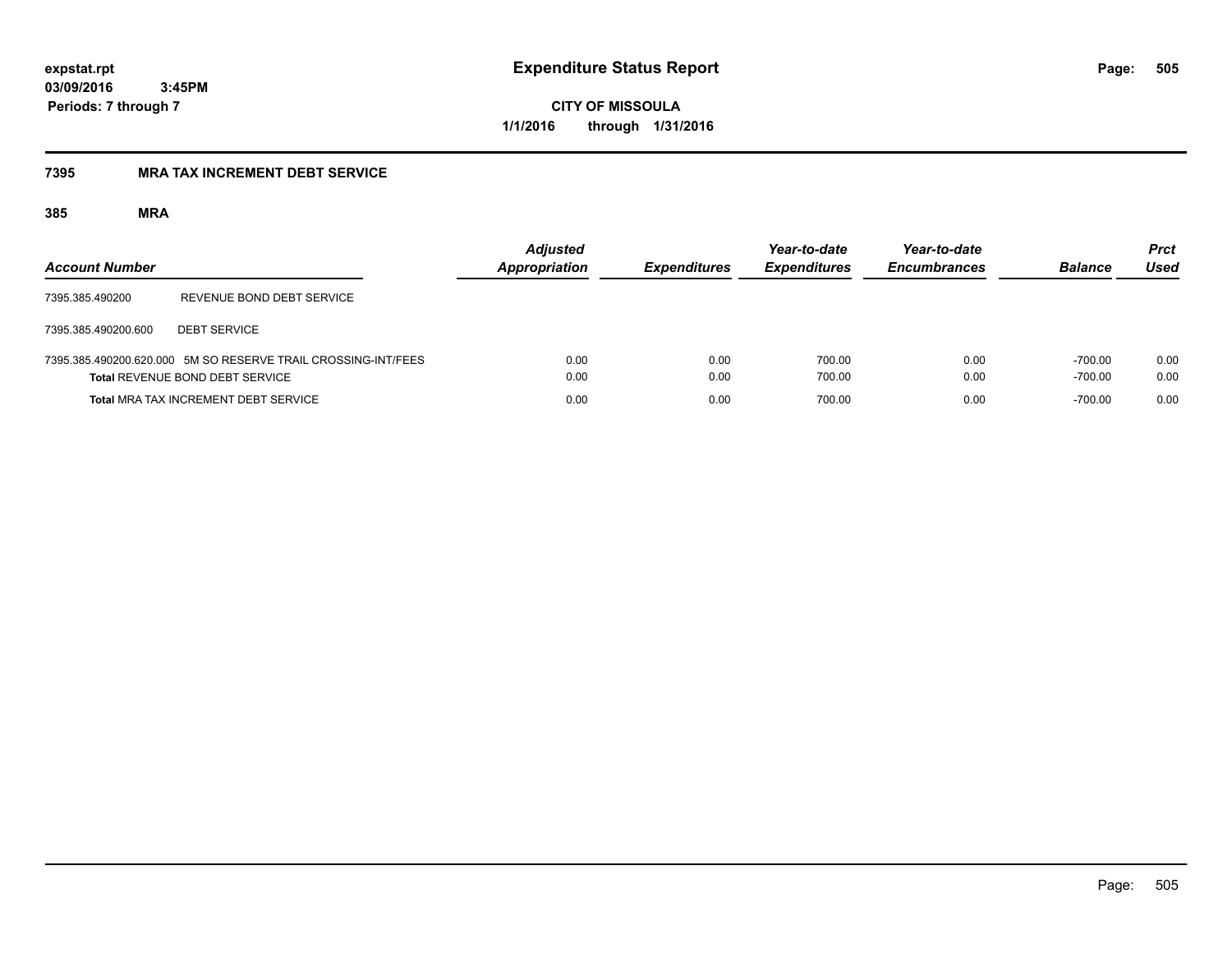**CITY OF MISSOULA 1/1/2016 through 1/31/2016**

### **7396 NRSS DEBT SERVICE SINKING FUND**

| <b>Account Number</b>     |                     | <b>Adjusted</b><br><b>Appropriation</b> | <b>Expenditures</b> | Year-to-date<br><b>Expenditures</b> | Year-to-date<br><b>Encumbrances</b> | <b>Balance</b> | <b>Prct</b><br><b>Used</b> |
|---------------------------|---------------------|-----------------------------------------|---------------------|-------------------------------------|-------------------------------------|----------------|----------------------------|
| 7396.385.490603           | TI BOND SINKING     |                                         |                     |                                     |                                     |                |                            |
| 7396.385.490603.600       | <b>DEBT SERVICE</b> |                                         |                     |                                     |                                     |                |                            |
| <b>Total DEBT SERVICE</b> |                     | 0.00                                    | 0.00                | 0.00                                | 0.00                                | 0.00           | 0.00                       |
| 7396.385.490603.800       | OTHER OBJECTS       |                                         |                     |                                     |                                     |                |                            |
| <b>Total MRA</b>          |                     | 0.00                                    | 0.00                | 0.00                                | 0.00                                | 0.00           | 0.00                       |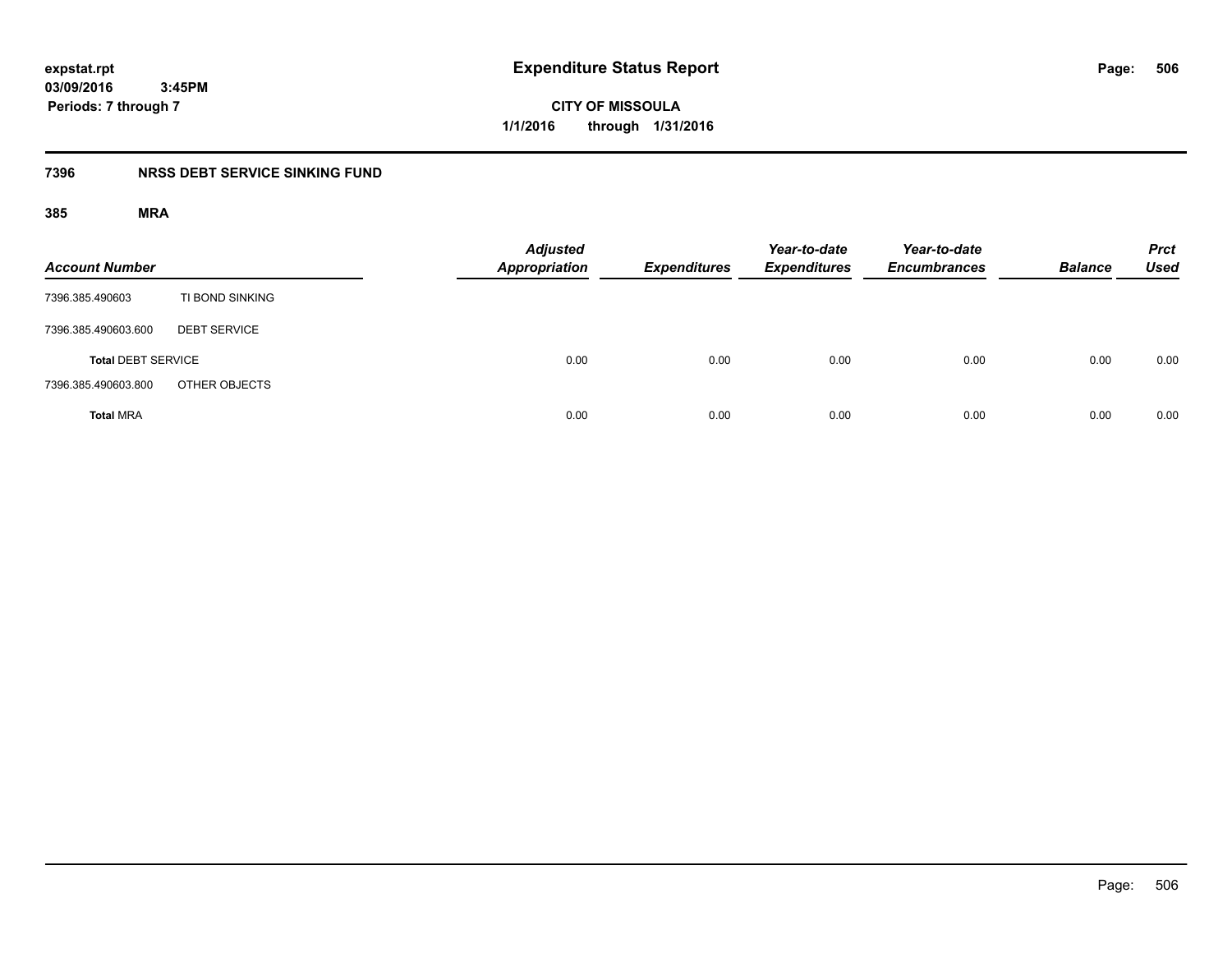**CITY OF MISSOULA 1/1/2016 through 1/31/2016**

#### **7396 NRSS DEBT SERVICE SINKING FUND**

### **390 NON-DEPARTMENTAL**

| <b>Account Number</b> |                                             | <b>Adjusted</b><br>Appropriation | <b>Expenditures</b> | Year-to-date<br><b>Expenditures</b> | Year-to-date<br><b>Encumbrances</b> | <b>Balance</b> | <b>Prct</b><br>Used |
|-----------------------|---------------------------------------------|----------------------------------|---------------------|-------------------------------------|-------------------------------------|----------------|---------------------|
| 7396.390.490200       | REVENUE BOND DEBT SERVICE                   |                                  |                     |                                     |                                     |                |                     |
| 7396.390.490200.600   | <b>DEBT SERVICE</b>                         |                                  |                     |                                     |                                     |                |                     |
|                       | <b>Total NRSS DEBT SERVICE SINKING FUND</b> | 0.00                             | 0.00                | 0.00                                | 0.00                                | 0.00           | 0.00                |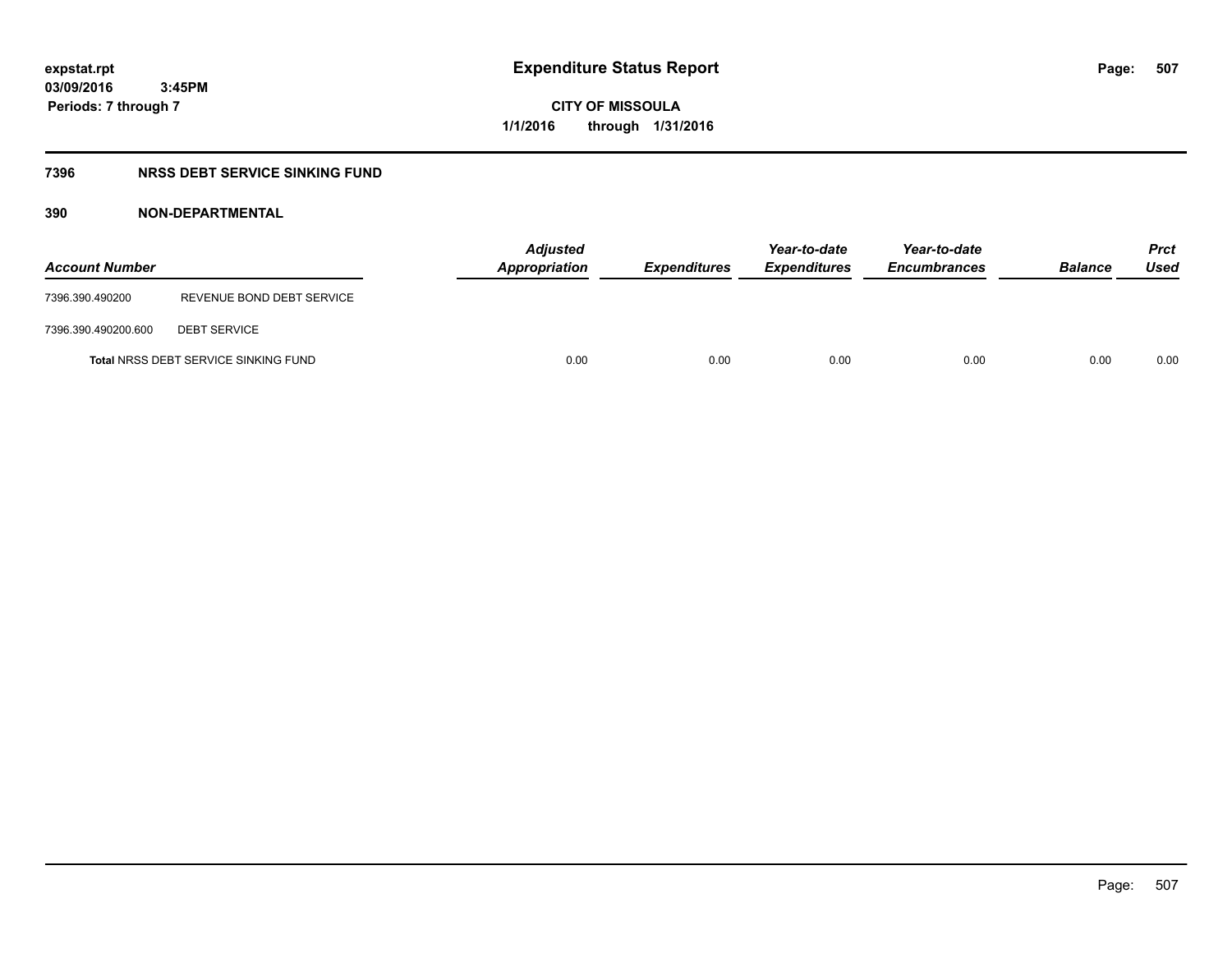### **7397 NORTH RESERVE/SCOTT ST URD**

| <b>Account Number</b>       |                                                                                  | <b>Adjusted</b><br><b>Appropriation</b> | <b>Expenditures</b> | Year-to-date<br><b>Expenditures</b> | Year-to-date<br><b>Encumbrances</b> | <b>Balance</b>         | <b>Prct</b><br><b>Used</b> |
|-----------------------------|----------------------------------------------------------------------------------|-----------------------------------------|---------------------|-------------------------------------|-------------------------------------|------------------------|----------------------------|
| 7397.385.470210             | <b>ADMINISTRATION</b>                                                            |                                         |                     |                                     |                                     |                        |                            |
| 7397.385.470210.100         | PERSONAL SERVICES                                                                |                                         |                     |                                     |                                     |                        |                            |
|                             | <b>Total PERSONAL SERVICES</b>                                                   | 0.00                                    | 0.00                | 0.00                                | 0.00                                | 0.00                   | 0.00                       |
| 7397.385.470210.200         | <b>SUPPLIES</b>                                                                  |                                         |                     |                                     |                                     |                        |                            |
| <b>Total SUPPLIES</b>       |                                                                                  | 0.00                                    | 0.00                | 0.00                                | 0.00                                | 0.00                   | 0.00                       |
| 7397.385.470210.300         | PURCHASED SERVICES                                                               |                                         |                     |                                     |                                     |                        |                            |
|                             | 7397.385.470210.350.000 PROFESSIONAL SERVICES<br><b>Total PURCHASED SERVICES</b> | 0.00<br>0.00                            | 710.00<br>710.00    | 710.00<br>710.00                    | 0.00<br>0.00                        | $-710.00$<br>$-710.00$ | 0.00<br>0.00               |
| 7397.385.470210.700         | <b>GRANTS &amp; CONTRIBUTIONS</b>                                                |                                         |                     |                                     |                                     |                        |                            |
|                             | <b>Total GRANTS &amp; CONTRIBUTIONS</b>                                          | 0.00                                    | 0.00                | 0.00                                | 0.00                                | 0.00                   | 0.00                       |
| <b>Total ADMINISTRATION</b> |                                                                                  | 0.00                                    | 710.00              | 710.00                              | 0.00                                | $-710.00$              | 0.00                       |
| 7397.385.470230             | PW FACILITY                                                                      |                                         |                     |                                     |                                     |                        |                            |
| 7397.385.470230.300         | PURCHASED SERVICES                                                               |                                         |                     |                                     |                                     |                        |                            |
|                             | <b>Total PURCHASED SERVICES</b>                                                  | 0.00                                    | 0.00                | 0.00                                | 0.00                                | 0.00                   | 0.00                       |
| 7397.385.470230.700         | <b>GRANTS &amp; CONTRIBUTIONS</b>                                                |                                         |                     |                                     |                                     |                        |                            |
|                             | <b>Total GRANTS &amp; CONTRIBUTIONS</b>                                          | 0.00                                    | 0.00                | 0.00                                | 0.00                                | 0.00                   | 0.00                       |
| 7397.385.470230.800         | OTHER OBJECTS                                                                    |                                         |                     |                                     |                                     |                        |                            |
| <b>Total PW FACILITY</b>    |                                                                                  | 0.00                                    | 0.00                | 0.00                                | 0.00                                | 0.00                   | 0.00                       |
| 7397.385.470231             | BRETZ RV & MARINE IMPROVEMENTS                                                   |                                         |                     |                                     |                                     |                        |                            |
| 7397.385.470231.300         | PURCHASED SERVICES                                                               |                                         |                     |                                     |                                     |                        |                            |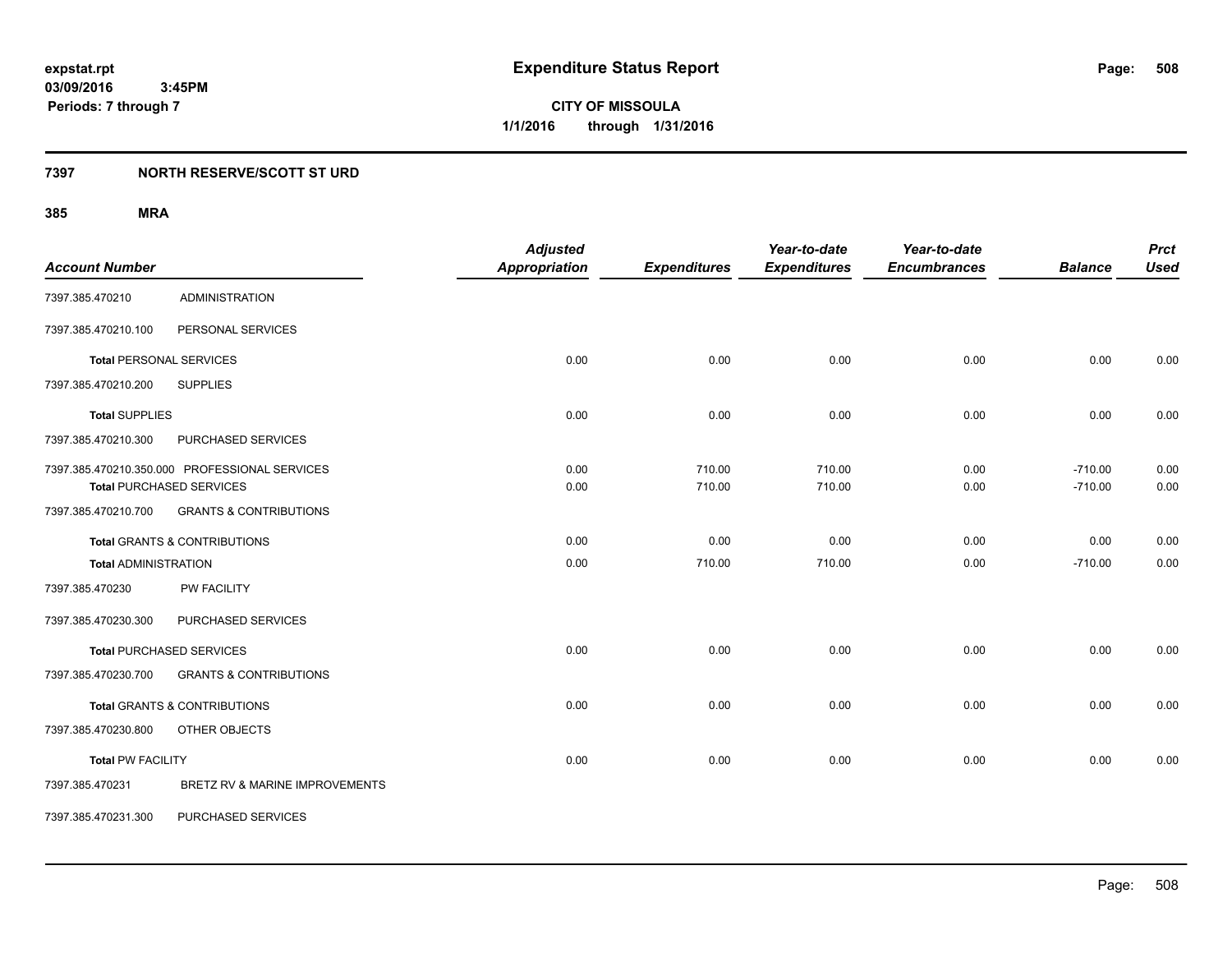### **7397 NORTH RESERVE/SCOTT ST URD**

| <b>Account Number</b>                                          | <b>Adjusted</b><br><b>Appropriation</b> | <b>Expenditures</b> | Year-to-date<br><b>Expenditures</b> | Year-to-date<br><b>Encumbrances</b> | <b>Balance</b> | <b>Prct</b><br><b>Used</b> |
|----------------------------------------------------------------|-----------------------------------------|---------------------|-------------------------------------|-------------------------------------|----------------|----------------------------|
| 7397.385.470231.350.000 BRETZ PROFESSIONAL SERVICES            | 0.00                                    | 4,320.40            | 4,320.40                            | 0.00                                | $-4,320.40$    | 0.00                       |
| <b>Total PURCHASED SERVICES</b>                                | 0.00                                    | 4,320.40            | 4,320.40                            | 0.00                                | $-4,320.40$    | 0.00                       |
| <b>GRANTS &amp; CONTRIBUTIONS</b><br>7397.385.470231.700       |                                         |                     |                                     |                                     |                |                            |
| 7397.385.470231.700.000 BRETZ RV                               | 0.00                                    | 114,582.00          | 114,582.00                          | 0.00                                | $-114,582.00$  | 0.00                       |
| Total GRANTS & CONTRIBUTIONS                                   | 0.00                                    | 114,582.00          | 114,582.00                          | 0.00                                | $-114,582.00$  | 0.00                       |
| Total BRETZ RV & MARINE IMPROVEMENTS                           | 0.00                                    | 118,902.40          | 118,902.40                          | 0.00                                | $-118,902.40$  | 0.00                       |
| CONSUMER DIRECT IMPROVEMENTS<br>7397.385.470232                |                                         |                     |                                     |                                     |                |                            |
| PURCHASED SERVICES<br>7397.385.470232.300                      |                                         |                     |                                     |                                     |                |                            |
| 7397.385.470232.350.000 CONSUMER DIRECT                        | 0.00                                    | 24,070.28           | 24,070.28                           | 0.00                                | $-24,070.28$   | 0.00                       |
| <b>Total PURCHASED SERVICES</b>                                | 0.00                                    | 24,070.28           | 24,070.28                           | 0.00                                | $-24,070.28$   | 0.00                       |
| 7397.385.470232.800<br>OTHER OBJECTS                           |                                         |                     |                                     |                                     |                |                            |
| <b>Total OTHER OBJECTS</b>                                     | 0.00                                    | 0.00                | 0.00                                | 0.00                                | 0.00           | 0.00                       |
| <b>Total CONSUMER DIRECT IMPROVEMENTS</b>                      | 0.00                                    | 24,070.28           | 24,070.28                           | 0.00                                | $-24,070.28$   | 0.00                       |
| 7397.385.470233<br>SCOTT ST VILLAGE IMPROVEMENTS               |                                         |                     |                                     |                                     |                |                            |
| PURCHASED SERVICES<br>7397.385.470233.300                      |                                         |                     |                                     |                                     |                |                            |
| 7397.385.470233.350.000 SCOTT ST VILLAGE-PROFESSIONAL SERVICES | 0.00                                    | 19,109.32           | 19,109.32                           | 0.00                                | $-19,109.32$   | 0.00                       |
| <b>Total PURCHASED SERVICES</b>                                | 0.00                                    | 19,109.32           | 19,109.32                           | 0.00                                | $-19,109.32$   | 0.00                       |
| 7397.385.470233.800<br>OTHER OBJECTS                           |                                         |                     |                                     |                                     |                |                            |
| <b>Total OTHER OBJECTS</b>                                     | 0.00                                    | 0.00                | 0.00                                | 0.00                                | 0.00           | 0.00                       |
| <b>Total SCOTT ST VILLAGE IMPROVEMENTS</b>                     | 0.00                                    | 19,109.32           | 19,109.32                           | 0.00                                | $-19,109.32$   | 0.00                       |
| 7397.385.470240<br><b>REHAB LOANS</b>                          |                                         |                     |                                     |                                     |                |                            |
| 7397.385.470240.700<br><b>GRANTS &amp; CONTRIBUTIONS</b>       |                                         |                     |                                     |                                     |                |                            |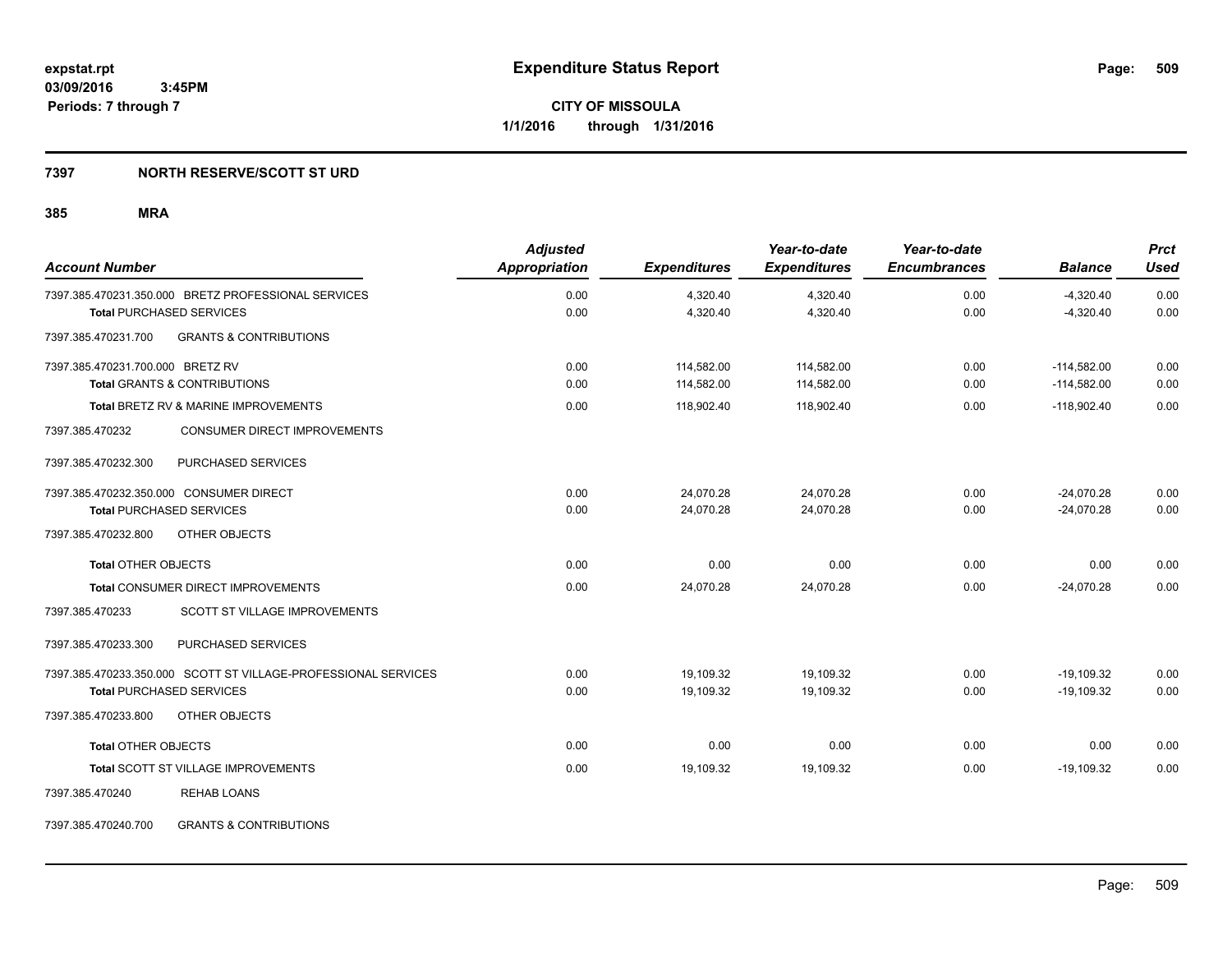**CITY OF MISSOULA 1/1/2016 through 1/31/2016**

### **7397 NORTH RESERVE/SCOTT ST URD**

| <b>Account Number</b>            |                                         | <b>Adjusted</b><br><b>Appropriation</b> | <b>Expenditures</b> | Year-to-date<br><b>Expenditures</b> | Year-to-date<br><b>Encumbrances</b> | <b>Balance</b> | <b>Prct</b><br><b>Used</b> |
|----------------------------------|-----------------------------------------|-----------------------------------------|---------------------|-------------------------------------|-------------------------------------|----------------|----------------------------|
| <b>Total REHAB LOANS</b>         |                                         | 0.00                                    | 0.00                | 0.00                                | 0.00                                | 0.00           | 0.00                       |
| 7397.385.470250                  | <b>RELOCATION PAYMENTS</b>              |                                         |                     |                                     |                                     |                |                            |
| 7397.385.470250.800              | OTHER OBJECTS                           |                                         |                     |                                     |                                     |                |                            |
|                                  | <b>Total RELOCATION PAYMENTS</b>        | 0.00                                    | 0.00                | 0.00                                | 0.00                                | 0.00           | 0.00                       |
| 7397.385.470260                  | <b>PLANNING &amp; MGMT</b>              |                                         |                     |                                     |                                     |                |                            |
| 7397.385.470260.300              | PURCHASED SERVICES                      |                                         |                     |                                     |                                     |                |                            |
|                                  | <b>Total PURCHASED SERVICES</b>         | 0.00                                    | 0.00                | 0.00                                | 0.00                                | 0.00           | 0.00                       |
| 7397.385.470260.800              | OTHER OBJECTS                           |                                         |                     |                                     |                                     |                |                            |
| <b>Total PLANNING &amp; MGMT</b> |                                         | 0.00                                    | 0.00                | 0.00                                | 0.00                                | 0.00           | 0.00                       |
| 7397.385.470270                  | <b>CLEARING &amp; DEMO</b>              |                                         |                     |                                     |                                     |                |                            |
| 7397.385.470270.700              | <b>GRANTS &amp; CONTRIBUTIONS</b>       |                                         |                     |                                     |                                     |                |                            |
|                                  | <b>Total GRANTS &amp; CONTRIBUTIONS</b> | 0.00                                    | 0.00                | 0.00                                | 0.00                                | 0.00           | 0.00                       |
| 7397.385.470270.800              | OTHER OBJECTS                           |                                         |                     |                                     |                                     |                |                            |
| Total CLEARING & DEMO            |                                         | 0.00                                    | 0.00                | 0.00                                | 0.00                                | 0.00           | 0.00                       |
| 7397.385.510110                  | <b>MERCHANT SERVICES</b>                |                                         |                     |                                     |                                     |                |                            |
| 7397.385.510110.500              | <b>FIXED CHARGES</b>                    |                                         |                     |                                     |                                     |                |                            |
|                                  | <b>Total MERCHANT SERVICES</b>          | 0.00                                    | 0.00                | 0.00                                | 0.00                                | 0.00           | 0.00                       |
|                                  | Total NORTH RESERVE/SCOTT ST URD        | 0.00                                    | 162,792.00          | 162,792.00                          | 0.00                                | $-162,792.00$  | 0.00                       |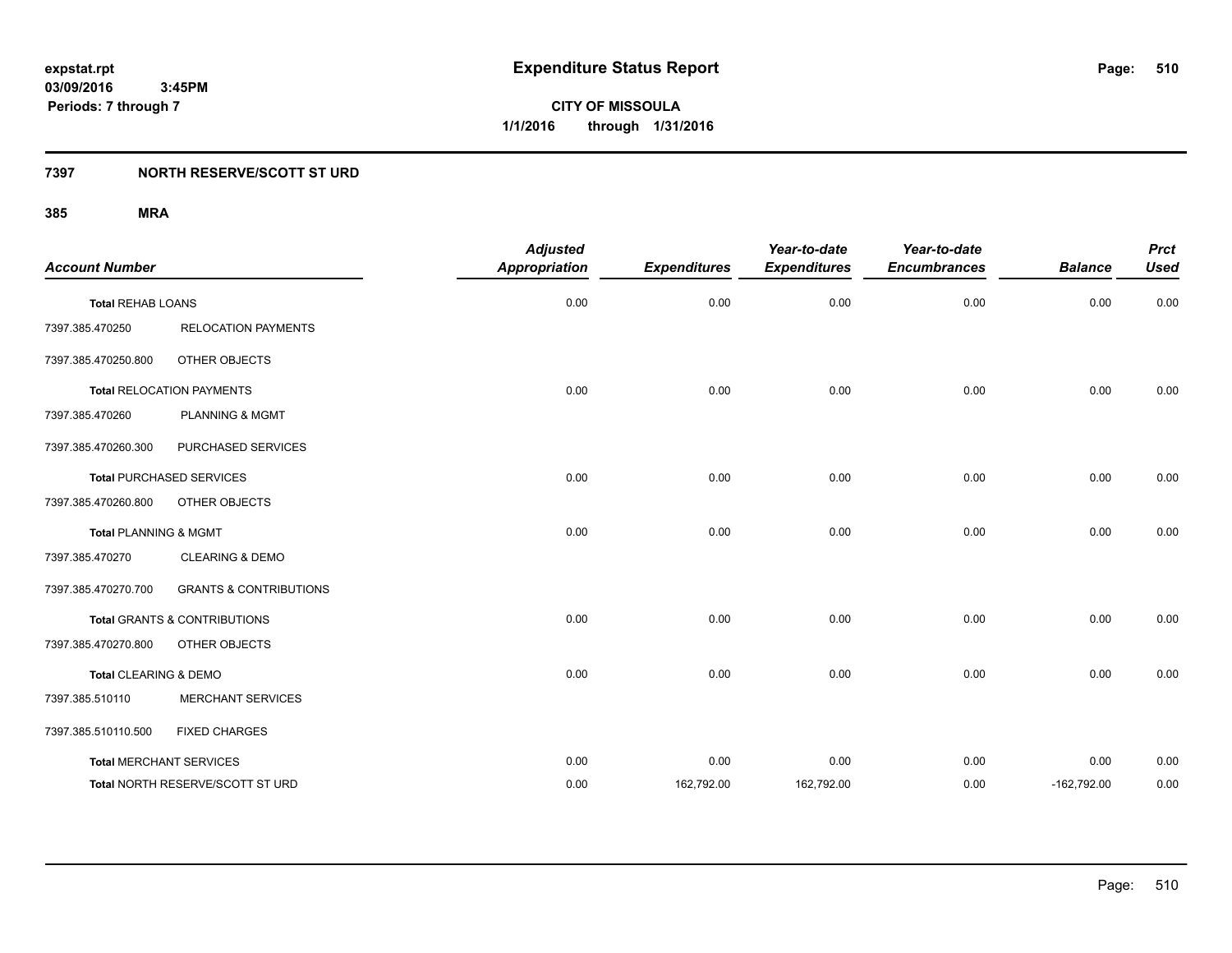**CITY OF MISSOULA 1/1/2016 through 1/31/2016**

**7398 HELLGATE URD**

| <b>Account Number</b>      |                                         | <b>Adjusted</b><br>Appropriation | <b>Expenditures</b> | Year-to-date<br><b>Expenditures</b> | Year-to-date<br><b>Encumbrances</b> | <b>Balance</b> | <b>Prct</b><br><b>Used</b> |
|----------------------------|-----------------------------------------|----------------------------------|---------------------|-------------------------------------|-------------------------------------|----------------|----------------------------|
| 7398.385.470220            | PROPERTY ACQUISITION                    |                                  |                     |                                     |                                     |                |                            |
| 7398.385.470220.900        | CAPITAL OUTLAY                          |                                  |                     |                                     |                                     |                |                            |
|                            | Total PROPERTY ACQUISITION              | 0.00                             | 0.00                | 0.00                                | 0.00                                | 0.00           | 0.00                       |
| 7398.385.470230            | PW FACILITY                             |                                  |                     |                                     |                                     |                |                            |
| 7398.385.470230.300        | PURCHASED SERVICES                      |                                  |                     |                                     |                                     |                |                            |
|                            | <b>Total PURCHASED SERVICES</b>         | 0.00                             | 0.00                | 0.00                                | 0.00                                | 0.00           | 0.00                       |
| 7398.385.470230.700        | <b>GRANTS &amp; CONTRIBUTIONS</b>       |                                  |                     |                                     |                                     |                |                            |
|                            | Total GRANTS & CONTRIBUTIONS            | 0.00                             | 0.00                | 0.00                                | 0.00                                | 0.00           | 0.00                       |
| 7398.385.470230.800        | OTHER OBJECTS                           |                                  |                     |                                     |                                     |                |                            |
| <b>Total OTHER OBJECTS</b> |                                         | 0.00                             | 0.00                | 0.00                                | 0.00                                | 0.00           | 0.00                       |
| 7398.385.470230.900        | <b>CAPITAL OUTLAY</b>                   |                                  |                     |                                     |                                     |                |                            |
| <b>Total PW FACILITY</b>   |                                         | 0.00                             | 0.00                | 0.00                                | 0.00                                | 0.00           | 0.00                       |
| 7398.385.470240            | <b>REHAB LOANS</b>                      |                                  |                     |                                     |                                     |                |                            |
| 7398.385.470240.700        | <b>GRANTS &amp; CONTRIBUTIONS</b>       |                                  |                     |                                     |                                     |                |                            |
|                            | <b>Total GRANTS &amp; CONTRIBUTIONS</b> | 0.00                             | 0.00                | 0.00                                | 0.00                                | 0.00           | 0.00                       |
| 7398.385.470240.800        | OTHER OBJECTS                           |                                  |                     |                                     |                                     |                |                            |
| <b>Total REHAB LOANS</b>   |                                         | 0.00                             | 0.00                | 0.00                                | 0.00                                | 0.00           | 0.00                       |
| 7398.385.470250            | <b>RELOCATION PAYMENTS</b>              |                                  |                     |                                     |                                     |                |                            |
| 7398.385.470250.700        | <b>GRANTS &amp; CONTRIBUTIONS</b>       |                                  |                     |                                     |                                     |                |                            |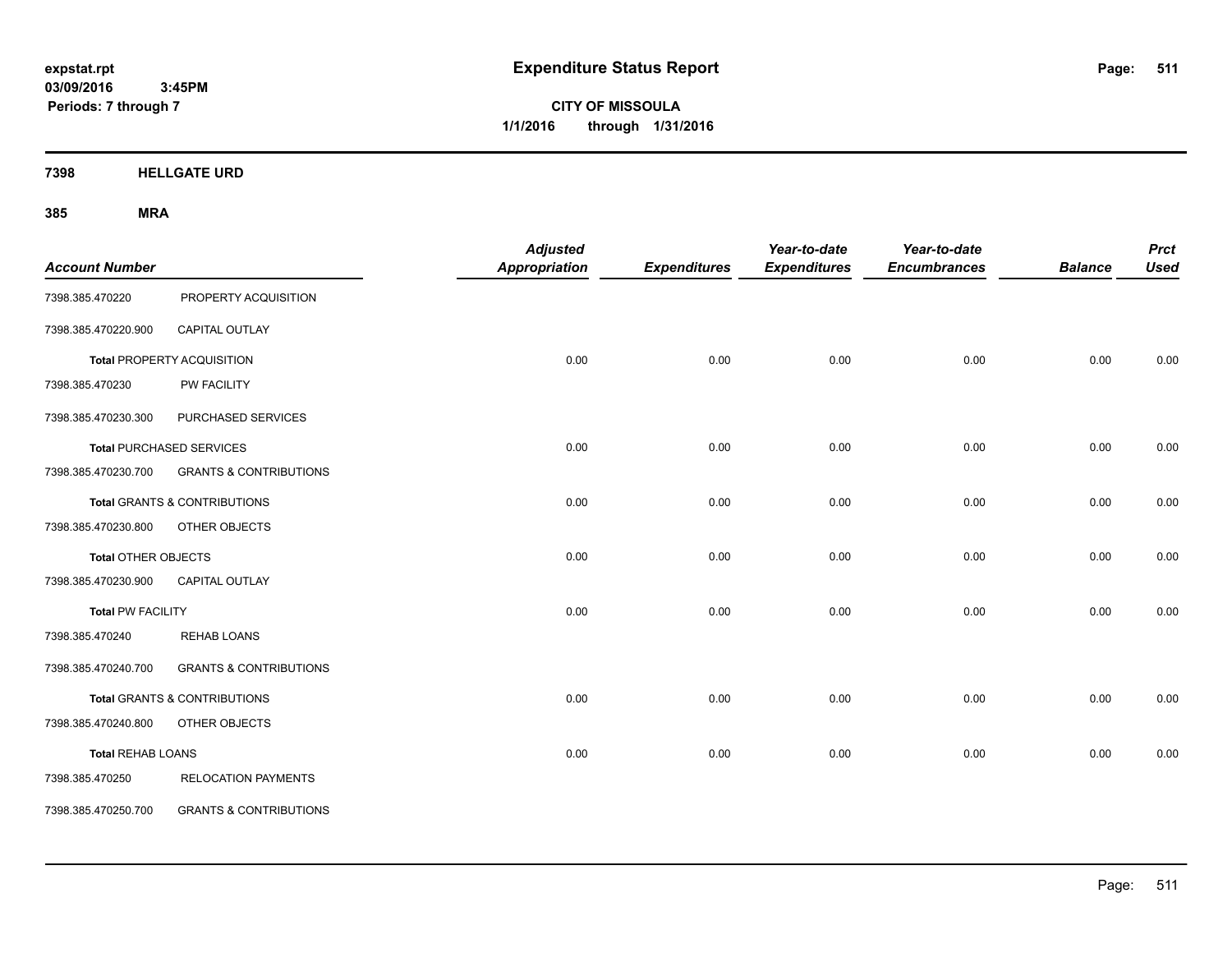**CITY OF MISSOULA 1/1/2016 through 1/31/2016**

**7398 HELLGATE URD**

| <b>Account Number</b>     |                                   | <b>Adjusted</b><br>Appropriation | <b>Expenditures</b> | Year-to-date<br><b>Expenditures</b> | Year-to-date<br><b>Encumbrances</b> | <b>Balance</b> | <b>Prct</b><br><b>Used</b> |
|---------------------------|-----------------------------------|----------------------------------|---------------------|-------------------------------------|-------------------------------------|----------------|----------------------------|
|                           | Total GRANTS & CONTRIBUTIONS      | 0.00                             | 0.00                | 0.00                                | 0.00                                | 0.00           | 0.00                       |
| 7398.385.470250.800       | OTHER OBJECTS                     |                                  |                     |                                     |                                     |                |                            |
|                           | <b>Total RELOCATION PAYMENTS</b>  | 0.00                             | 0.00                | 0.00                                | 0.00                                | 0.00           | 0.00                       |
| 7398.385.470260           | <b>PLANNING &amp; MGMT</b>        |                                  |                     |                                     |                                     |                |                            |
| 7398.385.470260.300       | PURCHASED SERVICES                |                                  |                     |                                     |                                     |                |                            |
|                           | <b>Total PURCHASED SERVICES</b>   | 0.00                             | 0.00                | 0.00                                | 0.00                                | 0.00           | 0.00                       |
| 7398.385.470260.700       | <b>GRANTS &amp; CONTRIBUTIONS</b> |                                  |                     |                                     |                                     |                |                            |
|                           | Total GRANTS & CONTRIBUTIONS      | 0.00                             | 0.00                | 0.00                                | 0.00                                | 0.00           | 0.00                       |
| 7398.385.470260.800       | OTHER OBJECTS                     |                                  |                     |                                     |                                     |                |                            |
| Total PLANNING & MGMT     |                                   | 0.00                             | 0.00                | 0.00                                | 0.00                                | 0.00           | 0.00                       |
| 7398.385.470270           | <b>CLEARING &amp; DEMO</b>        |                                  |                     |                                     |                                     |                |                            |
| 7398.385.470270.300       | PURCHASED SERVICES                |                                  |                     |                                     |                                     |                |                            |
|                           | <b>Total PURCHASED SERVICES</b>   | 0.00                             | 0.00                | 0.00                                | 0.00                                | 0.00           | 0.00                       |
| 7398.385.470270.700       | <b>GRANTS &amp; CONTRIBUTIONS</b> |                                  |                     |                                     |                                     |                |                            |
|                           | Total GRANTS & CONTRIBUTIONS      | 0.00                             | 0.00                | 0.00                                | 0.00                                | 0.00           | 0.00                       |
| 7398.385.470270.800       | OTHER OBJECTS                     |                                  |                     |                                     |                                     |                |                            |
| Total OTHER OBJECTS       |                                   | 0.00                             | 0.00                | 0.00                                | 0.00                                | 0.00           | 0.00                       |
| 7398.385.470270.900       | <b>CAPITAL OUTLAY</b>             |                                  |                     |                                     |                                     |                |                            |
| Total CLEARING & DEMO     |                                   | 0.00                             | 0.00                | 0.00                                | 0.00                                | 0.00           | 0.00                       |
| <b>Total HELLGATE URD</b> |                                   | 0.00                             | 0.00                | 0.00                                | 0.00                                | 0.00           | 0.00                       |
|                           |                                   |                                  |                     |                                     |                                     |                |                            |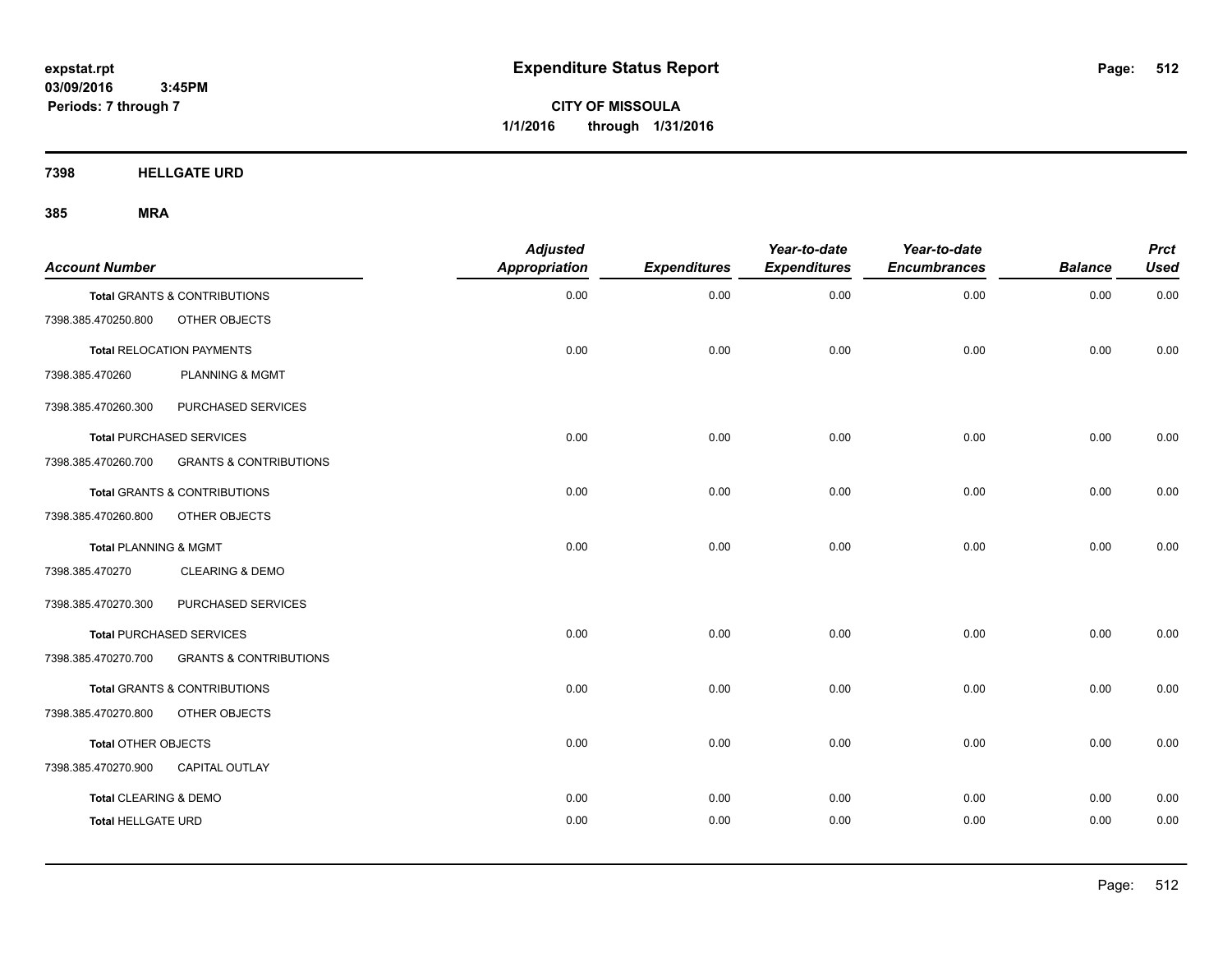**CITY OF MISSOULA 1/1/2016 through 1/31/2016**

### **7399 INTERMOUNTAIN BOND DEBT SERVICE**

| <b>Account Number</b>             |                                        | <b>Adjusted</b><br><b>Appropriation</b> | <b>Expenditures</b> | Year-to-date<br><b>Expenditures</b> | Year-to-date<br><b>Encumbrances</b> | <b>Balance</b> | <b>Prct</b><br><b>Used</b> |
|-----------------------------------|----------------------------------------|-----------------------------------------|---------------------|-------------------------------------|-------------------------------------|----------------|----------------------------|
| 7399.385.490200                   | REVENUE BOND DEBT SERVICE              |                                         |                     |                                     |                                     |                |                            |
| 7399.385.490200.600               | <b>DEBT SERVICE</b>                    |                                         |                     |                                     |                                     |                |                            |
| 7399.385.490200.610.000 PRINCIPAL |                                        | 72,000.00                               | 0.00                | 37,500.00                           | 0.00                                | 34,500.00      | 52.08                      |
| 7399.385.490200.620.000 INTEREST  |                                        | 73,769.00                               | 0.00                | 36,331.88                           | 0.00                                | 37,437.12      | 49.25                      |
|                                   | <b>Total REVENUE BOND DEBT SERVICE</b> | 145,769.00                              | 0.00                | 73,831.88                           | 0.00                                | 71,937.12      | 50.65                      |
| 7399.385.510110                   | <b>MERCHANT SERVICES</b>               |                                         |                     |                                     |                                     |                |                            |
| 7399.385.510110.500               | <b>FIXED CHARGES</b>                   |                                         |                     |                                     |                                     |                |                            |
| <b>Total MERCHANT SERVICES</b>    |                                        | 0.00                                    | 0.00                | 0.00                                | 0.00                                | 0.00           | 0.00                       |
| <b>Total MRA</b>                  |                                        | 145.769.00                              | 0.00                | 73,831.88                           | 0.00                                | 71,937.12      | 50.65                      |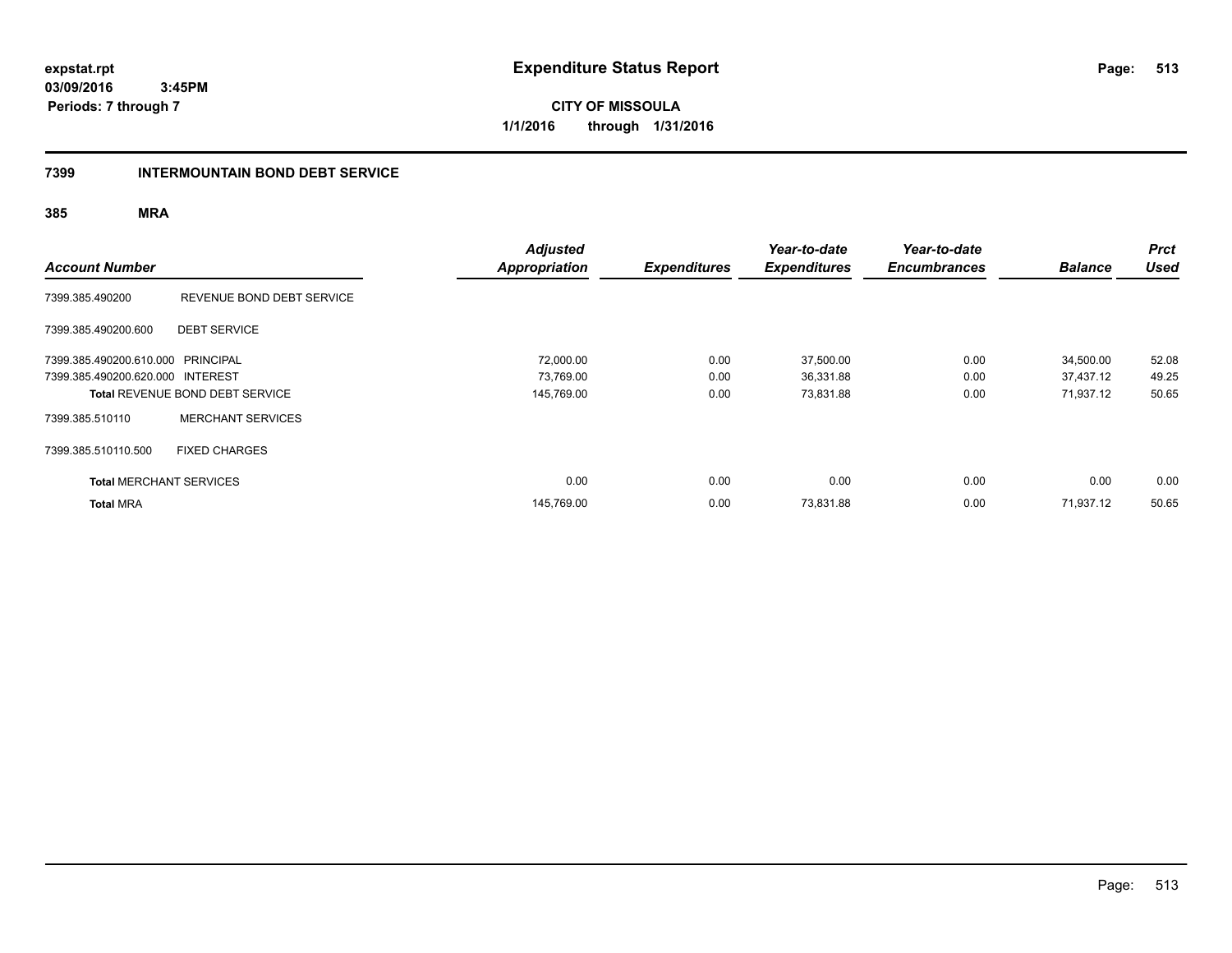**Periods: 7 through 7**

**CITY OF MISSOULA 1/1/2016 through 1/31/2016**

### **7399 INTERMOUNTAIN BOND DEBT SERVICE**

### **390 NON-DEPARTMENTAL**

 **3:45PM**

| <b>Account Number</b>         |                                              | <b>Adjusted</b><br><b>Appropriation</b> | <b>Expenditures</b> | Year-to-date<br><b>Expenditures</b> | Year-to-date<br><b>Encumbrances</b> | <b>Balance</b> | <b>Prct</b><br>Used |
|-------------------------------|----------------------------------------------|-----------------------------------------|---------------------|-------------------------------------|-------------------------------------|----------------|---------------------|
| 7399.390.490604               | TI BOND RESERVE                              |                                         |                     |                                     |                                     |                |                     |
| 7399.390.490604.800           | OTHER OBJECTS                                |                                         |                     |                                     |                                     |                |                     |
| <b>Total NON-DEPARTMENTAL</b> |                                              | 0.00                                    | 0.00                | 0.00                                | 0.00                                | 0.00           | 0.00                |
|                               | <b>Total INTERMOUNTAIN BOND DEBT SERVICE</b> | 145,769.00                              | 0.00                | 73.831.88                           | 0.00                                | 71.937.12      | 50.65               |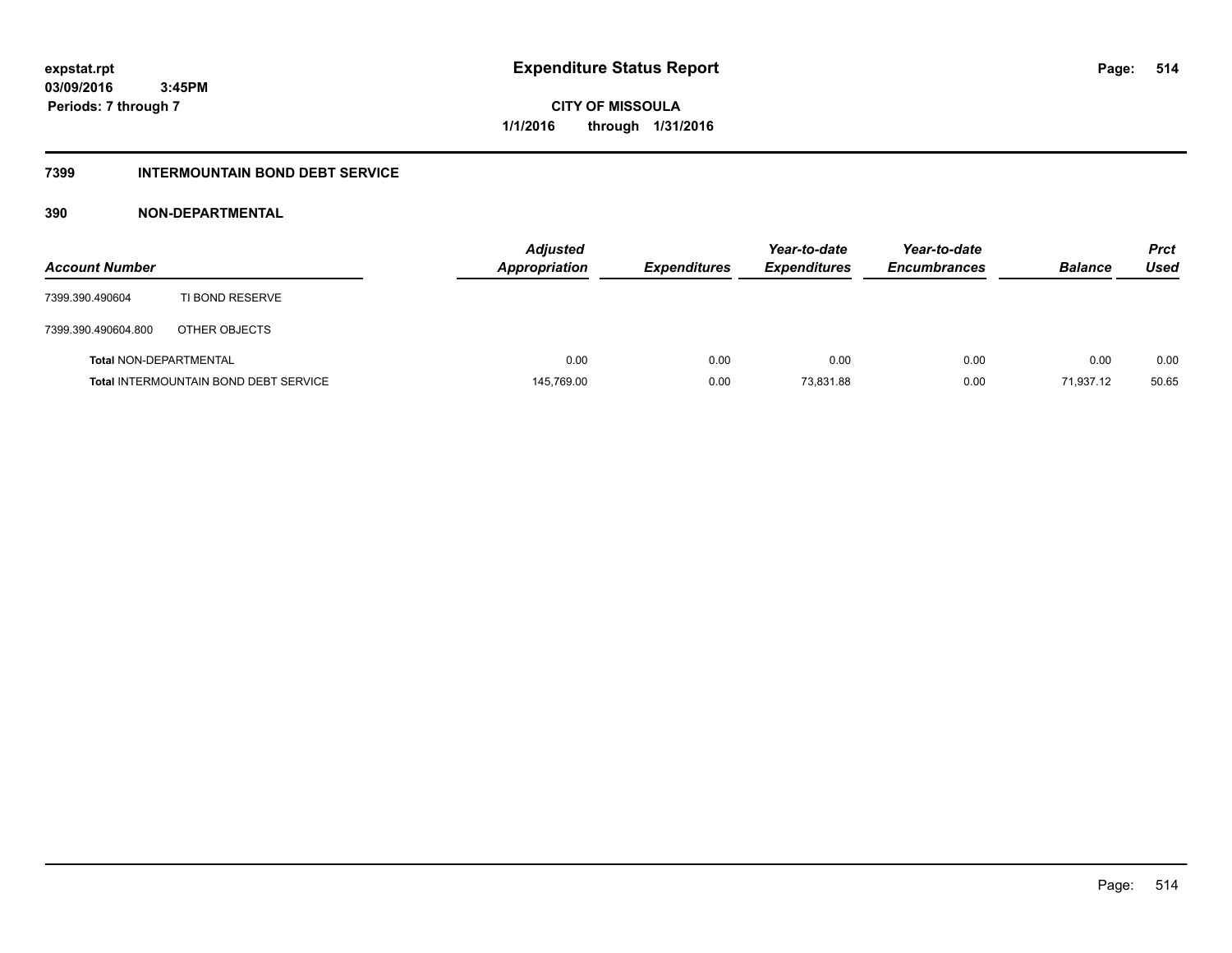**CITY OF MISSOULA 1/1/2016 through 1/31/2016**

### **7400 FRONT ST BOND CLEARING**

| <b>Account Number</b>            |                                                  | <b>Adjusted</b><br><b>Appropriation</b> | <b>Expenditures</b> | Year-to-date<br><b>Expenditures</b> | Year-to-date<br><b>Encumbrances</b> | <b>Balance</b> | <b>Prct</b><br><b>Used</b> |
|----------------------------------|--------------------------------------------------|-----------------------------------------|---------------------|-------------------------------------|-------------------------------------|----------------|----------------------------|
| 7400.385.470210                  | <b>ADMINISTRATION</b>                            |                                         |                     |                                     |                                     |                |                            |
| 7400.385.470210.800              | OTHER OBJECTS                                    |                                         |                     |                                     |                                     |                |                            |
| 7400.385.470210.820.603          | <b>TRANSFERS TO OTHER FUNDS</b>                  | 146,472.00                              | 0.00                | 0.00                                | 0.00                                | 146,472.00     | 0.00                       |
| 7400.385.470210.820.604          | TRANSFERS TO OTHER FUNDS                         | 142,630.00                              | 0.00                | 0.00                                | 0.00                                | 142,630.00     | 0.00                       |
|                                  | 7400.385.470210.820.605 TRANSFERS TO OTHER FUNDS | 164,160.00                              | 0.00                | 0.00                                | 0.00                                | 164,160.00     | 0.00                       |
| <b>Total ADMINISTRATION</b>      |                                                  | 453,262.00                              | 0.00                | 0.00                                | 0.00                                | 453,262.00     | 0.00                       |
| 7400.385.470260                  | <b>PLANNING &amp; MGMT</b>                       |                                         |                     |                                     |                                     |                |                            |
| 7400.385.470260.700              | <b>GRANTS &amp; CONTRIBUTIONS</b>                |                                         |                     |                                     |                                     |                |                            |
| <b>Total PLANNING &amp; MGMT</b> |                                                  | 0.00                                    | 0.00                | 0.00                                | 0.00                                | 0.00           | 0.00                       |
| 7400.385.510110                  | <b>MERCHANT SERVICES</b>                         |                                         |                     |                                     |                                     |                |                            |
| 7400.385.510110.500              | <b>FIXED CHARGES</b>                             |                                         |                     |                                     |                                     |                |                            |
| <b>Total MERCHANT SERVICES</b>   |                                                  | 0.00                                    | 0.00                | 0.00                                | 0.00                                | 0.00           | 0.00                       |
|                                  | Total FRONT ST BOND CLEARING                     | 453,262.00                              | 0.00                | 0.00                                | 0.00                                | 453,262.00     | 0.00                       |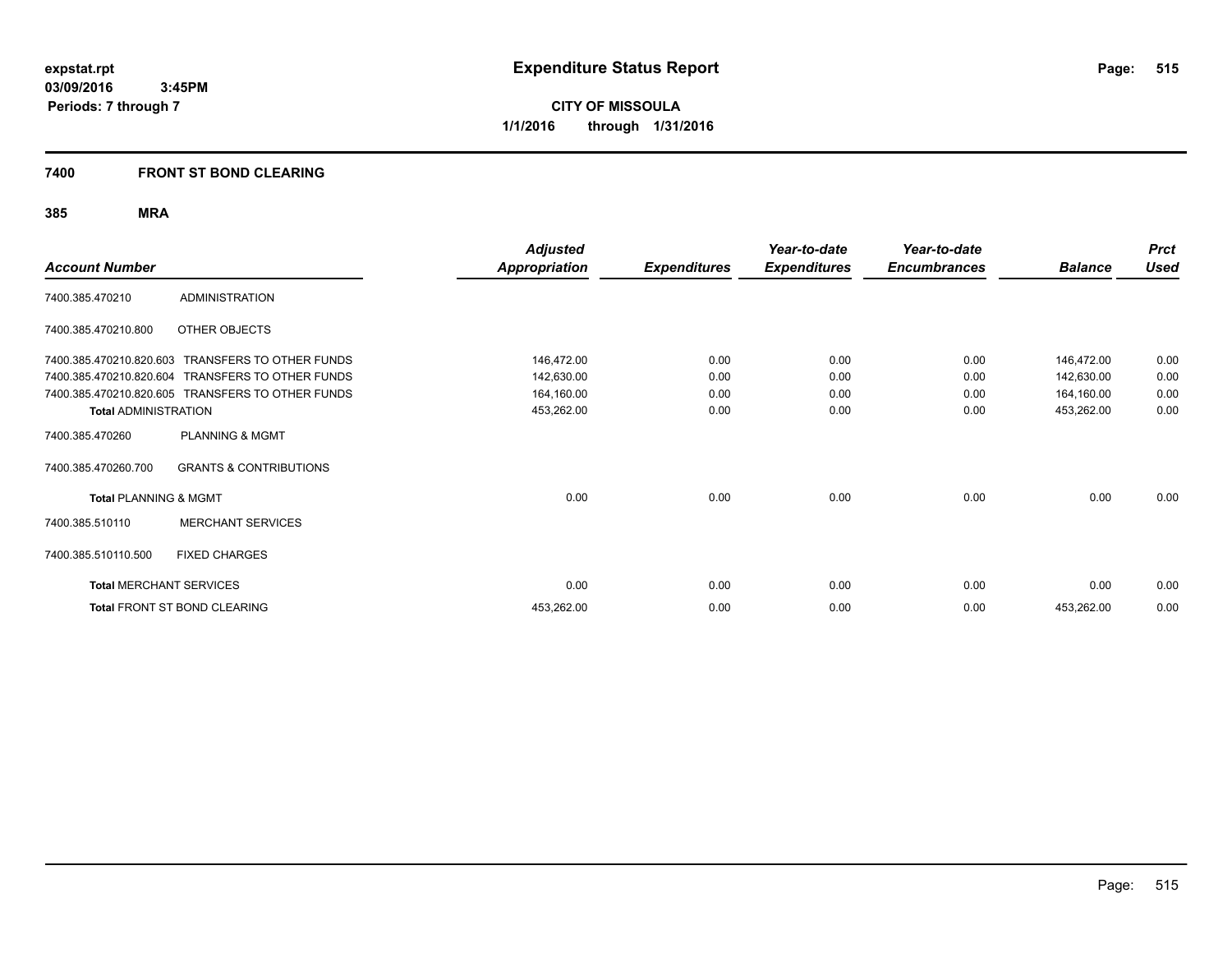**516**

**03/09/2016 3:45PM Periods: 7 through 7**

**CITY OF MISSOULA 1/1/2016 through 1/31/2016**

### **7401 FRONT ST PARKING STRUCTURE**

|                                   |                                                 | <b>Adjusted</b>      |                     | Year-to-date        | Year-to-date        |                | <b>Prct</b> |
|-----------------------------------|-------------------------------------------------|----------------------|---------------------|---------------------|---------------------|----------------|-------------|
| <b>Account Number</b>             |                                                 | <b>Appropriation</b> | <b>Expenditures</b> | <b>Expenditures</b> | <b>Encumbrances</b> | <b>Balance</b> | <b>Used</b> |
| 7401.385.470210                   | <b>ADMINISTRATION</b>                           |                      |                     |                     |                     |                |             |
| 7401.385.470210.800               | OTHER OBJECTS                                   |                      |                     |                     |                     |                |             |
| <b>Total ADMINISTRATION</b>       |                                                 | 0.00                 | 0.00                | 0.00                | 0.00                | 0.00           | 0.00        |
| 7401.385.490000                   | <b>DEBT SERVICE</b>                             |                      |                     |                     |                     |                |             |
| 7401.385.490000.600               | <b>DEBT SERVICE</b>                             |                      |                     |                     |                     |                |             |
| 7401.385.490000.610.000 PRINCIPAL |                                                 | 30,000.00            | 0.00                | 74,000.00           | 0.00                | $-44,000.00$   | 246.67      |
|                                   | 7401.385.490000.620.000 INTEREST / SERVICE FEES | 0.00                 | 0.00                | 54,885.00           | 0.00                | $-54,885.00$   | 0.00        |
| <b>Total DEBT SERVICE</b>         |                                                 | 30,000.00            | 0.00                | 128,885.00          | 0.00                | $-98,885.00$   | 429.62      |
| 7401.385.510110                   | <b>MERCHANT SERVICES</b>                        |                      |                     |                     |                     |                |             |
| 7401.385.510110.500               | <b>FIXED CHARGES</b>                            |                      |                     |                     |                     |                |             |
|                                   | 7401.385.510110.550.000 MERCHANT SERVICE FEES   | 116,134.00           | 0.00                | 0.00                | 0.00                | 116.134.00     | 0.00        |
| <b>Total MERCHANT SERVICES</b>    |                                                 | 116,134.00           | 0.00                | 0.00                | 0.00                | 116,134.00     | 0.00        |
| 7401.385.522000                   | PTI PAYMENT TO MPC                              |                      |                     |                     |                     |                |             |
| 7401.385.522000.300               | PURCHASED SERVICES                              |                      |                     |                     |                     |                |             |
| <b>Total PTI PAYMENT TO MPC</b>   |                                                 | 0.00                 | 0.00                | 0.00                | 0.00                | 0.00           | 0.00        |
|                                   | <b>Total FRONT ST PARKING STRUCTURE</b>         | 146,134.00           | 0.00                | 128,885.00          | 0.00                | 17,249.00      | 88.20       |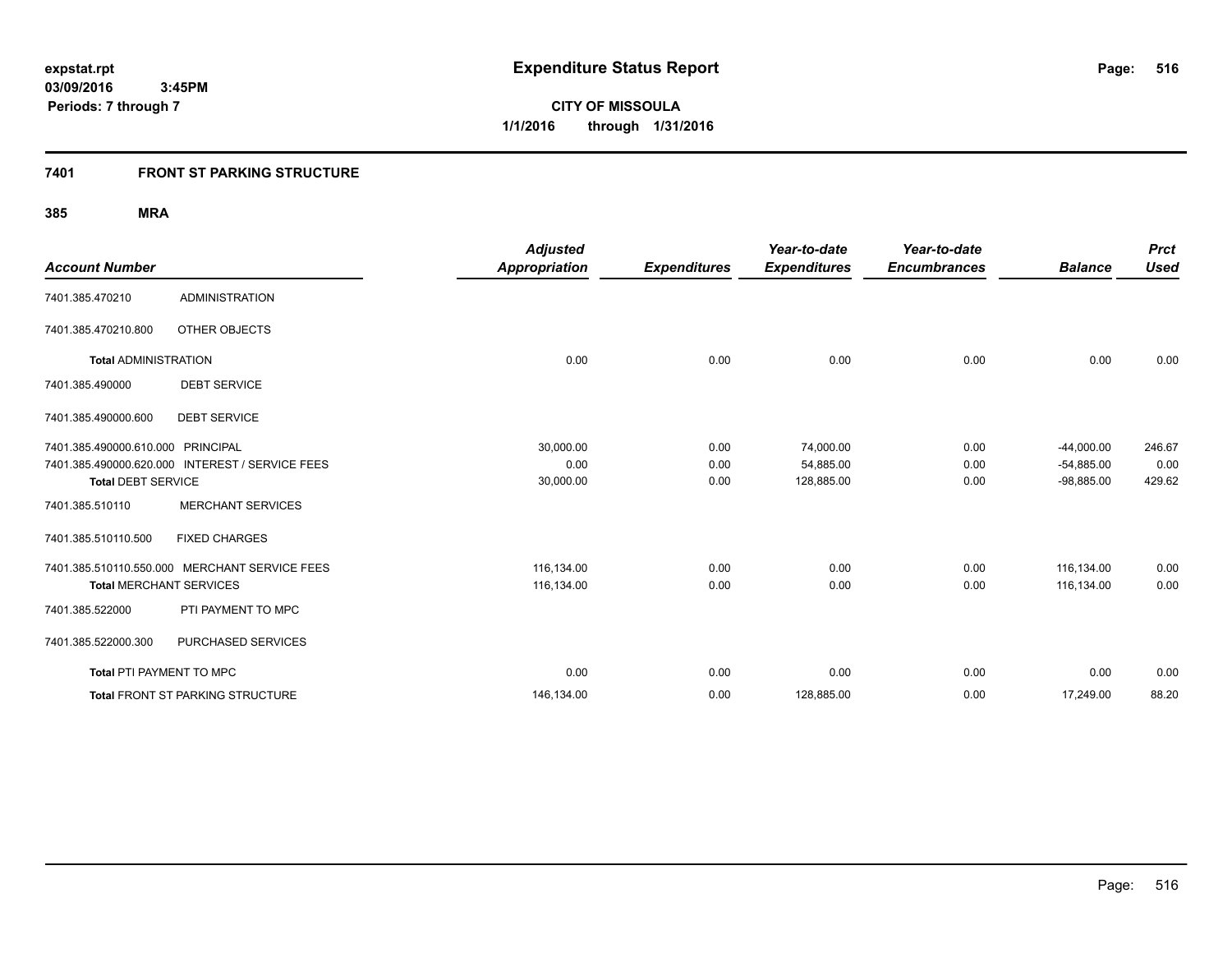**517**

**03/09/2016 3:45PM Periods: 7 through 7**

**CITY OF MISSOULA 1/1/2016 through 1/31/2016**

#### **7402 FRONT ST SUBORDINATE LIEN NOTE**

**385 MRA**

| <b>Account Number</b>       |                                                                                                                | <b>Adjusted</b><br><b>Appropriation</b> | <b>Expenditures</b> | Year-to-date<br><b>Expenditures</b> | Year-to-date<br><b>Encumbrances</b> | <b>Balance</b>         | <b>Prct</b><br><b>Used</b> |
|-----------------------------|----------------------------------------------------------------------------------------------------------------|-----------------------------------------|---------------------|-------------------------------------|-------------------------------------|------------------------|----------------------------|
| 7402.385.470210             | <b>ADMINISTRATION</b>                                                                                          |                                         |                     |                                     |                                     |                        |                            |
| 7402.385.470210.800         | OTHER OBJECTS                                                                                                  |                                         |                     |                                     |                                     |                        |                            |
| <b>Total ADMINISTRATION</b> |                                                                                                                | 0.00                                    | 0.00                | 0.00                                | 0.00                                | 0.00                   | 0.00                       |
| 7402.385.470333             | THE WILMA NOTE                                                                                                 |                                         |                     |                                     |                                     |                        |                            |
| 7402.385.470333.600         | <b>DEBT SERVICE</b>                                                                                            |                                         |                     |                                     |                                     |                        |                            |
|                             | 7402.385.470333.610.000 WILMA NOTE/PRINCIPAL                                                                   | 34,526.00                               | 0.00                | 0.00                                | 0.00                                | 34,526.00              | 0.00                       |
| <b>Total DEBT SERVICE</b>   | 7402.385.470333.620.000 WILMA NOTE/NTEREST / SERVICE FEES                                                      | 725.00<br>35,251.00                     | 0.00<br>0.00        | 0.00<br>0.00                        | 0.00<br>0.00                        | 725.00<br>35,251.00    | 0.00<br>0.00               |
| 7402.385.470333.700         | <b>GRANTS &amp; CONTRIBUTIONS</b>                                                                              |                                         |                     |                                     |                                     |                        |                            |
|                             | <b>Total GRANTS &amp; CONTRIBUTIONS</b>                                                                        | 0.00                                    | 0.00                | 0.00                                | 0.00                                | 0.00                   | 0.00                       |
|                             | 35,251.00<br><b>Total THE WILMA NOTE</b>                                                                       |                                         | 0.00                | 0.00                                | 0.00                                | 35,251.00              | 0.00                       |
| 7402.385.470334             | <b>CARAS PARK OBLIGATION</b>                                                                                   |                                         |                     |                                     |                                     |                        |                            |
| 7402.385.470334.700         | <b>GRANTS &amp; CONTRIBUTIONS</b>                                                                              |                                         |                     |                                     |                                     |                        |                            |
|                             | <b>Total CARAS PARK OBLIGATION</b>                                                                             | 0.00                                    | 0.00                | 0.00                                | 0.00                                | 0.00                   | 0.00                       |
| 7402.385.490507             | FIB SUBORDINATE LIEN NOTE PARKING STRUCT                                                                       |                                         |                     |                                     |                                     |                        |                            |
| 7402.385.490507.600         | <b>DEBT SERVICE</b>                                                                                            |                                         |                     |                                     |                                     |                        |                            |
|                             | 7402.385.490507.610.000 FIB SUB LIEN NOTE-PRINCIPAL                                                            | 32,783.00                               | 0.00                | 34,929.89                           | 0.00                                | $-2,146.89$            | 106.55                     |
|                             | 7402.385.490507.620.000 FIB SUB LIEN NOTE-INTEREST/ SVS FEES<br>Total FIB SUBORDINATE LIEN NOTE PARKING STRUCT | 98,523.00<br>131,306.00                 | 0.00<br>0.00        | 48,724.64<br>83,654.53              | 0.00<br>0.00                        | 49,798.36<br>47,651.47 | 49.46<br>63.71             |
| 7402.385.490509             | WILMA NOTE DEBT SERVICE                                                                                        |                                         |                     |                                     |                                     |                        |                            |

7402.385.490509.600 DEBT SERVICE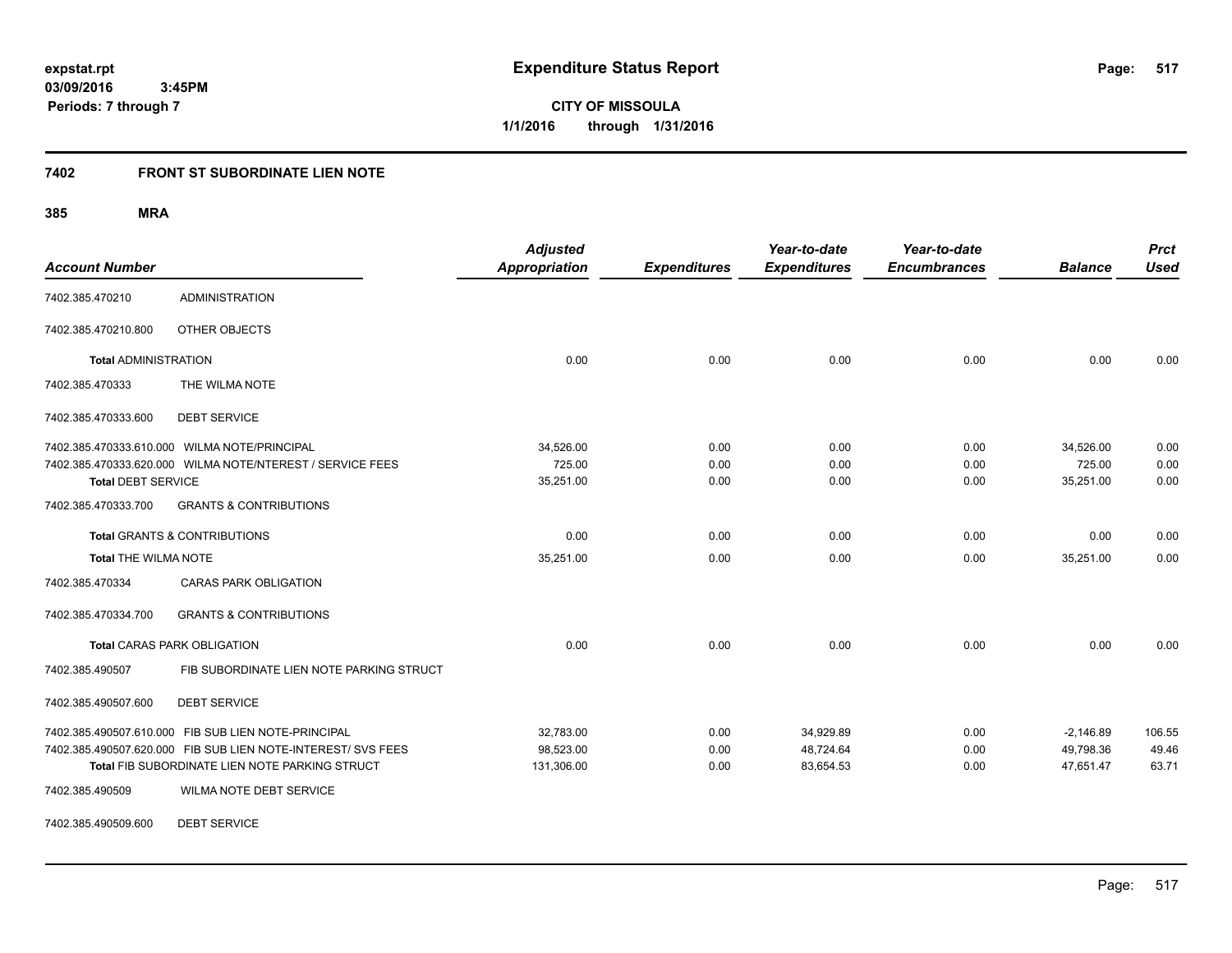**CITY OF MISSOULA 1/1/2016 through 1/31/2016**

### **7402 FRONT ST SUBORDINATE LIEN NOTE**

| <b>Account Number</b> |                                             | <b>Adjusted</b><br><b>Appropriation</b> | <b>Expenditures</b> | Year-to-date<br><b>Expenditures</b> | Year-to-date<br><b>Encumbrances</b> | <b>Balance</b> | <b>Prct</b><br>Used |
|-----------------------|---------------------------------------------|-----------------------------------------|---------------------|-------------------------------------|-------------------------------------|----------------|---------------------|
|                       | <b>Total WILMA NOTE DEBT SERVICE</b>        | 0.00                                    | 0.00                | 0.00                                | 0.00                                | 0.00           | 0.00                |
| 7402.385.510110       | <b>MERCHANT SERVICES</b>                    |                                         |                     |                                     |                                     |                |                     |
| 7402.385.510110.500   | <b>FIXED CHARGES</b>                        |                                         |                     |                                     |                                     |                |                     |
|                       | <b>Total MERCHANT SERVICES</b>              | 0.00                                    | 0.00                | 0.00                                | 0.00                                | 0.00           | 0.00                |
|                       | <b>Total FRONT ST SUBORDINATE LIEN NOTE</b> | 166,557.00                              | 0.00                | 83.654.53                           | 0.00                                | 82.902.47      | 50.23               |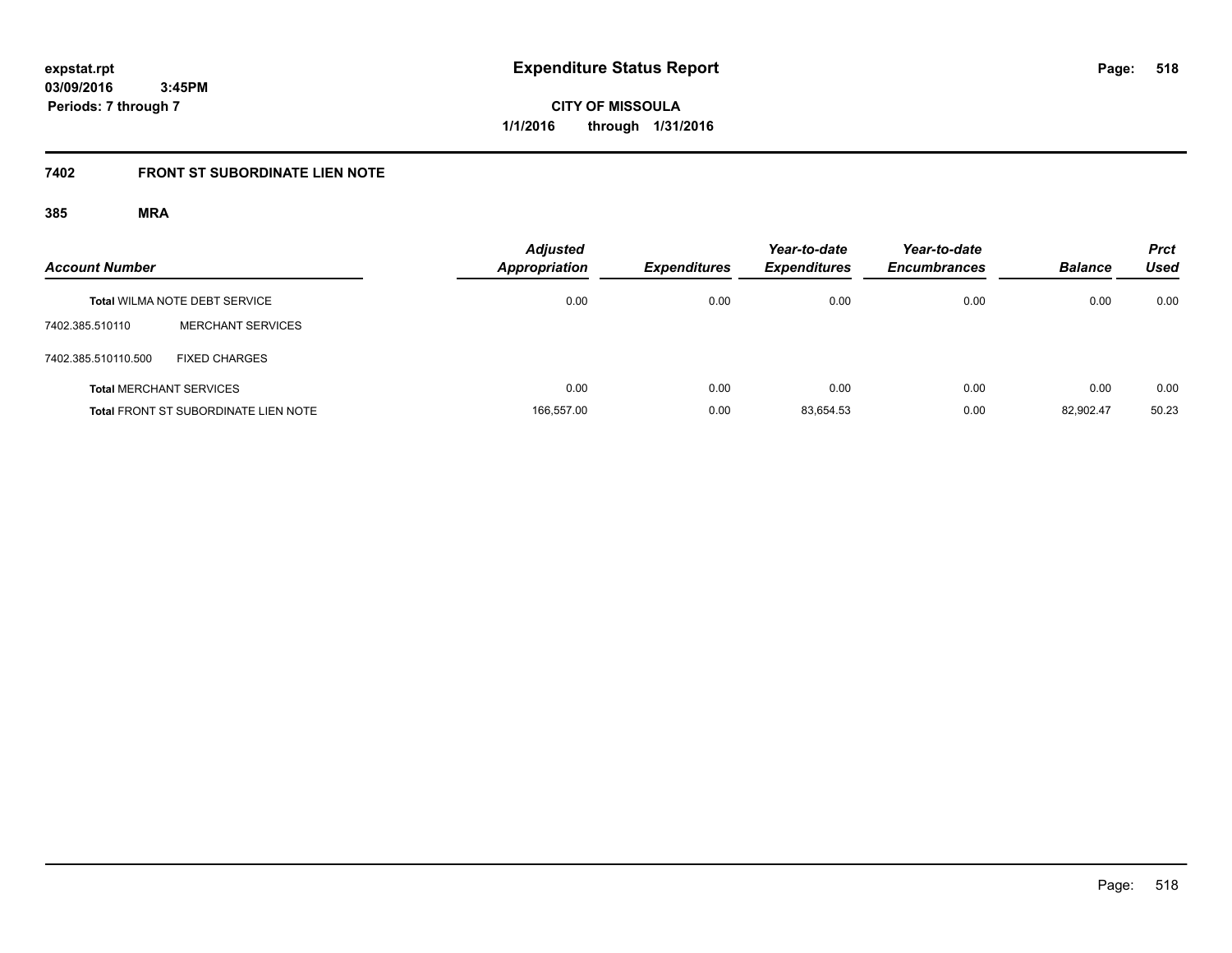# **CITY OF MISSOULA 1/1/2016 through 1/31/2016**

### **7447 COURT COLLECTED PARKING FINES**

### **230 MUNICIPAL COURT**

| <b>Account Number</b> |                                            | <b>Adjusted</b><br><b>Appropriation</b> | <b>Expenditures</b> | Year-to-date<br><b>Expenditures</b> | Year-to-date<br><b>Encumbrances</b> | <b>Balance</b> | <b>Prct</b><br><b>Used</b> |
|-----------------------|--------------------------------------------|-----------------------------------------|---------------------|-------------------------------------|-------------------------------------|----------------|----------------------------|
| 7447.230.410360       | CITY/MUNICIPAL COURT                       |                                         |                     |                                     |                                     |                |                            |
| 7447.230.410360.500   | <b>FIXED CHARGES</b>                       |                                         |                     |                                     |                                     |                |                            |
|                       | <b>Total CITY/MUNICIPAL COURT</b>          | 0.00                                    | 0.00                | 0.00                                | 0.00                                | 0.00           | 0.00                       |
| 7447.230.510110       | <b>MERCHANT SERVICES</b>                   |                                         |                     |                                     |                                     |                |                            |
| 7447.230.510110.500   | <b>FIXED CHARGES</b>                       |                                         |                     |                                     |                                     |                |                            |
|                       | <b>Total MERCHANT SERVICES</b>             | 0.00                                    | 0.00                | 0.00                                | 0.00                                | 0.00           | 0.00                       |
|                       | <b>Total COURT COLLECTED PARKING FINES</b> | 0.00                                    | 0.00                | 0.00                                | 0.00                                | 0.00           | 0.00                       |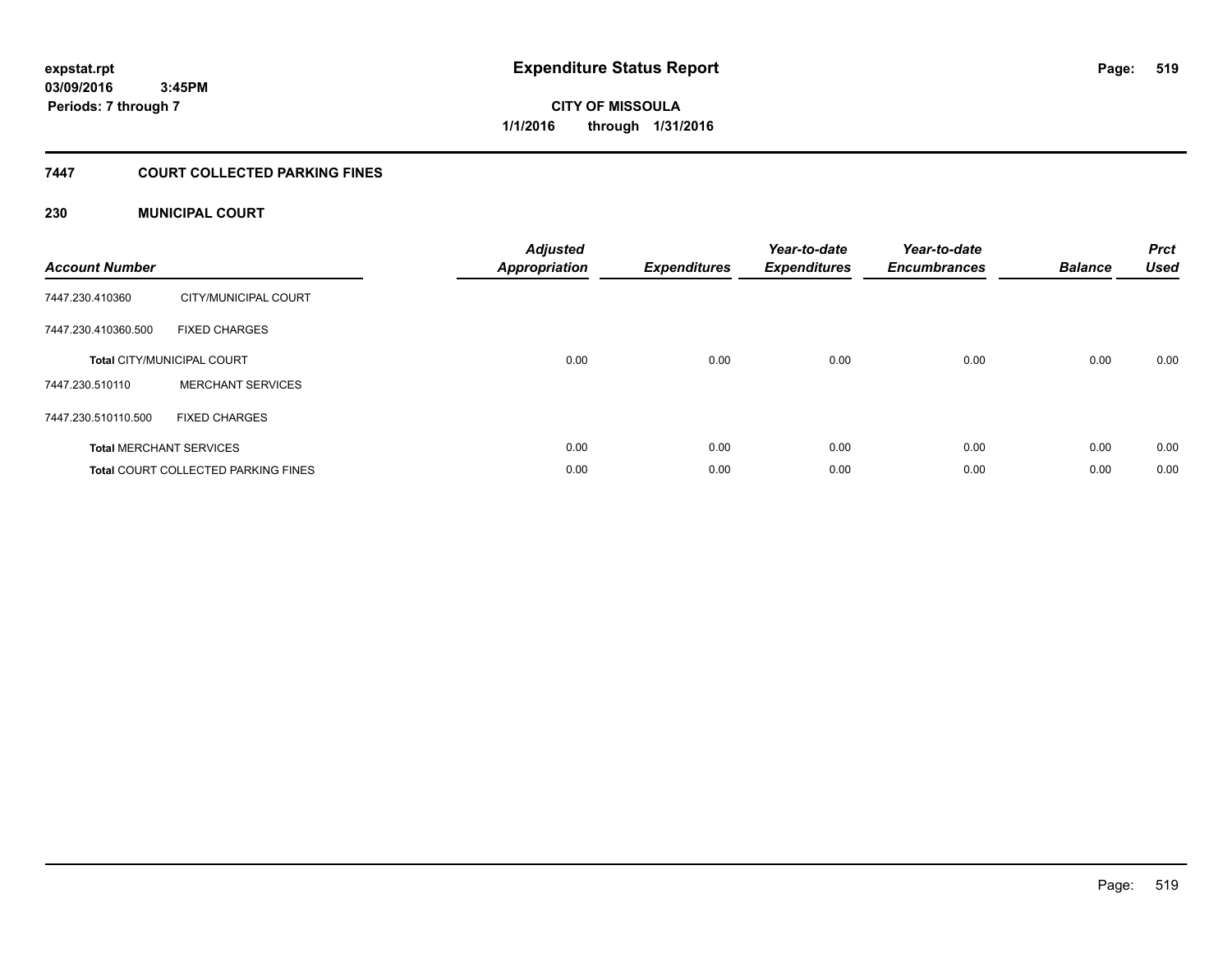# **CITY OF MISSOULA 1/1/2016 through 1/31/2016**

### **7458 COURT SURCHARGE**

### **230 MUNICIPAL COURT**

| <b>Account Number</b>        |                                   | <b>Adjusted</b><br><b>Appropriation</b> | <b>Expenditures</b> | Year-to-date<br><b>Expenditures</b> | Year-to-date<br><b>Encumbrances</b> | <b>Balance</b> | <b>Prct</b><br><b>Used</b> |
|------------------------------|-----------------------------------|-----------------------------------------|---------------------|-------------------------------------|-------------------------------------|----------------|----------------------------|
| 7458.230.410360              | CITY/MUNICIPAL COURT              |                                         |                     |                                     |                                     |                |                            |
| 7458.230.410360.500          | <b>FIXED CHARGES</b>              |                                         |                     |                                     |                                     |                |                            |
|                              | <b>Total CITY/MUNICIPAL COURT</b> | 0.00                                    | 0.00                | 0.00                                | 0.00                                | 0.00           | 0.00                       |
| 7458.230.510110              | <b>MERCHANT SERVICES</b>          |                                         |                     |                                     |                                     |                |                            |
| 7458.230.510110.500          | <b>FIXED CHARGES</b>              |                                         |                     |                                     |                                     |                |                            |
|                              | <b>Total MERCHANT SERVICES</b>    | 0.00                                    | 0.00                | 0.00                                | 0.00                                | 0.00           | 0.00                       |
| <b>Total COURT SURCHARGE</b> |                                   | 0.00                                    | 0.00                | 0.00                                | 0.00                                | 0.00           | 0.00                       |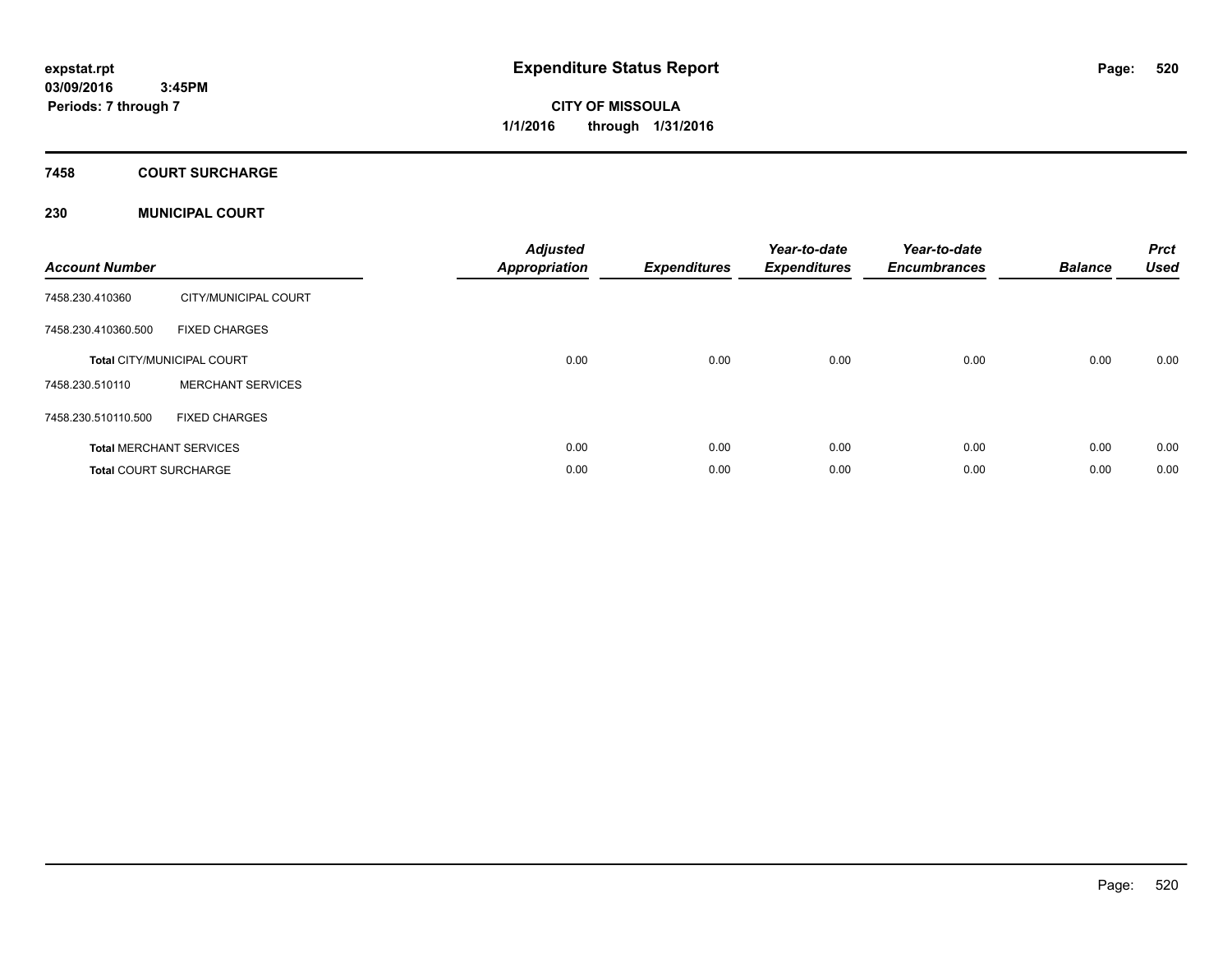#### **7469 PUBLIC DEFENDER FEES**

### **230 MUNICIPAL COURT**

| <b>Account Number</b> |                                   | <b>Adjusted</b><br><b>Appropriation</b> | <b>Expenditures</b> | Year-to-date<br><b>Expenditures</b> | Year-to-date<br><b>Encumbrances</b> | <b>Balance</b> | <b>Prct</b><br><b>Used</b> |
|-----------------------|-----------------------------------|-----------------------------------------|---------------------|-------------------------------------|-------------------------------------|----------------|----------------------------|
| 7469.230.410360       | CITY/MUNICIPAL COURT              |                                         |                     |                                     |                                     |                |                            |
| 7469.230.410360.500   | <b>FIXED CHARGES</b>              |                                         |                     |                                     |                                     |                |                            |
|                       | <b>Total CITY/MUNICIPAL COURT</b> | 0.00                                    | 0.00                | 0.00                                | 0.00                                | 0.00           | 0.00                       |
| 7469.230.510110       | <b>MERCHANT SERVICES</b>          |                                         |                     |                                     |                                     |                |                            |
| 7469.230.510110.500   | <b>FIXED CHARGES</b>              |                                         |                     |                                     |                                     |                |                            |
|                       | <b>Total PUBLIC DEFENDER FEES</b> | 0.00                                    | 0.00                | 0.00                                | 0.00                                | 0.00           | 0.00                       |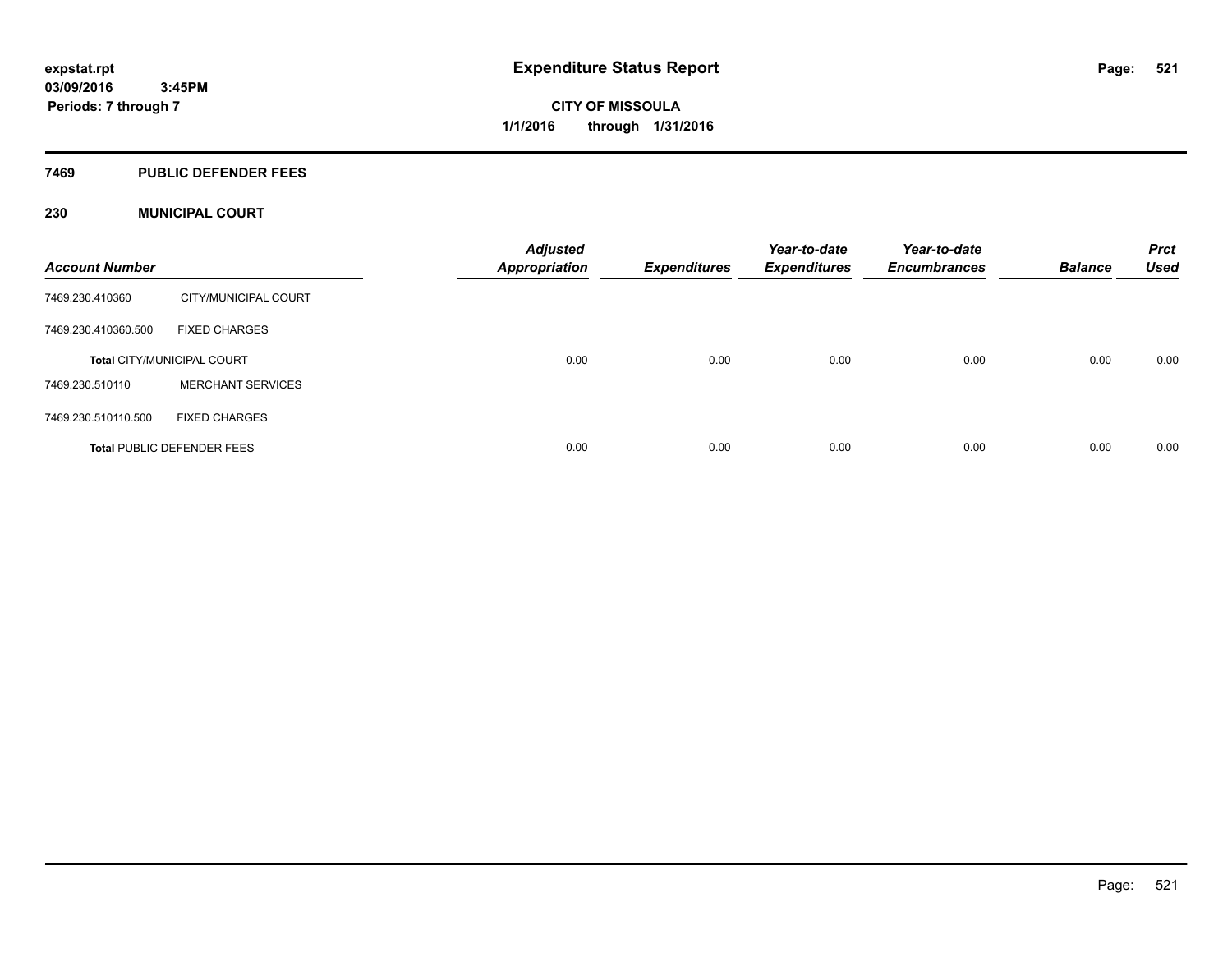**7903 COUNTY CLEARING**

### **390 NON-DEPARTMENTAL**

| <b>Account Number</b>          |                                                    | <b>Adjusted</b><br><b>Appropriation</b> | <b>Expenditures</b> | Year-to-date<br><b>Expenditures</b> | Year-to-date<br><b>Encumbrances</b> | <b>Balance</b> | Prct<br><b>Used</b> |
|--------------------------------|----------------------------------------------------|-----------------------------------------|---------------------|-------------------------------------|-------------------------------------|----------------|---------------------|
| 7903.390.440600                | ANIMAL CONTROL SERVICES                            |                                         |                     |                                     |                                     |                |                     |
| 7903.390.440600.800            | OTHER OBJECTS                                      |                                         |                     |                                     |                                     |                |                     |
|                                | 7903.390.440600.845.000 CONTINGENCY - DOG LICENSES | 0.00                                    | 0.00                | 3,760.35                            | 0.00                                | $-3,760.35$    | 0.00                |
|                                | <b>Total ANIMAL CONTROL SERVICES</b>               | 0.00                                    | 0.00                | 3,760.35                            | 0.00                                | $-3,760.35$    | 0.00                |
| 7903.390.510110                | <b>MERCHANT SERVICES</b>                           |                                         |                     |                                     |                                     |                |                     |
| 7903.390.510110.500            | <b>FIXED CHARGES</b>                               |                                         |                     |                                     |                                     |                |                     |
| <b>Total MERCHANT SERVICES</b> |                                                    | 0.00                                    | 0.00                | 0.00                                | 0.00                                | 0.00           | 0.00                |
| <b>Total COUNTY CLEARING</b>   |                                                    | 0.00                                    | 0.00                | 3,760.35                            | 0.00                                | $-3,760.35$    | 0.00                |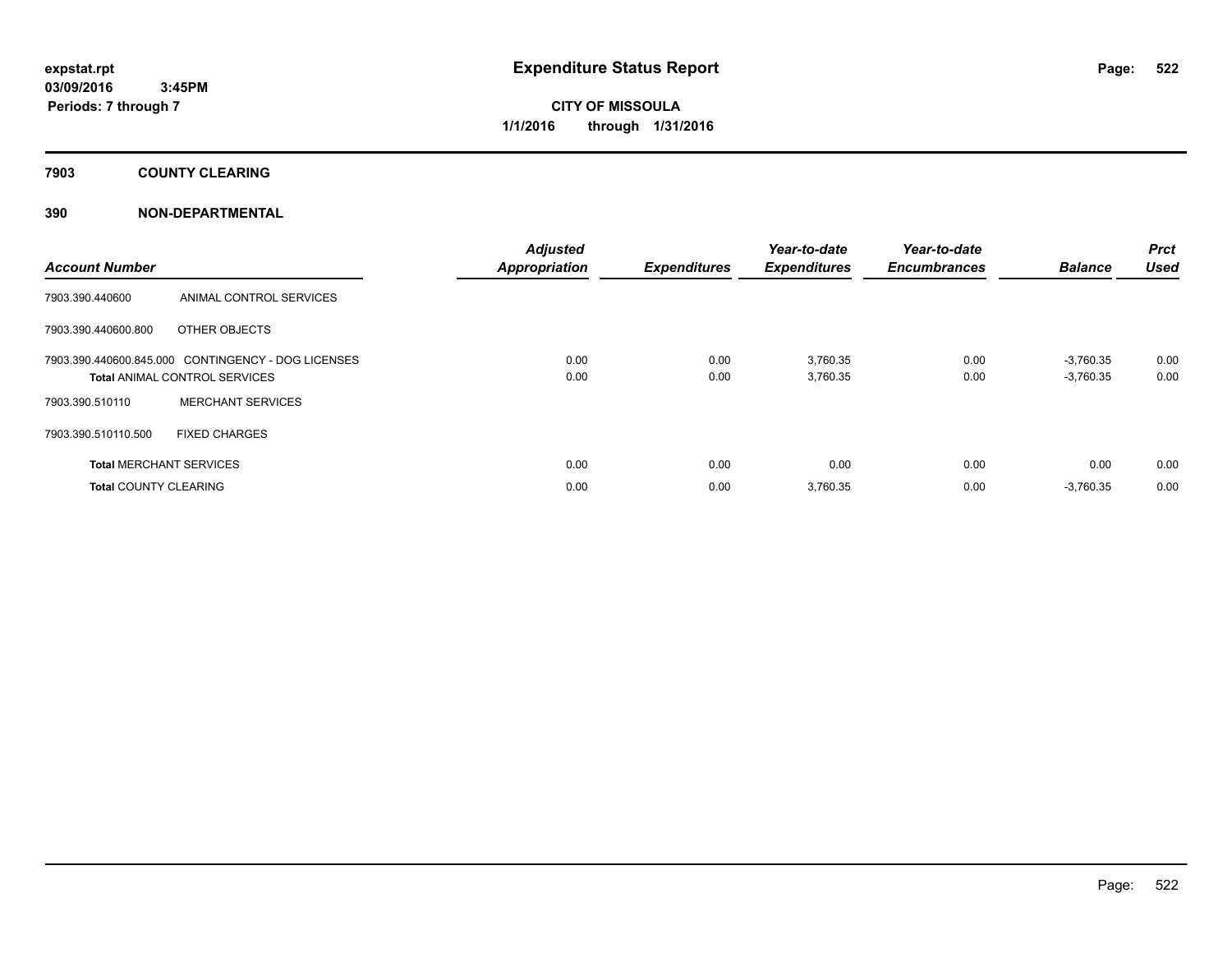### **7904 SEWER REBATE**

### **280 PUBLIC WORKS OPERATIONS**

| <b>Account Number</b>        |                                | <b>Adjusted</b><br><b>Appropriation</b> | <b>Expenditures</b> | Year-to-date<br><b>Expenditures</b> | Year-to-date<br><b>Encumbrances</b> | <b>Balance</b> | <b>Prct</b><br><b>Used</b> |
|------------------------------|--------------------------------|-----------------------------------------|---------------------|-------------------------------------|-------------------------------------|----------------|----------------------------|
| 7904.280.430600              | <b>SEWER UTILITIES</b>         |                                         |                     |                                     |                                     |                |                            |
| 7904.280.430600.500          | <b>FIXED CHARGES</b>           |                                         |                     |                                     |                                     |                |                            |
| <b>Total FIXED CHARGES</b>   |                                | 0.00                                    | 0.00                | 0.00                                | 0.00                                | 0.00           | 0.00                       |
| 7904.280.430600.800          | OTHER OBJECTS                  |                                         |                     |                                     |                                     |                |                            |
| <b>Total SEWER UTILITIES</b> |                                | 0.00                                    | 0.00                | 0.00                                | 0.00                                | 0.00           | 0.00                       |
| 7904.280.510110              | <b>MERCHANT SERVICES</b>       |                                         |                     |                                     |                                     |                |                            |
| 7904.280.510110.500          | <b>FIXED CHARGES</b>           |                                         |                     |                                     |                                     |                |                            |
|                              | <b>Total MERCHANT SERVICES</b> | 0.00                                    | 0.00                | 0.00                                | 0.00                                | 0.00           | 0.00                       |
| <b>Total SEWER REBATE</b>    |                                | 0.00                                    | 0.00                | 0.00                                | 0.00                                | 0.00           | 0.00                       |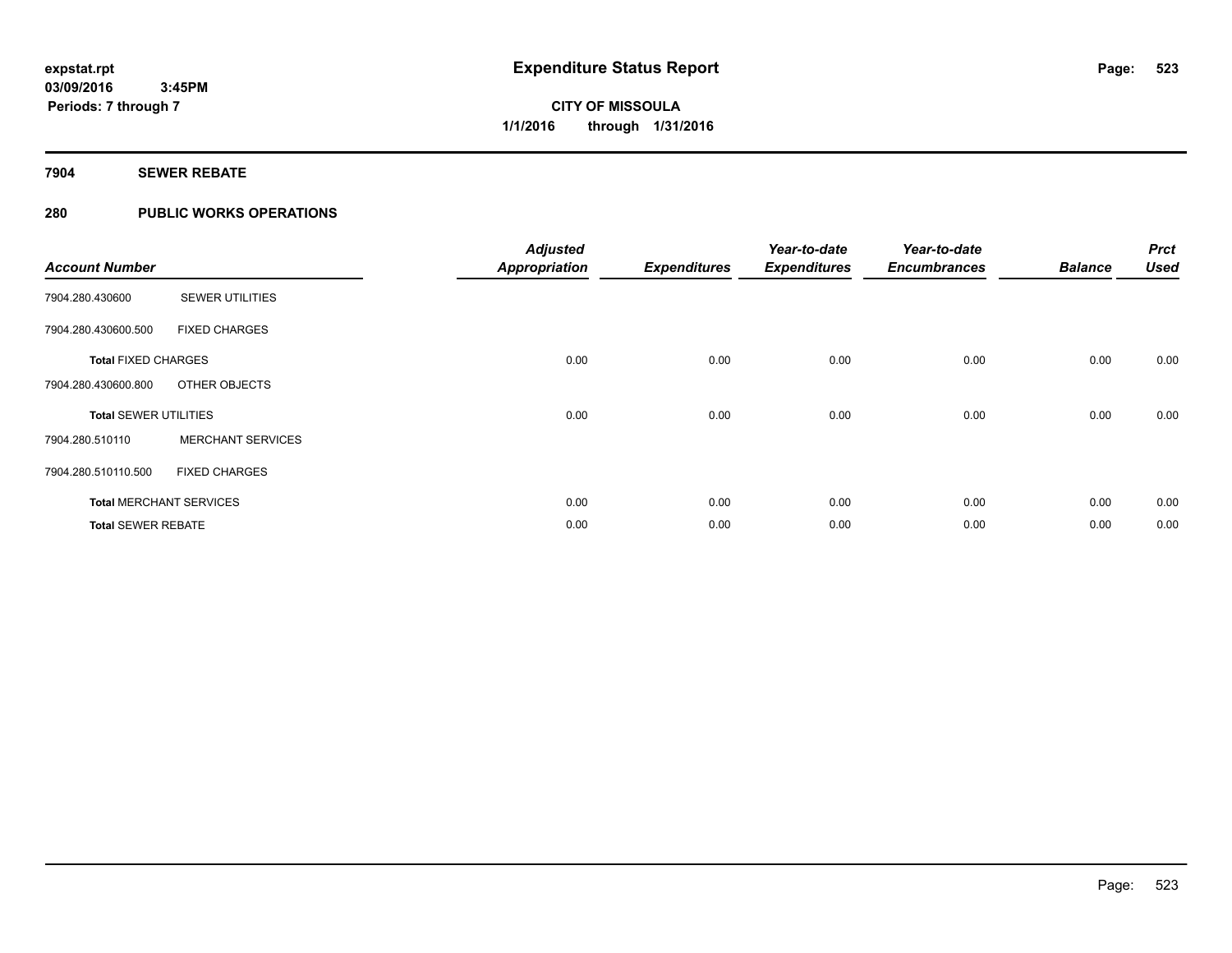#### **7905 WYE SEWER RSID 8489**

### **280 PUBLIC WORKS OPERATIONS**

| <b>Account Number</b>        |                           | <b>Adjusted</b><br><b>Appropriation</b> | <b>Expenditures</b> | Year-to-date<br><b>Expenditures</b> | Year-to-date<br><b>Encumbrances</b> | <b>Balance</b> | <b>Prct</b><br><b>Used</b> |
|------------------------------|---------------------------|-----------------------------------------|---------------------|-------------------------------------|-------------------------------------|----------------|----------------------------|
| 7905.280.430600              | <b>SEWER UTILITIES</b>    |                                         |                     |                                     |                                     |                |                            |
| 7905.280.430600.500          | <b>FIXED CHARGES</b>      |                                         |                     |                                     |                                     |                |                            |
| <b>Total SEWER UTILITIES</b> |                           | 0.00                                    | 0.00                | 0.00                                | 0.00                                | 0.00           | 0.00                       |
| 7905.280.510110              | <b>MERCHANT SERVICES</b>  |                                         |                     |                                     |                                     |                |                            |
| 7905.280.510110.500          | <b>FIXED CHARGES</b>      |                                         |                     |                                     |                                     |                |                            |
|                              | Total WYE SEWER RSID 8489 | 0.00                                    | 0.00                | 0.00                                | 0.00                                | 0.00           | 0.00                       |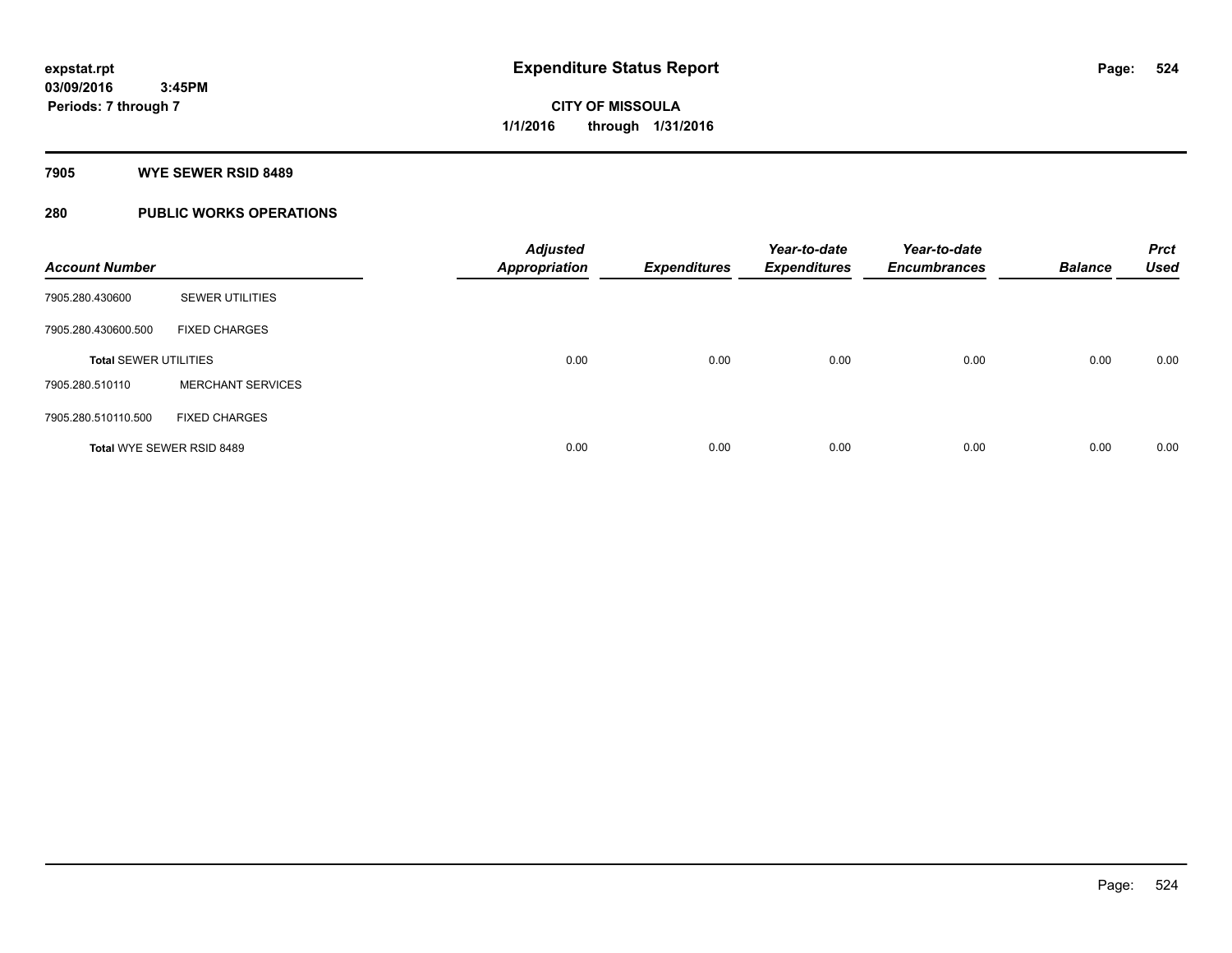#### **7911 RESIDENTIAL INSPECTION FUND**

### **310 BUILDING INSPECTION**

| <b>Account Number</b>         |                                              | <b>Adjusted</b><br><b>Appropriation</b> | <b>Expenditures</b> | Year-to-date<br><b>Expenditures</b> | Year-to-date<br><b>Encumbrances</b> | <b>Balance</b> | <b>Prct</b><br><b>Used</b> |
|-------------------------------|----------------------------------------------|-----------------------------------------|---------------------|-------------------------------------|-------------------------------------|----------------|----------------------------|
| 7911.310.420501               | CONTRACTUAL SERVICE AGRMNTS - BUILDING       |                                         |                     |                                     |                                     |                |                            |
| 7911.310.420501.200           | <b>SUPPLIES</b>                              |                                         |                     |                                     |                                     |                |                            |
| <b>Total SUPPLIES</b>         |                                              | 0.00                                    | 0.00                | 0.00                                | 0.00                                | 0.00           | 0.00                       |
| 7911.310.420501.300           | PURCHASED SERVICES                           |                                         |                     |                                     |                                     |                |                            |
|                               | Total CONTRACTUAL SERVICE AGRMNTS - BUILDING | 0.00                                    | 0.00                | 0.00                                | 0.00                                | 0.00           | 0.00                       |
| 7911.310.420502               | *** Title Not Found ***                      |                                         |                     |                                     |                                     |                |                            |
| 7911.310.420502.200           | <b>SUPPLIES</b>                              |                                         |                     |                                     |                                     |                |                            |
| Total *** Title Not Found *** |                                              | 0.00                                    | 0.00                | 0.00                                | 0.00                                | 0.00           | 0.00                       |
| 7911.310.510110               | <b>MERCHANT SERVICES</b>                     |                                         |                     |                                     |                                     |                |                            |
| 7911.310.510110.500           | <b>FIXED CHARGES</b>                         |                                         |                     |                                     |                                     |                |                            |
|                               | Total RESIDENTIAL INSPECTION FUND            | 0.00                                    | 0.00                | 0.00                                | 0.00                                | 0.00           | 0.00                       |